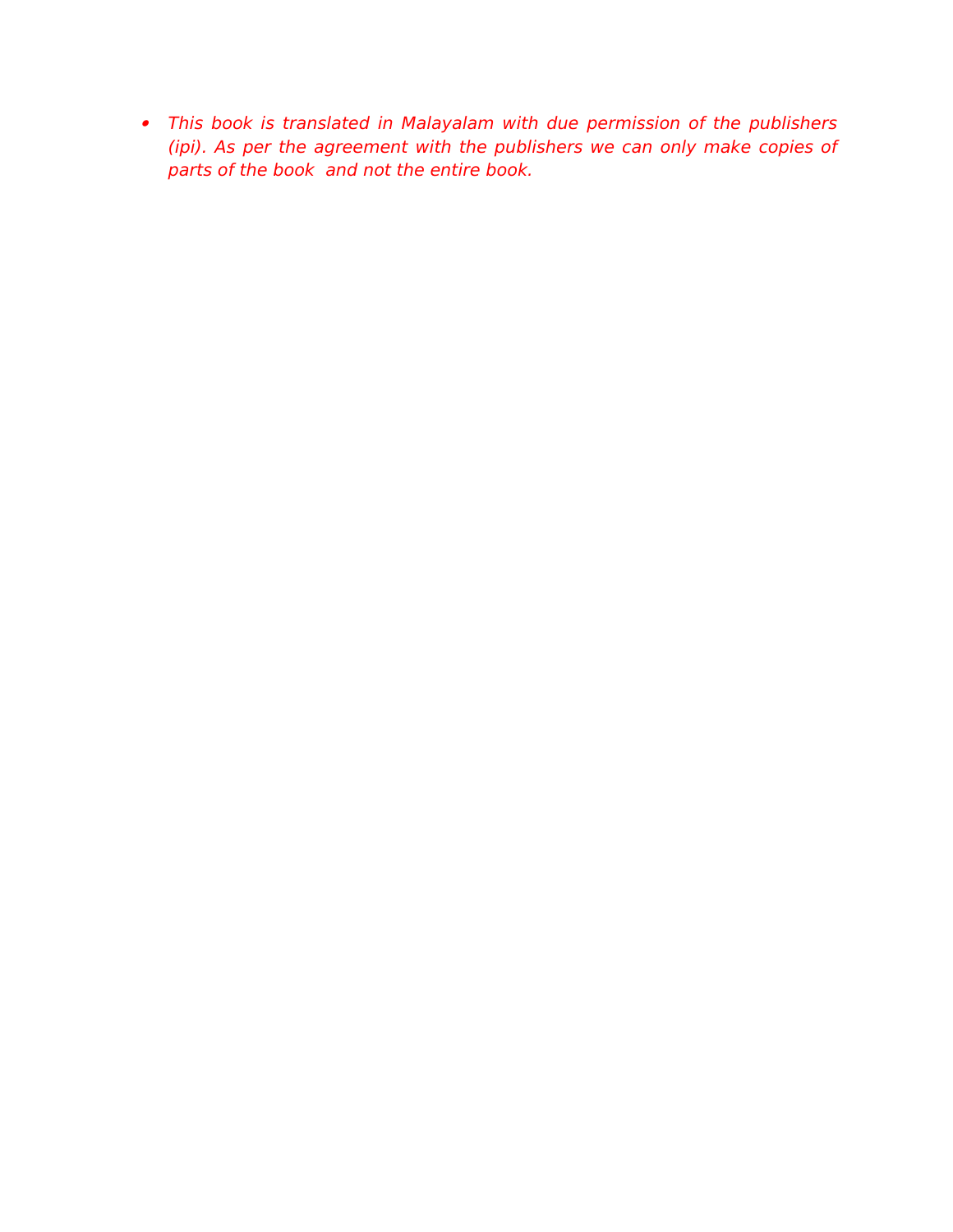## ഡഗ്ളസ് ജക്കോബി

# ആത്മാവ്

ആത്മാവിന്റെ പ്രവർത്തനം ശിഷ്യന്മാരുടെ ജീവിതത്തിൽ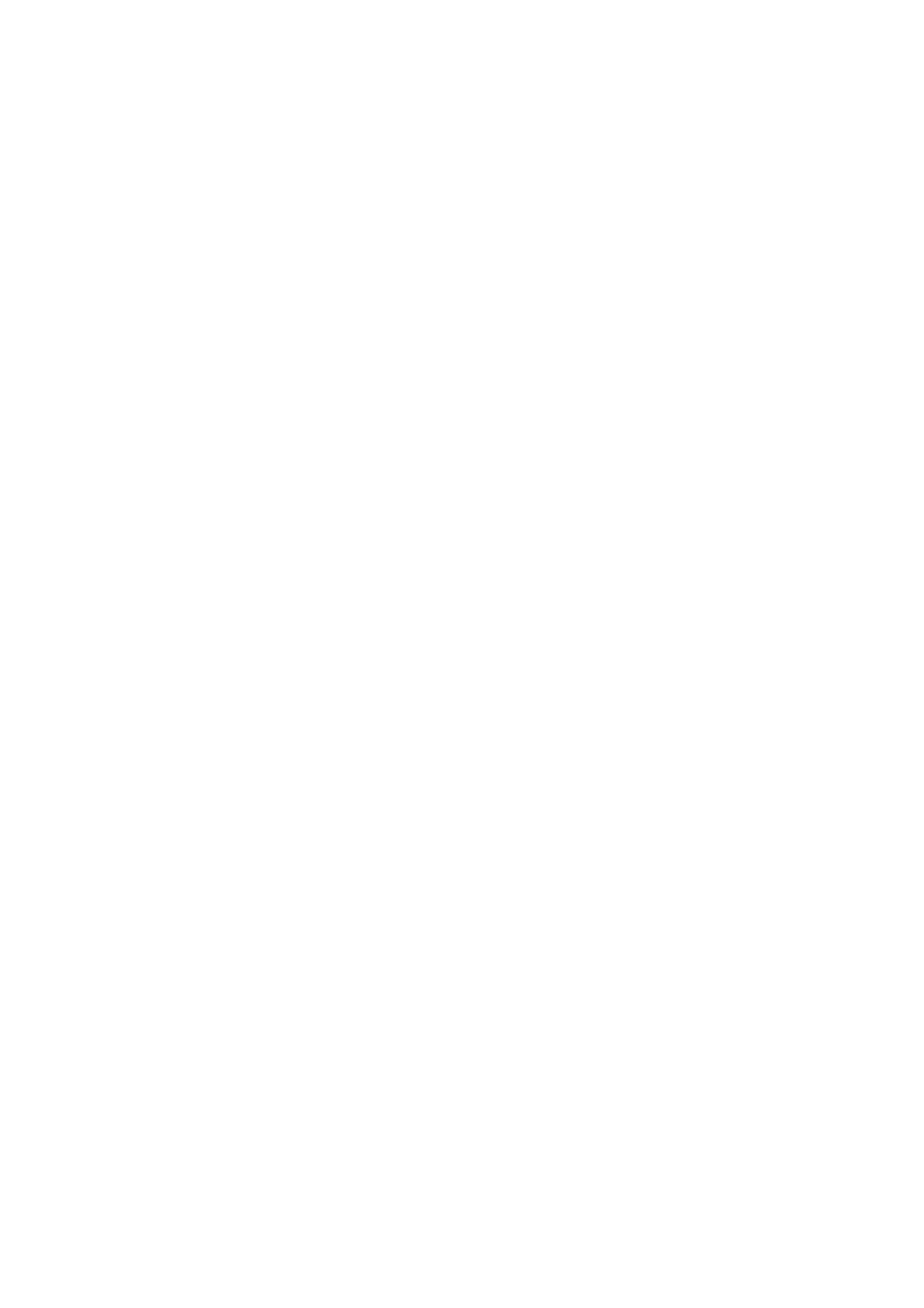## കൃപാർപ്പണം

ഒരു പുസ്തകമെഴുതുന്നത് വലിയ ഉദ്യോഗം ഉളവാക്കുന്ന ഒന്നാണ്. നൂറുകണ ക്കിന് ആളുകളുടെ കൂട്ടായ പ്രയത്നമില്ലാതെ അതു സാദ്ധ്യമാവില്ല - പ്രത്യേകിച്ച് ഈ പുസ്തകത്തിന്റെ കാര്യത്തിൽ. ഞാൻ കടപ്പെട്ടിരിക്കുന്ന കുറച്ചു പേരുകൾ അക്കൂ ട്ടത്തിൽ നിന്നും ഇവിടെ കുറിക്കുന്നു.

ടോം ജോൺസിന്റെയും ഡിപിഐ കുടുംബത്തിന്റെയും (ഷീലാ ജോൺസ്, കിം ഹാൻസൻ, ലാറി വുഡ്, ക്രിസ് കോസ്റ്റല്ലോ, ചാഡ് ക്രോസ്ലാന്റ്...) നിരന്തര മായ കഠിനാധ്വാനവും കഴിവുകളും ഇതു യാഥാർത്ഥ്യമാവാൻ കാരണമായുണ്ട്.

ക്രിസ്തീയ ശുശ്രൂഷയിൽ എന്നെ വളർത്തിക്കൊണ്ടു വന്നവരുടെ സർവ്വാത്മ നായുള്ള കൂട്ടായ്മ എന്റെകൂടെയുണ്ട്, ഇതെല്ലാം പഠിക്കാനും പഠിപ്പിക്കാനും എഴുതാ നുമെല്ലാം അവർ അനുവദിച്ചു (പ്രത്യകിച്ച് ആർതർ കുടുംബവും ബേർഡ് കുടുംബവു മെല്ലാം).

സഹഎഴുത്തുകാരുടെയും സുഹൃത്തുക്കളുടെയും നിരന്തര പ്രോത്സാഹനമാണ് അടുത്തത് (ഗോർഡൻ ഫെർഗൂസൻ, സാം ലെയ്ങ്ങ്, മാർടി വൂട്ടൻ, സ്റ്റീവ് കിന്നാർഡ് തുടങ്ങി അനേകം പേർ). ഞാനായിരുന്ന സഭയും വളരെ ശുഷ്കാന്തിയോടെ എന്റെ കൂടെയുണ്ടായിരുന്നു (മൈക് ഫോൻട്നോട്ടും ടെറിയും, ജിം ബ്ലോവും ഡോണയും, ക്ലെയ്ടൻ വാക്കറും ജീനും മറ്റെല്ലാ മുഴുവൻ സമയ പ്രവർത്തകരും).

അനേക വർഷങ്ങളായി ഞാൻ പഠിപ്പിച്ചുകൊണ്ടിരുന്നവരുടെ നിരന്തരമായ പ്രതി കരണങ്ങളും എന്നെ ധാരാളമായി സഹായിച്ചുണ്ട് - ദൈവശാസ്ത്രപരമായി കൂടു തൽ പക്വതപ്രാപിക്കാനും, എഴുത്തുകാരനെന്ന നിലയിൽ കൂടുതൽ നന്നാകാനും.

മുകളിൽ പറഞ്ഞവരോടുള്ള കടപ്പാടുകൾ പറഞ്ഞറിയിക്കാൻ വയ്യാത്തതാണെ ങ്കിലും അതിനെല്ലാം ഉപരിയായി ഞാൻ കടപ്പെട്ടിരിക്കുന്നത് എന്നെ മനസ്സിലാക്കാനും എനിക്ക് ഇടം തരാനും ഹൃദയവിശാലത കാണിച്ച എന്റെ കുടുംബത്തോടാണ്, പ്രത്യേ കിച്ച് ഭാര്യ വിക്കിയോട്.

ഈ പ്രക്രിയയിൽ ഭാഗഭാക്കായ അനേകരുള്ളതിനാൽ സകല പുകഴ്ചയും അംഗീകാരവും അവരുമായി പങ്കുവയ്ക്കപ്പെടേണ്ടവയാണ്, എനിക്കുള്ളതല്ല. ഒരു ശിശു വിനെ വളർത്തുന്നതിൻ ഒരു ഗ്രാമം തന്നെ വേണമെന്നുള്ളതുപോലെ, ഒരു പുസ്തകം ഉരുവാകുന്നതിന് ആലോചനയോടുകൂടിയുള്ള ഒരു പറ്റം കൂട്ടുകാരുടെ കൂട്ടായ്മ ആവ ശ്യമായുണ്ട്.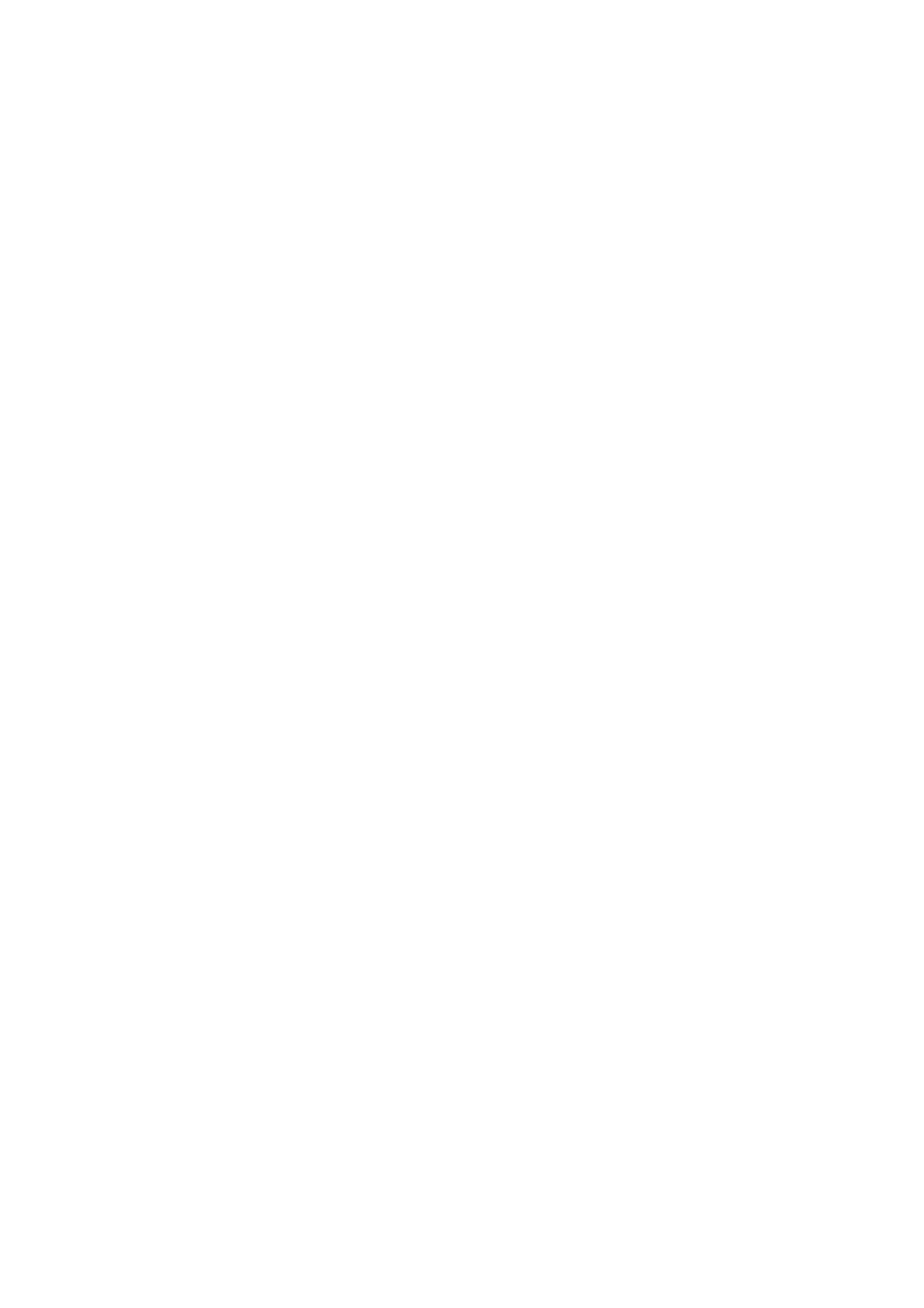### ആമുഖം

ദൈവത്തെക്കുറിച്ചുള്ള കാഴ്ചപ്പാടിൽ ഏറ്റവും കൂടുതൽ തെറ്റിധാരണ പരന്നിരിക്കുന്നത് പരി

ശുദ്ധാത്മാവിനെക്കുറിച്ചുള്ളതിലാണ്. ദൈവീകവഴികൾ മനസ്സിലാക്കാനുള്ള താത്പര്യം പോലെതന്നെ പരിശുദ്ധാത്മാവിന്റെ വഴികളെക്കുറിച്ചു മനസ്സിലാക്കാനുള്ള താത്പര്യം ക്രിസ്ത്യാനികൾക്കുണ്ട് -കാരണം ഇതു രണ്ടും ഒന്നുതന്നെയാണ്. പരിശുദ്ധാത്മാവു നമ്മുടെ ജീവിതത്തിൽ അനുദിനം പ്രവർത്തിക്കുന്നതിനെക്കുറിച്ച് ആയിരക്കണക്കിനു പുസ്തകങ്ങൾ എഴുതപ്പെട്ടിട്ടുണ്ട് – തെറ്റും ശരിയും വ്യത്യസ്ത അളവുകളിൽ ഇവയിലെല്ലാം ഇടകലർന്നു കാണുന്നു. പിന്നെ എന്തിന് ഒരു പുസ്തകം കൂടി?

ഈ വിഷയം സമയബന്ധിതമായ ഒന്നല്ല എന്നതാണ് ഒരു കാര്യം. ആത്മാവിനെക്കുറിച്ച് കൂടുതലായി എഴുതാനോ വായിക്കാനോ നമുക്കു കഴിയില്ല. എളുപ്പം തൃപ്തിപ്പെടുത്താൻ കഴിയുന്ന തിലുമുപരിയായ ഒരു താത്പര്യം ആത്മാവിനെ സംബന്ധിച്ച് ഇന്നു നിലവിലുണ്ട്. അതിനാലാണ് ഈ പുസ്തകം നിങ്ങൾ വായിക്കുന്നത്. യഥാർത്ഥത്തിലുള്ള ആത്മീയാനുഭവങ്ങൾ നമുക്കുണ്ടാകണ മെന്ന് നാം ആശിക്കുന്നു. നിരാശരാകാനോ, മതാധിഷ്ടിതമായ ഉപായങ്ങളാൽ തെറ്റിധരിപ്പിക്കപ്പെ ടാനോ, മനഃശാസ്ത്ര പ്രചോദിതമായ രീതികളാൽ ആകർഷിക്കപ്പെടാനോ നാം ആഗ്രഹിക്കുന്നില്ല. കള്ളനാണയങ്ങളുടെ കുത്തൊഴുക്കിൽ യഥാർത്ഥത്തിലുള്ള ഒന്നിനെ കണ്ടെത്താൻ കഴിയുകയെ ന്നത് ദുഷ്കരമായ ഒരു പ്രക്രിയയതന്നെയാണ്.

നിങ്ങളുടെ ആഗ്രഹം സഫലീകരിക്കപ്പെടാതിരിക്കില്ല എന്നതാണ് സദ്വാർത്ത. പരിശുദ്ധാ ത്മാവിനെകുറിച്ചുള്ള സത്യവും, നിങ്ങളുടെ ജീവിതത്തിൽ പ്രവർത്തിക്കുന്ന ദൈവത്തിന്റെ ശക്തിയും നിങ്ങൾക്കു മനസ്സിലാക്കാൻ കഴിയും. പ്രകടമായ ആത്മീയ വളർച്ച നിങ്ങളുടെ ജീവിതത്തിൽ ഉണ്ടാ കുന്നതു കാണാൻ നിങ്ങൾക്കു സാധിക്കും – പ്രയത്നിക്കാൻ നിങ്ങൾ തത്പരരാണെങ്കിൽ. ദൈവ ജ്ഞാനത്തിന്റെ ഖനിയിലേക്കു ആഴത്തിൽ ഇറങ്ങിച്ചെല്ലാനുള്ള ക്ഷമ നിങ്ങളുടെ ഭാഗത്തുനിന്നുമു ണ്ടാകണം - നിങ്ങൾ തയ്യാറാണോ?

ക്രിസ്തീയ പുസ്തകശാലകളിൽ കുമിഞ്ഞു കൂടുന്ന തെറ്റായ ഉപദേശങ്ങൾ ഈ പുസ്തക മെഴുതുന്നതിനു മറ്റൊരു പ്രേരണയാണ്. ആത്മീയസ്ഥിരതയില്ലാത്ത (2 പത്രോസ് 3:16) ആളുകളെ വശീകരിക്കാൻ കഴിയുന്ന ന്യായീകരണങ്ങളും വിശദീകരണങ്ങളുമായി, തലയുമായി സകലബന്ധവും വിച്ഛേദിക്കപ്പെട്ടവരിൽ (കൊലോസ്യർ 2:19) തീ പടർത്തുന്നവയാണ് അത്തരം ഉപദേശങ്ങൾ. ആത്മാ വിനെക്കുറിച്ചുള്ള തെറ്റും ശരിയും നമുക്കു മനസ്സിലാക്കിയെടുക്കാൻ കഴിയും എന്നത് ഒരു വലിയ കാര്യമാണ്. ദൈവവചനത്തെ ശരിയായ വിധത്തിൽ കൈകാര്യം ചെയ്യുന്നതിലൂടെ മാത്രമേ തെറ്റിൽ നിന്നും ശരിയെ വേർതിരിക്കാൻ നമുക്കു കഴിയുകയുള്ളൂ – കൃതൃതയോടും, ഭക്തിയോടും, സ്ഥിരത യോടും കൂടെ ദൈവവചനം കൈകാര്യം ചെയ്യുമ്പോൾ. മാംസേച്ഛകളെ പൂർത്തിവരുത്തുകയും, ആത്മാ വിനെ കൃത്രിമമായി രുചിവർദ്ധിപ്പിച്ച പോഷകാംശമില്ലാത്ത കുറച്ചു ഭക്ഷണത്താൽ മാറ്റിനിറുത്തു കയും ചെയ്യാനുള്ള പ്രവണതകളെ ശക്തമായി നാം പരിത്യജിക്കണം.

വൃക്തിപരമായി പരിശുദ്ധാത്മാവിൽ എനിക്കുള്ള താത്പര്യമാണ് ഈ പുസ്തകമെഴുതാ നുള്ള മറ്റൊരു പ്രചോദനം. ശൈശവദശയിൽ കേട്ടു വളർന്നതും, പിന്നീട് കരിസ്മാറ്റിക് പ്രസ്ഥാന ങ്ങളിലൂടെ അനുഭവിച്ചതും, അതിനുശേഷം വചനം സുക്ഷ്മമായി പരിശോധിച്ചു പഠിച്ചും പഠിപ്പിച്ചും ചിലവഴിച്ച ഇരുപതോളം വർഷങ്ങളും എന്റെ മനസ്സിൽ നിരവധിയായ ചോദ്യങ്ങളും അവയ്ക്കുമറു പടികണ്ടെത്താനുള്ള തൃഷ്ണയും നിറയ്ക്കുകയായിരുന്നു - ഒരു പക്ഷേ, ഈ പുസ്തകം വായി ക്കുന്ന നിങ്ങളാരെക്കാളും അനേകമിരട്ടി ചോദ്യങ്ങൾ. വേദപുസ്തകത്തിൽ നിന്നും ഞാൻ പഠിച്ച തും, എനിക്കുണ്ടായ അനുഭവങ്ങളുമെല്ലാം ഈ പുസ്തകത്തിൽ ഞാൻ പങ്കു വയ്ക്കുന്നുണ്ട്.

നമ്മിലുള്ള ആത്മീയവിശപ്പ് വലുതാണ്. ധൃതിയിൽ ലഭ്യമാകുന്ന, രുചിമുകുളങ്ങളെമാത്രം സന്തോഷിപ്പിക്കുന്ന ആകർഷകമായ ഭക്ഷണത്തിനു പിന്നാലെ പോയി ആ വിശപ്പു നശിപ്പിക്കാതെ, ദൈവം ധാരാളമായി നൽകുന്ന ആരോഗ്യപ്രദമായ ഖരഭക്ഷണം നമുക്കു സ്ഥിരമായി ഭക്ഷിക്കാം – ആദ്യം പാൽ കുടിച്ചു ശക്തിപ്പെട്ടിട്ട്.

#### ആദ്യമായിട്ടെന്ന രീതിയിൽ വചനത്തെ പരിശോധിക്കുന്നത്

വചനം പഠിപ്പിക്കുന്നകാര്യങ്ങൾ എന്താണെന്നു മനസ്സിലാക്കാൻ ശ്രമിക്കാതെ, അവർ മുൻകൂട്ടി ധരിച്ചുവച്ചിരിക്കുന്ന കാര്യങ്ങൾ സ്ഥിരപ്പെടുത്താനും അവയ്ക്കുതകുന്ന വാദമുനകൾ കണ്ടെത്താനും അവരുടെ അറിവിനു മൂർച്ചകൂട്ടാനുമൊക്കെയായി ചിൽ ബൈബിൾ വായിക്കുകയും പഠിക്കുകയും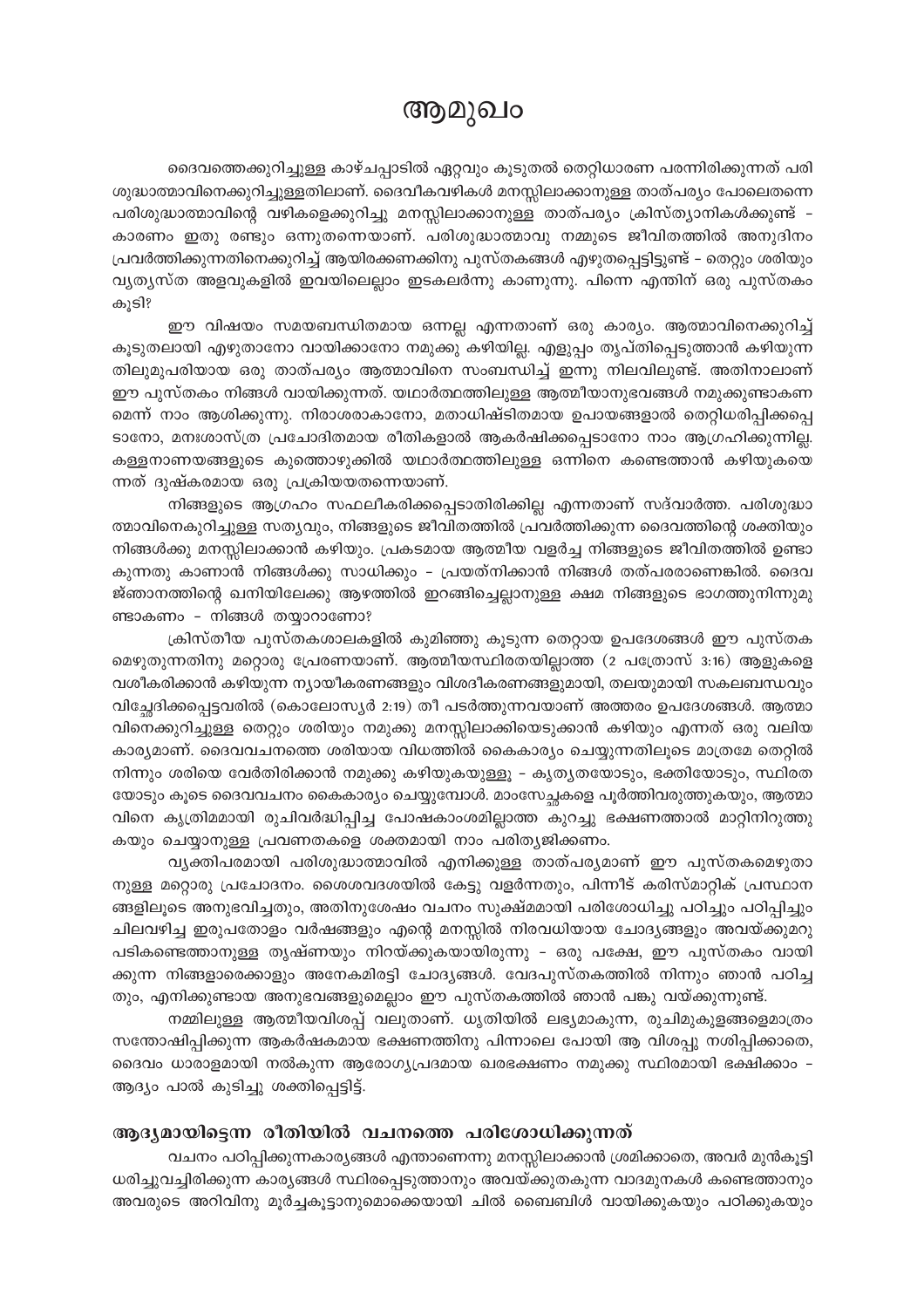ചെയ്യാറുണ്ട്. വില്ല്യം ജെയിംസ് ഇപ്രകാരം പറഞ്ഞിരിക്കുന്നു: ഒരു വലിയ വിഭാഗം ആളുകൾ തങ്ങൾ ചിന്തിക്കുന്നുവെന്നു ചിന്തിക്കുമ്പോൾ വാസ്തവത്തിൽ ചെയ്യുന്നത് അവരുടെ മുൻധാരണകളെ ഒരു രീതിയിൽനിന്നും മാറ്റി മറ്റൊരു രീതിയിൽ കൂട്ടിയിണക്കുകയാണ്. ഞാനടക്കം ആർക്കുംതന്നെ മുൻധാ രണകളോ മുൻവിധിയോ ഇല്ലാതെയില്ല. എന്നാൽ പരിശുദ്ധാത്മാവിന്റെയടുത്ത് എളിമയുള്ള ഒരു ഹൃദയത്തോടുകൂടി പുതുതായി സമീപിക്കാൻ നമുക്കു കഴിയും.

ഇതുവായിക്കുന്ന നിങ്ങൾ, മുൻധാരണകളെ കഴിവതും മാറ്റിനിർത്തുക. ഈ പുസ്തകത്തിലെ ചിലനിലപാടുകൾ നിങ്ങളെ ആനന്ദിപ്പിക്കുന്നതും അറിവുനൽകുന്നതുമായിരിക്കാം, എന്നാൽ ചിലനില പാടുകൾ ആശങ്കയുളവാക്കുന്നതും ആശയക്കുഴപ്പമുണ്ടാക്കുന്നതുമാകാം. എന്നാൽ, ഒരു പുതിയ മന സ്സോടെ ഈ പുസ്തകത്തെ സമീപിക്കാൻ മാത്രമാണ് ഞാൻ ആവശ്യപ്പെടുന്നത്.

ഈ വിഷയത്തെക്കുറിച്ച് നിങ്ങൾ ഒരു തീരുമാനമെടുത്തു കഴിഞ്ഞുവെങ്കിൽ ദയവായി ഈ പുസ്തകം വായിക്കരുത്. നിങ്ങൾക്കു സമയലാഭമാകും, ഈ പുസ്തകം മറ്റാർക്കെങ്കിലും പ്രയോജ നപ്പെടുകയുമാകും. എന്നിരുന്നാലും വായിക്കുക, പര്യാലോചിക്കുക അതുവഴി പുതുക്കം പ്രാപിക്കു കയും ചെയ്യുക.

#### പുസ്തകത്തിന്റെ ഒഴുക്ക്

ഒന്നാം ഭാഗത്ത്, നമ്മുടെ അനുദിന ജീവിതത്തിലുള്ള ആത്മാവിന്റെ പ്രവർത്തനത്തെക്കുറിച്ചു പ്രതിപാദിക്കുന്നു, അതിന്റെ പ്രായോഗികതലത്തിലൂടെയാണ് പതിനാല് അദ്ധ്യായങ്ങളും കടന്നു പോകുന്നത്. രണ്ടാമത്തെ ഭാഗത്ത്, കൂടുതൽ സാങ്കേതികമായ കാര്യങ്ങളാണ് പ്രതിപാദ്യവിഷയമാ ക്കുന്നത്. അത്ഭുതങ്ങളോടുള്ള ആധുനിക സമുഹത്തിന്റെ താത്പര്യവും, നവപെന്തക്കോസ്തുവൃ ത്തങ്ങളിൽ അതിനുള്ള സ്വാധീനവുമെല്ലാം. ചോദ്യങ്ങൾക്കുള്ള ഉത്തരമായിട്ടാണ് ഈ ഭാഗം എഴുതി തുടങ്ങിയത്, പിന്നീട് അത് അദ്ധ്യായ രൂപത്തിലാക്കി.

പരിശുദ്ധാത്മാവിനെക്കുറിച്ചുള്ള അന്തിമ വാക്കാണ് ഈ പുസ്തകമെന്നു കരുതാൻ നിർവ്വാ ഹമില്ല. ചോദിക്കാൻ സാദ്ധ്യതയുള്ള എല്ലാ ചോദ്യങ്ങൾക്കുമുള്ള മറുപടിയും ഈ പുസ്തകത്തിലി ല്ല. ദൈവത്തെക്കുറിച്ചും ദൈവസ്നേഹത്തെക്കുറിച്ചും നമുക്കു മനസ്സിലാക്കാൻ സാധിക്കാവുന്നതിന്റെ അപ്പുറം പരിശുദ്ധാത്മാവിനെക്കുറിച്ചു മനസ്സിലാക്കാൻ നമുക്കു കഴിയില്ല (എഫേസ്യർ 3:19). നമുക്കു മനസ്സിലാക്കാൻ കഴിയുന്നതിനേക്കാൾ ഏറെ കാര്യങ്ങൾ നമുക്കായി വെളിപ്പെടുത്തിയിരിക്കുന്നവ നാണു ദൈവം. ആ സത്യത്തിന്റെ ആഴത്തിലേക്കു നമുക്കു പോകാൻ ഈ പുസ്തകം നമ്മെസഹായി ക്കട്ടെ എന്നതാണ് എന്റെ പ്രാർത്ഥന. നമുക്ക് നേരേ പുസ്തകത്തിലേക്കു പോകാം.

> ഡഗ്ലസ് ജെക്കോബി ഷെവി ചേസ്, മേരിലാന്റ് ജനുവരി 1998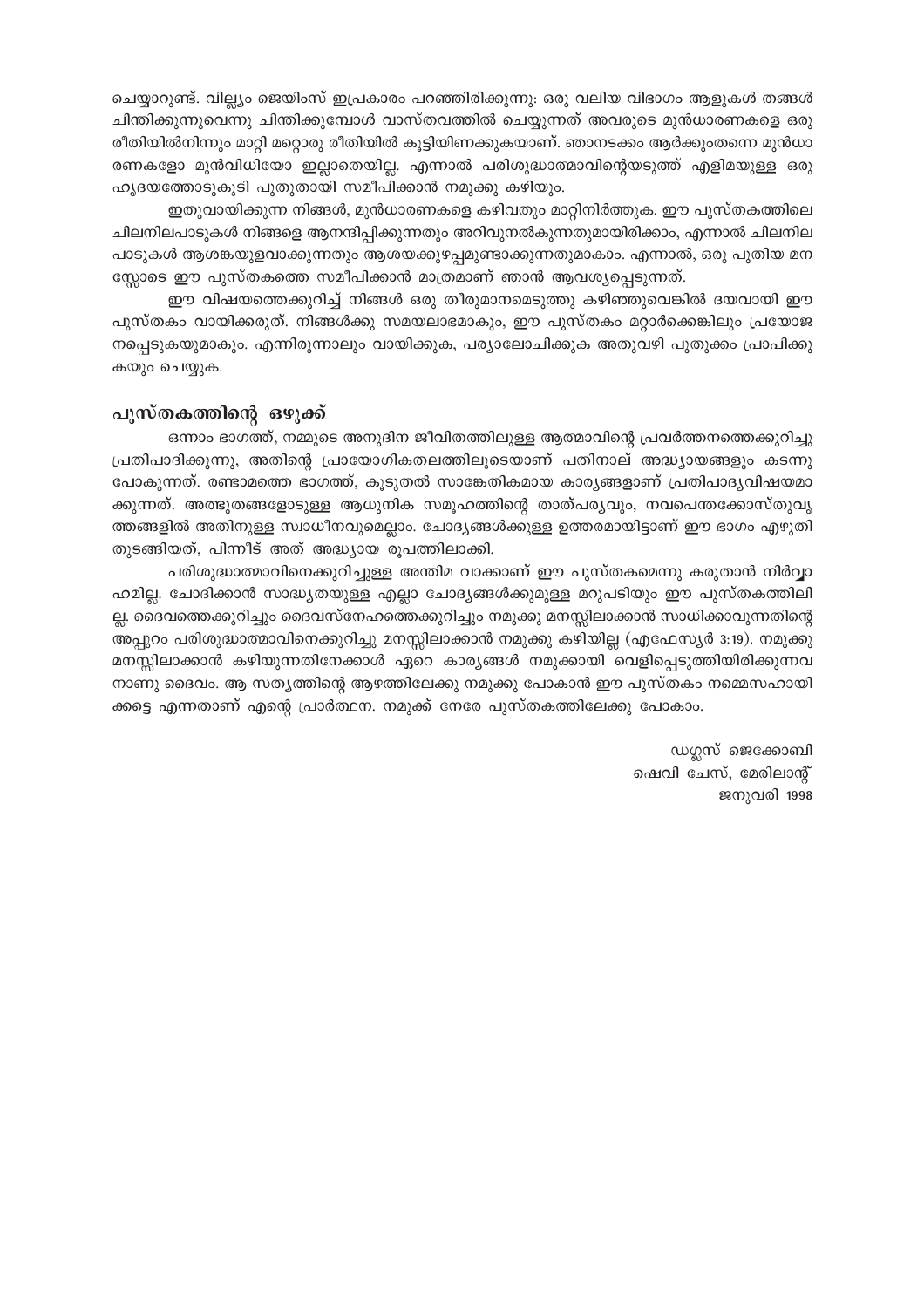## ഉള്ളടക്കം

## ഭാഗം 1: ജീവൻ നൽകുന്ന ആത്മാവ്

## ഉള്ളിൽനിന്നും പുറത്തേക്ക്

| 1.                                        | (എന്നെ നിയന്ത്രിക്കുന്നത് എന്താണ്?)                                                  |     |  |  |  |
|-------------------------------------------|--------------------------------------------------------------------------------------|-----|--|--|--|
| 2.                                        | പരിശുദ്ധാത്മാവുമായുള്ള കൂട്ടായ്മ <i>(ഇതൊരു ബന്ധമാണ്.)</i> 15                         |     |  |  |  |
| 3.                                        | (ശക്തനായ ഒരു മനുഷ്യനാകുന്നതിനായി – ഉള്ളിൽ നിന്നും).                                  | 19  |  |  |  |
| 4.                                        | സ്നേഹത്തിന്റെ ആത്മാവ്<br>.<br>(സ്നേഹമുള്ള ഒ്രു മനുഷ്യനാകുന്നതിനായി – ഉള്ളിൽ നിന്നും) | 23  |  |  |  |
| 5.                                        | (കൂടുതൽ സംയമനമുള്ള ഒരു മനുഷ്യനാകുന്നതിനായി – ഉള്ളിൽ നിന്നും)                         | 29  |  |  |  |
| 6.                                        | (സ്വഭാവത്തിലുളള മാറ്റം – ഉള്ളിൽ നിന്നും)"                                            |     |  |  |  |
| വരങ്ങളും കൃപയും നായകത്വവും                |                                                                                      |     |  |  |  |
| 7.                                        | ഉപകരണങ്ങളടങ്ങിയ പെട്ടി തുറക്കാം <i>(ആത്മാവിന്റെ വരങ്ങൾ) 39</i>                       |     |  |  |  |
| 8.                                        | (കൃപയെക്കുറിച്ചും ഉറപ്പിനെക്കുറിച്ചുമുള്ള വചനവാഗ്ദാനങ്ങൾ)                            | 46  |  |  |  |
| 9.                                        | (ശിഷ്യരുടെ ജീവിതത്തിൽ അ്തെപ്രകാരമാണ്?)                                               |     |  |  |  |
| തെറ്റായപ്രവർത്തനവും പ്രവർത്തനമില്ലായ്മയും |                                                                                      |     |  |  |  |
|                                           | (അന്ധവിശ്വാസത്താൽ നിറഞ്ഞവരുടെ മനഃസ്ഥിതി)                                             | 63  |  |  |  |
|                                           | (ദൈവീകം? മാനസീകം? സാത്താനിലധിഷ്ഠിതം?)                                                |     |  |  |  |
| സമ്പൂർണ്ണമാറ്റത്തിലേക്ക്                  |                                                                                      |     |  |  |  |
|                                           |                                                                                      |     |  |  |  |
| 13.                                       | (നമ്മുടെ ജീവിതകാലത്തുതന്നെ ലോകമെങ്ങും സുവിശേഷമറിയിക്കാനായി)                          | 85  |  |  |  |
|                                           | 14. പടിഞ്ഞാറിന്റെ ആത്മാവ് <i>(ഉപഭോക്തൃസംസ്കാരമെന്ന ശാപം) 91</i>                      |     |  |  |  |
|                                           | (ശരിയായ സ്വാതന്ത്ര്യവും തെറ്റായ സ്വാതന്ത്ര്യവും)                                     | 101 |  |  |  |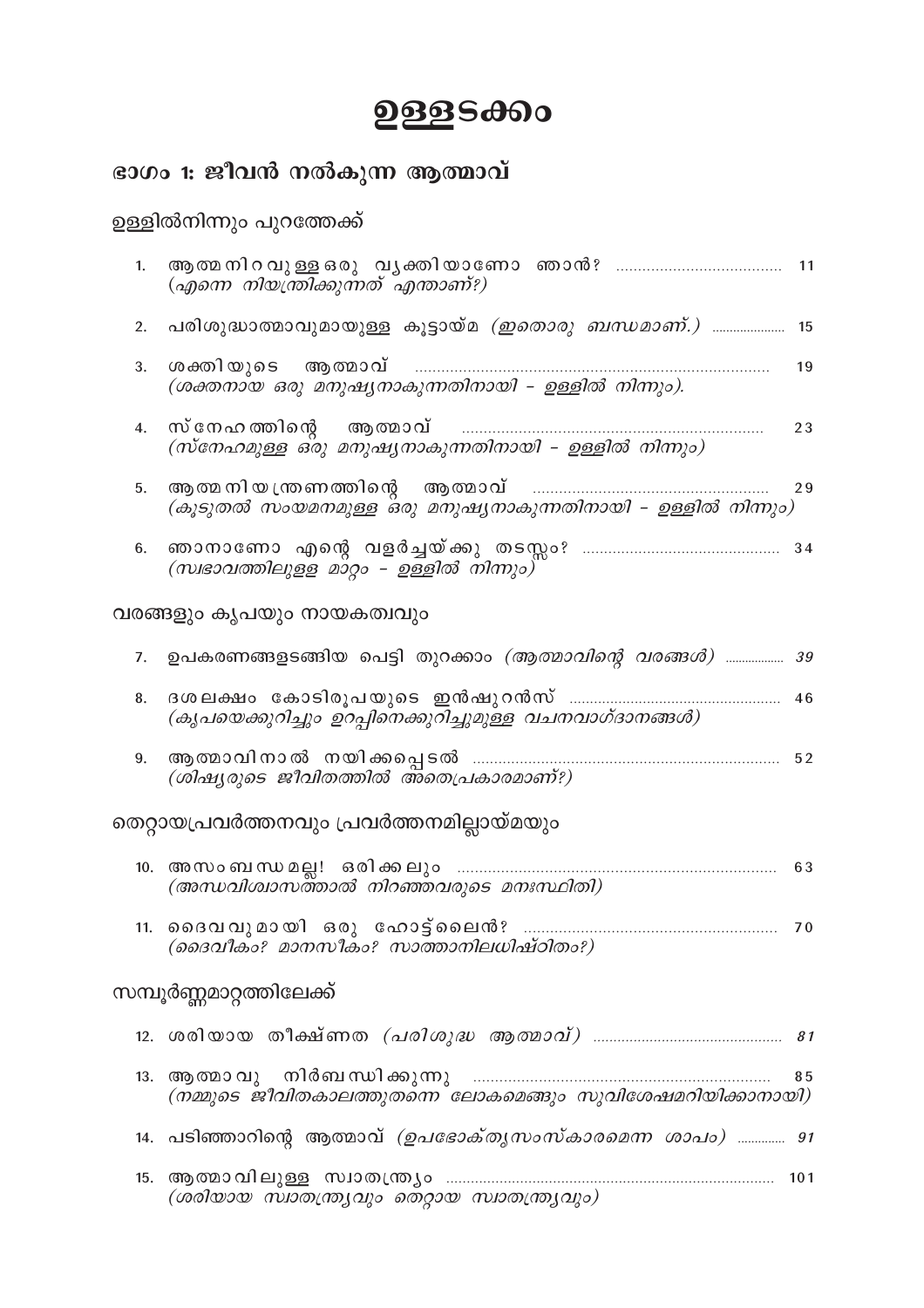## $\boldsymbol{\mathsf{B}3000}$  2:

## തെറ്റിധാരണകളുടെ കുരുക്കഴിക്കൽ

|     | 16. അത്ഭുതങ്ങൾ ഇന്ന്?<br>(ഉള്ളകാര്യം പറഞ്ഞാൽ)                      | 105 |
|-----|--------------------------------------------------------------------|-----|
|     | (ക്രിസ്തീയതയ്ക്കു പുറത്തുള്ള അത്ഭുതങ്ങൾ)                           | 112 |
|     | (ചരിത്രവും താളവും കാരണവും)                                         |     |
|     | (അത്ഭുതങ്ങളുടെ വചനാനുസൃതമായ ഉദ്ദേശ്യം)                             | 126 |
|     | <u>20. അപ്പസ്തോലകരം <i>(അത്ഭുതവരങ്ങളുടെ കൈമാറ്റം)</i> </u>         | 132 |
|     | $(\omega_0, \omega_1)$ (അത്ഭുതകരമായവയെ തരം താഴ്ത്തിപ്പറയുന്ന യേശു) | 136 |
|     | (ഭാഷകളെക്കുറിച്ചുള്ള ചോദ്യങ്ങൾ)                                    | 142 |
|     | (1 കൊരിന്ത്യർ 12–14 അദ്ധ്യായങ്ങൾ)                                  |     |
|     | (പരിശുദ്ധാത്മാവിലുള്ള സ്നാനം)                                      |     |
| 25. | അക്ഷന്തവൃമായ പാപം?<br>(ആർക്കാണു രക്ഷപ്രാപിപ്പാൻ കഴിയുക?)           | 178 |
|     | (പ്രയാസകരമായ ചോദൃങ്ങൾ)                                             | 181 |
|     | (പ്രയാസകരമായ വേദഭാഗങ്ങൾ)                                           |     |
|     | 28. പ്രേത പ്പി ടുത്ത ക്കാർ<br>(ആത്മാവും മന്ത്രതന്ത്രങ്ങളും)        | 196 |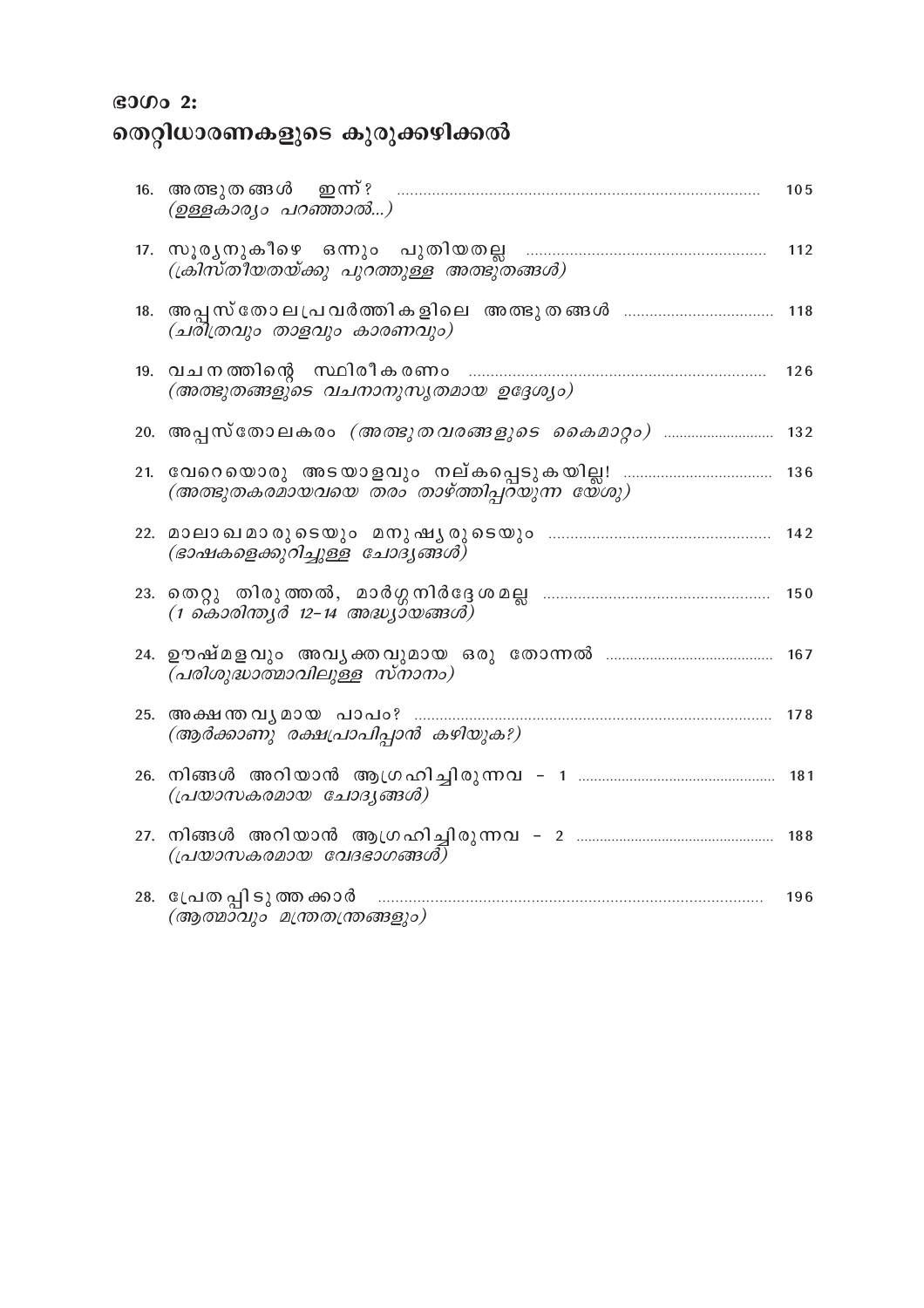## $B$ 300 $1$ ജീവൻ നൽകുന്ന **COO COO**

#### അകത്തുനിന്നു പുറത്തേക്ക്

ഉള്ളിൽവ്യാപരിച്ചു പുറത്തേക്കു പകരുന്ന സ്ഥായിയായ ഒരു ജീവി തമാറ്റം നമ്മിലുണ്ടാകാൻ വേണ്ടിയാണ് ദൈവം നമുക്കു പരിശുദ്ധാത്മാ വിനെ നൽകിയത്. പെരുമാറ്റത്തിലുള്ള ചില പരിഷ്കരണം മാത്രം പോരാ. മറ്റുള്ളവരുടെ മുന്നിൽ നാം എന്തുചെയ്യുന്നു എന്നതിനെ അടിസ്ഥാന പ്പെടുത്തിയല്ല പകരം ഉള്ളിൽ നാം എന്താണ് എന്നതിനെ അടിസ്ഥാന പ്പെടുത്തിയാണ് ക്രിസ്തീയതയെ വിലയിരുത്തുന്നത്. അകം ശുദ്ധമാകു മ്പോൾ പുറവും ശുദ്ധമാകപ്പെടും (മത്തായി 23:26).

യേശുക്രിസ്തുവിന്റെ ശിഷ്യനാകുന്ന ഒരുവ്യക്തിയുടെ ജീവിത ത്തിന്റെ ഭാഗമായി ഉണ്ടാകേണ്ട പ്രകടമായ മാറ്റങ്ങളെ എടുത്തുകാണി ക്കുക എന്നതാണ് ഈ ഭാഗത്തിന്റെ ലക്ഷ്യം.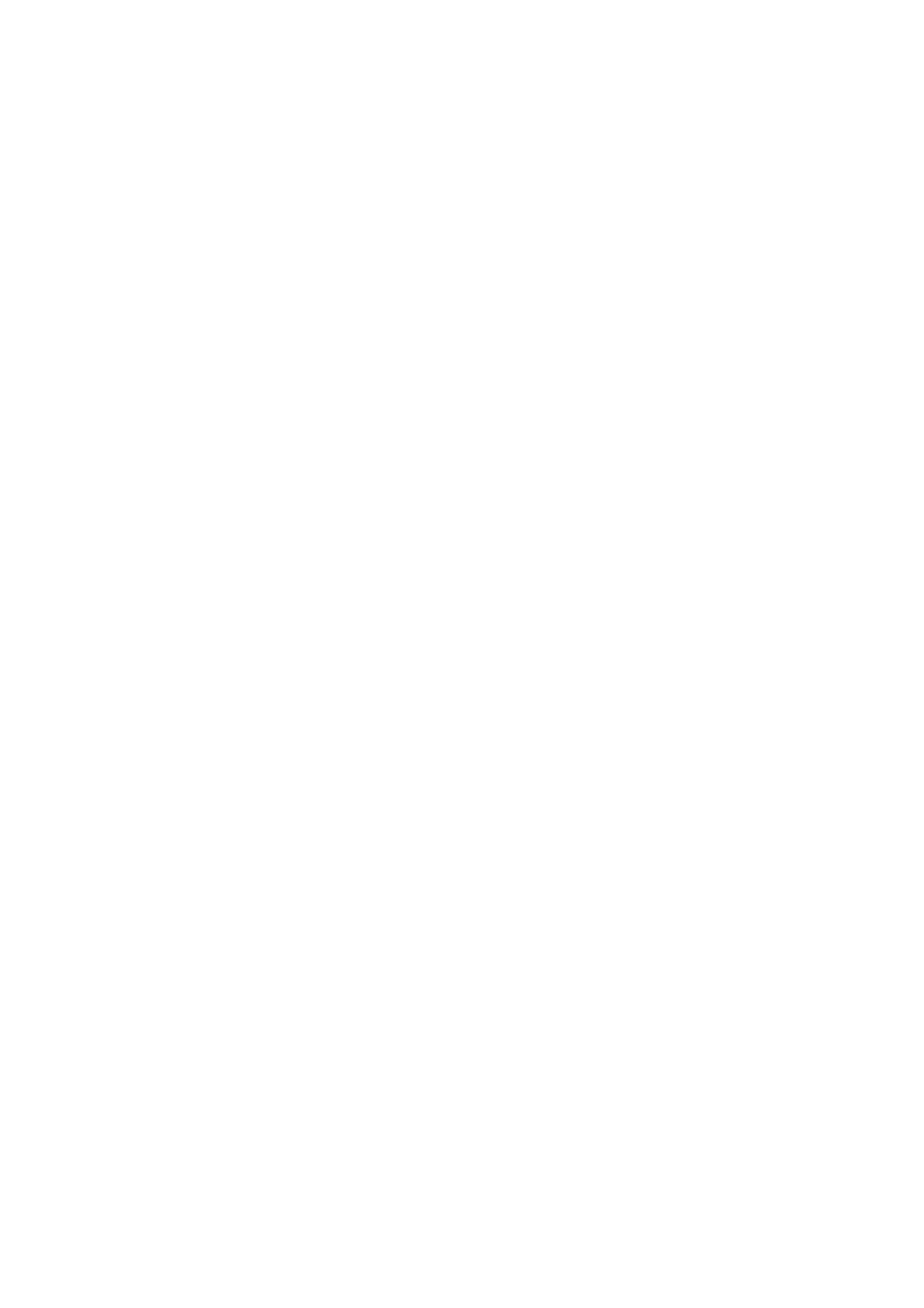#### അദ്ധ്യായം 1

## ആത്മനിറവുള്ള ഒരുവൃക്തിയാണോ ഞാൻ?

എന്നെ നിയന്ത്രിക്കുന്നത് എന്താണ്?

ടെലിവിഷൻ മുതൽ വീടുവാതിൽവരെ റിമോട് കൺട്രോളുപയോഗിച്ചു നിയന്ത്രിക്കുന്ന ഈ കാലഘട്ടത്തിൽ, നിയന്ത്രണമെന്ന വാക്കിന്റെ വിവിധതലങ്ങളെക്കുറിച്ച് നമുക്കുള്ള അവബോധം കുറേ യേറെയാണ്. എന്നാലും ഒരുവ്യക്തിയെന്ന നിലയിൽ നമ്മെ ആരെങ്കിലും നിയന്ത്രണവിധേയമാക്കു ന്നത് ഇപ്പോഴും എപ്പോഴും നമുക്ക് അരോചകമായ കാര്യം തന്നെയാണ്. കുത്തഴിഞ്ഞ ലൈംഗിക ജീവിതവും, ദ്രവ്യത്തിന്റെയും മദ്യത്തിന്റെയും ഉപയോഗവും, സാമ്പത്തിക ദുരുപയോഗവുമെല്ലാം നമ്മിൽ നിയന്ത്രണങ്ങൾ അടിച്ചേൽപ്പിക്കപ്പെടുവാൻ ഇടയായിത്തീരുന്നു; ഭീകരവാദവും, അഴിമതി യും, ദുർഭരണവുമെല്ലാം നമ്മുടെ രാഷ്ട്രത്തിന്മേൽ നിയന്ത്രണങ്ങൾ ഏർപ്പെടുത്തുവാൻ ഇട വരുത്തുന്നതുപോലെ.

നാം ഒറ്റയ്ക്കും നമ്മുടെ മുൻ തലമുറ കൂട്ടമായും വിതച്ചത് ഇപ്പോൾ നാം കൊയ്തു കൂട്ടുക യാണ്. സുവിശേഷത്തിന്റെ ഇപ്പോഴത്തെ മുഖ്യ എതിരാളി ആത്മാർത്ഥത കൈമോശം വന്ന ആളു കൾ തന്നെയാണ്. നമ്മെ നിരാശപ്പെടുത്താത്ത മുഖങ്ങൾ ഇപ്പോഴില്ല – നായകരും, രാഷ്ട്രനേതാക്ക ളും, കലാ കായിക രംഗത്തെ താരങ്ങളുമെല്ലാം നമുക്ക് സത്യസന്ധതയുടെ കാര്യത്തിൽ നിരാശ മാത്രം നൽകുന്നവരാണ്. സത്യം എന്താണ് എന്നതിനേക്കാൾ സത്യമെന്തായാലും അതുകൊണ്ടെന്തു പ്രയോജനം എന്ന ചോദ്യമാണ് ഇന്നിന്റെ പ്രസക്തി.

ഒരു സമൂഹമെന്ന നിലയിൽ നാം എത്രമാത്രം അനുഭവങ്ങളിൽ നിന്നും പാഠങ്ങൾ പഠിച്ചവ രാണ് എന്നത് തർക്കവിഷയമായേക്കാം, എങ്കിലും മാറിമാറി വരുന്ന കാഴ്ചപ്പാടുകളിൽ നിന്നും നാം പഠിച്ചെടുക്കുന്ന ഏകകാര്യം വേറെ ആരിലും വിശ്വസിക്കരുത് എന്നതാകാൻ സാദ്ധ്യത വളരെയേറെ യാണ്. നിയന്ത്രിക്കപ്പെടുകയെന്നതു നമ്മിലുണ്ടാക്കുന്നത് അസന്തുഷ്ടിയാണെങ്കിലും, നിയന്ത്രണങ്ങ ളില്ലാത്ത ജീവിതം നയിക്കാൻ ആരാലും കഴിയില്ല എന്നതാണ് ഇതിലെ വിരോധാഭാസം. ഒരുവൻ ഏതിൽ പരാജയപ്പെടുന്നുവോ അതിന് അവൻ അടിമപ്പെട്ടിരിക്കുന്നു (2 പത്രോസ് 2:19) എന്നു അപ്പ സ്തോലൻ പറഞ്ഞിരിക്കുന്നുവല്ലോ! $^{(1)}$  എന്തെങ്കിലുമൊന്നിന്റെ നിയന്ത്രണത്തിലാണു നാമോരുത്ത രും - ഭയത്തിന്റെയോ, കുടുംബ ബന്ധങ്ങളുടെയോ, ജീവിതപങ്കാളിയുടെയോ, കടക്കാരുടെയോ, മദ്യത്തിന്റെയോ, പണത്തിന്റെയോ ഒക്കെ. നമ്മിൽ നിറഞ്ഞിരിക്കുന്നത് എന്താണോ അതാണു നമ്മെ നിയന്ത്രിക്കുന്നതും നമ്മുടെ പെരുമാറ്റങ്ങളെ നിർവ്വചിക്കുന്നതും. നിങ്ങളിൽ നിറഞ്ഞിരിക്കുന്നതെ ന്താണ്?

#### അതൊരു ദ്രാവകമാണോ?

അഭിഷേകം ചെയ്യുന്ന ഒന്നാണെങ്കിലും (അപ്പ 2:17), ജലത്തോടു പലതവണ സാമൃപ്പെടുത്തി യിട്ടുണ്ടെങ്കിലും (യോഹന്നാൻ 7:38–39) ആത്മാവ് ഒരു ദ്രാവകമല്ല. പ്രാർത്ഥനയിൽ മുഴുകുമ്പോഴോ അല്ലെങ്കിൽ സഭയൊന്നിച്ചു ആരാധിക്കുമ്പോഴോ ഒക്കെ നമ്മുടെ വിശ്വാസസംഭരണിയിൽ നിറയുന്ന ഒരു കാര്യമല്ല ആത്മാവ്. വചനം വ്യക്തമായി പഠിപ്പിക്കുന്നതെന്തെന്നാൽ ആത്മാവ് ഒരു വ്യക്തിയാ ണെന്നാണ്. ത്രിത്വത്തിലെ മൂന്നാമൻ. വ്യക്തി എന്ന വാക്കുതന്നെ ലത്തീൻ ഭാഷയിലെ പേഴ്സൊണാ (കഥാപാത്രം, സ്വഭാവം എന്നൊക്കെ അർത്ഥം) എന്ന വാക്കിൽ നിന്നും ഉരുത്തിരിഞ്ഞതാണ്. വൃക്തി യെന്നവാക്കിന് ഇപ്പോഴുള്ള അർത്ഥം സൂചിപ്പിക്കുന്നതുപോലെ സ്വതന്ത്രരായ മൂന്നു വ്യക്തികൾ എന്ന അർത്ഥത്തിൽ ത്രിത്വബന്ധത്തെ വ്യാഖ്യാനിക്കുന്നത് തെറ്റാണ്. (ആദ്യകാലത്തെ ക്രിസ്ത്യാനി കൾക്കിടയിൽ പോലും ഈ അബദ്ധധാരണയുണ്ടായിരുന്നു, മൂന്നുദൈവങ്ങളുടെ കൂട്ടായ്മയിൽ വിശ്വ സിക്കുന്ന മറ്റനേകം മതങ്ങളുടെ സ്വാധീനത്താലായിരിക്കാം ഇങ്ങനെ ഒരു ആശയക്കുഴപ്പമുണ്ടായ ത്). ദൈവം വേറൊരാളായി രൂപംമാറുന്നു എന്ന ആശയവും ശരിയായതല്ല.

ആത്മാവിനാൽനിറഞ്ഞു പൂരിതനാകണമെന്നതാണ് നമ്മുടെയെല്ലാവരുടെയും ആഗ്രഹം. നമ്മെ പുതുക്കുകയും സജീവമാക്കുകയും പ്രചോദിതമാക്കുകയും ചെയ്യുന്ന ആത്മനിറവ്. മുരടിച്ചതും ഇഴ യുന്നതും വിരസമായതുമായ ഒരു വ്യക്തിയാകാൻ ആർക്കാണ് ഇഷ്ടം?

യേശു ആത്മാവിനാൽ പൂർണ്ണമായും നിറഞ്ഞവനായിരുന്നു. ഈ ഭൂലോകത്തുള്ള മറ്റേതൊരു വ്യക്തിയെവച്ചു നോക്കുമ്പോഴും, ഒരുവ്യക്തിയെന്ന നിലയിൽ, മറ്റാരേക്കാളും കൂടുതലായി ആത്മാ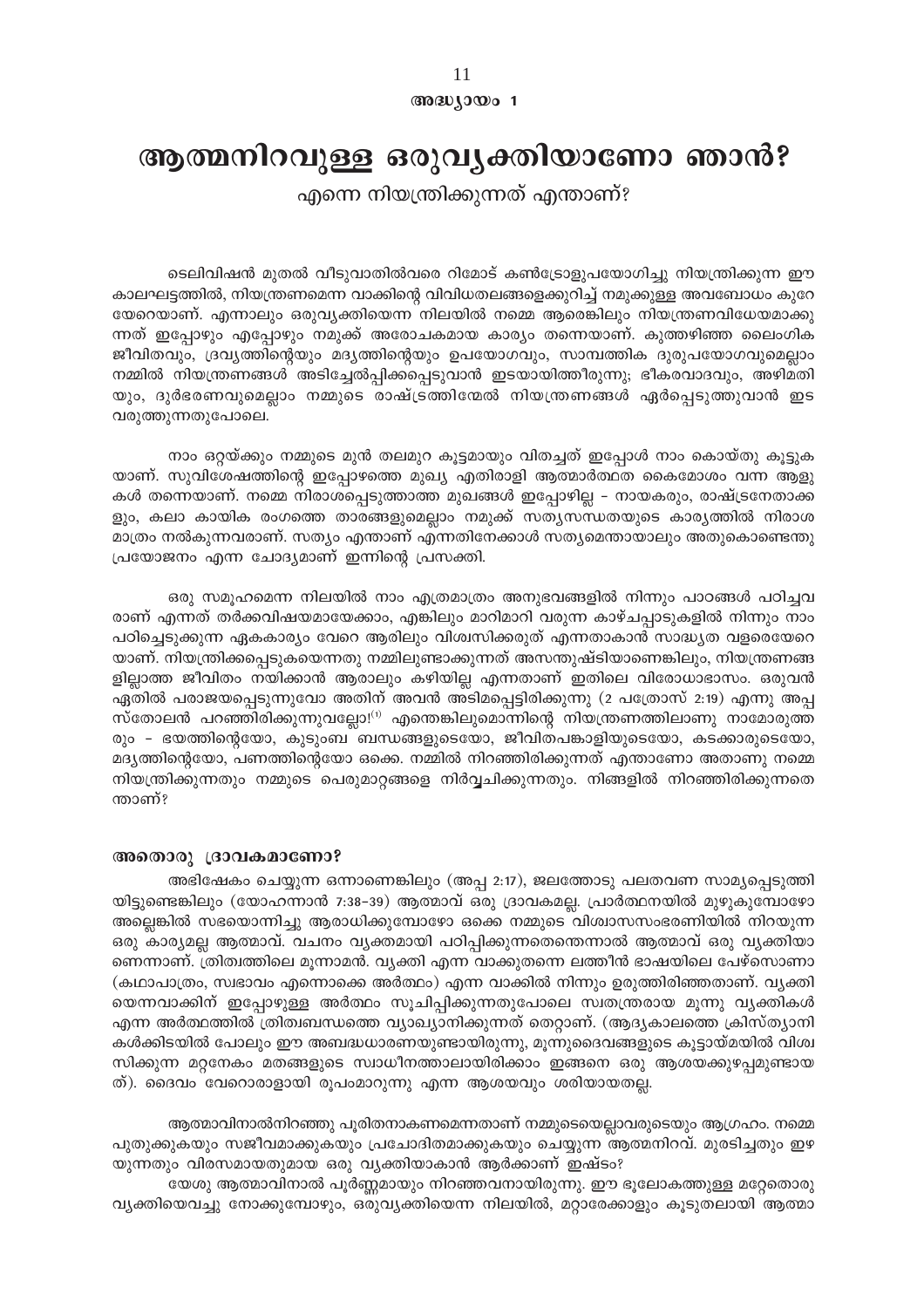വിൽ നിറഞ്ഞിരുന്നത് അവനായിരുന്നു. അവൻ ജീവിച്ചതുപോലെ ജീവിക്കുവാനും, അവനിൽ വ്യാപ രിച്ച ശക്തിയാൽ വ്യാപരിക്കുവാനും നാം ലക്ഷ്യം വയ്ക്കണം – ദൈവാത്മാവിന്റെ ശക്തിയിൽ.

#### അനുഗ്രഹജീവിയുടെ പരകായപ്രവേശം?

ഒരാളുടെ ശരീരത്തിൽ അനുവാദമില്ലാതെ കയറിക്കൂടി നിയന്ത്രണമേറ്റെടുത്തു വളർന്ന്, അവ സാനം ആ ശരീരം തകർത്തു വെളിയിൽ വരുന്ന അന്യഗ്രഹജീവികളെക്കുറിച്ചു പ്രതിപാദിക്കുന്ന അനേകം സിനിമകൾ നാം കണ്ടിട്ടുണ്ട്. ദൈവത്തിന്റെ ശക്തി സത്യമായതാണ്. എന്നാലും അത് മുക ളിൽ പറഞ്ഞതുപോലെയുള്ള ഒരു അന്യഗ്രഹജീവിയുടെ പരകായപ്രവേശം പോലെയുള്ളതല്ല. ഒരാ ളുടെ ശരീരത്തിൽ കയറിക്കൂടി, ശരീരത്തിന്റെ നിയന്ത്രണങ്ങളെല്ലാം എറ്റെടുത്ത് അവസാനം ശരീര ത്തിന്റെ ഉടമയ്ക്ക് യാതൊരു അവകാശവുമില്ലാത്ത അവസ്ഥയിൽ എത്തിക്കുന്ന രീതിയല്ല ദൈവശ ക്തിയുടേത്. ദൈവം നമ്മിൽ വസിക്കുന്നത് ക്ഷണിക്കപ്പെട്ടു സ്വീകരിച്ച ഒരു അതിഥിയെപ്പോലെയാ ണ്.

ദൈവം ശക്തനാണ്, എന്നാൽ അവനൊരു വ്യക്തിയും കൂടിയാണ്. തന്റെ മക്കളുടെ ഹൃദയ ത്തിനുള്ളിൽ അവൻ വസിക്കുന്നു (യോഹന്നാൻ 14), ഒരു അന്യഗ്രഹജീവി വന്നു സ്ഥാനം കീഴടക്കി യതുപോലെയല്ല പകരം സ്നേഹത്തിന്റെ അവതാരമായി.

#### ആത്മാവിനാൽ നിറഞ്ഞത്?

ഈ വാക്കുകേൾക്കുമ്പോൾ തന്നെ ഉച്ചത്തിൽ അലറിവിളിച്ചു നിലത്തുവീണുരുണ്ടു സ്വയം അവഹേളനപാത്രമാകുന്ന ആളുകളുടെ ഒരു ചിത്രമാണ് മിക്കവാറും നമ്മിലുണ്ടാകുന്നത്. ആത്മാ വിൽ നിറയുക എന്നാൽ അവരെപ്പോലെ ആത്മനിയന്ത്രണമെല്ലാം നഷ്ടപ്പെട്ട് ഒരു രംഗം സൃഷ്ടിക്ക ലാണോ നമ്മിൽ നിന്നുണ്ടാകേണ്ടത്? ആ ചിന്തപോലും അസഹനീയമാണ്. ആധുനികമറുകണ്ടംചാ ടലിന്റെ ഇത്തരം രീതികൾ നിലനിൽക്കുമ്പോൾത്തന്നെ നാം വേദവാകൃത്തിൽ ഉറച്ചുനിൽക്കേണ്ടവ രാണ്. ആത്മാവിനാൽ നിറയുക എന്നത് വചനത്തിൽ പറയുന്ന കാര്യം തന്നെയാണ്. ദൈവാത്മാവു നമ്മിൽ നിറയാതെ യേശുവിനെ അറിയേണ്ടതിന്റെ പൂർണ്ണതയിൽ അറിയാനും ഒരു ശിഷ്യനെന്നനി ലയിൽ നമ്മുടെ കഴിവിന്റെ പരമാവധി എത്താനും നമുക്കു കഴിയില്ല.

ആകയാൽ അജ്ഞാനികളായിട്ടല്ല, ഇഞാനികളായിട്ടുതന്നെ നിങ്ങൾ എങ്ങനെ നടക്കുന്നുവെന്നു സൂക്ഷ്മതയോടെ നോക്കുവിൻ. ഇതുദുഷ്കാലമായതിനാൽ സമയം പരമാവധി പ്രയോജനപ്പെടുത്തു വിൻ. ബുദ്ധിഹീനരാകാതെ കർത്താവിന്റെ ഇഷ്ടം ഇന്നതെന്നു ഗ്രഹിച്ചുകൊള്ളുവിൻ (എഫേസ്യർ  $5:15-17$ )

വീഞ്ഞിൽ നിറയുന്ന ഒരു വ്യക്തി അതിന്റെ സ്വാധീനത്തിൽ ആയിത്തീരുന്നു. ആത്മാവി നാൽ നിറയുവാൻ പൗലോസ് ശിഷ്യന്മാരോടാവശ്യപ്പെടുന്നു. ആത്മാവിൽ നിറയുന്ന നാം എപ്രകാ രമാണ് നമ്മുടെ വിലയേറിയ സമയം ചിലവഴിക്കുന്നത് എന്നതിലൂടെ ആ നിറവിന്റെ സ്വാധീനം വെളിപ്പെടുത്തുന്നു.

നമ്മിൽ നിറയുന്നതെന്തോ അതാണുനമ്മുടെ പെരുമാറ്റത്തിൽ പ്രതിധ്വനിക്കുന്നത്. ആത്മാ വിനാൽ നിറയുന്ന നാം ദൈവത്താലാണു നിറയപ്പെടുന്നത്. നമ്മെക്കാണുമ്പോൾ ആളുകൾക്ക് ദൈവ ത്തെയാണ് ഓർമ്മവരുന്നത്. ക്രിസ്തുവിന്റെ പരിമളം അവർക്കനുഭവിക്കാൻ കഴിയും (2 കൊരിന്ത്യർ 2:14–16). ആത്മാവിൽ നാം നിറവുള്ളവരാകുമ്പോൾ മറ്റുള്ളവർക്കും അതുമനസ്സിലാക്കാൻ കഴിയും.

ത്രിത്വത്തിലെ മൂന്നുപേരും നമ്മിൽ പ്രകടമാകുന്നതിനെ സൂചിപ്പിക്കുന്ന വാക്കുകളായ ആത്മീ യനാകുക, ക്രിസ്തുവിനു അനുരൂപനാകുക, ദൈവീകനാകുക എന്നീ മൂന്നുവാക്കുകളിലൂടെയും വൃക്ത മാക്കുന്നത്, ഇവരെല്ലാവരും നമ്മിൽ നിറയുക എന്നതാണ്. ഇതാണ് ഇതിന്റെ രത്നച്ചുരുക്കം.

#### എങ്ങനെ ആത്മാവിനാൽ നിറയാം?

വീണ്ടും ജനിച്ചപ്പോൾത്തന്നെ നാം ആത്മാവു നിറഞ്ഞവരായി. മാനസാന്തരവും സ്നാനവും നമുക്കുനൽകുന്നതു പാപമോചനവും പരിശുദ്ധാത്മാവുമാണ്. ദൈവം നമ്മുടെ ഹൃദയത്തിലേക്കു കുടിയേറുന്നു (യോഹന്നാൻ 14:23). പഴയമനുഷ്യനെ നമ്മിൽനിന്നും നീക്കി, പുതിയ ജീവിതത്തിന്റെ ഉറവയെ നമ്മിൽ സ്ഥാപിച്ചു.<sup>(2)</sup> പൗലോസിന്റ ഉദാഹരണം നോക്കുക. അപ്പ 9:17ൽ, പൗലോസ് ആത്മാ വിനാൽ നിറയപ്പെടുവാൻ പോവുകയാണെന്നാണ് അനന്യാസ് പറഞ്ഞത്.

എങ്കിലും ആത്മാവിൽ നിറയുക എന്നത് ക്രിസ്ത്യാനിയാകുക എന്ന കാര്യത്തിൽ മാത്രം ഒതുങ്ങുന്നതല്ല, പകരം (1) എഫേസ്യരുടെ പുസ്തകത്തിൽ നാം മുന്നേ കണ്ടതുപോലെ ആത്മീയ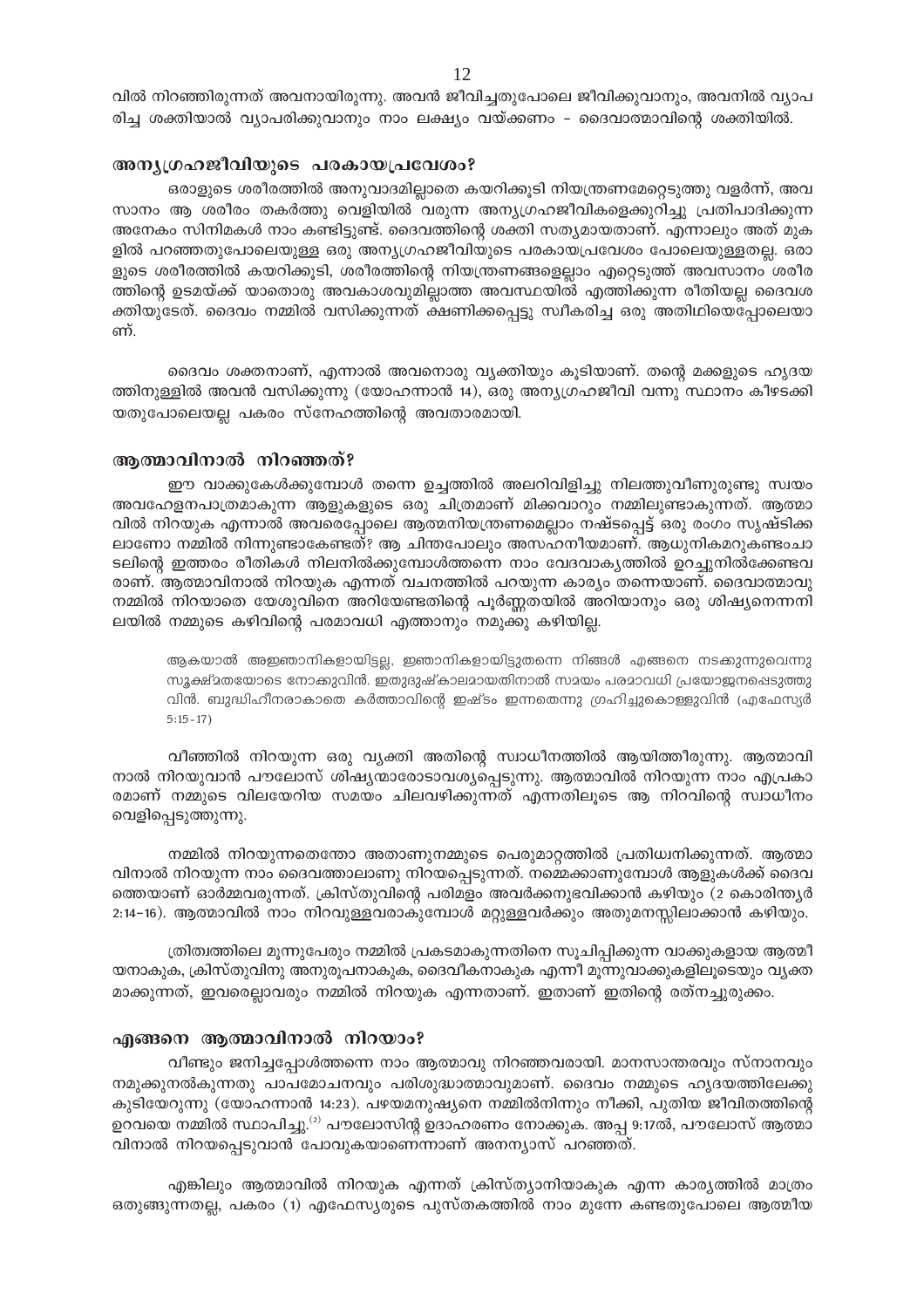തയിൽ ഉള്ള നിറവും, (2) പ്രത്യേകസാഹചര്യങ്ങളിൽ പ്രാർത്ഥനയ്ക്കു മറുപടിയായി നമ്മിൽ വർദ്ധി ക്കുന്ന ആത്മീയവിശുദ്ധിയും കൂടിയാണ്. ഒന്നാമതായി; എഫേ 5:18ൽ പൗലോസ് ആത്മാവിൽ നിറ യുക എന്നു പറയുമ്പോൾ അത് ഒരു കൽപനയായിട്ടാണ് നൽകുന്നത്, നമുക്ക് ഒഴികഴിവു പറയാൻ കഴിയുന്ന ഒരു കാര്യമല്ല ഇത്. മാത്രമല്ല ഇതൊരു തുടർ പ്രക്രിയയാണെന്നതും കൂടി ഇതിന്റെ ഗ്രീക്കുമൂലം വ്യക്തമാക്കുന്നു. ആത്മാവിൽ നിറയുക എന്നത് ആത്മാവിൽ നിറഞ്ഞു വളർന്നു കൊണ്ടി രിക്കുക എന്നതാണ്. ഒറ്റത്തവണ നടക്കുന്ന ഒരു കാര്യമല്ലിത്.

രണ്ടാമത്തേതിന്റെ ദൃഷ്ടാന്തം അപ്പസ്തോല പ്രവർത്തികളുടെ നാലാമദ്ധ്യായത്തിൽ നമുക്കു കാണാം. ആദ്യകാലഘട്ടത്തിലെ പീഡനപരമ്പരകൾ വർദ്ധിച്ചുയരുന്ന സാഹചര്യമാണിത്. പത്രോസും യോഹന്നാനും ന്യായാധിപസംഘത്തിൽ നിന്നും പുറത്താക്കപ്പെട്ടതിനു ശേഷം മറ്റു ശിഷ്യന്മാരോടു തങ്ങൾക്കു ലഭിച്ച ഭീഷണിയെക്കുറിച്ചു പറയുമ്പോൾ:

അതു കേട്ടിട്ട് അവർ ഒരുമനസ്സോടെ ദൈവത്തോടു നിലവിളിച്ചു പ്രാർത്ഥിച്ചത്: ആകാശവും ഭൂമിയും സമുദ്രവും അവയിലുള്ള സകലതും സൃഷ്ടിച്ച നാഥാ, ഞങ്ങളുടെ പിതാവും നിന്റെ ദാസനുമായ ദാവീദ് മുഖാന്തരം പരിശുദ്ധാത്മാവിനാൽ അരുളിചെയ്തവനേ, ജനതകൾ കലഹിക്കുന്നതും ജന ങ്ങൾ വ്യർത്ഥമായതു നിരൂപിക്കുന്നതും എന്തിന്? ...... ഇപ്പോഴ്യോ കർത്താവേ, അവരുടെ ഭീഷണി കൾ നോക്കേണമേ; നിന്റെ വചനം പൂർണ്ണധൈര്യത്തോടുകൂടെ പ്രസ്താവിക്കുവാൻ നിന്റെ ദാസ ന്മാർക്കു കൃപനൽകണമേ. സൗഖ്യമാക്കുവാൻ നിന്റെ കൈ നീട്ടുന്നതിനാലും നിന്റെ പരിശുദ്ധദാസ നായ യേശുവിന്റെ നാമത്താൽ അടയാളങ്ങളും അത്ഭുതങ്ങളും ഉണ്ടാകുന്നതിനാലും തന്നെ. ഇങ്ങനെ പ്രാർത്ഥിച്ചപ്പോൾ അവർ കൂടിയിരുന്ന സ്ഥലം കുലുങ്ങി; എല്ലാവരും പരിശുദ്ധാത്മാവ് നിറഞ്ഞവരായി ദൈവവചനം ധൈര്യത്തോടെ പ്രസ്താവിച്ചു. (അഷ 4:24-31)

ഇവിടെ അവർ പരിശുദ്ധാത്മാവിനാൽ നിറഞ്ഞു എന്നു കാണുന്നു. ശക്തമായ ഒരു ജീവിത മാറ്റം സാദ്ധ്യമാക്കുന്നവിധം ദൈവം അവരിൽ കൂടുതൽ ആഴത്തിലുള്ള സ്വാധീനം ചെലുത്തി പ്രവർത്തിച്ചു - അവർ അവരെത്തന്നെ ദൈവേഷ്ടത്തിനായി വിട്ടുകൊടുത്തപ്പോൾ. അതിന്റെ ഫല മാകട്ടെ, ശക്തമായ രീതിയിൽ സുവിശേഷം പങ്കുവയ്ക്കലും.<sup>ദ)</sup> നിങ്ങളുടെ നിയന്ത്രണം ദൈവത്തിന്റെ കയ്യിൽ ഏല്പിച്ചുകൊടുക്കാൻ നിങ്ങൾ തയ്യാറാണോ? അത്രമാത്രം ആശ്രയം നിങ്ങൾക്കുണ്ടോ? കർത്താവേ, ഞങ്ങളുടെ വിശ്വാസം വർദ്ധിപ്പിക്കേണമേ! (ലൂക്ക 17:5)

#### തെറ്റായ ആശയങ്ങൾ

ആത്മാവിനാൽ നിറയുകയെന്നാൽ അത്ഭുതങ്ങൾ പ്രവർത്തിക്കുന്നതും അന്യഭാഷ സംസാ രിക്കുന്നതും ദൈവവുമായി ഒരു ഹോട്ട്ലൈൻ ബന്ധം നിലനിൽക്കുന്നതുമൊക്കെയാണന്നു പഠിപ്പി ക്കുന്നയാളുകൾ ഉണ്ട്. ആത്മാവിലുള്ള സ്നാനത്താൽ അവർ പുതിയ ഒരു തലത്തിലേക്കെത്തിച്ചേ രുന്നു എന്ന് അവർ കരുതുന്നു. സ്നാപകയോഹന്നാൻ ജനിക്കുന്നതിനുമുമ്പേതന്നെ ആത്മനിറവു ള്ളവനായിരുന്നു എന്നു വേദപുസ്തകം പറയുന്നു (ലൂക്ക 1:15), എന്നാൽ അത്ഭുതപ്രവർത്തികളൊന്നും അവൻ ചെയ്തിട്ടില്ല (യോഹ 10:41).

രണ്ടുതരം വിശ്വസ്തത ബൈബിൾ നിലവാരത്തിലില്ലാത്തതാണ്. കുരിശിന്റെ പാദത്തിലെ നിലം പരന്നതാണ്, യേശുവിനെ അനുഗമിക്കാൻ ഇച്ചിക്കുന്ന ഏതൊരുവനും സ്വയം നിഷേധിച്ച് തന്റെ നിയന്ത്രങ്ങളെല്ലാം യേശുവിനെ ഏല്പ്പിക്കേണ്ടുതാണ് (ലൂക്ക 9:23–26). പക്വതയിൽ ഏറ്റക്കുറ ച്ചിലുകൾ ഉള്ള ശിഷ്യന്മാർ ഉണ്ട്, എന്നാൽ വിശ്വസ്തതയിൽ അതു പാടുള്ളതല്ല. $^{(4)}$ 

ഏറെക്കാലം ക്രിസ്ത്യാനിയായി ജീവിച്ചതിൽ നിന്നും ലഭിച്ച ജ്ഞാനത്തിലുള്ള നിറവുമല്ല ആത്മാവിന്റെ നിറവ്. മാംസത്തെ മാറ്റിനിറുത്തി ആത്മാവിന്റെ കല്പനകളെ അനുസരിക്കുന്നതുവഴി യുണ്ടാകുന്നതാണത്. ഓരോ ദിവസവും നാം നേരിടുന്നവെല്ലുവിളികളിൽ ദൈവേച്ചപ്രവർത്തിക്കു ന്നതിലൂടെ നാം ആർജ്ജിച്ചെടുക്കുന്നതാണത്, ഒറ്റ ദിവസത്തെ ഒരു അനുഭവമേയല്ല അത്. ദൈവ ത്തിന്റെ കയ്യിൽ എന്റെ കടിഞ്ഞാൺ ഞാൻ കൂടുതലായി ഏൽപ്പിക്കുന്തോറും കൂടുതലായുള്ള സ്വസ്ഥ തയും സമാധാനവും ജീവിതവിജയവും എന്നിൽ നിറയുന്നത് ഞാൻ അനുഭവിച്ചറിഞ്ഞ സത്യമാണ്. ദൈവനിയന്ത്രണങ്ങളെ നിഷേധിച്ചപ്പോഴാകട്ടെ ജീവിതം നിയന്തണം വിടുകയും ചെയ്തു.

#### ഞാൻ എല്ലാം സമർപ്പിക്കുന്നു

പരിശുദ്ധാത്മാവിനാലാണ് അകവും പുറവും മാറ്റാൻ നമുക്കു കഴിയുന്നത്. എന്നാൽ ആത്മാ വുനമ്മെ ബലപ്രയോഗത്തിലൂടെ നയിക്കുന്നില്ല, പകരം നമ്മുടെ ജീവിതത്തിൽ നിറയാൻ നാം പരി ശുദ്ധാത്മാവിനെ അനുവദിക്കണം, നാം അവനു നമ്മുടെ നിയന്ത്രങ്ങളേൽപ്പിച്ചു കീഴടങ്ങണം (ലൂക്ക  $14:33)$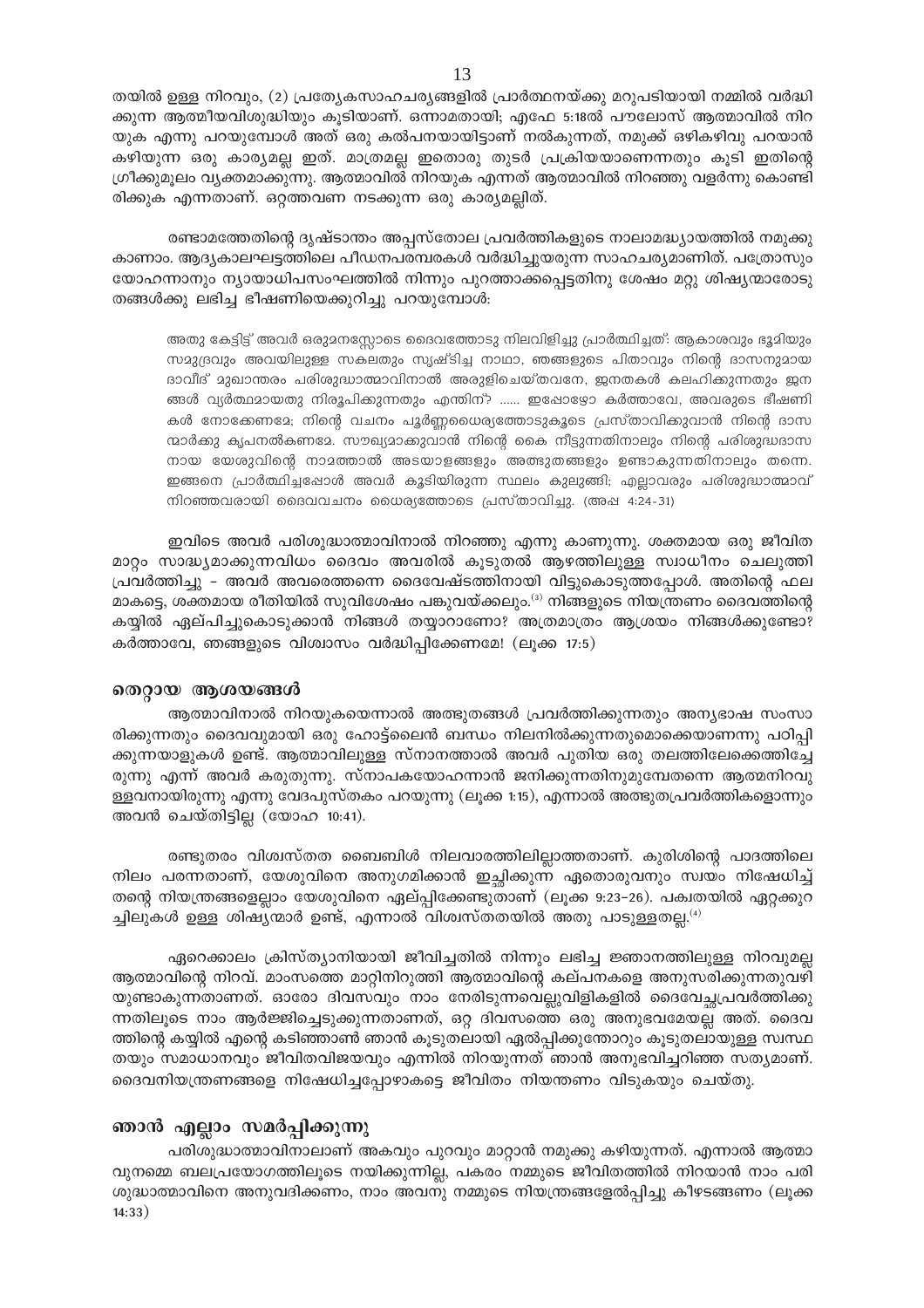നമ്മിൽ ദൈവാത്മാവു നിറഞ്ഞു പ്രവർത്തിക്കാൻ തുടങ്ങുമ്പോൾ നമ്മുടെ ജീവിതത്തിൽ പെട്ടെന്നു തന്നെ മാറ്റങ്ങളുണ്ടാകുന്ന മൂന്നു മേഖലകൾ ഏതൊക്കെയെന്ന് അടുത്ത മൂന്നു അദ്ധ്യായ ങ്ങളിൽ നമുക്കു പഠിക്കാം. ഓരോ അദ്ധ്യായത്തിനു ചുവടെയും ആത്മപരിശോധനയ്ക്കായി കുറച്ചു ചോദ്യങ്ങൾ ചേർത്തിരിക്കുന്നു. പരിശോധിക്കപ്പെടാത്ത ജീവിതം യോഗ്യമല്ലാത്ത ജീവിതമാണല്ലോ, സോക്രട്ടീസ് പറഞ്ഞതുപോലെ!

#### ശോധനചെയ്യുവാൻ:

- എന്താണ് എന്നെ നിയന്ത്രിക്കുന്ന സ്വാധീനശക്തകൾ?  $1.$
- ഞാൻ ആത്മാവിനാൽ നിറഞ്ഞവനാണോ? മറ്റുള്ളവർ എന്നെക്കുറിച്ച് അപ്രകാരം പറയുമോ?  $\overline{2}$ .
- ആത്മാവിന്റെ നിയന്ത്രണത്തിനായി വിട്ടുകൊടുക്കാത്ത രഹസ്യഭാഗങ്ങൾ എന്റെ ജീവിത 3. ത്തിലുണ്ടോ?
- $\overline{4}$ . എന്നിൽ നിന്റെ ആത്മാവിനെ നിറയ്ക്കേണമേ, നിന്റെ ഹിതത്തിനനുസരിച്ച് എന്നെ നീ ഉപ യോഗിക്കേണമേ എന്നു പ്രാർത്ഥിക്കാൻ എനിക്കു കഴിയുന്നുണ്ടോ?

#### കുറിപ്പുകൾ

1. റോമർ 6:15–22 കൂടി നോക്കുക

2. ലൂക്കോസ് 11:24–26 പ്രകാരം, വൃത്തിയാക്കപ്പെട്ട ഒരു വീടു ശൂന്യമാക്കിയിട്ട് സാത്താന് ഒരു ക്ഷണം നൽകാതെ നാം സ്വയം രക്ഷിക്കേണ്ടതാണ്. ആത്മാവിനാൽ നിറയുമ്പോൾ നമ്മുടെ ശത്രുവിന് അവ സരം ലഭിക്കാതെ പോകുന്നു.

3. ഇതേക്കുറിച്ചു കൂടുതൽ പതിമൂന്നാം അദ്ധായത്തിൽ വായിക്കാം.

4. സമർപ്പണം ഒരുകാര്യമാണ്, പക്വത വ്യത്യസ്തമായ മറ്റൊന്നും. ലൗകികമനുഷ്യനിൽനിന്നും ആത്മീ യമനുഷ്യനിലേക്കുള്ള പരിവർത്തനമാണ് (1 കൊരിന്ത്യർ 3:1-4) ക്രിസ്ത്യാനിയുടെ വളർച്ച. എന്നാൽ കൂടുതൽ സമർപ്പിതനെന്നും കുറച്ചു സമർപ്പിതനെന്നുമുള്ള സാധ്യതകളൊന്നും ക്രിസ്തുവിലില്ല. നമ്മുടെ വേരുകൾ ആഴത്തിൽ ഊന്നുമ്പോൾ നാം കൂടുതൽ ഉയരത്തിലേക്കു കുതിക്കും, തീർച്ച. പിൻഗമിക്കുന്നോ ഇല്ലയോ എന്ന ഒരു സാധ്യതമാത്രമേയുള്ളൂ (യോഹന്നാൻ 6:60–69).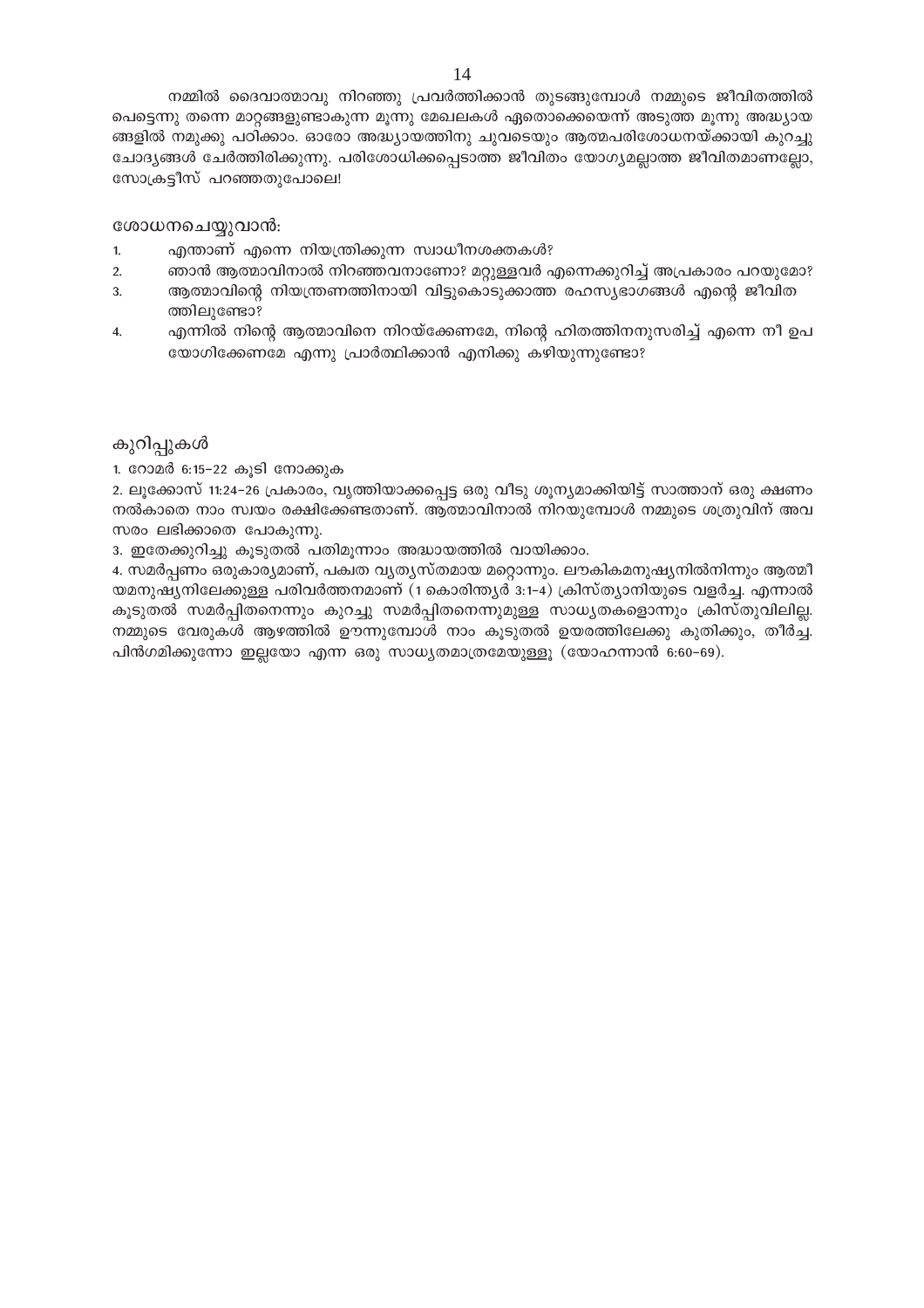അദ്ധ്യായം 2

## പരിശുദ്ധാത്മാവുമായുള്ള കൂട്ടായ്മ

ഇതൊരു ബന്ധമാണ്.

ഈ പുസ്തകം തീർക്കുന്നതിനുമുമ്പ്, തീർച്ചയായും നാം, അനേകവർഷങ്ങളിലൂടെ ഉരുത്തി രിഞ്ഞു വന്ന പല തെറ്റായ പഠിപ്പിക്കലുകളെക്കുറിച്ചും വിശദമായി നോക്കുന്നുണ്ട്. ആത്മാവു നമ്മിൽ വ്യാപരിക്കുന്നതിനെക്കുറിച്ചും നമ്മെ ചലിപ്പിക്കുന്നതിനെക്കുറിച്ചും നമുക്കു പരിശോധിക്കാം. ഇക്കാ ര്യത്തെക്കുറിച്ചുസംസാരിക്കുമ്പോൾ തീവ്രമായ പ്രതികരണങ്ങൾ നമ്മൾ ഒഴിവാക്കണം. പരിശുദ്ധാ ത്മാവുമായുള്ള ബന്ധത്തെയാണ് അവിടത്തോടുള്ള കൂട്ടായ്മയെന്നു പറയുന്നത്. ആ ബന്ധം കുറേ ചിട്ടകളെയും നിയമങ്ങളെയും മാത്രം അടിസ്ഥാനപ്പെടുത്തിയുള്ള ഒരു സംവിധാനമല്ല – ചിട്ടകളും നിയമങ്ങളും ഈ ബന്ധത്തിലെ അവഗണിക്കാനാവാത്ത ഘടകമാണെങ്കിൽ പോലും. പരിശുദ്ധാ ത്മാവുമായി ശിഷ്യന്മാർക്കുള്ള ബന്ധം ഇതിലെല്ലാമുപരി ഊഷ്മളവും, വ്യക്തിപരവും, ഇഴയടുപ്പ വും ഉറപ്പും നല്കുന്നതുമായ ഒന്നാണ്.

#### ദൈവീകമായ ഒരു അടുപ്പം

ഞങ്ങളുടെ വിവാഹബന്ധത്തിൽ കുറേ കാര്യങ്ങളിൽ ഞങ്ങൾ പ്രതിജ്ഞാബദ്ധരാണ്. അവ വചനാനുസൃതവുമാണ്. അവയിൽ നിലനിൽക്കുന്നത് ഞങ്ങളുടെ ബന്ധത്തെ സുശക്തമാക്കുന്നതാ ണെന്ന കാര്യം പലതവണ എനിക്കു ബോധ്യമായതുമാണ്. എന്റെ വിവാഹബന്ധം കൂടുതൽ ദൈവീ കമാക്കുന്നതിനായി ചിന്തിക്കുകയും അതിനുള്ള തീരുമാനങ്ങളെടുക്കുകയും ചെയ്യുക എന്റെ ഉത്തര വാദിത്തമാണ്. ചിന്താശൂന്യതും, മൂല്യങ്ങളിൽ വിട്ടുവീഴ്ചവരുത്തുന്നതും എന്റെ ഭാര്യയുമായുള്ള ബന്ധത്തിന്റെ പാവനത നശിപ്പിക്കുകയും നിരാശ വർദ്ധിപ്പിക്കുകയും ചെയ്യുന്ന കാര്യങ്ങളാണ്. ഇതെ ല്ലാം വാസ്തവമാണെങ്കിലും, ഇതിലും ഉപരിയായി ഞാൻ വിലമതിക്കുന്ന ചിലകാര്യങ്ങൾ ഞങ്ങ ളുടെ ദാമ്പത്യത്തിലുണ്ട്. ഒരു വാക്കിൽ അതിനെ വിശദീകരിക്കണമെങ്കിൽ അടുപ്പം അല്ലങ്കിൽ ഗാഢബന്ധം എന്നവാക്കുപയോഗിക്കാം. ഞങ്ങൾ ജീവിതം പങ്കുവയ്ക്കുന്നവരാണ്. എന്റെ ഭാര്യ വിക്കി എന്റേതാണെന്നും ഞാൻ അവളുടേതാണന്നുമുള്ള ഒരു അവബോധം എന്നിൽ ആഴത്തി ലുണ്ട്. ഞാൻ എന്തിലൊക്കെക്കൂടി കടന്നുപോയാലും, എന്തൊക്കെ നേരിടേണ്ടിവന്നാലും എല്ലാ റ്റിലും എന്റെയൊപ്പം അവളുണ്ട് എന്ന ഒരു ഉറപ്പ് എനിക്കുള്ളതുപോലെ അവളിലും ശക്തമായുണ്ട്.

വചനം നാം പരിശോധിക്കുമ്പോൾ, പരിശുദ്ധാത്മാവുമായി ഇത്തരം ഒരു ബന്ധത്തെക്കുറിച്ച് വചനം ആഴത്തിൽ സംസാരിക്കുന്നതു നമുക്കു കാണാം. അതിൽ അത്ഭുതപ്പെടുവാൻ ഒന്നുമില്ല താനും. ആത്മാവിനെ അറിയുകയെന്നത് ദൈവത്തെ അറിയുന്നതു തന്നെയാണ്. ആത്മാവിനെ അറി യുന്നത് ക്രിസ്തുവിനെ അറിയുകയെന്നതു തന്നെയാണ്. പിതാവും ക്രിസ്തുവുമായുള്ള നമ്മുടെ ബന്ധവും ഇതുപോലെ ശ്രേഷ്ഠവും വ്യക്തിപരവുമായ വാക്കുകളാലാണ് വചനത്തിൽ വിവരിച്ചിട്ടു ള്ളത്. ദൈവം രാജാവാണ്, എന്നാൽ നമ്മെ സംബന്ധിച്ച് അവൻ പിതാവും കൂടിയാണ്. (കുറച്ചുകൂടി കൃത്യമായുള്ള ഒരു വാക്കാണ് അബ്ബാ എന്നത്).<sup>ന</sup>യേശു നമ്മുടെ രക്ഷകനാണ്, എന്നാൽ നാം അവന്റെ സുഹൃത്തും കൂടിയായിരിക്കാനാണ് അവൻ ആഗ്രഹിക്കുന്നത്.

ഉള്ളിൽ നിറഞ്ഞു പുറത്തേക്കു വ്യാപരിക്കുന്ന ഒരു മാറ്റമാണ് നമുക്കുവേണ്ടത്, അത്തരമൊ രുമാറ്റമാണ് ദൈവം ആഗ്രഹിക്കുന്നത്. എന്നാൽ അത്തരമൊരു മാറ്റം ഒരാൾക്കു സാദ്ധ്യമാകണമെ ങ്കിൽ ഒരു ഹൃദയബന്ധം കൂടിയേകഴിയൂ എന്നത് നമുക്കെല്ലാമറിയാവുന്ന ഒരു പരമാർത്ഥമാണ്. ഹൃദയശൂന്യനും, നിർവികാരനും, നിഷേധിയുമായ ഒരു വ്യക്തിയെ പരിഗണിക്കുക. അവനെ കുറച്ചു കർക്കശസാഹചര്യങ്ങളിലൂടെ മെരുക്കിയാൽ, കുറച്ചുപെരുമാറ്റങ്ങളിൽ മാറ്റം വരുത്താൻ സാധ്യമാകു മായിരിക്കും. എന്നാൽ തന്നെ സ്നേഹിക്കുകയും കരുതുകയും ചെയ്യുന്നുവെന്ന് അവനു തോന്നുന്ന, അവന്റെ ഹൃദയം കവരാൻതക്ക ആത്മാർത്ഥയുള്ള ഒരു വൃക്തിയുമായുള്ള സ്നേഹബന്ധം അവന്റെ ഹൃദയത്തിന്റെ ഉള്ളിൽ സ്ഥായിയായ മാറ്റങ്ങൾക്ക് ഇടയാക്കുന്നു.

ഇത്തരമൊരു ബന്ധത്തിലൂടെ ചെലുത്തുന്ന സ്വാധീനം മൂലമാണ് പരിശുദ്ധാത്മാവ് നമ്മിൽ സ്ഥായിയായ മാറ്റങ്ങളുണ്ടാക്കുന്നത്. എല്ലാ ബന്ധങ്ങളിലും എന്നപോലെ പരിശുദ്ധാത്മാവുമായുള്ള ബന്ധത്തിലും നിർവ്വചനങ്ങളെയും വിശദീകരണങ്ങളെയും മറികടക്കുന്ന ഒരു ഭാവമുണ്ട്. (ബുദ്ധിപ രമായി മനസ്സിലാക്കാൻ വിഷമമുള്ള ഒരു ഭാവമാണിത്). കവികൾക്കും, ഭാവ ഗായകർക്കുമൊക്കെ കൂടുതൽ ഈ ഭാവത്തെ കൂറച്ചുകൂടി വ്യക്തമായി വിശദീകരിച്ചുതരാൻ കഴിയുമായിരിക്കും!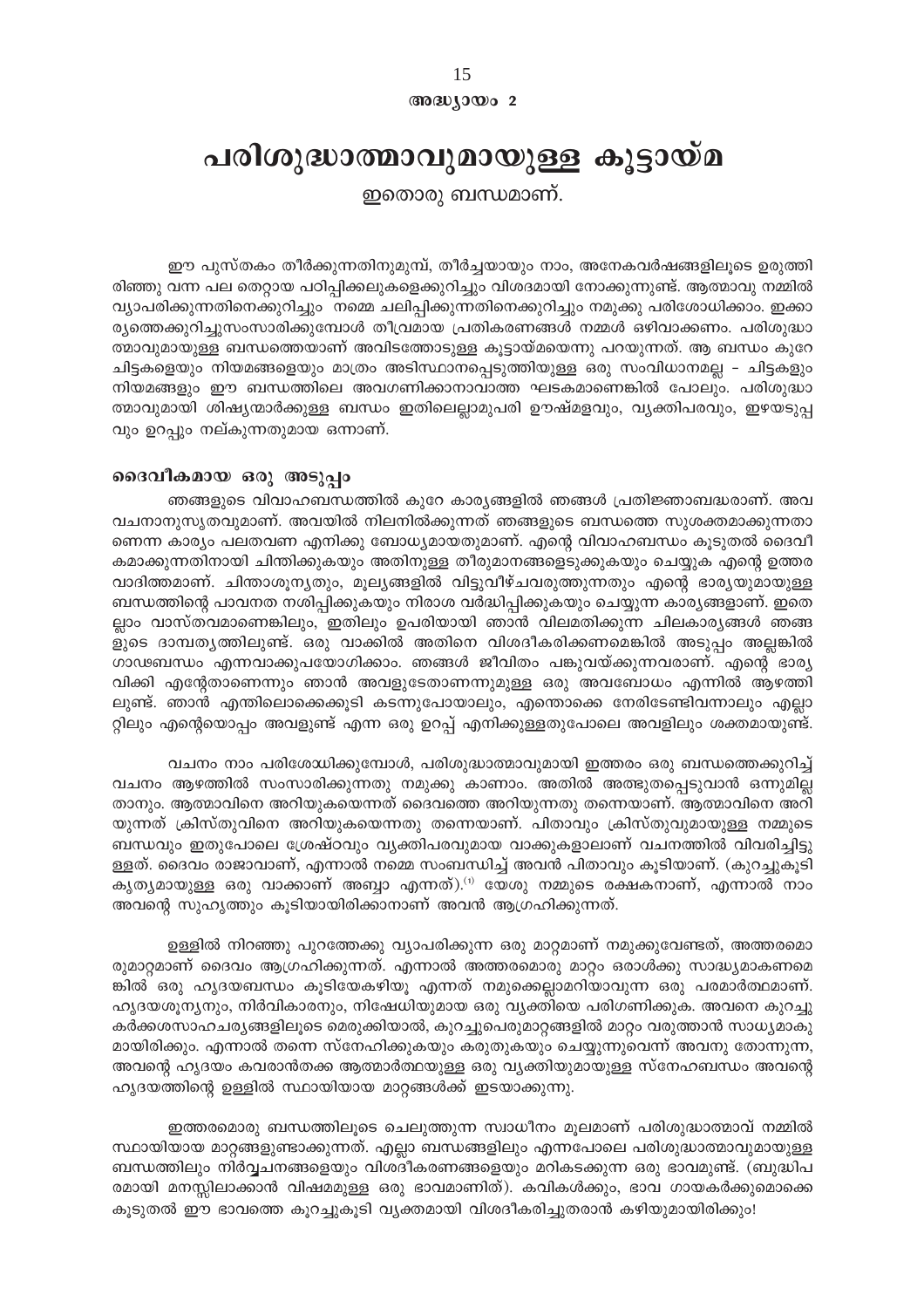#### വലിയ മർമ്മം

എന്നാൽ വിശദീകരണം നൽകാൻ കഴിയാത്തതരത്തിലുള്ള, അവൃക്തമായ ഒരു ബന്ധമല്ല പരിശുദ്ധാത്മാവുമായി നമുക്കുള്ളത്, അതിനാൽ നമുക്കു തോന്നിയ പോലെ ആ ബന്ധത്തെ നിർവ്വ ചിക്കാൻ കഴിയുകയുമില്ല. നമ്മെ എളിമപ്പെടുത്തുകയും നമ്മിൽ ഭയം നിറയ്ക്കുകയും ചെയ്യുന്ന $/$ ചെയ്യേണ്ട ഒരു ബന്ധമാണിത്. അവൻ നമ്മിൽ എപ്രകാരം ആയിരിക്കുന്നു, നമ്മെ എപ്രകാരം ശക്തി പ്പെടുത്തുന്നു, നമ്മുടെ സ്വഭാവത്തെ എപ്രകാരം മെനയുന്നു എന്നകാര്യങ്ങളൊക്കെ കൃത്യമായ അള വുകോൽ വച്ചു തിട്ടപ്പെടുത്തിയെടുക്കാനോ; അവൻ എപ്രകാരം നമ്മിൽ ചലിക്കുന്നു എന്നോ അല്ല ങ്കിൽ അവൻ നമ്മെ എവിടേക്കു നയിക്കാൻ പോകുന്നു എന്നോ ഒന്നും മുൻകൂട്ടി നിർവ്വചിക്കാനോ സാദ്ധ്യമല്ല. എങ്കിലും പരിശുദ്ധാത്മാവുമായുള്ള നമ്മുടെ ബന്ധം മനസ്സിലാക്കാൻ പറ്റാത്ത ഒരു പ്രഹേളികയോ അല്ലെങ്കിൽ രഹസ്യ മർമ്മമോ അല്ല. നമുക്കു ഗ്രഹിക്കാൻ കഴിയുന്നിടത്തോളം കാര്യ ങ്ങൾ വചനത്തിലൂടെ ദൈവം വ്യക്തമാക്കിയിട്ടുണ്ട്, എന്നിരുന്നാലും നമുക്കു മനസ്സിലാക്കാൻ കഴി യാത്ത - കാരണം അതു മനസ്സിലാക്കിയിട്ട് വലിയ കാര്യമൊന്നും ഇല്ല എന്നതു തന്നെ - ഒരു ഭാവവും ആ ബന്ധത്തിൽ നിലനിൽക്കുന്നുണ്ട്. ഭാര്യാ–ഭർതൃ ബന്ധത്തിൽ ക്രിസ്തുവും സഭയുമാ യുള്ള ബന്ധത്തോടു സമാന്തരത കണ്ടെത്താൻ ശ്രമിക്കുന്ന പൗലോസ് ഈ വാക്കുകളിൽ ചെന്നവ സാനിക്കുന്നതു നമുക്കു കാണാൻ കഴിയും.

അതു നിമിത്തം ഒരു മനുഷ്യൻ അഷനെയും അമ്മയെയും വിട്ട് ഭാര്യയോടു പറ്റിച്ചേരും; ഇരുവരും ഒരു ശരീരമായിത്തീരും. ഈ മർമ്മം വലുതാകുന്നു; ഞാൻ ക്രിസ്തുവിനെയും സഭയെയും ഉദ്ദേ ശിച്ചത്രേ പറയുന്നത് (എഫേസ്യർ 5:31-32)

ഗാഢമേറിയ അടുപ്പമുള്ള ബന്ധങ്ങൾ എന്നും ഒരു വലിയ മർമ്മം തന്നെയാണ്. വിശദീകര ണങ്ങൾക്കു വിധേയപ്പെടാത്ത ഒരു തലം അതിനുണ്ട്. ബുദ്ധിക്കും, കണക്കുകൂട്ടലുകൾക്കും മുകളി ലുള്ള ഒരു സ്വാധീനശക്തി അതിനുണ്ട്. അത്തരം ഗാഢമായ അടുപ്പമുള്ള ബന്ധങ്ങളിൽ ഏറ്റവും വലുതും അതുല്ല്യവുമായത് ദൈവത്തിന് തന്റെ ജനതയുമായുള്ള ബന്ധമാണ്. കർത്താവിനു തന്റെ ശിഷ്യരുമായുള്ള ബന്ധവും, പരിശുദ്ധാത്മാവിനു ക്രിസ്തുശിഷ്യനുമായുള്ള ബന്ധവും തതുല്ല്യമാണ്. നിങ്ങൾ ഒരാളെ ഗാഢമായി സ്നേഹിക്കുകയും അയാളോടു പൂർണ്ണസമർപ്പിതനാവുകയും ചെയ്യുക യും, അയാൾ നിങ്ങളോടും ഇതേവിധത്തിൽ തന്നെ പ്രതികരിക്കുകയും ചെയ്യുമ്പോൾ ഈ ലോകം നിലനിർത്തുന്ന ശക്തി നിങ്ങളുടെ ബന്ധത്തിൽ കുടികൊള്ളുകയും വലിയ നല്ലകാര്യങ്ങൾ സംഭവി ക്കുകയും ചെയ്യും. അവയിൽ ചിലതു കാണാൻപോലും പറ്റുന്നതായിരിക്കില്ല, എന്നാൽ ചിലകാര്യ ങ്ങൾ നമുക്കു ചോദിക്കാനോ സങ്കൽപ്പിക്കാനോ കഴിയുന്നതിനേക്കാൾ കൂടുതൽ ശ്രേഷ്ടമായതായി രിക്കും (എഫേസ്യർ 3:20)

അടുത്ത അദ്ധ്യായങ്ങളിൽ വിശദീകരിക്കുന്ന സ്വഭാവരൂപീകരണത്തിനുപകരിക്കുന്നത് ഇത്ത രത്തിലൊരു ബന്ധമാണ്. ഈ ബന്ധമില്ലെങ്കിൽ നാം മിനക്കെടുന്നത് കുറച്ചു പെരുമാറ്റ നവീകരണ ങ്ങൾക്കു മാത്രമാണ്, ഉള്ളിൽ നിന്നും രൂപപ്പെടുന്ന സ്വഭാവശ്രേഷ്ടതയ്ക്കല്ല.

#### പിതാവും പുത്രനും - കൂടുതലും

ഈ ബന്ധത്തിന്റെ ഊഷ്മളതയെക്കുറിച്ച് ഏറ്റവും നന്നായി സംസാരിക്കുന്ന പുതിയ നിയമ ഭാഗം റോമക്കാർ 8:15-17 ആണ്. ആത്മാവിലുള്ള ജീവിതത്തെക്കുറിച്ചു പൗലോസ് ഈ അദ്ധ്യായ ത്തിൽ വിവരിക്കുമ്പോൾ, അപ്പസ്തോലൻ എഴുതുന്നു:

നിങ്ങൾ പിന്നെയും ഭയപ്പെടേണ്ടതിന് ദാസ്യത്തിന്റെ ആത്മാവിനെയല്ല, നാം അബ്ബാ പിതാവേ, എന്നു വിളിക്കുന്ന പുത്രത്വത്തിന്റെ ആത്മാവിനെയാണ് പ്രാപിച്ചത്. നാം ദൈവത്തിന്റെ മക്കളാകുന്നുവെന്ന് ആത്മാവ് തന്നെ നമ്മുടെ ആത്മാവിനോടുകൂടെ സാക്ഷ്യം പറയുന്നു. നാം മക്കളാണെങ്കിൽ അവ കാശികളും ആകുന്നു; ദൈവത്തിന്റെ അവകാശികളും ക്രിസ്തുവിന്റെ കൂട്ടവകാശികളും തന്നെ; നാം അവനോടുകൂടെ തേജസ്കരിക്കഷെടേണ്ടതിന് അവനോടുകൂടെ കഷ്ടത അനുഭവിക്കേണ്ട താകുന്നു. (റോമർ 8:15-17)

ചെറിയ ഈ വേദഭാഗം ആത്മാവുമായുള്ള ബന്ധത്തിലെ അടുപ്പത്തിന്റെ ഭാഷയാണു സംസാ രിക്കുന്നത്. 1. പുത്രത്വത്തിന്റെ ആത്മാവിനെയാണ് നിങ്ങൾക്കു ലഭിച്ചിരിക്കുന്നത്. നിങ്ങളിലേക്കു പ്രവേശിച്ച ആത്മാവു നിങ്ങളെ ദൈവകുടുംബത്തിലേക്കു സ്വീകരിക്കുന്നു. അതിനാൽ മേലിൽ നിങ്ങൾ ഒരു ദാസനോ വാടക്യ്ക്കെടുത്ത കുലിക്കാരനോ അല്ല. നിങ്ങൾ ഒരു സന്തതിയാണ് – പിന്നീടു നാം വായിക്കുന്നതുപോലെ അവകാശിയാണ്. 2. ആത്മാവിനാൽ നാം അബ്ബാ പിതാവേ എന്നു വിളിക്കു ന്നു. നിലവിൽ ഉപയോഗത്തിലുള്ളതിൽ ഏറ്റവും അടുപ്പം തോന്നിക്കുന്ന വാക്കുപയോഗിച്ച്<sup>(2)</sup> നമ്മിലെ ആത്മാവ് പിതാവിനെ വിളിക്കുന്നു. 3. നാം ദൈവമക്കളാണന്ന കാര്യം പരിശുദ്ധാത്മാവു നമ്മുടെ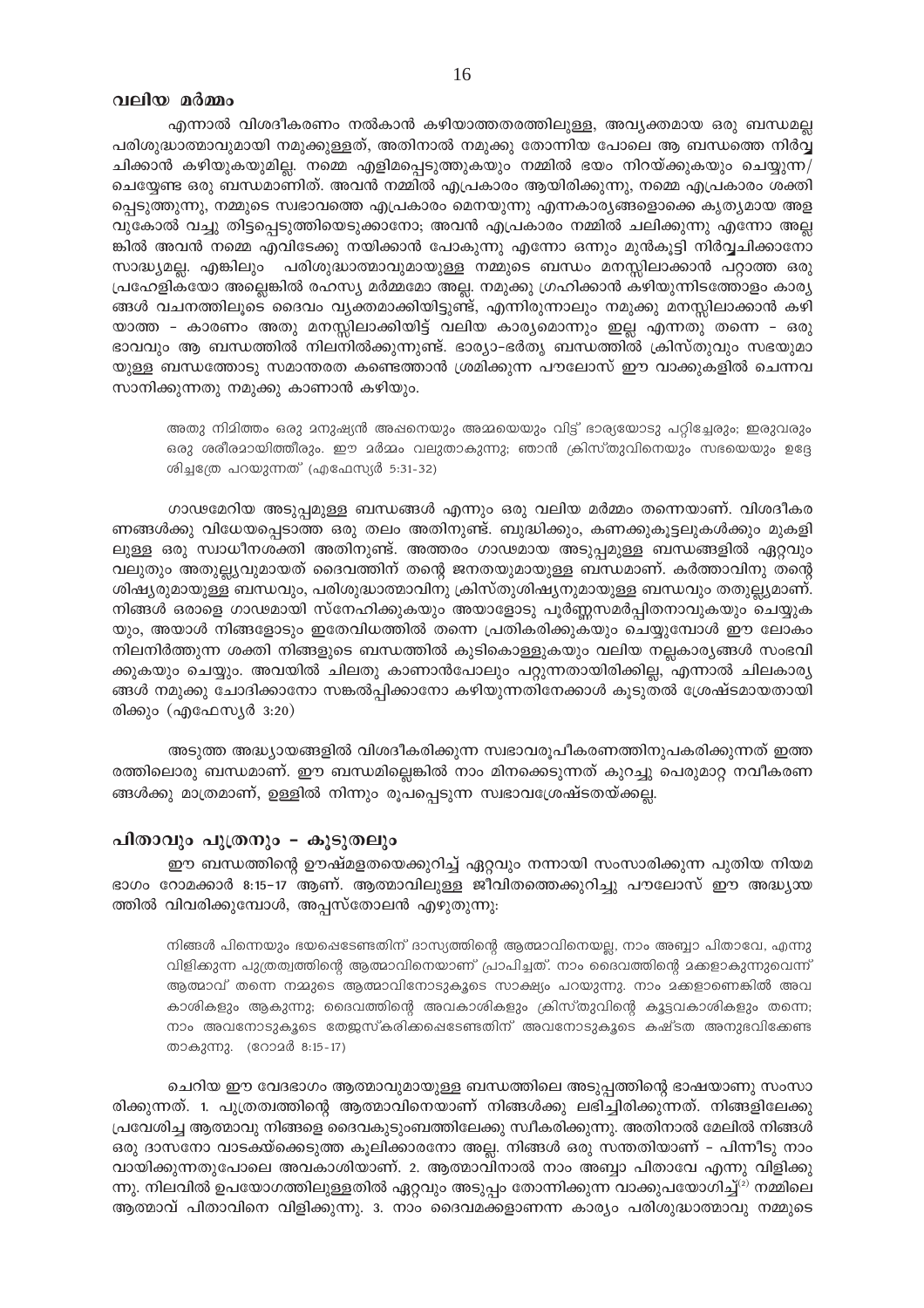ആത്മാവിനോടു സാക്ഷ്യപ്പെടുത്തുന്നു. പരിശുദ്ധാത്മാവു നമ്മുടെ ആത്മാവിനോടു ഐക്യപ്പെട്ടിട്ട്, നാം ദൈവത്തിന്റെ മക്കളാണെന്ന ബോധ്യം നമ്മിൽ പുറപ്പെടുവിക്കുന്നു, അതുവഴി നാം ക്രിസ്തുവി നോടുകൂടെ കൂട്ടവകാശികളാണെന്നുള്ള ആത്മവിശ്വാസം നമ്മിൽ നിറയ്ക്കുന്നു.

ഇതിന്റെ അർത്ഥ തലങ്ങൾ മുഴുവൻ ഗ്രഹിക്കാൻ കഴിയുന്നവരായി നമ്മിൽ ആരുണ്ട്? എന്നാൽ നമുക്കുമനസ്സിലാക്കാൻ കഴിയുന്ന ഒന്നു തീർച്ചയായുമുണ്ട്, നമ്മിൽ വസിക്കാനും നമ്മോടൊപ്പമായി രിക്കാനും നമ്മുടെ സഹായത്തിനു ലഭ്യമായ ഒരാളായിത്തീരുവാനുമായി ദൈവം തന്നെത്തന്നെ സമർപ്പിച്ചിരിക്കുന്നു എന്ന സത്യമാണത്. ഈ തിരിച്ചറിവിനാൽ പുതുക്കം പ്രാപിക്കാത്തവരും, ധൈര്യം നേടാത്തവരും പ്രോത്സാഹനം ലഭിക്കാത്തവരും, നിർബൃന്ധിക്കപ്പെടാത്തവരുമായി നമ്മിൽ ആരുണ്ട്?

#### വചനമുത്തുകൾ

നമുക്കു നൽകപ്പെട്ട വചനമുണ്ട് – ബൈബിൾ, നാം അതു വായിക്കുകയും അനുസരിക്കു കയും ചെയ്യണം. അല്ലെങ്കിൽ നാം വഴിതെറ്റി നമ്മെത്തന്നെ വഞ്ചിക്കുന്നവരായിത്തീരും. എന്നാൽ കേവലമൊരു പുസ്തകമല്ല നമുക്കുള്ളത്. റോമക്കാരുടെ 7:6ൽ പൗലോസു പറയുന്നു: ഇഷോഴോ, നമ്മെ ബന്ധിച്ചിരുന്ന ന്യായപ്രമാണം സംബന്ധിച്ചു മരിച്ചിരിക്കുന്നതുകൊണ്ട്, അക്ഷരത്തിന്റെ പഴക്കത്താല ല്ല, ആത്മാവിന്റെ പുതുക്കത്തിൽത്തന്നെ ശുശ്രൂഷചെയ്യേണ്ടതിന് നാം ന്യായപ്രമാണത്തിൽ നിന്ന് മോചിത രായിരിക്കുന്നു. നമുക്കു നല്കപ്പെട്ട ഒരു പുസ്തകമുണ്ട്, എന്നാൽ ആ പുസ്തകം അനുസരിക്കാൻ നമ്മെ ശക്തരാക്കുന്ന ബന്ധവും നമുക്കായി നൽകിയിട്ടുണ്ട്.

നമ്മെ പുതുക്കുന്നതും ശക്തിപെടുത്തുന്നതും താങ്ങുന്നതുമായ ആ ഒരു ബന്ധം ദൈവാ ത്മാവുമായി നമുക്കു പങ്കുവച്ച് ആസ്വദിക്കാൻ കഴിയുമെന്നു പ്രതിപാദിക്കുന്ന അനേകം വചനങ്ങളു ണ്ട്. ചിലവ താഴെ നൽകുന്നു:

എന്നിൽ വിശ്വസിക്കുന്നവന്റെ ഉള്ളിൽ നിന്ന് തിരുവെഴുത്തു പറയുന്നതുപോലെ ജീവജലത്തിന്റെ നദികൾ ഒഴ്ദുകും. അവൻ ഇതു തന്നിൽ വിശ്വസിക്കുന്നവർക്കു ലഭിക്കുവാനിരിക്കുന്ന ആത്മാവിനെ ക്കുറിച്ചാകുന്നു പറഞ്ഞത്. (യോഹന്നാൻ 7:38-39)

പ്രത്യാശ നമ്മെ ലജ്ജിതരാക്കുന്നില്ല; ദൈവത്തിന്റെ സ്നേഹം നമുക്കു നൽകപ്പെട്ട പരിശുദ്ധാത്മാ വിനാൽ നമ്മുടെ ഹൃദയങ്ങളിൽ പകർന്നിരിക്കുന്നുവല്ലോ! (റോമർ 5:5)

എന്നാൽ പ്രത്യാശ നൽകുന്ന ദൈവം തന്നിൽ വിശ്വാസമർഷിക്കുന്ന നിങ്ങളെ സകല സന്തോഷവും സമാധാനവും കൊണ്ടു നിറയ്ക്കുമാറാകട്ടെ. അങ്ങനെ പരിശുദ്ധാത്മാവിന്റെ ശക്തിയാൽ നിങ്ങൾ പ്രത്യാശയിൽ സമൃദ്ധിയുള്ളവരായിത്തീരട്ടെ (റോമർ 15:13)

ഞങ്ങളുടെ ശുശ്രൂഷയാൽ ഉണ്ടായ ക്രിസ്തുവിന്റെ പത്രമായി നിങ്ങൾ വെളിപ്പെടുന്നുവലോ. അത് മഷികൊണ്ടല്ല, ജീവനുള്ള ദൈവത്തിന്റെ ആത്മാവിനാൽ അത്രേ; കല്പലകയിലല്ല, ഹൃദയം എന്ന 2ാംസഷലകയിൽത്തന്നെ എഴുതിയിരിക്കുന്നു. (2 കൊരിന്ത്യർ 3:3)

ക്രിസ്തുവിന്റെ നാമം നിമിത്തം നിന്ദ സഹിക്കേണ്ടിവന്നാൽ നിങ്ങൾ ഭാഗ്യവാന്മാർ; മഹത്ത്വത്തിന്റെ ആത്മാവായ ദൈവാത്മാവ് നിങ്ങളുടെമേൽ ആവസിക്കുന്നുവല്ലോ (1 പത്രോസ് 4:14)

നിങ്ങളോ, പ്രിയമുള്ളവരേ, നിങ്ങളുടെ അതിവിശുദ്ധ വിശ്വാസം ആധാരമാക്കി നിങ്ങൾക്കുതന്നെ ആത്മീക അഭിവൃദ്ധി വരുത്തിയും പരിശുദ്ധാത്മാവിനാൽ പ്രാപിച്ചും നിത്യജീവനായി നമ്മുടെ കർത്താവായ യേശുക്രിസ്തുവിന്റെ കരുണയ്ക്കായി കാത്തിരുന്നും ദൈവസ്നേഹത്തിൽ നിങ്ങ ളെത്തന്നെ സുക്ഷിച്ചുകൊള്ളുവിൻ (യുദാ 20-21)

ഓരോ ശിഷ്യനുമായും പരിശുദ്ധാത്മാവ് എത്രമാത്രം അടുത്ത ബന്ധത്തിലായിരിക്കുന്നു വെന്ന് ഓരോ വചനവും സാക്ഷിക്കുന്നു. പരിശുദ്ധാത്മാവ് നമ്മിൽ ഓരോരുത്തരിലും എത്രമാത്രം പ്രവർത്തനനിരതനാണെന്നതും ഓരോ വചനവും ഉറപ്പുനൽകുന്നു. ആത്മാവു നമുക്കു നൽകുന്ന ഫലങ്ങളെക്കുറിച്ചു നാം ഇനിവരുന്ന അദ്ധ്യായങ്ങളിൽ പഠിക്കുമ്പോൾ, അവയെല്ലാം സാദ്ധ്യമാകു ന്നത് ഇത്തരമൊരു ബന്ധത്തിലൂടെയാണെന്നുള്ള വാസ്തവം നാം വിസ്മരിക്കരുത്. ബന്ധത്തിനടി സ്ഥാനപ്പെടുത്തിയല്ല എങ്കിൽ നാം വീണ്ടും പഴയ ആ ലിഖിതനിയമങ്ങളിലേക്കാണ് തിരിയുന്നത്. (ഗലാത്യരെക്കുറിച്ചു പൗലോസിനുണ്ടായിരുന്ന ആകുലതയും ഇതുതന്നെയായിരുന്നു).

അപ്രകാരംതന്നെ ആത്മാവ് നമ്മുടെ ബലഹീനതയ്ക്കു തുണ നിൽക്കുന്നു. വേണ്ടതുപോലെ പ്രാർത്ഥിക്കേണ്ടത് എങ്ങനെയെന്ന് നാം അറിയുന്നില്ലല്ലോ. ആത്മാവുതന്നെ വ്യക്തമാകാത്ത വാക്കു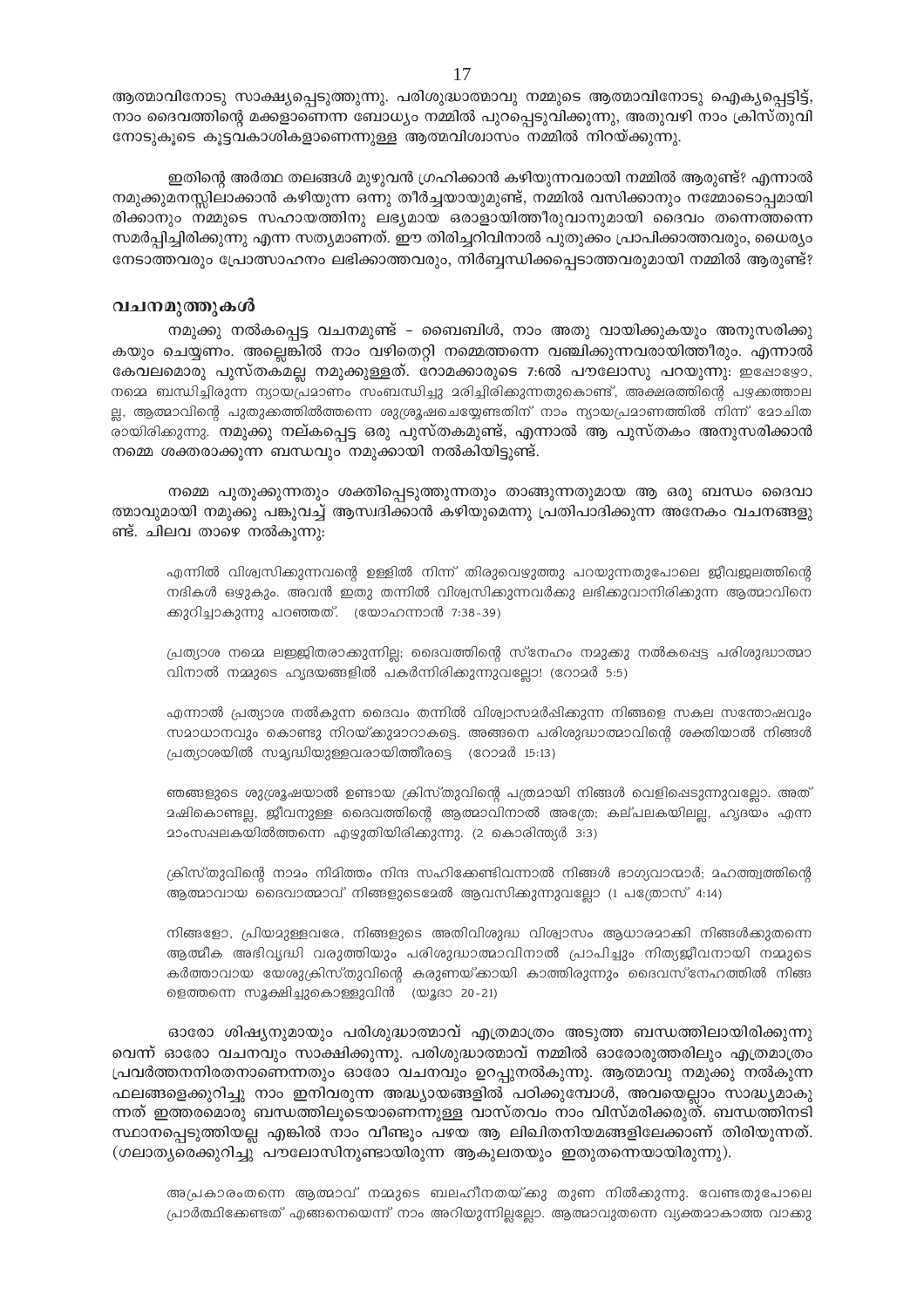കളോടുകൂടിയ ഞരക്കങ്ങളാൽ നമുക്കുവേണ്ടി മദ്ധ്യസ്ഥത വഹിക്കുന്നു. എന്നാൽ ആത്മാവ് വിശു ദ്ധർക്കുവേണ്ടി ദൈവഹിതപ്രകാരം മദ്ധ്യസ്ഥത വഹിക്കുന്നതുകൊണ്ട് ആത്മാവിന്റെ ചിന്ത ഇന്ന തെന്നു ഹൃദയങ്ങൾ പരിശോധിക്കുന്നവൻ അറിയുന്നു. (റോമർ 8:26-27)

പ്രത്യേകം ശ്രദ്ധകൊടുക്കേണ്ട ഒരു വചനഭാഗമാണിത്. 1. നമ്മുടെ ബലഹീനതകളിൽ ആത്മാ വുനമ്മെ സഹായിക്കുന്നു – കുറ്റം വിധിക്കുന്നില്ല എന്ന് നമ്മെ വചനം ഓർമ്മിപ്പിക്കുന്നു. 2. ആത്മാ വിന്റെ പ്രധാനകർത്തവ്യം പ്രാർത്ഥിക്കാനായി നമ്മെ സഹായിക്കുന്നതാണ് എന്നും നാം കാണുന്നു – അതുവഴി ദൈവവുമായി അടുത്ത ഹൃദയബന്ധം സ്ഥാപിക്കാൻ നമ്മെ സഹായിക്കുന്നു. 3. ആത്മാ വിന്റെ പ്രധാന ലക്ഷ്യം എത്തെന്നും നമുക്കിവിടെ മനസ്സിലാക്കാൻ കഴിയുന്നു – ദൈവഹിതമെ ത്തെന്നു നാം തിരിച്ചറിയുക എന്നതാണത്. എല്ലാവരുടെയും ശ്രദ്ധപിടിച്ചു പറ്റുന്നതോ, വളരെ പ്രക ടമായതോ ആയ ഒരു പ്രവൃത്തിയല്ല പരിശുദ്ധാത്മാവിന്റേത്, വചനത്തിലൂടെ ദൈവഹിതം വേർതി രിച്ചറിയിച്ച് അതുനിറവേറ്റാനായി നമ്മെ സഹായിക്കുന്ന സഹായകനാണ് പരിശുദ്ധാത്മാവ്.

പരിശുദ്ധാത്മാവുമായുള്ള കൂട്ടായ്മയുടെ അർത്ഥം ഇതാണ്. താൻ വ്യക്തിപരമായി എഴു തിയ ലേഖനം ഉപസംഹരിക്കാനായി പൗലോസ് ഇപ്രകാരമെഴുതിയതിന്റെ സാരാംശവും ഇതുതന്നെയാണ്.

കർത്താവായ യേശുക്രിസ്തുവിന്റെ കൃപയും ദൈവത്തിന്റെ സ്നേഹവും പരിശുദ്ധാത്മാവിന്റെ കൂട്ടായ്മയും നിങ്ങളെല്ലാവരോടും കൂടെ ഉണ്ടായിരിക്കുമാറാകട്ടെ. (2 കൊരിന്ത്യർ 13:14)

#### ശോധനചെയ്യുവാൻ:

- $1.$ മറ്റുള്ളവരുമായുള്ള നിങ്ങളുടെ ബന്ധത്തിന്റെ ആഴം പൊതുവേ എപ്രകാരമുള്ളതാണ്? ദൈവവുമായുള്ള നിങ്ങളുടെ ബന്ധത്തിലും ഇതു പ്രതിഫലിക്കുന്നതു കാണാമോ?
- ആത്മാവിനെ അവഗണിക്കുന്നത് ദൈവത്തെ അവഗണിക്കുന്നതുതന്നെയാണ്. യോഹന്നാൻ  $2.$ 4:24ലെ ദൈവം ആത്മാവാണ് എന്ന വചനം നിങ്ങളുടെ ജീവിതത്തിനു പുതിയ അർത്ഥം നല്കുന്നുണ്ടോ?
- ദൈവവുമായും ദൈവാത്മാവുമായും ഉള്ള അടുപ്പം ഗാഢമാക്കുന്നതിനു നിങ്ങൾ പകരുന്ന 3. പോഷണങ്ങൾ ഏവയാണ്?

#### കുറിപ്പുകൾ:

1. മർക്കോസ് 14:36, റോമർ 8:15, ഗലാതൃർ 4:6 ഇവ കാണുക

2. ദ മൈൻഡ് ഓഫ് ജീസസ് എന്ന പുസ്തകത്തിൽ വില്യം ബാർക്ലേ ഈ വിഷയത്തിൽകുറച്ചുകൂടി ഉൾക്കാഴ്ച നല്കുന്നു, ദൈവത്തെ പിതാവെന്നു വിളിക്കാൻ യേശു പഠിപ്പിക്കുമ്പോൾ രണ്ടുവലിയ സത്യമാണ് ഉൾക്കൊള്ളിക്കുന്നത്:

1. അത്യപൂർവമായ അപൂർവത: ആദ്യമെഴുതിയ സുവിശേഷമായ മർക്കോസിൽ യേശു നാലു തവണ പിതാവേ എന്ന് അഭിസംബോധന ചെയ്യുന്നു – മർക്കോസ് 8:38, 11:25, 13:32, 14:36. കേസ രിയാ ഫിലിപ്പിയിൽ വച്ചുള്ള പത്രോസിന്റെ ഏറ്റുപറച്ചിലിനു ശേഷം തന്റെ ശിഷ്യന്മാരോടുള്ള സംഭാഷണത്തിൽ മാത്രമാണ് യേശു പിതാവ് എന്ന വാക്കുപയോഗിക്കുന്നത്. എന്നുവച്ചാൽ ഇത് പൊതുവായി ഉപയോഗിക്കാനായി കൊടുത്തിട്ടുള്ള ഒരു പകരം വാക്കല്ല, മറിച്ച് ആ ബന്ധ ത്തിന്റെ ശ്രേഷ്ഠത മനസ്സിലാക്കുന്നവർക്കു വ്യക്തിപരമായി ഉപയോഗിക്കുവാനുള്ളതാണ്.

2. അത്യപൂർവ്വമായ ഗാഢബന്ധം: അബ്ബാ പിതാവേ (മർക്കോസ് 14:36) എന്ന വാക്കുകൾക്കു വിദൂരമായിപ്പോലും പകരം വയ്ക്കാവുന്ന വാക്കുകൾ യഹൂദ സാഹിതൃത്തിൽ നിലവിലില്ല. നവീന അറബിഭാഷയിലെ ജബാ എന്ന വാക്കിനോടു സാമ്യമുണ്ട് അബ്ബാ എന്ന വാക്കിന് – ഒരു ശിശു തന്റെ പിതാവിനെ വിളിക്കുന്ന സംബോധനയാണിത്. മറ്റു ഭാഷകളിലേക്കു ശരിയായ രീതിയിൽ പരിഭാഷപ്പെടുത്താൻ പറ്റുന്ന ഒരു വാക്കല്ല ഇത്, പരിഭാഷപ്പെടുത്താൻ ആരും ശ്രമി ച്ചിട്ടുമില്ല.

പറഞ്ഞുമനസ്സിലാക്കാൻ പറ്റാത്തവിധം പരിശുദ്ധമായ ഒരു ദൈവീകബന്ധമാണ് ദൈവത്തെ പിതാവ് എന്നു പരിഗണിക്കുന്നത്. ആ ബന്ധത്തെക്കുറിച്ചു മനുഷ്യർക്ക് അവബോധം നൽകുവാ നാണ് യേശു വന്നത്.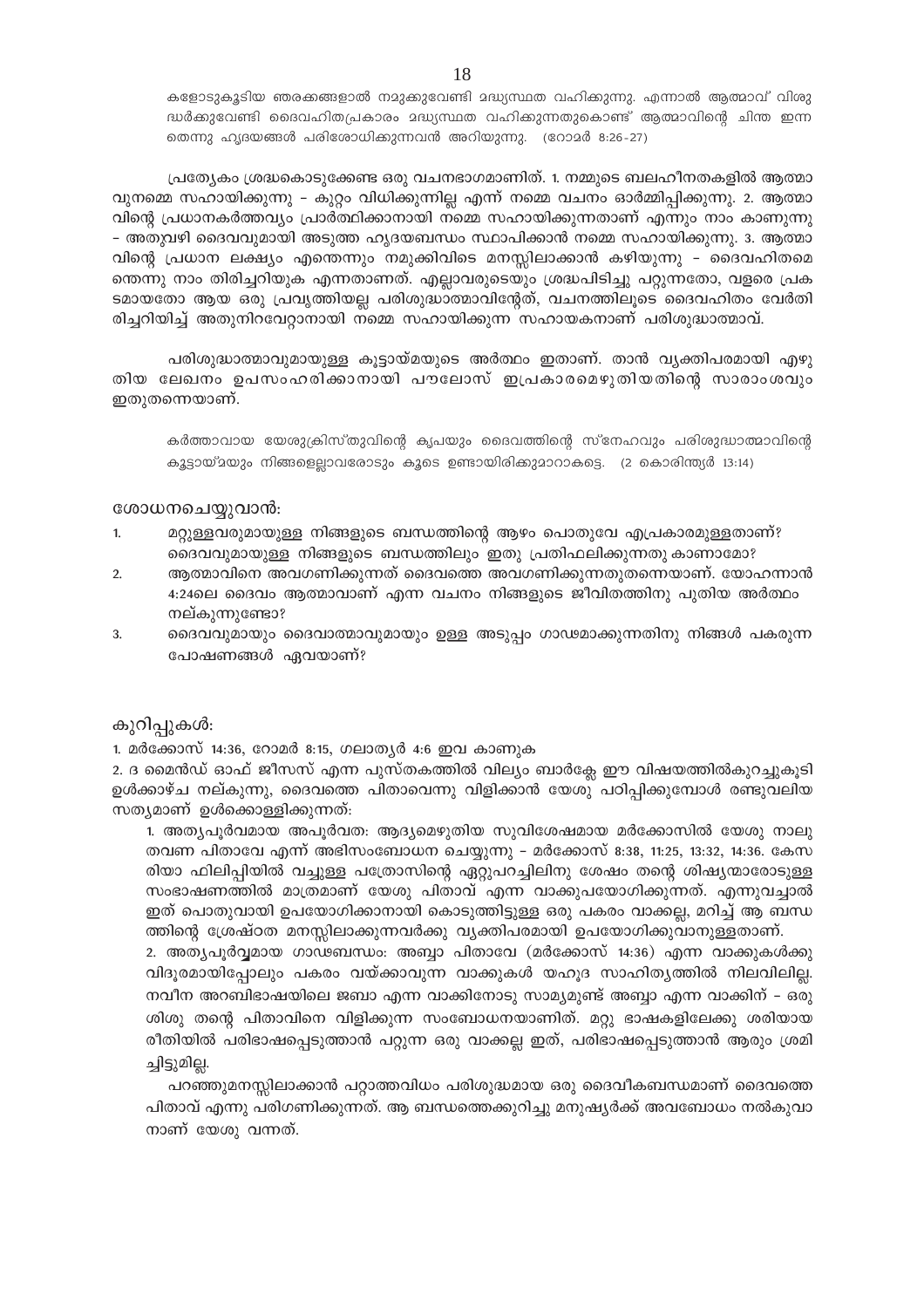#### അദ്ധ്യായം 3

## ശക്തിയുടെ ആത്മാവ്

### ശക്തനായ ഒരു മനുഷ്യനാകുന്നതിനായി – ഉള്ളിൽ നിന്നും

നാമെല്ലാവരും ആത്മാവിനാൽ നിറഞ്ഞവരായിരിക്കേണ്ടതിന്റെ ആവശ്യകത നമ്മൾ കണ്ടു. ഇനി നമുക്കു പ്രായോഗിക തലങ്ങളിലേക്കുവരാം. ആത്മാവുമായുള്ള ബന്ധം വളരെ വ്യക്തിപരമായ ഒരു അടുപ്പമാണെന്ന കാര്യം കഴിഞ്ഞ അദ്ധ്യായത്തിൽ നാം കണ്ടു. ആത്മാവ് നമ്മിൽ എത്രമാത്രം വ്യക്തി പരമായും ശക്തമായും പ്രായോഗികതലത്തിൽ പ്രവർത്തിക്കുന്നുവെന്നു കാണുന്നത് ആശ്ചര്യാവഹ മാണ്. പൗലോസ് തിമോത്തിക്കെഴുതുന്നതു നോക്കുക:

ഭീരുത്വത്തിന്റെ ആത്മാവിനെയല്ല, ശക്തിയുടെയും സ്നേഹത്തിന്റെയും അച്ചടക്കത്തിന്റെയും ആത്മാ വിനെയത്രേ ദൈവം നമുക്കു നൽകിയത്. അതുകൊണ്ട് നമ്മുടെ കർത്താവിന്റെ സാക്ഷ്യത്തെ യും, അവന്റെ തടവുകാരനായ എന്നെയും കുറിച്ചു ലഇജിക്കാതെ, സുവിശേഷത്തിനായി ദൈവ ശക്തിക്ക് ഒത്തവണ്ണം നീയും എന്നോടുകൂടെ കഷ്ടത സഹിക്കുക. അവൻ നമ്മെ രക്ഷിക്കുകയും വിശുദ്ധമായ വിളിയാൽ നമ്മെ വിളിക്കുകയും ചെയ്തത്, നമ്മുടെ പ്രവൃത്തികൾ നിമിത്തമല്ല, പിന്നെയോ സകല കാലത്തിനും മുമ്പേ, നമ്മെക്കുറിച്ചുള്ള യേശുവിന്റെ ലക്ഷ്യത്താലും അവൻ നമുക്കു നൽകിയിരിക്കുന്ന അവന്റെ കൃപയാലുമത്രേ (2 തിമോത്തി 1:7-9)

നമ്മുടെ ജീവിതത്തിലുള്ള ആത്മാവിന്റെ സാന്നിദ്ധ്യം നമ്മെ വ്യത്യസ്തരാക്കുന്നു: ചുറ്റുമുള്ള നമ്മുടെ ലോകത്തിലുള്ളവരിൽ നിന്നും നമ്മെ വ്യത്യസ്തരാക്കുന്നതിനൊപ്പം നമ്മുടെ തന്നെ പഴയ ഭാവത്തിൽ നിന്നും ആത്മാവു നമ്മെ വൃതൃസ്തരാക്കുന്നു. നാം വൃതൃസ്തരാവുകയോ മാറ്റം വരു ത്തുകയോ ചെയ്യുന്നില്ലെങ്കിൽ അതിനർത്ഥം ആത്മാവ് നമ്മിൽ ദുഃഖിച്ചിരിക്കുന്നു എന്നതാണ് (എ ഫേസ്യർ 4:30).<sup>(1)</sup> ആത്മാവിന്റെ ഏറ്റവും അടിസ്ഥാനപരമായ സവിശേഷതകളിൽ മുകളിൽ നാം വായിച്ച മൂന്നെണ്ണത്തെക്കുറിച്ചു നമുക്ക് ഈ മൂന്നു അദ്ധ്യായങ്ങളിലൂടെ പരിശോധിക്കാം - ശക്തി, സ്നേഹം, അച്ചടക്കം. ആദൃത്തേത് ശക്തി.

#### ശക്തിപരീക്ഷ!

നമുക്ക് ഒരു ശക്തി പരീക്ഷ നടത്തിനോക്കാം – നിങ്ങളിൽ ചിലർ തീർച്ചയായും ശക്തന്മാർ തന്നെയാണ്, ശാരീരികമായും ആത്മീകമായും.

- നിങ്ങളുടെ ശാരീരിക ആരോഗ്യം എങ്ങനെയുണ്ട്? ഒരു മാരത്തോൺ ഓടാൻ കഴിയുമോ?
- നിങ്ങൾ ഒരു ഉരുക്കുമനുഷ്യനാണോ? (ഞാൻ അല്ലേ അല്ല.)
- നിങ്ങളുടെ രാഷ്ട്രീയ സ്വാധീനം എത്രത്തോളമുണ്ട്? നിങ്ങൾ സംസാരിക്കുമ്പോൾ എഴുന്നേറ്റു നിന്നു ശ്രദ്ധിക്കുന്ന ആളുകളുണ്ടോ? തീർച്ചയായും നമുക്ക് ഒരു വോട്ടിന്റെ ശക്തിയുണ്ട്.
- നിങ്ങൾ എത്രമാത്രം ബുദ്ധിസാമർത്ഥ്യമുള്ളയാളാണ്? നിങ്ങളുടെ ചിന്തകൾക്ക് ഒരു ജ്ഞാനപീഠം കിട്ടാൻ സാദ്ധ്യതവല്ലതുമുണ്ടോ?
- സാമ്പത്തികമായി നിങ്ങൾ എത്രമാത്രം ശക്തനാണ്?
- അതൊക്കെ പോകട്ടെ, വൈകാരികമായി നിങ്ങൾ എത്ര ശക്തനാണ്? സമ്മർദ്ദം നിങ്ങളെ എളുപ്പം തകർക്കുമോ?
- പരാതിയും പിറുപിറുപ്പും കൂടാതെ എത്രമാത്രം കഠിനാധ്വാനം ചെയ്യാൻ നിങ്ങൾക്കു കഴിയും? മറ്റു ള്ളവരിൽ നിന്നുമുള്ള പ്രശംസയും ശ്രദ്ധയും കിട്ടുന്നില്ലെങ്കിൽ പോലും നിങ്ങൾ ശരിയാ യതുചെയ്യുമോ?
- വേറൊന്ന്. നിങ്ങളുടെ ജീവിതപങ്കാളിയുമായുള്ള ബന്ധം എപ്രകാരമുള്ളതാണ്? മക്കളുമായുള്ളതോ?
- മറ്റു സഹപ്രവർത്തകരും സൂഹൃത്തുക്കളുമായുമെല്ലാം ശ്രേഷ്ഠമായ ബന്ധങ്ങൾ കെട്ടിപ്പടുക്കാൻ നിങ്ങൾക്ക് എളുപ്പം കഴിയുന്നുണ്ടോ?

ഈ ചോദ്യങ്ങളുടെ ലക്ഷ്യം നിങ്ങൾക്ക് ഇതിനകം പിടികിട്ടിക്കാണും. നിങ്ങൾ ബലഹീന നാണ്, നാമെല്ലാവരും ബലഹീനരാണ്. നമ്മളിൽ മിക്കവാറും പേരും ജ്ഞാനികളോ, ബലവാന്മാരോ, കുലീനരോ ഒന്നും അല്ലായിരുന്നു (1 കൊരിന്ത്യർ 1:26). ലൗകീകമായുള്ള ബലങ്ങൾ നമ്മിലുണ്ടായി രുന്നപ്പോൾത്തന്നെ നമ്മിൽ വലിയ ബലഹീനതകളും ഉണ്ടായിരുന്നൂ. എന്നാൽ പരിശുദ്ധാത്മാവിന്റെ സഹായത്താൽ നമ്മിൽ എന്നന്നേയ്ക്കും നിലനിൽക്കുന്നതും പ്രസക്തവുമായ കാര്യങ്ങൾ സാദ്ധ്യ മാകുന്നതിനായി നാം ഒരുക്കപ്പെട്ടുകഴിഞ്ഞു. നമുക്കുപയോഗിക്കാനായി – അതിൽകൂടുതൽ ദൈവ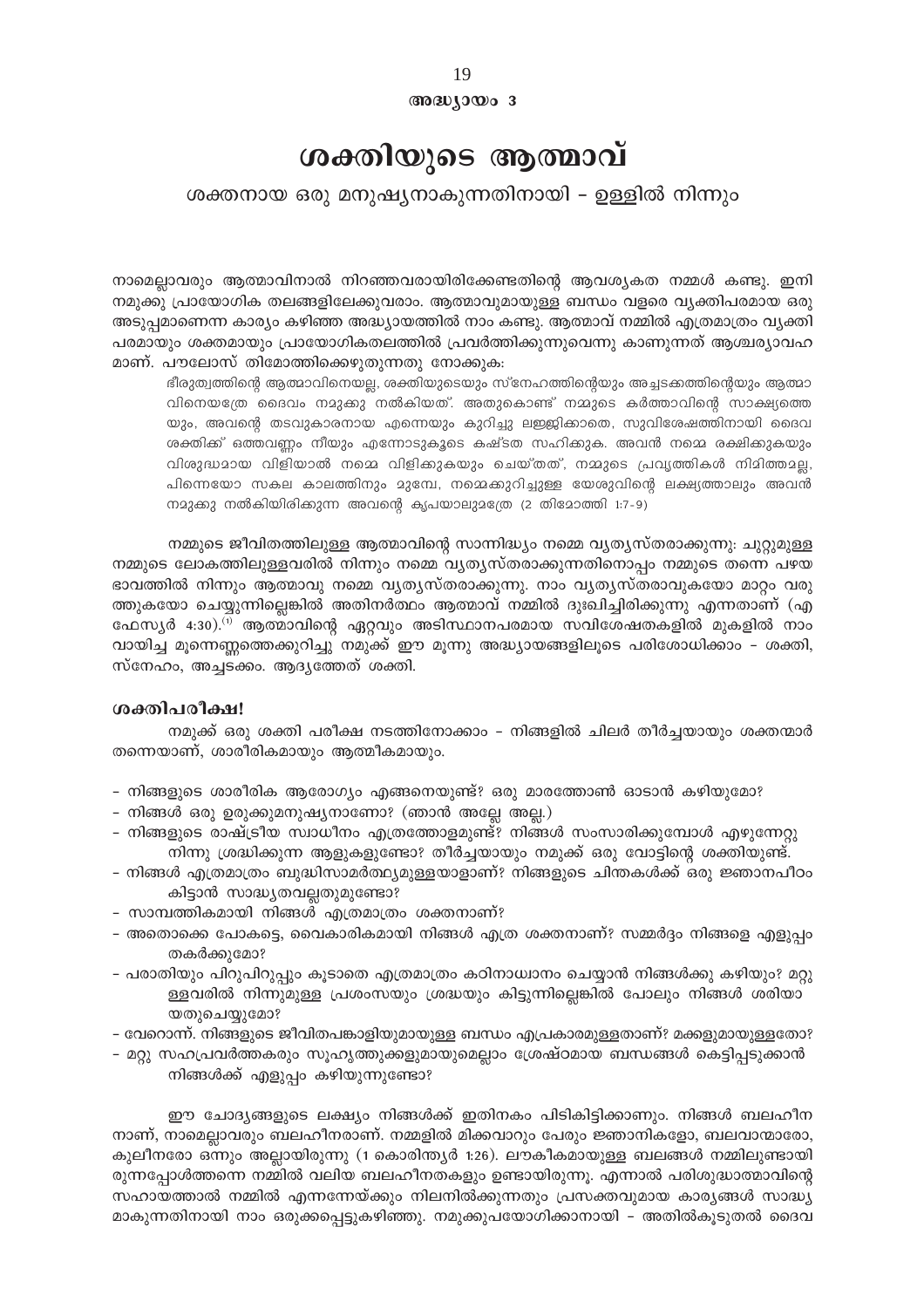ത്തിന്റെ ഉപയോഗത്തിനു നമ്മെ വിട്ടുകൊടുക്കുമ്പോൾ ദൈവത്തിനു നമ്മിൽ പ്രവർത്തിക്കാനായി – പുനഃരുത്ഥാനത്തിന്റെ ശക്തി നമ്മിൽ വ്യാപരിക്കുന്നതിനാലാണ് ഇത്.

#### പുനഃരുത്ഥാനത്തിന്റെ ശക്തി

നമുക്കറിയാവുന്ന പല ശക്തികളുമുണ്ട്, വൈദ്യുതി, സോളാർ, ഗ്യാസ് മുതലായവ. എന്നാൽ ആത്മാവിന്റെ ശക്തി മറ്റേതു ശക്തിയേയും നിലം പരിശാക്കികളയും. യേശുവിനെ മരണത്തിൽനിന്നും ഉയിർപ്പിച്ച ശക്തിയാണ് ആത്മാവിന്റെ ശക്തി (റോമാക്കാർ 8:11). പുനരുത്ഥാനത്തിന്റെ ശക്തി താര തമൃങ്ങൾക്കതീതമാണ്, വേറൊരു ശക്തിക്കും അടുത്തുപോലും വരുവാൻ കഴിയാത്തത്ര ഉന്നതമായ താണത്. എഫേസ്യർക്കുവേണ്ടിയുള്ള പൗലോസിന്റെ പ്രാർത്ഥന നമ്മുടെയും പ്രാർത്ഥനയാക്കാം:

നിങ്ങളുടെ ഹൃദയദൃഷ്ടി പ്രകാശിപ്പിച്ചിട്ട് അവന്റെ വിളിയാലുളള പ്രത്യാശ ഇന്നതെന്നും വിശുദ്ധ ന്മാരിൽ അവന്റെ അവകാശത്തിന്റെ മഹിമാധനം ഇന്നതെന്നും വിശ്വസിക്കുന്ന നമുക്കുവേണ്ടി വ്യാപ രിക്കുന്ന അവന്റെ ശക്തിയുടെ അളവറ്റ വലിഷം ഇന്നതെന്നും നിങ്ങൾ അറിയേണ്ടതിനുംതന്നെ. അവന്റെ ബലത്തിൻ വല്ലഭത്വത്തിന്റെ വ്യാപാരത്താൽ അവൻ ക്രിസ്തുവിൽ വ്യാപരിച്ച് അവനെ മരിച്ചവരുടെ ഇടയിൽ നിന്ന് ഉയിർപ്പിക്കുകയും സ്വർഗ്ഗത്തിൽ തന്റെ വലതുഭാഗത്ത് ഇരുത്തുകയും ചെയ്തു. (എഫേസ്യർ 1:18-20)

ഉള്ളിൽ നിന്നും പുതുക്കം പ്രാപിക്കാൻ നമ്മെ സഹായിക്കുക എന്നതു മാത്രമല്ല പുനഃരുത്ഥാ നത്തിന്റെ ശക്തിയാൽ നമുക്കു സാദ്ധ്യമാകുന്നത്, ലജ്ജകൂടാതെ വിശ്വാസം പങ്കുവയ്ക്കാൻ സഹാ യിക്കുക എന്നതും കുടിയാണ് (2 തിമോത്തി 1:8). നമ്മെ ജീവനുള്ളതാക്കുകയും പുതുക്കുകയും പ്രചോദിപ്പിക്കുകയും ചെയ്ത് ക്ഷീണമില്ലാതെ യേശുവിന്റെ കാലടികൾ പിന്തുടരുവാനും, ഇടറാതെ ഓട്ടം ഓടുവാനും, കഴുകനെപ്പോലെ ചിറകടിച്ചുയരുവാനും ഈ ശക്തി നമുക്കു പ്രാപ്തി നൽകുന്നു.

#### ശക്തിക്ഷയിച്ച ക്രിസ്തീയജീവിതം

തിമോത്തിക്കെഴുതിയ രണ്ടാം ലേഖനത്തിന്റെ മൂന്നാം അദ്ധ്യായത്തിൽ ദൈവമില്ലാത്ത നമ്മുടെ സമൂഹത്തിന്റെ സ്വഭാവ സവിശേഷതകളെക്കുറിച്ചു പൗലോസ് പ്രതിപാദിക്കുന്നുണ്ട്. മതാനുയായി കൾ എന്നാണ് ഈ ആളുകൾ അവകാശപ്പെട്ടിരുന്നത്. മതമെന്നവാക്കു നൽകുന്നത് അസ്ഥീകാര്യത യുടെ ഒരു ഭാവമാണെങ്കിലും, ദൈവവചനങ്ങളെ അർത്ഥവത്താക്കുന്ന ശരിയായ മതം ഏറ്റവും ശ്രേഷ്ഠ മായ ഒന്നാണ്. ദൈവീകതയുടെ ഒരു ഭാവമുണ്ടെങ്കിലും അതിന്റെ ശക്തിയില്ലാത്തയാളുകൾ വ്യാജ വിശ്വാസികളാണ് (2 തിമോത്തി 3:5). അവർ ആത്മാവിനാൽ നയിക്കപ്പെടുന്നവർ അല്ല, കാരണം അവരെ സംബന്ധിച്ച് മാംസേച്ചകളും ലൗകീകസൂഖങ്ങളും കൂടുതൽ ആകർഷണീയമാണ് (റോമാ ക്കാർ 8:1214, 1 യോഹന്നാൻ 2:15-17).

വിദ്യുച്ചക്തിബന്ധമില്ലാതെ ഒരു വാക്വം ക്ളീനർ ഉപയോഗിച്ചു വീടുവൃത്തിയാക്കുന്നതിനെ ക്കുറിച്ച് ആലോചിക്കുക! ആ യന്ത്രത്തിന്റെ ബ്രഷ് ഉന്തിയും തള്ളിയും വിയർത്തു ക്ഷീണിക്കു മെന്നല്ലാതെ ചെയ്യുന്ന കഠിനാധ്വാനത്തിനു ഫലമൊന്നു കാണുകയില്ല. കുറേയൊക്കെ പൊടിപടല ങ്ങൾ മാറിയെന്നിരിക്കും എന്നിരുന്നാലും അങ്ങനെയാണോ ഈ യന്ത്രം ഉപയോഗിക്കേണ്ടത്, ഇപ്ര കാരമുള്ള ഒരു വൃത്തിയാണോ ഈ യന്ത്രംകൊണ്ട് ഉദ്ദേശിക്കുന്നത്? അല്ല, ദൈവത്തിനു നമ്മെക്കു റിച്ചുള്ള പദ്ധതി ഒരിക്കലുമിതല്ല. ആത്മാവിന്റെ ശക്തിയെ ഉപയോഗിക്കുക, ദൈവത്തിന്റെ ശക്തി നിങ്ങളെ ഉണർത്തട്ടെ.

ഫലമില്ലാത്തതും നിരാശയുളവാക്കുന്നതുമായ ഒന്നല്ല ക്രിസ്തീയത. അവന്റെ കൽപനകൾ എളുപ്പമുള്ളതാണ്, ഭാരപ്പെടുത്തുന്നതല്ല (1 യോഹന്നാൻ 5:3, മത്തായി 11:30). കൽപനകൾ എളുപ്പമാ യതിനാലല്ല, പകരം അവയെ അനുസരിക്കാനുള്ള ശക്തി നല്കപ്പെടുന്നതിനാലാണ് ഇത് ഭാരമില്ലാ ത്തതാകുന്നത്. ദൈവാത്മാവിന്റെ ശക്തിയാലല്ലാതെ ദൈവകൽപ്പനകൾ അനുസരിക്കുക എന്നത് ദുഷ്കരം തന്നെ.

#### ഉള്ളിൽ വ്യാപരിക്കുന്ന ശക്തി

ക്രിസ്തുവിലുള്ള ജീവിതത്തിന്റെ യഥാർത്ഥശക്തി നമ്മുടെ ഉള്ളിൽ നിന്നും പുറപ്പെടുന്നതാ ണ്. നമ്മുടെ നാട്ടിലെ ചിലമതങ്ങൾ പറയുന്നതുപോലെ നമ്മുടെ ഉള്ളിൽ നാം അറിയാതെ അടങ്ങി യിരിക്കുന്ന, നാം വെറുതെ തൊട്ടുണർത്തിയാൽമാത്രം മതിയാകുന്ന ഒരു മനഃശ്ശക്തിയല്ല ഇത്. ജീവ നുണ്ട് എന്നകാരണത്താൽ ദൈവത്തിന്റെ അംശം നമ്മിൽ വാഴുന്നില്ല, നാം ക്രിസ്തുവിലാകുമ്പോൾ മാത്രം ലഭിക്കുന്ന ഒന്നാണത് (1 പത്രോസ് 1:3-4). മിക്കവാറും മതങ്ങൾ ശക്തിനോക്കുന്നത് ഒന്നു കിൽ പുറമേയാണ് അതല്ലെങ്കിൽ അവനവനിലാണ്. അത്തരം മതങ്ങളെ സംബന്ധിച്ച് നിങ്ങൾ ആ ശക്തിയെ ആവാഹിക്കുകയോ അല്ലെങ്കിൽ ഉണർത്തുകയോ ചെയ്യണം. പരിശുദ്ധാത്മാവിനെ സംബ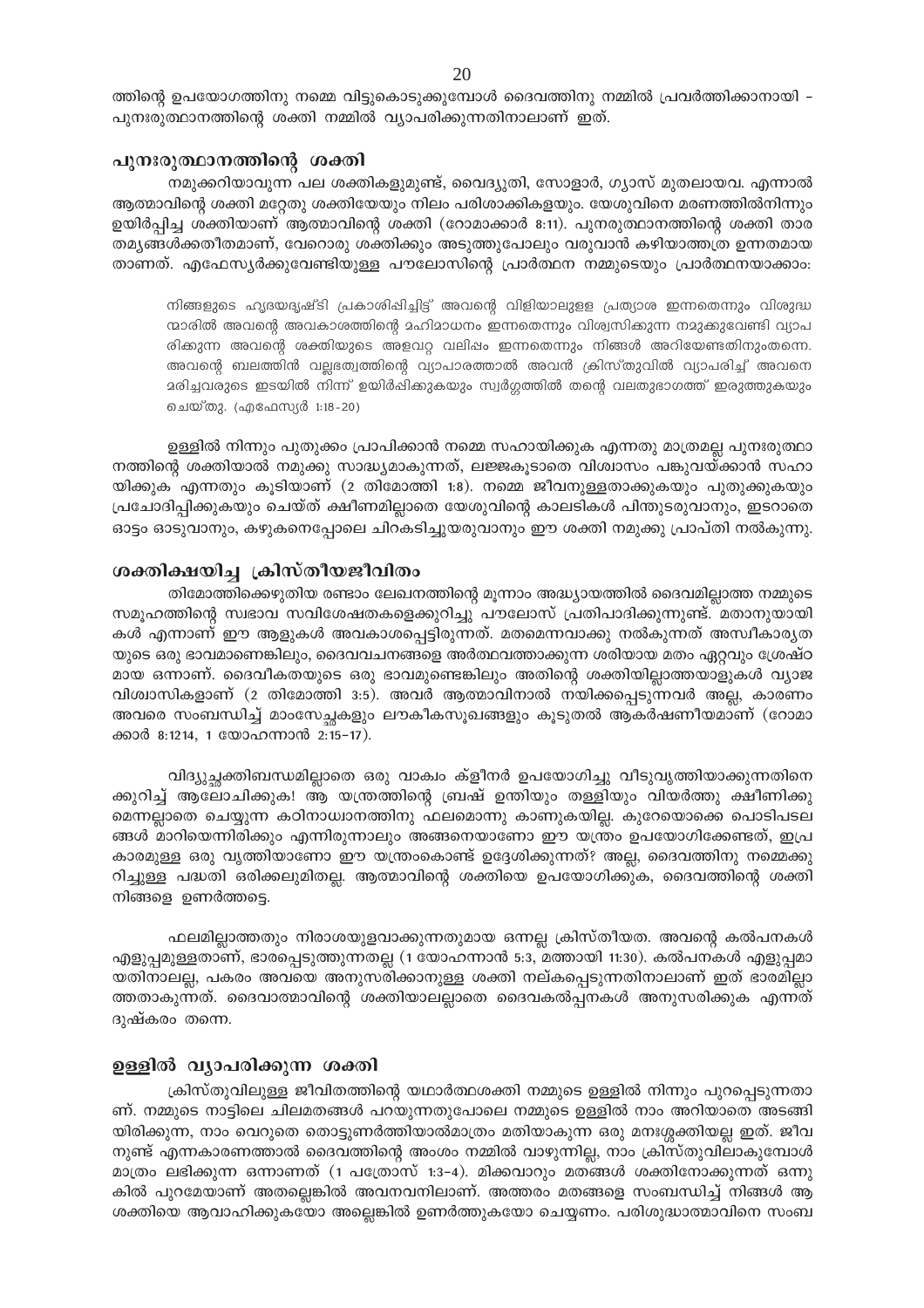ന്ധിച്ച് അങ്ങനെയല്ല. ദൈവത്തിൽ നിന്നും പിടിച്ചുവാങ്ങേണ്ട ഒരു കാര്യമല്ല ഇത്, നമുക്ക് ദാനമായി ലഭിച്ചതാണ്.

തന്റെ മഹത്ത്വത്താലും ശ്രേഷ്ഠതയാലും നമ്മെ വിളിച്ചവന്റെ പരിജ്ഞാനത്താൽ അവന്റെ ദിവ്യശ ക്തി, ജീവനും ഭക്തിക്കും ആവശ്യമായതൊക്കെയും നമുക്കു ദാനം ചെയ്തിരിക്കുന്നുവല്ലോ. അവ യാൽ അവൻ നമുക്കു വിലയേറിയതും അതിമഹത്തായതുമായ വാഗ്ദത്തങ്ങൾ നൽകിയിരിക്കു ന്നു. ഇവയാൽ നിങ്ങൾ ലോകത്തിന്റെ മോഹത്താലുള്ള നാശം വിട്ടൊഴിഞ്ഞ് ദിവ്യസ്വഭാവത്തിനു കൂട്ടാളികളായിത്തീരുവാൻ ഇടവരുന്നു (1 പത്രോസ് 1:3-4)

ശക്തിയുടെ ഉറവിടം പുറമേയാണ് – ദൈവത്തിലാണ്, നമ്മിലല്ല. ദൈവത്തിന്റെ പരിശുദ്ധാ ത്മാവ് നമ്മിൽ വസിക്കുമ്പോഴാണ് അവന്റെ ആ ശക്തി നമ്മിൽ വസിക്കുന്നത്. ഉദാഹരണത്തിന്; നമ്മുടെ സൂര്യന്റെ ഉള്ളിൽ ദശലക്ഷക്കണക്കിനു ഡിഗ്രിയിലുള്ള ചൂടാണുള്ളത്, എന്നാൽ ഉപരിതല ത്തിലേക്കു വരുമ്പോഴേക്കും അതു പതിനായിരങ്ങളിലേക്കായി കുറയും. പരിശുദ്ധാത്മാവു നമ്മിൽ വസിക്കുന്നതിനെക്കുറിച്ചു വിശദീകരിക്കുന്ന ഈ വേദഭാഗം നോക്കുക:

അവൻ തന്റെ മഹത്വത്തിന്റെ ധനത്തിനു തക്കവണ്ണം അവന്റെ ആത്മാവിനാൽ നിങ്ങളുടെ ആന്ത രിക മനുഷ്യൻ രക്തിയോടെ ബലഷെടേണ്ടതിന് കൃപ നല്കട്ടെ; വിശ്വാസത്താൽ ക്രിസ്തു നിങ്ങ ളുടെ ഹൃദയങ്ങളിൽ വേരൂന്നി അടിസ്ഥാനപ്പെട്ടവരായി, വീതിയും നീളവും ഉയരവും ആഴവും എന്തെന്ന് സകല വിശുദ്ധന്മാരോടും കൂടെ ഗ്രഹിക്കേണ്ടതിനും പരിഇഞാനത്തെ കവിയുന്ന ക്രിസ്തുവിന്റെ സ്നേഹത്തെ അറിഞ്ഞ് ദൈവത്തിന്റെ സർവ്വപൂർണ്ണതയിലും നിങ്ങൾ നിറയപ്പെ ടുവാനുംതന്നെ. എന്നാൽ നാം ചോദിക്കുന്നതിലും നിനയ്കുന്നതിലും അത്യന്തം സമൃദ്ധിയായി നമ്മിൽ വ്യാപരിക്കുന്ന ശക്തിയാൽ പ്രവർത്തിക്കുവാൻ കഴിയുന്നവന് സഭയിലും ക്രിസ്തുവേശു വിലും സകലതലമുറകളിലും എന്നെന്നേക്കും മഹത്ത്വം ഉണ്ടാകട്ടെ. ആമേൻ. (എഫേസ്യർ 3:16-21)

പരിശുദ്ധാത്മാവിനെക്കുറിച്ച് അനേകകാര്യങ്ങൾ നമുക്കിവിടെനിന്നും മനസ്സിലാക്കേണ്ടതുണ്ട്: - നമ്മിലെ ആന്തരികമനുഷ്യനിലാണ് ബലപ്പെടുത്തൽ പ്രക്രിയ നടക്കുന്നത്. നമ്മുടെ ശാരീരിക പേശിബലത്തെയല്ല, ശരീരത്തിനപ്പുറത്തുള്ള നമ്മിലെ മനുഷ്യനെയാണ് ആത്മാവ് ശക്തീകരി ക്കുന്നത്. ആന്തരിക മനുഷ്യനിൽ നിറയുന്ന ഈ ശക്തിയുടെ വ്യാപരണം ഭൗതീകമനുഷ്യന്റെ പ്രവർത്തികളിലും ഊർജ്ജനിറവിലും പ്രതിഫലിക്കുന്നു. ഈ ഊർജ്ജപ്രവാഹം നിങ്ങൾക്കനുഭ വിക്കുവാൻ കഴിയുന്നുണ്ടോ?

- ആത്മാവുനമ്മിൽ വസിക്കുന്നതിനനുസരിച്ച് ക്രിസ്തു നമ്മിൽ വസിക്കുന്നു. (അതിനർത്ഥം നമ്മിൽ നാല് ആത്മാക്കൾ ഉൾക്കൊള്ളുന്നു എന്നല്ല - നമ്മുടെ ആത്മാവിന്റെ കൂടെ പിതാവി ന്റെയും പുത്രന്റെയും ആത്മാവും പരിശുദ്ധാത്മാവും. റോമാക്കാർ 8:9-11ൽ പിതാവും പുത്രനും പരിശുദ്ധാത്മാവും പരസ്പരം മാറ്റിയെഴുതിയിരിക്കുന്നതിന്റെ ഉദാഹരണം നമുക്കു കാണാം).

– ക്രിസ്തുവിന്റെ സ്നേഹം അറിയാനും അനുഭവിക്കാനുമുള്ള ശക്തിയാണു നമുക്കു ലഭിച്ചിരിക്കു ന്നത്. അതാണു നമ്മെ മുന്നോട്ടു നയിക്കുന്നത്.

– പകരംപറയാൻ കഴിയാത്ത ആത്മാവിന്റെ ശക്തിയാൽ നമുക്കു സ്വപ്നം കാണാനോ സങ്കൽപ്പി ക്കാനോ കഴിയുന്നതിനേക്കാൾ ഉപരിയായുള്ള കാര്യങ്ങൾ ദൈവം നമ്മിൽ പ്രവർത്തിക്കുന്നു. നമ്മുടെ അപകർഷചിന്തകളെ നമുക്ക് ആട്ടിപ്പായിക്കാം. ഈ വേദഭാഗത്തിന്റെ സാഹചര്യം നോക്കു കയാണെങ്കിൽ യഹൂദരെയും വിജാതീയരെയും ആത്മാവ് ഒരുമിപ്പിക്കുന്ന അത്ഭുതത്തെക്കുറി ച്ചാണ് പൗലോസ് പ്രസ്താവിക്കുന്നതെങ്കിലും (എഫേസ്യർ 2:14–22), അത്ഭുതകരമായ മറ്റനേകം കാര്യങ്ങളും ആത്മാവിനു നിറവേറ്റാൻ സാധിക്കുമെന്നുള്ള സൂചനയും ഇതു നൽകുന്നുണ്ട്.

– സഭയിലൂടെ, ക്രിസ്തുവിൽ ഈ ശക്തി നമ്മിൽ വ്യാപരിക്കുന്നു. ഒരു ഒറ്റപ്പക്ഷിയായി നാം പറ ക്കുന്നത് ദൈവത്തിന്റെ സങ്കൽപ്പത്തിലില്ല. സകലവിശുദ്ധരോടുമൊത്താണ് നാം ആയിരിക്കേണ്ട ത്. ക്രിസ്തീയത ഒരു കൂട്ടായ്മയാണ്.

- എല്ലാ തലമുറകളിലുമുള്ള ശിഷ്യന്മാർക്കുവേണ്ടിയുള്ള ദൈവത്തിന്റെ പദ്ധതി ഇതാണ് -നിങ്ങൾക്കും നിങ്ങളുടെ കുട്ടികൾക്കും പേരക്കുട്ടികൾക്കുമായുള്ള പദ്ധതി. ഈ പദ്ധതിയെ നവീ കരിക്കേണ്ടതിന്റെ ആവശ്യമില്ല. പരിപൂർണ്ണതയ്ക്ക് ഇനിയൊരു പൂർണ്ണത വരുത്തേണ്ടതില്ലല്ലോ!

#### പവർകട്?

ലോകം മുഴുവൻ സുവിശേഷമറിയിച്ച്, നമ്മുടെ ദൗത്യം നിറവേറ്റുന്നതിനുതകുന്ന സജ്ജീവ വും ശക്തവുമായ ഒരു ആത്മീയ ജീവിതം നമുക്കുണ്ടാകണമെന്നതാണ് ദൈവഹിതം. സജ്ജീവമായ ആത്മീയജീവിതം നയിക്കാത്തവർ ഒഴുക്കിൽ നിന്നും തെന്നിമാറി കാലക്രമേണ വഴിതെറ്റി വീഴു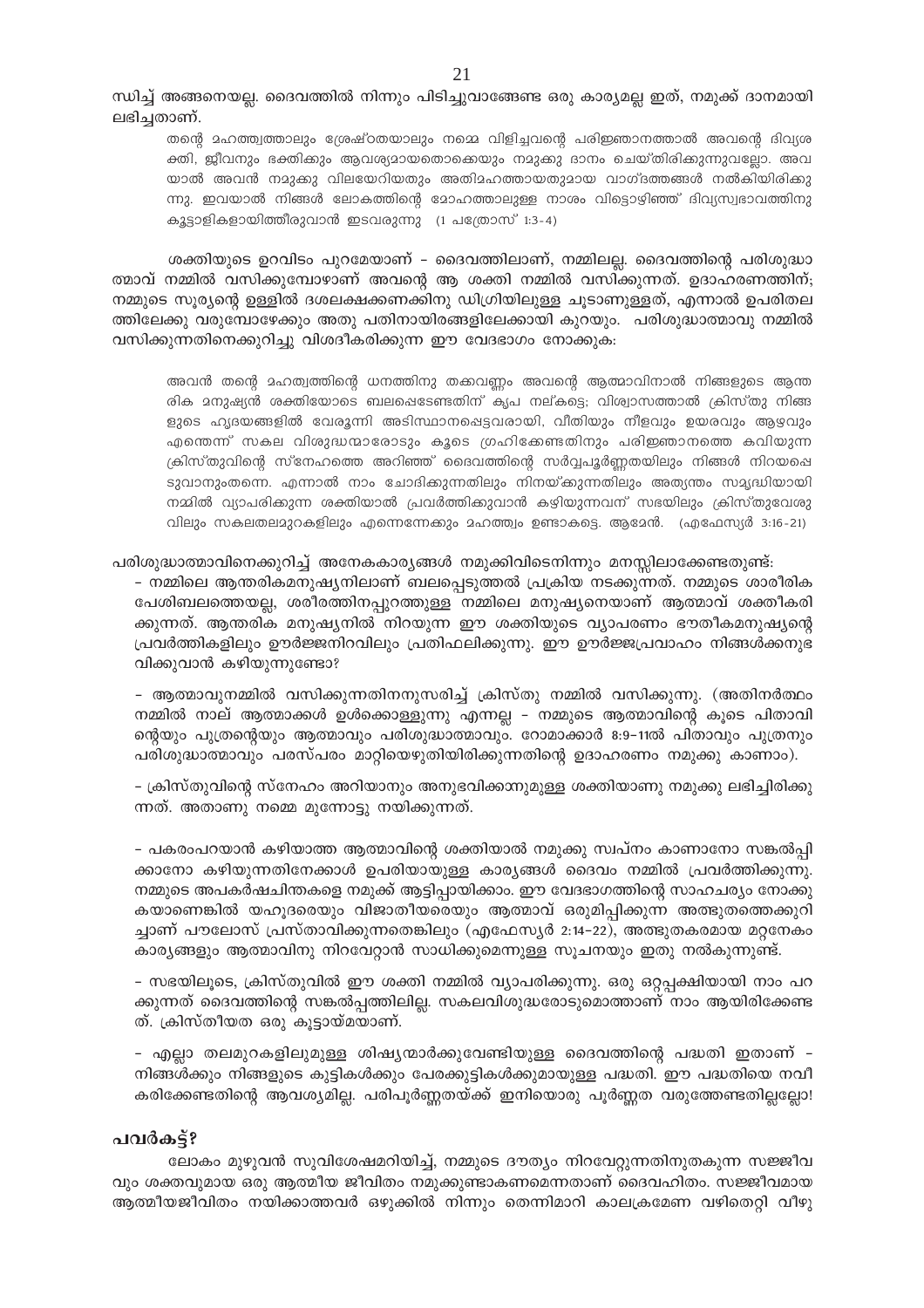കയും ചെയ്യും. നിങ്ങളുടെ ജീവിതത്തിൽ ആത്മീയ പവർകട്ട് അനുഭവപ്പെടുന്നുണ്ടോ? അതിനു ദൈവത്തെ പഴിചാരേണ്ട. സ്വന്തമായി മസിൽപെരുപ്പിക്കാൻ ശ്രമിക്കാതെ, ശരിയായ ശക്തിസ്രോത സ്സിലേക്കു നിങ്ങളെയും കൂട്ടിയിണക്കുക.

ആത്മശോധനചെയ്യേണ്ട ഒരു കാര്യമിതാണ്: ശക്തമായതും സജീവമായതുമായ ഒരു ശിഷ്യത്വ ജീവിതം നയിക്കണമെന്ന ആത്മാർത്ഥമായ ആഗ്രഹം നിങ്ങൾക്കുണ്ടോ? ആത്മാവിന്റെ പ്രധാനപ്ര വർത്തനമിതാണെന്ന കാര്യം നാം കണ്ടുകഴിഞ്ഞു. മാനസാന്തരവും ജീവിതമാറ്റവുമില്ലാത്ത ശബ്ദ ത്തിൽമാത്രം ഉത്സാഹമുള്ള ഒരു ആമേൻ പറയാൻ ആർക്കും എളുപ്പം കഴിയും. ആത്മാവിന്റെ ശക്തി യാൽ നമ്മുടെ ജീവിതത്തിൽ ശക്തമായ മാറ്റങ്ങളുണ്ടാക്കാൻ ദൈവം സഹായിക്കുന്ന മൂന്നു പ്രായോ ഗികമേഖലകൾ നമുക്കു താഴെക്കാണാം:

– *അതിരാവിലെ ഉണർന്ന് ദൈവവുമായി സമയം ചിലവഴിക്കാനുള്ള ഊർജ്ജം*. പുതിയ ഉണർത്തു പകരണങ്ങളിലെല്ലാം സാത്താൻ നേരിട്ടിടപെട്ടു ഘടിപ്പിച്ച ഒരു ബട്ടണുണ്ട് – സ്നൂസ് ബട്ടൺ. (മ ണിയടികേൾക്കുമ്പോൾ ആ ബട്ടൺ അമർത്തിയാൽ മണിയടി നിൽക്കുകയും അഞ്ചുമിനിട്ടിനു ശേഷം വീണ്ടും മണിയടിക്കുകയും ചെയ്യും, അതു തുടർന്നുകൊണ്ടേയിരിക്കും). അലസതയി ലൂടെ ഒരു ദിവസത്തിന്റെ താളം തെറ്റിക്കാൻ വേണ്ടി മാത്രമുള്ള ഒരു സംവിധാനമാണിത്.

– ഓരോദിവസത്തിന്റെയും ക്ളേശങ്ങളും കഠിനതകളും വരുമ്പോൾ അതിനെ സമചിത്തതയോടെ *നേരിടുവാനുള്ള മനഃസ്സാന്നിദ്ധ്യവും ഊർജ്ജവും.* കഠിനമായി പ്രതികരിക്കുന്നയാളുകൾ ആത്മാ വിന്റെ സ്വാധീനമുള്ളവരല്ല. യേശു ഒരിക്കലും അങ്ങനെ പെരുമാറുന്നതായി നാം കാണുന്നില്ല.

- *മറ്റുള്ളവരിലേക്കു ശ്രദ്ധ കൊടുത്തു ജീവിക്കുവാനുള്ള ഊർജ്ജം.* മറ്റുള്ളവരെ ഇടതടവില്ലാതെ സ്നേഹിക്കുന്നതിന് പരിശുദ്ധാത്മാവിന്റെ ശക്തി നമുക്കാവശ്യമുണ്ട്. (അതാണ് അടുത്ത അദ്ധ്യാ യത്തിലെ വിഷയം)

#### മുമ്പെങ്ങുമില്ലാത്തരീതിയിൽ ശക്തൻ

മുമ്പെങ്ങുമില്ലാത്ത രീതിയിൽ ഉന്നതവും ബലവത്തുമായ ഒരു ആത്മീയജീവിതം നാം നയി ക്കേണ്ടതിന്റെ ആവശ്യകത ഇന്നത്തെ കാലയളവിൽ ഏറ്റവും കൂടുതലാണ്. ബലവത്തായ ഒരു ആത്മീയ ജീവിതം നയിക്കുവാനുള്ള ആഗ്രഹവും തീരുമാനവും ഇന്നുതന്നെ നമ്മിലുണ്ടാക്കുക.

#### ശോധനചെയ്യുവാൻ:

- എന്റെ വിശ്വാസ ജീവിതം ശക്തവും സുവിശേഷവൽക്കരണപൂർണ്ണവുമാണോ? ആത്മീയ  $\mathbf{1}$ വിളർച്ചയാണോ അതോ വളർച്ചയാണോ എന്നിലുള്ളത്?
- $\overline{2}$ . മറ്റുള്ളവർക്ക് എന്റെ ആത്മീയതെക്കുറിച്ചുള്ള അഭിപ്രായം എന്താണ്? മറ്റുള്ള ശിഷ്യന്മാർക്ക് ഞാനൊരു പ്രോത്സാഹനമാണോ? ശിഷ്യരല്ലാത്തവർക്കോ?
- ദൈവത്തിന്റെ വ്യാപാരത്തിനായി എന്നെത്തന്നെ വിട്ടുകൊടുത്താൽ എന്റെ ആവശ്യ 3. ങ്ങൾക്കൊന്നും സമയവും സൗകര്യവും ഉണ്ടാവുകയില്ല എന്ന തോന്നൽ എന്നിലുണ്ടോ?

#### കുറിപ്പുകൾ:

1. മറ്റുള്ളവരുമായുള്ള നമ്മുടെ ബന്ധത്തെക്കുറിച്ചാണ് ഈ വചനം പരാമർശിക്കുന്നത്. മറ്റുള്ളവരു മായി നാം ഗാഢ ഐക്യത്തിൽ ആയില്ലെങ്കിൽ നാം പരിശുദ്ധാത്മാവിനെ ദുഃഖിപ്പിക്കുകയാണ്, നമ്മുടെ ഐക്യവും സഹകരണവും പരസ്പര അഭിവൃദ്ധിയും കാംക്ഷിക്കുന്ന പരിശുദ്ധനെ. (ആ ത്മാവിനെ ദുഃഖിപ്പിക്കുന്ന മറ്റു മേഘലകൾ വേറെയുണ്ടെങ്കിലും).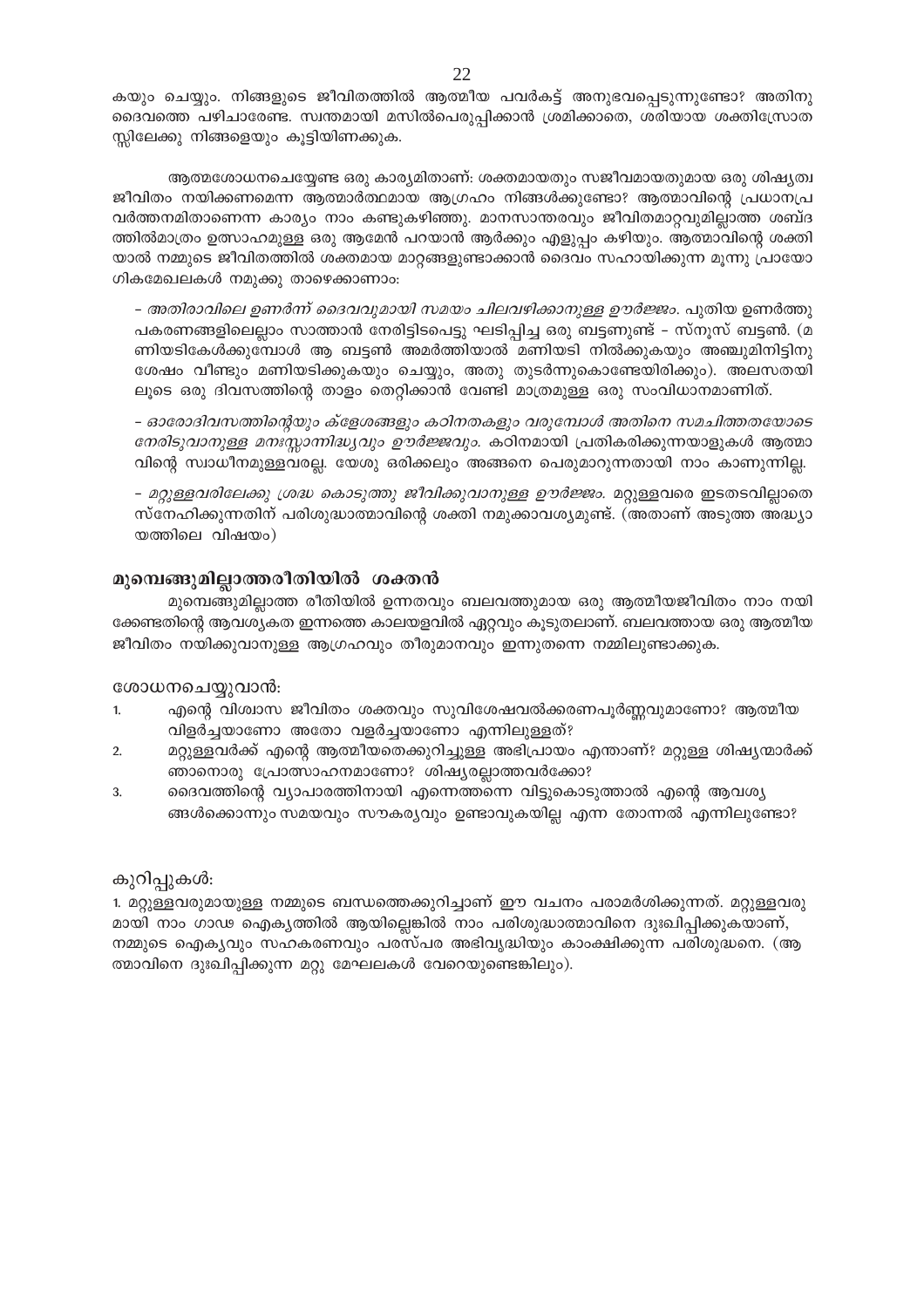23  $@0@0<sub>1</sub>0@0<sub>0</sub>4$ 

## സ്നേഹത്തിന്റെ ആത്മാവ്

സ്നേഹമുള്ള ഒരു മനുഷ്യനാകുന്നതിനായി – ഉള്ളിൽ നിന്നും

നാം പഠിച്ചുകൊണ്ടിരിക്കുന്ന വേദഭാഗത്തിലേക്ക് (2തിമോത്തി 1:7) നമുക്കൊന്നുകുടി നോക്കാം. നമുക്കു നൽകിയിട്ടുള്ളത് ശക്തിയുടെയും സ്നേഹത്തിന്റെയും ആത്മനിയന്ത്രണത്തിന്റെയും ആത്മാ വാണ്. രണ്ടാമത്തെ ഗുണമായ സ്നേഹത്തെക്കുറിച്ചു നമുക്കിവിടെ പഠിക്കാം. സ്നേഹമില്ലാതെയുള്ള ശക്തി പരുഷവും ശബ്ദമയവും ആകർഷണീയതയില്ലാത്തതുമാണ്, അതിനാൽ സ്നേഹം ഒഴിച്ചുകുടാൻ പറ്റാത്തതാണ്. ആത്മാവിലുള്ള സ്നേഹം നമ്മിൽ സജീവമല്ലാതെവരുമ്പോൾ ശക്തി ഉപയോഗശൂന്യമായ ഒന്നായി മാറുന്നു. സ്നേഹമില്ലാത്ത ശക്തി അതിന്റെ ഉദ്ദിഷ്ടലക്ഷ്യത്തിൽനിന്നും പിൻവാങ്ങി നമ്മെ കാഠിന്യമുള്ളവരും കരുതലില്ലാത്തവരും അധികാരപ്രിയരുമൊക്കെയാക്കി മാറ്റു ന്നു – മുഴങ്ങുന്ന ചേങ്ങലയോ ചിലമ്പുന്ന കൈത്താളമോ ഒക്കെയാക്കി (1 കൊരിന്ത്യർ 13:1). ആത്മാ വിലുള്ള സ്നേഹം നമ്മിലുള്ള ഒരു തോന്നലല്ല/വികാരമല്ല. വികാരങ്ങൾ സ്നേഹത്തിന്റെ ഭാഗമാ ണെങ്കിലും, ആത്മാവിലുള്ള സ്നേഹമെന്നത് തോന്നലുകളേക്കാൾ വലിയ ഒന്നാണ്. ഇതൊരു സമർപ ണമാണ്. സ്നേഹത്തിന്റെ അന്തഃസത്ത ത്യാഗമാണെന്ന് വേദപുസ്തകം നമ്മെ പഠിപ്പിക്കുന്നു. ഒരാൾക്കു വേണ്ടി സഹിക്കാവുന്ന ത്യാഗത്തിന്റെ ആഴമാണ് അയാളോടുള്ള നമ്മുടെ സ്നേഹത്തിന്റെ അളവ്.

സ്നേഹത്തിന്റെ ആത്മാവുള്ള ഒരു വ്യക്തിയാണോ നിങ്ങൾ? (നിങ്ങളുടെ അഭിപ്രായമല്ല ഇതിന്റെ മറുപടി പകരം മറ്റുള്ളവർ നിങ്ങളെക്കുറിച്ച് എന്തു പറയുന്നു എന്നതാണ് – നിങ്ങളുടെ വീട്ടി ലുള്ളവർ, കുടെ ജോലി ചെയ്യുന്നവർ, നിങ്ങൾ വിശ്വാസം പങ്കുവയ്ക്കാൻ ശ്രമിക്കുന്ന അപരിചിതർ മുതലായവർ). ക്രിസ്തുവിന്റെ ആത്മാവു നമ്മിൽ വസിക്കുന്നില്ലെങ്കിൽ നമുക്കു വിശ്വാസജീവിതം മുഴുമിപ്പിക്കാനാവില്ല. ദൈവം അവന്റെ സ്നേഹത്തെ പരിശുദ്ധാത്മാവിലൂടെ നമ്മിലേക്കു ചൊരി ഞ്ഞിരിക്കുന്നുവെന്നാണ് വചനം പ്രസ്താവിക്കുന്നത്:

അതുമാത്രമല്ല, നാം നമ്മുടെ കഷ്ടതകളിലും പ്രശംസിക്കുന്നു; എന്തെന്നാൽ കഷ്ടത സഹിഷ്ണു തയെ ഉളവാക്കുന്നു എന്നു നാം അറിയുന്നു. സഹിഷ്ണുത സിദ്ധതയെയും സിദ്ധത പ്രത്യാശ യെയും ഉളവാക്കുന്നു. പ്രത്യാശ നമ്മെ ലഇജിതരാക്കുന്നില്ല; ദൈവത്തിന്റെ സ്നേഹം നമുക്കു നല്കപ്പെട്ട പരിശുദ്ധാത്മാവിനാൽ നമ്മുടെ ഹൃദയങ്ങളിൽ പകർന്നിരിക്കുന്നുവല്ലോ. (റോമർ 5:3-5)

നാം രക്ഷിക്കപ്പെട്ടപ്പോൾ തന്റെ സ്നേഹത്തിൽ കുറച്ചെടുത്തു നമ്മിലേക്കു തളിക്കുകയല്ല ദൈവം ചെയ്തത്, പകരം പരിശുദ്ധാത്മാവിലൂടെ അവന്റെ സ്നേഹം നമ്മിലേക്കു ചൊരിയുകയാ യിരുന്നു. നിങ്ങൾക്കത് അറിയാമായിരുന്നോ? നാം സന്നദ്ധമാകുന്നതനുസരിച്ച് നമ്മുടെ ഹൃദയത്തിൽ അവിടത്തെ സ്നേഹം നിറഞ്ഞുവർദ്ധിക്കുന്നു. പരിശുദ്ധാത്മാവിനാൽ പൂരിതമായ യേശുവിന്റെ ഹൃദ യത്തിൽ സ്നേഹം നിറഞ്ഞുകവിഞ്ഞ് ഒഴുകുകയായിരുന്നല്ലോ?! അതുകൊണ്ടു തന്നെയാണ് നാം അവനെ പിൻതുടരുമ്പോൾ നമ്മിൽ അവന്റെ സമാധാനവും സന്തോഷവും നിറയുന്നത് – നാളേറേ ചെല്ലുന്തോറും അളവേറേയായും.

ഇംഗ്ലീഷിലെ സന്തോഷമെന്ന വാക്കിലെ അക്ഷരങ്ങൾ (JOY) കൊണ്ടു നമൂക്ക് നമ്മുടെ ബന്ധ ങ്ങളെ നിർവ്വചിക്കാം. ജെ (J) എന്ന അക്ഷരം സൂചിപ്പിക്കുന്നത് ആദ്യസ്ഥാനം യേശുവിനാണെന്നും (Jesus), ഒ (O) എന്ന അക്ഷരം സുചിപ്പിക്കുന്നത് രണ്ടാമത്തെ സ്ഥാനം മറ്റുള്ളവർക്ക് (Others) ആണെന്നും, വൈ (Y) എന്ന അക്ഷരം നിങ്ങൾക്ക് (You) അവസാനസ്ഥാനമെന്നുമാണ്. ഇതാണു ശരിയായ മുൻഗണനാക്രമം. നമുക്കിതു കൂടുതൽ വ്യക്തമായി പഠിക്കാം.

#### ദൈവത്തോടുള്ള സ്നേഹം

അദൃശ്യനായ ദൈവം (1 തിമോത്തി 1:17) സ്നേഹമാണ്. കാണപ്പെടാത്തതിനെ ഹൃദയം കൊടുത്തു സ്നേഹിക്കുക എന്നത് ശ്രമകരം തന്നെയാണ്. (കാണുന്നവരെ സ്നേഹിക്കുന്നതു തന്നെ എനിക്കു പലപ്പോഴും വെല്ലുവിളിയാണ്!) ആത്മാവായ ദൈവത്തെ സ്നേഹിക്കുവാനായി നമുക്ക് ആത്മീയമായ ഒന്നിന്റെ സഹായം കൂടിയേ കഴിയൂ. ദൈവത്തെ സ്നേഹിക്കുക എന്നത് മറ്റു ചിലസ മയങ്ങളെ വച്ചുനോക്കുമ്പോൾ ചിലസമയത്ത് വളരെ ഉത്സാഹത്തോടെ ചെയ്യാൻ കഴിയുന്ന ഒരു കാര്യമാണ് - മറ്റു സ്നേഹ ബന്ധങ്ങളെ സംബന്ധിച്ചും ഇതു തന്നെയാണ് വാസ്തവം. ഓരോ സമ യത്തും നമുക്കു ദൈവത്തോടു തോന്നുന്ന വികാരങ്ങൾ വലിയവായിൽ സംസാരിക്കുന്നത് നമ്മുടെ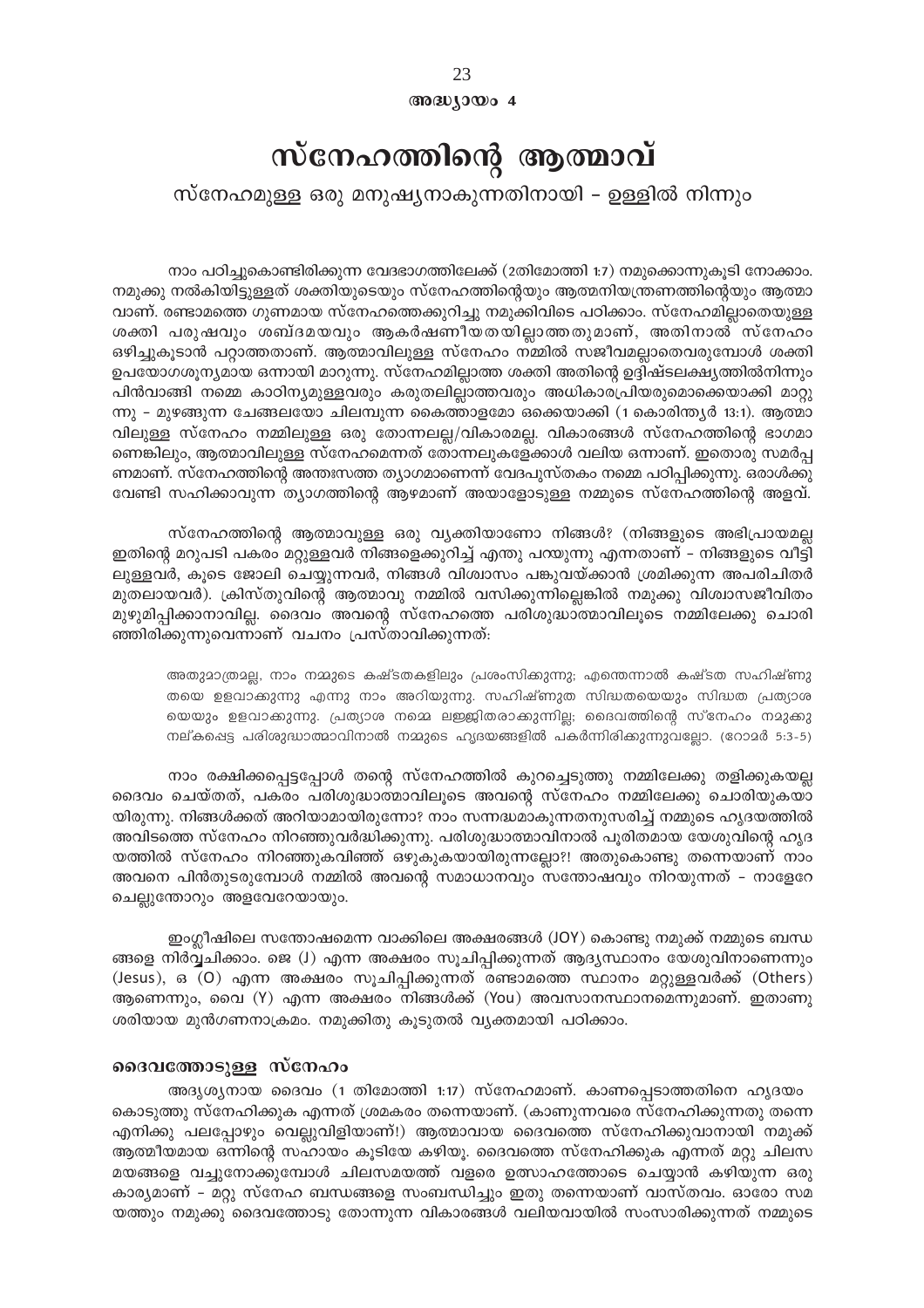ഹൃദയത്തെക്കുറിച്ചു തന്നെയാണ്, ദൈവത്തിന്റെ ഹൃദയത്തെക്കുറിച്ചല്ല. ആരോ ഒരാൾ പറഞ്ഞതു പോലെ: ദൈവം ദൂരത്താണെന്നു നിങ്ങൾക്കു തോന്നുകയാണെങ്കിൽ, ആരാണു ദൂരത്തേക്കുമാറി യത് എന്നുകൂടി ചിന്തിക്കുക. ദൈവമാണോ?

നമ്മുടെ ഹൃദയത്തിൽ നിക്ഷേപിച്ചിരിക്കുന്ന ആത്മാവിനാൽ നമുക്കു ദൈവത്തെ കൂടുതൽ ആഴത്തിൽ സ്നേഹിക്കാൻ കഴിയും. അതി രാവിലെ ഇരുട്ടുള്ളപ്പോൾത്തന്നെ ഉണർന്ന്, പ്രാർത്ഥന യിലും ബൈബിൽ പഠനത്തിലും കൂടി ദൈവവുമായിട്ട് ശ്രേഷ്ഠമായ ഒരു സമയം ചിലവഴിക്കണമെ ന്നുള്ള അഭിവാഞ്ച നമ്മിൽ എത്ര ശക്തമാണ്? ദൈവത്തിന്റെ സ്വന്തം ഹൃദയമുള്ള പുരുഷൻ പറ ഞ്ഞതു പോലെ എന്റെ ബലമായ കർത്താവേ ഞാൻ നിന്നെ സ്നേഹിക്കുന്നു (സങ്കീ 18:1) എന്നു ഹൃദയത്തിൽനിന്നു പറയുവാൻ നമുക്കു കഴിയുമോ. സ്നേഹത്തിലെ ഊഷ്മളതയും അടുപ്പത്തിലെ ആശ്ചര്യതയും നഷ്ടപ്പെട്ട് ഉണങ്ങിവരണ്ട ഒരു കാര്യമായി ദൈവവുമായുള്ള ബന്ധം ശുഷ്കിച്ചു വരികയാണെങ്കിൽ അപകടം നാം മണത്തറിയേണ്ടതുണ്ട്. ആ ബന്ധത്തെ നമുക്കു തീർച്ചയായും വീണ്ടും ജ്വലിപ്പിക്കാം, ആളിക്കത്തിക്കാം (2 തിമോത്തി 1:6)

#### പങ്കാളിയോടും മക്കളോടുമുള്ള സ്നേഹം

സ്നേഹം നാം പടുതുയർത്തേണ്ടതുണ്ട്. *ഹൃദയം പറയുന്നതുപോലെ* എന്ന വാക്ക് ഇക്കാ ലഘട്ടത്തിൽ എവിടെയും മുഴങ്ങിക്കേൾക്കുന്ന ഒന്നാണ്. എന്നാൽ യഥാർത്ഥമായതും ദൈവീകമായ തുമായ സ്നേഹം തോന്നലുകളിൽ അധിഷ്ഠിതമല്ല, പിന്നെയോ, ഉയർച്ചയിലും താഴ്ചയിലും ഉയർന്നു താഴാതെ നിൽക്കുന്ന സമർപ്പണവും തീരുമാനവുമാണ്.

എന്റെ ഭാര്യയാകാൻ പോകുന്നവളുടെ സമീപത്തു വർഷങ്ങൾക്കുമുമ്പു ഞാൻ നിന്നതോർക്കു ന്നു. വിവാഹശുശ്രൂഷചെയ്തയാൾ അന്നു പറഞ്ഞു, പ്രയാസകാലഘട്ടങ്ങൾ പിന്നീടുവരും, അക്കാ ലത്തു പോലും ഭാര്യയുടെ ആവശ്യങ്ങൾ നിറവേറ്റപ്പെടാനായി സ്വന്തം താത്പര്യങ്ങളെ ഭർത്താവ് ത്യജിക്കേണ്ടതുണ്ട് എന്ന്. അതുകേട്ടപ്പോൾ എന്റെ ബുദ്ധിപറഞ്ഞു, അദ്ദേഹം പറഞ്ഞതു ശരിയാണ് എന്ന്, എന്നാൽ എന്റെ ഹൃദയം പറഞ്ഞതാകട്ടെ ഇവളോടുള്ള എന്റെ സ്നേഹത്തിനു കോട്ടം തട്ടാൻ ഒന്നിനെക്കൊണ്ടും കഴിയുകയില്ല എന്നായിരുന്നു. മറ്റുള്ളയാളുകളുടെ കാര്യത്തിൽ ശുശ്രുഷകൻ പറഞ്ഞതെല്ലാം ശരിയായിരിക്കാം, എന്നാൽ ഞാൻ മറ്റുള്ളവരെപ്പോലെയൊന്നുമല്ല, ഞങ്ങൾ വൃത്യ സ്ഥരായിരിക്കുമെന്നൊക്കെ ഞാൻ ചിന്തിച്ചു. അദ്ദേഹം പറഞ്ഞതായിരുന്നു ശരി. എന്റെ മൗഢ്യം നി മിത്തം എല്ലാക്കാലത്തും സ്നേഹിക്കുകയും മാനിക്കുകയും ആനന്ദിക്കുകയും ചെയ്യുമെന്നു പ്രതി ജ്ഞചെയ്തവളോടു അതുനിറവേറ്റാൻ ബുദ്ധിമുട്ടിയ ദിവസങ്ങൾ വരാൻ ഒത്തിരി കാത്തിരിക്കേണ്ടി വന്നില്ല. സ്നേഹം തീർച്ചയായും പ്രവർത്തിയാണ്.<sup>(1)</sup> സ്നേഹമെന്നത് സ്നേഹിക്കപ്പെടുന്നയാൾക്ക് ആദ്യപരിഗണന നൽകുന്നതാണ്. സുഖകരമായ ഒരു അനുഭൂതിയല്ല യഥാർത്ഥ സ്നേഹം.

അങ്ങനെതന്നെ പ്രായം ചെന്ന സ്ത്രീകൾ മാന്യമായി പെരുമാറുന്നവരും ഏഷണി പറയാത്തവരും വീഞ്ഞിന് അടിമപ്പെടാത്തവരും നന്മ ഉപദേശിക്കുന്നവരുമായിരിക്കണം; അവർ യുവതികളായ സ്ത്രീകളെ പരിപാകതയുള്ളവരായി തങ്ങളുടെ ഭർത്താക്കന്മാരെയും മകളെയും സ്നേഹിക്കുവാൻ പഠിപ്പിക്കേണ്ടതിനുതന്നെ. (തിത്തൂസ് 2:3-4)

നാലാം വാകൃത്തിന്റെ ഉള്ളറയിലേക്കു പോകാൻ ഇനി നമുക്കു കഴിയും. ഭർത്താവിനെയും മക്കളെയും സ്നേഹിക്കാൻ ഒരു പെണ്ണിനെ പഠിപ്പിക്കേണ്ടതുണ്ടോ എന്ന ചോദ്യം വിശ്വാസ ജീവിത ത്തിൽ പക്വതയില്ലാത്ത ഒരു കാലഘട്ടത്തിൽ എന്റെ മനസ്സിലുണ്ടായിരുന്നു. സ്നേഹം കഠിനാധ്വാനം ആവശ്യപ്പെടുന്ന ഒന്നാണെന്ന ബോധോദയം പിന്നീടാണ് എനിക്കുണ്ടായത്. സ്നേഹത്തിന്റെ രൂപം ത്യാഗമാണ്. ആത്മസമർപ്പണം എളുപ്പമായിട്ടുള്ളവർ ആരൊക്കെയുണ്ട്? യേശുവിനു പോലും സ്വന്തം താത്പര്യങ്ങളെ നമുക്കുവേണ്ടി മാറ്റിവയ്ക്കേണ്ടി വന്നു (മത്തായി 26:36–46). അപ്പോൾപിന്നെ നമ്മൾ എത്രമാത്രം പോരാടേണ്ടിവരും?

ഭാര്യമാരേ, ഭർത്താവിനെയും കുട്ടികളെയും സ്നേഹിക്കാൻ പരിശീലനം ആവശ്യമാണെന്ന തോന്നൽ നിങ്ങളിൽ ഉടലെടുത്തിട്ടുണ്ടോ? കുട്ടികൾ നിങ്ങളുടെ ഞരമ്പുകൾ പിടിച്ചു മുറുക്കുന്നതു നിങ്ങൾക്ക് അനുഭവഭേദ്യമാകുന്നുണ്ടോ? (ഉവ്വ് എന്നു പറയാൻ മടിക്കേണ്ട). പുരുഷന്മാരേ, ക്രിസ്തു വിനു സമാനമായ രീതിയിൽ ഭാര്യയെയും മക്കളെയും സ്നേഹിക്കുവാനുള്ള സഹായം മറ്റു പക്വത വന്ന ദമ്പതികളിൽ നിന്നും നിങ്ങൾ എടുക്കുന്നുണ്ടോ? അതോ നിങ്ങൾക്കു തോന്നുന്ന പോലെ യാണോ അവരോടു പെരുമാറുന്നത്? കുടുംബപ്രാർത്ഥനകളും കുട്ടികളോടൊത്തുള്ള പരിശീലനസ മയങ്ങളുമെല്ലാം നിങ്ങൾക്കൊരു ഭാരമാണോ? നിങ്ങളെ ഉന്നതങ്ങളിലേക്കു വിളിക്കേണ്ട ചുമതല നിങ്ങളെക്കാൾ ആത്മീയ പക്വത വന്ന നിങ്ങളുടെ ഭാര്യയ്ക്കാണോ?

നിങ്ങളുടെ കുടുബാന്തരീക്ഷം എത്രമാത്രം ദൈവീകമായതാണ്? ഈ ചോദ്യങ്ങളെല്ലാം നമ്മുടെ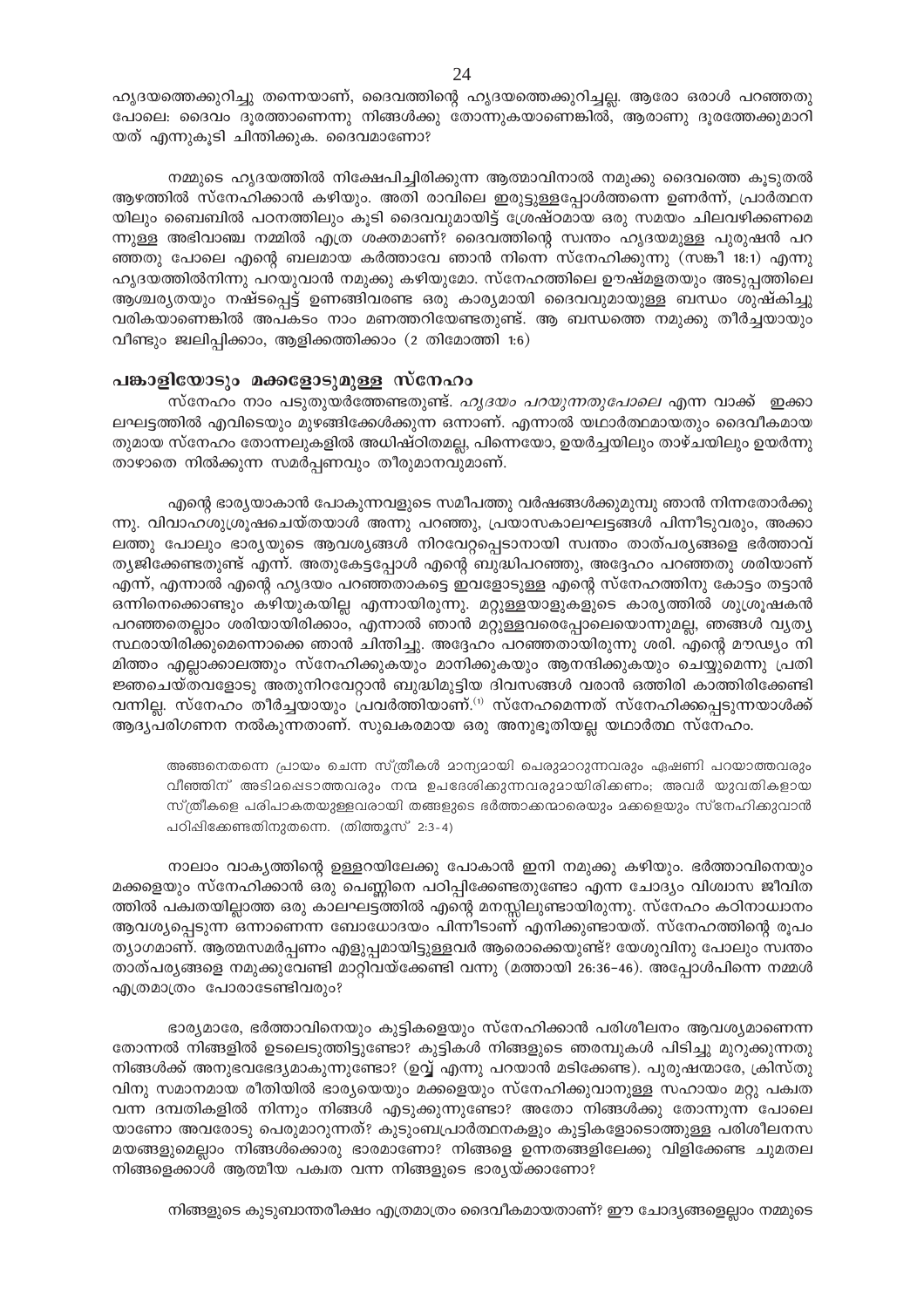ഹൃദയം കൊളുത്തിവലിക്കുന്നുവെങ്കിൽ നാം ആത്മാവിനു കീഴ്പ്പെട്ടിട്ടില്ല എന്നു തന്നെയാണ് അർത്ഥം – ആത്മാവു നമ്മിൽ പ്രവർത്തിക്കാൻ നാം അനുവദിക്കുന്നില്ല. എന്നാൽ ഇക്കാര്യത്തിൽ ഉപേക്ഷവ രുത്തുകയോ ഹൃദയം കലങ്ങുകയോ വേണ്ട, നിങ്ങളെയും നിങ്ങളുടെ കുടുംബ ജീവിതത്തെയും ബന്ധങ്ങളെയും നവീകരിക്കാനാണ് ദൈവത്തിന്റെ പരിശുദ്ധാത്മാവിനെ നമുക്കു നൽകിയിട്ടുള്ളത്.

#### അടുത്ത ബന്ധുക്കളോടുള്ള സ്നേഹം

നമ്മുടെ അടുത്ത ബന്ധുക്കളെ (മാതാപിതാക്കളെയും, മുതിർന്ന മറ്റുള്ളവരെയും, ബന്ധുക്ക ളെയുമെല്ലാം) സ്നേഹിക്കുന്നതിനായും പരിശുദ്ധാത്മാവിന്റെ സഹായം നമുക്ക് ആവശ്യമുണ്ട്. ശിഷ്യ രായതിനു ശേഷം ജീവിതത്തിലെ മുൻഗണനാരീതിയിലുണ്ടായ വൃത്യാസം നിമിത്തം ഇവരെമറക്കാനോ അല്ലങ്കിൽ അർഹമായ പ്രാധാന്യം അവർക്കുനല്കുവാനോ നമുക്കു സാധിക്കാതെ വരാറുണ്ട്. പലപ്പോഴും അവരിൽ നിന്നുണ്ടായ തിക്താനുഭവങ്ങളെ അവരുടെ നന്മകളേക്കാൾ കൂടു തലായി നമ്മെ സ്വാധീനിക്കാറുമുണ്ട് – അത്തരം പശ്ചാത്തലത്തിൽ നിന്നും വരുന്നവരെ സംബന്ധി ച്ച്. അതു ശരിയല്ല. കുടുബാംഗങ്ങൾ ദൈവത്തിന്റെ വരദാനമാണെന്ന കാര്യം നാം മറക്കരുത്.

നമ്മുടെ വേരുകളായ കുടുബാംഗങ്ങളെ മാനിക്കുകയും കരുതുകയും ശുശ്രൂഷിക്കുകയും ചെയ്യുകയെന്നത് ദൈവത്തിന്റെ ദൃഷ്ടിയിൽ പ്രധാനപ്പെട്ടതാണ് (പുറപ്പാട് 20:12, 1 തിമോത്തി 5:4). മാതാപിതാക്കളോടുള്ള ആദരവിന്റെ കാര്യത്തിൽ അവർ നല്ലവരെന്നോ ചീത്തവരെന്നോ ഉള്ള വേർതി രിവ് വചനം കാണിക്കുന്നില്ല. അവരുടെ ഉദ്ദേശ ശുദ്ധിയെ ദൈവം ചോദ്യം ചെയ്യുന്നുമില്ല (എബ്രാ യർ 12:9-10). നിങ്ങളുടെ കുടുബാംഗങ്ങളിലൂടെ നിങ്ങൾ ഉപദ്രവിക്കപ്പെടുകയോ ദുരുപയോഗം ചെയ്യ പ്പെടുകയോ ചെയ്തിട്ടുണ്ടെങ്കിൽ അവരോടു പൊറുക്കാനും അവർ ചെയ്തതു മറന്ന് അവരോടു രമ്യതയിലാകുവാനും പരിശുദ്ധാത്മാവു നമ്മെ സഹായിക്കും. ഇതു നിങ്ങൾ ചെയ്യുന്നില്ലെങ്കിൽ നിങ്ങ ളുടെതന്നെ ഹൃദയം കഠിനമാകുവാനും രക്ഷ കൈമോശം വരുവാനും അതിടയാക്കും (എബ്രായർ 12:15). ഇതെന്റെ അഭിപ്രായമല്ല, യേശുവിന്റെ കല്പനയാണ് (മത്തായി 6:14-15). നിങ്ങൾ ക്ഷമിച്ചു മാതൃകകാട്ടുന്നില്ലെങ്കിൽ നിങ്ങളുടെ ഭാഗത്തുനിന്നും കുട്ടികളോടുണ്ടാകാവുന്ന വീഴ്ചകൾ നിങ്ങ ളുടെ കുട്ടികൾ ക്ഷമിക്കുമെന്നു തോന്നുന്നുണ്ടോ? കുട്ടികൾ നിങ്ങളുടെ ഹൃദയവും പ്രവർത്തികളും സസൂക്ഷമം നിരീക്ഷിക്കുകയും അവയെ അനുകരിക്കുകയും ചെയ്യുന്നു എന്നുള്ളതിന്റെ ഉത്തമ ഉദാ ഹരണം നിങ്ങൾതന്നെയാണ്, അല്ലേ?

#### നഷ്ടപ്പെട്ട ആത്മാക്കളോടുള്ള സ്നേഹം

സ്നേഹം ദൈവീകമാണ്, ക്രിസ്ത്വാനുകരണമാണ്, കാരണം ദൈവം സ്നേഹമാണ് (1 യോഹ ന്നാൻ 4:8).<sup>(2)</sup> ദൈവം നമ്മെ സ്നേഹിക്കുന്നു, നമ്മളുമായുള്ള ബന്ധം മാനിക്കുന്നു, അതിനുവേണ്ടി അവൻ തന്റെ ജീവിതം നമുക്കായി നൽകി (യോഹന്നാൻ 3:16, 1 യോഹന്നാൻ 3:16, യോഹന്നാൻ 10:11, യോഹന്നാൻ 15:13). യേശുവിന്റെ ജീവിതത്തിന്റെ മുഴുവൻ ഭാവവും - തന്റെ പ്രാർത്ഥനയും ശുശ്രൂഷയും, കരുതലും, സ്നേഹവും, ആഭിമുഖ്യവും, സമയവും, ജീവിതവും മരണവുമെല്ലാം - മനു ഷ്യരായിരുന്നു. ആ സ്നേഹജീവിതം അനുകരിക്കാനാണ് ദൈവം നമ്മെ വിളിച്ചിട്ടുള്ളത് (എഫേ സ്യർ 5:1–2). തന്റെ ഏകജാതനെ നൽകാൻതക്കവണ്ണം... ദൈവം ലോകത്തെ അത്രമാത്രം സ്നേഹിച്ചു എന്നുള്ള വചനം നമ്മുടെ പേരും നാം ചെയ്ത പ്രവർത്തിയും വച്ചു മാറ്റിയെഴുതിയാൽ എങ്ങനെയി രിക്കും? (...ചെയ്യാൻ തക്കവണ്ണം ബെന്നി ലോകത്തെ അത്രമാത്രം സ്നേഹിച്ചു). (കോഴിക്കോടൻ രീതിയിൽ - എന്താ ഇപ്പ എഴുത്വാ???) സത്യക്രിസ്ത്യാനിയുടെ അംഗീകാരമുദ്രയാണ് വിശ്വാസം പങ്കുവയ്ക്കൽ. നമ്മുടെ ചുറ്റുമുള്ള നഷ്ടപ്പെട്ട ആത്മാക്കളോടു വിശ്വാസം പങ്കുവയ്ക്കാൻ നമുക്കു താത്പര്യമില്ലെങ്കിൽ ദൈവസ്നേഹം നമ്മിലുണ്ട് എന്നു നമുക്കെങ്ങനെ പറയാൻ കഴിയും? എ ഡി 50ൽ പൗലോസ് തെസ്സലോനിക്കയിലുള്ള ശിഷ്യന്മാർക്ക് എഴുതിയതുപോലെ:

ഇങ്ങനെ ഞങ്ങൾ നിങ്ങളോടുള്ള അതീവസ്നേഹം കൊണ്ട്, നിങ്ങൾക്ക് ദൈവത്തിന്റെ സുവി രേഷം മാത്രമല്ല, നിങ്ങൾ ഞങ്ങൾക്കു പ്രിയരായതിനാൽ ഞങ്ങളുടെ പ്രാണനും കൂടെ നൽകു വാൻ ഒരുക്കമായിരുന്നു. (1 തെസ്സലോനിക്ക 2:8)

പുറമേയുള്ളവരുമായുള്ള ബന്ധത്തിൽ സുവിശേഷം പങ്കുവയ്ക്കുന്നതുമാത്രമല്ല ദൈവം നോക്കുന്നത്, നമ്മുടെ ജീവിതം അവരുമായി പങ്കുവയ്ക്കുന്നതും കൂടിയാണ്. വചനം മാത്രം പങ്കുവ ച്ചതുകൊണ്ട് ആരുടെയെങ്കിലും ജീവിതത്തിൽ മാറ്റമുണ്ടായി എന്നു നമുക്കു കാണാൻ കഴിയുകയില്ല. ആളുകൾ ബന്ധങ്ങൾ കാംക്ഷിക്കുന്നവരാണ്, ക്രിസ്തീയത പങ്കുവയ്ക്കപ്പെടുന്നത് വൃക്തിബന്ധങ്ങ ളിലൂടെയാണ്. നാം സംസാരിക്കുന്ന കാര്യങ്ങളുടെ പ്രായോഗിക ഉദാഹരണങ്ങൾ അവർക്കു നമ്മിൽ കാണേണ്ടുതുമുണ്ട്; നമ്മുടെ ഉൾപ്രേരണ, ദീർഘക്ഷമ, നീതിബോധം, കുടുംബമൂല്യങ്ങൾ, മാറ്റം വരുത്തി മികച്ചതാകാനുള്ള സമർപ്പണം, ത്യാഗമനുഷ്ഠിക്കാനുള്ള ഉത്സാഹം മുതലായവ.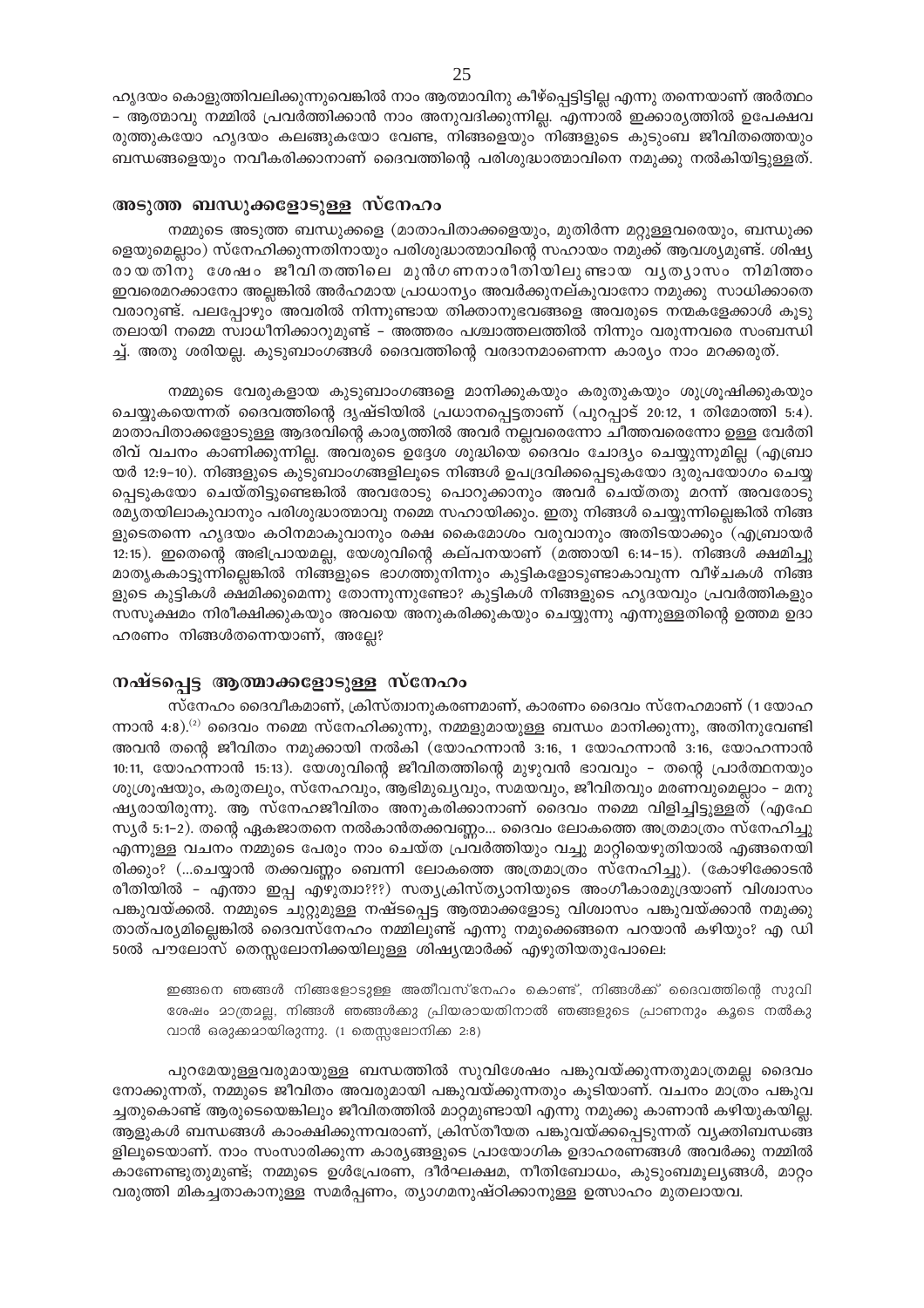എന്നാൽ സഹവിശ്വാസികളുമായുള്ള ബന്ധത്തിന്റെ ആഴമില്ലായ്മ ഇവാഞ്ചലിസം കൊണ്ടു മൂടിവയ്ക്കുവാൻ കഴിയുമോ? വചനം അതനുവദിക്കുന്നില്ല (ഗലാതൃർ 6:10, ലൂക്കോസ് 15:3–7). ആത്മീ യകുടുബത്തിലെ ബന്ധങ്ങൾ ശക്തിയുറ്റതല്ലെങ്കിൽ നമ്മുടെ വിശ്വാസം പങ്കുവയ്ക്കൽ വെറുമൊരു മുഖംമൂടിയണിയൽ മാത്രമാണ്. നമ്മുടെ ദൗത്യവും (മിഷൻ), ലക്ഷ്യവും വ്യക്തമായ രണ്ടു കാര്യങ്ങ ളാണ്. ലക്ഷ്യം ദൈവവുമായുള്ള ബന്ധവും സ്വർഗ്ഗപ്രവേശനവുമാണ്, എന്നാൽ ദൗത്യമാകട്ടെ നഷ്ടപ്പെട്ട ആത്മാക്കളെ നേടലാണ്. ഇവതമ്മിൽ മാറിപ്പോകുമ്പോഴാണ് നമുക്കു വഴിതെറ്റുന്നത്. എത്രയാളുകൾ നമ്മെ കേൾക്കുന്നു എന്നത് നമ്മുടെ സന്തോഷത്തിന്റെ കാരണമായി മാറുന്നത് ആത്മവഞ്ചനാപരമാണ്, ശരിക്കും കാരണമാകേണ്ടതാകട്ടെ ദൈവവുമായുള്ള ബന്ധമാണ് – മുൻവാകൃ ത്തിൽ പറഞ്ഞതല്ല.

വിശ്വാസം പങ്കുവയ്ക്കുന്നതു നിങ്ങളെ സംബന്ധിച്ചു ബുദ്ധിമുട്ടാണോ? ആകുലപ്പെടേണ്ട, ദൈവത്തിന്റെ ആത്മാവു നിങ്ങളിൽ വസിക്കുന്നു – ഭീരുത്വത്തിന്റെ ആത്മാവല്ലാത്ത സ്നേഹത്തിന്റെ ആത്മാവ്. അതിനു നാം കീഴ്വഴങ്ങുമ്പോൾ നമ്മുടെ ഭീരുത്വം മറികടക്കാനും, ലജ്ജിക്കാനിടയില്ലാ ത്തവണ്ണം ഒരുക്കപ്പെട്ടവരാകുവാനും നമുക്കു കഴിയും (2 തിമോത്തി 1:28)<sup>(3)</sup>

#### കൂടെ താമസിക്കുന്നവരോടുള്ള സ്നേഹം

അവിവാഹിതരായ ആളുകളിൽ മിക്കവാറും പേർ കുറച്ചുപേരൊരുമിച്ച് വീടോ, മുറിയോ പങ്കു വച്ചു കഴിയുന്നവരാണ്. ആത്മാവിന്റെ പ്രവർത്തനം സസന്തോഷം നടക്കുന്ന ഒരു മേഖലയാണിത്. സ്നേഹനാണയത്തിന്റെ രണ്ടു വശങ്ങൾ ഇവയാണ്; പരസ്പരം വളരാനായി പ്രബോധിപ്പിക്കുക (കൊലോസ്യർ 1:28), പരസ്പരം ദീർഘക്ഷമ കാണിക്കുക (എഫേസ്യർ 4:2-3).

ഇതു രണ്ടും ദൈവകല്പനയാണ്. ദൈവം അനുശാസിക്കുന്ന നിലവാരം ശിഷ്യത്വമാണ്. സമർപ്പണമാണ് അതിന്റെ ഉൾക്കാമ്പ്, അതിൽ യാതൊരുവിധത്തിലുമുള്ള വിട്ടുവീഴ്ചകളുമില്ല. എത്ര നല്ല ഹൃദയമുള്ള ശിഷ്യനായാലും - എല്ലാ ശിഷ്യരും അടിസ്ഥാനപരമായി നല്ല ഹൃദയമുള്ളവരാണ് – മറ്റുള്ളവരുമായി ഉരസൽ ഉണ്ടാകുക സാധാരണമാണ്. അനുദിനമുണ്ടാകുന്ന വീഴ്ചകൾ – റൂം വൃത്തിയാക്കുന്നതിലുള്ള വീഴ്ച, സാമ്പത്തികമായുള്ള ഉത്തരവാദിത്വമില്ലായ്മ<sup>(4)</sup>, ആശയവിനിമയ ത്തിലുണ്ടാകുന്ന പ്രശ്നങ്ങൾ, ഭക്ഷണസമയത്തിലും കൂട്ടമായുള്ള പ്രാർത്ഥനാസമയത്തിലും വരു ത്തുന്ന വിട്ടു വീഴ്ചകൾ, പരസ്പരം ചിലവഴിക്കാനുള്ള സമയമില്ലായ്മ ഇവയെല്ലാം – ബന്ധങ്ങളിൽ വലിയ വിള്ളലുകൾ വീഴ്ത്തുന്നു.

നിങ്ങളുടെ കൂടെതാമസിക്കുന്നവരോടു ദീർഘക്ഷമയും വൈകാരിക സ്ഥിരതയും നിങ്ങൾ കാണിക്കുന്നുണ്ടോ? ദൈവീക കാര്യങ്ങളിൽ വളരാൻ നിങ്ങൾ പരസ്പരം പ്രബോധിപ്പിക്കുന്നുണ്ടോ? അതോ ചിലപ്പോൾ വളരെ കർക്കശമനോഭാവവും മറ്റു ചിലപ്പോൾ എന്തുവിട്ടുവീഴ്ചയും ആകാം എന്ന മനോഭാവവുമാണോ? ഈ രണ്ടു തീവ്രമനോഭാവങ്ങളും ശിഷ്യത്വത്തിനു ചേർന്നതല്ല. നിങ്ങൾ വസിക്കുന്ന സ്ഥലത്തെ ശരിയായ ആത്മീയാന്തരീക്ഷത്തിന് നിങ്ങളുടെ സജീവമായ ഭാഗഭാഗത്വം ആവശ്യമായുണ്ട്.

അവിവാഹിതരായിരിക്കുന്ന കാലഘട്ടത്തിലെ നിങ്ങളുടെ ജീവിതക്രമ പരിശീലനം വിവാഹ ശേഷമുള്ള ജീവിതത്തിന്റെ ഏറ്റവും ശ്രേഷ്ഠമായ പരിശീലനമാണ്.

#### ശിഷൃത്വ പങ്കാളികളോടുള്ള സ്നേഹം

ക്രിസ്തുവിൽ നിങ്ങളെ പക്വതയുള്ളവരാക്കുവാനായി നിങ്ങളോടൊത്തു പ്രവർത്തിക്കുന്നവ രോടു നിങ്ങൾക്കുള്ള മനോഭാവമെന്താണ്? നിങ്ങളെ കണ്ടുകിട്ടുന്നത് അവരെ സംബന്ധിച്ച് ലോട്ടറി അടിക്കുന്നതു പോലെയാണോ? നിങ്ങളെ പഠിപ്പിക്കുന്നതും നിങ്ങളുടെ തെറ്റു തിരുത്തുന്നതും അവർക്കൊരു സന്തോഷകരമായ കാര്യമാണോ അതോ പേടിസ്വപ്നമാണോ? സന്ദേശത്തെയും സന്ദേശം നൽകുന്നയാളെയും തമ്മിൽ ശരിയല്ലാത്ത രീതിയിൽ കൂട്ടിക്കുഴക്കുന്നത് ചില ശിഷ്യന്മാർക്കു പറ്റുന്ന ഒരു തെറ്റാണ്. സദൃശവാക്യം 9:7–9ൽ പറയുന്ന പരിഹാസിയായി നമുക്കു പെരുമാറാതിരി ക്കാം. ആരും നിങ്ങളുടെ കുറവുകൾ ചൂണ്ടിക്കാണിച്ചു തരുന്നില്ല എന്ന കാരണം കൊണ്ടു നിങ്ങൾ കുറ്റമറ്റവനും പരിപൂർണ്ണനുമാകുന്നില്ല. പരിശുദ്ധാത്മാവിന്റെ നടത്തിപ്പിനു വഴങ്ങി ധാരാളം കാര്യ ങ്ങൾ പഠിക്കാനും അനേകം കാര്യങ്ങളിൽ മാറ്റം വരുത്താനും ഒരുങ്ങേണ്ട ഒരു മേഖലയാണിത്.

#### വർണ്ണവിവേചനമില്ലാത്ത സ്നേഹം

ഇന്നത്തെ പൊതുവായുള്ള ക്രിസ്തീയ രീതിനോക്കിയാൽ ഞായറാഴ്ച ദിവസം മറ്റു ദിവസ ങ്ങളേക്കാൾ വിശുദ്ധമായ ഒരു ദിവസമാണ്. ഇതൊരു വിരോധാഭാസമാണ്, ഇതിനെ യേശു ഒരി ക്കലും വച്ചുപൊറുപ്പിക്കുമായിരുന്നില്ല (യോഹന്നാൻ 17:22–23).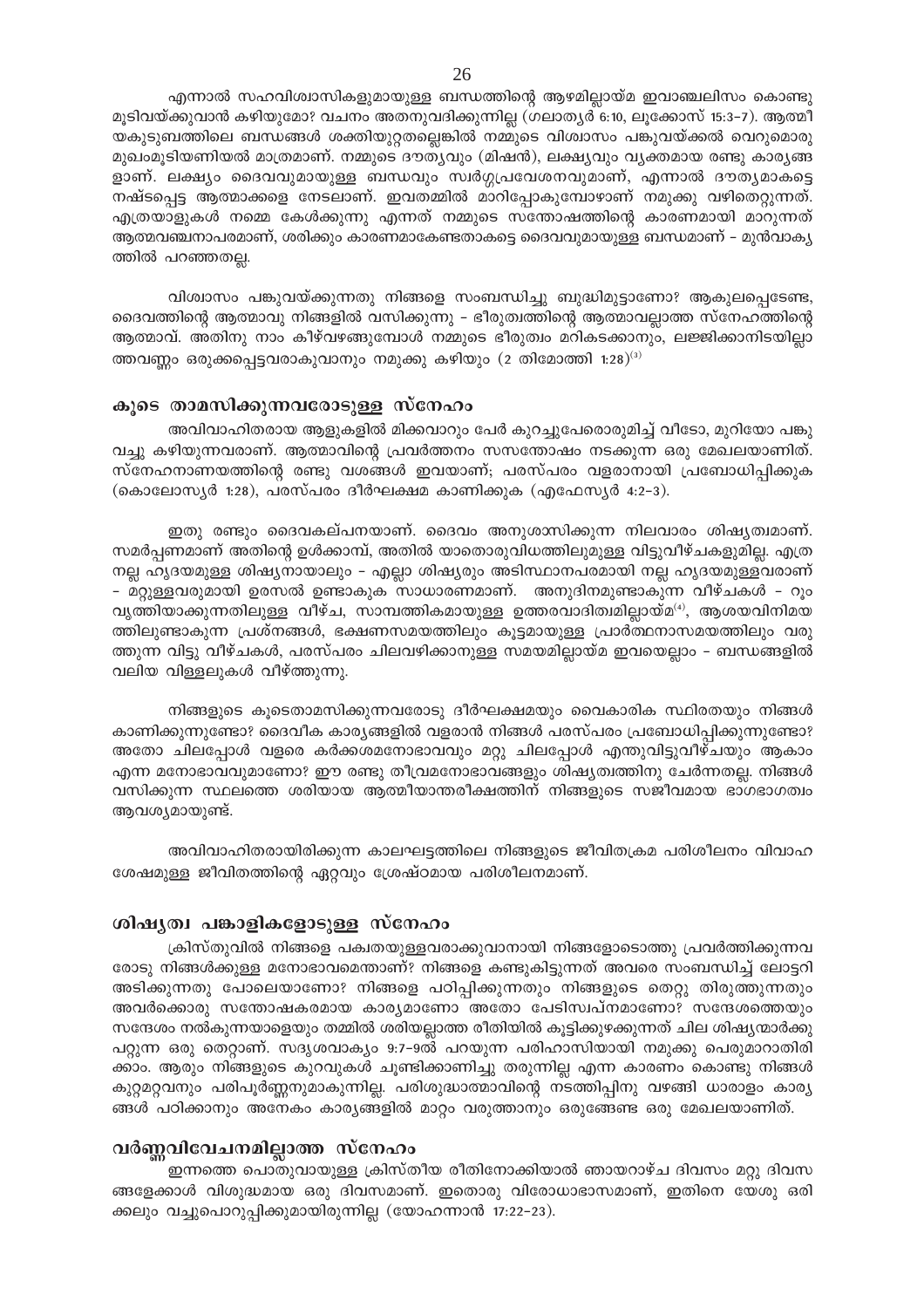ശിഷ്യന്മാരുടെ സഭയിൽ, പരിശുദ്ധാത്മാവു അനുഗ്രഹീതമായ രീതിയിൽ പ്രവർത്തിക്കുന്ന മറ്റൊരു മേഖല വിവിധ വർണ്ണത്തിലും വിവിധ യോഗ്യതകളിലുമുള്ളവരുടെ ഊഷ്മളകൂട്ടായ്മയാ ണ്. കറുത്തവരും വെളുത്തവരും ഒരുമിച്ച് ആരാധിക്കുന്നു, വിവാഹബന്ധത്തിലേർപ്പെടുന്നു, വർണ്ണ വർഗ്ഗ വിവേചനങ്ങളില്ലാത്ത ആത്മാവിലുള്ള ഐക്യം നമുക്കിവിടെ കാണാം.

ഒരു പക്ഷേ ശിഷ്യനാകുന്നതിനു മുമ്പ് നിങ്ങളിൽ ഇതുപോലുള്ള വിവേചനമനോഭാവങ്ങൾ ഉണ്ടായിരുന്നിരിക്കാം. കറുത്ത വർഗ്ഗത്തിൽപ്പെട്ട ഒരു സഹോദരി, അമേരിക്കയിലെ സ്വാതന്ത്ര്യപ്രതി മയുടെ മുകളിൽ വച്ച് അനുഭവിച്ച പീഢനത്തെക്കുറിച്ചു സംസാരിച്ചതു ഞാൻ ഓർക്കുന്നു. വെളുത്ത വർഗ്ഗത്തിൽപ്പെട്ട ഒരാൾ അവളുടെ മുഖത്തുതുപ്പിയിട്ട് നീയെന്തിനിവിടെ വന്നുവെന്നു ചോദിച്ചു, ഇപ്പോൾത്തന്നെ ഇവിടെനിന്നും ഇറങ്ങിപ്പോകണമെന്ന് ആക്രോശിച്ചു. ഈ നൂറ്റാണ്ടിലും വർണ്ണ വർഗ്ഗവിവേചനം ശക്തമായി നിലവിലുണ്ട് എന്നത് പൊള്ളുന്ന ഒരു സത്യമാണ്. എന്നാൽ ആവക യൊന്നും സഭയിലേക്കു വരാതിരിക്കാൻ നമുക്കു ജാഗ്രത കാണിക്കാം. നിങ്ങളുടെ കൂട്ടുകാരും നിങ്ങൾ കൂട്ടായ്മ നടത്തുന്നവരും ഏതു കൂട്ടത്തിൽപ്പെട്ടവരാണ്? സാമൂഹ്യമായും സാമ്പത്തികമായും വിദ്യാ ഭ്യാസപരമായും ജീവിതവിജയമടിസ്ഥാനപ്പെടുത്തിയും നിങ്ങളുടെ അതേ നിലവാരത്തിലുള്ളവ രാണോ? ഒരേ തൂവൽപ്പക്ഷികളുമായുള്ള സൗഹൃദത്തെ സ്നേഹമെന്നു പറയാൻ കഴിയില്ല. എല്ലാ വർഗ്ഗവും വർണ്ണവും കവിയുന്നതാണ് ദൈവാത്മാവ്.

വർണ്ണവർഗ്ഗവെറിയന്മാർക്ക് സഭയിലുള്ള എകമനസ്സോടുകൂടിയ കൂട്ടായ്മ എല്ലാക്കാലത്തും സഹിക്കാൻ പറ്റാത്ത ഒന്നായിരുന്നു. ആത്മാവു നമ്മെ ഒന്നിച്ചു നിർത്തുന്നു (എഫേസ്യർ 4:4), വിവേ ചനങ്ങളില്ലാത്ത സ്വർഗ്ഗവാസത്തിലേക്കു (വെളിപാട് 7:9) നമ്മെ ഒരുക്കുകയും ചെയ്യുന്നു. എന്നാൽ ഇപ്പോഴും അത്തരം വിവേചനത്തിന്റെ അലകൾ നിങ്ങളിലുണ്ടെങ്കിൽ അപ്പസ്തോലനായ യോഹ ന്നാൻ പറയുന്നതു ശ്രദ്ധിക്കുക:

അവൻ ആദ്യം നമ്മെ സ്നേഹിച്ചതുകൊണ്ട് നാം സ്നേഹിക്കുന്നു. ഞാൻ ദൈവത്തെ സ്നേഹി ക്കുന്നു എന്നു പറയുകയും തന്റെ സഹോദരനെ വെറുക്കുകയും ചെയ്യുന്നവൻ കള്ളനാകുന്നു. താൻ കണ്ടിട്ടുള്ള സഹോദരനെ സ്നേഹിക്കാത്തവന് കണ്ടിട്ടില്ലാത്ത ദൈവത്തെ സ്നേഹിക്കുവാൻ കഴിയുന്നതല്ല. ദൈവത്തെ സ്നേഹിക്കുന്നവൻ സഹോദരനെയും സ്നേഹിക്കണം എന്ന കല്പന നമുക്ക് അവനിൽ നിന്നു ലഭിച്ചിരിക്കുന്നു. (1 യോഹന്നാൻ 4:19-21)

നമ്മുടെ കൂടെയിരുന്നു ദൈവത്തെ ആരാധിക്കുന്ന കാണപ്പെടുന്ന സഹോദരനെ സ്നേഹി ക്കാൻ കഴിയുന്നില്ലെങ്കിൽ കാണപ്പെടാത്ത ദൈവത്തെ നാം എപ്രകാരം സ്നേഹിക്കും? സ്നേഹി ക്കാൻ സാദ്ധ്യമല്ലാത്ത ഏതെങ്കിലുമൊരു സഹോദരനോ സഹോദരിയോ നമ്മുടെ ജീവിതത്തിലു ണ്ടെങ്കിൽ അതു നമ്മുടെ ദൈവസ്നേഹത്തിന്റെ പൊള്ളത്തരത്തെ വെളിപ്പെടുത്തുന്നു. നാം ഏറ്റവും കുറച്ചു സ്നേഹിക്കുന്ന ആളോടുള്ള അത്രയും സ്നേഹമേ നമുക്ക് യേശുവിനോടുള്ളൂ എന്ന് ആരോ പറഞ്ഞതു ഞാൻ ഓർക്കുന്നു. വ്യത്യസ്ഥതകൾ മറന്ന്, ഹൃദയം തുറന്ന്, ആഴത്തിൽ സ്നേഹിക്കാൻ നമുക്കു കഴിയുന്നത് ദൈവാത്മാവു നമ്മിൽ വാഴുമ്പോൾ മാത്രമാണ് (1 പത്രോസ് 1:22).

#### ഒറ്റയ്ക്കോ, കൂട്ടമായോ?

സഭയിലെ ഐക്യത്തിന്റെ പ്രാധാന്യത്തെക്കുറിച്ചു വിവരിക്കാൻ തക്ക കനമുള്ള വാക്കുകളി ല്ല. സാമുഹ്യമായും വർഗ്ഗ-വർണ്ണപരമായും മാത്രമല്ല, സംസാരത്തിലും തത്വങ്ങളിലും ദൈവശാ സ്ത്രത്തിലുമെല്ലാം ഐക്യത്തിന്റെ പരിപൂർണ്ണത കൈവരിക്കേണ്ടതുണ്ട്. ആത്മാവിന്റെ ഐക്യത സമാ ധാനബന്ധത്തിൽ സംരക്ഷിക്കുവാൻ ജാഗ്രതയോടെയിരിക്കുവിൻ എന്നു എഫേസ്യർ 4:3ൽ ആത്മാവു കല്പ്പിക്കുന്നു. (ആത്മാവ് അനൈകൃപ്പെടുമെന്ന് ഇവിടെ വിവക്ഷയില്ല, പകരം ചോദൃചെയ്യപ്പെടു ന്നതു നമ്മുടെ ഐക്യമാണ്). ഐക്യത്തിലായിരിക്കുന്ന ഒരു സഭയുടെ ഏഴു ലക്ഷണങ്ങൾ ചുവടെ കൊടുക്കുന്നു:

- 1. *നായകത്വത്തിലുള്ള ഐക്യം.* സൗഹൃദമനോഭാവവും സത്യസന്ധതയും തുറന്ന സംസാ രവും സഭാനായകരുടെ മുഖമുദ്രയാകണം. നായകർ പരസ്പരവും, മറ്റു ശിഷ്യരുമാ  $\omega$ )o.
- 2. സാംസ്കാരികമായും സാമൂഹികമായും സാമ്പത്തികമായും ഉള്ള ഐക്യം. ദൈവാത്മാവ് എല്ലാത്തരം ആളുകളെയും തന്നിലേക്കു വീണ്ടെടുക്കുന്നു.
- 3. *വിവാഹിതരെ സംബന്ധിച്ച് വിവാഹബന്ധത്തിലുള്ള പരിപൂർണ്ണ ഐക്യാ.* സഭയെ സംബ ന്ധിച്ചും വ്യക്തിപരമായും ഏറ്റവും പ്രധാനപ്പെട്ട കാര്യമാണ് വിവാഹിതരായവർ തമ്മി ലുള്ള ഐക്യം.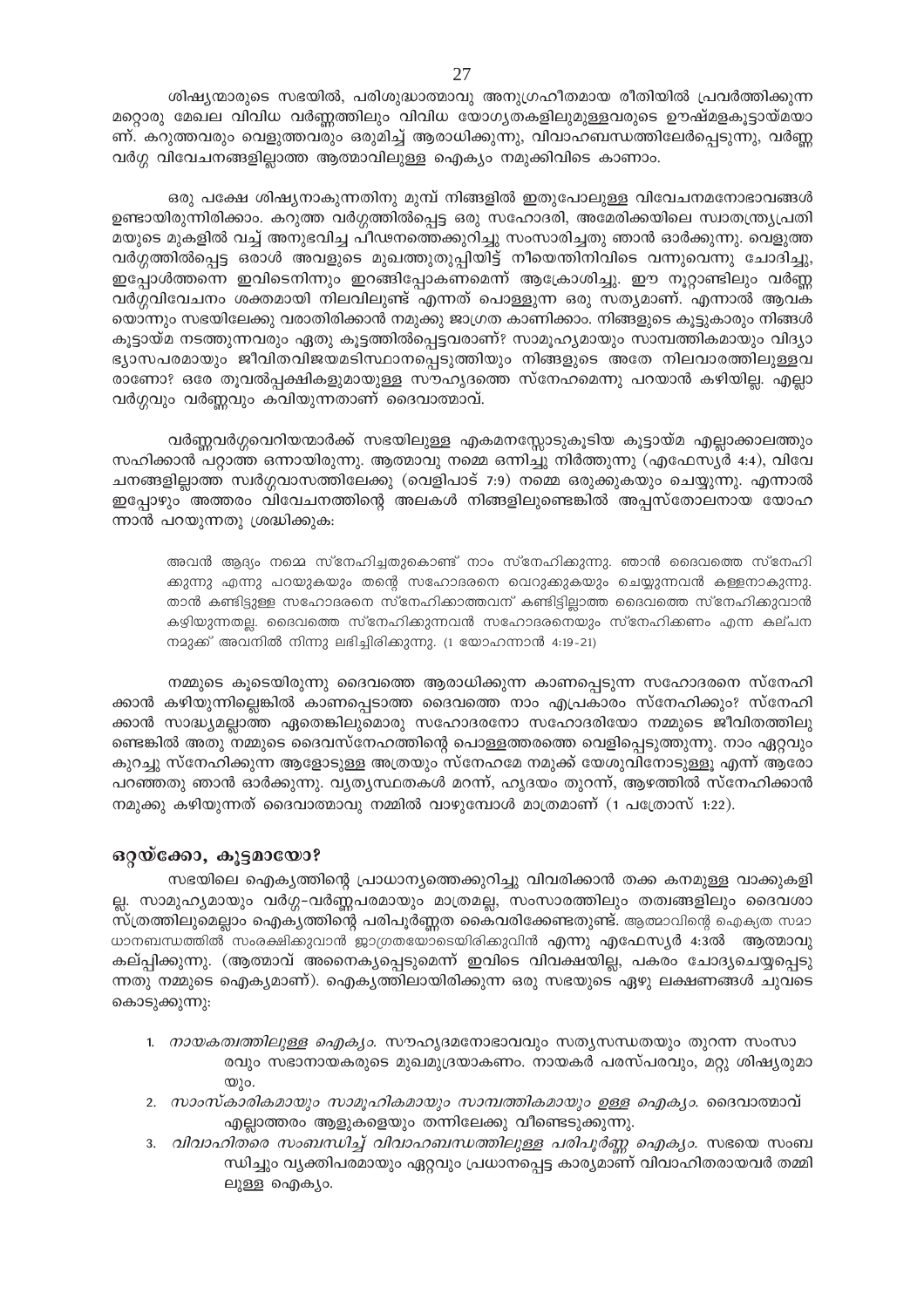- 4. *പ്രാർത്ഥനയിലുള്ള ഐക്യാം.* ഒരുമിച്ചു പ്രാർത്ഥിക്കുന്ന സഭ ഒരുമിച്ചു നിലനിൽക്കും കുടു ബത്തെ സംബന്ധിച്ച് ഇതു വാസ്തവമായിരിക്കുന്നതുപോലെ.
- <u>5. *പഠിപിക്കലിലുള്ള ഐക്യത.* സഭയുടെ ആദ്യതത്വങ്ങളിലുള്ള നിലപാടിലെ ഐക്യം വ്യക്തി</u> പരമായ അഭിപ്രായങ്ങൾക്ക് ഇവിടെ സാധുതയില്ല.
- 6. *പാവപ്പെട്ടവരെ സ്നേഹിക്കുന്നതിലുള്ള ഐക്യാം*. അശരണരായവരെ കരുതുന്നത് ഓരോ ശിഷ്യരുടെയും ഉത്തരവാദിത്വമാണ്.
- 7. *ദൗതൃത്തിലുള്ള ഐക്യം.* ഓരോ ശിഷ്യനും വിശ്വാസം പങ്കുവയ്ക്കുന്നതിൽ സജീവമാകുക.

ദൈവമക്കളെന്ന നിലയിൽ നാം ഐക്യപ്പെട്ടു നിന്നില്ലെങ്കിൽ ലോകം മുഴുവൻ സുവിശേഷ മറിയിക്കുക എന്ന നമ്മുടെ ലക്ഷ്യം ഒരു ദിവാസ്വപ്നം മാത്രമായി അവശേഷിക്കും. അമേരിക്കയുടെ സ്വാതന്ത്ര്യ സമരകാലത്ത് മുൻ പ്രസിഡന്റ് ബെഞ്ചമിൻ ഫ്രാങ്ക്ളിൻ പറഞ്ഞത് ചിന്തോദ്ദീപകമാണ്. നാം ഒരുമിച്ചു തുങ്ങിക്കിടന്നില്ലെങ്കിൽ (നിലകൊണ്ടില്ലെങ്കിൽ), അവർ നമ്മെ പ്രത്യേകം പ്രത്യേകം തുക്കിലേറ്റും. നമ്മെ ഒരുമിപ്പിക്കാൻ ദൈവത്തെ നാം അനുവദിക്കാതെ / വഴങ്ങാതെ, ഈ ലോകത്തി ലേക്കു വെളിച്ചം പടർത്താനുള്ള ആത്മാവിന്റെ പ്രവർത്തനത്തെ നമ്മിലൂടെ നിറവേറ്റാൻ നമുക്കു കഴിയില്ല.

#### ശോധനചെയ്യുവാൻ:

- 1. സ്നേഹിക്കാൻ എനിക്കു കഴിയുകയില്ല എന്നു തോന്നിയ ആരെങ്കിലും നിങ്ങളുടെ ജീവിത ത്തിലുണ്ടോ? (ഇപ്പോൾ ചിന്തിച്ചു നോക്കുമ്പോഴെങ്കിലും അപ്രകാരം തോന്നുന്നവർ)
- 2. ഞാൻ വിശ്വാസം പങ്കുവയ്ക്കുന്നത് ഒരു കടമനിർവ്വഹണം പോലെയാണോ? ക്രിസ്തുവിനോ ടുള്ള എന്റെ സ്നേഹം വിശ്വാസം പങ്കുവയ്ക്കലിലൂടെ മറ്റുള്ളവർക്കു കാണാൻ കഴിയു  $m$ ) അോ?
- 3. ഏതെങ്കിലും തരത്തിലുള്ള വർഗ്ഗ വർണ്ണവിവേചനം എന്റെ ഹൃദയത്തിൽ നിഴലാടുന്നുണ്ടോ?
- 4. ഫോൺ വിളിക്കാനോ അടുത്തിടപഴകാനോ ഞാൻ മടിക്കുന്ന ആരെങ്കിലുമുണ്ടോ? അവരോട്
- അടുക്കാൻ കഴിയാത്തത് എന്തുകൊണ്ടാണ്? ക്ഷമിക്കാതെ ഏന്തെങ്കിലും കാര്യം ഞാൻ ഉള്ളിൽ വച്ചിട്ടുണ്ടോ? മറ്റുള്ളവരുമായി രമ്യതയിലാകാൻ ഞാൻ ഏതുവിധത്തിൽ സംസാ രിക്കുന്നവനാകണമെന്നാണ് ദൈവം ആഗ്രഹിക്കുന്നത്? രമൃതക്കുറവു പരിഹരിക്കാൻ ഞാൻ ഇനി എത്ര സമയമെടുക്കും?
- 5. ദൈവം സ്നേഹമാകുന്നു എന്ന പ്രസ്താവനയ്ക്ക് ഞാൻ എന്തു വിലനൽകുന്നുണ്ട്?

#### കുറിപ്പുകൾ:

1. സി എസ് ലൂയിസ് നാലുതരത്തിലുള്ള സ്നേഹത്തെക്കുറിച്ചു പ്രതിപാദിക്കുന്നു. അഗാപ്പേ (ദൈ വീകമായ തീവ്രസ്നേഹം), ഫീലിയ (സഹോദര സ്നേഹം), ഇറോസ് (ലൈംഗികതൃഷ്ണയോടെ യുള്ള പ്രേമം), സ്റ്റോർജ് (കുടുബബന്ധത്തെ അടിസ്ഥാനമാക്കിയ സ്നേഹം) ഇവയാണവ.

2. ഞാൻ ആത്മീകനായ ഒരു വ്യക്തിയല്ലെങ്കിലും മറ്റുള്ളവരെ കരുതുകയും സ്നേഹിക്കുകയും ചെയ്താൽ എന്നിൽ ദൈവമുണ്ട് എന്ന ഒരു മുടന്തൻ ന്യായത്തിന് ഈ വചനം വകനൽകുന്നില്ല. ദൈവത്തിന്റെ ഗുണമാണ് സ്നേഹം, മറ്റനേകം ഗുണങ്ങളെപ്പോലെ.

3. റാൻഡി മകീനും, കെ മകീനും എഴുതിയ ദി മിഷൻ എന്ന പുസ്തകം ഞാൻ ശുപാർശ ചെയ്യുന്നു. 4. മാർക് ടൈൻ ഇപ്രകാരം കുറിച്ചിട്ടുണ്ട്: ജീവികാലം മുഴുവൻ നിലനിൽക്കുന്ന മധുരതരവും സ്ഥിര മായതും വിശ്വസ്തമായതും എന്തിനെയും അതിജീവിക്കുന്നതുമായ ഒരു ബന്ധമാണ് സുഹൃദ്ബന്ധം - പണം കടം ചോദിക്കുന്നതുവരെ. പണമിടപാടുകളെക്കുറിച്ച് ശിഷ്യന്മാർ മനസ്സിൽ സുക്ഷിക്കേണ്ട ഒരു തത്വമാണ് സദൃശവാക്യം 19:17. കടം യഥാസമയത്തു തിരിച്ചുകൊടുക്കുന്നതിനെ ശ്ലാഖിക്കുന്ന ബൈബിൾ പിശുക്കുള്ള കരത്തെ അപലപിക്കുകയും ചെയ്യുന്നു,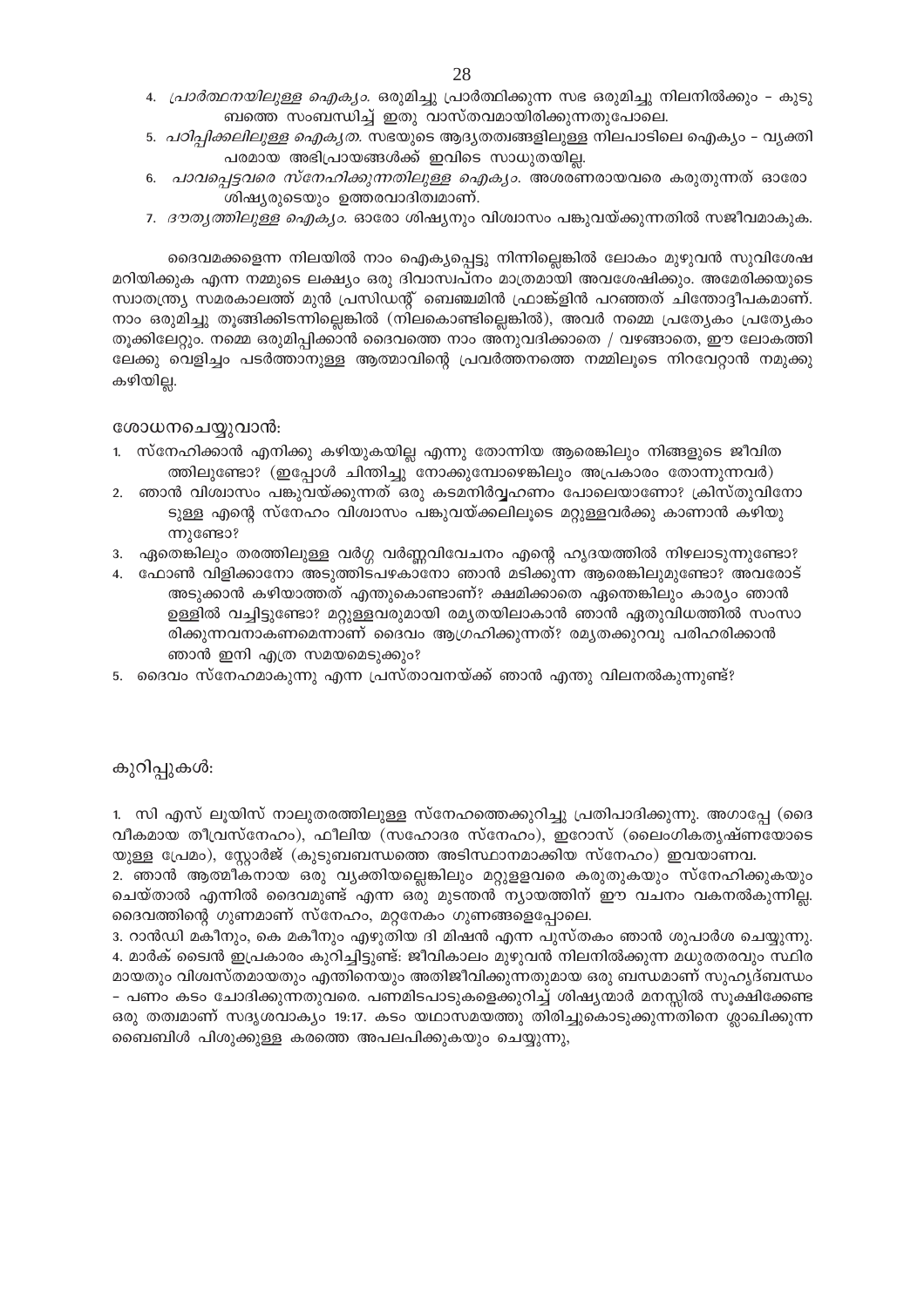അദ്ധ്യായം 5

## ആത്മനിയന്ത്രണത്തിന്റെ ആത്മാവ്

കൂടുതൽ സംയമനമുള്ള ഒരു മനുഷ്യനാകുന്നതിനായി – ഉള്ളിൽ നിന്നും

ആത്മാവിലുള്ള ശക്തി ഊർജ്ജസ്വലവും, സ്നേഹം ഊഷ്മളവുമാണ്. എന്നാൽ ആത്മസം യമനമില്ലാത്തവരാണു നാമെങ്കിൽ തന്റെ ഹിതം ഭൂമിയിൽ നിറവേറ്റാനായി ദൈവം നമുക്കു നൽകിയിട്ടുള്ള അവസരങ്ങൾ ശരിയാം വണ്ണം വിനിയോഗിക്കാനോ, സ്നേഹിക്കാനായി അവൻ നമുക്കു തന്നിട്ടുള്ളവരോടു നീതിപുലർത്താനോ കഴിയാതെ വരും. ആത്മാവിന്റെ പ്രവർത്തിയുടെ മൂന്നാമത്തെ ഫലം നമുക്കിവിടെ പരിശോധിക്കാം - ആത്മസംയമനം.

കവചങ്ങളെ തുളച്ചു കയറുന്ന ഒരു ചോദ്യം ചോദിക്കാം: സകലത്തിലും ദൈവത്തിനു കീഴടങ്ങുക എന്ന കല്പന നിങ്ങളിൽ പ്രകടമാക്കുവാൻ തക്കവണ്ണമുള്ള ആത്മനിയന്ത്രണം നിങ്ങളുടെ ജീവിതത്തിലുണ്ടോ? ചുരുക്കിപറഞ്ഞാൽ, നമ്മുടെ ദൗത്യം ഫലശൂന്യവും നമ്മുടെ ജീവിതം നിരാ ശാപൂർണ്ണവുമായിത്തീരും - നമ്മിൽ ആത്മനിയന്ത്രണമില്ലെങ്കിൽ. എത്രമാത്രം സംയമന ശൂന്യരും മടിയരും നിഷ്ഫലരുമായിട്ടാണു നാം ജീവിച്ചുകൊണ്ടിരിക്കുന്നതെന്നാകിലും നമുക്കുമാറ്റം വരുത്താൻ സാധിക്കുമെന്നതാണ് സദ്വാർത്ത. അതാണ് ആത്മാവിലൂടെ സാദ്ധ്യമാകുന്നത്.

#### അച്ചടക്കം ദൈവീകതയാണ്

ദൈവം കലക്കത്തിന്റെ ദൈവമല്ല സമാധാനത്തിന്റെ ദൈവമാണ് (1 കൊരിന്ത്യർ 14:33). കല ക്കമില്ലാത്തതായ ആ സ്നേഹം നമ്മുടെ ജീവിതത്തിലും കാണപ്പെടുന്നുണ്ടോ? ഗ്രീക്കുഭാഷയിൽ കലക്കത്തിനുള്ളവാക്ക് കേയോസ് (chaos) എന്നാണ്, അതിന്റെ വിപരീതപദമാണ് കോസ്മോസ് (cosmos). ഇതിൽ ഏതുവാക്കാണ് നിങ്ങളുടെ ജീവിതത്തെ സംബന്ധിച്ച് അമ്പർത്ഥമായത്? നിങ്ങ ളുടെ ചിന്താമണ്ഢലത്തെ സംബന്ധിച്ചോ? നിങ്ങളുടെ താമസസ്ഥലത്തെ സംബന്ധിച്ച് എന്താണ വസ്ഥ? ബന്ധങ്ങളെ സംബന്ധിച്ചോ? സാമ്പത്തിക കാര്യങ്ങളെ സംബന്ധിച്ചോ? അച്ചടക്കം എന്നത് നാം എത്തിച്ചേർന്നു നിൽക്കുന്ന ഒരു ഫിനിഷിംഗ് പോയന്റല്ല. അച്ചടക്കം ദൈവീകമാണ്, ദൈവാ ത്മാവിനാൽ നടക്കുന്ന ഒരു പ്രവർത്തിയാണ് അത്.<sup>ന</sup> ആത്മാവിനാൽ നയിക്കപ്പെടുന്നുവെന്ന് അവ കാശപ്പെടുന്നുവെങ്കിലും വാക്കിലും പ്രവർത്തികളിലും സംയമനമില്ലാത്ത വ്യക്തി ദൈവാത്മാവിനെ പരിഹസിക്കുന്ന ഒരുവനാണ്.

പ്രായോഗികതലത്തിൽ, സുവൃക്തമായി ഈ വിഷയം വിശകലനം ചെയ്യാനായി ഈ അദ്ധ്യായം വിനിയോഗിക്കാൻ ഞാൻ ഇച്ഛിക്കുന്നു.

#### ആത്മനിയന്ത്രണത്തിനായുള്ള കുറുക്കുവഴികൾ

ഈ തലക്കെട്ടുനിങ്ങളെ ഉത്സാഹിയാക്കുന്നുവെങ്കിൽ നിങ്ങളുടെ പ്രശ്നമെന്താണെന്നത് സുവൃ ക്തമാണ്. മാംസപേശികൾ സുദൃഢമാക്കുന്നതുപോലെതന്നെ കഠിനപരിശ്രമവും മടുപ്പുകാട്ടാതെ വീണ്ടും വീണ്ടുമുള്ള പരിശ്രമവും സ്വഭാവമഹിമ വളർത്തുന്നതിനും ആവശ്യമായുണ്ട്. സാംസ്കാരി കമായി നോക്കുകയാണെങ്കിൽ ലോകമെങ്ങും സ്വഭാവമഹിമ ക്ഷയിച്ചുകൊണ്ടേയിരിക്കുന്നു എന്നു നമുക്കു കാണാം. ഭീകരതരമായ ഒരു അലംഭാവം ശക്തിപ്പെട്ടുകൊണ്ടിരിക്കുന്നു.<sup>(2)</sup> ഉടൻഫലം നല്കു ന്നരീതികളും എളുപ്പമുള്ളവഴികളുമാണ് നാം നിരന്തരം തേടുന്നത് (മത്തായി 7:13). ആത്മനിയന്ത്ര ണത്തിന് കുറുക്കുവഴികളൊന്നും തന്നെ നിലവിലില്ല.

ദൈവാത്മാവിനെ നിങ്ങൾ ശ്രവിക്കുന്നുണ്ടോ? ആത്മാവിലൂടെ നൽകിയ വചനങ്ങൾ അച്ചട ക്കത്തെക്കുറിച്ചുള്ള ദൈവഹിതമെന്തെന്ന് വ്യക്തമായി വെളിപ്പെടുത്തുന്നു. ദൈവീകശക്തിയാൽ ഉള്ളിൽ നിറഞ്ഞുകവിയുന്ന ഒരു സംയമനശീലത്തിനുടമയാകാൻ നമുക്കുകഴിയും.<sup>ദു</sup> താഴെക്കൊടു ത്തിരിക്കുന്ന ഏഴു മേഖലകളിലും കുറുക്കുവഴികളൊന്നുമില്ല. അതിനാൽ ശ്രദ്ധയോടെ വായിക്കുക, ആഴത്തിൽ സംഗ്രഹിക്കുക, ആത്മനിയന്ത്രണത്തിന്റെ ആത്മാവു നിങ്ങളിൽ വാഴട്ടെ. അതാണ് ആത്മീ യത, ക്രിസ്ത്വാനുകരണവും വചനവും അതുതന്നെയാണ്.

#### 1. ഉറക്കശീലങ്ങളിലെ അച്ചടക്കം

നിദ്രയിൽ നിന്നുണരുന്ന ആദ്യ പതിനാറു നിമിഷങ്ങൾ (സെക്കന്റുകൾ) നിങ്ങളുടെ അടുത്ത പതിനാറു മണിക്കൂറിനെ സ്വാധീനിക്കുന്നു എന്നാണു പറയപ്പെടുന്നത്. ഉറക്കമുണരാനുള്ള മണിയടി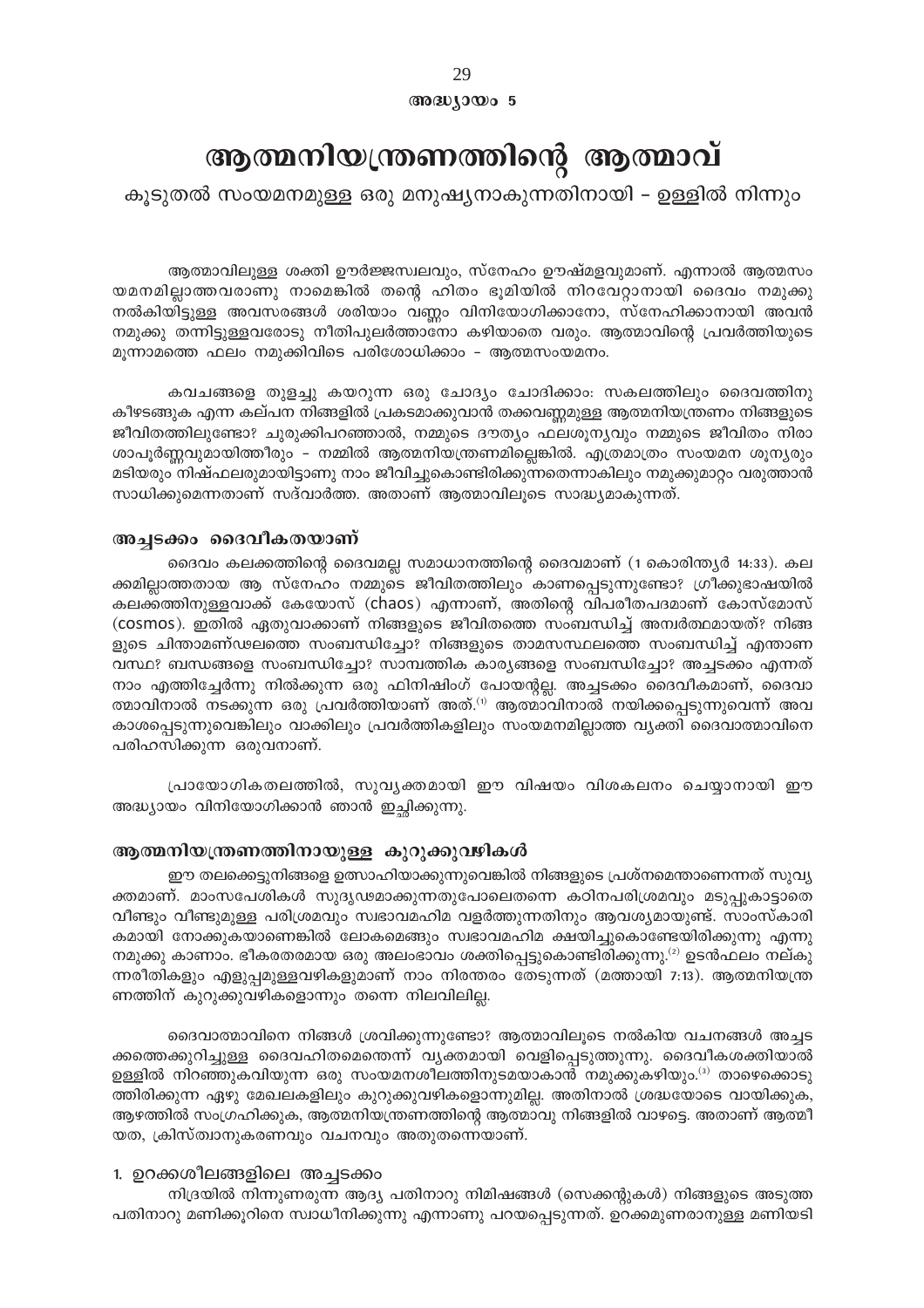യോട്വ പ്രതികരിക്കാൻ നിങ്ങൾക്ക് എത്രസമയം വേണം?

ഉറക്കമുണരുന്നതുമാത്രമല്ല ദൈവഹിതത്തിലുൾപ്പെട്ടത്, ഉറങ്ങാൻ പോകുന്നസമയത്തിലുള്ള ശിക്ഷണവും കൂടിയാണ് – ഉറക്കമിളപ്പ് ശിഷ്യൻമാർക്കു കൽപ്പിച്ചിട്ടുള്ള ഒരു കാര്യമാണെങ്കിൽപ്പോലും (2 കൊരിന്ത്യർ 6:5). ഉറക്കമിളക്കേണ്ടതിന്റെ ആവശ്യമുണ്ടാകുമ്പോൾ സന്തോഷത്തോടെ നാം അതു ചെയ്യണം. ഉറക്കത്തിന്റെ കാര്യത്തിലുള്ള അച്ചടക്കമില്ലായ്മ, മറ്റുകാര്യങ്ങളിലെ അച്ചടക്കരാഹിത്യവു മായി അഭേദ്യമായി ബന്ധപ്പെട്ടിരിക്കുന്നു.<sup>(4)</sup> എന്റെ ഉപദേശമിതാണ്: ഉറക്കമുണരുന്നതിന് എന്ന പോലെ ഉറങ്ങുന്നതിനും സമയക്ളിപ്തത വയ്ക്കുക, ഉണരാൻ ബുദ്ധിമുട്ടുണ്ടാവുകയില്ല.

തീരുമാനങ്ങളെടുക്കുവാനും അവ പാലിക്കുവാനും നാം കാണിക്കുന്ന ശുഷ്കാന്തി ആത്മാ വിനു കീഴ്വഴങ്ങാനുള്ള നമ്മുടെ ശുഷ്കാന്തിയെയാണു കാണിക്കുന്നത്. ആത്മീയതയെന്നാൽ പക്വ തയും സതൃസന്ധതയുമാണ്.  $^{(5)}$ 

#### 2. സമയപാലനത്തിലെ അച്ചടക്കം

സമയപാലനത്തിൽ നമുക്കുള്ള ആത്മാർത്ഥത നമ്മുടെ ജീവിതത്തെക്കുറിച്ചു ഉറക്കെ സംസാ രിക്കുന്ന ഒന്നാണ്. പതിവായി വൈകുന്നവരുടെ ജീവിതത്തിലെ പലമേഖലകളും താളം തെറ്റിയതാ ണെന്നു നമുക്കു കാണാൻ കഴിയും - സാമ്പത്തിക അച്ചടക്കവും, ജീവിതക്രമവും, ശരീരപരിപാല നവുമെല്ലാം ഇതിൽപ്പെടും. സമയനിഷ്ഠപാലിക്കാൻ കഴിയാതെവരുന്നതിന്റെ കാരണം നീട്ടിവയ്ക്കുന്ന സ്വഭാവം സ്വന്തമായുള്ളതാണ്. കാരൃങ്ങൾ യഥാസമയം ചെയ്യാതെ നീട്ടിവയ്ക്കുന്ന ഈ സ്വഭാവം ഒരു സമയമോഷ്ടാവാണ്. നിങ്ങൾ അത്തരത്തിലുള്ള ഒരു മോഷ്ടാവാണോ?

ചിലയാളുകൾ ജനിച്ചതു തന്നെ അഞ്ചുമിനിട്ട് വൈകിയാണ്. അത്തരമാളുകളാണ് ജോലി സ്ഥലത്തെ ഫലപ്രാപ്തി നശിപ്പിക്കുന്നത്, വിവാഹബന്ധത്തിൽ പിരിമുറുക്കം കൂട്ടുന്നത്, സഭായോ ഗങ്ങൾ അലങ്കോലമാക്കുന്നത്, തങ്ങൾക്കൊഴികെ മറ്റെല്ലാവർക്കും അസൗകര്യങ്ങൾ സൃഷ്ടിക്കുന്ന ത്. ചിട്ടയുടെയും ക്രമത്തിന്റെയും ദൈവമാണു നമ്മുടെ ദൈവം. നാം സമയം കൈകാര്യം ചെയ്യു ന്നതും ചിട്ടയോടെയായിരിക്കണമെന്ന് ആ ദൈവാത്മാവ് ആഗ്രഹിക്കുന്നു. ഇന്ന സമയത്ത് ഒരു സ്ഥലത്ത് നാം എത്താമെന്നു പറഞ്ഞാൽ നമ്മുടെ അതേയെന്നത് അതേയെന്നുതന്നെ ആയിരിക്ക ട്ടെ. (മത്തായി 5:37, യാക്കോബ് 5:12)

വൈകിയെത്തിയവരോടു പരുഷമായോ പകവച്ചോ പെരുമാറാൻ ദൈവമനുവദിക്കുന്നുമില്ല - ചിലപ്പോൾ തക്കതായ എന്തെങ്കിലും കാര്യം ഉണ്ടായിരിക്കാം. (ഒരിക്കലെങ്കിലും വൈകാത്തവർ നമ്മിലാരും ഇല്ലല്ലോ!) അവർക്കു കൃപ നൽകാനും വഴക്കം കാണിക്കാനും നാം ഒരുങ്ങിയിരിക്ക ണം.<sup>(6)</sup> ഒരു കാര്യം ഉറപ്പായി മനസ്സിലാക്കുക: ദൈവാത്മാവിനു വഴങ്ങുന്നവർ ഉത്തരവാദത്തമുള്ളവ രായിരിക്കും.

#### 3. ശരീരാരോഗൃത്തിലെ അച്ചടക്കം

മനുഷ്യശരീരത്തിന്റെ രൂപഭംഗിയെയോ അളവിനെയോകുറിച്ചു സംസാരിക്കുന്ന വചനങ്ങൾ നമുക്കില്ല. അതെല്ലാം ഭൂവിഭാഗത്തെയും ഭക്ഷണരീതികളെയും തലമുറകളായി നിലനിൽക്കുന്ന സാംസ് കാരിക ഘടകങ്ങളും ചേർന്ന് ഉരുത്തിരിയുന്നതാണ്. എന്നാൽ നാം ഗൗരവതരമായി പരിഗണിക്കേണ്ട ഒരു വചനം നമുക്കു മുന്നിലുണ്ട് - നമ്മുടെ ശരീരം ദൈവത്തിന്റെ ആലയമാണ് (1 കൊരിന്ത്യർ  $(6:19)^{(7)}$ .

ഈയാഥാർത്ഥ്യം നിങ്ങൾ ഉൾക്കൊള്ളുന്നുണ്ടോ? നിങ്ങളുടെ ഭക്ഷണരീതി എങ്ങനെയുള്ള താണ്? വ്യായാമമോ? ഉണർവ്വില്ലാത്ത ഒരു ജീവിതത്തിനുടമയാണോ നിങ്ങൾ? ഉറക്കം തൂങ്ങി പൊണ്ണ ത്തടിവച്ചിട്ടുള്ള ഒരു യേശുവിനെ നമുക്കു സങ്കൽപ്പിക്കാൻ പോലുമാകുമോ? അവന്റെ കാലടികളെ നാം പിന്തുടരുമ്പോൾ കിതച്ചു തളർന്ന് അവനോടൊപ്പം പോകാൻപറ്റാത്തവരാകാതെ, അവനൊപ്പം നല്ല ഓട്ടം ഓടാൻ സഹായകമായവിധം തരക്കേടില്ലാത്ത ഒരു ശരീരാരോഗ്യം നമുക്കു സ്വന്തമാ ക്കാം. നമുക്ക് ആത്മാവിനെ അനുസരിച്ചു *നടക്കാം* (ഗലാതൃർ 5:22–25).

നിങ്ങളുടെ ശരീരാരോഗ്യം മെച്ചപ്പെടുന്നതോടൊപ്പം കൂടുതൽ കാര്യക്ഷമതയും ആത്മവി ശ്വാസവും നിങ്ങളിൽ വർദ്ധിക്കും. നിങ്ങളാകുന്ന ദേവാലയത്തിന്റെ ഭംഗി എത്രമാത്രമുണ്ട്?

#### 4. സാമ്പത്തിക കാര്യങ്ങളിലെ അച്ചടക്കം

ഈ പുസ്തകത്തിൽ വിവരിക്കാൻകഴിയുന്നതിൽ കൂടുതൽ കല്പനകൾ സാമ്പത്തിക കാര്യ ങ്ങളെക്കുറിച്ച് ആത്മാവു വെളിപ്പെടുത്തിയിട്ടുണ്ട്. എന്നാൽ ഇവിടെ നമുക്ക് അതിൽ ഒരു കാര്യം മാത്രം നോക്കാം - പലശിഷ്യരുടെയും സന്തോഷം കെടുത്തുന്ന ആ കാര്യമാണ് കടം. കടമൊന്നും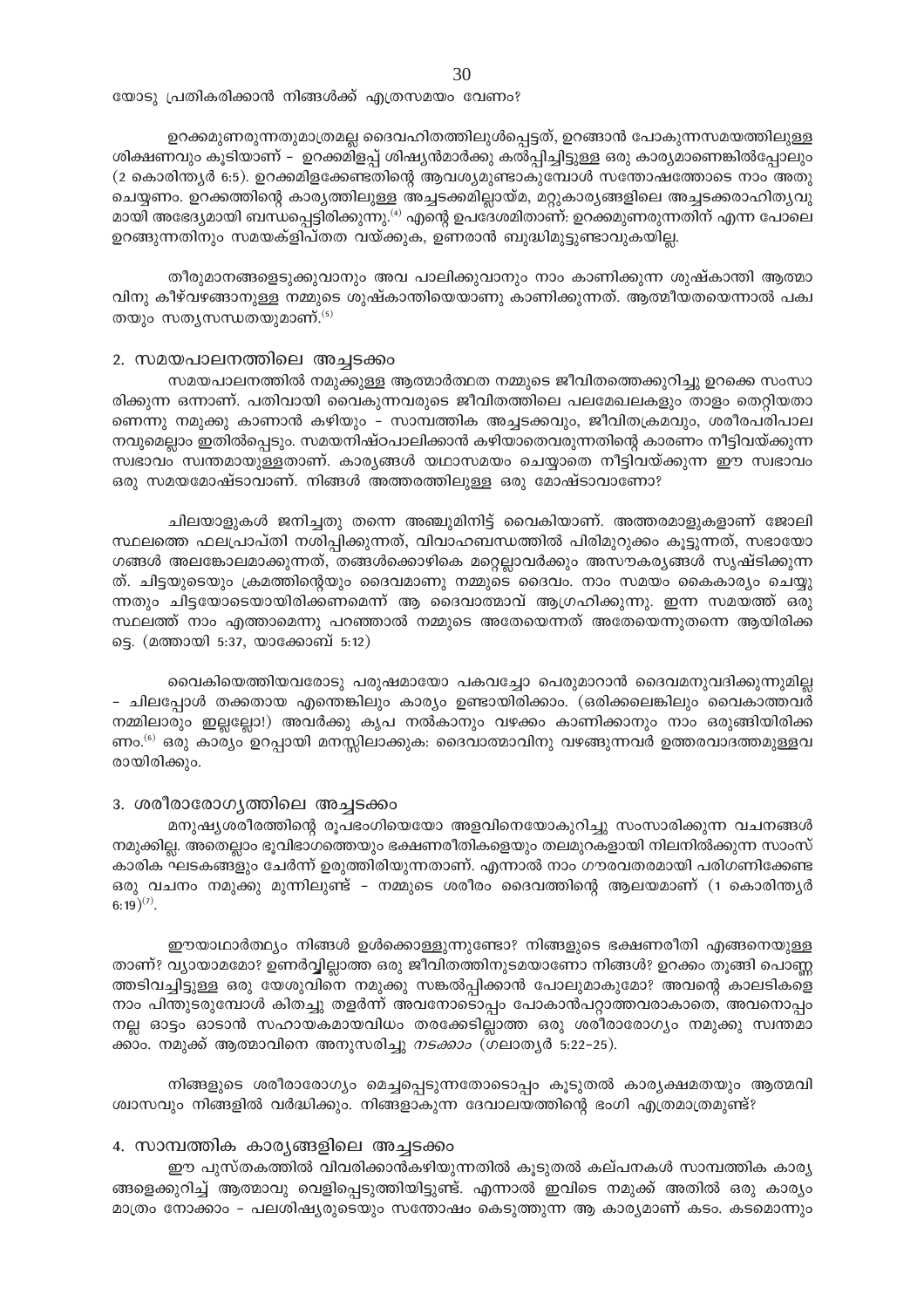ബാക്കിവയ്ക്കരുതെന്ന് റോമാക്കാർക്കുള്ള ലേഖനത്തിൽ (റോമ 13:80) പൗലോസ് നിർദ്ദേശിക്കുന്നു. അനേകം ക്രെഡിറ്റ് കാർഡുകൾ ഉപയോഗിച്ചു പരസ്പരം തിരിമറിനടത്തുന്ന ഒരാളാണോ നിങ്ങൾ. എന്റെ ഉപദേശം ഒരു കാർഡുമാത്രം കയ്യിൽ വച്ചിട്ട് ബാക്കിയെല്ലാം ഒഴിവാക്കുക. ഒരു കടം നില നിൽക്കുമ്പോൾ വേറൊരു കടം വരുത്തി വയ്ക്കില്ല എന്നു ദൃഢമായ തീരുമാനമെടുക്കുക. മറ്റു ശിഷ്യ രുമായി കടബാദ്ധ്യതകൾ നിങ്ങൾക്കുണ്ടോ? കാലക്രമേണ രണ്ടുപേരുടെയും ആത്മീയതയെ ഇതു പ്രതികുലമായി ബാധിച്ചേക്കും. വാർദ്ധകൃകാലത്തിലേക്കു കരുതിവയ്ക്കുന്നതിനെക്കുറിച്ചു നിങ്ങൾ ചിന്തിക്കുന്നുണ്ടോ? തോന്നും പടി ചിലവഴിക്കണമെന്ന തോന്നൽ പരിശുദ്ധാത്മാവിൽ നിന്നുമുള്ള തോന്നലല്ല. ഭൗതികവസ്തുക്കളോടുള്ള അതിരുകടന്ന അഭിവാഞ്ഛയെ കരുതിക്കൊള്ളുക – അത്യാ ഗ്രഹമെന്നാണ് ബൈബിൾ ഇതിനെ വിളിക്കുന്നത് (എഫേസ്യർ 5:3, കൊലോസ്യർ 3:5). പതിനാലാം അദ്ധ്യായത്തിൽ ഈ വിഷയത്തെക്കുറിച്ചു കൂടുതൽ നിങ്ങൾക്കു വായിക്കാം.

#### 5. സംസാരത്തിലെ അച്ചടക്കം

എന്തു പറയണം എങ്ങിനെ പറയണം എന്നു നിർദ്ദേശിക്കുന്ന നൂറുകണക്കിനു വചനങ്ങൾ ബൈബിളിൽ ഉണ്ട്. ഏറ്റവും കൂടുതൽ വിവേകം ഇക്കാര്യത്തിൽ നമുക്കു നൽകുന്ന വേദഭാഗം സദൃ ശവാകൃങ്ങളാണ്. നാവിനെക്കുറിച്ച് ഏറ്റവും ആലങ്കാരികമായി സംസാരിക്കുന്ന വേദഭാഗം യാക്കോ ബിന്റെ മുന്നാം അദ്ധ്യായമാണ്. മത്തായി 12:26 തന്നെയാണ് ഏറ്റവും ബോധ്യം നൽകുന്ന വചനം. താഴെക്കൊടുത്തിരിക്കുന്ന വകഭേദങ്ങളെക്കുറിച്ചെല്ലാം വചനം നമുക്കു നിർദ്ദേശം നല്കുന്നുണ്ട്:

|                   | 0∪ —                  |                             |
|-------------------|-----------------------|-----------------------------|
| നുണ, ചതി          | പെരുപ്പിച്ചു പറയൽ     | ഏഷണി, പരദൂഷണം               |
| പ്രതിജ്ഞ, ആണ      | മുഖസ്തുതി             | ദുരുപദേശം                   |
| പരത്തിപറയൽ        | വമ്പുപറയൽ             | അശ്രദ്ധ, പരുഷത              |
| വാഗ്ദാന വിശ്വസ്തത | വേദനപരിഗണിക്കാതെയുള്ള | $m$ തൃസന്ധത, തുറന്ന മനോഭാവം |
| തർക്കം, വഴക്ക്    | പരിഹാസം               | പിറുപിറുപ്പും പരാതിയും      |
| സാക്ഷ്യാ          | സ്തുതി                | വിശ്വാസം ഏറ്റുപറയൽ          |
| കള്ളസാക്ഷ്യം      | പാപം എറ്റുപറയൽ        | വഴുതൽ, അപക്വത               |
| ഗുണപ്പെടുത്തൽ     | സ്തുതിഗീതം            | പടുതുയർത്തുന്ന വാക്കുകൾ     |

നിങ്ങളുടെ സംസാരത്തിന്റെ വിശാലമായ ലോകത്തിൽ ആത്മാവു നിങ്ങളിൽ പ്രവർത്തി ക്കുന്ന മേഖലകൾ തീർച്ചയായുമുണ്ട്. ഏതിലൊക്കെയാണ് നിങ്ങൾക്കു മാറ്റം ആവശ്യമായിട്ടുള്ളത്?

#### 6. ഹ്യദയ ശുദ്ധിയിലെ അച്ചടക്കം

ഇയ്യോബിന്റെ ഉടമ്പടി കേൾക്കാൻ ഇമ്പമായതും പറയാൻ എളുപ്പമായതുമാണ് (ഇയ്യോബ് 31:1). പാപത്തോടുള്ള യേശുവിന്റെ നിലപാട് നമ്മുടെ തല ലജ്ജയാൽ കുനിയാൻ ഇടയാക്കുന്ന താണ് (മത്തായി 5:29–30). ചിന്തയിലും വാക്കിലും പ്രവർത്തിയിലുമുള്ള പരിശുദ്ധിയാണ് ദൈവം നമ്മിൽ നിന്നും പ്രതീക്ഷിക്കുന്നത് (സങ്കീർത്തനം 19:14). ലൈംഗീകമായ പരിശുദ്ധി ആത്മാവു നമ്മിൽനിന്നും പ്രതീക്ഷിക്കുന്നു. അശുദ്ധമായ ചിന്തകളും പ്രവർത്തികളും നമ്മുടെ മനഃസ്സാക്ഷിയെ കളങ്കപ്പെടുത്തുന്നു. പരിശുദ്ധാത്മാവിന്റെ വഴിനടത്തൽ നമ്മിലുണ്ടാകണമെങ്കിൽ നാം നിരന്തരമായി നമ്മെ ശുദ്ധീകരിച്ചേ പറ്റൂ. ദാവീദിനോടൊപ്പം നമുക്കും പ്രാർത്ഥിക്കാാം:

ദൈവദേ, നിർമ്മലമായ ഒരു ഹൃദയം എന്നിൽ സൃഷ്ടിച്ച് സ്ഥിരമായ ഒരു ആത്മാവിനെ എന്നിൽ പുതുകണമേ. നിന്റെ സന്നിധിയിൽ നിന്ന് എന്നെ തള്ളിക്കളയരുതേ; നിന്റെ പരിശുദ്ധാത്മാവിനെ എന്നിൽ നിന്ന് എടുക്കുകയുമരുതേ; നിന്റെ രക്ഷയുടെ സന്തോഷം എനിക്കു തിരികെ തരണമേ; 2നസൊരുക്കമുള്ള ആത്മാവിനാൽ എന്നെ താങ്ങേണമേ. അഷോൾ ഞാൻ അതിക്രമക്കാരോട് നിൻെ വഴികൾ ഉപദേശിക്കും; പാപികൾ നികലേക്കു മനംതിരിയും. (സങ്കീർത്തനം 51:10-13)

പരിശുദ്ധിയിൽ നാം സുശിക്ഷിതരാകുമ്പോൾ നാം എന്തായിത്തീരും?

- സ്ഥിരതയും ഉറപ്പുമുള്ളവർ
- സന്തോഷമുള്ളവരും പ്രകാശമുള്ളവരും
- ഒരുക്കമുള്ള ഹ്യദയം നമ്മിൽ ഉണ്ടാകും, ആരും പിറകേ നടന്നു തള്ളേണ്ടതില്ല.
- നാം മറ്റുള്ളവരെ കരുതുന്നവരാകും
- മറ്റുള്ളവർ ദൈവീക വഴിയിലേക്കു തിരിയും

പരിശുദ്ധിയുടെ ആത്മാവിനെ നിരസിക്കുമ്പോൾ നമുക്കെന്തു സംഭവിക്കും?

- സ്ഥിരതയും ഉറപ്പുമില്ലാത്തവരാകും
- ഉത്സാഹം നഷ്ടപ്പെടും, പ്രകാശം മങ്ങും
- ഒരുക്കമില്ലായ്മയും വിമർശന താത്പര്യവും നമ്മിൽ നിറയും
- നമ്മെക്കുറിച്ചുള്ള ചിന്തകളിൽ മുഴുകി ജീവിക്കുന്നവരാകും
- ദൈവീക ദൗത്യം കണ്ണിൽ നിന്നും മറയും.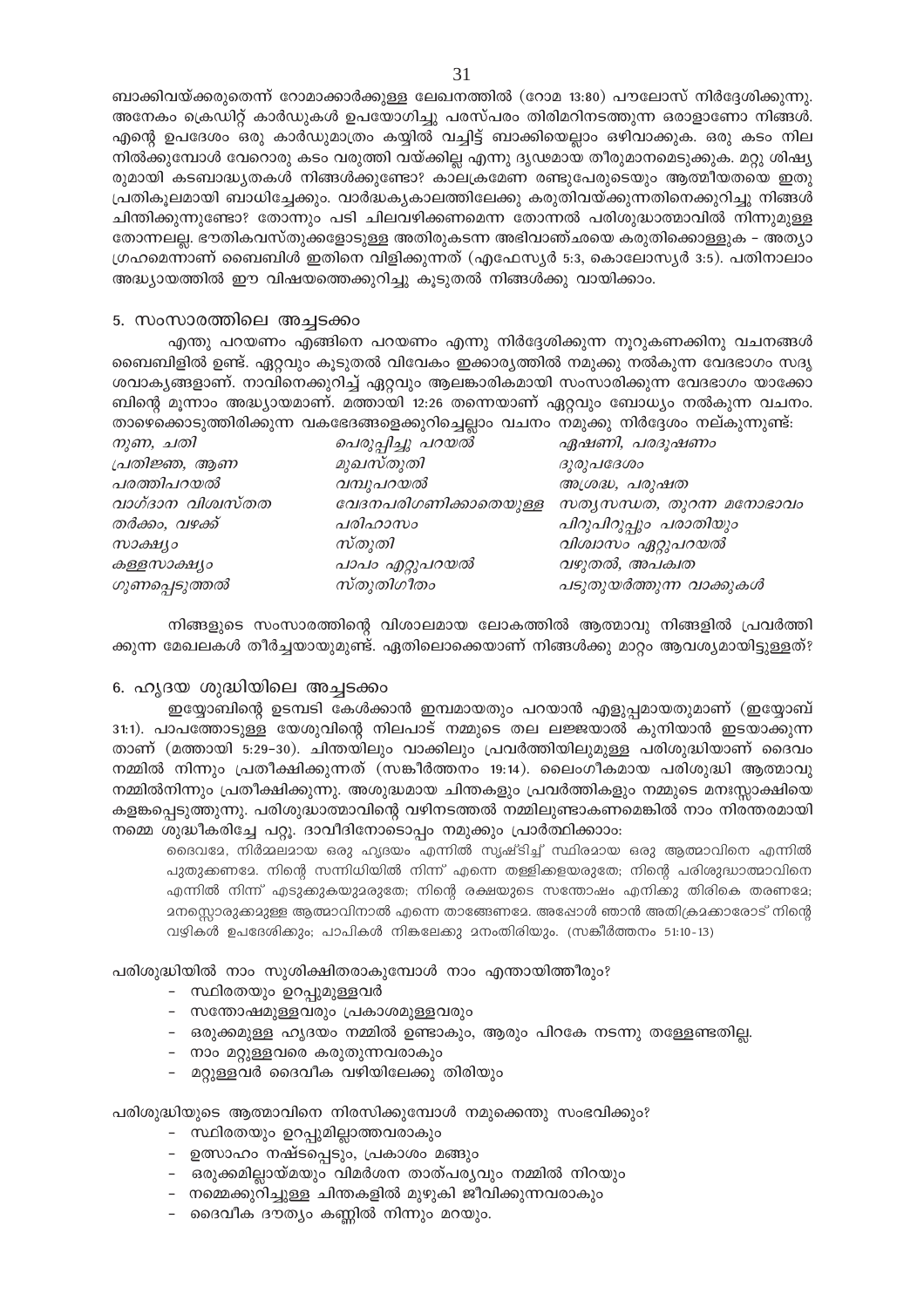വിശുദ്ധിയോടെ നമ്മെ സൂക്ഷിക്കാൻ നാം ആത്മാവിനെ അനുവദിക്കുന്നില്ലെങ്കിൽ അതിന്റെ അനന്ത രഫലങ്ങൾ ഗുരുതരമാണ്. ഇടുങ്ങിയ പാത വിട്ടുമാറിപ്പോയവരെക്കുറിച്ചു തിമോത്തിക്കുള്ള ഒന്നാ മത്തെ ലേഖനത്തിൽ നാം ഇപ്രകാരം വായിക്കുന്നു:

കല്പനയുടെ ലക്ഷ്യമോ, പരിശുദ്ധമായ ഹൃദയം, നല്ല മനസ്സാക്ഷി, ആത്മാർത്ഥമായ വിശ്വാസം എന്നിവയിൽനിന്നുളവാകുന്ന സ്നേഹമാകുന്നു.... വിശ്വാസവും നല്ല മനസ്സാക്ഷിയും മുറുകെപ്പിടി ക്കുക; ചിലർ അതുപേക്ഷിച്ച് തങ്ങളുടെ വിശ്വാസക്കപ്പൽ തകർത്തുകളഞ്ഞു (1 തിമോത്തി 1:5, 19).

പരിശുദ്ധിയില്ലാത്തപ്പോൾ നല്ലമനസ്സാക്ഷി നമുക്കു കൈമോശം വരും, വിശ്വാസക്കപ്പൽ തകരുകയും ചെയ്യും. തീകൊണ്ടുള്ള ഒരു കളിയാണത് (സദൃശവാകൃങ്ങൾ 6:27), കാരണം അശുദ്ധിയിലായിരി ക്കുമ്പോൾ നിങ്ങൾക്കു തന്നെ അറിയാം ആ അവസ്ഥ നിങ്ങളുടെ മനസ്സാക്ഷിയെയും ബോധ്യ ത്തെയും എപ്രകാരം ബാധിക്കുന്നുവെന്ന്. ജീവിതത്തിൽ പ്രലോഭനങ്ങൾ കൂടിക്കൂടി വരികയും വിശ്വാസ കപ്പൽ തിരമാലയിൽപ്പെട്ട് ഉലയുകയും ചെയ്യുന്നുണ്ടോ? ആത്മാവ് വചനങ്ങളിലൂടെ ചൂണ്ടിക്കാണി ക്കുന്ന വഴികളിൽ നടക്കുകയും, മറ്റുശിഷ്യരോടു നിങ്ങളുടെ ഹൃദയത്തെക്കുറിച്ചു തുറന്നു സംസാരി ക്കുകയും ചെയ്യുമ്പോൾ നിങ്ങളുടെ ഹൃദയം വൃത്യസ്തമാകുമെന്നതാണ് സദ്വാർത്ത.

#### 7. പ്രാർത്ഥനയിലും ബൈബിൾ വായനയിലുമുള്ള അച്ചടക്കം

ദൈവവുമായുള്ള നമ്മുടെ ബന്ധമാണ് മുഴുവൻ ആത്മീയ ശക്തിയുടെയും സ്രോതസ്സ്. അപ്പോൾ ആ ശക്തി സ്രോതസ്സിൽ നിന്നും നമ്മെത്തന്നെ വിച്ഛേദിച്ചാൽ ദൈവം ആഗ്രഹിക്കുന്ന മാറ്റ ങ്ങൾ നിങ്ങളിൽ എപ്രകാരം സ്ഥാപിതമാകും? നാം ദൈവത്തോടു ചേർന്നു നടക്കുമ്പോൾ, നമ്മുടെ ജീവിതത്തിൽ മാറ്റം വേണമെന്ന മുറവിളി മുഴങ്ങിക്കേൾക്കുന്ന എല്ലാ മേഖലകളിലും നാം വിജയിക ളെക്കാൾ ശ്രേഷ്ഠരാകും (റോമർ 8:37).

പ്രാർത്ഥനയ്ക്കും ബൈബിൾ വായനയ്ക്കുമായി നാം മാറ്റി വയ്ക്കുന്ന സമയമേതായാലും അതിൽ നിഷ്ഠയുള്ളവരാകുക. ഉണർവ്വോടും ആത്മനിയന്ത്രണത്തോടും കൂടെ വചനം വായിച്ചു ദൈവവുമായി ബന്ധത്തിലാകാൻ സഹായിക്കും വിധമുള്ള സ്ഥലവും സമയവും നമുക്കു കണ്ടെത്താം (1 പത്രോസ് 4:7). സ്ഥിരതയോടുള്ള പ്രാർത്ഥനാസമയങ്ങൾ കൊണ്ടുവരുന്ന അനുഗ്രഹങ്ങൾ അതി ശ്രേഷ്ഠമാണ്.

#### അമിതമായ നിയന്ത്രണങ്ങൾ?

അമിതമാത്രയിൽ മരുന്നുകഴിക്കുന്നതുപോലെ സംയമനവും അമിതമാത്രയിൽ ആകുമോ? തീർച്ചയായുമതേ! സമയസൂചിയും കലണ്ടറും അനുദിനമുള്ള മാറ്റമില്ലാത്ത ടൈം ടേബിളും മാത്രം നോക്കി ജീവിക്കുന്ന ആളുകൾ നമുക്കു ചുറ്റും ഉണ്ട്. നടന്നുപോകുന്ന വഴിയിലുള്ള ഒരു പൂവിനെ നോക്കാനോ അതിന്റെ ഭംഗി ആസ്വദിക്കാനോ അറിയില്ലാത്തവർ. നിങ്ങൾ അങ്ങനെയുള്ള ഒരാ ളാണെങ്കിൽ ഇതിനകം തന്നെ ആരെങ്കിലും നിങ്ങളോടതു സൂചിപ്പിച്ചു കാണും. (ഇതിനെക്കുറി ച്ചുള്ള അഭിപ്രായം മറ്റുള്ളവർ തന്നെ പറയട്ടെ, നിങ്ങളുടെ സ്വന്തം നിലപാട് നീതിയുക്തമായെന്നു വരില്ല - പ്രത്യേകിച്ചു നിങ്ങൾക്കു ആത്മസംയമനത്തിന്റെ കുറവുണ്ടെങ്കിൽ). നമ്മിൽ മിക്കവാറും പേർ ഇത്തരത്തിലുള്ള ആളുകളല്ല എന്നതാണ് വാസ്തവം. നേരായ ഒരു സന്തുലിതാവസ്ഥയെക്കു റിച്ചു ചിന്തിക്കുന്നതിനുമുൻപ് നിങ്ങളുടെ മടിയെയും അലസതയെയും ആദ്യം ആട്ടിപ്പായിക്കേണ്ടതു ണ്ട്.

#### പരിശ്രമശീലം

ക്രിസ്തീയജീവിതം വിജയപൂർവ്വകമായി നയിക്കണമെങ്കിൽ ആത്മനിയന്ത്രണം അനിവാര്യ മാണ്. ചിട്ടയായ പരിശീലനമില്ലാത്തവർ (1 തിമോത്തി 4:8, എബ്രായർ 5:11-14) ഓട്ടം പൂർത്തിയാ ക്കാൻ കഴിയാതെ കളത്തിനു പുറത്താകും. ദൈവം നമുക്കു ആത്മനിയന്ത്രണത്തിന്റെ സത്യാത്മാവി നെയാണു നല്കിയിരിക്കുന്നത്. നമ്മുടെ ആത്മാവിനെ ദൈവാത്മാവിനു കീഴടക്കാം, ഉള്ളിൽനിന്നു മുള്ള സ്ഥായിയായ മാറ്റങ്ങൾ ആത്മാവിനാൽ വരുത്തിയവരായിത്തീരാൻ നമുക്കു പ്രാർത്ഥിക്കാം.

#### ഊരങ്ങളിലേക്ക്

എനിക്കേറ്റവും പ്രിയപ്പെട്ട ഒരു കാവ്യശകലത്തോടെ ഈ അദ്ധ്യായം നമുക്കു ചുരുക്കാം -പ്രശസ്തനായ ആംഗലേയകവി ലോംഗ് ഫെല്ലോയുടെ രചന:

മഹാന്മാരായവർ എത്തിപ്പെട്ടതും നിലനിർത്തിയതുമായ ഉയരങ്ങൾ

ഒരു രാത്രിയിൽ അവരെ തേടിയെത്തിയതല്ല.

അവരുടെ സഹജീവികൾ നിദ്രയിലാണ്ടപ്പോൾ, അവർ

രാത്രിയാമങ്ങളിൽ ഉന്നതത്തിലേക്കു യാത്രചെയ്തു നേടിയതാണ്.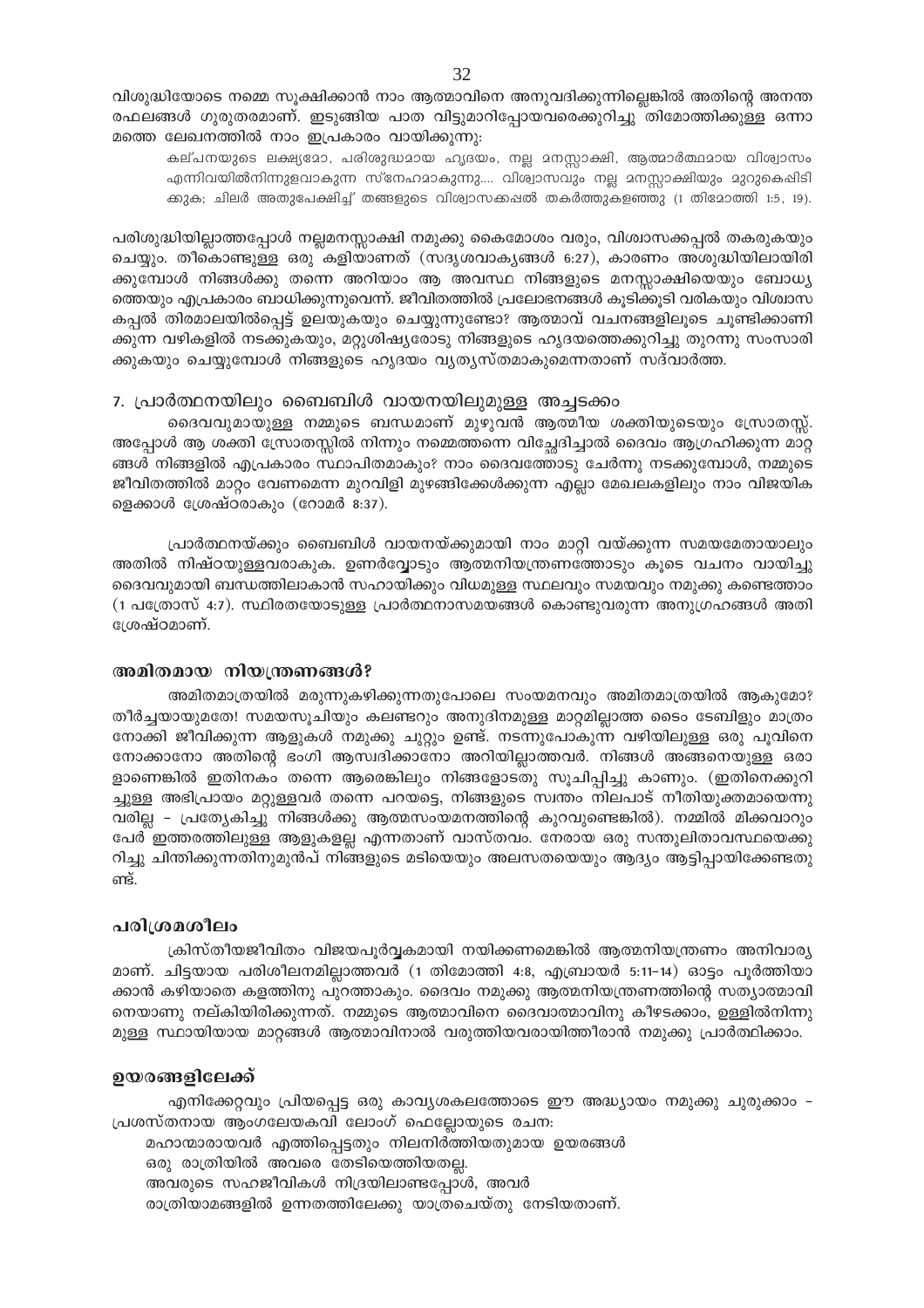ശോധനചെയ്യുവാൻ:

- 1. കൂടുതൽ സംയമനശീലം പാലിക്കാനായി ആത്മാവു നിങ്ങളെ അടുത്തകാലത്തായി കൂടുതൽ പഠിപ്പിക്കാൻ ശ്രമിക്കുന്നുണ്ടോ?
- 2. കഠിനാധ്വാനിയെന്നവാക്ക് നിങ്ങളുടെ ജീവിതത്തെനോക്കി പറയാൻ കഴിയുമോ (1 കൊരി  $15:9-10$ ?
- 3. സഭയിൽ സ്ഥിരമായി വൈകിയെത്തുന്ന തരക്കാരനാണോ നിങ്ങൾ? ദൈവത്തോടും സഭ യോടും ഇതുമൂലം നിങ്ങൾ കാണിക്കുന്ന അനാദരവ് എത്രമാത്രമാണെന്നു നിങ്ങൾ മന സ്സിലാക്കുന്നുണ്ടോ? ആരാധനയ്ക്കിടയിൽ വൈകി കയറിവരുന്ന നിങ്ങളുടെ ആരാധന എത്ര തൃപ്തികരമാണ്?
- 4. നിങ്ങൾക്ക് ആത്മനിയന്ത്രണം ഏറ്റവും കുറവാണെന്നു തോന്നുന്ന കാര്യമേതാണ്? ആത്മാ വിന്റെ ശക്തിയാൽ നിങ്ങൾക്ക് എങ്ങിനെ അതിനെ മറികടക്കാൻ പറ്റും?

കുറിപ്പുകൾ:

1. വില്യം ബ്ലേക് (1757–1827) പറഞ്ഞതു ശരിയാണ്: മറ്റൊരുവനു നന്മചെയ്യുന്നവൻ അതിന്റെ സൂക്ഷ്മാം ശങ്ങളിലാണ് നന്മ ചെയ്യേണ്ടത്. പൊതുവായ നന്മയെക്കുറിച്ചു വാഴ്ത്തി പറയുന്നത് നെറികെട്ടവനും കപടഭക്തനും മുഖസ്തുതിക്കാരനുമാണ്. കലയും ശാസ്ത്രവുമെല്ലാം അതിന്റെ സൂക്ഷ്മാംശങ്ങളി ലാണ് ശ്രേഷ്ഠതരമാകുന്നത്.

2. വോൾടയർ (1694–1778) ഉദ്ബോധിപ്പിക്കുന്നു: അലസതെ വെറുക്കുക. ഏറ്റവും ശ്രേഷ്ഠമായ ലോഹ ത്തിന്മേൽ കയറിപ്പറ്റുന്ന തുരുമ്പിനെപ്പോലെയാണിത്. വ്യക്തിപരമായ തലത്തിൽ നിന്നും സാമൂഹ്യ മായ തലത്തിലേക്കു നോക്കുകയാണെങ്കിൽ - മഹാത്മാഗാന്ധി കണിശമായി സാമൂഹൃതിന്മകളെ പ്പറ്റി പറഞ്ഞിരിക്കുന്നു:

- 1. തത്വദീക്ഷയില്ലാത്ത രാഷ്ട്രീയം,
- 2. അധ്വാനിക്കാതെ നേടുന്ന സമ്പത്ത്,
- 3. ധാർമ്മികതയില്ലാത്ത വാണിജ്യം,
- 4. മനസ്സാക്ഷിയില്ലാത്ത ആനന്ദം,
- 5. സ്വഭാവശ്രേഷ്ഠതയില്ലാത്ത വിദ്യാഭ്യാസം,
- 6. മനുഷ്യത്വമില്ലാത്ത ശാസ്ത്രം,
- 7. ത്യാഗമില്ലാത്ത ആരാധന.

3. ശിക്ഷണത്തിൽ അഭ്യാസം നേടുന്ന പ്രക്രിയയെ ലഘുകരിക്കാനായി ഒന്നും എഴുതിയിട്ടില്ല എന്ന് ഇതിന് അർത്ഥമില്ല. സദൃശവാകൃങ്ങളും, സ്റ്റീഫൻ കോവെയുടെ ദ സെവൻ ഹാബിറ്റ്സ് ഓഫി ഹൈയ്ലി ഇഫക്ടീവ് പീപ്പിൾ, റിച്ചാർഡ് ടെയ്ലറുടെ ദി ഡിസിപ്ലിൻഡ് ലൈഫ് എന്നീ പുസ്തക ങ്ങളും വായിക്കുക.

4. ദൈവമെന്നെ തട്ടിയുണർത്തിയപ്പോൾ ഞാൻ ഉണർന്നു എന്നു സ്ഥാപിക്കാനായി ഉപയോഗിക്കാ നുള്ള വചനമല്ല സങ്കീർത്തനം 3:5. രാത്രിയിൽ ഞാൻ മരിച്ചില്ല എന്നതാണ് സങ്കീർത്തകൻ വിഭാ വനം ചെയ്തത്. അതേസമയംതന്നെ, പന്ത്രണ്ടുമണിക്കൂർ ഉറങ്ങിയില്ലെങ്കിൽ എന്റെ ദിവസം പാഴാ യെന്നു പറയുന്നവർക്കു താങ്ങായി നിൽക്കുന്ന ഒരു വചനമല്ല സങ്കീർത്തനം 127:2. ദൈവത്തിലാശ്ര യിച്ചു ജീവിക്കുന്നതിനെക്കുറിച്ചാണ് അവിടെ സൂചിപ്പിക്കുന്നത്.

5. ഉറക്കത്തെക്കുറിച്ചു സംസാരിക്കുന്ന സദൃശവാകൃങ്ങൾ – 6:9–11, 19:15, 24:30–34, 26:14

6. 1 തിമോത്തി 3:15, 2 തിമോത്തി 4:9 എന്നീ വചനങ്ങൾ സ്ഥിരമായിട്ടു വൈകിവരുന്നവർക്ക് ആശ്വാസം കണ്ടെത്താനുള്ള വചനങ്ങളല്ല. സ്ഥിരമായി വൈകിവരുന്നവരെക്കുറിച്ചല്ല ഞാൻ മുൻപിലത്തെ വാച കത്തിൽ സൂചിപ്പിച്ചതും.

7. കുറച്ചു അദ്ധ്യായങ്ങൾക്കു മുമ്പ് നാം കാണുന്ന 1 കൊരിന്ത്യർ 3:16 ഒരു ശിഷ്യന്റെ ശരീരത്തെക്കു റിച്ചല്ല പ്രതിപാദിക്കുന്നത്, പകരം ശിഷ്യന്മാരുടെ ശരീരത്തെക്കുറിച്ചാണ് (സഭയെക്കുറിച്ച്).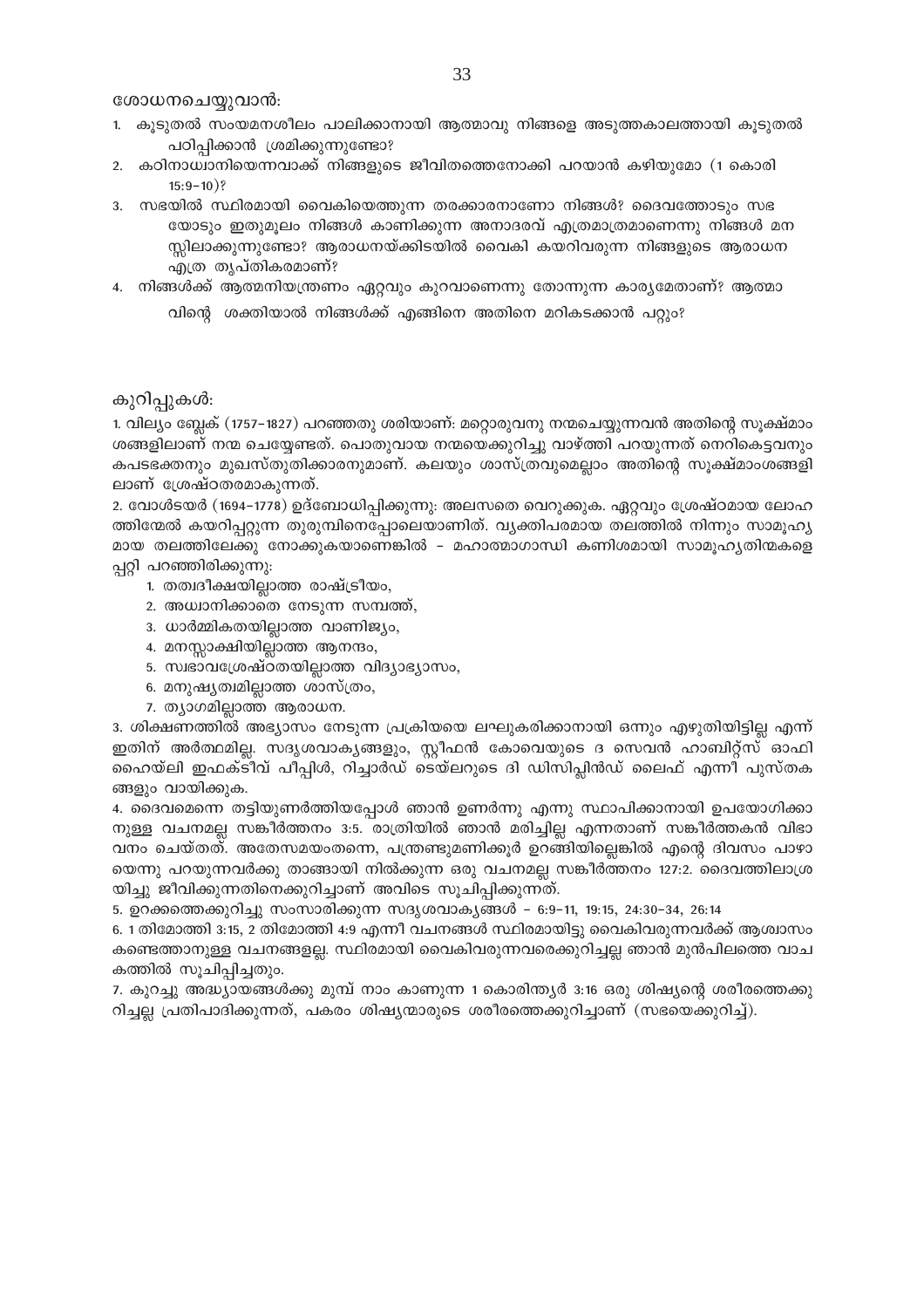34 അദ്ധ്യായം 6

## ഞാനാണോ എന്റെ വളർച്ചയ്ക്കു തടസ്സം?

സ്വഭാവത്തിലുളള മാറ്റം - ഉള്ളിൽ നിന്നും

വേഗത്തിൽ കുതിക്കുന്ന ഒച്ചുകൾ! പ്രയോഗം തന്നെ വിരോധാഭാസമാണ് – എന്നാൽ ഇതിന്റെ അർത്ഥം ഉടൻതന്നെ നമുക്കു മനസ്സിലാക്കാം. എന്റെ വളർച്ചയ്ക്കുള്ള തടസ്സം ഞാൻ തന്നെയാണോ എന്നു ചോദിക്കാത്തവരായി നമ്മിൽ ആരും തന്നെയില്ല. ശുഭവാർത്തയെന്തെന്നാൽ നമ്മുടെ വളർച്ച നമ്മിൽത്തന്നെ തട്ടി ഗതിമുട്ടി നിൽക്കുന്നില്ല എന്നതാണ്. മാറ്റം വരുത്താൻ കഴിയാത്തവരായി നമ്മിൽ ആരും തന്നെയില്ല. ലോകത്തിൽ ലഭ്യമായ ഏതൊരു വ്യക്തിത്വവികസന പരിപാടിയേക്കാളും, ചികി ത്സയെക്കാളും, തത്വജ്ഞാനത്തെക്കാളും, മതതീക്ഷ്ണതയെക്കാളും ഏറെ മികച്ചതായും വേഗ ത്തിലുമുള്ള യഥാർത്ഥമാറ്റം നമുക്കു സാധിക്കും – ആത്മാവിന്റെ ശക്തിയാൽ. 1995ലെ ക്രിസ്മസിന് എനിക്കു ലഭിച്ച ഒരു സമ്മാനം ഇതിനെക്കുറിച്ച് ഓർമ്മിപ്പിക്കുന്നതാണ്. കുറേ ഒച്ചുകളുടെ പടമുള്ള ഒരു ടൈ ആയിരുന്നു ആ സമ്മാനം. എല്ലാ ഒച്ചുകളും ഒരേ ദിശയിൽ ചലിച്ചുകൊണ്ടേയിരിക്കുന്നു, എന്നാൽ അതിൽ ഒരെണ്ണംമാത്രം മറ്റുള്ളവരുടെയെല്ലാം മുമ്പേ – ഒച്ചിനാലാകുംവിധം – മുന്നേറി ക്കൊണ്ടിരിക്കുന്ന ഒരു ചിത്രമായിരുന്നു അതിലുണ്ടായിരുന്നത്.

ആഴത്തിലുള്ള സ്വഭാവമാറ്റത്തിന് സമയം ആവശ്യമാണ്. വേഗത തീരെയില്ലാത്ത ഒരു പ്രക്രി യയാണത്, ഈ മെല്ലെപ്പോക്കുതന്നെ നമ്മിൽ നിരാശജനിപ്പിക്കുന്ന ഒന്നാണ്. എങ്കിലും ഹൃദയം കലങ്ങേണ്ട, ആത്മാവു നമ്മെ വേഗത്തിലോടുന്ന ഒച്ചിനെപ്പോലെ മറ്റുള്ളവരിൽ നിന്നും വ്യത്യസ്ഥ മാക്കും. ലോകത്തിലുള്ള നമ്മുടെ സുഹൃത്തുക്കളുമായി താരതമ്യം ചെയ്യുമ്പോൾ അവരെക്കാൾ വള രെയേറെമുന്നിൽ സ്വഭാവരൂപീകരണത്തിലും വ്യക്തിത്വവികസനത്തിലും നാമായിരിക്കുന്നതു നമുക്കു കാണാൻ കഴിയും. ആത്മാവു ചൂണ്ടിക്കാട്ടുന്ന വചനങ്ങൾ അനുസരിച്ച്, അവധാനതയോടെ നാം മുന്നേറുമ്പോൾ മറ്റുള്ളവരിൽനിന്നും കാതങ്ങൾ അകലെയായി നമ്മെ നമുക്കു കാണാം.

അതിവേഗത്തിലുള്ള മാറ്റം ദൈവത്തിന്റെ രീതിയല്ല - ഒരുകാലത്തും. വിളവു പാകമാകാൻ മാസങ്ങളെടുക്കുമെന്നറിയാത്ത ഒരു കർഷകനുമില്ല. ശിശു അമ്മയുടെ ഉദരത്തിനുവെളിയിൽ വരാൻ പാകമാകുന്നത് ഒൻപതുമാസങ്ങൾക്കു ശേഷമാണ്. ശരീരവടിവു നേടുന്നതിന് അനേകകാലത്തെ അക്ഷീണയത്നം ആവശ്യമായുണ്ട്. വേഗതകൂട്ടാനുള്ള പ്രാർത്ഥനയ്ക്ക് ഇക്കാര്യത്തിൽ പ്രസക്തിയി ല്ല. ഒരു യുവശിഷ്യൻ പ്രാർത്ഥിച്ചതു പോലെയല്ല കാര്യങ്ങൾ ദൈവം നടത്തുന്നത്. ഇതായിരുന്നു ആ പ്രാർത്ഥന – ദൈവമേ, എനിക്കു നീ കൂടുതൽ ക്ഷമ നൽകണമേ – ഇപ്പോൾത്തന്നെ അതു നീ നിറവേറ്റിത്തരണമേ!

#### രൂപാന്തരം

സ്വഭാവത്തിലോ സംയമനത്തിലോ ഉള്ള സ്ഥായിയായ മാറ്റത്തെയാണ് രൂപാന്തരമെന്നു പറ യുന്നത്. ദൈവീകവും ത്യാഗഭരിതവുമായ ഒരു മനോഭാവം രൂപാന്തരപ്രക്രിയയ്ക്ക് ആവശ്യമാണ്. റോമാക്കാർക്കുള്ള ലേഖനത്തിൽ പൗലോസ് ഇതുവൃക്തമാക്കുന്നു:

സഹോദരൻമാരേ, ഞാൻ ദൈവത്തിന്റെ കാരുണ്യംമൂലം നിങ്ങളെ പ്രബോധിഷിക്കുന്നു: നിങ്ങൾ ആത്മിക ആരാധനയായി നിങ്ങളുടെ ശരീരങ്ങളെ ജീവനും വിശുദ്ധിയും ദൈവത്തിനു പ്രസാദ വുമുള്ള യാഗമായി സമർഷിക്കുവിൻ. ഈ ലോകത്തിന് അനുരൂപരാകാതെ നന്മയും പ്രസാദവും പൂർണ്ണതയുമുള്ള ദൈവഹിതം ഇന്നതെന്നു തിരിച്ചറിയേണ്ടതിന് മനസ്സുപുതുക്കി രൂപാന്ത രഷെടുവിൻ. (റോമർ 12:1-2)

രണ്ടിലൊരു കാര്യം നമുക്കു തിരഞ്ഞെടുക്കാം, ഒന്നുകിൽ ലോകത്തിന് അനുരൂപരാകാം അല്ലെങ്കിൽ മനസ്സുപുതുക്കി രൂപാന്തരം പ്രാപിക്കാം. നിലനിൽക്കുന്ന രൂപാന്തരം വരുന്നത് പുറത്തു നിന്നും അകത്തേക്കല്ല, പകരം അകത്തുനിന്നും പുറത്തേക്കാണ്. സ്വഭാവരൂപീകരണം കൊണ്ടുവരു ന്നത് പരിശുദ്ധാത്മാവാണ്.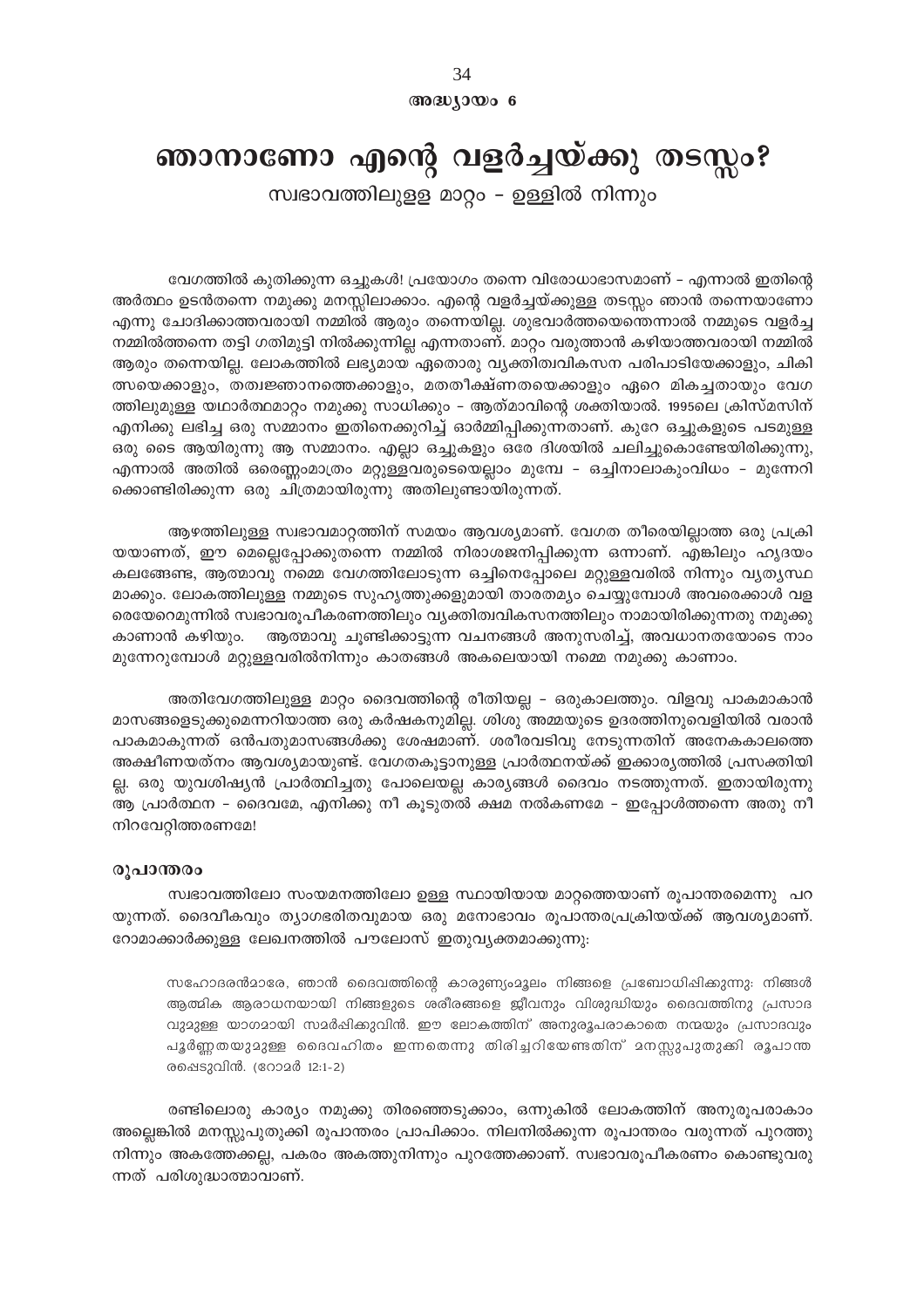#### ഫ്രൂട്ട്സലാഡ്

ചെറുപ്പ കാലത്ത് ഞാൻ ഏറ്റവും ഇഷ്ടപ്പെട്ടിരുന്ന ഒരു വിഭവമായിരുന്നു ഫ്രൂട്ട്സലാഡ്. അതിനുമുകളിൽ വയ്ക്കാറുള്ള ചുവന്ന ചെറിപഴമാണ് ഞാൻ ആദ്യം അകത്താക്കുന്നത്. പരിശുദ്ധാ ത്മാവു നമ്മിൽ പുറപ്പെടുവിക്കുന്ന ഫലങ്ങൾ ഒരു ഫ്രൂട്ട്സലാഡിൽ അടങ്ങിയിരിക്കുന്നതിലും കൂടു തലായുള്ള ഫലങ്ങളാണ് – ഗലാത്യരുടെ പുസ്തകം ഒൻപതെണ്ണം ചൂണ്ടിക്കാട്ടുന്നു, ബൈബിളിലു ടനീളം എടുത്തുകാട്ടുന്ന മറ്റനേകം ഫലങ്ങളും. പരിശുദ്ധാത്മാവിന്റെ ഫലങ്ങൾ എന്നു പറയുന്നതു ക്രിസ്തുയേശുവിന്റെ അടിസ്ഥാന സ്വഭാവസവിശേഷതകളല്ലാതെ മറ്റൊന്നുമല്ല. ഈ ഫലങ്ങൾ ആത്മാ വുനമ്മിൽ ഉണർത്തി വളർത്തുന്നു, ക്രിസ്തുവിനനുയോജ്യരായ വ്യക്തിത്വമുള്ളവരാക്കി ആത്മാവു നമ്മെ രൂപാന്തരപ്പെടുത്തുന്നു.

ജഡത്തിന്റെ അഭിലാഷം ആത്മാവിനും ആത്മാവിന്റെ അഭിലാഷം ജഡത്തിനും എതിരാണ്; നിങ്ങൾ ഇച്ഛിക്കുന്നതു ചെയ്യുവാൻ കഴിയാത്തവിധം അവ പരസ്പര വിരുദ്ധങ്ങളാണ്. ആത്മാവിനെ അനു സരിച്ചു നടക്കുന്നുവെങ്കിൽ നിങ്ങൾ ന്യായപ്രമാണത്തിൻ കീഴിൽ ഉള്ളവരല്ല. ജഡത്തിന്റെ പ്രവൃ ത്തികൾ... ആത്മാവിന്റെ ഫലമോ: സ്നേഹം, സന്തോഷം, സമാധാനം, ദീർഘക്ഷമ, ദയ, നന്മ, വിശ്വ സ്തത, സൗമ്യത, ആത്മനിയന്ത്രണം എന്നിവയാകുന്നു; ഇവയ്ക്കെതിരായി ഒരു ന്യായപ്രമാണവുമി ല്ല. ക്രിസ്തുയേശുവിനുള്ളവർ ജഡത്തെ ആതിന്റെ രാഗമോഹങ്ങളോടുകൂടെ ക്രൂശിച്ചിരിക്കുന്നു. ആത്മാവിനാൽ നാം ജീവിക്കുന്നുവെങ്കിൽ ആത്മാവിനെ അനുസരിച്ചു നടക്കുകയും വേണം. (ഗലാത്യർ 5:17-18, 22-25)

പാപപ്രകൃതിയും (ഗ്രീക്കു ഭാഷയിൽ ഇതിനു മാംസം എന്നവാക്കാണുപയോഗിച്ചിരിക്കുന്ന ത്) ആത്മാവും വിപരീതമായ രണ്ടുകാര്യങ്ങളാണ്. ഇവരണ്ടും നമ്മുടെ അന്തഃരംഗത്തിൽ പരസ്പര വിരുദ്ധമായി പോരാടുന്നു. മാംസത്തെ തുച്ഛീകരിക്കാനും ആത്മാവിന്റെ ഫലങ്ങളിൽ വളരുവാനു മായി നാം ചെയ്യേണ്ട ഒന്നുണ്ട്. പതിനെട്ടാം വാക്യം അതു വ്യക്തമാക്കുന്നു - നാം ആത്മാവിനെ അനുസരിച്ചു നടക്കണം. (ഒൻപതാം അദ്ധ്യായത്തിൽ നമുക്കിതു കൂടുതലായി നോക്കാം).

ശിഷ്യനായതിനു ശേഷമുള്ള ആദ്യകാലങ്ങളിൽ ആത്മാവിന്റെ ഈ ഫലങ്ങളെ ഞാൻ കാര്യ മായി ഗൗനിച്ചിരുന്നില്ല, പകരം ആത്മാക്കളെ നേടുന്ന ഫലം പുറപ്പെടുവിക്കലിനാണ് ഞാൻ ഊന്നൽ കൊടുത്തത്. അക്കാലത്തു മറ്റുള്ളവരുമായി ഇക്കാര്യം പറഞ്ഞ് ഉരസലുകൾ ഉണ്ടായിട്ടുള്ളതു വെറു തെയല്ല. പിന്നീട് എനിക്കുമനസ്സിലായി ഈ ഫലങ്ങളെല്ലാം പരസ്പരം കൈകോർത്തിരിക്കുന്നവ യാണ് എന്ന്. അക്ഷമരും അപകർഷതയുള്ളവരും സംയമനശീലമില്ലാത്തവരും ദുഃഖിതരുമായി നട ന്നാൽ നമുക്കെത്രമാത്രം പ്രവർത്തനനിരതരും ആത്മാക്കളെ നേടുന്നവരുമാകാൻ കഴിയും? യോഹ ന്നാൻ 15:8ൽ യേശു അർത്ഥമാക്കുന്നത് ആത്മാവിന്റെ ഫലങ്ങൾ മാത്രമാണ് എന്നു വാദിക്കുന്നവർ സാധാരമയായി ആത്മാക്കളെ നേടുന്ന ഫലം പുറപ്പെടുവിക്കാത്തവരുമാണ്. സ്നേഹവും ആനന്ദവും ആത്മാവിന്റെ ദാനങ്ങളാണ് (ഗലാതൃർ 5:22, 2 തിമോത്തി 1:7). മറ്റുള്ളവരെ ക്രിസ്തുവിൽ പക്വതവരു ത്താൻ നാം ഉപകരണമാകുമ്പോൾ അതുനമ്മിൽ ആനന്ദം നിറയ്ക്കുന്നു (ലൂക്ക 10:21, 1 തെസ്സലോനി ക്യർ 3:8). ജീവിതത്തിലെ അനുകൂല സാഹചര്യങ്ങളിലൂടെ നമുക്കു ലഭിക്കുന്ന സന്തോഷം ആത്മാവു നല്കുന്ന ആനന്ദമായി കണക്കാക്കാൻ പറ്റില്ല (അപ്പ 14:17). വ്യക്തിപരമായ സമാധാനം ദൈവാത്മാ വിന്റെ അത്ഭുതകരമായ മറ്റൊരു ദാനമാണ് (ഗലാതൃർ 5:22, റോമർ 14:17), മറ്റുള്ളവരുടെ ജീവിത ത്തിൽ സമാധാനത്തിനു വഴികാട്ടിയാകാൻ ഈ ദാനമില്ലാതെ നമുക്കെങ്ങിനെ കഴിയും? സഭയിലെ ആനന്ദം അംഗസംഖ്യയുടെ വളർച്ചയുമായും ബന്ധപ്പെട്ടിരിക്കുന്നു (അപ്പ 9:31)

ആത്മാവു നമുക്കു പ്രത്യാശയും നൽകുന്നു (ഗലാതൃർ 5:5, റോമർ 15:13, 5:5). ഈ പട്ടികയി ലേക്കു ചേർക്കാനായി ഇനിയും അനേകം കാര്യങ്ങളുണ്ട്. ചുരുക്കത്തിൽ, ആത്മാവു നമ്മെ കൂടുതൽ കൂടുതലായി ക്രിസ്തുവിനു അനുരൂപരാക്കി തീർക്കുന്നു.

#### പോരാട്ട വിജയം

ക്രിസ്തുവിനോടു നാം കൂടുതൽ അനുരൂപരാകുന്നതെപ്പോഴാണ്? എന്റെ ഹിതമല്ല നിന്റെ ഹിതം എന്നിൽ നിറവേറട്ടേയെന്നു നാം പ്രാർത്ഥിക്കുമ്പോൾ പോലും നമ്മിൽ നടക്കുന്ന ദേഹം– ദേഹി പോരാട്ടം നാം തിരിച്ചറിയണം, കാരണം ഈ പോരാട്ടം സാങ്കൽപ്പികമല്ല, യഥാർത്ഥത്തിലു ള്ളതാണ് (ഗലാത്യർ 5:16-17). മാംസം അലസവും സ്വാർത്ഥവും സംയമനമില്ലാത്തതും സ്വയം പൂ രണം തേടുന്നതുമാണ്. എന്നാൽ ആത്മാവോ കഠിനാധ്വാനിയും നിസ്ഥർത്ഥനും സുശിക്ഷിതനും വിശ്വാസം പങ്കിടുന്നതിൽ ഉത്സാഹിയുമാണ്. ഇവർ തമ്മിലുള്ള യുദ്ധത്തിൽ നമ്മുടെ ഇച്ചാശക്തിയെ ആത്മാവിന്റെ പക്ഷത്തിലേക്കു നാം ചായ്ക്കുമ്പോൾ നമ്മിൽ ഉരുത്തിരിയുന്ന രൂപാന്തരം നമ്മെ സ്വതന്ത്രമാക്കുന്ന ഒന്നാണ്.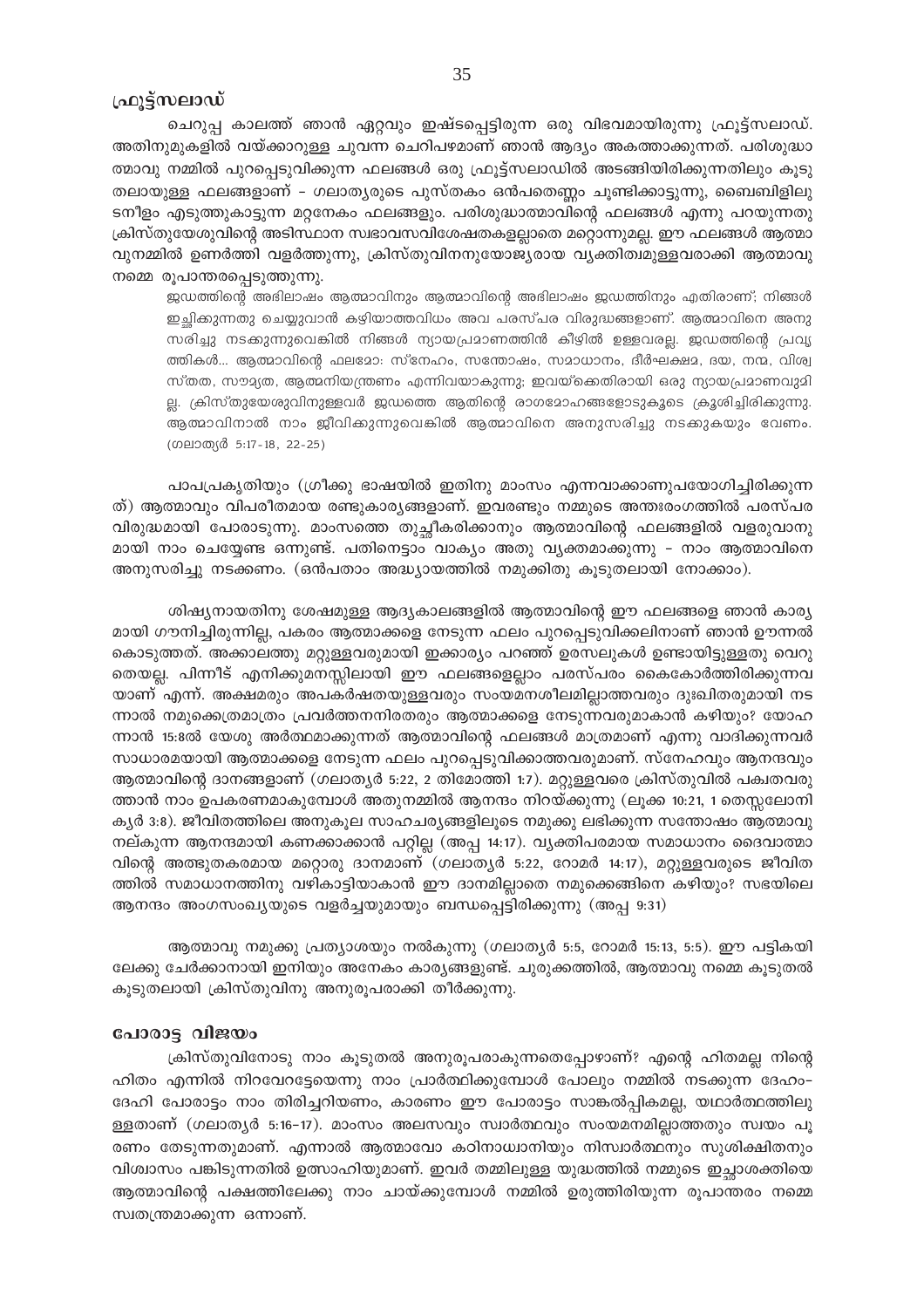ആത്മാവു കർത്താവാകുന്നു; കർത്താവിന്റെ ആത്മാവുള്ളിടത്ത് സ്വാതന്ത്ര്യം ഉണ്ട്. എന്നാൽ നമ്മുടെ മൂടുപടം അണിയാത്ത മുഖത്ത് കർത്താവിന്റെ തേജസ്സ് കണ്ണാടിയിൽ എന്നപോലെ പ്രതി ഫലിക്കുന്നു; ആത്മാവായ കർത്താവിൽനിന്ന് തേജസ്സിന്മേൽ തേജസ്സുപ്രാപിച്ച് അതേ സാദൃശ്യ <u>ാായി തേജസ്റ്റിന്മേൽ തേജസ്റ്റു പ്രാപിച്ച് അതേ സാദൃശ്യമായി രൂപാന്തരപ്പെട്ടുകൊണ്ടിരിക്കുന്നു. (2</u> കൊരിന്ത്യർ 3:17-18)

ആത്മാവു നൽകുന്ന സ്വാതന്ത്ര്യം അത്യധികം ശ്രേഷ്ഠമായതാണ് (പതിനഞ്ചാം അദ്ധ്യായം കൂടി നോക്കുക). ഓരോ പുതുവർഷവും വരുമ്പോൾ നാം കൂടുതൽ പുതുമയുള്ളവരും കൂടുതൽ സ്വതന്ത്രരും കൂടുതൽ രൂപാന്തരം പ്രാപിച്ചവരുമായി മാറുന്നതു നമുക്കു കാണാൻ കഴിയും – ആത്മാ വിനാൽ നയിക്കപ്പെടുന്നവരാണു നാമെങ്കിൽ. ആറുമാസം മുമ്പുണ്ടായിരുന്നതിനേക്കാൾ കൂടുതലായി നാം ഇപ്പോൾ ക്രിസ്തുവിനോട് അനുരൂപരല്ലെങ്കിൽ നാം വളർച്ചമുരടിച്ചവരാണ്. ഇപ്പോഴത്തെ നി ങ്ങളുടെ അവസ്ഥ ഇതാണെങ്കിൽ ഒരുകാര്യം വ്യക്തമായി മനസ്സിലാകേണ്ടതുണ്ട് - നിങ്ങളെ പ്രതി ആത്മാവു ദുഃഖിച്ചിരിക്കുകയാണ്, കാരണം നിങ്ങൾ ക്രിസ്തുവിൽ പക്വതയുള്ളവരാകണമെന്ന ആഗ്രഹം അവനിൽ ശക്തമാണ്. താഴെപ്പറയുന്ന കാര്യങ്ങൾ നമുക്കു ശോധനചെയ്യാം:

- ദൈവത്തിന്റെ സ്ഥാനപതികളാകാനായി അവൻ നമുക്കു നല്കുന്ന അവസരങ്ങൾ കാര്യക്ഷ മതയോടെ ഉപയോഗിക്കുന്നുണ്ടോ?
- സന്ദേശങ്ങളും ക്ളാസ്സുകളും ഉപദേശങ്ങളും ഗൗരവമായി ശ്രദ്ധിക്കുന്നുണ്ടോ? (കുറിപ്പുകൾ എഴുതുന്നത് ഉപകാരപ്രദമാണ്).
- പ്രധാനപ്പെട്ട തീരുമാനങ്ങളെടുക്കുന്നതിനുമുമ്പ് പക്വതയുള്ള ശിഷ്യന്മാരോടു അഭിപ്രായമാ രായാറുണ്ടോ?
- ബൈബിളും ബൈബിളധിഷ്ഠിതമായ മറ്റു ആത്മീയഗ്രന്ഥങ്ങളും സ്ഥിരതയോടെ വായിക്കു ന്നുണ്ടോ?
- വിനയവും കൃതജ്ഞതയുമുള്ള ഒരു ഹൃദയം കാത്തുസൂക്ഷിക്കുന്നുണ്ടോ? (പരാതിയും പിറു പിറുപ്പും കർത്താവു വിലക്കിയിരിക്കുന്നു - ഫിലിപ്പിയർ 2:14).
- സുതാര്യതയും ആത്മാർത്ഥതയും എപ്രകാരമുണ്ട്? (സ്വഭാവമാറ്റവും തീക്ഷ്ണതയുമൊന്നും അഭിനയിക്കാൻ കഴിയുന്നതല്ല. അപ്രകാരം ചെയ്താൽ നിങ്ങൾ ചിന്തിക്കുന്നതിനേക്കാൾ കൂടുതൽ നാശമായിരിക്കും ഫലം – നിങ്ങളാരാണെന്ന് ആർക്കുമറിയായ്കയാൽ നിങ്ങളെ സഹായിക്കാനും ആരാലുമാവില്ല)
- ബലഹീനതകളിൽ മാറ്റമുണ്ടാക്കണമെന്നുള്ള പ്രാർത്ഥന എത്ര ഉത്സാഹപൂർണ്ണമാണ്?

# വൃക്തിത്വവും സ്വഭാവവും

നമ്മുടെ അടിസ്ഥാനവൃക്തിത്വം പൂർണ്ണമായും വിട്ടുമാറുകയില്ല – നമുക്കിഷ്ടപ്പെട്ടാലും ഇല്ലെ ങ്കിലും. ശിഷ്യനായതിനു ശേഷവും നിങ്ങൾ എന്ന വ്യക്തി നിങ്ങൾ തന്നെയാണ്. നിങ്ങളുടെ വ്യക്തി ത്വത്തിലെ ചില അടിസ്ഥാനസവിശേഷതകൾ ഒരിക്കലും മാറുകയില്ല – മാറേണ്ടതുമില്ല. സഭയിലെ നനാത്വത്തിലെ ഏകത്വത്തിന്റെ ഒരു സൗകുമാര്യമിതാണ്. ശാരീരികമായോ, വൈകാരികമായോ, ബുദ്ധിപരമായോ, കുടുംബപശ്ചാത്തലപരമായോ ഒക്കെ നമ്മുടേതിൽ നിന്നും പാടേവൃത്യസ്ഥമായ ഒരു വ്യക്തിത്വത്തിന്റെ ഉടമയുമായി താരതമ്യം ചെയ്തിട്ട് അനാവശ്യമായ ഒരു കുറ്റബോധം നമ്മിൽ നിറയ്ക്കേണ്ടതില്ല. പാപം പാപമാണ്, ദൈവകൽപ്പനകൾ കൽപ്പനകൾ തന്നെയാണ്. വ്യക്തിത്വത്തി ലുള്ള വ്യത്യാസങ്ങളോ ജനിതകഘടകങ്ങളോ ഒന്നും പാപത്തിനു ന്യായീകരണമാകുന്നില്ല, കൽപ്പ നകൾ അനുസരിക്കുന്നതിൽ വിട്ടുവീഴ്ചയും അനുവദിക്കുന്നില്ല. എന്നിരുന്നാലും നമ്മുടെ വ്യക്തി ത്വം നമ്മുടെ സ്വഭാവത്തിൽ നിന്നും വൃത്ഥമായ ഒന്നാണ്.

നാം ഇടതടവില്ലാതെ പരിശ്രമിക്കുമ്പോൾ ആത്മാവു നമ്മിൽ സ്വഭാവ മഹിമ വളർത്തിയെടു ക്കുന്നു. താഴെക്കൊടുത്തിരിക്കുന്ന രണ്ടു വചനങ്ങളും കുറുക്കുവഴികൾ നമുക്കു വാഗ്ദാനം നൽകു ന്നില്ല:

എന്റെ സഹോദരന്മാരേ, നിങ്ങൾ വിവിധ പരീക്ഷകളിൽ അകപ്പെടുമ്പോൾ അതു സകലത്തിലും സന്തോഷം എന്നു കരുതുവിൻ. നിങ്ങളുടെ വിശ്വാസത്തിന്റെ പരിശോധന സഹിഷ്ണുത ഉളവാ ക്കുന്നു എന്ന് അറിയുന്നുവല്ലോ. എന്നാൽ നിങ്ങൾ ഒന്നിലും കുറവില്ലാതെ പക്വതയും പൂർണ്ണ തയും ഉള്ളവരാകേണ്ടതിന് നിങ്ങളുടെ സഹിഷ്ണുതയ്ക്ക് പൂർണ്ണഫലം ഉണ്ടാകട്ടെ (യാക്കോബ്  $1:2-4$ ).

അതുമാത്രമല്ല, നാം നമ്മുടെ കഷ്ടതകളിലും പ്രശംസിക്കുന്നു; എന്തെന്നാൽ കഷ്ടത സഹിഷ്ണു തയെ ഉളവാക്കുന്നു എന്ന് നാം അറിയുന്നു. സഹിഷ്ണുത സിദ്ധതയെയും സിദ്ധത പ്രത്യാശ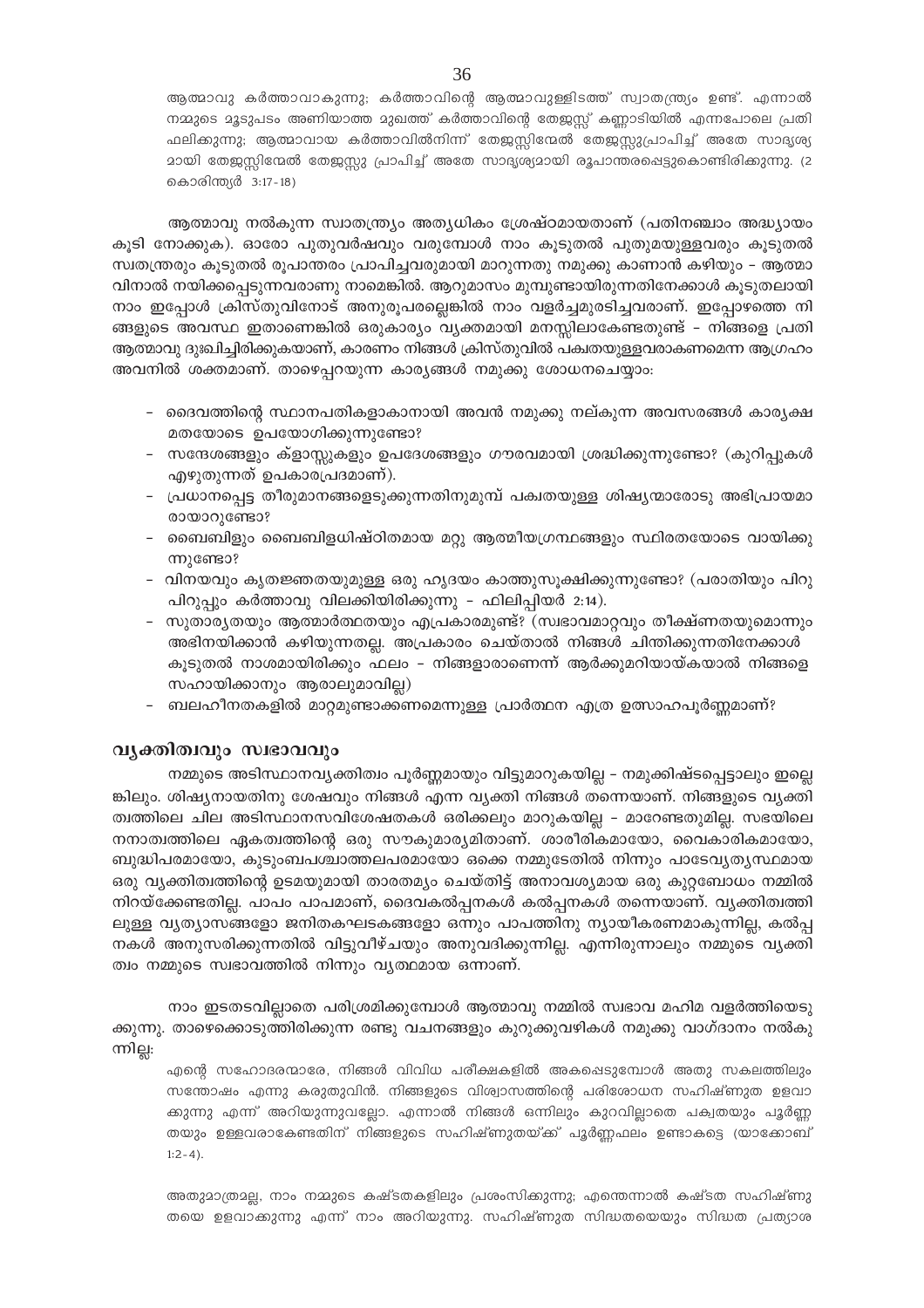യെയും ഉളവാക്കുന്നു. പ്രത്യാശ നമ്മെ ലജ്ജിതരാക്കുന്നില്ല; ദൈവത്തിന്റെ സ്നേഹം നമുക്കു നൽകപ്പെട്ട പരിശുദ്ധാത്മാവിനാൽ നമ്മുടെ ഹൃദയങ്ങളിൽ പകർന്നിരിക്കുന്നുവല്ലോ (റോമർ 5:3-5).

സ്വഭാവരൂപീകരണം പേശികളുടെ വളർച്ചപോലെ വളരെ പതുക്കെ കാലക്രമേണയായി നട ക്കുന്ന ഒരു പ്രക്രിയയാണെന്നു കഴിഞ്ഞ അദ്ധ്യായത്തിൽ പറഞ്ഞുവല്ലോ. അനുഭവങ്ങൾ കർക്കശസ്വ ഭാവമുള്ള ഒരു അദ്ധ്യാപകനാണ്, കാരണം അത് ആദ്യം പരീക്ഷനൽകുന്നു അതിനുശേഷം പാഠം പഠിപ്പിക്കുന്നു എന്ന് ആരോ പറഞ്ഞുവച്ചിട്ടുണ്ട്. ശിഷ്യനായതിനുശേഷം തങ്ങൾ പ്രതീക്ഷിച്ചതുപോലെ വേഗത്തിലും ശക്തമായും സ്വഭാവമാറ്റങ്ങൾ ഉണ്ടായില്ലയെന്നു പറഞ്ഞു നിരാശരായി കുറച്ചുമാസ ങ്ങൾക്കു ശേഷം വിശ്വാസം വിട്ടുപോയ എത്രപേരെ നാം കണ്ടിരിക്കുന്നു? നമുക്കു നാം മതിയായ രീതിയിൽ പരിഗണ കാണിക്കേണ്ടിയിരിക്കുന്നു – അലസതയ്ക്ക് ഇടം നല്കാതെ. എന്നാൽ അതേ സമയം തന്നെ നാം നമ്മെ മുന്നോട്ടു തള്ളിവിടുകയും വേണം – പരിശ്രമശീലത്തോടെ.

ഒരേ സമയംതന്നെ ക്ഷമകാണിക്കുകയും മുന്നോട്ടു തള്ളുകയും ചെയ്യണം!! ആശയക്കുഴപ്പ മുണ്ടാക്കുന്ന ആശയങ്ങളാണ് ഇതെന്നു നമുക്കു തോന്നാം. എന്നിരുന്നാൽ പോലും ഈ രണ്ടു പ്രക്രിയകളെയും നാം തുല്ല്യ പ്രാധാന്യത്തോടെ പരിഗണിക്കണം. തീക്ഷ്ണതയുടെ കാര്യത്തിൽ നാം വിട്ടുവീഴ്ച ചെയ്യരുത്. ഇക്കാരൃത്തിൽ പരിപൂർണ്ണമായ തുലനം നിലനിർത്തിയ യേശുവിനെ നാം അനുകരിക്കണം.

# ഇതിലെ രഹസ്യമെന്താണ്?

ഈ മാറ്റങ്ങളെല്ലാം നമ്മുടെ പരിശ്രമത്താൽ ഉണ്ടാകുന്നവയാണെന്ന തോന്നൽ ഉണ്ടാക്കുന്ന വയാണ് മുകളിൽ പറഞ്ഞ തത്വങ്ങൾ. അവിശ്വാസികൾക്കു പോലും കഠിനശ്രമത്തിലൂടെ പുകവലി നിറുത്താനും മദൃപാനം അവസാനിപ്പിക്കാനും കഴിയുന്നുണ്ടല്ലോ? ആവശ്യമായത്രയും കാലം കാത്തി രുന്നു ശ്രമിച്ചാൽ എന്തും നമുക്കു നേടാൻ കഴിയുമല്ലോ? എന്നാൽ നിൽക്കൂ, അങ്ങിനെയല്ല!

വീഞ്ഞു പാകമാകുന്നതുപോലെ, കാലക്രമേണ സാദ്ധ്യമാകുന്ന മാറ്റങ്ങളല്ല ആത്മാവിനാൽ സാദ്ധ്യമാകുന്നത്. ആത്മാവിന്റെ സഹായമില്ലാതെ മാറാൻ ശ്രമിക്കുന്നത് എത്ര സമയമെടുത്തിട്ടാ യാലും വൃഥാവിലുള്ള അദ്ധ്വാനമാണ്. സ്ഥായിയായ ഒരു മാറ്റവും കാലക്രമേണ നമ്മിൽ നിർമ്മിതമാ കുന്നില്ല. സ്ഥായിയായമാറ്റം നമ്മിലുണ്ടാകുന്നത് ക്രിസ്തുവിന്റെ ആത്മാവിന്റെ പ്രവർത്തിയോടു നമ്മൾ പരിപൂർണ്ണമായി കീഴടങ്ങുമ്പോഴാണ് – ഇക്കാര്യം വചനം അവ്യക്തതകളൊന്നുമില്ലാത്ത രീതിയിൽ വിശദമാക്കുന്നു.

സ്വന്തം പരിശ്രമത്താൽ മാത്രം സ്ഥായിയായ മാറ്റങ്ങൾ നിങ്ങളിലുണ്ടാക്കാൻ കഴിയുമെന്നു ആർക്കെങ്കിലും ഇപ്പോഴും തോന്നുന്നുണ്ടെങ്കിൽ നിങ്ങൾക്കു ശുഭഭാഗ്യമുണ്ടാകട്ടെയെന്നു മാത്രം ഞാൻ ആശംസിക്കുന്നു.

ഉള്ളിൽ നിന്നുമുണ്ടായി പുറത്തേക്കു വ്യാപരിക്കുന്ന മാറ്റമാണ് ആത്മാവിനാൽ നമ്മിൽ സൃഷ്ടിക്കപ്പെടുന്നത്. നിങ്ങളുടെ വളർച്ച നിങ്ങളിൽ തന്നെ തട്ടി ഗതിമുട്ടി നിൽക്കുന്നില്ല. നിങ്ങളിൽ നടക്കുന്ന സ്ഥായിയായ സ്വഭാവരൂപീകരണം ദൈവത്മാവ് നിങ്ങൾക്കു വെളിവാക്കിത്തരുന്നതു നിങ്ങൾക്കു തന്നെ കാണാൻ കഴിയും.

#### ശോധനചെയ്യുവാൻ:

- 1. എന്റെ ജീവിതത്തിൽ മാറ്റം വരുത്താൻ ശ്രമിച്ചിട്ടും സാധിക്കാതെ നിരാശബാധിക്കുന്ന ഏതെ ങ്കിലും മേഘലയുണ്ടോ?
- 2. മാറ്റത്തിന്റെ ഒരു നിഴലാട്ടം മാത്രമാണോ എന്നിലുള്ളത്? അതോ ദൈവാത്മാവാൽ ഉള്ളിൽ നിന്നുമുണ്ടാകുന്ന സ്ഥായിയായ മാറ്റമാണോ എനിക്കുണ്ടാകുന്നത്?
- 3. ഗലാതൃർ അഞ്ചാം അദ്ധ്യായത്തിൽ വിവരിക്കുന്ന പരിശുദ്ധാത്മാവിന്റെ ദാനങ്ങളിൽ ഏതൊ ക്കെയാണ് എന്നിൽ വ്യക്തമായുള്ളത്? ഏതൊക്കെയാണ് ബലഹീനമായിരിക്കുന്നത്?
- 4. ആറുമാസം മുമ്പുള്ള ഞാനും ഇപ്പോഴുള്ള ഞാനും തമ്മിലുള്ള വൃത്യാസമെന്താണ്? എന്തൊക്കെ വളർച്ചയാണ് എന്നിൽ പ്രകടമായിട്ടുള്ളത്?
- 5. കൂടുതലായി ക്രിസ്തുവിന് അനുരൂപമാകപ്പെട്ടു രൂപാന്തരപ്പെടുവാനായി എന്തും ചെയ്യാൻ ഞാൻ ഒരുക്കമാണോ?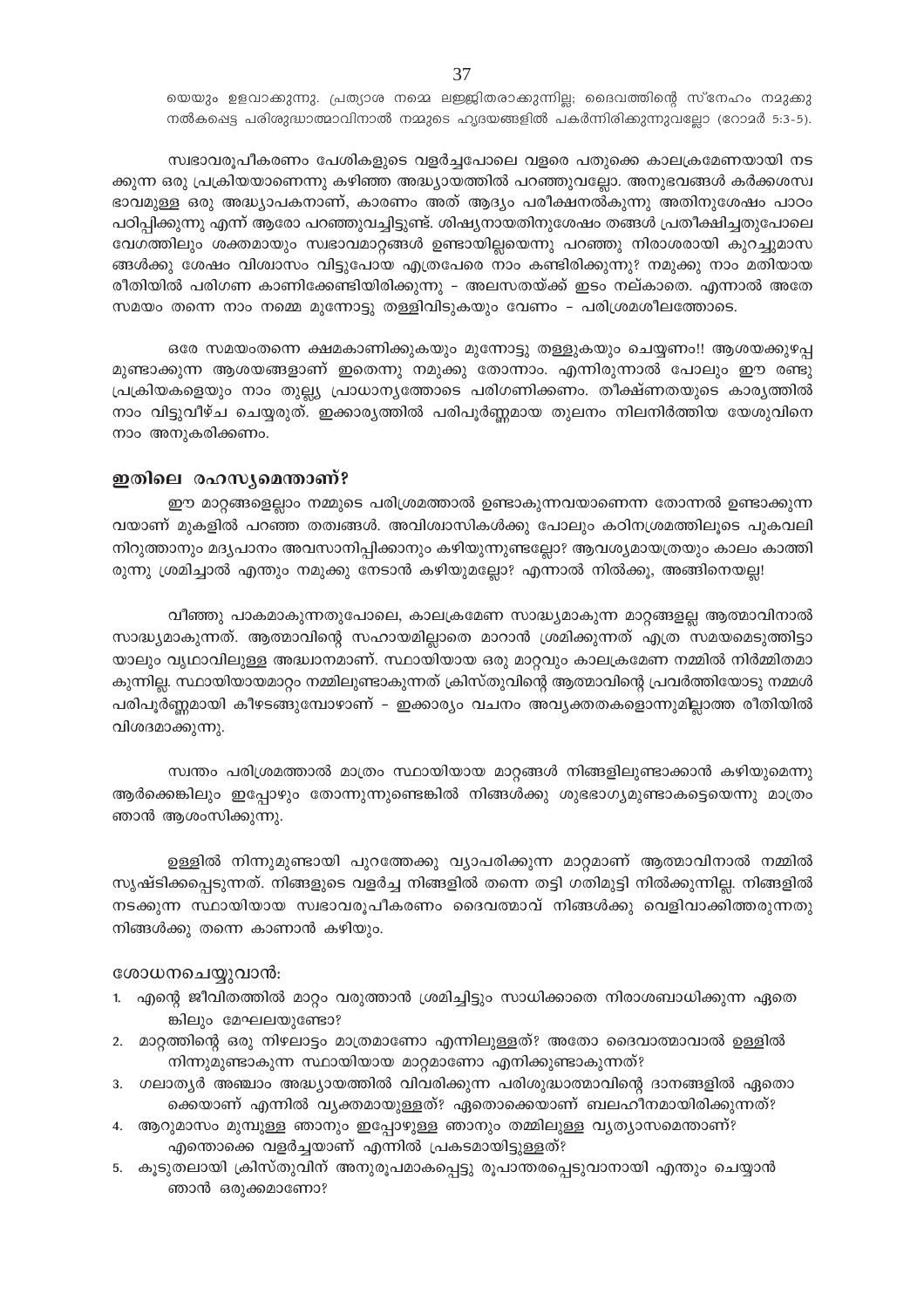# വരങ്ങളും കൃപയും നായകത്വവും

അകത്തുനിന്നു പുറത്തേക്കു പരക്കുന്ന ഒരു ജീവിതമാറ്റം നമ്മിലുണ്ടാ കാൻ വേണ്ടിയാണ് ദൈവം നമുക്കു പരിശുദ്ധാത്മാവിനെ നൽകിയത് എന്നു നാം കണ്ടു. എന്നാൽ ആത്മാവു നമ്മിൽ പ്രവർത്തിക്കുന്ന രീതി കളെക്കുറിച്ചുള്ള ചർച്ച ഇതുകൊണ്ടു തീരുന്നില്ല. ദൈവത്തിന്റെ വരങ്ങ ളെക്കുറിച്ചും കൃപയെക്കുറിച്ചും നായകത്വത്തെക്കുറിച്ചും ധാരാളം സംസാ രിക്കാനുണ്ട്.

ഈ വിഷയങ്ങൾ പൊതുവേ ആവശ്യത്തിനു പഠിപ്പിക്കുന്ന വിഷ യങ്ങളല്ല. വരങ്ങളെക്കുറിച്ചു കൂടുതൻ ഊന്നൽ നൽകിയാൽ നാം പെന്ത ക്കോസ്തു സാദൃശത്തിലേക്കു പോകുമോ എന്നൊരു ആശങ്ക ഇല്ലാതെ യില്ല. കൃപയെക്കുറിച്ചു കൂടുതൽ ഊന്നൽ നൽകിയാൽ സഭാമക്കൾ അവരുടെ ദൗത്യത്തിൽ മന്ദീഭവിച്ചു പോകുമോ എന്നൊരു ആശങ്കയും ഇല്ലാതില്ല. ഈവക കാരണങ്ങളാൽത്തന്നെ, പരിശുദ്ധാത്മാവിലുള്ള നയി ക്കലിനെക്കുറിച്ചും പഠിപ്പിക്കാൻ മുതിരുന്നില്ല – വചനം അതു പഠിപ്പിക്കു ന്നുവേങ്കിലും.

ദൈവത്തിന്റെ വരങ്ങളും കൃപയും നായകത്വവും നമ്മുടെ ജീവി തത്തിലേക്കു കൊണ്ടുവരുന്ന അളവറ്റ അനുഗ്രഹങ്ങളെക്കുറിച്ചു പഠി ക്കാൻ രണ്ടാമത്തെ ഈ ഭാഗം നമുക്കുപയോഗിക്കാം. നമ്മിലൂടെ സഭ യിലും, സഭയിലുടെ ലോകത്തിലുടനീളവും.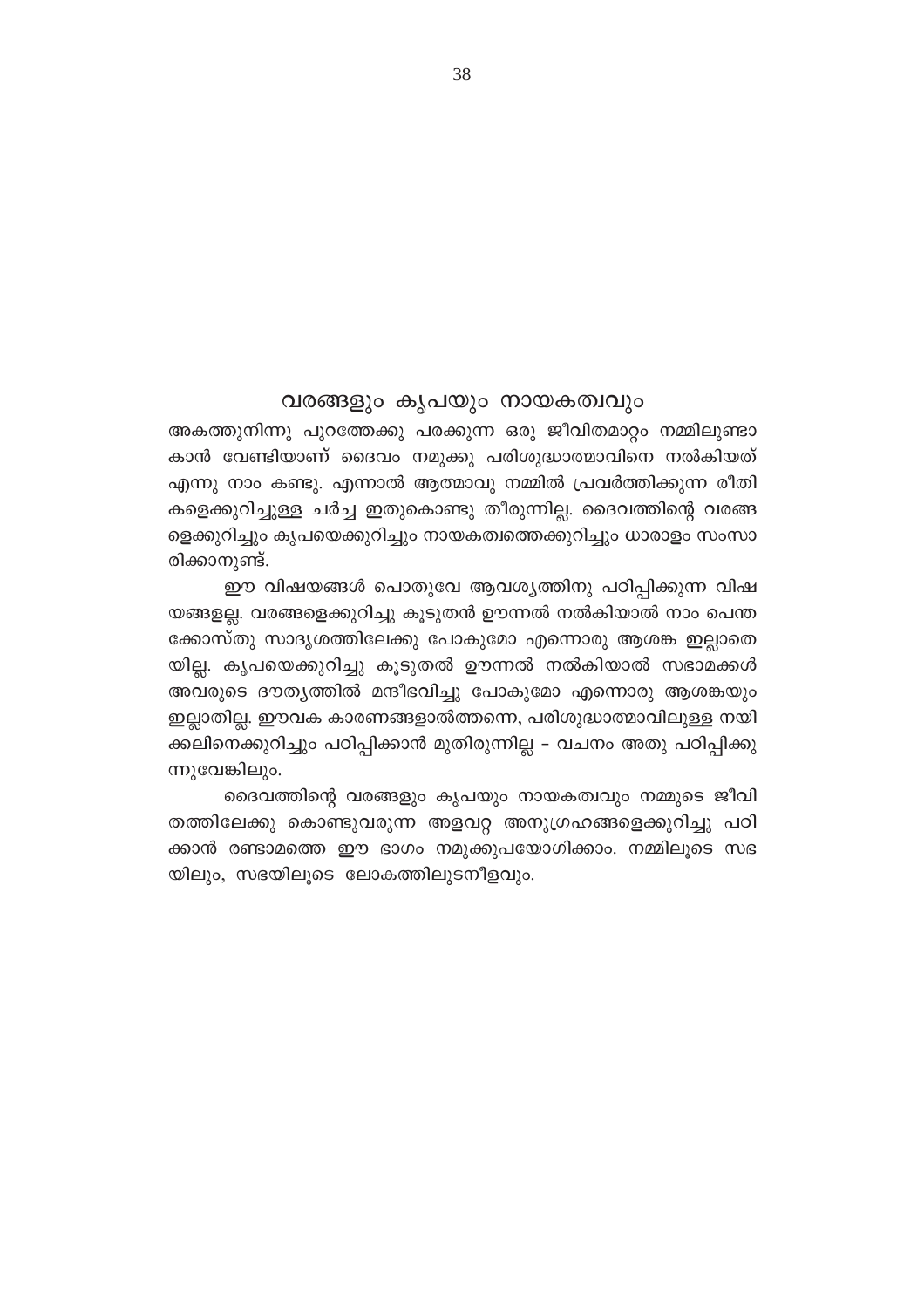അദ്ധ്യായം 7

# ഉപകരണങ്ങളടങ്ങിയ പെട്ടി തുറക്കാം

ആത്മാവിന്റെ വരങ്ങൾ

ജന്മദിനത്തിലോ മറ്റു വിശേഷ ദിവസങ്ങളിലോ ഒക്കെ ഒരു സമ്മാനം കിട്ടുന്നത് നമുക്കോ രോരുത്തർക്കും ഇഷ്ടമുള്ള കാര്യമാണ്. എന്റെ സഹപ്രവർത്തകരുടെ കാര്യത്തിലാണെങ്കിൽ ജോലി കൾ എളുപ്പം ചെയ്തുതീർക്കാൻ സഹായകരമായ സമ്മാനങ്ങളാണ് അവർക്കേറ്റവും പ്രിയപ്പെട്ടവ – വീട്ടിലും ജോലിസ്ഥലത്തും പ്രയോജനപ്പെടുന്ന ഉപകരണങ്ങൾ, വൈദ്യുതി ഉപകരണങ്ങൾ, ഡയറി കൾ എന്നിങ്ങനെ. ഇത്തരത്തിൽ ലഭിച്ച സമ്മാനങ്ങളിൽ എനിക്കേറ്റവും പ്രിയപ്പെട്ടത് ഒരു കത്തി യാണ് (പേടിക്കേണ്ട, ഇതൊരു മാരകായുധമല്ല!) എന്റെ സുഹൃത്ത് മൈക്ക് ടാലിവർ എനിക്കു നൽകിയ സ്വിസ്സ് സൈന്യത്തിന്റെ ഒരു കത്തിയാണത്. അതുകൊണ്ടു കുപ്പിതുറക്കാം, മീൻ ചിതമ്പൽകളയാം, ചെറിയ സുഷിരങ്ങൾ ഇടാം, കോർക്കുമാറ്റാം, അക്ഷരങ്ങൾ വലുതാക്കികാണാം, അറക്കാം, മുറി ക്കാം, ചെത്താം, എഴുതാം, സ്ക്രൂ മുറുക്കാം, ഉരക്കാം, അളവെടുക്കാം അങ്ങനെ മറ്റനേകം കാരൃങ്ങൾ ചെയ്യാനായി ഉപയുക്തമാക്കിയ ഒരു കത്തിയാണത്, അവസരമേതായാലും ആ ഉപകരണം കൊണ്ട് ഒരു പ്രയോജനമുണ്ടാകും – അതിനാൽ ഞാൻ യാത്രചെയ്യുന്നിടത്തൊക്കെ അന്നുമുതൽ എന്റെ കൂടെയുണ്ടാകുമത്. എത്ര നല്ല ഒരു സമ്മാനം!

# കൂട്ടായ പ്രവർത്തനം

ഒരു സ്ഥിസ്സ് സൈനീക കത്തിയേക്കാൾ എത്രയോ അധികം മഹത്തായ ഒരു കാര്യമാണ് ദൈവം ശിഷ്യന്മാർക്കായി നൽകിയിരിക്കുന്നത്? അവൻ നല്കുന്ന ആത്മീയവരങ്ങൾ സഭയിലുട നീളം പടർന്നിരിക്കുന്നു. ചിലർ എഴുതും, ചിലർ വൃത്തിയാക്കും, ചിലർ മൂർച്ചകൂട്ടും. ചിലരാണെ ങ്കിൽ പലരീതികളിൽ അനുഗ്രഹീതരുമാണ്. എന്തെങ്കിലുമൊരു കഴിവ് എല്ലാവർക്കുമുണ്ട്. ഈ വര ങ്ങളെല്ലാം സഭയിലുടനീളമായി ചൊരിഞ്ഞിരിക്കുന്നു എന്നതാണ് ഇതിന്റെ സവിശേഷത – സ്വിസ്സ് കത്തിപോലെ എല്ലാം ഒന്നിൽ അല്ലെങ്കിൽ ഒരാളിൽ കുടികൊള്ളുന്നില്ല. ഇത്തരമൊരു സവിശേഷത യാണ് സഭയെ ഒരു കൂട്ടായ പ്രവർത്തനമേഘലയാക്കുന്നത് – ജോൺ ഡോൺ പറഞ്ഞതുപോലെ ഒരു മനുഷ്യനും ഒരു ദ്വീപല്ല.

എനിക്കു ലഭിച്ചിരിക്കുന്ന കൃപയാൽ ഞാൻ നിങ്ങളിൽ ഓരോരുത്തരോടും പറയുന്നു: നിങ്ങൾ നിങ്ങ ളെക്കുറിച്ചുതന്നേ വേണ്ടതിലധികം ഭാവിക്കരുത്. ദൈവം നൽകിയ വിശ്വാസത്തിന്റെ അളവനുസ രിച്ചു നിങ്ങളെത്തന്നെ സമചിത്തതയോടെ വിലയിരുത്തുവിൻ. നമ്മിൽ ഓരോരുത്തർക്കും ഒരു ശരീരവും അതിൽ പല അവയവങ്ങളുമുണ്ടല്ലോ. ഈ അവയവങ്ങൾക്കെല്ലാം ഒരേ പ്രവൃത്തിയല്ല ഉള്ളത്. അതുപോലെ, പലരായനാം ക്രിസ്തുവിൽ ഏകശരീരമത്രേ, ഓരോരുത്തരും മറ്റെല്ലാവരു ടെയും വകയുമാണ്. നമുക്കുലഭിച്ച കൃപയനുസരിച്ചു വിഭിന്ന വരങ്ങളാണു നമുക്കുള്ളത്. ഒരുവന്റെ വരം പ്രവചനമാണെങ്കിൽ അവൻ അതു തന്റെ വിശ്വാസത്തിന്റെ അളനുസരിച്ചു വിനിയോഗിക്ക 69. (റോമർ 12:3-6)

സഭയിലൂടെ പ്രവർത്തിക്കുന്ന ദൈവം വിവിധവരങ്ങൾ നൽകി അവളെ പ്രവർത്തന സജ്ജ യാക്കുന്നു. സഭയ്ക്കുമുന്നിലുള്ള പലവിധമായ ആവശ്യങ്ങൾ മുന്നിൽ കണ്ടാണ് ഈ വരങ്ങൾ രൂപ പ്പെടുത്തിയിരിക്കുന്നത്. മനുഷ്യന്റെ കൈകൾക്ക് പലകാര്യങ്ങൾ ചെയ്യാൻ കഴിവുനൽകിയിരിക്കുന്ന തുപോലെ ചിലർക്ക് പലകഴിവുകളും ദൈവം നൽകിയിരിക്കുന്നു. നിങ്ങൾക്കു നൽകപ്പെട്ട വരങ്ങൾ എന്തൊക്കെയാണെന്നാണു നിങ്ങൾ കരുതുന്നത്? സഭയിലെ ഓരോരുത്തരും അവരവരുടെ ആയു ധങ്ങൾ ഒത്തൊരുമയോടെ ഉപയോഗിക്കുമ്പോൾ പിതാവുനമ്മെ ഭരമേൽപ്പിച്ച ദൗതൃം നിറവേറപ്പെടും 

# ഒരുനിമിഷം!

ആത്മാവിന്റെ വരദാനങ്ങൾ എനിക്കോ? അതൊക്കെ ആദിമസഭയിലുള്ള ശിഷ്യന്മാർക്കുമാ ത്രമുള്ളതാണെന്നാണു ഞാൻ വിചാരിച്ചത്! എല്ലാ വരങ്ങളും നിലച്ചുപോകുമെന്നു വചനം സംസാ രിക്കുന്നില്ല. ചില പ്രത്യേക വരങ്ങളാണു നിലച്ചു പോകുന്നത് - അപ്പസ്തോലരാകാനുള്ളവരം, അന്യഭാഷാവരം മുതലായവ.<sup>(1)</sup> ഈ നവയുഗത്തിലെ തെറ്റായ പഠിപ്പിക്കലുകളുടെ സ്വാധീനത്തിൽ പെട്ട് നിലവിലുള്ള വരങ്ങളെ അവഗണിക്കാനാവില്ല. മറ്റുള്ളവർ ആത്മവരങ്ങളെ ദുഷിക്കുന്നുവെന്നു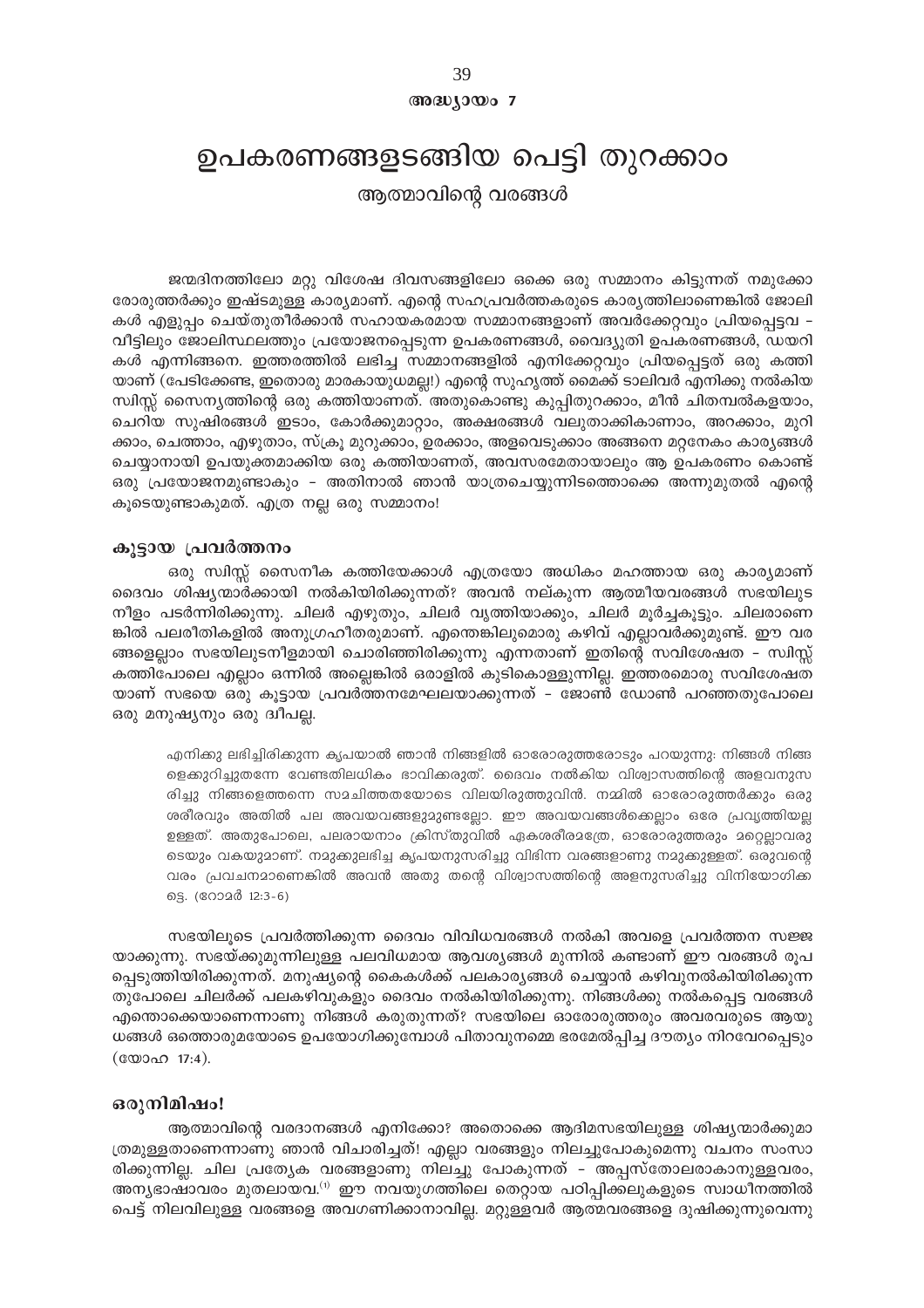വച്ച് നാം ശരിയായ വരങ്ങൾ വേണ്ടവിധം ഉപയോഗിക്കുന്നതിൽ നിന്നും പൂർണ്ണമായും അകന്നു നിൽക്കേണ്ടതില്ല.

തെളിവിനായി, ആത്മവരങ്ങളുടെ പട്ടിക നമുക്കു ശ്രദ്ധയോടെ പരിശോധിക്കാം. ആത്മാ വിന്റെ വരങ്ങളെപ്പറ്റി സംസാരിക്കുന്ന അഞ്ചുവേദഭാഗങ്ങൾ പുതിയനിയമത്തിലുണ്ട് – റോമർ 12:6–8, 1 കൊരിന്ത്യർ 12:28, 1 പത്രോസ് 4:10-11, 1 കൊരിന്ത്യർ 12:8-10, എഫേസ്യർ 4:11 ഇവയാണവ. ഇതി ലെല്ലാം കൂടി ഇരുപതോളം വരങ്ങളെക്കുറിച്ചു സംസാരിക്കുന്നുണ്ട്. ആത്മാവിന്റെ വരങ്ങളെക്കുറിച്ചു പരാമർശിക്കുന്ന പഴയനിയമത്തിലെ വചനങ്ങൾ ഇതിനേക്കൂടാതെ വേറെയുമുണ്ട് (പുറപ്പാട് 31:3-5).

# ആത്മീയ വരങ്ങളും അത്ഭുത വരങ്ങളും

എന്നാൽ എല്ലാ ആത്മീയ വരങ്ങളും അത്ഭുത വരങ്ങളല്ലേയെന്നു ചിലപ്പോൾ ചോദിച്ചേ ക്കാം. അങ്ങിനെയല്ല. അത്ഭുത വരങ്ങൾ എന്ന ഒരു പ്രയോഗം വചനത്തിലില്ല. ആധുനികകാലത്തെ ഒരു പ്രയോഗമാണത്. ദൈവം നമ്മുടെയിടയിൽ സജീവമാണെന്നും, ഇടതടവില്ലാതെ നമുക്കുവേണ്ടി പ്രയത്നിക്കുന്നുവെന്നും നമുക്കറിയാം, എന്നാൽ ദൈവത്തിന്റെ ഈ വ്യാപാരങ്ങളെ നാം അത്ഭുത കരമെന്നു വിശേഷിപ്പിക്കാറില്ല. അസാധാരണമായി ദൈവം എന്തെങ്കിലും ചെയ്യുന്നതിനെയാണ് നാം അത്ഭുതമെന്നു കരുതുന്നത്. ഉദാഹരണത്തിന്: ഒരാൾക്ക് പുതിയ ഒരു ഭാഷ വേഗത്തിൽ പഠി ച്ചെടുക്കാനുള്ള കഴിവു ദൈവം നൽകിയാൽ അതിനെ ഒരു അനുഗ്രഹമായിട്ടാണു നാം പരിഗണിക്കു ന്നത്, അത്ഭുതമായിട്ടല്ല. എന്നാൽ താൻ കേട്ടിട്ടുപോലുമില്ലാത്ത ഒരു ഭാഷ പെട്ടന്നൊരു സമയം സംസാരിക്കാൻ അയാൾക്കു കഴിഞ്ഞാൽ അത് ഒരു അത്ഭുതമായിട്ടു നമുക്കു പരിഗണിക്കാൻ കഴി യും. പുതിയ നിയമപുസ്തകത്തിൽ വിവരിക്കുന്ന ചില അത്ഭുതങ്ങൾ തീർച്ചയായും അത്ഭുതവരങ്ങ ൾ തന്നെയാണ്. രോഗസൗഖ്യം, പ്രവചനം, അനൃഭാഷാവരം മുതലായവ അവയിൽ ചിലതാണ്. എന്നാൽ മറ്റുള്ളവയാകട്ടെ ഒട്ടും തന്നെ അത്ഭുതകരമായതല്ല എന്നും നമുക്കു മനസ്സിലാക്കാൻ കഴിയും – സാമ്പത്തികമായി സഹായിക്കുന്നതും, കരുണകാണിക്കുന്നതും, ശുശ്രൂഷിക്കുന്നതുമെല്ലാം അവ യിൽപ്പെടുന്നു. ആത്മീയ വരങ്ങളും അത്ഭുതവരങ്ങളും തമ്മിൽ കൂട്ടിക്കൂഴക്കുന്നത് കൂടുതൽ ആശയ ക്കുഴപ്പത്തിനിടയാകും.

വരം എന്നതിന്റെ ഗ്രീക്കുവാക്ക് കരിസ്മ എന്നതാണ്, അതിന് അത്ഭുതവുമായി ബന്ധമൊ ന്നുമില്ല. പൗലോസ് തന്റെ ബ്രഹ്മചര്യത്തെക്കുറിച്ചു സംസാരിക്കുന്നതിന് കരിസ്മ എന്ന വാക്കാണ് ഉപയോഗിക്കുന്നത് (1 കൊരിന്ത്യർ 7:7). നിത്യജീവനെക്കുറുച്ചു റോമാക്കാർക്കുള്ള ലേഖനത്തിൽ വിവരിക്കുന്നതും ഈ വാക്കുകൊണ്ടാണ് (റോമർ 6:23). അത്ഭുതവരങ്ങളായി കണക്കാക്കാൻ കഴി യാത്ത ഒരു പറ്റം വരങ്ങളെക്കുറിച്ചു റോമാക്കാരുടെ പന്ത്രണ്ടാം അദ്ധ്യായത്തിൽ സംസാരിക്കുന്നതിനും കരിസ്മ എന്നവാക്കാണുപയോഗിക്കുന്നത്. പ്രോത്സാഹനവും, ആവശ്യങ്ങൾ നിറവേറ്റലും, സായക ത്വവുമെല്ലാം അത്ഭുതവരങ്ങളല്ലല്ലോ? ഇതെല്ലാം കൂടിനോക്കുമ്പോൾ ആത്മീയവരങ്ങളിൽ അത്ഭുത വരങ്ങളും അത്ഭുതകരമല്ലാത്ത വരങ്ങളും ഉണ്ടെന്നു നമുക്കു വൃക്തമാകും. ഈ ആശയങ്ങളിൽ ഒരു വ്യക്തതയുണ്ടായാലേ ഈ വിഷയത്തിൽ കൂടുതൽ പഠനങ്ങളിലേക്കു നമുക്കു കടക്കുവാൻ കഴിയൂ.

1 കൊരിന്ത്യർ 12:8-10 വാക്യങ്ങളിൽ പറയുന്ന വരങ്ങൾ അത്ഭുതവരങ്ങളാണ്, എന്നാൽ 1 കൊരിന്ത്യർ 12:48ൽ പറയുന്നവ അത്ഭുതവരങ്ങളിൽപ്പെടാത്തവയുമാണ്. റോമർ 12:6-8 വാക്യങ്ങളി ലാവട്ടെ പ്രവചനവരമൊഴികെ മറ്റുള്ളതെല്ലാം അത്ഭുതകരമല്ലാത്ത വരങ്ങളാണ്. എഫേസ്യർ 4:11 ലെ വരങ്ങളെല്ലാം പഠിപ്പിക്കുന്നതിനുപയുക്തമായ വരങ്ങളാകയാൽ വ്യത്യസ്ഥമായ ഒന്നാണ്. എന്നാൽ എല്ലാക്രിസ്ത്യാനികൾക്കും വേണ്ടി എഴുതിയിട്ടുള്ളതാണ് 1 പത്രോസ് 4:10 − വിവിധമായ ദൈവകൃപ യുടെ നല്ല കാര്യവിചാരകരായി ഓരോരുത്തരും അവരവർക്കു ലഭിച്ചിട്ടുള്ള വരം മറ്റുള്ളവരുടെ ശശ്രൂഷ യ്ക്കായി വിനിയോഗിക്കുവിൻ.

എല്ലാ ക്രിസ്ത്യാനിക്കും ഒന്നോ അതിലധികമോ വരങ്ങൾ നല്കപ്പെട്ടിരിക്കുന്നു എന്നത് ഈ വാക്യങ്ങളിലൂടെ മനസ്സിലാക്കാൻ കഴിയും (റോമർ 12:6, 1 കൊരിന്ത്യർ 1:7, എഫേസ്യർ 4:7, 1 പത്രോസ് 4:10). ആദ്യനൂറ്റാണ്ടിലെ സഭയിലെ എല്ലാ ശിഷ്യന്മാർക്കും അത്ഭുതവരങ്ങൾ ഉണ്ടായിരു ന്നു എന്നു ഞാൻ വിശ്വസിക്കുന്നില്ല, അതേസമയം തന്നെ ആദ്യനൂറ്റാണ്ടുമുതൽ ഇന്നുവരെയുള്ള എല്ലാ ശിഷ്യന്മാർക്കും ഏതെങ്കിലും ആത്മീയ വരങ്ങൾ നൽകപ്പെട്ടിട്ടുണ്ടെന്നുള്ള കാര്യത്തിൽ എനി ക്കുറച്ച വിശ്വാസവുമുണ്ട്. നമ്മുടെ തന്നെ ചെറിയ സഭയിലേക്കു നോക്കുമ്പോൾ ചിലകാരൃങ്ങൾ വ്യക്തമായി മനസ്സിലാക്കാൻ കഴിയും - ചിലദൗത്യങ്ങൾ നിറവേറ്റാൻ ചിലർക്ക് പ്രത്യേകമായ കഴിവു കളുണ്ട്, മറ്റുള്ളവരേക്കാൾ വ്യത്യസ്ഥമായതായി. നമുക്കോരോരുത്തർക്കും വ്യത്യസ്ഥങ്ങളായിട്ടുള്ള ഗുണങ്ങളും കഴിവുകളുമുണ്ട് – അതിന്റെ മഹത്വം നാം ദൈവത്തിനു നൽകിയാലും ഇല്ലെങ്കിലും. എല്ലാ ശിഷ്യന്മാർക്കും ഒരു കരിസ്മയെങ്കിലും നൽകപ്പെട്ടിട്ടുണ്ട്. ജോൺ സ്കോട്ട് പറഞ്ഞതുപോലെ: ദൈവത്തിന്റെ പ്രവർത്തനമേഘല പ്രധാനമായും സാധാരണപ്രകൃതിയാണ് പ്രകൃത്യാതീതമായ കാര്യ ങ്ങളല്ല. ചരിത്രത്തിലൂടെയാണ് അവൻ പ്രവർത്തിക്കുന്നത് അത്ഭുതങ്ങളിലൂടെയല്ല. $^{(2)}$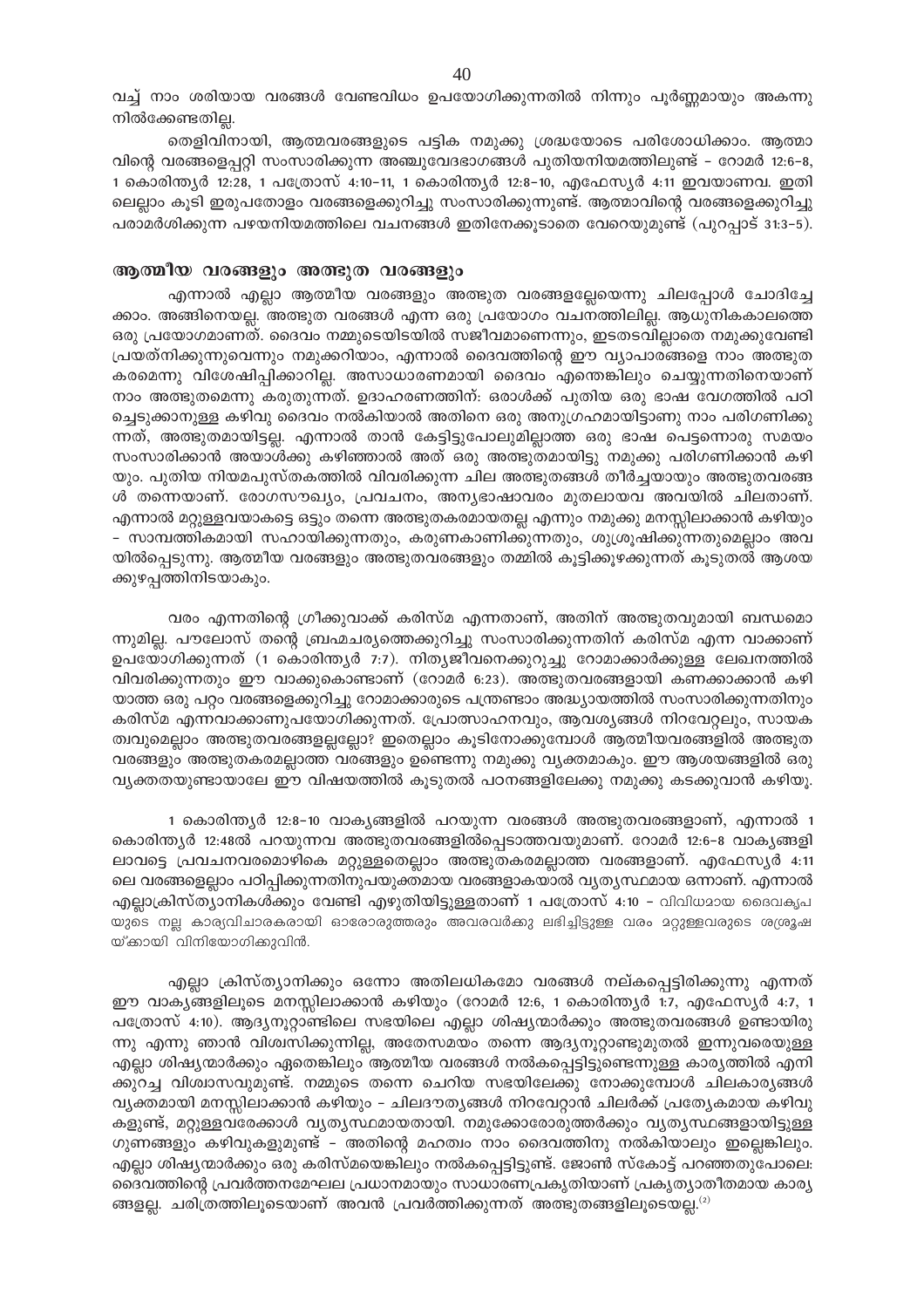നാം കഴിക്കുന്ന ഭക്ഷണത്തിനു ദൈവത്തോടു നന്ദിപറയാറുണ്ട്. (ഓരോ തവണ ഭക്ഷണം കഴിക്കുമ്പോഴും പുതിയനിയമത്തിൽ ദൈവത്തിനു നന്ദി പറയുന്നതു നാം കാണുന്നുണ്ട്). ദൈവ മാണു ദാദാവ്, അതിനാൽ അവനു നന്ദിപറയുന്നത് ഉചിതവുമാണ്. എന്നാൽ ഈ അന്നം ദൈവം അത്ഭുതകരമായി പാചകംചെയ്തു നമ്മുടെ മുന്നിലെത്തിച്ചതാണെന്നു നാം പറയാറില്ല - യേശു നേരിട്ടുവന്നു ഭക്ഷണം പാകം ചെയ്തു നൽകിയ ചരിത്രമുണ്ടെങ്കിലും (യോഹന്നാൻ 21:9)!

### എല്ലാ ദാനങ്ങളും ദൈവത്തിൽനിന്നുമാണ്

ഒരാൾക്കുള്ള കഴിവുകളെക്കുറിച്ചു നാം സംസാരിക്കുമ്പോൾ, ആ ദാനങ്ങൾ ദൈവമാണ് അയാളിൽ നിക്ഷിപ്തമാക്കിയത് എന്നു നമ്മൾ അംഗീകരിക്കുന്നുണ്ട്. യാക്കോബ് പറയുന്നതുപോലെ:

എന്റെ പ്രിയ സഹോദരന്മാരേ, വഴിതെറ്റിഷോകരുത്. എല്ലാ നല്ല ദാനങ്ങളും പൂർണ്ണവരങ്ങളൊ കെയും ഉയരത്തിൽനിന്ന്, വെളിച്ചങ്ങളുടെ പിതാവിൽനിന്ന് ഇറങ്ങി വരുന്നു. അവനിൽ മാറ്റമോ മാറ്റത്തിന്റെ നിഴ്ചോ ഇല്ല. (യാക്കോബ് 1:16-17)

ക്രൈസ്തവരെന്നോ അക്രൈസ്തവരെന്നോ വേർതിരിവില്ലാതെ ദൈവം എല്ലാവർക്കും തന്റെ ദാനങ്ങൾ നൽകുന്നു (മത്തായി 5:45). ദൈവം തന്റെ ദാനങ്ങൾ ഉദാരതയോടെ നമുക്കു നൽകിയതി നാൽ ആ ഉദാരത മറ്റുള്ളവരുടെയടുത്തു നമുക്കും പ്രകടിപ്പിക്കാം. ദാനമായി ലഭിച്ചതു ദാനമായി ത്തന്നെ നൽകാം (മത്തായി 10:8).

# വരങ്ങൾ നമുക്കു ലഭിക്കുന്നതെപ്പോളാണ്?

സ്നാന സമയത്താണോ ദൈവം നമുക്കു വരങ്ങൾ നൽകുന്നത്? ശരിയായ ഒരു ബന്ധം ദൈവവുമായുണ്ടാകുന്നതിനു മുമ്പ് ദൈവം അത്തരക്കാർക്കു വരങ്ങൾ നൽകുന്നുണ്ടോ? നാം ക്രിസ്തു വിനെ അനുഗമിക്കുന്നതിനുമുമ്പുതന്നെ ദൈവത്തിന്റെ ദാനങ്ങൾ നമുക്കു സ്വീകരിക്കുവാൻ കഴിയു ന്നുവെന്നാണ് ഞാൻ വിശ്വസിക്കുന്നത്. നമ്മുടെ മാനസാന്തരത്തിനു ശേഷം ദൈവം ആ ദാനങ്ങളെ കൂടുതൽ അവനനുരൂപമായി മെനഞ്ഞു നമ്മിൽ ശക്തിപ്പെടുത്തുന്നു. ആർ ഡബ്ളിയു സ്റ്റോട്ട് പറയു ന്നതു നോക്കുക:

ക്രിസ്തുവിലാകുന്നതിനുമുമ്പ് പഠിപ്പിക്കാനുള്ള കഴിവില്ലാതിരുന്ന ഒരാൾക്ക് പഠിപ്പിക്കാനുള്ള വരങ്ങൾ നൽകാനോ, അല്ലെങ്കിൽ മറ്റുള്ളവരോടു സൗഹൃദബന്ധമോ അനുകമ്പയോ ഇല്ലാത്ത ഒരു സ്വഭാവത്തിന്റെ ഉടമയ്ക്ക് പ്രോത്സാഹത്തിന്റെ വരങ്ങൾ നൽകാനോ ദൈവത്തിനു കഴി യില്ലെന്നുണ്ടോ? ദൈവത്തിനാൽ എല്ലാം സാദ്ധ്യമാണ്. എന്നാൽ താളലയങ്ങളുടെയും അടുക്കും ചിട്ടയുടെയുമായ ബൈബിളിലെ നമ്മുടെ ദൈവം ശ്രുതിഭംശത്തെയും ചിട്ടയില്ലാ യ്മയെയും പ്രോത്സാഹിപ്പിക്കുന്നില്ല. ഒരാളുടെ സ്വാഭാവിക കഴിവുകളെ ദൈവം കൂടുതൽ തനിക്കനുയോജ്യമാക്കി മാറ്റുന്നു. പ്രോത്സാഹനത്തിന്റെ പുത്രൻ എന്നറിയപ്പെട്ടിരുന്ന ബർണ്ണ ബാസ് (അപ്പ 4:36) കയ്യയച്ചു സഹായിക്കുന്നതിനും (അപ്പ 4:37) വ്യക്തിപരമായ സൗഹൃദങ്ങ ളിലൂടെ മറ്റുള്ളവരിൽ ദൈവീക സ്വാധീനം ചെലുത്തുന്നതിനും (അപ്പ 9:26–27, 11:25–26) കഴി വുള്ളയാളായിരുന്നു. അദ്ദേഹം സ്വാഭാവികമായും ഇതുപോലത്തെ വ്യക്തിത്വമുള്ള ഒരു വ്യക്തി തന്നെ ആയിരുന്നിരിക്കണം. പഠിപ്പിക്കാനും പ്രോത്സാഹിപ്പിക്കാനുമുള്ള (ഫിലിപ്പിയർ 2:1) ദാനങ്ങളെ സംബന്ധിച്ച്, ഇങ്ങനെ സ്വാഭാവികമായുണ്ടായതിനെ ക്രിസ്തുവിലായതിനുശേഷം കൂടുതൽ ദൈവീകമാക്കി മാറ്റിയതാണെന്നു നമുക്കു മനസ്സിലാക്കാൻ കഴിയും. $^{\textrm{\tiny{(3)}}}$ 

ശിഷ്യനായ സമയത്തു ലഭിച്ച ഒരു ദാനമല്ലാത്തതിനാൽ ഒരു വരം ദൈവീകദാനമല്ലെന്നു പറ യാൻ കഴിയില്ല. പൗലോസിന്റെ ജനനത്തിനു മുമ്പാകെ തന്നെ ദൈവം തന്റെ ജോലിക്കായി അവനെ ഒരുക്കി (ഗലാതൃർ 1:15–16), യിരമ്യാവിനെപ്പോലെ (യിരമ്യ 1:5). നമ്മിൽ മറഞ്ഞിരിക്കുന്ന കഴിവുകൾ ഒരു അവസരം ലഭിക്കുമ്പോൾ മറനീക്കി പുറത്തു വരാറുണ്ട്. അത്ഭുതവരമല്ലാത്ത ഒരു വരം ദൈവ ത്തിൽ നിന്നുള്ളതല്ല എന്നു സമർത്ഥിക്കാൻ ആർക്കും കഴിയില്ല.

1 കൊരിന്ത്യർ 12:12–26 ൽ പറയുന്ന വരങ്ങളെ ശരിയായ വിധത്തിൽ വിലയിരുത്താൻ ഈ കാഴ്ചപ്പാടിനാൽ നമുക്കു കഴിയുന്നു. ഓരോ അംഗങ്ങൾക്കും ഓരോ വരമുണ്ട് അല്ലെങ്കിൽ ഉത്തരവാ ദിത്തമുണ്ട്. വിശ്വാസം പങ്കുവയ്ക്കുന്നതു (ഇവാഞ്ചലിസം) പോലെയുള്ള കാര്യങ്ങൾ ചിലർക്കുള്ള പ്രത്യേക വരദാനമാണെന്ന് ഇതിനർത്ഥമില്ല. സുവിശേഷകരെ ദൈവം സഭയ്ക്കൊരു ദാനമായി നൽകിയെന്നു എഫേസ്യർ 4:11ൽ പറയുന്നു. എല്ലാവരും സുവിശേഷകരല്ല (ഇവാഞ്ചലിസ്റ്റ്), എന്നാൽ എല്ലാവരും സുവിശേഷം പങ്കുവയ്ക്കേണ്ടവരാണ്. എനിക്കതിനുള്ള വരമില്ല എന്ന ഒരു മുടന്തൻ ന്യായമുപയോഗിച്ച് ദൈവകൽപ്പകളെ അനുസരിക്കാതിരിക്കാതിരിക്കുന്നത് അനുവദനീയമല്ല. അതു പാപമാണ്.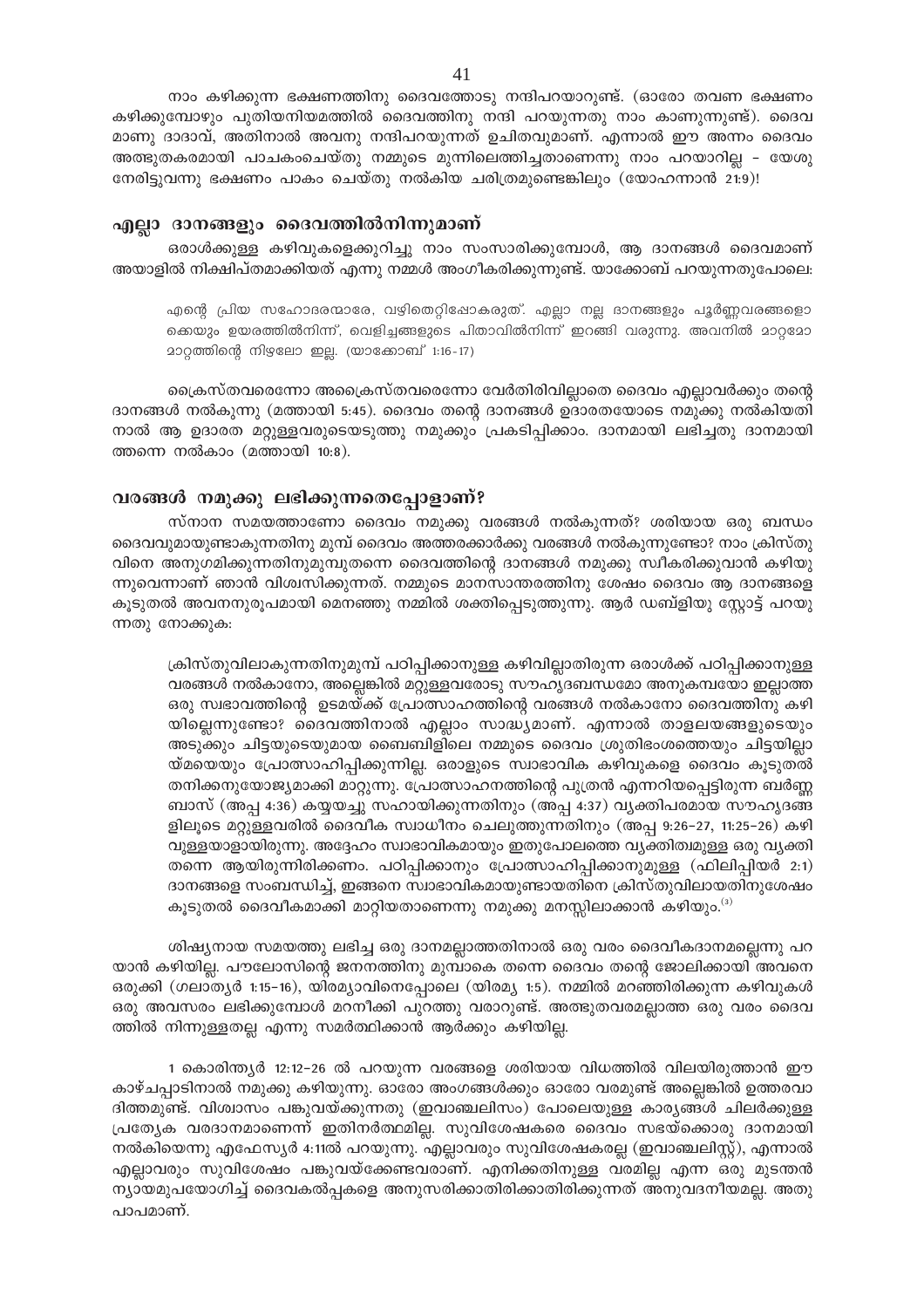#### ഒരു അപവാദം

മുകളിൽ പറഞ്ഞ തത്വത്തിന് അപവാദമായ ഒരു സാഹചര്യമുണ്ട്. ആദ്യനൂറ്റാണ്ടിൽ ചിലരിൽ ആത്മാവിനെ ചൊരിഞ്ഞതിലൂടെ അത്ഭുതകരമായ വരദാനങ്ങൾ അവർക്കു ലഭിച്ചതു നമുക്കു കാണാൻ സാധിക്കും – അതിൽ ഭൂരിഭാഗം പേർക്കും അപ്പസ്തോലന്മാരുടെ കൈവയ്പ്പു വഴിയാണ് ഈ ദാന ങ്ങൾ ലഭിച്ചത്.'ª) ഇത്തരത്തിലുള്ള സാഹചര്യങ്ങളിലോരോന്നിലും ചരിത്രപരമായ ഒരു പ്രാധാന്യവും ലക്ഷ്യവും നമുക്കു കാണാൻ കഴിയും. നമ്മുടെ ഈ തലമുറ അന്നത്തെ തലമുറയിൽ നിന്നും വ്യത്യ സ്ഥരാണ് - അവർക്കുണ്ടായിരുന്ന പ്രത്യേകസാഹചര്യങ്ങൾ ഇന്നു നിലവിലില്ല. (തുടർന്നു വരുന്ന 16, 17, 18, 20, 26 അദ്ധ്യായങ്ങളിൽ ഇതെക്കുറിച്ചു നമുക്കു വിശദമായി പഠിക്കാം).

# നിങ്ങളിൽ സ്വാഭാവികതയുണ്ടോ?

നിങ്ങൾ നല്ല ഒരു ക്രിക്കറ്റ് കളിക്കാരനാണെന്നു വിചാരിക്കുക. നിങ്ങൾക്കുള്ള കഴിവു എവി ടെനിന്നും ലഭിച്ചു എന്നു ചോദിച്ചാൽ അതെന്നിൽ സ്വാഭാവികമായി അല്ലെങ്കിൽ പ്രകൃത്യാ ഉള്ളതാ ണ്, ദൈവം പ്രത്യേകമായി ഒന്നു ചെയ്തതല്ല എന്നു പറയാൻ കഴിയുമോ? ഞാൻ നേടിയെടുത്ത കഴിവാണ് ഇതെന്നു ഒരാൾ പറയുന്നത് അയാളുടെ അജ്ഞതയിൽ വേരൂന്നിയ അഹങ്കാരം വളർന്നു വലുതായതിനാലാണ്. നിങ്ങൾക്കുള്ള കഴിവുകൾ എവിടെനിന്നും ലഭിച്ചതാണ്? നിങ്ങളുടെ ജനിത കപ്രത്യേകതകൾ തീരുമാനിച്ചതു നിങ്ങൾ തന്നെയാണോ? നിങ്ങളുടെ വളർച്ചയുടെ വിവിധ ദശകൾ നിങ്ങൾതന്നെ രൂപം കൊടുത്തതാണോ? നിങ്ങൾ ജനിച്ച ദേശവും കാലവും നിങ്ങൾക്കു ലഭിച്ച അവസരങ്ങളും നിങ്ങൾ തന്നെ തെരഞ്ഞെടുത്തതാണോ? ചെറുപ്രായത്തിൽ തന്നെ വിശപ്പടക്കാ നായി പത്തു പതിനഞ്ചു മണിക്കൂർ പണിയെടുക്കേണ്ടിവരുന്ന ബാല്യക്കാർ നമ്മുടെ ഈ ലോകത്തി ലുണ്ട്. നിങ്ങൾക്കു പോഷകാഹാരവും രോഗപ്രതിരോധ കുത്തിവയ്പ്പുകളും മറ്റും സമയാസമയം ലഭ്യമാക്കിയതു നിങ്ങൾതന്നെയാണോ?

മറ്റുള്ളവർ നിങ്ങൾക്കു ലഭ്യമാക്കിത്തന്ന കാര്യങ്ങളിൽ എത്രയെണ്ണത്തെക്കുറിച്ചു നിങ്ങൾ സ്വയം നേടിയതാണെന്ന വിശ്വാസം വച്ചുപുലർത്തുന്നുണ്ട്. നിങ്ങളുടെ ചിന്താധാരയിൽ നിന്നും കർത്താവിനെ നിങ്ങൾ അകറ്റി നിർത്തുന്നുണ്ടോ? സ്വാഭാവിക കഴിവുള്ള ഒരാളെപ്പോലും ദൈവ മാണു കരുതുന്നതും പോഷിപ്പിക്കുന്നതും. സച്ചിൻ ഒരു അസാധാരണവ്യക്തിയാണെന്നു നാം പറ ഞ്ഞാലും സച്ചിന്റെ കളി അതിമാനുഷികമാണെന്നു നമുക്കു പറയാൻ കഴിയില്ല. സച്ചിനിലുള്ള സകല നല്ല കഴിവുകളും ദൈവീകദാനമാണ് – നേരിട്ടായാലും അല്ലെങ്കിലും. നമ്മെ സംബന്ധിച്ചും ഇതുത **ന്നെയാണു സത്യം. പൗലോസ് പറഞ്ഞതുപോലെ**: നിന്നെ മറ്റുള്ളവരിൽനിന്ന് വ്യത്യസ്ഥനാക്കുന്നത് ആര്? ലഭിച്ചതല്ലാതെ നിനക്ക് എന്താണുള്ളത്? ലഭിച്ചതാണെങ്കിൽ ലഭിച്ചതല്ലാത്തതുപോലെ പ്രശംസിക്കുന്നതെന്തിന്?

#### ഭാഗഭാക്കാകുക

ദൈവം വിഭാവനം ചെയ്തതുപോലെയുള്ള സഭയാകണമെങ്കിൽ, നാം ഓരോരുത്തരും നമ്മുടെ ദാനങ്ങൾ വിനയപൂർവ്വം സഭയ്ക്കു ലഭ്യമാക്കണം. ദൈവം ആരെയും വെറും കയ്യോടെ വിട്ടിട്ടില്ല, ദൈവരാജ്യത്തിൽ ഏതെങ്കിലുമൊക്കെ വിധത്തിൽ നമ്മെക്കൊണ്ട് ആവശ്യമുണ്ട്. നിങ്ങളുടെ വരങ്ങ ളുടെ നിർണ്ണയം അതി കഠിനമായ ഒരു കാര്യമല്ല, മിക്കവാറും ദാനങ്ങൾ ദൈവം തന്നെ നിങ്ങൾക്കു വ്യക്തമാക്കി തന്നിട്ടുണ്ട്. ഇക്കാര്യത്തിൽ നിങ്ങളെ സഹായിക്കാൻ സഹവിശ്വാസികൾക്കു കഴിയും, മറഞ്ഞിരിക്കുന്ന വരങ്ങളുടെ കാര്യത്തിലാണെങ്കിൽ പോലും.

ചുരുക്കി പറഞ്ഞാൽ, ആത്മീയ വരങ്ങൾ നമ്മിൽ ഇന്നുമുണ്ട്, പ്രത്യേക ലക്ഷ്യങ്ങൾക്കായി ദൈവം നൽകിയ അത്ഭുത വരദാനങ്ങൾ അവയുടെ ഉദ്ദിഷ്ഠലക്ഷ്യങ്ങൾ നിറവേറ്റിയതിനുശേഷം നിലച്ചുപോയെങ്കിലും. നമുക്കു നമ്മുടെ വരങ്ങളെ നന്നായി ഉപയോഗിച്ചു സഭയെ ശുശ്രൂഷിക്കാം.

#### ആത്മവരങ്ങളുടെ ലഘു പട്ടിക

അനേകം ആത്മവരങ്ങളെക്കുറിച്ചു വചനം സംസാരിക്കുന്നുണ്ട്, അവയിൽ ചിലത് കുറേ വര ങ്ങളെ പ്രതിനിധീകരിക്കുന്നവയാണ്, ചിലതു മറ്റു വരങ്ങളുമായി ഇടകലർന്നു വരുന്നവയാണ്. അതി നാൽ താഴെക്കൊടുത്തിരിക്കുന്ന പട്ടിക പൂർണ്ണമായ ഒന്നല്ല.

| കലാപരമായ സൃഷ്ടികൾക്കുള്ള കഴിവ് | പുറപ്പാട് 31:3, 35:31 |
|--------------------------------|-----------------------|
| സംതൃപ്തി                       | സഭാപ്രസംഗി 3:13, 5:19 |
| പ്രവചനം                        | റോമർ 12:6             |
| ശുശ്രുഷ                        | റോമർ 12:7             |
| അദ്ധ്യാപനം                     | റോമർ 12:7             |
| പ്രോത്സാഹനം                    | റോമർ 12:8             |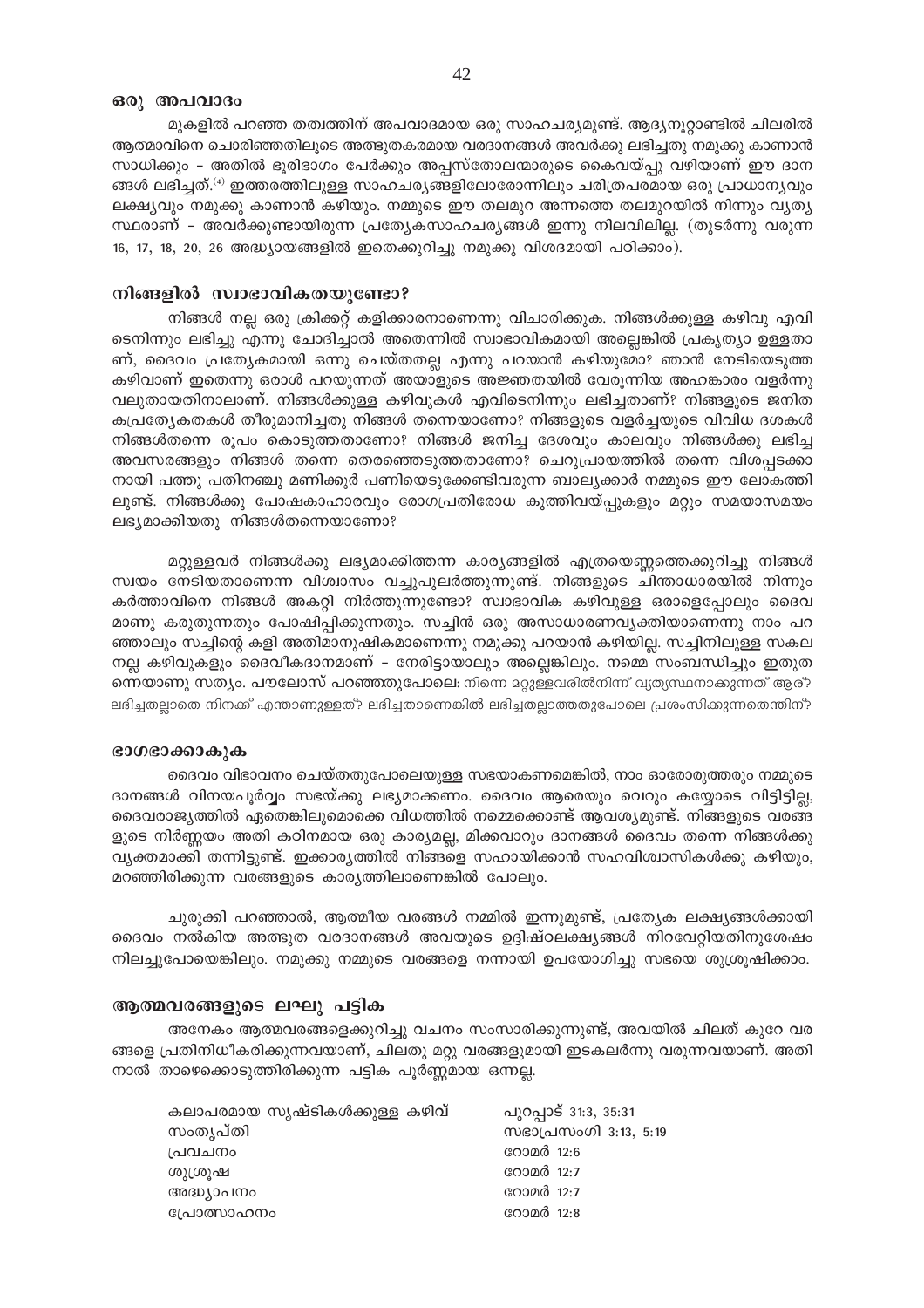| സാമ്പത്തിക ദാനം           | റോമർ 12:8          |
|---------------------------|--------------------|
| നായകത്വം                  | റോമർ 12:8          |
| കരുണ                      | റോമർ 12:8          |
| ബ്രഹ്മചര്യം               | 1 കൊരിന്ത്യർ 7:7   |
| ജ്ഞാനത്തിന്റെ വചനം        | 1 കൊരിന്ത്യർ 12:8  |
| പരിജ്ഞാനത്തിന്റെ വചനം     | 1 കൊരിന്ത്യർ 12:8  |
| വിശ്വാസം                  | 1 കൊരിന്ത്യർ 12:9  |
| രോഗശാന്തി                 | 1 കൊരിന്ത്യർ 12:9  |
| അത്ഭുതപ്രവർത്തികൾ         | 1 കൊരിന്ത്യർ 12:10 |
| ആത്മാക്കളുടെ വിവേചനം      | 1 കൊരിന്ത്യർ 12:10 |
| ഭാഷാവരം                   | 1 കൊരിന്ത്യർ 12:10 |
| വ്യാഖ്യാനവരം              | 1 കൊരിന്ത്യർ 12:10 |
| അപ്പസ്തോലസ്ഥാനം           | 1 കൊരിന്ത്യർ 12:28 |
| ഭരിക്കുവാനുള്ള വരം        | 1 കൊരിന്ത്യർ 12:28 |
| സുവിശേഷകന്മാരാകാനുള്ള വരം | എഫേസ്യർ 4:11       |
| ഇടയന്മാരാകാനുള്ള വരം      | എഫേസൃർ 4:11        |
| അതിഥി സല്ക്കാരം           | 1 പത്രോസ് 4:9      |
| വിവിധങ്ങളായവ              | 1 പത്രോസ് 4:10     |
|                           |                    |

# **കരിസ്മാറ്റിക് (ആത്മവരങ്ങൾ നിറഞ്ഞ) സഭ**

ഒരു യഥാർത്ഥസഭ ആത്മവരങ്ങളാൽ നിറഞ്ഞ സഭയാണെന്നു നമ്മൾ കണ്ടു. ദൈവത്തിൽ നിന്നുമാണ് നമുക്കുള്ള ദാനങ്ങൾ പുറപ്പെടുന്നതെന്നും, ആ വരങ്ങളെ ലോകത്തെമാറ്റാനുള്ള അവന്റെ  $\epsilon$ ജാലിക്കായി ഉപയോഗിക്കണമെന്നും നാം മനസ്സിലാക്കി. ദൈവരാജൃത്തിലായിരിക്കുന്ന നാം നമുക്കു ലഭിച്ച വരങ്ങളെക്കുറിച്ച് ഉറക്കെ സംസാരിക്കേണ്ടതുണ്ട്. ശിഷ്യരെന്ന നിലയിൽ നാം കരിസ്മാറ്റി ക്കായവരാണ് - ആത്മീയ വരങ്ങൾ ഉള്ളവരാണ്.

സഭയിലെ മക്കളെ തന്റെ വേലയ്ക്കായി ഒരുക്കുന്നതിനുവേണ്ടി ദൈവം നല്കുന്ന വരങ്ങളെ ഉൾക്കൊള്ളാത്ത ഒരു ശാസ്ത്രവും വചനപ്രകാരമുള്ളതല്ല, എന്നുമാത്രമല്ല അത്തരം ചിന്തകളൊന്നും ലോകം മുഴുവൻ സുവിശേഷമെത്തിക്കുന്നതിൽ വിജയിക്കുകയുമില്ല. ഉപകരണങ്ങളടങ്ങിയ ആ പെട്ടി നമുക്കു തുറക്കാം, വേണ്ടവിധത്തിൽ വേലചെയ്യുകയും ആകാം.

# ശോധനചെയ്യുവാൻ:

- 1. ദൈവരാജ്യത്തിനുപയുക്തമായ രീതിയിൽ എനിക്കു നല്കപ്പെട്ടിട്ടുള്ള വരങ്ങൾ ഏതൊക്കെ യാണ്?
- 2. എന്റെ കഴിവുകളെക്കുറിച്ച് സഭാനായകർക്ക് അറിവുണ്ടോ? എനിക്കു കഴിവുള്ള മേഘലകളിൽ സഭയെ ശുശ്രൂഷിക്കാൻ ഞാൻ മുൻകൈ എടുക്കുന്നുണ്ടോ?
- 3. എന്നിലില്ലാത്ത ആത്മീയവരങ്ങൾ ഉണ്ടെന്നു ഞാൻ നടിക്കുന്നുണ്ടോ?
- 4. ഞാൻ ഒരു സഹവേലക്കാരനാണോ? എന്നെക്കുറിച്ചു മറ്റുള്ളവർ അപ്രകാരം കരുതുന്നുണ്ടോ? അതോ എന്റെ മാത്രം വ്യവസ്ഥകളിലാണോ ഞാന് ഉത്സാഹിയായിട്ടുള്ളത്?
- 5. ആത്മവരങ്ങൾ അപഗ്രഥിക്കാനുള്ള പ്രവൃത്തി പരിചയ പത്രത്തിലൂടെ ഒരു അവലോകനം നട ത്തുക (അപ്പൻഡിക്സ് 1 നോക്കുക).

# കുറിപ്പുകൾ:

1. വരങ്ങളെക്കുറിച്ചു മൂന്നു കാഴ്ചപ്പാടുകളാണ് പൊതുവായുള്ളത്. അവയെല്ലാം നിലച്ചുപോയു – ഒന്നും നിലനിൽക്കുന്നില്ല, ഒന്നും നിലച്ചു പോയിട്ടില്ല – എല്ലാം നിലനിൽക്കുന്നു, ചിലതു നില നിൽക്കുന്നു - ചിലതു നിലച്ചുപോയി എന്നിങ്ങനെയുള്ള കാഴ്ചപ്പാടുകളാണ് അവ. ആദ്യത്തെകാ ഴ്ചപ്പാട് കരിസ്മാറ്റിക് കാരല്ലാത്തവരുടേതാണ്, രണ്ടാമത്തേതാകട്ടെ കരിസ്മാറ്റിക് കാരുടെയും. മുന്നാമത്തെ നിലപാടാണ് ശരിയായതെന്നാണ് എന്റെ പക്ഷം, അതിനു തക്കതായ കാരൃകാരണ ങ്ങൾ ഞാൻ ഈ പുസ്തകത്തിൽ പ്രതിപാദിക്കുന്നുണ്ട്.

2. ജോൺ ആർ ഡബ്ല്യു സ്കോട്ടിന്റെ സ്നാനവും നിറവും എന്ന പുസ്തത്തിൽന്നിന്നും അനുവാദ ത്തോടെ ചേർത്തിരിക്കുന്നത്.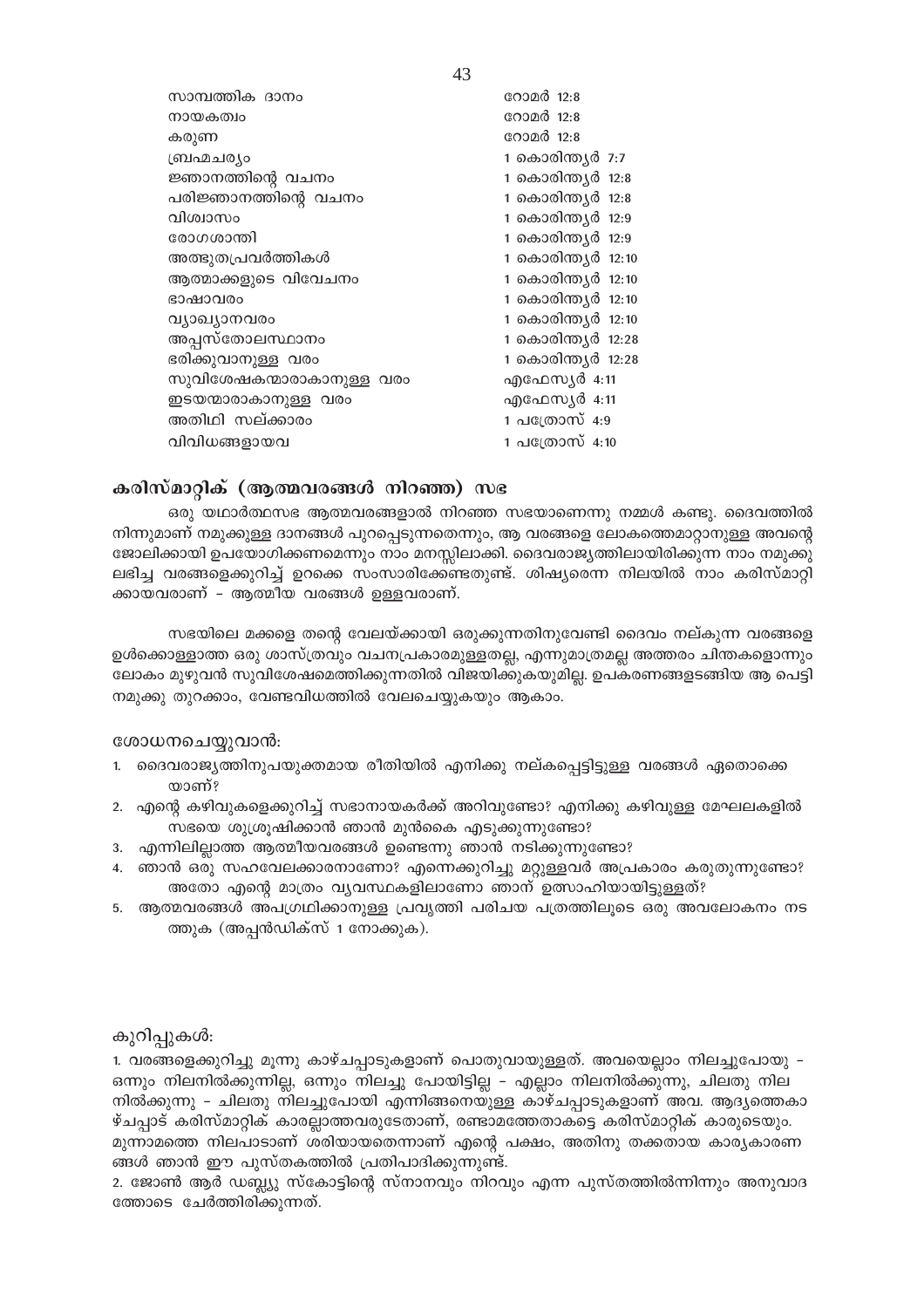3. യോവേൽ രണ്ടാം അദ്ധ്യായത്തിൽ പ്രവചിച്ചിട്ടുള്ള ആത്മാവിന്റെ വർഷം അപ്പ 2ലെ പെന്ത ക്കോസ്തു നാളിൽ നിറവേറി. അപ്പസ്തോലന്മാരുടെ കൈവയ്പിനെക്കുറിച്ച് ഇരുപതാം അദ്ധ്യായ ത്തിൽ കൊടുത്തിട്ടുണ്ട്. ഒരു ഉദാഹരണം ഇവിടെ കുറിക്കാം: സ്തെഫാനോസും ഫിലിപ്പോസും. അപ്പ 6:6ൽ അപ്പസ്തോലന്മാർ ഇവർ ഇരുവരുടെയും മേൽ കൈവച്ചു. അപ്പ 6:8ൽ സ്തെഫാനോ സിന് അത്ഭുതങ്ങൾ പ്രവർത്തിക്കുന്നതായി നമുക്കുകാണാം, അപ്പ 8:6ൽ ഫിലിപ്പോസും അത്ഭുത ങ്ങൾ പ്രവർത്തിക്കുന്നതുകാണാം. എന്നാൽ അത്ഭുതങ്ങൾ പ്രവർത്തിക്കാനുള്ള വരം മറ്റുള്ള വർക്കു പകർന്നു നൽകാനുള്ള കഴിവ് ഫിലിപ്പോസിനില്ലായിരുന്നുവെന്ന് തെളിവുകളിലൂടെ നമുക്കു മനസ്സിലാക്കാൻ കഴിയും. അപ്പ 8:14ൽ ശമരിയാദേശക്കാരുടെ മേൽ കൈവച്ചത് അവനല്ല, പകരം അപ്പസ്തോലന്മാരെ വിളിച്ചു വരുത്തുകയാണു ചെയ്തത്. അവരുടെ കൈവയ്പിനാൽ അത്ഭുതങ്ങൾ പ്രവർത്തിക്കാനുള്ള വരങ്ങൾ കൈമാറ്റം ചെയ്യുന്നതുകണ്ട് മന്ത്രവാദിയായ ശിമ യോൻ അത്ഭുതപ്പെട്ടു (അപ്പ 8:18).

4. 1 കൊരിന്ത്യർ 13:8ൽ പരാമർശിക്കുന്നത് അത്ഭുതകരമായ വരങ്ങളെക്കുറിച്ചാണ്. കൂടുതൽ വിശ നമായ ഒരു പഠനത്തിന് ഇരുപത്തിമൂന്നാം അദ്ധ്യായം നോക്കുക.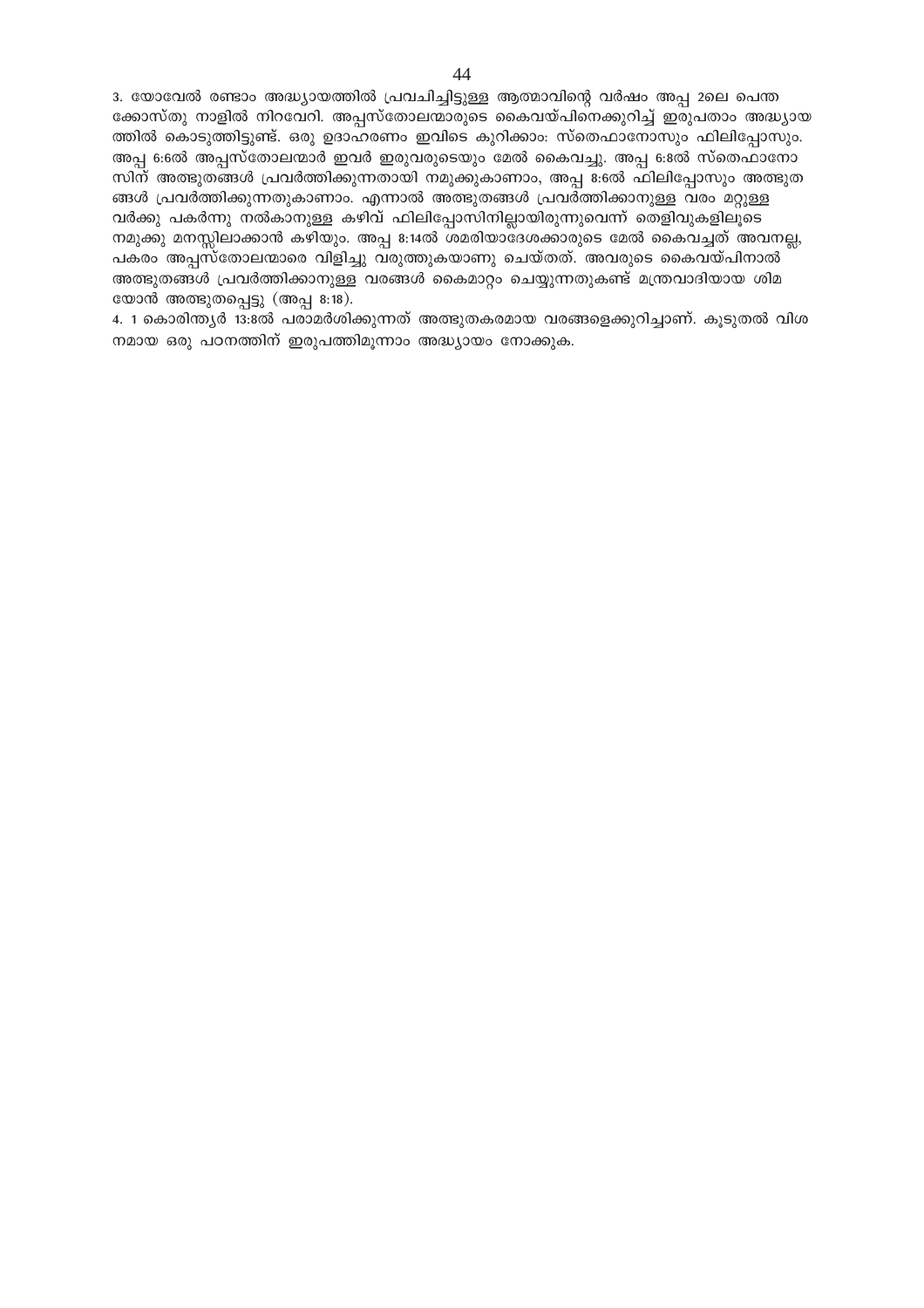ഞാൻ എനിക്കു ലഭിച്ച കൃപയാൽ നിങ്ങളിൽ ഓരോരുത്തനോടും പറയുന്നു: നിങ്ങൾ ഉള്ളതില ധികം ഭാവികാതെ ദൈവം അവനവന് വിശ്വാസത്തിന്റെ അളവ് പങ്കിട്ടതനുസരിച്ച് സമചിത്തത യോടെ സ്വയം വിലയിരുത്തുവിൻ. (റോമർ 12:3)

| ആത്മീയ വരങ്ങൾ      | തീർച്ചയായുമുണ്ട്<br>(മറ്റുള്ളവർ പറയാറുണ്ട്) | ഉണ്ടെന്നു<br>തോന്നുന്നു | തീർച്ചയായുമില്ല |
|--------------------|---------------------------------------------|-------------------------|-----------------|
| ഭരിക്കുവാനുള്ള വരം |                                             |                         |                 |
| കലാപരമായ കഴിവ്     |                                             |                         |                 |
| ബ്രഹ്മചര്യം        |                                             |                         |                 |
| സംതൃപ്തി           |                                             |                         |                 |
| ദാനം               |                                             |                         |                 |
| പ്രോത്സാഹനം        |                                             |                         |                 |
| സുവിശേഷകൻ          |                                             |                         |                 |
| ആതിത്ഥ്യം          |                                             |                         |                 |
| നായകത്വം           |                                             |                         |                 |
| ഇടയൻ               |                                             |                         |                 |
| കരുണ               |                                             |                         |                 |
| അദ്ധ്യാപനം         |                                             |                         |                 |
| വിവിധങ്ങൾ:         |                                             |                         |                 |
|                    |                                             |                         |                 |

1. ഇന്നു നിലവിലില്ലാത്ത അത്ഭുതവരങ്ങൾ ഈ പട്ടികയിൽ നിന്നും ഒഴിവാക്കിയിരിക്കന്നു. (ഏഴാം അദ്ധ്യായം നോക്കുക). ഉദാ; ഇന്നു നിങ്ങൾക്ക് അപ്പസ്തോലനാകാൻ സാദ്ധ്യമല്ല, എന്നാൽ അപ്പ സ്തോലർ ചെയ്തപോലെ മിഷനറിയായി പ്രവർത്തിക്കാം. ആദ്യനൂറ്റാണ്ടിലെ അത്ഭുതരോഗശാന്തി വരം ഇന്നു ലഭിക്കുകയില്ല, എങ്കിലും വിശ്വാസത്തോടെ രോഗശാന്തിക്കായി പ്രാർത്ഥിച്ചു ഫലംകാ ണാം.

2. വിവിധങ്ങളായ വരങ്ങൾ (1 പത്രോസ് 4:10): ഏതൊക്കെയാണെന്ന് എടുത്തുപറയാത്തവയാണി ത്.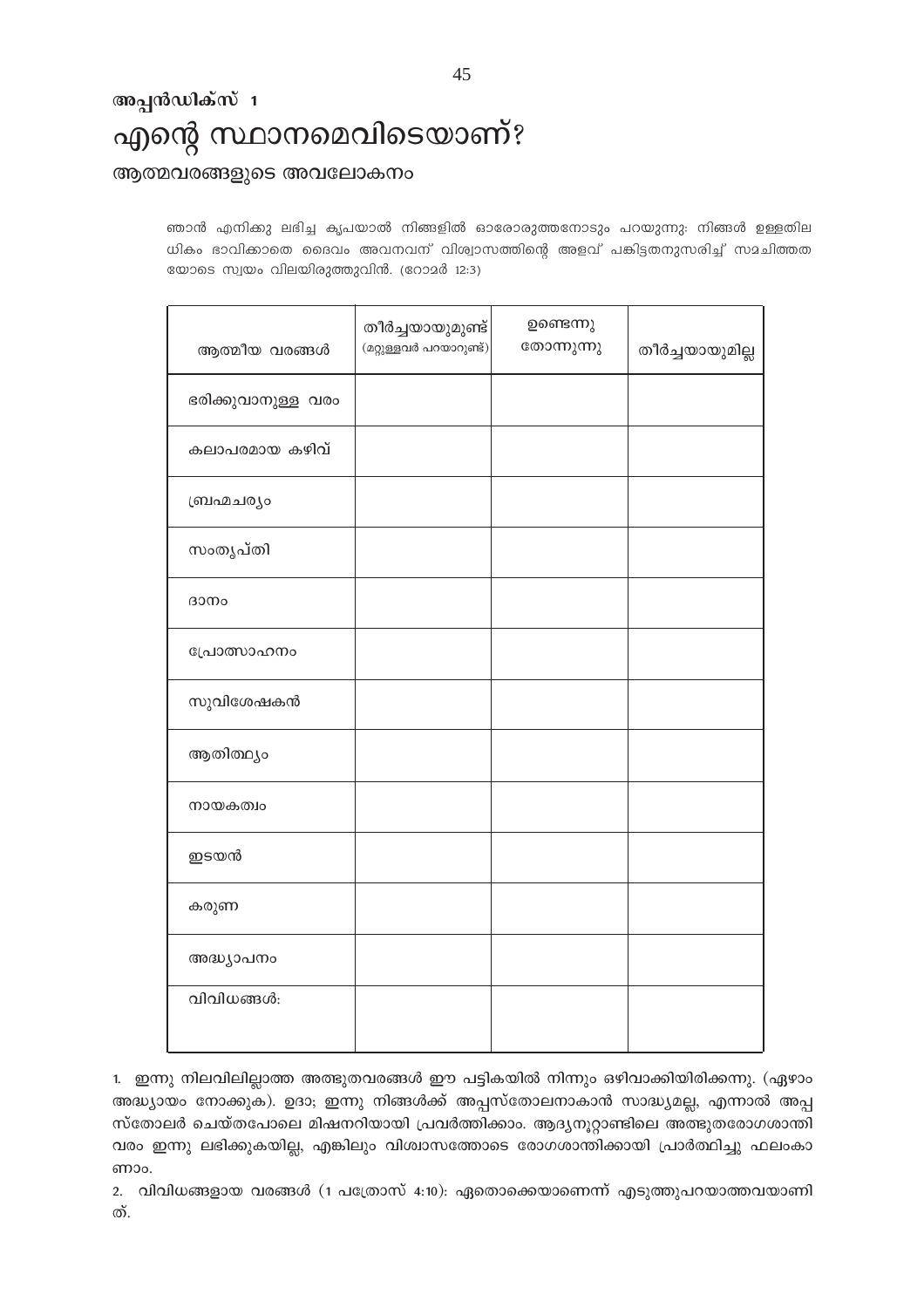# അദ്ധ്യായം 8

# ദശലക്ഷം കോടിരൂപയുടെ ഇൻഷുറൻസ് കൃപയെക്കുറിച്ചും ഉറപ്പിനെക്കുറിച്ചുമുള്ള വചനവാഗ്ദാനങ്ങൾ

# അമേരിക്കയിലെ ഒരു വലിയ ഇൻഷൂറൻസ് കമ്പനിയുടെ ഉപ പ്രധാനിയായിരുന്നു എന്റെ

പിതാവ് ചാൾസ് ജക്കോബി. സംഖ്യാശാസ്ത്രത്തിലെ ബിരുദസമ്പാദനവും രണ്ടാം ലോകമഹായു ദ്ധകാലത്തിലെ സൈന്യസേവനവും കഴിഞ്ഞ് ഇൻഷൂറൻസ് കമ്പനിയുടെ തലപ്പത്തു സ്ഥാനം ലഭി ക്കാനുള്ള കടുകട്ടിയായ പരീക്ഷകൾ വിജയിച്ചാണ് അദ്ദേഹം ആ സ്ഥാനത്തെത്തിയത്. ഇൻഷൂ റൻസ് പോളിസികൾക്കു പല നല്ല ഗുണങ്ങളുമുണ്ടെന്നു നമുക്കറിയാം. ഒരു ദിവസം 150 രൂപവച്ചു നിക്ഷേപിച്ചാൽ മുപ്പതു വയസ്സിൽ മരിച്ചാൽ ആശ്രിതർക്ക് അഞ്ചുകോടിയിൽപരം രൂപലഭിക്കുന്ന ഒരു പോളിസിയെക്കുറിച്ചു അടുത്തകാലത്തു ഞാൻ പത്രത്തിൽ വായിച്ചത് ഓർക്കുന്നു, ചെറുപ്പ ത്തിൽ ജീവൻ നഷ്ടപ്പെടുന്ന ഒരാളുടെ ആശ്രിതരെ സംബന്ധിച്ചു ഇത് മഹത്തരം തന്നെയാണ്. എന്നാൽ ദൈവത്തിന്റെ പോളിസി ഇതിലും എത്രമേൽ അധികം ശ്രേഷ്ഠമായതാണ്! ആർക്കും എളുപ്പത്തിൽ അടച്ചുതീർക്കാൻ കഴിയുന്ന പ്രീമിയത്തിന്മേൽ ആരെക്കൊണ്ടും ചിന്തിക്കാൻപോലും കഴിയാത്തത്ര വാഗ്ദാനങ്ങൾ. ഈ ഇൻഷുറൻസിന്റെ പ്രയോജനം മറ്റുള്ളവർക്കല്ല, മറിച്ച് പണമട യ്ക്കുന്നവനു തന്നെയാണ് എന്നതാണ് മറ്റൊരു പ്രത്യേകത.

ദൈവം നമുക്കു നൽകിയിരിക്കുന്നതു പരാജയസാദ്ധ്യതയേയില്ലാത്ത ഒരു പദ്ധതിയായിട്ടു പാലും കൃപയെക്കുറിച്ചും ആത്മവിശ്വാസത്തെക്കുറിച്ചും രക്ഷയെക്കുറിച്ചും ചിലരിൽ ആശയക്കുഴപ്പ മുണ്ടാകുന്നത് എന്തിനാണ്? വചനത്തിലുടെ ദൈവം നൽകുന്ന ഉറപ്പുകൾ സ്വീകാര്യമല്ലാത്തതും ഉറ പ്പിനായി മറ്റുവഴികൾ തേടുന്നതും എന്തിനാണ്?

ശിഷ്യരെന്ന നിലയിൽ ദൈവത്തിന് എറ്റവും പ്രിയപ്പെട്ട പുത്രന്മാരും പുത്രിമാരുമായ നമുക്ക് അവിടുത്തെമുമ്പിൽ കൽപ്പിച്ചുനൽകിയിട്ടുള്ള സ്ഥാനമാനങ്ങളിൽ ആത്മാഭിമാനവും സുരക്ഷിതത്വവും കണ്ടെത്താൻ സഹായിക്കുകയെന്നതാണ് ഈ അദ്ധ്യായത്തിന്റെ ലക്ഷ്യം. ദൈവം നമുക്കു നൽകിയി ട്ടുള്ള പോളിസി ശതകോടികളുടെ കണക്കുകളുമായി താരതമ്യം ചെയ്യാൻ സാധിക്കുന്ന ഒന്നല്ല. ഇക്കാ ര്യം മനസ്സിലാക്കുന്നത് നമ്മിലെ ആത്മാവിന്റെ പ്രവർത്തനവുമായി ബന്ധപ്പെട്ടിരിക്കുന്നുവെ ന്നത് നമ്മൾ ഉടൻതന്നെ തിരിച്ചറിയാൻ പോകുന്നു.

# കൃപയോ, അനുസരണമോ?

തെറ്റായ രീതിയിൽ വചനത്തെ വിശദീകരിക്കുന്ന പശ്ചാത്തലത്തിൽ നിന്നും വന്നിരിക്കുന്ന വരായതിനാലാണ് ഈ ആശയക്കുഴപ്പം ചിലരിൽ ഉണ്ടാകുന്നത്. കൃപയ്ക്കുപകരം അനുസരണ ത്തെയും, ആത്മാവിനു പകരം ന്യായപ്രമാണത്തെയും, പുതിയ നിയമത്തിനു പകരം പഴയനിയമ ത്തെയും, പിതാവിനുപകരം പുത്രനെയും പോലും ചിലർ ഉയർത്തിപ്പിടിക്കുന്നു. കൃപയ്ക്കു പകരമാ യതല്ല അനുസരണം, ദൈവത്തിന്റെ സ്നേഹത്തിനു പകരമായതല്ല അവിടത്തെ ക്രോധവും. ഇവ യെക്കുറിച്ചുള്ള ആശയക്കുഴപ്പങ്ങൾ ദൈവത്തിൽ നിന്നുമുള്ളതല്ല (റോമർ 11:22, ആവർത്തനം 7:9–10).

വേദപുസ്തകത്തിലെ ആയിരക്കണക്കിനു വരുന്ന അദ്ധ്യായങ്ങളിൽ നിന്നും ഒന്നും മനസ്സി ലാക്കിയില്ലെങ്കിൽപോലും ഒരുകാര്യം വിട്ടുപോകാൻ ഇടയില്ല – ദൈവം ക്ഷമിക്കുന്നവനാണ്, നമു ക്കൊരു പുതിയ തുടക്കം നൽകുന്നതിൽ സന്തോഷിക്കുന്നവനുമാണ്. നിങ്ങൾക്ക് ഒരു പുതിയ തുട ക്കത്തിന്റെ ആവശ്യം തോന്നുന്നുണ്ടോ? ദൈവം വിഭാവനം ചെയ്തതുപോലെ നിങ്ങൾ അവിടത്തെ കൃപ അനുഭവിക്കുന്നില്ലായിരിക്കാം. ദൈവത്തിന്റെ ഹിതം നിറവേറ്റുന്നതിനു പകരം അവനവനി ലേക്കു നോക്കി ലജ്ജിതരായി ഇരിക്കേണ്ടതില്ല. ഒരിക്കലും കൃപയ്ക്കുപകരമായി അനുസരണയെ സ്ഥാപിക്കരുത്. ഇതല്ലെങ്കിൽ അത് എന്നതല്ല പകരം ഇതു അതും എന്ന ഒരു നിലപാടാണ് വചനം ഇക്കാര്യത്തിൽ കൈക്കൊള്ളുന്നത്.

# അഭിരുചി പരിശോധനാ പരീക്ഷ

അമേരിക്കയിലെ ഹൈസ്കൂൾ വിദ്യാർത്ഥികൾക്ക് അവരുടെ അഭിരുചി പരിശോധിച്ച് ഭാവി യിലേക്കുള്ള വഴികളും കോളേജിലേക്കുള്ള പ്രവേശനവും നിർണ്ണയിക്കാനായി ഒരു പരീക്ഷയുണ്ട്. വൈദ്യശാസ്ത്രപഠനത്തിനാഗ്രഹിക്കുന്നവർക്കും നിയമപഠനത്തിനാഗ്രഹിക്കുന്നവർക്കും എഞ്ചിനീ യറിംങ്ങ് മേഖല പിന്തുടരാനാഗ്രഹിക്കുന്നവർക്കുമെല്ലാം വിവിധങ്ങളായ അഭിരുചി പരീക്ഷകൾ വിജ യിക്കേണ്ടതുണ്ട്. ശിഷ്യരെന്ന നിലയിൽ നാം പങ്കെടുത്തു വിജയിക്കേണ്ടത് കൃപയെക്കുറിച്ചുള്ള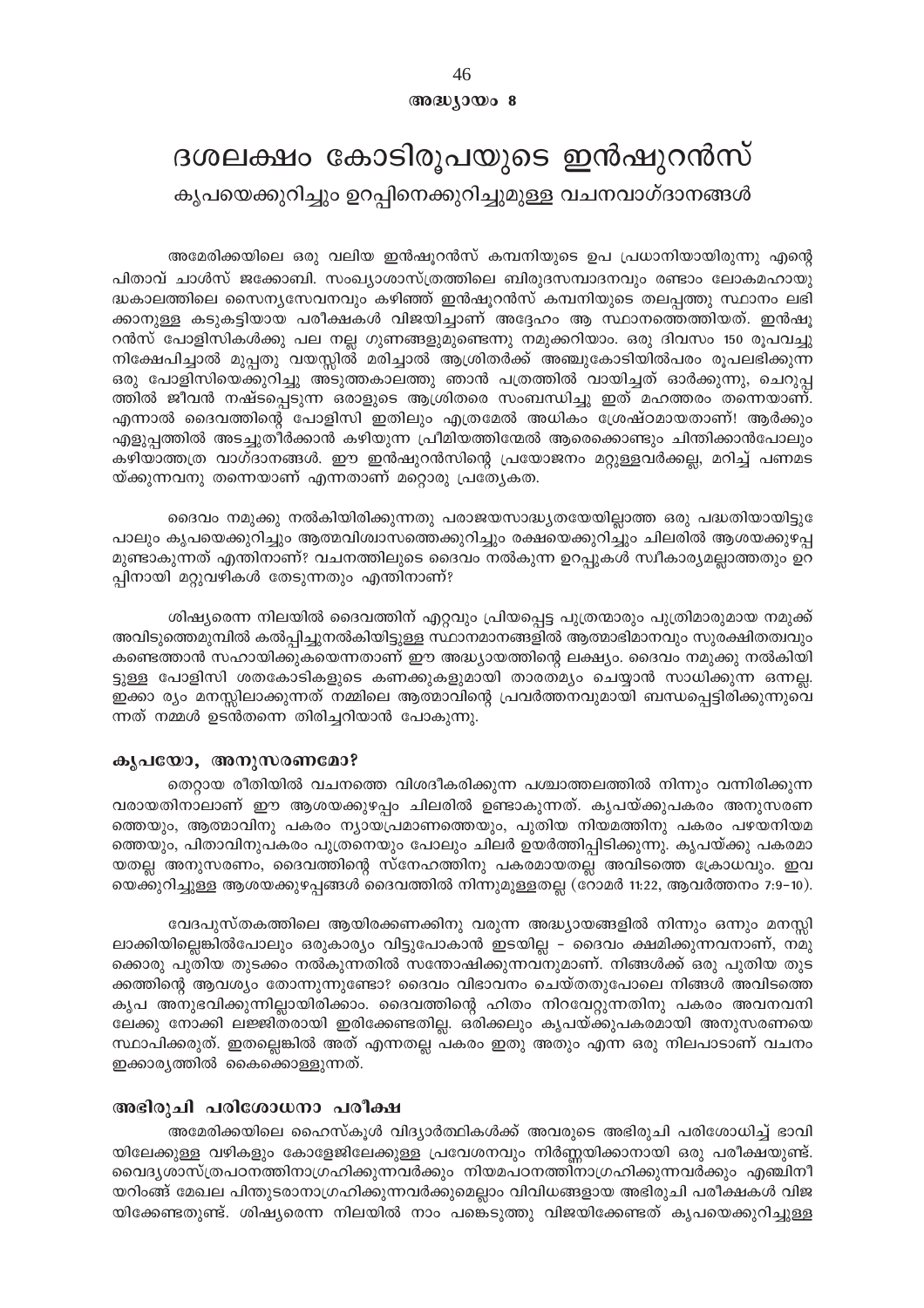ധാരണയെ അളക്കുന്ന പരീക്ഷയാണ്. സ്വന്തമായ നിലയ്ക്കു കാര്യങ്ങൾ ചെയ്യുന്നയാളാണോ അതോ ദൈവകൃപയെ ആശ്രയിക്കുന്നയാളാണോ എന്നതാണു നാം ഈ പരീക്ഷയിലൂടെ അവലോകനം ചെയ്യുന്നത്. (സുപ്രധാനമായ ഒരു കാര്യമാണിത് – ഗലാത്യർ 3:3)

ദൈവസ്നേഹത്തിന്റെ ആഴവും ഉന്നതിയും നീളവും വീതിയും മനസ്സിലാക്കാൻ സാധിക്കാ ത്തവരെസംബന്ധിച്ച് അവരുടെ പെരുമാറ്റങ്ങളിലും മാനസികവ്യാപാരങ്ങളിലും വളർച്ചാരീതികളിലും ഈ അപരാപ്തത മുഴച്ചു നിൽക്കുന്നതു നമുക്കു കാണാൻ കഴിയും. താഴെക്കൊടുത്തിരിക്കുന്ന ചോദ്യ ങ്ങൾക്ക് ഏറ്റവും സതൃസന്ധമായ ഉത്തരങ്ങൾ നൽകുക.

|     | 1. എന്റെ വികാരങ്ങൾ / തോന്നലുകൾ ആണോ എന്നെ ഭരിക്കുന്നത്?<br>(എന്റെ വികാരങ്ങളെ വിലയിരുത്തുന്നത് ഞാൻതന്നെയാണോ?)    | അതെ / അല്ല |  |
|-----|----------------------------------------------------------------------------------------------------------------|------------|--|
|     | 2. എന്റെ ഉള്ളു കലുഷിതമാണോ?<br>(വിഷാദരോഗമോ, കുറ്റബോധമോ എന്നെ ഭരിക്കുന്നുണ്ടോ?)                                  | അതെ / അല്ല |  |
|     | 3. എന്റെ പഴയവഴികളിലേക്കു ഞാൻ വഴുതിവീഴാറുണ്ടോ?                                                                  | അതെ / അല്ല |  |
|     | 4. ദൈവം തന്ന അസംഖ്യമായ അനുഗ്രഹങ്ങളെപ്രതി നന്ദിയുള്ള ഒരു<br>ഹൃദയം എന്നിൽ ഇല്ലാതെ വരുന്നുണ്ടോ?                   | അതെ / അല്ല |  |
|     | 5. ലോകമോഹങ്ങൾ എന്നെ വലയ്ക്കുന്നുണ്ടോ?<br>(എന്നിലുള്ള ലൗകീകതയെക്കുറിച്ചു മറ്റുള്ളവർ പരാമർശിക്കാറുണ്ടോ?)         | അതെ / അല്ല |  |
| 6.  | വിശ്വാസം പങ്കുവയ്ക്കുന്നതിൽ ഞാൻ പതിവുവിട്ടു പിന്നോട്ടാണോ?                                                      | അതെ / അല്ല |  |
| 7.  | ജീവിതസാഹചര്യങ്ങൾ നല്ലതായിരിക്കുമ്പോൾ രക്ഷിക്കപ്പെട്ടവനാ<br>ണെന്നുള്ളതോന്നൽ മോശസാഹചര്യങ്ങളിലായിരിക്കുന്നതിനേ    |            |  |
|     | ക്കാൾ ശക്തമാണോ?                                                                                                | അതെ / അല്ല |  |
|     | 8. ഞാൻ ഒട്ടും വഴക്കമില്ലാത്തവനും ബലം പിടുത്തമുള്ളവനുമാണോ?<br>അയവില്ലാത്തരീതിയിൽ പെരുമാറുന്നവനാണോ?              | അതെ / അല്ല |  |
|     | 9. ജീവിതത്തിലെ മറ്റുകാര്യങ്ങളാണോ എന്റെ ഭൂരിഭാഗം ഊർജ്ജവും<br>സമയവും കവരുന്നത്, ദൈവീകകാര്യങ്ങളല്ലാതെ (യോനാ 2:8)? | അതെ / അല്ല |  |
| 10. | എന്റെ രക്ഷയെക്കുറിച്ചു ഞാൻ ഇടയ്ക്കിടെ സന്ദേഹപ്പെടാറുണ്ടോ?                                                      | അതെ / അല്ല |  |
|     |                                                                                                                |            |  |

മാർക്കിടൽ: ഓരോ അതെയെന്ന ഉത്തരത്തിനും പുജ്യം മാർക്കും, അല്ലയെന്ന ഉത്തരത്തിനു നൂറുമാർക്കും നൽകുക.

ലഭിച്ച മാർക്കിന്റെ വിലയിരുത്തൽ:

000-200 : ഈ അദ്ധ്യായം കൊണ്ടു നിങ്ങൾക്കു ഗുണമുണ്ടാകുമോ?

300-600 : ദൈവത്തെക്കുറിച്ചു കുറച്ചുകൂടി കൂടുതൽ അറിയേണ്ടതുണ്ട്?

700-900 : ഈ അദ്ധ്യായം നിങ്ങൾക്കൊരു പുതുക്കസമയമാകും.

 $1000$   $(!)$  : നിങ്ങളുടെ പേരു കൃപയെന്നാണോ?

കൃപയെക്കുറിച്ചുള്ള നിങ്ങളുടെ അഭിരുചി എന്താണ്? കൂടുതൽ ചോദൃങ്ങൾക്കും നിങ്ങൾക്കുള്ള മറുപടി അതേയെന്നാണെങ്കിൽ ദൈവകൃപയെക്കുറിച്ചു നിങ്ങൾക്കുള്ള അവബോധം തീരെ ആഴമില്ലാത്തതാകാനാണു സാദ്ധ്യത.

പ്രവർത്തികളിൽ അധിഷ്ഠിതമായ ആത്മപ്രചോദനം കാലങ്ങൾ കഴിയുമ്പോൾ ബലഹീന മായതാകും. ആത്മീയ പക്വത കൈ വരുന്നതിന് അതൊരു വലിയ തടസ്സവുമായിത്തീരും. തന്റെ കുട്ടിയിലെ കഴിവുകൾക്ക് അംഗീകാരം നല്കാത്ത ഒരു പിതാവു കുട്ടിയുടെ വികസനത്തിനു തടസ്സം നില്കുന്നതുപോലെയും, വിമർശനാത്മകമായി മാത്രം പെരുമാറുന്ന ഒരുഭാര്യ തന്റെ ഭർത്താവിന്റെ ആത്മവിശ്വാസം നശിപ്പിക്കുന്നതു (നേരേതിരിച്ചും) പോലെയുമാണ് കൃപയെക്കുറിച്ചുള്ള തെറ്റായ പഠിപ്പിക്കലിനു കീഴിൽ പ്രവർത്തിക്കുന്നവരുടെ ആത്മീയതയ്ക്കു സംഭവിക്കുന്നത്.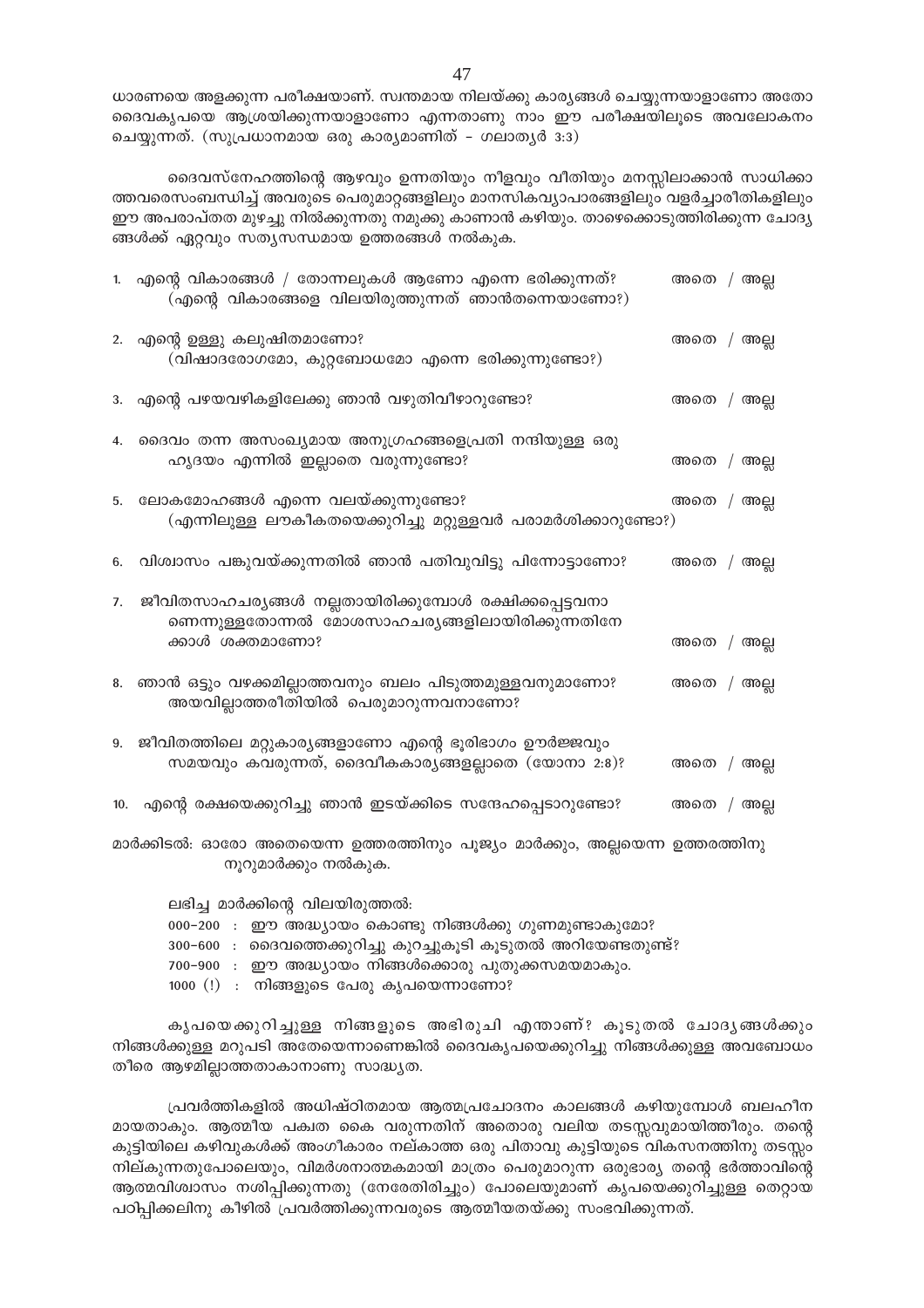#### കൃപയുടെ ആത്മാവ്

പരിശുദ്ധാത്മാവ് കൃപയുടെ ആത്മാവാണെന്ന കാര്യം നിങ്ങൾക്കറിയാമോ? താഴെക്കൊടു ത്തിരിക്കുന്ന രണ്ടു വേദഭാഗങ്ങൾ നോക്കുക, ഒന്നു പഴയനിയമത്തിലേയും മറ്റൊന്നു പുതിയനിയമ ത്തിലേയും:

ഞാൻ ദാവീദ്ഗൃഹത്തിന്മേലും യെരുശലേം നിവാസികളുടെമേലും കൃപയുടെയും യാചനകളുടെയും ആത്മാവിനെ പകരും; തങ്ങൾ കുത്തിയവകലേക്ക് അവർ നോക്കും; എകജ്യാതനെക്കുറിച്ചു വിലപി ക്കുന്നതുപോലെ അവർ അവനെക്കുറിച്ചു വിലപിക്കും; ആദ്യജാതനെക്കുറിച്ചു വ്യസനിക്കുന്നതു പോലെ അവർ അവനെക്കുറിച്ചു വ്യസനിക്കും. (സെഖര്യാവ് 12:10)

ദൈവപുത്രനെ ചവിട്ടിക്കളയുകയും തന്നെ വിശുദ്ധീകരിച്ച ഉടമ്പടിയുടെ രക്തത്തെ അശുദ്ധമെന്നു കരുതുകയും കൃപയുടെ ആത്മാവിനെ നിന്ദിക്കുകയും ചെയ്തവൻ എത്ര കാഠിന്യമേറിയ ശിക്ഷയ്ക്കു പാത്രമാകും എന്നു വിചാരിക്കുവിൻ. (എബ്രായർ 10:29)

പരിശുദ്ധാത്മാവു കൃപയുടെ ആത്മാവാകയാൽ, ദൈവകൃപയെ സ്വീകരിക്കാതെ വരുന്നവ രുടെ ജീവിതത്തിൽ ആത്മാവിന്റെ പ്രവർത്തനം തടസ്സപ്പെടുന്നു എന്നതാണ് ഇതിൽനിന്നും നമുക്കു വായിച്ചെടുക്കാൻ പറ്റുന്നത്. അങ്ങനെ നമ്മെ ഉള്ളിൽ നിന്നും മാറ്റുന്നതിനും തന്റെ ഫലങ്ങളായ സന്തോഷവും സമാധാനവും മറ്റും നമ്മിൽ വിളയിക്കുന്നതിനും ആത്മാവിനു സാധിക്കാതെവരും.

# പാപത്തെ മറികടക്കലും ദൈവത്തിനായുള്ള തീക്ഷ്ണതയും

ഒരാൾ ആത്മീയമായി വളരുന്നില്ലെങ്കിൽ ദൈവകൃപയെ അയാൾ പ്രയോജനരഹിതമായി അടച്ചുവച്ചിരിക്കുകയാണെന്നാണു നമുക്കു മനസ്സിലാക്കാൻ കഴിയുന്നത് – പാപത്തോടു ഇല്ല എന്നു പറയാനും യേശുവിനുവേണ്ടി ഉത്സാഹപൂർണ്ണമായ ജീവിതം എന്നും നയിക്കാനും നമ്മെ പഠിപ്പി ക്കുന്ന ദൈവകൃപയെ. മെഡിറ്ററേനിയൻ ദ്വീപായ ക്രേത്തിലെ സഭാനായകനായ തീത്തുസിന് പൗലോസ് എഴുതുന്നതു നോക്കുക:

എന്തെന്നാൽ സകല മനുഷ്യരുടെയും രക്ഷയ്ക്കായി ദൈവകൃപ പ്രത്യക്ഷപ്പെട്ടിരിക്കുന്നു. അഭക്തിയും ലൗകീകമോഹങ്ങളും ഉപേക്ഷിക്കുവാനും ഈ ലോകത്തിൽ സമചിത്തതയോടും നീതിയോടും ദൈവ ഭക്തിയോടുംകൂടെ ജീവിക്കുവാനും അത് നമ്മെ ഉപദേശിക്കുന്നു. മഹാദൈവവും നമ്മുടെ രക്ഷ കനുമായ യേശുക്രിസ്തുവിന്റെ മഹത്വപ്രത്യക്ഷതയ്ക്കായും അനുഗ്രഹീതമായ പ്രത്യാശയ്ക്കായും നാം കാത്തിരിക്കുന്നു. അവൻ നമ്മെ സകല അധർമ്മത്തിൽനിന്നും വീണ്ടെടുത്ത് സൽപ്രവൃത്തി കളിൽ ശുഷ്കാന്തിയുള്ള സ്വന്തം ജനത്തെ തനിക്കായി ശുദ്ധീകരിക്കേണ്ടതിന് തന്നെത്തന്നെ നമു ക്കായി സമർഷിച്ചു. (തിത്തൂസ് 2:11-14)

പൗലോസിന്റെ എഴുത്താണിയിൽ നിന്നും വമിച്ചത് ആത്മീയ വിദ്യുത് പ്രവാഹമാണ്. നാം ആത്മീയമായി നന്നായി ചെയ്യുമ്പോൾ ദൈവാത്മാവുനമ്മെ ഉള്ളിൽ നിന്നും മാറ്റിയെടുക്കുന്നു – എത്രമഹനീയത, എത്ര ശ്രേഷ്ഠമായ ഒരു അനുഭവം!

#### കൃപനമ്മെ കഠിനാധ്വാനിയാക്കുന്നു

നിങ്ങൾ എത്രമാത്രം കഠിനാധ്വാനം ചെയ്യുന്ന ഒരാളാണ്? നിങ്ങളിലെ അലസതയ്ക്കു ശാസന ലഭിക്കാറുണ്ടോ? ദൈവവചനമനുസരിച്ചു മടി ഒരു പാപമാണ് (സദൃശവാക്യം 6:6–11, സഭാപ്രസംഗി 10:18, മത്തായി 25:26, എബ്രായർ 6:12). (അദ്ധ്വാനമാണ് ആരാധനയെന്നു കരുതുന്നവർക്ക് അവരുടേ തായ പ്രശ്നങ്ങളുമുണ്ട്). കൊരിന്തിലെ ശിഷ്യന്മാരോടുള്ള തന്റെ സംസാരത്തിലൂടെ പൗലോസ് എത്രമാത്രം ദൈവകൃപയെ മാനിക്കുന്നുണ്ടെന്നു നമുക്കു മനസ്സിലാക്കാൻ കഴിയും.

ഞാൻ അഷസ്തോലരിൽ ഏറ്റവും ചെറിയവനല്ലോ; ദൈവസഭയെ പീഡിഷിച്ചതിനാൽ അഷസ്തോ ലൻ എന്ന പേരിനു ഞാൻ യോഗ്യനുമല്ല. എങ്കിലും ഞാൻ എന്തായിരിക്കുന്നുവോ അതു ദൈവകൃപ യാൽ ആകുന്നു; എന്നോടുള്ള അവന്റെ കൃപ നിഷ്ഫലമായിട്ടില്ല; എങ്കിലും അവരെല്ലാവരെക്കാളും ഞാൻ അത്യന്തം അദ്ധ്വാനിച്ചിരിക്കുന്നു; എന്നാൽ ഞാനല്ല, എന്നോടുകൂടെയുള്ള ദൈവകൃപയ ന്രേ. (1 കൊരിന്ത്യർ 15:9-10)

കൃപയെ മാനിക്കുന്ന ഒരു ഹൃദയത്തിന്റെ സ്വാഭാവിക പ്രതികരണമാണ് യേശുക്രിസ്തുവി നോടുള്ള സമർപ്പിത ജീവിതം. പൗലോസിനെപ്പോലെ യേശുവിനുവേണ്ടി കഠിനാധ്വാനം ചെയ്ത മറ്റൊരാളുമുണ്ടാവുകയില്ല. മരിച്ചതിനു ശേഷം താൻ ക്രിസ്തുവിനെക്കാണാൻ പോവുകയാണെന്ന ആത്മധൈര്യം ഇത്രത്തോളം പങ്കുവച്ച വേറൊരാളുമില്ല (ഫിലിപ്പിയർ 1:21-23, 2 തിമോത്തി 4:6-8). വിനയത്തിലും ദൈവകൃപയെ മാനിക്കുന്നതിലും പൗലോസു വളർച്ച പ്രാപിച്ചു കൊണ്ടിരുന്നെന്നു തന്റെ ജീവിത സാക്ഷ്യം മൂലം പലരും മനസ്സിലാക്കുന്നു.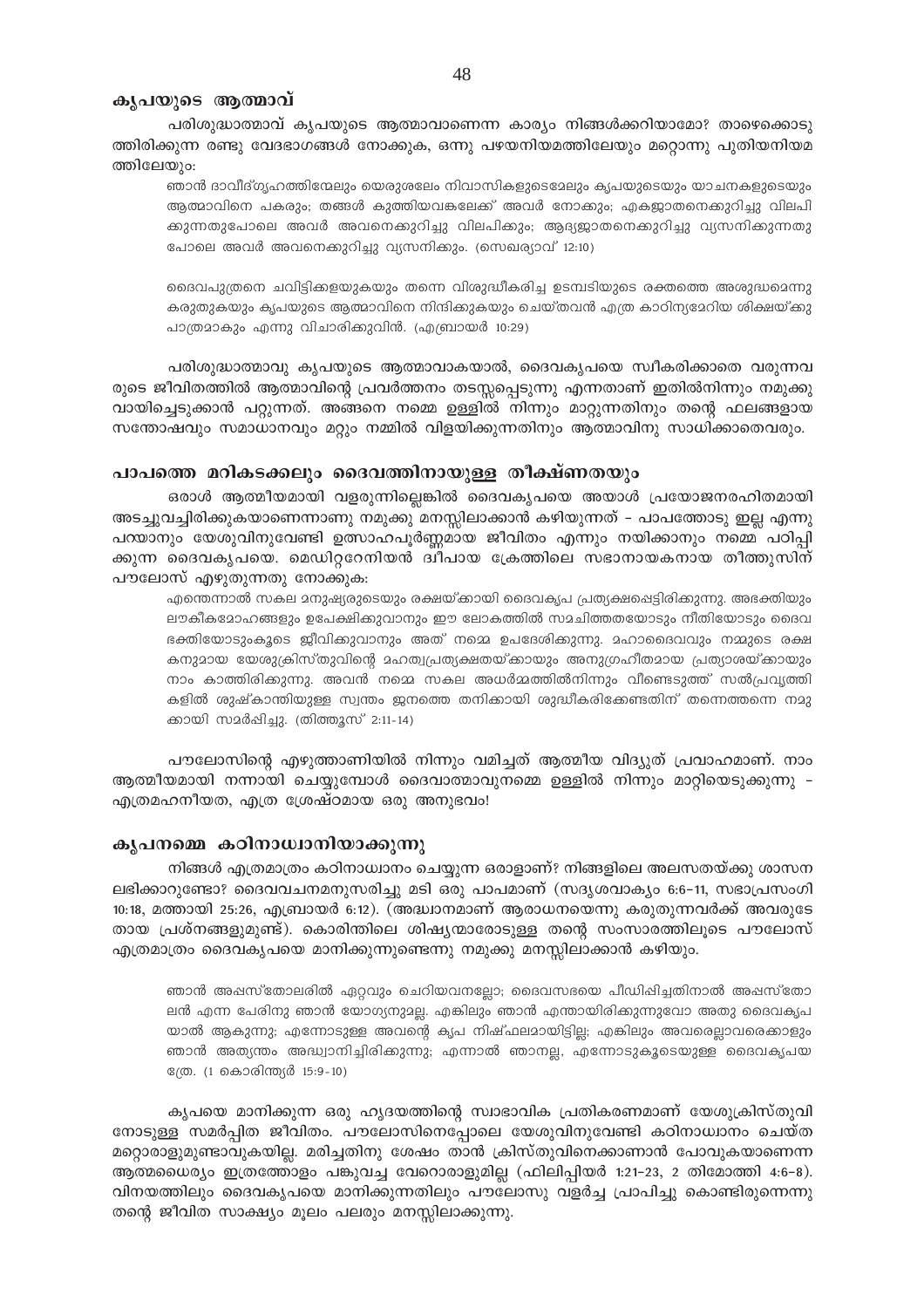| വർഷം    | വാക്യാ      | പ്രസ്ഥാവന                    | താരതമൃക്കൂട്ടം |
|---------|-------------|------------------------------|----------------|
| എ ഡി 56 | 1 കൊരി 15:9 | അപ്പസ്തോലരിൽ ഏറ്റവും ചെറിയവൻ | അപ്പസ്തോലർ     |
| എ ഡി 60 | എഫേ 3:8     | ദൈവജനത്തിൽ ഏറ്റവും എളിയവൻ    | വിശ്വാസികൾ     |
| എ ഡി 65 | 1 തിമോ 1:15 | പാപികളിൽ അഗ്രഗണ്യൻ           | ലോകജനത         |

സ്വന്തം അയോഗൃതയെക്കുറിച്ചും ദൈവകൃപയുടെ വലുപ്പത്തെക്കുറിച്ചും പൗലോസിൽ വളർന്നു വരുന്ന അവബോധം നമുക്കിവിടെ കാണാം. താൻ താരതമ്യം ചെയ്യുന്നയാളുകളുടെ വ്യാപ്തി വികസിക്കുന്നതും നമുക്കിവിടെ കാണാം. നിങ്ങൾ പൊതുവേ ആരുമായാണ് നിങ്ങളെത്തന്നെ താര തമ്യം ചെയ്യുന്നത്? വിനയത്തിൽ നിങ്ങൾ വളരുന്നുണ്ടോ? (ഉവ്വ് എന്ന മറുപടി ആരെങ്കിലും ഉറക്കെ പറയുന്നതു നിങ്ങളാരെങ്കിലും കേട്ടോ?!) ദൈവകൃപയെ മാനിക്കുന്നതിൽ നാം വളരുകയും അതു വഴി കൂടുതൽ മികച്ച കഠിനാധ്വാനികളായി നാം മാറുകയും ചെയ്യുന്നില്ലെങ്കിൽ, നാം എന്തായിട്ടാണു മാറുന്നത്?

# കൃപനല്കുന്ന ഉറപ്പ്

രക്ഷയെക്കുറിച്ചുള്ള ഉറപ്പാണ് നമുക്കു ആത്മവിശ്വാസം നൽകുന്നത്. ക്രിസ്തുവിൽ പൂർണ്ണാ ശ്രയമർപ്പിക്കാമെന്ന വാഗ്ദാനം വചനം നമുക്കു നല്കുന്നു എങ്കിലും, ദൈവത്തിന്റെ ആത്മാവു നമ്മിൽ വസിക്കുന്നുവെന്ന വിശ്വാസം ഇളക്കമുള്ള ഒരുകാര്യമായി ചിലപ്പോഴെങ്കിലും നമുക്കു തോന്നാം – പഴയ ഞാനല്ല ഈ ഞാൻ എന്ന തോന്നലിനും. ചിലയാളുകൾ അവരുടെ സ്നാനത്തെക്കുറിച്ചു പോലും സംശയിക്കുന്നു, കാരണം ദൈവകൃപയെക്കുറിച്ചുള്ള അവരുടെ വിശ്വാസം അത്രകണ്ടു ചെറുതായതാണ്. നാം നിത്യജീവനർഹരാണെന്ന കാര്യത്തിൽ വചനം നൽകുന്ന ഉറപ്പു നമുക്കുണ്ട്.

ഞാൻ വചനം പഠിപ്പിച്ചുകൊണ്ടിരുന്ന ഒരു യുവാവുമായുള്ള സംസാരത്തിനിടയിൽ അവൻ പറഞ്ഞു, ഞാൻ രക്ഷിക്കപ്പെട്ടവനാണോ അല്ലയോ എന്ന കാര്യം എനിക്കറിയേണ്ട, അതിനെക്കുറിച്ചു ചിന്തിക്കാൻ ഞാൻ ആഗ്രഹിക്കുന്നില്ല, എനിക്കതു അറിയുകയും വേണ്ട എന്ന്. യേശുവിനായി ജീവിതം സമർപ്പിക്കാൻ അവൻ പിന്നോക്കം നിൽക്കുന്ന ഒരാളായിരുന്നു.

നിനക്ക് അതിനെക്കുറിച്ചറിയാൻ അതിയായ ആകാംക്ഷയുണ്ട്. ഇല്ലായെന്നു പയുന്നത് വീടിനു തീപിടിച്ചു എന്നറിഞ്ഞിട്ടും അതു കെട്ടോ അതോ ആളിക്കത്തുന്നോ എന്നെനിക്കറിയേണ്ട എന്നു പറ യുന്നതിനു സമമാണ് - രണ്ടായാലും കുഴപ്പമില്ല, ഞാൻ എന്റെ മുറിവിട്ടു പുറത്തിറങ്ങാൻ പോകു ന്നില്ല എന്ന മനോഭാവത്തോടെ. ഇവിടെ ഇങ്ങനെയിരിക്കുന്നതാണ് എനിക്കിഷ്ടം. ശുദ്ധമായ അസം ബന്ധംതന്നെയല്ലേ അത്? നിങ്ങൾക്കു നിങ്ങളുടെ രക്ഷയെക്കുറിച്ചറിയാൻ തീർച്ചയായും താത്പര്യ മുണ്ട്. നിങ്ങൾക്കറിയാനും കഴിയും:

ആ സാക്ഷ്യമോ ദൈവം നമുക്കു നിത്യജീവൻ തന്നു, ആ ജീവൻ അവന്റെ പുത്രനിൽ ഉണ്ട് എന്നു ള്ളതുതന്നെ. പുത്രനുള്ളവനു ജീവൻ ഉണ്ട്; ദൈവപുത്രനില്ലാത്തവനു ജീവൻ ഇല്ല. ദൈവപുത്രന്റെ നാമത്തിൽ വിശ്വസിക്കുന്ന നിങ്ങൾക്കു ഞാൻ ഇതെഴുതിയിരിക്കുന്നത് നിങ്ങൾക്കു നിത്യജീവൻ ഉണ്ടെന്ന് നിങ്ങൾ അറിയേണ്ടതിന് ആകുന്നു. (1 യോഹന്നാൻ 5:11-13)

ദൈവപുത്രനിൽ നിങ്ങൾ വിശ്വസിക്കുന്നുണ്ടോ? വെളിച്ചത്തിലാണോ നിങ്ങൾ നടക്കുന്നത് (1 യോഹന്നാൻ 1:7)? ആണെങ്കിൽ നിങ്ങളുടെ പാപങ്ങൾ സമയാസമയം ക്ഷമിക്കപ്പെടുന്നു എന്ന വാഗ്ദാനം നിങ്ങൾക്കു സ്വന്തമായുണ്ട്.

# പുനഃരുറപ്പു നൽകുന്ന കൃപ

നമ്മുടെ പാപങ്ങൾ കഴുകിക്കളഞ്ഞപ്പോൾ നമുക്കെല്ലാവർക്കുമൊരു വലിയ ഉറപ്പു ലഭിച്ചി രുന്നു (അപ്പ 22:16). എന്നിരുന്നാലും മുന്നോട്ടു നാം പോകുന്ന വഴികളിൽ ആ ഉറപ്പ് വീണ്ടുമൊന്നു സ്ഥിരപ്പെടുത്തുന്നതു നല്ല ഒരു കാര്യമാണ്. ദൈവകൃപയെക്കുറിച്ചു കൂടുതലായി മനസ്സിലാക്കാനുള്ള ചില ആശയങ്ങൾ ചുവടെ നൽകുന്നു:

ചിലസമയത്തു നമുക്കുണ്ടാകുന്ന ഇരുട്ടിന്റെ വികാരങ്ങൾ നാം നഷ്ടപ്പെട്ട അവസ്ഥയായി 1. പരിഗണിക്കരുത്. പാപത്തിൽ അകപ്പെടുമ്പോൾ ഇരുട്ടിലകപ്പെട്ടെന്ന ഒരു അവസ്ഥ നാം ജീവിത ത്തിൽ വീണ്ടും രുചിക്കാനിടയാകും. നമ്മിലെ പഴയമനുഷ്യനുമായുള്ള ബന്ധം വീണ്ടുമൊന്നുകൂടി പുനഃസ്ഥാപിക്കുന്നു എന്ന തോന്നൽ നാം ചെയ്ത പാപം നമുക്കു നൽകുന്നു. എന്നാൽ ഈ തോന്നൽ തെറ്റാണ്, കാരണം നമ്മിലെ പാപപ്രകൃതി മരിച്ചിരിക്കുന്നു (റോമക്കാർ 6:6, ഗലാതൃർ 2:20, 5:24, 6:14). പാപത്തെതുടർന്നു വരുന്ന കുറ്റബോധം സാധാരണമാണ്, എന്നാൽ വിശ്വാസം തകർക്കുന്ന വിനാ ശകരമായ കുറ്റബോധം വേറേയൊരുകാര്യം തന്നെയാണ്.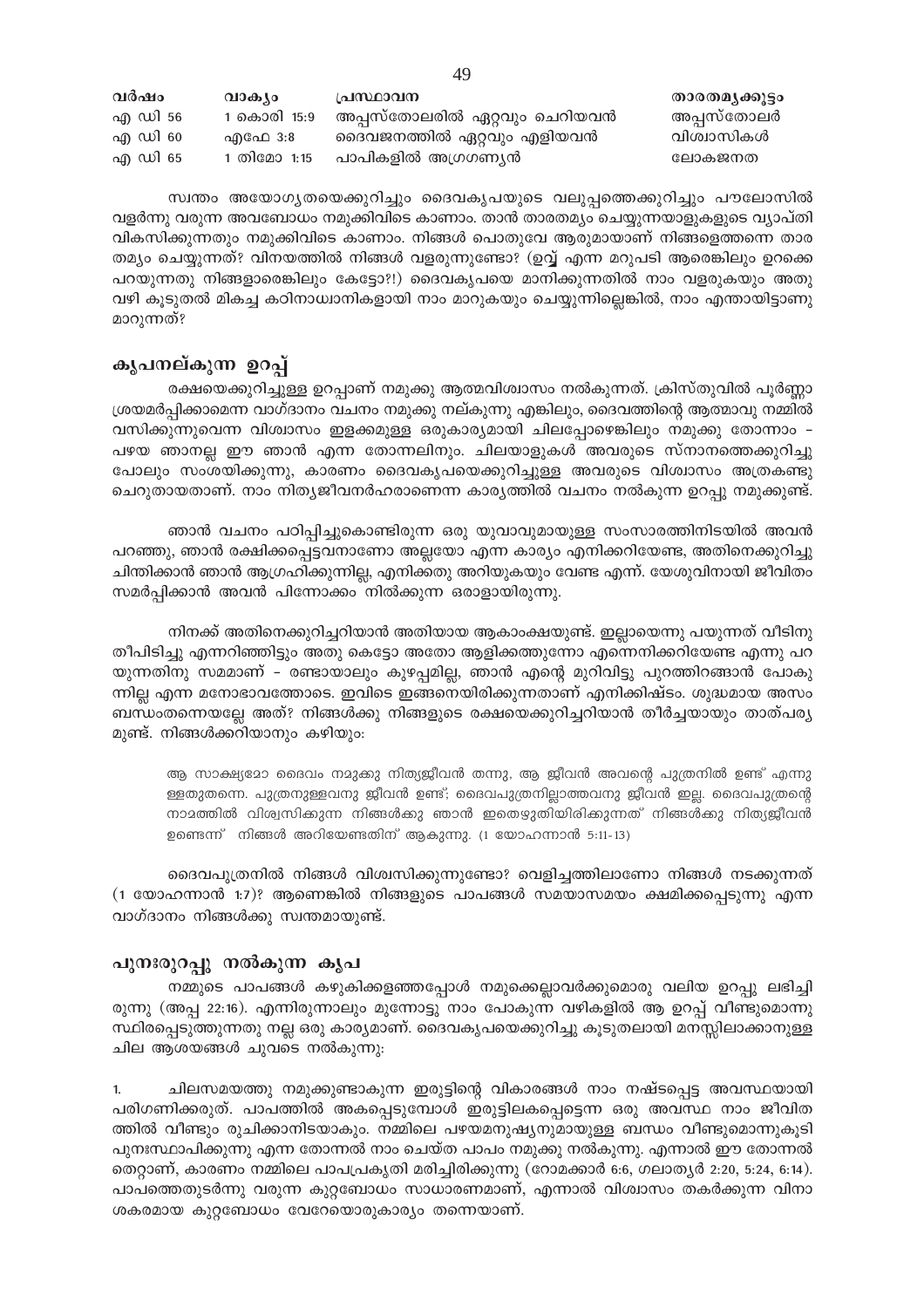$2.$ പന്തുകളിക്കിടയിൽ ഗോളടിക്കാനായി നമുക്കു കിട്ടിയ ഒരു അവസരം നാം വെളിയിലേക്ക ടിച്ചു പാഴാക്കിക്കളഞ്ഞുവെങ്കിൽ നമ്മുടെ പ്രതികരണം ആ അടി മോശമായിപ്പോയി എന്നായിരി ക്കും. അതിനർത്ഥം നാം നമ്മുടെ ഉത്തരവാദത്തെക്കുറിച്ചു കൂടുതൽ ബോധ്യമുള്ളയാളാണ് എന്ന താണ്. അതിനുശേഷം നാം വീണ്ടും കളിയിൽ മുഴുകും, തലയിൽ കൈവച്ചുകൊണ്ടു കളിതീരുന്നതു വരെ സ്തബ്ധനായി നിൽക്കുകയില്ല. എന്റെ പ്രവർത്തി മോശമായിപ്പോയി എന്നു പറയുന്നതും ഞാൻ മോശമാണെന്നു പറയുന്നതും തമ്മിൽ വലിയ വ്യത്യാസമുണ്ട്. ഓരോ തവണ തെറ്റപറ്റു മ്പോഴും നിങ്ങളെ ചെളിയിൽകൂടി വലിച്ചിഴയ്ക്കേണ്ടതില്ല. അത് ആത്മീയമായ ഒരു ചിന്തയല്ല. ബൈബി ളിൽ എങ്ങും അപ്രകാരം പറഞ്ഞിട്ടുമില്ല. വീണിടത്തുനിന്നുമെഴുന്നേറ്റു മുന്നോട്ടുതന്നെ നടക്കുക (യിരമ്യ 8:4). സ്വതന്ത്രനായിരിക്കുക!

ദൈവകൃപയെ ആശ്രയിക്കുന്നതിനേക്കാൾ എളുപ്പമാണ് നമ്മുടെ രക്ഷയെ സംശയിക്കുന്ന  $3.$ തെന്ന് ആരോ പറഞ്ഞുവച്ചിട്ടുണ്ട്. മോശമായ ഒരു സമയത്തിലൂടെ കടന്നു പോകുമ്പോഴെല്ലാം അവരുടെ മാറ്റത്തെ ചോദ്യം ചെയ്യുന്നയാളുകൾ കുറച്ചുണ്ട്. ചെയ്യാൻ ഏറ്റവും എളുപ്പമുള്ള കാര്യവു മിതാണ്. ദൈവത്തെകുറ്റാചാരുന്നതിനു തുല്ല്യമായ ഒന്നാണിത്. ദൈവം വിചാരിച്ചിരുന്നെങ്കിൽ എനി ക്കീഗതി വരുമായിരുന്നില്ല എന്ന ഒരു കുറ്റപ്പെടുത്തൽ. യേശു തോമസിനോടു പറഞ്ഞതുതന്നെ യാണ് അത്തരമാളുകൾ അവരോടുതന്നെ പറയേണ്ടത്; സംശയിക്കേണ്ട, വിശ്വസിപ്പിൻ (യോഹ ന്നാൻ 20:27)

ആത്മീയമായി ശരിയായ രീതിയിൽത്തന്നെ ശിഷ്യരായതിനുശേഷം പിന്നോക്കം പോയവ  $4.$ രുമുണ്ട്. കൊരിന്തിലെ സഭയെ നോക്കുക. അവിടത്തെ സഭയിൽ പടലപിണക്കങ്ങളും, പത്ഥ്യോപദേ ശത്തെസംബന്ധിച്ച ആശയക്കുഴപ്പങ്ങളും, അപവാദമായ പാപങ്ങളും, എല്ലാമുള്ളതായി നാം വായി ക്കുന്നുണ്ടെങ്കിലും, ആ പുസ്തകത്തിൽ എവിടെയും കൊരിന്തിലെ ശിഷ്യന്മാർ ശരിയായ ശിഷ്യരല്ല യെന്നോ അല്ലങ്കിൽ അവർ വീണ്ടും സ്നാനപ്പെടണമെന്നോ പൗലോസ് പറഞ്ഞു കാണുന്നില്ല. മന്ത്ര വാദിയായ ശിമയോന്റെ ജീവിതമാറ്റം ശരിയായതല്ലയെന്നു വിശ്വസിക്കാൻ അനേകം സാഹചര്യങ്ങ ളുണ്ട്. അവനോടുപോലും നീ പോയി ശരിയായ ക്രിസ്ത്യാനിയായിട്ടു വരൂ എന്നു പറയുന്നില്ല (അപ്പ 8:9-24). അവന്റെ ഹൃദയം നേരെയുള്ളതാക്കാനാണ് ആവശ്യപ്പെടുന്നത്.

മാനസാന്തരപ്പെട്ടതിനു ശേഷം വീണുപോകാൻ സാദ്ധ്യതയില്ലാതെയില്ല. യിരമ്യ 34:8–17 വാ കൃങ്ങളിൽ ജനം മാനസാന്തരപ്പെട്ടു തങ്ങളുടെ അടിമകളെ മോചിപ്പിക്കുന്നതു നമുക്കു കാണാം, എന്നാൽ അവർ അതിൽനിന്നും പിൻവാങ്ങി ആ അടിമകളെ തിരിച്ചെടുക്കുന്നു. ദൈവം അവരോടു പറഞ്ഞതെന്താണ്? നിങ്ങൾ ഇന്നു തിരിഞ്ഞു... (യിരമ്യ 34:15). മാനസാന്തരത്തിനു ശേഷമുള്ള അപ ഭ്രംശം അവരുടെ മാനസാന്തരത്തെ വിലയില്ലാതാക്കുന്നില്ല. അവർ മാനസാന്തരപ്പെട്ടവരാണെങ്കിലും പിന്നീടു പിൻവാങ്ങി. യേശുവിനെ നിങ്ങൾ രക്ഷകനായി സ്വീകരിച്ചത് നിങ്ങളുടെ സ്വതന്ത്രമായ ഇച്ഛ യിലൂടെയാണ്. അതിനുശേഷവും തീരുമാനമെടുക്കുവാനുള്ള നിങ്ങളുടെ അവകാശത്തിന്മേൽ ആരും നിയന്ത്രണമേർപ്പെടുത്തുന്നില്ല. ശരിയായതു ചെയ്യാനോ ചെയ്യാതിരിക്കാനോയെല്ലാം തീരുമാനിക്കു ന്നതു നിങ്ങളാണ്.

5. ഇന്നതു ചെയ്യണം ഇന്നതു ചെയ്യരുത് എന്ന നിർദ്ദേശക്കൂട്ടങ്ങളിലോ, സഭയുടെ പരിപാടിക ളിലുള്ള സമർപ്പണത്തിലോ ഒക്കെ മുറുകെപ്പിടിക്കുന്ന സഭാനേതാക്കളുണ്ട്. (ഞാനും അത്തരം നിർദ്ദേ ശങ്ങൾക്ക് ആമേൻ പറയും). കൃപയെക്കുറിച്ചും പുനഃരുറപ്പിനെക്കുറിച്ചുമൊക്കെ പ്രസംഗങ്ങളിൽ കൂടു തൽ കേൾക്കാറുമില്ല – അത്തരം ആശയങ്ങൾ ആളുകൾ തങ്ങളുടെ അലസതയ്ക്കും ഒഴിവുകഴിവു കൾ ഉണ്ടാക്കുന്ന പ്രകൃതത്തിനും വളമായെടുക്കുമെന്ന ഭയമാണ് അതിനു കാരണം. എന്നാൽ പ്രാസം ഗികരോടു ഞാൻ പറയുന്നു; ഇതിൽ മാറ്റം വരുത്തണം. നമുക്കു നൽകപ്പെട്ടിരിക്കുന്ന സുവിശേഷം പ്രഥമമായും പ്രധാനമായും ദൈവകൃപയുടെ സുവിശേഷമാണ് (അപ്പ 20:24). കൃപയെക്കുറിച്ചു സംസാരിക്കുന്നില്ലെങ്കിൽ നിങ്ങൾ സംസാരിക്കുന്നതു സുവിശേഷമല്ല. എന്നാൽ പ്രാസംഗികരല്ലാ ത്തവരോടു ഞാൻ പറയുന്നത്, പ്രാസംഗികരുടെ കുറവുകൾ നിലനിൽക്കേത്തന്നെ – ഞാനും കുറവു കൾ ഉള്ള ഒരു പ്രാസംഗികനാണ് - കൃപയെക്കുറിച്ചു വൃക്തമായ കാഴ്ചപ്പാടും സമർപ്പണത്തെക്കു റിച്ചു സംതുലിതമായ ഒരു ബോധ്യവും നിങ്ങൾ വളർത്തിയെടുക്കണം. വചനത്തിൽ ആഴത്തിലിറ ങ്ങുക, നിങ്ങളുടെ ബോധ്യവും വിശ്വാസവും ദൈവത്തോടൊത്തുള്ള നടത്തവും ശക്തിപ്പെടുത്തുക.

ദൈവവേലയിൽ നാം കൂടുതലായി മുഴുകുമ്പോൾ അവന്റെ കൃപയെ നാം അത്രയധികം 6. കൂടുതലായി മാനിക്കും. ശിഷ്യത്വത്തിലധിഷ്ഠിതമല്ലാത്ത ഒരു സഭയിലെ ചെറുപ്പക്കാരുടെ കൂട്ടത്തോടു ഒരിക്കൽ ഞാൻ, നിങ്ങൾക്കെത്രപേർക്കു നിങ്ങളുടെ രക്ഷയെക്കുറിച്ചു ഉറപ്പുണ്ടെന്ന ഒരു ചോദ്യം ചോദിച്ചു. കണ്ണടച്ചു പിടിച്ചുകൊണ്ട് രക്ഷിക്കപ്പെട്ടവരെന്നു ആത്മവിശ്വാസമുള്ളവരോടു കയ്യുയർത്താൻ ഞാൻ ആവശ്യപ്പെട്ടു. പകുതി കൈകൾപോലുമുയർന്നില്ല. വർഷങ്ങൾക്കുശേഷം സഭയോടും സഭാം ഗങ്ങളോടും സമർപ്പണമുള്ള ഒരുകൂട്ടത്തോട് ഈ ചോദ്യം തന്നെ ഞാൻ ചോദിച്ചു. എകദേശം മുഴു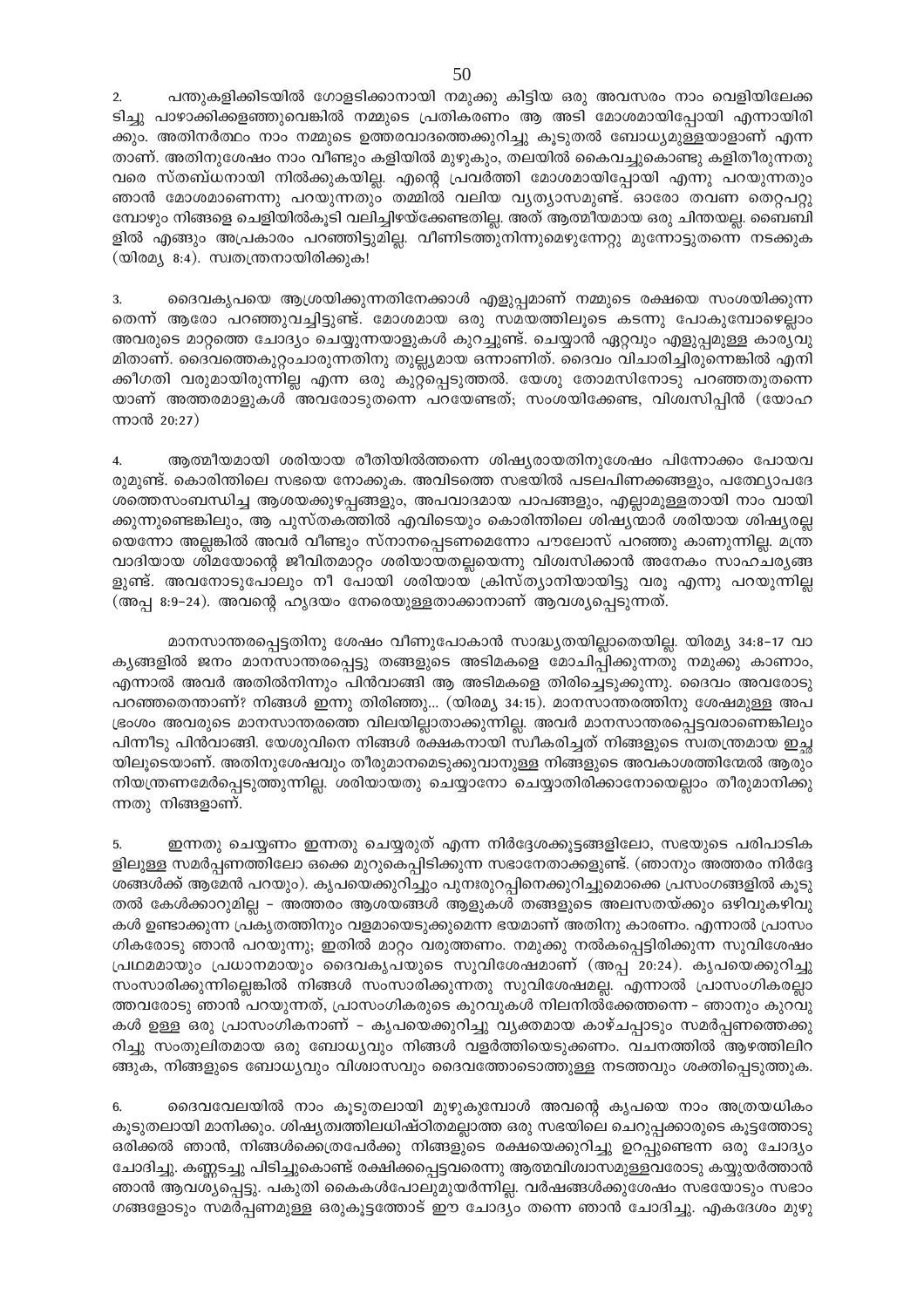വൻ പേരും കൈകളുയർത്തുന്നതു കാണാൻ എനിക്കു കഴിഞ്ഞു. അവരുടെ പ്രവർത്തികളാലാണ് അവർ സ്ഥർഗ്ഗം നേടുന്നതെന്ന് അവരെ പഠിപ്പിച്ചതുകൊണ്ടല്ല ഇതു സാധിച്ചത്.

#### അവസാനമായി..

ഈ പ്രപഞ്ചത്തിലെ തന്നെ ഏറ്റവും സുരക്ഷിതരും ആത്മാവിശ്വാസമുള്ളവരുമായ ഒരുകൂട്ടം ആളുകളാകേണ്ടവരാണ് ശിഷ്യരായ നാം. ഒന്നുമില്ലെങ്കിലും നമുക്കുള്ള ഇൻഷുറൻസ് പോളിസി ചിന്തിക്കാൻ കഴിയുന്നതിനുമപ്പുറമല്ലേ! ആത്മാവു നമ്മിലുണ്ടോയെന്നുള്ള ശങ്കയ്ക്കു യാതൊരുവിധ ത്തിലും ഇടയില്ല.

ആത്മാവു നമ്മിലുണ്ടോ എന്ന ചോദ്യമല്ല, പകരം നമ്മൾ ആത്മാവിന്റേതായുണ്ടോ എന്ന ചോദ്യമാണ് കൂടുതൽ പ്രസക്തമായത്. ദൈവകൃപയാൽ നമ്മുടെ ജീവിതം നവീകരിക്കാനും പുനർ രൂപപ്പെടുത്താനും ദൈവാത്മാവിനു കഴിയുന്നു. ഈ ജീവിതത്തിൽ നാം പരിപൂർണ്ണരാകുന്നില്ല. അതി നാൽ മനസ്സു ശാന്തമാക്കുക, ദൈവത്തിന്റെ കൃപയ്ക്കു കൃതജ്ഞതയുള്ളവരാകുക, ദൈവാത്മാവിന്റെ പ്രവർത്തി നമ്മിൽ നടക്കട്ടെ.

#### ശോധനചെയ്യുവാൻ:

- 1. എന്റെ രക്ഷയെക്കുറിച്ചു ഞാൻ ആത്മവിശ്വാസമുള്ളവനാണോ, അതോ ചഞ്ചലപ്പെടുന്നുണ്ടോ?
- 2. കൃപയ്ക്കു പകരമായി അനുസരണയെ പ്രതിഷ്ഠിക്കുന്ന തെറ്റായ ദൈവശാസ്ത്രം എന്നെ സ്വാധീനിക്കുന്നുണ്ടോ?
- 3. എന്റെ ആത്മവിശ്വാസത്തെ ചോർത്തിക്കളയുന്ന കാര്യങ്ങൾ എന്തൊക്കെയാണ്? അക്കാര്യങ്ങ ളിലൊക്കെ എപ്രകാരം എനിക്കൊരു മാറ്റം വരുത്താം?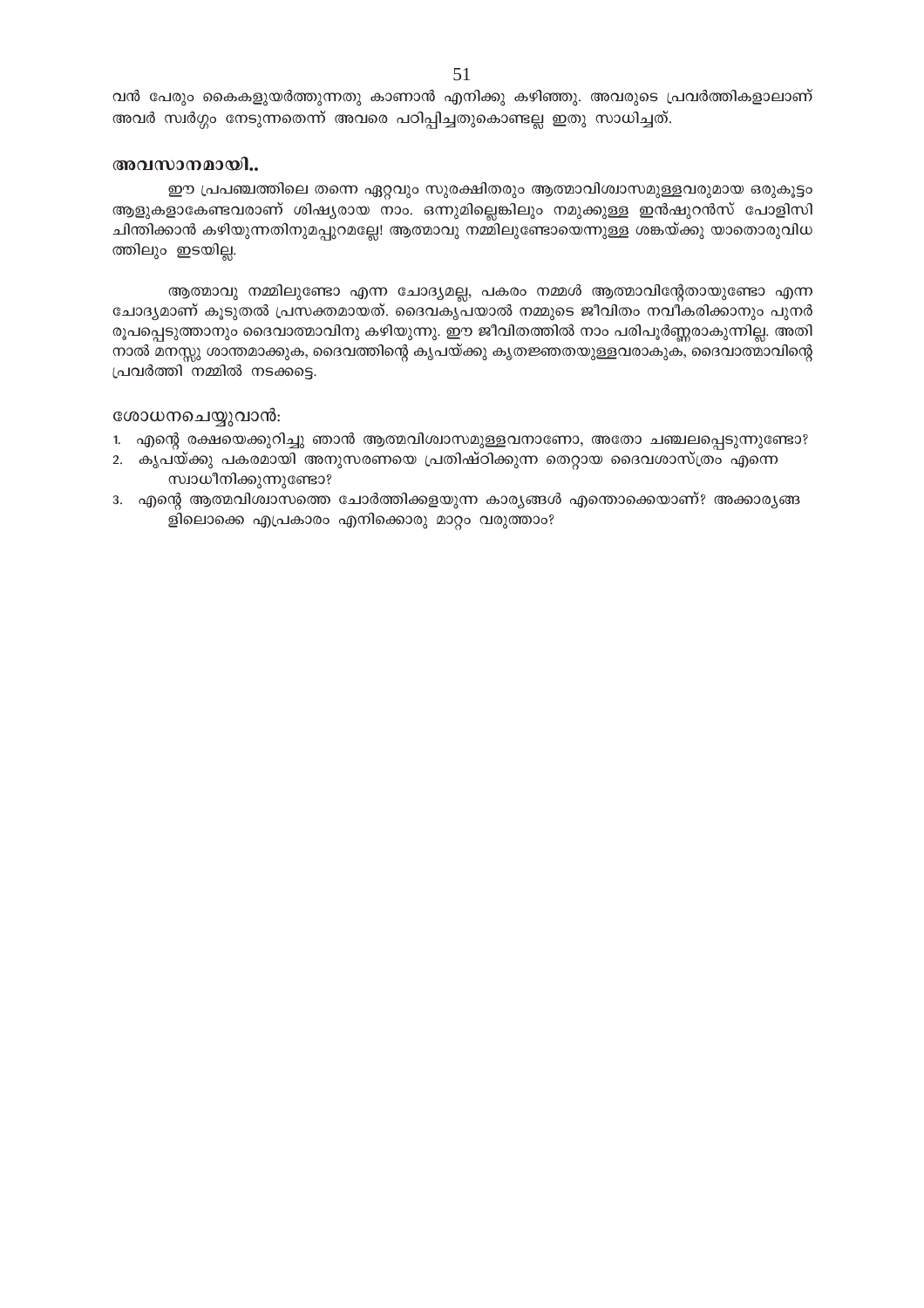52  $@0@0y0@09$ 

# ആത്മാവിനാൽ നയിക്കപ്പെടൽ

ശിഷ്യരുടെ ജീവിതത്തിൽ അതെപ്രകാരമാണ്?

ദൈവത്തിന്റെ ദാനങ്ങളെക്കുറിച്ചും അവിടുത്തെകൃപയെക്കുറിച്ചും ആത്മവിശ്വാസം കൂടുതൽ ആർജ്ജിച്ചവരായതിനാൽ നമുക്കിനി ദൈവത്തിന്റെ വഴികാട്ടലിനെക്കുറിച്ചു നോക്കാം. ദൈവഹിത മിന്നതെന്ന് നമുക്കു തിരിച്ചറിയാൻ കഴിയുന്നതെപ്രകാരമാണ്. ആത്മാവിനാൽ നയിക്കപ്പെടുകയെ ന്നത് ദൈവത്താൽ നയിക്കപ്പെടുന്നതോ യേശുവിനാൽ നയിക്കപ്പെടുന്നതോ ആണെന്നു നാം ഈ അദ്ധ്യായത്തിൽ മനസ്സിലാക്കാൻ പോകുന്നു. ഈ പ്രയോഗങ്ങളെല്ലാം അർത്ഥമാക്കുന്നതു ഒരേകാര്യം തന്നെയാണ്.

# ആത്മീയ ദിശനോക്കിയന്ത്രം?

നമ്മിലുള്ള ഉൾവെളിച്ചത്തെ പിൻതുടർന്നാൽ നാം തെറ്റുവരാത്ത ശരിയായ പാതയിലായി രിക്കും ചരിക്കുക എന്നത് യുഗങ്ങളായി വളരെ ജനസമ്മതിനേടിയ ഒരു ആശയമാണ് – ഇപ്പോഴുമതു സജീവമായ ഒരു ചിന്താസരണിയാണ്. ചെറിയകാര്യങ്ങളെക്കുറിച്ചു വേവലാതിപ്പെടേണ്ട എന്ന തന്റെ പുസ്തകത്തിൽ റിച്ചാർഡ് കാൾസൻ നൽകുന്ന ഒരു ഉപദേശം നോക്കുക (ആ പുസ്തകത്തിലെ മറ്റു ചില ഉപദേശങ്ങൾ നല്ലവയാണ്):

ജീവിതത്തിൽ നിങ്ങളെ നയിക്കാനായി തെറ്റുവരുത്താത്ത ഒരു നിയന്ത്രണ ഘടകം നിങ്ങ ളുടെ ഉള്ളിൽ നിലനിൽക്കുന്നുണ്ട്. നിങ്ങളുടെ വികാരങ്ങളെ അടിസ്ഥാനമാക്കിമാത്രം പ്രവർത്തിക്കുന്ന ഈ വഴികാട്ടി അസന്തുഷ്ടിയും ആശയക്കുഴപ്പങ്ങളും ഉണ്ടാക്കുന്ന തെറ്റാ യപാതയിലാണോ, അല്ലെങ്കിൽ, സന്തോഷവും മനഃസമാധാനവും നൽകുന്ന ശരിയായ പാത യിലാണോ നിങ്ങൾ പോകുന്നത് എന്ന കാര്യത്തിൽ നിങ്ങൾക്കു വ്യക്തത തരും. നിങ്ങളുടെ വികാരങ്ങൾ ഒരു ഉഷ്ണമാപിനിയായി പ്രവർത്തിച്ചുകൊണ്ട്, നിങ്ങളുടെ ആന്തരിക താപവ്യ ത്യാസത്തെക്കുറിച്ചുള്ള സൂചനകൾ നൽകും.

ക്രിസ്തീയ പുസ്തകശാലകളിൽ ലഭിക്കുന്ന ഭൂരിഭാഗം സാഹിതൃത്തിലും മുഴച്ചു നിൽക്കുന്ന ആശയവുമിതാണെന്ന കാര്യം മനോവിഷമമുണ്ടാക്കുന്ന ഒന്നാണ്. ആത്മാവിനാൽ നയിക്കപ്പെടുക യെന്നതും ഇത്തരമൊരുകാര്യമാണെന്നു ധരിച്ചുവച്ചിരിക്കുന്ന അനേകരുണ്ട്. താഴെക്കൊടുത്തിരിക്കുന്ന വചനങ്ങൾ തങ്ങൾക്കു ബാധകമല്ലയെന്നു പറയാൻ കഴിയുന്നത്ര ആത്മീയ വിശുദ്ധിയുള്ള ആളുകൾ നിലവിലുണ്ടോ?

ചിലപ്പോൾ ഒരു വഴി മനുഷ്യനു നല്ലതെന്നു തോന്നും; അതിന്റെ അവസാനമോ മരണത്തിന്റെ വഴി കളാകുന്നു. (സദൃശവാക്യങ്ങൾ 14:12)

ഹൃദയം എല്ലാറ്റിനേക്കാളും കാപട്യവും ദുഷ്ടതയും ഉള്ളതാകുന്നു; അത് ആരാഞ്ഞറിയുന്നവൻ ആര്? (യിരമ്യ 17:9)

ഉറപ്പായ ഒരു കാര്യമെന്തെന്നാൽ നമ്മുടെ തന്നെ തോന്നലുകളെയും വികാരങ്ങളെയും അടി സ്ഥാനപ്പെടുത്തിയെടുക്കുന്ന തീരുമാനങ്ങൾ അപകടകരമാണെന്നതാണ്. നമ്മുടെ തോന്നലുകളുടെ പിന്നാലെ പോകുന്നതിനെ ആത്മാവിന്റെ നായകത്വമായി കരുതുന്നത് അസംബന്ധമാണ്, അതു നിങ്ങളെ ശരിയായ വഴിയിൽ ചരിക്കുന്നവരാക്കുന്നില്ല. (ദിശാനോക്കിയന്ത്രം (ജൈറോസ്കോപ്) പ്രവർത്തിക്കുന്നത് ഭൂഗുരുത്വാകർഷണബലത്തിന്റെയും ആ യന്ത്രത്തിലുള്ള ഡിസ്കുകളുടെ തിരി ച്ചിലിന്റെയും അടിസ്ഥാനത്തിലാണ്. നമ്മുടെ ജീവിതത്തിലും അനുദിനം യേശുവിനെ പിൻതുടരുന്ന പ്രവർത്തനത്താലും, ദൈവവചനം നൽകുന്ന ഗുരുത്വാകർഷണത്താലും നയിക്കപ്പെടുന്നില്ലെങ്കിൽ നമ്മിലെ ദിശനോക്കിയും വഴിതെറ്റിക്കും). $^{(1)}$ 

# സകല സതൃത്തിലേക്കും നയിക്കും?

നവപെന്തക്കോസ്തുകാർ<sup>ദു</sup> ആത്മാവാൽ നയിക്കപ്പെടുന്നെന്നു അവകാശപ്പെടാനായി ഉപ യോഗിക്കുന്ന രണ്ടു വചനങ്ങളാണ് യോഹന്നാന്റെ 14:26 ഉം, 16:13 ഉം. ആ വചനങ്ങളെ നമുക്കു നോ ക്കാം.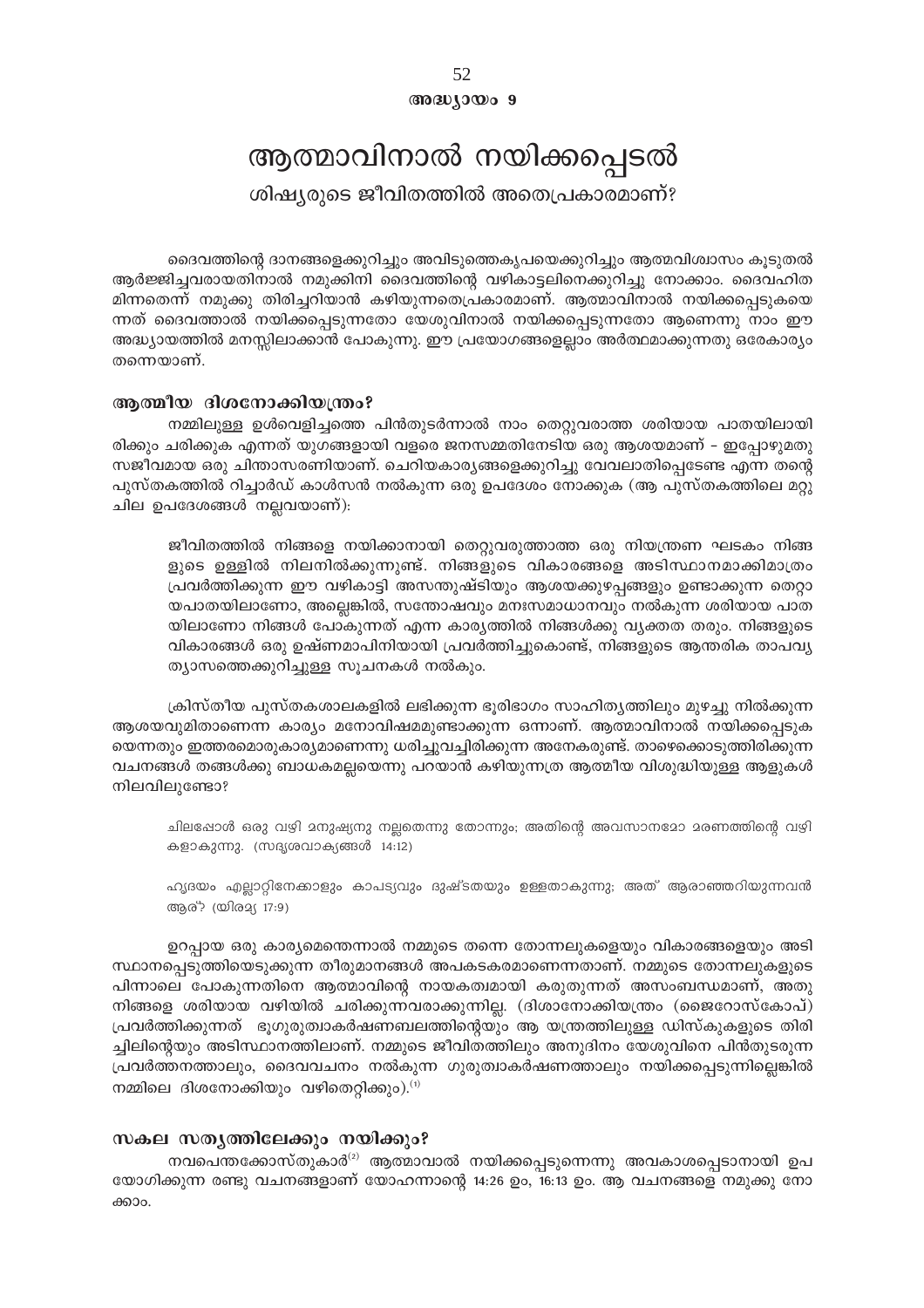എങ്കിലും പിതാവ് എന്റെ നാമത്തിൽ അയയ്ക്കുവാനിരിക്കുന്ന പരിശുദ്ധാത്മാവ് എന്ന ആശ്വാസപ്രദൻ നിങ്ങൾക്കു സകലതും ഉപദേശിച്ചു തരുകയും ഞാൻ നിങ്ങളോടു പറഞ്ഞതൊ ക്കെയും നിങ്ങളെ ഓർമ്മപ്പെടുത്തുകയും ചെയ്യും. (യോഹന്നാൻ 14:26)

സത്യത്തിന്റെ ആത്മാവു വരുമ്പോഴോ അവൻ നിങ്ങളെ സകല സത്യത്തിലും വഴി നടത്തും; അവൻ സ്വന്തമായി സംസാരിക്കാതെ താൻ കേൾക്കുന്നതു സംസാരിക്കുകയും വരുവാനുള്ളത് നിങ്ങൾക്കു വെളിഷെടുത്തിതരുകയും ചെയ്യും. (യോഹന്നാൻ 16:13)

ആദ്യമായി, ആരോടാണ് യേശു ഇവിടെ സംസാരിക്കുന്നത്? തന്നെ ബന്ധനസ്ഥനാക്കുന്ന തിനുമുന്നെ, യേശു തന്റെ അപ്പസ്തോലന്മാരോടു സംസാരിക്കുന്നഭാഗമാണിത്. യേശു പറഞ്ഞതൊ ക്കെയും ഓർമ്മിപ്പിക്കുമെന്നും, മുഴുവൻ സതൃത്തിലേക്കും വഴിനടത്തുമെന്നും വാഗ്ദാനം ചെയ്തത് അവരോടാണ്, നമ്മോടല്ല. താൻ പഠിപ്പിച്ചതെല്ലാം കേട്ടവരാണ് അവർ, എങ്കിലും മനുഷ്യ സഹജ മായ ഓർമ്മക്കുറവ് നിമിത്തം കേട്ടകാര്യങ്ങൾ മുഴുവനുമായി ഓർമ്മിച്ചെടുത്തു രേഖപ്പെടുത്താൻ തടസ്സമായേക്കും – ദൈവീകമായ ഒരു ഇടപെടൽ ഇല്ലെങ്കിൽ. രണ്ടാമത്തെ വാഗ്ദാനമാകട്ടെ തന്റെ മരണശേഷം ആരംഭിക്കാനിരിക്കുന്ന സഭയെ സജ്ജമാക്കുന്നതിലേക്കാണ്. ഈ രണ്ടുവാഗ്ദാനങ്ങളും പുതിയ നിയമത്തിൽ നിറവേറിയിരിക്കുന്നു. യേശുവിന്റെ ജീവിതവും ഉപദേശങ്ങളും സുവിശേഷങ്ങ ളിലും, സഭയിൽ അവയുടെ പ്രായോഗികതയെക്കുറിച്ചുള്ള നിർദ്ദേശങ്ങൾ അപ്പസ്തോലപ്രവർത്തി കൾ മുതൽ വെളിപാടുവരെയുള്ള പുസ്തകങ്ങളിലും രേഖപ്പെടുത്തിയിരിക്കുന്നു. എല്ലാ ക്രിസ്ത്യാ നികളും അപ്പസ്തോലതുലൃരാണെന്നുള്ളതിനോ, അല്ലെങ്കിൽ നമുക്കുവേണ്ടി പ്രത്യേകമായ കാരൃ ങ്ങൾ ആത്മാവിനു വെളിപ്പെടുത്താനുണ്ടെന്നതിനോ ഉള്ള ഒരു സൂചനയും വചനത്തിലെങ്ങും കാണു ന്നില്ല. $^{(3)}$ 

# വചനം പറയുന്നത്...

ആത്മാവിനാൽ നയിക്കപ്പെടുകയെന്നത് വചനത്തിൽ പറയുന്ന കാര്യം തന്നെയാണ്. പ്രയാ സമെന്താണെന്നുവച്ചാൽ ഈ ആശയത്തെ കോട്ടിയോ അല്ലെങ്കിൽ സൗകര്യപൂർവ്വം പുനഃപരിവർത്തനം ചെയ്തോയൊക്കെ ദശലക്ഷക്കണക്കിനാളുകൾ വചനത്തിൽ ഉദ്ദേശിച്ചിട്ടില്ലാത്ത രീതിയിൽ ഉപയോ ഗിക്കുന്നു എന്നതാണ്. ആത്മാവു നമ്മുടെ ഹൃദയത്തിലേക്കുവന്നുകഴിഞ്ഞാൽപ്പിന്നെ, ജീവിതത്തി ലൂടെയും അതിലെടുക്കേണ്ടിവരുന്ന തീരുമാനവൈതരണികളിലൂടെയും നമ്മെ നയിക്കുവാനായി നമ്മുടെ ഉള്ളിൽ യാന്ത്രികമായി പ്രവർത്തിക്കുന്ന ഒരു സമ്പ്രദായം സ്ഥാപിക്കപ്പെടുന്നു എന്ന ആശ യമാണ് ഏറെ ജനസമ്മതിയാർജ്ജിച്ച ഒന്ന്. നേരത്തേ സൂചിപ്പിച്ചതുപോലത്തെ ഒരു ദിശനോക്കിയ ന്ത്രം. എന്നാൽ ബൈബിൾ ഇതിനെക്കുറിച്ചെന്താണു പറയുന്നത്? വളരെ വ്യക്തമായ രണ്ടു വചനങ്ങൾ നമുക്കു പരിശോധിക്കാം:

ആകയാൽ സഹോദരന്മാരേ, നാം ജഡത്തെ അനുസരിച്ചു ജീവിക്കേണ്ടതിന് ജഡത്തിനോടല്ല കട ഷാടുള്ളവരാകുന്നത്. നിങ്ങൾ ജഡത്തെ അനുസരിച്ചു ജീവിക്കുന്നുവെങ്കിൽ നിശ്ചയമായും മരിക്കും; ആത്മാവിനാൽ ശരീരത്തിന്റെ പ്രവൃത്തികൾ നിർഇജീവമാകുന്നുവെങ്കിലോ നിങ്ങൾ ജീവികും. ദൈവാത്മാവിനാൽ നയിക്കപ്പെടുന്നവർ എല്ലാവരും ദൈവത്തിന്റെ മകൾ ആകുന്നു. നിങ്ങൾ പിന്നെയും ഭയപ്പെടേണ്ടതിന് ദാസ്യത്തിന്റെ ആത്മാവിനെയല്ല, നാം അബ്ബാ പിതാവേ, എന്നു വിളി ക്കുന്ന പുത്രത്വത്തിന്റെ ആത്മാവിനെയാണ് പ്രാപിച്ചത്. (റോമർ 8:12-15)

ആത്മാവിനെ അനുസരിച്ചു നടക്കുവിൻ; എന്നാൽ നിങ്ങൾ ജഡത്തിന്റെ മോഹം നിവർത്തിക്കുക യില എന്ന് ഞാൻ പറയുന്നു. ജഡത്തിന്റെ അഭിലാഷം ആത്മാവിനും ആത്മാവിന്റെ അഭിലാഷം ജ ഡത്തിനും എതിരാണ്; നിങ്ങൾ ഇച്ചിക്കുന്നതു ചെയ്യുവാൻ കഴിയാത്തവിധം അവ പരസ്പരവിരു ദ്ധങ്ങളാണ്. ആത്മാവിനെ അനുസരിച്ചു നടക്കുന്നുവെങ്കിൽ നിങ്ങൾ ന്യായപ്രമാണത്തിൻ കീഴിൽ ഉള്ളവരല്ല. (ഗലാത്യർ 5:16-18)

ആത്മാവിനാൽ നയിക്കപ്പെടുകയെന്നാൽ നമ്മുടെ പാപപ്രകൃതിയെ അല്ലെങ്കിൽ മാംസേച്ച കളെ നശിപ്പിക്കുകയെന്നതാണെന്ന് ഈ രണ്ടു വേദഭാഗത്തിലും നാം കാണുന്നു. ദൈവത്തിന്റെ ധാർമ്മികമൂല്യങ്ങളിലേക്കാണ് ആത്മാവു നമ്മെ നയിക്കുന്നത്. പ്രകൃത്യാതീതമായ രീതിയിൽ നമ്മുടെ അനുദിന വ്യാപാരങ്ങളിൽ ഇടപെടുന്നതിനേക്കുറിച്ചല്ല.

അനുദിന ജീവിതത്തിലെ മിക്കവാറും തീരുമാനങ്ങൾ നാം തന്നെ എടുക്കേണ്ടവയാണ്, ദൈവീ കമായ ഒരു ഇടപെടൽ ഇല്ലാതെതന്നെ. എന്നിരുന്നാലും പ്രാർത്ഥനയോടും ഉപദേശസ്വീകരണത്തോടും വചനതാത്പര്യങ്ങളെ ശ്രദ്ധാപൂർവ്വം പരിശോധിച്ചു നോക്കിയുമാണ് ഈ തീരുമാനങ്ങൾ നാം എടു ക്കേണ്ടത് എന്ന കാര്യം ശിഷ്യന്മാരോടു എടുത്തുപറയേണ്ടതില്ലല്ലോ.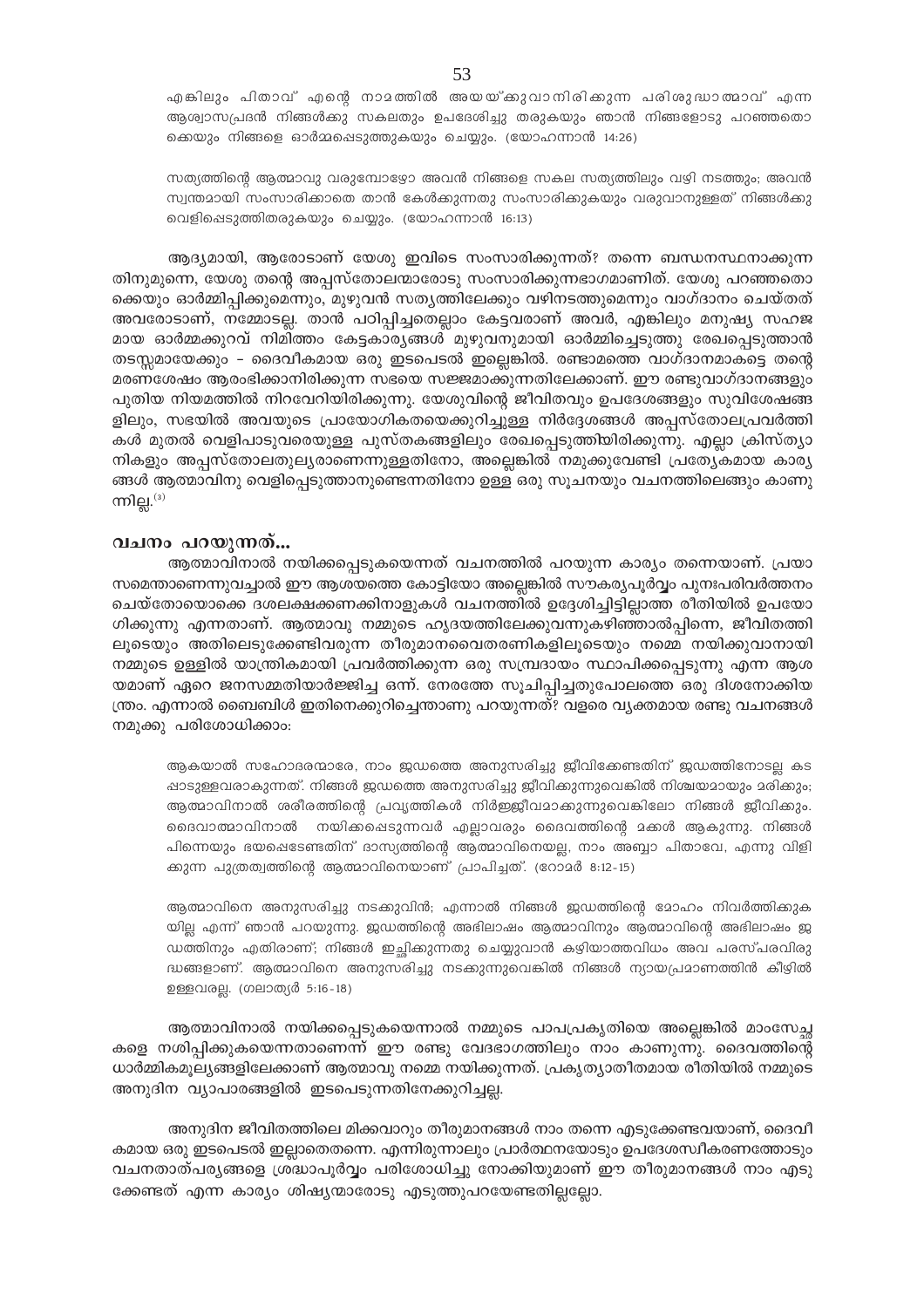# പഴയനിയമ പശ്ചാത്തലം

ആത്മാവിനാൽ നയിക്കപ്പെടുകയെന്നാൽ ജഡത്തെ മരിച്ചതാക്കുക എന്നതാണെന്നു നാം കണ്ടുകഴിഞ്ഞു (റോമർ 8, ഗലാതൃർ 5). പുതിയനിയമത്തിലെ ഭൂരിഭാഗം വചനങ്ങളും ഇതു സാക്ഷീ കരിക്കുന്നു. എന്നാൽ പഴയ നിയമത്തിൽ ഇതേക്കുറിച്ച് എന്താണു പറയുന്നതെന്നു നമുക്കു നോക്കാം.

ദൈവത്തെ അനുസരിക്കുന്നതിനായി ആത്മാവു നമ്മെ നയിക്കുന്നു എന്ന് യെഹെസ്കേൽ 36:27 സൂചിപ്പിക്കുന്നു (അതു തന്നെയാണു നമ്മുടെയും ആഗ്രഹം എന്ന അനുമാനത്തിൽ – സങ്കീ 40:8, 25:5 ഇവനോക്കുക). തീരുമാനമെടുക്കാനുള്ള നമ്മുടെ സ്വാതന്ത്ര്യത്തെ ആത്മാവു കയ്യടക്കി വയ്ക്കുന്നില്ല. സങ്കീ 143:10 ഈ വിഷയത്തിൽ എനിക്ക് ഇഷ്ടമുള്ള ഒരു വചനമിതാണ്:

നിന്റെ ഇഷ്ടം ചെയ്യുവാൻ എന്നെ പഠിഷിക്കേണമേ. നീ എന്റെ ദൈവമാകുന്നുവല്ലോ; നിന്റെ നല്ല ആത്മാവ് എന്നെ നീതിയുള്ള നിലത്തേക്കു നടത്തുമാറാകട്ടെ. (സങ്കീ 143:10)

ആത്മാവാൽ നയിക്കപ്പെടുകയെന്നത് അച്ചടക്കപൂർണ്ണമായ ഒരു ജീവിത രീതി അവലംബി ക്കുകയെന്നതാണ്, കുറുക്കു വഴികൾ തേടുന്നതല്ല. (കരിസ്മാറ്റിക് ചിന്താഗതിയിൽ നിന്നും എത്ര വ്യത്യസ്തമാണ് വേദപുസ്തകത്തിലെ ആശയമെന്നു നോക്കുക. അവരെ സംബന്ധിച്ച് ആത്മാവി നാൽ നയിക്കപ്പെടുകയെന്നാൽ ഏറ്റവും എളുപ്പമുള്ളതും സന്തോഷമുളവാകുന്നതുമായ മാർഗ്ഗം കണ്ടെ ത്തുകയെന്നതാണ്). നാം ആത്മാവിനെ അനുസരിക്കണം. ആത്മാവിനാൽ നയിക്കപ്പെടുകയെന്നത് ഒരു പഠനപ്രക്രിയകൂടിയാണ്, നമ്മിലെ ഉൾപ്രേരണകളും പെട്ടെന്നുള്ള പ്രതികരണങ്ങളും അനുസ രിച്ചു പ്രവർത്തിക്കുകയെന്നതല്ല.

ചരിത്രപരമായ ഒരു ദൃഷ്ടാന്തം സംഖ്യ 10:31ൽ നമുക്കു കാണാം. പകൽ ഒരു മേഘസ്തംഭ ത്തിനാൽ ദൈവം ഇസ്രായേൽ മക്കളെ നയിച്ചു – രാത്രി അഗ്നിസ്തംഭത്തിനാലും. ഇത്രവലിയ ഒരു വഴികാട്ടി അവരുടെ മുന്നിൽനിന്ന് ദൈവവഴിയിൽ അവരെ നയിക്കുമ്പോൾ വഴിതെറ്റാനുള്ള സാദ്ധ്യത വിദൂരമല്ലേ! എന്നിട്ടും ഒരു നല്ല വഴികാട്ടിയെ മോശ തിരഞ്ഞതെന്തിനാണ്? നീ ഞങ്ങൾക്കു കണ്ണാണ് എന്നു അവൻ ഹോബാബിനോടു പറഞ്ഞു. ദൈവത്തിന്റെ വഴികാട്ടൽ ഉണ്ടായിട്ടുപോലും താഴെ മണ്ണിൽ ദൈനംദിനമായി അനേകകാര്യങ്ങളിൽ തീരുമാനമെടുക്കേണ്ട ചുമതല മോശയ്ക്കുതന്നെ യായതിനാലാണ് ഈ അഭ്യർത്ഥനയെന്നു നമുക്കു മനസ്സിലാക്കാൻ കഴിയും.

പ്രായോഗികമായി നമുക്കു മനസ്സിലാക്കാവുന്ന കാര്യമിതാണ്: ദൈവം നമ്മെ മേഘ സ്തംഭത്തിലൂടെ വഴികാട്ടുന്നു (പൊതുവായുള്ള വചനമൂല്യങ്ങളാലും മറിച്ചൊരു വഴിയില്ലാത്ത തര ത്തിലുള്ള സംഭവങ്ങളാലും കരുതലിനാലും), അതേസമയം തന്നെ ആളുകളിലൂടെയും ചിന്തായു ക്തിയിലൂടെയും സാമാന്യബോധത്തിലുടെയും വ്യക്തമായ വചനതത്വങ്ങളാലും അനുദിനം നയി ക്കുകയും ചെയ്യുന്നു. സ്വന്തശക്തിയിൽ ആശ്രയിക്കാതെയും എന്നാൽ ആത്മീയതയെന്ന പേരുള്ള ബോധശൂന്യമായ മറ്റൊരു തലത്തിലേക്കു പോകാതെയും നാം ഒരു സംതുലനം കാത്തുസൂക്ഷിക്കേ ണ്ടതുണ്ട്.

വഴിനടത്തൽ വചനത്തിലൂടെതന്നെയാണ് എങ്കിലും, സങ്കീ 143:10ലും, യെഹെസ്കേൽ 36:27ലും കണ്ടതുപോലെ വചനത്തോടുള്ള അനുസരണത്തിന്റെ കാര്യത്തിൽ ആത്മാവു നമ്മെ പൊതുവായി സഹായിക്കുന്നു. ദൈവഹിതപ്രകാരം, നമുക്കുമനസ്സിലാക്കാൻ കഴിയാത്ത വഴികളിൽ ആത്മാവു നമ്മിൽ വ്യാപരിക്കുന്നു. മേഘത്തൂണിലൂടെ ദൈവം നയിച്ചമാതൃക മനസ്സിൽസൂക്ഷിച്ചുകൊണ്ട് ദൈവം നമ്മെ നയിക്കുന്ന വിധത്തിന്റെ ദൈവീകവും മാനുഷികവുമായ വശങ്ങൾ പരിഗണിക്കാം.

#### പാപത്തെക്കുറിച്ചുള്ള ബോധ്യം

സഭായോഗം മുടങ്ങാനായി ആത്മാവെന്നെ നയിച്ചു, മക്ഡൊണാൾഡ്സിൽ പോയി ഭക്ഷണം കഴിക്കാൻ ദൈവാത്മാവെന്നെ നയിച്ചു എന്നൊക്കെ പറയുന്നതു വചനവിരുദ്ധമാണ്. എന്നാൽ നവ പെന്തക്കോസ്തുവൃത്തങ്ങളിൽ കേട്ടുവരുന്ന ഭാഷാശൈലി ഇതാണ് – ഏതെങ്കിലും ഒരു തീരുമാന മെടുക്കുന്നതിനായി ആത്മാവു വ്യക്തിപരമായി പ്രേരിപ്പിച്ചു എന്ന രീതിയിൽ. എന്നാൽ എന്റെ ഭക്ഷ ണപ്രേമം അവസാനിപ്പിക്കാൻ ദൈവാത്മാവെന്നെ സഹായിച്ചുവെന്നോ, വർണ്ണവൃത്യാസമില്ലാതെ എല്ലാവർഗ്ഗക്കാരെയും ഒരേപോലെ സ്നേഹിക്കാൻ ആത്മാവെന്നെ സഹായിച്ചുവെന്നോ ഒക്കെയുള്ള പ്രസ്താവനകൾ നാം കേൾക്കുന്നതു വിരളമായാണ്. പാപത്തെക്കുറിച്ചുള്ള ബോധ്യം വരുത്തുന്ന താണ് ആത്മാവിന്റെ പ്രഥമകർത്തവ്യങ്ങളിലൊന്ന് എന്ന കാര്യം ബൈബിൾ വ്യക്തമാക്കി പറയുന്നു.

അവൻ (ആത്മാവു) വന്ന് പാപത്തെക്കുറിച്ചും നീതിയെക്കുറിച്ചും ന്യായവിധിയെക്കുറിച്ചും ലോക ത്തിനു ബോധ്യം വരുത്തും. അവർ എന്നിൽ വിശ്വസിക്കാത്തതുകൊണ്ട് പാപത്തെക്കുറിച്ചും, ഞാൻ പിതാവിന്റെ അടുക്കൽ പോകുകയും നിങ്ങൾ ഇനിയും എന്നെ കാണാതിരിക്കുകയും ചെയ്യുന്നതു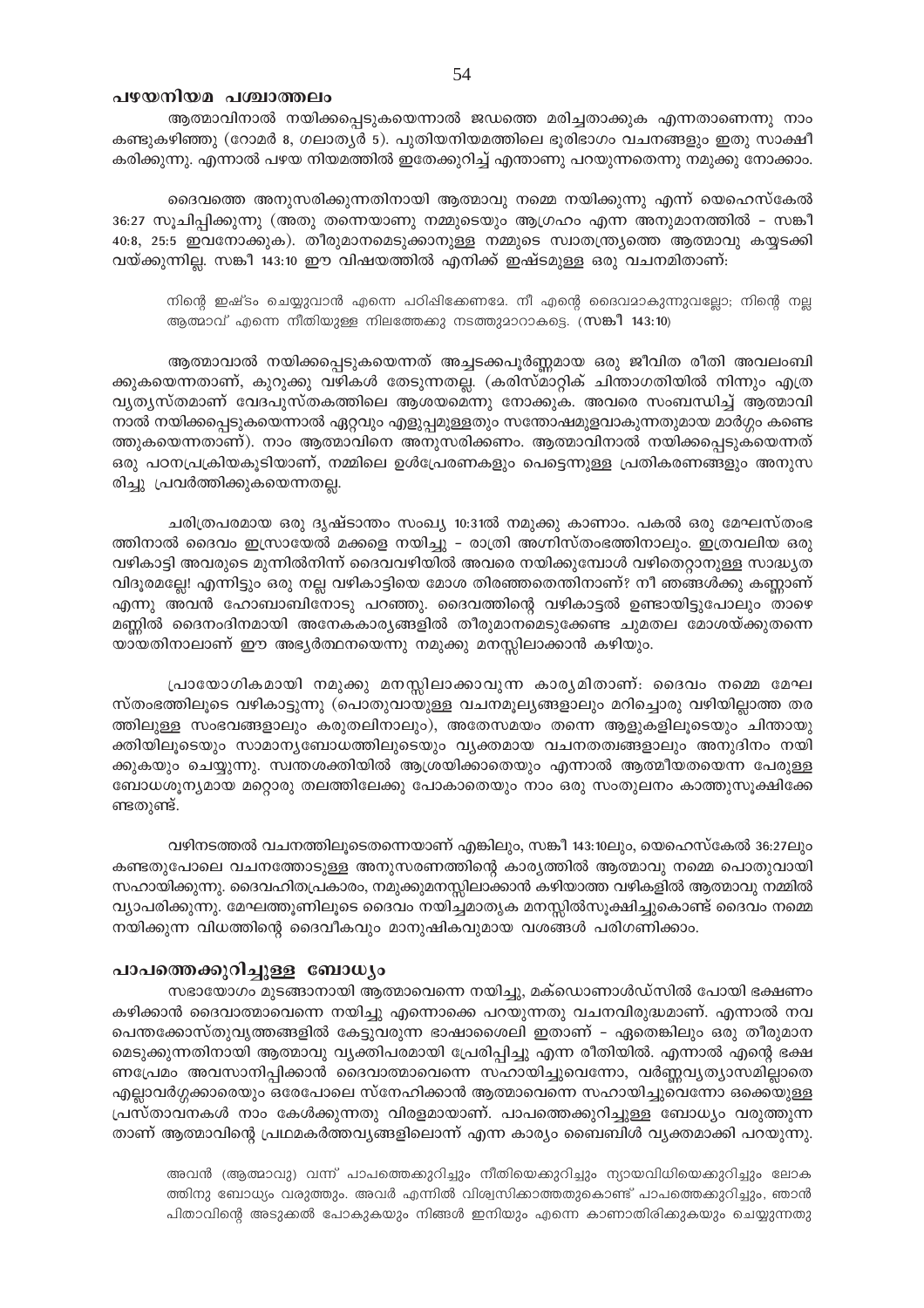കൊണ്ട് നീതിയെക്കുറിച്ചും, ഈ ലോകത്തിന്റെ പ്രഭു വിധിക്കപ്പെട്ടിരിക്കുന്നതുകൊണ്ട് ന്യായവിധി യെക്കുറിച്ചും തന്നെ (യോഹന്നാൻ 16:8-11)

്രപസംഗിക്കപ്പെട്ട വചനം പ്രസംഗിച്ചോ ഇല്ലയോ എന്നതിനെക്കുറച്ചൊരു ബോധ്യമാണു ദൈവാ ത്മാവു നൽകുക എന്ന ഒരു തോന്നലാണ് ആദ്യം നമുക്കിതുവായിക്കുമ്പോൾ ഉണ്ടാവുക. അങ്ങനെ യല്ല. ദൈവവചനമാണ് മനുഷ്യനു ബോധ്യം നൽകുന്നതും (യിരമ്യ 23:22), അവനെ വിശ്വാസത്തി ലേക്കു നയിക്കുന്നതും (റോമർ 10:17). പഴയനിയമകാലത്തു പ്രവാചകരിലൂടെ ദൈവം തന്റെ ജനത യോടു സംസാരിച്ചുവെന്നു നെഹമ്യാവ് 9:20–30ൽ നമുക്കു കാണാം. അക്കാലത്തെ കള്ളപ്രവാചക രുടെ പ്രധാന അയോഗൃതയെന്തായിരുന്നു എന്നു വച്ചാൽ, പാപത്തെക്കുറിച്ചുള്ള ബോധൃം ജന ങ്ങൾക്കു നല്കാൻ അവർക്കു കഴിയാത്തതായിരുന്നു (വിലാപങ്ങൾ 2:14). പാപത്തിൽ നിന്നു മാന സാന്തരപ്പെടാനുള്ള ബോധ്യം നമ്മിൽ ജനിക്കുന്നത് ദൈവവചനത്തിലൂടെ പരിശുദ്ധാത്മാവു പ്രവർത്തി ക്കുമ്പോഴാണ്. എന്നെ സ്നേഹിക്കുന്ന ദൈവീക സഹോദരങ്ങൾ ശക്തമായ സന്ദേശങ്ങളിലൂടെയും നേരിട്ടുള്ള വെല്പുവിളികളിലുടെയും എന്നെ മാറ്റത്തിലേക്കുവിളിച്ചതിനെയോർത്തു ഞാൻ ദൈവ ത്തിനു സ്തോത്രം ചെയ്യുന്നു. ആ വെല്ലുവിളികൾ എനിക്കാവശ്യമായിരുന്നു. അവ ഏറ്റെടുത്തു നാം മാറ്റം വരുത്തുമ്പോൾ ദൈവനാമം മഹത്വപ്പെടുന്നു. $^{(4)}$ 

ഒരിക്കൽക്കൂടി പറയട്ടെ; ദൈവത്തിന്റെ ധാർമ്മിക ഹിതത്തിലേക്കാണ് (നേരായപാതയിലേ ക്ക്<sup>(5)</sup>) പാപത്തെക്കുറിച്ചുള്ള ബോധ്യം നൽകി ദൈവാത്മാവു നമ്മെ നയിക്കുന്നത്. എന്നാൽ അതു മാത്രമല്ല ദൈവാത്മാവു ചെയ്യുന്നത് - അതുമാത്രമായിരുന്നെങ്കിൽ ഈ പുസ്തകം നന്നേ ചെറുതാ യാനേ. എന്നാൽ ഇക്കാലത്തെ വർണ്ണശബളമായ ക്രിസ്തീയലോകത്ത് ഏറ്റവും അവഗണിക്കപ്പെ ടുന്ന ആത്മാവിന്റെ പ്രധാനപെട്ട ഒരു വ്യാപാരമാണ് ഇത്.

# **hnizm-k-Ønep≈ ktlm-Z-co-k-tlm-Z-c-∑m-cn-eq-sS-bp≈ hgn\-S-ج**

ദെവീകരായ സഹോദരീസഹോദരന്മാരിൽ നിന്നും ഉപദേശം സ്വീകരിച്ചു പദ്ധതികൾ ഒരു ക്കുമ്പോൾ നാം വിജയപാതയിലാണെന്നു വചനം ആവർത്തിച്ചു പഠിപ്പിക്കുന്നു (സദൃശവാകൃം 12:5, 12:15, 13:10, 15:22, 19:20, 20:08). ഉപദേശ നിർദ്ദേശങ്ങൾ സ്വീകരിക്കുന്നതു നമുക്കു സഹായകരമാണ് – ഉപദേശം തരുന്നവർ ദൈവപ്രചോദിതരായതുകൊണ്ടല്ല, പകരം അവരുടെ കാഴ്ചപ്പാടും അനുഭവ ങ്ങളും നാം തീരുമാനമെടുക്കേണ്ട വിഷയത്തിലുള്ള നമ്മുടെ കാഴ്ചപ്പാടിനെ വിശാലമാക്കുന്നതു കൊണ്ടാണ്. അതുകൊണ്ടാണ് ഉപദേശകന്മാരുടെ പെരുക്കം വിജയം സുനിശ്ചിതമാക്കുന്നത്.

സ്ഥഭാവികമായും, ശിഷ്യരല്ലാത്ത ആളുകളിൽ നിന്നും ചിലകാര്യങ്ങളിൽ കുറ്റമറ്റ ഉപദേശ ങ്ങൾ നമുക്കു സ്വീകരിക്കാനാകും – ആ മേഖലകളിൽ പ്രഗല്ഭരായ ആളുകളിൽ നിന്നും. നിങ്ങൾ ആശ്രയം വയ്ക്കുന്ന വാഹനപരിചാരകൻ (മെക്കാനിക്) ഒരു ശിഷ്യനാകണമെന്നില്ല. എന്നാൽ നിങ്ങ ളുടെ വിവാഹത്തെക്കുറിച്ചും ആത്മീയജീവിതത്തെക്കുറിച്ചുമെല്ലാം പുറമേയുള്ള ആളുകളുടെ അടുത്ത് ഉപദേശത്തിനു പോകുന്നത് അവിവേകമായിരിക്കും (സദൃശവാകൃം 13:20, ഏശയ്യ 19:11, യെഹെ സ്കേൽ  $11:2$ )

മറ്റുള്ളവരിൽനിന്നുമുള്ള നല്ല ഉപദേശങ്ങളിലൂടെ ദൈവം പ്രവർത്തിക്കുന്നു, എങ്കിലും അവർ ഭൈവപ്രചോദിതമായ ഉപദേശങ്ങളല്ല നൽകുന്നത് എന്ന കാര്യം നാം വിസ്മരിക്കരുത്. ഏതെങ്കിലു മൊരു സ്ഥാനമലങ്കരിക്കുന്നയാളുകൾ, തങ്ങളുടെ സ്ഥാനമഹിമകൊണ്ട് തങ്ങളുടെ ഉപദേശങ്ങൾ ദെവഹിതമാണെന്നു ധരിച്ചുവയ്ക്കാൻ പാടില്ല. ഇത്തരം ആശയം ചിന്താശൂനൃവും വചനവിരുദ്ധ വുമാണെന്നു മാത്രമല്ല, ദുരുപയോഗത്തിനുള്ള സാദ്ധ്യകൾ ഏറെയുള്ളതുമാണ്. വൃക്തമായ വചന സൂചനയില്ലെങ്കിൽ ഉപദേശങ്ങൾ മാനുഷികമായ അഭിപ്രായങ്ങൾമാത്രമാണ് എന്നകാര്യം തർക്കമ റ്റതാണ്.

നമ്മെ ആത്മീയമായി വഴിനടത്താനായി ഒരുവൃക്തിയുണ്ടെങ്കിൽപോലും (ശിഷൃത്വം നൽകു  $\alpha$ ന്നയാൾ), അനേകരുടെ സഹായം ദൈവവഴികൾ തിരിച്ചറിയാനായി നമുക്കു സഹായകമാകുന്നു. ദെവജനതയെ ആത്മാവുനയിക്കുന്ന ഒരു വഴി തീർച്ചയായുമിതാണ്.

ദൈവഹിതത്തെക്കുറിച്ചു വൃക്തമായി മനസ്സിലാക്കാൻ കഴിയുന്ന വേറൊരു വഴി വിശ്വാസ ത്തിൽ ജീവിക്കുന്ന സ്ത്രീ പുരുഷന്മാരുടെ ജീവിതമാതൃക പിൻതുടരുന്നതാണ് (1 കൊരിന്ത്യർ 4:15−17, 11:1, ഫിലിപ്പിയർ 4:9, എബ്രായർ 6:11-12, 13:7)

# ഒരു വൃക്തിയോടുള്ള ആകർഷണവും (പ്രേമം) ആത്മാവും

ജീവിതപങ്കാളിയെ കണ്ടെത്തുന്നതിൽ ദൈവഹിതം തിരിച്ചറിയുന്നതാണ് ബുദ്ധിമുട്ടേറിയ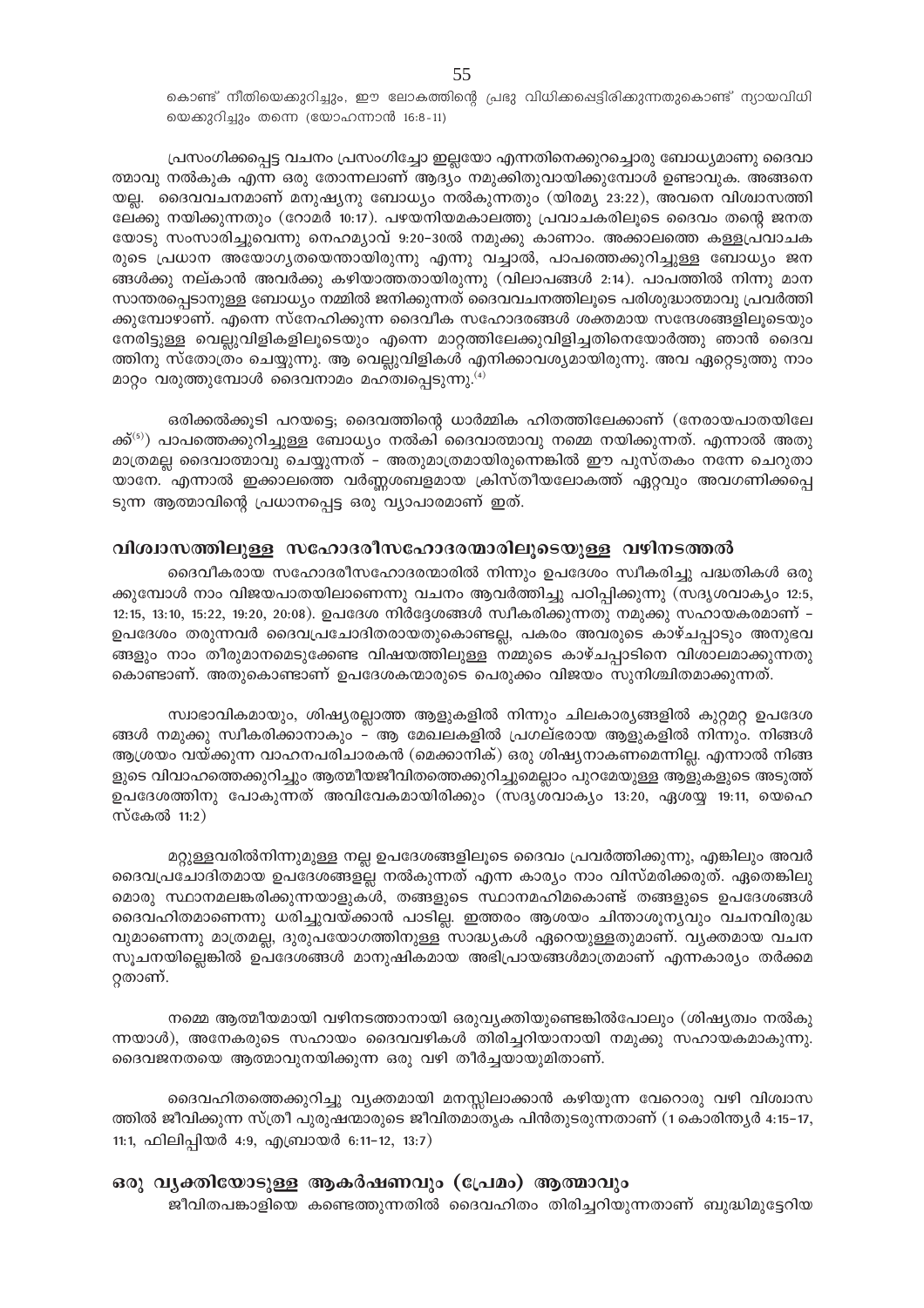മറ്റൊരു മേഖല. ഒരു വ്യക്തിയോടു തോന്നുന്നസ്നേഹവികാരങ്ങളും യഥാർത്ഥസ്നേഹവുമായി എങ്ങിനെ വേർതിരിച്ചറിയും? വൈകാരികമായ സ്നേഹതള്ളലും ദൈവീകമായസ്നേഹവും തമ്മിൽ അന്തരങ്ങൾ ഒരുപാടുണ്ട്. അതിനാൽ പ്രേമപൂർവ്വകമായ തോന്നലുകളെ ആത്മാവിന്റെ പ്രചോദന മായി സ്വീകരിക്കുന്നത് വിവേകപൂർണ്ണമായ ഒരു കാര്യമേയല്ല.

ആത്മീയതമുറ്റിയ വാക്കുകളാൽ തങ്ങളുടെ ദാമ്പത്യ പരാജയം ഒളിപ്പിച്ചു വയ്ക്കുന്ന അനേ കരെ ഞാൻ കണ്ടിട്ടുണ്ട്. (ഈ ആൾ എനിക്കുള്ളതല്ല എന്ന് ആത്മാവു എന്നോടു സംസാരിച്ചു എന്നും മറ്റും) ശിഷ്യനായ ഒരാൾ മറ്റൊരു ശിഷ്യനെ മാത്രമേ വിവാഹം കഴിക്കാവൂ എന്നകാര്യ ത്തിൽ വചനത്തിൽ മറ്റൊരഭിപ്രായമില്ല (1 കൊരിന്ത്യർ 7:39, 2 കൊരിന്ത്യർ 6:14, എസ്രാ 9–10 അദ്ധ്യാ  $\omega$ ങ്ങൾ).

ബഹുമാന്യമായ ഒരു ഉദാഹരണം ഉൽപ്പത്തി 29ൽ യാക്കോബിൽ നമുക്കു കാണാം. റാഹേ ലിനുവേണ്ടി ഏഴുവർഷം ലൈംഗീകശുദ്ധിയോടെ യാക്കോബ് ജോലിചെയ്തു. അവളോടുള്ള സ്നേഹം നിമിത്തം, വർഷങ്ങൾ കടന്നുപോയത് അവൻ അറിഞ്ഞില്ല. (യഥാർത്ഥസ്നേഹമില്ലായിരുന്നെങ്കിൽ ഏഴുവർഷം ഏഴുയുഗമായി അനുഭവപ്പെട്ടേനേ!) ജീവിതപങ്കാളിയെ തിരഞ്ഞെടുക്കുന്ന സമയത്ത് വന്നുഭവിക്കാവുന്ന ഈ വാരിക്കുഴികൾ തിരിച്ചറിയുക:

- ഒരു ബന്ധത്തിലേക്ക് എടുത്തുചാടുന്നത്.
- വിശ്വാസിയല്ലാത്ത ഒരു പുരുഷനുമായോ / സ്ത്രീയുമായോ വൈകാരിക അടുപ്പം വളർത്തുന്നത്.
- പങ്കാളിയെ തിരഞ്ഞെടുക്കുന്നതിനായി അടയാളങ്ങൾ തേടുന്നത് (ഞാൻ നോക്കുന്ന സമയ ത്തുതന്നെ അവൾ എന്നെയും നോക്കുകയാണെങ്കിൽ അവൾ തീർച്ചയായും എനിക്കുള്ളതാ ണ്). നിങ്ങളുടെ ഈ കളിയിൽ ദൈവം പങ്കുകാരനാണെന്നതിന് യാതൊരു ഉറപ്പുമില്ല.
- വചനനിർദ്ദേശങ്ങളെ കാറ്റിൽ പറത്തുന്നത് (ആത്മീയനല്ലാത്ത/ആത്മീയയല്ലാത്ത ഒരാളുമായി, അവർ പിന്നീടുമാറ്റം വരുത്തുമെന്ന ഒരു ശുഭാപ്തിവിശ്വാസത്തോടെ അടുക്കുന്നത് അപകട കരമായ ഒരു കെണിയാണ്.
- നിങ്ങളുടെ നിലവാരങ്ങളിൽ മർക്കടമുഷ്ടിമനോഭാവം പുലർത്തി ഒരാളെ തിരഞ്ഞെടുക്കാ നായി ശ്രമിക്കുന്നത് (അവിവാഹിതനെന്ന/അവിവാഹിതയെന്ന നിങ്ങളുടെ അവസ്ഥ നീണ്ടു പോകാൻ മാത്രമേ ഇതുപകരിക്കൂ).
- ഒരു ബന്ധം വേർപെടുമ്പോൾ ദൈവത്തിലുള്ള ആശ്രയമില്ലാതെ അതിനെ നേരിടുന്നത്. വളരെ ആഴത്തിലുള്ള ഒരു ആത്മീയ മനം മടുപ്പിലേക്കായിരിക്കും അതു നിങ്ങളെ കൊണ്ടു വന്നെത്തിക്കുക.

# വചനത്താലുള്ള വഴിനടത്തൽ

ആത്മീയമായി നമ്മെ വഴിനടത്തുന്നതു വചനമാണ് - കാരണം വചനം ദൈവാത്മാവിനാൽ പ്രചോദിതമായതാണ്. വചനം വ്യക്തമായി പറയുന്ന നിർദ്ദേശങ്ങൾ അനുസരിക്കാതെ വരുമ്പോൾ നിങ്ങൾ ആത്മാവിനെ ധിക്കരിക്കുകയാണു ചെയ്യുന്നത്. വചനത്തിന്റെ അധികാരത്തിനും മേലേ ആത്മാവു തങ്ങൾക്കു നേരിട്ടുള്ള ബോധ്യങ്ങൾ നൽകുന്നു എന്നു കരുതുന്ന ആളുകൾ യായി അനേകരുണ്ട്. സ്വയം നീതിമാൻ ചമയുന്നതിനുവേണ്ടിയാണ് അവർ ഈ പ്രതിവാദമുന്നയിക്കുന്നത്. വചനത്തിലൂടെ നിങ്ങൾ പറഞ്ഞകാര്യങ്ങൾ ആത്മാവ് എനിക്കുവ്യക്തമാക്കിത്തന്നാൽ ഞാൻ മാറ്റം വരുത്താം എന്ന ഒരു വാദമുഖം. എന്നാൽ ആത്മാവു നമ്മെ ബോധ്യപ്പെടുത്തുന്നതു വചനങ്ങളിൽകൂ ടിയാണ് എന്നതാണ് നഗ്നസത്യം (2തിമോത്തി 3:16-17, യോഹന്നാൻ 16:8).

വചനം നാം ഹൃദൃസ്ഥമാക്കുകയും (യിരമ്യ 31:33) അവയെ അനുസരിക്കുന്നതിലേക്കായി നമ്മുടെ ഹൃദയത്തെ നിരന്തരം പരിശീലിപ്പിക്കുകയും ചെയ്യുമ്പോൾ മറ്റുള്ളവരുടെ ഉപദേശമില്ലാതെ തന്നെ നമ്മെ നയിക്കാൻ ആത്മാവിനു കഴിയുന്നു. നമ്മുടെ രണ്ടാം പ്രകൃതമായി അതു മാറുന്നു. എന്നാൽ ഈ രണ്ടാം പ്രകൃതം പോലും തെറ്റാവരമായി കരുതാൻ പാടില്ല. വചനം തന്നെയാണ് അന്തിമമായുള്ള അധികാരസ്രോതസ്സ്.

# ആത്മാവിനാൽ നയിക്കപ്പെടുക – സംഗ്രഹം

അന്ധവിശ്വാസം നിറഞ്ഞമനസ്സുകളെക്കുറിച്ചു പരിശോധിക്കുന്ന അടുത്ത അദ്ധ്യായങ്ങളിലേക്കു പോകുന്നതിനുമുമ്പ് നമുക്കു പഠിച്ചകാര്യങ്ങൾ ഒന്നു ക്രോഡീകരിക്കാം.

– ആത്മാവു നമ്മെ നയിക്കുന്നതു നമുക്കുണ്ടാകുന്ന തോന്നലുകളിലൂടെയല്ല. പ്രചോദിപ്പിക്കുന്ന തിനെക്കുറിച്ചും, ആന്തരികവികാരങ്ങളെക്കുറിച്ചും, രഹസ്യവെളിപാടുകളെക്കുറിച്ചുമൊക്കെ യുള്ള അവകാശവാദങ്ങൾ വെറും പൊള്ളയായ മാനസികവ്യാപാരങ്ങൾ മാത്രമാണ്.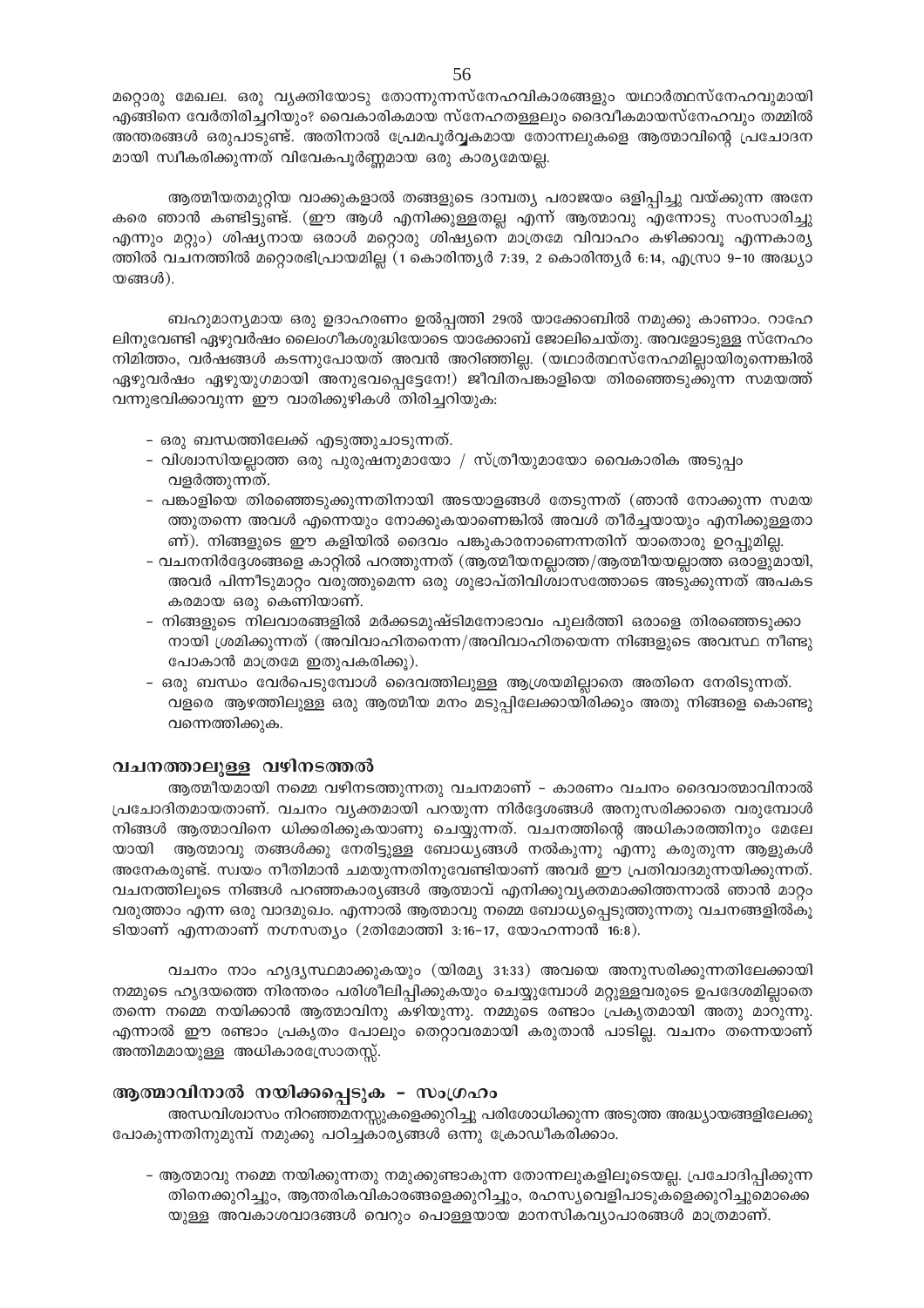- മുഴുവൻ സത്യത്തിലേക്കും നയിക്കും എന്ന വാഗ്ദാനം നൽകപ്പെട്ടതു അപ്പസ്തോലന്മാർക്കാ ണ്.
- പാപത്തെക്കുറിച്ചു നമ്മെ ബോധ്യപ്പെടുകയും അവയെ മറികടക്കാനായി നമ്മെ സഹായിക്കു കയും ചെയ്യുകയെന്നതാണ് പരിശുദ്ധാത്മാവിന്റെ പ്രഥമ പ്രവർത്തനം. (റോമർ 8, ഗലാതൃർ 5 എന്നീ അദ്ധ്യായങ്ങൾ ഇതുവ്യക്തമാക്കുന്നു.)
- ആത്മാവിനാൽ നയിക്കപ്പെടുകയെന്നാൽ നമുക്കുസ്ഥതമായി തീരുമാനമെടുക്കാൻ കഴിയാത്ത ഒരു അവസ്ഥയെന്നതല്ല.
- ദൈവവചനത്തിൽ നാം ആഴത്തിൽ വേരുന്നിയവരാകുമ്പോൾ, നമ്മുടെ ഉൾവിളി വചനാനു സൃതമാകാം. എന്നാലും ഇതു തെറ്റാവരമല്ല എന്ന കാര്യം പ്രത്യേകം സ്മരിക്കണം.
- ദൈവത്തോടും അവന്റെ വചനത്തോടുമുള്ള അനുസരണത്തിനെ ആത്മാവിനോടുള്ള അനു സരണമായി പഴയനിയമം തുലനപ്പെടുത്തുന്നു.
- പാപത്തെക്കുറിച്ചുള്ള ബോധ്യം പരിശുദ്ധാത്മാവു നൽകുന്നു. ആത്മീയനായ ഒരു വ്യക്തി മറ്റു ള്ളവർക്ക് ഉന്നതങ്ങളിലേക്കുള്ള ഒരു വിളിയാണ്. വചനസത്യങ്ങളെക്കുറിച്ച് ആഴത്തിലുള്ള ബോധ്യം കേൾവിക്കാരിൽ ഉണ്ടാക്കുന്ന ഒരു സന്ദേശമാണ് ആത്മീയമായ സന്ദേശം.
- വചനതത്വങ്ങളിൽ അധിഷ്ഠിതമായാണ് ആത്മാവു നമ്മെ നയിക്കുന്നത്.
- ജീവിതപങ്കാളിയാക്കാനുള്ള ഇഷ്ടം ഒരാളോടു തോന്നുന്ന സന്ദർഭം വളരെ ശ്രദ്ധയോടെ കൈകാര്യം ചെയ്യേണ്ട ഒരു കാര്യമാണ്.
- വചനത്തിൽ പക്വത പ്രാപിച്ച സഹോദരീ സഹോദരന്മാരിലൂടെ ആത്മാവു നമ്മെ വഴിനടത്തു  $(m)$ .

# എനിക്കിതു നല്ല അനുഭവമാണ്

അനേകം പേരുടെ മതമെന്നത് ഒരു നല്ല തോന്നലിൽ അല്ലെങ്കിൽ അനുഭൂതിയിൽ ഊന്നിയ ഒന്നാണ്. നല്ല ഒരു അനുഭൂതിയിൽ തെറ്റൊന്നുമില്ല, എങ്കിലും അതു ആത്മീയതയായി തെറ്റിധരിക്ക രുത്. ആത്മിയതയെന്നാൽ നല്ല ഒരു അനുഭൂതിയെന്നതിനപ്പുറം ദൈവവചനത്തെ അനുസരിക്ക ലാണ് എന്നതു മനസ്സിലാക്കാത്തതാണ് അടിസ്ഥാനപരമായ തെറ്റ്. അവിടത്തെ വചനം എന്തുപറ യുന്നു എന്നുമനസ്സിലാക്കി അതനുസരിക്കുന്നതിനേക്കാൾ പ്രധാനമായി പരിഗണിക്കുന്നത്, ദൈവ ത്തിന്റെ ചിന്താധാരയെ നമ്മുടെ വരുതിയിലാക്കണമെന്ന ചിന്തയാണ് (സ്വയം ദൈവമാകണമെന്ന ചിന്ത). ചുരുക്കത്തിൽ വ്യക്തിപ്രഭാവമാണ് ഇവിടെ വാഴുന്നത്.

ധാരാളം ആളുകൾ തീരുമാനമെടുക്കുന്നത് തങ്ങളുടെ വികാരങ്ങളെ അധിഷ്ഠിതമാക്കിയാ ണ്. അവർ ദൈവഹിതത്തിനായി നോക്കുന്നതു സ്വന്തം ഹൃദയത്തിലേക്കു തന്നെയാണ്, ദൈവം അവിടെയിരുന്നാണു സംസാരിക്കുന്നതെന്ന ധാരണയാണ് ഇതിനു കാരണം. ദൈവം നൽകുന്ന ഉൾപ്രേരണയെക്കുറിച്ചും, വചനത്തിലും വാക്കുകളിലും സ്വപ്നങ്ങളിലും കാലാവസ്ഥയിലുമൊക്കെ യുള്ള അടയാളങ്ങൾ വ്യാഖ്യാനിക്കുന്നതിനെക്കുറിച്ചുമൊക്കെ അവർ ജാഗരുകരായി കഴിയുന്നു. ഇങ്ങനെ ചെയ്യുമ്പോഴാണ് അവർ ആത്മാവിനാൽ നയിക്കപ്പെടുന്നത് എന്ന തോന്നലിൽ അവർ മുഴുകുന്നു. ദൈവവചനം യഥാർത്ഥത്തിൽ എന്തുപറയുന്നു എന്നതിനെക്കുറിച്ച് അവർക്കറിയില്ല എന്ന താണു സങ്കടകരമായ യാഥാർത്ഥ്യം.

# സ്വർഗ്ഗീയാനന്ദം?

ജോൺ ബുനിയൻ (1628–88) എഴുതിയ ദി പിൽഗ്രിംസ് പ്രോഗ്രസ് എന്ന പുസ്തകത്തിൽ നിന്നുമുള്ള ഒരു ഭാഗമാണ് താഴെ കൊടുത്തിരിക്കുന്നത്. ഒരു ക്രിസ്ത്യാനിയും ഒരു അറിവില്ലാത്ത വനും തമ്മിലുള്ള സംഭാഷണ ശകലമാണ് ഇത്.

- വരു, എന്തൊക്കെയുണ്ടു വിശേഷം? നിങ്ങളുടെ ആത്മാവും ദൈവവുമായുള്ള ബന്ധം എങ്ങി ക്രി: നെയുണ്ട്?
- അറി: ഞാൻ നടക്കുന്ന വഴികളിലെല്ലാം എന്നിലേക്കു വരുന്ന നല്ല തോന്നലുകളുടെ നിറസാന്നിദ്ധ്യം കൊണ്ട് പ്രത്യാശാ പൂർണ്ണനായി ഞാൻ കഴിയുന്നു.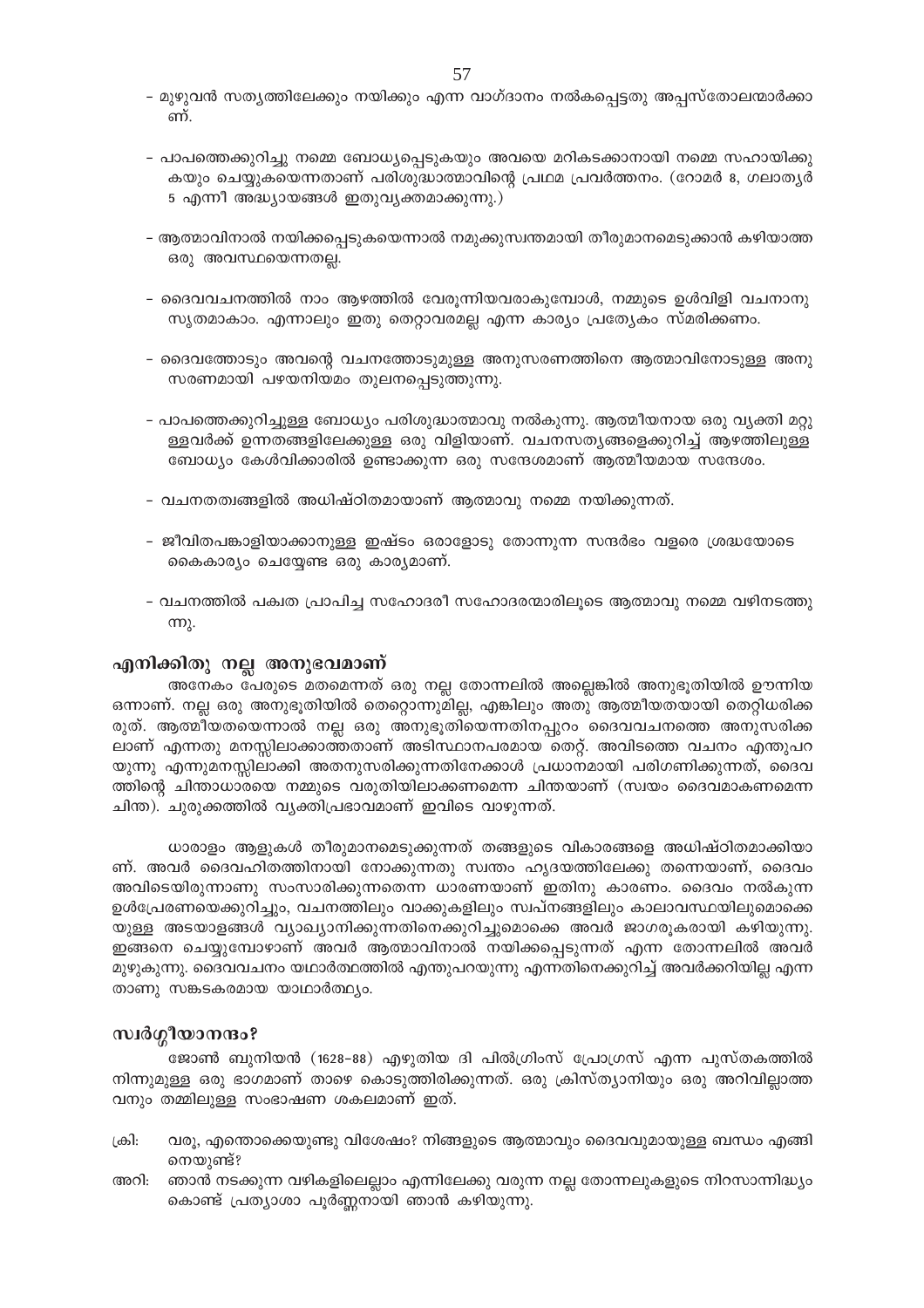- டும். എന്തൊക്കെയാണ് ആ ശുഭചിന്തകൾ? എന്നോടു പറയാമോ?
- പറയാമോന്നോ? ഞാൻ ദൈവത്തെക്കുറിച്ചും സ്വർഗ്ഗത്തെക്കുറിച്ചും മാത്രം ചിന്തിക്കുന്നു. അറി:
- ക്രി: ശപിക്കപ്പെട്ടവരും സാത്താനും ഇതു തന്നെയാണല്ലോ ചിന്തിക്കുന്നത്?
- അറി: ഞാൻ ചിന്തിക്കുക മാത്രമല്ല, അവയെ ആഗ്രഹിക്കുകയും ചെയ്യുന്നു.
- ക്രി: അവിടെയെത്താൻ താത്പര്യമില്ലാത്ത അനേകരും ഈ ആഗ്രഹം വച്ചു പുലർത്തുന്നവരാണ്. കൊതിച്ചിട്ടും ഒന്നും കിട്ടാത്ത മടിയന്റെ ആത്മാവിനെപ്പോലെ (സദൃ 13:4).
- അറി: എന്നാൽ ഞാനങ്ങനെയല്ല, ഞാൻ അവയെക്കുറിച്ചു ചിന്തിക്കുകയും അതിനുവേണ്ടി സക ലതും ഉപേക്ഷിക്കുകയും ചെയ്യുന്നു.
- ക്രി: അപ്പറഞ്ഞതു മുഴുവൻ ശരിയാണോ? എല്ലാം ഉപേക്ഷിക്കുകയെന്നത് എന്താണെന്നു മനസ്സി ലാക്കുകപോലും ചെയ്യാത്തവരാണ് സാധാരണഗതിയിൽ എല്ലാം ഉപേക്ഷിച്ചെന്നു പറയുന്ന ത്. ദൈവത്തിനുവേണ്ടിയും സ്വർഗ്ഗത്തിനുവേണ്ടിയും സകലതും ഉപേക്ഷിക്കാൻ താങ്കൾക്കു പ്രചോദനമായതെന്താണ്?
- അറി: എന്റെ ഹൃദയം അതെന്നോടു പറഞ്ഞു.
- സ്ഥതം ഹൃദയത്തിൽ ആശ്രയിക്കുന്നവൻ മൂഢനാകുന്നു എന്നല്ലേ ജ്ഞാനിയായവൻ പറ ക്രി: ഞ്ഞിരിക്കുന്നത്? (സദൃ 28:26)
- അറി: അപ്പറഞ്ഞതു നീചന്റെ ഹൃദയത്തെക്കുറിച്ചാണ്, എന്റെ ഹൃദയം നന്മയേറിയതാണ്.
- ക്രി: താങ്കളെക്കുറിച്ച് അതെങ്ങിനെ പറയാൻ കഴിയും?
- അറി: സ്വർഗ്ഗത്തിലുള്ള പ്രത്യാശയാൽ എന്റെ ഹൃദയം എന്നെ ആശ്വസിപ്പിക്കുന്നു.
- ക്രി: പ്രത്യാശിക്കാൻ യാതൊരർഹതയുമില്ലാത്ത കാര്യങ്ങളെക്കുറിച്ചും പ്രത്യാശവച്ചു പുലർത്തുന്ന ഒരു ഹൃദയമാണല്ലോ മനുഷ്യന്റേത്! ചതിനിറഞ്ഞ ഒന്നല്ലേ ഹൃദയം?
- എന്നാൽ എന്റെ ഹൃദയവും എന്റെ ജീവിതവും പരസ്പരപൂരകങ്ങളാണ്, അതിനാൽ എന്റെ അറി: പ്രത്യാശ സത്യമായതാണ്.
- നിങ്ങളുടെ ഹൃദയവും ജീവിതും പരസ്പരം ചേർന്നിരിക്കുന്നതാണെന്ന് താങ്കളോട് ആരാണു ക്രി: പറഞ്ഞത്?
- അറി: എന്റെ ഹൃദയം എന്നോടു പറഞ്ഞു.
- ക്രി: ഞാനൊരു കള്ളനാണോ എന്നു നിങ്ങളുടെ ഹൃദയത്തോടു സ്വയം ചോദിച്ചാൽ ലഭിക്കുന്ന ഉത്തരമെന്തായിരിക്കും? ദൈവവചനം നൽകുന്ന സാക്ഷ്യമല്ലാതെ മറ്റൊരു സാക്ഷ്യവും ഇക്കാ ര്യത്തിൽ വിശ്വാസയോഗ്യമല്ല.
- നല്ലഹൃദയത്തിലല്ലാതെ നല്ല ചിന്തകൾ ഉണ്ടാകുമോ? നല്ല ജീവിതമല്ലേ ദൈവകൽപ്പനകൾ അറി: അനുസരിക്കുന്ന ജീവിതം?
- ക്രി: ശരിയാണ്; നല്ല ഹൃദയത്തിലേ നല്ല ചിന്തകളുണ്ടാകൂ, ദൈവകൽപ്പനകൾ അനുസരിക്കുന്ന ജീവിതമാണ് നല്ല ജീവിതം. എന്നാൽ ഇങ്ങനെയൊരു ജീവിതം ജീവിക്കുന്നതും അങ്ങിനെ യാണു ജീവിക്കുന്നതെന്നു ചിന്തിക്കുന്നതും തമ്മിൽ അജഗജാന്തര വ്യത്യാസമുണ്ട്.

ക്രിസ്താനി പറഞ്ഞതല്ലേ ശരി? ദൈവകൽപ്പനകൾ അനുസരിക്കുന്നത് ഒരു കാര്യം എന്നാൽ അവ അനുസരിക്കുന്നു എന്ന സങ്കൽപ്പത്തിൽ ജീവിക്കുന്നത് തീർച്ചയായും മറ്റൊരു കാര്യമല്ലേ?

# യേശുവിന്റെ ടെക്സസ് സന്ദർശനം?

പ്രശസ്ത കരിസ്മാറ്റിക് എഴുത്തുകാരനും വാഗ്മിയുമായ കെന്നെത്ത് ഹാഗിൻ, ദൈവാത്മാ വിനാൽ നിങ്ങൾക്കും നയിക്കപ്പെടാം എന്ന തന്റെ പുസ്തകത്തിൽക്കൂടി വെളിപ്പെടുത്തുന്ന കുറച്ചു കാര്യങ്ങളുണ്ട്. ടെക്സസിലെ ഒരു ആഡംബര ഹോട്ടൽ മുറിയിൽ യേശു തന്നെ കാണാൻ വന്നതി നെക്കുറിച്ചും യേശുവുമായി താൻ നടത്തിയ അരമണിക്കൂർ സംഭാഷണത്തെക്കുറിച്ചും അദ്ദേഹം ആദ്യമേ സംസാരിക്കുന്നു. താൻ കണ്ട യേശുവിന് അഞ്ചടി പതിനൊന്നിഞ്ചു പൊക്കവും 290 കിലോ ഭാരവുമുണ്ട് – ആദ്യനൂറ്റാണ്ടിലെ പാലസ്തീൻകാരെ വച്ചു നോക്കുമ്പോൾ ആളൊരു തടിമാടൻ തന്നെ. (5അടി ഇേഞ്ചിൽ കൂടുതൽ ഉയരമുള്ള ഒരു അസ്ഥികൂടവും ഇതുവരെ പുരാവസ്തുഗവേഷകർ അവി ടെനിന്നു കണ്ടെത്തിയിട്ടില്ല).

യേശു വന്നു തന്നെ കാണാൻതക്കവണ്ണം പ്രധാനപ്പെട്ട ഒരു ആളാണു താൻ എന്നു വിശ്വസി ക്കുന്ന ഏതൊരാളേയും അയാളുടെ പ്രസ്താവനയെയും വളരെ ശ്രദ്ധയോടെ മാത്രമേ നാം പരിഗ ണിക്കാവൂ എന്നാണു ഞാൻ വിശ്വസിക്കുന്നത്. ദൈവാത്മാവു നമ്മുടെ ആത്മാവിലൂടെ നമ്മെ നയി ക്കുന്നു എന്ന് അവകാശപ്പെടുന്ന ഹാഗിനെപ്പോലെ ഒരാളെ സംബന്ധിച്ചാകുമ്പോൾ പ്രത്യേകിച്ചും.

അകമേയുള്ള സാക്ഷ്യത്തിലൂടെയാണ് ദൈവം പ്രധാനമായും തന്റെ മക്കളെ നയിക്കുന്നത് എന്നുകൂടി ഹാഗിൻ പ്രസ്താവിക്കുന്നു. ദൈവവചനത്താൽ നിങ്ങളുടെ മനസ്സിനെ നവീകരിച്ചുകൊ ണ്ടിരുന്നാൽ നിങ്ങളുടെ ആത്മാവു നിങ്ങളോടു ചെയ്യാൻ പറയുന്നതെല്ലാം ശരിയായതായിരിക്കും, ഹാഗിൻ പഠിപ്പിക്കുന്നു. നിങ്ങളുടെ ഹൃദയം പറയുന്നതു കേൾപ്പിൻ<sup>(6)</sup> എന്നു പേരിട്ടിട്ടുള്ള ഒരു അദ്ധ്യാ യവും ആ പുസ്തകത്തിലുണ്ട്.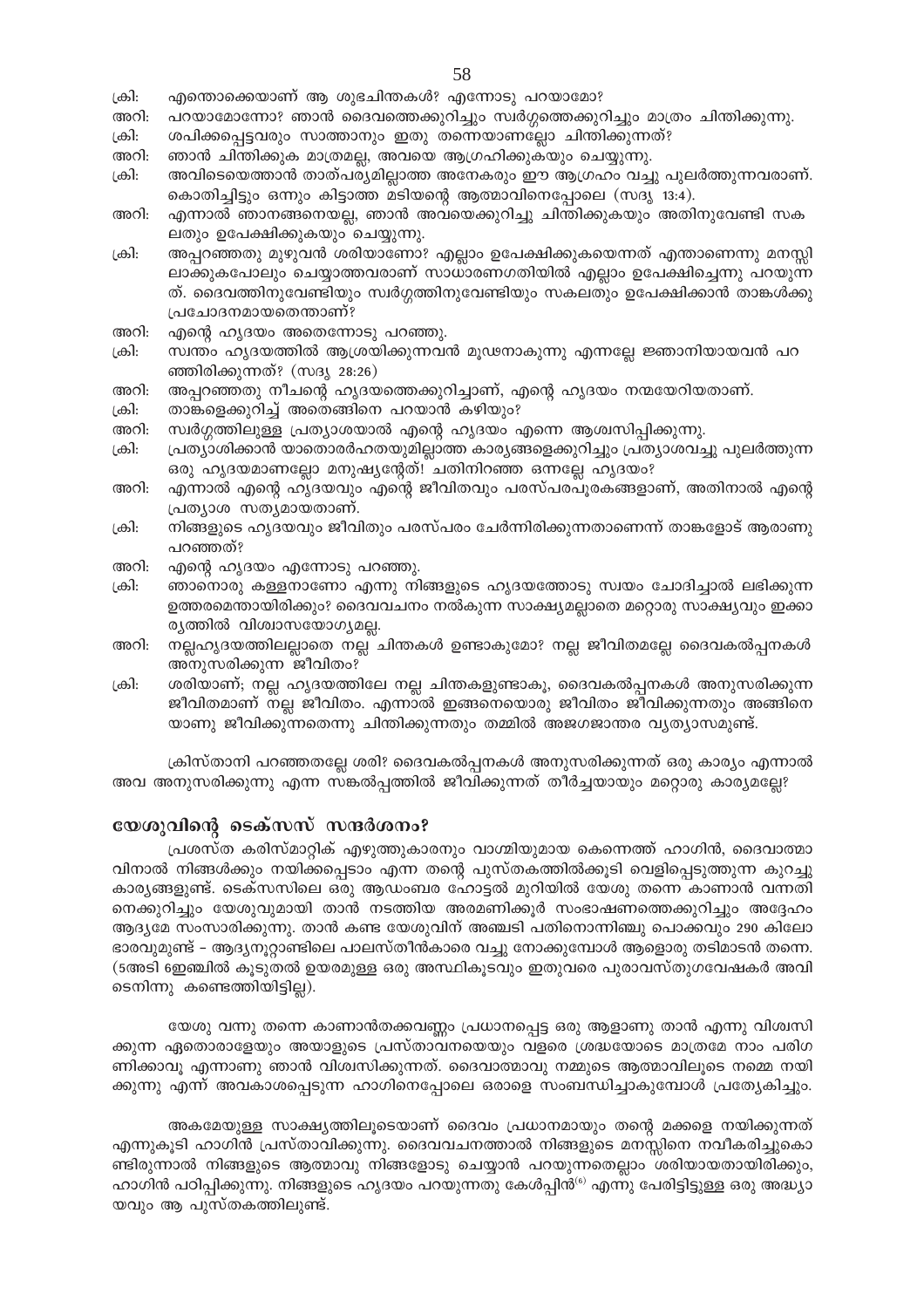തന്റെ പുസ്തകത്തിന്റെ അവസാനഭാഗത്ത് അദ്ദേഹം പറയുന്നു: ഞാൻ പറഞ്ഞവസ്തുത കൾ നിങ്ങൾ അനുസരിച്ചാൽ... കുറച്ചു കാലം കഴിയുമ്പോൾ നിങ്ങളുടെ ജീവിതത്തിലെ അപ്രധാന മായ കാര്യങ്ങളിൽപ്പോലും ദൈവഹിതം തിരിച്ചറിയാൻ നിങ്ങൾക്കു കഴിയും. നിങ്ങൾക്കു വഴികാട്ടി യായി അതേ എന്നോ അല്ല എന്നോ ഉള്ള ഉത്തരം വേണ്ടമാത്രയിൽത്തന്നെ നിങ്ങൾക്കു ലഭിക്കും. എങ്ങിനെ പ്രവർത്തിക്കണമെന്നത് നിങ്ങളുടെ ആത്മാവു നിങ്ങൾക്കു വിവേചിച്ചു തരും.

#### രണ്ടു കാര്യങ്ങളാൽ ഈ നിഗമനങ്ങൾ തെറ്റു നിറഞ്ഞതാണ്:

1. ജീവിതത്തിലെ അപ്രധാനകാര്യങ്ങളിൽപോലും ദൈവത്തിനു താത്പര്യമുണ്ട് എന്ന ഒരു മുൻധാ രണ ഇവിടെ കാണുന്നു. ദൈവം നമ്മുടെ ജീവിതത്തിൽ എമ്പാടും പ്രവർത്തിക്കുന്നു എന്നതിൽ തർക്കമില്ല. അവനിലാണു നാം ജീവിക്കുന്നതും ചലിക്കുന്നതും ഇരിക്കുന്നതും (അപ്പ 17:28), തന്റെ പുത്രന് അനുയോജ്യരാകായി അവൻ നമ്മെ മുൻനിശ്ചയിച്ചിരിക്കുന്നു (റോമർ 8:29), സകലകാരൃങ്ങ ളിലും അവൻ നമുക്കു നന്മയ്ക്കായി പ്രവർത്തിക്കുന്നു (റോമർ 8:28), വ്യക്തിപരമായ ഒരു ശ്രദ്ധ അവനു നമ്മുടെ മേലുണ്ട്. എന്നിരുന്നാലും നമ്മുടെ ജീവിതത്തിലെ ചെറിയകാര്യങ്ങളിൽ പോലും അവനു പദ്ധതിയുണ്ട് എന്നതിനു തെളിവ് എവിടെയാണുള്ളത്? സമയവും അവസരങ്ങളും എല്ലാ വർക്കും ബാധകമായവയാണ് (സഭാപ്രസംഗി 9:11). വചനം നൽകുന്ന സൂചനകൾ അവ്യക്തമാണ്, ഹാഗിൻ തന്റെ വാദങ്ങൾ തെളിയിക്കാൻ ഉപയോഗിക്കുന്ന വചനങ്ങൾ അവ്യക്തമായ സൂചനകളേ നൽകുന്നുള്ളൂ.

2. നമ്മുടെ തോന്നലുകളെ പൂർണ്ണമായും ആശ്രയിക്കാമെന്ന അബദ്ധജഢിലമായ വിശ്വാസത്തെ ഇതു സാധൂകരിക്കുന്നു. അപ്രകാരം ചെയ്യുന്നതിലൂടെ ദൈവേഷ്ടവും നമ്മുടെ ഇച്ചയും തമ്മിൽ വച്ചുമാറുന്ന ഒരു അപകടകരമായ രീതി പ്രോത്സാഹിപ്പിക്കപ്പെടുകയും ചെയ്യുന്നു. ഇതിൽനിന്നുമുള വാകുന്ന ഒരു ഉപ സിദ്ധാന്തമെന്തെന്നാൽ നിങ്ങളുടെ തോന്നലുകൾ അനുസരിച്ചു ജീവിക്കുക, നിങ്ങൾ ചെയ്യുന്നതെല്ലാം ശരിയായിരിക്കും, നിങ്ങൾക്കു തെറ്റപറ്റുകയേയില്ല എന്നതാണ് - കാരണം നിങ്ങൾക്കുള്ള തോന്നലുകൾ തരുന്നത് ദൈവാത്മാവല്ലേ? അങ്ങിനെ വരുമ്പോൾ ഒരാൾ ചെയ്യുന്ന തിന്റെയെല്ലാം ഉത്തരവാദിത്വം ദൈവത്തിനാണ്, അയാൾക്കു വൃക്തിപരമായ ഉത്തരവാദത്തമില്ല. കൂടുതൽ അന്ധവിശ്വാസത്തിലൂന്നിയ ഒരു ജീവിതത്തിലേക്കു ഈ രീതിയിൽ ജീവിക്കുന്ന ഒരാളെ നയിക്കുവാനേ ഇത്തരം ആശയങ്ങൾ പ്രയോജനപ്പെടൂ. എന്താണിതിന്റെ അർത്ഥം എന്ന ഒരു ചോദ്യം ഓരോ കാര്യത്തെപ്രതിയും അയാളുടെ നാവിൽ ഉണ്ടായിരിക്കും.

# നിങ്ങൾ എന്നെ വിധിക്കുകയാണ്!

അബദ്ധവിശ്വാസത്തിൽപ്പെട്ടുഴലുന്ന ആളുകളോടു നാം സ്നേഹം കാണിക്കണം. നീലിന്റെയും ഡാരിന്റെയും കഥ നിങ്ങളോടു പങ്കുവയ്ക്കാം.

1982ൽ ഞാൻ ആദ്യമായി ലണ്ടനിൽ വന്നസമയത്ത് എന്റെ വീടിനുതാഴെയുള്ള നിലയിൽ താമസിച്ചിരുന്ന ആസ്ത്രേലിയക്കാരനായ ചെറുപ്പക്കാരനെ പരിചയപ്പെട്ടു. ആത്മീയജീവിതത്തോടു ആഭിമുഖ്യമുണ്ടായിരുന്ന നീലുമായി അടുത്ത ദിവസങ്ങളിൽ ഞാൻ ബൈബിൾ പഠിക്കാനാരംഭിച്ചു. വെളിപാട് 3:14–22 വചനങ്ങൾ കുറച്ചു വെല്ലുവിളി ഉയർത്തുന്ന ഒരു ഭാഗമായി വന്നു, കാരണം അതു നമ്മെ വിശുദ്ധിയിൽ ജീവിക്കാനായി വിളിക്കുന്ന ഒരു വേദഭാഗമാണ് (അദ്ധ്യായം 12ൽ ഇതേക്കുറിച്ചു കൂടുതൽ). ദൈവവുമായി ശരിയായ ഒരു ബന്ധത്തിലാണോ അവൻ ജീവിക്കുന്നത് എന്ന ചോദ്യ ത്തിന് അതേയെന്നായിരുന്നു നീലിന്റെ ഉത്തരം. അതേയെന്നെങ്ങിനെ പറയാൻ കഴിയും എന്നു ഞാൻ ചോദിച്ചു. ഞാൻ രക്ഷിക്കപ്പെട്ടവനാണെന്നു എനിക്കറിയാം എന്നതായിരുന്നു ഉത്തരം. അതെ ങ്ങിനെ നീലിനറിയാം എന്ന ചോദ്യത്തിന്, എന്റെ ഹൃദയത്തിൽ എനിക്കറിയാം എന്നവൻ പറഞ്ഞു. നീൽ, നാമിപ്പോൾ വായിച്ച ദൈവവചനത്തെക്കുറിച്ചു നിനക്കെന്താണു പറയാനുള്ളത് എന്നു ഞാൻ ചോദിച്ചപ്പോൾ, നിങ്ങളെന്നെ വിധിക്കാൻ വരുന്നു, ഇതേപ്പറ്റി എനിക്കിനി ഒന്നും സംസാരിക്കാനില്ല എന്ന മറുപടിയാണ് തിരിച്ചു ലഭിച്ചത്.

തണുത്ത ഒരു മനോഭാവത്തോടെയാണ് അവൻ ദൈവവചനത്തെ കണ്ടത് എന്നു പറയുന്ന തിൽ അഭംഗിയില്ല. ആത്മരക്ഷയെ തന്റെ തോന്നലുകളെമാത്രം അടിസ്ഥാനപ്പെടുത്തി തീരുമാനി ക്കുന്ന ഒരാളോടു നാം വചനം പങ്കുവച്ചിട്ടും അനങ്ങാപ്പാറപോലെ നിൽക്കുകയാണെങ്കിൽ നമുക്കു കാര്യമായൊന്നും ചെയ്യാനില്ല. പിൻവാങ്ങുക, വീണ്ടു സമീപിക്കുക. പിന്നീടും മർക്കടമുഷ്ടിതന്നെ കാണിക്കുകയാണെങ്കിൽ അടുത്തയാളിലേക്കു നീങ്ങുക (മത്തായി 10:14). ദൈവം അവന്റെ ഹൃദയം മാറ്റട്ടെയെന്നു നമുക്കു പ്രാർത്ഥിക്കാം (2 തിമോത്തി 2:26).

എന്നാൽ ഡാരിൻ എത്ര വ്യത്യസ്തനാണ്! മേരിലാന്റ് സംസ്ഥാനത്തു ഞങ്ങൾ ആദ്യമായി ചെന്നപ്പോൾ സഭയിൽ വന്നു എന്റെ പ്രസംഗം കേൾക്കാനിടയായ ഡാരിൻ, സഭായോഗത്തിനു ശേഷം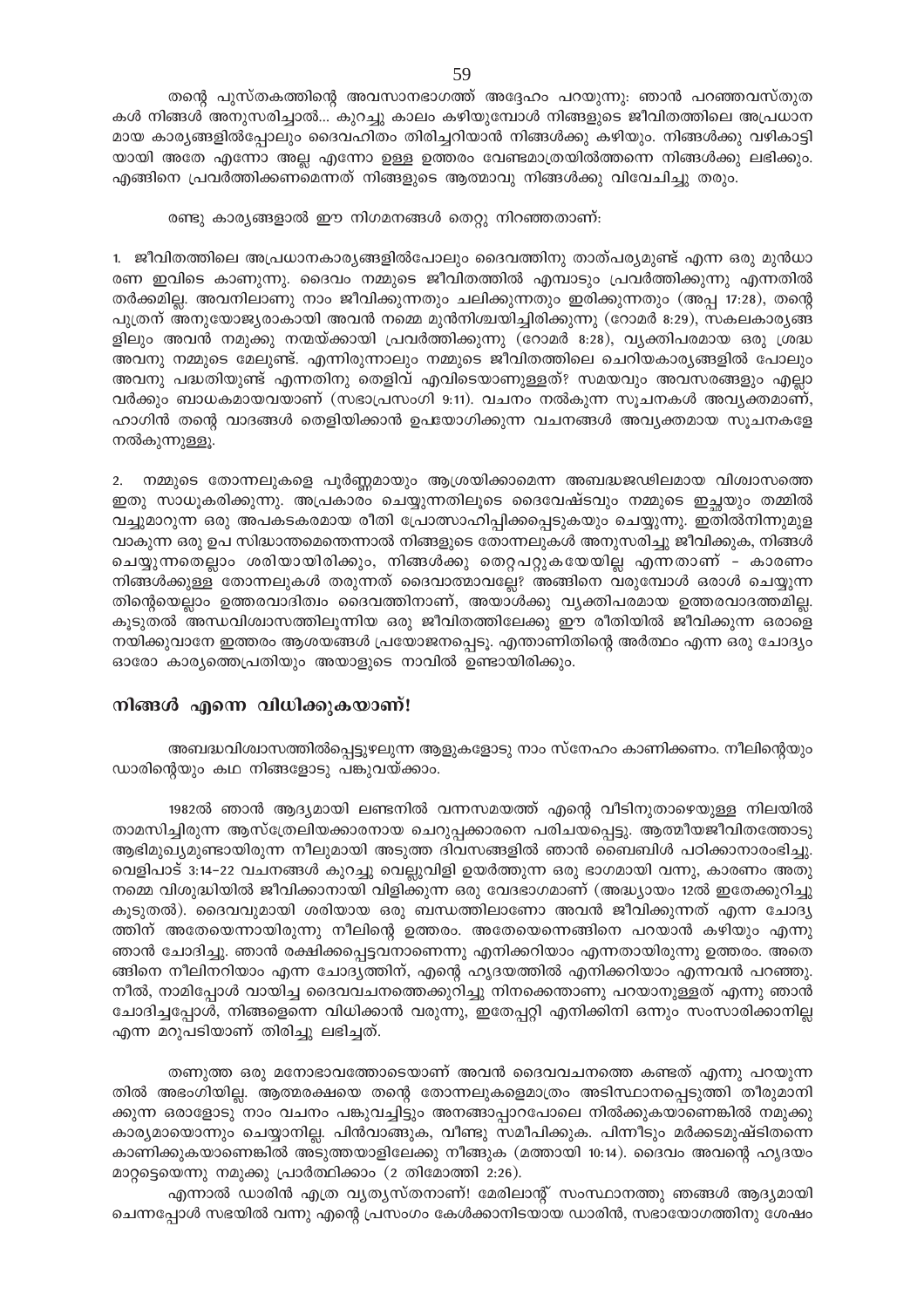കൂടുതൽ സമയം കൂട്ടായ്മക്കായി വേണമെന്നാവശ്യപ്പെട്ടു. അടുത്ത അഞ്ചുദിവസത്തിനുള്ളിൽ അവ നൊരു സുവിശേഷപ്രസംഗപഠന കോഴ്സിനു ചേരാനായി പോകാനിരിക്കുക കൊണ്ടു വേഗം തന്നെ സമയം വേണമെന്നുമവൻ ആഗ്രഹിച്ചു.

ഞങ്ങൾ കൂടിയിരുന്നു സംസാരിച്ചപ്പോൾ തന്റേതായ രീതിയിൽ സമർപ്പിതനും വിശ്വാസം പങ്കുവയ്ക്കുന്നതിൽ തത്പരനുമായ ഡാരിൻ തോന്നലുകളെയും അനുഭവങ്ങളെയുമാസ്പദമാക്കി യാണ് തന്റെ ആത്മരക്ഷയെ ഉറപ്പാക്കിയിരുന്നതെന്നു വ്യക്തമായി. തനിക്ക് അനൃഭാഷ സംസാരി ക്കാനുള്ള കഴിവുണ്ടെന്ന വിശ്വസിച്ച അവൻ സുവിശേഷത്തെ തെറ്റായിട്ടാണു മനസ്സിലാക്കിവച്ചിരു ന്നത് (അപ്പ 19:1-5). മൂന്നുദിവസത്തെ തീക്ഷ്ണമായ ബൈബിൾ പഠനത്തിനു ശേഷം, തന്റെ പഴയ കൂട്ടുകാരെ അവരുടെ തെറ്റു മനസ്സിലാക്കുന്നതുൾപ്പെടെ, ഒരു ശിഷ്യനായിത്തീരാനുള്ള തീരുമാനം ഡാരിൻ സ്ഥീകരിച്ചു. ശക്തമായ എതിർപ്പുകൾ ഉണ്ടായിട്ടുപോലും താൻ പോകാനായി ഇരുന്ന കോഴ്സിനു പോകേണ്ടതില്ല, പകരം ശിഷ്യത്വത്തിലൂന്നിയ ഒരു ജീവിതം നയിക്കുന്നവരോടു കൂടെ പ്രവർത്തിക്കണം എന്നുമവൻ തീരുമാനിച്ചു. പിന്നീട് അടുത്തുള്ള ഒരു സർവ്വകലാശാലയിൽ ചേർന്നു പഠിത്തം തുടർന്ന ഡാരിൻ ഇന്നും സന്തോഷവും സംതൃപ്തിയുമുള്ള ജീവിതം നയിക്കുന്ന ഒരു ശിഷ്യനായി ജീവിക്കുന്നു. വചനത്തിനു മുന്നിൽ താനെവിടെയാണു നിൽക്കുന്നതെന്നു ഡാരിനെ മനസ്സിലാക്കികൊടുത്ത് (എഫേസ്യർ 4:25) യഥാർത്ഥ ദിശയിലേക്കു തന്നെ നയിക്കുന്ന പുതിയ സുഹൃത്തുക്കളെക്കുറിച്ചു ഉത്സാഹവാനാണു ഡാരിൻ. (നീലുമായി നോക്കുമ്പോൾ എത്ര വ്യത്യസ്തൻ!)

വിധിയാളൻ കർത്താവാണ് – നമ്മുടെ ഹൃദയവിചാരങ്ങളും അന്തിമവിധിയും തൂക്കിനോക്കി നിശ്ചയിക്കുന്നത് അവൻതന്നെ. എന്നാൽ നമ്മളും ക്രിസ്തുവിൽ പരസ്പരം വിധിക്കുകയും സഹാ യിക്കുകയും ഉപദേശിക്കുകയും പഠിപ്പിക്കുകയും പരസ്പരമുയർത്തുകയും ചെയ്യണമെന്നു വചനം നമ്മെ പഠിപ്പിക്കുന്നു (മത്തായി 7:1-6, 1 കൊരിന്ത്യർ 5:12-13, 6:15, യോഹന്നാൻ 7:24, കൊലോസ്യർ 1:28–29). ശിഷ്യരായ നമുക്കു മനസ്സിലാക്കാൻ സാധിക്കുന്നതുപോലെ, ചിലർ തിരുത്തപ്പെടാൻ സന്ന ദ്ധരാണ്, ചിലർ അത്രയ്ക്കങ്ങുപോരാ (സദൃശവാകൃങ്ങൾ 9:7-9, 12:1).

തെറ്റായ പഠിപ്പിക്കലുകൾ ഒരാളുടെ ആത്മീയ ജീവിതത്തിലും ആത്മരക്ഷയിലും ചെലുത്തുന്ന ദുഃസ്വാധീനത്തെ നാം വിലകുറച്ചുകാണരുത്. പ്രധാനപ്പെട്ട വചന തത്ത്വങ്ങളെക്കുറിച്ചു പഠിപ്പിക്കു മ്പോൾ സ്നേഹത്തിൽ സത്യം സംസാരിക്കുന്ന പ്രകൃതം നമുക്കു വളർത്തിയെടുക്കാം (എഫേസ്യർ  $4:15$ ).

# അവസാനമായി..

പരിശുദ്ധാത്മാവിനു ഏതുസമയത്തും ഏതുവഴിയിലും പ്രവർത്തിക്കാം, നമുക്കു മനസ്സിലാ കാത്ത രീതികളിൽ നമ്മെ നയിക്കുകയും ചെയ്യാം. അവനെക്കുറിച്ചുള്ള നമ്മുടെ അറിവിനാലോ ചിന്തകളാലോ നിയന്ത്രിക്കപ്പെടുന്നവനല്ല പരിശുദ്ധാത്മാവ്. മനുഷ്യനിർമ്മിതമായ നിർവചനങ്ങളു ടെയും സമവാകൃങ്ങളുടെയും ചട്ടക്കൂട്ടിൽ പരിശുദ്ധാത്മാവിന്റെ പ്രവർത്തനങ്ങളെ ഒതുക്കുവാൻ ശ്രമിച്ചാലും അവ വിജയിക്കുകയില്ല. എന്നിരുന്നാലും വചനങ്ങൾക്കനുസരണമായാണ് പരിശുദ്ധാ ത്മാവു ദൈവമക്കളെ വഴിനടത്തുന്നത്, വചനങ്ങൾക്കു വിപരീതമായി അവൻ പ്രവർത്തിക്കുകയുമി ല്ല. ജനസമ്മതിയുള്ള മതമാകട്ടെ, വചനങ്ങൾക്കുവിപരീതമായ രീതിയിൽ, ദൈവത്തെ അനുസരി ക്കുന്നതിലുമുപരിയായ പ്രാധാന്യം ദൈവത്തെ അനുഭവിക്കുന്നതിനു നൽകുന്നു.

ദൈവവചനത്തിലേക്കു നാം ആളുകളെ നയിക്കണം. വികാരങ്ങളും തോന്നലുകളും മാറിമ റിയും എന്നാൽ അവിടത്തെ സതൃവചനം ജീവിതം മുഴുവൻ വള്ളിപുള്ളി തെറ്റാതെ നിലനിൽക്കും (1പത്രോസ് 1:25). വചനം വായിച്ചു പഠിക്കാനും അനുസരിക്കാനും അതുവഴി പരിശുദ്ധാത്മാവിനാൽ നയിക്കപ്പെടാനുമായി ആളുകളെ നമുക്കു പ്രോത്സാഹിപ്പിക്കാം.

#### ശോധനചെയ്യുവാൻ:

- 1. വചനത്തിലൂടെ പരിശുദ്ധാത്മാവു എന്നെ നയിക്കുന്നുണ്ടോ? ആ വഴിനടത്തിപ്പിനെക്കുറിച്ചു ഞാൻ ബോധവാനാണോ?
- 2. എന്റെ മാംസത്തിന്മേൽ ആത്മാവിനു ജയമുണ്ടോ?
- 3. അന്ധവിശ്വാസങ്ങളും ഉൾപ്രേരണകളും എന്നെ സ്വാധീനിക്കുന്നുണ്ടോ? പരിശുദ്ധാത്മാവു എന്നെ എങ്ങനെ നയിക്കുന്നു എന്നകാര്യത്തെക്കുറിച്ചു വ്യക്തതയുള്ള ഒരുവനാണോ ഞാൻ, അതോ ആശയക്കുഴപ്പങ്ങളുള്ളയാളാണോ?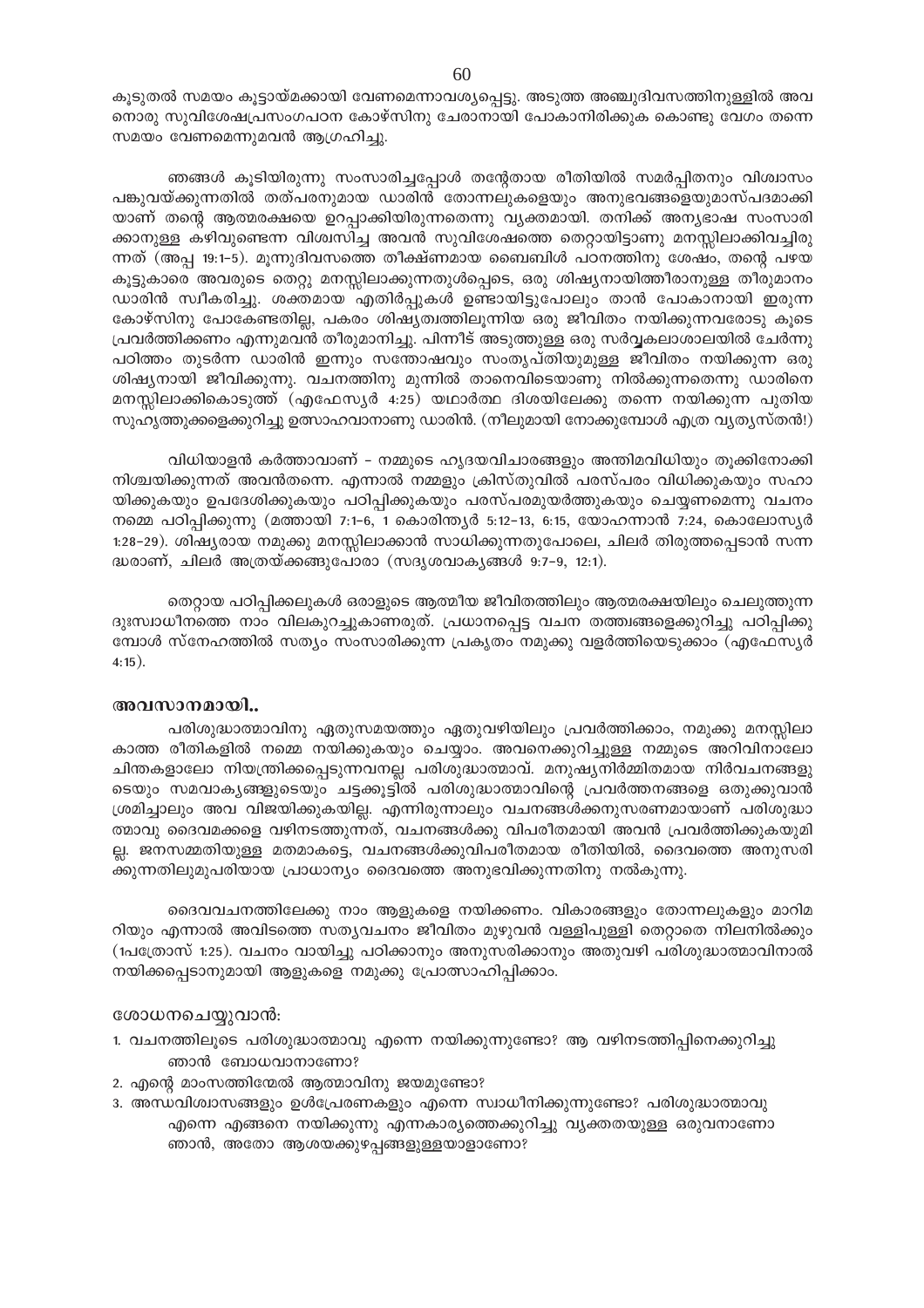1. 1 യോഹന്നാൻ 2:18-20 വാകൃങ്ങളെക്കുറിച്ച് ഒരു വാക്ക്. ഒരു വ്യക്തിയിലോ അല്ലെങ്കിൽ ഒരു പ്രഭാ ഷകനിലോ ദൈവത്തിന്റെ അഭിഷേകം ഉണ്ട് എന്നു പറയുന്നത് ഇക്കാലത്ത് ഒരു ശൈലിയായി തീർന്നിട്ടുണ്ട്. ദൈവഹിതത്തെക്കുറിച്ചുള്ള തിരിച്ചറിവും ദൈവത്തിന്റെ വഴിനടത്തലും അടങ്ങിയ ഒരു പ്രചോദനം ദൈവത്തിൽ നിന്നുമുണ്ടെന്നാണ് ഈ വാക്കിലൂടെ സൂചിപ്പിക്കുന്നത്. പരിശുദ്ധാ ത്മാവിനാൽ നമുക്കുള്ള അഭിഷേകത്തെക്കുറിച്ച് ഈ വചനത്തിലൂടെ വ്യക്തമാക്കുന്നത്, നമ്മെ പഠി പ്പിച്ച അടിസ്ഥാന നിർദ്ദേശങ്ങളെയും സത്യങ്ങളെയും ഉപേക്ഷിച്ച് പുതിയൊരു വഴിയിലേക്ക് കള്ള പ്രവാചകർ നമ്മെ കൊണ്ടു പോകുന്നതിനെതിരെയാണ്. ആകയാൽ നാം ചിന്തിക്കേണ്ട കാര്യം, ഇന്ന് പ്രാസംഗികർ അവകാശപ്പെടുന്ന അഭിഷേകത്തിന് ഇവിടെപറയുന്ന അഭിഷേകവുമായി ബന്ധ മുണ്ടോ എന്നതാണ്. തീർച്ചയായുമില്ല. ദൈവഹിതത്തെക്കുറിച്ചു ഒരു ആന്തരിക ശബ്ദപ്രവാഹമെന്ന രീതിയിലല്ല അഭിഷേകത്തെക്കുറിച്ച് ഇവിടെ സംസാരിക്കുന്നത്.

2. നവപെന്തക്കോസ്തുകാർ എന്നു പറയുന്നത് പെന്തക്കോസ്തുകാരുടെ പഠിപ്പിക്കൽ അനുസരിച്ചു പോരുന്ന പെന്തക്കോസ്തു സഭയെക്കുറിച്ചല്ല. ഇന്നത്തെ പ്രധാന ക്രിസ്തീയ വിഭാഗങ്ങളിലും കണ്ടു വരുന്ന കരിസ്മാറ്റിക് പ്രസ്ഥാനത്തെ സൂചിപ്പിക്കാനാണ് ഈ വാക്കുപയോഗിക്കുന്നത്. അവർ പെന്ത ക്കോസ്തുകാരുടെ ദൈവശാസ്ത്രത്തെയാണ് പിന്തുടരുന്നത്. മറ്റൊരുവിധത്തിൽ പറഞ്ഞാൽ, പെന്ത ക്കോസ്തുസഭയാല്ലാത്ത സഭാവിഭാഗങ്ങളിൽ, പെന്തക്കോസ്തു ചിന്തകളോട് അനുഭാവം പുലർത്തി പ്രവർത്തിക്കുന്ന കൂട്ടരെയാണ് നവപെന്തക്കോസ്തു വൃത്തങ്ങൾ എന്ന വാക്കിനാൽ സൂചിപ്പിക്കുന്ന ത്.

കരിസ്മാറ്റിക് പ്രസ്ഥാനത്തിലുള്ള വിവിധങ്ങളായ ഉപദേശങ്ങളും, അവയിലുള്ള വഴിത്തിരി വുകളും, പെന്തക്കോസ്തു സഭയിലെ ഉപദേശങ്ങളിൽ നിന്നുള്ള അവരുടെ വ്യത്യാസങ്ങളും പരിഗ ണിച്ച് നവപെന്തക്കോസ്ത് എന്ന വാക്കാണ് ഇവിടന്നങ്ങോട്ട് ഈ പുസ്തകത്തിൽ ഉപയോഗിക്കുന്ന ത്.

3. അപ്പസ്തോലികവും പ്രവാചികവുമായ ഈ ദൗത്യങ്ങളുടെ പൂർത്തികരണമാണ് ഇന്ന് സഭയുടെ അടിസ്ഥാനമായിത്തീർന്നിരിക്കുന്നത് (എഫേസ്യർ 2:20). അടിസ്ഥാനം സുസ്ഥിരമാക്കികഴിഞ്ഞതി നാൽ ഇനി ഈ ശുശ്രൂഷയ്ക്കു സാധുതയില്ല – അപ്പസ്തോലന്മാരും പ്രവാചകരും.

4. വിശ്വാസത്തിലേക്കു നാം വരുന്നത് വചനത്തിന്റെ കേൾവിയിലൂടെയാണന്ന വാസ്തവം റോമർ 10:13–17 വചനങ്ങൾ സുവൃക്തമാക്കുന്നുണ്ട്. നമുക്കു മനസ്സിലാക്കാൻ പറ്റുന്ന ക്രമം ഇതാണ്: വചനം കേൾക്കുക–-വിശ്വസിക്കുക–-കർത്താവിന്റെ നാമം വിളിക്കുക—രക്ഷിക്കപ്പെടുക. വചനം കേൾക്കു കയോ മനസ്സിലാക്കുകയോ ചെയ്യുന്നതിനുമുമ്പേ രക്ഷിക്കപ്പെടും എന്നു അനേകർ വിശ്വസിക്കുന്ന ഈ സമൂഹത്തിൽ ഈ തിരിച്ചറിവ് പ്രധാനപ്പെട്ട ഒന്നാണ്. ഈ ക്രമത്തിന്റെ പ്രായോഗികമായ ഒരു ദൃഷ്ടാന്തത്തിന് അപ്പ 22:1-16 നോക്കുക.

5. വചനപശ്ചാത്തലം കൂടുതൽ നോക്കുവാൻ സദൃശവാക്യം 2:13, 4:11, 4:25-27, എബ്രായർ 12:13, മർക്കോസ് 1:3 (ഏശയ്യ 40:3മായി താരതമ്യം ചെയ്യുക) എന്നീ വചനങ്ങൾ നോക്കുക.

6. അപ്പോകൃഫയിലെ സഭാപ്രസംഗി 37:13ലും ഇപ്രകാരമൊരു ഉപദേശം കാണാം - നിങ്ങളുടെ ഹൃദയം നൽകുന്ന ഉപദേശം സർവ്വാത്മനാ സ്വീകരിക്കുക, അതിലും മികച്ച ഒരു ഉപദേശം തരാൻ ആർക്കുമാവില്ല.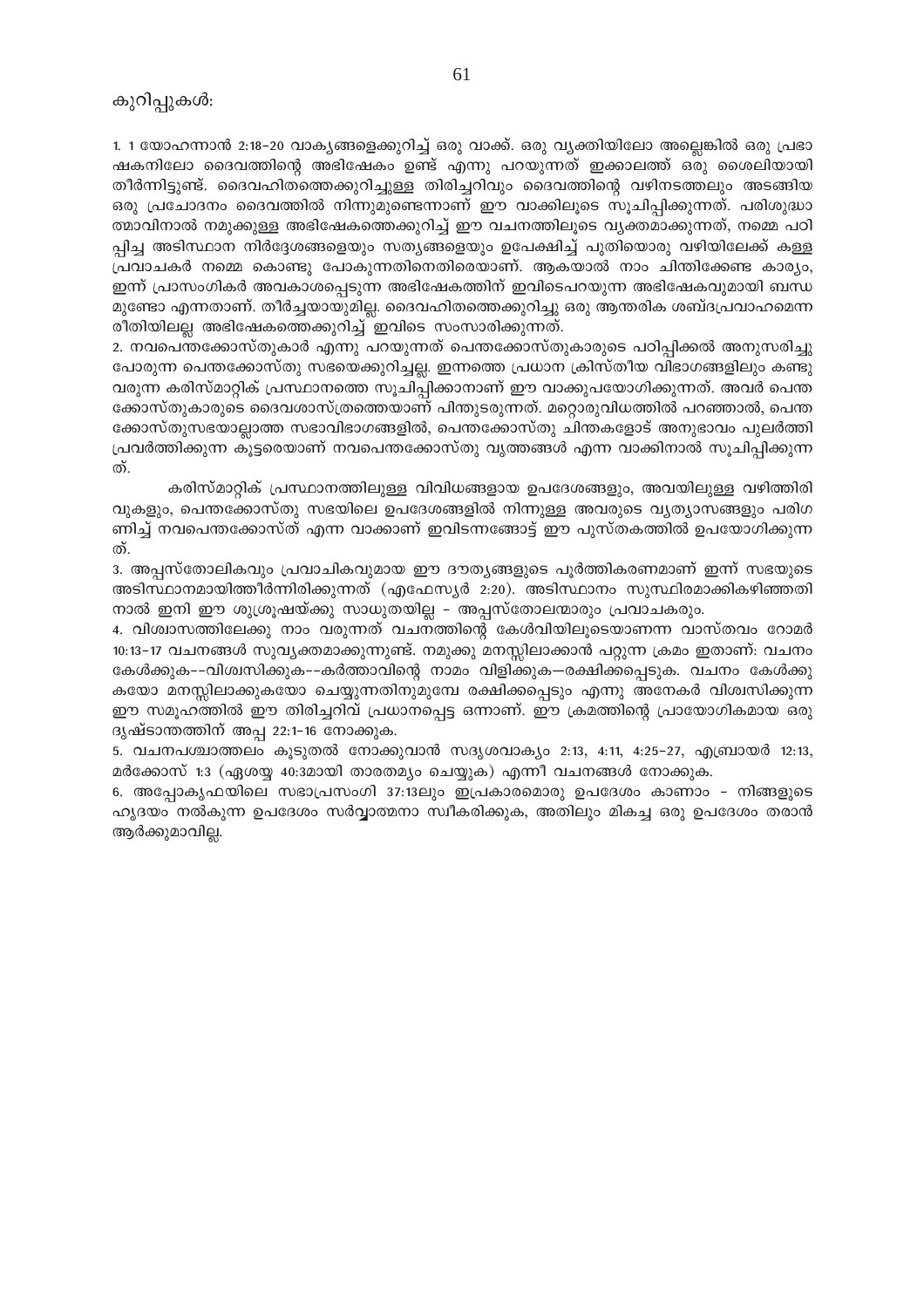# തെറ്റായപ്രവർത്തനവും പ്രവർത്തനമില്ലായ്മയും

കപടവിനയത്തിലും ദൂതന്മാരെ ആരാധിക്കുന്നതിലും രസിക്കുകയും സ്വന്തം ദർശനങ്ങളിൽ ആശ്രയിക്കുകയും തന്റെ ജഡമനസ്സിനാൽ വ്യർത്ഥ മായി അഹങ്കരിക്കുകയും ചെയ്യുന്നവൻ ആരും നിങ്ങളെ അയോഗ്യരാ ക്കാതിരിക്കട്ടെ. അവൻ ശിരസ്സുമായി ഗാഢബന്ധം പുലർത്തുന്നില്ല... (കൊലോസ്യർ 2:18-19)

തെറ്റായ ദൈവശാസ്ത്രം വിശ്വാസികളെ പ്രവർത്തനമില്ലായ്മയിലേക്കോ അല്ലെങ്കിൽ തെറ്റായ പ്രവർത്തനങ്ങളിലേക്കോ ആണു നയിക്കുന്നത്. യേശുവിന്റെ ആത്മാവിനെക്കുറിച്ചു അനേകം മ്ളേച്ഛമായ പഠിപ്പിക്കലുകൾ ഈ കാലഘട്ടത്തിൽ പ്രചാരത്തിലുണ്ട് - ഒൻപതാം അദ്ധ്യായത്തിൽ സൂചിപ്പിച്ചതുപോലെ. പ്രധാനപ്പെട്ട വിഷയങ്ങളിൽനിന്നുമുള്ള വഴിമാറലിനും ആത്മീയമായ ഒരു സ്വയം പുകഴ്ത്തലിനു മൊക്കെയാണ് തോന്നലുകൾക്കും അനുഭവങ്ങൾക്കും അർഹമായതിലധികം പ്രാധാന്യം നൽകിയാൽ സാധാരണയായി സംഭവിക്കുന്നത്. അതിന്റെ അനന്തരഫല മാണ് പ്രവർത്തനമരവിപ്പ്.

ഇത്തരമൊരു കൃത്രിമ ആത്മീയതയുടെ വലയത്തിൽ അകപ്പെട്ടവരെ സംബ ന്ധിച്ച്, അവർ ഒരു ചാക്രികതയിൽ അകപ്പെട്ടിരിക്കുകയാണ്: ശ്രദ്ധമാറിപ്പോകൽ–പ്ര വർത്തനമാന്ദ്യം-കൂടുതൽ ശ്രദ്ധമാറിപ്പോകൽ-കൂടുതൽ പ്രവർത്തമാന്ദ്യം...

അബദ്ധജഢിലമായ വിശ്വാസത്തിലും അന്ധവിശ്വാസത്തിലും വേരൂന്നിയതരം ക്രിസ്തീയ വിശ്വാസങ്ങളെ അടുത്ത രണ്ടു അദ്ധ്യായങ്ങളിൽ നമുക്കു പരിശോധിക്കാം.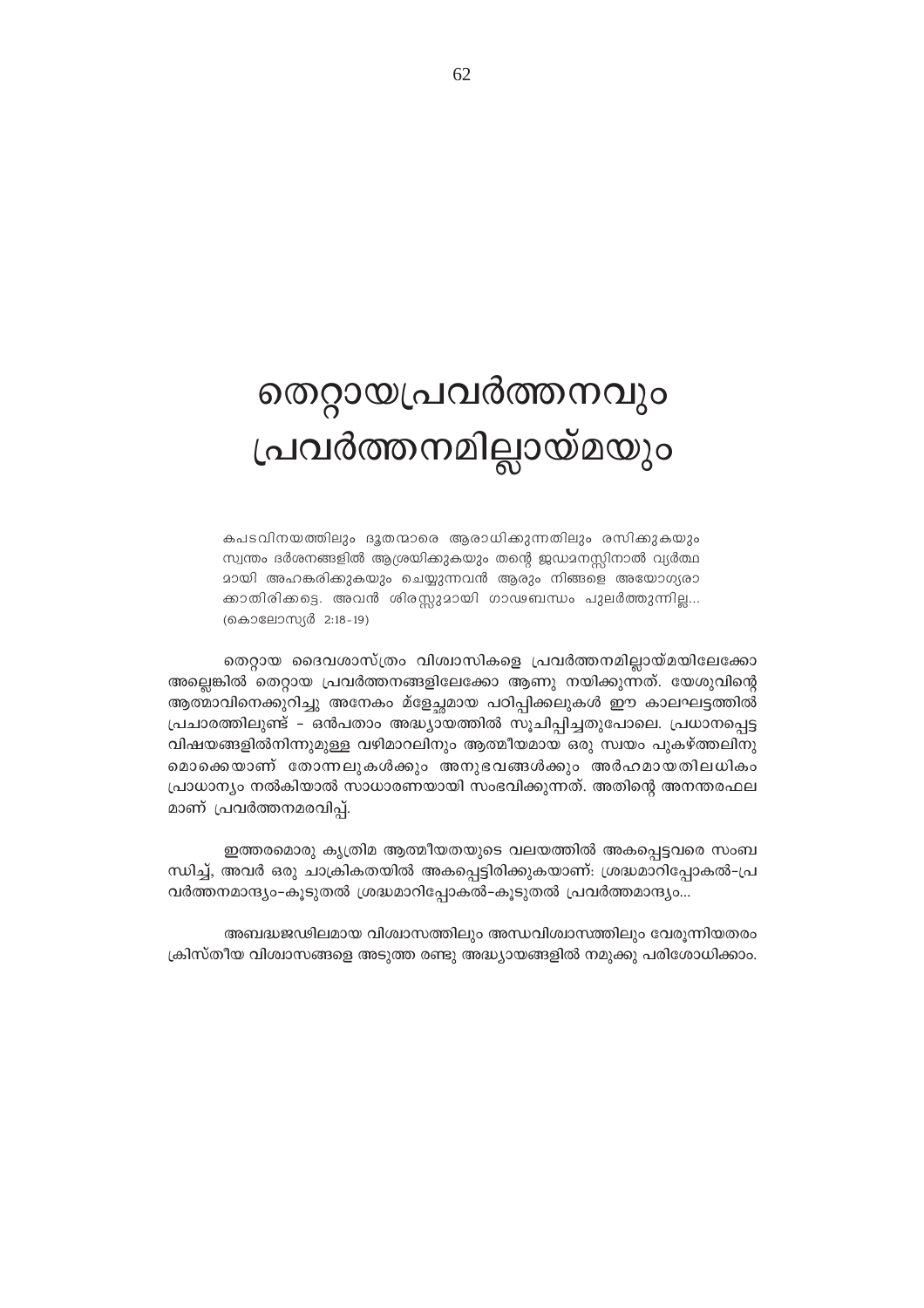$@0@0y0@0000000$ 

# അസംബന്ധമല്ല! ഒരിക്കലും.

# അന്ധവിശ്വാസത്താൽ നിറഞ്ഞവരുടെ മനഃസ്ഥിതി

കറുത്ത പൂച്ചയെയും കാലി കുടത്തെയും പതിമൂന്നെന്ന അക്കത്തെയും സംബന്ധിച്ച ഒരു അദ്ധ്യായമാണോ ഇത്? അല്ലേ അല്ല. ചില ക്രിസ്തീയവിശ്വാസികളിലേക്കു അരിച്ചിറങ്ങുന്ന അന്ധ വിശ്വാസമനോഭാവത്തെക്കുറിച്ചാണ് ഈ അദ്ധ്യായം പ്രതിപാദിക്കുന്നത്. ഇത്തരം ദൈവശാസ്ത്രം നിർമ്മിക്കുന്ന കെണിക്കുഴികളിൽ വീഴുന്നത് ഒഴിവാക്കാനും, വീണവരെ കരകയറ്റാൻ സഹായിക്കാനും ആശയക്കുഴപ്പം നിറഞ്ഞ ഈ ആത്മീയതയുടെ വിശ്വാസസംഹിതകൾ നാം മനസ്സിലാക്കേണ്ടത് അത്യാ വശ്യമാണ്.

അന്ധവിശ്വാസമെന്ന വാക്കിന്റെ ഓക്സ്ഫർഡ് നിഘണ്ഢുവിലെ അർത്ഥം നമുക്കു നോക്കാം. 1. ബുദ്ധിക്കുനിരക്കാത്ത ഒരു മതാധിഷ്ഠിതവിശ്വാസം അല്ലെങ്കിൽ പ്രവർത്തനരീതി – അറിവില്ലാ യ്മയോ ഭയമോ മൂലം ഉടലെടുത്ത ഒരു മതസിദ്ധാന്തമോ, സാന്മാർഗ്ഗ ദർശനമോ, പെരുമാറ്റശീലമോ മറ്റോ. 2. പ്രകൃത്യാതീതമായതിനെക്കുറിച്ച് എന്തും വിശ്വസിക്കുന്ന രീതി, അറിവില്ലാത്തതിനെക്കു റിച്ചോ മറഞ്ഞിരിക്കുന്നതിനെക്കുറിച്ചോ ഒക്കെയുള്ള ബുദ്ധിക്കുനിരക്കാത്ത ഭയം, തെറ്റായ ദിശയി ലേക്കു തിരിഞ്ഞ ഭയഭക്തി. 3. ഇത്തരം ചിന്താഗതികളെ അടിസ്ഥാനമാക്കി രൂപപ്പെടുത്തിയ മതമോ ദർശനമോ പ്രവർത്തനരീതിയോ ഒക്കെ.

ദൈവഹിതത്തെ അനുസരിക്കുന്നതിനേക്കാളുപരിയായി അവന്റെ ഹിതം അനുഭവിക്കുക എന്ന ചിന്തയാണ് പ്രധാനമായും ഈ പ്രമാണത്തിലുള്ള തെറ്റ്. ക്രിസ്തീയ സത്യവിശ്വാസം തങ്ങളുടെമാത്രം അവകാശമാണെന്നു കുറച്ചുപേർ ധരിച്ചുവച്ചിരിക്കുന്ന അവസ്ഥ. അന്ധവിശ്വാസത്തിൽ മുഴുകി ജീവി ക്കുന്ന ക്രിസ്ത്യാനികൾ, തങ്ങൾ വളരെ തീവ്രമായ ബോധ്യമുള്ളവരാണെന്നാണ് അവകാശപ്പെടുക. ഫ്രാങ്ക്ളിൻ ഡി റൂസ്വെൽറ്റിന്റെ നിർവചനം നോക്കുക: തീവ്രതയോടെ പ്രവർത്തിക്കുന്ന ഒരാൾ രണ്ടു കാലും വായുവിൽ ഉറപ്പിച്ച ഒരാളാണ്.

അന്ധവിശ്വാസത്താൽ നയിക്കപ്പെടുന്ന മനസ്സുകളുടെ മൂന്നു സവിശേഷതകളാണ് നാം ഈ അദ്ധ്യായത്തിൽ പരിശോധിക്കുന്നത് – അനുഭവങ്ങളെ ആഗ്രഹിക്കുക, വികാരങ്ങൾ അടിസ്ഥാനപ്പെ ടുത്തി ചിന്തിക്കുക, യുക്തിക്കുനിരക്കാത്ത കാര്യങ്ങൾ ശരിവയ്ക്കുക. ഇത്തരം ഇടുങ്ങിയ ചിന്താഗ തികൾ നമ്മെ ക്രിസ്തുവിൽ നിന്നും അകറ്റുന്നതാണെന്നു നാം നേരത്തേ കണ്ടുകഴിഞ്ഞു. ചിതറുന്ന ചിന്തകൾ പ്രവർത്തനമരവിപ്പിനെ കൊണ്ടുവരുന്നു.

#### അനുഭവകാംക്ഷ

അന്ധവിശ്വാസപ്രചോദിതമായ ഒരു മനസ്സിനെ സംബന്ധിച്ച് അനുഭവങ്ങളാണ് ആത്മീയത യുടെയും – ആത്മരക്ഷയുടെ പോലും – അടിസ്ഥാനവും അളവുകോലും. അനുഭവങ്ങളുടെ എണ്ണവും വലുപ്പവും കൂടുന്നതനുസരിച്ച് അയാൾ ഉൾപ്പെടുന്ന കൂട്ടത്തിൽ അയാൾക്കുള്ള മാനവും അയാളുടെ തന്നെ ആത്മാഭിമാനവും വർദ്ധിക്കുന്നു. അനുഭവങ്ങളെ തെറ്റാണെന്നു പറയാൻ നമുക്കു കഴിയില്ല, എന്നാൽ അവയ്ക്കു കൽപ്പിക്കുന്ന വിശദീകരണങ്ങളാണ് പഥ്വ്യോപദേശത്തിലും ധാർമ്മികതയിലും തെറ്റുകളുണ്ടാക്കുന്നത്.

താത്പര്യജനകമായ അനുഭവങ്ങൾ ആഗ്രഹിക്കാത്ത ആരുമില്ല. (നിരീശ്വരവാദികൾ പോലും അനുഭവങ്ങൾ കാംക്ഷിക്കുന്നവരാണ്). ബോയ് സ്കൗട്ടിൽ ജോലിചെയ്തിരുന്ന നാളുകളിൽ ഒരു ദിവസം കാട്ടിനുള്ളിൽ ദൈവത്തെക്കുറിച്ചു ആഴമുള്ള ചിന്തകളിൽ മുഴുകി ഞാനിരുന്ന സമയമോർക്കു ന്നു. കയ്യിലുണ്ടായിരുന്ന പേനാക്കത്തികൊണ്ട് അടുത്തുണ്ടായിരുന്ന മരത്തിൽ ഒരു കുരിശുഞാൻ വരഞ്ഞു, അതിനുശേഷം അതിന്മേൽ ഏഴുപ്രാവശ്യം ആഞ്ഞുകുത്തി. ഉടൻതന്നെ ഒരു ഇടിവെട്ടി, ആകാശം ഇരുണ്ടുകൂടി ശക്തമായ ഒരു മഴപെയ്തു, മഴയോടൊപ്പം ശക്തമായ ഒരു കൊടുങ്കാറ്റും വന്നു. മഴ ഒന്നു ശമിച്ചനേരം പടാപടായെന്നിടിക്കുന്ന ഹൃദയത്തോടെ ഭയചകിതനായി ഞാൻ ആ മ രത്തിന്റെ സമീപത്തുനിന്നും നടന്നകന്നുപോയി. കുറച്ചു ദൂരം ചെന്നു തിരിഞ്ഞുനോക്കിയപ്പോൾ ഇലകളുടെ ഇടയിൽക്കൂടി ഞാൻ കോറിവച്ചു കുത്തിയ ആ കുരിശിലേക്കു സുര്യരശ്മി വീണിട്ട്, ആ മരത്തൊലിയിൽന്നിന്നും അത്യധികം വെണ്മയോടെ എന്റെ കണ്ണിലേക്കു പ്രതിധ്വനിച്ചു. എന്തൊരു അനുഭവമായിരുന്നു അത്! ആത്മഹർഷത്തോടെ ഉയർത്തപ്പെട്ട ഒരു അവസ്ഥയായിരുന്നു എനിക്കപ്പോൾ - ദൈവം തന്നെത്താൻ എനിക്കുമുന്നിൽ വെളിപ്പെട്ടതുപോലെ.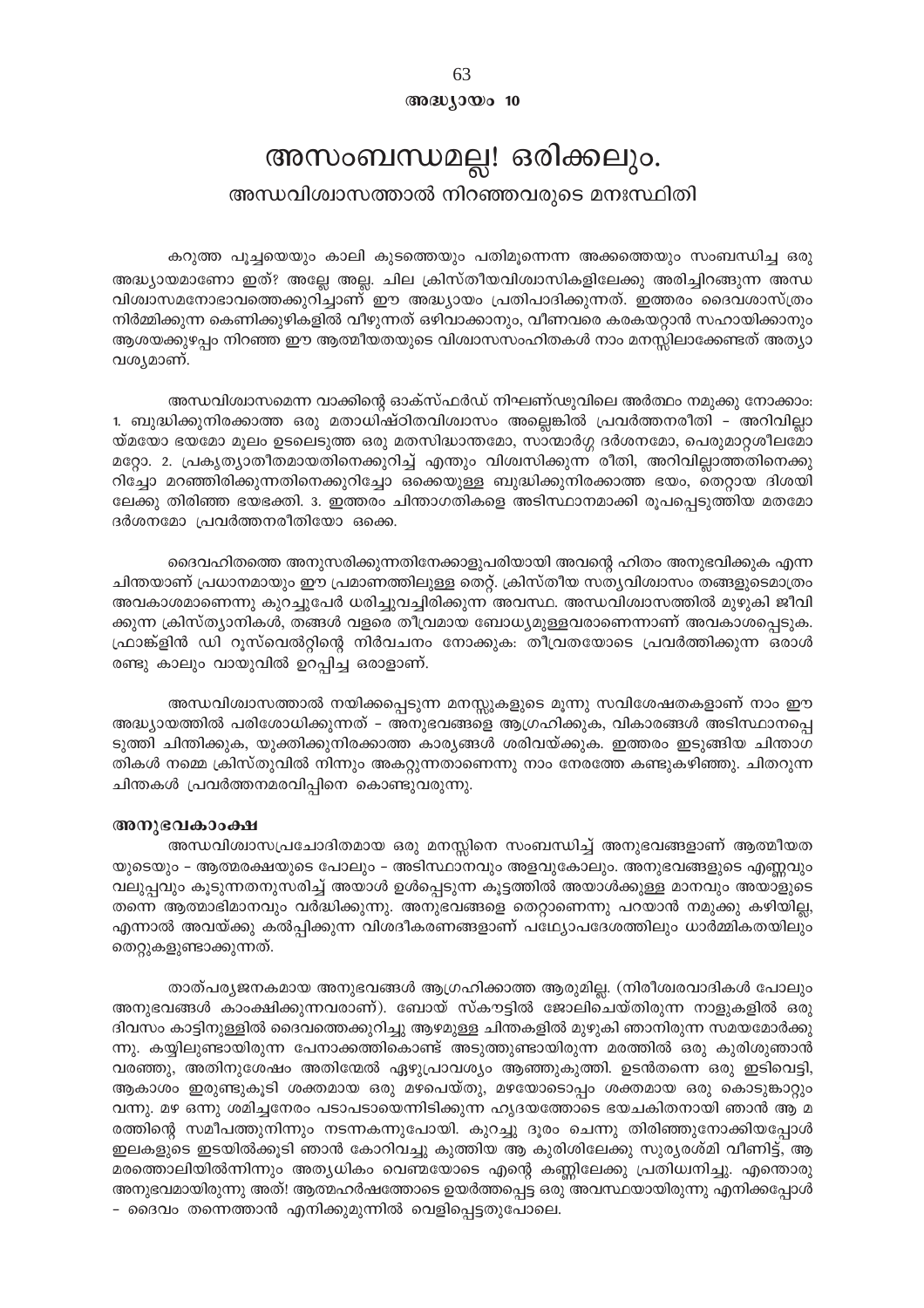ഈ അനുഭവത്തിന്റെ അർത്ഥമെന്താണെന്ന് എനിക്കറിയില്ല. എന്നാൽ ഇത്തരം ഒരു അനുഭ വംമാത്രം തങ്ങളുടെ ആത്മരക്ഷയുടെ അച്ചാരമായി പരിഗണിക്കുന്നയാളുകൾ അനേകരാണ്. അനു ഭവങ്ങൾ പങ്കുവയ്ക്കുന്നതും, സാക്ഷ്യങ്ങൾ നൽകുന്നതുമെല്ലാം മറ്റുള്ളവർക്കു പ്രചോദനം നൽകുന്ന കാര്യങ്ങൾ തന്നെയാണ്. അതിശയകരമായ അനുഭവങ്ങൾ കൂടുതലായി ഉണ്ടാകുമ്പോൾ തങ്ങളുടെ ആത്മരക്ഷ കൂടുതലായി ഉറപ്പായി എന്നും ചിലർ ചിന്തിക്കുന്നു. ഏകദേശം സമാന മാനസിക ഘടനവച്ചുപുലർത്തിയ മാലാഖാവന്ദകരായ കൊലോസ്സിലെ ആത്മീയപുംഗവന്മാരോടു പൗലോസ് സംസാരിക്കുന്നതു നോക്കുക:

കപടവിനയത്തിലും ദൂതന്മാരെ ആരാധിക്കുന്നതിലും രസിക്കുകയും സ്വന്തം ദർശനങ്ങ ളിൽ ആശ്രയിക്കുകയും തന്റെ ജഡമനസ്സിനാൽ വ്യർത്ഥമായി അഹങ്കരിക്കുകയും ചെയ്യു ന്നവൻ ആരും നിങ്ങളെ അയോഗ്യരാക്കാതിരിക്കട്ടെ. അവൻ ശിരസ്സുമായി ഗാഢബന്ധം പുലർത്തുന്നില്ല... (കൊലോസ്യർ 2:18-19)

കൊലോസ്സിലെ ശിഷ്യന്മാരെ ആശയക്കുഴപ്പത്തിലാക്കിയ ഇത്തരക്കാർ തങ്ങൾക്കുണ്ടായ അനു ഭവങ്ങളെക്കുറിച്ചു വാതോരാതെ വർണ്ണിച്ചു സംസാരിച്ചു. (യഹൂദമതത്തിലൂന്നിയ ജ്ഞാനവാദിക ളായ വേർപാടുകാരാണവർ). കൂടുതലായ അനുഭവങ്ങൾ തങ്ങൾക്കുണ്ടാകുമ്പോൾ തങ്ങൾ കൂടുത ലായി ആത്മീയരാവുകയാണെന്നാണ് അവർ തെറ്റായി ധരിച്ചത്. എന്നാൽ അവർ ക്രിസ്തുവെന്ന ശിരസ്സുമായി ബന്ധമറ്റവരാണെന്ന കാര്യം തിരിച്ചറിയുന്നില്ല; ആത്മീയമായ ജ്ഞാനത്തെ സംബ ന്ധിച്ചാകട്ടെ അവർക്ക് ഒരു എത്തും പിടിയുമില്ലായിരുന്നു. അനുഭവങ്ങളുടെ പിറകേ പോകുന്ന അതീ വദൈവികരായ ആളുകളെ സംബന്ധിച്ചും ഇതുതന്നെയാണു സത്യം. ആത്മീകമായ അനുസരണയെ ആത്മീകമായ അനുഭവങ്ങൾ കൊണ്ടു മൂടിവയ്ക്കുന്നതാണ് അവരുടെ സുവിശേഷം. ക്രിസ്തുവിന്റെ ക്രൂശിനേക്കാൾ മുന്തിയ ഒരു സ്ഥാനമാണ് പറന്നു നടക്കുന്ന അവരുടെ ആത്മാവിനവർ കല്പിക്കുന്ന ത്.

# വികാരങ്ങൾ അടിസ്ഥാനമാക്കിയുള്ള ചിന്ത

നവീനപെന്തക്കോസ്തുകാരുടെ മനഃസ്ഥിതിയെക്കുറിച്ചു നാം ഒൻപതാം അദ്ധ്യായത്തിൽ കണ്ടു. അത്തരം ആളുകൾ തോന്നലുകളെ അടിസ്ഥാനമാക്കി മാത്രം തീരുമാനങ്ങൾ എടുക്കുന്നവരാ ണ്. ദൈവഹിതം ആരായാനായി അവർ നോക്കുന്നതു തങ്ങളുടെ തന്നെ ഹൃദയത്തിലേക്കാണ്, കാരണം ദൈവം സംസാരിക്കുന്നത് അവിടെനിന്നാണെന്ന് അവർ വിശ്വസിക്കുന്നു. നിതൃജീവിത ത്തിലെ സംഭവങ്ങളും, ചുറ്റുമുള്ള ലോകത്തുനടക്കുന്ന കാര്യങ്ങളും, കേൾക്കുന്ന വാക്കുകളും, കാലാ വസ്ഥയും, സ്വപ്നങ്ങളുമെല്ലാം ആത്മാവു നൽകുന്ന സൂചനകളായി അവർ പരിഗണിക്കുന്നു. നമ്മുടെ ജീവിതത്തിലെ അപ്രധാനകാര്യങ്ങളിൽപോലും ദൈവഹിതമുണ്ടെന്നുള്ള ധാരണയും, നമ്മുടെ തന്നെ ഹൃദയവികാരങ്ങളെ നമുക്കു മാർഗ്ഗദർശിയായി എടുക്കാമെന്ന വിശ്വാസവും ഇക്കൂട്ടരുടെ തെറ്റായ ചിന്താഗതികളാണ്. ദൈവഹിതവും മനുഷ്യമാർഗ്ഗങ്ങളുമായി അവിഹിതമായ രീതിയിലൊരു കൂട്ടി ക്കുഴക്കലും അതുവഴിയുണ്ടാകുന്ന ആശയക്കുഴപ്പവും ഇവിടെ മുഴച്ചുനിൽക്കുന്നു.

നമുക്കെല്ലാവർക്കും ഇടയിൽ ചിലകാര്യങ്ങൾ പൊതുവായതാണ്. പാരമ്പര്യസഭകളിലെ വച നങ്ങളോടുള്ള തണുപ്പൻ മനോഭാവത്തെയും, എല്ലാറ്റിനെയും ഔദ്യോഗികകാഴ്ചപ്പാടിൽ കാണുന്ന തിനെയും ബൈബിൾ വിശ്വാസികളായവർ ഒരേപോലെ വിമർശിക്കുന്നു.<sup>(1)</sup> ഇതുപോലുള്ള പാരമ്പ ര്യരീതികളിൽനിന്നും വരുന്നവർ ഒരു പുതിയ അനുഭവം തേടുന്നതിൽ നമുക്കു തെറ്റുപറയാനും കഴി യില്ല. $^{(2)}$ 

- ഇവിടെ ദൈവം സജീവമാണ്, അവിടെയാണെങ്കിൽ മനംമടുപ്പിക്കുന്ന ആചാരങ്ങൾമാത്രം...
- അവർ വചനത്തെ ഇപ്രകാരം സമീപിക്കുമ്പോൾ എന്റെ കുട്ടികൾ എങ്ങനെ വിശ്വാസത്തിലേ ക്കുവരും?
- സംസാരം ധാരാളം, ശക്തിയില്ല, സഭയ്ക്കു ജീവനുമില്ല.
- കൂട്ടായ്മ വളരെ തണുപ്പനാണ്, പുതുതായി വരുന്നവരില്ല, വന്നാലും അവരോടു പരിഗണന യില്ല. സഭാംഗമാണെങ്കിലും ഞാനും പുറത്തുള്ള ഒരു ആളെപ്പോലെയാണ്.
- നിദ്രയുളവാക്കുന്ന പ്രസംഗം, പറയുന്നകാര്യങ്ങൾ അദ്ദേഹം പോലും വിശ്വസിക്കുന്നുണ്ടെന്നു തോന്നുന്നില്ല.
- ജീവിതത്തിലെന്തൊക്കെയോ അപര്യാപ്തതകൾ ഉണ്ടെന്നു എനിക്കു തോന്നുന്നു അതെ ന്തായാലും ഇവിടെയതിനു പരിഹാരം കണ്ടെത്താൻകഴിയുമെന്നെനിക്കു തോന്നുന്നില്ല.

ആത്മീയമായ ഈ ദാരിദ്ര്യം ക്രിസ്തീയ സഭകളിൽ പടർന്നു പിടിക്കുമ്പോൾ (ആമോസ് 8:11-12), വികാരങ്ങളെ തൃപ്തിപ്പെടുത്തുന്ന ഒരു പുതുമയന്വേഷിച്ച് ആളുകൾ പോകുന്നതു സ്വാഭാവി കം മാത്രം. ഇക്കാര്യം നാം മനസ്സിലാക്കുമ്പോഴാണ് അത്തരത്തിൽ വഴിമാറി പോകുന്ന ആളുകളെ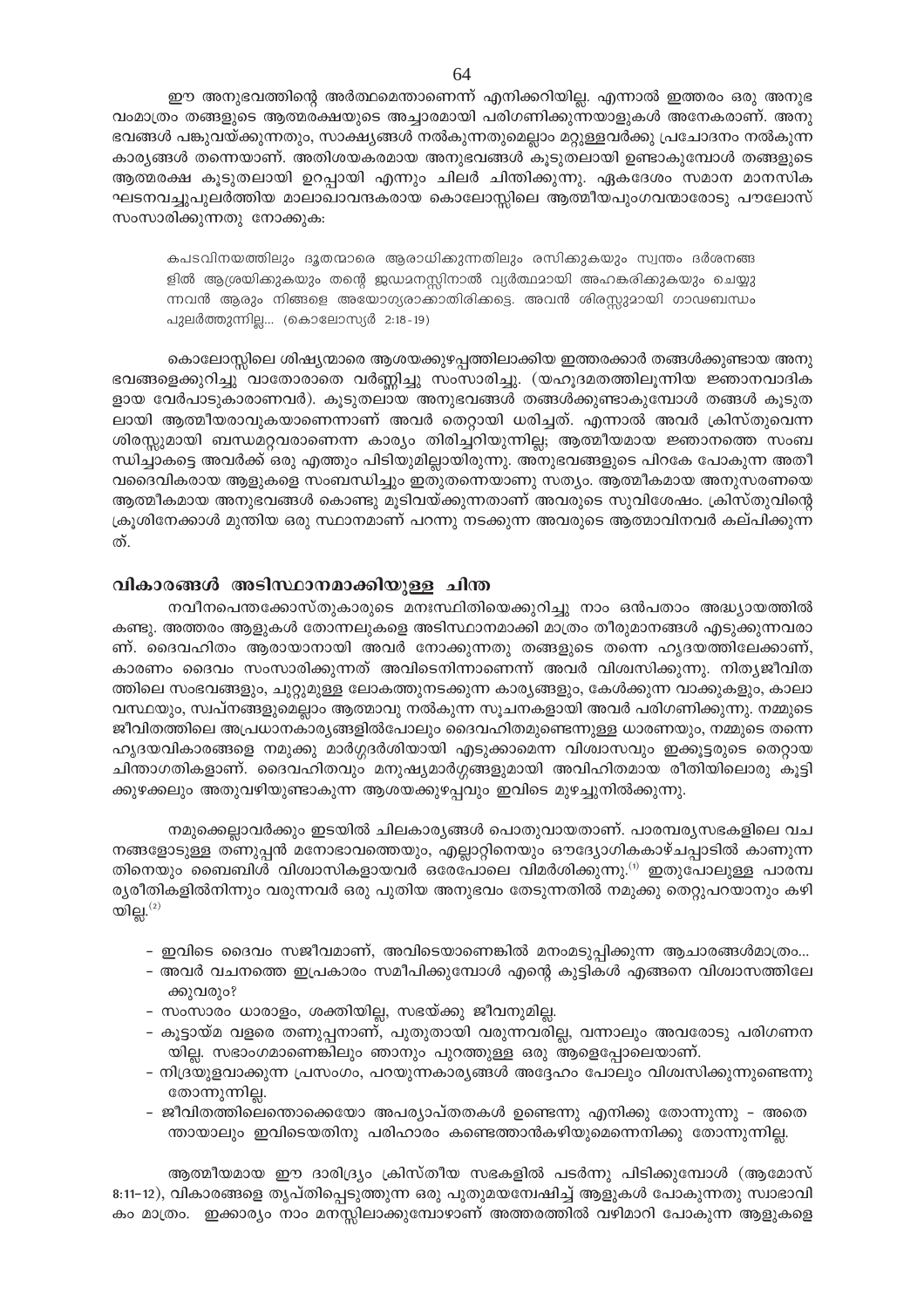# യുക്തിക്കുനിരക്കാത്തവ സ്വീകരിക്കുന്ന അവസ്ഥ

ആധുനികമതങ്ങളിൽ ഭൂരിഭാഗത്തിലും വ്യക്തമായ ഒരു യുക്തിഭദ്രതയില്ലായ്മ നമുക്കു കാണാൻ കഴിയും. അവർ നിരത്തുന്ന കാര്യകാരണങ്ങളും വാദസിദ്ധാന്തങ്ങളും അവർ നൽകുന്ന വിദ്യാഭ്യാസം പോലും നാം കരുതലോടെ സമീപിക്കണം, കാരണം അവരുടെ തെറ്റായ സിദ്ധാന്ത ങ്ങൾ വചനത്തെ തെറ്റായി വിശദീകരിക്കുന്നതിൽ നിന്നും ഉളവായവയും വഴിതെറ്റിക്കുന്നവയുമാ ണ്. ദൈവത്തിന്റെ ജ്ഞാനത്തെയും മഹത്വത്തെയും സൃഷ്ടിപരതയെയും ബുദ്ധിയെയുമെല്ലാം ശാസ്ത്രീയമായ (അടുക്കും ചിട്ടയോടും കൂടിയ) പഠന-നിരീക്ഷണ-ഗവേഷണങ്ങളിലൂടെ ഗ്രഹി ച്ചെടുക്കുന്നതിനു പകരം അവർ എല്ലാം സംശയദൃഷ്ടിയോടെ കാണുന്നു. നവീനപെന്തക്കോസ്തു മനസ്സുകളെ സംബന്ധിച്ച് യുക്തിയെന്നത് ഒരു വലിയ വെല്ലുവിളിയാണ്.

അവരുടെ സാഹിത്യമേഖലയിലും ഈ യുക്തിഭദ്രതയില്ലായ്മ കാണാം. നാലാം കാലമെന്ന പോൾ ചോവിന്റെ പുസ്തകം ഉദാഹരണമാണ്. തെക്കൻ കൊറിയയിലെ സീയോളിലെ അഞ്ചുലക്ഷ ത്തോളം അംഗസംഖ്യയുള്ള യോയ്ദോ ഫെല്ലോഷിപ്പിന്റെ (അസംബ്ളീസ് ഓഫ് ഗോഡ്) ആത്മീ യാചാര്യനാണ് ചോ. ആമുഖമെഴുതിയ റോബർട്ട് ഷുള്ളർ $^{(2)}$  (പതിനായിരത്തിനടുത്തു അംഗസംഖ്യ യുള്ള കാലിഫോർണിയയിലെ ക്രിസ്റ്റൽ കത്തീഡ്രൽ നയിക്കുന്നു) പറയുന്നതു നോക്കുക: ഈ പുസ്തകത്തിൽ വായിക്കുന്നവയെ മസ്സിലാക്കാൻ ശ്രമിക്കേണ്ട, അവ ആസ്വദിച്ചാൽ മാത്രം മതി.

മനസ്സിലാക്കണ്ട, കണ്ണുമടച്ചു സ്വീകരിച്ചാൽമതിയെന്ന ചിന്തയിൽ നിന്നാണ് പ്രശ്നങ്ങൾ ആരം ഭിക്കുന്നത്. ദീർഘദർശിയായ ഒരു ആളാണ് ചോ, എന്നാൽ തന്റെ പുസ്തകത്തിന് ഇത്തരമൊരു ആമുഖം യുക്തിയോടെ ചിന്തിക്കുന്നവരെ അകറ്റിനിർത്തുകയേ ഉള്ളൂ. നമുക്കു ഗ്രഹിക്കാനാവാത്ത കാര്യങ്ങൾ നിലവിലൂണ്ടെന്നകാര്യം വാസ്തവമാണ് (സങ്കീർത്തനം 131:1), എന്നാൽ തങ്ങൾ പറയു ന്നതുമുഴുവൻ കണ്ണുമടച്ചു വിശ്വസിക്കണമെന്നു പറയുന്നതു സ്വീകരിക്കാനാവാത്ത കാര്യമാണ്. ക്രിസ്തീ യതത്വങ്ങൾ സതൃവും സുബോധത്തോടെയുള്ളതുമാണെന്ന് വചനം ശ്ലാഘിക്കുന്നു (അപ്പ 26:25).

യുക്തിസഹമല്ലാത്ത വേറൊരു പ്രസ്ഥാവന മെൽ താരിയുടേതാണ്. തന്റെ വായനക്കാരോട് അവരുടെ ബുദ്ധിയാകുന്ന കൊച്ചു കമ്പ്യൂട്ടറിനെ എടുത്ത് ഒരു പേടകത്തിലാക്കി ചന്ദ്രനിലേക്കു പറ ത്തിവിടുക, അപ്പോൾ ദൈവം നിങ്ങളുടെ ഹൃദയത്തെ ഉപയോഗിക്കുന്നതു കാണാം എന്നദ്ദേഹം ഉപദേശിക്കുന്നു. അവിശ്വസനീയം! തീരുന്നില്ല. ശാസ്ത്രവും ക്രിസ്തീയവിശ്വാസവും തമ്മിലുള്ള വ്യത്യാസമെന്തെന്നാൽ, അനുഭവത്തിലൂടെയാണ് ശാസ്ത്രത്തിൽ വിശ്വാസം ഉണ്ടാകുന്നത് എന്നാൽ ക്രിസ്തീയതയിൽ വിശ്വാസത്തിലൂടെയാണ് അനുഭവങ്ങൾ ഉണ്ടാകുന്നത്. കൂടുതൽ ചോദ്യങ്ങളൊന്നും ചോദിക്കാതെ പറയുന്നതങ്ങു വിശ്വസിക്കണം, അപ്പോൾ എല്ലാം വ്യക്തമാകും എന്നതാണു താരി യുടെ മതം. വിശ്വാസത്തെക്കുറിച്ചു ദൈവവചനം സംസാരിക്കുന്നതിൽ നിന്നും നേരേ വിപരീതമായ ഒരു സമീപനമാണിത്. അടയാളങ്ങളുടെയും സാക്ഷ്യങ്ങളുടെയും ബലത്തോടെയാണ് നാം വിശ്വ സിക്കുന്നത്. (യോഹന്നാന്റെ സുവിശേഷം ഇക്കാര്യത്തിന്റെ പ്രാധാന്യം എടുത്തു കാണിക്കുന്നു –  $14:11, 5:31-40)$ 

ഒരു ഉദാഹരണം കൂടി. അന്യഭാഷപറയാൻ പഠിപ്പിക്കുന്ന ഒരു ഓഡിയോ കസെറ്റിൽ നൽകുന്ന നിർദ്ദേശം കേട്ടുഞാൻ സ്തബ്ധനായിപ്പോയി. നിങ്ങളുടെ മസ്തിഷ്കത്തെ ന്യൂട്രലിൽ ആക്കുക, നാവിനെ ഏറ്റവും കൂടിയ ഗീയറിൽ ഇടുക, ആക്സിലറേറ്റർ മാക്സിമം അമർത്തുക എന്നതാണു നിർദ്ദേശം. ചിന്തയെ നിർവ്വീര്യമാക്കുക? വേണ്ട, നന്ദി! കാരണം യേശുവും (മത്തായി 22:37), പൗലോസും (കൊലോസ്യർ 3:2), പത്രോസും (1 പത്രോസ് 1:13) പറയുന്നത് ഇതിനു വിരുദ്ധമായാണ്.

# ന്യുട്രലിൽ നിന്നും ഒന്നാം ഗീയറിലേക്ക്

ശരി, നാം അന്ധവിശ്വാസപൂരിതരായ മനസ്സുള്ളവരെ കണ്ടു. ഇനി നമുക്കവരെ എങ്ങിനെ കൂടുതൽ യുക്തിസഹമായ ഒരു ചിന്തയിലേക്കും വിശ്വാസത്തിലേക്കും നയിക്കാൻ കഴിയും? ന്യൂട്ര ലിൽ നിന്നും ഒന്നാം ഗീയറിലേക്ക് അവരെ എങ്ങിനെ മാറ്റും?

സത്യം നമ്മെ സ്വതന്ത്രമാക്കും (യോഹന്നാൻ 8:32). എന്നാലിത് ഒരു വിശദീകരണത്താൽ വികാരപരമായി നേടുന്ന ഒരു സ്വാതന്ത്ര്യമല്ല. ശരിയായ കുറച്ചു നിർദ്ദേശങ്ങളേക്കാളുപരിയായി വസ്തു നിഷ്ഠമായ ഒരു പ്രകൃതമാണ് സതൃത്തിന്. ദൈവം സത്യം വെളിപ്പെടുത്തുന്നു, മനുഷ്യർ അതു സ്ഥീകരിക്കുന്നു, ദൈവകുടുംബത്തിൽ ആ സത്യമവനെ മഹത്തായ ഒരു സ്വാതന്ത്ര്യത്തിലേക്കു നയി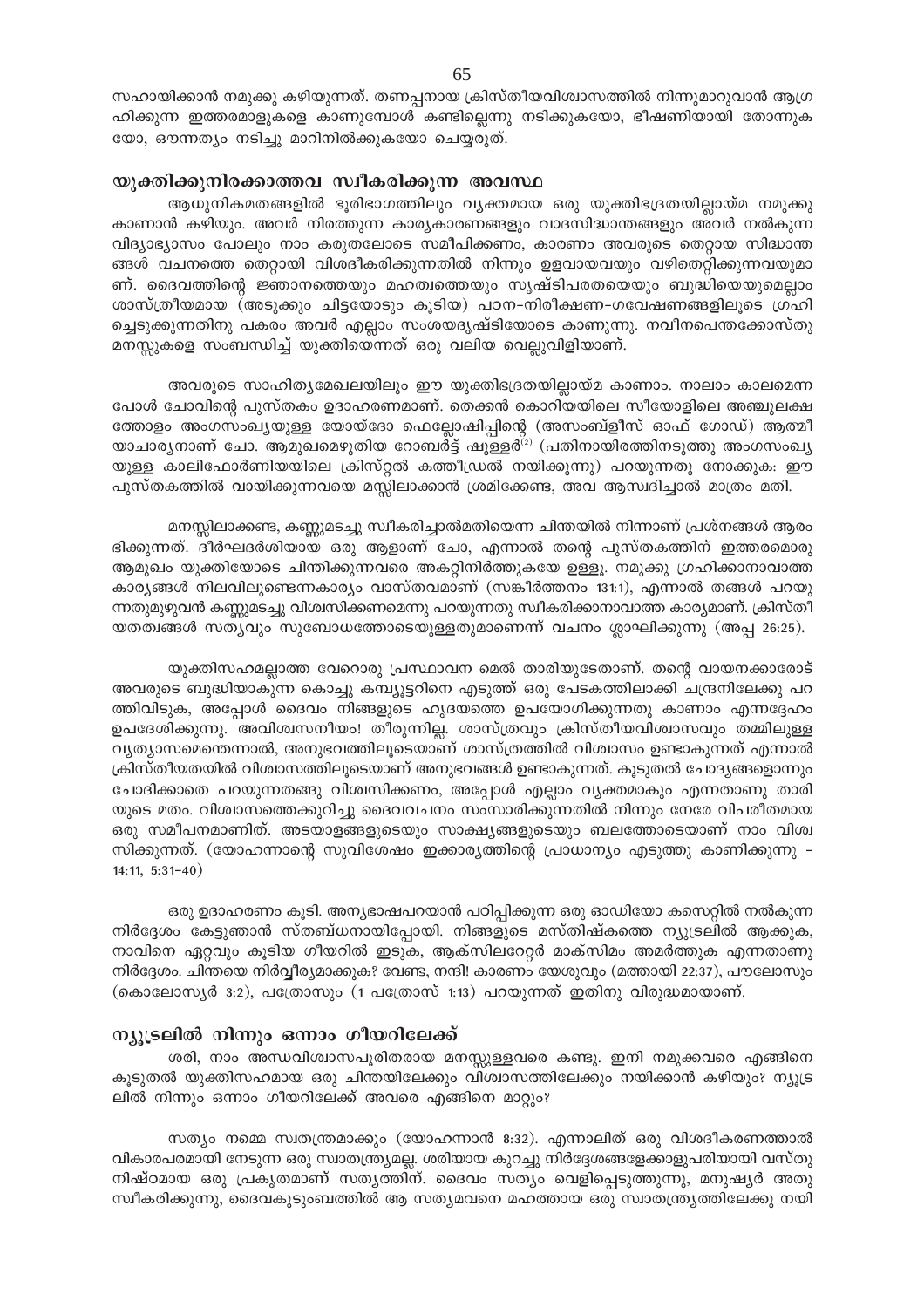ക്കുന്നു. അന്ധവിശ്വാസത്താൽ ആവരണമായിരിക്കുന്ന മനസ്സുള്ള ഒരാളെ സതൃത്തിലേക്കു കൂട്ടി ക്കൊണ്ടുവരണമെങ്കിൽ നാം അയാളുടെ ചിന്താമണ്ഢലത്തിൽ കാതലായ മാറ്റങ്ങൾ വരുത്തേണ്ട തുണ്ട്.

# അസംബന്ധമല്ല! (എന്നാലും സൗമൃതയോടെ കൈകാര്യം ചെയ്യുക)

ശരിയായ ആത്മീയതയിലേക്കു വരാനായി നാം മറ്റു സുഹൃത്തുക്കളെ സഹായിക്കാനൊരു മ്പെടുമ്പോൾ വീണുപോകാവുന്ന ചില കെണികളെ സൂക്ഷിക്കുക:

# ഒരാളുടെ അനുഭവത്തിനെതിരായി തർക്കിക്കുന്നത്.

ഒരാളുടെ അനുഭവത്തെ നിസ്സാരമാക്കി സംസാരിക്കുന്നത് അയാളെ അവഹേളിക്കുന്നതുമാ ത്രമല്ല, ബുദ്ധിശൂന്യതകൂടിയാണ്. അവർക്കുണ്ടായി എന്നവർ അവകാശപ്പെടുന്ന അനുഭവങ്ങൾ ഉണ്ടാ യിട്ടില്ല എന്നു പറയുന്നതിൽ ഒരു ന്യായവുമില്ല. അനുഭവത്തിന്റെ അർത്ഥം വിശദീകരിച്ചതിനെക്കു റിച്ചു നമുക്കുവേണമെങ്കിൽ ന്യായവാദം നടത്താം, എന്നാൽ അനുഭവത്തെ കുറച്ചു കാണിക്കാൻ പറ്റി ല്ല. ഒരു മാലാഖയെകണ്ടെന്ന് ഒരുവൾ പറഞ്ഞാൽ അവൾ എന്തോ കണ്ടിട്ടുണ്ടെന്നാണു നാം കരുതേ ണ്ടത്. മാലാഖയായിരുന്നോ അല്ലയോ എന്നും, നല്ല മാലാഖയാണോ അതോ ചീത്തമാലാഖയാണോ എന്നും ദർശനമാണോ അതോ മതിഭ്രമമാണോ എന്നുമൊക്കെ പിന്നീടു നമുക്കു തീരുമാനിക്കാം. അവരുടെ അനുഭവം അവരെ സംബന്ധിച്ചു ഒരു യാഥാർത്ഥ്യമാണ്. ചിലസമയത്ത് ആളുകൾ തങ്ങ ളുടെ അനുഭവത്തെ പെരുപ്പിച്ചു പറയുമെങ്കിലും സാധാരണക്കാർ അവർക്കുണ്ടായ അനുഭവങ്ങളെ ക്കുറിച്ചു പൊതുവേ സതൃസന്ധമായിത്തന്നെയാണു സംസാരിക്കാറ്.

അവർ എനിക്കായി പ്രാർത്ഥിച്ചു എന്റെ കുടൽപ്പുണ്ണെല്ലാം സുഖമായി എന്ന് ഒരാൾ പറയു മ്പോൾ, നിങ്ങൾക്കു സൗഖ്യമൊന്നും ലഭിച്ചിട്ടില്ല എന്നു പറയുന്നത് എത്ര ചിന്താശൂന്യതയും പരുഷ വുമാണ്? അൾസറെല്ലാം അവിടെത്തന്നെയുണ്ട്, നിങ്ങൾക്കു വേദനയില്ലായെന്നു തോന്നുന്നതേയുള്ളൂ എന്നു പറയുന്നതും വിനയമില്ലായ്മയാണ്. അവർ അവകാശപ്പെടുന്നതിനെക്കുറിച്ചു നിങ്ങൾക്കു സംശയം തോന്നുമായിരിക്കാം എന്നാൽ അവരുടെ അനുഭവത്തെ ഇല്ലാത്ത ഒരു കാര്യമായി ചിത്രീ കരിക്കാൻ കഴിയില്ല. (യുക്തിക്കു നിരക്കുന്ന വേറൊരു വിശദീകരണം നൽകാൻ പാടില്ല എന്ന് ഇതി നർത്ഥമില്ല).

ഒരാൾക്കു രോഗസൗഖ്യം ലഭിച്ചിട്ടുണ്ടാവാം വേറൊരാൾക്ക് ആനന്ദനിർവൃതിയിലേക്കു നയി ക്കുന്ന ഊഷ്മളമായ ഒരു അനുഭവമുണ്ടാവാം, എന്നാൽ അവരുടെ അനുഭവങ്ങളെ തൃണവൽക്കരി ക്കുന്നതു സംസാരം വഴിതെറ്റാനും ബന്ധം മുറിയുവാനുമേ ഇടയാവുക്യുള്ളൂ. കാരണം അനുഭവിച്ച ഒരു കാര്യത്തെ ഇല്ലാത്ത ഒരു കാര്യമെന്നു ബൗദ്ധികമായി സ്ഥാപിക്കാൻ ആർക്കും കഴിയുകയില്ല. അതിനാൽ സഹോദങ്ങളെ, ഇക്കാര്യത്തെക്കുറിച്ച് ഒരു തർക്കത്തിലേക്കു നിങ്ങളെ സ്വയം വലിച്ചിഴ യ്ക്കരുത്.

ക്രിസ്തീയ പശ്ചാത്തലത്തിൽ നിന്നുമല്ലാത്തവർക്കും അവരുടെ ജീവിതത്തിൽ ശക്തമായ അനുഭവങ്ങൾ ഉണ്ടായിട്ടുണ്ട്, അതും തള്ളിക്കളയാനാവില്ല. അന്വേഷിപ്പിൻ കണ്ടെത്തുമെന്ന വാഗ്ദാനം (മത്തായി 7:7) നോക്കുക. ക്രിസ്ത്യാനിയല്ലാത്ത ഒരാൾ സത്യത്തിലേക്കു തന്നെനയിക്കേണമേയെന്നു ദൈവത്തെവിളിച്ചപേക്ഷിക്കുകയും സത്യമന്വേഷിക്കുകയും ചെയ്യുമ്പോൾ ദൈവം അവന്റെ പ്രാർത്ഥന കേട്ടു അവൻ കടന്നുപോകുന്ന സാഹചര്യങ്ങളിലൂടെ ശരിയായ വഴിയെക്കുറിച്ചു അവനു കൂടുതൽ ബോധ്യം നൽകുകയും ചെയ്യുന്നതു മാനസീകമായ ഒരു അവസ്ഥയാണെന്നോ അല്ലെങ്കിൽ സാത്താന്റെ പ്രവർത്തനമാണെന്നോ വിശദീകരിക്കാൻ സാധിക്കുമോ?

അനുഭവങ്ങളെക്കുറിച്ചു തർക്കിക്കുന്നതിലും ഫലപ്രദമായ കാര്യം ജീവിതത്തെക്കുറിച്ചും, ശിഷ്യ ത്വത്തെക്കുറിച്ചും സംസാരിക്കുന്നതാണ്. ഞാൻ ഉപരിപഠനം പൂർത്തിയാക്കിയ 1980ലെ ഉഷ്ണകാ ലത്ത് സ്കാൻഡിനേവിയയിലേക്കുള്ള ഒരു യാത്രാമദ്ധയേ ഒരു ഫിന്നിഷ് യുവാവിനെ കാണാനിട യായി. ഞാൻ ബൈബിളുമായി നടക്കുന്നതുകണ്ട് ഒരു കാപ്പികുടിക്കാൻ അദ്ദേഹമെന്നെ ക്ഷണിച്ചു. ദൈവമാണ് നിങ്ങളെ എന്റെ ജീവതത്തിലേക്കു കൊണ്ടുവന്നത് എന്നെനിക്കു തോന്നുന്നു ഡഗ്ലസ്, എന്ന് അവൻ പറഞ്ഞു. കാപ്പികുടിയും നീണ്ട സംസാരവും കഴിഞ്ഞതിനുശേഷം ആ മനുഷ്യൻ കുമ്പിട്ടുനിന്നിട്ട് അന്യഭാഷയെന്ന രീതിയിൽ സംസാരിക്കാൻ തുടങ്ങി. അതവസാനിച്ചപ്പോൾ ഞാൻ ചോദിച്ചു:

ഈ പറഞ്ഞതിന്റെ അർത്ഥമെന്താണ്? *അന്യഭാഷ, മനസ്സിലായില്ലേ*? - അവൻ മറുപടി പറഞ്ഞു. എനിക്കതു മനസ്സിലായി, അനേകം പേർ അതു ചെയ്യുന്നുണ്ട്. ഒരുകാര്യം പറയൂ, നിങ്ങളുടെ ബൈബിൾ പഠനം എങ്ങിനെയുണ്ട്, എല്ലാ ദിവസവും വേദപുസ്തകം വായിക്കുമോ?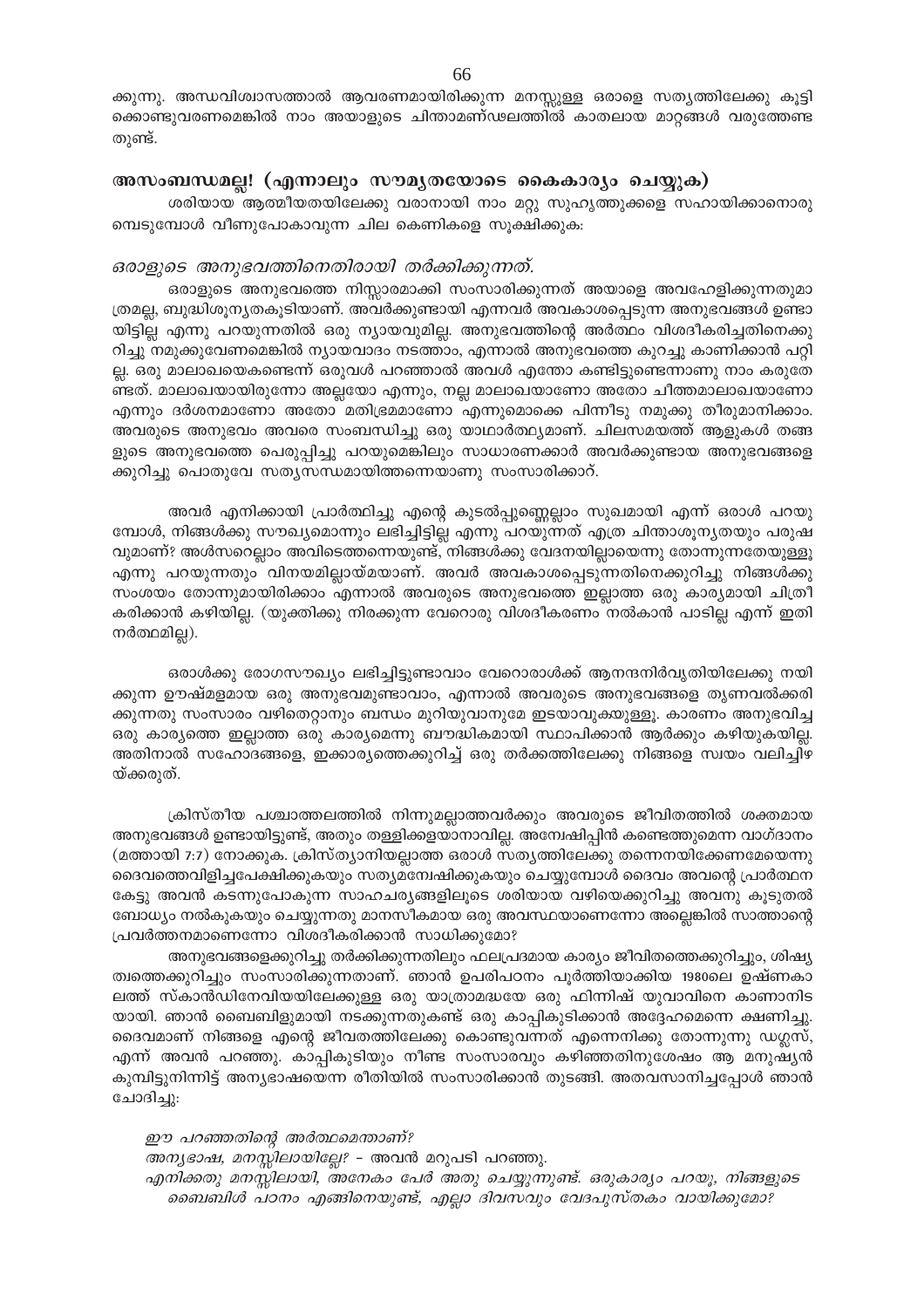എല്ലാ ദിവസമൊന്നുമില്ല. ഒന്നിടവിട്ടുള്ള ദിവസങ്ങളിൽ? ഇല്ല. ആഴ്ചയിൽ ഒരിക്കൽ? ഞാൻ സമയമുണ്ടാക്കാൻ ശ്രമിക്കാറുണ്ട്, പക്ഷേ... താങ്കൾ പറഞ്ഞതു ശരിയാണ്, ദൈവമാണ് നിങ്ങളെ എന്നിലേക്കു കൊണ്ടുവന്നത്. നിങ്ങൾക്കാ

യൊരു ദൂത് എനിക്കുണ്ട് – എല്ലാ ദിവസവും ബൈബിൾ വായിക്കുക. നിങ്ങളുടെ തോന്നലു കളെ ആസ്പദമാക്കി ആത്മരക്ഷയെ കണക്കാക്കാതിരിക്കുക, വചനമനുസരിച്ചു ജീവിക്കുക.

അവനെ സംബന്ധിച്ച് ആ വെല്ലുവിളി അർഹമായതായിരുന്നു. അന്യഭാഷയെക്കുറിച്ചുള്ള ഒരു മാനസികവ്യാപാരവിശദീകരണം നൽകുന്നതിനേക്കാൾ എത്രയോ പ്രയോജനപ്രദമാണത്. ദൈവ വചനത്തെ അടിസ്ഥാനപ്പെടുത്തിയാണു നാം ആത്മരക്ഷയെ കണക്കാക്കേണ്ടത് എന്നു വിശദീകരി ക്കാൻ നമുക്കു കഴിയണം (1 യോഹന്നാൻ 2:3-6, 5:13).

### പരിഹാസം

വിശ്വാസത്താൽ രോഗസൗഖ്യം ലഭിക്കുമെന്നു നിങ്ങൾ വിശ്വസിക്കുന്നുവെങ്കിൽ പിന്നെയെ ന്തിനാണ് നിങ്ങൾ കണ്ണട ധരിച്ചിരിക്കുന്നത്? എന്നരീതിയിലുള്ള പരിഹാസചുവയുള്ള പ്രസ്താവ നകൾ ഒരു ഗുണവും ചെയ്യാൻ പോകുന്നില്ല. രോഗസൗഖ്യം നൽകാനുള്ള വരം ലഭിച്ചവർക്കുപോലും എല്ലാവരെയും സൗഖ്യമാക്കാൻ കഴിഞ്ഞിട്ടില്ല എന്നത് ഒരു വാസ്തവമാണ്. ത്രോഫിമോസിനെ പൗലോസ് മിലെത്തോസിൽ രോഗിയായി വിട്ടു (2 തിമോത്തി 4:20), ഉദരരോഗത്തെപ്രതി വീഞ്ഞുകു ടിക്കാൻ തിമോത്തിയോട് ആവശ്യപ്പെട്ടു (1 തിമോത്തി 5:23), മൂന്നൂപ്രാവശ്യം താൻ പ്രാർത്ഥിച്ചിട്ടും തന്റെ മാംസത്തിലെ മുള്ള് ദൈവം എടുത്തു കളഞ്ഞില്ല (2 കൊരിന്ത്യർ 12:8)

പരിഹാസത്തിന്റെ ഗതിയുമിതുതന്നെയാണ്.

# ദൈവത്തിന്റെ പ്രവർത്തിയെ നിഷേധിക്കൽ

വചനമനുസരിക്കുന്നവരായാലും ഇല്ലെങ്കിലും, ദൈവം എല്ലാവരുടെയും പ്രാർത്ഥന കേൾക്കു ന്നവനും സർവ്വരുടെയും ജീവിതത്തിൽ പ്രവർത്തിക്കുന്നവനുമാണ്. നല്ല പ്രവർത്തികളെയും ആത്മാർത്ഥമായ മതവിശ്വാസത്തിൽ നിന്നുമുളവായ അനുഭവങ്ങളെയും സാത്താനു സമർപ്പിക്കുക യെന്നത് അതൃന്തം തെറ്റായതാണ്. ദൈവം പാപികളെ കേൾക്കുന്നില്ല എന്ന ഒരുന്യായവാദം പറ ഞ്ഞ്, അവിശ്വാസികളുടെ ജീവിതത്തിൽ ദൈവപ്രവർത്തികൾക്കു സ്ഥാനമില്ല എന്നു പ്രസ്താവിക്കു ന്നതു വചനവിരുദ്ധമാണ് (യോഹന്നാൻ 9:31ൽ ഇക്കാര്യം പറയുന്നതു ഫരിസേയരാണ്. അവർ പറ ഞ്ഞതു തെറ്റാണെന്നാണ് യേശു മറുപടി പറയുന്നത്).

ദൈവം എല്ലാവരുടെയും ജീവിതത്തിൽ പ്രവർത്തിക്കുന്നു - അവനെ അമ്പേഷിക്കുന്നവ രുടെ ജീവിതത്തിൽ തീർച്ചയായും (മത്തായി 7:7, അപ്പ 14:17, 2 രാജാക്കന്മാർ 5:1-15).

#### അടിസ്ഥാനപരമായി..

ആത്മീയമായ അനുഭവങ്ങൾ ആത്മരക്ഷയെ ഉറപ്പുവരുത്തുന്നില്ല എന്നതാണു ഇവയെ സംബ ന്ധിച്ച അടിസ്ഥാന പ്രമാണം. അത്ഭുതപ്രവർത്തികൾ ദൈവവുമായുള്ള ബന്ധം ശരിയായതാണെ ന്നതിന്റെ ഒരു ഉറപ്പും നൽകുന്നില്ല. ശക്തമായ പ്രവചനങ്ങളോ അടയാളങ്ങളോ പ്രവർത്തിക്കുന്നവർ വിശ്വാസയോഗ്യരാണെന്നു നിർബന്ധവുമില്ല. 1 ശമുവേൽ 19:23ൽ ശൗലിനുമേൽ ആത്മാവു വർഷിച്ച തായും അവൻ പ്രവചിച്ചതായും കാണുന്നു. എന്നാൽ അവൻ രക്ഷിക്കപ്പെട്ടു എന്ന് ഇതിനർത്ഥ മുണ്ടോ? ഇല്ല, ദൈവം അവനെ കൈവിട്ടുകഴിഞ്ഞിരുന്നു (1 ശമുവേൽ 16:14). കാരണം തനിക്കു നൽകപ്പെട്ട നിർദ്ദേശങ്ങൾ അനുസരിക്കാതെ തന്റെ ഹൃദയത്തിലുള്ള ദുഷ്ടത ശൗൽ പ്രകടമാക്കിയി രുന്നു. അതുമാത്രമല്ല, തനിക്കൊരു ഭീഷണിയായി വളർന്നുവരുന്നെന്നു തോന്നിയ ദാവീദിനെതിരെ തന്റെ അസൂയ ജ്വലിക്കയാൽ അവനെ വധിക്കാനായി പലപ്രാവശ്യം ഒരുമ്പെടുകയും ചെയ്തു. ശൗലിന്റെ രാജത്വസ്ഥാനം പുറന്തള്ളിയതിനു ശേഷവും ദൈവം അവനിൽ ആത്മാവിനെ വർഷിച്ചു (തന്റെ പദ്ധതികൾക്കായി), അവന്റെ മുന്നേപോയിരുന്ന മൂന്നു സൈന്യവ്യൂഹത്തിനുമേലും.

ദൈവം തനിക്കു നൽകിയ നിർദ്ദേശത്തിലുമുപരിയായി മറ്റൊരു മനുഷ്യൻ പറഞ്ഞതിനെ സ്ഥീകരിക്കയാൽ ചെറുപ്പക്കാരനായ ഒരു പ്രവാചകനു തന്റെ ജീവൻ കൊടുക്കേണ്ടിവന്നു (1 രാജാക്ക ന്മാർ 13). ആളുകൾ ചെയ്യുന്ന അത്ഭൂതപ്രവർത്തികളുടെ സ്വാധീനത്താൽ അവരെ അനുസരിക്കുന്ന തിലുള്ള അപകടത്തെക്കുറിച്ച് ഏറ്റവും വ്യക്തമായി സംസാരിക്കുന്നു എന്നു ഞാൻ വിചാരിക്കുന്ന പഴയനിയമ വേദഭാഗമാണ് താഴെക്കൊടുക്കുന്നത്: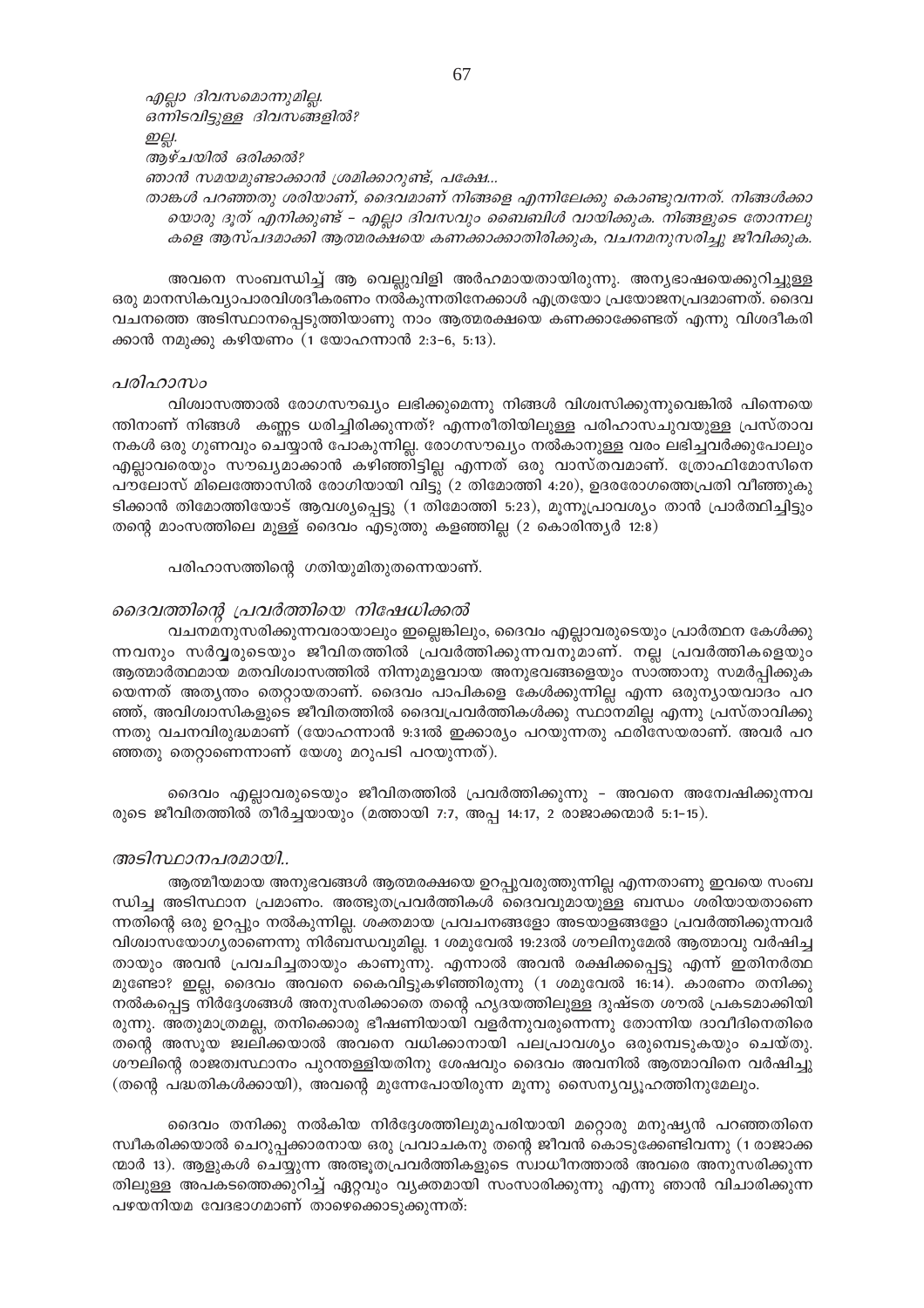നിങ്ങളുടെ ഇടയിൽ ഒരു പ്രവാചകനോ സ്വപ്നക്കാരനോ എഴുന്നേറ്റ് ഒരു അടയാളമോ അത്ഭു തമോ അറിയിക്കുകയും, ആ അടയാളമോ അത്ഭുതമോ സംഭവിക്കുകയും ചെയ്തിട്ട് അവൻ നിന്നോട്: നാം ചെന്ന് നീ അറിഞ്ഞിട്ടില്ലാത്ത അന്യദൈവങ്ങളെ ആരാധിക്കാം എന്നു പറഞ്ഞാൽ, ആ പ്രവാചകന്റെയോ സ്വപ്നക്കാരന്റെയോ വാക്ക് നീ അനുസരിക്കരുത്; നിങ്ങളുടെ ദൈവമായ യഹോവയെ പൂർണ്ണഹൃദയത്തോടും പൂർണ്ണമനസ്സോടും നിങ്ങൾ സ്നേഹിക്കുന്നുവോ എന്ന് അറി യേണ്ടതിന് നിങ്ങളുടെ ദൈവമായ യഹോവ നിങ്ങളെ പരീക്ഷിക്കുകയാകുന്നു. നിങ്ങളുടെ ദൈവ മായ യഹോവയെ നിങ്ങൾ അനുസരിച്ചു ഭയപ്പെടുകയും അവന്റെ കൽപനകൾ പ്രമാണിച്ച് അവന്റെ വാക്കു കേൾക്കുകയും അവനെ ആരാധിച്ച് അവനോടു ചേർന്നിരിക്കുകയും വേണം. മിസ്രയീംദേ ശത്തുനിന്നു നിങ്ങളെ കൊണ്ടുവന്നവനും അടിമവീട്ടിൽ നിന്നു വീണ്ടെടുത്തവനുമായ നിങ്ങളുടെ ദൈവമായ യഹോവയ്ക്കെതിരായി നീ നടക്കേണ്ടതിന്, ആ പ്രവാചകനോ സ്വപ്നക്കാരനോ സംസാ രിക്കുകയും നിന്റെ ദൈവമായ യഹോവ കല്പിച്ച വഴിയിൽ നിന്ന് നിന്നെ തെറ്റിക്കുവാൻ ശ്രമിക്കു കയും ചെയ്തതുകൊണ്ട് അവൻ മരണശിക്ഷ അനുഭവിക്കണം; അങ്ങനെ നിന്റെ മദ്ധ്യേനിന്നു ദോഷം നീക്കിക്കളയണം. (ആവർത്തനം 13:1-5)

അത്ഭുതകരമെന്നു തോന്നുന്ന ഒരു സംഭവത്തിൽ കൂടി ദൈവം നമ്മുടെ ഹൃദയ ശുദ്ധിയും അവനോടു നമുക്കുള്ള സമർപ്പണവും പരീക്ഷിക്കുകയാകാം. $^{(4)}$ 

#### വ്യാജ അടയാളങ്ങളെക്കുറിച്ച്

എന്റെ അനുഭവം ശരിക്കും നടന്നതാണ്, ഇതു വ്യാജമല്ല എന്നു അനേകർ എന്നോടു പറ ഞ്ഞിട്ടുണ്ട്. എന്നാൽ ശരിയായതാണെന്നതിനുള്ള ഉറപ്പെന്താണെന്നു ചോദിച്ചാൽ എന്റെ മനസ്സ ങ്ങനെ പറയുന്നു എന്ന ഒരു മറുപടിയാണു മിക്കവാറും ലഭിക്കുക. ആ പ്രതികരണത്തിനൊരു പ്രശ്ന മുണ്ട്. ശരിയായതും വ്യാജമായതും തമ്മിൽ തിരിച്ചറിയുവാൻതക്ക വിവേകമുള്ള വ്യക്തികൾ ആരാണ്?

അനേകവർഷങ്ങൾക്കുമുമ്പ് ഇഗ്ലണ്ടിൽവച്ചു ഞാൻ പോലീസിന്റെ പിടിയിൽ അകപ്പെട്ടിട്ടുണ്ട്, വ്യാജനാണയം ഉപയോഗിച്ചുവെന്ന കുറ്റത്തിന്. ഒരു വീഡിയോ ഗെയിമിൽ ഉപയോഗിച്ച നാണയത്തുട്ട് എന്റെ കാഴ്ചപ്പാടിൽ യാതൊരു കുഴപ്പവുമില്ലാത്തതായിരുന്നു, എന്നാൽ അതു ആ യന്ത്രത്തിൽ കുരുങ്ങി. ഗെയിമിന്റെ ഉടമസ്ഥർ പോലീസിനെ വിവരമറിയിച്ചു. കുറച്ചുനേരത്തെ ചോദ്യംചെയ്യലിനു ശേഷം ഇത്തരം വ്യാജനാണയങ്ങൾ ഒത്തിരി ഇറങ്ങിയിട്ടുണ്ട്, മേലിൽ സൂക്ഷിക്കണം എന്നൊരു മുന്നറിയിപ്പോടെ എന്നെ അവർ വിട്ടയച്ചു.

സമർത്ഥമായി ഉണ്ടാക്കിയ ഒരു വ്യാജനെയും യഥാർത്ഥമായതിനെയും തമ്മിൽ തിരിച്ചറിയ ണമെങ്കിൽ നമ്മുടെ കയ്യിൽ രണ്ടിന്റെയും മാതൃകയുണ്ടാകണം അല്ലെങ്കിൽ അവയെ തിരിച്ചറിയാ നുള്ള വൈദഗ്ദ്യം ഉണ്ടാകണം. ഇതു വ്യാജനാണ് അല്ലെങ്കിൽ ഇതു യഥാർത്ഥമായതാണ് എന്നു പറയുവാനുള്ള സാങ്കേതികത നമ്മുടെ കൈവശമില്ല തന്നെ.

അത്ഭുതങ്ങൾ ഒരാളുടെ ആത്മരക്ഷ ഉറപ്പുവരുത്തുന്നില്ല എന്നു സാക്ഷ്യപ്പെടുത്തുന്ന ചിലവ ചനങ്ങൾ ഇതാ:

- ആവർത്തനം 13:1–11 നാം വചനത്തിൽ ഉറച്ചു നിൽക്കുമോ എന്നു നോക്കാനായി ദൈവം നമ്മെ പരീക്ഷിക്കുന്നതാകാം. നമ്മോടു വളരെ അടുപ്പമുള്ള സുഹൃത്തുക്കളോ, കുടുംബാംഗങ്ങളോ ഒക്കെയായിരിക്കാം ഇപ്രകാരമുള്ള ചതിയിൽ അകപ്പെട്ടിരിക്കുന്നത് – എന്നാലും വൈകാരി കമായ ഒരു സമീപനം ഇക്കാര്യത്തിൽ അരുത്.
- 1 ശമുവേൽ 19:18–24 ദൈവവുമായി ശരിയായ ബന്ധത്തിലല്ലാത്തവരുടെമേൽ പോലും ആത്മാവു വർഷിക്കപ്പെടാം. അത്ഭുതങ്ങൾക്ക് ദൈവം നിശ്ചയിച്ച ഒരു ഉദ്ദേശമുണ്ട്. എന്നാൽ ദൈവം അതിനായി ഉപയോഗിക്കുന്നയാളുടെ ആത്മരക്ഷയെക്കുറിച്ച് ഇതൊരു ഉറപ്പല്ല.
- 1 രാജാക്കന്മാർ 13:1–26 ദൈവവചനത്തെ ചോദ്യംചെയ്യാനായി മറ്റൊരു വ്യാജപ്രവാചകൻ മുന്നോ ട്ടുവന്നപ്പോൾ കേടുപാടു സംഭവിച്ചത് ദൈവകൽപ്പന ലഭിച്ചവനാണ്.
- മർക്കോസ് 13:22 വ്യാജന്മാരായ മിശിഹാമാരും അത്ഭുതം പ്രവർത്തിക്കും. ഇന്നു കാണുന്ന പല മതാധിഷ്ഠിത കൂട്ടങ്ങളും അത്ഭുതപ്രവർത്തകരെ ചുറ്റിപ്പറ്റിയുള്ളതാണ്.
- അപ്പ 19:13 യഹൂദരും ഭൂതങ്ങളെ പുറത്താക്കിയിരുന്നു. ഭൂതബാധ ഒഴിപ്പിക്കൽ യേശുവിന്റെ കൂടെയ ല്ലാത്തവരും ചെയ്തിരുന്നു (മർക്കോസ് 9:38–40)
- 2 തെസ്സലോനികൃർ 2:9–11 സത്യം മനസ്സിലാക്കണമെങ്കിൽ സത്യത്തെ അകമഴിഞ്ഞു സ്നേഹിക്ക ണം. അതല്ലങ്ങിൽ നാം സ്നേഹിക്കുന്നതിനെ പിന്തുടരാനായി നമ്മുടെ ഹൃദയം കഠിനമാ ക്കുന്ന പ്രക്രിയയ്ക്ക് ദൈവം ഏല്പ്പിച്ചുകൊടുക്കും.
- വെളിപാട് 13:13, 16:14, 19:20 വ്യാജഅടയാളങ്ങളുടെയും അത്ഭുതങ്ങളുടെയും ഉദാഹരണങ്ങളാ ണിവ. (ഈ വചനങ്ങൾ ഏറെദ്വോതകമായിട്ടുള്ളവയാണ്. മുകളിലെ തെസ്സലോനികൃയിൽ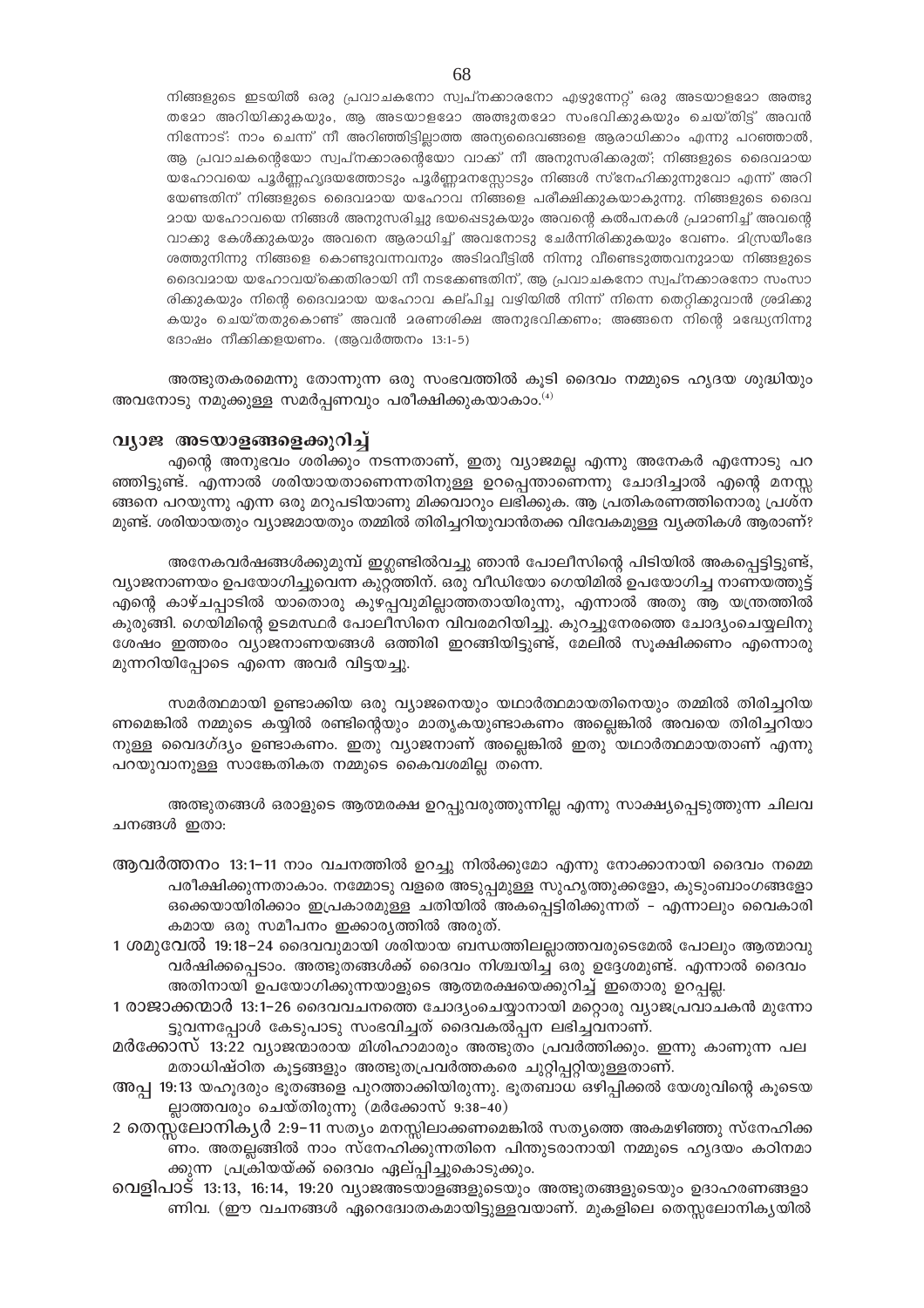നിന്നുള്ള വചനങ്ങൾ സൂചിപ്പിക്കുന്നതുപോലെതന്നെ, ഇവിടത്തെ വചനങ്ങളും സാക്ഷിക്കു ന്നത് സാത്താന് അത്ഭുതങ്ങൾ ചെയ്യാനുള്ള കഴിവില്ല എന്നുതന്നെയാണ്. അവൻ അത്ഭുത ങ്ങളുടെ വ്യാജൻമാരെ സൃഷ്ടിക്കുകയാണു ചെയ്യുന്നത്).

ദൈവകൽപ്പനകളനുസരിച്ചു പ്രവർത്തിക്കുന്നതാണ്, അത്ഭുതം പ്രവർത്തിക്കുന്നതല്ല, ആത്മ രക്ഷയെ ഉറപ്പുവരുത്തുന്നത്. യേശുതന്നെ തീർത്തു പറഞ്ഞതുപോലെ:

എന്നോട് കർത്താവേ കർത്താവേ എന്നു പറയുന്ന ഏവനുമല്ല, സ്വർഗ്ഗസ്ഥനായ എന്റെ പിതാവിന്റെ ഇഷ്ടം ചെയ്യുന്നവനത്രേ സ്വർഗ്ഗരാജ്യത്തിൽ പ്രവേശിക്കുന്നത്. കർത്താവേ, കർത്താവേ, നിന്റെ നാമത്തിൽ ഞങ്ങൾ പ്രവചിക്കുകയും നിന്റെ നാമത്തിൽ ഭൂതങ്ങളെ പുറത്താക്കുകയും നിന്റെ നാമത്തിൽ വളരെ അത്ഭുതങ്ങൾ പ്രവർത്തിക്കുകയും ചെയ്തി ല്ലയോ? എന്ന് പലരും ആ ദിവസം എന്നോടു ചോദിക്കും. അന്നു ഞാൻ അവരോട്: ഞാൻ നിങ്ങളെ ഒരിക്കലും അറിഞ്ഞിട്ടില്ല; അധർമ്മം പ്രവർത്തിക്കുന്നവരേ, എന്നെ വിട്ടു പോകു വിൻ എന്നു തീർത്തു പറയും. (മത്തായി 7:21-23)

# അവസാനമായി..

അന്ധവിശ്വാസങ്ങളെ നമുക്കു തള്ളിക്കളയാം. ശ്രദ്ധപതറുമ്പോൾ പ്രവർത്തനമാന്ദ്യമാണു സംഭവിക്കുന്നത്. ആത്മാവിന്റെ ശരിയായ പ്രവർത്തനത്തെക്കുറിച്ചു നമുക്കു മറ്റുള്ളവരെ പഠിപ്പിക്കാം

# ശോധനചെയ്യുവാൻ:

- 1. അന്ധവിശ്വാസങ്ങൾ എന്നിൽ സ്വാധീനം ചെലുത്തുന്നുണ്ടോ? അടയാളങ്ങൾക്കുവേണ്ടി നോക്കിയിരിക്കുന്ന ഒരു വ്യക്തിയാണോ ഞാൻ? അതോ വചനത്തിലൂടെ ദൈവം കൽപ്പിച്ച കാര്യങ്ങൾ ഉത്തരവാദിത്വബോധത്തോടെയുള്ള തീരുമാനങ്ങളിലൂടെ അനുദിനം പാലിക്കാൻ ഉറ്റുശ്രമിക്കുന്നവനാണോ?
- $\overline{2}$ അന്ധവിശ്വാസത്തിൽ മുഴുകിയിരിക്കുന്ന ഒരാളെ വചനസത്യത്തിലേക്കുവഴിനടത്തുവാ നുള്ള ദീർഘക്ഷമ എന്നിലുണ്ടോ?

# കുറിപ്പുകൾ:

1. മൂന്നാം നൂറ്റാണ്ടിൽ ഉദയം ചെയ്ത മഠാധിഷ്ടിത സമൂഹങ്ങൾ ഈ മനംമടുപ്പിൽ നിന്നും ഉളവായ താണ്. അക്കാലത്തെ കത്തോലിക്കാസഭയിലെ ആത്മീയമന്ദതയ്ക്കെതിരായി ഉയർന്നുവന്ന ഒരു പ്രതി കരണമാണിത്. ആളുകൾ സഭവിട്ട് ഇതുപോലുള്ള കൂട്ടങ്ങളിൽ ചേക്കേറുകയും സന്യാസവും, ദൈവ ത്തിൽനിന്നുമുള്ള പുതിയ വെളിപാടുകളും അവനുമായി അടുപ്പമുണ്ടാക്കുന്ന അനുഭവങ്ങളും കാംക്ഷി ക്കുന്നവാരി തീരുകയും ചെയ്തു. ലോകത്തിലെ എല്ലാ പ്രധാനമതവിഭാഗങ്ങളിലും ഇത്തരത്തിലുള്ള പ്രതികരണങ്ങളുടെ ചരിത്രം രേഖപ്പെടുത്തിയിട്ടുണ്ട്. അതുപോലെതന്നെയാണ് വ്യവസ്ഥാപിതമത ത്തിലുള്ള മനംമടുപ്പിനെ അതിജീവിക്കാനായി ഇന്നും ആളുകൾ നവപെന്തക്കോസ്തുവൃത്തങ്ങളിൽ അഭയം തേടുന്നത്.

2. നവപെന്തക്കോസ്തുവൃത്തങ്ങളെക്കുറിച്ച് അനേകം പഠനങ്ങൾ നടന്നിട്ടുണ്ട്. റസ്സൽ പി സ്പിറ്റിലും സംഘവും ചേർന്നു നടത്തിയ ഒരു സർവ്വേഫലത്തിൽ ഏകദേശം 82 ശതമാനം ആളുകൾ മുമ്പു ഭാഗ ഭാക്കായിരുന്ന അവരുടെ സഭാസാഹചര്യങ്ങളെപ്രതി അസന്തുഷ്ടരും അസംതൃപ്തരായിരുന്നു എന്നു കാണാം. ഒരു കരിസ്മാറ്റിക് കൂട്ടത്തെ തേടാൻ അവർക്ക് അതൊരു കാരണമാവുകയും ചെയ്തു.

3. വിമാനത്തിലെ സഹായിയെ കൈകാര്യം ചെയ്തതിൻ ഷുള്ളർക്കെതിരെ 1997 ജൂൺ 28ന് 50ലക്ഷം ഡോളർ നഷ്ടപരിഹാരമാവശ്യപ്പെട്ട് കോടതികയറ്റപ്പെട്ടു. കുറച്ച പണം പിഴയടച്ച്, മാപ്പുപറഞ്ഞു കേസിൽ നിന്നും രക്ഷപ്പെട്ട ഷുള്ളർ പിന്നീട് ഞാൻ കൈവയ്പിന്റെ ആളാണ് എന്നു ആ സംഭവത്തെ ക്കുറിച്ചു തമാശയും പറഞ്ഞു.

4. എന്നാൽ കരിസ്മാറ്റിക്കുകാർ വിഗ്രഹാരാധനയെ ശുപാർശചെയ്യുന്നവരല്ല എന്ന മറുവാദമുണ്ട്. ഗലാതൃർ 1:7, 2 കൊരിന്തൃർ11:34 എന്നീ വചനങ്ങൾ ഉപകാരപ്രദമാണ്.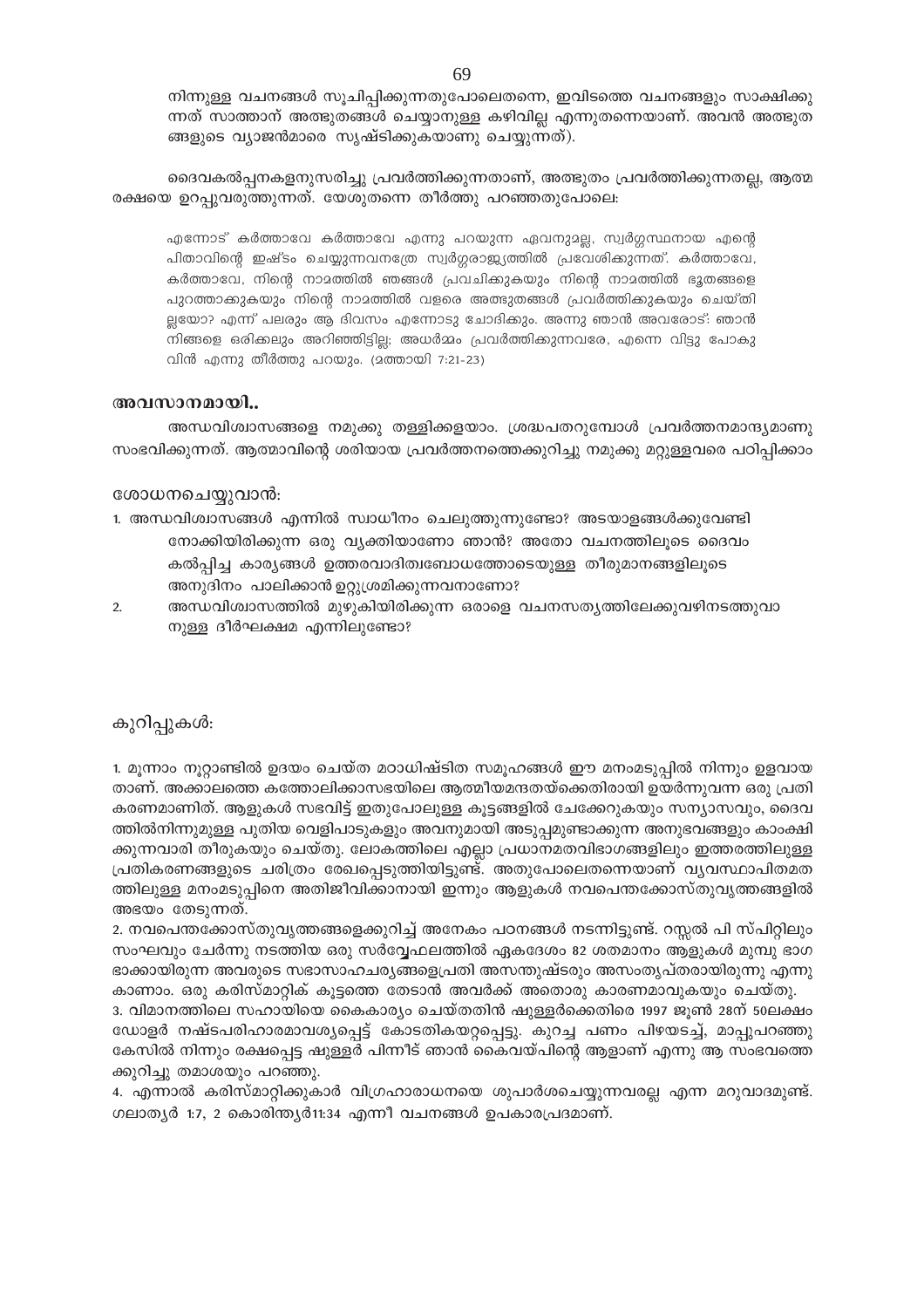# അദ്ധ്യായം 11

# ദൈവവുമായി ഒരു ഹോട്ട്ലൈൻ? ദൈവീകം? മാനസീകം? സാത്താനിലധിഷ്ഠിതം?

കോളേജു ജീവിതമാരംഭിച്ചസമയത്ത് എന്റെ മാതാപിതാക്കൾ എനിക്കൊരു ഫോൺ സമ്മാ നിച്ചു – ചുവന്ന നിറത്തിലുള്ള ഒന്ന്. സഹപാഠികളോടു സംസാരിക്കാനും ഭക്ഷണം വരുത്താനും ആളുകളെ കളിയാക്കാനും പെൺകുട്ടികളോടു സല്ലപിക്കാനും ചെസ്സുകളിക്കാനുമൊക്കെ ഉതകുന്ന രീതിയിലുള്ള ഒരു സ്വകാര്യഫോണായിരുന്നു അത്. വെളുത്തനിറമുള്ള ഞങ്ങളുടെ വീടിനകത്ത് സ്വന്തമായി ചുവന്ന നിറത്തിലുള്ള ഒരു ഫോണുള്ള എന്നിലെ യുവാവിന് അതൊരു ഹോട്ട്ലൈൻ തന്നെയായിരുന്നു. (രാജ്യത്തെ പരമാധികാരിയുടെ ഫോണിനെയാണ് ഹോട്ട്ലൈൻ എന്നു വിളി ക്കുന്നത്).

വ്യക്തിപരമായി ഞാൻ കുറച്ചുപേർക്കെങ്കിലും വേണ്ടപ്പെട്ടവനാണെന്ന ബോധ്യം നമുക്കോ രോരുത്തർക്കും അത്യാവശ്യമായതാണ്. എന്നാൽ അത്തരം ആവശ്യങ്ങൾ നിറവേറപ്പെടാതെ വരു ന്നതിനാൽ ഉളവാകുന്ന ഏകാന്തതയും മറ്റുള്ളവർക്കു ഞാൻ സ്ഥീകാര്യനല്ല എന്ന തോന്നലും, ചെയ്ത പാപങ്ങളുടെ കുറ്റബോധംപോലും മറികടക്കാനുപയോഗിക്കുന്ന ഒരു ഉപായമാണ് സാങ്കൽപിക ലോക ത്തിലുള്ള ഒരു ജീവിതം. ചിലയാളുകൾ ദൈവവുമായി തങ്ങൾക്ക് ഒരു ഹോട്ട്ലൈൻ ബന്ധമുണ്ടെന്ന രീതിയിൽ ജീവിക്കുന്നു - അതായത് വചനത്തിൽ അധിഷ്ഠിതമാണോ അല്ലയോ എന്നതോ, മറ്റുമുതിർന്ന വിശ്വാസികളുടെ ജ്ഞാനമോ ഒന്നും ഒത്തുനോക്കാതെ, ഇക്കൂട്ടരോടു ദൈവം നേരിട്ടും ഉറപ്പായും സംസാരിക്കുന്നുവെന്ന ഒരു മിഥ്യാബോധം. നവപെന്തക്കോസ്തുവൃത്തങ്ങളിൽ ഈ ഹോട്ട്ലൈൻ ബന്ധത്തിന് വലിയ വിലയാണുള്ളത്.

# മരിച്ചവനെ ഉയർപ്പിക്കൽ?

എന്റെ സഹപ്രവർത്തകൻ ഡഗ്ലസ് ആർതർ ബോസ്റ്റൻ സർവ്വകലാശാലയിൽ വച്ച്, തനിക്കു ദൈവവുമായുള്ള ഒരു ഹോട്ട്ലൈൻ ബന്ധമുണ്ടെന്നവകാശപ്പെട്ട ഒരു വനിതയെ കണ്ടുമുട്ടി. അത്ഭു ത പ്രവർത്തികൾ ചെയ്യാൻ കഴിയുമെന്നും അവർ പറഞ്ഞു. അവൾ ആരെയെങ്കിലും മരണത്തിൽനിന്നു ഉയർപ്പിച്ചിട്ടുണ്ടോ എന്നു ചോദിച്ചു. ഉണ്ടോയെന്നു ചോദിച്ചാൽ ഉണ്ടെന്ന് അവൾ മറുപടി പറഞ്ഞു.

ഒരു കാർ അപകടത്തിൽ പെട്ടപ്പോൾ ഞാൻ അവിടേയ്ക്കു ചെന്നു. അവിടെ വഴിയരികിൽ ആ അപകടത്തിൽപെട്ട ഒരാൾ മരിച്ചു കിടക്കുന്നുണ്ടായിരുന്നു. ഞാൻ അയാളുടെ മേൽ കൈവച്ചു പ്രാർത്ഥിച്ചു, അയാളെ മരണത്തിൽ നിന്നും രക്ഷിച്ചു.

സ്തബ്ധനായ ആർതർ അവളോട്; അയാൾ മരിച്ചുവെന്നു നിങ്ങൾക്കെങ്ങിനെ അറിയാമെന്നു ചോദിച്ചു. കാരണം അപകടത്തിൽ പെടുന്നവർ ബോധരഹിതരാകുന്നതു സ്വാഭാവികമാണ്.

ഇല്ല, അയാൾ മരിച്ചതുതന്നെയാണ് എന്നവൾ തിരിച്ചടിച്ചു.

സമ്മതിച്ചു, അയാൾ മരിച്ചുവെന്നു നിങ്ങൾക്കെങ്ങിനെ മനസ്സിലായി എന്നുമാത്രമാണ് ഞാൻ ചോദിക്കുന്നതെന്നു ആർതർ ചോദിച്ചു.

ഓ, എനിക്കങ്ങിനെ തോന്നി എന്നവൾ മറുപടി പറഞ്ഞു.

അങ്ങനെ പറയരുത്, ആർതർ പറഞ്ഞു. ശരി, ഇനിയുമതുചെയ്യാൻ നിങ്ങൾക്കു കഴിയുമോ? തീർച്ചയായും, അതു ദൈവഹിതമാണെങ്കിൽ.

ദൈവത്തിനതു ചെയ്യണമെന്നു ആഗ്രഹമുണ്ടെന്ന കാര്യം ആത്മാവു നിങ്ങളോടു പറയുമായിരി ക്കും.

അതെ, ആത്മാവെന്നോടു സംസാരിക്കും.

ആത്മാവെന്നോടു സംസാരിക്കും? ഇതിനെയാണ് ദൈവവുമായുള്ള ഹോട്ട്ലൈൻ എന്നു പറയുന്നത്. ഇത്തരത്തിൽ ദൈവവുമായി ഒരു ഇലക്ട്രിക് പ്ലഗുപോലെ ബന്ധപ്പെട്ടിരിക്കുന്നവരെന്നു അവകാശപ്പെടുന്നവരോടു യുക്തിഭദ്രമായി സംസാരിക്കാൻ പോലും കഴിയില്ല.

എന്തിനും ഏതിനും എളുപ്പ വഴികണ്ടെത്തുന്ന ആധുനികലോകത്തിലെ രീതികൾ യേശുവി ലേക്കുവരുന്നവരിലും സ്വാധീനം ചെലുത്തിയിട്ടുണ്ട്. എല്ലാവരും തേടുന്നത് എളുപ്പ വഴികളാണ്. തങ്ങൾ വരുന്ന വാഹനത്തിൽത്തന്നെ ഇരുന്ന് സഭായോഗത്തിൽ പങ്കെടുത്തു പോകാൻ സൗകര്യ മൊരുക്കുന്ന അവസ്ഥ അമേരിക്കയിൽ വർഷങ്ങളായി നിലവിലുണ്ട്. ഫ്ളോറിഡയിലാകട്ടെ ഒരു നാണയം നിക്ഷേപിച്ചാൽ ഒരു അപ്പക്കഷണവും വീഞ്ഞും തരുന്നതിനൊപ്പം ആ ദിവസത്തെ ചിന്താ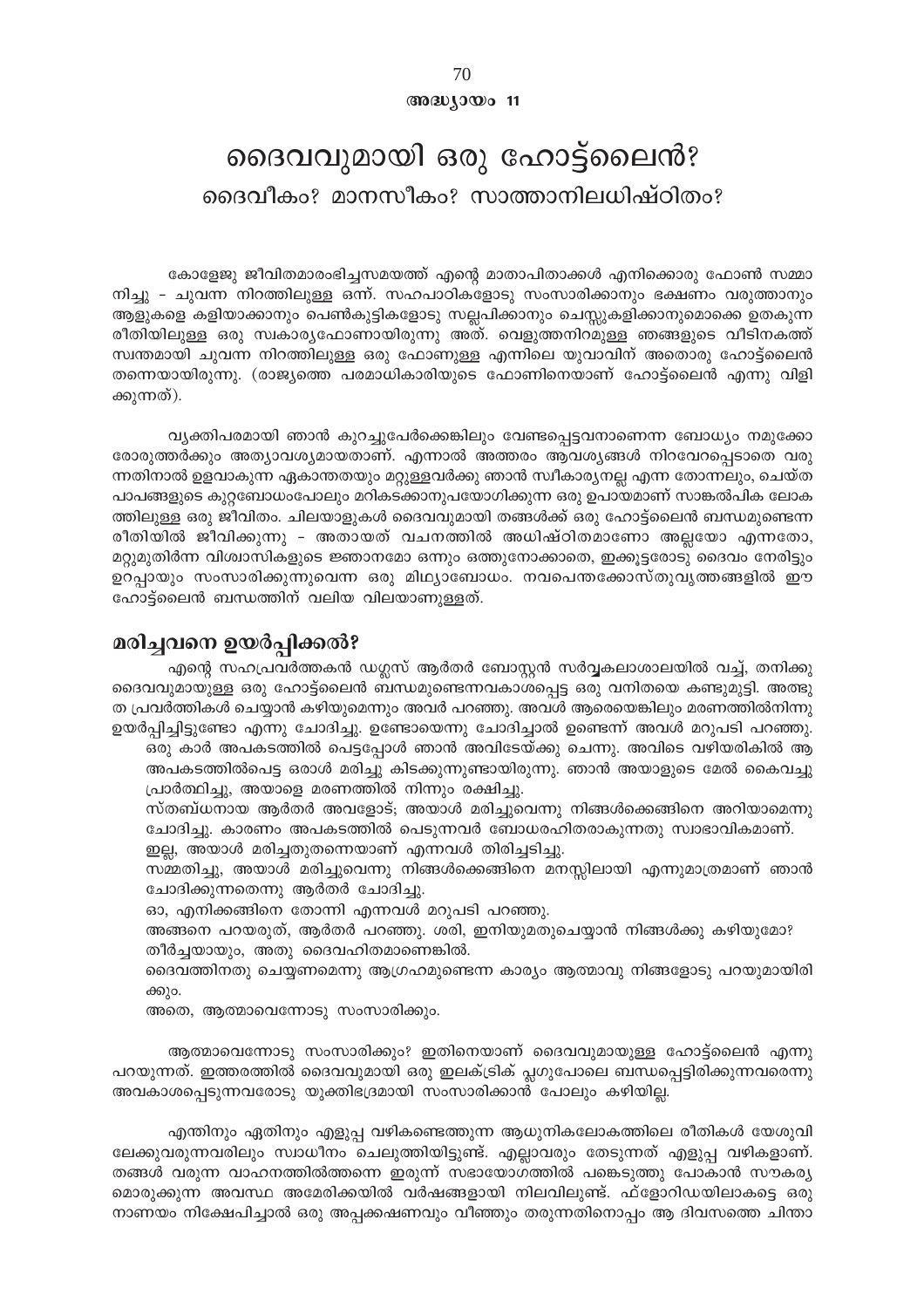വിഷയവും കൂടി കേൾപ്പിച്ചു തരുന്ന മെഷീനുകൾ സ്ഥാപിച്ചിട്ടുണ്ട്. പത്തുമിനിട്ടിനുള്ളിൽ സഭായോ ഗത്തിൽ പങ്കെടുത്തു സുഖകരമായ ഒരു അനുഭവവുമായി പോകുന്ന ആ രംഗം ഒന്നാലോചിച്ചുനോ ക്കുക. എത്ര സൗകര്യപ്രദം! കൂട്ടായ്മയുടെ പൊല്ലാപ്പുകൾ ഒന്നുമില്ല. ഓട്ടത്തിനിടയ്ക്കുള്ള ആത്മീ യാരാധന. വേദനയില്ലാത്ത ക്രിസ്തീയത. ത്യാഗവും ബലിയുമൊന്നും അതിന്റെ ഭാഗമേയല്ല. ഇതു തന്നെയാണ് പ്രശ്നത്തിന്റെ കാതൽ.

ദൈവഹിതമറിയുന്നതിലുള്ള ആശയക്കുഴപ്പങ്ങൾ നിലനിൽക്കുന്ന പത്തു കാര്യങ്ങളെ നമുക്ക് ഈ അദ്ധ്യായത്തിൽ പരിഗണിക്കാം. ദൈവവുമായുള്ള ഒരു ഹോട്ട്ലൈൻ ബന്ധം ഈ കാലഘട്ട ത്തിൽ നിലവിലില്ല എന്നതും.

# പ്രവചനവരം

ആധുനിക കൂട്ടങ്ങൾ പലതും തങ്ങൾക്കിടയിൽ പ്രവാചകന്മാരും പ്രവാചികമാരും ഉണ്ടെന്ന അവകാശവാദമുന്നയിക്കുന്നവരാണ്. ദൈവം തന്റെ വചനം വെളിപ്പെടുത്താനായി ഒരാളെ പ്രത്യേക മായി ഉപയോഗിക്കുന്നു എന്ന ചിന്ത തീർച്ചയായും അഭിമാനം തോന്നിപ്പിക്കുന്ന ഒന്നാണ്. അത്തരം ആളുകൾ ദൈവവുമായി ബന്ധപ്പെട്ടിരിക്കുന്നോ ഇല്ലയോ എന്നത് വ്യത്യസ്തമായ ഒരു കാര്യമാണ്.

അപ്പസ്തോലരോടൊപ്പം പ്രവാചകരും ഒന്നുചേർന്നാണ് സഭയ്ക്ക് അടിസ്ഥാനമിട്ടതെന്ന് എഫേസ്യർ 2:20 പഠിപ്പിക്കുന്നു. എഫേസ്യർക്കായുള്ള ലേഖനത്തിൽ (2:20, 3:5, 4:11) പറയുന്ന പ്രവാ ചകർ പുതിയനിയമത്തിലെ പ്രവാചകരാണ്, പഴയ നിയമത്തിലേതല്ല. സുവിശേഷങ്ങളുടെ രചനയിൽ ഈ പ്രവാചകദൗത്യം നമുക്കു ദർശിക്കാൻ കഴിയും. അഗാബസിലും ഫിലിപ്പിന്റെ പെൺമക്കളിലും പ്രവാചകത്വം നമുക്കു കാണാം (അപ്പ 11:28, 21:9-10). ഈ പ്രവാചകവരം ഇന്നു നിലവിലില്ല. അടി സ്ഥാനം ആദ്യമായും ഒരിക്കലായും പണിയുന്നതാണ്. അതിനുമീതെ കെട്ടിടം വന്നു കഴിഞ്ഞാൽപിന്നെ വീണ്ടും അടിസ്ഥാനമിടേണ്ടതില്ല. ആദ്യനൂറ്റാണ്ടിലുണ്ടായിരുന്ന പ്രവാചക ദൗത്യത്തിന് ഇന്നു പ്രസ ക്തിയില്ല.

പ്രവാചകർ ഇന്നുണ്ടായിരുന്നെങ്കിൽ അപ്പസ്തോലരും ഉണ്ടാകുമായിരുന്നു, കാരണം അവരെ രണ്ടുപേരെയും ഒരുമിച്ചാണു നമുക്കു കാണാൻ കഴിയുന്നത് (എഫേ 2:20, 3:5, 4:11). എന്നാൽ അപ്പ സ്തലന്മാർ ഇന്നു നിലവിലില്ല. ഒരാൾ അപ്പസ്തോലസ്ഥാനത്തെത്തണമെങ്കിൽ ഉയർത്തെഴുന്നേറ്റ ക്രിസ്തുവിനു ദൃക്സാക്ഷിയായിരിക്കണം (1 കൊരിന്ത്യർ 9:1, അപ്പ 1:22), അത്ഭുതങ്ങളും അടയാള ങ്ങളും വിര്യപ്രവർത്തികളും ചെയ്യണം (2 കൊരിന്ത്യർ 12:12). മറ്റുകാര്യങ്ങൾക്കൊപ്പം യേശുവിന്റെ വചനങ്ങൾ അത്ഭുതകരമായ കൃത്യതയോടെ ഓർത്തിരിക്കാൻ ആത്മാവിനാൽ പര്യാപ്തപ്പെടുത്തി യവരുമാകണം (യോഹന്നാൻ 14:26, 16:13). ആയതിനാൽ അപ്പസ്തോലന്മാർ ഇന്നു നിലവിലില്ല. (മോർമോൺ സഭയുടെ വീക്ഷണങ്ങൾ വചനവിരുദ്ധമായവയാണ്).

ഒരിക്കൽക്കൂടി പറയട്ടെ, അപ്പസ്തോലന്മാരുടെ കാലഘട്ടം കഴിഞ്ഞതിനാലും, പ്രവാചകരെ അപ്പസ്തോലരുടെ തോളോടു ചേർത്തു പുതിയനിയമം സംസാരിക്കുന്നതിനാലും, പുതിയനിയമ ത്തിൽ കാണുന്ന വരുവാനിരിക്കുന്ന കാര്യങ്ങളെ മുന്നേറേ പ്രവചിക്കുന്ന പ്രവാചകർ ഇന്നു നിലവി ലില്ല. എന്നാൽ വരുവാൻ പോകുന്ന ഭവിഷ്യത്തുകളെക്കുറിച്ചു മുന്നറിപ്പു നൽകുന്ന പ്രസംഗ/പ്രവാച കരെ നമുക്കിന്നാവശ്യമുണ്ട്, വചനത്തിലേക്കു നമ്മെ ശക്തമായ രീതിയിൽ തിരിച്ചുവിളിക്കാനായി.

# ആത്മാക്കളുടെ വിവേചനം

1 കൊരിന്ത്യർ 12:10ൽ ആത്മാക്കളുടെ വിവേചനത്തെക്കുറിച്ചു സംസാരിക്കുന്നു, അതേസ മയം 1 യോഹന്നാൻ 4:1ൽ ആത്മാക്കളെ പരീക്ഷിക്കണമെന്നും കൽപ്പിക്കുന്നു. ഒരാളിലുള്ളതു നല്ല ആത്മാവാണോ അതോ ദുരാത്മാവാണോ, ദൈവം ചെയ്യാനാഗ്രഹിക്കുന്നത് ഇന്നതാണോ അല്ലയോ എന്നൊക്കെ അങ്ങിനെയങ്ങു പറയാൻ കഴിയുമെന്നാണ് നവീനപെന്തക്കോസ്തുകാരുടെ അവകാശ വാദം. ഈ അവകാശവാദത്തിന് ബൈബിൾ വചനങ്ങളുമായി യാതൊരുവിധ പൊരുത്തവുമില്ല. ഇത്തരം ഒരു ദാനമുണ്ടെന്നവകാശപ്പെടുന്നവർ ഇക്കാര്യത്തിൽ വിവേചനബുദ്ധിയല്ല കാണിക്കുന്നത്!

പ്രവചനപരമായ ഒരു സന്ദേശത്തെയും ആത്മാവെന്നവാക്കിനാൽ സൂചിപ്പിക്കുന്നുണ്ട്. വിചി ത്രമെന്നു തോന്നാമെങ്കിലും, 2 തെസ്സലോനികൃർ 2:2ൽ ആത്മാവെന്നുപയോഗിച്ചിരിക്കുന്ന ഗ്രീക്കു വാക്കിന് പ്രവചനമെന്നും പ്രവചനപരമായ സന്ദേശമെന്നും അർത്ഥമുണ്ട്. ആത്മാവെന്ന വാക്കു കേൾക്കുമ്പോൾത്തന്നെ ശരീരമില്ലാത്ത ഒന്ന് എന്നുള്ള ഒരു ചിത്രമാണ് നമ്മിൽ ഉണ്ടാകുന്നത്. എന്നാൽ ഇത് എല്ലായ്പ്പോഴും ശരിയല്ല. ആത്മാവ് ഒരു സന്ദേശവുമാകാം. 1 തെസ്സലോനികൃർ 5:19–22, 1 കൊരിന്ത്യർ 14:29 എന്നീ വചനങ്ങൾ ഈ വിഷയത്തെക്കുറിച്ചു കൂടുതൽ അവബോധം നമുക്കു നൽകുന്നു - പ്രവചനങ്ങളെ ഏതുരീതിയിലാണു സമീപിക്കേണ്ടത് എന്നതിനെക്കുറിച്ച്.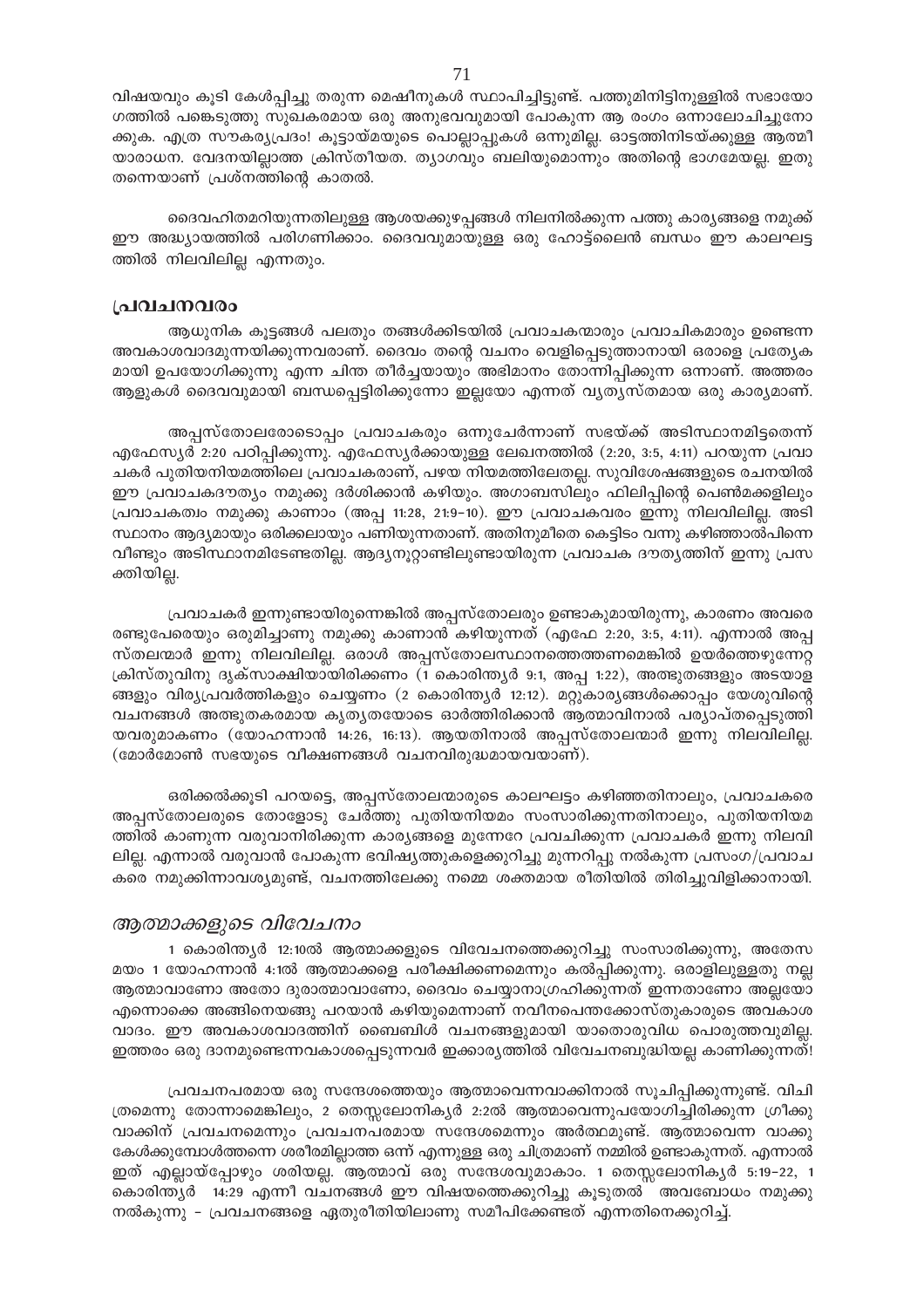ആദ്യനൂറ്റാണ്ടിലെ സഭയിലെ പ്രവാചകവരത്തിൽ നിന്നുമുളവാകുന്ന പ്രവചനപരമായ സന്ദേ ശങ്ങളെ അളന്നു തൂക്കുന്ന പ്രക്രിയയ്ക്കാണ് ആത്മാക്കളുടെ വിവേചനമെന്നതുകൊണ്ട് അർത്ഥമാ ക്കുന്നത്. ഇതാണിതിന്റെ സാരം.

# ഭാഗൃപരീക്ഷണം നടത്തൽ / നറുക്കെടുക്കൽ

എന്തുചെയ്യണമെന്നുറപ്പില്ലാതിരുന്ന ഗിദേയോൻ ദൈവഹിതമറിയുവാനായി കുറിയിടുന്ന തുനാം ന്യായാധിപർ 6:36-40 വചനങ്ങളിൽ കാണുന്നു – ദൈവം തന്റെ ഹിതമൊന്നും വെളിപ്പെ ടുത്താഞ്ഞിട്ടല്ല അവനതു ചെയ്തത്. ദൈവത്തിനൊരു അന്ത്യശാസനം കൊടുക്കുന്നതുപോലെയാണ് കുറിയിടുന്നതിലൂടെ ചെയ്യുന്നത് - നിന്റെ ഇഷ്ടം ഇതാണെങ്കിൽ നീയെനിക്ക് ഇന്ന അടയാളം കാണിച്ചുതരൂ, അല്ലെങ്കിൽ അതു നിന്റെ ഹിതമല്ലയെന്നു ഞാനങ്ങു കണക്കാക്കും.

കരിസ്മാറ്റിക് പ്രസ്ഥാനത്തിന്റെ ഭാഗമായിരുന്ന സമയത്തു ഞാൻ പതിവായി തീരുമാനങ്ങ ളെടുക്കാൻ ഉപയോഗിച്ചിരുന്ന കുറി ഗതാഗത നിയന്ത്രണ വിളക്കായിരുന്നു. കർത്താവേ അതു പച്ച യാണെങ്കിൽ ഞാനതു ചെയ്യും, ചുവപ്പാണെങ്കിൽ ചെയ്യില്ല, മഞ്ഞയാണെങ്കിൽ ഇപ്പോൾ തീരുമാന മൊന്നും എടുക്കാതെ പിന്നീടത്തേക്കു മാറ്റും. അടയാളങ്ങളന്വേഷിക്കുന്ന ഒരു മനോഭാവമാണ് ദൈവ ഹിതം വ്യക്തമാക്കുന്നതിനായുള്ള അടയാളങ്ങൾ അന്വേഷിക്കുന്നത്. ഇതുപോലുള്ള നാണയമെറി യൽ രീതി ഇന്നു വളരെ പ്രചാരത്തിലുള്ളതാണ്. എന്നാൽ ഇതു ആത്മീയമായി ശരിയായ ഒന്നാണോ? കുറച്ചു ചിന്തകൾ:

- 1. ഗിദേയോന്റെ വിശ്വാസം വളരെ ബലക്ഷയത്തോടു കൂടിയതായിരുന്നു, തന്നെക്കുറിച്ചുള്ള ദൈവഹിതം ദൈവവചനം വെളിവാക്കിയിട്ടുപോലും.
- 2. ഗിദേയോന്റെ പരീക്ഷയെക്കുറിച്ചു ദൈവം നല്ലാതായൊന്നും സംസാരിച്ചിട്ടില്ല. ദൈവത്തോട് ഒരു അടയാളം ചോദിക്കുന്നത് അവനെ പരീക്ഷിക്കുന്നതാണെന്ന് ഏശയ്യ 7:11–12ൽ വചനം വ്യക്തമാക്കി പറയുന്നു.
- 3. ദൈവത്തെ പരീക്ഷിക്കുന്നതിനുള്ള പ്രലോഭനത്തെ യേശു എതിർത്തു (മത്തായി 4:7). യേശു വിന്റെ നിഷേധത്തിനു കാരണം ആവർത്തനം 6:16 ആണ്. ധിക്കാരപരവും സ്വാർത്ഥപര വുമായ ഹൃദയമാണ് ദൈവത്തെ പരീക്ഷിക്കുന്നത് - ഗിദെയോന്റെ അവസ്ഥ ഇതല്ലായി രുന്നു.
- 4. ഈ കളിയിൽ ദൈവം കുടുന്നുണ്ടോ ഇല്ലയോ എന്ന് അറിയാൻ കഴിയാത്തതാണ് ഇത്തരം കാര്യങ്ങളെ അടിസ്ഥാനമാക്കി ദൈവഹിതം മനസ്സിലാക്കുന്നതിലുള്ള വലിയ പ്രശ്നം. നമുക്കു കിട്ടുന്ന ഉത്തരം ദൈവഹിതമാണെന്നതിന് യാതൊരു അടിസ്ഥാനവുമില്ല – ഒത്തുനോക്കാൻ വഴിയുമില്ല. (തെളിഞ്ഞിരിക്കുന്ന വിളക്കു പച്ചയായാൽ പോലും, അതു ദൈവം നൽകുന്ന ഒരു മറുപടിയാണോ എന്ന സംശയം നിലനിൽക്കും. ഈ പരീക്ഷ ദൈവഹിതം വെളിപ്പെടാൻ യോഗ്യമായ പരീക്ഷയാണോ എന്നതും.)
- 5. നമ്മുടെ നിർദ്ദേശങ്ങൾക്കനുസരിച്ചു ദൈവം പ്രവർത്തിക്കണമെന്നതിന് യാതൊരു ഉറപ്പുമി ല്ല. സ്വർഗ്ഗത്തിൽ വസിക്കുന്ന അവന് അവന്റെ ഇഷ്ടം നടത്താനുള്ള പരിപൂർണ്ണ അധി കാരമുണ്ട് (സങ്കീർത്തനം 115:3). അവന്റെ വചനം നാം അനുസരിക്കുന്നതിനു ബദലായി നമ്മുടെ വ്യവസ്ഥകൾ ദൈവത്തിനുമുന്നിൽ നിരത്താൻ നമുക്കു സാദ്ധ്യമല്ല.
- 6. ഒരു വഴി/വാതിൽ തുറന്നു തരുവാനായി നാണയമെറിയുന്നതിനു പ്രസക്തിയില്ല. (1 കൊരി ന്ത്യർ 16:9, 2 കൊരിന്ത്യർ 2:12, കൊലോസ്യർ 4:3, വെളിപാട് 3:8). കുറിയിട്ടുകിട്ടുന്നതിന്റെ ഫലമെന്തായാലും അതിനു വിപരീതമായതോ അല്ലെങ്കിൽ രണ്ടിനും മദ്ധ്യത്തിലുള്ളതോ ആയ ഒരു വഴിതിരഞ്ഞെടുക്കാനാവും. എന്നാൽ വാതിലിന്റെ കാര്യത്തിലാവട്ടെ, ദൈവ വമതു തുറന്നാൽ മാത്രമേ നമുക്കതിലൂടെ പോകാൻ കഴിയൂ. (അല്ലെങ്കിൽ മൂക്കിനു പരു ക്കുപറ്റും!)

# ക്രിസ്തുവിന്റെ സമാധാനം.

താഴെക്കൊടുത്തിരിക്കുന്ന ലളിതമായ നടപടിയിലൂടെ ദൈവഹിതം അറിയുവാൻ കഴിയു മെന്ന ഒരു നിർദ്ദേശം വളരെ പ്രചാരത്തിലുള്ള ഒന്നാണ്:

- 1. വിഷയത്തെക്കുറിച്ചു പ്രാർത്ഥിക്കുക.
- 2. പ്രാർത്ഥിച്ചെടുത്ത തീരുമാനത്തെപ്രതി നിങ്ങളുടെ ഹൃദയം സമാധാനത്തിലാണോ എന്നു നോക്കുക.
- 3. ഹ്യദയത്തിൽ ആകുലതയുണ്ടെങ്കിൽ വീണ്ടും വീണ്ടും ആ വിഷയം വച്ചു പ്രാർത്ഥിക്കുക, ഹ്യദയസമാധാനം കൈവരുന്നതുവരെ.
- 4. ഹൃദയത്തിൽ സമാധാനം നിറഞ്ഞാൽ നിങ്ങൾ ദൈവഹിതം കണ്ടെത്തിയെന്ന് ഉറപ്പാണ്.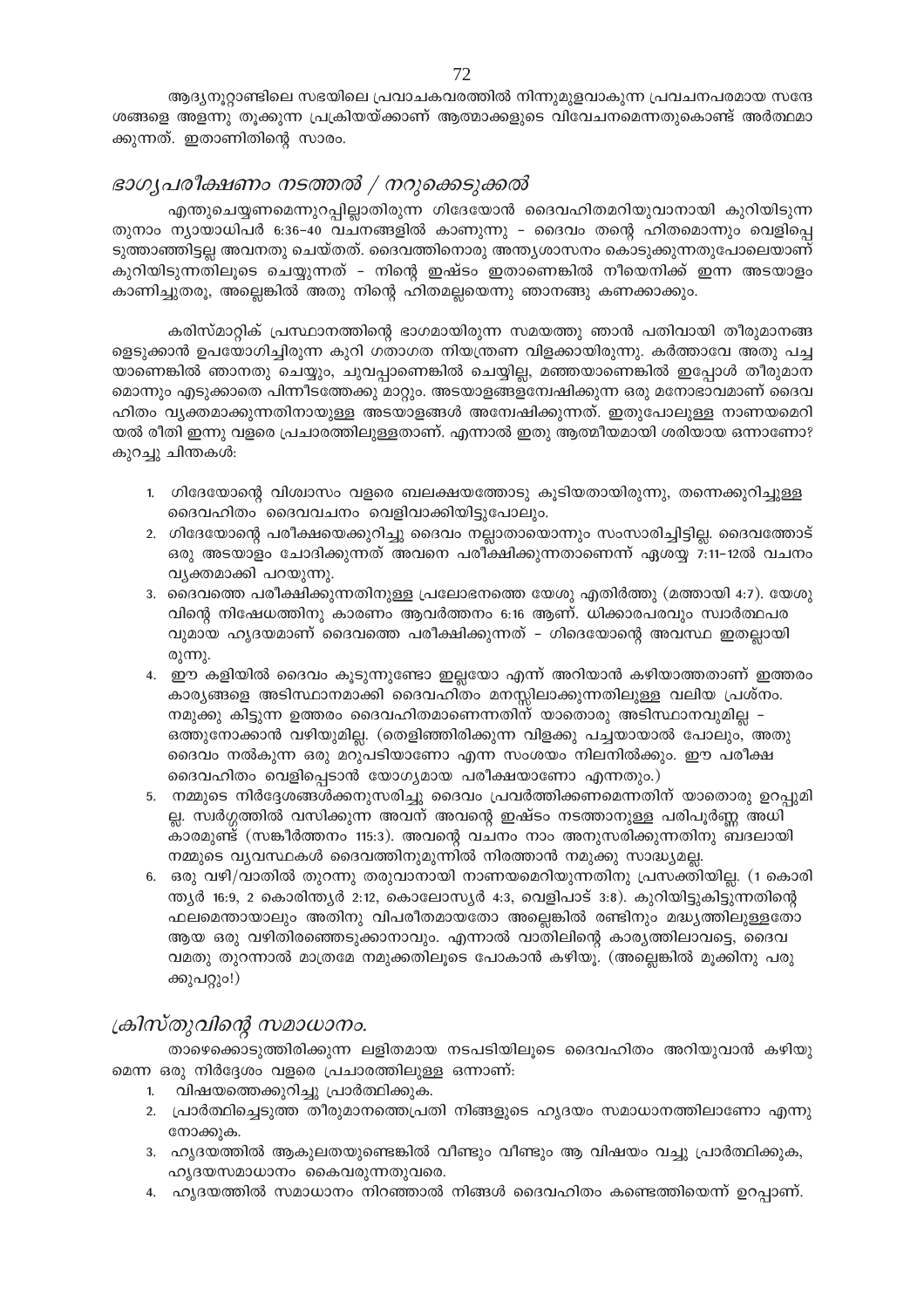ക്രിസ്തുവിന്റെ സമാധാനം നിങ്ങളുടെ ഹൃദയത്തിൽ വാഴട്ടെയെന്ന (കൊലോസ്യർ 3:15) വചനത്തെ അടിസ്ഥാനമാക്കി ചമച്ചിരിക്കുന്ന ഒരു കാഴ്ചപ്പാടാണിത്. എന്നാൽ ഈ വചനത്തിന്റെ പശ്ചാത്തലം നോക്കുക: ദൈവഹിതമാരായുന്നതിനെക്കുറിച്ചല്ല പകരം പരസ്പരമുള്ള ബന്ധ ത്തെക്കുറിച്ചാണ് ഈ വചനം പ്രതിപാദിക്കുന്നത്. തന്റെ സഹപ്രവർത്തകനായ തീത്തോസ് കൂടെയില്ലാതിരുന്നതിനാൽ തനിക്കു ഹൃദയസമാധാനം ഉണ്ടായില്ല എന്നു പൗലോസു പറ യുന്നതിനെയും (2 കൊരിന്ത്യർ 2:12–13) ഇതിനായി കൂട്ടുപിടിക്കാറുണ്ട്. ക്രിസ്തുവിന്റെ സമാ ധാനമെന്നുള്ള ഈ ആശയം വചനങ്ങളെ കുറച്ചു വലിച്ചു നീട്ടിയുണ്ടാക്കിയതാണെന്നു നിങ്ങൾക്കും തോന്നുന്നില്ലേ?

# പ്രാർത്ഥനയ്ക്കു ലഭിച്ച മറുപടി

ദൈവം നിങ്ങളുടെ പ്രാർത്ഥനകേട്ടു എന്നു നിങ്ങൾക്കു സംഭവിച്ച കാര്യങ്ങളിലൂടെ മനസ്സി ലായാൽ ദൈവവുമായി നേരിട്ടുള്ള ഒരു ബന്ധം നിങ്ങൾക്കുണ്ടെന്ന കാര്യം ഉറപ്പിച്ചോളൂ എന്നതാണ് മറ്റൊരു ചിന്താഗതി. നിങ്ങളുടെ പേര് ജീവന്റെ പുസ്തകത്തിൽ എഴുതപ്പെട്ടു, നിങ്ങളുടെ ആത്മാവു രക്ഷിക്കപ്പെടുകയും ചെയ്തു. നമ്മുടെ പ്രാർത്ഥനകൾ ദൈവം മിക്കവാറും സമയങ്ങളിൽ കേൾക്കു കയും അതനുസരിച്ചു പ്രവർത്തിക്കുകയും ചെയ്യുന്നുവെങ്കിലും എല്ലാ അവസ്ഥയിലും ഇങ്ങനെത ന്നെയാണു ദൈവം പ്രതികരിക്കുന്നതെന്നു പറയാൻ കഴിയില്ല. മാത്രവുമല്ല, കാര്യങ്ങളുടെ ഗതി നിയന്ത്രിക്കുവാൻ കഴിയുന്നതു ദൈവത്തിനുമാത്രമല്ല.

ദൈവം എന്റെ പ്രാർത്ഥനകൾ കേട്ടു വൃക്തമായ മറുപടി നൽകിയിട്ടില്ലെന്നു പറയാൻ എനിക്കും കഴിയില്ല. ചോദിക്കാത്ത കാര്യങ്ങളിൽപ്പോലും ദൈവകരത്തിന്റെ ശക്തമായ ഇടപെടൽ എനിക്കു കാണാൻ കഴിയുകയും ചെയ്തിട്ടുണ്ട്. പ്രാർത്ഥനയുടെ ശക്തി വലുതാണ്. പ്രാർത്ഥനയിലൂടെ ദൈവ സന്നിധിയിലേക്കു കടക്കുന്ന ഒരു ശിഷ്യനും അവിടത്തെ സാന്നിദ്ധ്യവും പ്രാർത്ഥനയുടെ മൂല്യവും അവഗണിക്കാൻ കഴിയുകയുമില്ല. എന്നിരുന്നാലും പ്രാർത്ഥന വിശ്വാസവുമായി ബന്ധപ്പെട്ടിരിക്കുന്ന ഒന്നാണ്. അതിനാൽത്തന്നെ സംശയത്തിന് ഇട എപ്പോഴുമുള്ളതുമാണ് – ചിലപ്പോൾ ഒരു ശതമാന ത്തിലും കുറവാണെങ്കിൽ കൂടി. പരിപൂർണ്ണമായ ഉറപ്പുള്ളിടത്ത് വിശ്വാസത്തിനു പ്രസക്തിയെന്താണ്? വിശ്വാസമെന്നത് അതല്ലതാനും (2 കൊരിന്ത്യർ 5:7). ചുരുക്കത്തിൽ പ്രാർത്ഥനയുടെ ഉത്തരം (1) മുല്യം നിർണ്ണയിക്കാൻ വിഷമമായതാണ്, (2) ശാസ്ത്രീയമായ ഒരു വിശകലനത്തിനു സാധുതയി ല്ലാത്തതാണ്, കൂടാതെ (3) അവിശ്വാസികൾക്കുപോലും അവകാശപ്പെടാവുന്നതാണ്.

#### അശരീരി

തങ്ങളുടെ തലയ്ക്കുള്ളിൽ ദൈവത്തിന്റെ ശബ്ദം മുഴങ്ങുന്നു എന്നു ചിലയാളുകൾ പറയു മ്പോൾ അതു ദൈവീകമായ കാര്യമാണോ അതോ സാത്താന്യമായതാണോ? അത്തരം ആളുകൾക്ക് എന്തോ പ്രശ്നമുണ്ടെന്നാണ് അത്തരത്തിൽപ്പെട്ട അനേകരെ ബൈബിൾ പഠിപ്പിക്കാനായി ഞാൻ ശ്രമിച്ചതിൽനിന്നും എനിക്കു മനസ്സിലായിട്ടുള്ളത്. ദൈവത്തിൽ നിന്നും അനേകം പ്രവചനങ്ങൾ ലഭിച്ച ഒരു സ്ത്രീയെ എനിക്കറിയാം. ദൈവം തന്നോടുസംസാരിക്കുന്നതിൽ ഉത്സുകയായി കാതോർത്തിരുന്ന ഒരു ദിവസം അവൾ കേട്ടത് യിസ്മായിൽ എന്നാണ് - ഈ ഹീബ്രൂവാക്കിന്റെ അർത്ഥം ദൈവം കേൾക്കുന്നു എന്നതാണ്! അതുതന്നെയാണ് അവളും ശ്രമിച്ചുകൊണ്ടിരുന്നത് (ജി ജ്ഞാസയുയർത്തുന്ന ഒരു തലതിരിവ്).

കേൾക്കാവുന്ന ശബ്ദത്തിൽ ദൈവം നമ്മോടു സംസാരിക്കുന്നതിനെ ഇല്ലെന്നു സമർത്ഥി ക്കാൻ വചനങ്ങളുടെ അടിസ്ഥാനത്തിൽ കഴിയുകയില്ല എങ്കിലും അതിന്റെ അങ്ങേയറ്റത്തെ രൂപത്തി ലുള്ള പ്രസ്താവനകൾ വിശ്വാസയോഗ്യമായതല്ല. ഇക്കാര്യത്തിൽ ഒരു തീരുമാനമെടുക്കാൻ ഒരുപാടു യത്നിക്കേണ്ടി വരും.

ശബ്ദങ്ങൾ കേൾക്കുന്നതിനു ദൈവശാസ്ത്രപരമായ ഒരു വിശദീകരണമെന്താണ്? ആന്തരി കശബ്ദത്തിനൊരു താങ്ങായി പലരും ഉപയോഗിക്കുന്ന വചനം ഏശയ്യ 31:21 ആണ്. എന്നാൽ ഈ വചനത്തിന്റെ പശ്ചാത്തലം പരിശോധിക്കുമ്പോൾ ആത്മീയഗുരുക്കന്മാരുടെയും ദൈവീകപ്രവാചക രുടെയും ശബ്ദം കേൾക്കുന്നതിനെക്കുറിച്ചാണ് ഏശയ്യ സംസാരിക്കുന്നതെന്നു നമുക്കു വ്യക്തമാ കും, ആത്മാവിന്റെ മർമരങ്ങളെക്കുറിച്ചല്ല. (ഈ കാര്യത്തെക്കുറിച്ചു കൂടുതൽ വായിക്കുന്നതിനായി അദ്ധ്യായം 27ന്റെ തുടക്കം നോക്കുക). വ്യക്തികളോടു ദൈവം നേരിട്ടു സംസാരിച്ചതിനെക്കുറിച്ചു നാം വചനത്തിൽ വായിക്കുന്നുണ്ട് - അബ്രാഹാം, ശലമോൻ എന്നിവർ പലപ്രാവശ്യം ദൈവം സംസാരിച്ചതു കേട്ടത് നമുക്കു കാണാൻ കഴിയും. പത്രോസിനോടും ഫിലിപ്പോസിനോടും അനനി യാസിനോടും ഓരോ അവസരത്തിൽ സംസാരിക്കുന്നതു നാം അപ്പസ്തോല പ്രവർത്തികളിൽ വായി ക്കുന്നുണ്ട്. യേശു തന്റെ പിതാവിന്റെ വാക്കുകൾ കേട്ട മൂന്ന് അവസരവും നമുക്കറിയാം. ദൈവം ശക്തമായുപയോഗിച്ച ആളുകളോടുപോലും നേരിട്ടു സംസാരിക്കുന്നത് ഒരു അപൂർവ്വതയാണെന്നി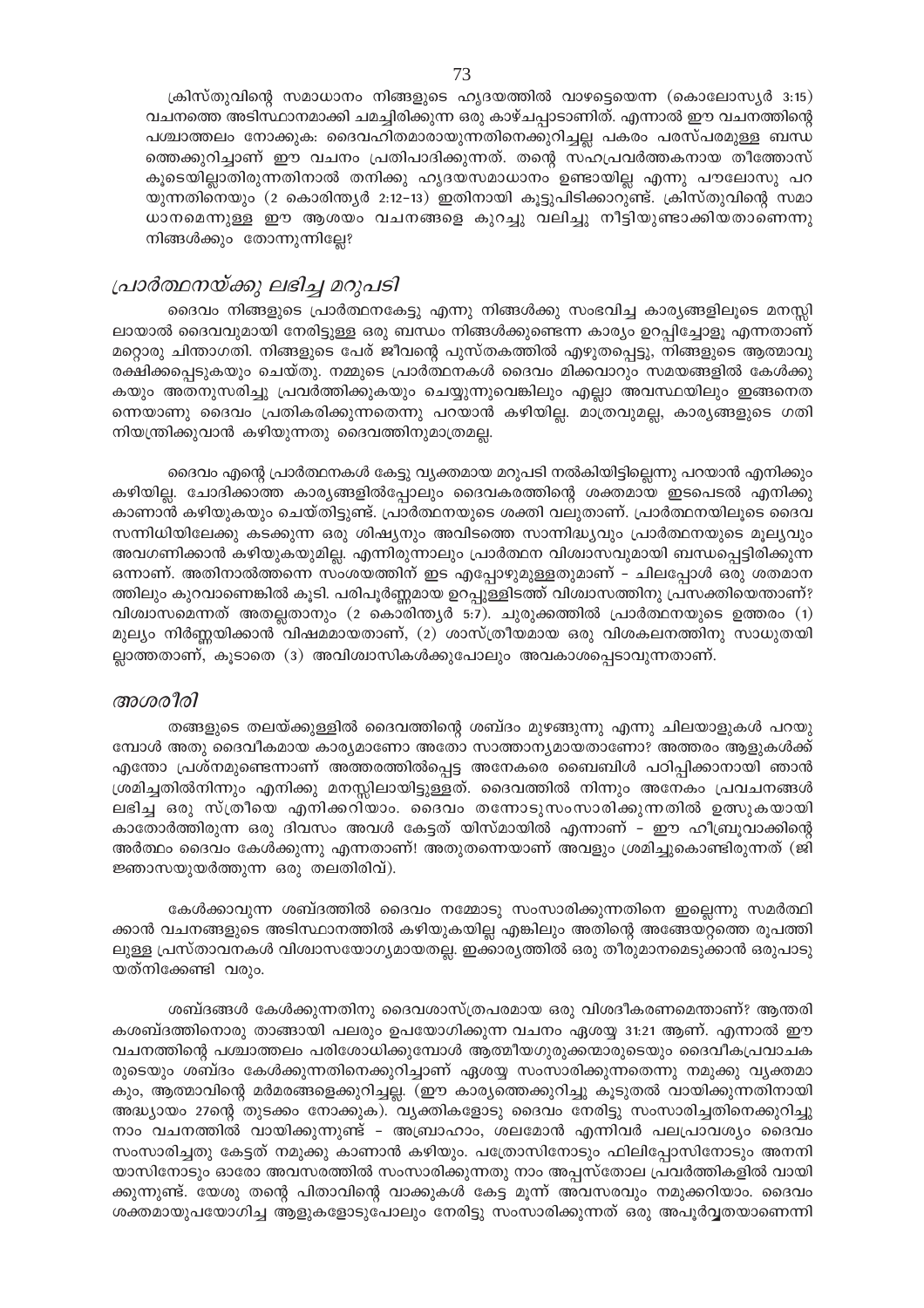രിക്കേ, തങ്ങളോടു ദൈവം കൂടുതൽ അടുപ്പിച്ചു സംസാരിക്കുന്നു എന്നു ചിലർ അവകാശപ്പെടു ന്നതു വിചിത്രംതന്നെയല്ലേ?

ചുരുക്കിപറയുമ്പോൾ, ശബ്ദം കേട്ടുവെന്ന് ഒരാൾ അവകാശപ്പെടുമ്പോൾ അതുനിഷേധി ക്കാൻ നമുക്കു കഴിയില്ല എന്നിരുന്നാലും എല്ലാത്തരം പശ്ചാത്തലത്തിലും എല്ലാത്തരം മനോഭാവ ത്തിലുമുള്ള ആളുകൾ വിവിധങ്ങളായ ശബ്ദങ്ങൾ കേൾക്കുന്നവരാകയാൽ ഇതിനെക്കുറിച്ച് കാര്യ മാത്രപ്രസക്തമായ ഒരു ആത്മീക നിഗമനത്തിലെത്താൻ ശ്രമിക്കുന്നത് പ്രയോജനപരമല്ല.

# സ്ഥ്നങ്ങൾ

നാമെല്ലാവരും സ്വപ്നങ്ങൾ കാണുന്നവരാണ്. ഒരു യുവാവായിരുന്ന സമയത്ത് ആകാശത്തു നിന്നുമിറങ്ങിവരുന്ന ടൊർണാഡോ ചുഴലിക്കാറ്റിനെ സ്ഥിരമായി സ്വപ്നം കാണാറുണ്ടായിരുന്നു. അതു ദൂരെ ആകാശത്തുനിന്നും ചുഴിഞ്ഞിറങ്ങുന്നതും, അതിന്റെ വരവു കണ്ടിട്ട് ഞാൻ ആളുക ളോടുരക്ഷപെടാൻ പറയുമ്പോൾ അവർ എന്നെ പരിഗണിക്കാതെ കടന്നുപോകുന്നതും ഞാനിപ്പോഴും ഓർക്കുന്നു. ഇരുട്ടിന്റെ മറവിൽനിന്നും പാഞ്ഞടുക്കുന്ന രക്തരക്ഷസുകളെയും ഭീകരജീവികളെയും ഹിറ്റലറുടെ നാറ്റ്സി സൈന്യത്തിനുമുന്നിൽനിന്നും ഓടി രക്ഷപ്പെടാനുള്ള പാച്ചിലുമെല്ലാം അനേക തവണ കണ്ടിരിക്കുന്നു. (ചെറുപ്പത്തിൽ ഞാൻ കണ്ടിരുന്ന ഇത്തരം സിനിമകളുടെ എണ്ണം തീർച്ച യായും കൂടുതലായിരുന്നു). 1991ലെ സോവിയറ്റ് അധിനിവേശത്തിനുമുമ്പ് ആ രാജ്യത്ത് ഒരു നദി യുടെ മീതെ ഞാൻ നടക്കുന്നതും, സോവിയറ്റ് രഹസ്യപ്പോലീസ് എന്നെ അറസ്റ്റുചെയ്ത് മയക്കുമ രുന്നു നൽകുന്നതും ഞാൻ അവരുടെ പിടിയിൽ നിന്നും രക്ഷപ്പെടുന്നതുമെല്ലാം ഞാൻ സ്വപ്ന ത്തിൽ കണ്ടിട്ടുണ്ട്. ഞാൻ റഷ്യയിൽ പോയതുകൊണ്ടോ അവിടത്തെ ചിതറിയ ഓർമ്മകൾ കൂട്ടി ച്ചേർക്കാനുള്ള ശ്രമമായിട്ടോ ആണോ ഈ സ്വപ്നങ്ങൾ ഞാൻ കണ്ടത്? അതോ ഭാവിയിൽ ഞാൻ അവിടെ പോകുമെന്നുള്ള മുന്നറിയിപ്പുതരാനാണോ? റഷ്യയുടെ ഒരു രഹസ്യപ്പോലീസ് ഏജന്റുമായി ഞാനും എന്റെ ഭാര്യയും പിന്നീട് ഭക്ഷണം കഴിച്ചതിനെക്കുറിച്ചു മുന്നേ പറയാനായിരുന്നോ? അതോ റഷ്യയെന്ന രാജ്യത്തോട് എനിക്കുണ്ടായിരുന്ന താത്പര്യത്തിൽ നിന്നുമുടലെടുത്തതാണോ ഈ സ്വപ്നങ്ങൾ? ആർക്കറിയാം?

നമ്മെ സംബന്ധിച്ചു പ്രധാനപ്പെട്ട കാര്യങ്ങളെക്കുറിച്ചാണു നാം സാധാരണയായി സ്ഥപ്നം കാണാറുള്ളത്. സ്വപ്നത്തെക്കുറിച്ചു ധാരാളം വിശദീകരണങ്ങളുമുണ്ട്. (സ്വപ്നവും നമ്മുടെ ഉൾപ്രേ രണകളുമായി ബന്ധമുണ്ടെന്ന കാര്യം മനസ്സിലാക്കാൻ പ്രോയ്ഡിന്റെ തത്വങ്ങൾ ഒന്നും പഠിക്കേണ്ട തില്ല). ബൈബിൾ ചരിത്ര കാലഘട്ടങ്ങളിൽ ദൈവീകമായ ഇടപെടലിനായി സ്വപ്നങ്ങളെ ഉപയോ ഗിച്ചിരുന്നതായി നമുക്കറിയാം. എന്നാൽ ദൈവം ഈ രീതിയിൽ ഇടപെടുന്നതും സംസാരിക്കു ന്നതും തുടരുന്നുവെന്നതിനു വേദപുസ്തകത്തിൽ തെളിവില്ല. (27–ാം അദ്ധ്യായത്തിലെ പതിനാലാം ചോദ്യം ഇതിനെക്കുറിച്ചു വിശദമായി പ്രതിപാദിക്കുന്നുണ്ട്).

ഒരാളുടെ സ്വപ്നങ്ങളെ അമിതമായ താത്പര്യത്തോടെ കാണേണ്ടതില്ല, അതു നിങ്ങളെക്കു റിച്ചും സാത്താനെക്കുറിച്ചും യേശുവിനെക്കുറിച്ചുമാണെങ്കിൽ പോലും. ദൈവം നമ്മുടെ ശ്രദ്ധയെ ആക ർഷിക്കാനുള്ള സാദ്ധ്യത തള്ളിക്കളയാനാവില്ലെങ്കിലും, അതിനു നമുക്കു വലിയ ഉറപ്പൊന്നും പറയാൻ കഴിയില്ല (ഇയ്യോബ് 4:12-17, 33:14-18).

# വിലയൊന്നും കൊടുക്കേണ്ടാത്ത ദൈവശാസ്ത്രം

വചനം വ്യാഖ്യാനിക്കുന്നതിനായി നവപെന്തക്കോസ്തു സഭകളിൽ പൊതുവേ നൽകുന്ന നിർദ്ദേശമെന്തെന്നാൽ, ഒരാൾ വചനം വായിക്കുമ്പോൾ ആത്മാവ് അതിന്റെ അർത്ഥം വെളിപ്പെടു ത്തിക്കൊടുക്കുമെന്നതാണ്. ശരിയായമനോഭാവത്തോടെയും ദൈവവുമായുള്ള പൂർണ്ണസമാധാനത്തോ ടെയും നിങ്ങൾ വചനം വായിക്കുമ്പോൾ നിങ്ങളുടെ ആത്മാവിൽ തോന്നുന്നതിനെ പൂർണ്ണമായും വിശ്വസിക്കാം എന്നിങ്ങനെ പോകുന്നു അവരുടെ വിശദീകരണം. 1 കൊരിന്ത്യർ 2:14, യോഹന്നാൻ 16:13, 14:26 എന്നീ വചനങ്ങളെ യുക്തിഭദ്രമല്ലാത്ത രീതിയിൽ വിശദീകരിച്ചാണ് ഇങ്ങനെയൊരുപദേശം നൽകുന്നത്. എന്നാൽ അപ്പസ്തോലന്മാരോടുള്ള ഒരു നിർദ്ദേശമാണിത് എന്നതു വചനത്തിൽ വ്യക്ത മാണ്. എന്നാൽ അത് എല്ലാവരോടുമായി പറയുന്നതാണെന്ന രീതിയിലാണു വിശദീകരണം നട ത്തുന്നത്.

വചനത്തെ അതിന്റെ പശ്ചാത്തലത്തിൽ നിന്നും അടർത്തിയെടുത്തു ഉപയോഗിക്കുന്ന രീതി യാണിത്. അവസാനകാലത്തെക്കുറിച്ച് ലണ്ടനിലെ ഒരു പാസ്റ്ററിന് ഒരു സ്വപ്നം ഉണ്ടായി – വിശ്വാ സികൾ എടുക്കപ്പെടുന്നതും വലിയ സഹനവും ഇസ്രായേലിന്റെ മാനസാന്തരവും സമുദ്രത്തിൽ നിന്നും വന്ന ഭീകരജീവിയും നരകവും അന്തിക്രിസ്തുവും രാഷ്ട്രീയ മാറ്റങ്ങളും എല്ലാം ഉൾപ്പെടെ യുള്ള ഒരു സ്വപ്നം. ഈ സ്വപ്നം ദൈവത്തിൽ നിന്നുമാണെന്നു ആ വനിതയ്ക്കെങ്ങിനെയറിയാം?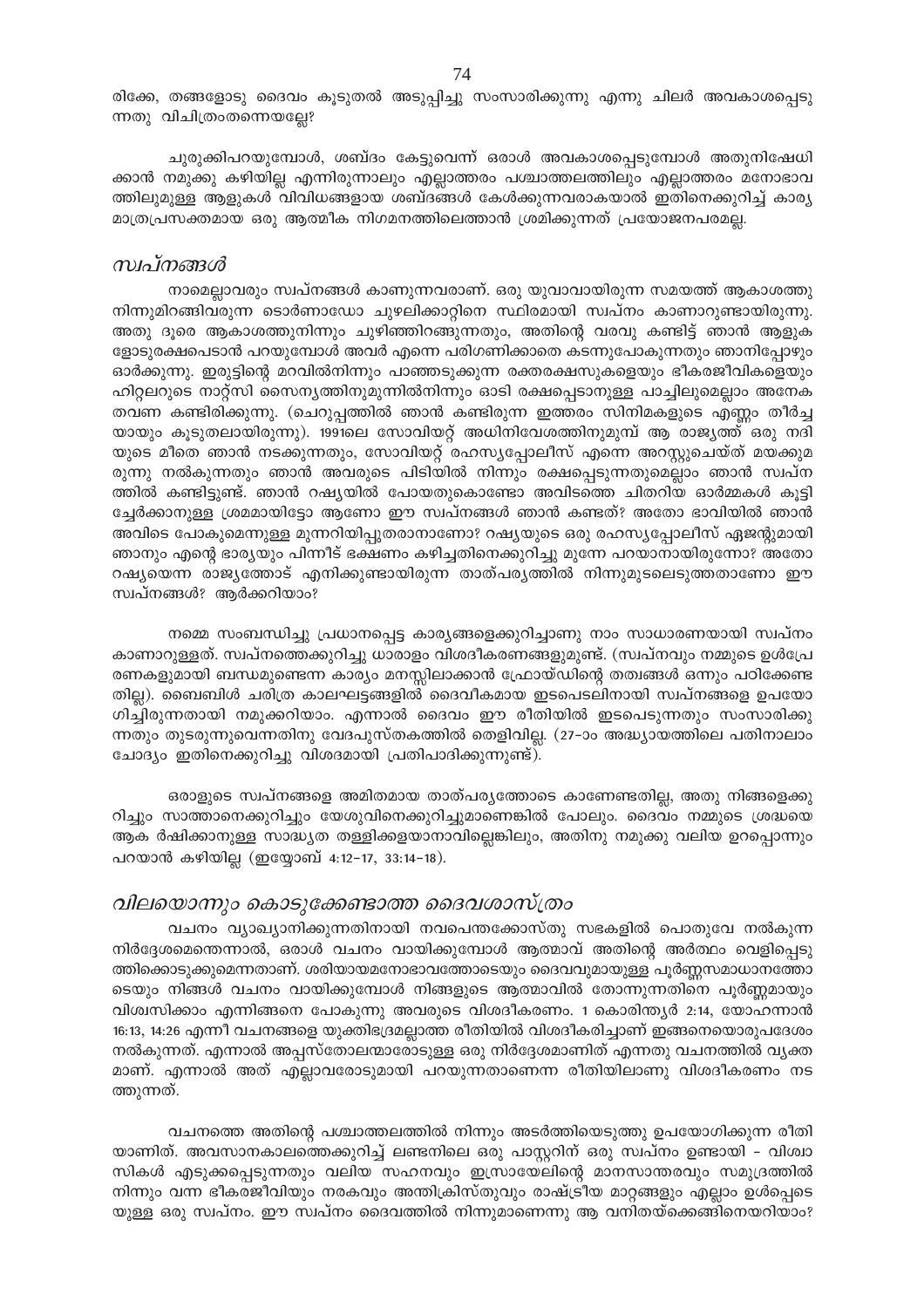വെളിപാടു പുസ്തകം അതു ശരിവയ്ക്കുന്നു – അവരുടെ മറുപടി. വെളിപാടു പുസ്തകം അവർ കണ്ട സ്വപ്നത്തെക്കുറിച്ചാണു സംസാരിക്കുന്നതെന്ന് അവർക്കെങ്ങിനെയറിയാം? ദൈവം അതു സ്വപ്നത്തിലെന്നെ കാണിച്ചു. ചാക്രികമായ അല്ലെങ്കിൽ ഒന്നിന്റെ വാലിൽപിടിച്ചു മറ്റൊന്നു പറ യുന്ന ഒരു വട്ടം കറക്കി വിശദീകരണമാണിത്.

ശിഷ്യത്വത്തിലേക്കു വരുവാൻ ശ്രമിച്ചുകൊണ്ടിരുന്ന ഒരു വ്യക്തിയെ ഞാൻ ഓർക്കുന്നു. നാമെ ല്ലാവരും ചെയ്യേണ്ടിയിരുന്നതുപോലെ ഒരു ജീവിതശൈലീമാറ്റം അദ്ദേഹത്തിനും വേണമായിരുന്നു. (ബൈബിൾ അതിനെ മാനസാന്തരമെന്നു വിളിക്കുന്നു). സ്വവർഗ്ഗ ലൈംഗീകത പാപമാണെന്നു ഞങ്ങൾ പഠിപ്പിച്ചു കൊടുത്തപ്പോൾ ആളിലൊരു ഇളക്കമുണ്ടായി. വേദപുസ്തകം അതിനെക്കുറിച്ചു പറയുന്നതു വ്യക്തമായി മനസ്സിലായ ശേഷവും അയാൾ വാദിച്ചു: എന്നാൽ ആത്മാവെന്നോടു പറ യുന്നു ഇതിലൊരു കുഴപ്പവുമില്ല എന്ന്, ഞാൻ വ്യത്യസ്തനാണെന്ന് ആത്മാവെനിക്കുറപ്പുതന്നുവെന്നും. വേദപുസ്തകത്തിനു വിരുദ്ധമായ നിലപാടെടുക്കുന്ന പരിശുദ്ധാത്മാവോ? ആത്മാവിന്റെ വാളിനു പക്ഷഭേദമില്ല (എഫേസ്യർ 6:17). നിങ്ങൾക്കിതു കേട്ടിട്ട് യുക്തിഭദ്രമായ ഒരു ചിന്താഗതിയായി തോന്നു ന്നുണ്ടോ? എനിക്കും തോന്നുന്നില്ല. മാനസാന്തരപ്പെടാനും യേശുവിനെ രക്ഷിതാവായി സ്വീകരിക്കു വാനും അദ്ദേഹം തയ്യാറായില്ല എന്നതു പ്രത്യേകം പറയേണ്ടതില്ലല്ലോ!

വേദപുസ്തകത്തിന്റെ അധികാരത്തെ അപഹസിക്കുന്ന രീതിയിൽ സംസാരിക്കുന്ന ചിലയാ ളുകളുമുണ്ട്. അവരുടെ വാദഗതിയിതാണ്: തിരുവെഴുത്തുകൾ ദൈവമല്ല എഴുതിയതെന്നു നിങ്ങൾ മനസ്സിലാക്കണം, ദൈവം മനുഷ്യരെ പ്രചോദിപ്പിച്ചതിനാൽ അവർ എഴുതിയതാണിതെല്ലാം. മനു ഷ്യരാൽ ചെയ്യപ്പെട്ടതൊന്നും പരിപൂർണ്ണമായതല്ല... (കെന്നെത്ത് ഹാഗിൻ ആത്മാവിനാൽ നിങ്ങൾക്കും നയിക്കപ്പെടാം എന്ന പുസ്കതത്തിൽ എഴുതിയത്). അതിനാൽ അവർ അവർക്കു സ്വീകാര്യമായവ തിരഞ്ഞെടുക്കുന്നു. മുകളിൽ സൂചിപ്പിച്ച വചനവിരുദ്ധത ഇക്കാര്യത്തിലും മുഴച്ചു നില്ക്കുന്നു.

# കുറിയിടൽ

നറുക്കെറുപ്പിലൂടെ പരിശുദ്ധാത്മാവ് ഇന്നു നമ്മെ വഴികാട്ടുന്നുണ്ടോ? ചീട്ടു മടിയിലിടുന്നു, അതിന്റെ ഓരോ തീർപ്പും യഹോവയിൽ നിന്നു വരുന്നു എന്നു സദൃശവാകൃങ്ങൾ 16:33ലും, നറുക്കി ടൽ തർക്കങ്ങളെ അവസാനിപ്പിക്കുന്നു; ശക്തരായ കക്ഷികൾക്കിടയിൽ അതു തീർപ്പുണ്ടാക്കുന്നു എന്നു 18:18ലും എഴുതിയിരിക്കുന്നു. സ്വർഗ്ഗീയഹിതമറിയുന്നതിനായി പണ്ടുണ്ടായിരുന്നവർ പതി വായി കുറിയിട്ടിരുന്നു (ലേവ്യ 16:8-10, സംഖ്യ 26:55-56, 33:54, 34:13, 36:2, യോശുവ 14:2, 18:6, 8, 10-11, 19:1, 10, 17, 24, 32, 40, 51, 21:4, 10, ന്യായാധിപർ 20:9, 1 ശമുവേൽ 14:41-42, 1 ദിനവൃത്താന്തം 6:54, 24:5, 7, 31, 25:8-9, 26:13-16, നെഹെമിയ 10:34, 11:1, എസ്തേർ 3:7, 9:24, സങ്കീ 22:18, യെഹെസ്കേൽ 21:21-22, 24:6, യോവേൽ 3:3, ഒബദിയ 1:11, മീഖ 2:5, നാഹും 3:10, മത്തായി 27:35, മർ 15:24, ലൂക്കോസ് 1:9, 23:24, യോഹ 19:24, അപ്പ 1:26 എന്നിവ ഉദാഹരണം). പേർഷ്യാക്കാരും പുരിമിലൂടെ തീരുമാനമെടുത്തിരി ന്നെന്നു നാം എസ്തേറിന്റെ പുസ്തകത്തിൽ വായിക്കുന്നു. മറ്റുള്ളവരിൽ നിന്നും വിഭിന്നമായി, ദൈവ ഹിതം ആരായുന്നവർക്ക് അവൻ വൃക്തമായ മറുപടി നൽകുമെന്ന വാഗ്ദാനം ദൈവം ഇസ്രായേൽ ജനത്തിനു നൽകിയിരുന്നു.

ലേവൃർക്കുള്ള നിർദ്ദേശമനുസരിച്ച്, പുരോഹിതൻ ഒരു എഫോദു ധരിച്ചിരുന്നു - അതി നോടു ബന്ധിച്ചു ദൈവഹിതമാരായാനുള്ള ഊറീമും തുമ്മീമും കൂടെയുണ്ടായിരുന്നു. (അതെയെന്നു പറയുന്നതും അല്ല എന്നു പറയുന്നതും). (പുറപ്പാട് 28:30, ലേവ്യ 8:8, സംഖ്യ 27:21, ആവ 33:8, 1 ശമു വേൽ 28:6, എസ്രാ 2:63, നെഹെ 7:65). ഒരു തർക്കം തീർക്കാനായി ചിലസാഹചര്യങ്ങളിൽ നറുക്കി ടുന്നതിനോടെനിക്കു വിയോജിപ്പുമില്ല. എന്നാൽ നറുക്കെടുപ്പു നൽകുന്ന ഫലം ദൈവഹിതമാണെന്നു പൂർണ്ണമായും നമുക്കു വിശ്വസിക്കാൻ കഴിയുമോ?

രണ്ടു നിയമങ്ങളും തമ്മിലുള്ള വ്യത്യാസം തിരിച്ചറിയാത്തവർക്കാണ് ആശയക്കുഴപ്പം ഉണ്ടാ കുന്നത്. പുതിയനിയമമനുസരിച്ചു കുറിയിട്ടു ദൈവഹിതമറിയാൻ ഉദ്യമിച്ച - നമുക്കറിയാവുന്ന -അവസാനത്തെ അവസരം യൂദാസിനു പകരക്കാരനെ തേടുന്ന കാര്യത്തിലായിരുന്നു. കുറിനിശ്ചയം അവർ ദൈവഹിതമായെടുത്തു (അപ്പ 1:21-26). യഹൂദരുടെ ഈ രീതി പിന്നീടു പുതിയനിയമത്തിൻ കീഴിലുള്ളവർ ഉപയോഗിച്ചതിന്റെ യാതൊരു സൂചനകളുമില്ല.

കുറിയിട്ടാൽ ദൈവഹിതം അറിയാൻ കഴിയുമെന്നതിനു യാതൊരു ഉറപ്പും ഇന്നു നമുക്കില്ല. നമുക്കു തീരുമാനങ്ങളെടുക്കാൻ സഹായകമായ മൂല്യങ്ങളും തത്വങ്ങളും മാർഗ്ഗനിർദ്ദേശങ്ങളും കൽപ്പ നകളും ഇന്നു നമുക്കു ലഭ്യമാണ് - വചനത്തിൽ!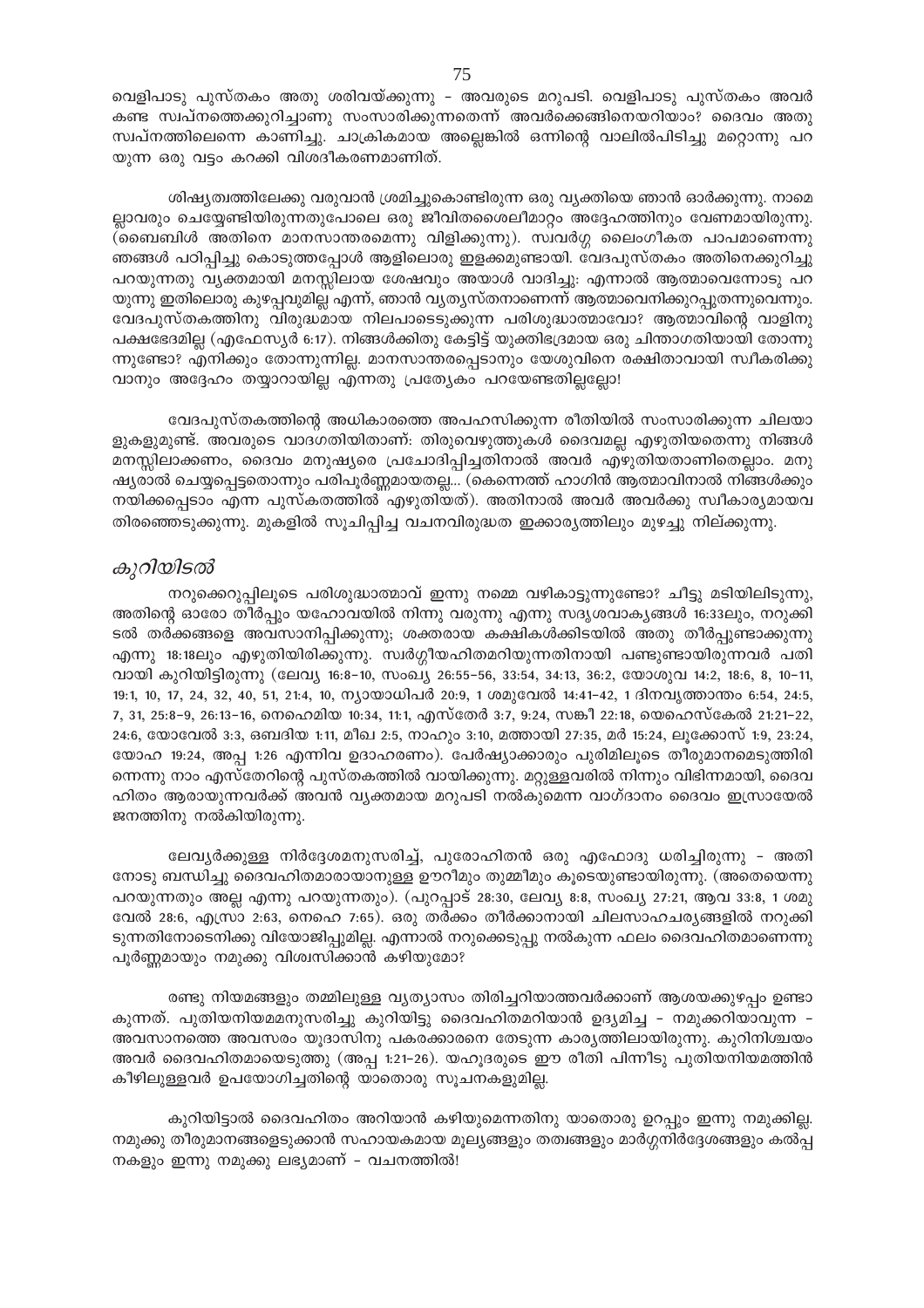#### കർത്താവയച്ചത്

സുന്ദരിയായ ഒരു പെൺകുട്ടി എന്റെ ജീവിതത്തിലേക്കു കടന്നു വന്നു, അവൾ ക്രിസ്ത്യാനി യല്ലെങ്കിൽപ്പോലും അവളോടൊപ്പം പോകണമെന്ന് എന്റെ മനസ്സു പറഞ്ഞു. കർത്താവാണ് അവളെ എന്റെ ജീവിത്തിലേക്കയച്ചത്, അവൾ കർത്താവിന്റെ ഹിതമാണ്. ഈ കർത്താവയച്ചു എന്നു പറയു ന്നതിന്റെ അർത്ഥമെന്താണ്? കർത്താവയച്ചതു നന്മായാകാം അല്ലെങ്കിൽ വേദനയിൽക്കൂടി കടത്തി വിടുന്നതോ ദൗർഭാഗൃകരമായതോ ആയ തിന്മയാകാം. എന്തെങ്കിലും സംഭവിക്കാൻ ദൈവം അനു വദിച്ചു അല്ലെങ്കിൽ ഇടയാക്കി എന്നും കർത്താവയച്ചത് എന്ന പ്രയോഗത്തിന് അർത്ഥമുണ്ട്. അവന്റ പദ്ധതിക്കും അവന്റെ കരുതലിനും കീഴിലുള്ള ഒരു കാര്യം.

അംഗരക്ഷകരുടെ അശ്രദ്ധമൂലം അപകടത്തിലായ ശൗലിനെ 1 ശമുവേൽ 26-ാം അദ്ധ്യായ ത്തിൽ നമുക്കു കാണാം. ദാവീദിനും അബിശായിക്കും അവനെ കൊല്ലാൻ എളുപ്പമായിരുന്നു, എന്നാൽ അവർ ശൗലിന്റെ കുന്തവും വെള്ളപാത്രവും മാത്രമാണെടുത്തത്. എന്നാൽ അബിശായിയുടെ വാദം നോക്കുക: കർത്താവ് ഇന്ന് അങ്ങയുടെ ശത്രുവിനെ അങ്ങയുടെ കയ്യിൽ ഏല്പിച്ചു (26:8). നോക്ക്, കർത്താവിൽ നിന്നുള്ളതാണിത്, ദൈവഹിതമാണ് ഈ സംഭവങ്ങൾ കാണിക്കുന്നതു ദാവീദേ എന്നു പറഞ്ഞു തർക്കിക്കുകയാണു അബിശായി ചെയ്യുന്നത്. എന്നാൽ അതിനും മുകളിലുള്ള ഒരു ദൈവ ഹിതമുണ്ടെന്ന കാര്യം ദൈവീകനായ ദാവീദിനറിയാമായിരുന്നു. 1 ശമുവേൽ 24:6ലും ഇത്തരത്തി ലുള്ള മറ്റൊരു സാഹചര്യം നാം കാണുന്നു. പ്രകൃതിയുടെ വിളികേൾക്കാനായി ഒരു ഗുഹയിലേക്കു കയറിയ ശൗൽ പൂർണ്ണമായും കാവലില്ലാത്തവനായി. എന്നാൽ അപ്പോഴും ദൈവത്തിന്റെ അഭിഷി ക്തനുനേരേ കയ്യോങ്ങാൻ ദാവീദു തുനിഞ്ഞില്ല (26:11).

1 രാജാക്കന്മാർ 12:15ൽ നല്ല ഉപദേശത്തെ തിരസ്കരിച്ച് റെഹോബോവാം എടുത്ത ബുദ്ധിശൂ ന്യമായ തീരുമാനം ദൈവത്തിൽ നിന്നുമായിരുന്നു എന്നാണു പറയുന്നത്. അതിനർത്ഥം തീരുമാന മെടുത്തയാൾ ദൈവീകനായ ഒരു വ്യക്തിയായിരുന്നു എന്നതേയല്ല. റെഹോബോവാമിന്റെ തീരു മാനം ഇസ്രായേലിന്റെ പിളർപ്പു പൂർണ്ണമാകുന്നതിനിടയായി, എന്നാലും ആ തീരുമാനത്തെ ദൈവ ത്തിൽ നിന്നുമുള്ളത് എന്നു വിശേഷിപ്പിച്ചു. ന്യായാധിപർ 14:4ലും ഇത്തരമൊരു സാഹചര്യം കാണാം. അവിശുദ്ധമായ ഒരു വിവാഹബന്ധത്തിലേക്കു ശിംശോൻ കടന്നതിനെക്കുറിച്ച്.

ദൈവഹിതത്തിന്റെ വ്യക്തമായ സൂചനകളല്ല സംഭവങ്ങൾ നൽകുന്നത്, തീർച്ച. ദൈവം അനു വദിക്കുകയോ നടപ്പിൽ വരുത്തുകയോ ചെയ്യാതെ ഒരു കാര്യവും സംഭവിക്കുന്നില്ല, ആയതിനാൽ നടക്കുന്ന എല്ലാക്കാര്യങ്ങളും ദൈവത്തിന്റെ പരമാധികാരത്തിനും ഇച്ചയ്ക്കും കീഴിലാണ് എന്നത് അനിഷേധ്യമായ ഒരു സത്യമാണ്. സംഭവങ്ങളിലൂടെ ദൈവം നമ്മുടെ മനോഭാവങ്ങളെയും ഉൾപ്രേ രണകളെയും പരീക്ഷിക്കുകയും ചെയ്യുന്നു.

ഈ സത്യം വെളിപ്പെടുത്തുന്ന ഒരു വചനഭാഗമാണ് സംഖ്യ 20:2-12. മോശ ദൈവത്തോടു അനുസരണക്കേടുകാണിക്കുന്നതാണ് ഈ ഭാഗത്തു നാം കാണുന്നത്, പാറയോടു സംസാരിക്കുന്ന തിനു പകരം അവൻ പാറയിൽ രോഷത്തോടെ അടിച്ചു. അവന്റെ പ്രവർത്തിയുടെ ഫലമായി വെള്ളം പുറത്തേക്കൊഴുകിയില്ല - അതോ ഒഴുകിയോ? നിങ്ങൾ തന്നെ നോക്കുക.

പുറത്തുവന്ന ഫലം ചെയ്ത രീതിയെ ന്യായീകരിക്കുന്നില്ല. ഫലം നല്ലതായതുകൊണ്ട് ചെയ്ത രീതിയിലെ അനീതി ന്യായീകരിക്കപ്പെടുന്നുമില്ല. ദൈവം തങ്ങളുടെ പ്രവർത്തിയെ അനുഗ്രഹിച്ചതി നാൽ തങ്ങൾ ചെയ്തതു ശരിയായ കാര്യമാണെന്നു വിശ്വസിക്കുന്ന അനേകർ നമുക്കു ചുറ്റുമുണ്ട്. നമ്മുടെ തെറ്റുകൾ പോലും ശരിയായി ഉപയോഗിക്കുന്നവനാണു ദൈവം എന്നകാര്യത്തിൽ നമുക്കു ദൈവത്തെ സ്തുതിക്കാം. എന്നാൽ അതിനർത്ഥം നമ്മുടെ തെറ്റുകളെയും മറുതലിക്കലിനെയും ദൈവം അംഗീകരിക്കുന്നു എന്നതല്ല.

# ആശയക്കുഴപ്പത്തിലായിരിക്കുന്നവരെ സഹായിക്കൽ

മുകളിൽ പറഞ്ഞ പത്തു കാര്യങ്ങളാൽ സ്വാധീനിക്കപ്പെട്ട മതപശ്ചാത്തലത്തിൽ നിന്നുമുള്ള ആളുകളെ സഹായിക്കാൻ വലിയ ക്ഷമയും ശ്രദ്ധയോടെയുള്ള നിർദ്ദേശങ്ങളും നൽകേണ്ടതുണ്ട്. താഴെപ്പറയുന്ന കാര്യങ്ങൾ ശ്രദ്ധിക്കുക:

- 1. അവർ പറയുന്നതു ശ്രദ്ധയോടെ കേൾക്കുക.
- 2. യുക്തിയോടെ ചിന്തിക്കാൻ അവരെ പ്രോത്സാഹിപ്പിക്കുക, സഹായിക്കുക. ചിന്തയോടുകൂടി യല്ലാതെ സംസാരിക്കുമ്പോൾ അവരെ സൗമ്യമായി തിരുത്തുക. നിങ്ങളുടെ കാര്യകാരണ ങ്ങൾ നിരത്തുമ്പോൾ പടിപടിയായി അവരെ അതിലേക്കു കൂട്ടിക്കൊണ്ടു വരിക.
- 3. അവർ വികാരാധീനരാകുമ്പോൾ അവർക്കതു ചൂണ്ടിക്കാണിച്ചു കൊടുക്കുക.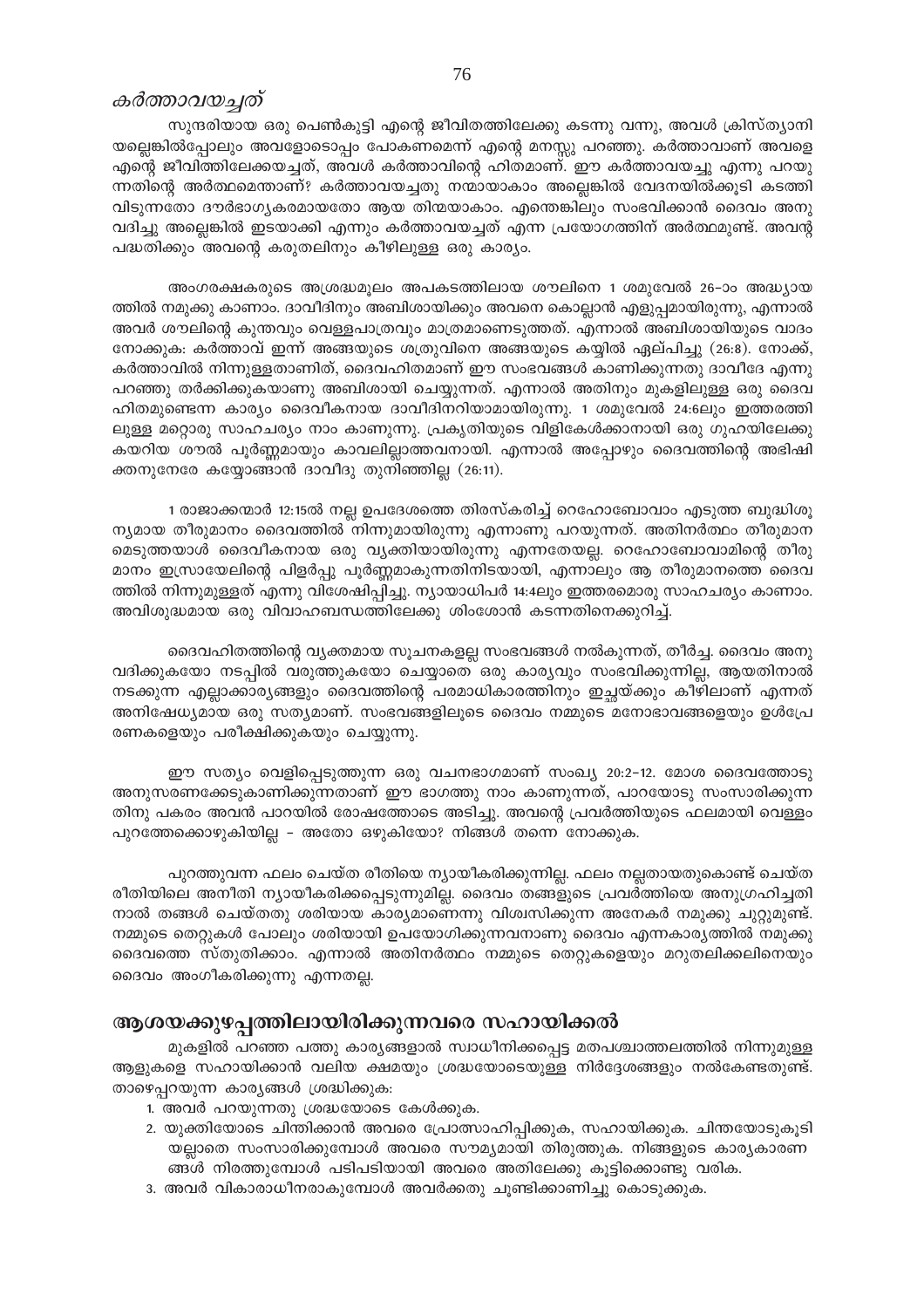- 4. ദൈവം നമ്മോടു സംസാരിക്കുന്നതു വചനത്തിലൂടെയാണ്, അനുഭവങ്ങളിലൂടെയല്ല എന്ന കാര്യം ശ്രദ്ധയോടെ ഊന്നിയൂന്നി ഓർമ്മിപ്പിക്കുക.
- 5. ക്ഷമയോടെ അവരെ കൈകാര്യം ചെയ്യുക.
- 6. നിങ്ങളുടെ ചിന്തകൾ വ്യക്തവും തെളിവുള്ളതും ആക്കുക.
- 7. വചനം ഉപയോഗിച്ചുമാത്രം പഠിപ്പിക്കുക. (വികാരങ്ങളെ/തോന്നലുകളെക്കുറിച്ചു ഈ പാഠാ ന്ത്യത്തിൽ നൽകിയിരിക്കുന്ന വചനങ്ങൾ പ്രയോജനപ്പെടും).

# ആശയക്കുഴപ്പമുണ്ടാക്കുന്ന സഹായി

ദൈവവുമായി ഹോട്ട്ലൈൻ ബന്ധമുണ്ടെന്നുള്ള തോന്നലാൽ ആത്മീയവങ്കത്തം നടിച്ചു മിഥ്യാബോധത്തിൽ അകപ്പെട്ടിരിക്കുന്നവരെ നാം സഹായിക്കാൻ ശ്രമിക്കുമ്പോൾ, സഹായിക്കാ നായി നാം പങ്കുവയ്ക്കുന്ന വചനങ്ങൾ അവരെ ആശയക്കുഴപ്പത്തിലാക്കാനും മതി. വചനത്തോ ടുള്ള അവരുടെ മതിപ്പ് അവരുടെ ഹോട്ട്ലൈൻ ബന്ധം ഇല്ലാതെയാക്കുന്നു. പൗലോസിന്റെ ലേഖ നങ്ങളെക്കുറിച്ചു പത്രോസ് സംസാരിക്കുമ്പോൾ പറയുന്നു.

അദ്ദേഹം തന്റെ എല്ലാ ലേഖനങ്ങളിലും ഈ കാര്യങ്ങളെഷറ്റി എഴുതിയിരിക്കുന്നു. അവയിൽ ഗ്രഹി ക്കാൻ പ്രയാസമുള്ള ചില കാര്യങ്ങൾ ഉണ്ട്. അറിവില്ലാത്തവരും അസ്ഥിരചിത്തരുമായ ചിലർ, മറ്റു തിരുവെഴുത്തുകളെ എന്നപോലെ ഇവയെയും, തങ്ങളുടെ നാശത്തിനായി കോട്ടിക്കളയുന്നു. അതുകൊണ്ടു പ്രിയരെ, നിങ്ങൾ ഇതു നേരത്തേ അറിഞ്ഞിരിക്കയാൽ അധർമ്മികളുടെ തെറ്റില കപ്പെട്ടു സ്വന്തം സ്ഥിരത വിട്ടു വീണുപോകാതിരിഷാൻ സൂക്ഷിച്ചുകൊള്ളുവിൻ. (2 പത്രോസ് 3:16-17)

വചനങ്ങൾ കോട്ടിക്കളയപ്പെടുന്നു. വചനം കയ്യിലെടുക്കുന്ന ഇത്തരം ആളുകളുടെ മുൻധാര ണകളെ ന്യായീകരിക്കാനാണ് വചനം ഉപയോഗിക്കപ്പെടുന്നത്. അറിവില്ലാത്തവരും അസ്ഥിരചിത്ത രുമായ ചിലർ ശരിക്കും ആശയക്കുഴപ്പത്തിലാണ്.

ഞാൻ ഒരു ഇവാഞ്ചലിസ്റ്റായി അവരോധിക്കപ്പെട്ടതിനു ശേഷമുള്ള ദിവസങ്ങളിൽ ലണ്ട നിലെ സഭയുടെ കാര്യാലയത്തിലേക്ക് കത്തുന്ന കണ്ണുകളും തുകൽ ചെരിപ്പും തലയിൽ വലിയ ഒരു കെട്ടും നീണ്ടു കിടക്കുന്ന ഒരു അങ്കിയുമായി ഒരാൾ കയറിവന്നു. കയ്യിൽ ഒരു വടിയുമുണ്ടായിരുന്നു. ആരാണദ്ദേഹം എന്നു ഞാൻ അന്വേഷിച്ചു. നിങ്ങൾക്കെന്നെ അറിയില്ലേ എന്ന ചോദൃത്തോടെ അയാൾ എന്നെ തുറിച്ചു നോക്കി. അയാളോടു സഹതാപം തോന്നിയതിനാൽ കയറിയിരിക്കു, നമുക്കു സംസാരിക്കാം എന്നു ഞാൻ പറഞ്ഞു. ദയവായി അങ്ങാരാണെന്ന് എനിക്കു മനസ്സിലാക്കിത്തരൂ എന്നു ഞാൻ അദ്ദേഹത്തോടു അഭ്യർത്ഥിച്ചു. അതിനയാൾ ഞാനാണു ആൽഫയും ഒമേഗയും എന്നു മറുപടി പറഞ്ഞു. ഏശയ്യപുസ്തകത്തിലും (41:4, 44:6) വെളിപാടുപുസ്തകത്തിലും (1:8, 21:6, 22:13) ദൈവത്തിനു നൽകിയിരിക്കുന്ന നാമമയാൾ സ്വന്തമാക്കി എടുത്തിരിക്കുകയാണ്.

മിസ്റ്റർ ആൽഫ, താങ്കൾ എന്തുഭാഷയാണു സംസാരിക്കുന്നത്? എന്നു ഞാൻ ചോദിച്ചതിന് ആൽഫയും ഒമേഗയും എല്ലാഭാഷയും സംസാരിക്കും എന്നയാൾ പറഞ്ഞു.

ശരി, അപ്പോൾ, വെർബാ മെയ് പോടേസ് കോംപ്രിഹെൻറേ? ലോക്കിറിസ്നേ ലാറ്റിനം? ലത്തീൻ ഭാഷയിൽ ഞാൻ ചോദിച്ചു? ഒരക്ഷരം മിണ്ടാതെ ആയാൾ എന്നെ തുറിച്ചു നോക്കിയതേയു ള്ളൂ. ഹെലെനിഡ്രേയ്സ്? എന്നു ഗ്രീക്കിലേക്കു മാറി ചോദിച്ചു. അപ്പോഴും അവസ്ഥയ്ക്കു മാറ്റമൊ ന്നുമില്ല.

നിങ്ങൾ എന്താണർത്ഥമാക്കുന്നതെന്ന് എനിക്കു മനസ്സിലായില്ല, അവസാനം അയാൾ പറ ഞ്ഞു.

ആൽഫയും ഒമേഗയുമായയാൾക്ക് ലത്തീനും ഗ്രീക്കും തീർച്ചയായുമറിയാം. നിങ്ങൾക്ക് ഇവ രണ്ടും അറിയാത്തതിനാൽ തീർച്ചയായും നിങ്ങൾ അവകാശപ്പെടുന്നയാളല്ല എന്നെനിക്കു തോന്നുന്നു എന്നു ഞാൻ അയാളോടു പറഞ്ഞു. അയാളുടെ നോട്ടം കൂടുതൽ രൂക്ഷമായപ്പോൾ എന്നിലൊരു ഭയം നിറഞ്ഞു, പ്രത്യേകിച്ച് അയാളുടെ കയ്യിലിരുന്ന വടിയെ സംബന്ധിച്ച്. എനിക്കു പോകേണ്ട സമയമായി എന്നു പറഞ്ഞ് അയാളെ വാതിൽവരെ അനുഗമിച്ചു ശുഭദിനം നേർന്നു പറഞ്ഞയച്ചു. പിന്നീട് അയാളെ അവിടെയെങ്ങും കണ്ടിട്ടില്ല എന്നു പ്രത്യേകം പറയേണ്ടതില്ലല്ലോ!

# നിങ്ങൾ ഇത് അംഗീകരിക്കുന്നുണ്ടോ?

എല്ലാ മനുഷ്യരും മി. ആൽഫയെപ്പൊലെ മിത്ഥ്യാബോധത്തിൽ ജീവിക്കുന്നവരല്ല. എന്നിരു ന്നാലും ദൈവത്തിന്റെ മനസ്സു മനസ്സിലാക്കാനുള്ള ഒരു രഹസ്യ അവബോധം തങ്ങളിലുണ്ടെന്നു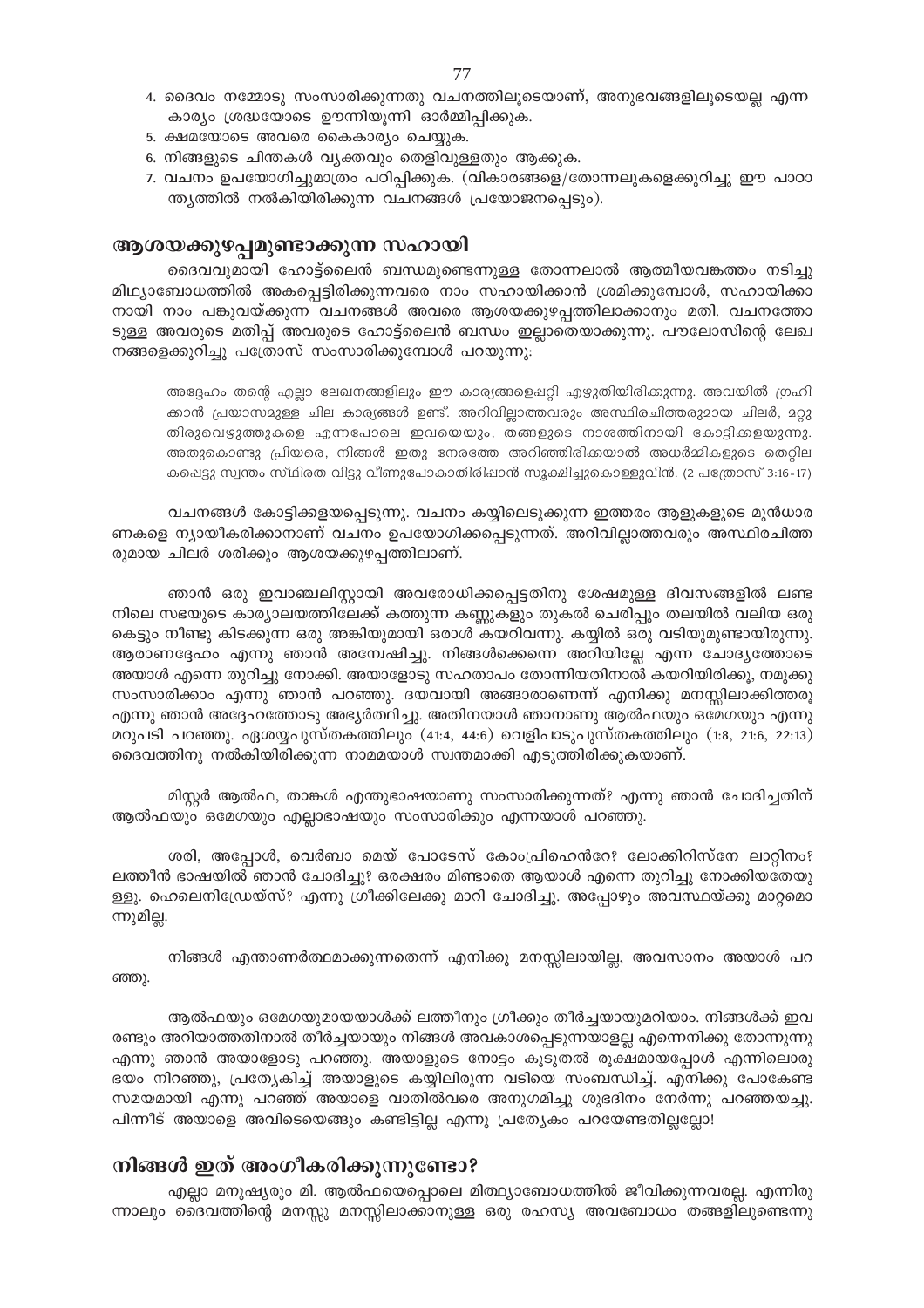വിശ്വസിക്കുന്ന അനേകം പേർ സഭകളിൽ ഉണ്ട്, എന്നാൽ വചനത്തെക്കുറിച്ചുള്ള അവബോധം അവർക്കു തീരെയില്ലതാനും. വചനം പൂർണ്ണമായി വിശ്വസിക്കുകയും അംഗീകരിക്കുകയും ചെയ്യുന്നു എന്ന് അവർ പറയുന്നുണ്ടെങ്കിലും വചനത്തെ നേർക്കു നേർ കാണുമ്പോൾ ഈ ഭാഗം ദൈവ നിവേ ശിതമല്ല, അല്ലെങ്കിൽ ഈ വചനത്തിന് ഇപ്പോൾ പ്രസക്തിയില്ല, അതുമല്ലെങ്കിൽ ഇതു നിങ്ങളുടെ വിശദീകരണമാണ് എന്നൊക്കെയാണ് അവർ പ്രതികരിക്കുന്നത്. അവർ ശരിക്കും വിശ്വസിക്കുന്നത് അവരിൽമാത്രമാണ്, അവരുടെ വിശ്വാസത്തെ അവിടെയും ഇവിടെയുമൊക്കെ വചനം തുണയ്ക്കു ന്നുമുണ്ട്. എന്നാൽ അവരെ വെല്ലുവിളിക്കുന്ന ഒരു വചനം അവർ നേരിടുമ്പോൾ വചനത്തിന്റെ അധികാരമൊക്കെ ജലരേഖയാകും, അവരുടെ തോന്നലുകൾ ദൈവവചനവും.

ഞാൻ എന്റെ തോന്നലുകളെ വിശ്വസിക്കുന്നു, ദൈവവും എന്റെ വഴിയിൽത്തന്നെയാണു ചിന്തിക്കുന്നതെന്ന് ചില വചനങ്ങൾ ശരിവയ്ക്കുന്നു. ചിലയിടങ്ങളിൽ അങ്ങനെയല്ലായെന്നത് ദൗർഭാ ഗൃകരമാണ്. എന്നാലും ഞാൻ ചിന്തിക്കുന്നതുതന്നെയാണു ശരി - ഇതാണ് അവർ അവരോടു തന്നെ പറയുന്നത്. വചനത്തെ നാം എപ്രകാരം കൈക്കൊള്ളണമെന്ന ദൈവ കൽപ്പനയെ (1 തെസ്സ ലോനികൃർ 2:13, 1:5) തെല്ലും മാനിക്കാത്ത ഒരു ആത്മ വഞ്ചനയുടെ അവസ്ഥയിലാണ് ഇവർ ആയി രിക്കുന്നത്.

അടിസ്ഥാനപരമായ ഒരു ചോദ്യമെന്തെന്നാൽ സത്യം നാമെങ്ങനെ തിരിച്ചറിയും? എന്ന താണ്. ശ്രദ്ധയോടെ നിരീക്ഷിക്കുക! ദൈവവുമായി തങ്ങൾക്കൊരു ഹോട്ട്ലൈൻ ഉണ്ട് എന്ന രീതി യിൽ തങ്ങളെത്തന്നെ വചനത്തിന്റെ അധികാരപരിധിയിൽ നിന്നും മാറ്റിനിറുത്തുന്ന അനേകർ നമുക്കു ചുറ്റുമുണ്ട്. വചനത്തിൽ മാത്രമധിഷ്ഠിതമായ ഒരു ജീവിതമാണു തങ്ങൾ നയിക്കുന്നതെന്നാണ് അവർ അവകാശപ്പെടുന്നത്, എന്നാൽ വചനസത്യങ്ങളെ നേരിടുമ്പോൾ അതിനു കീഴ്പെടാനുള്ള മനോഭാവം കാണിക്കാതെ അവരുടെ ആത്മീയപൊള്ളത്തരം അവർതന്നെ വെളിയിൽ കാണിക്കു m<sub>2</sub>.

# മനശാസ്ത്രപരമോ, സാത്താനൃമോ അതോ ദൈവീകമോ

ദൈവവുമായി ഒരു ഹോട്ട്ലൈൻ ബന്ധമുണ്ട് എന്നു പറയുന്ന ഒരാളെ ഇനി കാണുമ്പോൾ അയാളുടെ രീതികൾ ഇനി നിങ്ങൾക്കു മനസ്സിലാക്കാൻ കഴിയും. ഈ കാര്യങ്ങൾ തീർച്ചയായും മാനസികമാണെന്നാണ് എന്റെ അഭിപ്രായം (തീർച്ചയായും ദൈവീകമല്ല). സാത്താനിൽ നിന്നുള്ളത ല്ലായിരിക്കാം, എന്നിരുന്നാലും അതുണ്ടാക്കുന്ന ആശയക്കുഴപ്പവും ശ്രദ്ധചിതറിക്കലും തത്വത്തിൽ സാത്താന്റെ പ്രവർത്തികളെ സഹായിക്കുന്ന ഒന്നാണ്. ആ രീതിയിൽ നോക്കുമ്പോൾ അതു സാത്താ നിൽ നിന്നുള്ളതുമാണ്.

ദൈവവുമായി നേരിട്ടൊരു ബന്ധത്തിനു ശ്രമിക്കുന്നവർ തീക്ഷ്ണതയുള്ളവർ തന്നെയാണ്, എന്നാൽ ഇതു അറിവിനെ അടിസ്ഥാനപ്പെടുത്തിയുള്ളതല്ല (സദൃശവാകൃങ്ങൾ 19:2, റോമാക്കാർ 10:2). ഒരിക്കൽക്കൂടി; ദൈവവുമായി ഒരു ഹോട്ട്ലൈൻ ബന്ധമുള്ള ആരും ഈ കാലഘട്ടത്തിൽ ഇല്ല. അങ്ങനെയുണ്ടെന്നു പറയുന്ന ആളുകൾ ദൈവവചനത്തെ കളങ്കപ്പെടുത്തുകയും അപമാനിക്കുകയും മറ്റുള്ളവരുടെ ശ്രദ്ധപതറിക്കുകയും മാത്രമല്ല ചെയ്യുന്നത്, ആത്മാവിന്റെ ശരിയായ പ്രവർത്തിയായ ജീവിതമാറ്റവും അതിന്മുലമുള്ള ദൈവരാജ്യത്തിന്റെ വളർച്ചയുമാണ് തടസ്സപ്പെടുത്തുന്നത്. ഇത്തരം കളികൾക്ക് ഒരു അവസാനം ഉണ്ടാകേണ്ടിയിരിക്കുന്നു.

#### ശോധനചെയ്യുവാൻ:

- 1. ഈ വിവരങ്ങൾ വച്ചിട്ട് എനിക്കു സഹായിക്കാൻ കഴിയുന്ന ആരെങ്കിലുമുണ്ടോ? പ്രത്യേകിച്ച് ദൈവത്തെക്കുറിച്ചും അവന്റെ ആത്മാവിനെക്കുറിച്ചും ആശയക്കുഴപ്പത്തിലായിരിക്കുന്ന വരെ?
- 2. ഒരു വചനം വായിക്കുമ്പോൾ അതിനെക്കുറിച്ച് ആദ്യമേതന്നെ എന്നിലുണ്ടാകുന്ന തോന്നലിൽ ഉറച്ചു നിൽക്കുന്ന തരത്തിലുള്ള ഒരാളാണോ ഞാൻ? അതോ ആ വചനത്തിന്റെ പശ്ചാ ത്തലം കുടുതൽപഠിച്ച് തീരുമാനമെടുക്കാനുള്ള ക്ഷമകാണിക്കുന്നവനാണോ?
- 2. ക്രിസ്തുവിനെ അറിയുന്നതിനു മുമ്പുണ്ടായിരുന്ന ചില അന്ധവിശ്വാസങ്ങളുടെ സ്വാധീനം എന്നിലിപ്പോഴുമുണ്ടാകാനുള്ളതിന്റെ സാദ്ധ്യത എത്രമാത്രമുണ്ട്?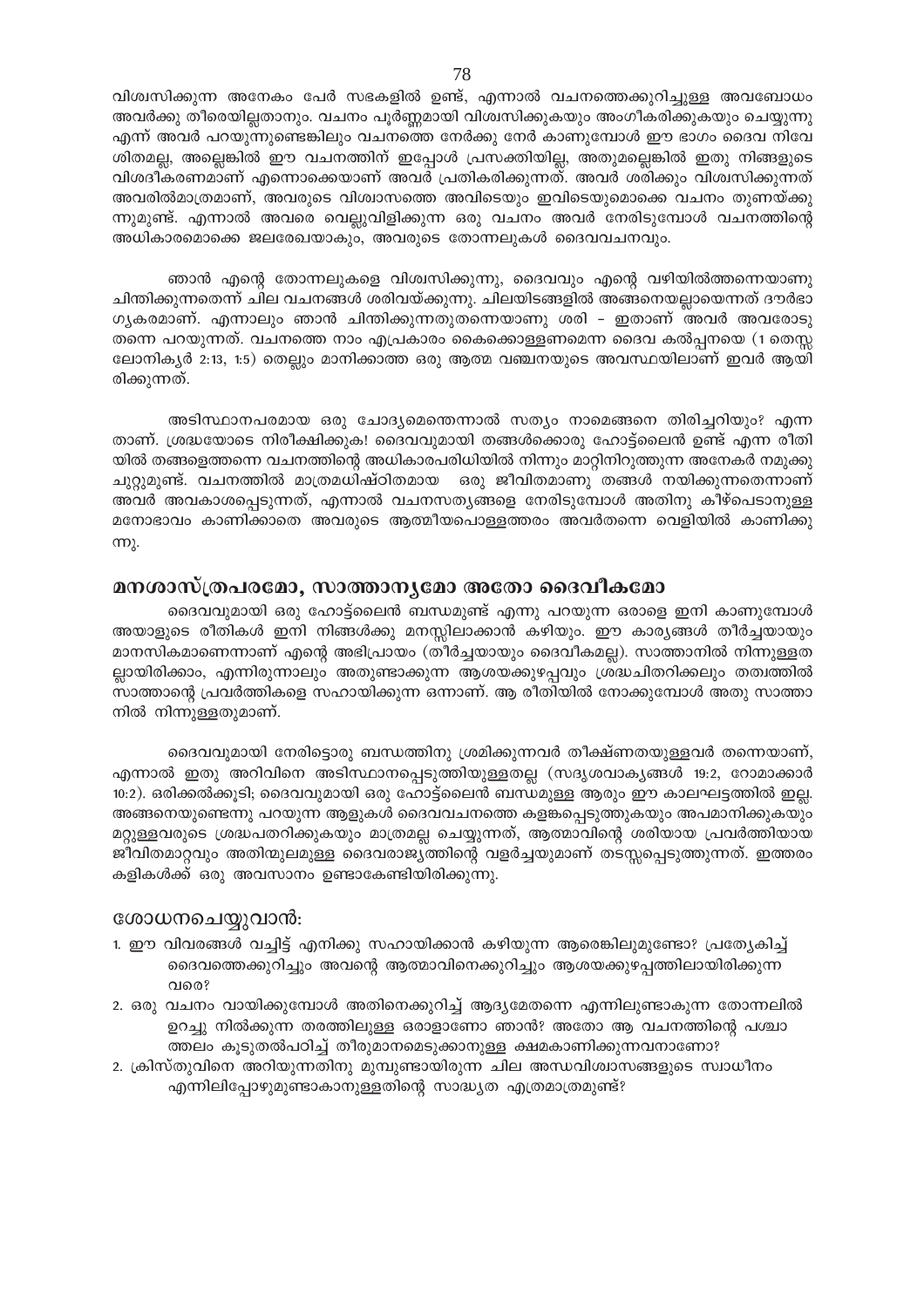# തോന്നലുകൾ/വികാരങ്ങൾ

#### WG 3:5, 14:12, 16:2, 28:26, wlo 17:9

ഒരു ആത്മീയവഴികാട്ടിയായി നമ്മുടെ തോന്നലുകളെ എടുക്കുന്നത് അബദ്ധമാണ്.

#### 1 ശമു 13:12, 1 രാജാ 13:1, 2 രാജാ 5:10-15

നമ്മുടെ വികാരങ്ങൾക്കടിസ്ഥാനമായി നാം പോകുന്നത് വലിയ പ്രയാസങ്ങളിൽ നമ്മെ ക്കൊണ്ടെത്തിക്കും.

#### ഗലാ 1:6-9, 2 കൊരി 11:3-4

സുവിശേഷത്തെ തുച്ചീകരിക്കാനുള്ള അവകാശം ആർക്കുമില്ല. യേശു പ്രസംഗിച്ചതിനും കുറ വായ ഒരു സമർപ്പണത്തെക്കുറിച്ചു സംസാരിക്കുന്നവരെ സുക്ഷിക്കുക.

#### $\mathbf{O}$ lo $\mathbf{O}$  23:16

പത്തുകാര്യങ്ങൾ ഈ ഭാഗത്തുനിന്നും നമുക്കു മനസ്സിലാക്കാം

- 1. വാ 16: തങ്ങൾ ദൈവത്തിൽ നിന്നുള്ളവയാണു സംസാരിക്കുന്നതെന്ന് വ്യാജപ്രവാചകർ അവകാശപ്പെടുന്നു
- 2. വാ 16: അവരുടെ സ്വന്തം മാനസീകവ്യാപാരത്തിൽ നിന്നുമാണ് അവർ സംസാരിക്കുന്നത്, അവ ദൈവത്തിൽ നിന്നുള്ളവയല്ല.
- 3. വാ 22: അവർ ദൈവവചനത്തിൽ വെള്ളം ചേർക്കുന്നു.
- 4. വാ 25–26: അവരുടെതന്നെ വ്യാമോഹങ്ങളാണ് അവർ ദർശനങ്ങളായി പ്രഖ്യാപിക്കുന്നത് (സംഖ്യ 12:6-ാം വാകൃത്തോടു താരതമ്യം ചെയ്യുക). വ്യാജമായ വാഗ്ദാനങ്ങൾ നൽകുന്ന അവർ ദൈവത്തോടുള്ള ജനതയുടെ സമർപ്പണത്തെ ബലപ്പെടുത്തുകയാണു ചെയ്യുന്നത് (വാ 27).
- 5. വാ 28–29: ദൈവം അവരിലൂടെ സംസാരിക്കുന്നുവെന്ന ഒരു മൂഢസങ്കൽപ്പത്തിൽ വ്യാപരി ക്കുന്നവരാണ് അവർ എന്നാൽ ദൈവം അപ്രകാരം ചെയ്യുന്നില്ല. അവരുടെ സന്ദേശ ത്തിന് ദൈവവചനവുമായി യാതൊരു ബന്ധവുമില്ല.
- 6. വാ 30: അവർ സന്ദേശങ്ങൾ പരസ്പരം കടം വാങ്ങുന്നു, പ്രവചനങ്ങൾ പരസ്പരം മാറ്റി അരുളിച്ചെയ്യുന്നു.
- 7. വാ 31-32: അവർ ജനത്തിനു യാതൊരു ആത്മീയ അഭിവൃദ്ധിയുമുണ്ടാക്കുന്നില്ല, പകരം അവരെ വഴിതെറ്റിക്കുകയാണു ചെയ്യുന്നത്.
- 8. വാ 35: ദൈവം തങ്ങളോടു സംസാരിക്കണമെന്ന തീക്ഷ്ണമായ ആഗ്രഹം അവരിലുണ്ട്.
- 9. വാ 36: അവരുടെ വാക്കുകളും ദൈവവചനവും തമ്മിൽ വലിയ അന്തരമുള്ളതുകൊണ്ട് അവർ ദൈവഹിതത്തെക്കുറിച്ചു പൂർണ്ണമായും ആശയക്കുഴപ്പത്തിലായവരാണ്.
- 10. വാ36: അവരുടെ പ്രവർത്തിയുടെ അന്തിമഫലമോ? ദൈവവചനത്തെ വളച്ചൊടിക്കലും.

#### $\mathbf{W}$  (30 19

ദൈവീകരല്ലാത്ത മനുഷ്യർ സഭയെ ഭിന്നിപ്പിക്കുന്നു.

#### ലൂക്കോസ് 9:23

നമ്മുടെ സ്വന്തം തോന്നലുകളെ നിഷേധിക്കലാണ് ശിഷ്യത്വം, അവയെ പിന്താങ്ങുന്നതിലല്ല. വികാരങ്ങളെ നിഷേധിക്കുന്നത് ക്രിസ്തുവിനെ സ്വീകരിക്കലാണ്, വികാരങ്ങളെ സ്വീകരി ക്കുന്നതാവട്ടെ ക്രിസ്തുവിനെ നിഷേധിക്കലുമാണ്.

#### മത്തായി 7:21-23

ദൈവവചനം അനുസരിക്കാത്ത അത്ഭുതപ്രവർത്തകർ ആത്മരക്ഷപ്രാപിച്ചവരല്ല - അവർ ആത്മാർത്ഥതയുള്ളവരാണെങ്കിൽ പോലും. (മത്തായി 7:23ന്റെ കുടുതൽ വിശദീക രണത്തിനായി 1 കൊരിന്ത്യർ 8:3 നോക്കുക)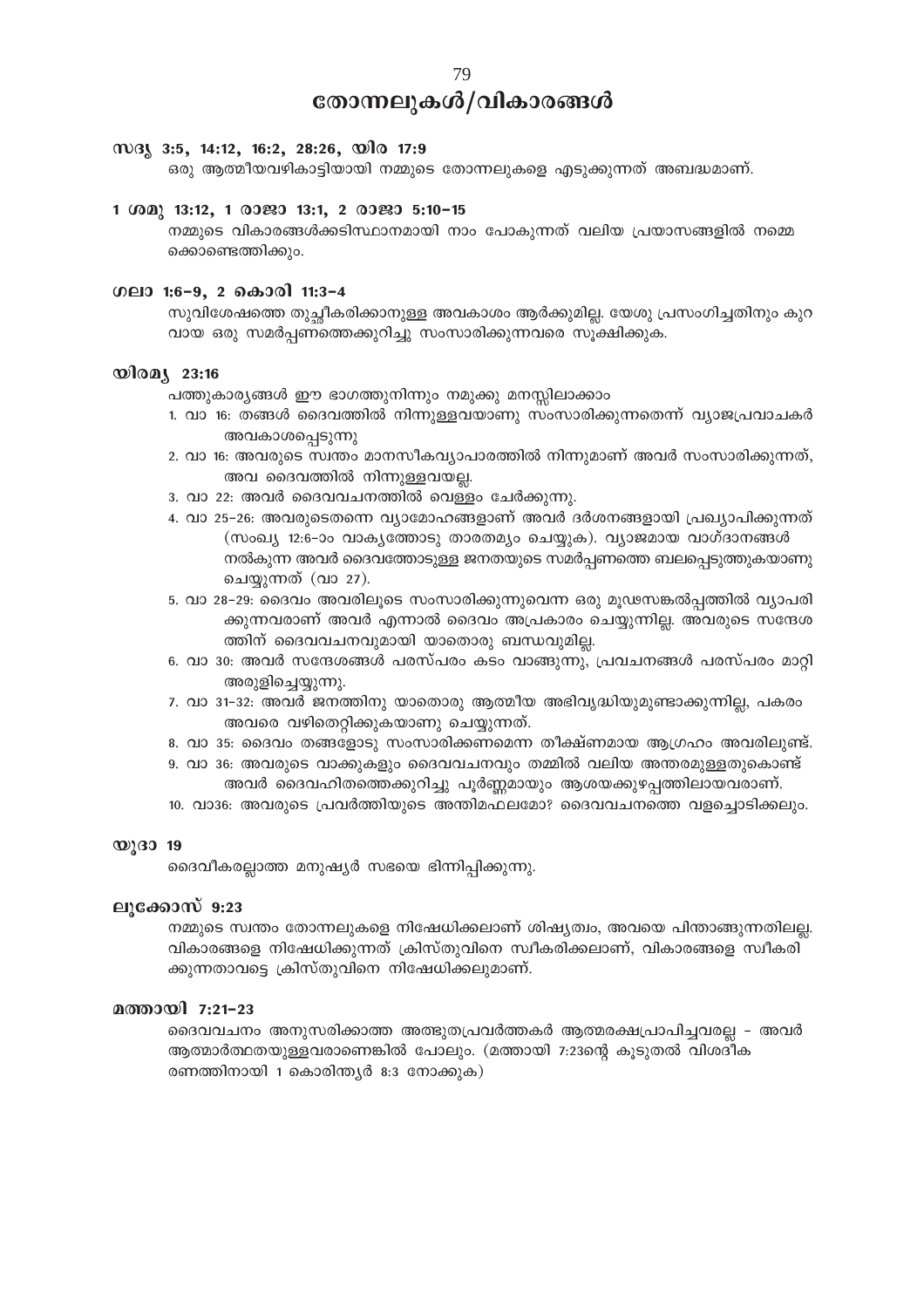# സമ്പൂർണ്ണമാറ്റത്തിലേക്ക്

ആത്മീയ യാഥാർത്ഥ്യത്തിൽ അധിഷ്ഠിതമല്ലാത്ത തെറ്റായ തീക്ഷ്ണതയെ ക്കുറിച്ചു മൂന്നാം ഭാഗത്തു നാം മനസ്സിലാക്കി. അത്തരം മതരീതികൾ ആഴത്തിലുള്ള ഒരു മാറ്റം ജീവിതത്തിൽ കൊണ്ടുവരാൻ അശക്തമായതാണ്.

ദൈവത്തിന്റ സത്യാത്മാവ് നമ്മെ ഉള്ളിൽ നിന്നും മാറ്റുന്നവനാണ് – ആദ്യത ലത്തിൽ. പിന്നീട്, പിന്നീടുമാത്രമാണ് രണ്ടാമത്തെ തലത്തിലുള്ള സമൂലമാറ്റം സാധ്യ മാവുകയുള്ളൂ – ലോകത്തിനു രക്ഷ. സൂഖലോലുപതയിൽ മുഴുകിയിരിക്കുന്ന സ്ത്രീ പുരുഷന്മാർ ലോകത്തെ തലകീഴായ്മറിക്കാൻ കെല്പുള്ളവരല്ല (അപ്പ 17:6).

തർക്ക വിഷയങ്ങളിൽ വ്യക്തത കൊണ്ടുവരുവാനും യേശുവിനോടുള്ള സമർപ്പണം സമ്പൂർണ്ണമായതാക്കുവാനുമാണ് നാലാമത്തെ ഈ വിഭാഗം ശ്രമിക്കുന്ന ത്. യേശുവിനെ അനുഗമിക്കുമ്പോൾ സുഖലോലുപത കൈമോശം വരുന്ന ഒരു സംഗതിയായിത്തീരും. ദൈവാത്മാവു നമ്മെ മന്ദഗതിയിൽനിന്നും നമ്മെ ഇളക്കി പുറത്തു ചാടിക്കട്ടെ.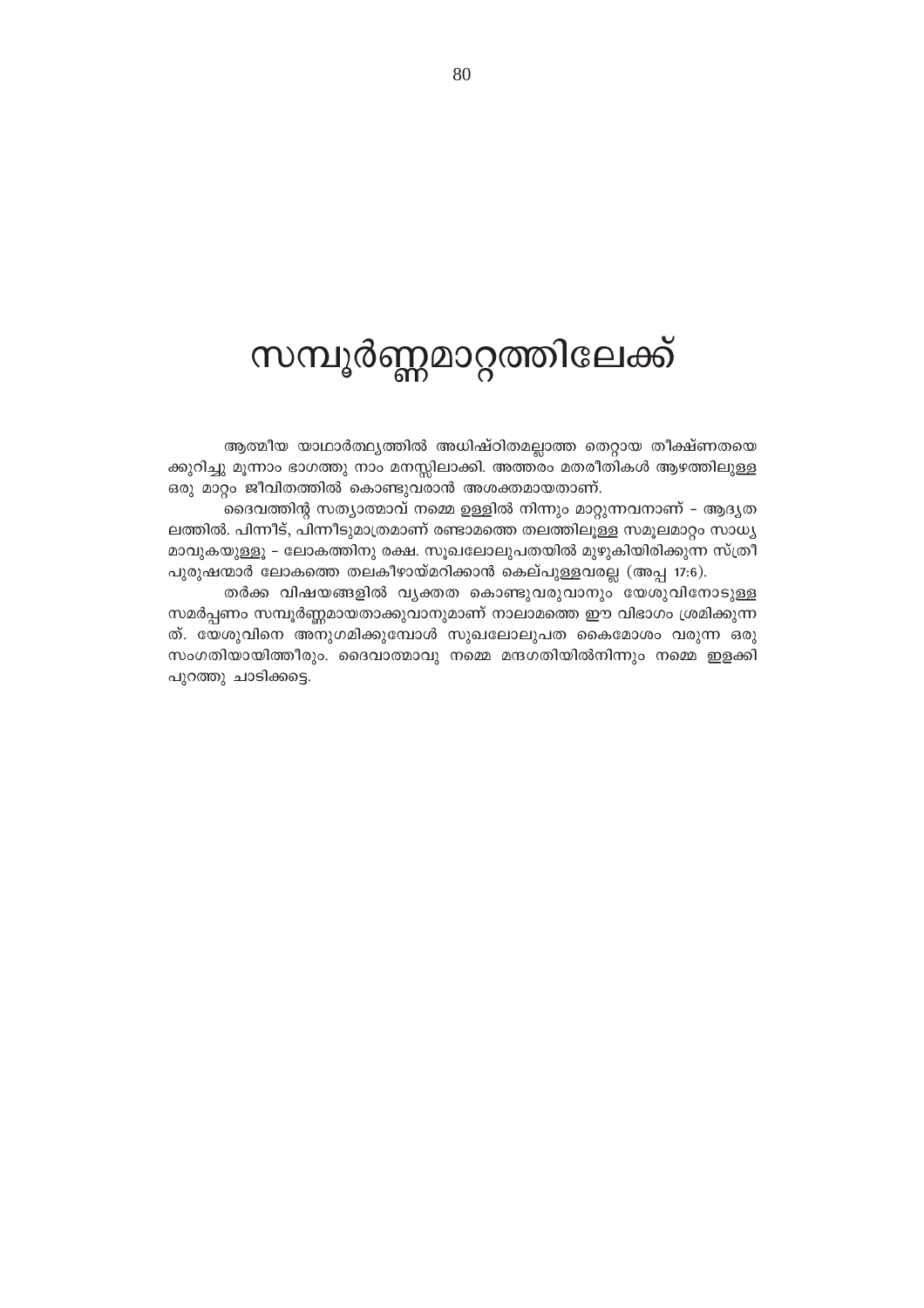$@0@0J0@012$ 

# ശരിയായ തീക്ഷ്ണത പരിശുദ്ധ ആത്മാവ്

ദൈവാത്മാവിനെ പരിശുദ്ധാത്മാവെന്നു വിളിക്കുന്നതു വെറുതെയല്ല. പരിശുദ്ധമെന്ന വാക്കു പലരുടെയും മനസ്സിലേക്കു കൊണ്ടുവരുന്നതു പലതരം തോന്നലുകളാണ് – ഗൗരവപൂർണ്ണം, നിഗൂ ഢം, അങ്ങേലോകത്തെ സംബന്ധിച്ചത്, ഭയമുളവാക്കുന്നത് എന്നിങ്ങനെ. എന്നാൽ വിശുദ്ധിയെ ന്നത് ഭക്തിയും ആത്മസമർപ്പണവും പവിത്രതയും സംബന്ധിച്ചതാണെന്ന കാര്യം ശിഷ്യരായവർക്കു വ്യക്തമാണ്.

ദൈവത്തോടുള്ള വൃക്തിപരമായ ഭക്തിയെക്കുറിച്ചും, അവനുവേണ്ടി നമ്മുടെ ജീവിതത്തെ സമർപ്പിക്കുന്നതിനെക്കുറിച്ചുമാണു നാം ഇവിടെ സംസാരിക്കുന്നത്. ദൈവത്തിനു വേണ്ടിയും അവന്റെ രാജ്യത്തിനുവേണ്ടിയും വലിയ കാര്യങ്ങൾ ചെയ്യുന്നതിനെക്കുറിച്ചാണ് ഇത്. ഒരു വീരയോദ്ധാവിനെ പ്പോലെ ചിന്തിക്കുകയും വിശ്വസിക്കുകയും സ്വപ്നം കാണുകയും ജീവിക്കുകയും മരിക്കുകയും ചെയ്യു ന്നതിനെക്കുറിച്ചാണു നാമിവിടെ സംസാരിക്കുന്നത്. മനുഷ്യരാശിക്കുവേണ്ടി എന്തെങ്കിലും ചെയ്യാതെ മരിക്കുന്നതിൽ നാം ലജ്ജിക്കണമെന്നു ഹോറേസ് മാൻ സൂചിപ്പിച്ചതുപോലെ. നമ്മുടെ കർത്താ വായ യേശുക്രിസ്തുവിനെ അക്ഷയമായി സ്നേഹിക്കുന്ന ഏവരോടും കൂടെ കൃപ ഉണ്ടായിരിക്കുമാ റാകട്ടെ (എഫേസ്യർ 6:24) എന്നു പൗലോസ് സൂചിപ്പിച്ചതുപോലെ. പുറം തൊലിയിൽ കൂടുതൽ ആഴത്തിൽ കാണപ്പെടുന്ന ഒന്നാണ് യഥാർത്ഥ തീക്ഷ്ണത. ആഴ്ചയിലൊരിക്കൽ ക്ഷണനേരത്തേക്കു ധരിക്കുന്ന ഞായറാഴ്ച ഭക്തിവസ്ത്രമല്ല ദൈവീകമായ തീക്ഷ്ണതയെന്നത്. നമ്മുടെ ജീവിതത്തെ മുഴുവനുമായാണ് ദൈവം വിലയ്ക്കുവാങ്ങിച്ചത്, കുറച്ചു ഭാഗമായല്ല.

# ഭീകരനായ ഒരു വന്യമൃഗത്താൽ കീറിമുറിക്കപ്പെട്ടത്

നാം ദൈവത്തിനുവേണ്ടിയാണ് ജീവിക്കേണ്ടത് എന്ന ആശയം എന്റെ ബാല്യകാലത്തുതന്നെ ഞാൻ കേട്ടുവളർന്നതാണ് – ഞായറായഴ്ച ക്ലാസ്സുകളിലൂടെ. യേശുവിനുവേണ്ടി എല്ലാം ഉപേക്ഷിച്ചു ദരിദ്രരായി ജീവിച്ച വ്യക്തികളെക്കുറിച്ചു ഞാൻ കേൾക്കുമ്പോഴെല്ലാം എന്റെ മനസ്സും മന്ത്രിക്കും – എനിക്കും അപ്രകാരം ജീവിക്കണം എന്ന്. പഴയ സ്തുതിഗീതങ്ങളും മെഴുകുതിരികളും, കബറിടസ ന്ദർശനങ്ങളുമെല്ലാം ദൈവത്തെക്കുറിച്ചുള്ള ചിന്തകളും ആകർഷണീയതയും നിറഞ്ഞവതന്നെയാ ണ്. ആറോ ഏഴോ വയസ്സു പ്രായമുള്ളപ്പോൾ ഞാൻ കേട്ട ഒരു ആത്മീയഗീതത്തിലെ വരികൾ ഇപ്പോഴുമെനിക്കോർമ്മയുണ്ട്. (ഇഗ്ലീഷ് പാട്ടിലെ വരികളുടെ അർത്ഥം ഏകദേശം ഇപ്രകാരമാണ്):

ദൈവവിശുദ്ധരെക്കുറിച്ചുള്ള ഒരു പാട്ടു ഞാൻ പാടും ക്ഷമാലുക്കളും സൂധീരരും സത്യം നിറഞ്ഞവരും അവർ കഠിനാധ്വാനം ചെയ്തു പൊരുതി ജീവിച്ചു മരിച്ചു അവർ മനസ്സിലാക്കിയ നല്ല ദൈവത്തിനായി

അവരിൽ ഒരുവനൊരു വൈദ്യനും മറ്റെയാൾ ഒരു പുരോഹിതനുമാണ് വേറൊരാളാകട്ടെ ഭീകരനായ ഒരു വന്യമൃഗത്താൽ കീറിമുറിക്കപ്പെട്ടവനും അതിനാൽ കാര്യമായ ഒരു കാരണവും എനിക്കുനിരത്താനില്ല ഞാനും അവരിൽ ഒരുവനാകാതിരിക്കാൻ

ആ പാട്ടിലെ വരികൾ പത്തു പന്ത്രണ്ടു വർഷത്തോളം എന്റെ ഉറക്കം കെടുത്തിയിരുന്നു, പ്രത്യേകിച്ച് ഭീകരനായ വന്യമൃഗത്തെക്കുറിച്ചുള്ളത്. ജീവിതം സമർപ്പിക്കാനായി മരണം കൈവരി ക്കുവാൻ പോലും യോഗ്യമായ എന്തെങ്കിലും കാര്യം ഈ ലോകത്തിലുണ്ടോ? ദൈവവചനം കാര്യ ഗൗരവത്തോടെ പഠിക്കാൻ തുടങ്ങുന്നതുവരെ ഈ തോന്നലുകൾ എനിക്കു പേടിസ്വപ്നമായിരുന്നു. സമർപ്പിതമായ ഒരു ജീവിതത്തിനായി ഒരു അവസരം കാത്തിരുന്ന ഒരുവനായിരുന്നു ഞാൻ എന്ന കാര്യം എനിക്കു വ്യക്തമാകുന്നു - തിരിഞ്ഞുനോക്കുമ്പോൾ (നിങ്ങളെ സംബന്ധിച്ചും അതു ശരി യായതാകാം). തങ്ങൾ പഠിപ്പിക്കുകയും (പാടുകയും) ചെയ്തരീതിയിൽത്തന്നെ സമർപ്പിതരായി ജീവിക്കുന്ന ഒരു കൂട്ടം ആളുകളെ കണ്ടപ്പോൾ ഞാൻ കേട്ട പഴയ ഗാനം എനിക്കോർമ്മവന്നു, ശരി യായ ഒരിടത്താണ് ഞാൻ എത്തിപ്പെട്ടിരിക്കുന്നതെന്ന് എനിക്കു മനസ്സിലായി.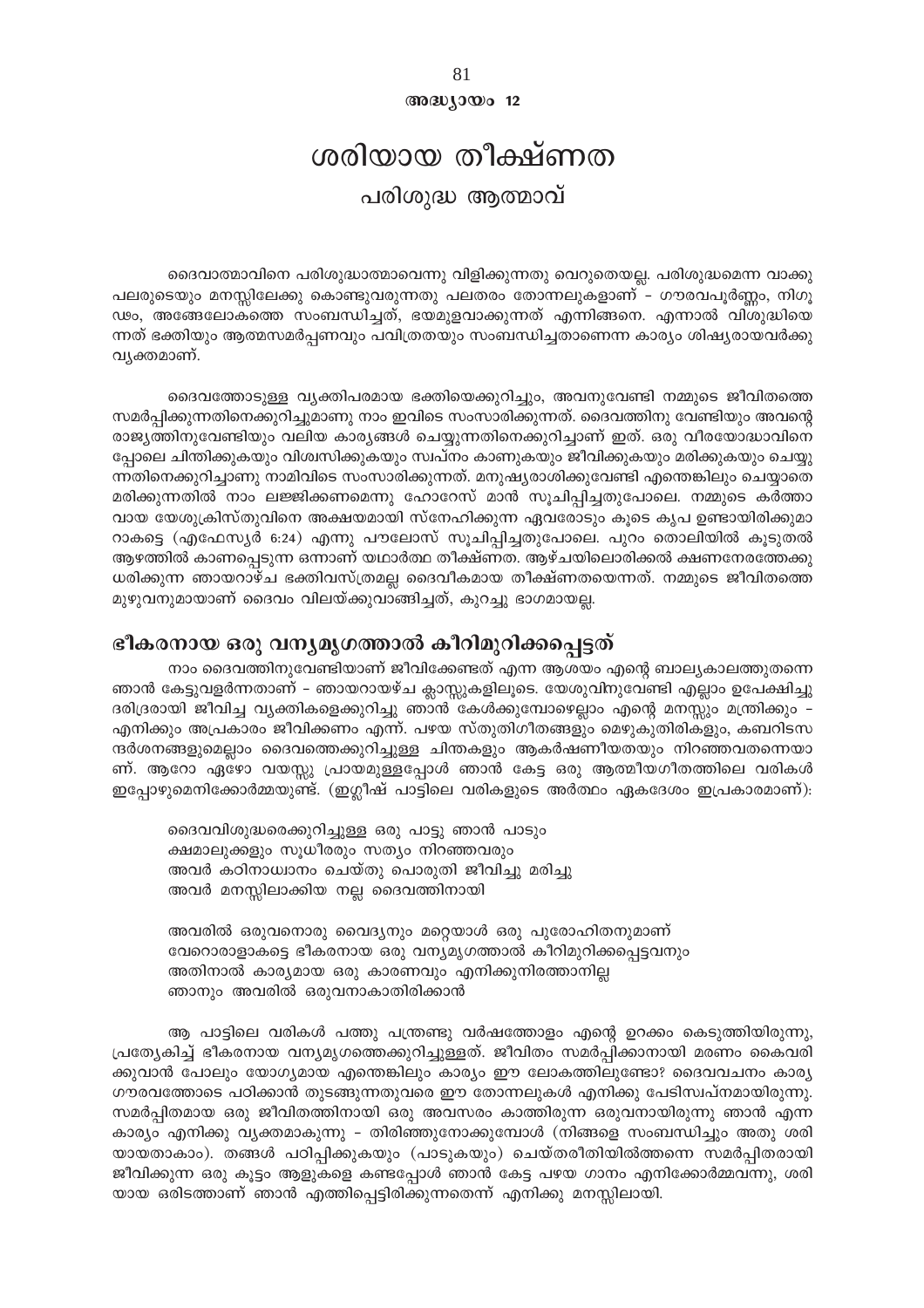ജീവിക്കാൻ അർത്ഥപൂർണ്ണമായ ഒരു കാര്യം നോക്കിയിരിക്കുകയാണ് ഈ ലോകം. അത്തരം ചിന്തയാൽ പലകാര്യങ്ങൾക്കും വേണ്ടി ജനങ്ങൾ ഒത്തുകൂടും, അതൊന്നും ശരിയായ വിധത്തിൽ അർത്ഥപൂർണ്ണമായ കാര്യമായിരിക്കണമെന്നില്ല. യേശുവിനുവേണ്ടി ജീവിക്കുന്നത് മറ്റെന്തിനേക്കാളും അർത്ഥപൂർണ്ണമായ ഒരു കാര്യമാണെന്ന കാര്യം നാം അവർക്കു മനസ്സിലാക്കി കൊടുക്കണം. അതി നുവേണ്ടി ജീവിക്കാൻ മാത്രമല്ല ആവശ്യമെങ്കിൽ മരിക്കാനും - നമുക്കുള്ള വിളി അതാണെങ്കിൽ.

# പരിശുദ്ധിയെ മാറ്റിവയ്ക്കാനാകുമോ?

വേണമെങ്കിൽ നമുക്കു സ്വീകരിക്കാവുന്ന ഒരു കാര്യമാണോ പരിശുദ്ധി? നിങ്ങളുടെ ഇഷ്ട ത്തിനനുസരിച്ചു തിരഞ്ഞെടുക്കാവുന്ന സഭകളും, ആരെയും വിധിച്ചുകൂടാകയും, ഒക്കെ മുദ്രാവാകൃ ങ്ങളായിട്ടുള്ള ഈ ആധുനിക കാലഘട്ടത്തിൽ ശബ്ദം വളരെ താഴ്ത്തിമാത്രം പറയുന്ന കാര്യങ്ങ ളുടെ കൂട്ടത്തിൽ ഉപേക്ഷിക്കപ്പെട്ടതായി കിടക്കുന്ന ഒന്നാണോ വിശുദ്ധി? അതോ നാം നടന്നേപറ്റൂ എന്നാവശ്യപ്പെട്ടു കൊണ്ട് യേശു നമുക്കായി അടയാളപ്പെടുത്തിയിട്ട ഇടുക്കുവഴിയാണോ വിശുദ്ധി? സ്ഫുടമായ വാക്കുകളിലൂടെ എബ്രായ ലേഖകൻ എഴുതിയിരിക്കുന്നു:

എല്ലാവരോടും സമാധാനത്തിൽ വർത്തിച്ചു വിശുദ്ധീകരണം പ്രാപിഷാൻ ഉത്സാഹിഷിൻ; വിശുദ്ധീ കരണം കൂടാതെ ആരും കർത്താവിനെ കാണുകയില്ല. (എബ്രായർ 12:14)

വചനങ്ങൾ സുവ്യക്തമാണ്: ഇഷ്ടത്തിനനുസരിച്ചു സ്വീകരിക്കാവുന്ന ഒരു കാര്യമല്ല വിശുദ്ധി. ലോകം പരിഹസിച്ചോട്ടെ, ഉപരിപ്ലവമായ മതതീക്ഷ്ണതയും ഫെലിക്സുപോലും (അപ്പ 24:25) രണ്ടു കയ്യും നീട്ടി സ്വീകരിക്കുന്ന തരത്തിലുള്ള ദൈവശാസ്ത്രവും കൊണ്ടു നടക്കുന്നവർ അധിക്ഷേപി ച്ചോട്ടെ. മന്ദോഷ്ണത വേണമെങ്കിൽ സ്വീകരിക്കാവുന്ന ഒരു പോംവഴിയല്ല കാരണം പരിശുദ്ധനായ ദൈവം വേണമെങ്കിൽ തിരഞ്ഞെടുക്കാവുന്ന ഒരു പോംവഴിയല്ല. ദൈവം വിശുദ്ധനാകയാൽ നമ്മളും വിശുദ്ധരാകണമെന്നത് ഒരു ദൈവകൽപ്പനയാണ് (1 പത്രോസ് 1:15–16, ലേവ്യ 11:44–45, 19:2, 20:7).

# വിശുദ്ധി ആത്മാവിൽ നിന്നും വരുന്നു

പരിശുദ്ധാത്മാവു നമ്മെ വിശുദ്ധിയുള്ളവരാക്കുന്നു എന്നു കേട്ടു വിസ്മയിക്കേണ്ട. പുതുജീ വിതം നമ്മുടെ സിരകളിൽ പകർന്നു തന്നതിനോടൊപ്പം നമ്മിൽ നിറഞ്ഞു പൂരിതമാകുവാനായി ആത്മാവു നമ്മിൽ വിശുദ്ധിയും നിറച്ചു. പരിശുദ്ധാത്മാവുണ്ടെന്ന് അവകാശപ്പെടുന്ന ഓരോരുത്തനും വിശുദ്ധിയിൽ ജീവിക്കേണ്ടതുണ്ട്, അല്ലെങ്കിൽ കളിതീർന്നു. അവരുടെ ഫലത്താൽ നിങ്ങൾ അവരെ തിരിച്ചറിയും (മത്തായി 7:20). വിശുദ്ധി കൂടാതെ ആർക്കും ദൈവത്തെകാണുവാൻ സാദ്ധ്യമല്ല.

കാലക്രമേണ, വിശുദ്ധിയെക്കുറിച്ചുള്ള നിലവാരം ആദിമസഭയിൽ താണുപോയെങ്കിലും -പ്രത്യേകിച്ച് മുന്നൂറുകളിൽ ക്രിസ്തീയതയെ നിയമവിധേയമാക്കിയതിനുശേഷം – ദൈവം തന്റെ ശിഷ്യന്മാർക്കായുള്ള നിലവാരം താഴ്ത്തിയിട്ടില്ല.<sup>(1)</sup> റോമാക്കാരുടെ 12:11ൽ നാമിപ്രകാരം വായിക്കു ന്നത് അതുകൊണ്ടാണ്: ഉത്സാഹത്തിൽ ക്ഷീണിക്കാതെ ആത്മാവിൽ ജ്വലിക്കുന്നവരായി കർത്താവിനെ സേവികുവിൻ. സ്പന്ദനമില്ലാത്ത നിർജ്ജീവമായ മതവും, സജീവമായ തുടിക്കുന്ന വിശ്വാസവും തമ്മി ലുള്ള വ്യത്യാസം ഈ തീക്ഷ്ണതയും ജ്വലനവും ഊഷ്മളതയുമാണ്. ചത്തതിനു ജീവനുണ്ടെന്നു വരുത്തിത്തീർക്കാനായി നടത്തുന്ന ഏതൊരു വിശദീകരണവും കണ്ണുള്ളവർക്കു വിശ്വസിക്കാനാകു ന്നതല്ല. ജീവനുള്ള വിശ്വാസത്തിനു സ്പന്ദനമുണ്ട് കാരണം അതിനു ദൈവാത്മാവിന്റെ ഊർജ്ജ മുണ്ട് (യാക്കോബ് 2:26)

# ചുടുള്ളപ്പോൾ ഉണ്ട്

ചൂടുള്ളപ്പോൾ ഉണ്ട് ഇല്ലാത്തപ്പോൾ ഇല്ല എന്നർത്ഥം വരുന്ന ഒരു പഴഞ്ചൊല്ലു നിലവിലുണ്ട്. എന്നിരുന്നാലും നാം എപ്പോഴും ചൂടുള്ളവരായിരിക്കണമെന്നാണ് ദൈവവചനം നമ്മോടു കൽപ്പി ക്കുന്നത്, തണുപ്പുള്ളവനോ മിതോഷ്ണനോ ആകാനല്ല.

ലവോദിക്ക്യയിലെ സഭയുടെ ദൂതന് എഴുതുക: വിശ്വസ്തനും സത്യവാനുമായ സാക്ഷിയും ദൈവ സൃഷ്ടിയുടെ മൂലവുമായ ആമേൻ എന്നവൻ അരുളിച്ചെയ്യുന്നത്: ഞാൻ നിന്റെ പ്രവൃത്തികൾ അറി യുന്നു; നീ ശീതവാനുമല്ല ഉഷ്ണവാനുമല്ല. നീ ശീതവാനോ ഉഷ്ണവാനോ ആയിരുന്നെങ്കിൽ എന്നു ഞാൻ ആഗ്രഹിക്കുന്നു. എന്നാൽ നീ ശീതവാനുമല്ല, ഉഷ്ണവാനുമല്ല, കേവലം മന്ദോഷ്ണവാനായി രിക്കയാൽ ഞാൻ നിന്നെ എന്റെ വായിൽ നിന്നു തുപ്പിക്കളയും. (വെളിപാട് 3:14-16)

ഒരു കാലത്ത് ആത്മീകമായി ഉഷ്ണവാന്മാരായിരുന്നതും ഇപ്പോൾ മിതോഷ്ണതയുടെ സുഖ സൗകര്യത്തിലേക്കു വീണുപോയതുമായ ഒരു സഭയ്ക്കായി എഴുതിയ വാക്കുകളാണിത്. പിന്നീടു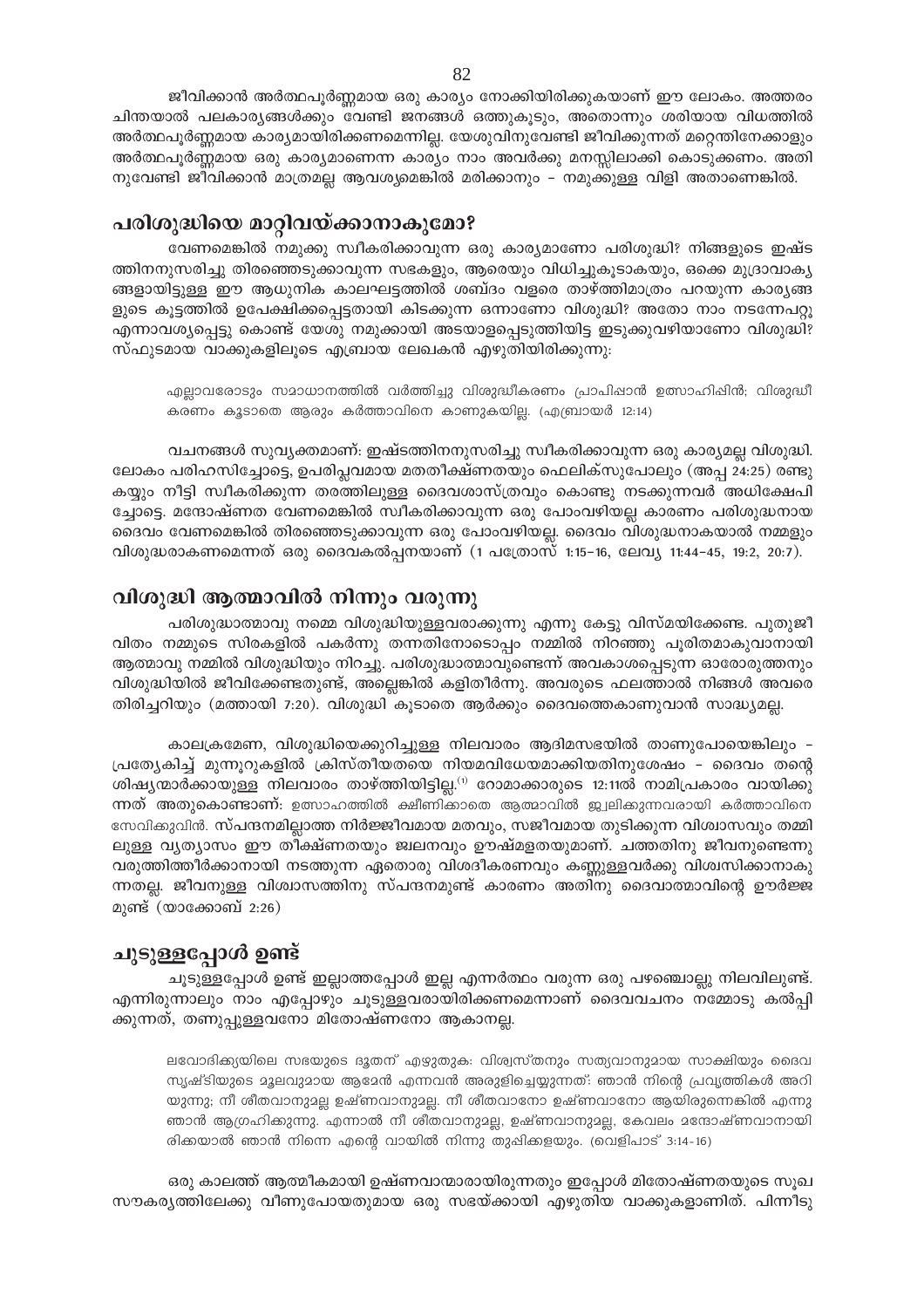കുറച്ചു ദശാബ്ദങ്ങൾക്കു ശേഷവും ഈ സഭ മാനസാന്തരപ്പെട്ടില്ല എന്നത് സങ്കടകരമായ ഒരു യാഥാർത്ഥ്യമായി അവശേഷിച്ചു, ശാസന കിട്ടിയ മറ്റു സഭകൾ മാനസാന്തരപ്പെട്ടപ്പോൾ - എഫേ സൂസും ഫിലദെൽഫിയയും ഉദാഹരണമാണ്. രണ്ടാം നൂറ്റാണ്ടിലെ ചരിത്രകാരന്മാർക്കു ലവോദി ക്കുയിലെ സഭയെക്കുറിച്ച് ഒന്നും പറയാനുണ്ടായിരുന്നില്ല. വിശ്വാസത്തിലും ആളുകളുടെ എണ്ണ ത്തിലും ക്ഷയിച്ച ഈ സഭ കാലക്രമേണ ചിത്രത്തിലില്ലാതെയായി.

ഹൃദയത്തിലേക്കും വിശ്വാസത്തിലേക്കും മനോഭാവത്തിലേക്കും മാത്രമല്ല യേശു നോക്കു ന്നത് - പ്രവർത്തികളിലേക്കും കൂടിയാണ്. സമർപ്പണത്തിന്റെ കാര്യം വരുമ്പോൾ പരസ്പര പൂരക ങ്ങളായ വാക്കുകളാണ് വിശുദ്ധിയും ഊഷ്മളതയും. മിതോഷ്ണതയെക്കാൾ കർത്താവിനു സ്വീകാ ര്യമായത് തണുപ്പുള്ളവനായിരിക്കുന്നതാണെന്ന കാര്യം വചനം സാക്ഷിക്കുന്നു (മലാഖി 1:10, വെളി പാട് 3:15). മതപരമായ അനുഭവങ്ങൾ ഇവയ്ക്കു പകരമായി വയ്ക്കാനാവില്ല. അത്ഭുതകഥകൾ ശേഖ രിക്കുകയും ആത്മീയമായ ഒരു മുരൾച്ചയുണ്ടാക്കലുമല്ല ദൈവമക്കളുടെ ഉത്തരവാദിത്വം, ദൈവത്തിന്റെ ജോലിചെയ്യുകയെന്നതാണ് (മത്തായി 7:21-23).

ദൈവത്തിനായും അവന്റെ വചനത്തിനായും അവന്റെ ഹിതത്തിനായും അവന്റെ ജനത്തി നായും അവന്റെ പദ്ധതികൾക്കായും ഉഷ്ണവാന്മാരായിരിക്കുന്നവനാണോ നിങ്ങൾ?

#### അകമേ ജ്വലിക്കുന്നത്

സ്പന്ദനം പരിശോധിച്ചറിയുവാൻ പോലും പറ്റാത്ത രീതിയിൽ നിർജ്ജീവരായിരിക്കുന്ന അനേക ദശലക്ഷങ്ങൾ തങ്ങൾ ക്രിസ്ത്യാനികളാണെന്ന് അവകാശപ്പെടുന്നവരാണ്. നിർജ്ജീവമായ വിശ്വാസം നിർജ്ജീവമായ ലക്ഷ്യങ്ങൾക്കായി നിലകൊള്ളുന്ന നിർജ്ജീവമായ സഭയിൽ നിർജ്ജീവ മായ ഭാരം കൂട്ടിവയ്ക്കുന്നു.

അടുപ്പത്തിരിക്കുന്ന വെള്ളം തിളച്ചോയെന്നു നോക്കാൻ നിങ്ങളോടു നിങ്ങളുടെ സുഹൃത്ത് ആവശ്യപ്പെടുകയാണെന്നു വിചാരിക്കുക. അതിപ്പോൾ തിളയ്ക്കുന്നുണ്ടാകുമെന്ന് അവൻ പറയുന്നു. കൈ പൊള്ളാതെ ശ്രദ്ധാപൂർവ്വം തൊട്ടുനോക്കിയ നിങ്ങൾ അറിഞ്ഞത് തണുപ്പു പൂർണ്ണ

മായും മാറാത്ത ഒരു കലം വെള്ളമാണ്. എന്നാൽ അതു വന്നു സൂഹൃത്തിനോടു പറഞ്ഞപ്പോൾ അവ നതു വിശ്വസിക്കാതെ വീണ്ടും പോയി നോക്കാൻ ആവശ്യപ്പെടുന്നു.

വീണ്ടും പോയി നോക്കിയപ്പോഴും നിങ്ങൾകണ്ടത് മിതോഷ്ണമായ വെള്ളമാണ്.

അതു തീർച്ചയായും തിളയ്ക്കുന്നുണ്ട്, എന്നാൽ അത് അകമേയാണ് എന്നു നിങ്ങളുടെ സുഹൃ ത്തുനിങ്ങളോടു പറഞ്ഞാൽ നിങ്ങൾ എന്തു വിചാരിക്കും?

ഹൃദയമാണു കാര്യം ചൂടല്ല, ഇളം ചൂടുവെള്ളം പക്വത പ്രാപിക്കാൻ സമയമെടുക്കും എന്നീ മധുര വാക്കുകൾകൊണ്ട് വെള്ളം ശരിക്കും തിളയ്ക്കുന്നുണ്ട് എന്നു നിങ്ങളുടെ സുഹൃത്ത് വാദി ച്ചാൽ നിങ്ങൾ വെള്ളം തിളച്ചതായി അംഗീകരിക്കുമോ, അതോ ചൂട് തണുപ്പ് തിളപ്പ് എന്നീ കാര്യങ്ങ ളോടുള്ള നിങ്ങളുടെ സുഹൃത്തിന്റെ കാഴ്ചപ്പാടിനെ സംശയിക്കുമോ? സുഹൃത്താകട്ടെ തന്റെ നില പാടിനെ ന്യായീകരിക്കാനായി മറ്റുപല വാദമുഖങ്ങളും നിരത്തുന്നു: ഒരു വെള്ളവും പരിപൂർണ്ണമല്ല, ഓരോ വെള്ളത്തിനും അതിനു പറ്റുന്ന രീതിയിലുള്ള ഒരു ചൂടുനിലവാരം നിലനിർത്താനുള്ള അവ കാശമുണ്ട്, ചൂടായിരിക്കുക എന്നതിനേക്കാൻ നല്ലതായിരിക്കുക എന്നതാണ് വെള്ളത്തെ സംബ ന്ധിച്ചു പ്രധാനം, ചൂടുള്ളതായിരിക്കുന്നതിനേക്കാൾ പ്രധാനപ്പെട്ടതാണ് ചൂടായിക്കൊണ്ടിരിക്കുക എന്നത് എന്നിങ്ങനെ. മന്ദോഷ്ണത്തെ ന്യായീകരിക്കുന്ന ദൈവശാസ്ത്രം കൂടുതൽ ചൂടുപിടിക്കുന്നു – അകമേയുള്ള തിളപ്പിലാണു ഞാൻ വിശ്വസിക്കുന്നത്, മറ്റുള്ള വെള്ളത്തിന്റെ ചൂടിനെ നമുക്കു വിധി ക്കാതിരിക്കാം, ചൂടുള്ളവരായി മാത്രമിരിക്കുക എന്നത് പക്ഷപാതപരമാണ്. ഇത്തരം വാദമുഖങ്ങളു യർത്തുന്ന നിങ്ങളുടെ സുഹൃത്തിന്റെ ആശയങ്ങളെ ചോദ്യം ചെയ്യേണ്ടതില്ലേ?

ശുദ്ധതയെ സംബന്ധിച്ചും ഇതുതന്നെയാണു സത്യം. ശിഷ്യത്വത്തിൽ ജീവിതസമർപ്പണം ഒഴിച്ചുകൂടാൻ പറ്റാത്തതാണ്. ആത്മീയ തീക്ഷ്ണതയുടെ നിലവാരം നിർണ്ണയിക്കുന്നത് ദൈവം തന്നെയാണ് മനുഷ്യനല്ല. ശുദ്ധതയ്ക്ക് ഒരു അതിർവരമ്പു നിർണ്ണയിച്ച ശേഷം ഇത്രയുമൊക്കെ മതി എന്നു നിശ്ചയിക്കുന്നതിനുള്ള അധികാരം മനുഷ്യർക്കില്ല.

# യഥാർത്ഥ തീക്ഷ്ണതയും അല്ലാത്തതും

യഥാർത്ഥമായ ഒരു തീക്ഷ്ണതയാണോ നിങ്ങൾക്കുള്ളത്, അതോ പെരുപ്പിച്ചു കാട്ടുന്നതര ത്തിലൂള്ളതാണോ? സമർപ്പണത്തിലും ഭക്തിയിലും ശിഷ്യത്വത്തിലും വിശുദ്ധിയിലുമെല്ലാം വ്യാജ മുഖം നിങ്ങൾ കാണിച്ചാൽ ദൈവത്തിനെന്തു തോന്നും? അനനിയാസിന്റെയും സഫീറയുടെയും കഥ (അപ്പ 5:1-11) ഇക്കാര്യത്തിലെ ദൈവമനസ്സു വെളിവാക്കുന്നു. തങ്ങളുടെ അവസ്ഥയെക്കുറിച്ചു സത്യം സംസാരിക്കാതെ വലിയഭാവം നടിച്ച അവർ പരിശുദ്ധാത്മാവിനോടു കള്ളം പറഞ്ഞുവെ ന്നും (വാ 3), ദൈവാത്മാവിനെ പരീക്ഷിച്ചുവെന്നുമാണ് (വാ 9) വചനം പറയുന്നത്. നമ്മെ പരിശു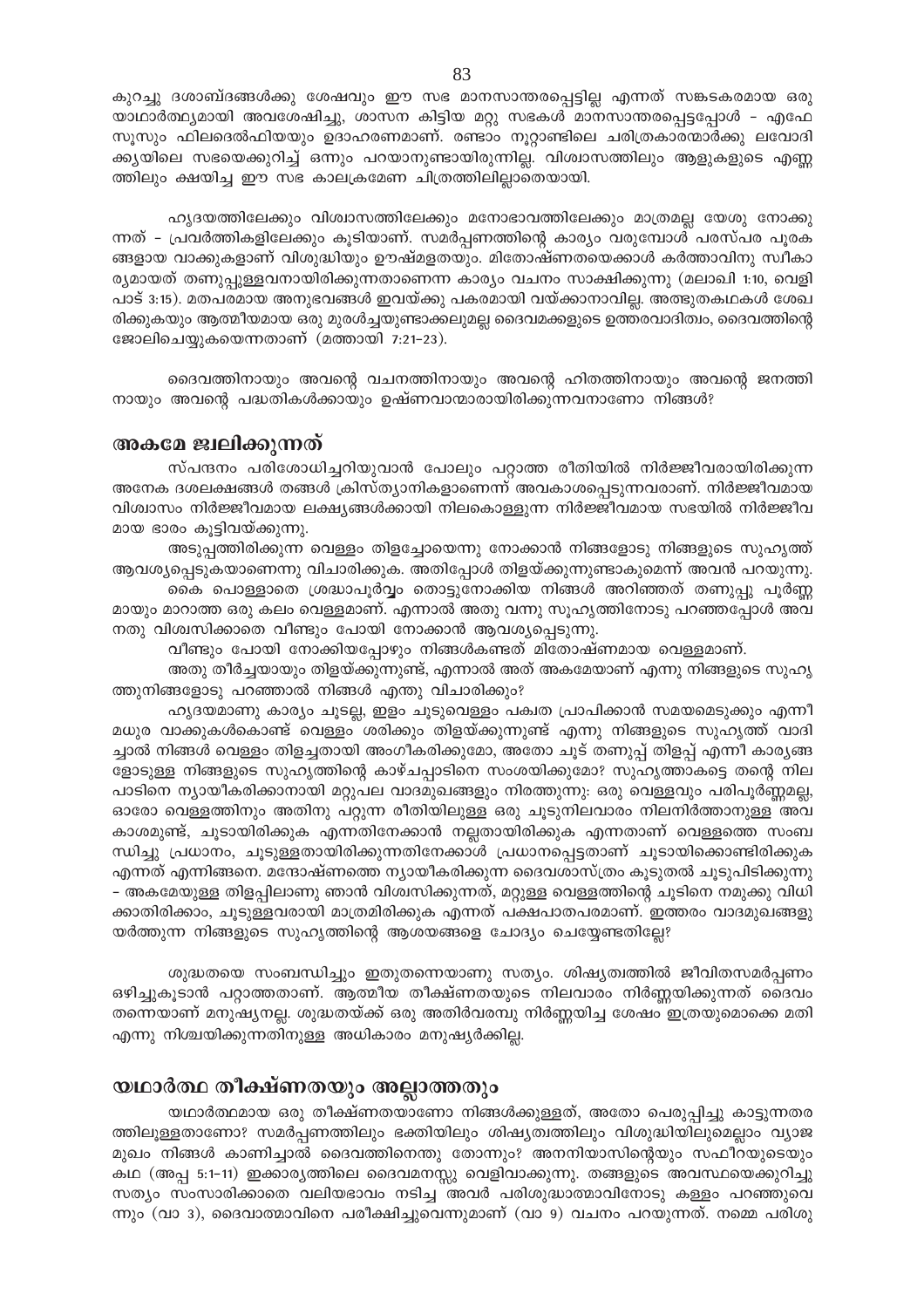ദ്ധനാക്കാൻ ദൈവാത്മാവിനെ അനുവദിക്കാതെ വിശ്വാസത്തെ പരിഹാസ്യമായ രീതിയിൽ നാം കൈകാര്യം ചെയ്യുമ്പോൾ ദൈവം അവഹേളിക്കപ്പെടുകയാണു ചെയ്യുന്നത്.

ആളുകളുടെ മുന്നിൽ അഭിനയിക്കുന്നതും ആഴമില്ലാത്തതും ഉപായം കാണിക്കുന്നതുമായ മതരീതിയിൽ നിന്നും നമുക്കു മാറിനിൽക്കാം. ശരിയായ രീതിയിലുള്ള ഒരു തീക്ഷ്ണത നമുക്കുള്ള വരാകാം.

# മിന്നിത്തിളങ്ങുന്ന സമർപ്പണം

തീക്ഷ്ണതയില്ലാത്തവരാണു നാമെങ്കിൽ ദൈവമക്കളെന്നവകാശപ്പെടാൻ നമുക്കു കഴിയുമോ? ജ്ഞാനത്തിൽ അധിഷ്ഠിതമല്ലാത്ത തീക്ഷ്ണത തങ്ങളുടെ മതത്തോടു കാണിക്കുന്ന അനേകം ആളു കളുണ്ട് (റോമർ 10:12). വലിയ ശബ്ദത്തിലുള്ള ആമേനും ബഹളമയമായ പെരുമാറ്റവുമല്ല തീക്ഷ്ണ തയെന്നത്, അതു പരിശുദ്ധാത്മനിറവും അതിൻഫലമായി ഉണ്ടാകുന്ന സ്വഭാവ സവിശേഷതകളും ജീവിതത്തിൽ പ്രകടമാകുന്നതാണ്. മാർക് ടൊയ്ൻ പറഞ്ഞതുപോലെ: ഒരു നല്ല ഉദാഹരണമാവുകയെ ന്നതിനെ മാറ്റിനിറുത്താൻ യോഗ്യതയുള്ള അനേകകാര്യങ്ങളില്ല. അത്തരം തീക്ഷ്ണത മറ്റുള്ളവർ നമ്മിൽ കാണുമ്പോൾ അതു ശരിയായതാണെന്ന് അവരും ശരിവയ്ക്കും.

നിങ്ങൾ ആരാണെന്നതും നിങ്ങൾ ആർക്കുള്ളതാണെന്നതും ഒരിക്കലും മറക്കരുത്. പരിശു ദ്ധനായ ദൈവത്തിന്റെ പരിശുദ്ധ സഭയിൽ അവന്റെ പരിശുദ്ധ ശുശ്രൂഷയ്ക്കായി തിരഞ്ഞെടുക്ക പ്പെട്ട വിശുദ്ധ ജനമാണു നാം. അതിനായുള്ള നമ്മുടെ തീക്ഷ്ണത യഥാർത്ഥമായതാകണം. എന്നാൽമാ ത്രമേ ഈ ലോകത്തെ മാറ്റിമറിക്കാൻ നമുക്കു കഴിയുകയുള്ളൂ.

# ശോധനചെയ്യുവാൻ:

- 1. തീക്ഷ്ണതയുള്ള ഒരു ക്രിസ്ത്യാനിയാണോ ഞാൻ? ഞാൻ മന്ദോഷ്ണവാനാണോ അതോ ഉഷ്ണവാനാണോ? എന്നെ പിറകോട്ടു പിടിച്ചുനിർത്തുന്നതായ എന്തെങ്കിലും ഉണ്ടോ?
- 2. വിശുദ്ധിയെന്നത് കേവലം ഒരു തോന്നലല്ല, പകരം ദൈവത്തിനായി ജ്വലിക്കുന്ന ഒരു വ്യക്തിയാവുക എന്നതാണ് എന്ന തിരിച്ചറിവ് എനിക്കുണ്ടോ?
- 3. കാര്യങ്ങൾ പെരുപ്പിച്ചു കാട്ടുന്ന ഒരു സ്വഭാവമാണോ എന്നിലുള്ളത്? എന്റെ വേരുകൾ ആഴ ത്തിലുള്ളതാണോ?
- 4. ക്രിസ്തുവിനെ അറിയുന്നതിനേക്കാൾ, ആത്മീയത കാണിക്കുന്നതിനായി ഒരു ശബ്ദഘോഷം മുഴക്കുന്നതിൽ താല്പര്യം കാണിക്കുന്നതരം മതരീതിയിൽനിന്നു ഞാൻ വിമുക്ത mocomo?

# കുറിപ്പുകൾ:

1. ആദിമസഭയിൽ ആദ്യത്തെ മൂന്നു നൂറ്റാണ്ടുകൾ പരിശൂദ്ധിയുടെ കാര്യത്തിൽ ഉയർന്ന നിലവാരം പ്രതീക്ഷിക്കുന്ന കാലഘട്ടമായിരുന്നു. രണ്ടാം നൂറ്റാണ്ടിലെ സഭാപിതാവിൽ നിന്നുള്ള ഒരു സന്ദേശ ത്തിൽ നിന്നും എടുത്തത്: നമ്മുടെ സ്നാനം വിശുദ്ധവും മാലിന്യമേൽക്കാതെയും നാം കാത്തുസൂ ക്ഷിക്കുന്നില്ലയെങ്കിൽ സ്വർഗ്ഗരാജ്യത്തിൽ കടക്കാൻ കഴിയുമെന്നുള്ളതിന് എന്ത് ഉറപ്പാണു നമുക്കു ള്ളത്? വിശുദ്ധിയുടെയും നീതിയുടെയും പ്രവർത്തികൾ നമ്മിൽ നിന്നുമില്ലെങ്കിൽ നമുക്കുവേണ്ടി പക്ഷപാതം ചെയ്യാൻ ആർക്കു കഴിയും? (ക്ലെമന്റ് രണ്ടാം പുസ്തകം). ആദിമസഭാപിതാക്കളോ അവ രുടെ എഴുത്തുകാരോ എഴുതിരിക്കുന്നവ വായിച്ചാൽ നമുക്കു വളരെ ഗുണം ചെയ്യും. ആദിമസഭ യിലെ പരിശുദ്ധിയുടെ നിലവാരത്തെക്കുറിച്ചും, പിന്നീട് അതിൽ നിന്നും വ്യതിചലിച്ച് ഇന്നുകാ ണുന്ന നിലവാരത്തിലേക്കു എത്തിച്ചേർന്നുവെന്നും മനസ്സിലാക്കുന്നത് നമുക്കു വ്യക്തമായ കാഴ്ച പ്പാടുകൾ നൽകുന്നവയാണ്.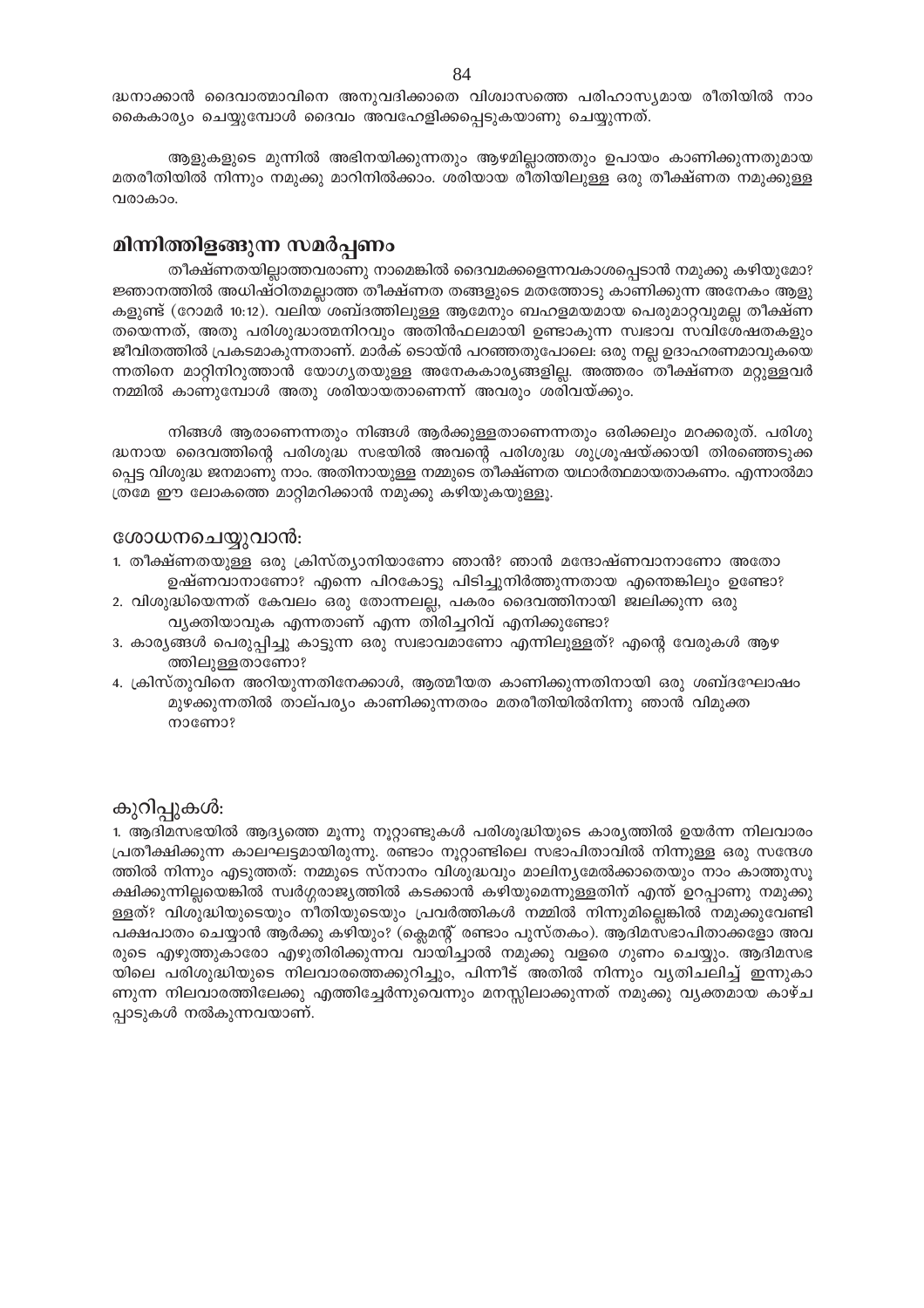$@0@0000013$ 

# ആത്മാവു നിർബന്ധിക്കുന്നു നമ്മുടെ ജീവിതകാലത്തുതന്നെ ലോകമെങ്ങും സുവിശേഷമറിയി ക്കാനായി

നാലാമദ്ധ്യായത്തിൽ സംസാരിച്ചതുപോലെ ദൗത്യവും ലക്ഷ്യവും രണ്ടു കാര്യങ്ങളാണ്. ദൈവ വുമായി ഒരു ശ്രേഷ്ടബന്ധത്തിൽ ജീവിക്കുന്നതും സ്വർഗ്ഗത്തിൽ എത്തിച്ചേരുന്നതുമാണ് നമ്മുടെ ലക്ഷ്യം, എന്നാൽ ലോകത്തെ മാറ്റുന്നതാണു നമ്മുടെ ദൗത്യം. (ഇവ തമ്മിലുള്ള വ്യത്യാസം തിരി ച്ചറിയാതിരുന്നാൽ ആത്മീയമായി ക്ഷീണിതരാകാൻ അധികം സമയം വേണ്ടി വരില്ല).

ദൗതൃത്തിനു രണ്ടു മുഖമുണ്ട്. വചനം പ്രസംഗിക്കുന്നതും ദരിദ്രരെ സഹായിക്കുന്നതും. ഒരു വ്യക്തിയുടെ വൈദ്യശാസ്ത്രപരമായതും സാമ്പത്തികമായതുമായ അവസ്ഥയെക്കാളുപരി പ്രാധാ ന്യമർഹിക്കുന്നത് അയാളുടെ ആത്മാവിന്റെ അവസ്ഥയാണെന്നുള്ളതിൽ നമുക്കു രണ്ടു പക്ഷമില്ല. എന്നിരുന്നാലും ദൈവത്തിന്റെ വിളിയിലെ രണ്ടു ഭാഗത്തെയും നാം ഗൗരവമായിത്തന്നെ കാണുന്നു. യഥാർത്ഥ ക്രിസ്ത്യാനികൾ ദരിദ്രരെ സ്നേഹിക്കുന്നു. യഥാർത്ഥ ക്രിസ്ത്യാനികൾ നഷ്ടപ്പെട്ടവരെ സ്നേഹിക്കുന്നു, തങ്ങൾക്കുള്ളതെല്ലാം അവരുമായി പങ്കുവയ്ക്കകയും ചെയ്യുന്നു. ഇതിൽ ഏതെങ്കി ലുമൊന്നിനെ അവഗണിക്കുന്നതു നീതിപൂർവ്വകമായ ഒരു കാര്യമല്ല.

സുവിശേഷം പങ്കുവയ്ക്കുവാനുള്ള നമ്മുടെ ഉത്തരവാദിത്വത്തെക്കുറിച്ച് ഈ അദ്ധ്യായത്തിലും പാവപ്പെട്ടവരോടുള്ള നമ്മുടെ ഉത്തരവാദിത്വത്തെക്കുറിച്ചു അടുത്ത അദ്ധ്യായത്തിലും നമുക്കു പരിശോ ധിക്കാം. സുവിശേഷം പ്രസംഗിക്കുവാനും ദരിദ്രരെ ശുശ്രൂഷിക്കുവാനുമായി യേശു തന്റെ ശിഷ്യ ന്മാരെ നിയോഗിച്ചയച്ചതുപോലെ, ഈ രണ്ടു ദൗതൃത്തിനുമായി ആത്മാവു നമ്മെ ഇന്നു നിയോഗി ക്കുന്നു (മർ 3:14).

# സഭയുടെ ജീവരക്തം

ലോകസുവിശേഷവല്ക്കരണമെന്നത് ശിഷ്യന്മാരെന്ന നിലയിൽ നമ്മുടെ ഏറ്റവും തീവ്രമായ അഭിലാഷമാകണം. ആദ്യ നൂറ്റാണ്ടിലെത്തന്നെ ദൈവത്തിന്റെ ആഗ്രഹവും, സഭയ്ക്കു ലഭിച്ച മലമുക ൾ ആജ്ഞയും, പുതിയനിയമസഭയുടെ ജീവരക്തവും ഇതുതന്നെയാണ്. ഇന്നും അതിനു വ്യത്യാസ മില്ല. ഇതുനമുക്കു ചെയ്യാൻ കഴിയുമെന്നതു നാം താഴ്മയോടെ തിരിച്ചറിയുന്നുവെങ്കിലും, മനുഷ്യ വംശത്തിലെ അവസാനത്തെ തലമുറയാകില്ല നമ്മുടേത് എന്നതും നാം അംഗീകരിക്കുന്നു (1 തെസ്സ ലോനികൃർ 5:1). ക്രിസ്തുവിനെ സകലജാതികളിലും എത്തിക്കുകയെന്നത് തീർച്ചയായും നമ്മുടെ പൊതുലക്ഷ്യമാണ് - നമ്മുടെ ഈ തലമുറയിൽത്തന്നെ ഭൂമിമുഴുവൻ സുവിശേഷം നിറയ്ക്കുന്നതി നായി നമുക്കുള്ളതെല്ലാം ഉപയോഗിക്കുകയെന്നത്.

പരിശുദ്ധാത്മമാവിനാൽ പ്രചോദിതരായി സുവിശേഷം പ്രസംഗിച്ച ആദ്യനൂറ്റാണ്ടിലെ നമ്മുടെ സഹോദരീ സഹോദരന്മാർ ഉണ്ടാക്കിയ പുകിലുകൾ ചെറുതൊന്നുമല്ല. അപ്സൈഡ് ഡൗൺ എന്നു പേരിട്ടു നമ്മുടെ സഭയിൽ അവതരിപ്പിച്ച സംഗീതവിരുന്നിന്റെ ദൗത്യഗാനം അപ്പസ്തോലപ്രവർത്തി പുസ്തകത്തിന്റെ അന്തസത്ത വരച്ചുകാട്ടുന്നു:

തലകുത്തനെ, ലോകത്തിന് ഒരു കുലുക്കമാവശ്യമുണ്ട്, കാരാഗൃഹങ്ങളും ചങ്ങലകളും പൊട്ടിത്തകരേണ്ടതുണ്ട്! രണ്ടായിരം വർഷം! എന്നിട്ടും നാമിപ്പോഴും മാലിന്യങ്ങൾക്കും നിലവിളികൾക്കും നടുവിലാ ണ്.

കേവലശക്തിമാത്രമുള്ള നമുക്ക് ആ സ്വപ്നങ്ങൾ വീണ്ടും ഉണർത്താനാകും. ഈ ഗോളത്തെ നേടാനും ഈ ലോകത്തെതിരിക്കാനുമൊരു മാർഗ്ഗമുണ്ട് – വേറൊരു രീതിയിൽ പറഞ്ഞാൽ: നമുക്കിതുമുഴുവൻ തലകീഴാക്കി മറിക്കാം.

ലോകം തലകീഴായ്മറിക്കുന്നതിനായി നാം ഒരുമിച്ചു പ്രവർത്തിക്കണമെന്നത് ആത്മാവിന്റെ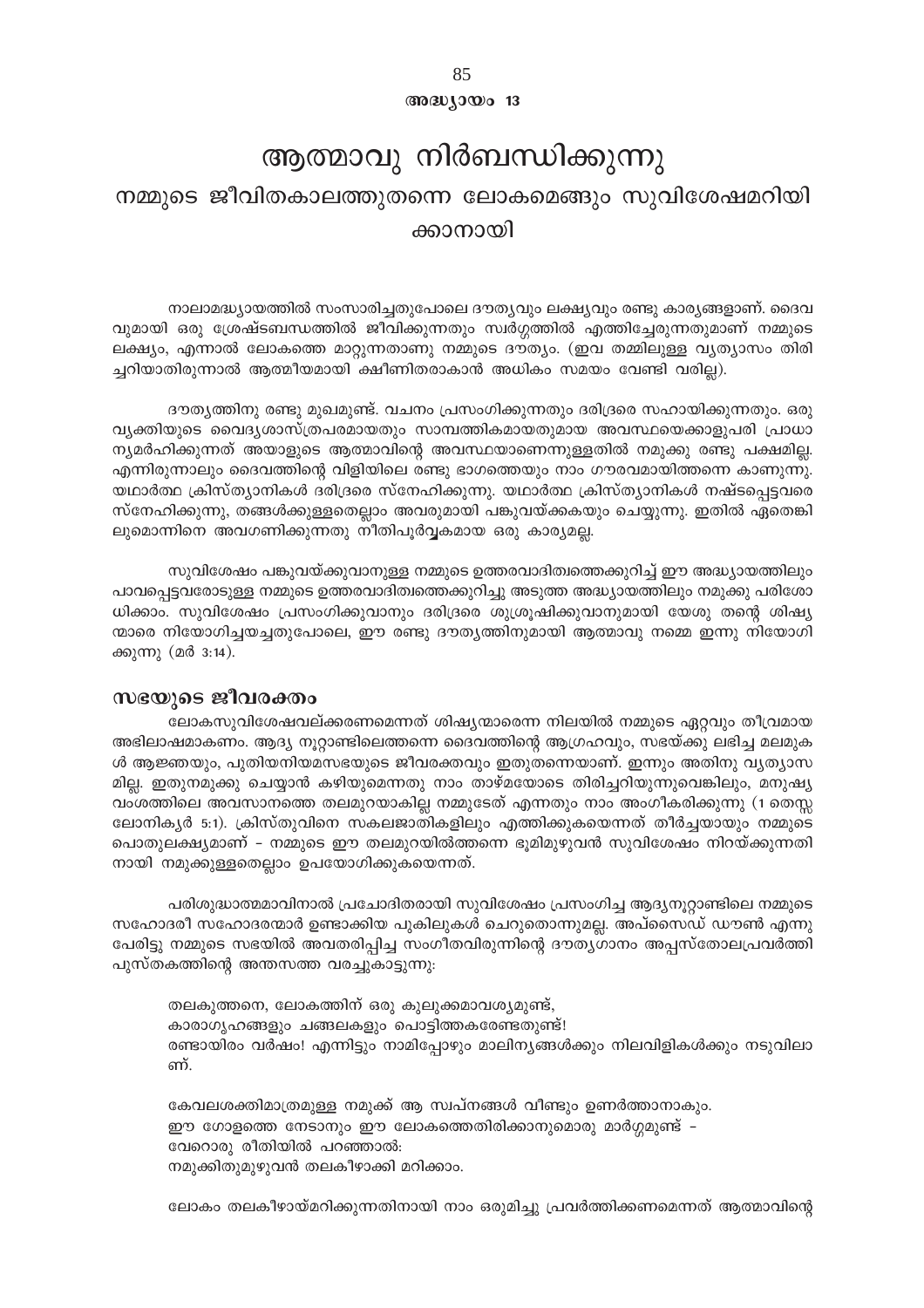കല്പ്പനയാണ് (അപ്പ 17:6ൽ നിന്നാണ് ഈ പ്രയോഗമുണ്ടായത്). വേദപുസ്തകം മുഴുവൻ പ്രചോദി പ്പിച്ച പരിശുദ്ധാത്മാവ്, ഇക്കാര്യത്തെക്കുറിച്ചുസംസാരിക്കുന്നതു സുവ്യക്തമായ ഉറച്ചശബ്ദത്തിലാണ്. യുറോപ്പും ഏഷ്യയും, ആഫ്രിക്കയും ആസ്ത്രേലിയയും അമേരിക്കയും അടക്കമുള്ള മുഴുവൻ ലോകവും നാം സുവിശേഷവത്ക്കരിക്കണം, കാരണം ദൈവമക്കളെന്ന നിലയിൽ നാം ദൈവത്തിന്റെ ഹിതം നിറവേറ്റാൻ ബാധ്യസ്ഥരാണ്. ഇക്കാര്യത്തിൽ നമുക്കൊരു ഒഴിവുകഴിവുമില്ല. വിമർശകരെ പ്രീതിപ്പെ ടുത്താനുള്ള തത്രപ്പാടിൽ മഹത്തായ ഈ ദൗത്യം നമുക്കു കൈമോശപ്പെടുത്താതിരിക്കാം (നെഹെ മിയ 6:1-14).

# സ്വയം പ്രസംഗിക്കുന്ന സുവിശേഷം

മറ്റുള്ളവരുമായി പങ്കുവയ്ക്കണമെന്ന തീക്ഷ്ണമായ ആഗ്രഹമുള്ള ഒരു സദ്വാർത്ത നമ്മുടെ കൈവശമുള്ളപ്പോൾ അതു പങ്കുവയ്ക്കുന്നത് ഒരു ബുദ്ധിമുട്ടായി തോന്നുകയില്ല. ഈ അദ്ധ്യായം ഞാനെഴുതിയത് എന്റെ മകൻ ജെയിംസിന്റെ ഒമ്പതാം ജന്മദിനത്തിലാണ്. ഒരു നായ്ക്കുട്ടിയെ സ്വന്ത മാക്കണമെന്ന ആഗ്രഹം ഞാനും വിക്കിയും പലപ്രാവശ്യം ചർച്ചചെയ്തു മാറ്റിവച്ചതാണ് – കുട്ടികൾ തീരെ ചെറുതാണ് എന്നതും മാറ്റിവയ്ക്കാനൊരു കാരണമായിരുന്നു കഴിഞ്ഞകാലങ്ങളിൽ. അതി നാൽ ഞങ്ങൾ നായ്ക്കുട്ടികളെ വിൽക്കുന്ന സ്ഥലത്തുചെന്നു, അവിടെയുള്ള ഓമനനായ്ക്കുട്ടികളെ യെല്ലാം കണ്ടു, അവസാനം ഒരു കോക്കർ സ്പാനിയേലിനെ മകനു ജന്മദിന സമ്മാനമായി തിര ഞ്ഞെടുത്തു. കുട്ടികൾ സ്കൂളിൽ നിന്നും വരുന്നതുവരെ വീടിനു താഴെയുള്ള അറയിൽ നായ്ക്കു ട്ടിയെ സൂക്ഷിച്ചു. കുട്ടികളുടെ കണ്ണുകെട്ടിയിട്ട്, വാലുമാട്ടിനിൽക്കുന്ന ഒരു സമ്മാനം കിട്ടുമ്പോഴുള്ള ജെയിംസിന്റെ മുഖഭാവമൊക്കെ ഒപ്പിയെടുക്കാനായി ക്യാമറയൊക്കെ ഒരുക്കിവച്ചു. ഞാൻ നിലയറ യിലേക്കോടി നായ്ക്കുട്ടിയെക്കൊണ്ടുവന്നു കുട്ടികൾക്കുമുന്നിൽ അവതരിപ്പിച്ചു. സന്തോഷത്താൽ ശബ്ദമുഖരിതമായ ആ സമയം ജെയിംസ് നായക്കുട്ടിക്കു കൊളംബസ് എന്ന പേരുമിട്ടു.

കുട്ടികൾക്കായി ഞങ്ങൾ ഒരുക്കിവച്ച ശുഭവാർത്ത തീർച്ചയായും എരിതീപോലെയുള്ളതാ യിരുന്നു (യിരമ്യ 20:9). അതു പങ്കുവയ്ക്കാൻ താമസമെടുത്താൽ തീർച്ചയായും തകർത്തുവെളിയിൽ വരുമായിരുന്നു. ഇത്തരത്തിലുള്ള വാർത്തകൾ സ്വയം പ്രസംഗിക്കുന്നവയാണ്. ക്രിസ്തുവിനെ അറി യിക്കുവാനായി അവന്റെ ആത്മാവു നമ്മെ ത്വരിതപ്പെടുത്തിക്കൊണ്ടേയിരിക്കുന്നു (യോഹന്നാൻ 15:26 കാണുക).

# നാമിതാ പോകുന്നു

ആത്മീയതയില്ലായ്മയെ ചെറുക്കുവാനും ആത്മാവിനെ അനുസരിക്കുവാനുമുള്ള നമ്മുടെ തീരുമാനം എത്ര ദൃഢമായതാണ്. വർഷങ്ങൾമുമ്പു ഞാനും എന്റെ സഹോദരനും കൂടി കാറുമെ ടുത്തു പല ക്രിസ്തീയ യോഗങ്ങളിൽ പങ്കെടുത്തു കറങ്ങിസഞ്ചരിച്ച ഒരു സമയമുണ്ടായിരുന്നു. ആദ്യത്തെയോഗം സുവിശേഷം പങ്കുവയ്ക്കുന്നതിനെക്കുറിച്ചായിരുന്നു. ഇവാഞ്ചലിസം ഒരു ദാനമാ ണെന്നു പ്രഭാഷകൻ, വിദഗ്ദ്ധരുടെ അഭിപ്രായമെല്ലാം കൂട്ടിനെടുത്തുകൊണ്ടു കണക്കുകൂട്ടി പറഞ്ഞു, പത്തുശതമാനം ക്രിസ്ത്യാനികൾക്കുമാത്രമേ ഈ ദാനം സ്വന്തമായുള്ളൂ എന്നും സ്ഥാപിച്ചു. ബാക്കി തൊണ്ണൂറുശതമാനം പേർക്കും അതൊരു ദാനമല്ല.

വരങ്ങളും കൽപനകളും തമ്മിൽ വലിയൊരു വ്യത്യാസമുണ്ട്. ഉദാഹരണമായി: പരസ്പരം പ്രോത്സാഹിപ്പിക്കാനുള്ള ഒരു കല്പന നമുക്കെല്ലാവർക്കും ബാധകമായതാണ് (എബ്രായർ 3:13), എന്നാൽ ചില ശിഷ്യന്മാർക്ക് പ്രോത്സാഹിപ്പിക്കാനുള്ള വരം ലഭിച്ചിട്ടുണ്ട് (റോമർ 12:8) - അത്തര ക്കാരെ സംബന്ധിച്ച്, മറ്റുള്ളവർക്കു താരതമേന്യ ബുദ്ധിമുട്ടായി തോന്നുന്ന കാര്യം കൂടുതൽ എളുപ്പ മുള്ളതായി തോന്നും. ചിലയാളുകളെ സംബന്ധിച്ചു ചിലകല്പനകൾ അനുസരിക്കാൻ എളുപ്പമായെ ന്നുവന്നേക്കാം എന്നാലും ഇത് എനിക്കുള്ള വരമല്ല എന്ന ഒരു പ്രസ്താവനയുടെ കീഴിൽ ഒരു കല്പ നയെയും അപ്രധാനമാക്കി ഒതുക്കാൻ പാടില്ല. വിശ്വാസം പങ്കുവയ്ക്കുകയെന്നത് നമ്മുടെ ഇഷ്ട ത്തിനു തിരഞ്ഞെടുക്കാൻ കഴിയുന്ന ഒന്നല്ല.<sup>(1)</sup>

പ്രഭാഷകൻ കത്തിക്കയറുന്നതിനിടയ്ക്ക് യേശു സൗഖ്യമാക്കിയ പത്തു കുഷ്ഠരോഗികളെ ക്കുറിച്ചു ഞാൻ ഓർത്തു. അതിൽ ഒരാൾമാത്രമാണു നന്ദിയറിയിക്കാനായി തിരിച്ചെത്തിയത്. (പ ത്തുശതമാനക്കണക്ക് ഈ സംഭവമനുസരിച്ചു ശരിയാണെങ്കിലും, പ്രഭാഷകന്റെ സിദ്ധാന്തത്തെ ഈ വചനം ശരിവയ്ക്കുന്നില്ല, എതിർക്കുകയാണു ചെയ്യുന്നത്). പ്രഭാഷണം കഴിഞ്ഞപ്പോൾ ഞാൻ എന്റെ സഹോദരൻ സ്റ്റീവിനോടു പറഞ്ഞു എനിക്കു പോകണമെന്ന്. കാരണം വലിയ ദൗത്യത്തെ ഇപ്ര കാരമൊരു ഒഴുക്കൻ സിദ്ധാന്തം പറഞ്ഞു തരം താഴ്ത്തിയിട്ട്, അതിനുപകരമായി മന്ദോഷ്ണമായ ഒരു സമർപ്പണത്തെ ന്യായീകരിക്കുന്നതിനെ പിന്തുണയ്ക്കാൻ എനിക്കാവില്ല.

നിങ്ങൾ എങ്ങനെയാണ്? മറ്റുള്ളവരിൽ നാം ഉണ്ടാക്കുന്ന സ്വാധീനത്തെ താഴ്ത്തിക്കാണുന്ന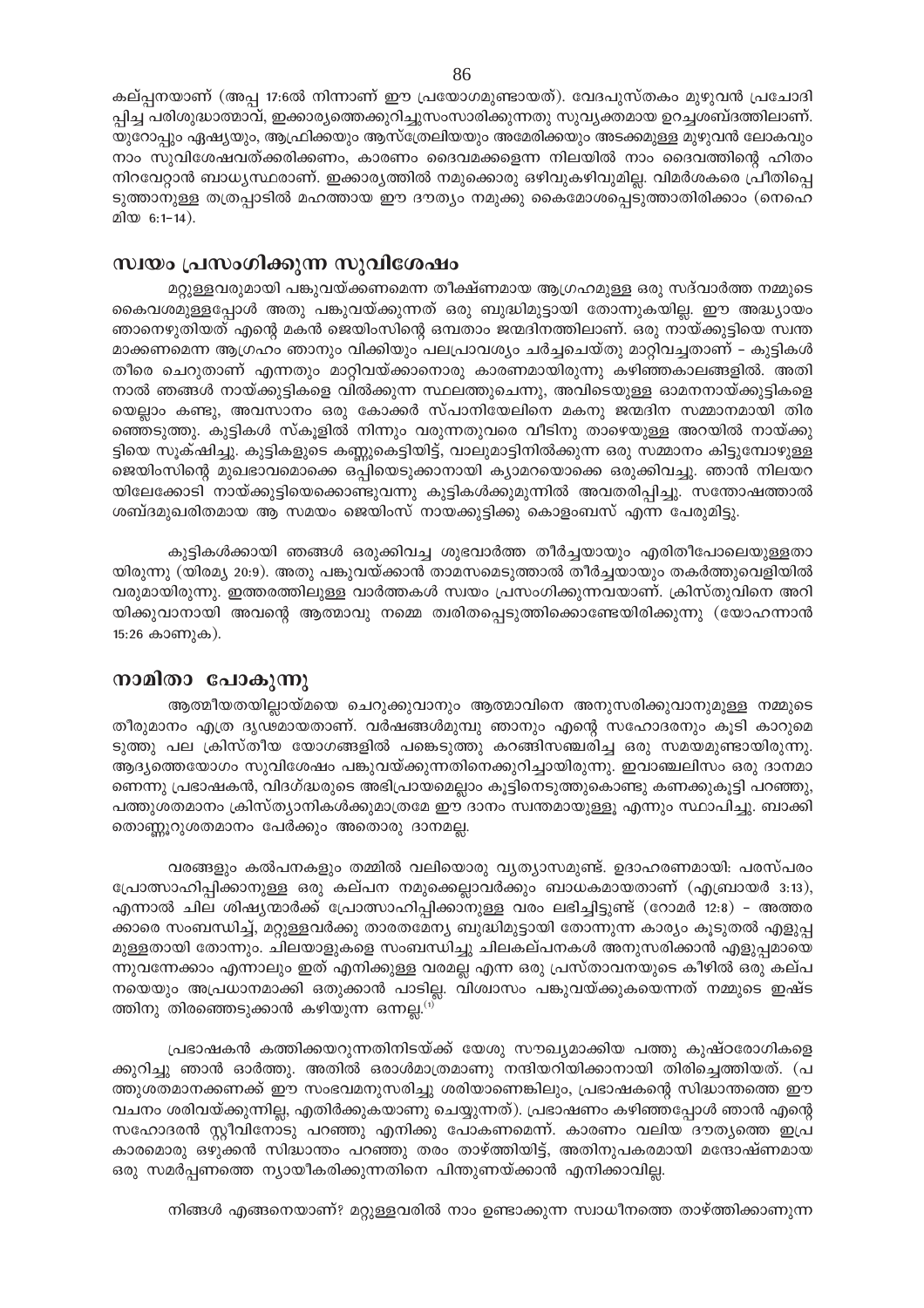വരുമായി ചങ്ങാത്തം കൂടുന്നവരാണോ നിങ്ങൾ? എനിക്കും കുഴപ്പമൊന്നുമില്ല, നിങ്ങൾക്കും എന്ന തരത്തിലുള്ള സിദ്ധാന്തങ്ങൾ മുറുകെപിടിച്ചിരിക്കുന്ന ഗ്രൂപ്പുമായോ സഭയുമായോ നിങ്ങൾക്ക് ആഭി മുഖ്യമുണ്ടോ? വേറൊരു രീതിയിൽ ചോദിക്കുകയാണെങ്കിൽ നിങ്ങൾ വിശ്വാസം പങ്കുവയ്ക്കുന്നതി നിടയിലുള്ള സമയം എത്രമാത്രമുണ്ട് - മണിക്കൂറുകൾ? ദിവസങ്ങൾ? പതിവായി സഭയിലേക്കു സുഹൃത്തുക്കളെ കൊണ്ടുവരുന്നുണ്ടോ? പരിശുദ്ധാത്മാവ് ശക്തിയുടെയും സ്നേഹത്തിന്റെയും ആത്മ നിയന്ത്രണത്തിന്റെയും ആത്മാവാണെന്ന കാര്യം ഓർക്കുക. വലിയ ദൗത്യത്തെ ലഘൂകരിച്ചു കാണി ക്കുന്ന രീതിയിലുള്ള ഒരു പ്രഭാഷണം നിങ്ങളുടെ ചിന്തകളിൽ രൂപപ്പെടുമ്പോൾ നിങ്ങൾ പറയണം - ഞാൻ ഇതാ പോകുന്നു.

# ആത്മാവിന്റെ പ്രവർത്തികൾ

ആദ്യനൂറ്റാണ്ടിലെ ശിഷ്യന്മാർക്കു സുവിശേഷത്തെ മൂടിവയ്ക്കാനുള്ള താത്പര്യമല്ല ഉണ്ടാ യിരുന്നത്, പകരം അതു കൂടുതൽ വെളിപ്പെടുത്താനായിരുന്നു - പ്രത്യേകിച്ചു പെന്തക്കോസ്തു നാളിനുശേഷം. സ്തെഫാനോസിന്റെ വധത്തിനുശേഷമുണ്ടായ വലിയ പീഡനത്തിൽപ്പെട്ടു ചിത റിപ്പോയവരെല്ലാം താന്താങ്ങളുടെ വഴിയിൽ വചനം പ്രസംഗിച്ചു – നായകന്മാരും അപ്പസ്തോല ന്മാരും മാത്രമല്ല അതു ചെയ്തത് (അപ്പ 8:1,4). സഭയുടെ രൂപീകരണവും ആദ്യത്തെ മൂന്നു ദശാബ്ദ ക്കാലത്തെ സഭയുടെ വളർച്ചയുടെയും രേഖാചിത്രമാണ് അപ്പസ്തോലരുടെ പ്രവർത്തികൾ എന്ന പുസ്തകം. സഭയുടെ ശക്തമായ വളർച്ചയിൽ നിന്നും വളരെയധികം കാര്യങ്ങൾ നമുക്കിവിടെ പഠി ക്കാനുണ്ട്.

- ശിഷ്യന്മാരെല്ലാം ധൈര്യത്തോടെ വിശ്വാസം പങ്കുവച്ചത്.
- സഭയ്ക്കുണ്ടായ ആഗോള പീഡനം.
- സഭയുടെ ശക്തമായ വളർച്ച.

അതേ പരിശുദ്ധാത്മാവു നമ്മെ ഇന്നും ശക്തിപ്പെടുത്തുന്നതിനാൽ, അക്കാലത്തെ ശിഷ്യന്മാ രെ ഉപയോഗിച്ചതുപോലെ ഇന്നു നമ്മെയും പരിശുദ്ധാത്മാവിന് ഉപയോഗിക്കാൻ കഴിയില്ലേ? പരി ശുദ്ധാത്മാവു നിറഞ്ഞ അക്കാലത്തെ ശിഷ്യന്മാരെ നഷ്ടപ്പെട്ടുപോയ ജനതയിലേക്കു സുവിശേഷ മെത്തിക്കാനായി ദൈവമുപയോഗിച്ചതിനെക്കുറിച്ചു നാം ഹൃദയപൂർവ്വം പഠിക്കേണ്ടതല്ലേ?

പത്രോസിന്റെയും പൗലോസിന്റെയും പ്രവർത്തികളെക്കുറിച്ചു മാത്രമാണ് ഈ പുസ്തകം സംസാരിക്കുന്നത് എന്നതിനാൽ അപ്പസ്തോലപ്രവർത്തികൾ എന്ന പേര് ശരിക്കും യോജിക്കുന്നതല്ല. പരിശുദ്ധാത്മാവിന്റെ പ്രവർത്തികൾ എന്ന് ലൂക്കോസിന്റെ രണ്ടാമത്തെകൃതിക്കു പേരിടണമെന്നാണ് പല പണ്ഢിതരും അഭിപ്രായപ്പെടുന്നത്. കാരണം ക്രിസ്തീയ പ്രസ്ഥാനത്തിന്റെ പ്രധാനശക്തിദാ യകനും തലവനുമായി പ്രവർത്തിച്ചത് പരിശുദ്ധാത്മാവുതന്നെയാണ്. $^{(2)}$  അപ്പസ്തോലപ്രവർത്തിപു സ്തകത്തിന്റെ ഒഴുക്കുമനസ്സിലാക്കാൻ ഈ താക്കോൽ നാം ഉപയോഗിക്കേണ്ടതുണ്ട്. വിശ്വാസം പങ്കുവയ്ക്കുന്നതിനായി നമുക്കു ശരിയായമാർഗ്ഗനിദ്ദേശം തരുന്ന നിയമജ്ഞൻ തീർച്ചയായും പരി ശുദ്ധാത്മാവുതന്നെയാണ്. ആത്മാവുനമ്മെ നയിക്കുന്ന ചില വഴികൾ നോക്കാം:

# ധൈര്യാ പകരുന്നു

ഭീരുത്വമെന്നതു പരിശുദ്ധാത്മാവിന്റെ രീതിയേയല്ല.<sup>(3)</sup> വിശ്വാസം പങ്കുവയ്ക്കുന്നതിനു തടസ്സ മായി നമ്മിലുള്ള കുറവുകളെ തീർത്തു ശക്തിപ്പെടുത്താനായി പരിശുദ്ധാത്മാവും കൂടെയുണ്ട്. സാഹ ചര്യങ്ങൾ നിങ്ങളെ തളർത്തുന്നുണ്ടോ? ആദ്യകാലങ്ങളിൽ നിങ്ങൾക്കുണ്ടായിരുന്ന ധൈര്യം ഇപ്പോൾ കൈമോശം വന്നിരിക്കുകയാണോ? പീഡനപർവ്വങ്ങൾ ആദ്യകാലത്തെ ശിഷ്യന്മാരെ ക്ലേശത്തിലാ ക്കിയപ്പോൾ അവർ പ്രാർത്ഥിച്ച രീതിയിൽ നമുക്കും പ്രാർത്ഥിച്ചു ശക്തി നേടാം: ഇഷോഴ്യോ കർത്താ വേ, അവരുടെ ഭീഷണികൾ നോക്കേണമേ; നിന്റെ വചനം പൂർണ്ണ ധൈര്യത്തോടെ പ്രസ്താവിക്കുവാൻ നിന്റെ ദാസന്മാർക്കു കൃപ നല്കേണദേ (അഷ 4:29). **അവ**രുടെ **പ്രാർത്ഥനയ്ക്കു മറുപടി കിട്ടിയോ**? ഇത്തരത്തിലുള്ള ഏതെങ്കിലും ഒരു പ്രാർത്ഥനയ്ക്ക് ദൈവം ഉത്തരം നൽകാതെ വരുമോ?

ഇങ്ങനെ പ്രാർത്ഥിച്ചപ്പോൾ അവർ കൂടിയിരുന്ന സ്ഥലം കുലുങ്ങി; എല്ലാവരും പരിശുദ്ധാത്മാവു നിറഞ്ഞവരായി ദൈവവചനം ധൈര്യത്തോടെ പ്രസ്താവിച്ചു (അഷ 4:31).

അത്ഭുതം തന്നെയല്ലേ സംഭവിച്ചത്? അവർ കൂടുതൽ ധൈര്യത്തിനായി ആഗ്രഹിച്ചു, അതി നുവേണ്ടി അവർ പ്രാർത്ഥിച്ചു, മുമ്പെങ്ങും ഉണ്ടായതിനേക്കാൾ സുധീരരായി അവർ ആ പ്രാർത്ഥനാ യോഗത്തിൽ നിന്നും തിരിച്ചുപോയി. ആകസ്മികമായി ഒന്നിച്ചു സംഭവിച്ച ഒരു കാര്യമാണോ ഇത്? തീർച്ചയായുമല്ല. ധൈര്യത്തിന്റെ കാര്യത്തിൽ വളരാനാഗ്രഹിക്കുന്ന ഓരോരുത്തരെയും തന്റെ ആത്മാവി നാൽ ശക്തിപ്പെടുത്താനായി ദൈവം താത്പര്യത്തോടെ നോക്കിയിരിക്കുന്നു.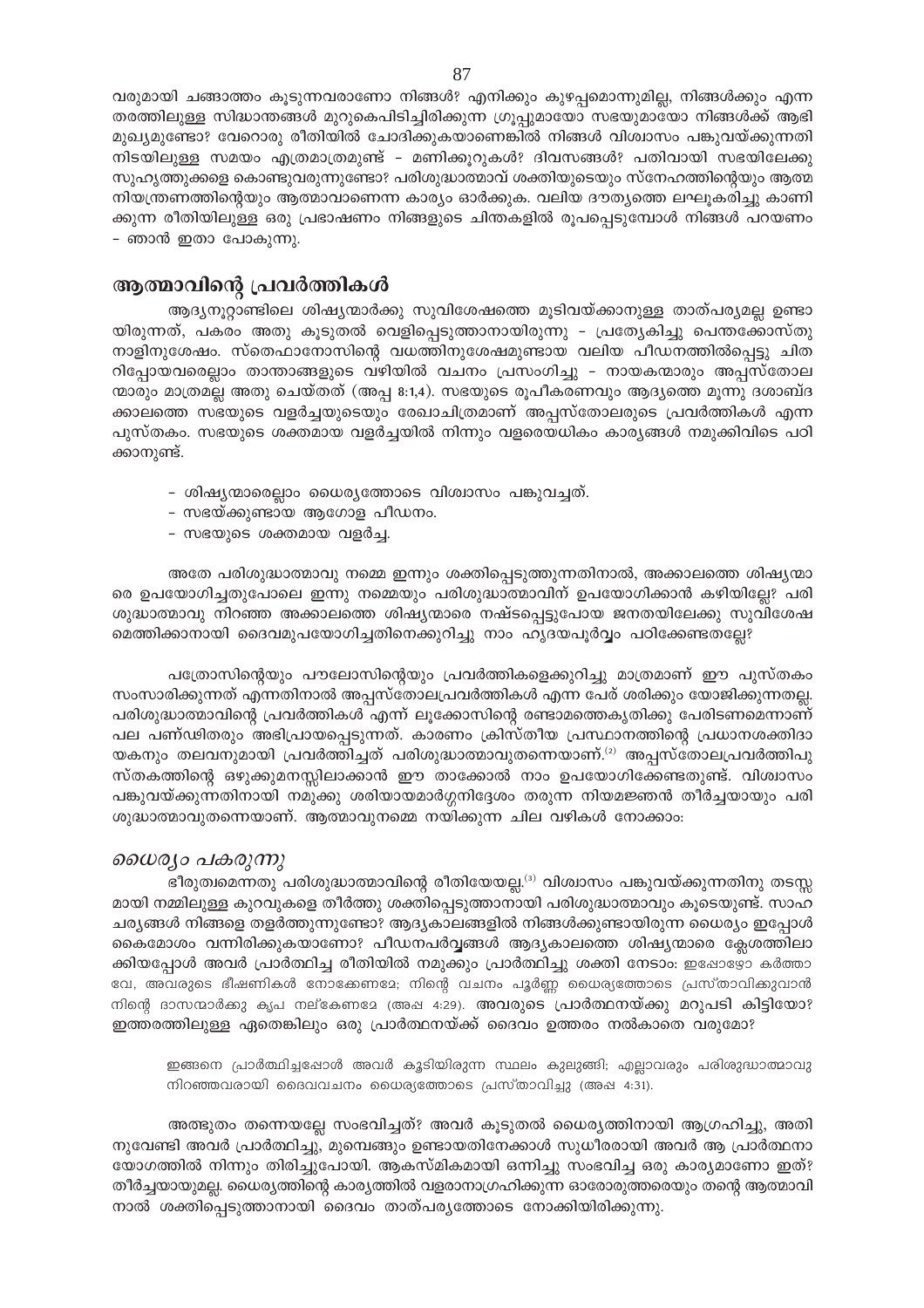# നഷ്ടപ്പെട്ടവരിലേക്കു ആത്മാവിനാൽ എത്തിപ്പെടുക

വിശ്വാസം പങ്കുവയ്ക്കുന്ന കാര്യത്തിൽ ആത്മാവെത്രമാത്രം ഉൾപ്പെട്ടിരിക്കുന്നു എന്നതിന് അപ്പസ്തോലപ്രവർത്തി പുസ്തകം സാക്ഷിയാണ്.<sup>(4)</sup> മറ്റുള്ളവരിലേക്ക് എത്തിപ്പെടുവാനായി പരി ശുദ്ധാത്മാവു ഇടയാക്കിയതിനുള്ള ഉദാഹരണങ്ങൾ നമുക്കു നോക്കാം:

- ദൈവരാജ്യത്തിന്റെ ആസന്നമായ വരവിനെക്കുറിച്ചും അപ്പസ്തോലരുടെ ദൗത്യത്തെക്കുറിച്ചു മെല്ലാം യേശു ആത്മാവിനാൽ സംസാരിക്കുന്നു (അപ്പ 1:2).
- പ്രായോഗികമായ രീതിയിൽ സുവിശേഷവൽക്കരണദൗത്യം നിറവേറ്റാനായി ആത്മാവു ശിഷ്യന്മാരെ നയിക്കുന്നു – ആദ്യം പട്ടണത്തിലും, പിന്നീട് ചുറ്റുപാടുമുള്ള ദേശങ്ങളിലും ഗ്രാമങ്ങളിലും, അതിനുശേഷം ദൂരെദിക്കുകളിലും (അപ്പ 1:8).
- യേശുവിന്റെ സദ്വാർത്ത കേൾക്കാൻ തക്കവണ്ണം ഒരു അന്താരാഷ്ട്ര ജനക്കൂട്ടത്തെത്തന്നെ ആദ്യ പ്രസംഗത്തിൽ ആത്മാവു കൂട്ടിച്ചേർത്തു (അപ്പ 2:5).
- സുവിശേഷം പങ്കുവയ്ക്കുവാനുള്ള ധൈര്യം നൽകി ആത്മാവു ആദ്യകാലത്തെ ശിഷ്യന്മാരുടെ പ്രാർത്ഥനകേട്ടു (അപ്പ 4:31).
- കടുത്ത എതിർപ്പിനിടയിലും വിശ്വസ്തരായ ശിഷ്യന്മാരെ ധീരതയോടെ സംസാരിക്കാനായി ഒരുക്കി (അപ്പ 5:2732).
- വംശ വർഗ്ഗ വ്യത്യാസമൊന്നും ദൈവരാജ്യ പ്രവേശനത്തിന് ഒരു തടസ്സമല്ലായെന്നകാര്യം ആത്മാവു സ്പഷ്ടമാക്കി (അപ്പ 8:14–17).
- എവിടെ പ്രസംഗിക്കണമെന്നും എവിടേക്കുപോകണമെന്നുമുള്ള നിർദ്ദേശങ്ങൾ ആദ്യകാല ദൗത്യവാഹകർക്ക് ആത്മാവു നൽകി (അപ്പ 8:29,39).
- ആത്മീയതയിലും എണ്ണത്തിലും വളരാനായി ആത്മാവു സഭയെ പ്രോത്സാഹിപ്പിച്ചു (അപ്പ  $9:31).$
- സുവിശേഷത്തിലെ ആന്തരിക സത്തയ്ക്കാണ്, ബാഹ്യമായ കാര്യങ്ങളെക്കാൾ പ്രാധാന്യം കൊടുക്കേണ്ടത് എന്ന സത്യം ആത്മാവു നാടകീയമായിത്തന്നെ വ്യക്തമാക്കികൊടുത്തു – പ്രത്യേകിച്ച് വിജാതീയർ സഭയിലേക്ക് ആനയിക്കപ്പെട്ടപ്പോൾ (അപ്പ 10:44-48, 11:12-18).
- ഒരു വ്യക്തിയിൽ വിശ്വാസവും ആത്മാവും നിറഞ്ഞപ്പോൾ അനേകർ രക്ഷയിലേക്കുവരാൻ ഇടയാക്കി (അപ്പ 11:24).
- ദൗതൃയാത്രകൾ നിനച്ചതും (അപ്പ 13:2), നടത്തിയതും (അപ്പ 13:4) പരിശുദ്ധാത്മാവുതന്നെ.
- ചിലസമയത്ത് ദൗതൃപദ്ധതികളെ പരിശുദ്ധാത്മാവു തടസ്സപ്പെടുത്തി (അപ്പ 16:6–7).
- ക്രിസ്തുവിലേക്കു നയിക്കപ്പെട്ടവരെ പരിപാലിക്കാൻ നായകരെയും, പ്രത്യേകിച്ച് മൂപ്പൻമാ രെയും ആത്മാവു അവരോധിച്ചു (അപ്പ 20:28).

അതേ ആത്മാവുതന്നെ നമ്മുടെ ഈ തലമുറയിലും നായകരെ ഉയർത്തിക്കൊണ്ടുവരുവാനും ജനതകളെ വേർതിരിച്ചിരുന്ന വർണ്ണവിവേചനത്തിന്റെയും സ്വേച്ഛാധിപത്യ ഭരണകൂടങ്ങളുടെയും മറ്റും മതിലുകൾ തകർത്തു സുവിശേഷത്തിനു വാതിൽ തുറന്നു കൊടുക്കുവാനായി പ്രവർത്തിക്കുന്നു എന്നകാര്യം നമുക്ക് ആത്മവിശ്വാസമുളവാക്കുന്നാണ്. വലിയദൗത്യത്തിൽ യേശു പറഞ്ഞുനിർത്തി യത് ഇപ്രകാരമാണ്: ഞാനോ ലോകാവസാനത്തോളം എല്ലാനാളും നിങ്ങളോടുകൂടെ ഉണ്ട്, ആമേൻ. പരിശുദ്ധാത്മാവിലൂടെ നടത്തുന്ന തുടർ പ്രവർത്തനങ്ങളിലൂടെയല്ലേ യേശു തന്റെ വാഗ്ദാനം നിറ വേറ്റുന്നത്?

#### ആത്മാവു ഹൃദയങ്ങളെ മാറ്റുന്നു

സുവിശേഷം പങ്കുവയ്ക്കുന്ന കാര്യത്തിൽ ആത്മാവും നമ്മോടു കൂടെ പ്രവർത്തിക്കുന്നു. നമുക്കു നമ്മുടെ ബുദ്ധിയിൽ ആശ്രയിക്കേണ്ടതില്ല, പകരം പരിശുദ്ധാത്മാവിന്റെ ശക്തിയിൽ ആശ്രയിക്കാം (1 കൊരിന്ത്യർ 2:1-5). ക്രിസ്തുവിനെ അറിയാത്തവരുടെ ഹൃദയത്തിൽ ബോധ്യം വരുത്തുന്നത് പരി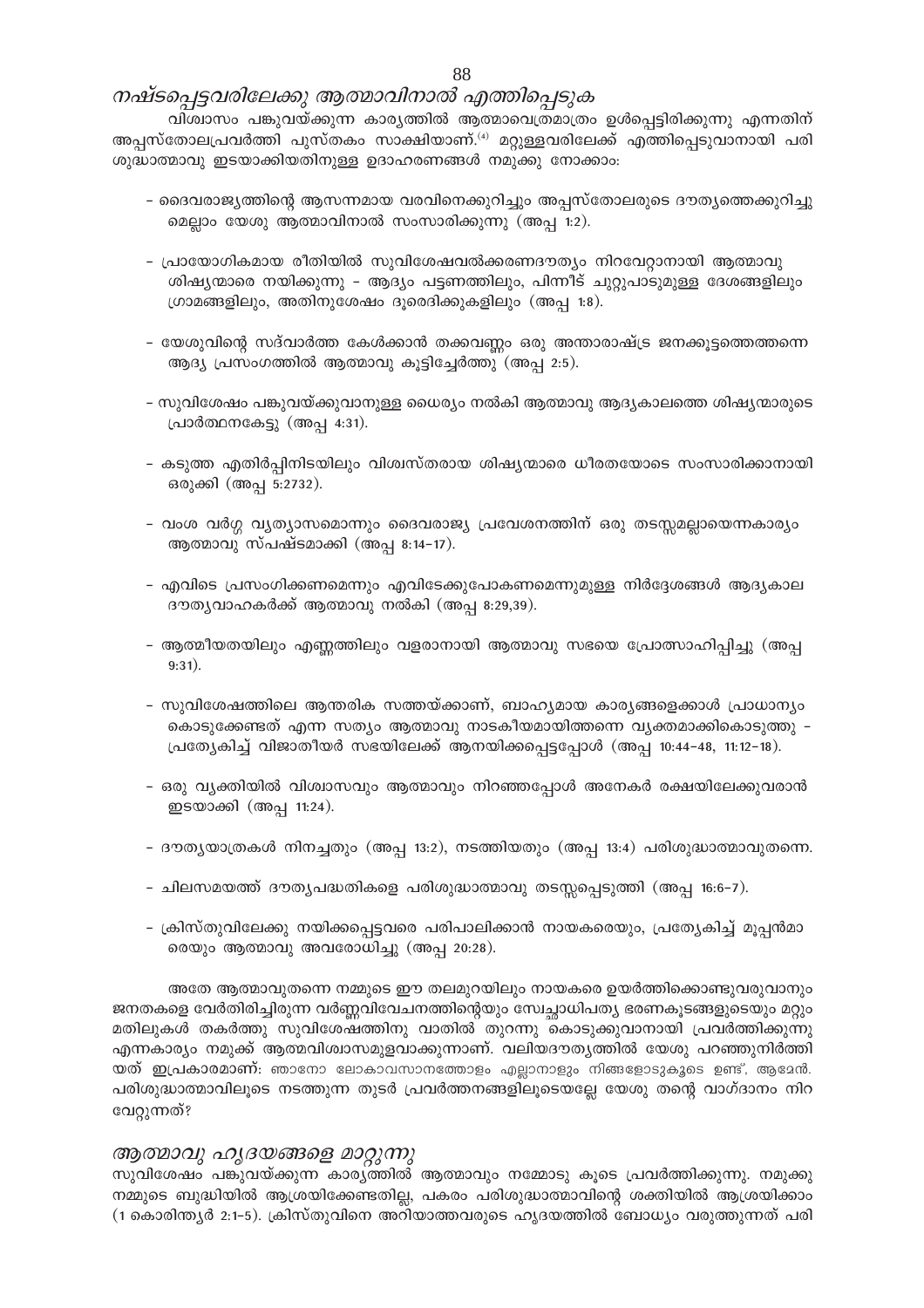ശുദ്ധാത്മാവാണ്<sup>ദ്ര)</sup> (യോഹന്നാൻ 16:8). ലോകം മുഴുവൻ ക്രിസ്തുവിനായി നേടുന്നതിനായുള്ള ആത്മാ വിന്റെ പദ്ധതി ഇതാണ്:

- യേശുവിന്റെ ശിഷ്യന്മാരുടെ ഹൃദയത്തെ ആത്മാവു മാറ്റുന്നു.
- പോകുന്നിടത്തെല്ലാം ശിഷ്യന്മാർ വചനം പ്രസംഗിക്കുന്നു.
- ആത്മാവു വചനത്തിലൂടെ പ്രവർത്തിച്ചു നഷ്ടപ്പെട്ടവരുടെ ഹൃദയത്തിൽ മാറ്റമുണ്ടാക്കുന്നു.

#### അവസാനമായി..

യേശു നല്കിയ വലിയകല്പന (മത്തായി 28:18–20) ആദിമകാലത്തെ ശിഷ്യന്മാർ നെഞ്ചോടു ചേർത്തു പിടിച്ചുകൊണ്ട്, സുവിശേഷവൽക്കരണത്തിനായുള്ള യേശുവിന്റെ പദ്ധതി സകല ധൈര്യ ത്തോടും കൂടി നടപ്പിൽ വരുത്തി. മെഡിറ്ററേനിയൻ സമുദ്രത്തിനുചുറ്റുമുള്ള ഒട്ടുമിക്കവാറും രാജ്യങ്ങ ളും അപ്പസ്തോലന്മാരുടെ കാലത്തുതന്നെ സുവിശേഷവൽക്കരിക്കപ്പെട്ടു, കൂടാതെ യൂറോപ്പിന്റെയും ഏഷ്യയുടെയും ആഫ്രിക്കയുടെയും ഉൾപ്രദേശങ്ങളിലേക്കു സുവിശേഷമെത്തിക്കാനുള്ള അനേകം വഴികൾ മെനയുകയും ചെയ്തു. എ ഡി 313ൽ ക്രിസ്തീയതയ്ക്കു നിയമസാധുത നൽകുന്നതിനു മുമ്പുണ്ടായ നുറ്റാണ്ടുകളിൽ ലോകം മുഴുവനും തന്നെ – ഒരു രീതിയിലല്ലെങ്കിൽ മറ്റൊരു രീതിയിൽ - സുവിശേഷം എത്തിച്ചേർന്നു. (പ്രൊട്ടസ്റ്റന്റ് നവീകരണ കാലഘട്ടത്തിനു മുമ്പുതന്നെ.)

ആദിമകാലത്തെ കൊച്ചുസഭ വളർന്നുവികസിച്ചുവെങ്കിലും പിന്നീട് അതു പിന്നോക്കം പോയി. എന്നാൽ നമ്മുടെ ഈ കാലഘട്ടത്തിൽ ആ ദീപശിഖ വീണ്ടുമെരിയിച്ച് അതിന്റെ വിജയപ്രയാണം തുടരുവാനായി പരിശുദ്ധാത്മാവു വഴിയൊരുക്കുന്നു. ആദിമകാലത്തെ സഭാചരിത്രകാരന്മാരെക്കുറിച്ചു (ക്ലെമന്റ്, ഇഗ്നാത്തിയോസ്, ടെർടൂലിയൻ, ഓറിഗൻ മുതലായവർ) ഗവേഷണം നടത്തുന്നയാളായ ഡേവിഡ് ബെർക്കോട്ട് ഇപ്രകാരം രേഖപ്പെടുത്തുന്നു:

പുരാതനകാലത്തെ ആളുകളുടെ മനോഭാവത്തെയും ജീവിതരീതിയെയും മൂല്യബോധങ്ങ ളെയും വെല്ലുവിളിച്ച ഒരു വിപ്ലവമായിരുന്നു ക്രിസ്തീയത. കുറച്ചു ഉപദേശങ്ങളുടെ ഒരു സങ്കര മെന്നതിലുപരിയായി തുല്യംവയ്ക്കാനില്ലാത്ത ഒരു ജീവിത രീതിയായിരുന്നു അത്. റോമാസാ മ്രാജ്യത്തിന്റെ സകലവിധമായ സൈന്യ–സാമ്പത്തീക–സാമൂഹിക ശക്തികൾക്കും അവരെ തട യാനായില്ല. എന്നാൽ മൂന്നൂറുവർഷങ്ങൾക്കുശേഷം ഈ വിപ്ലവം ഭാഗികമായി തണുത്തുറഞ്ഞു. ക്രിസ്തുവിന്റെ അനുയായികളിൽ പലരുടെയും അനുസരണയോടുകൂടിയ ദൈവാശ്രയം

കൈമോശം വന്നതാണ് ഈ വീഴ്ചയുടെ പ്രധാന കാരണം. മാനുഷികമായ മാധ്യമങ്ങളാൽ, ലോകത്തിന്റെ രീതികളനുസരിച്ചു ക്രിസ്തീയതയെ നവീകരിക്കാമെന്നവർ സങ്കൽപിച്ചു. അവ രുടെ ശ്രമങ്ങൾ ക്രിസ്തീയതയെ നവീകരിച്ചില്ല, പകരം നശിപ്പിക്കുകയത്രേ ചെയ്തത്. നവീക രണം ആവശ്യമായ രീതിയിലുള്ള ഒരു കുഴപ്പവും ആദിമ ക്രിസ്തീയ സഭയ്ക്കുണ്ടായിരുന്നില്ല. എന്നാൽ നാലാം നൂറ്റാണ്ടിലെ ക്രിസ്ത്യാനികൾ ക്രിസ്തീയതയെ നവീകരിക്കണമെന്നു വിശ്വ സിച്ചു. ക്രിസ്തീയതയെന്നാൽ സഹനവും ഒറ്റപ്പെടലും അല്ലാതെ അനുഗ്രഹവും അഭിവൃദ്ധിയു മാണെന്നുവന്നാൽ ലോകം മുഴുവൻ സുവിശേഷവല്ക്കരിക്കാനാകും എന്നയുക്തിവാദത്തില വർ ഉറച്ചു. എന്നാൽ അവസാനം സംഭവിച്ചതോ; സഭ ലോകത്തെ മാറ്റിമറിക്കുകയ്ല്ല, പകരം ലോകം സഭയിലെ ഭൂരിഭാഗത്തെയും മാറ്റിമറിക്കുകയാണുണ്ടാത്.

ലോകവുമായുള്ള ആ വിവാഹബന്ധം സഭ തുടരുന്നു, ലോകത്തെപ്രീതിപ്പെടുത്തുന്ന മാർഗ്ഗ ങ്ങളിലൂടെ ക്രിസ്തീയതയെ ജനസമ്മതിയുള്ളതാക്കി തീർക്കാമെന്നു ക്രിസ്ത്യാനികളും വ്യാമോ ഹിക്കുന്നു. ആദിമകാലത്തെ ലളിതമായ വിശുദ്ധിയിലേക്കും, കലർപ്പില്ലാത്ത സ്നേഹത്തിലേക്കും അനുദിന കുരിശേന്തലിലേക്കും തിരിഞ്ഞു പോകാതെ സഭ നവീകരിക്കപ്പെടാൻ പോകുന്നില്ല. ലോകവുമായുള്ള വിവാഹബന്ധം വേർപെടുത്താതെ സഭയ്ക്കു രക്ഷയില്ല, ആ വേർപെടുത്ത ലിന് ദൈവത്തിന്റെ സർവാത്മ ആശീർവാദങ്ങളും ഉണ്ടായിരിക്കും.

ആദിമ സഭയുടെ കുരിശും വിപ്ലവ പതാകയുമെല്ലാം ആദ്യരക്തസാക്ഷികൾ ഇട്ടേച്ചുപോയ സ്ഥലങ്ങളിൽത്തന്നെ ഇപ്പോഴും കിടക്കുന്നു. സഭ തിരിച്ചുപോയി അവയെ എടുത്തു സ്വന്തമാ ക്കാനുള്ള കാലം ഇനിയും വൈകിയിട്ടില്ല.

ലോകത്തെ തലകീഴായ് മറിക്കുവാനാണ് ദൈവം നമ്മെ വിളിച്ചിരിക്കുന്നത്. നമുക്കു വചനം പ്രസംഗിക്കാം, ഭൂമിമുഴുവൻ യേശുവിന്റെ സന്ദേശം നിറയാനും നമ്മുടെ ജീവിത കാലത്തുതന്നെ അതുനിറവേറാനും നാം അവന്റെ മികച്ച സ്ഥാനപതികളാകാനുമായി നമുക്കു പ്രാർത്ഥിക്കുകയും ചെയ്യാം. അത്മാവു നിർബന്ധിക്കുന്നു.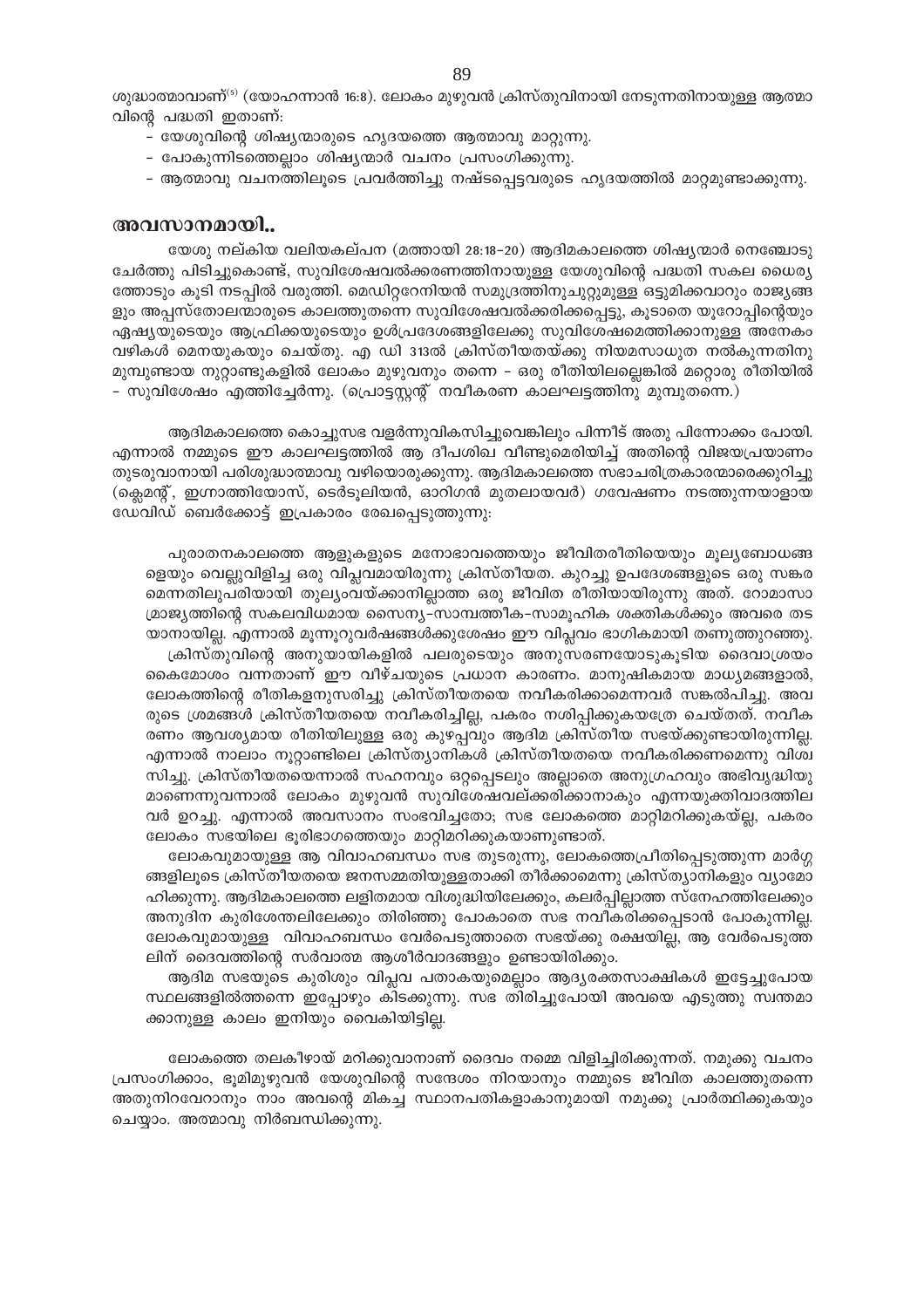ശോധനചെയ്യവാൻ:

- 1. എന്റെ ജീവിതകാലത്തുതന്നെ ലോകം മുഴുവൻ സുവിശേഷമെത്തിക്കാനുള്ള തീവ്രാഭിലാഷം എന്നിലുണ്ടോ?
- 2. ക്രിസ്തുവിനെ മറ്റുള്ളവരോടു പങ്കുവയ്ക്കാനുള്ള ആത്മ പ്രേരണ എന്നിൽ നിറയുന്നുണ്ടോ?
- 3. വിശ്വാസം പങ്കുവയ്ക്കുന്ന കാര്യത്തിൽ ഞാൻ ഒഴികഴിവു പറയാറുണ്ടോ അതൊരു കൽപ നയാണെന്നുള്ളതു ചിന്തിക്കാതെ വരമാണ് എന്നു ചിന്തിച്ചുകൊണ്ട്?
- 4. മറ്റുള്ളവരോടു ക്രിസ്തുവിനെ സംബന്ധിച്ച സത്യം തുറന്നു സംസാരിക്കാതെ ഞാൻ ആത്മാ വിനെ ചെറുക്കാറുണ്ടോ?
- 5. ഒരു മിഷൻ ടീമിൽ ചേർന്നു ക്രിസ്തുവിനെ അറിയാത്തസ്ഥലത്തു പോയി പ്രസംഗിക്കാൻ  $q_0$ നിക്കു ഒരുക്കമുണ്ടോ (റോമർ 15:20)?

# കുറിപ്പുകൾ:

1. മുന്നേ സൂചിപ്പിച്ചതുപോലെ, എഫേസ്യർ 4:11ൽ പറയുന്ന സുവിശേഷകൻ എന്നത് ഒരു നായക സ്ഥാനമാണ്, സുവിശേഷം പങ്കുവയ്ക്കുന്നതിനെക്കുറിച്ചല്ല ഇവിടെ സൂചിപ്പിക്കുന്നത്.

2. അപ്പസ്തോലപ്രവർത്തിപുസ്തകത്തിൽ മാത്രം ആത്മാവ് എന്ന വാക്ക് അറുപതിലേറെ തവണ ഉപയോഗിച്ചിരിക്കുന്നതായി കാണാം. നാലു സുവിശേഷങ്ങളിലും കുടി ഉപയോഗിച്ചിരിക്കുന്നത് എൺപതു തവണയാണ്.

3. 2 തിമോത്തി 1:8, 12, 16, 2:15 എന്നീ വചനങ്ങൾ ലജ്ജിതരാകരുത് എന്നു നമ്മെ ഉദ്ബോധിപ്പിക്കു ന്നു. ഒരു ശിഷ്യനായി ജീവിച്ച് സ്വർഗ്ഗത്തിൽ എത്തിച്ചേരുന്നതിന് അത്യന്താപേക്ഷിതമായ ഒരു സംഗ തിയാണ് ഇത്. (മർക്കോസ് 8:38, ലൂക്കോസ് 9:26, റോമർ 1:16, ഫിലിപ്പിയർ 1:20, 1 പത്രോസ് 4:16 എന്നീ വചനങ്ങളും കൂടി നോക്കുക).

4. അപ്പ 17:26–27. ആളുകൾ എവിടെ വസിക്കണമെന്നു തീരുമാനിക്കുന്നതു ദൈവമാണ്. ദൈവം പ്രദാ നംചെയ്യുന്നവ ശ്രേഷ്ഠതരമായവയാണ്, അവ തെളിവായതുമാണ്. എന്നാലും ദൈവമാണ് ഓരോരു ത്തരുടെയും വാസസ്ഥലം നിർണ്ണയിക്കുന്നതെന്നു പറയുന്നതിൽ ചെറിയ ഒരു പിശകുണ്ട്. ദൈവം മുൻകൂട്ടി വിധിച്ചിരിക്കുന്നു എന്ന ഒരു തോന്നൽ.

രക്ഷിക്കപ്പെട്ടവർ എവിടെ ഏതു കാലത്തു വസിക്കണമെന്നു തീരുമാനിച്ചിരിക്കുന്നത് ദൈവ മാണെന്നു പറയുമ്പോൾ, സുവിശേഷത്തെ അറിയാൻ സാദ്ധ്യതയില്ലാത്ത ഇടങ്ങളിൽ വസിക്കുന്ന വരെ ദൈവം അപ്രകാരം തള്ളിക്കളഞ്ഞതാണെന്നു വരുമോ? ഭൂമുഖത്തെല്ലായിടത്തും വസിക്കു വാനായി ദൈവം ഒരുവനിൽനിന്നും സകല ജനതകളെയും ഉളവാക്കി, അവരുടെ അധിവാസത്തിനു കാലങ്ങളും അതിർത്തികളും നിർണ്ണയിച്ചു നൽകി എന്നതാണ് ഇതിന്റെ സാരം. ആവർത്തനം 32:8ലേക്കു വിരൽ ചൂണ്ടുന്ന ഒരു പ്രസ്താവനയാണിത്. ഓരോ ആളുകളുടെയും ഭുമിയിലുള്ള മേൽവി ലാസത്തെക്കുറിച്ചല്ല പൗലോസ് ഇവിടെ പരാമർശിക്കുന്നത്, പകരം, ദൈവത്തിന്റെ കരുതലിനെക്കു റിച്ചാണ്.

5. ആത്മാവിന്റെ വാളാണ് വചനം (എഫേസ്യർ 6:17)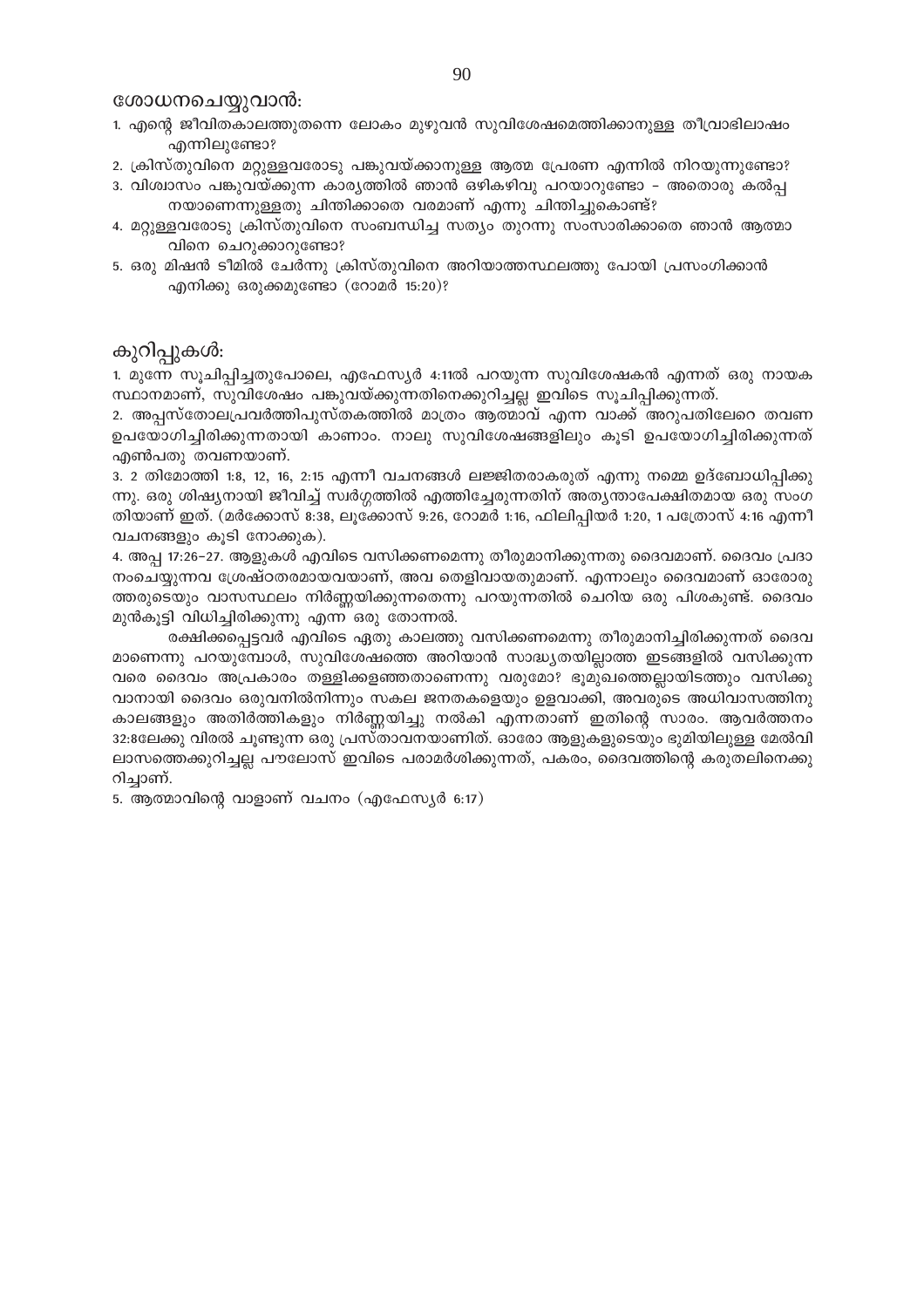$@0@0J0@014$ 

# പടിഞ്ഞാറിന്റെ ആത്മാവ് ഉപഭോക്തൃസംസ്കാരമെന്ന ശാപം

പടിഞ്ഞാറിന്റെ ആത്മാവെന്നു പേരിട്ട ഈ അദ്ധ്യായം, പടിഞ്ഞാറൻ രാജ്യങ്ങളിൽ പൊതുവേ കണ്ടുവരുന്ന കൗബോയ്സിനെക്കുറിച്ചോ, അപൂർവ്വ സസ്യങ്ങളെക്കുറിച്ചോ, കളകളെക്കുറിച്ചോ, അശ്വാ ഭ്യാസികളെക്കുറിച്ചോ ഉള്ള ഒന്നല്ല. സാമ്പത്തികമായി ഉന്നതനിലവാരം പുലർത്തുന്ന വടക്കു-പടി ഞ്ഞാറൻ യൂറോപ്പും വടക്കൻ അമേരിക്കയിലുമുള്ള ഒരു സാമൂഹ്യ-രാഷ്ട്രീയ കാഴ്ചപ്പാടിനെ അടി സ്ഥാനമാക്കിയാണ് ഞാൻ ഈ തലക്കെട്ടുപയോഗിച്ചിരിക്കുന്നത്. സൂഭിക്ഷമായ സുഖസൗകര്യങ്ങൾക്കു വേണ്ടി ജീവിക്കുകയും, ജീവിക്കാനായി ഇവകളെമാത്രം ആശ്രയിക്കുകയും ചെയ്തുകൊണ്ട് പുറ ത്തുകടക്കാൻ കഴിയാത്തവിധത്തിൽ ഇത്തരമൊരു വിഷമ വൃത്തത്തിൽ സ്വയം കുടുക്കിയിടുന്ന അവ സ്ഥയെയാണ് പടിഞ്ഞാറിന്റെ ആത്മാവെന്ന പ്രയോഗം കൊണ്ടുദ്ദേശിക്കുന്നത് (1 പത്രോസ് 1:18). അർത്ഥശൂന്യതയുടെ ഒരു വലിയ ഗർത്തത്തിലേക്കാണ് ഇതു മനുഷ്യരെ തള്ളിവിടുന്നത് (സഭാപ്ര ഭാഷകൻ പറയുന്നതുപോലെ). ലോകത്തിലെ സകലരാഷ്ട്രങ്ങളും ഇത്തരമൊരു ആത്മാവിനടിമ യാണ് - തങ്ങളുടെ പ്രജകളെ ഉള്ളവനെന്നും ഇല്ലാത്തവനെന്നും തരംതിരിച്ചുള്ള വലിയ കുഴികളി ലേക്കു പതിപ്പിക്കുന്ന ഒരു വിഷമവൃത്തത്തിന്.

# നന്ദി, എനിക്കൊന്നും വേണ്ട

കുറേക്കാലങ്ങൾക്കുശേഷം സാധാരണമല്ലാത്ത ഒരു വാർത്ത ഞാൻ കേട്ടു. ന്യൂ ജേഴ്സി യിലെ സർക്കാർ ലോട്ടറി ഒരു എഴുപത്തിരണ്ടുകാരിക്ക് ലഭിച്ചെന്ന് – 50 കോടിരൂപയിലധികം തുക വരുന്ന ഒന്നാം സമ്മാനം. അവർക്കു ലഭിച്ച ഈ മഹാഭാഗ്യത്തെ ആ വനിത എങ്ങനെയാണ് ഉപയോ ഗിച്ചത്? പ്രതീക്ഷകൾക്കു വിപരീതമായി അവർ അതിൽ നിന്നും ഒരു ചില്ലിക്കാശുപോലും സ്വന്ത മായി എടുത്തില്ല.

എനിക്കു സമ്മാനം കിട്ടിയാൽ ഞാനതുമുഴുവൻ മറ്റുള്ളവരുമായി പങ്കുവയ്ക്കുമെന്ന ഒരു ചിന്തയിലായിരുന്നു ജീവിതകാലം മുഴുവൻ അവർ ലോട്ടറിയെടുത്തിരുന്നത്. അതുതന്നെയാണ് അവർ ചെയ്തത് – അവരുടെ പള്ളിയിലേക്കും, കുറേ സന്നദ്ധസംഘടകളിലേക്കുമായി മുഴുവൻ തുകയും ദാനം ചെയ്തു.

മുഴുവനും മറ്റുള്ളവർക്കുവേണ്ടി നൽകുന്ന ഒരാളെ ആശ്ചര്യത്തോടുകൂടിയല്ലാതെ നമുക്കു നോക്കാൻ കഴിയുമോ? പണത്തിന്റെ മൂല്യത്തെക്കുറിച്ചു നീണ്ട ജീവിതകാലത്തിൽ അവർ പഠിച്ച പാഠങ്ങളിൽ നിന്നായാലുമല്ലെങ്കിലും – അവളുടെ തീരുമാനം ആദരണീയമായതുതന്നെയാണ്. നമു ക്കെല്ലാവർക്കുമുള്ള ഒരു പാഠം അവരിൽ നിന്നും പഠിക്കേണ്ടതുണ്ട്, തീർച്ച.

#### ധനികനുമാകേണ്ട ദാരിദ്ര്യവും വേണ്ട

ലോട്ടറി നേടാനും അതു മറ്റുള്ളവർക്കുനൽകാനുമല്ല ആത്മാവു നൽകുന്ന വെല്ലുവിളി. പകരം നമ്മെക്കാൾ ഭാഗൃഹീനരായവരെ സ്നേഹിക്കാനും ലോകത്താൽ മലിനപ്പെടാതെ നമ്മെത്തന്നെ കാത്തുസൂക്ഷിച്ചുകൊണ്ട് ഒരു ലളിത ജീവിതം നയിക്കാനുമാണ് – യാക്കോബ് 1:27ൽ പറയുന്നതു പോലെ. ദ്രവ്യാഭിലാഷത്തിന്റെ ആത്മാവ് (മാമോൻ എന്നു വിളിക്കപ്പെടുന്നു) എല്ലായിടത്തുമുണ്ട്, അതുണ്ടാക്കുന്ന സുഖലോലുപതയുടെയും ദാരിദ്ര്യത്തിന്റെയും വഴുവഴുക്കലുള്ള പാറകൾക്കിടയി ലൂടെ തട്ടിത്തടയാതെ മുന്നോട്ടുപോകാൻ ശിഷ്യന്മാർക്കു പോലും ബുദ്ധിമുട്ടാണ്.

#### ദ്രവ്യോപയോഗം ഔചിതൃത്തോടെവേണമെന്ന് വചനങ്ങൾ ഉദ്ഘോഷിക്കുന്നു:

രണ്ടുകാര്യം ഞാൻ നിന്നോട് അപേക്ഷിക്കുന്നു; യഹോവേ ഞാൻ മരിക്കുന്നതുവരെ നീ അവ എനിക്കു നിഷേധിക്കരുതേ! കാപട്യവും വ്യാജവും എന്നോട് അകറ്റണദേ; ദാരിദ്ര്യവും സമ്പത്തും എനിക്കു തരാതെ എനിക്ക് ആവശ്യമായ ഭക്ഷണം തന്ന് എന്നെ പുലർത്തേണമേ. ഞാൻ തൃപ്തനാ യിത്തീർന്നിട്ട്: യഹോവ ആര്? എന്നു നിന്നെ നിഷേധിക്കുവാനും ദരിദ്രനായിത്തീർന്നിട്ട് മോഷ്ടിച്ച് എന്റെ ദൈവത്തിന്റെ നാമം ദുഷിക്കുവാനും ഇടവരരുതേ. (സദൃശവാക്യങ്ങൾ 30:7-9).

നമ്മിൽത്തന്നെ കൂടുതൽ പേരും ദൈവമേ എന്നെ ദരിദ്രനാക്കരുതേ എന്നാണു പ്രാർത്ഥിക്കു ന്നതെന്ന് എനിക്കു തോന്നുന്നു, ദൈവമേ എന്നെ സമ്പന്നനാക്കരുതേ എന്നല്ല. എന്നാൽ ഈ രണ്ടു സംഗതികളുടെയും വർദ്ധന നമുക്ക് അപകടകരമാണെന്ന് വചനം മുന്നറിയിപ്പു തരുന്നു.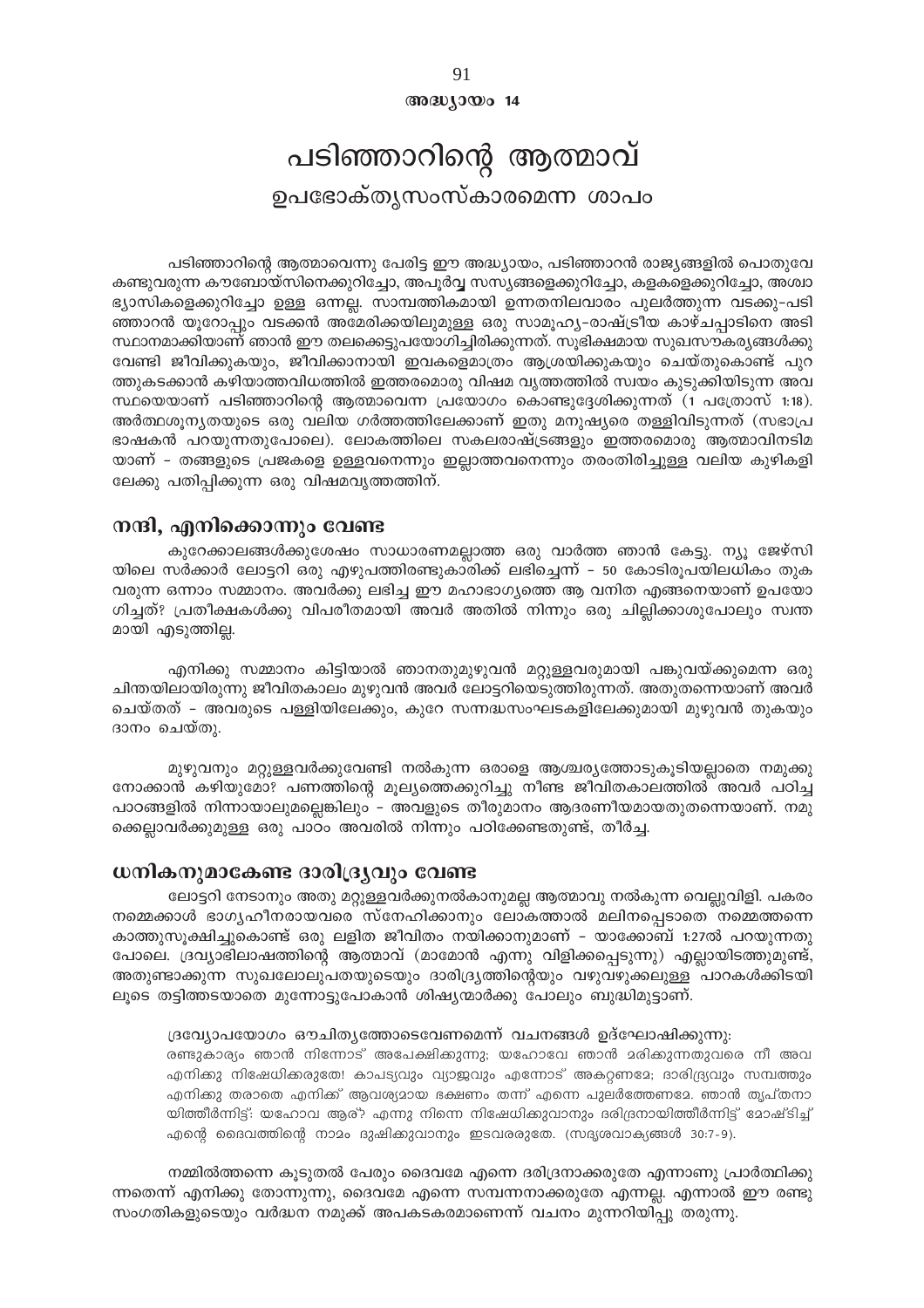# നമ്മിൽ ലൗകീകത അധികമായിരിക്കുന്നു

ധനത്തിനുവേണ്ടിയുള്ള അമിതാവേശം നമ്മിൽ നിലനിൽക്കുന്നുവെങ്കിൽ ലൗകീകത കൂടു തലായ അളവിൽ നമ്മിലുണ്ടെന്നാണു മനസ്സിലാക്കേണ്ടത്. വിഖ്യാതകവിയായ വേർഡ്സ്വർത്ത് ഈ ഉപഭോഗാസക്തിയെക്കുറിച്ചു ഇരുന്നൂറു വർഷങ്ങൾക്കു മുമ്പുതന്നെ ഇപ്രകാരം (1807) കുറിച്ചി രിക്കുന്നു:

ലോകം കൂടുതലായ അളവിൽ നമ്മിൽ നിറഞ്ഞിരിക്കുന്നു; നേടുകയും ചിലവഴിക്കുകയും ചെയ്തു നാം നമ്മുടെ ബലമെല്ലാം കളഞ്ഞുകുളിക്കുന്നു പ്രകൃതിയിൽ നമ്മുടേതാണെന്നു കാണാനായി ഒന്നുമില്ലാതായിരിക്കുന്നു. $^{(1)}$ 

ഈ നേടലും ചിലവഴിക്കലും, ചിലവഴിക്കലും നേടലും തന്നെയാണ് ഉപഭോക്തൃസംസ്കാ രത്തിന്റെ കാതൽ, മനുഷ്യസംസ്കാരത്തെ വിഷലിപ്തമാക്കുന്നതിന്റെയും.

# ഇന്ദ്രിയസുഖങ്ങളുടെ പിടിയിലായ ക്രിസ്ത്യാനികൾ

ഭൗതികമായതിനേക്കാൾ ആത്മീയമായതിനെ വിലമതിക്കുന്നുവെന്നു പറയുന്നവരാണു നാം. എന്നാൽ നമ്മുടെ ജീവിതചര്യ അക്കാര്യം ശരിവയ്ക്കുന്നുണ്ടോ? ദരിദ്രരെ സഹായിക്കാനുള്ള ഒരു അഭിലാഷം നമ്മിലില്ലെങ്കിൽ (ഗലാതൃർ 2:10), ഭൗതികവാദമെന്ന ഈ രോഗാണുപ്രസരം നമ്മെ ബാധിച്ചിട്ടില്ലയെന്നു നമുക്കു പറയാനാവില്ല. ഭൗതികസുഖങ്ങളുടെ പിറകേ പായുന്നതിനെതിരെ ധാരാളം മുന്നറിയിപ്പുകൾ വചനം നൽകുന്നു (1 യോഹന്നാൻ 2:15-17, വെളിപാട് 3:14-20, സഭാപ്ര സംഗി 4:4). ദരിദ്രരാജ്യങ്ങളോ<sup>(2)</sup> ദരിദ്രകുടുംബങ്ങളോ ഇടയ്ക്കിടയ്ക്കു സന്ദർശിക്കുന്നതു നമ്മെ കുടുതൽ യാഥാർത്ഥ്യബോധമുള്ളവരാക്കും.

മാനസാന്തരപ്പെട്ടു സ്നാനമെടുത്തതിനാലോ, സഭായോഗങ്ങൾ മുടങ്ങാതിരിക്കുന്നതിനാലോ നാം ദ്രവ്യാഗ്രഹത്തിൽ നിന്നും വിടുതലായി എന്നു വെറുതേ സങ്കൽപ്പിക്കരുത്. പലശിഷ്യരുടെയും പണംചിലവഴിക്കുന്നതിലുള്ള സ്വഭാവരീതികൾ തങ്ങളുടെ അവിശ്വാസികളായ സുഹൃത്തുക്കളുടേ തിൽ നിന്നും ഒട്ടും വ്യത്യസ്തമല്ല. ക്രിസ്മസ് കാലഘട്ടത്തിൽ അമേരിക്കയിലെ ജനത ചിലവഴി ക്കുന്ന പണത്തിന്റെ കണക്കു വായിച്ചപ്പോൾ ഞാൻ അമ്പരന്നുപോയി. ലോകത്തിലെ മുഴുവൻ ഉല്പ്പന്നങ്ങളുടെയും ഇരുപത്തെട്ടുശതമാനമാണ് ആ മാസത്തിൽ അമേരിക്കക്കാർ ഉപയോഗിച്ചു തീർക്കു ന്നത്. ഇത് തുലൃതയാണോ?

# അടയിരിക്കുന്ന സ്ഥലങ്ങൾ

മാതാപിതാക്കളുടെ വളർത്തുരീതിയും വിദ്യാഭ്യാസ സ്ഥാപനങ്ങളിലെ സമീപനവും ഈ രോഗാണുവിനെ അടയിരുത്തി വിരിയിക്കുന്ന സ്ഥലങ്ങളാണ്. ആധുനിക സംസ്കാരത്തിലെ ദൈവീ കതയില്ലായ്മ ഈ രോഗാണുവിനോടുള്ള നമ്മുടെ പ്രതിരോധവ്യവസ്ഥയെ നിർവ്വീര്യമാക്കിയിരിക്കു  $mp<sub>k</sub>$ .

നാം സ്വന്തമാക്കിയതും പങ്കുവയ്ക്കുന്നതുമായ മുല്യബോധത്തിൽനിന്നുമാണ് ഈ വൈറസ് കൈമാറിവരുന്നത്. നാം വായിക്കുന്നതും കേൾക്കുന്നതും നമുക്കുചുറ്റും പെറ്റുപെരുകുന്നതുമായ ഒരു സന്ദേശം ഈ രോഗാണുവിനെ ബലപ്പെടുത്തുന്നു. ഇതാണ് ആ സന്ദേശം: പണമാണ് എല്ലാം. നിങ്ങളുടെ സമ്പത്തിന്റെ അളവിനാലാണ് നിങ്ങളുടെ മൂല്യം നിർണ്ണയിക്കപ്പെടുന്നത്. പണമില്ലാത്ത വൻ പിണം. പണമുള്ളവനുമാത്രമാണു നിലയും വിലയുമുള്ളത്. ദരിദ്രരായവർ ജീവിച്ചിരിക്കുന്നു എന്ന ഒരു ചിന്തപോലുമില്ല. ദൈവം തന്റെ വചനത്തിലൂടെ നമ്മോടു സംസാരിക്കുന്നതിനു ഘടക വിരുദ്ധമായ കാര്യങ്ങളാണിവ. ആളുകളെ സ്നേഹിക്കുകയും സാധനങ്ങൾ ഉപയോഗിക്കുകയും ചെയ്യു ന്നതിനുപകരം നാം പരിശീലിക്കുന്നത് ആളുകളെ ഉപയോഗിക്കാനും സാധനങ്ങളെ സ്നേഹിക്കാ നുമാണ്.

വിനാശകാരിയായ ഈ വൈറസ് നമ്മുടെ ഹൃദയത്തിൽ എപ്രകാരമാണു അടയിരുന്നു വിരി യുന്നത്? നമുക്കാവശ്യമുള്ളതിനേക്കാൾ കൂടുതൽ വാങ്ങിച്ചു കൂട്ടുവാനും, ആത്മീക മുല്യങ്ങളെക്കാൾ ഭൗതീക കാര്യങ്ങളെ മൂല്യവല്ക്കരിക്കുവാനും നമ്മെ പ്രബോധിപ്പിക്കുകയും വശംവദരാക്കുകയും ചെയ്യുന്ന സുപ്രധാന കണ്ണിയാണ് ടെലിവിഷൻ.

ദരിദ്രരായവരെ കരുതുന്ന കാര്യത്തിൽ നമ്മിൽ ഒരു പ്രതിരോധകുത്തിവയ്പ്പും ടെലിവിഷൻ നടത്തുന്നു. ദാരിദ്ര്യത്തെക്കുറിച്ചും കഷ്ടതകളെക്കുറിച്ചും ഇടയ്ക്കിടെ നടത്തുന്ന പ്രദർശനങ്ങൾ നാം കണ്ടുകൊണ്ടിരിക്കുന്നുവെങ്കിലും അവയുണ്ടാക്കുന്ന വിഷമാവസ്ഥകളെക്കുറിച്ചുള്ള ബോധ്യം തുടരെയുള്ള ഈ കാഴ്ചകളാൽ നമുക്കു ക്രമേണ നഷ്ടപ്പെടുന്നു. പാവപ്പെട്ടവരുടെയും ദുരന്തകെടു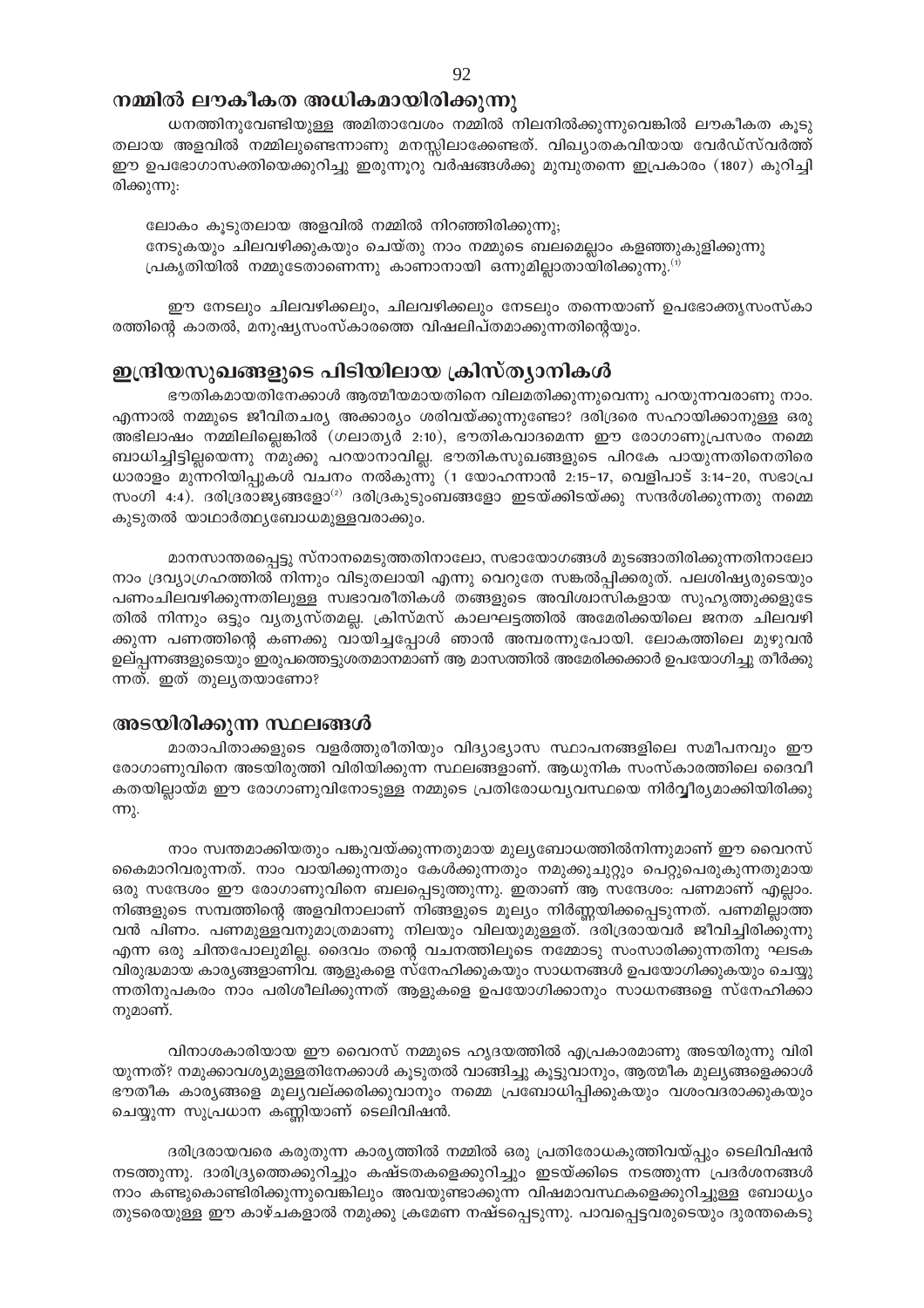# ടെലിവിഷനും ഉപഭോഗപ്രവണതകളും

മ്പോൾ യേശുവിന് എന്താണു തോന്നുക?

ഉപഭോഗാസക്തിമാത്രമല്ല, അക്രമാസക്തിയും അവിഹിതബന്ധങ്ങളും ദൈവീകജീവിതത്തിൽ നിന്നുള്ള പിന്മാറ്റവുമെല്ലാം നമ്മുടെ ജീവിതത്തിലേക്കു തിരുകിക്കയറ്റുന്നതിൽ ടെലിവിഷനു വലിയ പങ്കുണ്ട്. അമേരിക്കയിലെ ഓരോ വീട്ടിലും കുറഞ്ഞപക്ഷം ഒരു ടിവിയെങ്കിലുമുണ്ട്. (ഞാൻ ചെറു തായിരുന്നപ്പോൾ വീട്ടിൽ കറുപ്പിലും വെളുപ്പിലും കാണുന്ന ഒരു ടിവിയാണുണ്ടായിരുന്നത്. ഞാൻ കോളേജിലെത്തിയപ്പോഴേക്ക് വീട്ടിലെ ടിവിയുടെ എണ്ണം അഞ്ചായി ഉയർന്നു). ടിവിയാൽ നയിക്ക പ്പെടുന്ന നമ്മുടെ ഉപഭോക്തൃസംസ്കാരത്തിന്റെ പരിണതഫലങ്ങൾ എന്തൊക്കെയാണ്? വമ്പൻ കച്ചവടക്കാരാലും അവരുടെ ആരും വീണുപോകുന്ന പരസൃങ്ങളാലുമുണ്ടാകുന്ന സാമുഹൃ മൂല്യ ശോഷണം നോക്കുക:

#### സാമ്പത്തിക തകർച്ച:

തോന്നുന്നതൊക്കെ വാങ്ങിക്കൂട്ടുന്ന പ്രകൃതം, മുല്യബോധമില്ലാതെയും ആസൂത്രിമല്ലാ തെയുമുള്ള വൃക്തിഗത ചെലവുരീതികൾ, ക്രെഡിറ്റു കാർഡിനോടുള്ള അടിമത്തം, കുമിഞ്ഞുകൂ ടുന്ന വൃക്തിപരമായ (രാജ്യത്തിന്റേതും) കടം എന്നിവ നമ്മെ ഓരോരുത്തരെയും ബാധിക്കുന്ന പകർച്ചവ്യാധികളാണ്. ആഗോളഭീമന്മാരുടെയും അവരുടെ കങ്കാണികളുടെയും ശക്തമായ സ്വാധീ നത്താലാണ് ലക്ഷ്യമില്ലാതെയുള്ള ഈ പാച്ചിൽ അരങ്ങേറുന്നത്. ദാമ്പത്യബന്ധങ്ങൾ തകരുന്നതി നും ഉലയുന്നതിനുമുള്ള ഒരു പ്രധാനകാരണമായി സാമ്പത്തിക പ്രശ്നങ്ങൾ നിലകൊള്ളുന്നു. അച്ഛനും അമ്മയുംകൂടി പണത്തെക്കുറിച്ചു സംസാരിക്കുന്നതെല്ലാം അടക്കിപ്പിടിച്ച രീതിയിലാകയാൽ (സുതാര്യമല്ലാത്ത രീതിയിലാകയാൽ) അവരുടെ പാളിച്ചകളിൽ നിന്നും പാഠങ്ങൾ പഠിക്കാനുള്ള അവസരം കുട്ടികൾക്കും നിഷേധിക്കപ്പെടുന്നു. (കുടുംബത്തിലെ സാമ്പത്തിക കൂടിയാലോചനക ളിൽ കുട്ടികളെയുകൂടി കൂട്ടുമ്പോൾ അവർക്കും വലിയ പാഠങ്ങൾ പഠിക്കാനുള്ള ഒരു അവസരമല്ലേ ലഭിക്കുന്നത്!)

#### ബന്ധങ്ങളിലെ ശിഥിലീകരണം:

സമൂഹത്തിലെ ഏറ്റവും ചെറിയ ഘടകമെന്നത് കുടുംബമാണെന്നതു മാറി വൃക്തിക ളായിത്തീർന്നിരിക്കുന്നു - ഓരോരുത്തരും അവരവർക്കിഷ്ടമുള്ള മൊബൈൽ/ടിവി പരിപാടിയു മായി സ്വന്തം ലോകത്തിലേക്കു ചേക്കേറുമ്പോൾ. കുടുംബവുമൊത്തു ചിലവഴിക്കേണ്ട സമയങ്ങൾ ഇപ്രകാരം ശോഷിച്ചുവരുമ്പോൾ അതു ശോഷിപ്പിക്കുന്നതു കുടുംബബന്ധങ്ങളെയും സാമുഹൃബ ന്ധങ്ങളെയുമാണ്.

# ആരോഗ്യത്തിലെ ശിഥിലീകരണം:

പുകയിലയുടെയും മദ്യത്തിന്റെയും ഉപഭോഗത്തിലേക്കും അടിമത്തത്തിലേക്കും അനേകരെ ആകർഷിക്കുന്നതിൽ ടെലിവിഷൻ ഒരു സുപ്രധാന പങ്കുവഹിക്കുന്നുണ്ട്. സകലതും പരസ്യമായി പ്രദർശിപ്പിക്കുന്ന ലജ്ജയില്ലാത്തവരുടെയും ധരികരായവരുടെയും ജീവിതത്തിന്റെ മുഖമുദ്രതന്നെ അലസതയായി ടിവി സ്ക്രീനിൽ ഘോഷിക്കപ്പെടുമ്പോൾ, ഒരു രാഷ്ട്രമെന്ന നിലയിൽപ്പോലും നാം തൂത്തെറിയപ്പെടുകയാണു ചെയ്യുന്നത്.

# കുടുംബമൂല്യങ്ങളിലെ ശോഷണം:

ടിവി തിന്നുതീർക്കുന്ന പകരംവയ്ക്കാനില്ലാത്ത മറ്റൊരുകാര്യമാണ് കുടുംബവുമായുള്ള സമ യം. 1996ലെ യുഎസ്എ റ്റുഡേ സർവ്വേ പകാരം, ഒരു ശരാശരി അമേരിക്കൻ പുരുഷൻ ആഴ്ചയിൽ ഇരുപത്തിയെട്ടു മണിക്കൂറാണ് ടിവിയുടെ മുന്നിൽ ചിലവഴിക്കുന്നത്. (മലയാളികളായ നമ്മുടെ കാര്യമോ?) ഇതിലുമെത്രയോ കൂടുതൽ സമയമാണു ചിലകുട്ടികൾ – തങ്ങളുടെതന്നെ നാശത്തി നായി - ടിവിയിൽ കണ്ണുംനട്ടിരിക്കുന്നത്.<sup>(3)</sup> ടിവിയുടെ ലോകത്ത് അവിഹിതബന്ധങ്ങൾ സ്വാഭാവിക മായ ഒന്നാണ്, കുടുംബച്ഛിദ്രത സാധാരണകാര്യമാണ്, കുടുംബമെന്ന ആശയം തന്നെ ചില ടിവി ചാനലുകളെ സംബന്ധിച്ച് വികലമായ ഒന്നാണ്.

# സഹതാപാർഹരായ ആദർശ മാതൃകകൾ:

തുടരെ കാണിക്കുന്ന കൊടും കുറ്റവാളികളുടെ മുഖവും ചെയ്തികളും കുട്ടികൾക്കു കൂട്ടിനി രിക്കുമ്പോൾ, അപകടത്തിലേക്കാണ് നാം ചെന്നെത്തുക.

#### ദ്രവിക്കുന്ന സദാചാരം:

മാധ്യമങ്ങൾ കൊട്ടിഘോഷിച്ചു നമ്മുടെ മുന്നിലെത്തിക്കുന്ന അക്രമവാസനയും അവിഹിത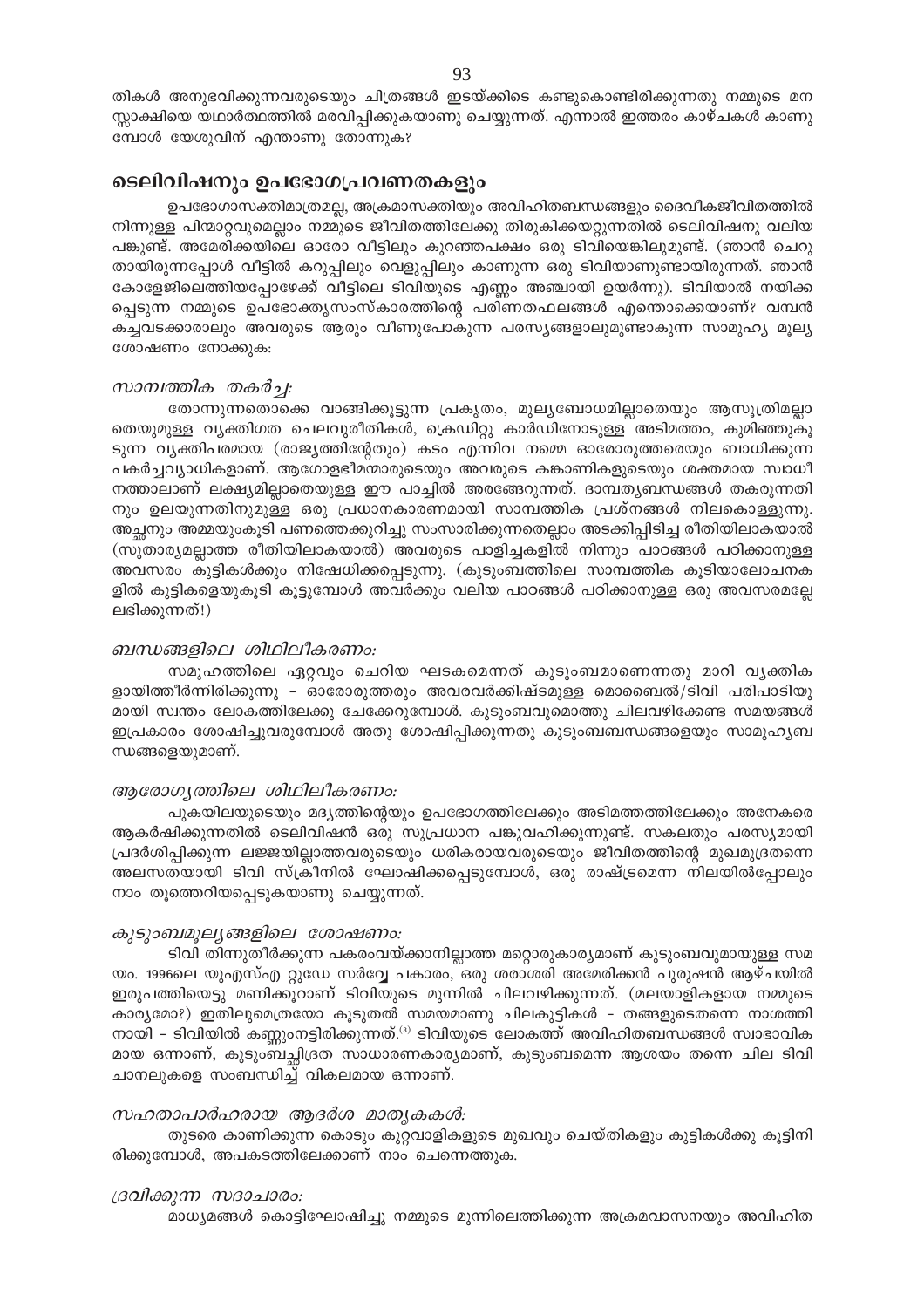ബന്ധങ്ങളും ഉപഭോഗാസക്തിയും സമൂഹത്തിലുണ്ടാകുന്ന സദാചാരച്യുതിക്ക് പരമപ്രധാനമായ ഒരു കാരണമാണ്. അനീതിയും അക്രമവും വിഷയാസക്തിയും ഇതു പകർന്നു തരുന്നു.

#### ദൈവ നിഷേധം:

പണമാണ് എല്ലാത്തിന്റെയും അടിസ്ഥാനം എന്നത് ഇക്കാലത്തു പൊതുവായി അംഗീകരി ക്കപ്പെട്ട തത്ത്വമായിരിക്കുന്നു. ഒരാളുടെ മൂല്യമെന്നത് അയാളുടെ സാമ്പത്തിക ശേഷിയാണെന്നു തിരുത്തി കണക്കുകൂട്ടുന്ന ഈ ലോകത്തിൽ യഥാർത്ഥമായ മൂല്യങ്ങൾ കൈമോശപ്പെടുന്നു. പണ ത്തോടുള്ള ഫരിസേയരുടെ പ്രേമം മനസ്സിലാക്കിയ യേശു, മനുഷ്യർക്കു വിലപിടിപ്പുള്ളത് എന്നു തോന്നുന്നത് ദൈവത്തിന്റെ കണ്ണിൽ വെറുപ്പേറിയതാണെന്നു നമുക്കുറപ്പുതരുന്നു (ലൂക്കോസ് 16:15). $^{(4)}$ 

നന്മയ്ക്കായാലും തിന്മയ്ക്കായാലും, ഇന്നത്തെ ലോകത്തിലെ ഏറ്റവും മികച്ച വിദ്യാഭ്യാസ സ്ഥാപനം ടിവി തന്നെയാണ്. നിങ്ങളുടെ ജീവിതത്തിലെ എത്രസമയം അതിനുമുന്നിൽ ചിലവഴിക്കു ന്നുണ്ട്? അതിലുമുപരിയായ ചോദ്യം എത്രസമയം കുട്ടികളെ അതിനുമുന്നിൽ ഇരിക്കാൻ നിങ്ങൾ അനുവദിക്കുന്നുണ്ട്. യുദ്ധവും രക്തച്ചൊരിച്ചിലും തമ്മിൽ എത്രമാത്രം ബന്ധമുണ്ടോ അത്രമാത്രം ബന്ധം ടെലിവിഷനും ഉപഭോഗാസക്തിയും തമ്മിൽ ഉണ്ട്. പുതിയ തലമുറയുടെ മുഖമുദ്രതന്നെ – കൈമലർത്തിക്കാണിച്ചുകൊണ്ട് അവർ പുറപ്പെടുവിക്കുന്ന ങ്യാ എന്ന ശബ്ദം – നമുക്കതു മുന്നറി യിപ്പു തരുന്നു.

ഉപഭോഗാസക്തിയെന്നത് സാധനങ്ങളോടുള്ള അടിമത്തവും കുടുബ ബന്ധങ്ങളുടെ ആത്മാ ഹുതിയുമാണ്. പടിഞ്ഞാറൻ സംസ്കാരത്തിന്റെ ശാപവും.

# പ്രാസംഗികർക്കുള്ള നിർദ്ദേശങ്ങൾ

സഭയോടു സംസാരിക്കുവാനും സ്വയം പരിശോധിക്കാനുമുള്ള പത്തു നിർദ്ദേശങ്ങൾ:

- 1. വൻകിട കച്ചവടക്കാർ മുതൽമുടക്കി പ്രക്ഷേപണം ചെയ്യുന്ന പരിപാടികളും അവരുടെ പരസൃങ്ങ ളും നാം കാണുന്നതുകൊണ്ട് അവർക്കുണ്ടാകുന്ന പ്രയോജനം വിശദീകരിക്കുക. എല്ലാവർക്കും അറിയാവുന്ന ഒരു കാര്യമാണിത്, എന്നാലും ഇടയ്ക്കിടെ ഇക്കാര്യം ഓർമ്മിപ്പിക്കുന്നതു ഗുണം ചെയ്യും.
- 2. ടിവി കാണുന്നതു കുറച്ചാൽ എത്രമാത്രം സമയവും ഊർജ്ജവും മറ്റുള്ളകാര്യങ്ങൾക്കായി ലഭ്യമാ കുമെന്ന കാര്യം ഉയർത്തിക്കാണിക്കുക. വാങ്ങിക്കാനുള്ള നമ്മുടെ ത്വരവർദ്ധിപ്പിക്കുന്നത് പരസ്യമാണ്. ജീവിതപങ്കാളിയുമായും മക്കളുമായും പങ്കുവയ്ക്കാനുള്ള വിലപിടിച്ച സമയ മാണ് ടിവി അപഹരിക്കുന്നത്. ടിവിയുടെ മുന്നിൽ കൂടുതൽ സമയം കുത്തിയിരിക്കുന്നവർ കുടുതൽ വണ്ണം വച്ചവരും മന്ദതയുള്ളവരുമായിത്തീരുന്നതായും കണ്ടുവരുന്നു. കളികളിലോ അല്ലെങ്കിൽ സൃഷ്ടിപരമായ മറ്റു കാര്യങ്ങളിലോ ആ സമയം ചിലവഴിക്കാനായി പ്രചോദിപ്പി ക്കുക.
- 3. പരസ്യദാതാക്കൾ എപ്രകാരം കുട്ടികളെ സ്വാധീനിക്കുന്നുവെന്ന കാര്യം വിശദീകരിക്കുക. കുട്ടി കൾ കുറച്ചുമാത്രം സമയം ടിവിയുമായി ചിലവഴിക്കുമ്പോൾ അവരുടെ പെരുമാറ്റ വൈകല്യ ങ്ങളും കുറയുന്നു. എനിക്കിതുവേണം എന്ന പല്ലവി അവരിൽനിന്നും ഒഴിഞ്ഞുപോവുകയും ചെയ്യുന്നു.
- 4. കുട്ടികളുടെ ടിവി സമയം പരിമിതപ്പെടുത്താൻ മാതാപിതാക്കളോട് ആവശ്യപ്പെടുക. പ്രത്യേകിച്ചു ചെറിയ കുട്ടികളുടേത് – ഇപ്പോൾ വേണ്ട, പിന്നെ കാണാം എന്നു പറയുന്നത് കുറച്ചുകൂടി എളുപ്പമുള്ളകാര്യമാണ്. $^{(5)}$
- 5. ടിവിയോടുള്ള അടിമത്തത്തെക്കുറിച്ചു പ്രസംഗിക്കുക, അക്കാര്യത്തിൽ ഒരു മാറ്റം സഭയിൽ നിന്നും പ്രതീക്ഷിക്കുക. സഭയിൽ സന്ദേശം ചെയ്യുന്നവർ ആവശ്യപ്പെടുന്നകാര്യം സഭ അനുസരി ക്കുമെന്നതാണ് എന്റെ ബോധ്യം. മാറ്റം വരുത്തണമെന്ന പ്രതീക്ഷയോടെ ക്ഷമാപൂർവ്വം പഠി പ്പിക്കുമ്പോൾ ഫലമുണ്ടാകാതിരിക്കില്ല. സ്വയം ബോധ്യം വരുത്താതെയും മാറ്റമുണ്ടാക്കാ തെയും സഭയെ മാറ്റാൻ ശ്രമിക്കുന്ന സഭാനായകനു ഹാ കഷ്ടം.
- 6. മാതൃകയാകുക. നിങ്ങളുടെ തന്നെ ടിവി കാഴ്ചയിൽ മാറ്റമുണ്ടാക്കുക. യജമാനന്റെ ജോലിയിൽ തല്പരനായ ശുശ്രൂഷകനു ടിവിയുടെ മുന്നിൽ ചിലവഴിക്കാനുള്ള സമയം പരിമിതമായിരി ക്കും.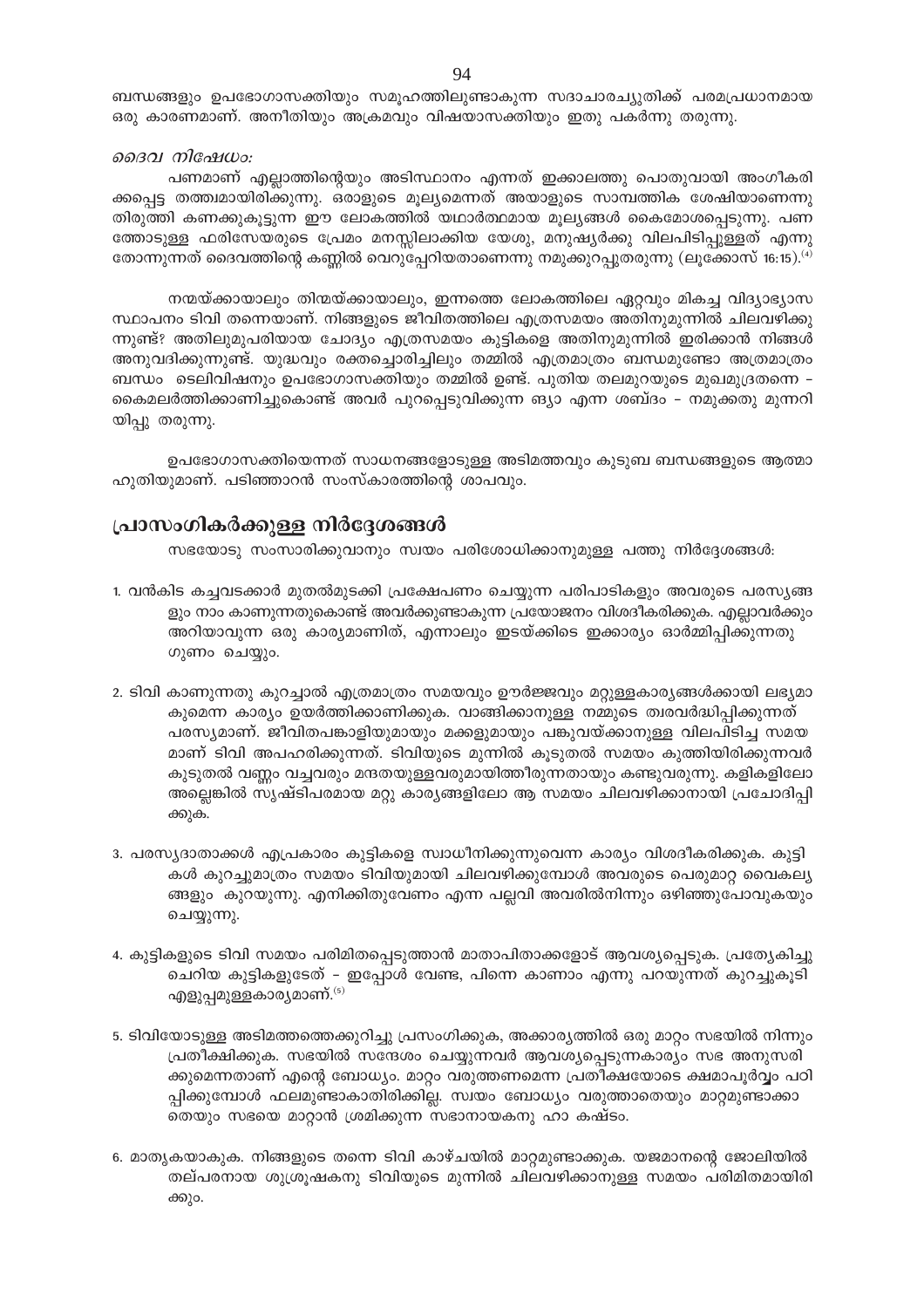- 7. വീട്ടിലെ ടെവിഷൻ സെറ്റുകളുടെ എണ്ണം പരിമിതപ്പെടുത്തുക. (എന്റെ വീട്ടിൽ ഒരു ടിവി മാത്രമാ ണുള്ളത്, അതു വീടിന്റെ താഴെയുള്ള അറയിൽ, ആരോഗ്യപരമായ കുടുംബജീവിതത്തെ തടസ്സപ്പെടുത്താത്ത ഒരിടത്താണു വച്ചിരിക്കുന്നത്). കൂടുതലുള്ളവ വിൽക്കുകയോ ഇല്ലാത്ത വർക്കു കൊടുക്കുകയോ ചെയ്യുക.
- 8. കാണാൻ കൊള്ളാവുന്ന പരിപാടികൾ നിർദ്ദേശിക്കുക. നിങ്ങളുടെ പ്രദേശത്തു ലഭിക്കുന്ന നല്ല പ്രോഗ്രാമുകളെക്കുറിച്ച് ആരാഞ്ഞറിയുക, അവയെക്കുറിച്ചു മറ്റു മാതാപിതാക്കളുമായി സംസാ രിക്കുക.
- 9. ശിഷ്യന്മാരുടെ ഇടയിൽ ഇതേക്കുറിച്ചു വ്യക്തമായ ബോധ്യം വളർത്തിയെടുക്കുക. നിയമങ്ങളും ചട്ടങ്ങളുമായിട്ടല്ല, പകരം വചനത്തിലൂടെ പ്രചോദനം പകർന്നുകൊണ്ടാകണം - എഫേ സ്യർ 5:3-10, ഫിലിപ്പിയർ 4:8-9.
- 10. നിർദ്ദേശങ്ങളെ പിന്തുടർന്നു പരിശോധിക്കുക (ഫോളോ അപ്) സാമ്പത്തിക നിർദ്ദേശങ്ങളും നൽകുക. പലയാളുകളും സാമ്പത്തികകാര്യത്തിൽ നിയന്ത്രണമറ്റവരാണ്. ലൗകീകമൂല്യങ്ങളും അവരുടെ കടമെടുപ്പുശീലവും അസന്തുഷ്ടിയും സാമ്പത്തിക തിരിമറിയും തമ്മിലുള്ള ബന്ധം വിശദീകരിച്ചു കൊടുക്കുക. അവരുടെ മുന്നിലുള്ള ലൗകീകവഴികളും ദൈവീക വഴികളും മന സ്സിലാക്കിക്കൊടുക്കുക.

# ആത്മാവു പറയുന്നു

ആത്മാവിനാൽ നാം നയിക്കപ്പെടുന്നു എന്ന വിശ്വാസം നമ്മിലുണ്ടെങ്കിൽ ആത്മാവിന്റെ അഭിലാഷമായ ലളിതജീവിതവും ആവശ്യത്തിലുള്ളവരെ സഹായിക്കലും നമ്മുടെ ജീവിതത്തിന്റെ മുഖമുദ്രയാകും. ഏശയ്യാവിന്റെ 58:1–10 വചനങ്ങൾ വായിച്ചു മനസ്സിലാക്കുക, ദൈവം ആഗ്രഹിക്കുന്ന ആത്മീയജീവിതം ഗ്രഹിച്ചെടുക്കുക.

നമ്മുടെ ഉള്ളിലെ ആത്മീയതയും (കൂട്ടായ്മ, ആരാധന, പ്രാർത്ഥന മുതലായവ) പുറമേയുള്ള പ്രവർത്തികളുമായി (വിശ്വാസം പങ്കുവയ്ക്കൽ, ആവശ്യത്തിലുള്ളവരെ കരുതൽ മുതലായവ) ഒരു തുലനം നിലനിറുത്തേണ്ടതുണ്ടെന്നു ആത്മാവു സാക്ഷിക്കുന്നു – ഇവിടെയും വചനത്തിലെമ്പാടും. നാം അത്ഭുതപ്പെടേണ്ടതില്ല! യേശുവിനെ പരിഗണിക്കുക: നമ്മുടെ കർത്താവായ യേശു സമ്പന്നനാ യിരുന്നിട്ടും അവന്റെ ദാരിദ്ര്യത്താൽ നിങ്ങൾ സമ്പന്നരാകേണ്ടതിന് നിങ്ങൾക്കു വേണ്ടി ദരിദ്രനായിത്തീർന്ന അവന്റെ കൃപ നിങ്ങൾ അറിയുന്നുവല്ലോ (2 കൊരിന്ത്യർ 8:9). ദരിദ്രനോടു സാരൂപ്യം പുലർത്തിയ യേശു വിന്റെ കാലടികളെ നാമും പിന്തുടരേണ്ടതല്ലേ? ദരിദ്രരെക്കുറിച്ചു വചനം സംസാരിക്കുന്ന കാര്യ ങ്ങൾ നമുക്കു പഠിക്കാം. ഇതു പരിശുദ്ധാത്മാവിനെക്കുറിച്ചുള്ള പുസ്തകം തന്നെയാണ്, സംശയം വേണ്ട. ആ പേരുപറഞ്ഞ് ഈ ഭാഗം വായിക്കാതെ അടുത്ത അദ്ധ്യായത്തിലേക്കു പോകാൻ ചിലർ ശ്രമിക്കുമോ എന്ന ഭയം എന്നിലുണ്ട്. നിങ്ങൾ അതിലൊരാളാവില്ല എന്നു ഞാൻ പ്രത്യാശിക്കുന്നു.

# ദരിദ്രരെക്കുറിച്ച്...

ദരിദ്രരും ആവശ്യക്കാരുമായവരെ കാണുന്നതുതന്നെ ഭയം നൽകുന്ന ഒരു കാഴ്ചയാണ്. ഇതിനോടെങ്ങനെ പ്രതികരിക്കണമെന്നത് യേശുവിനെ അനുഗമിക്കുന്നവർക്കു പോലും പലപ്പോഴും അറിയില്ല. ക്രിസ്തീയ ജീവിതത്തിന്റെ ആദ്യ പത്തുവർഷക്കാലവും ആത്മീയമായ ആവശ്യങ്ങളാണ് ഭൗതീകമായ ആവശ്യങ്ങളെക്കാൾ പ്രധാനമായത് എന്ന കാഴ്ചപ്പാടാണു ഞാൻ പുലർത്തിയിരുന്ന ത്. ഒരു വശം നോക്കിയാൽ ഇതു ശരിയായ കാഴ്ചപ്പാടുതന്നെ എങ്കിലും എന്റെ സൗകര്യമനുസ രിച്ചു പ്രവർത്തിക്കാനുള്ള ഒരു സ്വാർത്ഥ ചിന്തയ്ക്കും ഈ കാഴ്ചപ്പാട് ഇട നൽകുന്നു. ദരിദ്രരുടെ ആവശ്യങ്ങൾക്കുവേണ്ടി പൊരുതണമെന്ന് എന്നെ ഓർമ്മിപ്പിച്ച ഒരു വ്യക്തിയുമായി സെമിനാരി യിൽ വച്ചു തർക്കിച്ചത് എനിക്കിപ്പോഴും ഓർമ്മയുണ്ട്. അതു പഴയനിയമത്തിലാണ് എന്നു ഞാൻ തിരിച്ചടിച്ചു – പുതിയനിയമത്തിൽ ദരിദ്രരെ സഹായിക്കാനുള്ള അനുവാദമുണ്ട് എന്നാൽ കൽപ്പന യില്ല എന്നു ഞാൻ വാദിച്ചു. എന്റെ ആത്മീയതീക്ഷ്ണതയെക്കുറിച്ച് അദ്ദേഹത്തിൽ ഒരു മതിപ്പുളവാ ക്കാൻ എനിക്കു കഴിഞ്ഞില്ല എന്ന കാര്യം പ്രത്യേകം പറയേണ്ടല്ലോ!

പാവപ്പെട്ടവരെക്കുറിച്ചും അവരോടുള്ള ഉത്തരവാദിത്വങ്ങളെക്കുറിച്ചുമുള്ള വചനങ്ങൾ പഠി ക്കുന്നതിനുമുമ്പ് അവരുടെ മാന്യതയെ ഞാൻ മനസ്സിൽനിന്നും വകഞ്ഞുമാറ്റിയിരുന്നു. ആത്മീയകാ ര്യങ്ങൾക്കാണു പ്രധാന്യം എന്ന ബോധ്യത്താൽ ദരിദ്രരായവരുടെ ആവശ്യങ്ങൾക്കു നേരേ എന്റെ ഹൃദയത്തിന്റെ വാതിൽ പഴുതടച്ചു സംരക്ഷിച്ചു പോന്നു.

ഇന്ത്യയിലെ കൽക്കത്തയിൽ വന്നപ്പോൾ ഈ ബോധ്യങ്ങളെല്ലാം മാറിമറിഞ്ഞു. പത്തുലക്ഷം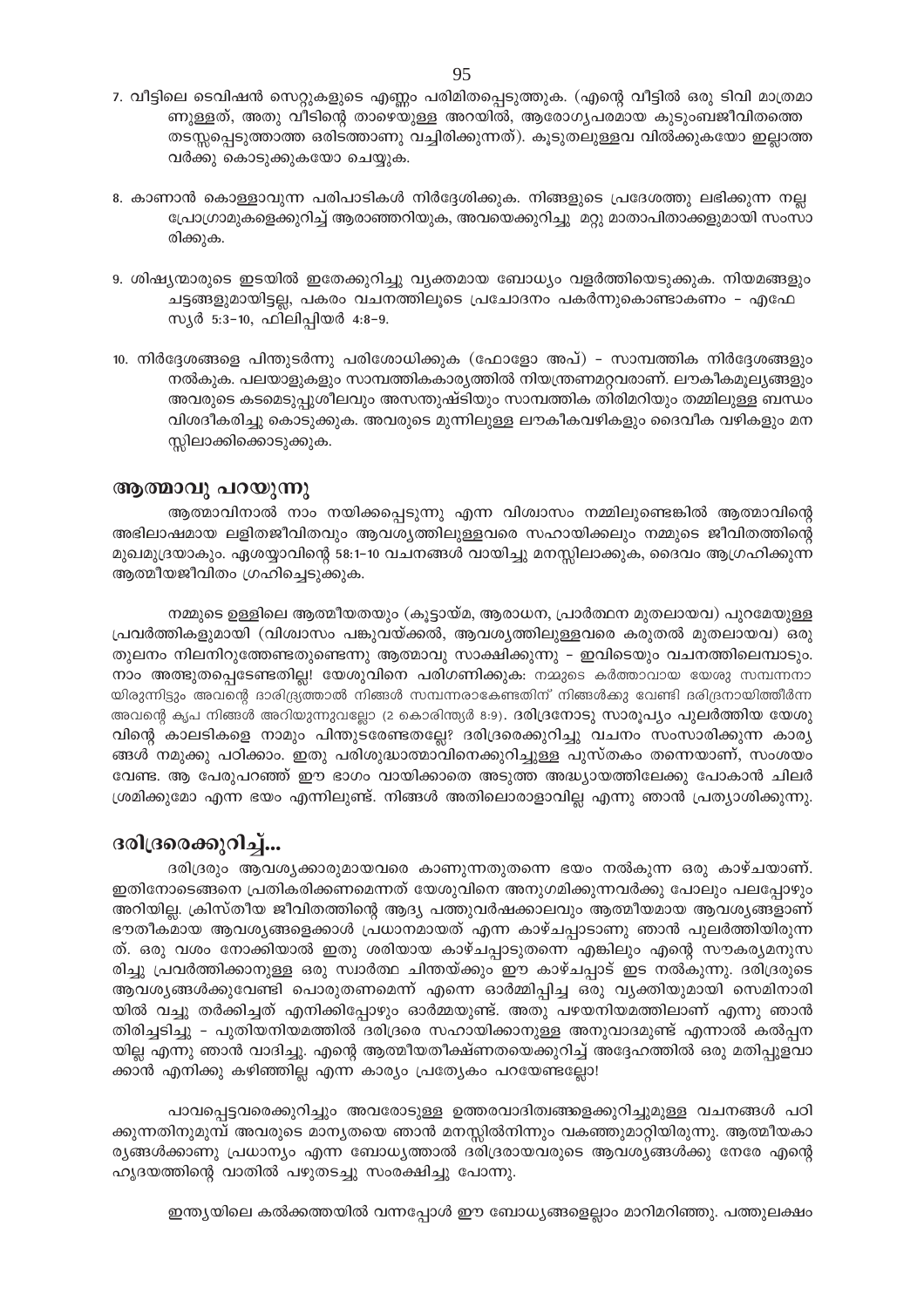പേർക്കു താമസിക്കാൻ മാത്രം ഇടയുള്ള ഒരു പട്ടണത്തിൽ തിങ്ങിക്കുടിയിരിക്കുന്നത് 120 ലക്ഷം മനു ഷ്യരാണ്. കൂടുതലായുള്ളവർക്കുള്ള ഇടം തെരുവോരമാണ്. എണ്ണമില്ലാത്തയത്രയും സ്ത്രീപുരു ഷന്മാരും കുട്ടികളും വസിക്കുന്നതവിടെയാണ്. എന്റെ ഉള്ളിൽ കെട്ടിവച്ചിരുന്ന വേലിക്കെട്ടുകളെല്ലാം നിലംപരിശായി. ഞാനും എന്റെ സഭയും ദരിദ്രരെക്കുറിച്ചു കരുതിയതെല്ലാം തിരുത്തേണ്ടതാണെന്ന ബോധ്യത്തോടെ ബൈബിൾ വായിക്കാനുള്ള സ്വാതന്ത്ര്യം എനിക്കങ്ങനെയുണ്ടായി. ഞാൻ പഠിച്ച കാര്യങ്ങൾ നിങ്ങളുമായി പങ്കുവയ്ക്കാം.

# സുവിശേഷ സത്യം

ദരിദ്രരെ കരുതുന്നതിനെക്കുറിച്ചു വചനത്തിലുടനീളം പ്രതിപാദിക്കുന്നത് എനിക്കു കാണാൻ കഴിഞ്ഞു. എന്നിൽ ആഴത്തിലുള്ള ബോധ്യം നൽകിയ അനേകം വചനങ്ങളിൽ തിരഞ്ഞെടുത്ത ചിലത് ഇവയാണ്. ആവർത്തനം 15:4–5, 11; ഇയ്യോബ് 31:16–23; ഏശയ്യ 58:6–10; ആമോസ് 6:1, 4–7; തുള ച്ചുകയറുന്ന യെഹെസ്കേൽ പതിനാറാം അദ്ധായവും:

നിന്റെ സഹോദരിയായ സൊദോമിന്റെ അകൃത്യം ഇതായിരുന്നു: ഗർവ്വും സമൃദ്ധിയായ ഭക്ഷണവും അത്യധികമായ അലസതയും അവൾക്കും അവളുടെ പുത്രിമാർക്കും ഉണ്ടായിരിക്കുന്നു; ദരിദ്രനെയും പാവപ്പെട്ടവനെയും അവൾ സഹായിച്ചതുമില്ല. അവർ അഹങ്കാരികളായി എന്റെ മുമ്പിൽ മ്ലേച്ഛത പ്രവർത്തിച്ചു; അതുകൊണ്ട് അതു കണ്ടപ്പോൾ ഞാൻ അവരെ നീക്കികളഞ്ഞു. (യെഹെ 16:49-50).

സോദോമിന്റെ ലൈംഗീക കോപ്രായങ്ങളല്ല അവരുടെ പാപത്തിന്റെ ഘോരത കൂട്ടിയത്, സ്വയം പൂരണവും ദുഷ്ടതയും നിറഞ്ഞ അവരുടെ ഹൃദയത്തിന്റെ ലക്ഷണങ്ങൾ മാത്രമായിരുന്നു അത്. എന്നാൽ അവരുടെ പാപത്തെക്കുറിച്ചു വൃക്തമായി ദൈവം സംസാരിക്കുന്നത് ഇതാണ് -അഹങ്കാരം നിറഞ്ഞ അവർ പാവപ്പെട്ടവരിൽ നിന്നും തങ്ങളെത്തന്നെ അകറ്റിനിറുത്തി.

സദൃശവാകൃങ്ങളിൽ നിന്നുള്ള വചനങ്ങളും എന്റെ ഹൃദയത്തെ തകർത്തു. 3:27-28, 14:31, 19:17, 21:13, 28:27, 30:7–9, 31:8–9. എന്നാൽ ഇക്കാര്യത്തെക്കുറിച്ചു സംസാരിക്കുന്നതു പഴയനിയമം മാത്രമല്ല. പുതിയനിയമത്തിൽ ഏറ്റവും ഉറക്കെ ഇക്കാര്യം സംസാരിക്കുന്നതു ലൂക്കോസാണ്. (3:10–11, 6:20, 6:24–25, 6:30–31, 35, 10:25–37, 12:33–34, 16:19–24). ലൂക്കോസ് തന്നെ എഴുതിയ അപ്പസ്തോല പ്രവർത്തികളിലും ഇതാവർത്തിക്കുന്നു (2:44-45, 4:32-35, 6:1-7, 11:27-30, 9:36, 10:1-2, 4). ലേഖനങ്ങളി ലുള്ള മറ്റനേകം ഭാഗങ്ങളും – യാക്കോബ് 2:14–26, ഗലാതൃർ 2:10 മുതലായവ. നല്ല ശമരിയാക്കാരന്റെ ഉപമയെന്നു പേരുകേട്ട വേദഭാഗമാണ് ഇക്കാര്യത്തെക്കുറിച്ചു വ്യക്തമായി സംസാരിക്കുന്ന വേറൊന്ന്.

# നല്ല ശമരിയാക്കാരൻ

ഈ ശമരിയാക്കാരനു നല്ലവൻ എന്ന നാമവിശേഷണം യേശു നൽകിയതല്ല, നമ്മൾ ചേർത്ത താണ്. നമ്മിൽ കാണാത്ത നന്മ ഈ കഥാനായകനിൽ നാം കണ്ടതുകൊണ്ടായിരിക്കും അയാളുടെ പേരിനോട് അങ്ങനെയൊരു വിശേഷണം ചേർക്കാൻ കാരണം. യേശുവിന്റെ വാക്കുകളുടെ ലാളി ത്യവും മൂർച്ചയും നിങ്ങളുടെ ഹൃദയത്തിലേക്കിറങ്ങട്ടെ.

അനന്തരം ഒരു ന്യായശാസ്ത്രി എഴുന്നേറ്റ് അവനെ പരീക്ഷിക്കുവാനായി: ഗുരോ, ഞാൻ നിത്യജീ വന് അവകാശിയായിത്തീരുവാൻ എന്തു ചെയ്യണം? എന്നു ചോദിച്ചു. അവൻ അവനോട്: ന്യായ പ്രമാണത്തിൽ എന്താണ് എഴുതിയിരിക്കുന്നത്? നീ എങ്ങനെ വായിക്കുന്നു? എന്നു ചോദിച്ചു. അതിന് അവൻ: നിന്റെ ദൈവമായ കർത്താവിനെ നീ പൂർണ്ണഹൃദയത്തോടും പൂർണ്ണാത്മാവോടും പൂർണ്ണ ശക്തിയോടും പൂർണ്ണമനസ്സോടും കൂടെ സ്നേഹിക്കണം എന്നും നിന്റെ അയൽക്കാരനെ നിന്നെ ഷോലെതന്നെ സ്നേഹിക്കണം എന്നും തന്നെ എന്ന് ഉത്തരം പറഞ്ഞു. അവൻ അവനോട്: നീ പറഞ്ഞ ഉത്തരം ശരിതന്നെ; അങ്ങനെ ചെയ്യുക; എന്നാൽ നീ ജീവിക്കും എന്നു പറഞ്ഞു. അവൻ സ്വയം നീതീകരിക്കുവാൻ ഇച്ഛിച്ചിട്ട് യേശുവിനോട്: എന്റെ അയൽക്കാരൻ ആര്? എന്നു ചോദിച്ചു. അതിന് യേശു ഉത്തരം പറഞ്ഞത്: ഒരു മനുഷ്യൻ യെരുശലേമിൽനിന്ന് യെരീഹോവിലേക്കു പോകു മ്പോൾ കള്ളന്മാരുടെ കൈയിൽ അകപ്പെട്ടു; അവർ അവന്റെ വസ്ത്രം ഉരിഞ്ഞു മുറിവേൽപ്പിച്ച് അർദ്ധപ്രാണനായി അവനെ വിട്ടിട്ടു പൊയ്ക്കളഞ്ഞു. ആ വഴിയിലൂടെ യാദൃശ്ചികമായി ഒരു പുരോ ഹിതൻ വന്ന് അവനെ കണ്ടിട്ടു മറുവശത്തുകൂടി കടന്നുപോയി. അങ്ങനെതന്നെ ഒരു ലേവ്യനും ആ സ്ഥലത്ത് എത്തി, അവനെ കണ്ടിട്ടു മറുവശത്തുകൂടി കടന്നുപോയി. ഒരു ശമരിയാക്കാരൻ അതുവഴി പോകുമ്പോൾ അവന്റെ അടുക്കൽ എത്തി, അവനെ കണ്ടിട്ട് മനസ്സലിഞ്ഞു. അവന്റെ അടുത്തു ചെന്ന് എണ്ണയും വീഞ്ഞും പകർന്ന് അവന്റെ മുറിവുകൾ വച്ചു കെട്ടി; അവനെ തന്റെ ദ്യഗത്തിന്റെ പുറത്തു കയറ്റി ഒരു സത്രത്തിലേക്കു കൊണ്ടുപോയി ശുശ്രൂഷിച്ചു. പിറ്റേന്നാൾ അവൻ പുറപ്പെടുമ്പോൾ രണ്ടു വെള്ളിക്കാശ് എടുത്ത് സത്രപാലകനു കൊടുത്തു: ഇവനെ ശുശ്രൂഷി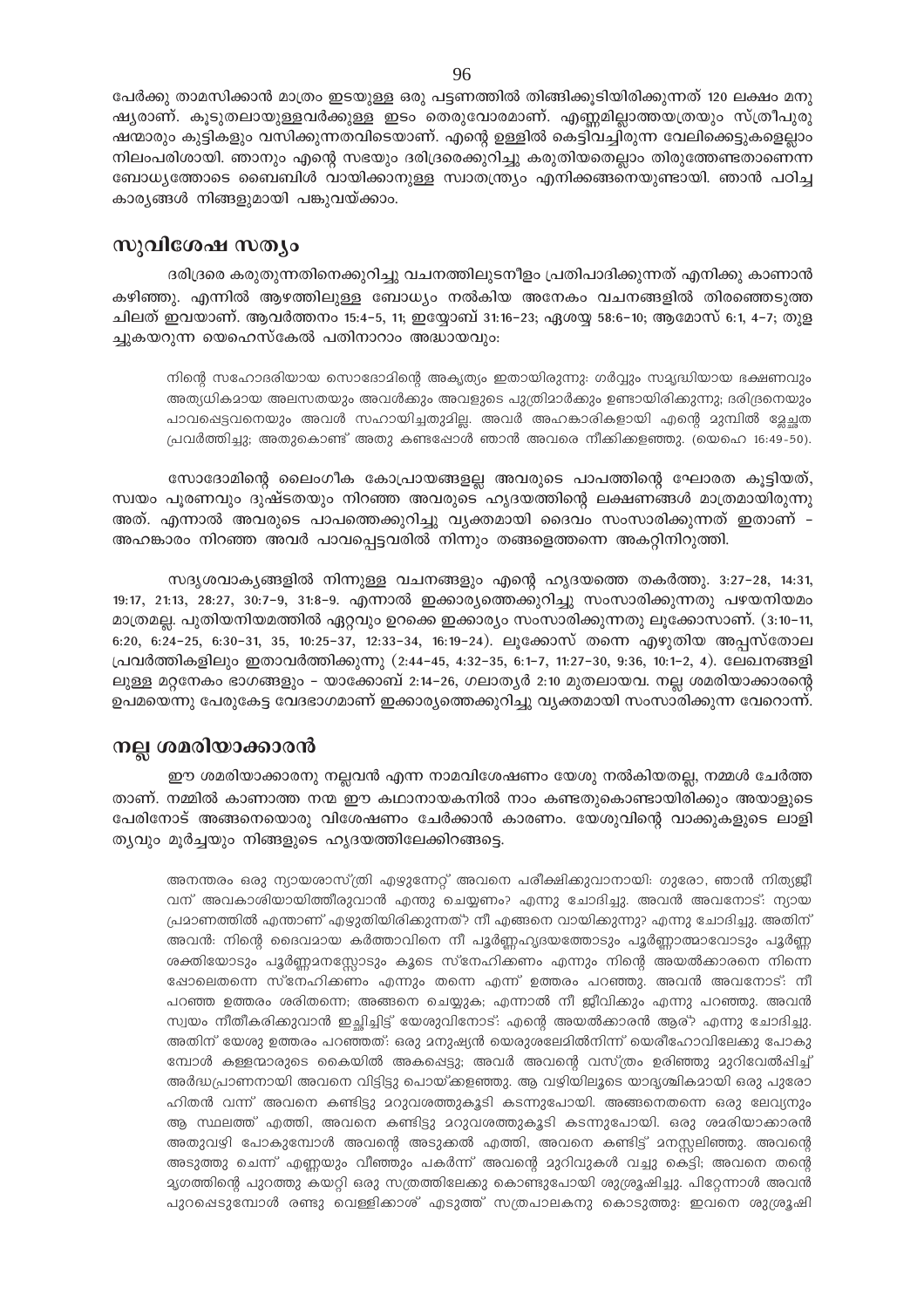ക്കണം; കൂടുതലായി എന്തെങ്കിലും ചെലവായാൽ ഞാൻ മടങ്ങിവരുമ്പോൾ തന്നു കൊള്ളാം എന്ന് അവനോടു പറഞ്ഞു. കള്ളന്മാരുടെ കൈയിൽ അകപ്പെട്ടവന് ഈ മൂവരിൽ ആര് അയൽക്കാര നായിത്തീർന്നുവെന്ന് നിനക്കു തോന്നുന്നു? അവനോടു കരുണ കാണിച്ചവൻ എന്ന് അവൻ പറ ഞ്ഞു. യേശു അവനോട്: നീയും പോയി അങ്ങനെതന്നെ ചെയ്യുക എന്നു പറഞ്ഞു (ലുക്കോസ്  $10:25 - 37$ ).

ഈ ഉപമയിൽ നിങ്ങൾ എന്താണു കാണുന്നത്? വിശ്വാസം പങ്കുവയ്ക്കാനായി ഈ ഉപമയെ ഉപയോഗിക്കാറുണ്ട്, അതിൽ തെറ്റൊന്നുമില്ലതാനും, കാരണം അപരിചിതരുടെ പോലും ആവശ്യ ങ്ങൾ നിറവേറ്റുന്നതിൽ താത്പര്യം കാണിക്കുകയെന്നത് യേശു ഉദ്ദേശിച്ച കാര്യം തന്നെയാണ്. എന്നാൽ ദരിദ്രരായവരെ കരുതുന്നകാര്യത്തിൽ ഈ വേദഭാഗം നൽകുന്ന പാഠങ്ങൾ നിരവധിയാ ണ്. എന്തായിരുന്നു ഇവിടുത്തെ സാഹചര്യമെന്നു നമുക്കു നോക്കാം:

അയാളുടെ അവസ്ഥയെക്കുറിച്ചു ശമരിയാക്കാരൻ മനസ്സിലാക്കി: നിർഭാഗ്യവാനായ ആ യാത്രക്കാരനുണ്ടായത് ഒരു ദുരവസ്ഥയാണ്, അതു പോലെതന്നെയാണ് ഈ ലോകത്തിൽ ദരിദ്രരായി ജനിച്ചവരും - തുല്യതയില്ലായ്മ, അവസരങ്ങളുടെ നിഷേധം, നീതി നിഷേധം, പലവിധമായ കുറവുകൾ തുടങ്ങി പലതും അവരുടേതായുണ്ട്. മാധ്യമങ്ങളിലൂടെയും മറ്റും ഇത്തരം അവസ്ഥകളെക്കുറിച്ചുള്ള ഒരു ഏകദേശ ധാരണ നമുക്കുമുണ്ട് – അറിയില്ലായെന്നു നമുക്കവകാശപ്പെടാൻ കഴിയില്ല. അതിലെ കടന്നു പോയ പുരോഹിതനും ലേവ്യനും അങ്ങ നെയൊരു വിശദീകരണം നല്കാനാവില്ല.

അക്രമത്തിനിരയായ ആളുടെ ജാതിയും കുലവുമൊന്നും ശമരിയാക്കാരനു പ്രശ്നമ ല്ലായിരുന്നു: തങ്ങളെ വെറുക്കുന്ന യഹൂദരോടുള്ള വിദ്വേഷം അക്കൂട്ടത്തിലുള്ള ഒരാളെ ആവശ്യനേരത്തു സഹായിക്കാൻ തനിക്കു തടസ്സമായില്ല. നമുക്കു വിദേഷമുള്ള വർഗ്ഗക്കാ രനോ രാഷ്ട്രക്കാരനോ ആണ് വഴിയിൽ കിടക്കുന്നതായി നാം കാണുന്നതെങ്കിൽ നമ്മിൽ എത്രപേർ ഇതുപോലെ കൂടെയുള്ളവരിൽ നിന്നും വ്യത്യസ്തമായി പെരുമാറും? തൊലി യുടെ നിറമോ അല്ലെങ്കിൽ മറ്റേതെങ്കിലും പുറമേയുള്ള കാര്യങ്ങളോ സഹനത്തിലൂടെ കടന്നു പോകുന്ന മനുഷ്യരുമായി അകൽച്ചയ്ക്കിടയാക്കുന്നുണ്ടോ?

മറ്റുള്ളവർ തങ്ങളുടെ തന്നെ കാര്യങ്ങൾ നോക്കിപ്പോയി: യാതൊരു ഒഴികഴിവുമില്ലാത്തവർ പോലും തങ്ങളുടേതായ ഉത്തരവാദിത്വങ്ങളുടെ മറയിൽ മനഃസ്സാക്ഷിയെ ഒളിച്ചു പിടിച്ച് (മ തപരമായ ദൗതൃങ്ങളാണ് ഇവിടെ മുറുകെപ്പിടിച്ചത്) തങ്ങളുടെ ദൈവം അങ്ങിനെയൊരുവ സ്ഥയിൽ ചെയ്യുമായിരുന്നതു ചെയ്യാതെ കടന്നുപോയി.

അക്രമത്തിനിരയായ ആൾക്ക് സ്വയം സഹായിക്കാൻ കഴിയുമായിരുന്നില്ല: അങ്ങനെ യുള്ള ഒരവസ്ഥയിലല്ലായിരുന്നു അവൻ. ഇതുപോലെ യഥാർത്ഥമായ സഹായം ആവശ്യ മുള്ള അനേക കോടി ജനങ്ങൾ നമുക്കുചുറ്റുമുണ്ട്. നാം അവരെ സഹായിക്കുന്നില്ലെങ്കിൽ വേറെയാരെങ്കിലുമതു ചെയ്തുകൊള്ളുമെന്നു വിചാരിക്കാൻ നമുക്കു ന്യായമില്ല. അവരുടെ ഇടയിൽ പ്രവർത്തിക്കുന്ന പലസംഘടനകളുമുണ്ടെങ്കിലും അവരുടെ സേവനങ്ങൾ മാത്രം മതിയായവയല്ല. ഏതെങ്കിലുമൊക്കെ രീതിയിൽ അവരുടെ ആവശ്യങ്ങൾ നിറവേറപ്പെടുമെന്ന ചിന്തയിൽ നമ്മുടെ മനസ്സാക്ഷിയെ മറച്ചുവയ്ക്കാനും കഴിയില്ല.

സാഹചര്യമിതായിരിക്കേ, ശമരിയാക്കാരൻ എന്താണു ചെയ്തത്?

- അവൻ സാഹചര്യം മനസ്സിലാക്കി, ആവശ്യമെന്തെന്നു തിരിച്ചറിഞ്ഞു.
- അയൽക്കാരനോടു അലിവുകാണിച്ചു. അയൽക്കാരൻ ആർ എന്ന കാര്യത്തിൽ നമുക്കിട യിലൊരു തർക്കംവേണ്ട! നമ്മുടെ സഹജീവികളാണ് നമ്മുടെ അയൽക്കാർ.
- അക്രമത്തിനിരയായ വ്യക്തിയുടെ ചികിത്സാചിലവുകളും ശാരീരികാവശ്യങ്ങളും ശമരിയാ ക്കാരൻ പരിഗണിച്ചിട്ട് തന്നാലാകുന്ന വിധം അവ നിറവേറ്റി.
- തനിക്കു യാത്ര തുടരേണ്ട സമയം വന്നപ്പോൾ ഉത്തരവാദിത്വത്തോടെ അവനെ നോക്കാൻ ആളെ ഭരമേൽപ്പിച്ചു (സത്ര സൂക്ഷിപ്പുകാരനെ).
- ബാധ്യത തന്നിൽ നിന്നും ഒഴിവാക്കാതെ തിരിച്ചു വരുമ്പോൾ ഞാൻ വന്നു ബാക്കി കാര്യ ങ്ങൾ നോക്കിക്കൊള്ളാമെന്നേറ്റ ശമരിയാക്കാരൻ, താൻ പോകേണ്ടതിലും കൂടുതൽ ദൂരം പോകാൻ തയ്യാറായി.

ഈ ലോകത്തിലുള്ള ദരിദ്രരുടെ കാര്യം സംബന്ധിച്ച് യേശു നമ്മോടു സംസാരിക്കുന്നതും ഇതാണ് - നീയും പോയി അപ്രകാരം തന്നെ ചെയ്യുക.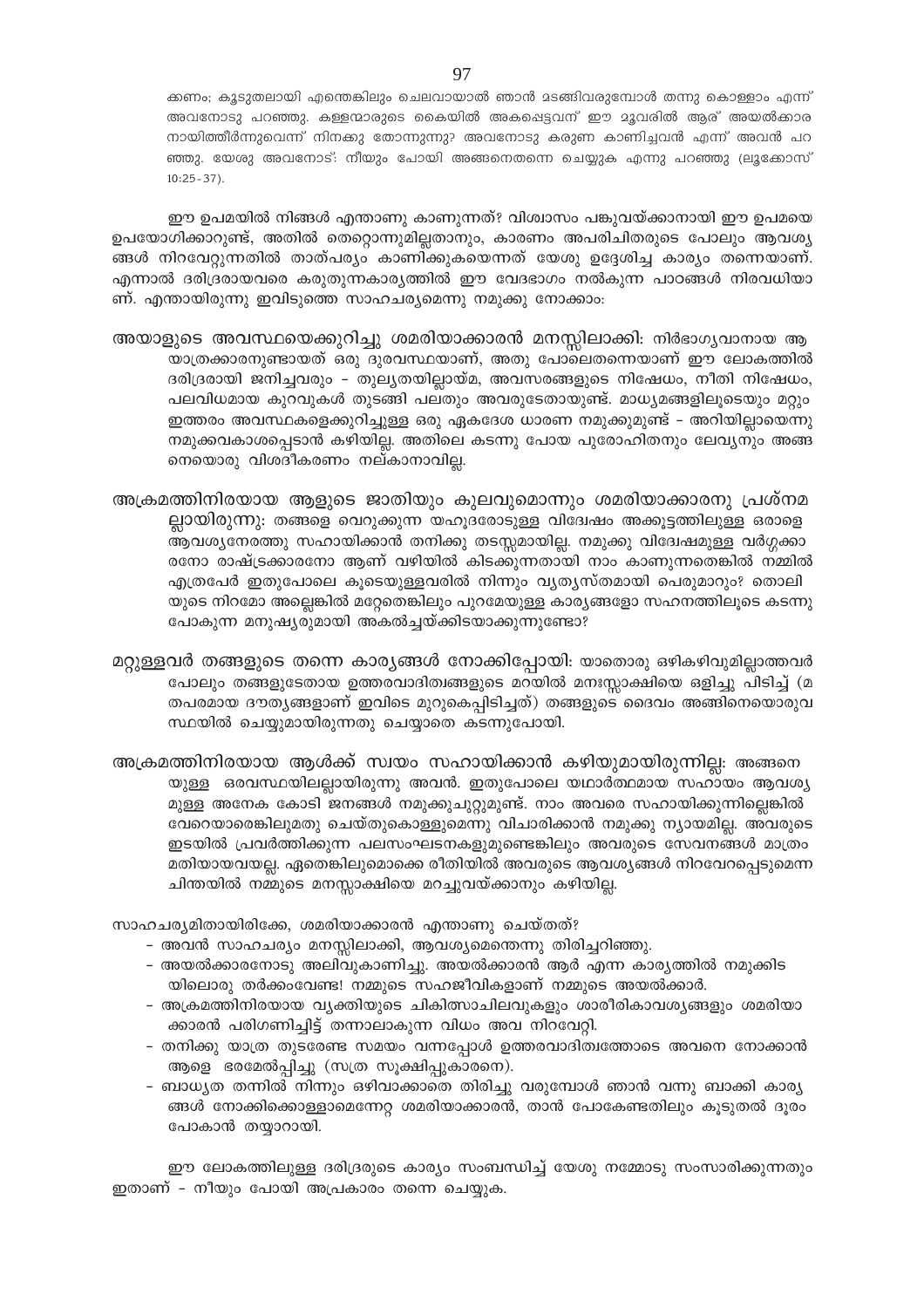# ഞാൻ എവിടെനിന്നും തുടങ്ങും

- 1. ഈ വിഷയത്തെക്കുറിച്ചു കൂടുതലായി പഠിക്കുക. പണത്തെക്കുറിച്ചും സ്വത്തിനെക്കുറിച്ചുമുള്ള വചനങ്ങളെയെല്ലാം ആഴത്തിൽ മനസ്സിലാക്കുക. വചനം നമുക്കു നൽകുന്ന വ്യക്തിപരമായ ബോധ്യത്തെക്കാൾ മെച്ചമായ യാതൊന്നുമില്ല.
- 2. നിങ്ങളുടേതായ എന്തെങ്കിലും വില്ക്കുക, ലൂക്കോസ് 12:33ൽ യേശു പഠിപ്പിച്ചതുപോലെ.
- 3. നിങ്ങളുടെ ചിലവുകണക്കുകളെ സൂക്ഷ്മമായി പരിശോധിക്കുക. എന്തെങ്കിലും വാങ്ങിക്കണ മെന്ന തോന്നലുണ്ടാകുമ്പോൾ താഴെപ്പറയുന്ന ചോദ്യങ്ങൾ പരിഗണിക്കുക: $^{(6)}$ 
	- ഇതെനിക്കു ഒഴിച്ചുകൂടാൻ വയ്യാത്തതരത്തിൽ ആവശ്യമുള്ളതാണോ?
	- ഒരു മാസം കഴിഞ്ഞാൽ ഈ സാധനം ഞാൻ വാങ്ങിക്കുമോ?
	- വേറെ ഏതെങ്കിലും സ്ഥലത്തുനിന്ന്, കുറഞ്ഞ പൈസയ്ക്ക് ഈ സാധനം വാങ്ങി ക്കാൻ കഴിയുമോ?
	- സമൂഹത്തിലുള്ള എന്റെ അംഗീകാരം കൂട്ടണമെന്ന മനോഭാവത്തിലാണോ ഞാൻ ഈ സാധനം വാങ്ങിക്കുന്നത്?
- 4. സാമ്പത്തികകാര്യങ്ങളിൽ ഒരു ആസൂത്രണമേർപ്പെടുത്തുക (ബജറ്റുണ്ടാക്കുക), അതിൽ മുറുകെ പ്പിടിച്ചു ചിലവഴിക്കുക. നിങ്ങൾക്കു ജീവിക്കാനായി എത്ര പണം വേണമെന്ന കാര്യത്തിൽ ഒരു നിഗമനത്തിൽ എത്തുക, വരവു ചിലവുകളിൽ ഒരു തുലനം കൊണ്ടുവരിക. വ്യക്തിപര മായ ചിലവുകളിൽ ആരോഗ്യകരമായ നിയന്ത്രണങ്ങൾ പാലിക്കുക. $^{(\prime)}$
- 5. പതിവായി ഉപവസിക്കുക പലകാര്യങ്ങളിലാകാം. മറ്റുള്ളവരുടെ ജീവിതാവസ്ഥയെക്കുറിച്ചുള്ള ഒരു അവബോധം നമ്മിൽ സൃഷ്ടിക്കാൻ ഇതിടയാക്കും. നിങ്ങളുടെ തന്നെ പ്രാർത്ഥന കൂടു തൽ ശ്രദ്ധയോടുകൂടിയതും തീക്ഷ്ണതയേറിയതുമായിത്തീരും. മാത്രമല്ല, ആവശ്യക്കാ രുമായി പങ്കുവയ്ക്കാനായി കൂടുതൽ പണം നിങ്ങളുടെ കയ്യിൽ അവശേഷിപ്പിക്കുകയും ചെയ്യും.
- 6. ദരിദ്രരെ സഹായിക്കാനുതകുന്ന രീതിയിൽ വ്യക്തമായ പദ്ധതികൾ മെനയുക. ഉദാഹരണത്തിന് - ഒരു കുട്ടിയെ ദത്തെടുക്കൽ. $^{(8)}$
- 7. പ്രാർത്ഥിക്കുക: ഇപ്പോൾത്തന്നെ. ഇക്കാര്യങ്ങളെക്കുറിച്ചു നിങ്ങൾക്കെന്തു തോന്നുന്നു എന്നതും നിങ്ങൾ ഇതേക്കുറിച്ചെല്ലാം എന്തുചെയ്യാനാഗ്രഹിക്കുന്നു എന്നതും ദൈവത്തോടു പറയുക. തീരുമാനങ്ങളിൽ പിന്നോക്കം പോകാതിരിക്കുക. നിങ്ങളുടെ ജീവിതം ദരിദ്രർക്കായി ഉഴി ഞ്ഞുവയ്ക്കാനായി ദൈവമാഗ്രഹിക്കുന്നുവെങ്കിൽ അതു വ്യക്തമാക്കിത്തരുവാനായി പ്രാർത്ഥിക്കുക.

# ഞാൻ വിശക്കുന്നവനായിരുന്നു

മത്തായി 25:35ൽ, നമുക്കു പരിചിതമായ ചെമ്മരിയാടുകളുടെയും കോലാടുകളുടെയും ദൃഷ്ടാ ന്തത്തിൽ, ഞാൻ വിശക്കുന്നവനായിരുന്നു എന്നു നമ്മുടെ കർത്താവു പറഞ്ഞു. ദരിദ്രരെ സഹായി ക്കുന്ന കാര്യത്തിൽ ഒഴികഴിവുപറയാതിരിക്കാൻ നമ്മെ വിളിക്കുന്ന ഈ പദ്യഭാഗം കാണുക:

# ഞാൻ വിശക്കുന്നവനായിരുന്നു

നിങ്ങൾ എന്റെ ഭക്ഷണമെടുത്തു പന്നികൾക്കു കൊടുത്തു എന്നിട്ടു നിങ്ങൾ വിലനിലവാരത്തെ കുറ്റപ്പെടുത്തി കമ്മൂണിസ്റ്റുകാരുടെമേൽ അതിന്റെ ഉത്തരവാദിത്വം ചാർത്തി ദരിദ്രർ അനുഗ്രഹീതരാണെന്നു നിങ്ങൾ എന്നോടു പറഞ്ഞു ദാരിദ്ര്യം ചൂണ്ടിക്കാട്ടി സർക്കാരിനു കത്തെഴുതാനും നിങ്ങൾ തീരുമാനിച്ചു നിങ്ങളുടെ ഭക്ഷണാവശിഷ്ടങ്ങൾ കുന്നുകൂട്ടാനുള്ള ഒരു തൊട്ടിയായെന്നെ നിങ്ങൾ പരിഗണിച്ചു എനിക്കുവേണ്ടി പ്രാർത്ഥിക്കാമെന്നു നിങ്ങൾ വാഗ്ദാനം ചെയ്തു എന്റെ കാര്യം നോക്കാനുള്ള ശേഷി എനിക്കുണ്ടെന്നു നിങ്ങൾ ഉറപ്പിച്ചു എന്നെ കാണാൻ മടിച്ചിട്ട് നിങ്ങൾ ചാനലുകൾ മാറ്റി മാറ്റി നോക്കി എനിക്കു വിളവെടുക്കാനായി നിങ്ങൾ ഭിക്ഷയെറിഞ്ഞു എന്നെ നിശബ്ദനാക്കാനായി നിങ്ങൾ സർക്കാരിനെ പിന്തുണച്ചു നിങ്ങളുടെ മേശയലങ്കരിക്കുന്ന പൂക്കൾ വിരിയിക്കാനായി എന്റെ കൃഷിയിടങ്ങൾ തകർത്തു പോയി തുലയാൻ നിങ്ങൾ എന്നോടു പറഞ്ഞു.<sup>(9)</sup>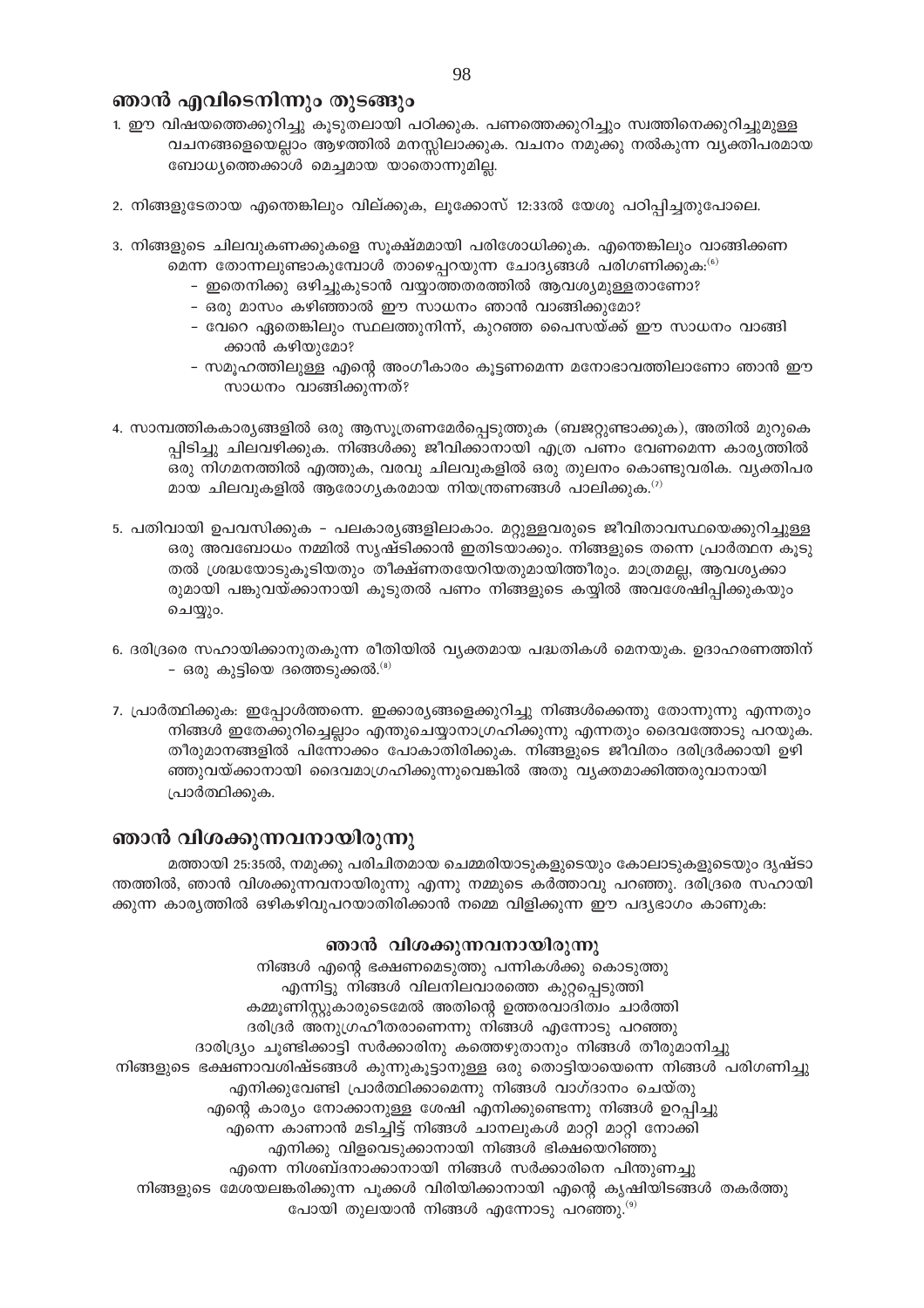# സ്ഥതം സാമൂഹൃസ്ഥിതി മാത്രം നോക്കുന്ന ക്രിസ്ത്യാനി?

ലോകം തലകീഴായ് മറിയേണ്ടതുണ്ട് – തീർച്ചയായും ഒന്നിൽ കുടുതൽ കാര്യങ്ങളിൽ തന്നെ! ഒരു വ്യവസ്ഥിതിയെമാത്രം പിന്താങ്ങുന്നവരായി നമുക്കൊതുങ്ങിക്കൂടാൻ കഴിയില്ല. (കുടൂതൽ ധ്യാനി ക്കുന്നതിനായി ഏശയ്യ 5:8–25 നോക്കുക). എല്ലാത്തരം ദ്രവ്യാഭിലാഷങ്ങളെയും ഉപഭോഗാസക്തി യെയും അനുഭാവശൂന്യതയെയും ന്യായവിധിയുടെ പാതയിൽ നിർത്തുന്നതാണ് നമ്മുടെ രക്ഷ കന്റെ വഴി.

നമ്മുടെ ദൗത്യം: ലോകത്തിലുള്ള സകലമനുഷ്യരുടെയും ജീവിതത്തിൽ സുവിശേഷമെത്തി ക്കുക എന്നതാണ്. സുവിശേഷത്തോടൊപ്പം നമ്മുടെ ജീവനും നാം പങ്കുവയ്ക്കേണ്ടതുണ്ട്. ആത്മീ യമായ അനുഗ്രഹങ്ങൾ മാത്രമല്ല നമുക്കുള്ളത്, ഭൗതീകമായ അനുഗ്രഹങ്ങളും കൂടിയാണ്. ഇവയെ രണ്ടിനെയും തമ്മിൽ വേർതിരിക്കുന്ന പ്രചാരണങ്ങളെ സൂക്ഷിക്കുക. ഇതൊരു വെല്ലുവിളിയായി തോന്നുന്നുണ്ടോ? ദൈവത്തിന്റെ ആത്മാവും മറ്റൊരുവഴിയെക്കുറിച്ചു സംസാരിക്കുന്നില്ല.

എളിയവരോടു സുവാർത്ത അറിയിക്കുവാൻ യഹോവ എന്നെ അഭിഷേകം ചെയ്തിരിക്കുന്നതു കൊണ്ട് യഹോവയായ ദൈവത്തിന്റെ ആത്മാവ് എന്റെ മേൽ ഇരിക്കുന്നു. ഹൃദയം തകർന്നവ രുടെ മുറിവു കെട്ടുവാനും തടവുകാർക്കു സ്വാതന്ത്ര്യവും ബദ്ധന്മാർക്കു വിടുതലും വിളംബരം ചെയ്യുവാനും യഹോവയുടെ പ്രസാദവർഷവും നമ്മുടെ ദൈവത്തിന്റെ പ്രതികാരദിവസവും വിളം ബരം ചെയ്യുവാനും വിലപിക്കുന്നവരെയൊക്കെയും ആശ്വസിഷിക്കുവാനും സീയോനിലെ ദുഃഖിത ന്മാർക്ക് ചാരത്തിനു പകരം അലങ്കാരമാലയും വിലാപത്തിനു പകരം ആനന്ദതൈലവും മനോവ്യ ഥയ്ക്കു പകരം സ്തുതി എന്ന മേലങ്കിയും നൽകുവാനും അവൻ എന്നെ അയച്ചിരിക്കുന്നു; അവൻ മഹത്ത്വീകരിക്കപ്പെടേണ്ടതിന് അവർക്കു നീതി വ്യക്ഷങ്ങൾ എന്നും യഹോവയുടെ കൃഷി എന്നും പേരാകും (ഏശയ്യ 61:1-3).

# ശോധനചെയ്യുവാൻ:

- 1. ഉപഭോഗതൃഷ്ണ എന്നിൽ എത്രമാത്രമുണ്ട്? ജീവിതക്രമം മാറ്റാൻ ഞാൻ തയ്യാറാണോ?
- 2. വചനമനുശാസിക്കുന്ന രീതിയിലുള്ള ഒരു ശ്രദ്ധ എനിക്കു പാവപ്പെട്ടവരുടെമേൽ ഉണ്ടോ?
- 3. അധഃസ്ഥിതരായവരെ കരുതാൻ എന്റെ വാർഷിക വരുമാനത്തിൽ എത്ര വിഹിതം മാറ്റിവ യ്ക്കുന്നുണ്ട്?

കുറിപ്പുകൾ:

1. വില്ല്യം വേർഡ്സ്വർത്ത് (1170–1850), ദി വേൾഡ് ഈസ് റ്റു മച്ച് വിത് അസ്.

2. മുന്നാംനിരരാഷ്ട്രങ്ങൾ വളർന്നുവരുന്ന രാഷ്ട്രങ്ങളാണ്. സാങ്കേതികരംഗങ്ങളിലെ വിക സനത്തിലൂടെ വളർന്ന രാജ്യങ്ങളെ ഒന്നാംനിരരാഷ്ട്രങ്ങൾ എന്നും, കമ്മൂണിസ്റ്റ് രാജ്യങ്ങളെ അവ യുടെ മികവിന്റെ വെളിച്ചത്തിൽ രണ്ടാംനിരരാഷ്ട്രങ്ങൾ – കൂടുതൽ ഉപയോഗിക്കാത്ത ഒരു പ്രയോ ഗമാണിത് – എന്നു വിളിക്കുന്നു.

3. ഇക്കാര്യത്തിൽ കൂടുതൽ വെല്ലുവിളിക്കർഹരായത് കുട്ടികളേക്കാളുപരി മാതാപിതാക്കളാണ്. കുട്ടി കളുടെ രുപാന്തരീകരണ കാലഘട്ടങ്ങളിൽ അവരെ പരിപോഷിപ്പിക്കാനും സംരക്ഷിക്കാനുമായി ദൈവം നൽകിയ ഉത്തരവാദത്തങ്ങളിൽ നിന്നും ഒഴിഞ്ഞുമാറി കുട്ടികളെ ടിവിയുടെ മുന്നിലേക്കു തള്ളിവിടുന്നവർതന്നെ.

4. പ്രധാനമായും മൂന്നു മാധ്യമങ്ങളിലൂടെയാണ് ദൈവനിഷേധം വളരുന്നതെന്നാണ് സാമുഹ്യശാ സ്ത്രജ്ഞന്മാരുടെ പഠനം. ഒന്നാമത്തേത് മാധ്യമം, രണ്ടാമത്തേത് സാങ്കേതികവികസനം, മൂന്നാമ ത്തേത് സർവ്വകലാശാലകൾ. തീക്ഷ്ണത നഷ്ടപ്പെട്ട സഭകളെ നാലാമത്തെ മാധ്യമമായിക്കാണുന്ന തിൽ തെറ്റുണ്ടോ? സഭകൾക്കു മുല്യങ്ങളുലുള്ള തങ്ങളുടെ നങ്കൂരം നഷ്ടപ്പെടുകയും ലോവുമാ യുള്ള ബാന്ധവകടലിൽ അലയുകയും ചെയ്യുമ്പോൾ, വിശ്വാസസത്യങ്ങളിൽ വീഴ്ചവരുത്തലാണ് സംഭവിക്കുന്നത്. ഇക്കാര്യങ്ങളെക്കുറിച്ചു ഏതളവുവരെ സംസാരിക്കേണ്ടതുണ്ട് എന്ന ചോദ്യത്തിന് കൃത്യമായ ഉത്തരം ഇല്ലെങ്കിലും, നാം സംസാരിച്ചേ പറ്റൂ.

5. ഞങ്ങളുടെ കുട്ടികൾ എത്രമണിക്കൂർ ടിവി കാണണം, ഏതു ചാനൽ കാണണം എന്നകാര്യങ്ങ ലിൽ നല്ല വ്യക്തതയും പദ്ധതിയുമുണ്ട്. കുട്ടികൾ കാണുന്നകാര്യങ്ങളുടെ സദാചാരനിലവാരത്തെക്കു റിച്ചു പരിശോധിക്കുകയോ, ബോധവാന്മാരല്ലാത്തതോ ആയ മാതാപിതാക്കൾ തീർച്ചയായും മാറ്റം വരുത്തേണ്ടതുണ്ട്. കുട്ടികളുടെ ടിവി കാഴ്ചയിൽ ഉൾപ്പെട്ടിരിക്കുന്ന മാതാപിതാക്കൾ അവർ കാണുന്ന കാര്യങ്ങളുടെ സദാചാരനിലവാരത്തെ ഉയർത്തുവാൻ സഹായിക്കുന്നവരും, അവരവരുടെ തന്നെ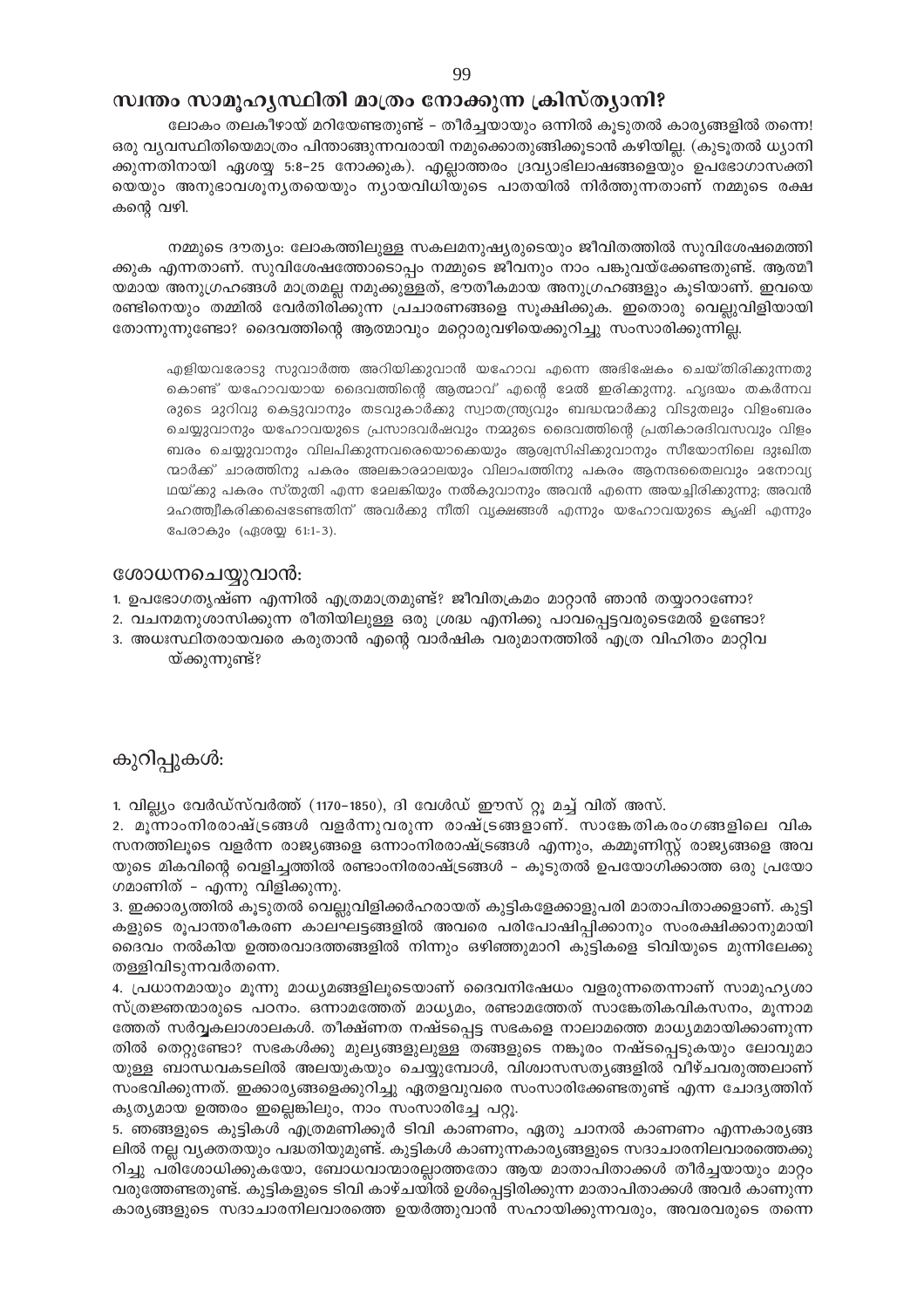ടിവി കാഴ്ചയുടെ സദാചാരനിലവാരം ഉയർന്നതായി സൂക്ഷിക്കുന്നവരുമാണ് എന്നത് എനിക്ക് മന സ്സിലാക്കാൻ കഴിഞ്ഞ കാര്യമാണ്. അവരുടെ കുട്ടികളിൽ വളരുന്ന സന്തോഷത്തിന്റെയും നന്ദിയു ടെയും നിലവാരത്തിൽ അത്തരം മാതാപിതാക്കൾ സന്തുഷ്ടരുമാണ്.

6. സിംഗപൂരിലെ കാരൻ ലൂയിസിന് ഈ ചോദ്യങ്ങൾക്കു കടപ്പാട്.

7. ഇലക്ട്രിസിറ്റി, ഇന്ധനം, ഭക്ഷണപദാർത്ഥങ്ങൾ എന്നിവ ഉപയോഗിക്കുന്നകാര്യത്തിൽ ശ്രദ്ധാലു ക്കളാവുക.

8. 1995ൽ ചൈനയിലെ ഷാങ്ഹായിൽനിന്നും ഒരു കുട്ടിയെ ദത്തെടുക്കാൻ ഞങ്ങൾക്കു ദൈവാനുഗ്ര ഹമുണ്ടായി.

9. ഞാൻ വിശക്കുന്നവനായിരുന്ന എന്ന ഈ കവിതയുടെ രചയിതാവ് ആരെന്നറിയില്ല.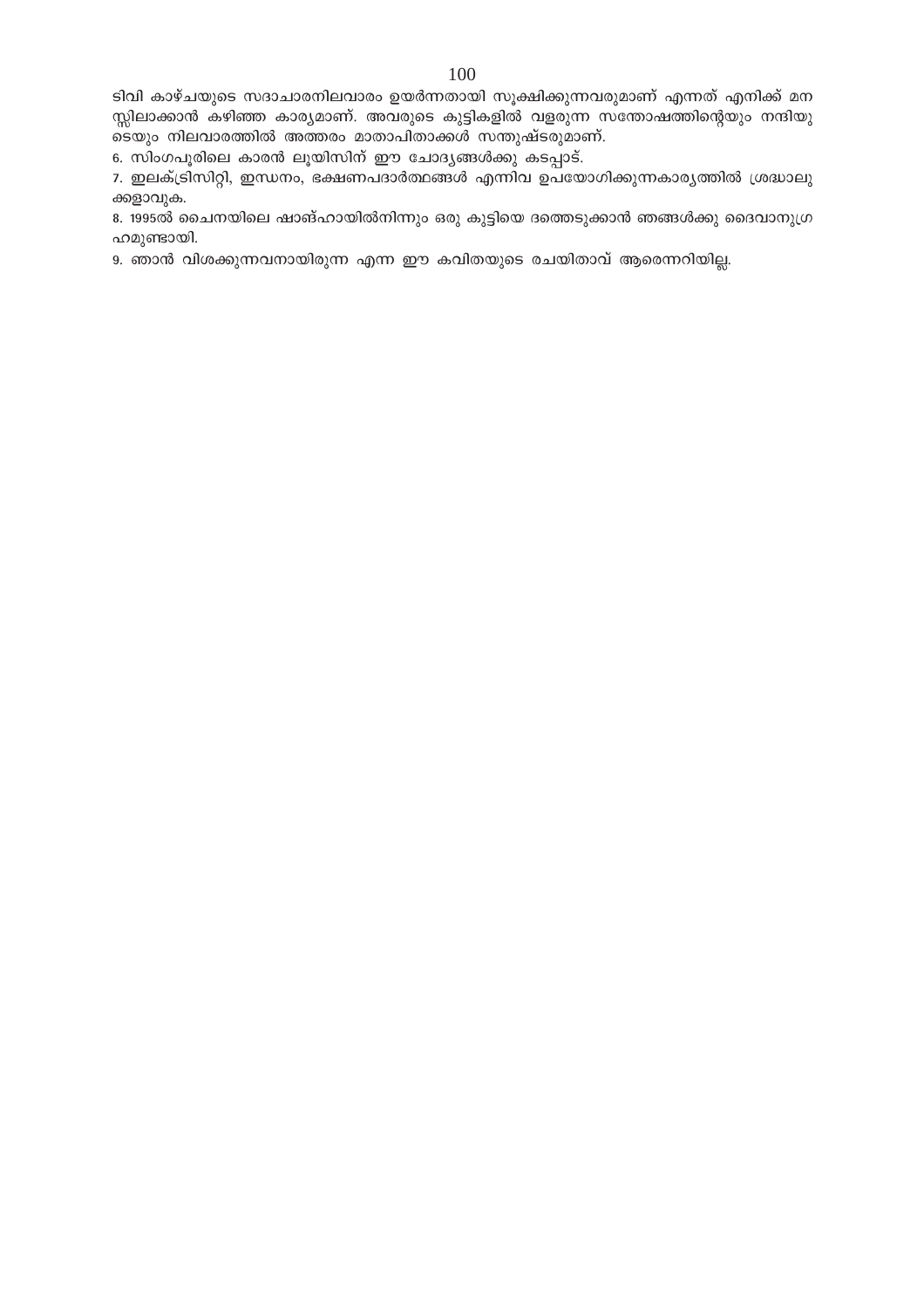#### അദ്ധ്യായം 15

# ആത്മാവിലുള്ള സ്വാതന്ത്ര്യം ശരിയായ സ്വാതന്ത്ര്യവും തെറ്റായ സ്വാതന്ത്ര്യവും

പരിശുദ്ധാത്മാവു നമ്മുടെ ജീവിതത്തിൽ പ്രവർത്തിക്കുന്ന വിധങ്ങളോടൊപ്പം പ്രവർത്തി ക്കാത്ത വഴികളും ഈ പുസ്തകത്തിന്റെ പ്രതിപാദ്യവിഷയമാണ്. അനുസരണത്തെക്കുറിച്ചും സ്വാത ന്ത്ര്യത്തെക്കുറിച്ചുമുള്ള വിരുദ്ധങ്ങളായ അഭിപ്രായങ്ങൾ നമ്മുടെ ചർച്ചയുടെ കടിഞ്ഞാണുമാണ്. ആത്മാവു നമുക്കു സ്വാതന്ത്ര്യം തരുന്നുവെന്ന് പൗലോസ് വ്യക്തമായിത്തന്നെ പഠിപ്പിക്കുന്നു.

കർത്താവ് ആത്മാവാകുന്നു; കർത്താവിന്റെ ആത്മാവുള്ളിടത്ത് സ്വാതന്ത്ര്യം ഉണ്ട്. എന്നാൽ മൂടു പടം അണിയാത്ത മുഖത്ത് കർത്താവിന്റെ തേജസ്റ്റ് കണ്ണാടിയിൽ എന്നപോലെ പ്രതിഫലിക്കുന്നു; ആത്മാവായ കർത്താവിൽ നിന്ന് തേജസ്സിന്മേൽ തേജസ്സ് പ്രാപിച്ച് അതേ സാദൃശമായി രൂപാന്തര ഷെട്ടുകൊണ്ടിരിക്കുന്നു. (2 കൊരിന്ത്യർ 3:17-18).

ആത്മാവു നമുക്കു നൽകുന്ന സ്വാതന്ത്ര്യത്തിന്റെ പ്രകൃതമെന്താണ്? ആത്മീയതയുടെ അക ക്കാമ്പിൽ കൃത്യമായി കൊള്ളുന്ന ഒരു ചോദ്യമാണിത്, പലരീതിയിലും. സത്യമായ മതത്തെയും കപടമായ മതത്തെയും തമ്മിൽ വേർതിരിക്കുന്ന ചോദ്യമാണിത്.

#### വികാരമാണോ അതോ അനുസരണമാണോ?

ആത്മീയമായിട്ടു നോക്കുമ്പോൾ മാത്രമല്ല, രാഷ്ട്രീയമായും സാമ്പത്തികമായും മറ്റെന്തുരീതി യിൽ നോക്കിയാലും സ്വതന്ത്രമാക്കപ്പെടുകയെന്ന വാക്കു ചെലുത്തുന്ന സ്വാധീനം ശക്തമാണ്. അവ നവന്റെ കാര്യം മാത്രം നോക്കുന്ന രീതിയിൽ ചിന്തിക്കുന്ന മതവിഭാഗങ്ങൾ വച്ചു നീട്ടുന്ന കപട സ്ഥാതന്ത്ര്യവും തിരുവചനങ്ങളിലൂടെ ദൈവം പ്രദാനം ചെയ്യുന്ന യഥാർത്ഥമായ സ്ഥാതന്ത്ര്യവും തമ്മിലുള്ള അന്തരം വളരെ വലുതാണ്. ആത്മാവുള്ളിടത്ത് സ്വാതന്ത്ര്യമുണ്ട്. വിശുദ്ധമായ ഒരു ജീവിതം നയിക്കാനായുള്ള വചനത്തിന്റെ നിലവാരത്തോട് ഉത്തവാദിത്വബോധം കാണിക്കാത്ത ഒരു ജീവിത മോ, അവനവന്റെ ആത്മനിർവൃതിയിലേക്കു സ്വയം വലിയുന്ന ജീവിതമോ, അനുസരിക്കാതിരിക്കു ന്നതിനായി സ്വയം ഒഴിവുകഴിവു കണ്ടെത്തുന്ന ഒരു ജീവിതമോ അല്ല ഈ സ്വാതന്ത്ര്യം. ആത്മാവു നമ്മെ രൂപാന്തരപ്പെടുത്തുന്ന പ്രക്രിയ പുരോഗമിക്കുമ്പോൾ നമ്മുടെ സ്വാതന്ത്ര്യം കുറഞ്ഞുപോ കുന്നു എന്ന ഒരു തോന്നൽ ദൈവമക്കൾക്ക് ഒരിക്കലുമുണ്ടാകുന്നില്ല. മറിച്ച് സത്യത്തെ മുറുകെപ്പിടി ക്കുന്നവരെ സംബന്ധിച്ച് ആ സ്വാതന്ത്ര്യബോധം വർഷാവർഷം കൂടിവരുന്നതേയുള്ളൂ.

വലിയ വിലകൊടുത്തുമാത്രം അനുഭവിക്കാൻ കഴിയുന്ന സ്വാതന്ത്ര്യം വിലകുറഞ്ഞ ഒന്നല്ല. കറയില്ലാത്ത ക്രിസ്തീയ സ്വാതന്ത്ര്യം (ഗലാതൃർ 5:1) ക്രിസ്തുവിൽ മാത്രം കണ്ടെത്താൻ കഴിയുന്ന ഒന്നാണ് – അതിന്റെ വ്യാജന്മാർ പലതുണ്ടെങ്കിലും. വ്യാജമായ സ്വാതന്ത്ര്യം വാഗ്ദാനം ചെയ്യുന്നതു ലോകം മാത്രമല്ല, ക്രിസ്തുവിന്റെ പേരിൽ പോലുമുണ്ടത്. ഏതു ദുരുപദേശത്തിന്റെയും കാതലായ ഭാഗം എളുപ്പവഴിയെന്ത് എന്നചിന്തയാണ്. ആത്മാവിനെ സ്വതന്ത്രമാക്കുക, ഒഴുക്കിനൊത്തു പോവു ക, നിങ്ങളുടെ ഹൃദയത്തെ വിശ്വസിക്കുക എന്നിങ്ങനെയുള്ള ആധുനിക കാലത്തിന്റെ മുദ്രാവാക്യ ങ്ങളെല്ലാം ഇതിൽനിന്നുമുരുത്തിരിയുന്നതാണ്.

വികാരമാണോ അതോ അനുസരണമാണോ: ഇതാണു ചോദ്യം. ദൈവത്തെ അനുഭവിക്കാ നായി നാം ഇറങ്ങിപ്പുറപ്പെടുമ്പോൾ തിരഞ്ഞെടുക്കുന്നതു തെറ്റായ വഴിയാണ്. എന്നാൽ ദൈവത്തെ അനുസരിക്കാനായി നാം തീരുമാനിച്ചുറയ്ക്കുമ്പോൾ, നാം ചരിക്കുന്നതു ശരിയായ വഴിയിലാണ്. (മഹത്തായ വികാരങ്ങൾ അപ്പോൾ നമ്മെ തേടിവരുന്നു).

#### ട്രാക്കുമാറ്റം

എന്നെ അനുഗമിക്കുവിൻ, ഞാൻ നിങ്ങളെ സ്വതന്ത്രരാക്കാം – ഉത്തരവാദിത്വത്തിൽ നിന്നുള്ള സ്വാതന്ത്ര്യം, നിങ്ങൾക്കു തോന്നുന്നതുപോലെ നിയമങ്ങൾ വ്യാഖ്യാനിക്കാനുള്ള സ്വാതന്ത്ര്യം, നിങ്ങൾ ചിന്തിക്കുന്നതു മാത്രം ശരിയാണെന്നുറപ്പിക്കാനുള്ള സ്വാതന്ത്ര്യം. ഇതാണു സാത്താൻ വാഗ്ദാനം ചെയ്യുന്ന സ്വാതന്ത്ര്യം, ക്രിസ്തുവിനെ വിട്ട് ലോകത്തിലേക്കു തിരിഞ്ഞാൽ മാത്രം മതി ഈ വാഗ്ദാ നം സ്വന്തമാക്കുന്നതിന്. ഈച്ചയെപിടിക്കാനുള്ള പശയോടുള്ള ഈച്ചയുടെ ആകർഷണം പോലെയും,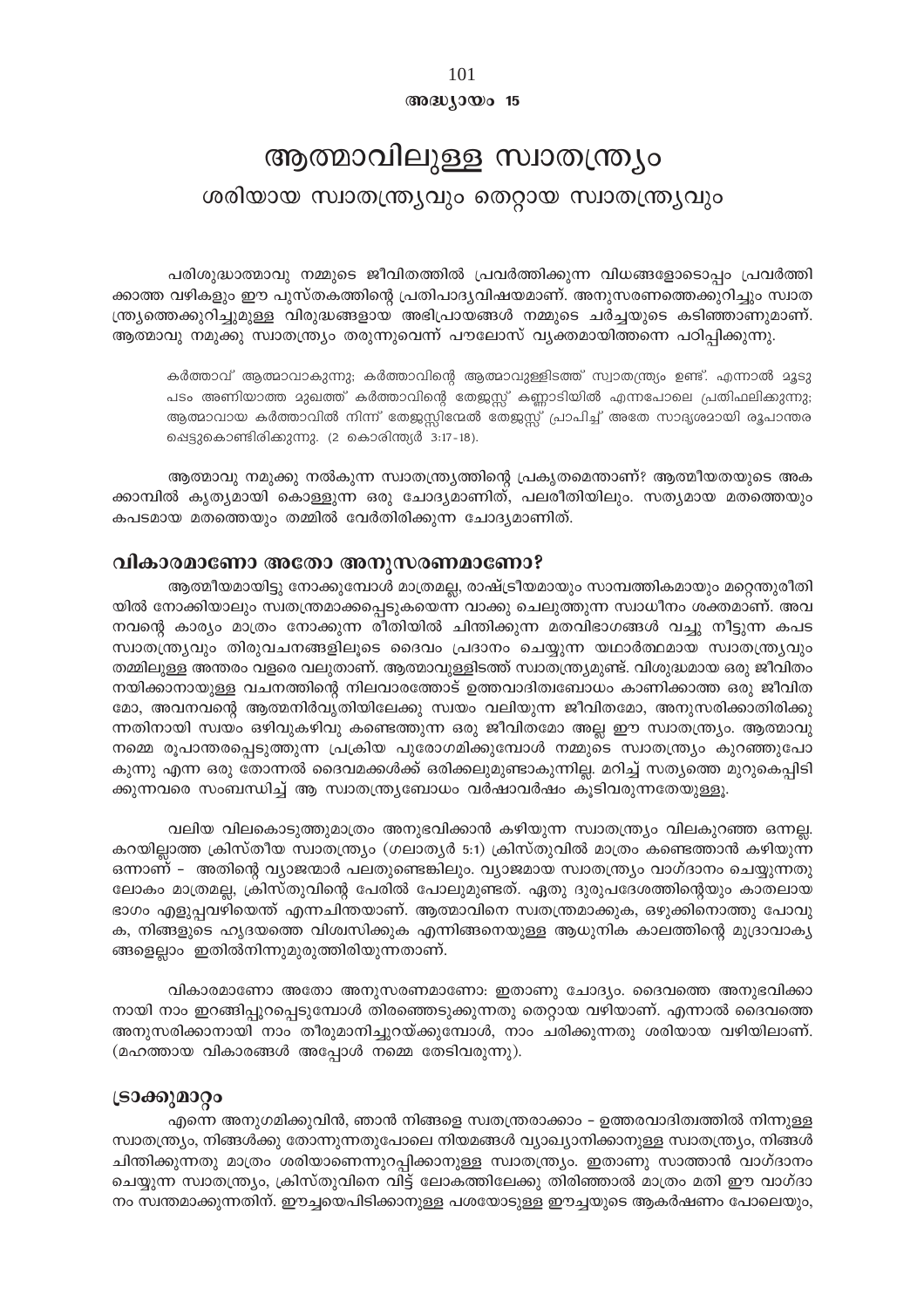ചൂണ്ടയിലിട്ടിരിക്കുന്ന മണ്ണിരയോടു മത്സ്യത്തിനുള്ള ആകർഷണം പോലെയും, കെണിയിൽ വച്ചിരി ക്കുന്ന കപ്പകഷണത്തോടു എലിക്കുള്ള ആകർഷണം പോലെയും, ആദിമ ദമ്പതികൾക്കു വിലക്ക പ്പെട്ട കനിയോടുണ്ടായിരുന്ന ആകർഷണം പോലെയുമാണ് സ്വാതന്ത്ര്യമന്വേഷിക്കുന്നവർക്കു സാത്താൻ ഭൗതീക നേട്ടങ്ങൾ കാണിച്ചു നൽകുന്ന ഈ പ്രലോഭനം.

ദുരുപദേശകരെക്കുറുച്ചു പത്രോസ് പറഞ്ഞിരിക്കുന്നതു നോക്കുക: തങ്ങൾതന്നെ നാശത്തിന്റെ അടിമകളായിരിക്കെ മറ്റുള്ളവർക്ക് സ്വാതന്ത്ര്യത്തെ വാഗ്ദത്തം ചെയ്യുന്നു. ഒരുവൻ ഏതിൽ പരാജയപ്പെടു ന്നുവോ അതിന് അവൻ അടിമപ്പെട്ടിരിക്കുന്നു. (2 പത്രോസ് 2:19).<sup>(1)</sup> സ്വയം അടിമയായവന് എങ്ങനെ മറ്റു ള്ളവർക്കു സ്വാതന്ത്ര്യം വാഗ്ദാനം ചെയ്യാൻ കഴിയും? ധനവാനുവേണ്ടിയ വിടുതൽധനം കെട്ടിവ യ്ക്കാൻ ദരിദ്രനു കഴിയുന്നതെങ്ങനെ? അവനു കഴിയില്ല എന്നത് സുതാര്യവും ലളിതവുമായ ഒരു സത്യമാണ്. $^{(2)}$  പിന്നെ എന്തു തരത്തിലുള്ള ഒരു സ്ഥാത്ത്ര്യമാണ് അവർ വാഗ്ദാനം ചെയ്യുന്നത്? യാഥാർത്ഥ്യങ്ങളിൽനിന്നും ഉത്തരവാദിത്വങ്ങളിൽ നിന്നുമുള്ള വിനാശകരമായ ഒരു ഒളിച്ചോട്ടമാണ് അവർ വാഗ്ദാനം ചെയ്യുന്നതെന്നാണ് ഞാൻ വിശ്വസിക്കുന്നത്.

നിങ്ങൾ ഒരു ട്രെയിനാണെന്നു സങ്കൽപ്പിക്കുക. നിങ്ങൾക്കിഷ്ടമുള്ള അത്രയും ദേശത്തേക്കും ദൂരത്തേക്കും പോകാനുള്ള സ്വാതന്ത്ര്യം നിങ്ങൾക്കുണ്ടെന്നു നിങ്ങളെ അറിയിച്ചിട്ടുണ്ട് – ഒരേയൊരു നിബന്ധന, നിങ്ങൾ ട്രാക്കുവിട്ട് ഓടാൻ പാടില്ല എന്നതാണ്. എന്നാൽ തങ്ങൾക്കു തോന്നുന്ന വഴി യിൽ, സ്വയം നിശ്ചയിക്കുന്ന ലക്ഷ്യത്തിലേക്ക് ഓടുന്ന സമ്പൂർണ്ണ സ്വതന്ത്രരായ വാഹനങ്ങളെക്കുറിച്ചു നിങ്ങൾ ധാരാളമായി കേട്ടിരിക്കുന്നു. കേട്ടു കേട്ട് അവസാനം നിങ്ങളാകുന്ന ട്രെയിനിനും തോന്നി ത്തുടങ്ങി ഈ വിട്ടുവീഴ്ചയില്ലാത്ത ട്രാക്കും, സിഗ്നലുകളും മറ്റും നിങ്ങളുടെ സ്വാതന്ത്ര്യത്തിന് ഒരു വിലങ്ങുതടിയാണെന്ന്. ഈ സമ്പ്രദായങ്ങൾ വിട്ട് സ്വന്തം വഴിക്കുപോയവരുടെ ധീരതയോടുള്ള ആരാധന നിങ്ങളിലും വർദ്ധിച്ചുവന്നു. ഈ ഇടുങ്ങിയ ട്രാക്കുകളുടെ നിയന്ത്രണത്തിൽ നിന്നും എന്നന്നേക്കുമായി വിടുതൽ നേടിയിട്ട്, നിങ്ങൾക്കു തോന്നുന്ന ദിശയിൽ നിങ്ങൾക്കു തോന്നുന്ന രീതിയിൽ ഓടാനുള്ള സ്വാതന്ത്ര്യമെന്ന വ്യാമോഹം നേടുവാനും അനുഭവിക്കുവാനും എന്തുകൊ ണ്ടാവില്ല എന്ന ചിന്തയാൽ.

ലോകത്തെയും അതു വാഗ്ദാനം ചെയ്യുന്ന വ്യർത്ഥ സ്വാതന്ത്ര്യത്തെയും മോഹത്തോടെ നോക്കാത്തവരായി നമ്മിൽ ആരുമില്ല - ഈ ട്രെയിൻ മോഹിച്ചതു പോലെ. എന്നാൽ നമുക്കായി അടയാളപ്പെടുത്തിയ ഈ ട്രാക്കുകളിൽനിന്നും തെന്നിമാറുന്നത് ദീർഘകാലത്തേക്കു സുരക്ഷയും സൗഭാഗ്യങ്ങളും നൽകുന്ന ഒരു കാര്യമല്ല എന്നത് ഉറപ്പുള്ള ഒരു സത്യമാണ് – നമുക്കോരോരു ത്തർക്കും അക്കാര്യമറിയാം. നമ്മുടെ ധിക്കാരത്തിനുള്ള പ്രതിഫലമായി അപകടവും വേദനയും നമുക്കു ലഭിക്കും, ഇപ്പോഴല്ലെങ്കിൽ പിന്നെയെപ്പോഴെങ്കിലും – മിക്കവാറും ഇപ്പോൾത്തന്നെ.

വചനത്തിനു നിരക്കാത്തതും വചനത്തോടുള്ള അനുസരണയെ കവച്ചുവയ്ക്കുന്നതുമായ സ്വാതന്ത്ര്യം ഒരു മരീചികയാണ്. അങ്ങനെയൊന്ന് നിലവിലില്ല. പുതിയ ലോകത്തിന്റെ മതങ്ങളോ, നവപെന്തക്കോസ്തു ചിന്തകളോ ഒന്നും നമുക്കു വെളിപ്പെടുത്തി തന്നിരിക്കുന്ന ദൈവവചനത്തിനു പകരം വയ്ക്കാനാകുന്നതല്ല. നാമെന്തായിരിക്കുന്നുവോ (ട്രെയിൽ) അതിൽനിന്നും നാമെന്തല്ലാ എന്ന തിലേക്കു (പറത്താനുള്ള ഒരു ആത്മീയ യന്ത്രം മുതുകത്തു ഘടിപ്പിച്ചുകൊണ്ടു സ്വതന്ത്രവിഹാരം ചെയ്യുന്ന ആകാശവിമാനങ്ങൾ) മാറ്റാനുള്ള ഒരു സമാന്തര സംവിധാനവുമില്ല. നമുക്കായി ഉറപ്പിച്ചിരി ക്കുന്ന ട്രാക്കിൽ മുന്നേറാനായിട്ടാണ് നമ്മെ രൂപപ്പെടുത്തിയതും സൃഷ്ടിച്ചതും. ആ പാതയിൽ നാം വിശ്വസ്തതയോടെ മുന്നേറുന്നിടത്തോളം കാലം, ലഘുവും അല്പസമയത്തേക്കുമാത്രവുമുള്ള കഷ്ട ങ്ങൾ ഉണ്ടെങ്കിലും, ജീവിതം സുന്ദരമായ പാതയിലായിരിക്കും. എന്നാൽ ദൈവീക വഴികളിലെ നിയന്ത്രണങ്ങളും (അതു നൽകുന്ന സുരക്ഷയും) വിട്ടുമാറുന്നവർക്കു വരുവാനിരിക്കുന്നതിനെ വിവ രിക്കാൻ ഭീകരത, ദുരന്തം എന്ന വാക്കുകൾ ഒട്ടും തികയുന്നതല്ല.

എന്നാൽ ദൈവാത്മാവുള്ളിടത്തോ, അതെ അവിടെത്തന്നെ, യഥാർത്ഥമായ സ്വാതന്ത്ര്യം നമുക്കനുഭവിക്കാൻ കഴിയും.

# ദൈവത്തിന്റെ ആത്മാവ്, നിങ്ങളുടേതല്ല

ഞാൻ എന്റെ രീതിയിൽ ഞാൻ അതു നേടി… പ്രശസ്തമായ ഒരു ഗാനത്തിലെ ഒരു വരിയാ ണിത്. വഴിപിഴച്ചുപോയ ഒരു ലോകത്തെസംബന്ധിച്ച് ഈ പ്രസ്താവന ശരിയാണെങ്കിലും ദുഃഖക രമാണ് അവരുടെ അവസ്ഥ. നമ്മുടെ ആത്മാവു പറയുന്ന രീതിയിൽ പോകാൻ, നമ്മുടെ രീതിയിൽ കാര്യങ്ങൾ ചെയ്യാൻ നാമെല്ലാവരും ശ്രമിച്ചിട്ടുണ്ട്. ഞാൻ ദൈവത്തിന്റെ രീതിയിൽ അതു ചെയ്തു.. എന്നു പാടുന്നത് എത്രയോ ശ്രേഷ്ടമായിരിക്കും? (മത്തായി 7:21–27 കാണുക). ധീരനും സ്നേഹ വാനും ആത്മനിയന്ത്രണമുള്ളവനുമായി ദൈവാത്മാവു നിങ്ങളെ മാറ്റും, ഉള്ളിൽ നിന്നും പുറത്തേ ക്ക്. ദൈവവുമായി ശ്രേഷ്ടമായ ഒരു ബന്ധം ആസ്വദിക്കുന്നതിനും, ക്രിസ്തുവിനുവേണ്ടി സുഹൃ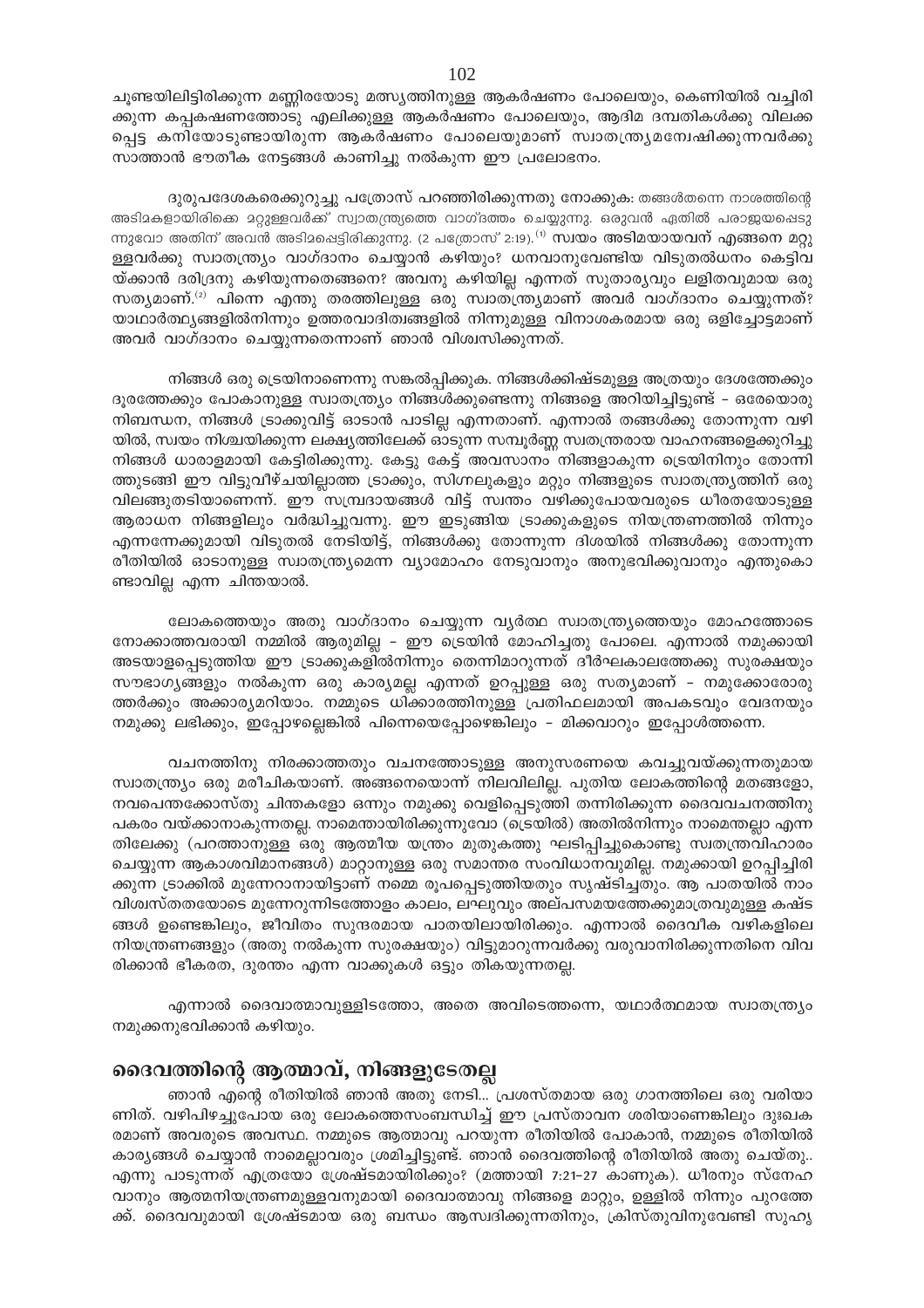ത്തുക്കളെ നേടാനും ആളുകളെ സ്വാധീനിക്കാനും ഈ മൂന്ന് ആത്മീയവരങ്ങളുടെ സങ്കരം നമ്മെ സജ്ജമാക്കും. എന്നിരുന്നാലും സ്വഭാവത്തിലെ മാറ്റങ്ങൾ സാവധാനത്തിലേ ഉണ്ടാകൂ. ക്രിസ്തീയ ജീവിതം കുറച്ചുകാലത്തേക്കു പരീക്ഷിച്ചു നോക്കാം അല്ലെങ്കിൽ അതു തിരിച്ചു കൊടുത്തു കാശുതി രികെ വാങ്ങിക്കാം എന്ന ചിന്ത ഒരു നിമിഷത്തേക്കു പോലും നിങ്ങളിൽ വച്ചുകൊണ്ടിരിക്കരുത്. ക്രിസ്തുവാകുന്ന തലയോളം വളരുകയെന്നത് ഒരു ആജീവനാന്ത പ്രക്രിയയാണ്. നിങ്ങളിലെ പുരോ ഗതി കണ്ടു ധൈര്യപ്പെടുക (ഫിലിപ്പിയർ 1:25).

വരങ്ങളും കൃപയും വഴികാട്ടലും ആത്മാവു നമുക്കു നൽകുന്നു. മറ്റുള്ളവരുടെ നന്മയ്ക്കായി ഉപയോഗിക്കാനുള്ള വരങ്ങളാണിവ. കഴിഞ്ഞ കാലങ്ങളിലെയും വരുവാനിരിക്കുന്ന കാലങ്ങളിലെയും പാപങ്ങൾ പൊറുത്ത്, ദൈവമക്കളെന്ന നിലയിലുള്ള സ്വാതന്ത്ര്യം ആസ്വദിച്ചുകൊണ്ടു ജീവിക്കുന്ന തിനൊപ്പം നമ്മുടെ ആത്മവിശ്വാസം വർദ്ധിപ്പിക്കുകയും ചെയ്യുന്നതാണ് നമുക്കു ലഭിച്ച ഈ ദൈവ കൃപ. ആത്മാവിനാൽ പ്രചോദിതമായി എഴുതിയ വചനങ്ങളിൽക്കൂടിയാണ് നമുക്കു മാർഗ്ഗനിർദ്ദേശ ങ്ങൾ ആത്മാവു നല്കുന്നത്. തിരുവചനങ്ങളിൽ സജീവമായും ഊർജ്ജസ്വലമായും ജീവിച്ച് ജ്ഞാനം ആർജ്ജിച്ച വ്യക്തികളിൽക്കൂടെയും നമുക്കു മാർഗ്ഗ നിർദ്ദേശങ്ങൾ ലഭിക്കുന്നു.

പരിശുദ്ധനായ അവന്റെ ആത്മാവു നമ്മെ പരിശുദ്ധിയിലേക്കു നയിക്കുകയും ചെയ്യുന്നു. ദൈവീകമായ ദ്വിമുഖ ദൗത്യങ്ങൾ നാം നിറവേറ്റണമെന്ന് ആത്മാവു നിർബന്ധിക്കുകയും ചെയ്യുന്നു - ലോകം മുഴുവൻ സുവിശേഷമെത്തിക്കുക എന്നതും, എളിമയോടെ ജീവിച്ച് ദരിദ്രരായവരുടെ ആവ ശ്യങ്ങൾ നിറവേറ്റുകയെന്നതും. നമ്മുടെ ജീവിതത്തിന്റെ ആകെത്തുക ഇതാകുമ്പോൾ നാം ആത്മാ വിൽ സമ്പൂർണ്ണ സ്വതന്ത്രരാകും.

# ഉള്ളിൽ നിന്നും പുറത്തേക്കും, കീഴ്മേലും!

ഈ പുസ്തകം ഇത്രയും വായിച്ചപ്പോൾത്തന്നെ ആത്മാവിനെക്കുറിച്ചു നിങ്ങൾക്കുള്ള അവ ബോധം കുറച്ചുകൂടി ആഴത്തിലുള്ളതായി എന്നെനിക്കു പ്രത്യാശയുണ്ട്. അതുശരിയാണെങ്കിൽ ആ അവബോധം നിങ്ങൾ ഏതു രീതിയിലാണ് ഉപയോഗിക്കാൻ പോകുന്നത്? നിങ്ങളിൽ എന്തു മാറ്റ മാണ് ഉണ്ടാകുവാൻ പോകുന്നത്. കാലാകാലങ്ങളിൽ മനുഷ്യർ സത്യത്തിൽ തട്ടിവീഴാറുണ്ട്, എന്നാൽ ഭൂരിഭാഗം പേരും ഒന്നും സംഭവിക്കാത്തതുപോലെ എഴുന്നേറ്റു പൊടിതട്ടി സ്ഥലം വിടുകയാണു ചെയ്യുന്നത് – വിൻസ്റ്റൻ ചർച്ചിലിന്റെ വാക്കുകളാണിവ. സത്യത്തെ അഭിമുഖീകരിക്കുമ്പോൾ അലം ഭാവത്തോടെയുള്ള ഒരു അനങ്ങാപ്പാറനയം സ്വീകരിക്കാനുള്ള മനുഷ്യവർഗ്ഗത്തിന്റെ കഴിവ് അതിശ യകരമായതാണ് (യാക്കോബ് 1:24, യെഹെസ്കേൽ 33:30–32). നമ്മെ സംബന്ധിച്ചും ഇതൊരു വാസ്ത വമാകാതിരിക്കട്ടെ. കാരണം വീരതുല്ല്യമായ ധീരതയോടെ ആത്മീയ ജീവിതം നയിക്കാൻ നമ്മെ പ്രാപ്തമാക്കുന്ന ഒരു ആന്തരിക ശക്തി നമ്മിൽ വസിക്കുന്നു. അദൃശ്യനാണെങ്കിലും വളരെ വൃക്ത മായി കാണാൻ കഴിയുന്ന ആ ശക്തിമാന്റെ പേരാണ് പരിശുദ്ധാത്മാവ്.

നമ്മിൽ വസിച്ചുകൊണ്ടു നമ്മുടെ ജീവിതത്തിന്റെ നായകത്വം വഹിക്കുന്ന പരിശുദ്ധാത്മാവ്, വചനങ്ങളുസരിച്ചു ജീവിക്കാനും അന്തഃരംഗത്തിൽ ദൈവഹിതമന്വേഷിക്കാനും നമ്മെ പ്രേരിപ്പിക്കുന്നു – നാം ചെറുത്തു നിൽക്കുന്നില്ലെങ്കിൽ. നാം അവനു കീഴടങ്ങുമ്പോൾ, നമ്മുടെ ജീവിതം രൂപാന്തരം പ്രാപിച്ചതായിത്തീരും - ഉള്ളിൽ നിന്നും പുറത്തേക്ക്, ആ പ്രയാണത്തിൽ നാം ലോകത്തെ മാറ്റു കയും ചെയ്യും - കീഴ്മേൽ.

#### ശോധനചെയ്യുവാൻ:

1. രക്ഷയുടെ ആനന്ദം എന്നിൽ എത്രമാത്രമുണ്ട്? സ്വാതന്ത്ര്യം അനുഭവിക്കുന്ന ഒരാളാണോ ഞാൻ? 2. ഈ ആഴ്ചയിൽ ആത്മാവെന്നെ പഠിപ്പിക്കാൻ ശ്രമിച്ചത് എന്താണ്? ആത്മാവു നൽകുന്ന സൂചന കൾ അനുസരിച്ചാൽ എന്റെ ജീവിതം എത്രകണ്ടു ശാന്തമാകും?

3. കൂടുതൽ ആഴത്തിലേക്കു പോകാൻ എനിക്കു താത്പര്യമുണ്ടോ? പുസ്തകത്തിന്റെ അടുത്ത പകുതി വരാൻ പോകുന്നു!

# കുറിപ്പുകൾ:

- 1. തെറ്റായ സ്വാതന്ത്ര്യത്തെക്കുറിച്ചു പഴയനിയമം സംസാരിക്കുന്നതു കാണുന്നതിനായി യിരമ്യ 2:21–32 നോക്കുക.
- 2. സ്വയം നിയന്ത്രിക്കാനറിയാത്ത ഒരു മനുഷ്യനും സ്വതന്ത്രനല്ല (പൈതഗോറസ്).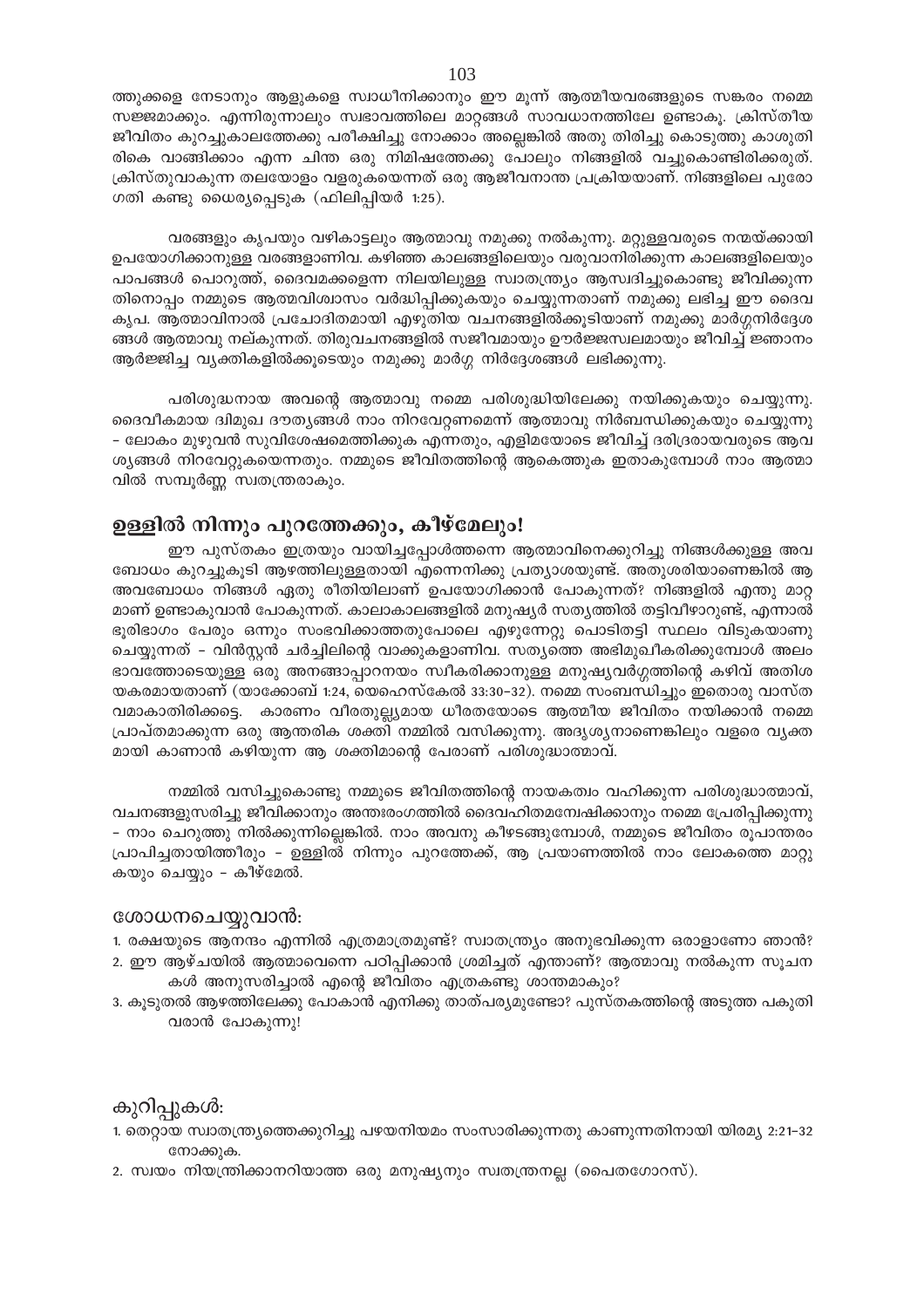# $\mathbf{G}$ OO 2

# തെറ്റിധാരണകളുടെ കുരുക്കഴിക്കൽ

കൂടുതൽ സാങ്കേതികമായ കാര്യങ്ങളെക്കുറിച്ചാണ് കൂടുതൽ പരന്ന ഒരു രീതിയിൽ ഈ ഭാഗത്തു കൈകാര്യം ചെയ്യന്നത്. പ്രത്യേ കിച്ചു നവപെന്തക്കോസ്തു വൃത്തങ്ങളുടെ ഉപദേശങ്ങളെ അധികരിച്ച്. 16-25 അദ്ധ്യായങ്ങളിൽ അത്ഭുതങ്ങളെക്കുറിച്ചുള്ള ചോദ്യങ്ങളെ പരിശോധിക്കുന്നു. 26, 27 അദ്ധ്യായങ്ങൾ സാധാരണമായ ചില ചോദ്യ ങ്ങളെയും പ്രയാസകരമായ വചനങ്ങളെയും വിശദീകരിക്കുന്നു.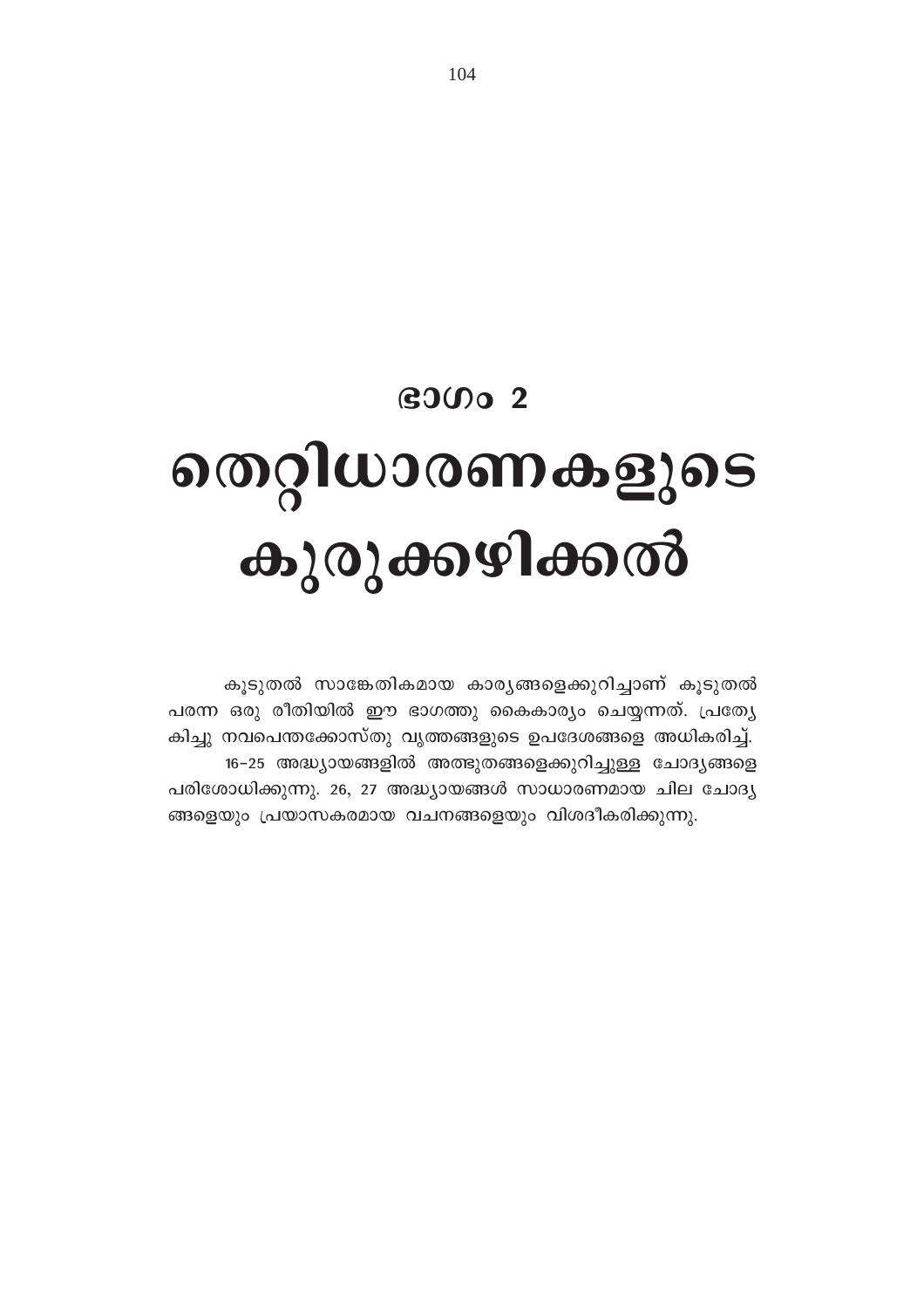$@0@0J0@016$ 

# അത്ഭുതങ്ങൾ ഇന്ന്?

ഉള്ളകാര്യം പറഞ്ഞാൽ...

ഉള്ള കാര്യം പറഞ്ഞാൽ ഉറിയും ചിരിക്കുമെന്ന ചൊല്ല് എന്റെ ജീവിതത്തിൽ പ്രായോഗികമാ ക്കപ്പെട്ട ഒരു സംഭവമുണ്ടായിട്ടുണ്ട്. ഞാൻ ഹൈസ്കൂളിൽ പഠിച്ചിരുന്ന സമയത്ത് ഒരു കരിസ്മാറ്റിക് പ്രാർത്ഥനാ യോഗത്തിൽ പങ്കെടുക്കുവാനായുള്ള ക്ഷണം ലഭിച്ചു.<sup>(1)</sup> യോഗത്തിനു ശേഷം ആ കൂട്ട ത്തിൽപ്പെട്ട നാലുപേർ എന്നെ വേറെയൊരു മുറിയിലേക്കു കൂട്ടിക്കൊണ്ടു പോയി കസേരയിൽ ഇരു ത്തിയതിനു ശേഷം എനിക്കു സൗഖ്യം ലഭിക്കാനായി അവർ പ്രാർത്ഥിക്കട്ടെയെന്നു ചോദിച്ചു.

എന്താണെന്റെ അസുഖം? എന്നു ഞാൻ ചോദിച്ചു.

നിങ്ങളുടെ ഒരു കാലിനു മറ്റേ കാലിനേക്കാൾ നീളക്കുറവുണ്ട്, നിങ്ങൾ അത് ഇതുവരെ ശ്രദ്ധിച്ചില്ലേ? എന്നവർ ചോദിച്ചു.

അതു ശരിയായിരിക്കാം, എന്നു ഞാൻ മറുപടി പറഞ്ഞു. രണ്ടു കാലും പൂർണ്ണമായും ഒരേ നീളത്തിലുള്ളതാണെന്നു പറയാൻ നമുക്കൊരിക്കലും കഴിയില്ല. കാലിന്റെ കാര്യത്തിൽ മാത്രമല്ല കൈകളുടെ കാര്യത്തിലും സമാനമായ വിരലുകളുടെ കാര്യത്തിലും ചെവിയുടെ കാര്യത്തിലുമെല്ലാം ഇതു സത്യമാണ്. (ഇരട്ട അവയവങ്ങളാൽ രൂപസൗഷ്ഠവത്തോടെ നമ്മെ മെനഞ്ഞ ദൈവത്തിന്റെ ഒരു കുസൃതി).

നിങ്ങൾക്കു വേണ്ടി പ്രാർത്ഥിക്കാൻ ഞങ്ങൾക്ക് ആഗ്രഹമുണ്ട്. നിങ്ങളുടെ കാലിനുവേണ്ടി പ്രാർത്ഥിക്കട്ടേയെന്ന് അവർ ചോദിച്ചു. അവർക്കു വല്ലായ്മ തോന്നേണ്ട എന്നു കരുതി അവരുടെ നിർദ്ദേശം ഞാൻ അംഗീകരിച്ചു. അവർ എന്റെ കാലുകൾ വലിച്ചു നീട്ടി - ഒരു സെന്റിമീറ്ററിന്റെ ചെറിയ ഒരു അംശമുള്ള വ്യത്യാസത്തിൽ ചെറുതായ കാലെനിക്കു കാണിച്ചു തന്നു. ചരിത്രപ്രധാന മായ ഒരു സൗഖ്യശുശ്രൂഷയ്ക്കാണു ഞാൻ സാക്ഷ്യം വഹിക്കാൻ പോകുന്നതെന്ന് എനിക്കു തോന്നി. ആ നാലു പേർ എന്റെ മേൽ കൈവച്ച്, യേശുവിന്റെ സൗഖ്യദായക ശക്തിയെ വിളിച്ചു

പ്രാർത്ഥിച്ചു. അതിനു ശേഷം, ഇപ്പോൾ എല്ലാം ശരിയായി, നിങ്ങൾക്കു സൗഖ്യം ലഭിച്ചു എന്നവർ പറഞ്ഞു. കുറച്ചു ഹല്ലേലൂയയും ആമേനും അതിനൊപ്പമുയർന്നു.

അവർ അവകാശപ്പെട്ട അത്ഭുതത്തെക്കുറിച്ച് എനിക്കു വലിയ മതിപ്പൊന്നും ഉണ്ടായിരുന്നി ല്ലായെങ്കിലും അവരുടെ വിശ്വാസത്തെക്കുറിച്ചുള്ള മതിപ്പ് എന്നിൽ ആശ്ചര്യമുണ്ടാക്കി. സാധാരണഗ തിയിൽ ദൈവം ചെയ്യാത്ത കാര്യങ്ങൾ അവരുടെ പ്രാർത്ഥനയ്ക്കുത്തരമായി ചെയ്യുമെന്നുള്ള ദൃഢവിശ്വാസം. ദൈവം ഇതു പോലെ രോഗസൗഖ്യം നൽകുന്നവനാണോയെന്നും, എനിക്കു ദൈവ വുമായി കലർപ്പില്ലാത്ത ഒരു ബന്ധം ഉണ്ടാക്കുവാൻ കഴിയുമോ എന്നുമുള്ള ചോദ്യങ്ങൾ ഉള്ളിൽ വച്ചുകൊണ്ട് അടുത്ത യോഗത്തിലേക്കും ഞാൻ പോയി.

#### ആത്മാവിനാൽ വധിക്കപ്പെടുക?

മറ്റൊരവസരത്തിൽ; ഫുൾ ഗോസ്പൽ ബിസിനസ്മെൻസ് ഫെല്ലോഷിപ്പ് ഇന്റർനാഷണൽ എന്ന സംഘടനയുടെ ഒരു യോഗം, മറ്റൊരു ദേശത്തുനിന്നെത്തിയ പ്രാസംഗികൻ ആളുകളെ ആത്മാ വിൽ വധിച്ചുകൊണ്ടിരിക്കുകയായിരുന്നു. ഉന്മത്തരായ ആളുകളാൽ ചൂടുപിടിച്ച ഒരു അന്തരീക്ഷ ത്തിൽ, വിശേഷപ്പെട്ട രീതിയിൽ പ്രാർത്ഥിക്കാനാവശ്യപ്പെട്ടു തന്റെയടുത്തേക്കു ചെല്ലുന്നവരെ പ്രാർത്ഥ നയ്ക്കു ശേഷം അദ്ദേഹം ദൃഢമായി തള്ളുന്നു. തള്ളപ്പെടുന്നവൃക്തിയുടെ പിന്നിലായി രണ്ടുവ ശവും നിൽക്കുന്ന സേവകരുടെ കയ്യിലേക്ക് അയാൾ മറിഞ്ഞു വീഴുന്നു. ഇത്തരമൊരു പ്രക്രിയ അവി ടെക്കൂടിയിരിക്കുന്നവരുടെ മസ്തിഷ്കത്തിൽ ഉണ്ടാക്കുന്ന പെരുക്കം വളരെ വലുതാണ്. നവീനപെന്ത ക്കോസ്തുകാരുടെ ഭാഷയിൽ ഇതു ആത്മാവിലുള്ള വധമാണ്. എന്നെ സംബന്ധിച്ചാകട്ടെ, അന്ധവി ശ്വാസകലുഷിതമായ മനസ്സുള്ള ഒരുകൂട്ടം ആളുകളുടെ തരളിതമായ മനസ്സിനെ മുതലെടുക്കാൻ കഴി യുന്ന ഒരു വ്യക്തിയുടെ മനഃശ്ശക്തി പ്രകടനവും. ഏകദേശം ഒരു മണിക്കൂർ കഴിഞ്ഞപ്പോഴേക്ക് എനിക്ക് ആ വ്യക്തിയെ സമീപിച്ച് എന്റെ കണ്ണിന്റെ ഹ്രസ്വദൂരക്കാഴ്ച ശരിയാക്കാനായി പ്രാർത്ഥിക്കാനാവ ശ്യപ്പെടാനുള്ള ധൈര്യം കൈവന്നു. എന്നാൽ എന്റെ തൊട്ടു മുന്നിലുള്ള വ്യക്തിയുടെ ആത്മാവി ലുള്ള വധത്തോടെ അന്നത്തെ മീറ്റിംഗ് അവസാനിച്ചു. എന്തു പറയാൻ!

#### അനുദിനമായ അത്ഭുതങ്ങൾ?

നവപെന്തക്കോസ്തുകാരുടെ അടയാളങ്ങളും അത്ഭുതങ്ങളും മൂന്നു രീതിയിൽ എനിക്ക് അംഗീ കരിക്കാൻ കഴിയില്ല. ഒന്നാമതായി, അവരുടെ അത്ഭുതങ്ങൾ നിർവ്യാജമാണെന്നു പറയാൻ കഴിയുക യില്ല. പരിഹാസ്യമായ രീതിയിലുള്ള അർത്ഥമില്ലാത്ത ജൽപനങ്ങളും, അവർ നടത്തുന്ന അത്ഭുതങ്ങ

# 105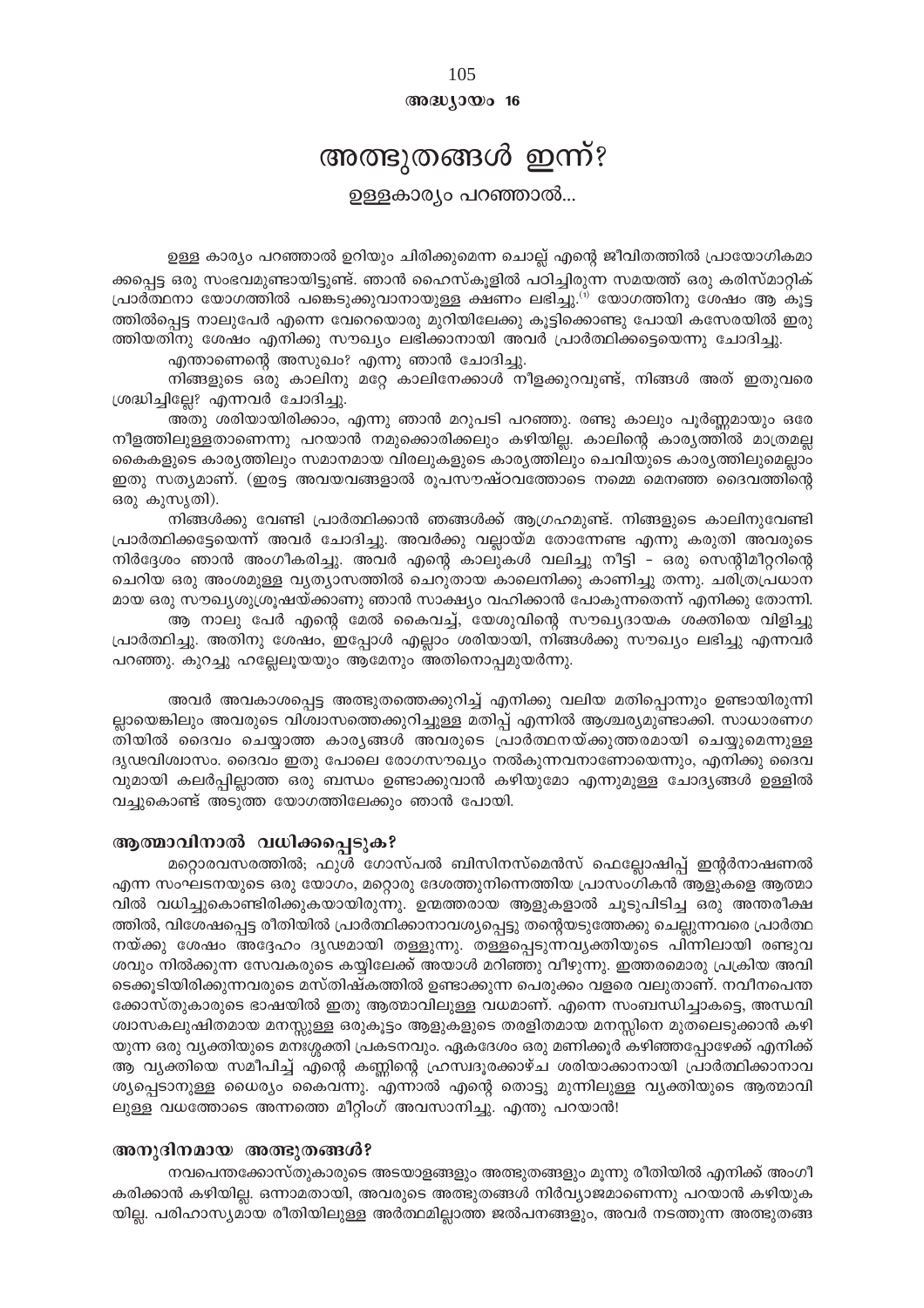ളും അടയാളങ്ങളും തമ്മിലുള്ള ശ്രദ്ധേയമായ സാമ്യവും, മായാജാലവിദൃക്കാരുടെ സൂത്രപ്പണിക ളോടു സാമ്യമുള്ള ഭാവഹാവാദികളും മറ്റും വളരെയധികം സംഭ്രമിപ്പിക്കുന്നതും അസ്വാസ്ഥ്യമുണ്ടാ ക്കുന്നതുമാണ്.<sup>(2)</sup> അന്ധവിശ്വാസത്തിലൂന്നിയ ഈ മതത്തിലെല്ലായിടത്തുമുള്ള പൊതുവായ രീതിക ളാണു നാം മുകളിൽ കണ്ടത്.

രണ്ടാമതായി, ബൈബിളിൽ നാം കാണുന്ന അത്ഭുതങ്ങളുടെയെല്ലാം പിന്നിൽ വൃക്തമായ ദൈവീകപദ്ധതികൾ ഉൾക്കൊള്ളുന്നുണ്ട്. അവയിൽ ഉൾപ്പെട്ടിരിക്കുന്നവർക്കെല്ലാം പ്രയോജനമുണ്ടാ യിട്ടുണ്ട് – ചിലർക്കു വൈദ്യശാസ്ത്രപരമായ രീതിയിലോ, അല്ലെങ്കിൽ ദൈവത്തെക്കുറിച്ചുള്ള ബോധ്യ ത്തിന്റെ ആഴം കൂട്ടുന്ന രീതിയിലോ ഒക്കെ. പകിട്ടു കാണിക്കാനുള്ള ഒരു പ്രദർശനമെന്ന രീതി യിലോ അല്ലെങ്കിൽ പണശേഖരത്തിനുള്ള ആഹ്വാനമായിട്ടോ അത്ഭുതങ്ങളെ വേദപുസ്തകത്തിൽ ഉപയോഗിക്കുന്നേയില്ല. അപഹാസ്യരായ ഇത്തരം ആളുകളുടെ പ്രശസ്തി വർദ്ധിപ്പിക്കാനോ അവ രുടെ സാമ്പത്തികശേഷി വർദ്ധിപ്പിക്കാനോ ഒക്കെ നമ്മൾ കഠിനാധ്വാനം ചെയ്തുണ്ടാക്കിയ പണം ചിലവഴിക്കേണ്ടതുണ്ടോ?

ബൈബിളിൽ അത്ഭുതങ്ങൾ എല്ലാ ദിവസവും നടന്നിരുന്നു എന്നു നവപെന്തക്കോസ്തു വൃത്തങ്ങൾ പ്രചരിപ്പിക്കുന്നതിനോടാണ് മൂന്നാമതായി എനിക്കു വിയോജിപ്പുള്ളത്. യേശൂകിസ്തു ഇന്നലെയും ഇന്നും എന്നേയ്ക്കും ഒരു പോലെയുള്ളവൻ എന്ന ഒരു വചനത്തിൽ (എബ്രായർ 13:8) കയറിപ്പിടിച്ച്, പുതിയനിയമ സഭയിൽ നടന്ന അത്ഭുതങ്ങൾ ഇന്നും നടക്കുന്നു എന്ന ഒരു സിദ്ധാന്തം ഉന്നയിക്കുന്നതു യുക്തിഭദ്രല്ലാത്തതും ഉപരിപ്ലവമായതുമാണ്.

#### അത്ഭുതങ്ങൾ അപൂർവ്വമായതാണ്

അത്ഭുതങ്ങൾ എല്ലാ ദിവസവും നടക്കുന്നുവെങ്കിൽ അതിനെ അത്ഭുതങ്ങളായിട്ട് ആരും കണക്കുകൂട്ടുകയില്ല എന്ന് സി എസ് ലൂയിസ്, മിറക്കിൾസ് എന്ന തന്റെ പുസ്തകത്തിൽ ചൂണ്ടിക്കാ ണിച്ചിരിക്കുന്നു. അത്ഭുതത്തിന്റെ നിർവ്വചനം തന്നെ പതിവില്ലാത്ത രീതിയിൽ സംഭവിക്കുന്നത് എന്ന താണല്ലോ, സാധാരണ രീതിയിൽ നിന്നും വൃത്യസ്തമായി പ്രകൃതിയുടെ നിശ്ചയങ്ങളെ ദൈവ ത്തിന്റെ കൈകടത്തലാൽ മറികടക്കുന്ന സംഭവങ്ങളാണ് അവ. ബൈബിളിൽ വിവരിക്കുന്ന കാലഘട്ടത്തിൽ പോലും അത്ഭുതങ്ങൾ അനുദിനം സംഭവിക്കുന്നില്ലായിരുന്നു. ബൈബിൾ കാലഘ ട്ടത്തിൽ ജീവിച്ചിരുന്ന ഒരു സാധാരണക്കാരനായിരുന്നു നിങ്ങൾ എങ്കിൽ ഒരു അത്ഭുതവും കാണാതെ നിങ്ങളുടെ ജീവിതകാലം കഴിഞ്ഞുപോകുവാനുള്ള സാദ്ധ്യത വളരെ കൂടുതലാണ്. എന്നാൽ നവ പെന്തക്കോസ്തുകാരുടെ വാദമാകട്ടെ ബൈബിൾ കാലഘട്ടത്തിൽ അനുദിനം അത്ഭുതങ്ങൾ നടന്നി രുന്നു എന്നതാണ്.

സുവിശേഷ കാലഘട്ടത്തിൽ നിന്നും അപ്പസ്തോലരുടെ പ്രവർത്തികളുടെ കാലഘട്ടത്തി ലേക്കും പിന്നീട് ലേഖനങ്ങളുടെ കാലഘട്ടത്തിലേക്കും വരുമ്പോൾ, അത്ഭുതങ്ങളുടെ ഇടവേള പ്രക ടമായ രീതിയിൽത്തന്നെ കുറഞ്ഞു വരുന്നതു നാം കാണുന്നു എന്ന കാര്യം ബൈബിൾ പണ്ഢി തന്മാർ ചൂണ്ടിക്കാട്ടുന്നു. പുതിയനിയമത്തിൽ അത്ഭുതങ്ങൾ പതിവായി നടക്കുന്നതു നാം കാണു ന്നില്ല. പലവർഷങ്ങളുടെ ചരിത്രത്തെ കുറച്ചു ചുരുളുകളിൽ ഒതുക്കിയ പുതിയനിയമപുസ്തകം, പ്രത്യേകിച്ച് സുവിശേഷങ്ങളും അപ്പസ്തോലന്മാരുടെ പ്രവർത്തികളും, അത്ഭുതങ്ങൾ അനുദിനം നടന്നിരുന്നുവെന്ന ഒരു തോന്നൽ നൽകാൻ മതിയായതാണ്. അനേക വർഷങ്ങളിലെ പ്രധാനപ്പെട്ട സംഭവങ്ങളെല്ലാമാണ് ഈ പുസ്തകങ്ങളിൽ നാം വായിക്കുന്നത്. ഇനി പഴയനിയത്തിലെ സ്ഥിതി യെന്താണ്?

പഴയനിയമത്തിൽ രേഖപ്പെടുത്തിയിരിക്കുന്ന അത്ഭുതങ്ങൾ രണ്ടു കാലഘട്ടങ്ങളോടു ചേർന്നു നടക്കുന്നതായി നമുക്കു കാണാൻ കഴിയും – പുറപ്പാടിന്റെ കാലഘട്ടത്തിലും, ഏലിയാവിലൂടെയും ഏലീശാവിലൂടെയും തുടക്കം കുറിക്കുന്ന പ്രവാചകന്മാരുടെ കാലഘട്ടത്തിലുമാണ് അവ സംഭവി ക്കുന്നത്. പ്രവാസകാലഘട്ടത്തിൽ എഴുതിയ സങ്കീർത്തനം 74:9, പഴയനിയമകാലഘട്ടത്തിലെ ഭൂരി ഭാഗം സമയങ്ങളെയും പ്രതിധ്വനിപ്പിക്കുന്നു.

ഞങ്ങൾ ഞങ്ങളുടെ അടയാളങ്ങൾ കാണുന്നില്ല; യാതൊരു പ്രവാചകനും ശേഷിച്ചിട്ടില്ല; ഇത് എത്രകാലം എന്നറിയുന്നവൻ ഞങ്ങളുടെ ഇടയിൽ ഇല്ല. (സങ്കീർത്തനം 74:9)

പ്രവാചകരുടെ പ്രവചന സ്വരം നിലച്ചു പോയെന്ന കാര്യം നവപെന്തക്കോസ്തു വൃത്തങ്ങൾ അറിയില്ലെന്നു നടിക്കുന്നു. പ്രവചനങ്ങളും അന്യഭാഷയും രോഗസൗഖ്യവരങ്ങളുമെല്ലാം നിലച്ചു പോയെന്ന കാര്യം അവരെ സംബന്ധിച്ച് അചിന്തനീയമായതാണ്. പ്രവാചകശുശ്രൂഷയെ ചരിത്ര ത്തിൽ പലപ്രാവശ്യം ദൈവം അവസാനിപ്പിച്ചിട്ടുണ്ട്. സങ്കീർത്തനം 77:11 നമുക്കുണ്ടായിരിക്കേണ്ട ഒരു മനോഭാമാണ്. ഞാൻ യഹോവയുടെ പ്രവർത്തികൾ വർണ്ണിക്കും; നിന്റെ പണ്ടത്തെ അത്ഭുതങ്ങൾ ഞാൻ ഓർക്കും.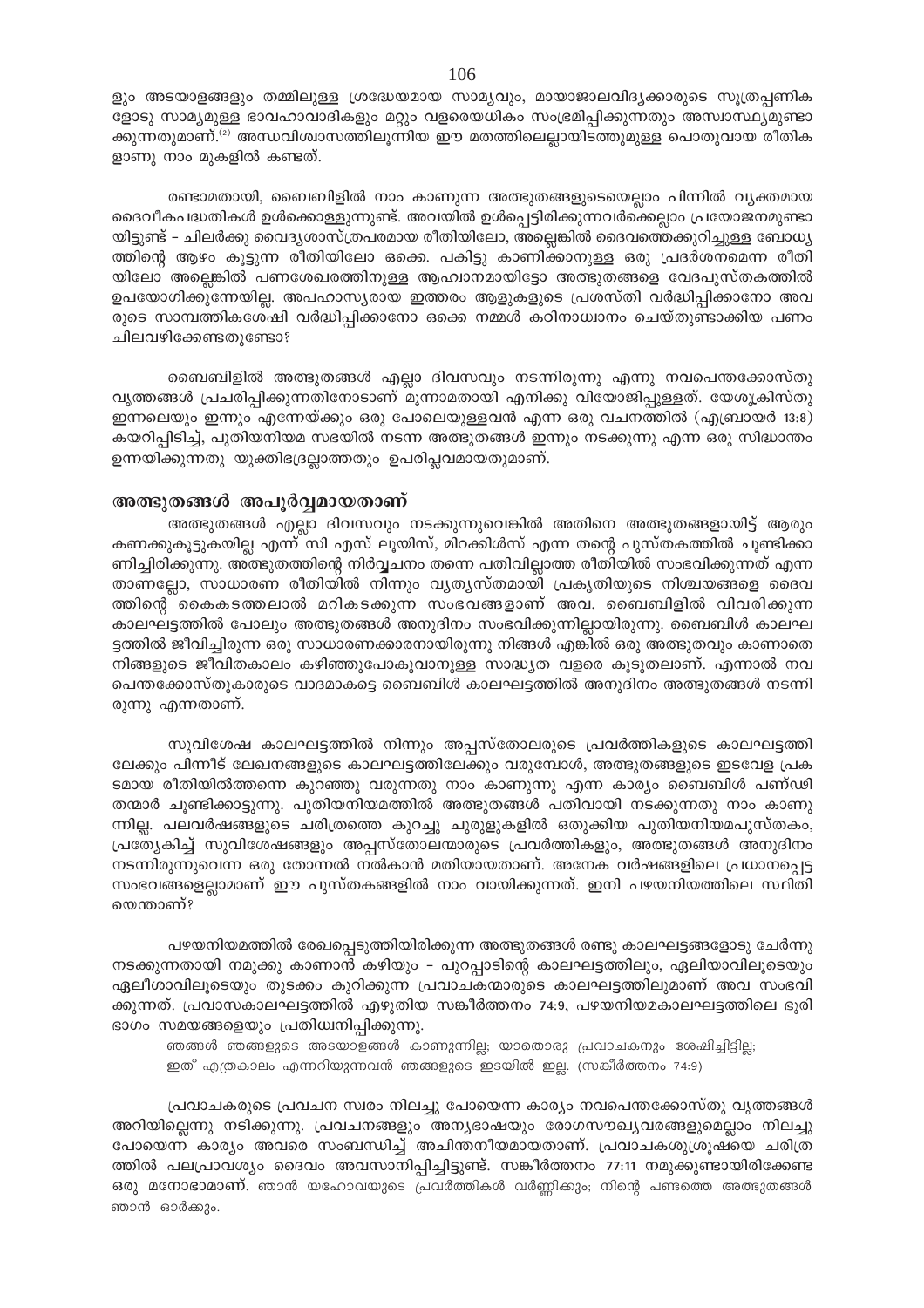# അത്ഭുതങ്ങൾ

ആളുകൾ ഇന്ന് അത്ഭുതങ്ങളെന്നു പേരിട്ടു വിളിക്കുന്ന കാര്യങ്ങളും ബൈബിളിലെ അത്ഭുത ങ്ങളും തമ്മിലുള്ള വ്യത്യാസങ്ങൾ വളരെ വ്യക്തമാണ്. എന്നാൽ വളരെ നാടകീയമായ രീതിയിൽ ഇവർ ഉന്നയിക്കുന്ന അവകാശവാദങ്ങളെ നമ്മൾ എപ്രകാരമാണ് കണക്കിലെടുക്കേണ്ടത്? വിശ്വാസ ത്താലുളവാകുന്ന രോഗസൗഖ്യത്തെക്കുറിച്ചുള്ള തിരിച്ചറിവുകൾ നമുക്കൊന്നു കൂടി വ്യക്തമായതാ ക്കാം:

- രോഗസൗഖ്യമെന്നത് മാനസികമായ ഒരു കാര്യമാകാം. മനസ്സിന് ശരീരത്തിന്റെ മേലുള്ള നിയ ന്ത്രണത്തെ കുറച്ചുകാണാൻ കഴിയില്ല. വൈദ്യശാസ്ത്രപരമായ രോഗസൗഖ്യത്തിന്റെ മുപ്പതു ശതമാനം പോലും മാനസികമായ കാരണങ്ങളെ ആസ്പദമാക്കിയുള്ളതാണ്.
- ഇവ കള്ളത്തരത്തിലുള്ള ഒരു കാര്യമാകാം (2 കൊരിന്ത്യർ 11:13–15), പണലാഭം മുന്നിൽകണ്ടു ചെയ്യുന്ന പ്രവർത്തികളുമാകാം (2 കൊരിന്ത്യർ 2:17).
- ഇപ്പോൾ നിലവിലുള്ള ശാസ്ത്രീയമായ അറിവുകൾ കൊണ്ടു വിശദീകരിക്കാൻ സാദ്ധ്യമല്ലാത്ത ഒരു സംഭവവുമാകാമത്. (എന്നാൽ കാലം കഴിയുമ്പോൾ തക്കതായ വിശദീകരണം കണ്ടെ ത്താൻ കഴിഞ്ഞേക്കും).
- അവകാശവാദങ്ങളെ പെരുപ്പിച്ചു പറയുന്നതിനെയും നാം കണക്കിലെടുക്കേണ്ടതുണ്ട്. ഇതു നിങ്ങൾ നേരിൽകണ്ട ഒരു കാര്യമാണോ അതോ ആരെങ്കിലും പറഞ്ഞതു കേട്ടതാണോ? എന്ന ചോദ്യം സഹായകരമാണ്. എല്ലായ്പ്പോഴും പെരുപ്പിച്ചു പറയാറില്ലെങ്കിലും, മനുഷ്യന്റെ ഒരു പൊതു സ്വഭാവമാണിത്.
- വ്യാജമായ അത്ഭുതങ്ങൾ ചെയ്യാനുള്ള കഴിവ് സാത്താനുണ്ട് (വെളിപാട് 13:13, 2 തെസ്സലോനികൃർ 2:9). ശരിയായ അത്ഭുതങ്ങൾ ചെയ്യുന്നതു ദൈവം മാത്രമാണ് (സങ്കീർത്തനം 72:18, 136:4). മോശയിലൂടെ ദൈവം പ്രവർത്തിച്ച അത്ഭുതങ്ങളുടെ തനിപ്പകർപ്പു ചെയ്യാൻ ഫറവോന്റെ മന്ത്രവാദികൾക്കും കഴിഞ്ഞു (പുറപ്പാട് 7:12, 22), എന്നാൽ അവരുടെ പ്രവർത്തികൾക്ക് അതി രുകൾ ഉണ്ടായിരുന്നു (പുറപ്പാട് 8:19). എന്നിരുന്നാൽക്കൂടി, വിവാദപരമായ അത്ഭുതങ്ങളെ സാത്താന്റെ കണക്കിൽ കൊള്ളിക്കാൻ എനിക്കു താത്പര്യമില്ല.
- ദൈവത്തെ ആത്മാർത്ഥമായി അമ്പേഷിച്ച ഒരാളുടെ പ്രാർത്ഥനയ്ക്കു ലഭിച്ച ഉത്തരവുമാകാം അത്ഭുതം. രക്ഷിക്കപ്പെടാത്ത ആളുകളുടെ പ്രാർത്ഥനയെ കേൾക്കുന്നവനാണു ദൈവം (അപ്പ 10:4, 1 രാജാക്കന്മാർ 8:43). മനഃപൂർവ്വം പാപം ചെയ്യുന്ന ഒരാളുടെ പ്രാർത്ഥനയ്ക്കു മാത്ര മാണ് ദൈവം മറുപടി നൽകാത്തത് (സങ്കീർത്തനം 66:18, യോഹന്നാൻ 9:31)

#### ചില അവകാശവാദങ്ങൾ ശരിയായതാണോ?

അവസാനത്തെ പ്രസ്താവനയെ നമുക്കൊന്നു കൂടി വിശദീകരിക്കാം – ആത്മാർത്ഥതയുള്ള ദൈവാന്വേഷകന്റെ പ്രാർത്ഥനയ്ക്കു ലഭിക്കുന്ന ഉത്തരത്തെക്കുറിച്ച്. യേശുവിലല്ലാത്ത ഒരുവന്റെ പ്രാർത്ഥനയ്ക്കു മറുപടി ലഭിക്കുകയില്ല എന്നു സ്ഥാപിക്കാൻ ഉതകുന്ന വചനങ്ങൾ ബൈബിളിൽ ഒരിടത്തുമില്ല. ദൈവത്തെ ഹൃദയപൂർവ്വം അമ്പേഷിക്കുന്ന ഒരാളുടെ പ്രാർത്ഥന കേട്ട് ദൈവത്തെ കണ്ടെത്താനായി അയാളെ സഹായിക്കാതിരിക്കുന്നതെങ്ങനെ? മറുപടി കൊടുത്ത ഒരു പ്രാർത്ഥന യാലോ, അല്ലെങ്കിൽ രോഗസൗഖ്യത്താലോ തന്നെ അന്വേഷിക്കുന്നവനെ ദൈവം സഹായിക്കാതി രിക്കുന്നതിനു ന്യായമില്ല. ചിലപ്പോൾ അത്ഭുതം കൊണ്ടു പ്രയോജനമുണ്ടായില്ലെങ്കിൽ പോലും, അവസാന ദിവസം ദൈവത്തിന്റെ മുന്നിൽ ഒരു ഒഴികഴിവു പറയാനുള്ള അവസരം അവനുണ്ടാകാ തിരിക്കാനാകാം ദൈവം ഇപ്രകാരം ചെയ്യുന്നത്. നഷ്ടപ്പെട്ട തന്റെ മക്കളുടെ പ്രാർത്ഥന ദൈവം കേൾക്കുകയില്ല എന്ന ചിന്ത ഒരു ദുശ്ചിന്ത തന്നെയാണ്.

നമുക്കൊരു ഉദാഹരണം നോക്കാം. ഒരു വീട്ടുടമസ്ഥന് തന്റെ മകനെക്കൂടാതെ ഒരു വേലക്കാരൻ ബാലനും ഉണ്ടെന്നു വിചാരിക്കുക. നിയമപരമായി അപ്പാ എന്നു വിളിക്കാനുള്ള അവ കാശവും ആവശ്യങ്ങൾ ഉന്നയിക്കാനുള്ള ഉറപ്പും ഭൃത്യബാലനില്ലായെന്നത് സത്യമായ കാര്യമാണെ ങ്കിലും, ചിലപ്പോൾ അപ്പാ എന്നു വിളിക്കാനും തന്റെ ആവശ്യങ്ങൾ നിറവേറ്റാനുമുള്ള സ്വാതന്ത്ര്യം ഭൃതൃബാലനുമുണ്ട്. അപ്പന്റെ കാറുമെടുത്തുകൊണ്ട് ഒന്നു കറങ്ങാൻ പോകാൻ മകനു സാധിക്കും, എന്നാൽ ഭൃത്യന് ആ സ്വാതന്ത്ര്യം ഉണ്ടാകണമെന്നില്ല. എന്നിരുന്നാലും മരുന്നോ ഭക്ഷണമോ ഒക്കെ ചോദിക്കാനും ലഭ്യമാക്കാനും, യജമാനന്റെ സ്നേഹം അനുഭവിക്കാനും ഭൃത്യബാലനും സാധിക്കു ന്നതാണ്.

രക്ഷിക്കപ്പെടാത്തവർക്ക് ദൈവവുമായി വ്യക്തിപരമായതും രക്ഷയിലൂന്നിയതുമായ ഒരു ബന്ധം സ്ഥാപിക്കാൻ കഴിയുമെന്ന് ഈ ഉദാഹരണം സാധൂകരിക്കുന്നില്ല. എന്നിരുന്നാലും ഒരു തര ത്തിലുള്ള ബന്ധവും ഉണ്ടാക്കാൻ കഴിയില്ല എന്നും പറയാൻ സാധിക്കില്ല, ആ ബന്ധം അവരെ സംബന്ധിച്ചു വൃക്തിപരമായതല്ലായെന്നു പറയാനും. ഉടമ്പടിക്കു വെളിയിലുള്ള വിജാതീയർ വന്നു പ്രാർത്ഥനയും യാചനയും അർപ്പിക്കുമ്പോൾ അവരെകേട്ടു മറുപടിനൽകണമേയെന്നു ശലമോൻ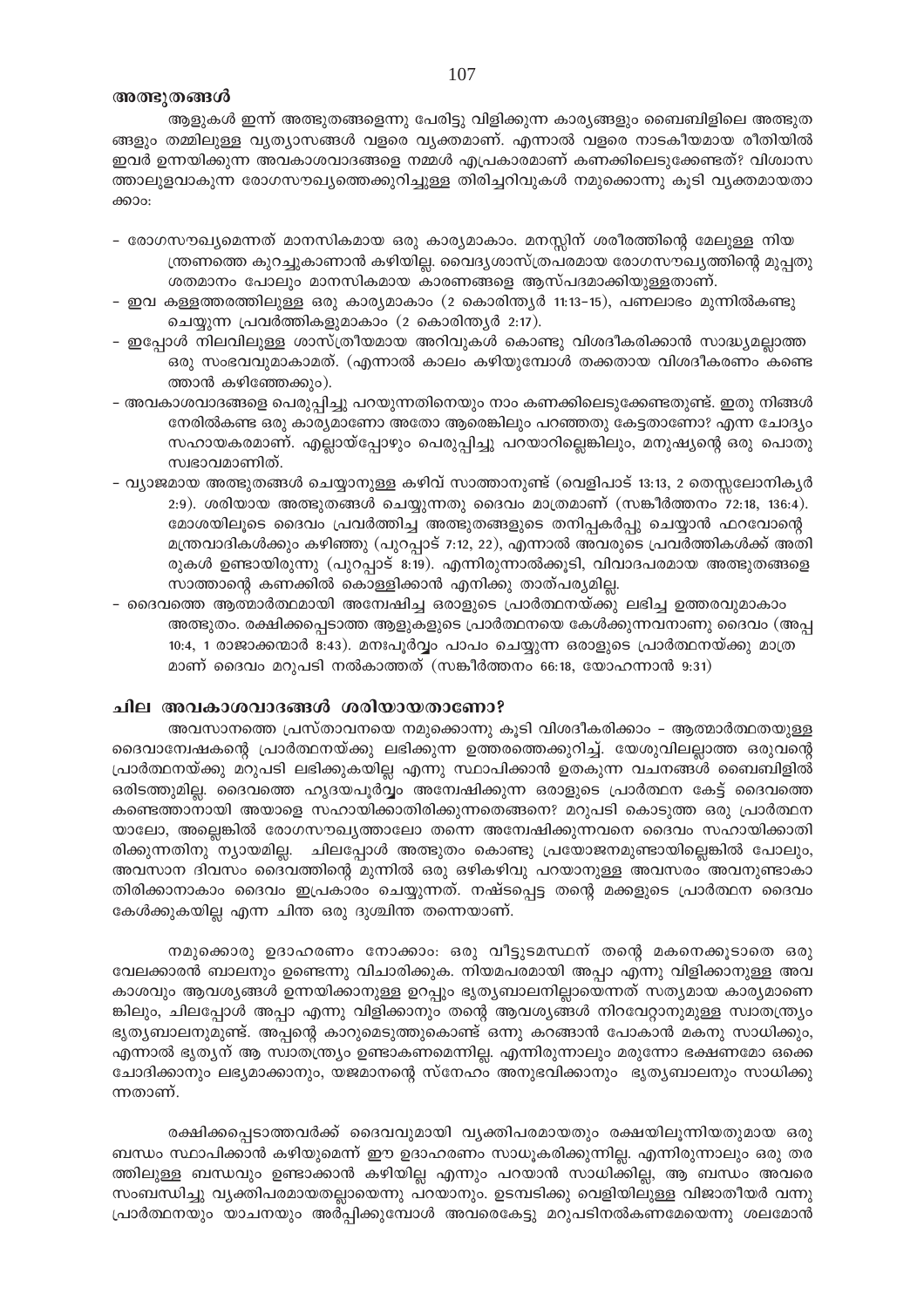ദേവാലയ സമർപ്പണസമയത്തു പ്രാർത്ഥിച്ചതിനോടു ദൈവം അനുകൂലമായി പ്രതികരിക്കുമ്പോൾ ഈ കാര്യത്തിലുള്ള ദൈവഹിതം നമുക്കു വ്യക്തമാണ് (1 രാജാക്കന്മാർ 8). ഓരോ വ്യക്തിയേയും സ്നേഹിക്കുന്ന ദൈവമനസ്സിന് വ്യത്യാസമൊന്നും വന്നിട്ടില്ല.

ഇത്തരമൊരു സാഹചര്യമുള്ളതിനാൽ സകലവിധമായ ആത്മീയാനുഭവങ്ങളും സാത്താനിൽ നിന്നുള്ളതാണ് എന്നു നാം അടച്ചാക്ഷേപിച്ചു പറയുന്നത്, ആത്മാർത്ഥമായി ദൈവത്തെ അന്വേഷി ക്കുന്ന വ്യക്തികളുടെ മുന്നിൽ പോലും ദൈവരാജ്യത്തിന്റെ വാതിൽ കൊട്ടിയടയ്ക്കുന്നതിനു തുല്യ മായിത്തീരും. അതിനാൽ നമുക്കു വിവേകപൂർണ്ണമായ ഒരു സമീപനമാണിവിടെ ആവശ്യം. കൂടുത ലായ ദൈവശാസ്ത്ര വിശകലനങ്ങൾ ഇക്കാര്യത്തിൽ ഉന്നയിക്കുന്നത് മറ്റുള്ളവരെ അധിക്ഷേപിക്കു ന്നതിനു തുല്യമായ ഒന്നാണ്.

## രോഗശാന്തിയെക്കുറിച്ചുള്ള നിരീക്ഷണങ്ങൾ

- രോഗശാന്തിക്കു നേരിട്ടു സാക്ഷ്യം വഹിച്ചയാളുകൾ വളരെ ചുരുക്കമാണ്. മറ്റുള്ളവർ പറയുന്ന കാര്യങ്ങൾ കേട്ട് ഏറ്റു പറയുന്നവരാണ് മിക്കവാറും പേർക്കും.
- രോഗശാന്തിലഭിച്ചു എന്നു പറയുന്നതു മിക്കവാറും കാര്യമായ അസുഖങ്ങൾക്കല്ല (തലവേദന, പരിശോധനകളാൽ തെളിയിക്കപ്പെടാത്ത അസുഖങ്ങൾ, മുതലായവ)
- മാനസിക സമ്മർദ്ധം മൂലമുണ്ടാകുന്ന അസുഖങ്ങളെ, സ്വാസ്ഥ്യപ്പെടുത്തുന്നതാണ് മറ്റുള്ളവ. വിശ്വാ സത്തിലുണ്ടാകുന്ന പുരോഗതി ഇത്തരം രോഗസൗഖ്യത്തെ ത്വരിതപ്പെടുത്തും. അസുഖങ്ങ ളിൽ കുറേയേറെ മാനസികമായവതന്നെയാണ്.
- രോഗശാന്തിവരം ഇന്നു നിലവിലില്ല എങ്കിലും ദൈവം നമ്മുടെ രോഗങ്ങളെ ഇന്നും സൗഖ്യമാക്കു ന്നവനാണ്.
- ഈ ലോകത്തിൽ ദൈവം പ്രവർത്തിക്കുന്ന രീതി പ്രകൃത്യായുള്ള പ്രക്രിയകളിലൂടെയാണ്. അതു ദൈവത്തിന്റെ രൂപകൽപ്പനപ്രകാരമാകയാൽ, അങ്ങനെയുണ്ടാകുന്ന രോഗസൗഖ്യത്തിനും സ്തോത്രം കരേറ്റേണ്ടത് ദൈവത്തിനുതന്നെയാണ്. വൈദ്യന്മാരിലൂടെയും പ്രവർത്തിക്കു ന്നതു ദൈവമാണ്.

## അത്ഭുതങ്ങൾക്ക് ഇന്നു പ്രാധാന്യമുണ്ടോ?

ലൂക്കോസ് 16:19-31, യോഹന്നാൻ 20:30 എന്നീ വചനങ്ങൾ കണക്കിലെടുത്താൽ അത്ഭുത ങ്ങൾക്ക് ഇന്നു പ്രസക്തിയില്ല എന്നു മനസ്സിലാക്കാൻ കഴിയും. വചനത്തിൽ രേഖപ്പെടുത്തിയിരിക്കു ന്ന അത്ഭുതങ്ങൾ തന്നെ ധാരാളം, പുതുതായ ഒന്നിന്റെയും ആവശ്യമില്ല. എന്നാൽ അത്ഭുതങ്ങളുടെ ആവശ്യം ഇന്നുണ്ടെന്നു നമുക്കു തോന്നുന്നുണ്ടോ? ഇന്നത്തെ തലമുറയിലേക്കു ദൈവവചനമെത്തി ക്കാനായി അത്ഭുതങ്ങൾ വേണമോ? ആദ്യനൂറ്റാണ്ടിലെ നമ്മുടെ സഹോദരരുടെ അവസ്ഥവച്ചു നോക്കു മ്പോൾ നാം കൂടുതൽ അനുഗ്രഹീതരാണ്: ലോകത്തിന്റെ ഏതു മൂലയിലും വേഗത്തിൽ എത്തിപ്പെ ടാനുള്ള യാത്രാ സൗകര്യങ്ങൾ, അച്ചടി-വിതരണസൗകര്യങ്ങൾ, ടെലിഫോൺ ഇന്റർനെറ്റ് മുതലായവ ഉൾപ്പെടെയുള്ള സമ്പർക്ക മാദ്ധ്യമങ്ങൾ, തപാൽ സൗകര്യങ്ങൾ, റേഡിയോ-ടിവി, പൂർത്തിയാക്ക പ്പെട്ട പുതിയനിയമം, പലഭാഷകളിലുമുള്ള അതിന്റെ പരിവർത്തനങ്ങൾ, രണ്ടു സഹസ്രാബ്ദക്കാ ലത്തെ ചരിത്രവും പിണഞ്ഞ അബദ്ധങ്ങളും അവ നൽകുന്ന പാഠങ്ങളും നമുക്കുണ്ട്. പല രാജ്യങ്ങ ളിലും ഇന്നു നിലവിലുള്ള മതസ്വാതന്ത്ര്യവും എടുത്തു പറയേണ്ട മറ്റൊരു കാര്യമാണ്.

വല്ലപ്പോഴും സംഭവിക്കുന്ന അത്ഭുതങ്ങൾ ഒഴിവാക്കിയാൽ അവർക്കുണ്ടായിരുന്ന പരിമിതി കൾ നിരവധിയാണ്: വളരെ കാലതാമസമെടുക്കുന്ന യാത്രാ സംവിധാനങ്ങൾ (മിക്കവാറും കാൽനട തന്നെ ശരണം), പഴയനിയമസംവിധാനത്തിന്റെ കീഴിൽ പരാജയപ്പെട്ട ഒരു രാഷ്ട്ര വ്യവസ്ഥിതി, അച്ചടി നിലവിലില്ലായിരുന്നു (ശ്രമകരമായ കയ്യെഴുത്തു രീതിയായിരുന്നു നിലവിലുണ്ടായിരുന്നത്), പ്രകടമായുണ്ടായിരുന്ന നിരക്ഷരത, സമ്പർക്കമാദ്ധ്യമങ്ങൾ നിലവിലില്ലായിരുന്നു (റോമാസാമ്രാജ്യ ത്തിൽ എങ്ങും കുറച്ചു ദിവസങ്ങൾക്കുള്ളിൽ കത്തുകൾ എത്തിക്കാനുള്ള സംവിധാനം നിലവിലു ണ്ടായിരുന്നു എന്നത് ഒരു ആശ്വാസം), വിദ്യുച്ഛക്തിയില്ലായിരുന്നു, അതിനാൽത്തന്നെ റേഡിയോ– ടിവി-ഉച്ചഭാഷിണി മുതലായവയൊന്നും നിലവില്ലായിരുന്നു. അപൂർവ്വം ചിലരുടെ കയ്യിൽമാത്രമു ണ്ടായിരുന്ന പൂർത്തീകരിച്ച പഴയനിയമം, കൂട്ടത്തിൽ നിരന്തരമായും നിയന്ത്രണവിധേയമല്ലാതെയും നടമാടിയിരുന്ന പീഡനവും.

ഈ കാര്യങ്ങളെല്ലാം വച്ചു നോക്കുമ്പോൾ ആദിമസഭയിലെ സഹോദരീ സഹോദരരെക്കാൾ എത്രയധികം നാം അനുഗ്രഹീതരാണ് എന്നുള്ളതിൽ രണ്ടുപക്ഷമില്ല. നിങ്ങൾ എന്താണു തിരഞ്ഞെ ടുക്കുന്നത്? എന്നെ സംബന്ധിച്ചും എന്റെ കുടുംബത്തെ സംബന്ധിച്ചും പറഞ്ഞാൽ, ഞങ്ങൾ ഈ ആധുനിക സംവിധാനങ്ങൾ തിരഞ്ഞെടുക്കാനാണ് ആഗ്രഹിക്കുന്നത്.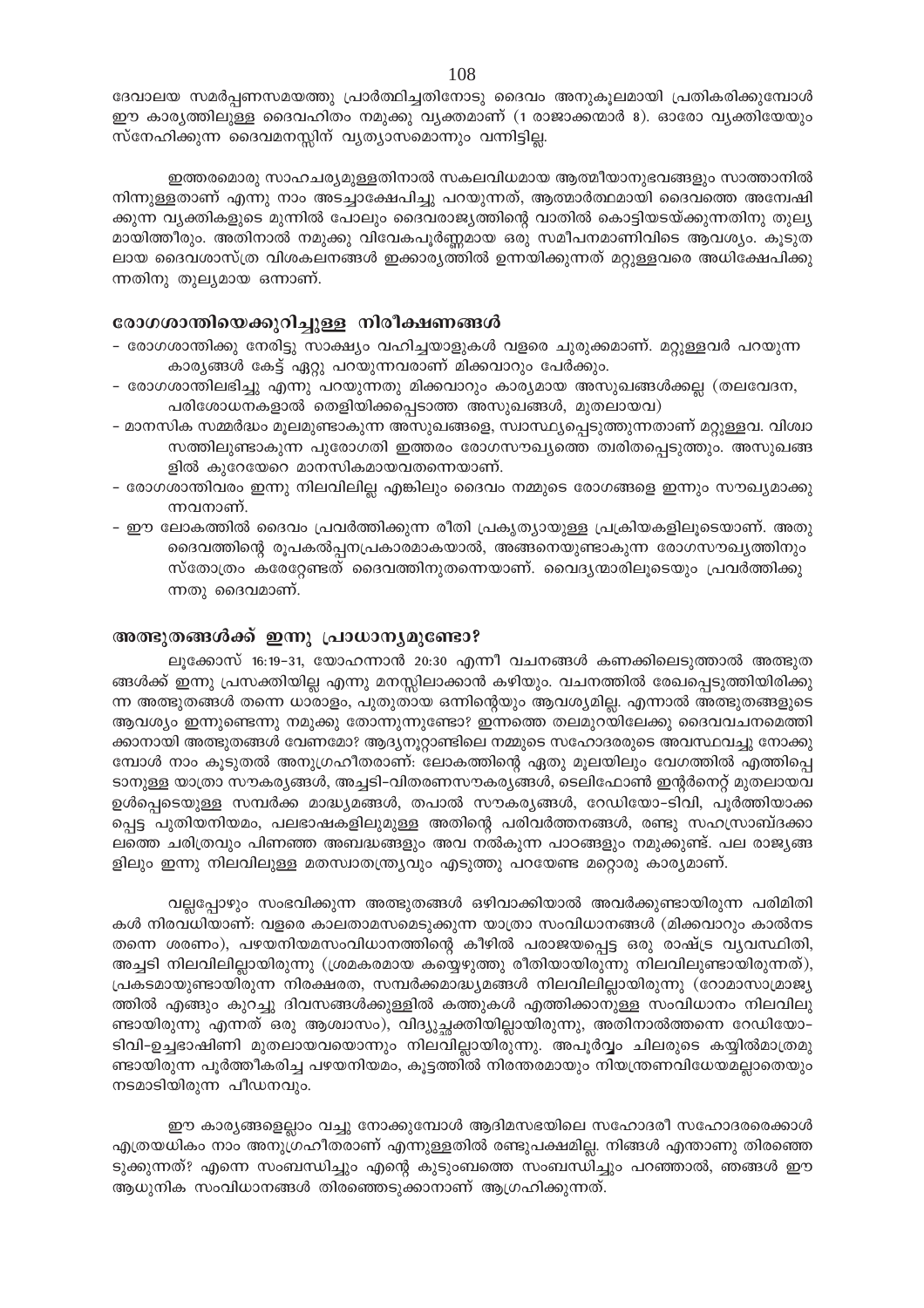## രാപകൽ വൃത്യാസം

ആധുനികരീതിയിലുള്ള കപട അത്ഭുതങ്ങളും ബൈബിളിലെ അത്ഭുതങ്ങളും തമ്മിലുള്ള വൃത്യാസങ്ങൾ എന്തൊക്കെയാണ്? അതോ എന്തെങ്കിലും വൃത്യാസമുണ്ടോ? ഒന്നു വ്യാജവും മറ്റേതു ശരിയായതുമാണോ? വ്യാജമായതിനെ വിശദീകരിക്കുന്ന രീതിയിൽ സത്യമായതിനെയും വിശദീക രിച്ചു കളയുമോ? അവ തമ്മിലുള്ള വൃത്യാസങ്ങൾ നമുക്കു നോക്കാം, കാരണം അവ എടുത്തുപറയ ത്തക്കതാണ്. ശരിക്കു രാപകൽ വ്യത്യാസമുള്ളതുതന്നെ.

## 1. ബൈബിളിലെ അത്ഭുതങ്ങൾ പ്രകടവും, വ്യക്തമായി രേഖപ്പെടുത്തിയതുമാണ്.

ഇന്നത്തെ അത്ഭുത കഥകൾ അങ്ങനെയുള്ളവയല്ല. വേറൊരാൾ പറഞ്ഞ ഒരു അത്ഭുതത്തെ ക്കുറിച്ചു ആവർത്തിച്ചു പറയുന്നതും, നിങ്ങൾക്കു തന്നെയുണ്ടാകുന്ന അത്ഭുതവും അതുമല്ലെങ്കിൽ നിങ്ങൾ മുഖാന്തിരമുണ്ടാകുന്ന ഒരു അത്ഭുതവും വ്യത്യസ്തങ്ങളായ കാര്യങ്ങൾ തന്നെയാണ്. അർത്ഥ വിശദീകരണം സാദ്ധ്യമല്ലാത്ത രീതിയിലുള്ളതും എന്നാൽ ഇടയ്ക്കിടയ്ക്ക് ഏതെങ്കിലുമൊരു ഭാഷ യിൽ നിന്നും ചിലപദങ്ങൾ ഉപയോഗിക്കുന്നതുമായ ജല്പനങ്ങളും, നിങ്ങൾ കേൾക്കുകയോ പഠി ക്കുകയോ ചെയ്യാത്ത ഒരു ഭാഷയിൽ സ്ഫുടതയോടെ സംസാരിക്കുന്നതും തമ്മിലുള്ള വൃത്യാസം അജഗജാന്തരമായതാണ്. ഒരു വാരഫലക്കുറിപ്പിനു സമാനമായ രീതിയിൽ നടക്കാൻ സാദ്ധ്യതയുള്ള കാര്യങ്ങളെക്കുറിച്ചു അവ്യക്തമായ പ്രസ്താവനകൾ ഇറക്കുന്നതും, മറ്റുള്ളവർക്കു പ്രയോജനപ്രദ മായ രീതിയിൽ വ്യക്തമായും കൃത്യമായും കാര്യങ്ങൾ പറയുന്നതും തമ്മിലും വലിയ വ്യത്യാസമു ണ്ട്. താനൊരു എയ്ഡ്സ് രോഗിയാണെന്നു പരിപൂർണ്ണമായി വിശ്വസിച്ചിരുന്ന ഒരു വ്യക്തിയെ വചനം പഠിപ്പിച്ചതു ഞാൻ ഓർക്കുന്നു. ഒരു വൈദ്യനെ കണ്ടു പരിശോധന നടത്തിയതിന്റെ വെളിച്ചത്തിലല്ല അയാൾ ആ നിഗമനത്തിലെത്തിയത്. ഒരു ദിവസം അയാൾക്കൊരു അനുഭവമുണ്ടായി, ദൈവം തന്റെ ജീവിതത്തിലേക്കു വന്നുവെന്നും ഒരു പുതുശക്തി അയാളിൽ വ്യാപരിച്ചുവെന്നും അതേമാത്ര യിൽത്തന്നെ അയാളുടെ രോഗം പരിപൂർണ്ണസൗഖ്യമായെന്നും - ഹല്ലേലുയാ? $^{(3)}$ 

## 2. ബൈബിളിൽ രോഗസൗഖ്യം ലഭിച്ചയാളുകൾക്കു തരം തിരിവില്ല.

രോഗസൗഖ്യം ലഭിച്ചയാളുകളുടെ വിശ്വാസം അത്ഭുതം സംഭവിക്കുന്നതിന് ഒരു അടിസ്ഥാന ചേരുവയായിരുന്നില്ല, പലപ്പോഴും. മർക്കോസ് 6:5ൽ വിശ്വാസമില്ലാത്ത ഒരുകൂട്ടം മതാനുയായികൾ യേശുവിന് ഒരു തടസ്സമായിരുന്നതായി നാം കാണുന്നു. എന്നാൽ വിശ്വാസമില്ലാതിരുന്ന അനേകർ രോഗസൗഖ്യം കൈവന്നവരായി നാം വചനത്തിൽ കാണുന്നു (ലൂക്കോസ് 13:13, മത്തായി 8:13). രോഗസൗഖ്യം കൈവരാതിരുന്നത് അത്തരമാളുകളിലുള്ള വിശ്വാസത്തിന്റെ അപര്യാപ്തതയായി ഇക്കാലത്തെ വിശ്വാസ സൗഖ്യ പ്രവർത്തകർ പതിവായി ഉയർത്തിക്കാട്ടുന്നു. രോഗസൗഖ്യത്തി നായി വരുന്നവരെ അരിച്ചു പരിശോധിച്ച് അവർ അതിനു യോഗ്യരാണോ എന്നു അനുമാനുക്കുന്ന രീതി വചനത്തിൽ നാം കാണുന്നില്ല. ആധുനിക കരിസ്മാറ്റിക് സൗഖ്യ ശുശ്രൂഷകളിൽ പ്രതീക്ഷയി ല്ലാത്തവരെ സന്നദ്ധസേവകർ അരിച്ചുമാറ്റുന്നു – വികലാംഗരെയും അവയവങ്ങൾ മുറിച്ചു മാറ്റിയവ രെയും മറ്റും. മിക്കവാറും വിശ്വാസ സൗഖ്യ ശുശ്രൂഷകർ ഒരു ദൃശ്യവിരുന്നൊരുക്കിയാണ് ശുശ്രൂഷ ചെയ്യുന്നത്. പ്രശസ്ത ടിവി ഇവാഞ്ചലിസ്റ്റും വിശ്വാസ സൗഖ്യ ശുശ്രൂകനുമായ പീറ്റർ പോപോഫിന് അമേരിക്കയുടെ ദേശീയ ടെലിവിഷൻ പരിപാടിയ്ക്കിടെ ഒരു വെട്ടിനിരത്തൽ നേരിടേണ്ടി വന്നു -പീറ്ററിന്റെ ഭാര്യ ജനക്കൂട്ടത്തിനു മദ്ധ്യത്തിൽ നിന്നുകൊണ്ട് ആളുകളുടെ അസുഖത്തെക്കുറിച്ച് ഒരു എഫ് എം റേഡിയോയിലൂടെ സന്ദേശങ്ങൾ അയക്കുന്നുണ്ടെന്നു വെളിവാക്കപ്പെട്ടപ്പോൾ. പിന്നീട് അത്ഭുതകരമായി പീറ്റർ രോഗവിവരങ്ങൾ പ്രസംഗപീഠത്തിൽ നിന്നും വെളിപ്പെടുത്തുന്നു. ഒരു അത്ഭു തരോഗശാന്തി ശുശ്രൂഷയ്ക്കുമുന്നോടിയായി അവരുടെ ഒരുക്കസ്ഥലത്തേക്കു കടക്കാനിടയായ പത്ര പ്രവർത്തകൻ ഉണ്ടാക്കിയ പുകിലുകളും എനിക്കോർമ്മയുണ്ട്. ആ ശുശ്രൂഷയിൽ രോഗസൗഖ്യം നേടേണ്ടിയിരുന്ന ചക്രകസേരക്കാരുടെ കൂട്ടത്തിന് എങ്ങിനെ പെരുമാറണമെന്നതിനുള്ള രഹസ്യ നിർദ്ദേശങ്ങളാണ് അവിടെ കൊടുത്തുകൊണ്ടിരുന്നത്. $^{(4)}$ 

## 3. ബൈബിളിലെ രോഗസൗഖ്യം പ്രത്യേകസ്ഥലങ്ങളിൽമാത്രം നടക്കുന്നതായിരുന്ന ற்பூ.

വലിയ ഉച്ചഭാഷിണികളുടെയും സംഗീതത്തിന്റെയും അകമ്പടിയോടുകൂടി കൃത്രിമമായ വികാ രതീവതയുയർത്തിയുണ്ടാക്കുന്ന പ്രകമ്പനം കൊള്ളിക്കുന്ന ഒരു അന്തരീക്ഷം ബൈബിളിലെ അത്ഭു തങ്ങളുടെ മുഖമുദ്രയല്ലായിരുന്നു. ഒരു മുഖവുരയോ, പ്രക്രിയയോ വേണ്ടിയിരുന്നില്ല അന്ന്. മിക്ക വാറും അത്ഭുതങ്ങൾ നടന്നത് അനുയോജ്യരല്ലാത്ത ഒരു പറ്റം എതിരാളികളുടെ മദ്ധ്യേയാണുതാ നും. ഇന്നത്തെ കരിസ്മാറ്റിക് ഉണർത്തുയോഗങ്ങളെല്ലാം നടക്കുന്നതാകട്ടെ കൃത്രിമമായി ഉണ്ടാ ക്കിയ നിയന്ത്രിതമായ ഒരു അന്തരീക്ഷത്തിലാണ് – മിക്കവാറും ഒരേ രീതിയിലുള്ള യോഗനടപടിക ളുമായി.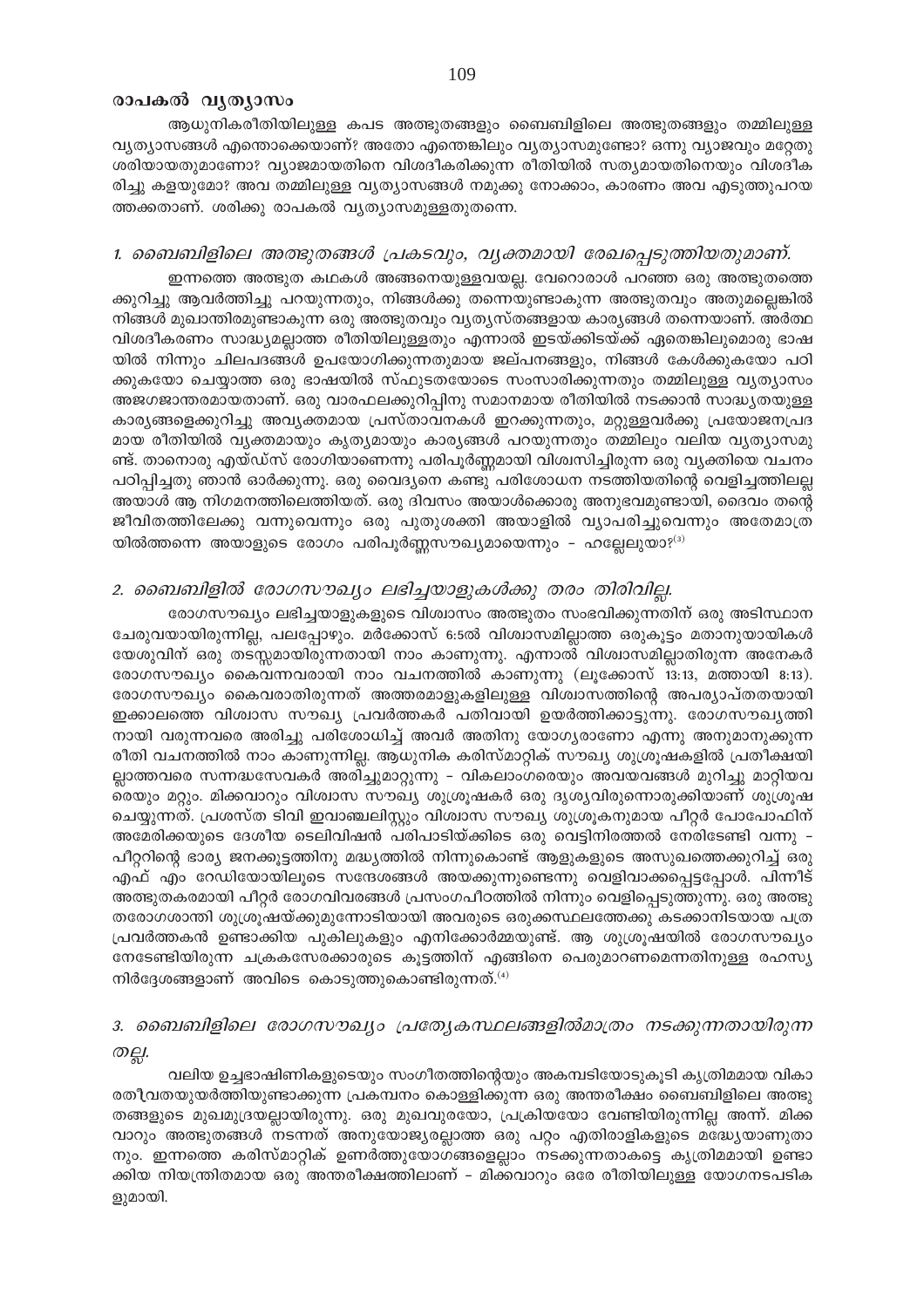4. ഏതുതരത്തിലുള്ള അത്ഭുതവും ബൈബിൾ സമയങ്ങളിൽ സാദ്ധ്യമായിരുന്നു.

വെള്ളത്തിനുമുകളിൽ നടക്കുന്നതും (മത്തായി 14:25, 29), മനുഷ്യർ അപ്രത്യക്ഷരാകുന്നതും വീണ്ടും പ്രത്യക്ഷരാകുന്നതും (ലൂക്കോസ് 24:31, അപ്പ 8: 39-40), വലിയ തോതിലുള്ള വെള്ളത്തെ വിഭജിക്കുന്നതും (പുറപ്പാട് 14:21, യോശുവ 3:14-16), വലിയ കാറ്റിനെയും കോളിനെയും ശാന്തമാക്കു ന്നതും (മർക്കോസ് 4:39), വലിയ ജനക്കൂട്ടത്തിനു ഭക്ഷണം നല്കി തൃപ്തരാക്കുന്നതും (യോഹ ന്നാൻ 6:1−13), സ്വർഗ്ഗത്തിൽ നിന്നും ആഢംബര രഥങ്ങൾ അയക്കപ്പെടുന്നതും (2 രാജാക്കന്മാർ 2:11), കാതുകൾ മാറ്റി സ്ഥാപിക്കുന്നതും (ലൂക്കോസ് 22:51), അത്ഭുതകരമായ അളവിലുള്ള മത്സ്യബന്ധ  $\mathfrak{m}$ വും (ലൂക്കോസ് 5:4–6), പേശികൾക്കു അത്ഭുതകരമായി ശക്തിലഭിക്കുന്നതും (ന്യായാധിപർ 16:30), അത്ഭുതകരമായ തോട്ടപരിചരണവും (മർക്കോസ് 11:21), അതിശയകരമായ ഭൗതികമാറ്റങ്ങളും (2 രാജാക്കന്മാർ 6:6), അതിവേഗത്തിലുള്ള യാത്രയും (യോഹന്നാൻ 6:21, 1 രാജാക്കന്മാർ 18:12), സൈന്യം മുഴുവനും അന്ധരായിപ്പോകുന്നതും (2 രാജാക്കന്മാർ 6:18), ചങ്ങലകളും പൂട്ടുകളും സ്വയം തകരു ിനതും (അപ്പ 12:6−10), ഭൂതങ്ങളുടെ കൂട്ടം തന്നെ വേറെ വാസസ്ഥലം തേടുന്നതും (മർക്കോസ് 5:1−13) ഒക്കെ നാം ബൈബിളിൽ കാണുന്നു. ഏതു രോഗാവസ്ഥയ്ക്കും സൗഖ്യമുണ്ട് – അന്ധതയാ യാലും മൂർച്ഛിച്ച കുഷ്ഠരോഗമായാലും മരണമാണെങ്കിൽ പോലും. അക്കാലത്തു നിലവിലുണ്ടായി രുന്ന എല്ലാ രോഗങ്ങളും സൗഖ്യമാക്കുന്നതിനെക്കുറിച്ചു വചനം പറയുന്നില്ലെങ്കിൽ പോലും, ഒരു കാര്യവും അസാദ്ധ്യമായിരുന്നില്ലായെന്നു നമുക്കു മനസ്സിലാക്കാൻ കഴിയും. എന്നാൽ ഓരോ അത്ഭു തങ്ങൾക്കും ഒരു ഉദ്ദ്യേശ്യ-ലക്ഷ്യം നമുക്കു കാണുവാനും സാധിക്കും. ആധുനിക അവകാശവാദ ങ്ങൾ ഇവയുടെ മുന്നിൽ വിളറിവെളുത്തു ശുഷ്കിച്ചവയാണ്. പരാമർശയോഗ്യതയില്ലാത്തതും പരി ശോധനയ്ക്കുവിധേയമല്ലാത്തതുമായ രോഗങ്ങളാണ് മിക്കവാറും സൗഖ്യമാക്കപ്പെടുന്നത് – നടുവേ  $\alpha$ ന, തലവേദന, ഭയം മുതലായവ.

## *5. ബൈബിളിൽ പരാമർശിക്കുന്ന രോഗസൗഖ്യങ്ങളെല്ലാം ആ നിമിഷം തന്നെ സംഭ വിച്ചവയാണ്.*

അത്ഭുതകരമായ രോഗശാന്തിവരമുള്ള ആരെങ്കിലും ഇന്നുണ്ടെങ്കിൽ അയാൾ ഒരു ആശുപ @ിയിൽ ചെന്ന് അവിടത്തെ കുറച്ചു കിടക്കകൾ കാലിയാക്കട്ടെ, അല്ലെങ്കിൽ ഒരു ശ്മശാനത്തിൽ ചെന്ന് അവിടത്തെ പൂന്തോട്ടക്കാരന് കുറച്ചധികം ജോലിയുണ്ടാക്കട്ടെ. യേശു എന്തുകൊണ്ടായി രിക്കാം ലാസറേ പുറപ്പെടുകയെന്ന് പേരുവിളിച്ചു കൽപ്പിച്ചത്? അല്ലെങ്കിൽ അവിടെ അടക്കിയിരുന്ന മുഴുവൻ പേരും വെളിയിൽ വന്നേനേ! യേശുവും അപ്പസ്തോലന്മാരും മരിച്ചവരെ ഉയിർപ്പിച്ചതിനെ അനുകരിക്കാൻ ഇന്നാർക്കും കഴിഞ്ഞിട്ടില്ല (മത്തായി 10:8, അപ്പ 9:40). ഒരുക്കിവച്ച ഒരു സാഹചര്യ ത്തിൽ മാത്രം നടക്കുന്നവയാണ് ഇന്നത്തെ അത്ഭുതങ്ങൾ. $^{(5)}$ 

## *6. ബൈബിളിലെ രോഗശാന്തിയെല്ലാം പൂർണ്ണമായതാണ്*

ഭാഗികമായ രോഗസൗഖ്യമോ ചെറിയ പുരോഗതിയോ മുന്നേറ്റമോ ഒന്നുമല്ല ബൈബിളിലേ ത്. ആധുനിക രോഗശാന്തികൾ ഇവയിലേതിലെങ്കിലുമൊക്കെ പെടുന്നവയാണ്. ഇത്തരം വാദങ്ങളെ തുറന്നു കാട്ടുന്ന വചനമാണ് ഏശയ്യ 44:25.

## *7. ബൈബിളിലെ രോഗശാന്തിയെല്ലാം ധാർമ്മികതനിറഞ്ഞവരാൽ നടന്നതാണ്*

രോഗശാന്തി കൈവന്നവരിൽ നിന്നും പണം പിഴിയാനോ, തങ്ങളുടെ തന്നെ പ്രശസ്തിക്കു വേണ്ടിയോ (അപ്പ 8:10−11) അവരൊന്നും പ്രവർത്തിച്ചില്ല. ഇന്നത്തെ അത്ഭുതപ്രവർത്തകരെ സംബ ന്ധിച്ച വാസ്തവമിതല്ല. $^{(6)}$ 

## 8. മനുഷ്യവർഗ്ഗത്തെ ദൈവവചനത്തോടടുപ്പിക്കുന്നതിനായിട്ടാണ് ബൈബിളിലെ അത്ഭു *തങ്ങളെല്ലാം നടന്നത്*

സംസാരിച്ചയാൾ പറഞ്ഞ വചനത്തോടുള്ള വിശ്വാസം കേൾവിക്കാരിൽ ഉണ്ടാക്കുന്നതിനാണ് അത്ഭുതങ്ങൾ സംഭവിച്ചത്. സംസാരിച്ചവരുടെ ദൈവീക അധികാരം ഉറപ്പിക്കുകയും, വചനത്തിനു സാക്ഷ്യം നൽകുകയുമാണ് ദൈവീകമായ അത്ഭുതങ്ങളുടെ ലക്ഷ്യം (പുറപ്പാട് 4:1-9, 1 രാജാക്കന്മാർ 17:24, മർക്കോസ് 2:10, മർക്കോസ് 16:20, യോഹന്നാൻ 20:30−31, അപ്പ 14:3, എബ്രായർ 2:4).

## അവസാനമായി:

ആധുനിക കാലഘട്ടത്തിലെ അത്ഭുതങ്ങളും അടയാളങ്ങളുമായി വചനത്തിലേതിനുള്ള  $\alpha$ ്വത്യാസം എത്ര വലുതാണെന്നു നോക്കുക. ദൈവം മാത്രമാണ് ഇപ്പോൾ അത്ഭുത പ്രവർത്തകൻ, ബാക്കിയുള്ളവരെല്ലാം വ്യാജന്മാരാണ്. ഇക്കാലത്തെ വ്യാജ അത്ഭുതങ്ങൾ ബൈബിളിലെ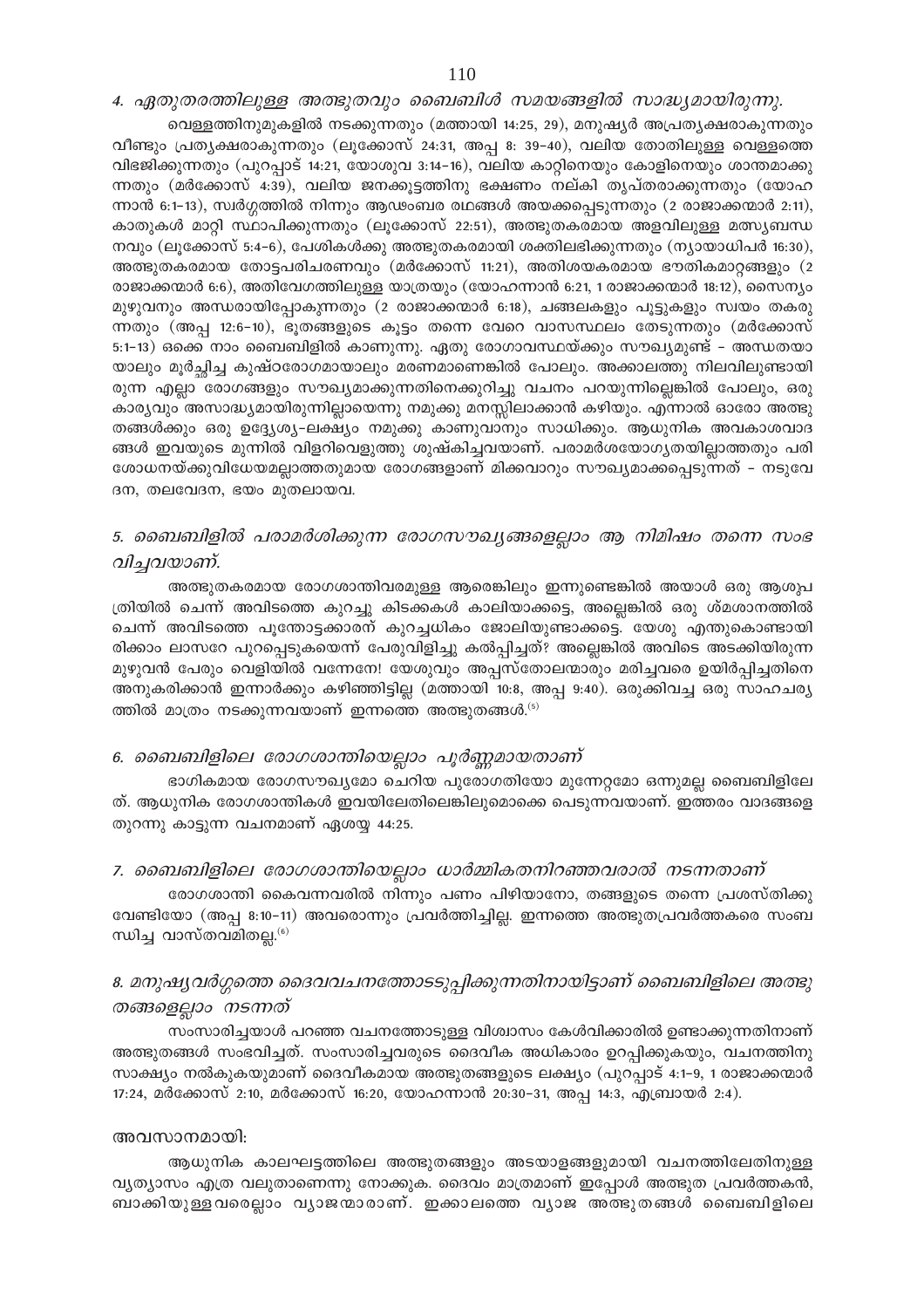യഥാർത്ഥമായതിന്റെ എണ്ണത്തേക്കാൾ എത്രയോ മടങ്ങു കൂടുതലാണ്. വിശ്വാസസൗഖ്യശുശ്രൂഷ കർക്കു പിന്നാലെ പായുന്നവർ തങ്ങളുടെ ബൈബിൾ തുറന്നൊന്നു വായിച്ചിരുന്നെങ്കിൽ എത്ര നന്നായിരുന്നു. ഉള്ളതു പറയൂ.

## കുറിപ്പുകൾ:

1. 1970 മുതൽ കരിസ്മാറ്റിക് പ്രസ്ഥാനത്തോടൊപ്പം രണ്ടു വർഷം ഞാൻ ചിലവഴിച്ചിട്ടുണ്ട്. ശിഷ്യത്വ ത്തെക്കുറിച്ചോ, ആത്മരക്ഷയെക്കുറിച്ചോ, ആത്മാവിന്റെ പ്രവർത്തികളെക്കുറിച്ചോ ഉള്ള അവരുടെ പഠിപ്പിക്കലുകളൊന്നും എനിക്ക് അംഗീകരിക്കാൻ കഴിയില്ല എങ്കിലും, വിശ്വാസത്തെ ഗൗരവമായി സമീപിക്കുന്ന ആളുകളെ ആദ്യമായി ഞാൻ കണ്ടത് അവിടെവച്ചാണ്. പരമ്പരാഗത ക്രിസ്തീയതയി ലുള്ള പാപ്പരത്തവും, വീണ്ടും ജനിക്കേണ്ടതിന്റെ ആവശ്യകതയും, സ്വർഗ്ഗ–നരകങ്ങളെക്കുറിച്ചും, ദൈവ വചനത്തുക്കുറിച്ചും, ദൈവത്തിന്റെ ശക്തിയെക്കുറിച്ചുമെല്ലാം ആദ്യമായി ഒരു ധാരണകിട്ടിയതും അവ രിൽനിന്നാണ്. അവരോടു ചേർന്നു പ്രവർത്തിക്കാൻ തുടങ്ങിയതിനു ശേഷം എന്നിലുണ്ടായ ചോദ്യ ങ്ങൾക്കുള്ള മറുപടികണ്ടെത്തിയതിന്റെ അടിസ്ഥാനത്തിലാണ് ഈ പുസ്തകത്തിലുള്ള കൂടുതൽ കാര്യങ്ങളും എഴുതിയിരിക്കുന്നത്.

2. ലീപ് ഓഫ് ഫെയ്ത് എന്ന ഇംഗ്ലീഷ് സിനിമയിൽ ഇത്തരക്കാരുടെ പ്രത്യേകതകൾ എടുത്തുകാണി ക്കുന്നുണ്ട്.

3. ജീവനില്ലാത്ത വസ്തുക്കളിൽ പോലും ഈ രോഗശാന്തി സംഭവിക്കുമെന്നു വിശ്വസിക്കുന്ന ആളു കളുണ്ട് – പാസ്റ്റർ എന്റെ കാറിനുമേൽ കൈവച്ചു പ്രാർത്ഥിച്ച് അതിനെ സൗഖ്യമാക്കിയെന്നും മറ്റും പറയുന്നവർ. (2 രാജാക്കന്മാർ 2:21?)

4. ജെയിംസ് റാൻഡി എന്ന ഒരു ജാലവിദ്യാക്കാരൻ, പ്രശസ്തരായ വിശ്വാസസൗഖ്യശുശ്രൂകരായ ഓറൽ റോബർട്സ്, പാറ്റ് റോബർട്സൺ, പീറ്റർ പോപോഫ്, ഡബ്ല്യു വി ഗ്രാന്റ്, എ എ അലൻ, ലെറോയ് ജെൻകിൻസ്, ഏണസ്റ്റ് ആംഗ്ളെ തുടങ്ങിയവരുടെയും കാത്തോലിക്കാ ശുശ്രൂഷകരുടെയും മറ്റും യോഗങ്ങളിൽ പങ്കെടുത്തും, വിശദമായ അഭിമുഖസംഭാഷണം നടത്തിയും, ശുശ്രൂഷകളുടെ വീഡിയോ-ഓഡിയോ ശേഖരങ്ങൾ പരിശോധിച്ചും, കത്തിടപാടുകൾ നടത്തിയും, യോഗശേഷം അവശേഷിച്ച ചവറുകൾ പരതിയുമെല്ലാം ഇത്തരക്കാരുടെ രീതികളെക്കുറിച്ചു വൃക്തമായ പഠനം നടത്തിയ ഒരാളാണ്.

മുമ്പും പിമ്പുമുള്ള വൈദ്യപരിശോധനയിലൂടെ യഥാർത്ഥമായതെന്നു തെളിയിക്കപ്പെട്ട ഒരു രോഗശാന്തിപോലും ലോകപ്രശസ്തരായ ഇത്തരം ശുശ്രൂഷക്കാരുടെ മുഴുവൻ അവകാശവാദങ്ങ ളിൽ നിന്നും കണ്ടെത്താൻ റാൻഡിക്കു കഴിഞ്ഞില്ല. രോഗശാന്തിയെക്കുറിച്ചുള്ള അവകാശവാദങ്ങളി ലാകട്ടെ, രോഗസൗഖ്യത്തിനുതകുന്ന മരുന്നുകളുടെ ഉപയോഗമില്ലാത്തതോ, മാനസികമായ ഉൾപ്രേ രണകൾക്കു വശംവദമാകാത്തതോ ആയ ഒന്നും കണ്ടെത്താനും കഴിഞ്ഞിട്ടില്ല. അത്ഭുതമെന്ന വാക്കിനെ ന്യായീകരിക്കുന്ന ഒന്നും. സാൻ ഫ്രാൻസിസ്കോയിൽ വച്ചു നടന്ന വലിയൊരു യോഗ ത്തിൽ വച്ചാണ് പീറ്റർ പോപോഫിന്റെ എഫ് എം ട്രാൻസ്മിറ്റർ തട്ടിപ്പ് റാൻഡി വെളിയിൽ കൊണ്ടു വന്നത്. പീറ്ററിന്റെ ചെവിക്കുള്ളിൽ ചെറിയ എന്തോ സാധനം കണ്ട റാൻഡി, അതു സന്ദേശങ്ങൾ കൈമാറാനുള്ള ഒരു ഉപകരണമാണെന്ന സംശയത്താൽ തന്റെ സഹായിയോടു അതിന്റെ തരംഗ ങ്ങൾ കണ്ടു പിടിച്ചു റെക്കോർഡു ചെയ്യാൻ ആവശ്യപ്പെട്ടു. പിന്നീട് പോപോഫ് അത്ഭുതകരമായി രോഗവിവരങ്ങൾ സംസാരിക്കുന്നതിന്റെയും താൻ ചോർത്തിയെടുത്ത റേഡിയോ തരംഗങ്ങളുടെയും സഹായത്താൽ പോപോഫിന്റെ ദൈവീക തട്ടിപ്പു വെളിപ്പെടുത്തി. സ്റ്റേജിലേക്കുവരുന്നതിനുമുമ്പു രോഗിയുമായി പോപോഫിന്റെ സഹായി സംസാരിക്കുന്ന വിവരങ്ങളായിരുന്നു റാൻഡി കണ്ടെത്തി യത്.

നന്നായി നടക്കുന്നവരെ ചക്രകസേരകളിൽ കൊണ്ടു വരുന്നതും, രോഗസൗഖ്യം ലഭിച്ചു വെന്നു അഭിനയിക്കാനായി അവരുടെ സന്നദ്ധസേവകരെ നിയോഗിക്കുന്നതും, സൗഖ്യം നേടാനായി വരുന്നവരിൽ നിന്നും യഥാർത്ഥ രോഗബാധിതരെയും അവയവങ്ങൾ മുറിച്ചു നീക്കിയവരെയെല്ലാം മാറ്റിനിറുത്തുന്നതും, പ്രത്യക്ഷമായ രോഗലക്ഷണങ്ങളില്ലാത്തവരെ തിരഞ്ഞെടുക്കുന്നതും, നീളം കുറഞ്ഞ കാല് പൊക്കം കൂട്ടിയ ഷൂസിന്റെ സഹായത്താൽ സൗഖ്യമാക്കുന്ന പഴയ രീതികളുമടക്കം ഇവരുടെ തട്ടിപ്പുകളെല്ലാം തന്റെ ഫെയ്ത്ത് ഹീലേഴ്സ് എന്ന പുസ്തകത്തിലൂടെ റാൻഡി തുറന്നു കാട്ടി.

5. ദിവസങ്ങളോ, മാസങ്ങളോ എടുത്തു സംഭവിക്കുന്ന രോഗശാന്തിയെക്കുറിച്ചല്ല മർക്കോസ് 8:22, സംഖ്യ 12:10 എന്നീ വചനങ്ങളൊന്നും സംസാരിക്കുന്നത്.

6. 1980ൽ ഓറൽ റോബർട്സ് നടത്തിയ സാമ്പത്തിക സഹായാഹ്വാനമാണ് ഏറ്റവും ഞെട്ടലുളവാക്കു ന്നതും ലജ്ജിപ്പിക്കുന്നതുമായത്. തന്റെ സ്വപ്നപദ്ധതി പൂർത്തീകരിക്കാനായി കൂടുതൽ പണം ആവ ശ്യപ്പെടാൻ കാരണമായി അദ്ദേഹം പറഞ്ഞത്, 900 അടി വലുപ്പമുള്ള യേശു തനിക്കുപ്രത്യക്ഷനായി കൂടുതൽ പണം മറ്റുള്ളവരിൽ നിന്നും ആവശ്യപ്പെടാൻ കൽപ്പിച്ചുവെന്നതാണ്.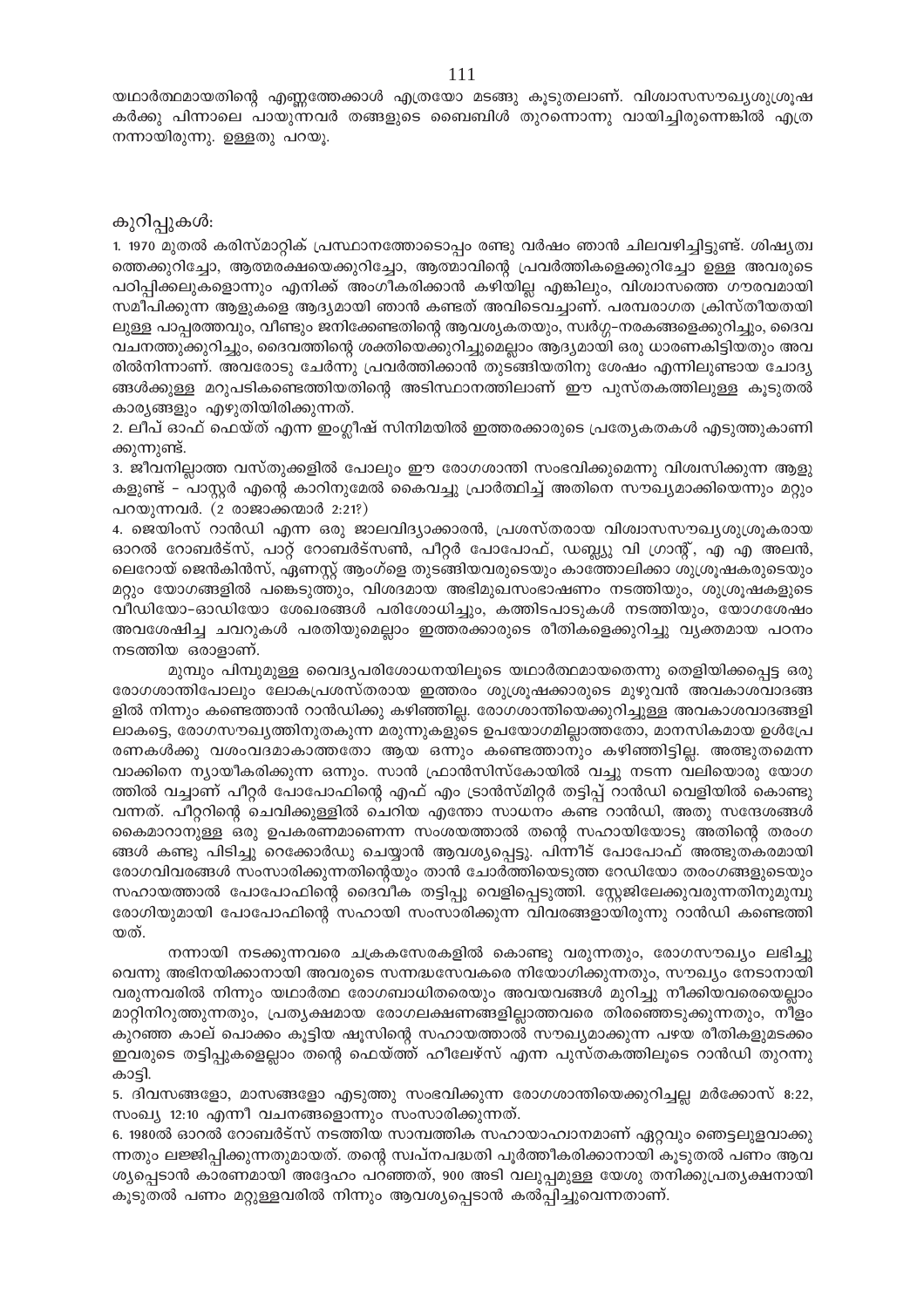112  $@0@0J0@017$ 

# സൂര്യനുകീഴെ ഒന്നും പുതിയതല്ല

ക്രിസ്തീയതയ്ക്കു പുറത്തുള്ള അത്ഭുതങ്ങൾ

## ശലമോൻ രാജാവിന്റെ കുറിക്കു കൊള്ളുന്ന പ്രസ്താവന തന്റെ കാലഘട്ടത്തെ സംബന്ധിച്ചു

സത്യമായിരുന്നെങ്കിൽ (സഭാപ്രസംഗി 1:9), മൂവ്വായിരം വർഷങ്ങൾക്കു ശേഷം എത്രയധികം കൂടു തൽ കാര്യമാത്രപ്രസക്തമാണ്. അത്ഭുതങ്ങളെക്കുറിച്ചുള്ള അവകാശവാദങ്ങളിൽ ഒന്നും സൂര്യനു താഴെ പൂതുതായിട്ടുള്ളതല്ല. സകലതലമുറകളിലും ഉള്ള സകല മതങ്ങളിലും അത്ഭുതങ്ങൾ നടന്ന തായി കണ്ടുവരുന്നുണ്ട് – ആദ്യനൂറ്റാണ്ടിലെ മെഡിറ്ററേനിയൻ മേഖലകളിലെ മതങ്ങളിലും ക്രിസ്തീയ മതത്തിലും. ലോകം മുഴുവനും പരസ്യപ്പെടുത്തിയിട്ടുള്ള അത്ഭുതങ്ങളിലേക്ക് വേഗത്തിൽ ഒരു എത്തി നോട്ടം നമുക്കീ അദ്ധ്യായത്തിൽ നടത്താം, അത്തരം സംഭവവികാസങ്ങളുടെ അകക്കാമ്പിലേക്കും.

### ലോകത്തിലെ പ്രധാന മതങ്ങളിലുള്ള അത്ഭുതങ്ങൾ

മനുഷ്യന് അത്ഭുതങ്ങളോടുള്ള ആകർഷണത്തിന് മതങ്ങൾ നിലനിന്നിരുന്ന കാലത്തോളം പഴക്കമുണ്ട്. ലോകത്തിലെ പ്രധാനമതങ്ങളിലെല്ലാം ഒരു കരിസ്മാറ്റിക് വിഭാഗമുണ്ട്. ഹിന്ദുമതം തൊട്ടു ഷിന്റോമതം വരെയും, തെക്കൻ സമുദ്രത്തിലെ ദ്വീപുകളിൽ കണ്ടുവരുന്ന മതങ്ങൾ തൊട്ട് ക്രിസ്തുവിന്റെ പേരുപറഞ്ഞു നടക്കുന്ന കൾട്ടുമതങ്ങളിൽ വരെ, അത്ഭുതങ്ങൾ സ്ത്രീ പുരുഷന്മാ രുടെ ഹൃദയം കവർന്നെടുത്തിട്ടുണ്ട് - പ്രത്യേകിച്ച് രോഗശാന്തിയും പ്രവചനവും അനൃഭാഷസംസാ രവുമെല്ലാം. ഇന്ത്യയിലെയും ഏഷ്യയിലെ മറ്റുരാജ്യങ്ങളിലെയും മദ്ധ്യ-കിഴക്കൻ രാജ്യങ്ങളിലെയും മതങ്ങളിൽ കണ്ടുവരുന്ന ചില ഉദാഹരണങ്ങൾ നമുക്കു നോക്കാം.

യഹൂദമതം തുടങ്ങുന്നതിനും ആയിരം വർഷം മുമ്പ് ഉദയം ചെയ്തതും ഇതുവരെയും തുടർച്ച യായി നിലനിന്നതുമായ ഒരു മതമാണ് ഹിന്ദുമതം.<sup>(1)</sup> അനേകം ആത്മീയ ഗുരുക്കന്മാരും അവതാര ങ്ങളും ഇന്ത്യയിൽ നിന്നും വന്നിട്ടുള്ളവരാണെന്ന കാര്യം പടിഞ്ഞാറൻ രാജ്യങ്ങളിലുള്ളവർ പോലും സമ്മതിക്കുന്നു. ഇന്ത്യയിലെ ഒരു പ്രമുഖ ഹൈന്ദവ കരിസ്മാറ്റിക് വിഭാഗത്തിന്റെ തലവനായ സായ് ബാബയിൽ നിന്നുപുറപ്പെടുന്ന ശക്തിയാൽ നടന്ന അത്ഭുതങ്ങൾക്ക്, പ്രത്യേകിച്ച് രോഗസൗഖ്യ ത്തിന് അഞ്ചുകോടിയോളം വരുന്ന അദ്ദേഹത്തിന്റെ ഭക്തന്മാർ സാക്ഷ്യം പറയുന്നുണ്ട്.

ആത്മാക്കളുടെ ലോകത്തിലേക്കു പ്രവേശനമുള്ള ചില താന്ത്രികർക്ക് എടുത്തു പറയത്തക്ക കഴിവുകൾ ഉള്ളതായി ആദിമകാല ചൈനയിലെ മതങ്ങൾ പറയുന്നു. അമേരിക്കയിലെ മഴനൃത്ത ക്കാരെപ്പോലെ ഈ ഷാമാനുകൾ മഴപെയ്യിക്കുമായിരുന്നെന്നു വിശ്വസിച്ചു വരുന്നു. അവർ രോഗം സുഖപ്പെടുത്തുകയും മരിച്ചു പോയവരുടെ ആത്മാക്കളുമായും ദൈവങ്ങളുമായും സംവദിക്കുകയും ചെയ്യുമായിരുന്നു. (ചൈനയിലെ പാരമ്പര്യരീതികളിൽ ഉടനീളം പൂർവ്വികരെ ആരാധിക്കുന്നതു കണ്ടു വരുന്നു). ആത്മീയമായ ഒരു ഉന്മാദാവസ്ഥയിലേക്കു തങ്ങളെത്തന്നെ ഉയർത്താൻ കഴിഞ്ഞിരുന്ന അവരിലൂടെ, ആത്മാക്കളും മരിച്ചുപോയവരും സംസാരിക്കുകയും പ്രവചിക്കുകയും ചെയ്യുമായിരു ന്നു. അവർ ഭൂതങ്ങളെ ഉച്ഛാടനം ചെയ്യുമ്പോൾ ശക്തമായി വിറപ്പിക്കുകയും അന്യഭാഷകൾ സംസാ രിക്കുകയും ചെയ്തുകൊണ്ട് അവ പുറത്തുപോകുമായിരുന്നു. ഇക്കാര്യങ്ങളെല്ലാം നടക്കുന്ന സമ യത്ത് ഇസ്രായേലുകാർ ഈജിപ്തിന്റെ അടിമത്തത്തിലായിരുന്നു. (ചൈനയിലെ ഷാങ്ങ് രാജവംശം, ബിസി 1766-1122).

ജപ്പാനിലെ ഷിന്റോ മതവിഭാഗത്തിലും ഇത്തരത്തിലുള്ള ഷാമാനുകൾ ഉണ്ട്. അതുല്യശക്തി കളെന്ന് അവർ കരുതുന്ന കാമിയുമായി സമ്പർക്കത്തിലേർപ്പിടുന്നവരായിരുന്നു ഇത്തരക്കാർ. രണ്ടാം ലോകമഹായുദ്ധ സമയത്തെ കാമികേസ് പൈലറ്റുമാരെ ഓർക്കുന്നുണ്ടോ? (കാമികേസ് എന്നാൽ ദൈവീക കാറ്റ് എന്നാണർത്ഥം. വിമാനം നിറയെ സ്ഫോടകവസ്തുക്കളുമായി അവർ ശത്രുസൈന്യ നിരയിലേക്ക് ഇടിച്ചിറക്കി വലിയ നാശനഷ്ടങ്ങൾ വരുത്തുമായിരുന്നു). സ്ത്രീകളും പുരുഷന്മാരു മായ ഷാമാനുകൾ ആനന്ദനൃത്തമാടി ഒരു ഉന്മാദാവസ്ഥയിലെത്തുകയും, ആ അവസ്ഥയിൽ അവർ ദൈവങ്ങളുടെ വക്താക്കളായി മാറുകയും ചെയ്യും.

അക്കാലത്തുതന്നെ ഇന്ത്യയിൽ - ഇസ്രായേൽ ദേശവും യൂദാദേശവും ബാബിലോണിൽ നിന്നും പേർഷ്യയിൽ നിന്നും തിരിച്ചുവന്ന കാലഘട്ടത്തിൽ (ബിസി 563–483) - ബുദ്ധന്റെ മരണം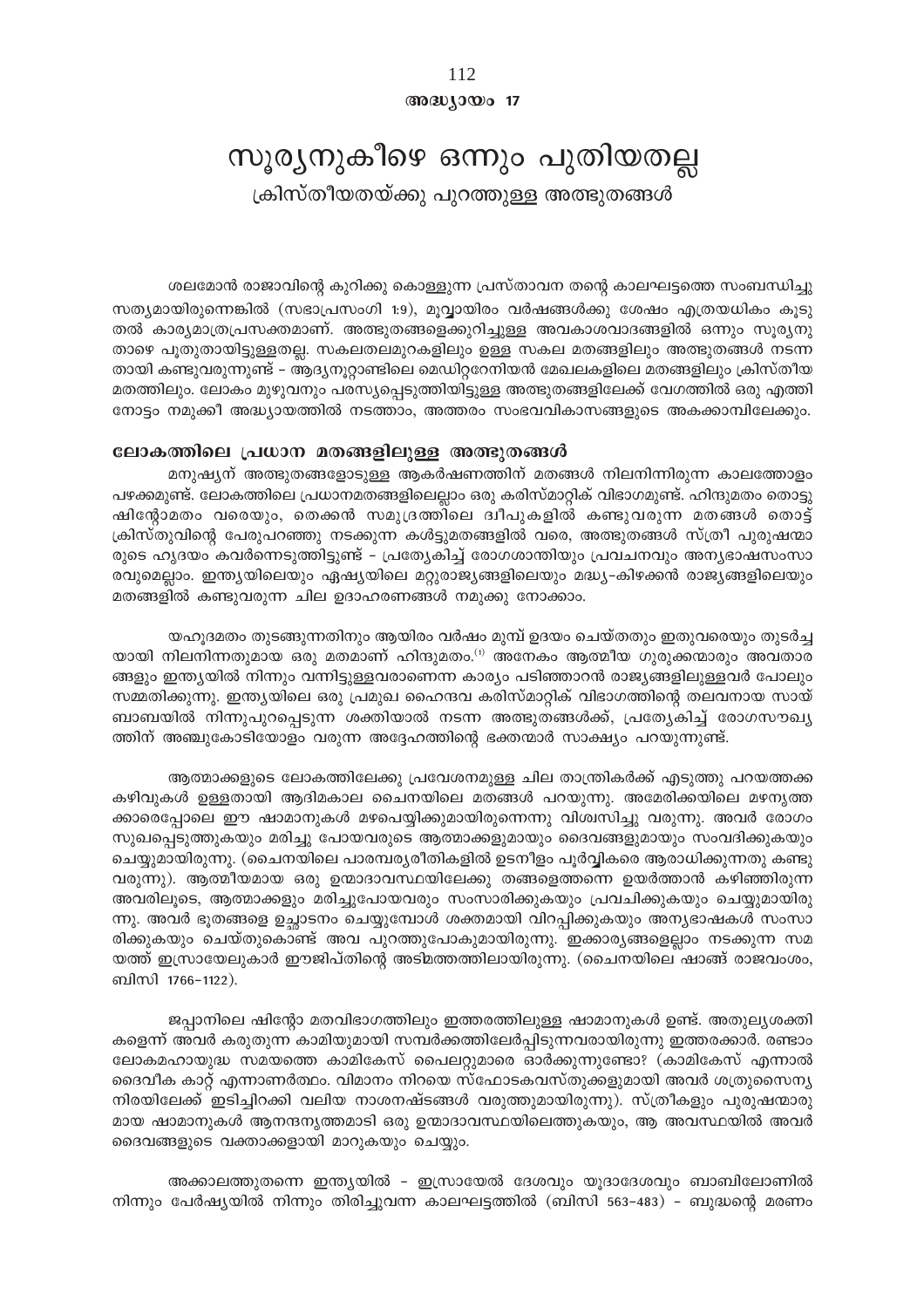സംഭവിച്ചു. അതിനുപിന്നാലെ ബുദ്ധന്റേതെന്ന പേരിൽ അനേകായിരം അത്ഭുതങ്ങൾ സാക്ഷിക്ക പ്പെട്ടു. അവയെല്ലാം സത്യമാണെങ്കിൽ ഭൂമുഖത്തു ജീവിച്ചിരുന്ന അത്ഭുത പ്രവർത്തകരിൽ ഒന്നാം സ്ഥാനം ബുദ്ധനുതന്നെയാണ്.

ഞാൻ പഠിച്ച ബുദ്ധമത<sup>്ര)</sup> വിഭാഗങ്ങളിൽ ഏറ്റവും താത്പര്യമുണർത്തുന്നത് ടിബറ്റിലെ ബുദ്ധ മതമാണ്. അവരുടെ സന്യാസികൾക്ക് തങ്ങളുടെ കൈവശമുണ്ടായിരുന്ന വെളുത്ത മന്ത്രവാദത്തി ലൂടെ (കറുത്ത മന്ത്രവാദം തെറ്റായി കാര്യങ്ങൾക്കുപയോഗിക്കുമ്പോൾ വെളുത്തത് നന്മയ്ക്കുപയോ ഗിക്കുന്നു) തങ്ങളുടെ കൈവിരലുകളിൽ നിന്ന് പേമാരിപെയ്യിക്കാനും, ശത്രുക്കളുടെ വിളകളെ നശി പ്പിക്കാനുമൊക്കെ കഴിയുമായിരുന്നു. വസ്ത്രവും ഭക്ഷണവുമില്ലാതെ, തങ്ങളുടെ ഇച്ഛാശക്തിയുടെ ആധികൃത്താൽ കൊടും തണുപ്പിനെയൊക്കെ അതിജീവിച്ച് മലയിലെ ഗുഹകളിൽ അവർ വസി ച്ചിരുന്നു. അന്തരീക്ഷത്തിലൂടെ പറക്കാൻ, അല്ലെങ്കിൽ അവരുടെ ഇച്ഛാശക്തിയാൽ തങ്ങളെത്തന്നെ മറ്റു ദേശങ്ങളിലേക്കു കൊണ്ടുപോകാനും അവർക്കു കഴിയുമായിരുന്നു. (ഭ്രമിപ്പിക്കുന്ന തന്റെ കഥക ളുടെ ഉടമയായിരുന്ന കാർലോസ് കാസ്റ്റാനിഡപോലും സൂക്ഷിക്കണം). ഹർവാർഡ് യൂണിവേഴ്സി റ്റിയിൽ എന്റെയൊപ്പമുണ്ടായിരുന്ന ഒരു ടിബറ്റൻ യുവാവ് ലാമാമാരിൽ ഒരാളുടെ പുനഃർജന്മമാണെ ന്നാണ് പറയപ്പെട്ടിരുന്നത്. (വിശുദ്ധ പുരോഹിതനാണ് ടിബറ്റുകാർക്ക് ലാമാ. ദലൈലാമയാണ് അവ രുടെ ആത്മീയ നേതാവ്). തന്റെ പുനഃർജന്മ കഥയിൽ ആ യുവാവിനു ശരിക്കും വിശ്വാസമുണ്ടോ യെന്ന് ഒരു ദിവസം ഞാൻ ചോദിച്ചു. തനിക്ക് അക്കാര്യത്തിൽ തന്റേതായ സംശയങ്ങളുണ്ടെന്ന് അദ്ദേഹം വിനയാന്വിതമായി പറഞ്ഞു.

ഏഴാം നൂറ്റാണ്ടിൽ ഉദയം ചെയ്ത ഇസ്ലാം<sup>ദ)</sup> മതത്തിലൂടെയാണ് സൂഫി വിഭാഗം പിറവിയെ ടുത്തത്. ഇസ്ലാമിലെ സുഖലോലുപതയ്ക്കെതിരെയും ദൈവശാസ്ത്രപരമായ വൈകല്യങ്ങൾക്കെ തിരെയുമുള്ള ഒരു പ്രതികരണമായിട്ടായിരുന്നു സൂഫിവിഭാഗത്തിന്റെ ഉദയം. ഇസ്ലാമിലെ യോഗിക ളാണ് സൂഫികൾ. അല്ലാഹുവിൽ ലയിക്കുക എന്നതാണ് അവരുടെ പരമപ്രധാനലക്ഷ്യം. ഇക്കാര്യ ത്തിലുള്ള തീക്ഷ്ണത മൂത്ത് ചില സൂഫികൾ തങ്ങളെത്തന്നെ ദൈവമായി കാണുന്ന അവസ്ഥയുണ്ടാ യി. സൂഫിമാരിലൊരാൾ പ്രഖ്യാപിച്ചു, എനിക്കു മഹത്വം എന്ന്. 922ൽ മറ്റൊരാൾ ക്രൂശിക്കപ്പെട്ടു, ഞാനാണു സത്യം എന്നു പ്രഖ്യാപിച്ചതിന്റെ പേരിൽ. ഇസ്ലാമിലെ യോഗികൾ മാത്രമല്ല ഇക്കൂട്ടർ, കരിസ്മാറ്റിക്കുകളും കൂടിയാണ്. ദാരിദ്ര്യവ്രതമെടുത്തിരിക്കുന്ന ഇവർ ഉന്മാദാവസ്ഥയിൽക്കൂടി കട ന്നുപോകുമ്പോൾ തങ്ങളിലുള്ള പ്രകൃത്യാതീത കഴിവുകൾ വെളിപ്പെടുത്തുന്നു. അവർക്ക് അന്യഭാ ഷസംസാരിക്കാനുള്ള കഴിവുകൾ ഉണ്ട്. ഇക്കൂട്ടത്തിൽപ്പെട്ട റൈഫിയ എന്നറിയപ്പെടുന്ന അലറിവിളി ക്കുന്ന ദാരിദ്ര്യവതക്കാരാണ് $\mathrm{^{(4)}}$  ഏറ്റവും വന്യമായ പ്രകൃതിയുള്ളവർ. മന്തോച്ഛാരണങ്ങളുടെ അകമ്പ ടിയോടെ വട്ടത്തിൽ നൃത്തം വച്ച് തങ്ങളുടെ ശരീരങ്ങളെ തീവ്രമായി പ്രകമ്പനം കൊള്ളിച്ചുകൊണ്ട് അവർ ഒരു ഉന്മത്താവസ്ഥയിലേക്കു തങ്ങളെത്തന്നെ കൊണ്ടുവരുന്നു. പുല്ലുഭക്ഷിച്ചും, മൂർച്ചയുള്ള കത്തിമേൽ വീണും, അഗ്നികുണ്ഢത്തിലൂടെ നടന്നും, തീക്കനലുകൾ വിഴുങ്ങിയും, വിഷ സർപ്പ ങ്ങളെ കയ്യിലെടുത്തുമെല്ലാം അവർ തങ്ങളുടെ അതീന്ദ്രിയ കഴിവുകൾ പ്രദർശിപ്പിക്കുന്നു. (പാമ്പാ ട്ടികൾ മാറിനിൽക്കുക). ചിലവിഭാഗക്കാർ തങ്ങളുടെ ശരീരത്തെ പമ്പരം കറങ്ങുന്ന പോലെ കറക്കി ഒരു ഉന്മാദാവസ്ഥയിലേക്കു വരുന്നു, ഇവർ വളരെ പ്രശസ്തരാണ്. ആഫ്രിക്കയിലെയും കരീബിയൻ ദേശങ്ങളിലെയും വിവിധമതങ്ങളിലുള്ള കരിസ്മാറ്റിക്ക് പ്രസ്ഥാനക്കാരുടെ രീതികളെക്കുറിച്ചു വിവ രിക്കുവാൻ സ്ഥലപരിമിതി അനുവദിക്കുന്നില്ല – ഉദാ: സാന്റേറിയ മതം.

ലോകത്തിലെ പ്രധാനപ്പെട്ട മതങ്ങളെല്ലാം അത്ഭുതങ്ങൾ അവകാശപ്പെടുന്നവരാണ് – വലിയ മതങ്ങൾ മാത്രമല്ല, ചെറിയ മതങ്ങൾ പോലും. ആഫ്രിക്കയുടെയും മെലാനേഷ്യയുടെയും വനാന്ത രങ്ങളിലെന്ന പോലെതന്നെ ഹിമാലയത്തിലെ മുനിയറകളിലും ഹഡ്സൻ ബേയിലെ എസ്കിമോക ളിലും ഉള്ള അനേകം സ്ത്രീ-പുരുഷന്മാർ അന്യഭാഷസംസാരിക്കുന്നവരും അത്ഭുതങ്ങൾ പ്രവർത്തി ക്കുന്നെന്ന് അവകാശപ്പെടുന്നവരുമാണ്.

ഇവയിൽ എത്രയെണ്ണം യഥാർത്ഥമായതാണ്? ഈ ചോദ്യത്തിനുള്ള ഉത്തരത്തിലേക്കു നമുക്കു കടക്കാം, എന്നാൽ അതിനുമുന്നേ, ക്രിസ്തുവർഷത്തിലെ ആദ്യനൂറ്റാണ്ടിലെ മെഡിറ്ററേനിയ ദേശ ത്തേക്ക് ഒന്നു പോകാം.

## ആദ്യനൂറ്റാണ്ടിലെ മെഡിറ്ററേനിയൻ പ്രദേശം

നിങ്ങൾ ജാതികൾ ആയിരുന്നപ്പോൾ നിങ്ങളെ നടത്തിയതുപോലെ ഊമവിഗ്രഹങ്ങളുടെ അടുക്കലേക്കു വഴി തെറ്റിപ്പോയിരുന്നെന്നു നിങ്ങൾ അറിയുന്നുവല്ലോ (1 കൊരിന്ത്യർ 12:2) എന്ന പൗലോസിന്റെ പ്രസ്താവന, കൊരിന്തുനിവാസികളുടെ വിജാതീയ മതപശ്ചാത്തലത്തെക്കുറിച്ചു സൂചന നൽകുന്ന ഒന്നാണ്. റോമാസാമ്രാജ്യത്തിലെ എല്ലാ ദേശങ്ങളിലും എന്നപോലെ കൊരിന്തിലും അനേകം കരിസ്മാറ്റിക് പ്രസ്ഥാനങ്ങൾ നിലനിന്നിരുന്നു. കൊരിത്തിലുള്ള സഭയിൽ നടന്നിരുന്നു എന്നു സൂചനനൽകുന്ന കാര്യങ്ങളെല്ലാം ഈ പ്രസ്ഥാനങ്ങളിലെല്ലാം സജീവമായി നടന്നിരുന്ന കാര്യ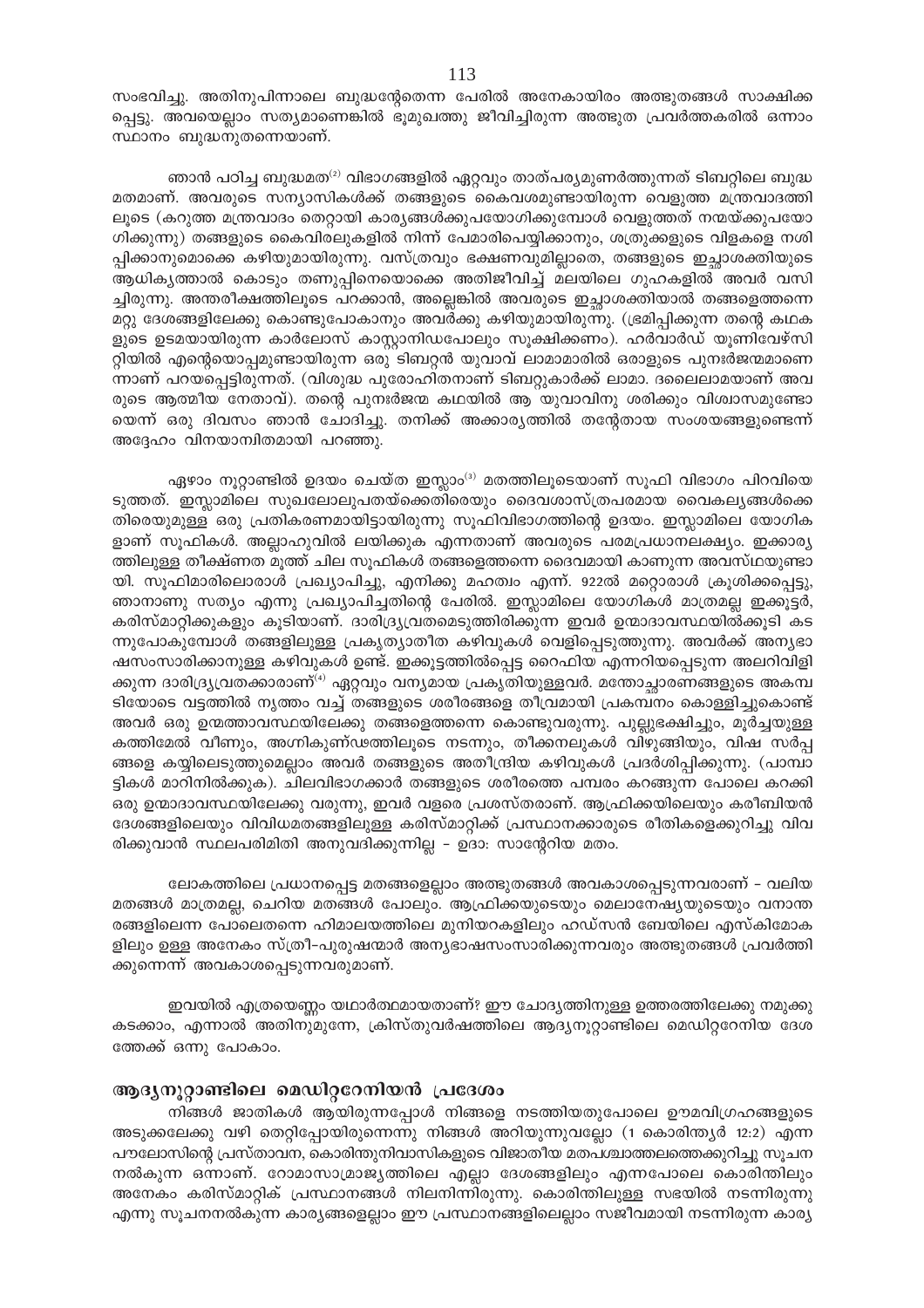ങ്ങളായിരുന്നു. അക്കാലത്തു ജനപിന്തുണയുണ്ടായിരുന്ന മതമനോഭാവത്താൽ സ്വാധീനം ചെലുത്ത പ്പെട്ട കൊരിന്തിലെ ശിഷ്യന്മാരും തങ്ങളുടെ ഇച്ഛാശക്തിയെ അനുഭവങ്ങൾക്കു കീഴടക്കാൻ തയ്യാറാ കുന്നവിധത്തിലുള്ള ഒരു അവസ്ഥയിലേക്കു വഴിതെറ്റിക്കപ്പെട്ടു.

രോഗസൗഖ്യത്തിന്റെ ദേവനായി അംഗീകരിക്കപ്പെട്ടിരുന്ന അസ്കലെപിയോസ് എന്ന ദേവന്റെ നാമത്തിലുള്ള ഒരു ദുരുപദേശകൂട്ടത്തെ നമുക്കു നോക്കാം. ഗ്രീസിലെ കോസ്, എപിദോറസ് എന്നീ പട്ടണങ്ങളിൽ അസ്കലെപിയോസിന്റെ പ്രധാന ക്ഷേത്രങ്ങൾ സ്ഥിതിചെയ്യുന്നുണ്ട്. പുരാതന ഗ്രീക്കു കാരുടെ രോഗശാന്തി ശുശ്രൂഷാരീതികളെക്കുറിച്ച് ഈ ക്ഷേത്രങ്ങളിൽ നിന്നും നമുക്ക് ധാരാളമായി മനസ്സിലാക്കാൻ കഴിയും. ഈ ദേവന്റെ സന്നിധിയിൽ വരുന്ന ഭക്തർ ഒരു കാണിക്കയർപ്പിച്ചതിനു ശേഷം ശ്രേഷ്ടമെന്നു വിശ്വസിക്കുന്ന ദേവാലയത്തിലെ നീരുറവയിൽ ഭക്തിപൂർവ്വം മുങ്ങുന്നു. ദേവൻ സ്വപ്നത്തിൽ തങ്ങൾക്കു പ്രത്യക്ഷപ്പെട്ടു തങ്ങളുടെ രോഗസൗഖ്യത്തിനുള്ള പോം വഴികൾ പറ ഞ്ഞുതരുമെന്ന പ്രതീക്ഷയോടെ അവർ ദേവാലയാങ്കണത്തിൽത്തന്നെ രാത്രിമുഴുവൻ കഴിയുന്നു. മതപരമായ അനുഷ്ഠാനങ്ങളോ മന്ത്രമോ മരുന്നോ നൃത്തമോ നാടകമോ ഒക്കെയായി ചികിത്സാരീ തികൾ അവർക്കു വെളിപ്പെട്ടു കിട്ടുന്നു. രോഗസൗഖ്യം ലഭിച്ച ഭക്തർ തങ്ങളുടെ കൃതജ്ഞത അറിയി ക്കാനായി, സൗഖ്യമാക്കപ്പെട്ട അവയവത്തിന്റെ ഒരു മാതൃകമെനഞ്ഞെടുത്ത് ദേവാലയത്തിൽ സമർപ്പി ക്കുന്നു. (നമ്മുടെ നാട്ടിലെ ചില പള്ളികളിൽ കണ്ടുവരുന്നതുപോലെ).

മനുഷ്യവർഗ്ഗത്തിന്റെ മതപരമായ ചരിത്രത്തിലുടനീളം ഇത്തരം രോഗശാന്തി അനുഭവങ്ങൾ നിലനില്ക്കുന്നുണ്ടെന്ന് നമുക്കു കാണാൻ കഴിയും. കൊരിന്തിൽ നിലനിന്നിരുന്ന ചില കരിസ്മാ റ്റിക് ദുരുപദേശകസംഘങ്ങളെ നമുക്കു നോക്കാം. അഫ്രോഡൈറ്റ്, ആറ്റിസ് (അല്ലങ്കിൽ ഹെർമിസ്) എന്നീ മൂർത്തികളുടെ ആരാധന സമ്പ്രദായങ്ങൾ 1 കൊരിന്ത്യരുടെ പുസ്തകം എഴുതിയ കാലഘട്ട ത്തിൽ ജനസമ്മതി ആർജ്ജിച്ചതായിരുന്നു (എഡി 55-57). മദൃത്തിന്റെ ദേവനായ ഡയോനിഷൃസി നെക്കുറിച്ചുള്ള സാഹിതൃരചനകൾ വളരെ താത്പര്യമുളവാക്കുന്നവയാണ്. ഈ ദുരുപദേശകസംഘ ത്തിലെ ആളുകൾ ദേവനെ ആരാധിച്ചിരുന്നത് തങ്ങൾക്ക് അകത്താക്കാവുന്നത്രയും മദ്യവും ഭക്ഷ ണവും അകത്താക്കി വെറിക്കൂത്തുകളിൽ പങ്കെടുത്തുകൊണ്ടായിരുന്നു. അങ്ങനെ അവർ ഒരു ഉന്മാ ദാവസ്ഥയിലെത്തി നിർവൃതി പ്രാപിക്കും. എന്നാൽ ഐസിസ്, സെറാപിസ് എന്നീ മൂർത്തികളുടെ ആരാധനാനുഷ്ഠാനങ്ങൾ നമ്മിൽ താത്പര്യം ഉണർത്തുന്ന രീതികളാണ് – അന്യഭാഷാസംസാ രവും, പ്രവചനവും, രോഗശാന്തിയുമൊക്കെയാണ് അത്. അത്തരത്തിലുള്ള അഞ്ചു ക്ഷേത്രങ്ങൾ കൊരിന്തിൽ തന്നെ അക്കാലത്തുണ്ടായിരുന്നു. ഈജിപ്തു ദേവതയായ ഐസിസിന്റെ ആരാധന ബിസി നാലായിരാമാണ്ടിൽത്തന്നെ നിലനിന്നിരുന്നു എന്നതിനു തെളിവുകൾ ലഭിച്ചിട്ടുണ്ട് – അബ്രഹാം ജീവിച്ചിരുന്നതിനും ആയിരത്തിലധികം വർഷങ്ങൾക്കുമുമ്പ്. എന്നാൽ സെരാപിസ് ആകട്ടെ കാനാ നൃദേശക്കാരുടെ ഒരു മൂർത്തിയാണ്. മറ്റുപല ഗ്രീക്കുമൂർത്തികളെയും ആരാധിക്കുന്നതുപോലെ സെരാ പിസിന്റെ ആരാധകനും മൂർത്തിയുടെ ആവാഹത്താൽ സ്വാധീനിക്കപ്പെട്ട് വികാരതീവ്രതയോടെ അറി യപ്പെടാത്ത ചില ഭാഷകളിൽ (മൂർത്തിക്കുമാത്രം അറിയാവുന്നത്) പ്രവചിക്കുന്നു. മൂർത്തി ആവേ ശിച്ച് മറ്റൊരു പ്രവാചകൻ മാത്രം പറയുന്നതിന്റെ അർത്ഥം മനസ്സിലാക്കി അതു പരിഭാഷപ്പെടുത്തു ന്നു. ഐസിസ് ദേവതയുടെ രാത്രി സന്ദർശനത്തെക്കുറിച്ചും രോഗശമന രീതികളെക്കുറിച്ചും ഡയ ഡോറസ് സൈകുലസ് നടത്തുന്ന പ്രസ്ഥാവന നോക്കുക: ഉറക്കത്തിൽ തന്റെ ഭക്തരായ രോഗിയുടെ മേൽ കയറിനിന്ന് അവരുടെ രോഗങ്ങൾ ദേവത അത്ഭുതകരമായി സൗഖ്യപ്പെടുത്തുന്നു. രോഗത്തിന്റെ കുഴഞ്ഞുമറിഞ്ഞ അവസസ്ഥയാൽ പല വൈദൃന്മാരാലും കൈവിട്ട ഭക്തരെ ഐസിസ് ജീവിതത്തി ലേക്കു തിരികെ കൊണ്ടുവരുന്നു. (എൽ സി എൽ, 1.25.5)<sup>(5)</sup>

ഇതെല്ലാം സുപരിചിതമായി തോന്നുന്നുണ്ടോ? ഇത്തരത്തിലുള്ള അത്ഭുതങ്ങളൊന്നും പുതിയ കാര്യങ്ങളല്ല, സുര്യനോളം പഴക്കമുള്ള അവകാശവാദങ്ങളാണ്. നവപെന്തക്കോസ്തു വ്യത്തങ്ങളിൽ കാണപ്പെടുന്ന സകലരീതികളും മനുഷ്യനുണ്ടായ കാലംമുതൽ അവനോടൊപ്പമുണ്ടായിരുന്ന മത തീക്ഷ്ണ സംസ്കാരത്തിന്റെ വൃതൃസ്ത സ്പന്ദനങ്ങൾ തന്നെയാണ്.

മനുഷ്യ ചരിത്രം ഉടനീളം നോക്കിയാൽ, അത്ഭുതങ്ങളോടു അടയാളങ്ങളോടുമുള്ള തീക്ഷ്ണത ചില തലമുറകളിൽ വളരെ ഏറിയും ചില തലമുറകളിൽ കുറഞ്ഞുമിരിക്കുന്നതു നമുക്കു കാണാം. തീവ്രതയേറിയിരുന്ന ഒരു കാലഘട്ടത്തിലാണ് യേശു ജീവിച്ചതും പ്രവർത്തിച്ചതും, ആദ്യകാല മിഷ നറികൾ സഭകൾ സ്ഥാപിച്ചതും. ഇക്കാര്യത്തിൽ സംശയമുള്ളവർ അപ്പസ്തോലപ്രവർത്തികളുടെ പുസ്തകത്തിൽ കാണുന്ന വിഗ്രഹോപാസകരുടെ ജീവിതരീതികളെക്കുറിച്ചു നോക്കുക (അപ്പ 8:911,  $13:8-10$ ,  $16:16-18$ ,  $19:13-16$ ).

## ക്രിസ്തീയമതത്തിലെ അത്ഭുതങ്ങൾ - വലിയ ചിത്രം

അപ്പസ്തോലന്മാരുടെ കാലശേഷം പരിശുദ്ധാത്മാവ് അവർക്കു നൽകിയിരുന്ന അസാധാര ണവരങ്ങളും നിലച്ചുപോയി. അതിനർത്ഥം വിശ്വാസത്തോടുകൂടിയുള്ള പ്രാർത്ഥന കേട്ട് ദൈവം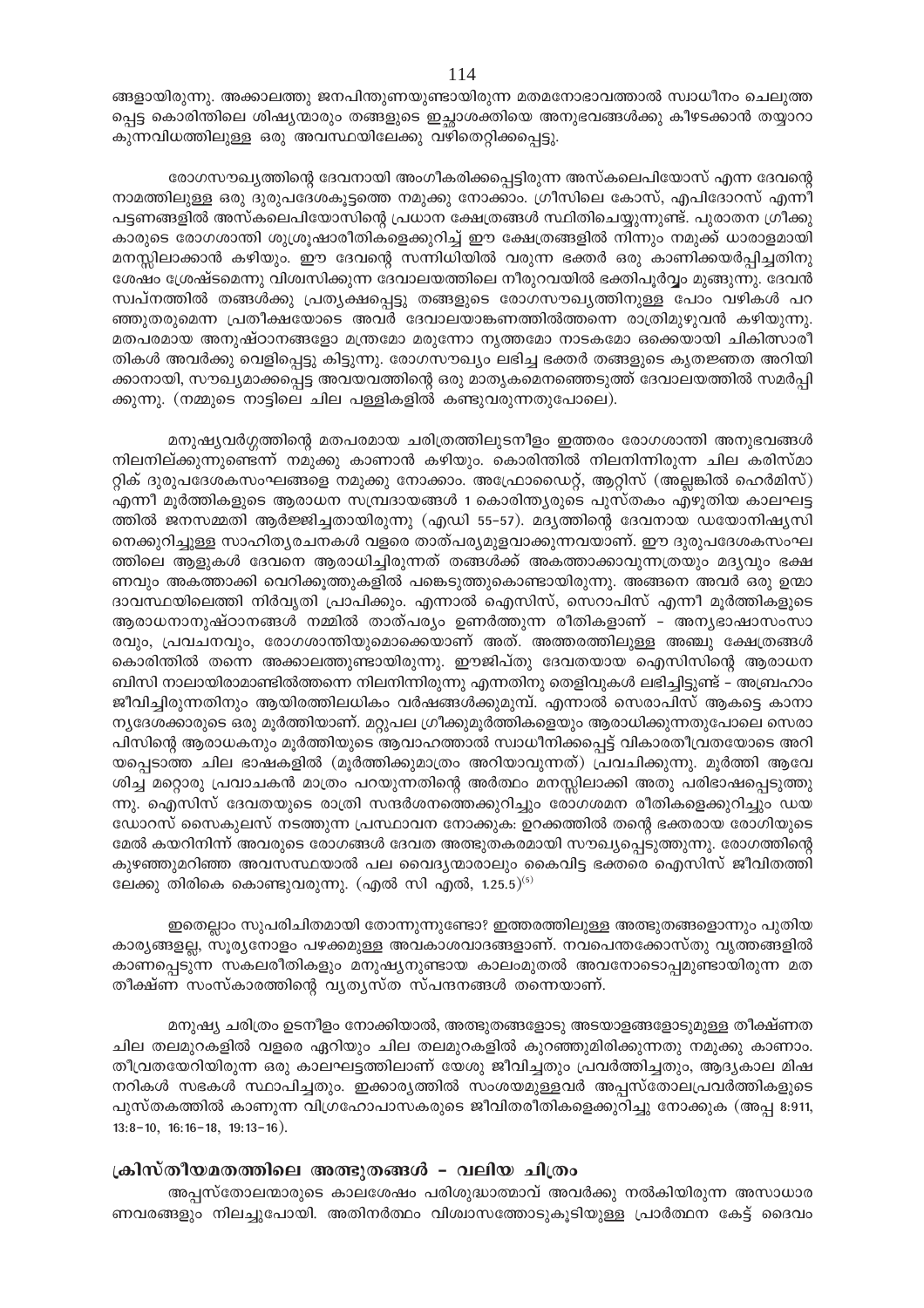രോഗശമനം വരുത്തുകയില്ല എന്നതല്ല. പരമാധികാരിയായ ദൈവത്തിന് എന്തും സാദ്ധ്യമാണ്. ആദ്യ നൂറ്റണ്ടിന്റെ അവസാനകാലത്തിൽത്തന്നെ അത്ഭുതവരങ്ങൾ നിലച്ചുപോയിരുന്നു എന്നതിന് ആദ്യ നൂണ്ടാണ്ടിലെ സഭാചരിത്രം തന്നെ സാക്ഷ്യം നൽകുന്നു. രണ്ടാം നൂറ്റാണ്ടിന്റെ ആദ്യപാദത്തിൽത്തന്നെ മോൻടാനിസ്റ്റിന്റെ കീഴിൽ ഉദയം ചെയ്ത കരിസ്മാറ്റിക് പ്രവർത്തനരീതികളെ സഭ തള്ളിപറയു കയും ചെയ്തു. അവരുടെ പ്രവർത്തനങ്ങൾ വചനവിരുദ്ധമായതും അവർ അത്ഭുതങ്ങൾ എന്ന് അവ കാശപ്പെടുന്ന കാരൃങ്ങൾ അപ്പസ്തോലന്മാർ നൽകിയ പത്ഥ്യോപദേശത്തിനു ചേരാത്തതും കാരണങ്ങളായിരുന്നു.

മൂന്നാം നൂറ്റാണ്ടായപ്പോഴാകട്ടെ വചനസന്ദേശങ്ങൾ കൂടുതലായി നിർവ്വീര്യമാക്കപ്പെടുകയും, അത്ഭുതങ്ങൾ അനുഭവപ്പെട്ടുവെന്ന് അവകാശപ്പെടുന്ന ആളുകളുടെ എണ്ണം പെരുകിവരികയും ചെയ്തു. മരിച്ചുപോയ വിശുദ്ധർ മുഖേനയായിരുന്നു ഈ അത്ഭുതങ്ങൾ സാദ്ധ്യമായതെന്നായിരുന്നു പ്രധാന മായും പറയപ്പെട്ടിരുന്നത്. അങ്ങനെ അത്തരക്കാർ ജീവിച്ചിരിക്കുന്ന വിശുദ്ധർക്കുവേണ്ടി മദ്ധ്യസ്ഥം വഹിക്കുന്ന സ്വർഗ്ഗീയ വിശുദ്ധരായി പരിഗണിക്കപ്പെട്ട കാലഘട്ടം വന്നുചേർന്നു. അങ്ങനെ സ്വർഗ്ഗീയ മദ്ധ്യസ്ഥരുടെ ഒരു ഗണം ഉരുവാക്കപ്പെട്ടു. തിരുശേഷിപ്പുകളിലൂടെ<sup>(6)</sup> ലഭിക്കുന്ന അനുഗ്രഹങ്ങളെ അടിസ്ഥാനപ്പെടുത്തിയുള്ള ദുരുപദേശങ്ങൾ രൂപപ്പെടുകയും വിജാതീയരുടെ ഇടയിലുണ്ടായിരുന്ന അന്ധവിശ്വാസങ്ങൾ ഒരു ക്രിസ്തീയ മൂടുപടമണിഞ്ഞ് ക്രിസ്തീയ വിശ്വാസത്തിലേക്കു ചേക്കേറു കയും ചെയ്തുതുടങ്ങി. അങ്ങനെ യുക്തിസഹവും ഗ്രഹിക്കാൻ എളുപ്പവുമായ ഒരു മതം പതിയെ പതിയെ യുക്തിക്കുനിരക്കാത്തതും വിചിത്രവുമായ സ്വഭാവങ്ങളോടുകൂടിയ വികാരാധിഷ്ഠിതമായ ഒരു മതമായി പരിണമിക്കുകയും ചെയ്തു.

കരിസ്മാറ്റിക് പ്രസ്ഥാനങ്ങൾ ഉണ്ടാക്കുന്ന നവീകരണങ്ങളുടെ ഉയർച്ചയും താഴ്ചയുമെല്ലാം എല്ലാത്തരം കാലഘട്ടങ്ങളിലും കണ്ടുവരുന്നുണ്ടെങ്കിലും, പരിശുദ്ധാത്മാവിന്റെ ശക്തിയാൽ ഉണ്ടാ യ അത്ഭുതങ്ങളാൽ ആകർഷിക്കപ്പെടാത്ത ഒരു തലമുറയും ഉണ്ടായിട്ടില്ല. പ്രവചനങ്ങളും അന്യഭാ ഷാസംസാരവും അതിന്റെ വിവർത്തനവും എണ്ണിത്തീർക്കാൻ പോലും പറ്റാത്ത വിധമുള്ളതാണ്. ലോകത്തിലെ മറ്റുമതങ്ങളിൽ ഉണ്ടായിരുന്നതുപോലെ അത്ഭുതങ്ങളെക്കുറിച്ചുള്ള അവകാശവാദങ്ങൾ പ്രചാരത്തിലുണ്ടായിരുന്ന ക്രിസ്തീയമതത്തിലും വളരെ പതിവായിരുന്നു. ക്രിസ്തീയവിഭാഗങ്ങളി ലെല്ലാം ഇത്തരം അത്ഭുതങ്ങൾ സാക്ഷ്യപ്പെടുത്തിയിരുന്നുവെന്നത് ഒരു ചെറിയകാര്യമല്ല. പരസ്പര വിരുദ്ധങ്ങളായ എല്ലാത്തരം ഉപദേശങ്ങളിലും രീതികളിലും ദൈവത്തിന്റെ അംഗീകാരം ഒരേപോലെ ലഭ്യമാകുമെന്നു പറയുന്നത് യുക്തിസഹമല്ലല്ലോ! ഇവയിൽ ചില സഭകൾ ക്രിസ്തുവിന്റെ ദൈവീ കത്വം പോലും അംഗീകരിക്കാത്തവരാണ്. ശിഷ്യത്വത്തെക്കുറിച്ചോ സമർപ്പണത്തെക്കുറിച്ചോ യാതൊരു ബോധ്യവുമില്ലാത്തവരാണ് മറ്റുചിലർ. ബൈബിൾ വ്യക്തമായ പഠിപ്പിക്കുന്ന സദാചാര ങ്ങൾക്കു വിരുദ്ധമായി പ്രവർത്തിക്കുന്നവരാണു മറ്റുചിലർ.

ക്രിസ്തീയതയുടെ പ്രധാനപ്പെട്ട എല്ലാ വിഭാഗങ്ങളിലും ഈ അത്ഭുതാമ്പേഷണവിഭാഗങ്ങൾ സജീവമായി നിലനിൽക്കുന്നുണ്ട്. റോമൻ കത്തോലിക്കാ സഭയിലുള്ളവർ അന്യഭാഷസംസാരിക്കു ന്നതിനെക്കുറിച്ച് ഒരു ലേഖകൻ എഴുതിയിരിക്കുന്നത് ഇപ്രകാരമാണ്. ചിലയാളുകളിൽ തുടക്കം ശാന്തമായും സൗമൃമായും കഠിനാധ്വാനം വേണ്ടാത്തരീതിയിലുമാണ്. ജപമാലചൊല്ലി അവസാനി ക്കാനൊരുങ്ങുമ്പോൾ ടോമും, കുർബാനയ്ക്കിടയ്ക്ക് പാട്ടുപാടിക്കൊണ്ടിരിക്കുമ്പോൾ റീത്തയും, കന്യകാമറിയത്തോടുള്ള പ്രാർത്ഥന മുട്ടുകുത്തിനിന്നു ചൊല്ലുമ്പോൾ സിസ്റ്റർ എമ്മിനും അന്യഭാഷ ലഭിച്ചു – എന്ന്.<sup>(7)</sup>

ദുരുപദേശകസംഘങ്ങളുടെ കാര്യത്തിലോ? പ്രധാനപ്പെട്ട ക്രിസ്തീയവിശ്വാസത്തിൽ നിന്നും വിഭിന്നമായി ചലിക്കുന്ന അവരും അത്ഭുതങ്ങൾ അവകാശപ്പെടുന്നു. മോർമോൺ സഭയിൽ അന്യഭാ ഷാസംസാരമുണ്ട് - അവരുടെ വചനങ്ങൾ നിർദ്ദേശിക്കുന്നതിൻ പ്രകാരം (അൽമാ 9:21, നെഫി 32:2)

## മൂന്നുപ്രാവശ്യം മുട്ടുക

നമ്മിൽ പലർക്കും സങ്കൽപ്പിക്കാൻ കഴിയുന്നതിനേക്കാൾ കൂടുതൽ കരിസ്മാറ്റിക് പ്രസ്ഥാന ങ്ങൾ ഇന്നു നിലവിലുണ്ട്. ലണ്ടനിൽ ഞാൻ താമസിച്ചിരുന്ന സമയത്ത് വീടിനടുത്തുള്ള തെരുവിൽ വിശ്വാസം പങ്കുവയ്ക്കുകയായിരുന്നു. കുരിശിന്റെയും നക്ഷത്രത്തിന്റെയും സഹോദരന്മാർ എന്നു അവകാശപ്പെടുന്ന കൂട്ടത്തിൽപ്പെട്ടയാളായ ഒരു യുവാവിനെ കണ്ടുമുട്ടി. ഒരു ഇൻവിറ്റേഷൻ സർവ്വീസി ലേക്കു ക്ഷണിക്കാനായി ഞാൻ അയാളെ വഴിയരികിലേക്കു മാറ്റിനിർത്തി സംസാരിച്ചു. അയാൾ പങ്കെടുത്തുകൊണ്ടിരുന്ന ഒരു യോഗത്തിനിടയ്ക്ക് ഇറങ്ങിവന്നതാണെന്ന് പറഞ്ഞ അയാൾ ആയോ ഗത്തിൽ പങ്കെടുക്കാൻ എന്നെ വിളിച്ചു. ആ കൂട്ടത്തെയാകെ ക്ഷണിക്കാൻ ഒരു അവസരം ലഭി ച്ചാലോ എന്നു വിചാരിച്ചിട്ട് ഞാൻ അയാളുടെ കൂടെപ്പോയി.

തകർന്നു കിടക്കുന്ന ഒരു കെട്ടിടത്തിന്റെ താഴത്തെ നിലയിലെ ആരാധനാസ്ഥലത്തേക്കു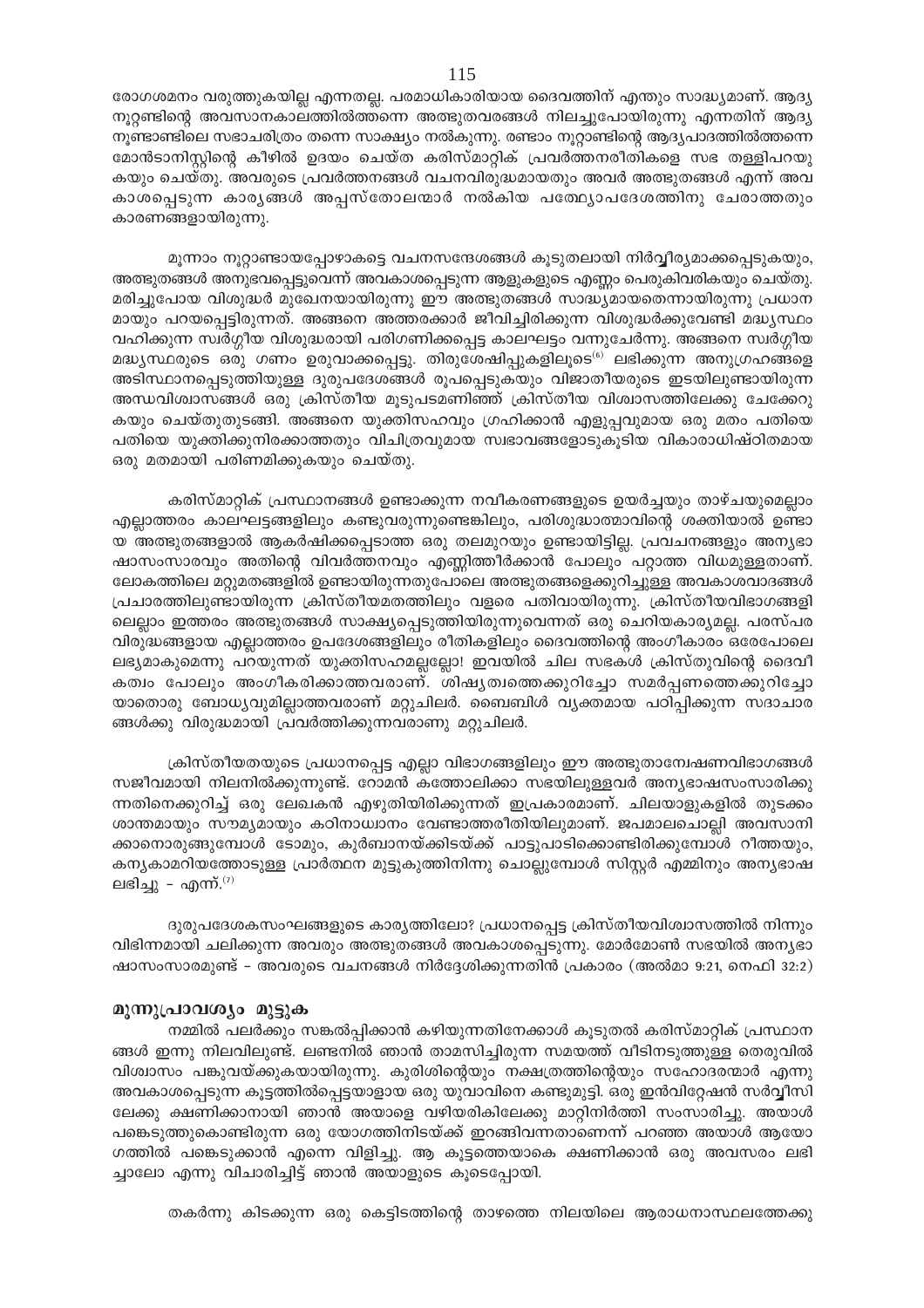കയറുന്നതിനുമുമ്പ് പാദരക്ഷകൾ ഊരിവയ്ക്കാൻ ആവശ്യപ്പെട്ടു. അവിടെക്കുടിയിരുന്നവരെല്ലാം ആഫ്രി ക്കയിൽ നിന്നുള്ളവരും വെസ്റ്റിൻഡീസിൽനിന്നുള്ളവരും ആയിരുന്നു – ഏക വെള്ളക്കാരൻ ഞാനും. അവരെല്ലാം തിളങ്ങുന്ന വെള്ള കുപ്പായം ധരിച്ചവരായിരുന്നു, ഞാനാണെങ്കിൽ സാധാരണ ഇംഗ്ളീ ഷുകാർ ധരിക്കാറുള്ള കറുത്ത കോട്ടും. ഞാൻ അവരെ കണ്ടതിലും കൂടുതലായി അവർ എന്നെ ക്കണ്ട് അത്ഭുതപ്പെട്ടു, അവർ എനിക്കൊരു ഇരിപ്പിടം നൽകി.

ഒലുംബ ഒലുംബ ഒബു എന്നത് ഒരു മന്ത്രോച്ചാരണം പോലെ ഞാൻ കേൾക്കുന്നുണ്ടായി രുന്നു - എന്നാൽ അതിന്റെ അർത്ഥം എന്താണെന്ന് മനസ്സിലായില്ല. ആരാധന നയിച്ചിരുന്നയാൾ എല്ലാവരും സ്തുതിക്കുക എന്ന് ഉറച്ചശബ്ദത്തിൽ വിളിച്ചു പറഞ്ഞു. നിലത്തു കുമ്പിട്ടുവീണ് മൂന്നു പ്രാവശ്യം നെറ്റിത്തടം നിലത്തുമുട്ടിക്കണമെന്ന് ചുറ്റുമുള്ളവർ എന്നോടാവശ്യപ്പെട്ടു. എല്ലാവർക്കും വേണ്ടി എല്ലാമായേക്കാമെന്നുള്ള ഒരു ധാരണയാൽ ഞാൻ അവർ പറഞ്ഞത് അനുസരിച്ചു. ഇവിടെ ക്കൂടിയിരിക്കുന്നവർ അന്യഭാഷസംസാരിക്കുകയും പ്രവചിക്കുകയും ചെയ്യുന്നവരാണോ എന്നു ഞാൻ അടുത്തിരുന്ന സ്ത്രീയോടു ചോദിച്ചു, അതേയെന്ന് അവർ തലകുലുക്കി. വീണ്ടും ഒരിക്കൽക്കൂടി സ്തുതിക്കാനുള്ള വിളിവന്നു, ഞാനും അവരോടൊപ്പം വീണു നെറ്റി മുട്ടിച്ചു – ഇപ്രാവശ്യം എന്റെ കണ്ണട എടുത്തുമാറ്റാൻ അവർ ആവശ്യപ്പെട്ടു. അതിനുശേഷം ആ യോഗനായകൻ, ആൽഫയും ഒമേ ഗയുമായ പിതാവായ ഒലുംബ, സർവ്വ ലോകത്തിന്റെയും അധിപൻ, എല്ലാവരും അവനെ സ്തുതി പ്പിൻ എന്ന് ഉറക്കെ ആക്രോശിച്ചു. എല്ലാവരും കുമ്പിട്ടുവീണു നെറ്റി ഇടിച്ചു – ഇപ്രാവശ്യം ഞാൻ അവരോടൊപ്പം കൂടിയില്ല എന്ന് എടുത്തു പറയേണ്ടല്ലോ! ഉടൻതന്നെ എന്റെ അടുത്തിരുന്ന സ്ത്രീ, ചാടിയെഴുന്നേറ്റ് ആത്മാവിൽ അലറിവിളിച്ച് അക്രോശിച്ചുകൊണ്ട് വന്യമായരീതിയിൽ അവളുടെ ശരീരം ആട്ടി, അവളുടെ കുപ്പായം എന്നെ ഇരിപ്പിടത്തിൽ നിന്നും തെറിപ്പിച്ചു കളയുമെന്നു തോന്നി പ്പോയി. ഒലുംബ എന്നയാൾ എവിടത്തുകാരനാണ് എന്നുഞാൻ അടുത്തിരുന്ന വേറൊരു വ്യക്തി യോടു ചോദിച്ചു. പിതാവായ ഒലുംബ ഞങ്ങളുടെ ഹൃദയങ്ങളിലാണു വസിക്കുന്നത് എന്നായിരുന്നു മറുപടി, ഒലുംബയുടെ ആസ്ഥാനം നൈജീരിയയിലാണെന്നും അദ്ദേഹം പറഞ്ഞു. ഒരു ദുരുപദേശ സംഘത്തിനിടയിലാണു ഞാൻ അകപ്പെട്ടിരിക്കുന്നതെന്ന് എനിക്കപ്പോൾ ബോധ്യമായി.

ഇരുപതു മിനിറ്റോളം നീണ്ടുനിന്ന അന്യഭാഷാസംസാരവും പ്രവചനവും കാടൻ നൃത്തവു മെല്ലാം, തീർച്ചയായും പണത്തിനായുള്ള അഭ്യർത്ഥനയും, കഴിഞ്ഞശേഷം എനിക്ക് അവരോട് എന്തെ ങ്കിലും സംസാരിക്കാനുണ്ടോ എന്നു ചോദിച്ചു. തീർച്ചയായും എനിക്കുണ്ടായിരുന്നു. ബൈബിൾ സ്ഥിരതയോടെ പഠിക്കാനും, അവരുടെ മന്ദോഷ്ണമനോഭാവം വെടിയാനും ശിഷ്യരായി ജീവിക്കാനും ഞാൻ അവരോട് ആവശ്യപ്പെട്ടു. അതിനുശേഷം അവരെയെല്ലാവരെയും സഭയുടെ ഇൻവിറ്റേഷൻ സർവ്വീസിലേക്ക് ക്ഷണിച്ചു.

നവപെന്തക്കോസ്തുമനോഭാവവും രീതികളും ക്രിസ്തീയതയുടെ സകല മുക്കിലും മൂല യിലും വേരോടിയിരിക്കുന്നു എന്ന കാര്യം നമുക്കു വ്യക്തമായി മനസ്സിലാക്കാൻ കഴിയും. കത്തോലി ക്കരിലേക്കും ഓർത്തോഡോക്സുകാരിലേക്കും, പ്രൊട്ടസ്റ്റന്റുകാരിലേക്കും ദുരുപദേശസംഘങ്ങ ളിലേക്കുമെല്ലാം ഈ കരിസ്മാറ്റിക് പ്രസ്ഥാനം വേരിറക്കി സ്ഥാനം പിടിച്ചു കഴിഞ്ഞു. ഇതുടനെ യൊന്നും വിട്ടുപോകാനും പോകുന്നില്ല.

## ലക്ഷങ്ങൾ വിലമതിക്കുന്ന ചോദ്യം

ലോകത്തിലുള്ള മറ്റുമതങ്ങളിലെ അത്ഭുതങ്ങളെ നാം തള്ളിക്കളയുന്നു – കാരണം അവ രൊന്നും ക്രിസ്തുവിനെ അംഗീകരിക്കുന്നവരല്ല. അങ്ങനെയെങ്കിൽ ക്രിസ്തുവിനെ തത്വത്തിൽ അംഗീ കരിക്കുന്ന പല കരിസ്മാറ്റിക് ദുരുപദേശ സംഘങ്ങളിലുമുള്ള അത്ഭുതപ്രതിഭാസങ്ങളെ നാം അംഗീ കരിക്കുന്നുണ്ടോ – മോർമോൺ സഭയിലെയും ഒലുംബ ഒലുംബ ഒബുവിലെയും അത്ഭുതങ്ങളെ? അവരുടെ ഉപദേശങ്ങൾ പത്ഥ്യോപദേശത്തോടു ചേരുന്നതല്ല എന്ന കാരണത്താൽ? തീർച്ചയായുമി ല്ല. തെറ്റായ ഒരു സുവിശേഷമാണ് ഇക്കൂട്ടരെല്ലാം പഠിപ്പിക്കുന്നത് എന്ന കാരണത്താൽ നാം ഇവരെ യെല്ലാം ഒഴിവാക്കുമ്പോൾ, പ്രധാനപ്പെട്ട ക്രിസ്തീയ സഭാവിഭാഗങ്ങളിൽ കാണുന്ന അത്ഭുതങ്ങളെ ന്യായീകരിക്കാൻ പറ്റിയ കാര്യകാരണങ്ങൾ നിലനിൽക്കുന്നുണ്ടോ?

ലക്ഷങ്ങൾ വിലമതിക്കുന്ന ഈ ചോദ്യത്തിന്റെ ഉത്തരം ഇല്ല എന്നതുതന്നെയാണ്. കരിസ്മാ റ്റിക് പ്രസ്ഥാനങ്ങൾ നിരത്തുന്ന അവകാശവാദങ്ങൾക്ക് മോർമോൺ കൂട്ടരോ ഹൈന്ദവരോ നിര ത്തുന്ന അവകാശവാദങ്ങളേക്കാൾ യുക്തിഭദ്രത ഇല്ല എന്നതാണു സത്യം. എല്ലാം ഒരേപോലത്തെ അത്ഭുതപ്രവർത്തികളും അവകാശവാദങ്ങളുമാണ്. ഏതുവിശ്വാസക്കാരായാലും എന്തു പഠിപ്പിക്കു ന്നവരായാലും ലോകത്തുള്ള സകല കരിസ്മാറ്റിക് അനുഭാവികളുടെയും അനുഭവങ്ങൾ ഒരുപോല ത്തേതാണ്.

ക്രിസ്തുവിൽ വിശ്വസിക്കാത്തവർക്കു പോലും അത്ഭുതങ്ങളുടെ അനുഭവങ്ങൾ ഉണ്ടാകുന്നു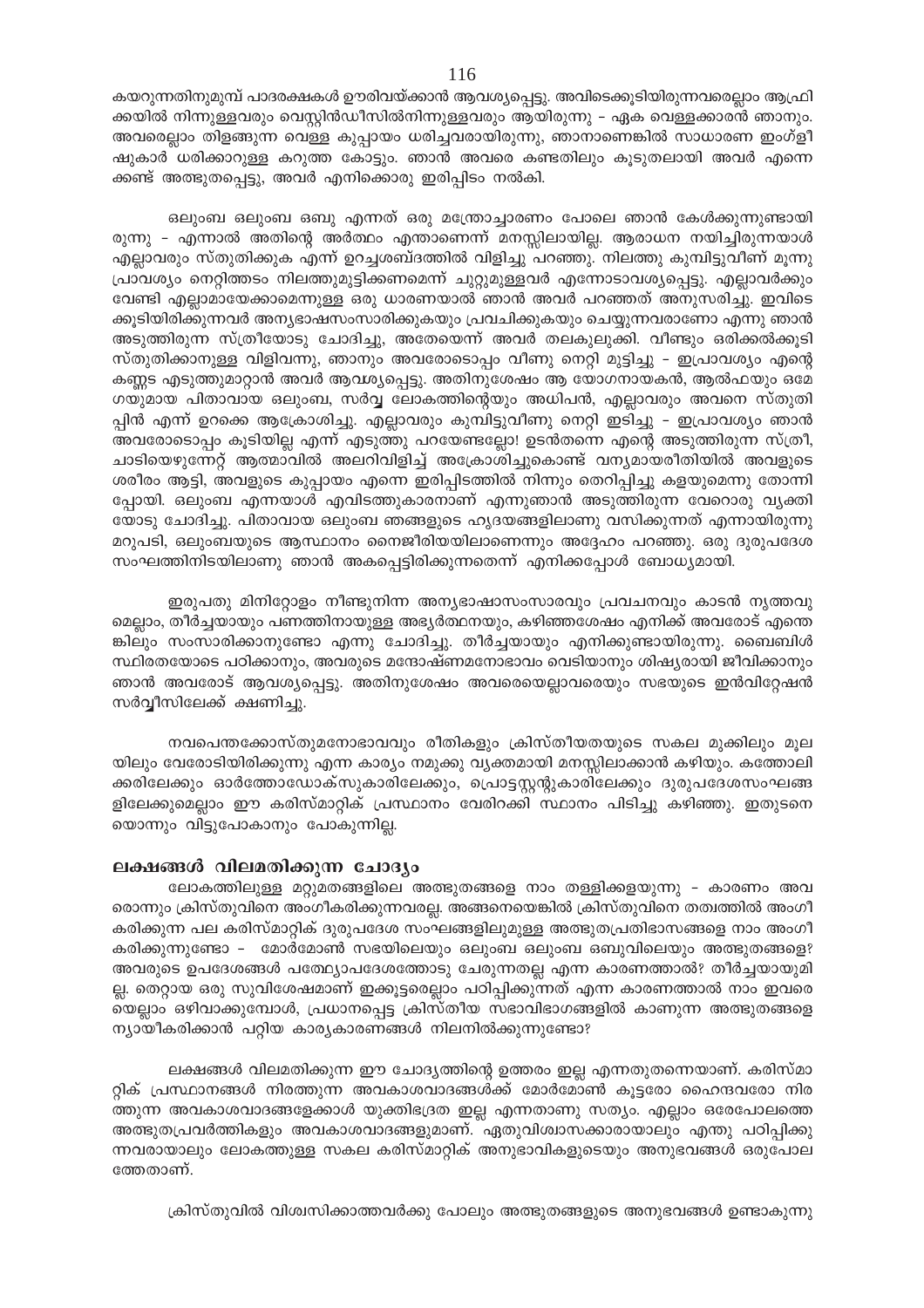ണ്ട്, അതേപോലത്തെ അനുഭവങ്ങൾ തന്നെയാണ് കരിസ്മാറ്റിക് സംഘങ്ങളിലും കണ്ടുവരുന്നത് എന്നതുകൊണ്ട് കരിസ്മാറ്റിക് അനുഭവങ്ങൾ പ്രത്യേകിച്ച് ഒന്നും തെളിയിക്കുന്നില്ല. ജ്ഞാനിയായ ശലമോൻ നിരീക്ഷിച്ചതുപോലെ സൂര്യനുകീഴിൽ പുതുതായിട്ട് ഒന്നും ഇല്ല. അതുകൊണ്ട് അത്ഭുത ങ്ങളെക്കുറിച്ചു നാം കേൾക്കുമ്പോൾ പെട്ടെന്നുതന്നെ അത്ഭുതപ്പെടാൻ നിൽക്കേണ്ട.

## കുറിപ്പുകൾ:

1. ബിസി 1500ൽ ഉദയം ചെയ്ത ഹിന്ദുമതം ഇന്ത്യയിലെ പ്രധാനമതമാണ്. ജനപ്രിയമായ ഹിന്ദുമത ത്തിൽ പതിനായിരക്കണക്കിന് അത്ഭുതകഥകൾ നിലനിൽക്കുന്നുണ്ട്. എണ്ണമില്ലാത്തത്രയും കരിസ്മാ റ്റിക് വിഭാഗങ്ങളും ഈ മതത്തിൽ നിലനിൽക്കുന്നുണ്ട്.

2. ഒരു വ്യക്തയെന്ന രീതിയിലുള്ള നിലനിൽപ്പിനെ തുടക്കകാലത്ത് ബുദ്ധമതം അംഗീകരിച്ചിരുന്നി ല്ല. ബുദ്ധന്റെ ജീവിതകാലത്തും തന്റെ സന്യാസികളിലും കൂടി എണ്ണമില്ലാത്തത്രയും അത്ഭുതങ്ങൾ ചെയ്തതായി അവകാശപ്പെടുന്നു.

3. എഡി 570–632 കാലഘട്ടത്തിൽ മുഹമ്മദ് നബി സ്ഥാപിച്ച ഇസ്ലാം മതമാണ് പ്രധാനപ്പെട്ട ലോകമ തങ്ങളിൽ ഏറ്റവും അവസാനത്തേതായി തുടങ്ങിയത്. യഹൂദമതത്തെയും ക്രിസ്തീയമതത്തെയും അടിസ്ഥാനമാക്കി ഉടലെടുത്ത ഈ മതം അറേബ്യയിൽ നിലനിന്നിരുന്ന ദുർഗന്ധപൂരിതമായ ബഹു ദൈവാരാധനയ്ക്കും ദുർമ്മാർഗ്ഗത്തിലേക്കു കൂപ്പുകുത്തിയ യഹൂദമതത്തിനും ദ്രവീകരിച്ച ക്രിസ്തീ യമതത്തിനും എതിരായ ഒരു പ്രതികരണമായിരുന്നു.

4. ദാരിദ്ര്യവ്രതമെടുത്തിരിക്കുന്ന മുസ്ലീം യോഗികളാണ് ഡെർവിഷുകൾ എന്നറിയപ്പെടുന്ന ഇവർ. അവരിൽ പലരും ആനന്ദനൃത്തവും അന്യഭാഷാസംസാരവും സ്വായത്തമാക്കിയവരാണ്.

5. അപലേയസ് എഴുതിയ മെറ്റാമോർഫോസിസ് 2 എന്ന പുസ്തകം വായിക്കുക.

6. യേശുവിന്റെയോ യേശുവുമായി ബന്ധമുള്ള കുടുംബാംഗങ്ങളുടെയോ വിശുദ്ധരുടെയോ ഭൗതി കാവശിഷ്ടങ്ങളെയാണ് തിരുശേഷിപ്പുകൾ എന്നു പറയുന്നത്. അവയിൽനിന്നും അത്ഭുതവരങ്ങളും അനുഗ്രഹങ്ങളും വഴിയുന്നുവെന്നാണ് വിശ്വാസം.

7. എഡ്വേർഡ് ഒ കോണർ, കത്തോലിക്കാസഭയിലെ പെന്തക്കോസ്തു പ്രസ്ഥാനം – ആവേ മരിയ പ്രസ്സ്, 1971.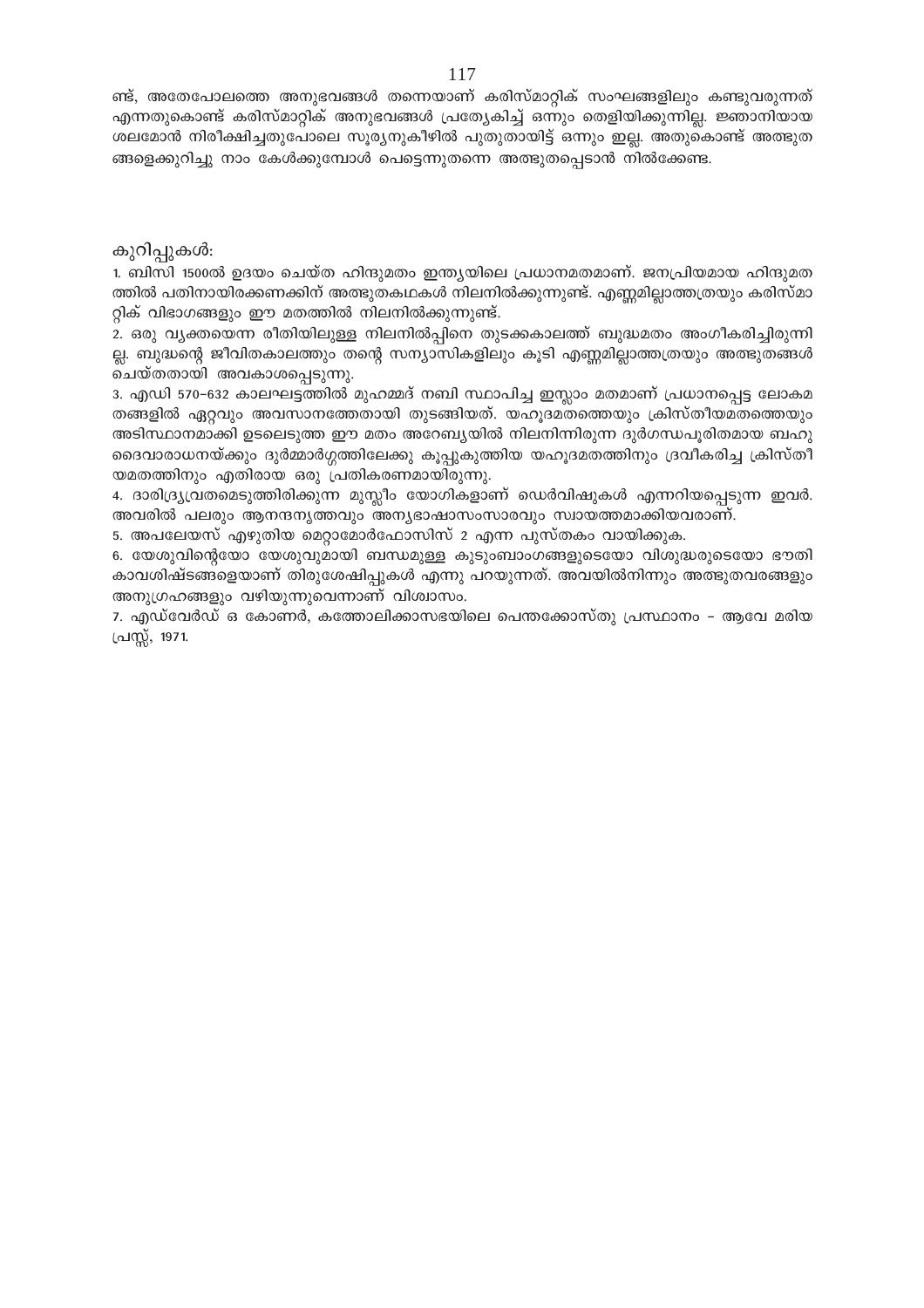## $@0@0J0@018$

## അപ്പസ്തോലപ്രവർത്തികളിലെ അത്ഭുതങ്ങൾ

ചരിത്രവും താളവും കാരണവും

അപ്പസ്തോലപ്രവർത്തികളിൽ ആത്മാവു പ്രവർത്തിക്കുന്ന അത്ഭുതങ്ങളെ അവയുടെ ചരി ത്രപ്രാധാന്യം മുൻനിറുത്തി ഈ അദ്ധ്യായത്തിൽ നമുക്കു പരിശോധിക്കാം.

േ ആദ്യഭാഗം ചരിത്രത്തെ സംബന്ധിച്ചതാണ്. പ്രവചനങ്ങളുടെയും അവയുടെ പൂർത്തീക രണങ്ങളുടെയും വെളിച്ചത്തിൽ പഴയനിയമവും പുതിയനിയമവും തമ്മിലുള്ള വ്യത്യാസങ്ങൾ ഇവിടെ ചർച്ചചെയ്യപ്പെടുന്നു.

േ അത്ഭുതവരങ്ങളെയും ആത്മവർഷത്തെയും സംബന്ധിച്ച ചോദ്യങ്ങൾ രണ്ടാം ഭാഗത്ത്. ആദ്യകാലത്തെ അപ്പസ്തോല തലമുറയ്ക്കുമാത്രമാണോ അതോ എല്ലാ തലമുറയിലുള്ളവർക്കും ഈ അത്ഭുതവരങ്ങൾ ലഭ്യമാക്കാൻ ഉദ്ദേശിച്ചിട്ടുണ്ടോ എന്ന കാര്യങ്ങൾ താളം എന്ന രണ്ടാംഭാ ഗത്തിൽ ഉൾക്കൊള്ളിച്ചിരിക്കുന്നു.

േ ആദ്യത്തെ രണ്ടു ഭാഗങ്ങളെയും അപ്പസ്തോലപ്രവർത്തി പുസ്തകത്തിന്റെ രൂപരേഖ യുടെ വെളിചുത്തിൽ കൂടുതൽ മിഴിവുള്ളതാക്കുന്നതാണ് മുന്നാമത്തെ ഭാഗമായ കാരണത്തിൽ.

## ചരിത്രം: ആത്മാവു വർഷിക്കപ്പെട്ടിട്ടില്ലായിരുന്നു

നിയമവാഴ്ചയുടെ കാലഘട്ടമായ പഴയനിയമവും ആത്മാവിന്റെ കാലഘട്ടമായ പുതിയനിയ മവും തമ്മിലുള്ള അന്തരം അവഗണിക്കാൻ സാദ്ധ്യമല്ലാത്തവിധത്തിലുള്ളതാണ്. യേശുവിനെ മഹ ത്വീകരിക്കുന്നതിനുമുൻപ് പരിശുദ്ധാത്മാവ് തിരഞ്ഞെടുക്കപ്പെട്ട ചിലയാളുകൾക്കുമാത്രമുള്ളതായി രുന്നു.<sup>(1)</sup> രണ്ട് ഉടമ്പടികളുടെയും കീഴിലുള്ള പരിശുദ്ധാത്മാവിന്റെ വ്യാപാരത്തെക്കുറിച്ച് മനസ്സിലാ ക്കാൻ താഴെപ്പറയുന്ന കാര്യങ്ങൾ സഹായകമാകും. വിശാലമായ ഒരു അർത്ഥത്തിൽ പറഞ്ഞാൽ; പഴയനിയമത്തിൽ പരിശുദ്ധാത്മാവ് ദൈവജനതയുടെ ഇടയിൽ വസിച്ചിരുന്നു, പുതിയനിയമത്തി ലാകട്ടെ പരിശുദ്ധാത്മാവു വസിക്കുന്നത് ദൈവജനതയുടെ ഉള്ളിലാണ്. ദൈവത്താൽ തിരഞ്ഞെടു ക്കപ്പെട്ട ചില നായകർക്കുമാത്രമല്ലാതെ, സകല ശിഷ്യന്മാരുടെയും ഹൃദയത്തിൽ<sup>ഗ</sup> പരിശുദ്ധാത്മാവു വസിക്കുന്ന ഒരു കാലഘട്ടമാണ് പുതിയ ഉടമ്പടികാലഘട്ടം – പല പ്രവചനങ്ങളുടെയും നിവർത്തീ കരണം സാദ്ധ്യമാകുന്നതിനായി. യോഹന്നാൻ 7:39ൽ ഈമാറ്റത്തിന്റെ പ്രാധാന്യം വ്യക്തമായി സംസാ രിക്കുന്നു:

അവൻ ഇത് തന്നിൽ വിശ്വസിക്കുന്നവർക്കു ലഭിക്കുവാനിരിക്കുന്ന ആത്മാവിനെക്കുറിച്ചാകുന്നു പറ ഞ്ഞത്; യേശു അതുവരെയും തേജസ്കരിക്കപ്പെട്ടിട്ടില്ലാത്തതിനാൽ ആത്മാവ് നൽകപ്പെട്ടിരുന്നില്ല.

എഡി 30ലെ പെന്തക്കോസ്തുനാൾ വരെ വിശ്വാസികളായ സ്ത്രീ പുരുഷന്മാർക്ക് പൊതുവായി പരിശുദ്ധാത്മാവു ലഭിച്ചിട്ടില്ലായിരുന്നു. യേശു പറഞ്ഞതുപോലെ, ദൈവരാജ്യത്തിൽ ഏറ്റവും ചെറി യവൻപോലും (മത്തായി 11:11), പരിശുദ്ധാത്മാവിന്റെ വാസമെന്ന പ്രത്യേകാവകാശമുള്ളതിനാൽ വലിയവനായിത്തീരുന്നു.

ആത്മാവിന്റെ വർഷം മനുഷ്യചരിത്രത്തെത്തന്നെ രണ്ടായി വിഭജിക്കുന്നു. പെന്തക്കോസ്തു ദിനത്തിനുശേഷമുള്ള പരിശുദ്ധാത്മാവിന്റെ പ്രവർത്തികളെ നിസ്സാരമായിക്കാണുന്ന എല്ലാ വാദങ്ങളും പോരായ്മയുള്ളവയാണ്. കാരണം സഭാസ്ഥാപനത്തിനുമുമ്പ് പരിശുദ്ധാത്മാവിനെ നൽകിയിട്ടില്ലാ യിരുന്നു (യോഹന്നാൻ 7:39).

## അവസാനനാളുകളിലെ ആത്മവർഷം

അനുഗ്രഹവർഷവും പുതിയതുടക്കവുമായി ആത്മാവിനെ വർഷിക്കുമെന്നത് വചനം നൽകുന്ന വാഗ്ദാനമാണ്. ഈ വാഗ്ദാനങ്ങളെല്ലാം പൂർണ്ണമായി നിറവേറപ്പെടുന്നത് പെന്തക്കോസ്തു നാളിലെ പരിശുദ്ധാത്മാവിന്റെ ആഗമനത്തോടെയാണ്.

ഇപ്പോഴ്യോ, എന്റെ ദാസനായ യാക്കോബേ, ഞാൻ തിരഞ്ഞെടുത്ത ഇസ്രായേലേ, കേൾക്കുക. നിന്നെ സൃഷ്ടിച്ചവനും ഗർഭാശയത്തിൽ നിന്നെ രൂപപ്പെടുത്തിയവനും നിന്നെ സഹായിച്ചവനുമായ യഹോവ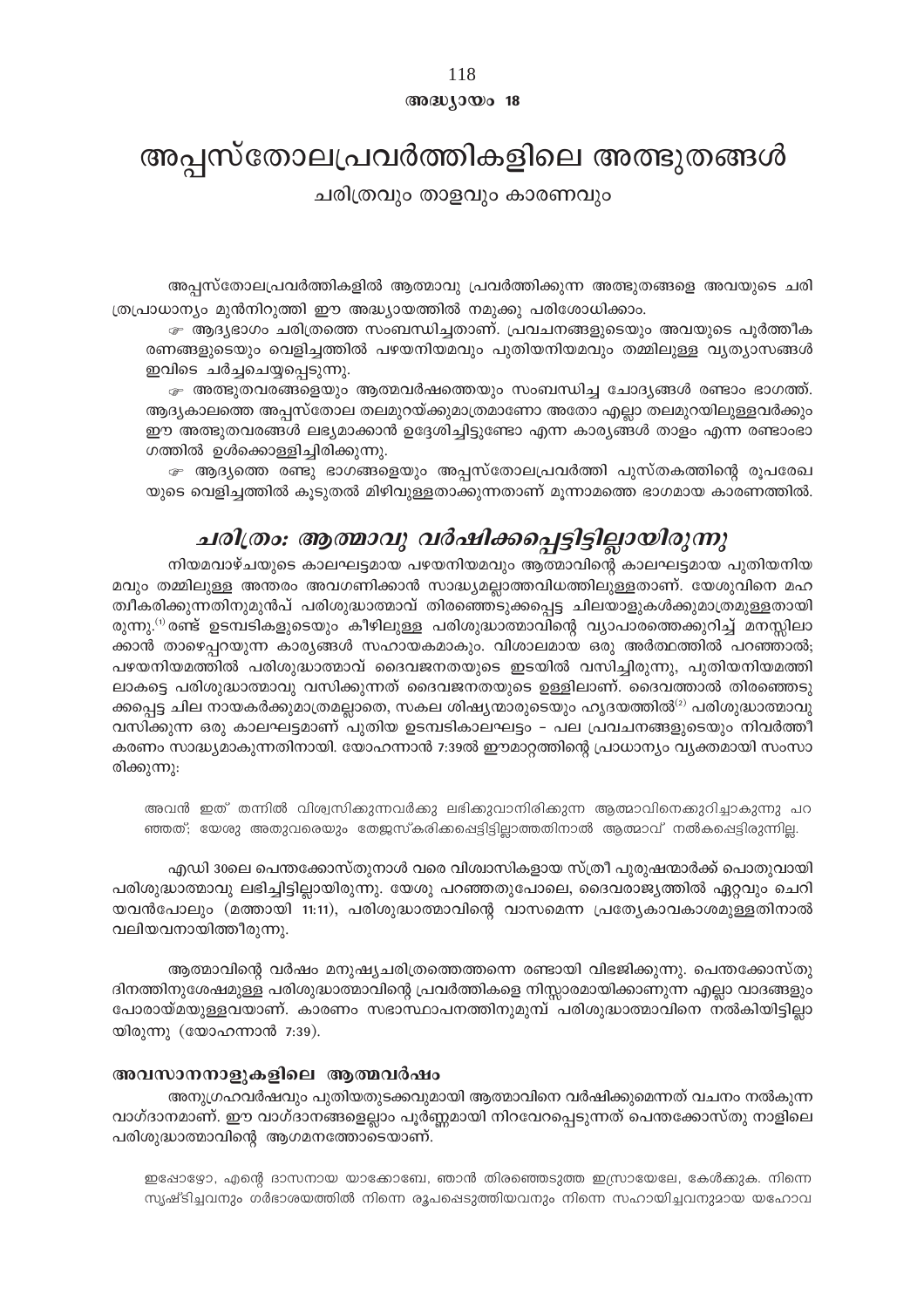ഇപ്രകാരം അരുളിച്ചെയ്യുന്നു: എന്റെ ദാസനായ യാക്കോബേ, ഞാൻ തിരഞ്ഞെടുത്ത യെശുരൂനേ, നീ ഭയപ്പെടേണ്ട. ദാഹിച്ചിരിക്കുന്നിടത്ത് ഞാൻ വെള്ളവും വരണ്ട നിലത്ത് നീരൊഴുക്കുകളും പകരും; നിന്റെ സന്തതിമേൽ എന്റെ ആത്മാവിനെയും, നിന്റെ സന്താനത്തിന്മേൽ എന്റെ അനുഗ്രഹത്തെയും പകരും. (ഏശയ്യ 44:1-3) (ഏശയ്യ 32:15ഉം കാണുക)

ഞാൻ യിസ്രായേൽ ഗൃഹത്തിന്മേൽ എന്റെ ആത്മാവിനെ പകർന്നിരിക്കുന്നതിനാൽ ഇനിയും എന്റെ <u>ാുഖം അവർക്കു മറയ്ക്കുകയുമില്ല എന്ന് യഹോവയായ ദൈവം അരുളിച്ചെയ്യുന്നു (യെഹെസ്കേൽ</u> 39:29)

ഞാൻ ദാവീദ്ഗ്യഹത്തിന്മേലും യെരുശലേം നിവാസികളുടെമേലും കൃപയുടെയും യാചനകളുടെയും ആത്മാവിനെ പകരും; തങ്ങൾ കുത്തിയവകലേക്ക് അവർ നോക്കും; ഏകജാതനെക്കുറിച്ചു വിലപിക്കും; ആദ്യജാതനെക്കുറിച്ചു വ്യസനിക്കുന്നതുപോലെ അവർ അവനെക്കുറിച്ചു വ്യസനിക്കും. (സെഖര്യ 12:10)

അതിനു ശേഷമോ, ഞാൻ സകല മനുഷ്യരുടെമ്പോം എന്റെ ആത്മാവിനെ പകരും; നിങ്ങളുടെ പുത്ര ന്മാരും പുത്രിമാരും പ്രവചിക്കും; നിങ്ങളുടെ വൃദ്ധന്മാർ സ്വപ്നങ്ങൾ കാണും; നിങ്ങളുടെ യൗവന ക്കാർ ദർശനങ്ങൾ ദർശിക്കും; ദാസീദാസന്മാരുടെമേലും ഞാൻ ആ നാളുകളിൽ എന്റെ അത്മാ വിനെ പകരും. ..എന്നാൽ യഹോവയുടെ നാമം വിളിച്ചപേക്ഷിക്കുന്ന ഏവനും രക്ഷിക്കപ്പെടും; യഹോവ അരുളിച്ചെയ്തതുപോലെ സീയോൻ പർവ്വതത്തിലും യെരുശലേമിലും ഒരു രക്ഷിതഗണവും അവശേ ഷിച്ചിരിക്കുന്നവരുടെ കൂട്ടത്തിൽ യഹോവ വിളിക്കുവാനുള്ളവരും ഉണ്ടാകും. (യോവേൽ 2:28-29, 32).

ആത്മാവിനെ സകലർക്കും ലഭ്യമാക്കിയ ചരിത്രമുഹൂർത്തമാണ് പെന്തക്കുസ്താദിനം. നാം അവസാ നമായി മുകളിൽ വായിച്ച അതേ വചനംതന്നെയാണ് പത്രോസ് തന്റെ സന്ദേശത്തിൽ എടുത്തുപറ ഞ്ഞത്. ആത്മാവിനെക്കുറിച്ചുള്ള സകല പ്രവചനങ്ങളും എഡി 30ലെ ഇസ്രായേലിലെ വസന്തകാ ലത്തു കൂട്ടിമുട്ടപ്പെട്ടു:

ഇത് യോവേൽ പ്രവാചകൻ മുഖാന്തരം അരുളിച്ചെയ്തതന്ത്രേ: ദൈവം അരുളിച്ചെയ്യുന്നു: അന്ത്യകാ ലത്ത്, ഞാൻ സകല മനുഷ്യരുടെമേലും എന്റെ ആത്മാവിനെ പകരും; നിങ്ങളുടെ പുത്രന്മാരും പുത്രി <u>ാാരും പ്രവചിക്കും; നിങ്ങളുടെ യൗവനക്കാർ ദർശനങ്ങൾ ദർശിക്കും; നിങ്ങളുടെ വൃദ്ധന്മാർ സ്വപ്ന</u> ങ്ങൾ കാണും; എന്റെ ദാസീദാസന്മാരുടെമ്പേും ഞാൻ ആ നാളുകളിൽ എന്റെ ആത്മാവിനെ പക രും; അവരും പ്രവചിക്കും. (അഷ 2:16-18).

ആത്മീയമായ പ്രകടനങ്ങളോടുകൂടിയ മതനവീകരണം ലോകാവസാനം അടുത്തെത്തിയതിന്റെ ലക്ഷ ണങ്ങളാണെന്ന അനുമാനം വളരെ പ്രചാരത്തിലുള്ളതാണ്. എന്നാൽ ഇതേക്കുറിച്ചുള്ള കാഴ്ചപ്പാടു കൾ എന്തൊക്കെയാണ് എന്നു നമുക്കു നോക്കാം.

#### അവസാന നാളുകൾ - ഒരു പഠനം

കരിസ്മാറ്റിക്കുകാർക്കു പൊതുവേയുള്ള ഒരു ആശയക്കുഴപ്പമാണ് അന്ത്യനാളുകൾ എന്ന വാക്ക്. അവരിൽ മിക്കവരും സഹസ്രാബ്ദവാഴ്ചയ്ക്കുമുമ്പ് ക്രിസ്തുവിന്റെ പുനഃരാഗമനം (പ്രീമില്ല്യെനിസം) പ്രതീക്ഷിക്കുന്നവരാണ്.<sup>(3)</sup> ഇരുപതാം നൂറ്റാണ്ടിലെവിടെയോ ആണ് അന്ത്യനാളു കൾക്കു തുടക്കമായത് എന്ന് ഇവർ അവകാശപ്പെടുകയും ചെയ്യുന്നു – കൃതൃമായ കാലനിർണ്ണയങ്ങ ളുടെ കാര്യത്തിൽ ഒളിച്ചുകളികൾ ഉണ്ടെങ്കിലും.

അവസാന നാളുകൾ എന്നത് സത്യത്തിൽ എന്താണ്? നവപെന്തക്കോസ്തു കുട്ടങ്ങൾ പറയു ന്നത് നാം ഇപ്പോൾ ജീവിക്കുന്നത് എകദേശം നൂറുവർഷങ്ങൾക്കു മുമ്പു തുടങ്ങിയ അന്തൃനാളി ലാണ് എന്നാണ്, ഇത് അവസാനിക്കുന്നതു ക്രിസ്തുവിന്റെ രണ്ടാം വരവിലൂടെയാണെന്നും. യേശു തന്റെ ആത്മാവിനെ ചൊരിഞ്ഞ പെന്തക്കോസ്തു നാൾമുതൽ യേശുവിന്റെ രണ്ടാം വരവുവരെ യുള്ള കാലഘട്ടമാണ് അവസാന നാളുകൾ എന്നത് നമുക്കു മിക്കവർക്കും ലഭിച്ച പഠിപ്പിക്കലുമാണ്. ഇക്കാര്യത്തെക്കുറിച്ച് എനിക്കു മനസ്സിലായ കാര്യങ്ങൾ ഞാൻ താഴെ ചേർക്കുന്നു.

പെന്തക്കോസ്തു നാളിൽ ആത്മാവിനെ വർഷിച്ചത് അവസാന നാളുകളിൽ ആയിരുന്നു എന്ന് അപ്പ 2:16–17 വാകൃങ്ങൾ വൃക്തമാക്കുന്നു. അപ്പ 2:4ലെ അസാധാരണസംഭവത്തെക്കുറിച്ച് പത്രോസ് വിശദീകരിക്കുമ്പോൾ യോവേൽ 2:28–32 വേദഭാഗമാണ് എടുത്തുപയോഗിക്കുന്നത് (അപ്പ 2:16-21). 800 വർഷങ്ങൾക്കുമുമ്പ് യേവേൽ നടത്തിയ പ്രവചനം പെന്തക്കോസ്തുനാളിൽ നിറവേറിയ തായി പത്രോസ് കണക്കാക്കിയെന്നകാര്യം വ്യക്തമാണ് (അപ്പ 2:16, 17, 33). അവസാനനാളിൽ ആത്മാ വിനെ വർഷിക്കുമെന്നു പ്രവചിച്ചത് യോവേൽ മാത്രമല്ല, ഏശയ്യാവും (32:15, 44:3), യെഹെസ്കേലും (39:29), സെഖരിയാവും (12:10) മറ്റും ഇക്കാര്യം പ്രവചിച്ചവരാണ്. പെന്തക്കോസ്തു നാളിലെ ഈ സംഭവത്തിന്റെ ഫലമായി നാം ആത്മാവിന്റെ യുഗത്തിൽ വസിക്കുന്നു. 30എഡിയിൽ ദൈവം ചെയ്ത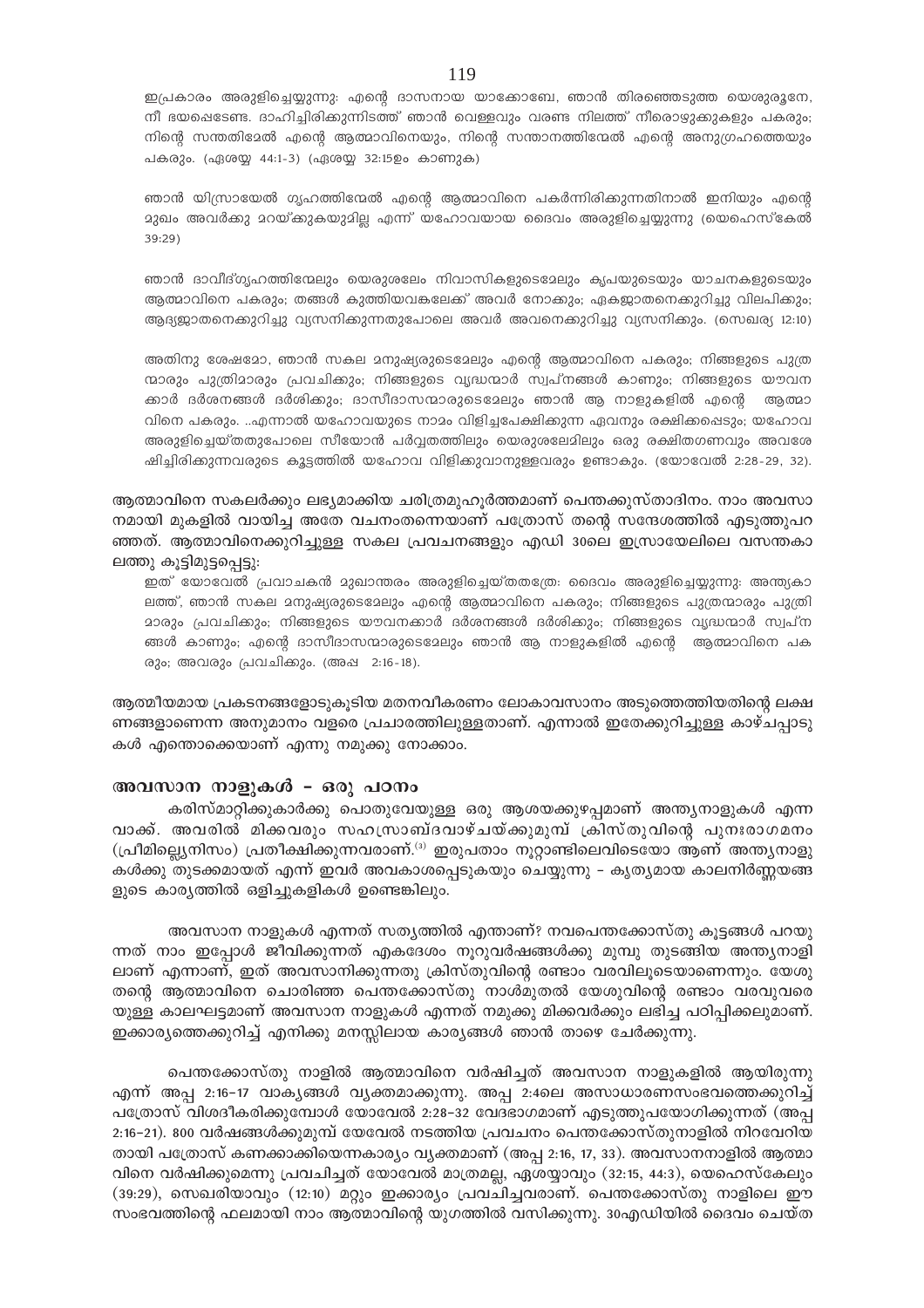ഈ മഹത്പ്രവർത്തിയാൽ നാം പരിശുദ്ധാത്മാവിനാൽ നയിക്കപ്പെടുന്നവരും അനുഗ്രഹിക്കപ്പെട്ടവ രുമായി.

എന്നിരുന്നാലും, അവസാനനാളുകളിലാണോ ആത്മവർഷം തുടങ്ങിയത്, അത് അവിടെ തീർന്നോ, അവസാനനാളുകൾ എന്ന ഒരു കാലഘട്ടത്തിനുള്ളിൽ മാത്രമായി ഇതു ഒതുങ്ങിനിൽക്കു ന്നുവോ എന്ന ചോദ്യങ്ങൾക്ക് ഈ വേദഭാഗങ്ങൾ വ്യക്തതനൽകുന്നില്ല. യാക്കോബ് 5:3, 2 പത്രോസ് 3:3, 2 തിമോത്തി 3:1 എന്നീ വചനങ്ങൾ ആദ്യനൂറ്റാണ്ടിലെ സഭ അവസാനനാളുകളിലാണ് നിലനി ന്നത് എന്ന കാര്യം വ്യക്തമാക്കുന്നു. എന്താണു സംഭവിച്ചത്? യേശുവിന്റെ വരവു വൈകിയോ (ദാ നിയേൽ 10:13 ലെപ്പോലെ)? അതോ യഹോവസാക്ഷികളുടെ വാദമാണോ ശരി? ദൈവരാജ്യം ഭൂമി യിൽ സ്ഥാപിതമാക്കാനുള്ള യേശുവിന്റെ ശ്രമം പാളിപ്പോയോ?

ആദ്യം സൂചിപ്പിച്ച രണ്ടു നിഗമനങ്ങളെയും ചോദ്യമുനയിൽ നിർത്തുന്ന ഒരു വചനമാണ് എബ്രായർ 1:2. ഈ അവസാന നാളുകളിൽ ക്രിസ്തുവേശു നമ്മോടു സംസാരിച്ചു എന്ന് അവിടെ നാം വായിക്കുന്നു. പെന്തക്കോസ്തു നാളിലാണ് അവസാന നാളുകളുടെ ആരംഭം എന്നുള്ള നിഗമ നത്തിനുള്ള ഒരു കുഴപ്പം ആ നാളുകളിൽ പത്തുദിവസങ്ങളോളം യേശു സംസാരിച്ചിട്ടേയില്ല എന്ന താണ്. സ്വാഭാവികമായും ചോദിക്കാവുന്ന ചോദ്യം അപ്പോൾ ഇതാണ്: എന്തിന്റെ അന്ത്യനാളുകൾ?

ഫ്രീമില്ലെനിയ കാഴ്ചപ്പാടു നാം സ്വീകരിക്കുന്നില്ലെങ്കിൽ നാം പറയുന്നത് ഇപ്രകാരമാവില്ലേ? പെന്തക്കോസ്തു നാൾമുതൽ രണ്ടാം വരവുവരെയുള്ള കാലഘട്ടമെന്നത് മനുഷ്യചരിത്രത്തിന്റെ അന്ത്യ നാളുകളാണ് എന്ന്? എന്നാൽ അവസാന നാളുകൾ എന്നതുകൊണ്ട് വിവക്ഷിക്കുന്നത് യഹുദരീതി കളുടെ അന്ത്യനാളുകൾ എന്നതാണെങ്കിലോ?

പഴയ ഉടമ്പടിയുടെ മേൽ പുതിയ ഉടമ്പടി സ്ഥാപിക്കപ്പെടുമെന്ന കാര്യം പ്രവാചകരാൽ പ്രവചിക്കപ്പെട്ടിട്ടുണ്ട് (യിരമ്യ 31:31–34 മുതലായവ).യഹൂദജനതയിൽ നിന്നും ദൈവരാജ്യം എടുത്തു മാറ്റി മറ്റുള്ളവർക്കു നൽകപ്പെടുമെന്ന കാര്യം യേശുവും പ്രസ്താവിച്ചിരിക്കുന്നു (മത്തായി 21:43). പെന്തക്കോസ്തു നാളുമുതൽ യെരുശലേം ദേവാലയം തകർക്കപ്പെടുന്നതുവരെയുള്ള (എഡി 70) നാൽപതുവർഷ കാലഘട്ടം ഒരു അവസാന അവസരം കുടി യഹുദർക്കു നൽകിയ ക്ഷമയുടെ ഒരു കാലഘട്ടമാണ് എന്നതാണ് എന്റെ കാഴ്ചപ്പാട്. പഴയനിയമകാലഘട്ടത്തിന്റെ ആത്മീയതലത്തിലുള്ള അവസാനം മുതൽ ആ ഉടമ്പടിസമ്പ്രദായങ്ങളുടെ ഭൗതികമായ അവസാനം വരെ നീണ്ട ഒരു മുഴു വൻ തലമുറയുടെ ജീവിതകാലഘട്ടം ഒരു അവസാന അവസരമായി ദൈവം തന്റെ ജനതയ്ക്കു നൽകി (എബ്രായർ 8:7-13).

യഹൂദസമ്പ്രദായങ്ങളുടെ അവസാന നാളുകൾ ആദ്യനൂറ്റാണ്ടിൽത്തന്നെ അവസാനിച്ചു. ആ നിലയ്ക്ക് നാം ഇപ്പോൾ ജീവിക്കുന്നത് അന്ത്യനാളുകളിൽ ആണോ? മനുഷ്യവംശത്തിന്റെ അവ സാന തലമുറ ഇതാണോ? അക്കാര്യമറിയാവുന്നയാൾ ദൈവം മാത്രമാണ് (1 തെസ്സലോനിക്യർ  $5:1-3$ )!

പെന്തക്കോസ്തുനാളിൽ ദൈവാത്മാവിനെ എല്ലാവർക്കും ഒരേപോലെ ലഭ്യമാക്കി - വലിയവനും ചെറിയവനും, യജമാനനും ദാസനും, പ്രവാചകനും സാധാരണക്കാരനും എല്ലാം ഒന്നുപോലെ. അതി മഹത്തായ ഈ വാഗ്ദാനം സകല തലമുറയ്ക്കും (അപ്പ 2:39) സ്നാനത്തിലൂടെ ലഭ്യമാകപ്പെടുന്നു (അപ്പ 2:38).

പത്രോസ് അവരോട്: നിങ്ങളുടെ പാപമോചനത്തിനായി നിങ്ങൾ ഓരോരുത്തരും അനുതപിച്ച് യേശു ക്രിസ്തുവിന്റെ നാമത്തിൽ സ്നാനമേൽക്കുവിൻ; അങ്ങനെയെങ്കിൽ പരിശുദ്ധാത്മാവ് എന്ന ദാനം ലഭിക്കും. (അഷ 2: 38-39)

## പുറമേ ചൊരിയപ്പെടുന്നതും ഉള്ളിൽ വസിക്കുന്നതും

പഴയ ഉടമ്പടിയുടെ കാലഘട്ടത്തിലെയും പുതിയ ഉടമ്പടിയുടെ കാലഘട്ടത്തിലെയും പരി ശുദ്ധാത്മാവിന്റെ സ്വീകരണത്തെക്കുറിച്ചു വൃക്തമാക്കാൻ ഒരു ഗ്ലാസ് തണുത്തവെള്ളത്തിന്റെ ദൃഷ്ടാന്തം നോക്കാം. ഉഷ്ണക്കാലത്ത് തണുത്തവെള്ള തലയിൽക്കൂടി ഒഴിക്കുന്നത് ആശ്വാസദായ കമാണ് എന്നാൽ അതിലും എത്രയോ ഏറെ സംതൃപ്തി നൽകുന്ന ഒന്നാണ് ആ വെള്ളം കുടിച്ചിറ ക്കുന്നത്! ആത്മാവുനമ്മിൽ വസിക്കുമ്പോൾ നാം ഉള്ളിൽ നിന്നും മാറ്റം വരുത്തുന്നവരായി മാറും. എന്നാൽ പഴയനിയമത്തിലും പുതിയനിയമത്തിലും കാണുന്ന ആത്മവർഷവുമായി നാം ആശയക്കു ഴപ്പത്തിലാകരുത്. ഈ ആശയം മനസ്സിലാക്കിയെടുക്കുന്നത് ദുഷ്കരമായി തോന്നിയാലും, ഇക്കാര്യം മനസ്സിൽ വച്ചേക്കണമെന്നത് ഒഴിവാക്കാനാവാത്തതാണ്.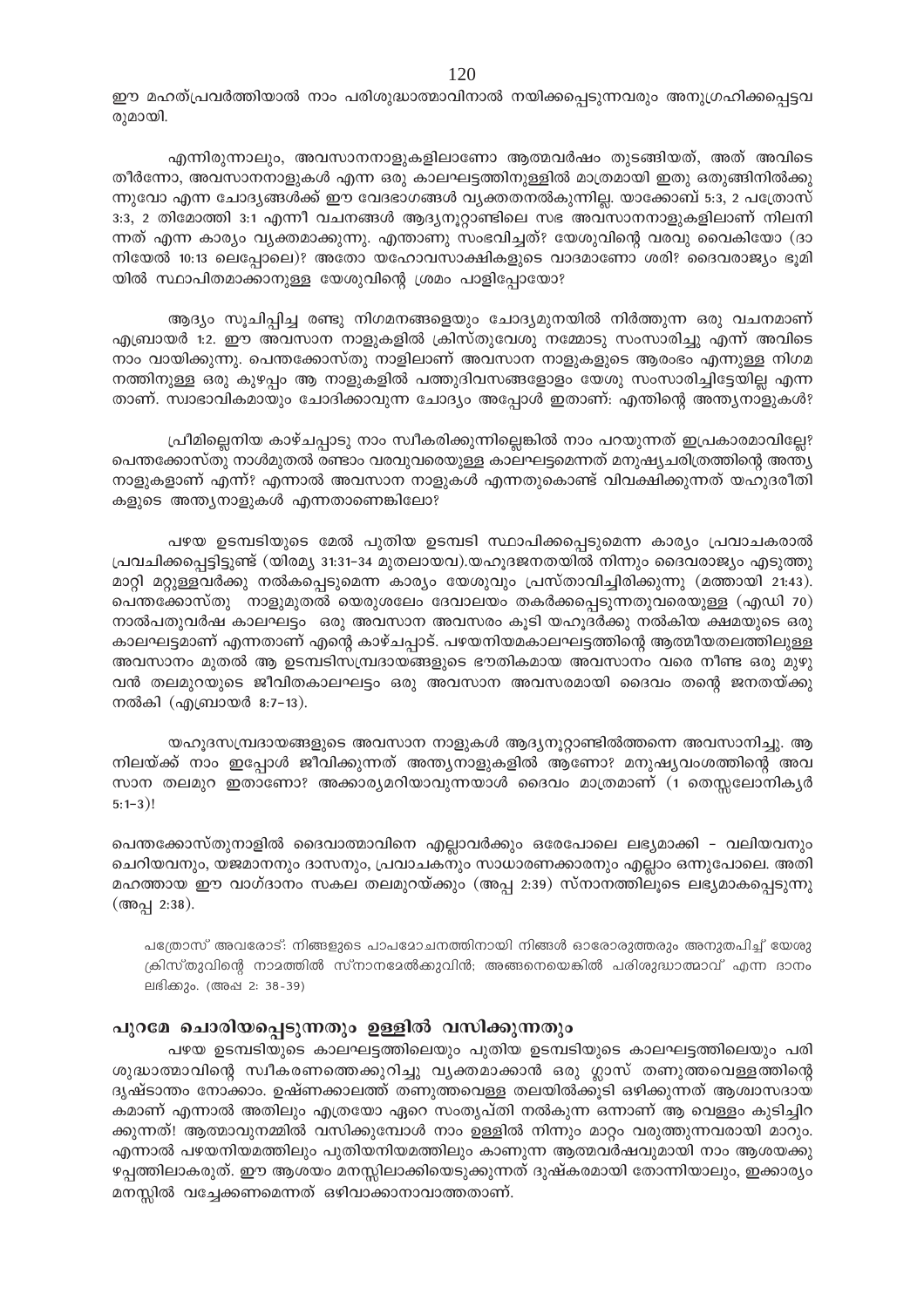## താളം: എല്ലാം ഒന്നുപോലെ കാണപ്പെടുന്നു, എന്നാൽ...

അപ്പസ്തോലപ്രവർത്തി പുസ്തകം വായിക്കുന്ന ഒരാൾക്ക് ഉണ്ടാകാൻ സാദ്ധ്യതയുള്ള ഒരു ആശയക്കുഴപ്പമെന്നത് സാധാരണകാര്യങ്ങളും അസാധാരണസംഗതികളും തമ്മിലുള്ള തരം തിരി വനെക്കുറിച്ചാണ്. എന്നുവച്ചാൽ ഏതൊക്കെ അവസരങ്ങളാണ് സാധാരണ സഭാനടപടികളുടെ ഭാഗ മായി (അപ്പ 2:42-47) നടക്കുന്നത്, ഏതൊക്കെയാണ് ചരിത്രപരമായ വിശിഷ്ടാവസരങ്ങൾ ആകു ന്നത് എന്ന കാര്യങ്ങളിലുള്ള ഒരു വ്യക്തത. ശ്രദ്ധാപൂർവമായ ഒരു പരിശോധനയിലൂടെ അപ്പസ്തോ ലപ്രവർത്തി പുസ്തകത്തിൽ പ്രതിപാദിച്ചിരിക്കുന്ന സംഭവങ്ങളിൽ ബഹുഭൂരിപക്ഷവും അതുല്യ മായ സംഭവങ്ങളാണ് എന്ന് നമുക്കു മനസ്സിലാക്കിയെടുക്കാൻ സാധിക്കും. താളങ്ങൾ തമ്മിൽ സാദൃ ശ്യമുണ്ടാകാം, എന്നാൽ എല്ലാ താളവും ഒന്നല്ല. വീഥിയെന്ന അർത്ഥം വരുന്ന റോഡ് എന്നവാക്കും വടിയെന്ന അർത്ഥം വരുന്ന റോഡ് എന്ന വാക്കും തമ്മിൽ സാമ്യം ഒരുപാടുണ്ട്, ഇതുപോലെ വരുന്ന മറ്റനേകം വാക്കുകൾ പോലെ. എന്നാൽ ഇവതമ്മിലുള്ള വ്യത്യാസം വലുതാണ്.

പരിശുദ്ധാത്മാവിനെക്കുറിച്ചു ബൈബിളിൽ നാം പഠിക്കുമ്പോൾ ഒരേപോലെയിരിക്കുന്ന അനേകം വേദഭാഗങ്ങൾ നമുക്കു കാണാൻ കഴിയും, അവ ഒരേതാളത്തിൽ കാണപ്പെടുന്നുവെങ്കിലും അവയെല്ലാം എല്ലാക്കാലത്തും ഒരേപോലെ പ്രാബല്യമുള്ളവയല്ല. ആത്മാവിനെക്കുറിച്ചു പരാമർശി ക്കുന്ന വചനങ്ങളുടെ ഒരു പട്ടിക പരിശോധിക്കുമ്പോൾ അവ ഓരോന്നും തമ്മിലുള്ള വൃത്യാസവും, അവയിലോരോന്നിലുമുള്ള ആത്മാവിന്റെ വ്യാപാരവും പ്രത്യക്ഷത്തിൽ ഒരേപോലെയിരിക്കുന്നുവെന്നു തോന്നാം. ബൈബിളിൽ പറയുന്ന പ്രകാരമുള്ള സാധാരണമായ ആത്മാവിന്റെ വ്യാപാരത്തെക്കു റിച്ച് മനസ്സിലാക്കിയെടുക്കുന്നത് വളരെ എളുപ്പമാണ്. എന്നാൽ മറ്റു വേദഭാഗങ്ങളുമായി അവയെ ബന്ധപ്പെടുത്തിവായിക്കാൻ നാം ശ്രമിക്കുന്നത് വളരെ ശ്രദ്ധയോടെവേണം, നേരത്തേ പറഞ്ഞ താള വ്യത്യാസങ്ങൾ സൂക്ഷ്മമായി പരിശോധിച്ചുകൊണ്ട്.

### മുമ്പും പിമ്പും?

രക്ഷപ്രാപിച്ചതിനു ശേഷം ആത്മാവിനെ ലഭിക്കുമെന്നും - അപ്പ 8ലെ ശമരിയാക്കാരെപ്പോ ലെ, അല്ലെങ്കിൽ രക്ഷയ്ക്കുമുമ്പേ ആത്മാവിനെ ലഭിക്കുമെന്നും - അപ്പ 10ലെ കേസരിയാക്കാരെ പ്പോലെ, എന്നുമൊക്കെ വിശ്വസിക്കുകയും പഠിപ്പിക്കുകയും ചെയ്യുന്ന ആളുകൾ ഇന്നുണ്ട്. ശമരിയാ ക്കാർക്ക് സ്നാന സമയത്ത് ഉള്ളിൽ വസിക്കാനായി ആത്മാവിനെ നൽകിയില്ല എന്നും, കേസരിയാ ക്കാർക്ക് സ്നാനത്തിനുമുമ്പേ ഉള്ളിൽ വസിക്കാനായി ആത്മാവിനെ നൽകിയെന്നുമുള്ള അനുമാന ങ്ങളാണ് ഇവിടെ കാണുന്നത്. സാദ്ധ്യമെന്നു വാദിക്കാൻ കഴിയുമെങ്കിലും ഇത് തത്വാധിഷ്ടിതമല്ല. ദൈവവുമായുള്ള ബന്ധം നീതിപൂർവ്വകമാകുന്നത് എപ്പോഴാണ്? 1. അതിന് പാപപ്പൊറുതി അത്യാ വശ്യമാണ്, കാരണം പാപമാണ് മനുഷ്യനെ ഇരുട്ടിൽ ആഴ്ത്തിയത് (കൊലോസ്യർ 1:13–14). 2. അതു പോലെതന്നെ നമ്മെ ദൈവമക്കൾ ആക്കുന്ന, നമ്മുടെ രക്ഷയുടെ ഉറപ്പാകുന്ന പരിശുദ്ധാത്മാവും അത്യാവശ്യമാണ് (റോമർ 8:9). ഈ രണ്ടു ദൈവീക വരങ്ങളും ഒരുമിച്ചു സ്വീകരിക്കപ്പെടേണ്ട കാര്യ ങ്ങളാണ്. അപ്പസ്തോലപ്രവർത്തികൾ എട്ടാം അദ്ധ്യായത്തിലും പത്താം അദ്ധ്യായത്തിലും കാണുന്ന പരിശുദ്ധാത്മാവിന്റെ പുറമേയുള്ള വർഷവും, 2:38-39 വാകൃങ്ങളിലെ ഉള്ളിലെ വാസവും തമ്മിൽ കൂട്ടിക്കുഴയ്ക്കാൻ പാടില്ല.

| moelo   | ചരിത്ര ദൗത്യം                                               | സാധാരണം?                        | ക്ഷമലഭിച്ചതെങ്ങിനെ?                                     | വിശദീകരണം                                                                |
|---------|-------------------------------------------------------------|---------------------------------|---------------------------------------------------------|--------------------------------------------------------------------------|
| അപ്പ 2  | ആത്മാവിന്റെ ആവസം,<br>പുതുയുഗപ്പിറവി                         | $2:4 -$ അല്ല<br>$2:28-41 -$ അതെ | മാനസാന്തരപ്പെട്ടു സ്നാനം<br>സ്വീകരിക്കുന്നതിലൂടെ (2:38) | സഭയുടെ അടിസ്ഥാനം<br>സ്ഥാപിക്കപ്പെട്ടു                                    |
| അപ്പ 8  | ശമരിയാക്കാർക്ക് രക്ഷ.<br>ശക്തമായ വിവേചനം<br>നിലനിന്നിരുന്നു | അല്ല                            | വിശ്വാസവും സ്നാനവും<br>(8:12)                           | മർക്കോസ് 16:16ലെ<br>നിർദ്ദേശം പാലിക്കപ്പെട്ടു                            |
| അപ്പ 10 | വിജാതീയർക്ക് രക്ഷ.<br>ശക്തമായ വിവേചനം<br>നിലനിന്നിരുന്നു    | അല്ല                            | വിശ്വാസവും $(10:43)$ ,<br>സ്നാനവും (10:47-48)           | കൊർണ്ണേലിയസിന്റെ<br>മാനസാന്തരത്തേക്കാൾ<br>ഉപരി പത്രോസിന്റെ<br>മാനസാന്തരം |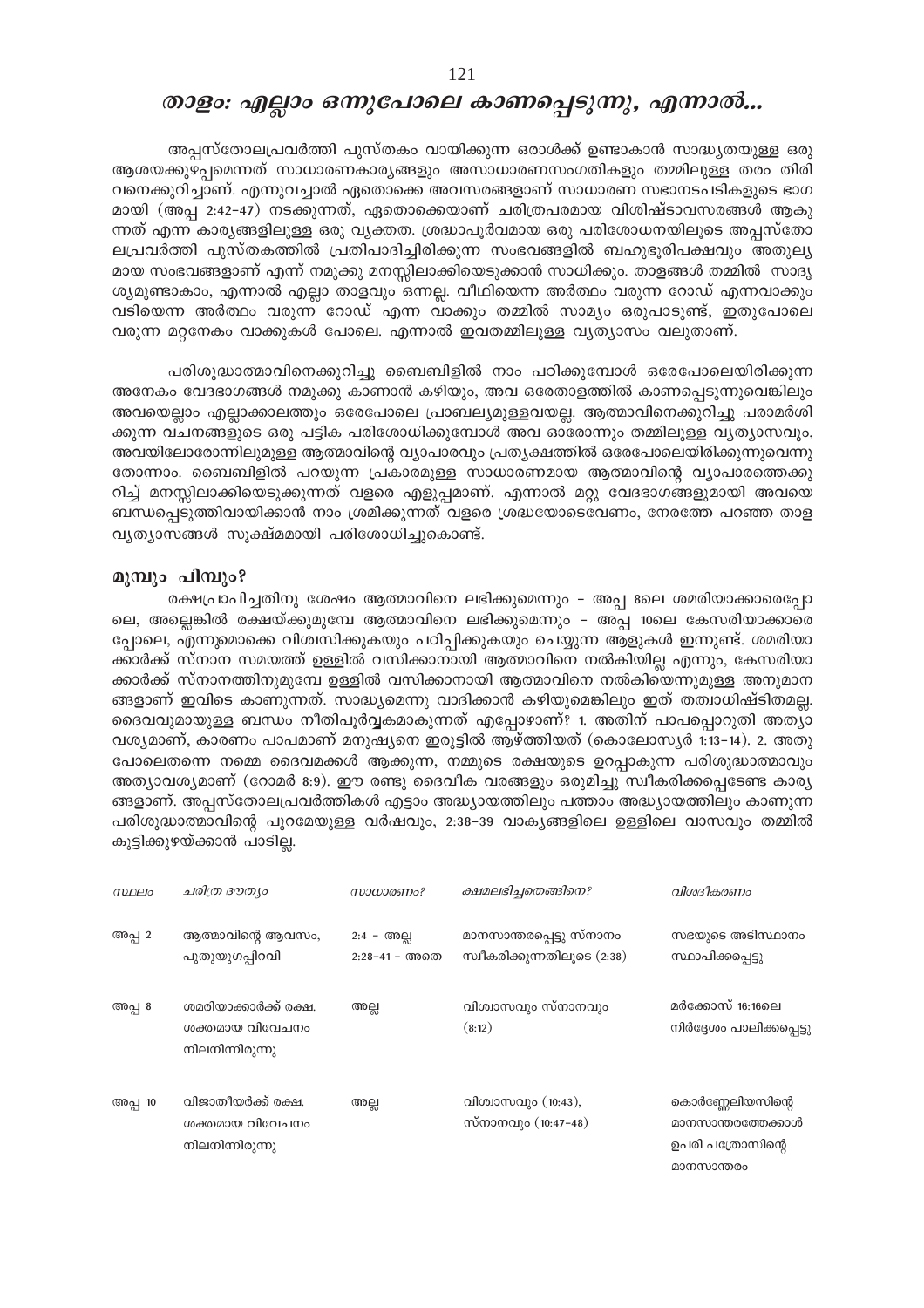ആത്മാവൂ ചൊരിയപ്പെട്ട വിശേഷവേളകൾ ചരിത്രപരമായ പ്രാധാന്യമർഹിക്കുന്ന അവസരങ്ങളും കൂടിയാണ്. താഴെ ആ അവസരങ്ങളെക്കുറിച്ച് പ്രതിപാദിക്കുന്നു. അപ്പ 1:8ൽ സൂചിപ്പിക്കുന്ന വിധ ത്തിലുള്ള ചരിത്രമുഹൂർത്തങ്ങളെ വിവേചിക്കുന്ന സംഭവങ്ങളാണ് അവ. അത്തരം സംഭവങ്ങൾ നമ്മുടെ കാലഘട്ടത്തിൽ ആവർത്തിക്കപ്പെടുന്നതിന് യാതൊരു കാരണവുമില്ല.

## കാരണം: അപ്പസ്തോലപ്രവർത്തികളിലെ കർമ്മപദ്ധതി

അപ്പസ്തോലപ്രവർത്തി പുസ്തകത്തിന് വൃക്തമായ ഒരു രൂപരേഖയുണ്ട്. യേശു തന്റെ സ്വർഗ്ഗാ രോഹണത്തിനുമുമ്പ് നൽകിയ കർമ്മപദ്ധതിക്കനുസരിച്ച് ചിട്ടപ്പെടുത്തിയ സുവിശേഷവൽക്കരണ പാത. മൂന്നൂ തലങ്ങളുള്ള ആ പദ്ധതിയെക്കുറിച്ചു ലൂക്കോസ് ഇപ്രകാരം രേഖപ്പെടുത്തിയിരിക്കുന്നു:

എന്നാൽ പരിശുദ്ധാത്മാവു നിങ്ങളുടെമേൽ വരുമ്പോൾ നിങ്ങൾ ശക്തി ലഭിച്ചിട്ട് യെരുശലേമിലും യെഹുദ്യയിൽ എല്ലായിടത്തും ശമര്യയിലും ഭൂമിയുടെ അറ്റത്തോളവും എന്റെ സാക്ഷികളാകും എന്നു പറഞ്ഞു. (അഷ 1:8)

ആദ്യം വിശുദ്ധപട്ടണത്തിൽ സുവിശേഷം പ്രസംഗിക്കപ്പെടണമായിരുന്നു, പിന്നീട് ഇസ്രായേൽ ദേശ മൊക്കെയും, അവസാനമായി വിജാതീയരുടെ അടുത്തും. ഈ ത്രിതലപദ്ധതി അപ്പസ്തോലപ്രവർത്തി കളിലെ 1–7 അദ്ധ്യായങ്ങളിലും, 8–12 അദ്ധ്യായങ്ങളിലും, 13–28 അദ്ധ്യായങ്ങളിലുമായി നിറവേറപ്പെ ടുന്നതു നമുക്കു കാണാം.

## അപ്പ 2: സഭയുടെ ആരംഭം

അപ്പസ്തോലപ്രവർത്തികൾ രണ്ടാം അദ്ധ്യായത്തിൽ ചൊരിയപ്പെടുന്ന പരിശുദ്ധാത്മാവ് പുതിയ ഉടമ്പടിയുടെ പ്രഘോഷകനും, സഭയിലെ ദൈവരാജ്യസ്ഥാപനത്തിന്റെ ഉൽഘാടകനുമാണ്. അതിന്റെ ഭാഗമായാണ് അവിടെ നാം കാണുന്ന അതിഗംഭീരമായ പ്രവർത്തികൾ. ശേഖരത്തിരുന്നാ ളായ പെന്തക്കോസ്തുനാളിനെ ബാബേലിന്റെ മറിച്ചുള്ള പുനഃരാവിഷ്കാരമായാണു കാണുന്നത്. രാഷ്ട്രങ്ങളെ ഇവിടെ ദൈവത്തിലേക്കു തിരിച്ചു വിളിക്കുന്നു, ഭാഷമൂലമുണ്ടായ ശാപത്തെ (ഉൽപ്പത്തി 11) ഉന്മൂലനം ചെയ്യുന്നു.

ചരിത്രപ്രധാനമായ രണ്ടു കാര്യങ്ങൾ നമുക്കിവിടെ കാണാം. 1. ആത്മാവിന്റെ അഗ്നിനാള ങ്ങളും ഭാഷാവരവും ഒന്നും പതിനായിരക്കണക്കിനു വരുന്ന കാഴ്ചക്കാർക്കു ലഭിക്കുന്നില്ല.<sup>(5)</sup> 2. ആദിമക്രിസ്തീയ കൂട്ടായ്മയിൽ അത്ഭുതങ്ങൾ പ്രവർത്തിച്ചവർ അപ്പസ്തോലന്മാരായിരുന്നു (അപ്പ 2:43). ദൈവജനതയിൽ അവശേഷിക്കുന്നവരെ സഭയിലേക്ക് ആകർഷിക്കാനായിരുന്നു പെന്തക്കോസ്തു നാളിലെ അത്ഭുതങ്ങൾ. അങ്ങനെ യഹുദർ യേശുവിനെ മിശിഹായായി സ്വീകരിക്കുവാനും, പ്രവ ചന പൂർത്തീകരണത്തിനായി ഒരു ഇടയന്റെ പറ്റമായ അവർ തിരിച്ചുവരുവാനുമായിരുന്നു.

## അപ്പ 8: ചരിത്രപരമായ ഒരു വൃതൃസ്തത

ശമരിയാക്കാർക്കു സുവിശേഷം എത്തിച്ചുകൊടുക്കുന്നതിന്റെ പ്രാധാന്യം ഒട്ടും കുറച്ചു കാണാൻ കഴിയുകയില്ല. എഡി 39ൽ സുവിശേഷകനായ ഫിലിപ്പു മുഖേന സൂവിശേഷം ശമരിയാദേ ശത്ത് എത്തിയപ്പോൾ അനേകം ശമരിയാക്കാർ ക്രിസ്തുവിൽ സ്നാനമേറ്റു (അപ്പ 8:12). മന്ത്രവാദി യായ ശിമയോൻ പോലും ശിഷ്യനായി (വാ 13). യെരുശലേമിലെ യഹൂദപശ്ചാത്തലമുള്ള ക്രിസ്ത്യാ നികളിൽ ഈ സംഭവമുണ്ടാക്കിയ കോലാഹലം ചെറുതായിരുന്നില്ല. അസ്സീറിയയിൽ യുദ്ധത്തടവു കാരായി ജീവിച്ചിരുന്ന സമയത്തോളം പഴക്കമുള്ളതായിരുന്നു (ബിസി 722 മുതൽ) ആഴത്തിൽ വേരൂ ന്നിയ ഈ വിവേചനം. അവിടെവച്ച് പല യഹൂദരും അസ്സീറിയ ദേശക്കാരുമായി വിവാഹബന്ധത്തി ലേർപ്പെട്ട് ശമരിയാക്കാർ എന്ന ഈ അർദ്ധസമൂഹം ഉരുത്തിരിഞ്ഞുവന്നു. യഹുദർ ക്രിസ്ത്യാനിയാ കുന്ന കാര്യം തന്നെ വലിയ ഒന്നാണ്, വിജാതീയർ ക്രിസ്ത്യാനിയാകുന്നതാകട്ടെ യഹൂദർക്കു കുറച്ചുകൂടി വിഷമമേറിയ ഒന്നായിരുന്നു – എങ്കിലും പരിച്ഛേദനമേറ്റശേഷം അവർക്കാകാമെന്ന നില പാടിലായിരുന്നു യഹൂദപശ്ചാത്തലത്തിലുള്ളവർ. എന്നാൽ രാഷ്ട്രവഞ്ചകരായ ഈ ശമരിയാക്കാരെ സഹോദരങ്ങളായി സ്വീകരിക്കുകയെന്നത് ചിന്തിക്കാൻ പോലും സാദ്ധ്യമല്ലാത്ത വിധം സങ്കീർണ്ണ മായി ഒന്നായിരുന്നു. ഒറ്റുകാരും വെറുക്കപ്പെടുന്ന കീഴ്ജാതിക്കാരും ഉപയോഗശൂന്യമായ ഇത്തിക്ക ണ്ണികളുമായി കരുതിയിരുന്ന ഇവരെ ദൈവരാജ്യത്തിലേക്കു സ്ഥീകരിക്കുക എന്നത് സുനഗോഗ് ആരാ ധകരായ യഹുദരെ സംബന്ധിച്ച് അസാദ്ധ്യമായ ഒരു കാര്യം തന്നെയായിരുന്നു. എന്നാൽ ലോക മെങ്ങും പോയി ശിഷ്യരെയുണ്ടാക്കാനുള്ള കൽപ്പനതന്നെയാണ് യേശു ശിഷ്യന്മാർക്കു നൽകിയത്. $^{(6)}$ യേശുവാകട്ടെ ശമരിയാക്കാരിലേക്ക് ഇറങ്ങിച്ചെന്നു, തന്റെ ഒരു ഉപമയിൽ അവരെ ശ്രേഷ്ടരായി ചിത്രീകരിക്കുകയും ചെയ്തു.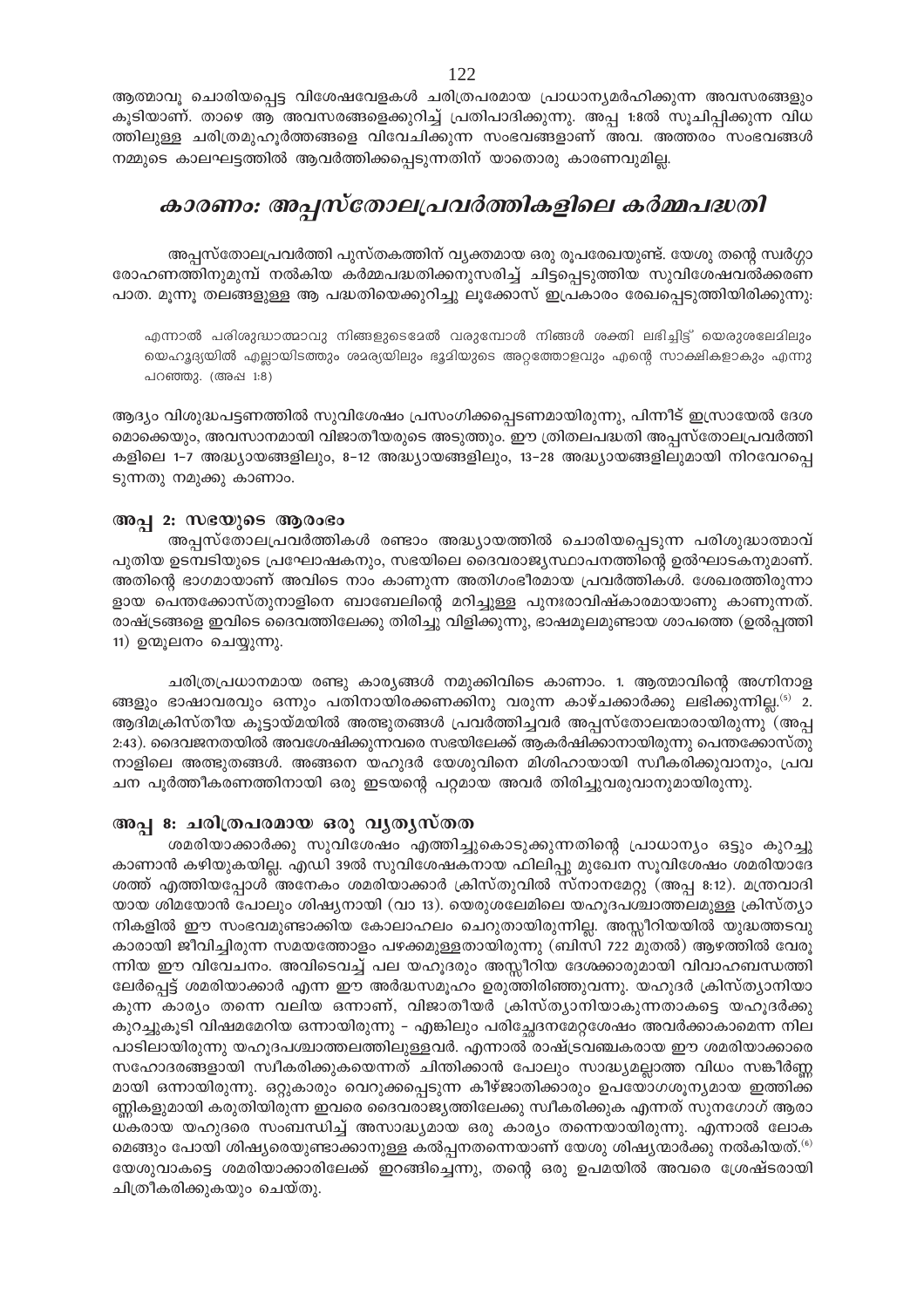ക്രിസ്തുവിന്റെ ആത്മാവിനാൽ രൂപാന്തരം പ്രാപിച്ച ശിഷ്യന്മാർ അവരുടെ മുൻവിധികളെ മറികടന്നുകാണുമെന്നു നിങ്ങൾ വിചാരിച്ചേക്കാം, എന്നാൽ അതല്ല സത്യം. ഒന്നാം നൂറ്റാണ്ടിലെ സഭനേരിടേണ്ടിവന്ന രൂക്ഷമായ വിവാദമായിരുന്നു യഹൂദരും-വിജാതീയരും തമ്മിലുള്ള ചേർച്ചക്കു റവ്. യഹൂദരല്ലാത്തവരെ സഭയിലേക്കു കൂട്ടിച്ചേർക്കാനുള്ള വ്യവസ്ഥകളെക്കുറിച്ചുള്ളതായിരുന്നു ഈ വിവാദം. അവർ മോശനൽകിയ നിയമങ്ങൾ പാലിക്കേണ്ടതുണ്ടോ? അവർ പരിച്ഛേദനം സ്വീകരിക്കേ ണ്ടതുണ്ടോ? സഭയെ ഭിന്നിപ്പിച്ചു കളയാൻതക്കവണ്ണം ഗൗരവതരമായ വിവാദവിഷയങ്ങളായിരുന്നു ഇവയെല്ലാം. ഈ വിവാദത്തിൽ ഉൾപ്പെട്ടിരുന്ന ഗലാത്യ മുതലായ സഭകൾക്കു വേണ്ടി എഴുതു മ്പോൾ പൗലോസ് ഈ ഗൗരവം മനസ്സിലാക്കിത്തന്നെ അവർക്കു മുന്നറിയിപ്പു കൊടുക്കുന്നതു നമുക്കു കാണാം.

#### ആദ്യത്തെ മതവിഭാഗം?

നമ്മെ ചരിത്രപരമായ ഒരു നാൽക്കവലയിൽ കൊണ്ടുവന്നെത്തിക്കുന്ന ഒരു അദ്ധ്യായമാണ് അപ്പ 8. അപ്പസ്തോലരുടെ തക്കസമയത്തുള്ള ഇടപെടൽ ഉണ്ടായിരുന്നില്ലെങ്കിൽ ശമരിയാവിഭാഗ ക്കാർ ഒരു വിഭാഗമായി മാറുമായിരുന്നു. അങ്ങനെ സംഭവിച്ചിരുന്നെങ്കിൽ അതെത്രമാത്രം ദൗർഭാഗ്യ കരമാകുമായിരുന്നു! യേശുക്രിസ്തുവിന്റെ ആഗ്രഹത്തിനും പ്രാർത്ഥനയ്ക്കുമെതിരായ (യോഹന്നാൻ 17:22-23) ഒരു കാര്യമാണ് വിഭാഗീയത. നാമോരുത്തരും വ്യത്യസ്തരാണെങ്കിലും, സഭയുടെ കാര്യ ങ്ങളിൽ പരിപൂർണ്ണ ഐക്യമുള്ളവരാണ്. ക്രിസ്തു യേശുവിന്റെ ശിഷ്യന്മാർ ഒരിക്കലും വിഭജിക്കാ തിരിക്കട്ടെ, തുന്നലുകൂടാതെ നെയ്യപ്പെട്ട യേശുവിന്റെ അങ്കി കീറിമുറിക്കപ്പെടാതിരിക്കട്ടെ!

മാത്യസഭയിലെ നായകരുടെ അടുത്ത് വാർത്തയെത്തിയപ്പോൾ അപ്പസ്തോലപ്രധാനികളായ മൂന്നുപേരിൽ രണ്ടുപേരെ ഈ രംഗത്തേക്കയച്ചു.

അനന്തരം യെരുശലേമിലുള്ള അഷസ്തോലർ, ശമര്യർ ദൈവവചനം കൈക്കൊണ്ടു എന്നുകേട്ട് പത്രോ സിനെയും യോഹന്നാനെയും അവരുടെ അടുക്കലേക്ക് അയച്ചു. അവർ ചെന്ന് അവർക്ക് പരിശുദ്ധാ ത്മാവ് ലഭിക്കേണ്ടതിന് അവർക്കുവേണ്ടി പ്രാർത്ഥിച്ചു. (അഷ 8:14-15)

ഈ വേദഭാഗം വലിച്ചു നീട്ടി വായിക്കുന്ന ചിലർ അവർ ക്രിസ്ത്യാനികളായിരുന്നുവെന്നും എന്നാൽ പരിശുദ്ധാത്മാവിനെ അവർക്കു നൽകുവാനായി ഒരു വിശേഷപ്പെട്ട അവസരത്തിനായി ദൈവം കാത്തി രുന്നുവെന്ന നിഗമനത്തിലെത്തുന്നു, മറ്റുചിലരാകട്ടെ അവർക്കു പരിശുദ്ധാത്മാവു ലഭിച്ചിരുന്നു എന്നാലും അപ്പസ്തോലന്മാർ അവരെ ആത്മാവിലുള്ള സ്നാനത്തിനായി ഒരുക്കുകയായിരുന്നുവെന്ന നിഗമനത്തിലും എത്തിച്ചേരുന്നു.

പരിശുദ്ധാത്മാവ് അന്നുവരെ അവരിൽ ആരുടെമേലും വന്നിരുന്നില്ല; അവർ കർത്താവായ യേശു വിന്റെ നാമത്തിൽ സ്നാനമേറ്റിരുന്നതേയുള്ളൂ. അവർ അവരുടെമേൽ കൈവച്ചപ്പോൾ അവർക്ക് പരി ശുദ്ധാത്മാവ് ലഭിച്ചു. (അഷ 8:16-17)

എന്നാൽ വേദഭാഗം പറയുന്നത് പരിശുദ്ധാത്മാവ് അവരുടെയാരുടെയും മേൽ വന്നിട്ടില്ലായിരുന്നു എന്നാണ്. ഈ പ്രയോഗത്തിലൂടെ അവർക്കു ലഭിക്കുന്ന ആത്മാവിനെക്കുറിച്ചു വ്യക്തത ലഭിക്കുന്നു – പുറമേയുള്ള ആത്മവർഷമാണ് അപ്പസ്തോലന്മാരുടെ ഇടപെടലിലൂടെ അവർക്കു ലഭിച്ചത്. അകമേ വസിക്കുന്ന ആത്മാവിന്റെ ആവസമല്ലായിരുന്നു. ഇത്തരമൊരു വ്യത്യസ്തതയ്ക്ക് അപ്പ 2:38–39 ഇടം നൽകുന്നുമില്ല.

അപ്പ ദലെ ഈ സംഭവത്തെ പെന്തക്കോസ്തുകാർ മാനസാന്തരത്തിനുശേഷം കൈവയ്പുപ്രാർത്ഥനവഴി പരിശുദ്ധാത്മാവു ലഭിക്കപ്പെടുമെന്ന പഠിപ്പിക്കലിനെ സ്വാധീനിക്കുവാ നും, കത്തോലിക്കർ സ്ഥിരീകരണ സമയത്ത് ബിഷപ്പിന്റെ കൈവയ്പു വഴി പരിശുദ്ധാത്മാവിനെ ലഭിക്കുമെന്നു സമർത്ഥിക്കാനും ഉപയോഗിക്കുന്നു. നാം ക്രിസ്തുവിലേക്കു ചേർക്കപ്പെടുമ്പോൾത്തന്നെ നമുക്ക് സകല ആത്മീയ അനുഗ്രഹങ്ങളും ലഭിക്കുമെന്ന വചനം മനസ്സിലാക്കുന്നതിൽ പരാജയപ്പെ ട്ടിരിക്കുന്നു (എഫേസ്യർ 1:3, റോമർ 6:3).

ശമരിയാക്കാർ യേശുവിന്റെ നാമത്തിൽ സ്നാനപ്പെട്ടിരുന്നതേയുള്ളൂ എന്നു പറയുമ്പോൾ ഏതു സ്നാനമാണ് അവർ സ്വീകരിച്ചതായി പറയുന്നത്? യേശുവിന്റെ നാമത്തിലുള്ള സ്നാനം, പാപമോചനവും പരിശുദ്ധാത്മാവും ലഭിക്കുന്ന സാധാരണമായ ക്രിസ്തീയ സ്നാനമാണ് (അപ്പ 2:38). അതിലൂടെ അവർ രക്ഷിക്കപ്പെടുകയും ചെയ്തു. അപ്പസ്തോലന്മാരിലൂടെ ലഭിച്ച പരിശുദ്ധാ ത്മാവിലുള്ള സ്നാനമാകട്ടെ ദൈവം ശമരിയാക്കാരെ രക്ഷയുടെ അവകാശികളായി സ്വീകരിച്ചു വെന്നതിന് സഹോദരങ്ങൾക്കു നൽകിയ ഒരു അടയാളമാണ്. തന്നെ അത്ഭുതപ്പെടുത്തിയ ആ ദൃശ്യം ശിമയോനു കാണാൻ കഴിയുമായിരുന്നു – വാ 18. ഇത് രക്ഷലഭിക്കേണ്ടതിനുള്ള ഒരു ആവശ്യഘടക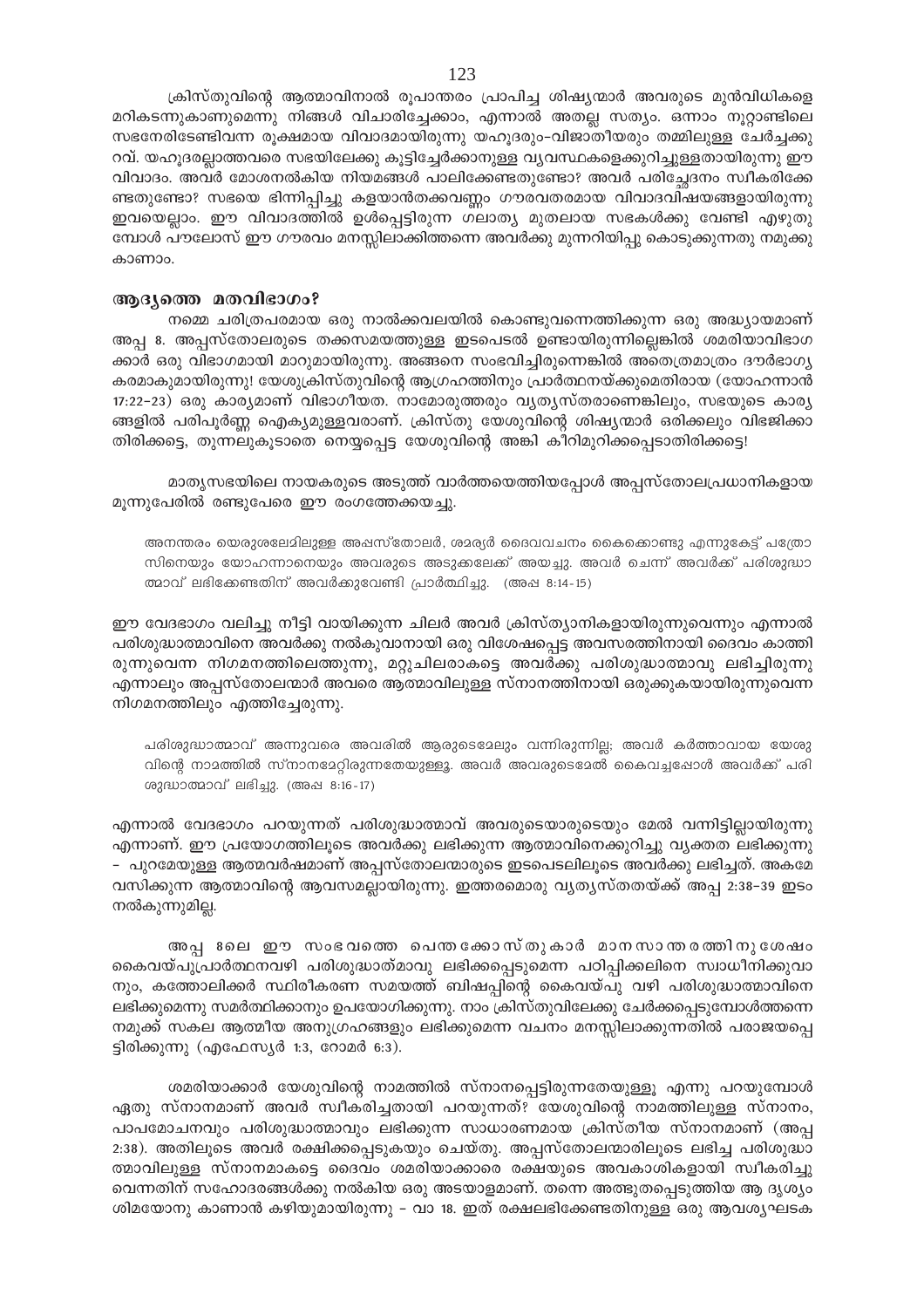മായിരുന്നില്ല. അപ്പസ്തോലപ്രവർത്തികളിലെ എട്ടാം അദ്ധ്യായം ചട്ടക്രമത്തിനു (അപ്പ 2:38) വിരുദ്ധ മായ ഒന്നായി നമുക്കു കാണാൻ കഴിയുകയില്ല.

### അപ്പ 10: ചരിത്രപരമായ ഒരു വൃതൃസ്തത

ആത്മാവിന്റെ വരവ് നാം കാംക്ഷിക്കേണ്ട ഒരു അനുഭവമാക്കേണ്ടതില്ല എന്നത് ഈ വേദഭാ ഗവും തെളിയിക്കുന്നു. ചരിത്രപരമായ ഒരു ഉദ്ദ്യേശത്തോടുകൂടി ദൈവം ചെയ്ത ഒരു അത്ഭുതമാണി ത്. ശമരിയായിൽ സംഭവിച്ചതിന്റെ വിപരീതരീതിയാണ് നാം ഇവിടെ കാണുന്നത്, എന്തുകൊണ്ടെ ന്നാൽ കേട്ടുനിന്നവർ സ്നാനപ്പെടുന്നതിനുമുന്നേ അവർക്കുമേൽ പരിശുദ്ധാത്മാവിനെ നൽകപ്പെടു കയാണ് ഇവിടെ.

പത്താം അദ്ധ്യായത്തിലെ 43-ാം വാക്യംവരെ പത്രോസ് സംസാരിച്ചു: അവനിൽ വിശ്വസി ക്കുന്ന ഏവനും അവന്റെ നാമം മൂലം പാപമോചനം ലഭിക്കും എന്നു സകല പ്രവാചകന്മാരും സാക്ഷ്യം പറ യുന്നു. അപ്പ 2:38 അനുസരിക്കുന്നതിലൂടെയാണ് ഒരാൾക്ക് പാപമോചനം ലഭിക്കുന്നത്. അവന്റെ നാമത്തിൽ: യേശുവിന്റെ നാമത്തിലുള്ള സ്നാനമാണ് പാപമോചനം കൊണ്ടുവരുന്നത്.

ആ സമയത്ത് ഏവരെയും സ്തബ്ധരാക്കിയ ഒരു കാര്യം സംഭവിച്ചു. കേസരിയാക്കാരുടെ മേൽ ദൈവം ആത്മാവിനെ അയച്ചു – സുവിശേഷത്തിനോടു പ്രതികരിച്ച ആദ്യത്തെ വിജാതീയർ (അപ്പ 11:20ൽ കാണുന്നവർ ഒരുപക്ഷേ ഇവരെക്കാളും മുമ്പേ വിശ്വസിച്ചവരാണ് - യേരുശലേമിലെ സഭാനേതാക്കൾ ഉൾപ്പെടാത്ത ഒരു വിജാതീയ ദൗതൃസംഘം).

ഈ വാക്കുകൾ പത്രോസ് പ്രസ്താവിക്കുമ്പോൾത്തന്നെ വചനം കേട്ട എല്ലാവരുടെമേലും പരിശുദ്ധാ ത്മാവ് വന്നു. പത്രോസിനോടുകൂടെ വന്ന പരിച്ഛേദനക്കാരായ വിശ്വാസികൾ പരിശുദ്ധാത്മാവ് എന്ന ദാനം ജാതികളുടെ മേലും പകർന്നതു കണ്ടു വിസ്മയിച്ചു; അവർ അന്യഭാഷകളിൽ സംസാരിക്കു ന്നതും ദൈവത്തെ മഹത്ത്വീകരിക്കുന്നതും കേൾക്കുകയാൽത്തന്നെ. (അഷ 10:44-46)

ഇവർക്കു ലഭിച്ചത് പരിശുദ്ധാത്മാവിന്റെ അകമേയുള്ള വാസമായിരുന്നോ? അല്ല, കാരണം അവർ അതുവരെയും സ്നാനം സ്ഥീകരിച്ചിരുന്നില്ല. ഇതു പുറമേയുള്ള ആത്മവർഷമായിരുന്നു.

എന്തുകൊണ്ടാണ് ഇത് ഇങ്ങനെ? പിന്നീടു താഴേക്കുള്ള വചനങ്ങളും പതിനൊന്നാം അദ്ധ്യാ യത്തിന്റെ പതിനെട്ടുവരെയുള്ള ഭാഗങ്ങളും വായിക്കുമ്പോൾ, ദൈവത്തിന്റെ ഉദ്ദേശ്യം എന്തായി രുന്നു എന്നു വ്യക്തമാകും. ദൈവത്തിന്റെ ഇംഗിതം പത്രോസ് മനസ്സിലാക്കിയെടുക്കുന്നുണ്ടായിരു ന്നു - ദൈവം നൽകിയ മുന്നു ദർശനങ്ങളും, വിജാതീയരോടു വചനം സംസാരിക്കാൻ ദൈവം നൽകിയ കൽപ്പനയ്ക്കും ശേഷം. പത്രോസിന്റെ കൂടെയുണ്ടായിരുന്നവർക്കാകട്ടെ കുറച്ചുകൂടി ഉറപ്പു വേണമായിരുന്നു. വിജാതീയരെ സഭയിലേക്ക് ആനയിക്കുകയെന്നത് വലിയ ഒരു മുന്നേറ്റമാണ്. അവരെ സഭായേഗ്നങ്ങളിൽ പങ്കെടുപ്പിക്കുകയും പരിച്ഛേദനവും ശാബത്തു നിയമങ്ങളും അനുസരിപ്പിക്കു കയും സ്നാനപ്പെടുത്തുകയും ചെയ്യിക്കുന്നതൊക്കെ പരിഗണിക്കത്തതായ ഒരു കാര്യമാണെങ്കിലും, അവരെ കുടുംബത്തിലേക്കു കൊണ്ടുവരികയെന്നത് യഹുദരെസംബന്ധിച്ച് ഗുരുതരമായ നിയമപ്ര ശ്നങ്ങളുണ്ടാക്കുന്ന ഒരു കാര്യമാണ്.

ദൈവം ഇവിടെ ആത്മാവിനെ ചൊരിഞ്ഞത് കേസരിയാക്കാർക്കു പ്രയോജനപ്പെടുവാനെന്ന തിലുമുപരിയായി, സഹോദരന്മാരുടെ പ്രയോജനത്തിനു വേണ്ടിയായിരുന്നു. ഇത്ര വലിയ ഒരു അത്ഭുതം നടന്നിട്ടുപോലും അംഗീകരിക്കാൻ പറ്റാത്ത സഹോദരന്മാരും വലിയ തർക്കങ്ങളും ഉണ്ടാ വുകയും, ഈവകക്കാര്യങ്ങളൊക്കെ ചർച്ചചെയ്ത് ഒരു അന്തിമതീരുമാനമെടുക്കുവാനായി മുഴുവൻ കൗൺസിലും (അപ്പ 15) ഈ വിഷയത്തിൽ വേണ്ടിവരികയും ചെയ്തു.

അഷോൾ പത്രോസ് അവരോട്: നമ്മെപ്പോലെ പരിശുദ്ധാത്മാവ് ലഭിച്ച ഇവരെ സ്നാനമേൽക്കാതിരി ക്കുവാൻ തക്കവണ്ണം വെള്ളം വിലക്കുവാൻ ആർക്കു കഴിയും? എന്നു പറഞ്ഞു. പത്രോസ് അവരെ യേശുക്രിസ്തുവിന്റെ നാമത്തിൽ സ്നാനം കഴിപ്പിക്കുവാൻ കല്പിച്ചു. (അപ്പ 10:46-48)

താൻ തുടങ്ങിവച്ച സന്ദേശം പത്രോസ് ഉപസംഹരിച്ചു (അപ്പ 11:15). അപ്പസ്തോലന്റെ ഉത്ത രവാദിത്വമായ ക്ഷണം നൽകി അവരെ മുന്നോട്ടു വിളിച്ചു. അവരെല്ലാവരും യേശുവിന്റെ നാമത്തിൽ സ്നാനം സ്വീകരിച്ചു രക്ഷിക്കപ്പെട്ടു (അപ്പ 2:38 അനുസരിച്ചുള്ള സ്നാനം).

അപ്പസ്തോലപ്രവർത്തികളിലെ പത്തും പതിനൊന്നും അദ്ധ്യായങ്ങൾ കൊർണ്ണേലിയസിന്റെ പരിവർത്തനത്തേക്കാൾ പത്രോസിന്റെ പരിവർത്തനമാണ്. മുൻവിധികളോടെയുള്ള പത്രോസിന്റെ കാഴ്ചപ്പാട് - തന്റെ കൂടെയുണ്ടായിരുന്നവരുടെയും - മാറ്റപ്പെടണമായിരുന്നു.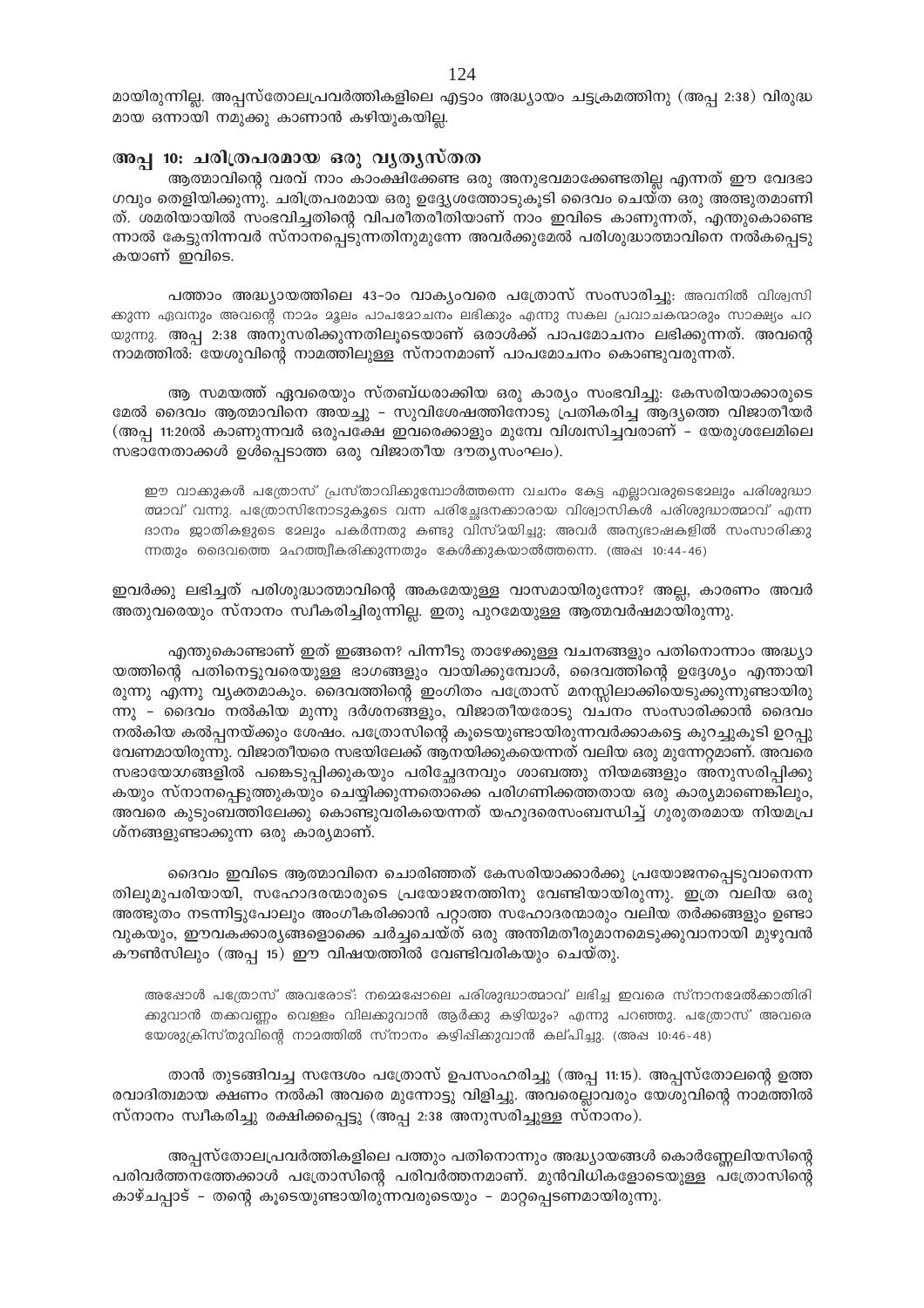#### അവസാനമായി..

ദൈവത്തിന്റെ ചരിത്രനിയോഗങ്ങളെ മനസ്സിലാക്കുകയും പുറമേയുള്ളതും അകമേയുള്ളതു മായ ആത്മാഭിഷേക വ്യത്യാസം മനസ്സിലാക്കുകയും ചെയ്യുക എന്നത് രണ്ടും എട്ടും പത്തും അദ്ധ്യാ യങ്ങളിലെ വ്യത്യാസം മനസ്സിലാക്കുന്നതിന് അത്യന്താപേക്ഷിതമാണ്. ആദ്യനൂറ്റാണ്ടിലെ അപ്പസ്തോ ലരുടെ തലമുറയിൽത്തന്നെ ദൈവത്തിന്റെ പദ്ധതികൾ നിറവേറി. യഹൂദമതത്തിന്റെ ചട്ടക്കൂട്ടിൽനിന്നും സുവിശേഷത്തെ വെളിയിൽ കൊണ്ടുവരാനും ലോകമാറ്റത്തിനു വഴിയൊരുക്കാനുമാണ് ദൈവം ഇത് ഇങ്ങനെ ചെയ്തത്.

ശരിയായ പശ്ചാത്തലമെന്തെന്നു പരിശോധിച്ച് നാം വചനങ്ങളെ പഠിക്കുമ്പോൾ - അല്ലെ ങ്കിൽ കഠിനാധ്വാനം ചെയ്യുമ്പോൾ – ഓരോ വചനത്തിനും വൃക്തതയുണ്ടാകും. ബൈബിൾ പഠിക്കു ന്നതിന്റെ പ്രയോജനം നമ്മിൽ ധാരാളമായി വർദ്ധിക്കുകയും ചെയ്യും. കാരണം ദൈവം സമാനതക ളില്ലാത്ത രചയിതാവും, സ്രഷ്ടാവും, ശില്പിയും, കവിയുമാണ്. നമുക്ക് പ്രഥമ ദൃഷ്ടിയാൽ കാണാൻ കഴിയുന്നില്ലെങ്കിലും, താളവും കാരണവും നിശ്ചയമായും നിലനിൽക്കുന്നുണ്ട് എന്നറിയുക.

### കുറിപ്പുകൾ:

1. പഴയനിയമത്തിൽ പരിശുദ്ധാത്മാവിനാൽ നിറയപ്പെട്ട ആളുകളുടെ പട്ടിക ഇവിടെച്ചേർക്കുന്നു. (സംഖ്യ 11:25 (70 മുപ്പന്മാർ), സംഖ്യ 24:2 (ബിലെയാം), ന്യായാധിപർ 3:10 (ഒത്നിയേൽ), ന്യായാധി പർ 6:34 (ഗിദെയോൻ), ന്യായാധിപർ 14:6, 19, 15:14 (ശിംശോൻ), 1 ശമുവേൽ 10:10, 16:23, 19:23, (ശൗൽ), 1 ശമുവേൽ 16:13 (ദാവീദ്), 1 ദിനവൃത്താന്തം 12:18 (അമാശായി), 2 ദിനവൃത്താന്തം 15:1 (അ ശെരിയാ), 2 ദിനവൃത്താന്തം 20:14 (യഹാശിയേൽ), യെഹെസ്കേൽ (11:5 (യെഹെസ്കേൽ), ലുക്കാ 1:15 (സ്നാപക യോഹന്നാൻ), ലൂക്കാ 1:41 (എലിസബത്ത്), ലൂക്കാ 1:67 (സെഖരിയാ). മനുഷ്യന്റെ ഉള്ളിൽ വസിക്കുവാനായി ആത്മാവിനെ ചൊരിയുന്നതിനുമുമ്പ് ഈ ആളുകൾക്ക് അവർ പഴയഉടമ്പ ടിയുടെ കീഴിലായിരിക്കുമ്പോൾത്തന്നെ, ആത്മാവ് ഉള്ളിൽ വസിക്കുന്നതിനെ രൂചിച്ചറിയാൻ കഴിഞ്ഞു, പുതിയഉടമ്പടിയുടെ കീഴിലുള്ളവരെപ്പോലെ (അപ്പ 2:38-39, 5:32, ഗലാതൃർ 3:26-27, 4:6).

2. ഉദാഹരണത്തിന് ഏശയ്യാ പ്രവാചകൻ എഴുതിയിരിക്കുന്നതുനോക്കാം, 59:20–21, ഞാൻ അവരോടു ചെയ്തിരിക്കുന്ന ഉടമ്പടി ഇതാകുന്നു, എന്ന് യഹോവ അരുളിച്ചെയ്യുന്നു: നിന്റെ ദേലുള്ള എന്റെ ആത്മാവും നിന്റെ വായിൽ ഞാൻ തന്ന എന്റെ വചനങ്ങളും നിന്റെ വായിൽ നിന്നും നിന്റെ സന്തതിയുടെ വായിൽ നിന്നും ഇന്നുമുതൽ ഒരു നാളും വിട്ടുപോകുകയില്ല, എന്ന് യഹോവ അരുളിച്ചെയ്യുന്നു.

3. ആയിരം വർഷം ക്രിസ്തു ഭൂമിയിൽ ഭരിക്കുന്നതിനുമുമ്പ് ക്രിസ്തുവിന്റെ പുനഃരാഗമനം ഉണ്ടാകു മെന്നു പഠിപ്പിക്കുന്നവരാണിവർ. ആലങ്കാരികമായ വചനപ്രസ്താവനകളെ അക്ഷരാർത്ഥത്തിൽ ഉപ യോഗിച്ചുകൊണ്ട് ഇവർ തങ്ങളുടെ ആശയങ്ങൾക്ക് വചനാടിസ്ഥാനം കണ്ടെത്തുന്നു. പഴയനിയമ ത്തിലെ പല വചനങ്ങളും, യെരുശലേം ദേവാലയനാശത്തെക്കുറിച്ചുള്ള യേശുവിന്റെ പ്രവചനങ്ങളും (മത്തായി 24, മർക്കോസ് 13, ലൂക്കോസ് 21), വെളിപാടുപുസ്തകത്തിലെ വചനങ്ങളും അവർ താങ്ങിനായി ഉപയോഗിക്കുന്നു. വരുവാനിരുന്ന ദൈവരാജ്യമായി സഭയെ അവർ കണക്കാ ക്കുന്നില്ല. മിക്കവാറും കരിസ്മാറ്റിക്കുകാർ പ്രിമില്ല്യെനിസത്തിൽ വിശ്വസിക്കുന്നവരാണ്.

4. ഒരാളുടെ പാപങ്ങൾ ക്ഷമിക്കപ്പെട്ടു എന്നാൽ പരിശുദ്ധാത്മാവു ലഭിച്ചില്ല എന്നുപറയുന്നത് അയാൾ രക്ഷിക്കപ്പെട്ടു എന്നാൽ അയാൾ ഒരു ക്രിസ്ത്യാനിയല്ല/ദൈവമകനല്ല എന്നു പറയുന്നതിനു തുല്യ മാണ്. ഒരാൾക്കു പരിശുദ്ധാത്മാവു ലഭിച്ചു എന്നാൽ പാപങ്ങൾ ക്ഷമിക്കപ്പെട്ടില്ല എന്നതാകട്ടെ, അയാൾ ഒരു ക്രിസ്ത്യാനിയാണ് എന്നാൽ അയാൾക്കു ആത്മരക്ഷയില്ല എന്നു പറയുന്നതിനും തുല്യമാണ്. ഇവ രണ്ടും അസാദ്ധ്യമായവയാണ്. വീണ്ടും പറയട്ടെ; പാപപ്പൊറുതിയും പരിശുദ്ധാത്മാവും ഒരു മിച്ചു ലഭിക്കുന്ന വരങ്ങളാണ്. ഒരുവൻ സ്നാനം സ്വീകരിക്കുമ്പോൾ പാപപ്പൊറുതിയും പരിശുദ്ധാ ത്മാവും ഒരുമിച്ചു നൽകപ്പെടുന്നു, അപ്പ 2:38 പ്രകാരം.

5. പുരുഷന്മാരുടെ മാത്രം എണ്ണം കണക്കാക്കുന്ന യഹൂദരീതി അവലംഭിച്ചാണ് ലൂക്കോസ് മൂവ്വായി രത്തിന്റെ കണക്കു പറയുന്നത് - 4:4 കൂടി നോക്കുക. സ്നാനമേറ്റു സഭയോടു ചേർന്നവരുടെ ശരി യായ എണ്ണം ആറോ ഏഴോ ആയിരങ്ങളായേക്കാം. അവിടെ തടിച്ചു കൂടിയ ജനം പതിനായിരക്കണ ക്കിനു തന്നെയാണ്.

6. ശമരിയ ഒരു രാഷ്ട്രമാണോ എന്ന് ചോദിക്കുന്നവരുണ്ട്. അപ്പോക്രിഫയിൽ ഉൾപ്പെട്ട സഭാപ്രസം ഗി 50:25–26 ഇപ്രകാരം പറയുന്നു: എന്റെ ഹൃദയം വെറുക്കുന്ന രണ്ടു രാഷ്ട്രങ്ങളുണ്ട്, മൂന്നാമത്തേത് ഒരു രാഷ്ട്രം പോലുമല്ല: സെയിർ പർവ്വതനിവാസികളായ ഏദോമൃർ, ഫിലിസ്തൃർ, ഷേക്കെമിൽ താമസിക്കുന്ന ബുദ്ധിശുന്യർ (ശമരിയാക്കാർ). ശമരിയാക്കാരോടു യഹുദർക്കുള്ള വിദ്വേഷവും മുൻവി ധിയും യാതൊരുവിധത്തിലും അവഗണിക്കാവുന്ന കാര്യമല്ല.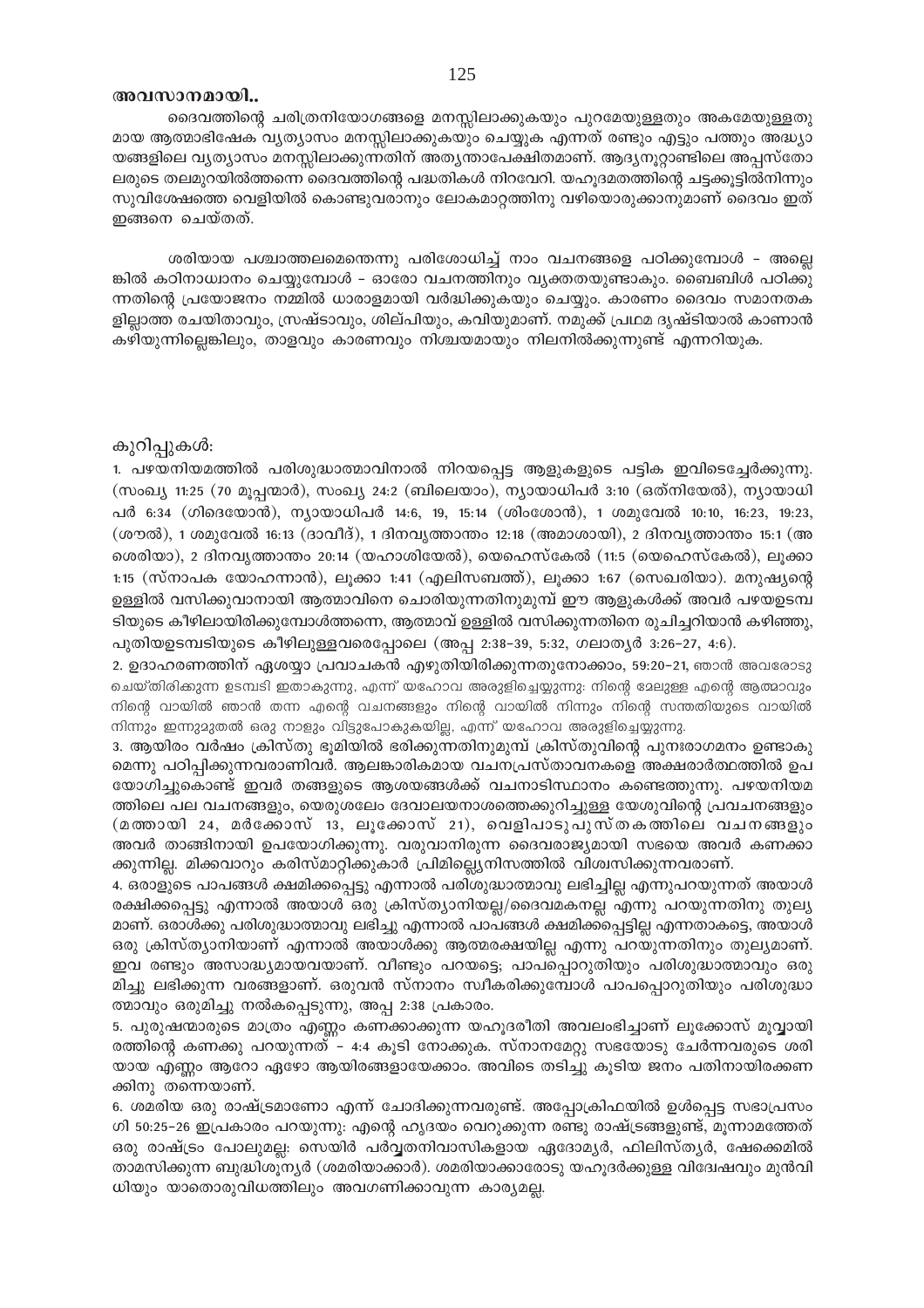126 അദ്ധ്യായം 19

## വചനത്തിന്റെ സ്ഥിരീകരണം

അത്ഭുതങ്ങളുടെ വചനാനുസൃതമായ ഉദ്ദേശ്യം

അത്ഭുതങ്ങളെക്കുറിച്ചുള്ള കർത്താവിന്റെ മനോഭാവവും, മനുഷ്യരുടെ അത്ഭുതം തേടുന്ന മനോഭാവവും മറ്റനേകം കാര്യങ്ങളും നാം പരിശോധിക്കാൻ പോകുകയാണ്. എന്നാൽ അതിനെല്ലാം മുമ്പ് ചരിത്രത്തിലേക്കുള്ള ദൈവത്തിന്റെ ഇടപെടലിന്റെ പ്രകൃത്യാതീതമായ വശം നമുക്കു പരി ശോധിക്കാം. ദൈവീക രക്ഷാകരപദ്ധതിയിൽ അത്ഭുതങ്ങളുടെ പ്രാധാന്യത്തെക്കുറിച്ചും (ഈ അദ്ധ്യാ യം) അവയ്ക്ക് അപ്പസ്തോലന്മാരുമായുള്ള ബന്ധത്തെക്കുറിച്ചും (അദ്ധ്യായം 20) നാം ഇതിന്റെ ഭാഗ മായി പഠിക്കുന്നു.

## വചനം തന്നെ

ദൈവവചനം നമുക്കു തന്നതുതന്നെയാണ് ദൈവം ചെയ്ത അത്ഭുതങ്ങളിൽ ഏറ്റവും ശ്രേഷ്ഠ മായ ഒന്ന്. നമ്മുടെ ജീവിതത്തിന്റെ വഴികാട്ടിയാണിത്, വചനത്തെക്കൂടാതെ നമുക്കു നിലനിൽപ്പില്ല (മത്തായി 4:4). പൂർത്തീകരിച്ച ബൈബിൾ നമുക്കു കിട്ടിയിട്ട് 1900 വർഷത്തിലധികമായി. അങ്ങനെ യുള്ള ഒരു സാഹചര്യത്തിൽ മോശയുടെ കാലം മുതൽ ആദ്യനൂറ്റാണ്ടു വരെ നീണ്ട 1500 വർഷങ്ങളെ മറക്കാൻ നമുക്ക് എത്ര എളുപ്പമാണ് – ബൈബിൾ രൂപം പ്രാപിക്കാനായി എടുത്ത വർഷങ്ങൾ.

ആദ്യനൂറ്റാണ്ടു കാലയളവിലും പഴയനിയമം മുഴുവനുമായി കൂട്ടിച്ചേർത്തിട്ടില്ലായെന്നും, പുതി യനിയമം രണ്ടാംനൂറ്റാണ്ടിന്റെ ആദ്യകാലത്തോടെയാണ് കൂട്ടിച്ചേർത്തതെന്നും വിശ്വസിക്കുന്ന ചില പണ്ഢിതർ ഉണ്ട്. $(1)$ 

മർക്കോസിന്റെ സുവിശേഷവും പൗലോസിന്റെയും പത്രോസിന്റെയും ഓരോ ലേഖനവുമായി ഒരു സഭ നയിക്കുന്നതിനെക്കുറിച്ച് ആലോചിച്ചു നോക്കുക! മറ്റു പുതിയനിയമപുസ്തകങ്ങൾക്കായി അടുത്ത പതിനഞ്ചുവർഷത്തേക്കു കാത്തിരിക്കേണ്ട അവസ്ഥ. ആദ്യനൂറ്റാണ്ടിലെ നമ്മുടെ സഹോദ രീ-സഹോദരന്മാരെ സംബന്ധിച്ച് തിരുവെഴുത്തുകൾ എന്നത് പഴയനിയമം മാത്രമായിരുന്നു (2 തിമോത്തി 3:15).

തന്റെ വചനം നമ്മിലേക്കെത്തിക്കാനായി ദൈവം മനുഷ്യരിലൂടെയും ചരിത്രത്തിലൂടെയും പ്രവർത്തിച്ചതിനാൽ, പ്രചോദനം നൽകലും എഴുതലും കൂട്ടിച്ചേർക്കലുമെല്ലാമായി നൂറ്റാണ്ടുകൾ നീണ്ട ഒരു പ്രക്രിയയായി അതുമാറി. ജീവിതത്തിലെ മറ്റുപല സുന്ദരമായ കാര്യങ്ങൾ പോലെ വച നവും ധൃതി വച്ചു ചെയ്യേണ്ട ഒന്നല്ലായിരുന്നു. ശലമോൻ ദേവാലയം പണിതത് ഏഴുവർഷം എടു ത്താണ്, ഹേറോദേസാകട്ടെ നാല്പത്തിയാറു വർഷമെടുത്തു, നോഹയുടെ പെട്ടകം നൂറുവർഷമെടു ത്തു. പേടകം പണിയുവാനായി ഇത്രയും സമയം ചിലവാക്കിയത് പാഴായിപ്പോയെന്നു തോന്നുന്നു ണ്ടോയെന്ന് നോഹയോടു ചോദിച്ചാൽ എന്തായിരിക്കും അദ്ദേഹം പറയുക? (അതു ശരിയായ രീതി യിൽ പൂർത്തീകരിക്കാൻ ഒരേ ഒരു അവസരം മാത്രമേ അദ്ദേഹത്തിനുണ്ടായിരുന്നുള്ളൂ).

ബൈബിളിൽ പ്രതിപാദിക്കുന്ന കാലഘട്ടം മുഴുവനും ദൈവവചനം രൂപമെടുക്കുന്ന സമയ ങ്ങളായിരുന്നു. എന്നാൽ ഇപ്പോൾ അതു പൂർത്തിയായ കാലഘട്ടമാണ്. എന്നാൽ ഇന്നത്തെ രീതി യിൽ വചനം ആകുന്നതിനുമുമ്പേ - എഴുതപ്പെടുകയും പൂർത്തിയാക്കപ്പെടുകയും ലഭ്യമാകപ്പെടു കയും ചെയ്യുന്നതിനുമുമ്പേതന്നെ – വചനത്തെ സ്ഥിരീകരിക്കേണ്ട ആവശ്യമുണ്ടായിരുന്നു.

## സംസാരിക്കപ്പെട്ട വചനത്തിന്റെ സ്ഥിരീകരണം

ദൈവവചനം നമ്മിലേക്കെത്തിക്കുക എന്നതാണ് ബൈബിളിലെ അത്ഭുതങ്ങളുടെ പ്രധാന ഉദ്ദേശ്യം. അതുതന്നെയാണ് ഈ അദ്ധ്യാത്തിന്റെ പ്രതിപാദ്യവിഷയവും. വചനങ്ങളെ രൂപപ്പെടുത്തു വാനായി അനേകം അത്ഭുതങ്ങൾ ആവശ്യമായിവന്നു, എഴുതിയ ആളുകളെ പ്രചോദിപ്പിക്കുവാനാ യും മറ്റും. പഴയനിയമ രചയിതാക്കളിലൂടെ ദൈവാത്മാവു ശക്തമായി പ്രവർത്തിച്ചു. പത്രോസ് അതിനെക്കുറിച്ചു സംസാരിക്കുന്നുണ്ട് - 2 പത്രോസ് 1:19-21. എഫേസ്യരുടെ പുസ്തകത്തിൽ പുതി യനിയമ രചയിതാക്കളെ ദൈവാത്മാവു പ്രചോദിപ്പിച്ചതിനെക്കുറിച്ചും സംസാരിക്കുന്നു – 3:5, 2:20, 4:11. ഇക്കാര്യങ്ങൾ നമുക്കു മനസ്സിലാകുമ്പോൾ അത്ഭുതങ്ങളെക്കുറിച്ചു നമുക്കുള്ള കാഴ്ചപ്പാട് തികച്ചും വൃതൃസ്തമായതാകും.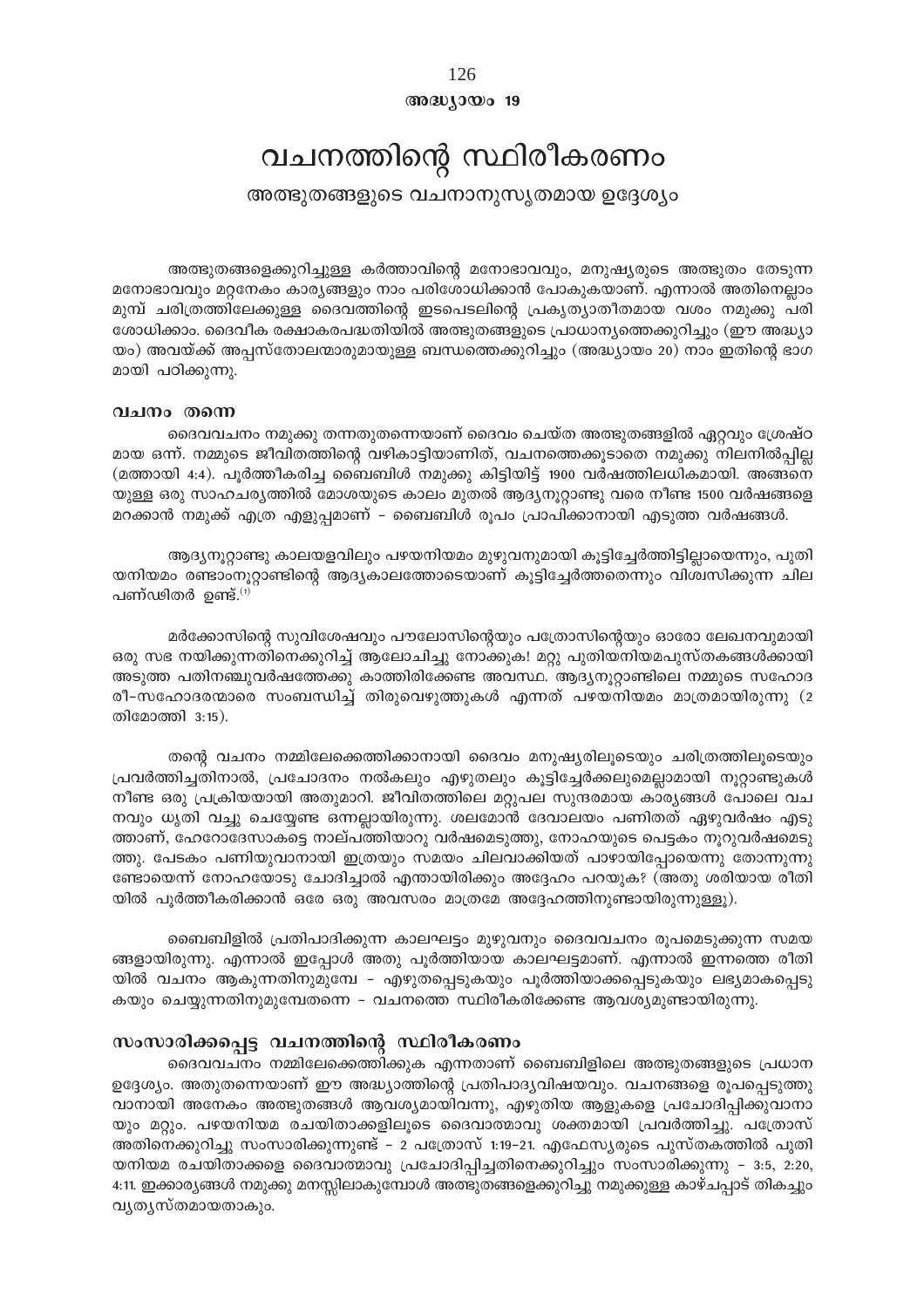പ്രചോദിപ്പിക്കാനായി മാത്രമല്ല, സാക്ഷ്യപ്പെടുത്തുവാനായും അത്ഭുതങ്ങൾ ആവശ്യമായിരു ന്നു. കർത്താവിന്റെ അരുളപ്പാടുകൾ സംസാരിക്കാൻ എല്ലാവർക്കും സാദ്ധ്യമല്ല – യിരമ്യ 23ൽ വായി ക്കുന്നതുപോലെ പലരും അതിനുശ്രമിച്ചെങ്കിലും. യഥാർത്ഥ പ്രവാചകരും അപ്പസ്തോലന്മാരും ദൈവാ രുളപ്പാടുകൾ പ്രസ്താവിക്കാൻ തങ്ങൾക്കുണ്ടായിരുന്ന അധികാരം സ്ഥാപിക്കണമായിരുന്നു. അല്ലെ ങ്കിൽ അവർ പറഞ്ഞ വചനങ്ങളെ അടയാളങ്ങളാൽ സ്ഥിരീകരിക്കണമായിരുന്നു.

### നിയമത്തിന്റെയും പ്രവാചകരുടെയും സ്ഥിരീകരണം

പഴയനിയമകാലത്തിൽ, നിയമവും പ്രവാചകരും ഒരുപോലെ സാക്ഷ്യപ്പെടുത്തപ്പെടണമായി രുന്നു. ദൈവത്തിന്റെ വക്താവാകാനുള്ള ജോലി ഏറ്റെടുക്കാൻ മോശ വിസമ്മതം കാണിച്ചപ്പോൾ ദൈവം അവനൊരു സൂത്രം കാണിച്ചുകൊടുത്തു. ദൈവം എന്താണുദ്ദേശിക്കുന്നതെന്നു മനസ്സിലാ ക്കാൻ മോശയ്ക്കു കഴിഞ്ഞില്ല, അതിനാൽ ദൈവം അവനോട് ഇപ്രകാരം പറഞ്ഞു:

അനന്തരം യഹോവ അരുളിച്ചെയ്തത്: ഇത്, അബ്രാഹാമിന്റെ ദൈവവും യിസ്ഹാക്കിന്റെ ദൈവവും യാക്കോബിന്റെ ദൈവവുമായ, അവരുടെ പിതാക്കന്മാരുടെ ദൈവമായ യഹോവ നിനക്കു പ്രത്യക്ഷ നായി എന്ന് അവർ വിശ്വസിക്കേണ്ടതിന് ആകുന്നു (പുറപ്പാട് 4:5)

മോശപ്രവർത്തിച്ച അത്ഭുതങ്ങളും അടയാളങ്ങളും - അപ്പോൾ മാത്രമല്ല, നാൽപതുവർഷത്തെ തന്റെ ജീവിതകാലം മുഴുവൻ താൻ പ്രവർത്തിച്ച നിരവധി അത്ഭുതങ്ങൾ – തന്റെ അധികാരം സ്ഥാപിക്കു ്നനതിനുവേണ്ടിയായിരുന്നു. ആ കാലഘട്ടങ്ങളിലാണ് ബൈബിൾ എഴുതിത്തുടങ്ങുന്നത്. മോശയുടെ കാലഘട്ടത്തിനുമുമ്പ് ദൈവം തന്റെ ജനതയോടു സംസാരിച്ചത് പലനൂറ്റാണ്ടുകൾക്കു മുമ്പിലായിരു ന്നു. അതിനാൽത്തന്നെ മോശയിലൂടെ ദൈവം സംസാരിച്ച കാര്യങ്ങളുടെ സ്ഥിരീകരണത്തിനായി അവനിലൂടെ ചെയ്ത അത്ഭുതങ്ങളുടെ പ്രാധാന്യം നമുക്കു മനസ്സിലാക്കാവുന്നതേയുള്ളൂ. ആ വാക്കു കളെ നിഷേധിക്കാൻ ധൈര്യം കാണിച്ചവരുടെ കാര്യം കഷ്ടമായിരുന്നു (സംഖ്യ 16:28-35). മോശ യിലൂടെ നടന്ന അത്ഭുതങ്ങൾ മിക്കവയും പ്രവർത്തിച്ചത് ദൈവംതന്നെയായിരുന്നു (പുറപ്പാട് 20:18–19). ദൈവത്തെ ഭയപ്പെട്ട മറ്റുജാതികളിൽ പെട്ടവരെ ബോധ്യപ്പെടുത്താനായും അത്ഭുതങ്ങൾ കാരണ മായി – ഇസ്രായേലിന്റെ ദൈവം സത്യമായ ദൈവമാണെന്നും അവന്റെ ദാസന്മാരെ ചെവിക്കൊള്ള ണമെന്നും ബോധ്യപ്പെടാൻ (പുറപ്പാട് 7-14 അദ്ധ്യായങ്ങൾ).

പ്രവാചകന്മാരുടെ കാലഘട്ടത്തിന്റെ ഉദയത്തിലാണ് അതിന്റെ അവസാനത്തേതിനേക്കാൾ കൂടുതലായ അത്ഭുതങ്ങൾ നാം കാണുന്നത്. ധാരാളം തീപ്പൊരി ചിതറിച്ച ഒരു ദൈവപുരുഷനായി രുന്നു ഏലിയാവ്. ദുഷ്ടരാജാവായ ആഹാബിന്റെ തേരിനെ മറികടന്ന് ഓടിയ ആ 48 കിലോമീറ്റർ ഓട്ടം ആർക്കുമറക്കാൻ സാധിക്കും (1 രാജാക്കന്മാർ 18:46)? ഇസ്രായേൽ മക്കളെ ദൈവത്തിലേക്കു തിരിച്ചുവിളിക്കാനായി അവൻ പ്രവർത്തിച്ച നിരവധി അത്ഭുതങ്ങളെയും (1 രാജാക്കന്മാർ 18:21-29)? സെരാഫെത്തിലെ വിധവയുടെ വാക്കുകളാണ് ശരി:

സ്ത്രീ ഏലിയാവിനോട്: നീ ദൈവപുരുഷൻ എന്നും നിന്റെ നാവിന്മേലുള്ള യഹോവയുടെ വചനം സത്യമെന്നും ഞാൻ ഇതിനാൽ അറിയുന്നു എന്നു പറഞ്ഞു (1 രാജാക്കന്മാർ 17:24).

നിയമവും പ്രവാചകന്മാരും വരമൊഴിയിലേക്കു മാറിയപ്പോൾ, കൂടുതലായ സ്ഥിരീകരണത്തിന്റെ ആവശ്യമില്ലാതെയായി.

ലാസറിനെ തന്റെ സഹോദരന്മാരുടെ അടുക്കലേക്ക് അയക്കേണമേയെന്ന ധനവാന്റെ അപേ ക്ഷയെ നിങ്ങൾ ഓർക്കുന്നുണ്ടോ? അങ്ങനെയുള്ള ഒരു അത്ഭുതത്തിനു സാക്ഷികളാകാൻ കഴി ഞ്ഞാൽ അവർ മാനസാന്തരപ്പെട്ടേക്കുമെന്ന് അവൻ ചിന്തിച്ചു. എന്നാൽ അവരുടെ പക്കൽ മോശയും പ്രവാചകന്മാരുമുണ്ട് (തിരുവെഴുത്തുകൾ), അവർക്ക് അതു മതിയെന്നായിരുന്നു മറുപടി. എന്നാൽ ആ ധനികന് ഇക്കാര്യം അംഗീകരിക്കാനായില്ല – ഇന്നു പലരെയും പോലെ – അവൻ അബ്രാഹാമി നോടു പൊരുത്തപ്പെട്ടില്ല:

അബ്രാഹാം അവനോട്: അവർക്ക് മോരെയും പ്രവാചകന്മാരും ഉണ്ടല്ലോ; അവരുടെ വാക്ക് അവർ കേൾക്കട്ടെ എന്നു പറഞ്ഞു. അതിന് അവൻ: അങ്ങനെയല്ല, ഒരുവൻ എഴുന്നേറ്റ് അവരുടെ അടുക്ക ലേക്കു ചെന്നാൽ അവർ മാനസാന്തരപ്പെടും എന്നു പറഞ്ഞു. അവൻ അവനോട്: അവർ മോശയു ടെയും പ്രവാചകന്മാരുടെയും വാക്കു കേൾക്കുന്നില്ലെങ്കിൽ മരിച്ചവരിൽ നിന്ന് ഒരുവൻ എഴുന്നേറ്റു ചെന്നാലും വിശ്വസിക്കുകയില്ല എന്നു പറഞ്ഞു (ലൂക്കാ 16:29-31).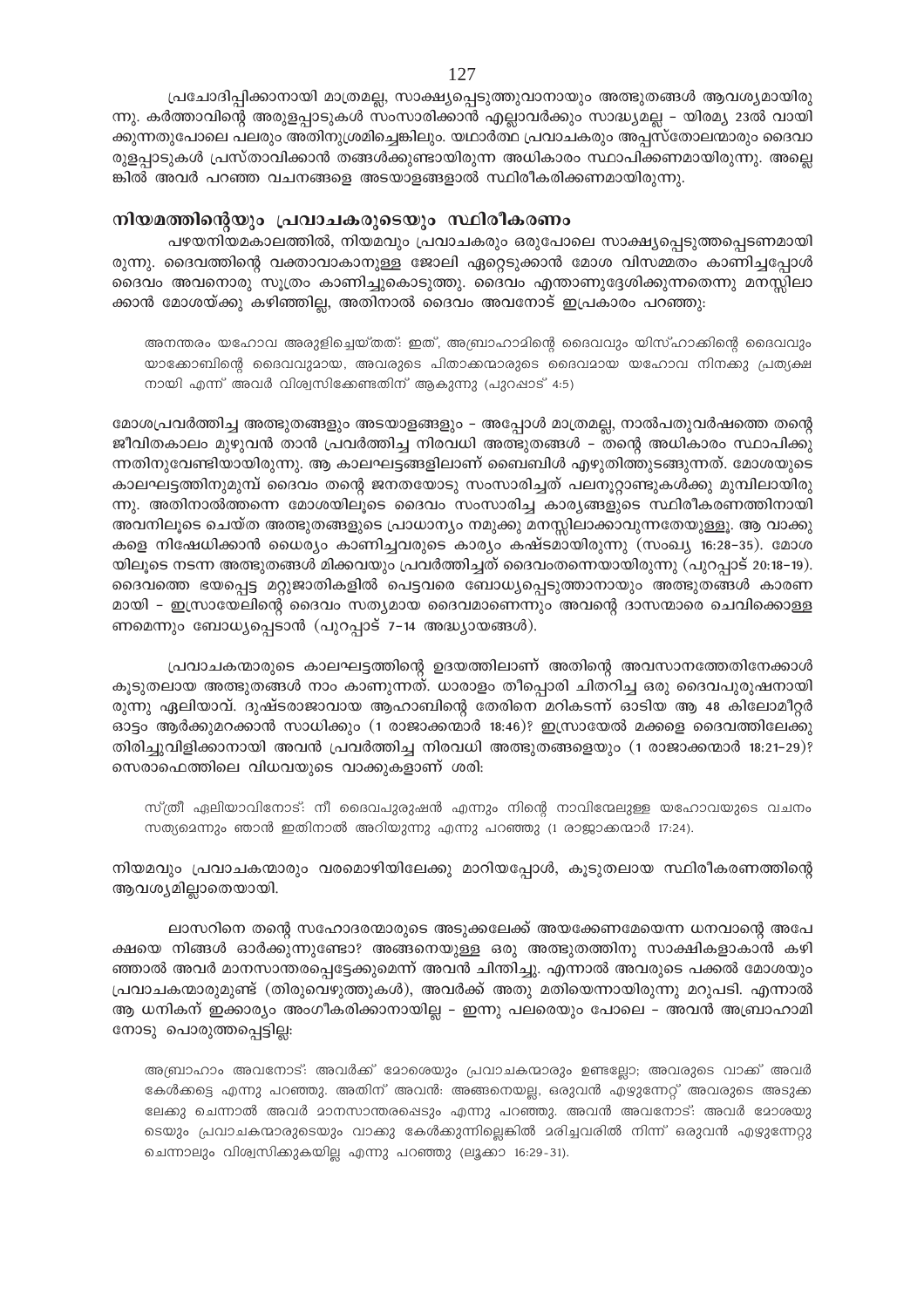## സുവിശേഷത്തിന്റെ സ്ഥിരീകരണം

ദൈവത്തിൽനിന്നുള്ള ഒരു ഉപദേഷ്ടാവാണ് യേശു എന്ന് നിക്കോദേമോസിന് ഉറപ്പായത് താൻ കണ്ട അത്ഭുതങ്ങളാലാണ് (യോഹന്നാൻ 3:2). സ്നാപകയോഹന്നാൻ വിശ്വാസത്തിൽ ചഞ്ച ലിച്ച സമയത്ത് യേശു അവനെ ഓർമ്മിപ്പിച്ചതെന്താണ്? യേശു പ്രവർത്തിച്ച അത്ഭുതങ്ങൾതന്നെ (മ ത്തായി 11:4-5). ഫിലിപ്പോസിനോട് യേശു അരുളിച്ചെയ്തവാക്കുകൾ നമ്മെ ഓരോരുത്തരെയും വെല്ലുവിളിക്കാനായിക്കൂടി മുഴങ്ങുന്നവയാണ്:

ഞാൻ പിതാവിലും പിതാവ് എന്നിലും ആകുന്നുവെന്ന് ഞാൻ പറയുന്നത് വിശ്വസിക്കുവിൻ; അല്ലെ ങ്കിൽ പ്രവൃത്തികൾ നിമിത്തം എന്നെ വിശ്വസിക്കുവിൻ (യോഹ 14:11).

യേശു പ്രവർത്തിച്ച അത്ഭുതങ്ങളുടെ പ്രധാന ഉദ്ദേശ്യം ജനങ്ങളുടെ ശാരീരികാവശ്യങ്ങൾ നിറവേറ്റ പ്പെടുക എന്നതായിരുന്നില്ല. അതായിരുന്നു യേശുവിന്റെ ലക്ഷ്യമെങ്കിൽ കൈ ഞൊടിക്കുന്ന സമയ ത്തിനുള്ളിൽ പാലസ്തീനായിലുള്ള സകല രോഗികളെയും അവനു സുഖപ്പെടുത്താമായിരുന്നു. യേശു വിന്റെ സ്നേഹം പ്രകടിപ്പിക്കുന്നതിനുമായിരുന്നില്ല ആ അത്ഭുതങ്ങൾ. ശുശ്രൂഷയിലൂടെയാണ് യേശു തന്റെ സ്നേഹം പങ്കുവച്ചത് (യോഹന്നാൻ 13:1), അതിലുമുപരിയായി തന്റെ കുരിശുമരണത്തിലൂ ടെയും (റോമർ 5:8). തന്റെ അധികാരത്തെക്കുറിച്ച് യാതൊരു സംശയവും ആരിലും അവശേഷിപ്പി ക്കാതിരിക്കാനായിരുന്നു അവൻ അത്ഭുതങ്ങൾ പ്രവർത്തിച്ചത് (അപ്പ 2:22), അതുവഴി ആരും യാതൊരു ഒഴികഴിവും നിരത്താതിരിക്കാനും. യോഹന്നാൻ തന്റെ സുവിശേഷം അവസാനിപ്പിക്കുന്നത് പ്രധാന പ്പെട്ട ഈ യാഥാർത്ഥ്യം നമുക്കുമുന്നിൽ അവതരിപ്പിച്ചുകൊണ്ടാണ്:

ഈ പുസ്തകത്തിൽ എഴുതിയിരിക്കുന്നതല്ലാതെ, മറ്റ് അനേകം അത്ഭുതങ്ങളും യേശു തന്റെ ശിഷ്യ ന്മാർ കാൺകെ ചെയ്തു. എന്നാൽ യേശു ദൈവപുത്രനായ ക്രിസ്തു ആകുന്നുവെന്ന് നിങ്ങൾ വിശ്വസിക്കേണ്ടതിനും വിശ്വസിച്ചിട്ട് അവന്റെ നാമത്തിൽ നിങ്ങൾക്കു ജീവൻ ഉണ്ടാകേണ്ടതിനും ഇത് എഴുതിയിരിക്കുന്നു (യോഹന്നാൻ 20:30-31).

തന്റെ അധികാരത്തെയും ദൈവീകത്വത്തെയും ഉയർത്തിപ്പിടിക്കാനും, ലക്ഷണമൊത്ത ഉദാഹരണ മായി യേശു സ്വയം അനുസരിച്ചു ജീവിച്ച തന്റെ സന്ദേശത്തെ പിന്താങ്ങുവാനുമായിരുന്നു അവൻ അത്ഭുതങ്ങൾ പ്രവർത്തിച്ചത്.

അത്ഭുതങ്ങൾ എല്ലാ അപ്പസ്തോലന്മാരുടെയും പേരിൽ കുറിക്കപ്പെട്ടിട്ടുണ്ട്. അപ്പസ്തോ ലരുടെ ആദ്യഗണത്തിൽപ്പെട്ടയാളല്ലായിരുന്നിട്ടുകൂടി, താൻ പ്രവർത്തിച്ച അത്ഭുതങ്ങൾ ഉയർത്തി ക്കാണിച്ചുകൊണ്ട് പൗലോസ് തന്റെ അപ്പസ്തോലസ്ഥാനത്തിന് സാക്ഷ്യം നൽകുന്നു (റോമർ 15:19, 2 കൊരിന്ത്യർ 12:12).

അപ്പസ്തോല പ്രവർത്തി പുസ്തകത്തിൽ നാം കാണുന്ന അത്ഭുതങ്ങൾ പരിശോധിക്കുമ്പോൾ അവ നടന്നത് അപ്പസ്തോലന്മാരുടെയോ അവർ കൈവച്ച് അനുഗ്രഹിച്ചവരിലൂടെയോ ആണ് എന്നു നമുക്കു മനസ്സിലാക്കാൻ കഴിയും. അപ്പസ്തോലരിലൂടെ നടന്ന അത്ഭുതങ്ങൾ ഇവയാണ് - അപ്പ 2:43, 3:7, 5:12, 5:15-16, 9:34, 9:40, 13:11, 14:3, 14:10, 15:12, 16:18, 19:6, 19:1112, 20:10, 28:8-9.

എന്തുകൊണ്ടാണ് ഇക്കാര്യം വളരെ പ്രാധാന്യമർഹിക്കുന്ന ഒന്നായത്? അപ്പസ്തോലന്മാ രുടെ പ്രബോധനത്തിൽ മുഴുകിയിരിക്കുന്നവരായിരുന്നു ആദ്യകാല ശിഷ്യന്മാർ. ദൈവവചനം പ്രചോ ദിതമായി പുസ്തകരൂപത്തിൽ ആകുന്നതിനുമുമ്പ് സാധാരണക്കാർ ദൈവപ്രചോദിതരല്ലാത്തയാളു കളുടെ പ്രബോധനങ്ങൾക്കു പിമ്പേ പോയാലുള്ള സ്ഥിതി ഒന്ന് ആലോചിച്ചു നോക്കുക (1 കൊരി ന്ത്യർ 13:10)? ചില സ്ഥലങ്ങളിലെ സഭകളിൽ ഇപ്രകാരമുള്ള പ്രവണതകൾ നടന്നതായും നമുക്കു കാണാം (2 കൊരിന്ത്യർ 11:3–6, 12:11–12). ഈ വേദഭാഗങ്ങളിൽ പൗലോസ് തന്റെ അപ്പസ്തോല അധികാരത്തെ, താൻ പ്രവർത്തിച്ച അത്ഭുതങ്ങളുടെ അടിസ്ഥാനത്തിൽ എടുത്തുകാണിക്കുന്നതു നമുക്കു കാണാൻ സാധിക്കും. അപ്പ 14:3ൽ പൗലോസ് പ്രസ്ഥാവിക്കുന്നതു നോക്കുക:

എന്നാൽ അവർ വളരെക്കാലം അവിടെ പാർത്തു; കർത്താവിൽ ആശ്രയിച്ചു പ്രാഗല്ഭ്യത്തോടെ പ്രസം ഗിച്ചുകൊണ്ടിരുന്നു; അവൻ തന്റെ കൃപയുടെ വചനത്തിനു സാക്ഷിനിന്ന്, അവരുടെ കൈയാൽ അട യാളങ്ങളും അത്ഭുതങ്ങളും പ്രവർത്തിക്കുവാൻ വരം നൽകി (അഷ 14:3).

അത്ഭുതങ്ങൾ പ്രവർത്തിക്കാനുള്ള കഴിവ് ദൈവം അവർക്കു നൽകിയത് എന്തുദ്ദ്യേശത്തോടുകൂടി യാണ്? പൗലോസിനെയും ബർണ്ണാബാസിനെയും പ്രോത്സാഹിപ്പിക്കുവാനായിരുന്നോ? ആളുകളെ വിസ്മയിപ്പിക്കാനായിരുന്നോ? അതോ അവർ നൽകുന്ന സന്ദേശങ്ങൾ ദൈവവചനമായി സ്വീകരി ക്കപ്പെടുന്നതിനുവേണ്ടിയായിരുന്നോ? അവർ പ്രസംഗിച്ചതെന്തായിരുന്നു? നമുക്കിന്നു ലൂക്കോസിന്റെ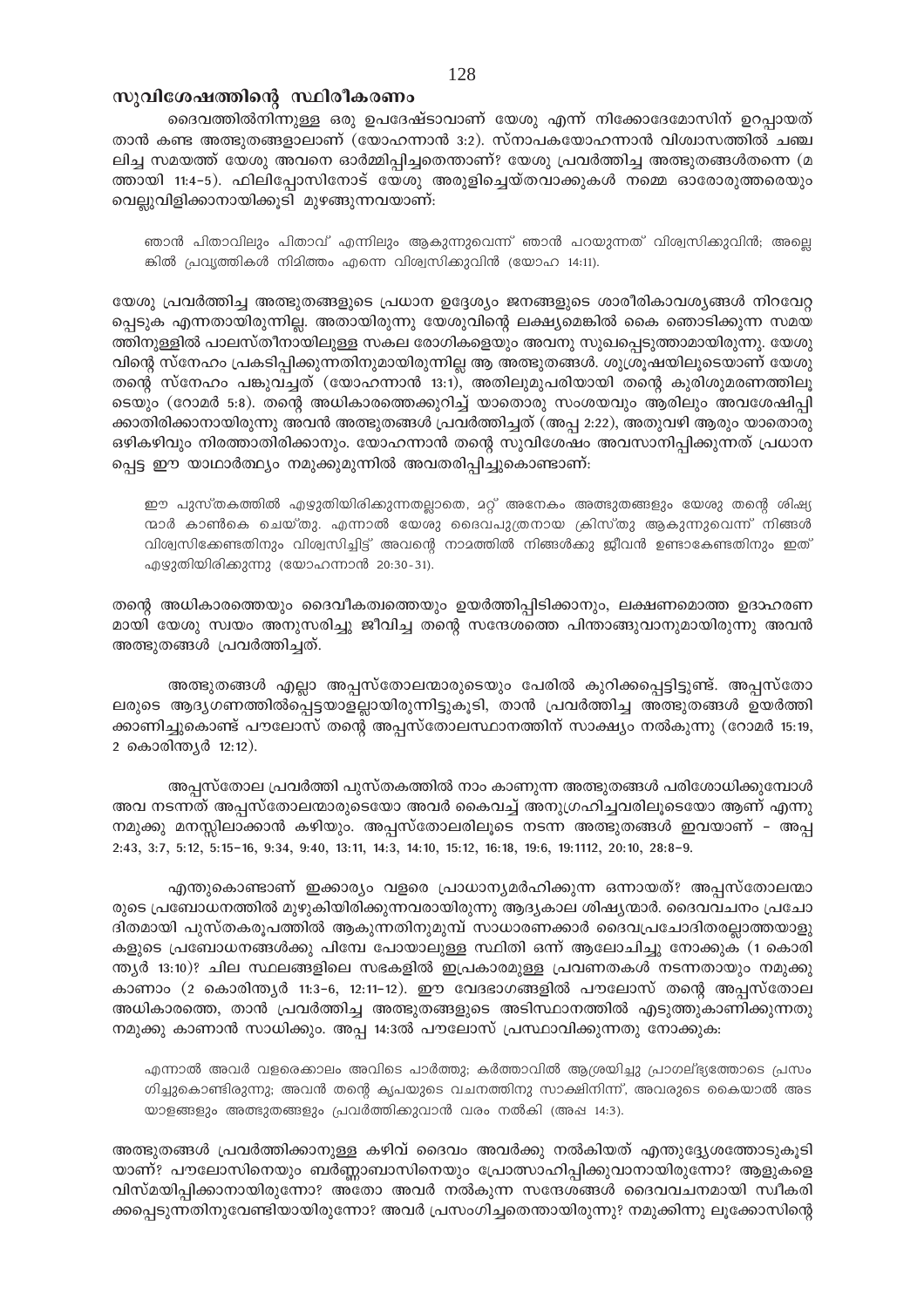സുവിശേഷം ഒമ്പതാം അദ്ധ്യായം ഇരുപത്തിമൂന്നാം വാകൃത്തിൽ നിന്നും പഠിക്കാം എന്നരീതിയി ലായിരുന്നോ അവർ പ്രസംഗിച്ചത്? അച്ചടിച്ചു പ്രസിദ്ധീകരിച്ച ഒരു ബൈബിളിൽ നിന്നുമല്ലായി രുന്നു അവർ സന്ദേശം കൊടുത്തത്. എന്നാൽ ഇന്നു പൂർത്തിയാക്കപ്പെട്ട സമ്പൂർണ്ണമായ ദൈവവ ചനം നമ്മോടൊപ്പമുണ്ട്, നാം അക്കാര്യത്തിൽ അനുഗ്രഹീതരാണ്. നമുക്കു പഠിക്കാനും പരസ്പരം പഠിപ്പിക്കാനും നഷ്ടപ്പെട്ടവരെ പഠിപ്പിക്കാനുമെല്ലാമായി ഇതിൽകൂടുതലൊന്നും നാം അന്വേഷി ക്കേണ്ടതുമില്ല (2 തിമോത്തി 3:16-17), ഉറപ്പിനായി അത്ഭുതങ്ങളുടെ പിന്തുണയും വേണ്ട.

മർക്കോസ് 16:19-20, എബ്രായർ 2:2-4 എന്നീ വചനങ്ങളും നമുക്കു പരിശോധിക്കാം; ഇവ രണ്ടും ദൈവവചനത്തെ അത്ഭുതങ്ങളോടുകൂടി സ്ഥിരപ്പെടുത്തുന്നതിനെക്കുറിച്ചു സംസാരിക്കുന്നു.

ഇങ്ങനെ കർത്താവായ യേശു അവരോട് അരുളിച്ചെയ്തശേഷം സ്വർഗ്ഗത്തിലേക്ക് എടുക്കപ്പെട്ട് ദൈവ ത്തിന്റെ വലതുഭാഗത്ത് ഇരുന്നു. അവർ പുറപ്പെട്ട് എല്ലായിടത്തും പ്രസംഗിച്ചു; കർത്താവ് അവരോടു കുടെ പ്രവർത്തിക്കുകയും അവരാൽ നടന്ന അടയാളങ്ങളാൽ വചനത്തെ ഉറപ്പിക്കുകയും ചെയ്തു പോന്നു. ആമേൻ (മർക്കോസ് 16:19-20).

ദുതന്മാർ മുഖാന്തരം അരുളിച്ചെയ്ത വചനം (**പഴയ നിയമം**) സ്ഥിരമായിരിക്കുകയും ഓരോ ലംഘന ത്തിനും അനുസരണക്കേടിനും ന്യായമായ പ്രതിഫലം ലഭിക്കുകയും ചെയ്തു. അങ്ങനെയെങ്കിൽ, ഇത്രവലിയ രക്ഷ ഗണ്യമാക്കാതിരുന്നാൽ നാം എങ്ങനെ രക്ഷപ്രാപിക്കും? ഈ രക്ഷ, കർത്താവ് ആദ്യം പ്രഖ്യാപിക്കുകയും അതു കേട്ടവർ ഞങ്ങൾക്കു സ്ഥിരീകരിക്കുകയും ചെയ്തു. ദൈവം അടയാളങ്ങ ളാലും അത്ഭുതങ്ങളാലും വിവിധ അത്ഭുതപ്രവൃത്തികളാലും തന്റെ ഇഷ്ടപ്രകാരം നൽകിയ പരിശു ദ്ധാത്മാവിന്റെ കൃപാവരങ്ങളാലും ഇതിനു സാക്ഷ്യം വഹിച്ചു (എബ്രായർ 2:2-4).

ദൈവവചനത്തെ നിരാകരിക്കാനായി യാതൊരു കാര്യകാരണങ്ങളും നമ്മുടെ പക്കലില്ല. യേശുവി നാൽ രക്ഷയുടെ സന്ദേശം പ്രഖ്യാപിക്കപ്പെട്ടു, അപ്പസ്തോലന്മാരാൽ അവ സ്ഥിരീകരിക്കപ്പെടുകയും ചെയ്തു - എബ്രായലേഖകൻ ചൂണ്ടിക്കാണിക്കുന്നതുപോലെ. സ്ഥീരീകരണം നിറവേറിക്കഴിഞ്ഞിരി ക്കുന്നു. നിറവേറിക്കഴിഞ്ഞതായി ഇവിടെ ഉപയോഗിക്കുന്ന പ്രയോഗം ഭൂതകാലത്തെസൂചിപ്പിക്കുന്ന താണ്. അതു നൽകുന്ന സൂചനയെന്നത് അത്ഭുതങ്ങളുടെ ആ യുഗം അസ്തമിച്ചു എന്നതുതന്നെയാ ണ്.

## വെളിപാടിന്റെ സ്ഥീരീകരണം

പഴയനിമത്തിലൂടനീളം നാം അത്ഭുതങ്ങൾ കാണുന്നുണ്ടെങ്കിലും, പ്രധാനമായും അത്ഭുത ങ്ങൾ രണ്ടു കാലഘട്ടങ്ങളെ കേന്ദ്രീകരിച്ചാണ് നടക്കുന്നതെന്നു നമുക്കു കാണാൻ കഴിയും – പുറപ്പാ ടിന്റെയും പ്രവാചകശുശ്രൂഷയുടെ ഉദയത്തിന്റെയും (ഏലീയാവിലൂടെയും ഏലീശാവിലൂടെയു തുട ങ്ങുന്നത്) കാലങ്ങളോടു ചേർന്നാണവ നടക്കുന്നത്. ഈ രണ്ടു കാലഘട്ടങ്ങളും ദൈവം തന്റെ ജന തയ്ക്ക് വെളിപാടുകൾ നൽകുന്ന സമയങ്ങളായിരുന്നു എന്നത് ആർക്കും മനസ്സിലാക്കാവുന്ന കാര്യ മാണ് – നിയമവും പ്രവാചകരെയും നൽകുന്ന സമയങ്ങൾ. അതുകൊണ്ടാണ് പുതിയനിയമം നൽകുന്ന കാലഘട്ടത്തിലും അത്ഭുതങ്ങളുടെ ഒരു കുത്തൊഴുക്കിലൂടെ അവ സ്ഥാപിതമാക്കുമെന്നു നമുക്കു പ്രതീക്ഷിക്കാൻ കഴിയുന്നത്.

പഴയനിയത്തിലെ പല ഭാഗങ്ങളും ഇക്കാര്യം സ്ഥിരീകരിക്കുന്നു. ന്യായവിധിയുടെ ഒരു അട യാളമായാണ് ദൈവം തന്റെ പ്രവാചക ആത്മാവിനെ പിൻവലിച്ചത് (ഏശയ്യ 29:10, വിലാപങ്ങൾ 2:9, മീഖ 3:6). മുൻ അദ്ധ്യായത്തിൽ സൂചിപ്പിച്ചതുപോലെ, പ്രവാസകാലഘട്ടത്തിൽ എഴുതിയ സങ്കീർത്തനം 74:9 പഴയനിയമത്തിലെ മറ്റു കാലഘട്ടങ്ങളിലും ബാധകമായ ഒരു പരാതിയാണ്.

ഞങ്ങൾ ഞങ്ങളുടെ അടയാളങ്ങൾ കാണുന്നില്ല; യാതൊരു പ്രവാചകനും ശേഷിച്ചിട്ടില്ല; ഇത് എത്ര കാലം എന്നറിയുന്നവൻ ആരും ഞങ്ങളുടെ ഇടയിൽ ഇല്ല (സങ്കീർത്തനം 74:9)

പ്രവാചകരെയും (അവരുടെ വെളിപ്പെടുത്തലുകൾ) അത്ഭുതങ്ങളെയും (വെളിപ്പെടുത്തിവയുടെ സ്ഥിരീ കരണം) ഒരുമിച്ചു സൂചിപ്പിച്ചിരിക്കുന്നതു നോക്കുക.

പുതിയനിയമത്തിന്റെയും പഴയനിയമത്തിന്റെയും കാലഘട്ടങ്ങൾക്കിടയിലുള്ള ഇരുണ്ട കാല ഘട്ടത്തിൽ (ബിസി 435 മുതൽ എഡി 30വരെ), പ്രവാചകരുടെ സ്വരം നിലച്ചുപോയി. പേർഷ്യയിലെ പ്രവാസകാലഘട്ടത്തിന്റെ അവസാനം എഴുതിയ പുസ്തകങ്ങൾ മുതൽ (എസ്തേർ, എസ്രാ, നെഹ മിയ, 1-2 ദിനവൃത്താന്തങ്ങൾ) പഴയനിയമകാലത്തിലെ അവസാന പ്രവാചകനായ സ്നാപകയോഹ ന്നാൻ വരെ അഞ്ചുനൂറ്റാണ്ടുകളുടെ വലിയ ഒരു കാലാന്തരമുണ്ട്. പ്രവാചകനിശബ്ദതയുടെ ഈ കാലഘട്ടത്തെ റബ്ബിമാരുടെ ലേഖനങ്ങളിലും $^{(2)}$  ഉത്തരകാനോനികഗ്രന്ഥങ്ങളിലും $^{(3)}$  അംഗീകരിച്ചിരി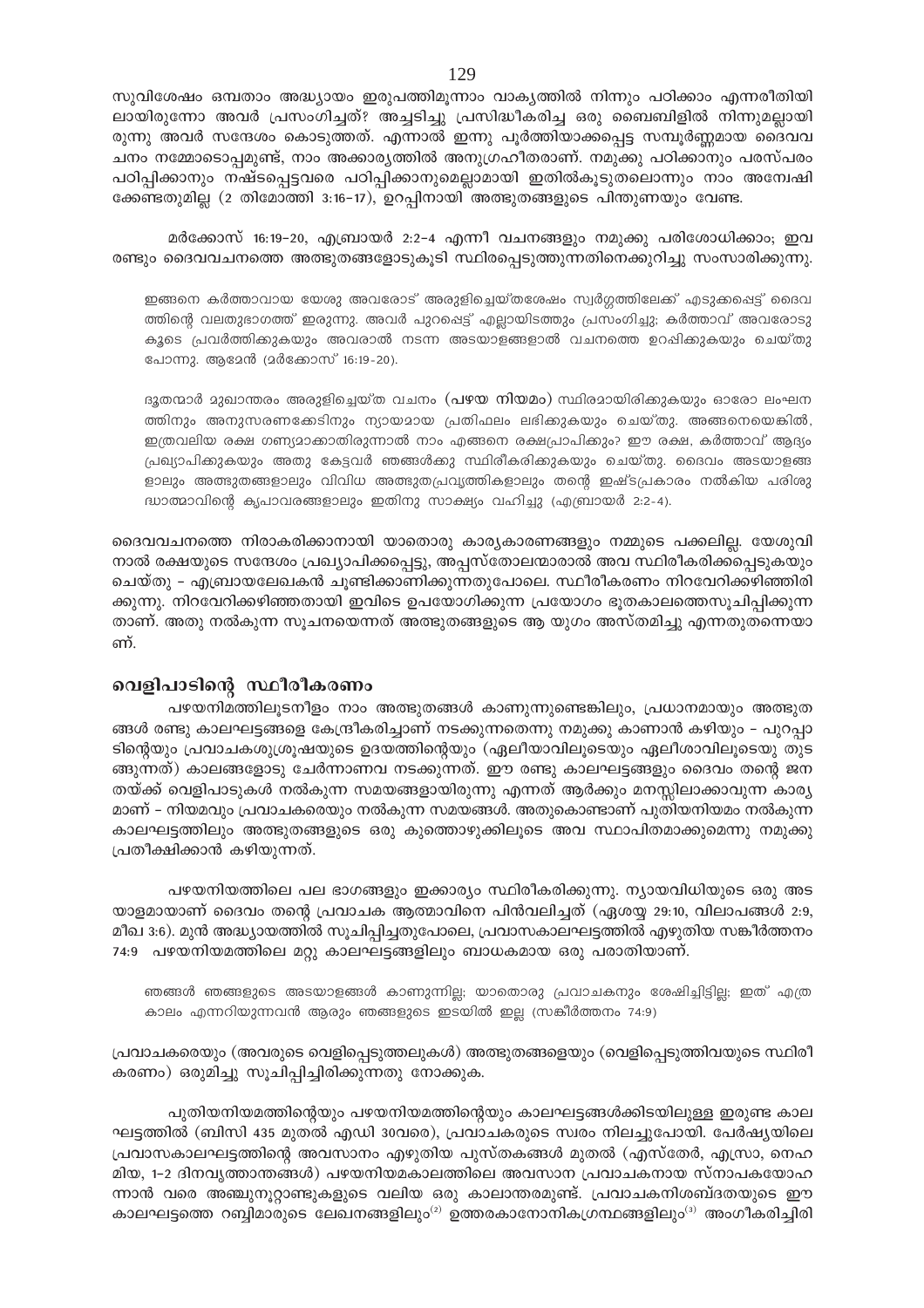ക്കുന്ന ഒരു വസ്തുതയായി നമുക്കു കാണാനും കഴിയും. ബിസി രണ്ടാം നൂറ്റാണ്ടിലെ മക്കാബൃരുടെ പീഡനകാലത്ത് എഴുതിയ പൂസ്തകമായ 1 മക്കാബ്യർ 9:27ൽ ഇപ്രകാരം നാം വായിക്കുന്നു: *ഇസ്രാ* യേലിൽ വലിയ ഒരു പീഡനം തുടങ്ങിയിരിക്കുന്നു, പ്രവചനങ്ങൾ അവരുടെയിടയിൽ നിന്നും അപ്ര തൃക്ഷമായ കാലഘട്ടംമുതൽ ഇന്നോളം ഇതുപോലൊന്നും ഉണ്ടായിട്ടില്ല. (ജെറുസലേം ബൈബിൾ)

പ്രവാചകശബ്ദം നിലച്ചുപോയതിനെക്കുറിച്ച് അധികമാരും സംസാരിക്കാറില്ല. പ്രവചനവും അന്യഭാഷാസംസാരവും അത്ഭുതങ്ങളും അടയാളങ്ങളും നിലച്ചുപോയതിനെക്കുറിച്ച് ചിന്തിക്കാൻ പോലും നവപെന്തക്കോസ്തുകാർക്ക് സാധിക്കുന്നില്ല. പ്രവാചകരുടെ സ്വരം പലപ്രാവശ്യം ദൈവം പിൻവലിച്ചിട്ടുണ്ട്. ദൈവം അതുവീണ്ടും ചെയ്യുമെന്നു വിശ്വസിക്കാൻ മതിയായ കാരണങ്ങളുമുണ്ട് (1 കൊരിന്ത്യർ 13:8). സംക്ഷേപമായി പറയുമ്പോൾ, ബൈബിളിലെ അത്ഭുതങ്ങൾ:

- 1. അപൂർവ്വമായതാണ്.
- 2. വെളിപ്പെടുത്തലിന്റെ കാലഘട്ടങ്ങളെ കേന്ദ്രീകരിച്ചിരിക്കുന്നവയാണ്.

3. സംസാരിക്കപ്പെട്ട ദൈവവചനം സ്ഥിരീകരിക്കുക എന്ന പ്രഥമോദ്ദേശ്യത്തോടുകൂടിയുള്ള താണ്.

## അവസാനമായി..

അത്ഭുതങ്ങളുടെ പ്രാഥമികോദ്ദേശ്യം ദൈവവചനത്തെ സ്ഥിരീകരിക്കുകയെന്നതാണ് എന്നു നാം മനസ്സിലാക്കി. സംസാരിക്കപ്പെട്ട ദൈവവചനത്തിനാണ് സ്ഥീരീകരണത്തിന്റെ ആവശ്യമുള്ളത്, എഴുതപ്പെട്ട വചനങ്ങൾക്കല്ല (തിരുവെഴുത്തുകൾ) എപ്പോഴും. നമ്മെ ക്രിസ്തുവിലുള്ള വിശ്വാസത്തി ലേക്കു കൊണ്ടുവരുന്നതിന് എഴുതപ്പെട്ട അത്ഭുതങ്ങൾ വായിക്കുന്നതുമാത്രം മതിയെന്നു യോഹ ന്നാൻ 20:30–31 നമുക്കു കാണിച്ചു തരുന്നു.

എന്നാൽ ഇക്കാര്യം ഗ്രഹിക്കാൻ കഴിയാത്ത അനേകരുണ്ട്. ആളുകൾ ദൈവത്തിലേക്കു തിരി യുന്നതിന് ഇന്നും അത്ഭുതങ്ങൾ നടക്കേണ്ടതുണ്ട് എന്ന് അവർ ചിന്തിക്കുന്നു. ലൂക്കോസിന്റെ പതി നാറാം അദ്ധ്യായത്തിലെ ധനികൻ ചിന്തിക്കുന്നതുപോലെ, അത്ഭുതങ്ങളിലൂടെ ആളുകൾ വിശ്വാസ ത്തിൽ വരുമെന്നു ധരിക്കുന്ന അവിശ്വാസികളും ധാരാളമാണ്. ദൈവം എന്ന ഒരാളുണ്ടെങ്കിൽ അവൻ എനിക്കു വ്യക്തിപരമായി പ്രത്യക്ഷപ്പെട്ടു എന്നെ മനസ്സിലാക്കി തരട്ടെ, ഞാൻ തുറന്ന മനോഭാവ മുള്ള ഒരു വ്യക്തിയാണ് എന്നൊക്കെ സംസാരിക്കുന്ന അനേകരെ ഞാൻ കണ്ടിട്ടുണ്ട്. ദൈവനിഷേ ധിയായ ഒരു വ്യക്തിയുടെമുന്നിൽ യേശു പ്രത്യക്ഷപ്പെട്ട് താൻ പ്രവർത്തിച്ച അത്ഭുതങ്ങൾ മുഴുവൻ ആ വ്യക്തിയുടെ കൺമുന്നിൽ പ്രവർത്തിച്ചാൽപ്പോലും അവനിൽ അതൊരു വ്യത്യാസമുണ്ടാക്കു വാൻ പോകുന്നില്ലെന്ന് യോഹന്നാന്റെ സുവിശേഷം ഇരുപതാം അദ്ധ്യായം സമർത്ഥിക്കുന്നു.

അത്ഭുതങ്ങളുടെ യഥാർത്ഥ ഉദ്ദേശ്യം മനസ്സിലാക്കുന്നതിൽ പലരും പരാജിതരാണ്. കരി സ്മാറ്റിക് പ്രസ്ഥാനത്തിന്റെ മുൻനിര നായകനും വക്താവുമായ സിയോളിലെ പോൾ യോംഗിച്ചോ പറഞ്ഞത് ഇതിനൊരു ഉദാഹരണമാണ്. ദൈവം ശക്തനാണെന്ന കാര്യത്തിൽ ആളുകൾക്കു തൃപ്തി യുണ്ടാകണമെങ്കിൽ അവർക്ക് അത്ഭുതങ്ങൾ കാണണം. (ദി ഫോർത്ത് ഡൈമെൻഷൻ എന്ന പുസ്ത കത്തിൽ). കരിസ്മാറ്റിക് പ്രഭാഷകരുടെ സാമാന്യബുദ്ധിക്കുനിരക്കാത്തതും ജ്ഞാനരഹിതവുമായ വാക്കുകളിൽ നിന്നും എത്രയോ വ്യത്യസ്തമാണ് യേശു അരുളിച്ചെയ്ത അബ്രാഹാമിന്റെ വാക്കു കൾ!!

അവൻ അവനോട്; അവർ മോരെയുടെയും പ്രവാചകന്മാരുടെയും വാക്കു കേൾക്കുന്നില്ലെങ്കിൽ മരി ച്ചവരിൽ നിന്ന് ഒരുവൻ എഴുന്നേറ്റു ചെന്നാലും വിശ്വസിക്കുകയില്ല എന്നു പറഞ്ഞു (ലൂക്കോസ് 16:31).

ദൈവവചനം മനുഷ്യരിലേക്കെത്തിക്കുക എന്ന ലക്ഷ്യമാണ് ബൈബിളിലെ അത്ഭുതങ്ങൾക്കുള്ളത്. ബൈബിളിന് ഇന്ന് ഒരു അവസാനതാളുള്ളതിനാൽ അത്ഭുതങ്ങളുടെ ലക്ഷ്യം നിറവേറപ്പെട്ടു. പൂർണ്ണ മാക്കപ്പെട്ട ബൈബിൾ ഇന്നു നമ്മുടെ പക്കലുണ്ട്. ദൈവത്തിന്റെ കരങ്ങൾ കെട്ടപ്പെട്ടന്നോ, അല്ലെ ങ്കിൽ ആവശ്യങ്ങളോ രോഗസൗഖ്യമോ യാചിച്ചുള്ള പ്രാർത്ഥനകൾക്ക് ദൈവം അസാധാരണമായ രീതിയിൽ മറുപടി നൽകുകയില്ലെന്നോ ഇതിനർത്ഥമില്ലെന്നു ഞാൻ നേരത്തേ പറഞ്ഞത് വീണ്ടും ഇവിടെയും ആവർത്തിക്കുന്നു. ആദ്യനൂറ്റാണ്ടിൽ അത്ഭുതങ്ങൾക്കുണ്ടായിരുന്ന ആവശ്യകത ഇന്ന് നിലവിലില്ല, അത്തരമൊരു കാര്യത്തിനായി അത്ഭുതങ്ങളെ ആശ്രയിക്കേണ്ടതില്ല എന്നകാര്യമാണ് ഇവിടെ വൃക്തമാക്കുന്നത്.

ദൈവവചനം പ്രസംഗിച്ചവരുടെ വാക്കുകൾ സംശയലേശമില്ലാതെ സ്ഥിരീകരിക്കപ്പെടുക എന്ന ഒരു മഹത്തായ ഉദ്ദേശ്യമായിരുന്നു അത്ഭുതങ്ങൾക്കുണ്ടായിരുന്നത്. ദൈവവചനം സ്ഥിരീകരി ക്കപ്പെട്ടതിനുശേഷം പിന്നീടൊരു സ്ഥീരീകരണം അസ്ഥാനത്തുള്ളതാണ്. $\cdot^{\scriptscriptstyle(4)}$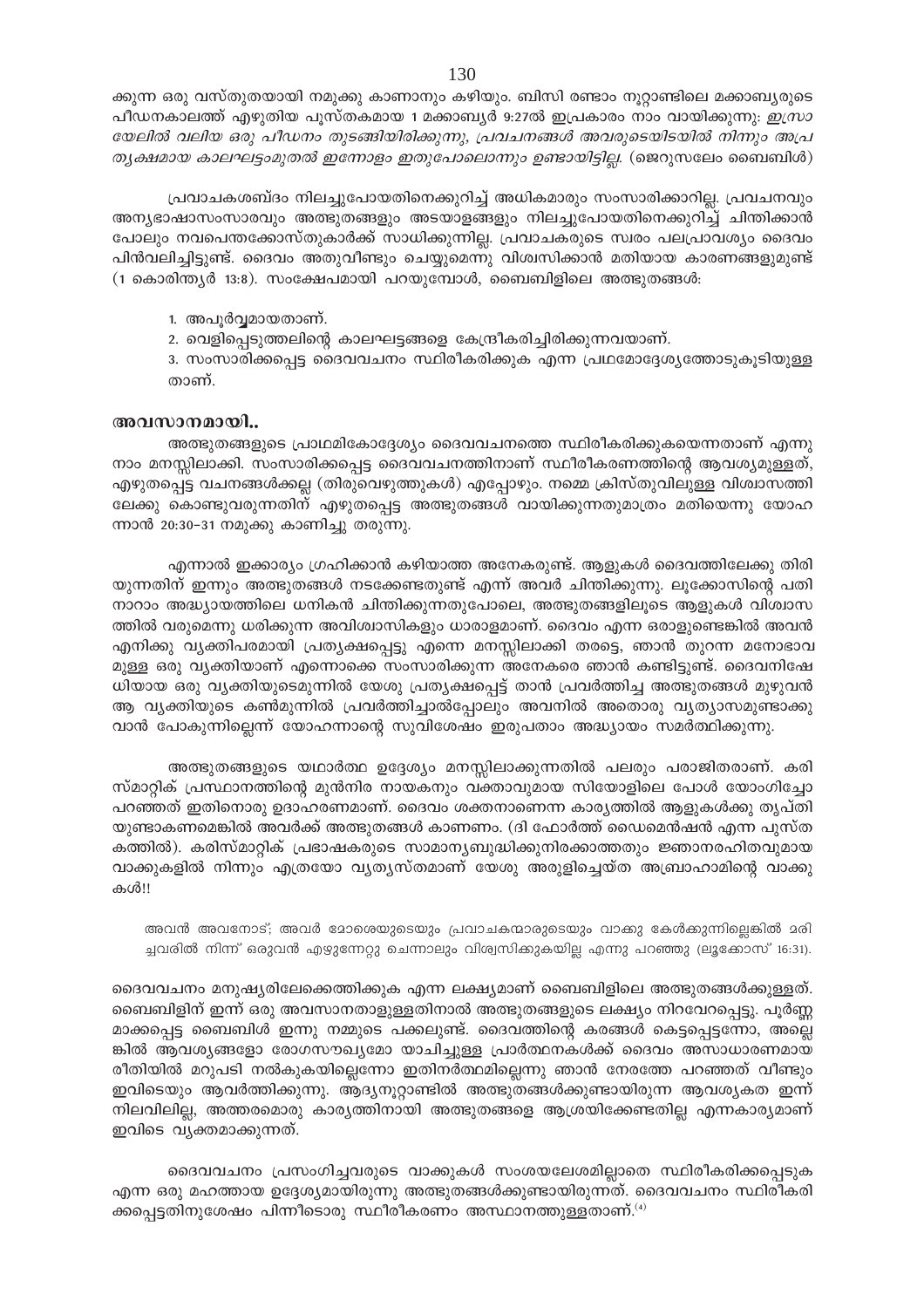കുറിപ്പുകൾ:

1. ഇന്നു നമുക്കുള്ള പുതിയനിയമപുസ്തകങ്ങളുടെ ഏകദേശ പട്ടികയാണ് എഡി 180ലെ മൂറട്ടോറി യൻ കാനോനിൽ കാണുന്നത്. നശിച്ചു പോകാതെ ഇന്നും നിലനിൽക്കുന്ന ഏറ്റവും പഴയ പുതിയ നിയമ കാനോൻ ഇതാണ്.

2. ഉദാഹരണത്തിന് - ടി സോടാ 13:2

3. ഉത്തരകാനോനികഗ്രന്ഥങ്ങളെ സൂചിപ്പിക്കുന്ന അപോക്രിഫ എന്ന വാക്കിന് മറഞ്ഞിരിക്കുന്ന കാര്യ ങ്ങൾ എന്ന അർത്ഥമാണുള്ളത്. ബിസി ഇരുന്നൂറിനും നൂറിനും ഇടയ്ക്കുള്ള കാലഘട്ടങ്ങളിൽ എഴു തപ്പെട്ട യഹൂദ മത സാഹിത്യ പുസ്തകങ്ങളാണിവ. അവയെ ഒരുകാലത്തും തിരുവെഴുത്തുകളായി പൊതുസമ്മതപ്രകാരം അംഗീകരിച്ചിട്ടില്ല. ചരിത്രപരമായ തെറ്റുകളും ദൈവകൽപ്പനകൾക്കനുസര ണമല്ലാത്ത പഠിപ്പിക്കലുകളും ഈ പുസ്തകങ്ങളിൽ കണ്ടുവരുന്നു. കത്തോലിക്കാസഭയുടെ ട്രെന്റ് കൗൺസിലിൽ വച്ച് അവർ മാത്രം ഈ പുസ്തകങ്ങളെ ദൈവപ്രചോദിതമെന്നു അംഗീകരിച്ചു സ്വീക രിച്ചു.

4. നാലാം നൂറ്റാണ്ടിലെ സഹോദരനായ ജോൺ ക്രിസോസ്റ്റോമിന്റെ വാക്കുകൾ. (1 കൊരിന്ത്യർ 12–14 ലെ അത്ഭുതവരങ്ങളായ അന്യഭാഷയെയും പ്രവചനത്തെയും കുറിച്ച്) - വളരെ അവ്യക്തമായ വേദ ഭാഗമാണിത്, എന്നാൽ ഈ അവൃക്തത അവിടെ പറഞ്ഞിരിക്കുന്ന സത്യങ്ങളെക്കുറിച്ചും അവയുടെ തിരോധാനത്തെക്കുറിച്ചുമുള്ള അറിവുകേടിൽ നിന്നുണ്ടാകുന്ന ഒന്നാണ്. അക്കാലത്ത് അവയെല്ലാം നിലനിന്നിരുന്നു, എന്നാൽ ഇപ്പോൾ അതു നിലച്ചു പോയിരിക്കുന്നു. 1 കൊരിന്ത്യർ 13:8–10 വാകൃങ്ങ ളിൽ അത്ഭുതവരങ്ങൾ നിലച്ചുപോകുമെന്നു പറഞ്ഞിരിക്കുന്നു. അവ നിലച്ചു പോകുകയും, ചരിത്രം അതു രേഖപ്പെടുത്തുകയും ചെയ്തിരിക്കുന്നു.

വിശ്വാസത്തോടെയുള്ള പ്രാർത്ഥനയ്ക്ക് മറുപടിയായി ദൈവം അത്ഭുതകരമായി പ്രവർത്തി ക്കില്ല എന്ന് ഈ പറഞ്ഞതിന് അർത്ഥമില്ല എന്നകാര്യം ഒരിക്കൽകൂടി എടുത്തുപറയുന്നു. കരിസ്മാ റ്റിക് സഭാവിഭാഗങ്ങളിൽ കാതലായമാറ്റങ്ങൾ കാലം കഴിഞ്ഞപ്പോൾ സംഭവിച്ചു എന്നകാര്യത്തിലും എതിരഭിപ്രായമില്ല. എന്നാൽ ആധികാരികമായ വരങ്ങൽ നിലച്ചുപോയി എന്നകാര്യം ചരിത്രം സാക്ഷ്യ പ്പെടുത്തുന്ന ഒന്നാണ്.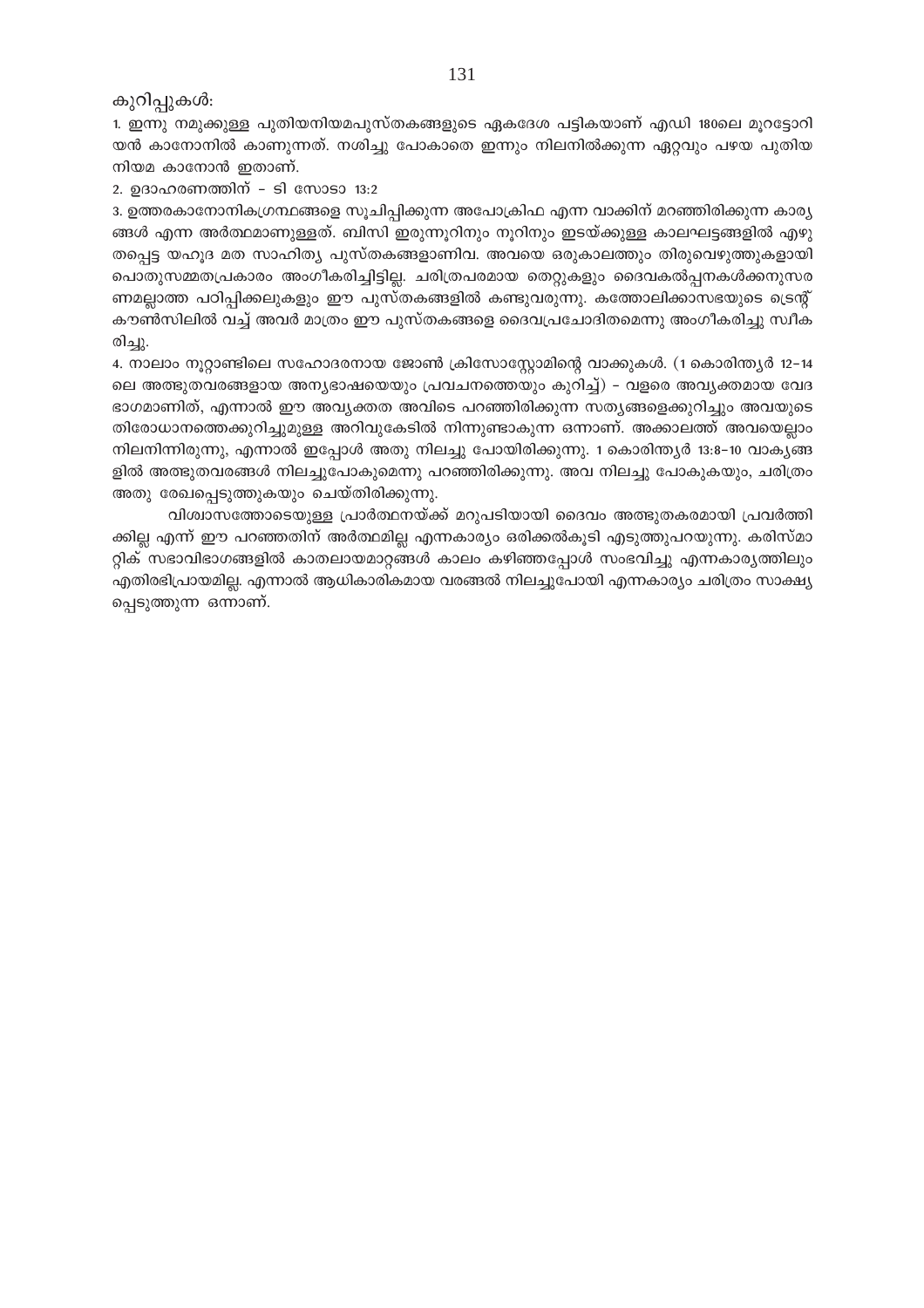$@0@0J0@020$ 

# അപ്പസ്തോലകരം

അത്ഭുതവരങ്ങളുടെ കൈമാറ്റം

സംസാരിക്കപ്പെട്ട ദൈവവചനം സ്ഥിരീകരിക്കുന്നതിലേക്ക് അത്ഭുതങ്ങൾ വഹിക്കുന്ന പങ്കി

നെക്കുറിച്ച് കഴിഞ്ഞ അദ്ധ്യായത്തിൽ നാം പഠിച്ചു. അത്ഭുതവരങ്ങൾ എപ്രകാരം കൈമാറ്റം ചെയ്യ പ്പെടുന്നു എന്നകാര്യത്തെക്കുറിച്ച് നമുക്ക് ഈ അദ്ധ്യായത്തിൽ പഠിക്കാം. ഇക്കാര്യത്തെക്കുറിച്ചുള്ള ഒരു സിദ്ധാന്തമിതാണ്: അപ്പസ്തോലന്മാരുടെ കൈവയ്പ്പുവഴിയാണ് പ്രകൃത്യാതീതമായ രീതിയി ലുള്ള അത്ഭുതങ്ങൾ ചെയ്യാനുള്ള ആത്മാവിന്റെ വരം കൈമാറ്റം ചെയ്യപ്പെടുന്നത്. ഇതു സത്യമാ ണെങ്കിൽ, നവപെന്തക്കോസ്തു വാദഗതികളെ വളരെ വലിയ രീതിയിൽ ഇക്കാര്യം ബാധിക്കുന്ന ഒന്നാണ്.

### അപ്പസ്തോലന്മാരുടെ അത്ഭുതങ്ങൾ

പുതിയനിയമം നോക്കുമ്പോൾ, അപ്പസ്തോലന്മാരിലൂടെയാണ് അത്ഭുതങ്ങൾ നടന്നത് എന്നു വിശ്വസിക്കാൻ യോഗ്യമായവിധം അത്ഭുതങ്ങളിൽ അവരുടെ സാന്നിദ്ധ്യം നമുക്കു കാണാൻ കഴി യും. അപ്പസ്തോലപ്രവർത്തികളിൽ നടക്കുന്ന അത്ഭുതങ്ങളിൽ ഭുരിഭാഗവും അപ്പസ്തോലന്മാർ മുഖേന നിറവേറുന്നതായി നമുക്കു കാണാം. അപ്പസ്തോലന്മാരിലൂടെ അത്ഭുതങ്ങൾ പ്രവർത്തിക്കു കയെന്നത് ദൈവഹിതമാണെന്ന ഒരു ബോധ്യമാണ് ലൂക്കോസ് നമുക്കു നൽകുന്നത്. താഴെക്കൊടു ത്തിരിക്കുന്ന വേദഭാഗങ്ങൾ നോക്കുക:

അവൻ തന്നോടുകൂടെ ഇരിക്കുവാനും പ്രസംഗിക്കേണ്ടതിന് അയക്കുവാനും പന്ത്രണ്ടുപേരെ നിയ മിച്ചു: രോഗികളെ സൗഖ്യമാക്കുവാനും ഭുതങ്ങളെ പുറത്താക്കുവാനും അധികാരം ഉള്ളവരായിരിക്കേ ണ്ടതിനുതന്നെ (മർക്കോസ് 3:14-15).

അവൻ തന്റെ പന്ത്രണ്ടു ശിഷ്യന്മാരെ അടുക്കൽ വിളിച്ചു; സകല ഭൂതങ്ങളെയും പുറത്താക്കുവാനും വ്യാധികൾ സൗഖ്യമാക്കുവാനും അവർക്കു ശക്തിയും അധികാരവും കൊടുത്തു. ദൈവരാജ്യം പ്രസം ഗിക്കുവാനും രോഗികളെ സൗഖ്യമാക്കുവാനും അവരെ പറഞ്ഞയച്ചു (ലൂക്കോസ് 9:1-2).

എല്ലാവരിലും ഭയം ഉണ്ടായി; അഷൊസ്തലന്മാരാൽ അനേകം അത്ഭുതങ്ങളും അടയാളങ്ങളും നടന്നു (അപ്പ 2:43).

ഇപ്പോഴ്യോ കർത്താവേ, അവരുടെ ഭീഷണികൾ നോക്കേണമേ; നിന്റെ വചനം പൂർണ്ണധൈര്യത്തോടു കൂടെ പ്രസ്താവിക്കുവാൻ നിന്റെ ദാസന്മാർക്കു കൃപ നൽകേണമേ. സൗഖ്യമാക്കുവാൻ നിന്റെ കൈ നീട്ടുന്നതിനാലും നിന്റെ പരിശുദ്ധദാസനായ യേശുവിന്റെ നാമത്താൽ അടയാളങ്ങളും അത്ഭുതങ്ങളും ഉണ്ടാകുന്നതിനാലും തന്നെ. ..അഷൊസ്തലന്മാർ മഹാശക്തിയോടെ കർത്താവായ യേശുവിന്റെ പുന രുത്ഥാനത്തിനു സാക്ഷ്യം വഹിച്ചുപോന്നു; എല്ലാവർക്കും സമൃദ്ധമായ കൃപയുണ്ടായിരുന്നു (അഷ 4:29-30,  $33$ ).

അഷൊസ്തലന്മാർ മുഖാന്തരം ജനത്തിന്റെ ഇടയിൽ പല അടയാളങ്ങളും അത്ഭുതങ്ങളും നടന്നു കൊണ്ടിരുന്നു; (അഷ 5:12a).

അപ്പൊസ്തലന്മാർ കൈ വച്ചതിനാൽ പരിശുദ്ധാത്മാവു ലഭിച്ചത് ശിമോൻ കണ്ടപ്പോൾ അവർക്ക് പണം വാഗ്ദാനം ചെയ്തു: (അഷ 8:18).

#### കൂടുതൽ സഹായിയായ ഈ വചനവും കൂടി നമുക്കു നോക്കാം:

അഷൊസ്തലന്റെ ലക്ഷണങ്ങൾ പൂർണ്ണ സഹിഷ്ണുതയോടും അടയാളങ്ങളോടും അത്ഭുതങ്ങളോടും വീരപ്രവൃത്തികളോടും കൂടെ നിങ്ങളുടെ ഇടയിൽ വെളിപ്പെട്ടിരിക്കുന്നുവല്ലോ (2 കൊരിന്ത്യർ 12:12).

എല്ലാ ക്രിസ്ത്യാനികളും അത്ഭുതങ്ങൾ പ്രവർത്തിക്കുന്നവരായിരുന്നെങ്കിൽ പിന്നെ ലൂക്കോസ് അപ്പ സ്തോലന്മാരുടെ പങ്കിനെ ഉയർത്തിപ്പിടിക്കേണ്ട കാര്യമില്ല. ആദ്യനൂറ്റാണ്ടിലെ സാധാരണക്രിസ്ത്യാ നികൾ അത്ഭുതങ്ങൾ പ്രവർത്തിക്കുന്നവരായിരുന്നെങ്കിൽ പിന്നെ അത്ഭുതങ്ങളെ അപ്പസ്തോലന്മാ രുടെ മുഖലക്ഷണമായി വ്യാഖ്യാനിക്കപ്പെടുന്നതെങ്ങിനെ? വളരെക്കുറച്ചുപേർമാത്രമാണ് ആ പദവി യിലേക്ക് ഉയർത്തപ്പെട്ടത് എന്ന കാര്യം പ്രത്യേകം ഓർക്കുക.

132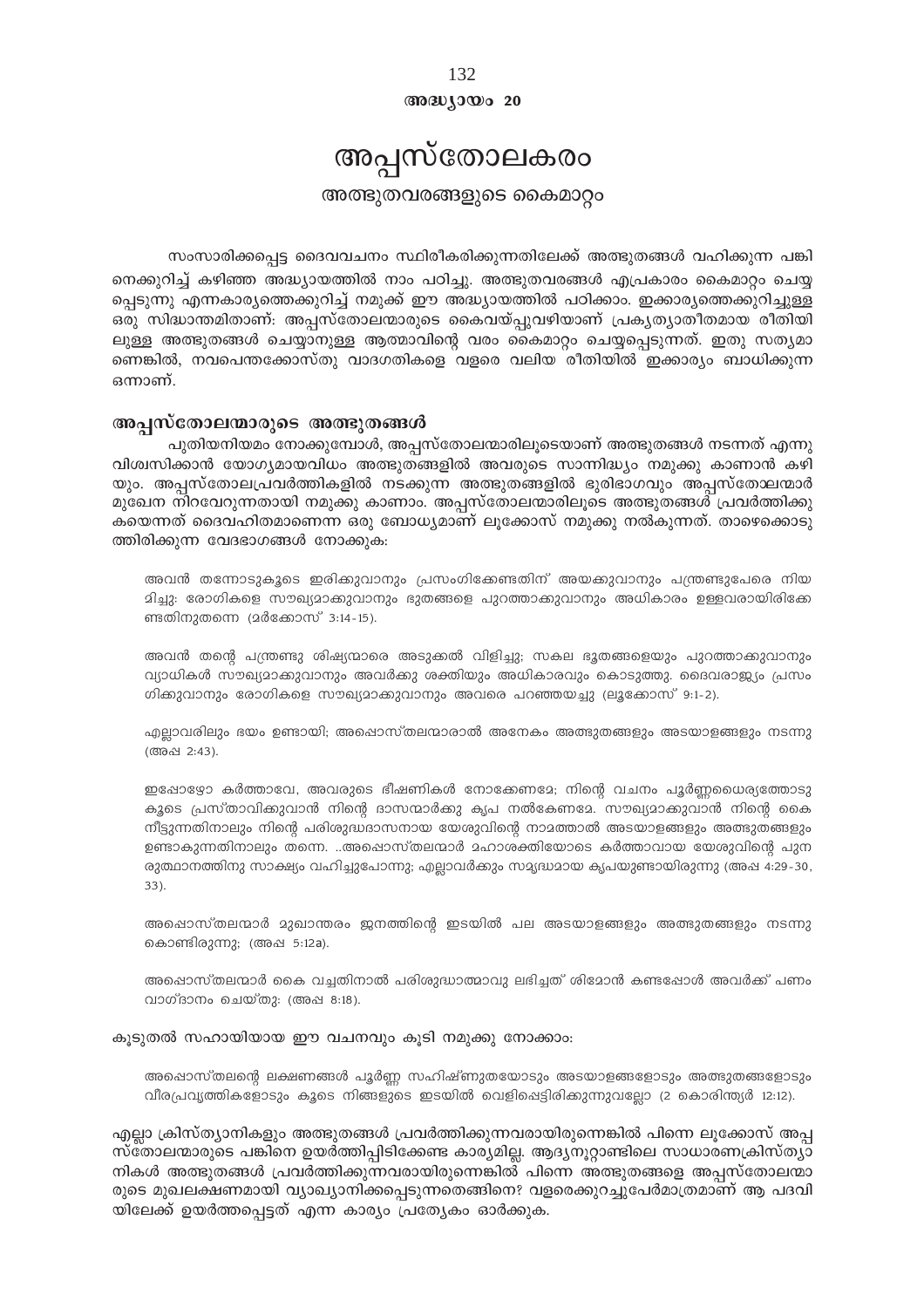- അപ്പസ്തോലൻ യേശുക്രിസ്തുവിന്റെ പുനഃരുത്ഥാനത്തിന് ദൃക്സാക്ഷിയായിരിക്കണം (അപ്പ 1:21-22, 1 കൊരിന്ത്യർ 9:1)
- അപ്പസ്തോന്മാരുടെ പ്രബോധനത്തിൽ ആദ്യകാല ക്രിസ്ത്യാനികൾ മുഴുകിയിരുന്നു (അപ്പ 2:42, എഫേസ്യർ 2:20), അപ്പസ്തോലന്മാരെ പരിശുദ്ധാത്മാവ് യേശു പഠിപ്പിച്ചകാര്യങ്ങൾ ഓർമ്മിപ്പിക്കുകയും സകലസത്യത്തിലേക്കും അവരെ നയിക്കുകയും ചെയ്യുമെന്ന് യേശു നൽകിയ വാഗ്ദാനത്തിന്റെ അടിസ്ഥാനത്തിൽ (യോഹന്നാൻ 14:26, 16:13).
- അടയാളങ്ങളുടെ അകമ്പടിയോടെ അപ്പസ്തോലന്മാർ യേശുവിന്റെ സുവിശേഷം സ്ഥിരീകരി ച്ചുപോന്നു (അപ്പ 14:3, എബ്രായർ 2:3). ആദ്യകാലശിഷ്യന്മാരിൽ ഭൂരിഭാഗവും അത്ഭുത ങ്ങളൊന്നും പ്രവർത്തിക്കാത്ത സാധാരണക്കാരായിരുന്നു എന്നാണ് ഇവിടത്തെ വിവക്ഷ.

### വരങ്ങൾ കൈമാറ്റം ചെയ്യുന്ന സാധാരണരീതി

അപ്പസ്തോലന്മാരല്ലാത്തവർ അത്ഭുതങ്ങൾ പ്രവർത്തിച്ചുകാണുന്ന ചുരുക്കം അവസരങ്ങ ളിൽ അവർക്ക് ഈ ശക്തി ലഭിച്ചതെങ്ങിനെയാണ്? പെന്തക്കോസ്തു നാളിലെ ആത്മവർഷം അനേകം യുവതീ–യുവാക്കളെ പ്രവചനവരത്തോടെ സംസാരിക്കാൻ ശക്തരാക്കിയിരിക്കാനുള്ള സാദ്ധ്യത വളരെ ഉറപ്പായതാണ് (അപ്പ 2:17–18). ഫിലിപ്പോസും പുത്രിമാരും അഗാബസുമെല്ലാം പെന്തക്കോസ്തുനാ ളിൽ യെരുശലേമിൽ ഉണ്ടായിരിക്കാനാണു സാദ്ധ്യത, കാരണം ദൈവഭക്തരായ യഹൂരെല്ലാവരും തിരുനാളാഘോഷത്തിനായി അവിടെ സന്നിഹിതരായിരുന്നു (അപ്പ 21:9, 11:28). എന്നിരുന്നാലും പ്രധാനമായും അത്ഭുതങ്ങളും അടയാളങ്ങളും പ്രവർത്തിച്ചതും അവ പ്രവർത്തിക്കാനുള്ള പ്രത്യേക വരം പകർന്നുകൊടുക്കപ്പെട്ടതും അപ്പസ്തോലന്മാർ മുഖേനയാണ്.

### കൈവയ്പു ലഭിച്ച നായകർ

ആത്മാവിന്റെ അത്ഭുതവരങ്ങൾ കൈമാറ്റം ചെയ്തപ്പോഴൊക്കെ, അതു ദൈവേച്ഛയാലാണ് നടത്തപ്പെട്ടിട്ടുള്ളതെന്ന കാര്യം പുതിയനിയമം വ്യക്തമാക്കുന്നു. സഹായകരമായ ഒരു പ്രസ്താവന എബ്രായ പുസ്തകലേഖകൻ നടത്തുന്നു (മർക്കോസിന്റെ അവസാനവാക്കുകൾക്കു സമാന്തരമായ രീതിയിൽ).

ഈ രക്ഷ, കർത്താവ് ആദ്യം പ്രഖ്യാപിക്കുകയും അതു കേട്ടവർ ഞങ്ങൾക്കു സ്ഥിരീകരിക്കുകയും ചെയ്തു. ദൈവം അടയാളങ്ങളാലും അത്ഭുതങ്ങളാലും വിവിധ അത്ഭുതപ്രവർത്തികളാലും തന്റെ ഇഷ്ടപ്രകാരം നൽകിയ പരിശുദ്ധാത്മാവിന്റെ കൃപാവരങ്ങളാലും ഇതിനു സാക്ഷ്യം വഹിച്ചു (എബ്രാ യർ 2:3b-4)

ദാനങ്ങളെല്ലാം പകർന്നുനൽകിയത് ദൈവേഷ്ടപ്രകാരമാണ് (1 കൊരിന്ത്യർ 12:11). എന്നാൽ അതി നുമുന്നേ പറയുന്ന കാര്യം കൂടിനോക്കുക - യേശുവിന്റെ വചനം കേട്ടവർ അതു സ്ഥിരീകരിക്കു കയും ചെയ്തു - അപ്പസ്തോലന്മാരെക്കുറിച്ചാണ് ഇവിടെ സംസാരിക്കുന്നത് (ഗലാതൃർ 1:11-12). വേറേ ഏതുരീതിയിലാണ് വചനം സ്ഥീരീകരിച്ചത്? അത്ഭുതവരങ്ങളുടെ സ്വീകർത്താക്കളിലുടെയും. അങ്ങനെ നോക്കുമ്പോൾ 2 കൊരിന്ത്യർ 12:12ന്റെ വെളിച്ചത്താൽ മുകളിൽ ഉദ്ധരിച്ച എബ്രായർ വചനം ഇപ്രകാരം നമുക്കു മനസ്സിലാക്കാം: ഈ രക്ഷ, കർത്താവ് ആദ്യം പ്രഖ്യാപിക്കുകയും അതു കേട്ടവർ ഞങ്ങൾക്കു സ്ഥിരീകരിക്കുകയും ചെയ്തു. ദൈവം അടയാളങ്ങളാലും അത്ഭുതങ്ങളാലും വിവിധ അത്ഭുതപ്രവർത്തികളാലും (അപ്പസ്തോലന്മരുടെ ലക്ഷണങ്ങളാൽ) തന്റെ ഇഷ്ടപ്രകാരം നൽകിയ പരിശുദ്ധാത്മാവിന്റെ കൃപാവരങ്ങളാലും ഇതിനു സാക്ഷ്യം വഹിച്ചു.

അത്ഭുതവരങ്ങൾ കൈമാറ്റം ചെയ്യുന്നതിലും അപ്പസ്തോലന്മാരുടെ ഭാഗഭാഗത്വം ഉണ്ടാകാ നിടയുണ്ടെന്ന കാര്യം അതിശയോക്തിയോടെ കാണേണ്ടതില്ല. എന്നാൽ അതിനുള്ള തെളിവുകൾ എവിടെയാണ്? താഴെനോക്കുക:

അതുകൊണ്ട് എന്റെ കൈവയ്പിനാൽ നിന്നിലുള്ള ദൈവത്തിന്റെ കൃപാവരം ജ്വലിഷിക്കുക എന്നു ഞാൻ നിന്നെ ഓർമ്മഷെടുത്തുന്നു (2 തിമോത്തി 1:6).

പൗലോസ് അപ്പസ്തോലന്റെ കൈവയ്പ്പിനാൽ ഒരു അത്ഭുതവരം തിമോത്തിക്കും പകർന്നു ലഭിച്ചി രിക്കുന്നു. പൗലോസിന്റെ സന്തതസഹചാരിയായിരുന്നെങ്കിൽ പോലും (അപ്പ 16:1) തിമോത്തിക്ക് ഈ വരം സ്വയമായി നേടിയെടുക്കാൻ കഴിയുമായിരുന്നില്ല. അപ്പസ്തോലന്റെ കൈവയ്പ്പിലൂടെ യാണ് ദൈവം തന്റെ അത്ഭുതവരം തിമോത്തിക്കു പകർന്നു നൽകിയത്. അപ്പ 19:6ലും സമാനമായ ഒരു സാഹചര്യം നാം കാണുന്നു:

പൗലോസ് അവരുടെ മേൽ കൈവച്ചപ്പോൾ പരിശുദ്ധാത്മാവ് അവരുടെമേൽ വന്നു. അവർ അന്യഭാ ഷകളിൽ സംസാരിക്കുകയും പ്രവചിക്കുകയും ചെയ്തു (അപ്പ 19:6)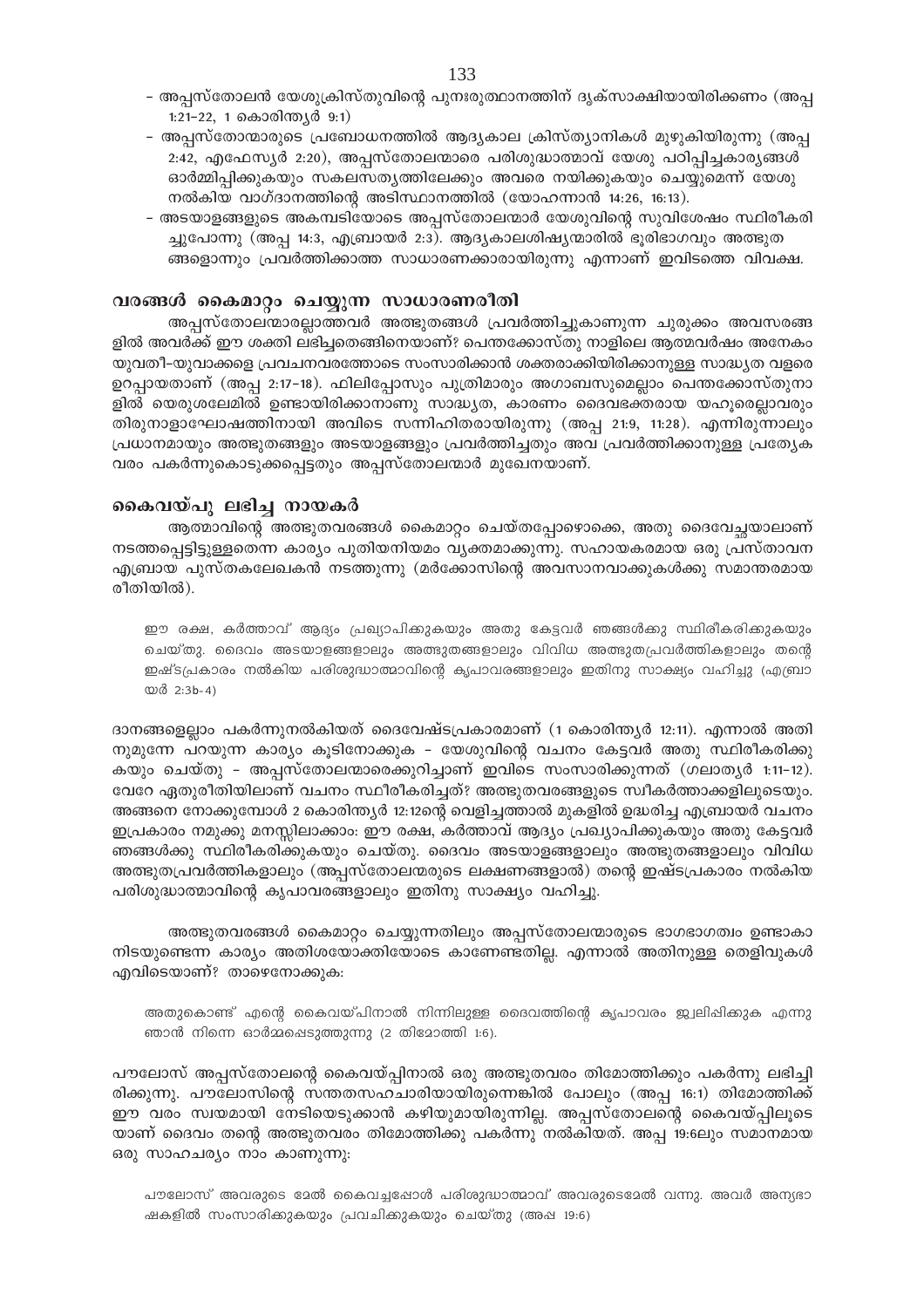ഭാഷാവരവും പ്രവചനവരവും പരിശുദ്ധാത്മാവു നൽകുന്ന പ്രകൃത്യാതീത ദാനങ്ങളാണ് (1 കൊരി ന്ത്യർ 12:10). സാധാരണഗതിയിൽ ഒരു അപ്പസ്തോലന്റെ കൈ വയ്പ്പുമൂലം മാത്രമാണ് ഈ വര ങ്ങൾ ലഭിക്കപ്പെടുന്നത്. ഇക്കാര്യം മനസ്സിലാക്കാനുതകുന്ന ഏറ്റവും നല്ല ഉദാഹരണം അപ്പ 6ലും 8ലും നമുക്കു കാണാം.

ഈ വാക്കു കൂട്ടത്തിനൊക്കെയും സ്വീകാര്യമായി; അവർ വിശ്വാസവും പരിശുദ്ധാത്മാവും നിറഞ്ഞ പുരുഷനായ സ്തെഫാനോസ്, ഫിലിഷോസ്, പ്രൊഖൊരോസ്, നിക്കാനോർ, തിമോൻ, പർമ്മെനാസ്, യെഹൂദാമതാനുസാരിയായ അന്തോക്യക്കാരൻ നിക്കൊലാവൊസ് എന്നിവരെ തിരഞ്ഞെടുത്തു. അവരെ അപ്പസ്തോലന്മാരുടെ മുമ്പാകെ നിർത്തി; അവർ പ്രാർത്ഥിച്ച് അവരുടെമേൽ കൈ വച്ചു (അഷ 6:5-6)

### അവർ കൈ വച്ച് അനുഗ്രഹിച്ചവരിൽ രണ്ടുപേർ സ്തെഫാനോസും ഫിലിപ്പോസുമാണ്<sup>ന</sup>

അനന്തരം സ്തെഫാനോസ് കൃപയും ശക്തിയും നിറഞ്ഞവനായി ജനത്തിനിടയിൽ വലിയ അത്ഭുത ങ്ങളും അടയാളങ്ങളും പ്രവർത്തിച്ചു (അഷ 6:8).

അപ്പസ്തോലന്മാർ കൈവച്ച് അനുഗ്രഹിക്കുന്നതിനുമുമ്പുതന്നെ സ്തെഫാനോസ് ആത്മാവിൽ നിറ ഞ്ഞവനായിരുന്നു (അപ്പ 6:3, 5). എങ്കിലും അത്ഭുതങ്ങൾ പ്രവർത്തിക്കുവാൻ കഴിവുള്ളവനായിരുന്നി ല്ല. അപ്പസ്തോലന്മാർ കൈ വച്ച് അനുഗ്രഹിച്ചതിനു ശേഷമാണ് സ്തെഫാനോസിന് അത്ഭുതങ്ങൾ പ്രവർത്തിക്കാൻ കഴിഞ്ഞത്. ഇക്കാര്യത്തെ സംബന്ധിച്ച കൂടുതൽ തെളിവുകൾ നമുക്കു നോക്കാം:

ഫിലിഷോസ് ചെയ്ത അടയാളങ്ങൾ ജനക്കൂട്ടം കാണുകയും കേൾക്കുകയും ചെയ്തതിനാൽ അവർ അവൻ പറയുന്നത് ഏകമനസ്സോടെ ശ്രദ്ധിച്ചുകൊണ്ടിരുന്നു. അശുദ്ധാത്മാക്കൾ ബാധിച്ച അനേക രിൽ നിന്ന് അവ ഉറക്കെ നിലവിളിച്ചുകൊണ്ടു പുറത്തുപോയി; അനേകം പക്ഷവാതക്കാരും മുടന്തരും സൗഖ്യം പ്രാപിച്ചു (അഷ 8:6-7)

അപ്പസ്തോലന്മാരുടെ കൈവയ്പ്പു ലഭിച്ച ഫിലിപ്പോസ് തന്റെ കഴിവു പ്രകടമാക്കുന്നതു നമുക്കിവിടെ കാണാം. അപ്പസ്തോലന്മാരുടെ കൈ വയ്പു ലഭിച്ചതിനുശേഷമാണ് ഈ രണ്ടു പുരുഷന്മാരും അത്ഭു തപ്രവർത്തികൾ ചെയ്യാനാരംഭിച്ചത്, അതിനുമുമ്പുണ്ടായിട്ടില്ല എന്നത് ആകസ്മികമായ ഒരു സാമ്യം മാത്രമാണോ? തിമോത്തിയെയും എഫേസൂസിലെ ശിഷ്യന്മാരെയും പോലെ ഇവർക്കും അപ്പസ്തോ ലന്മാരുടെ കൈ വയ്പിനാലാണ് അത്ഭുതങ്ങൾ പ്രവർത്തിക്കാൻ കഴിഞ്ഞത് എന്നകാര്യം സാമാന്യ ബുദ്ധിക്കു നിരക്കുന്ന ഒന്നല്ലേ?

ശമരിയാക്കാരുടെ പരിവർത്തനത്തോടുകൂടി നടന്ന ചില സംഭവങ്ങൾ ഇക്കാര്യത്തിൽ വ്യക്ത തയുള്ള ഒരു തീരുമാനമെടുക്കാൻ പര്യാപ്തമാകുന്ന ഒന്നാണ്. ശമര്യായാക്കാർ യേശുവിന്റെ നാമ ത്തിൽ സ്നാനം സ്വീകരിച്ചിട്ടുണ്ടായിരുന്നതേയുള്ളൂ, അതുവഴി അവർക്കു അപ്പ 2:38–39ലെ വാഗ്ദാന മനുസരിച്ചുള്ള പാപമോചനവും ഉള്ളിൽ വസിക്കുന്ന പരിശുദ്ധാത്മാവും ലഭിച്ചിരുന്നു. പുറമേ കാണ ത്തക്കവിധത്തിലുള്ള അടയാളങ്ങളോടുകൂടിയ പരിശുദ്ധാത്മാവിന്റെ വരങ്ങൾ അവർക്കു ലഭിച്ചിരു ന്നില്ല. പുതിയ ഒരു മേഖല വെട്ടിത്തുറക്കേണ്ടതിനുള്ള സ്ഥിരീകരണം (അപ്പ 19) ഇവിടെ നൽകുക യാണുണ്ടായത്. കഴിഞ്ഞകാലങ്ങളിൽ ഒരു രാഷ്ട്രമെന്നനിലയിൽ അവർ കാണിച്ച അവിശ്വസ്ത തയെ ദൈവം പൊറുത്തു എന്നതിനും ദൈവം അവരോടു പൂർണ്ണമായി ക്ഷമിച്ച് അവരെ സ്വീകരിച്ചു എന്നതിനുമുള്ള സ്ഥിരീകരണമാണ് നാം ഇവിടെ കാണുന്നത്.

ആത്മാവിന്റെ അത്ഭുതവരങ്ങളെ പകർന്നുകൊടുത്ത്, ദൈവത്തിന് അവരോടുള്ള സ്വീകാ ര്യത വെളിപ്പെടുത്തി, വെറുക്കപ്പെടേണ്ടവർ എന്ന തലക്കെട്ട് ശമരിയാക്കാരുടെ മേൽനിന്ന് എന്നന്നേ യ്ക്കുമായി മായ്ച്ചുകളയാൻ ഫിലിപ്പോസിനു കഴിയുമായിരുന്നില്ലേ? കഴിയുമായിരുന്നുവെങ്കിൽ അവൻ കാത്തുനിന്നതെന്തിനുവേണ്ടിയായിരുന്നു? വരങ്ങൾ പകർന്നു നൽകാനുള്ള അധികാരം ഫിലിപ്പോ സിന് ഇല്ലായിരുന്നു അപ്പ 8:14ൽ തുടങ്ങുന്ന വിവരണം നമുക്കു വായിക്കാം:

അനന്തരം യെരുശലേമിലുള്ള അപ്പൊസ്തോന്മാർ, ശമര്യർ ദൈവവചനം കൈക്കൊണ്ടു എന്നുകേട്ട് പത്രോസിനെയും യോഹന്നാനെയും അവരുടെ അടുക്കലേക്ക് അയച്ചു. അവർ ചെന്ന് അവർക്ക് പരി ശുദ്ധാത്മാവു ലഭിക്കേണ്ടതിന് അവർക്കുവേണ്ടി പ്രാർത്ഥിച്ചു. പരിശുദ്ധാത്മാവ് അന്നുവരെ അവരിൽ ആരുടെമ്പോം വന്നിരുന്നില്ല; അവർ കർത്താവായ യേശുവിന്റെ നാമത്തിൽ സ്നാനമേറ്റിരുന്നതേയു ള്ളൂ. അവർ അവരുടെമേൽ കൈവച്ചപ്പോൾ അവർക്കു പരിശുദ്ധാത്മാവു ലഭിച്ചു. അപ്പൊസ്തലന്മാർ കൈ വച്ചതിനാൽ പരിശുദ്ധാത്മാവ് ലഭിച്ചതു ശീമോൻ കണ്ടപ്പോൾ അവർക്ക് പണം വാഗ്ദാനം ചെയ്തു: ഞാൻ ഒരുവന്റെ മേൽ കൈ വച്ചാൽ അവനു പരിശുദ്ധാത്മാവ് ലഭിക്കുവാൻ തക്കവണ്ണം ഈ അധി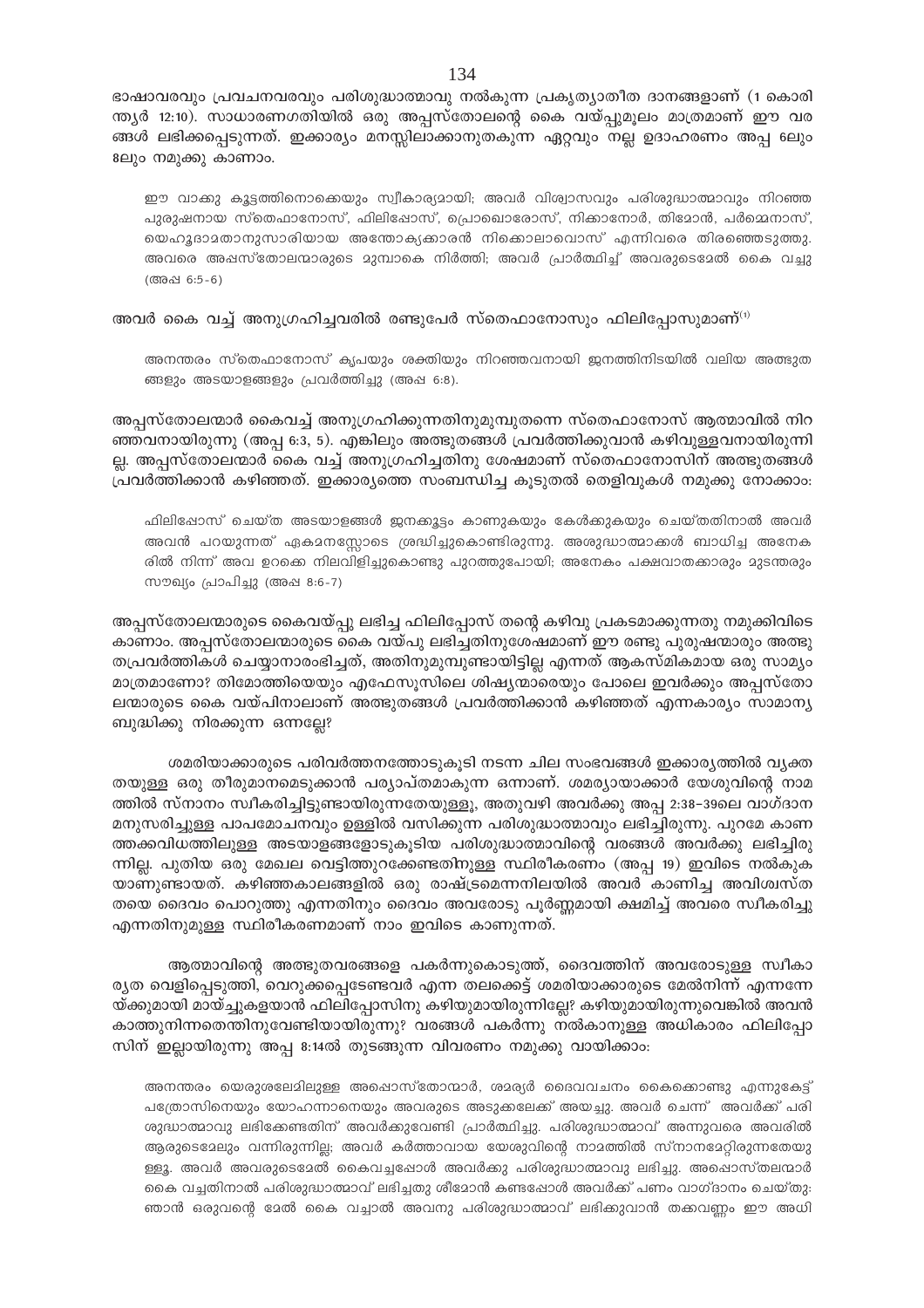കാരം എനിക്കും തരണം എന്നു പറഞ്ഞു (അഷ 8:14-19).

ഫിലിപ്പോസിന് വരങ്ങൾ പകർന്നു നൽകാൻ കഴിയാതിരുന്നതിന്റെ പ്രായോഗിക കാരണങ്ങൾ താഴെ ക്കൊടുത്തിരിക്കുന്നവയാകാം:

- ശമരിയാക്കാർക്കു വരങ്ങൾ പകർന്നു നൽകാൻ ശ്രമിക്കാത്തതായിരിക്കാം ഒരു കാരണം, ഒരു വിവാദം ഒഴിവാക്കാൻ പറ്റിയ ഒരു കാര്യമായിരുന്നു അതെങ്കിലും.
- പ്രത്യക്ഷമായ അടയാളങ്ങളോടുകൂടി ശമരിയാക്കാർക്ക് ആത്മാവു ലഭിച്ചത് പത്രോസും യോഹ ന്നാനും കൈ വച്ചതിനുശേഷം മാത്രം ആയിരിക്കാം.
- വരങ്ങൾ പകർന്നുകൊടുക്കാനുള്ള ഈ അധികാരം വലിയ സാമ്പത്തികനേട്ടം ഉണ്ടാക്കിത്ത രുമെന്നു കണ്ട ശീമോൻ പണവുമായി അപ്പസ്തോലന്മാരെ സമീപിച്ചതിനാലാകാം.

ഇക്കാര്യത്തിൽ ഏറ്റവും സുവ്യക്തമായ പ്രസ്താവന അപ്പ 8:18ൽ രേഖപ്പെടുത്തിയിരിക്കുന്നു: അഷൊസ്തലന്മാർ കൈ വച്ചതിനാൽ പരിശുദ്ധാത്മാവ് ലഭിച്ചതു ശീമോൻ കണ്ടപ്പോൾ അവർക്ക് പണം വാഗ്ദാനം ചെയ്തു... അപ്പസ്തോലന്മാരുടെ കൈവയ്പിലൂടെയാണ് അത്ഭുതവരങ്ങൾ കൈമാറ്റം ചെയ്യപ്പെട്ടിരുന്നത്. ഈ പ്രസ്താവന സത്യമാണെങ്കിൽ കൊരിന്ത്യൻ സഭയിൽ അത്ഭുതവരങ്ങളുടെ യാതൊരുകുറവും ഉണ്ടാകാതിരുന്നതിനു കാരണം പൗലോസ് അനേകകാലം അവിടെയുണ്ടായിരു ന്നു (1 കൊരിന്ത്യർ 1:7) എന്നതാണ്. പൗലോസ് സന്ദർശിക്കാതിരുന്ന റോമാ സഭയിലാകട്ടെ അത്ഭു തകരമല്ലാത്ത ആത്മീയ വരങ്ങളാണ് ഉണ്ടായിരുന്നത്. നിങ്ങളെ ഉറപ്പിക്കേണ്ടതിനായി എന്തെങ്കിലും ആത്മീ കവരം നിങ്ങൾക്കു നൽകേണ്ടതിനാണ് ഞാൻ നിങ്ങളെ കാണുവാൻ ആഗ്രഹിക്കുന്നത് (റോമർ 1:11). പൗലോസ് അപ്പസ്തോലനാൽ അത്ഭുതവരങ്ങൾ കൈമാറിക്കിട്ടണമായിരുന്നു അവർക്ക്. $^{\textrm{\tiny{(2)}}}$ 

പഴുതുകളില്ലാത്ത ഒരു ചിന്തയാണിതെന്ന അഭിപ്രായം എനിക്കില്ല, എങ്കിലും ശരിയായ ഒരു ആശയമാണിതെന്ന കാര്യത്തിൽ എനിക്കു സംശയമില്ല. ഈ വാദത്തിനു തടസ്സമായി നിൽക്കുന്ന വ്യക്തമായ ഒരു സാക്ഷ്യവും നമുക്കു കാണാൻ കഴിയുന്നില്ല – അപ്പ 2ലും 10ലുമുള്ള ചരിത്രപരമായ വ്യത്യസ്തതകൾ ഒഴികെ. <sup>ദ)</sup> നമുക്കു ലഭ്യമായ തെളിവുകളുടെ വെളിച്ചത്തിൽ, അത്ഭുതവരങ്ങൾ കൈമാറ്റം ചെയ്യപ്പെട്ടിരുന്നത് എപ്രകാരമാണെന്നതിനെക്കുറിച്ചുള്ള വ്യക്തമായ ഒരു തത്വമാണിത്.

#### വിവക്ഷകൾ

ഈ തത്വത്തിനടിസ്ഥാനമായി എത്തിച്ചേരുന്ന അനുമാനങ്ങൾ നമുക്കു നോക്കാം. അപ്പസ്തോ ലന്മാരുടെ കാലശേഷം അതിമാനുഷ കഴിവുകൾ പകർന്നിരുന്നില്ല. ഇത്തരം വരങ്ങൾ പകർന്നു കിട്ടിയ ശിഷ്യന്മാരുടെ കാലശേഷം ഈ വരങ്ങളെല്ലാം നിലച്ചുപോയി. ഇക്കാര്യം സത്യമാണെങ്കിൽ, ഇത്തരം വരങ്ങൾ ഇപ്പോഴും കൈവശമുണ്ടെന്നു വാദിക്കുന്ന കരിസ്മാറ്റിക് വിഭാഗങ്ങൾ ഒന്നുകിൽ ഒരു സ്ഥപ്നലോകത്തിലാണ് അല്ലെങ്കിൽ മനുഷ്യരെ കബളിപ്പിക്കുന്നവരാണ്.

### കുറിപ്പുകൾ:

1. മറ്റുള്ളവരെക്കുറിച്ച് നാം വേറെയെങ്ങും വായിക്കുന്നില്ല, നികൊലാവ്യരെക്കുറിച്ച് വെളിപാടിന്റെ 2:6ൽ വായിക്കുന്നതല്ലാതെ.

2. അപ്പസ്തോലന്മാരോ അവർ കൈവച്ച് അയച്ചവരോ ആയ ആരും റോമായിലെ സഭ സന്ദർശിച്ചി ട്ടില്ല എന്നു കരുതാൻ നിർവാഹമില്ല, അതിനാലാകണം പ്രവചനവരം (റോമർ 12:6) - അത്ഭുതവര ത്തിൽപ്പെട്ട തരത്തിലുള്ളതാണെങ്കിൽ - അവർക്കു ലഭിച്ചിരുന്നത്.

3. അപ്പ 9:17-18ലെ അനനിയാസ് ഒരു വ്യതൃസ്തതയാണോ? അപ്പസ്തോലന്മാരുമായുള്ള സമ്പർക്ക ത്തെക്കുറിച്ച് നാമൊന്നും വായിക്കുന്നില്ലെങ്കിലും, സിറിയൻ അന്തോകൃയിലെ ശിഷ്യന്മാർ യെരുശ ലേമിലുള്ള അപ്പസ്തോലന്മാരുമായി സമ്പർക്കമില്ലാത്തവരാണ് എന്നു വിചാരിക്കാൻ കഴിയുകയില്ല. അപ്പ 9:18ലും 22:13ലും കാണുന്ന അത്ഭുതങ്ങളാകട്ടെ ഈ വാദഗതിയെ അനുകൂലിക്കുകയോ പ്രതി കൂലിക്കുകയോ ചെയ്യാത്തവയാണ്.

1 തിമോത്തി 4:14 അപ്പസ്തോലന്മാരല്ലാത്തവരാൽ അത്ഭുതവരങ്ങൾ കൈമാറ്റം ചെയ്യാമെന്ന സൂചനനൽകുന്ന ഒന്നാണോ? ഒട്ടുമല്ല. (1) 2 തിമോത്തി 1:6ൽ സൂചിപ്പിക്കുന്ന വരത്തെക്കുറിച്ചു തന്നെ യാണ് ഇവിടെയും സംസാരിക്കുന്നത്. (2) തിമോത്തിയെ ദൗതൃത്തിനായി നിയോഗിച്ച സമയത്ത് സഭാമൂപ്പന്മാർക്കൊപ്പം പൗലോസ് സന്നിഹിതനല്ലായിരുന്നു എന്നു ചിന്തിക്കാൻ ന്യായമില്ല. 1 തിമോത്തി 5:22 നമ്മുടെ കാഴ്ചപ്പാടിനു വിരുദ്ധമായ ഒന്നല്ല, എന്തിനുവേണ്ടിയാണ് കൈവയ്പുനട ത്തേണ്ടത് എന്നകാര്യത്തിൽ പൗലോസ് വ്യക്തന നൽകാത്തതിനാൽ. 1 തിമോത്തി 3:6ന്റെ വെളിച്ച ത്തിൽ തിടുക്കത്തിൽ സുവിശേഷകരെ നിയോഗിക്കുകയും അവരെ മറ്റു ദേശങ്ങളിലേക്ക് അയക്കു കയും ചെയ്യരുതെന്ന നിർദ്ദേശമാണ് ഇവിടെ പൗലോസ് സംസാരിക്കുന്നതെന്നു നമുക്കു മനസ്സിലാ ക്കാൻ കഴിയും.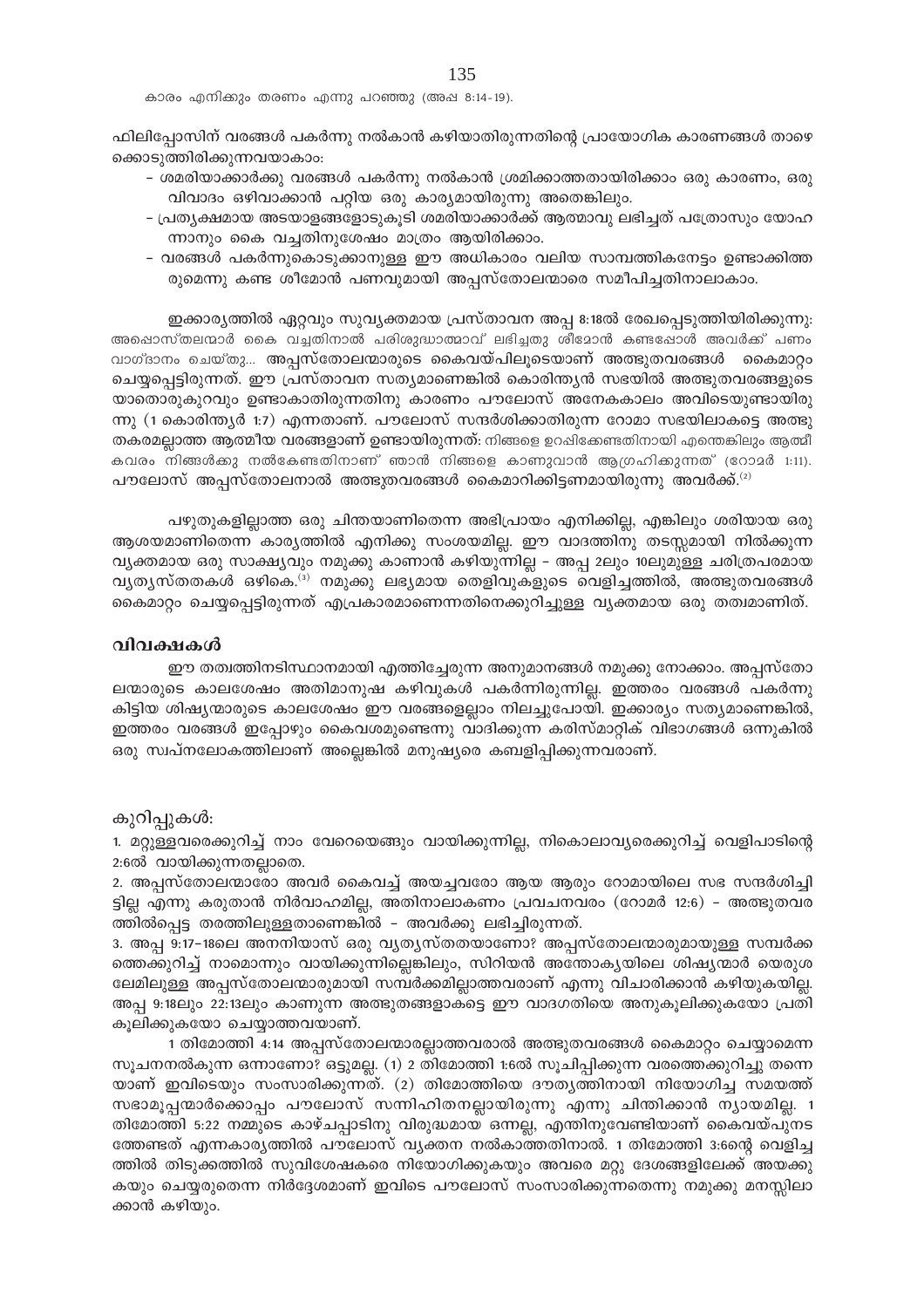## 136  $@0@0J0@021$

# വേറെയൊരു അടയാളവും നല്കപ്പെടുകയില്ല!

അത്ഭുതകരമായവയെ തരം താഴ്ത്തിപ്പറയുന്ന യേശു

അത്ഭുതങ്ങൾക്കു പ്രസക്തിയില്ലായിരുന്നുവെങ്കിൽ പിന്നെ യേശു ഇത്രയും അത്ഭുതങ്ങൾ പ്രവർത്തിച്ചതെന്തിനാണ് എന്ന ഒരു ചോദ്യം ചിലപ്പോൾ നിങ്ങളുടെ മനസ്സിൽ രൂപപ്പെട്ടേക്കാം. അവയ്ക്കു പ്രസക്തിയില്ലായിരുന്നുവെന്ന് ഞാൻ പറഞ്ഞിട്ടില്ല. ദൈവവചനം മനുഷ്യരിലേക്ക് എത്തി ക്കപ്പെടണം എന്നത് ഒരു കാരണമായിരുന്നു, വചനം സംസാരിച്ചവരെ പ്രചോദിപ്പിക്കാനും സംസാ രിക്കപ്പെട്ട വചനം സ്ഥിരീകരിക്കപ്പെടുന്നതിനും അത്ഭുതങ്ങൾ വഹിച്ച പങ്കു നാം മനസ്സിലാക്കി. രണ്ടാമതായി ദൈവത്തിന്റെ സ്വഭാവവും ഇച്ഛയും പ്രദർശിപ്പിക്കുന്നതാണ് അവന്റെ അത്ഭുതങ്ങൾ. അതുമാത്രമല്ല ക്രിസ്തുവിനെക്കുറിച്ചുള്ള പ്രവചനങ്ങൾ പൂർത്തീകരിക്കപ്പെടേണ്ടതിന് ഈ അത്ഭുത ങ്ങൾ സംഭവിക്കപ്പെടേണ്ടിയിരുന്നു – അതുമൂലം നമ്മുടെ വിശ്വാസം ശക്തമായ ഒരു അടിസ്ഥാന ത്തിന്മേൽ കെട്ടിപ്പടുക്കാൻ സാധിച്ചു. പ്രവചന നിവർത്തീകരണം ഒരിക്കൽ മാത്രം നടക്കുന്നതും വീണ്ടും ആവർത്തിക്കപ്പെടാൻ പാടില്ലാത്തതുമാണ് എന്ന കാര്യം പ്രത്യേകം ഓർക്കുക (ലൂക്കോസ്  $16:31)$ .

കുറച്ചുപേരെ ഈ അനുമാനം നിരാശപ്പെടുത്തുമായിരിക്കും. പഴയതുപോലെ തന്നെ അത്ഭു തങ്ങൾ ഇപ്പോഴും നടന്നിരുന്നുവെങ്കിൽ എത്ര ഉത്സാഹപൂർണ്ണമാകുമായിരുന്നു എന്ന് അവർ ചിന്തി ച്ചേക്കാം. അനേകം പേരിലേക്ക് സുവിശേഷമെത്തിക്കാൻ അതു സഹായിക്കുമായിരുന്നില്ലേ എന്നും. ദൈവരാജ്യം വളരെ ശക്തമായി മുന്നേറാൻ പ്രകൃത്യാതീതമായ ഈ കഴിവുകൾ വളരെ സഹായി ക്കുമായിരുന്നില്ലേ എന്നുമൊക്കെ.

ഇപ്പോൾ കണ്ടുവരുന്ന രീതിയനുസരിച്ച് അത്ഭുതങ്ങൾ അനേകരെ സഭയിലേക്കാകർഷിക്കു മായിരുന്നു എന്ന കാര്യം നിഷേധിക്കാനാവില്ല. എന്നാൽ അതുമാത്രമാണോ നാം കാണേണ്ട കാര്യം? സാധാരണ രീതിയിലുള്ള ക്രിസ്തീയ ജീവിതം തന്നെ എത്രമാത്രം ഉത്സാഹപ്രദമാണ്? എത്ര പേർ വരുന്നു എന്നതുമാത്രമല്ല സഭയുടെ ആരോഗൃത്തിന്റെ ലക്ഷണം. ആളുകളുടെ ജീവിതമാറ്റവും, ദീർഘ കാലം വിശ്വാസത്തിൽ ഇടറാതെ നിൽക്കുന്ന സഭാംഗങ്ങളും, ആത്മീയ പക്വതയും, പുതിയ തലമു റയും നായകരും മിഷനറിമാരും വളർന്നു വരുന്നതുമെല്ലാം പ്രധാനമായി പരിഗണിക്കേണ്ട കാര്യങ്ങ ളാണ്.

ചിന്തിക്കുക: യേശുവിന്റെ മിനിസ്ട്രിയിൽ അവസാനസമയത്ത് എത്രപേർ ഉണ്ടായിരുന്നു? യെരുശലേമിൽ 120 പേരും ഗലീലിയിൽ എകദേശം 500 പേരും. യേശു പ്രവർത്തിച്ച അത്ഭുതങ്ങൾക്കു സാക്ഷ്യം വഹിച്ച എത്രപേരുണ്ടായിരുന്നു? ലൂക്കോസ് 12:1 പ്രകാരം നോക്കിയാൽ അനേകായിര ങ്ങൾ അവൻ സംസാരിക്കുന്നതും പ്രവർത്തിക്കുന്നതും കാണാൻ തടിച്ചുകൂടുമായിരുന്നു. അങ്ങനെ നോക്കുമ്പോൾ യേശുവിൽ നിന്നും നേരിട്ടു വചനം കേട്ടയാളുകളുടെ എണ്ണം എത്രമാത്രം വലിയ ഒരു സംഖ്യയാണ്? നമുക്കു യാഥാർത്ഥ്യത്തിലേക്കു കടക്കാം! മിനിസ്ട്രിയുടെ വളർച്ചയെ സംബ ന്ധിച്ച നിർണ്ണായക ഘടകം അത്ഭുതങ്ങളല്ല – ഒരു കാലത്തും, നഷ്ടപ്പെട്ടവരുടെ ഹൃദയവും വേല ക്കാരുടെ തീക്ഷ്ണതയുമാണ് ആ ഘടകം.

സംഖ്യാപരമായ വളർച്ചയ്ക്കുവേണ്ടി നാം കുറുക്കുവഴികൾ തേടുന്നത് തെറ്റാണ്. നാലാം നൂറ്റാണ്ടിൽ റോമാസാമ്ര്യാജ്യം ക്രിസ്തീയതയെ ഔദ്യോഗിക മതവിശ്വാസമായി നടപ്പിലാക്കിയപ്പോൾ എന്താണു സംഭവിച്ചത് (എഡി 381ൽ)? വിജാതീയർ സഭയിലേക്ക് ഇരച്ചുകയറി. എല്ലാക്കാലത്തേക്കും മികച്ച ജനപങ്കാളിത്തം അക്കാലത്തു രേഖപ്പെടുത്തി. വിജാതീയ ദേവാലയങ്ങൾ ശൂന്യമാക്കപ്പെട്ടു. എന്നാൽ ഇതിനു സഭ നൽകേണ്ടിവന്ന വില വളരെ വലുതായിരുന്നു. വിജാതീയ ആചാരങ്ങൾ മൊത്തമായി സഭയിലേക്കു ഇറക്കുമതിചെയ്യപ്പെട്ടു. സാഹചര്യം നിയന്ത്രണാതീതമായ രീതിയിൽ രാഷ്ട്രീയ വൽക്കരിക്കപ്പെട്ടു. ആ തിരിച്ചടിയിൽ നിന്നും ഇന്നു വരെ സഭയ്ക്കു കരകയറാനായിട്ടില്ല.

കുറുക്കുവഴികളൊന്നുംതന്നെയില്ല. ശക്തമായതും വളരുന്നതുമായ ഒരു മിനിസ്ട്രി കെട്ടിപ്പടു ക്കുന്നതിനു വേണ്ടത് കഠിനാധ്വാനം തന്നെയാണ്. എന്നാൽ അത്ഭുതങ്ങളും അടയാളങ്ങളും സുവി ശേഷവൽക്കരണം ത്വരിതപ്പെടുത്തുമെന്നുള്ള അബദ്ധവിശ്വാസം എത്രമാത്രം രൂഢമൂലമായിരിക്കു ന്നുവെന്നു നോക്കുക. യേശുവിന്റെ സഹോദരന്മാർ ഉന്നയിക്കുന്ന ന്യായമാണ് ഇവിടെ കാണുന്നത്: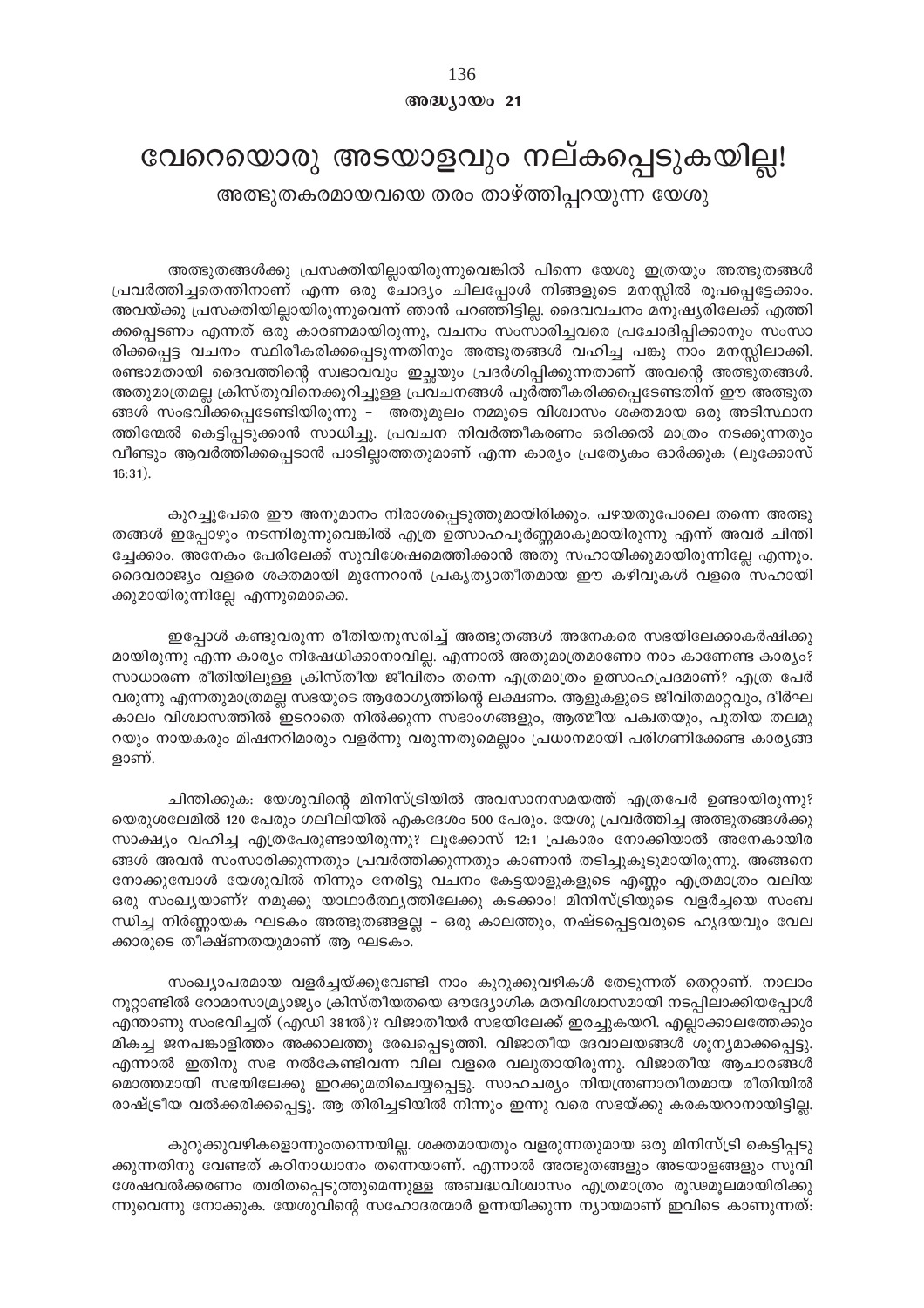അവന്റെ സഹോദരന്മാർ അവനോട്: നീ ചെയ്യുന്ന പ്രവൃത്തികൾ നിന്റെ ശിഷ്യന്മാരും കാണേണ്ടതിന് ഇവിടം വിട്ട് യെഹൂദ്യയിലേക്കു പോകുക. പ്രസിദ്ധനാകാൻ ആഗ്രഹിക്കുന്നവൻ ആരും രഹസ്യത്തിൽ ഒരു കാര്യവും ചെയ്യന്നില്ലല്ലോ; നീ ഇതു ചെയ്യുന്നുവെങ്കിൽ ലോകത്തിന് നിന്നെത്തന്നെ വെളിപ്പെടു ത്തുക എന്നു പറഞ്ഞു. അവന്റെ സഹോദരന്മാരും അവനിൽ വിശ്വസിച്ചില്ല (യോഹന്നാൻ 7:3-5).

അത്ഭുതങ്ങൾ പ്രവർത്തിക്കാനുള്ള യേശുവിന്റെ കഴിവിനെ ആളുകൾ കൂട്ടം കൂടുന്ന സ്ഥല ങ്ങളിൽ ഉപയോഗപ്പെടുത്തി അവന് പ്രശസ്തിയും അനുയായികളെയും വർദ്ധിപ്പിക്കണമെന്നാണ് അവന്റെ സഹോദരർ നൽകിയ ഉപദേശം. എന്നാൽ മിനിസ്ട്രിയുടെ ഉദ്ദേശ്യം പ്രശസ്തിയല്ല, ആത്മാ ക്കളെ രക്ഷിക്കുകയെന്നതാണ്. യേശുവിന്റെ സഹോദരന്മാരുടെ തത്വസംഹിത ലൗകീകവും യാഥാർത്ഥ്യബോധമില്ലാത്തതും സ്വാർത്ഥപൂർണ്ണമായതുമായിരുന്നു. ഇക്കാര്യങ്ങളിൽ യേശുവിന് താത്പര്യമേയില്ലായിരുന്നു. താൻ ചെയ്യുന്നതെന്താണെന്ന് യേശുവിന് നന്നായറിയാമായിരുന്നു. അട യാളങ്ങൾക്കായുള്ള ആവശ്യം യേശു നിരസിക്കുന്നത് നാം പതിവായി കാണുന്ന ഒരു കാര്യമാണ്. കാരണം മനുഷ്യഹൃദയങ്ങളെക്കുറിച്ച് വൃക്തമായി അറിയാവുന്നത് യേശുവിനുമാത്രമായിരുന്നു. അട യാളങ്ങൾ അമ്പേഷിക്കുന്ന ഒരു ഹൃദയത്തെ യേശു നിരാശപ്പെടുത്തുന്നതു നാം കാണുന്നു. ജനക്കൂ ട്ടത്തിന്റെ താളത്തിനൊത്തു തുള്ളാൻ യേശു തുനിയാതിരുന്നതിന് താഴെപ്പറയുന്ന കാരണങ്ങളുണ്ട്:

## 1. തെറ്റായ മനോഭാവത്തോടെ ജനം തന്നെ അനുഗമിക്കുന്നത്

മാനസാന്തരപ്പെട്ട് ജീവിതമാറ്റം സാദ്ധ്യമാക്കുന്നതിലും എത്രയോ ഏറെ ഉത്സാഹപൂർണ്ണമാ യ ഒരു കാര്യമായിരിക്കും അടയാളങ്ങളാലും അത്ഭുതങ്ങളാലും ആളുകൾ തന്നോടു പറ്റിച്ചേരുന്നത്! തന്റെ പിന്നാലെവരുന്ന ജനക്കൂട്ടത്തെ നോക്കി യേശു അവരുടെ മനോഭാവത്തെ വെല്ലുവിളിക്കുന്നു:

അതിന് യേശു; ആമേൻ, ആമേൻ, ഞാൻ നിങ്ങളോടു പറയുന്നു; നിങ്ങൾ അത്ഭുതം കണ്ടതുകൊണ്ട ല്ല, അഷം ഭക്ഷിച്ചു തൃപ്തരായതുകൊണ്ടത്രേ എന്നെ അന്വേഷിക്കുന്നത്. നശിച്ചുപോകുന്ന ആഹാര ത്തിനായിട്ടല്ല, നിത്യജീവനിലേക്കു നിലനിൽക്കുന്ന ആഹാരത്തിനായിത്തന്നേ പ്രയത്നിക്കുവിൻ; അത് മനുഷ്യ പുത്രൻ നിങ്ങൾക്കു തരും; അവനെ പിതാവായ ദൈവം മുദ്രവച്ചിരിക്കുന്നു എന്ന് ഉത്തരം പറ ഞ്ഞു (യോഹന്നാൻ 6:26-27).

അവർ കണ്ട അത്ഭുതങ്ങൾ സമർപ്പിതരായ ശിഷ്യന്മാരായിത്തീരാൻ അവരുടെ ഹൃദയങ്ങളെ ഒരു ക്കേണ്ടതിനായിരുന്നു, എങ്കിലും സ്വാർത്ഥതാത്പര്യങ്ങളെ അടിസ്ഥാനപ്പെടുത്തിയാണ് അവർ യേശു വിനെ അനുഗമിക്കാൻ തുനിഞ്ഞത്. ഇത്ര കഠിനമായ ഒരു ശാസന ലഭിച്ചതിനുശേഷവും അവരുടെ ഹ്യദയം മാനസാന്തരപ്പെട്ടില്ല:

അവർ അവനോട്: ഞങ്ങൾ കണ്ടു നിന്നെ വിശ്വസിക്കേണ്ടതിന് എന്ത് അടയാളമാണ് നീ ചെയ്യുന്നത്? നീ എന്തു പ്രവൃത്തിയാണ് ചെയ്യുന്നത്? (യോഹന്നാൻ 6:30).

ഈ സംഭവം നടക്കുന്നതാകട്ടെ യേശു അനേകായിരങ്ങളെ തീറ്റിപ്പോറ്റിയതിനു ശേഷവുമാണ് (യോ ഹന്നാൻ 6:1-15). അവരിൽ നിന്നും യേശു പ്രതീക്ഷിക്കുന്ന സമർപ്പണത്തെക്കുറിച്ച് കൂടുതൽ കേട്ട പ്പോൾ അവരുടെ ഹൃദയ വിചാരങ്ങൾ കൂടുതൽ വ്യക്തമായി. അവരുടെ പ്രതികരണം:

അവന്റെ ശിഷ്യന്മാർ പലരും അതു കേട്ടിട്ട്: ഇതു കഠിനമായ ഉപദേശമാകുന്നു; ഇതു സ്വീകരിക്കുവാൻ ആർക്കു കഴിയും? എന്നു പറഞ്ഞു. ശിഷ്യന്മാർ അതിനെക്കുറിച്ചു പിറുപിറുക്കുന്നത് യേശു സ്വയം മന സ്സിലാക്കി അവരോട്: ഇതു നിങ്ങൾക്ക് ഇടർച്ചയാകുന്നുവോ. ..അന്നുമുതൽ അവന്റെ ശിഷ്യന്മാരിൽ പലരും പിന്തിരിഞ്ഞുപോയി, പിന്നെ അവനോടുകൂടെ സഞ്ചരിച്ചില്ല (യോഹന്നാൻ 6:60-61, 66).

ആദ്യം മുതലേ അവരുടെ മനോഭാവം പാപപങ്കിലമായതായിരുന്നു. ഇത്തരം ആളുകൾ യേശുവിനെ അനുഗമിക്കുന്നത് തങ്ങൾക്ക് അതിലൂടെ എന്തു ലാഭമുണ്ടാകുന്നു എന്നു നോക്കിയിട്ടാണ്. കാറ്റുവീ ശുമ്പോൾ നെല്ലും പതിരും തിരിച്ചറിയപ്പെടും.

## 2. അത്ഭുതങ്ങൾ വിശ്വസ്തത ഉറപ്പുനൽകുന്നില്ല.

വലിയ അത്ഭുതങ്ങൾ അനുഭവിച്ചു എന്നത് ദീർഘകാല വിശ്വസ്തതയെ ഉറപ്പാക്കുന്നില്ല. മര ണത്തോടടുത്ത ഒരു സാഹചര്യത്തിലൂടെ കടന്നു പോയ ആളുകളെപ്പോലെയാണിത്. അങ്ങനെ യുള്ള സാഹചര്യത്തിൽ നിന്നും അതിശയകരമായി രക്ഷപെട്ട എത്രപേർ ജീവിതത്തിൽ മാറ്റം വരു ത്തിയവരായിട്ടുണ്ട്? എന്റെ ചെറുപ്പത്തിൽ രണ്ടു തവണ ഞാൻ ഇപ്രകാരം രക്ഷപെട്ടിട്ടുണ്ട്. ഒരിക്കൽ കടലിൽ മുങ്ങിത്താണപ്പോൾ, പിന്നീട് ഒരു കാർ ഇടിച്ച് എന്റെ മോട്ടോർ സൈക്കിളിനെ രണ്ടാക്കി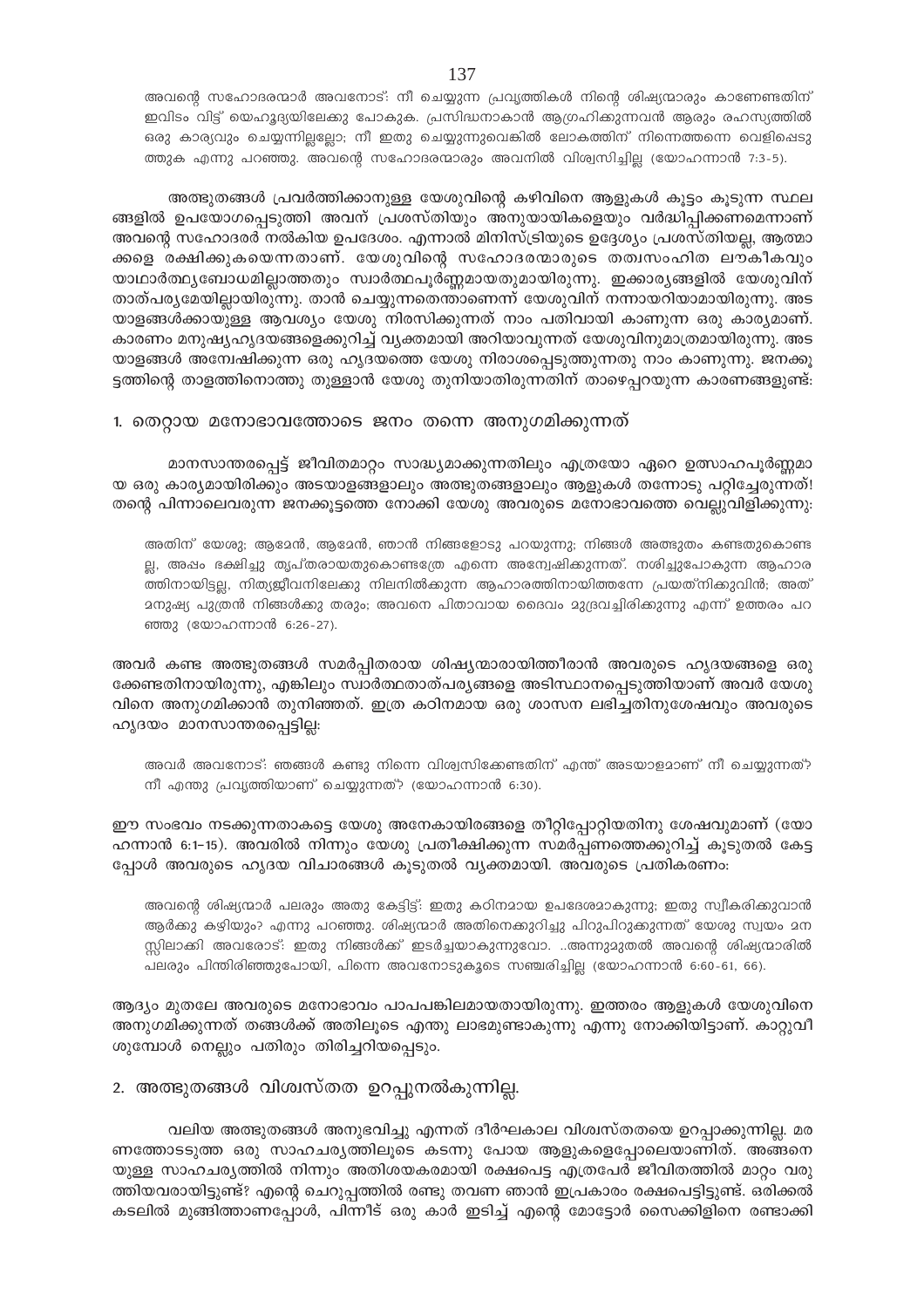ഒടിച്ചു കളഞ്ഞപ്പോൾ. അത്തരം സംഭവങ്ങൾ നടക്കുമ്പോൾ ആളുകൾ താത്കാലികമായി ആത്മീയ രായ വ്യക്തികളായിത്തീരുന്നു, എന്നാൽ അതിന്റെ ദൈർഘ്യം വളരെ ചെറുതാണ്. ശക്തമായ ഒരു തീരുമാനത്തെത്തുടർന്നെടുക്കുന്ന ജീവിതസമർപ്പണവും ഒരു തോന്നലിനെയോ സംഭവത്തെയോ അടിസ്ഥാനമാക്കിയെടുക്കുന്ന ജീവിതസമർപ്പണവും താരതമ്യം പോലും ചെയ്യാൻ കഴിയാത്തവിധം വൃത്യസ്തമായതാണെന്ന കാര്യം യേശുവിനറിയാം. ഇത്തരം കാര്യങ്ങൾ യേശുവിന്റെ മിനിസ്ട്രി യിൽ പലതവണ അരങ്ങേറിയിട്ടുണ്ട്.

ദൈവമക്കൾ പോലും ഇത്തരം സ്വാർത്ഥത നിറഞ്ഞ മറവിരോഗത്തിൽ നിന്നും വിമുക്തരല്ല യെന്ന കാര്യം സങ്കടകരമായ ഒന്നാണ്. ദൈവം ചെയ്തവയെ അവർ മറക്കുന്നു (2 പത്രോസ് 1:9). ഇസ്രായേൽ മക്കളുടെ മരുഭൂ പ്രയാണകാലഘട്ടത്തിലുടനീളം നോക്കുമ്പോൾ നാം വീണ്ടും വീണ്ടും പഠിക്കുന്ന പാഠവുമിതല്ലേ?

അവർ അവന്റെ പ്രവൃത്തികളും അവരെ കാണിച്ച അത്ഭുതങ്ങളും മറന്നുകളഞ്ഞു. അവൻ മിസ്രയീം ദേശത്ത്, സോവാൻ വയലിൽവച്ച് അവരുടെ പിതാക്കന്മാർ കാൺകെ, അത്ഭുതം പ്രവർത്തിച്ചു. അവൻ സമുദ്രത്തെ വിഭാഗിച്ച് അതിൽക്കൂടി അവരെ കടത്തി; അവൻ വെള്ളത്തെ ചിറപോലെ നിൽകുമാറാ ക്കി. പകൽ സമയത്ത് അവൻ മേഘംകൊണ്ടും രാത്രിമുഴുവനും അഗ്നിപ്രകാശം കൊണ്ടും അവരെ നടത്തി. അവൻ മരുഭൂമിയിൽ പാറകൾ പിളർന്ന് ആഴികളിൽനിന്ന് എന്നപോലെ അവർക്കു ധാരാളം കുടിക്കുവാൻ കൊടുത്തു. പാറയിൽനിന്ന് അവൻ ഒഴുക്കുകൾ പുറപ്പെടുവിച്ചു; വെള്ളം നദികൾപോലെ ഒഴുകുമാറാക്കി. എങ്കിലും അവർ അവനോടു പാപം ചെയ്തു; അത്യുന്നതനോടു മരുഭൂമിയിൽ വച്ചു **മത്സരിച്ചുകൊണ്ടേയിരുന്നു. തങ്ങളുടെ കൊതിക്കു ഭക്ഷണം ചോ**ദിച്ചുകൊണ്ട് അവർ ഹൃദയത്തിൽ മൈവത്തെ പരീക്ഷിച്ചു (സങ്കീർത്തനം 78:11-18).

ദൈവം തന്റെ ഏകജാതനെ തങ്ങളുടെ പാപത്തിനു വേണ്ടി ബലിയർപ്പിച്ചതിന്റെ അടിസ്ഥാനത്തിൽ മനുഷ്യഹൃദയങ്ങളിലുണ്ടാകുന്ന മാറ്റത്തിലൂടെ അവരെ നേടുന്നതാണ് ദൈവത്തിന്റെ പദ്ധതി (യോ ഹന്നാൻ 12:32). അല്ലാതെ അവർ സാക്ഷ്യം വഹിച്ച കുറച്ചു അടയാളങ്ങളുടെ അടിസ്ഥാനത്തിൽ അവരെ നേടിയെടുക്കാമെന്നതല്ല.

### 3. വചനം മാത്രം മതി

വളരെ വിശദമായി നാം സംസാരിച്ചതുപോലെ, ദൈവത്തിൽ ശക്തമായ ഒരു വിശ്വാസം പടുത്തുയർത്തുന്നതിനു നമുക്കു വേണ്ടത് ദൈവവചനം മാത്രമാണ്. തന്റെ കുടുംബാംഗങ്ങളുടെ ഹൃദയത്തിൽ ഒരു മാറ്റം സൃഷ്ടിക്കാൻ അത്ഭുതത്തിന് എന്തുകൊണ്ടു കഴിയില്ല എന്ന കാര്യം മനസ്സി ലാക്കാൻ ബുദ്ധിമുട്ടിയ ധനികനെ അബ്രഹാം പറഞ്ഞുബോധ്യപ്പെടുത്തിക്കൊടുക്കാൻ ശ്രമിച്ചതും ഇക്കാര്യം തന്നെയാണ്. അതേ വചനങ്ങൾ അത്ഭുതങ്ങളെക്കുറിച്ചു പറയുമ്പോൾ എത്രമാത്രം ശ്രേഷ്ട തയോടെയാണ് ഈ ദൗത്യം നിറവേറ്റപ്പെടുക? ബോധ്യമുള്ള ഒരുവനാകാൻ ആഗ്രഹിക്കുന്നയാൾ ചെയ്യേണ്ടത് ഇത്രമാത്രമാണ് – ബൈബിൾ വായിക്കുക. ഇതു നിങ്ങളിൽ മാറ്റം വരുത്തിയില്ലെങ്കിൽ, നിങ്ങൾ സാക്ഷ്യം വഹിക്കുന്ന ഒരു അത്ഭുതവും ഈ കൃത്യം നിങ്ങളിൽ നിറവേറ്റാൻ പോകുന്നില്ല.

## 4. സംശയമുള്ളവർക്കു പോലും അത്ഭുതങ്ങളുടെ ആവശ്യമില്ല.

ഗിദെയോന്റെയും തോമസിന്റെയും പേരൊക്കെ തങ്ങളുടെ വിശ്വാസക്ഷയത്തെ ന്യായീകരി ക്കുവാൻ ഉപയോഗിക്കുന്ന ആളുകൾ ഉണ്ട്. എന്നാൽ ഗിദെയോന്റെ മനോഭാവവും തോമസിന്റെ സംശയവും ദൈവം അംഗീകരിക്കുകയോ മാനിക്കുകയോ ചെയ്തില്ല എന്നകാര്യം വെറുതേയൊന്നു വായിച്ചാൽത്തന്നെ ഏതൊരാൾക്കും മനസ്സിലാകും. തോമസിന്റെ സംശയത്തെ ന്യായീകരിക്കാൻ കഴിയുന്ന ഒരു ഒഴികഴിവും നിരത്താൻ അവനില്ല എന്നതാണ് വാസ്തവം, കാരണം, യേശുപ്രവർത്തിച്ച എണ്ണമറ്റ അത്ഭുതങ്ങൾക്കു സാക്ഷിയാകാൻ അവനു കഴിഞ്ഞിട്ടുണ്ട്. യേശു തന്റെ പുനഃരുത്ഥാനത്തെ ക്കുറിച്ചു പ്രവചിച്ച അനേകം അവസരങ്ങളിൽ തോമസ് സന്നിഹിതനായിരുന്നു. സംശയവാനായ തോമസിനെ യേശു എപ്രകാരമാണ് കൈകാര്യം ചെയ്തത്?

പിന്നെ തോമാസിനോട്: നിന്റെ വിരൽ ഇങ്ങോട്ടു നീട്ടി എന്റെ കൈകൾ കാണുക; നിന്റെ കൈ നീട്ടി എന്റെ വിലാഷുറത്ത് ഇടുക; അവിശ്വാസിയാകാതെ വിശ്വാസിയായിരിക്കുക എന്നു പറഞ്ഞു (യോഹ ന്നാൻ 20:27).

തോമസിന്റെ ശാസ്ത്രീയ സമീപനത്തെ യേശുവിന് ഇഷ്ടപ്പെട്ടില്ല, അവനു കിട്ടിയത് ഒരു ശാസന യാണ്. തന്റെ സംശയങ്ങളെ കാര്യകാരണസഹിതം സമീപിച്ച് ഒരു തീരുമാനത്തിലെത്താനാല്ല യേശു അവനോട് ആവശ്യപ്പെട്ടത്, പകരം അവിശ്വാസത്തെ പ്രതി മാനസാന്തരപ്പെടുവാനാണ്. ഇതിനർത്ഥം

138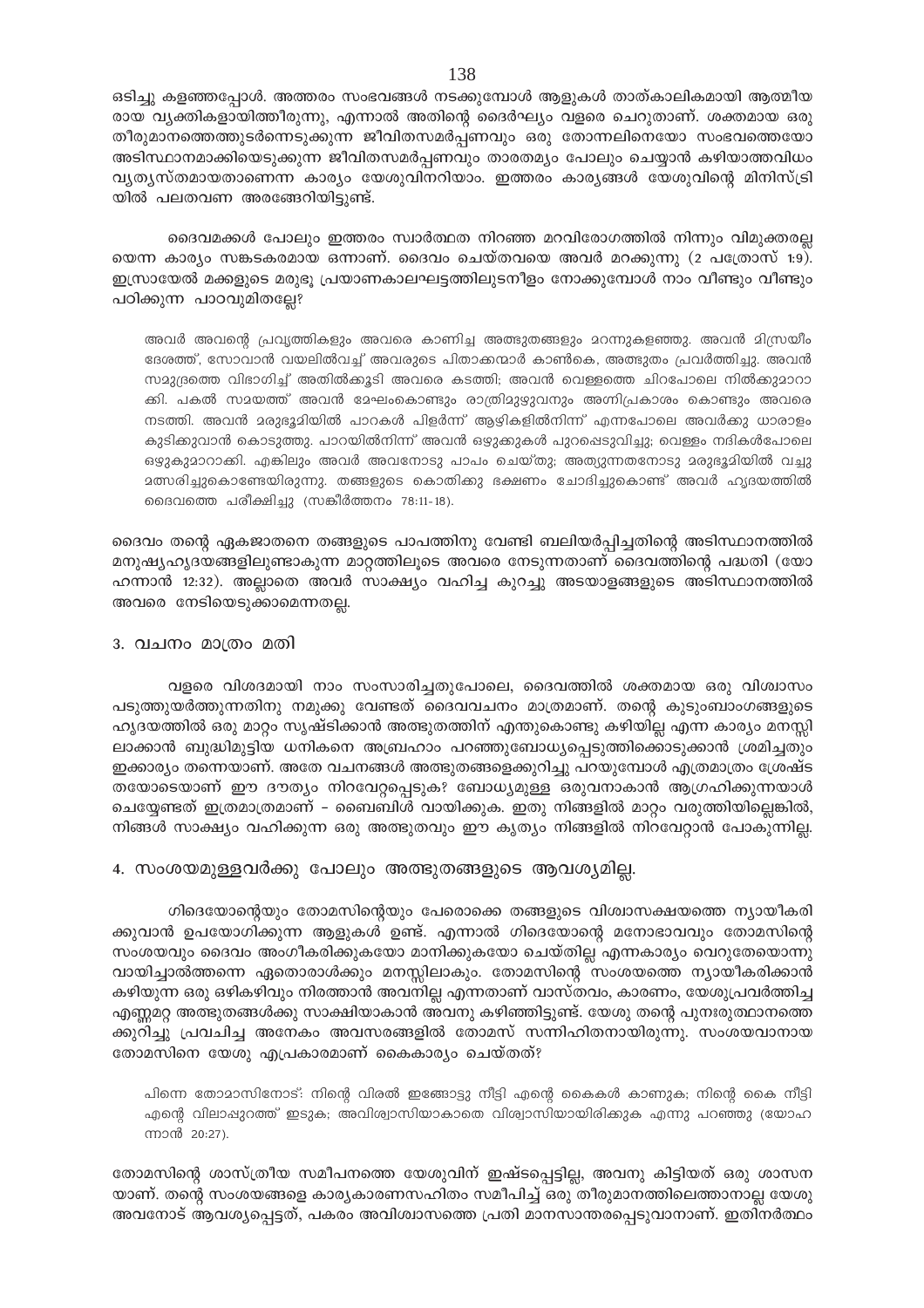നാം കാര്യകാരണങ്ങളെ കൈവിടണമെന്നാണോ? അല്ല, കാരണം തോമസിന്റെ കാര്യത്തിൽ നിരവ ധിയായ അടയാളങ്ങൾക്ക് അവൻ സാക്ഷിയാണ്.

ക്രിസ്തീയ പശ്ചാത്തലത്തിൽ നിന്നുമല്ലാത്ത ഒരാളുമായി എന്റെ സുഹൃത്ത് വേദപഠനം നട ത്തുകയായിരുന്നു. ആദ്യമൊക്കെ നന്നായി പോയ ആ പഠനം കുറച്ചു കഴിഞ്ഞപ്പോൾ നിശ്ചലമായി. ഈ പഠിതാവ് സാത്താനിൽ വിശ്വസിക്കുന്നില്ല അതിനാൽ പാപം എന്ന ഒന്നു നിലനിൽക്കുന്നില്ല എന്ന ഒരു ഉറച്ച നിലപാടെടുക്കുന്നയാളായിരുന്നു. എന്റെ സുഹൃത്ത് മിഥ്യാബോധത്തിൽ നിന്നും പിന്മാറാനും വചനത്തെ വിശ്വസിക്കുവാനുമായി അയാളെ വെല്ലുവിളിച്ചു. അതൊരു ബുദ്ധിശൂ നൃതയാണെന്നാണ് ഞാൻ ആദ്യം വിചാരിച്ചത്. (ഒരു നല്ല പുസ്തകം വായിച്ച് ഇക്കാരൃത്തിൽ കൂടു തൽ ജ്ഞാനം നേടാൻ അവരെ സഹായിക്കുകയായിരുന്നു ചെയ്യേണ്ടിയിരുന്നത് എന്നതായിരുന്നു എന്റെ ചിന്ത. എന്നാൽ മിനിസ്ട്രിയെക്കുറിച്ചുള്ള എന്റെ ധാരണകൾ വ്യത്യസ്തമാകുകയായിരുന്നു അന്നുമുതൽ).കുറച്ചു ദിവസങ്ങൾക്കുള്ളിൽ ആ വനിത സ്നാനം സ്ഥീകരിച്ചു.

ഇന്നത്തെ അവിശ്വാസി–തോമസുമാരിൽ ചിലർക്കു വേണ്ടതും അത്ഭുതങ്ങളല്ല. മാനസാന്ത രപ്പെടാൻ ഉതകുന്ന ഒരു നല്ല ശകാരമാണ്. എന്നാൽ വിശ്വാസഹീനരായ എല്ലാവർക്കും വേണ്ട പരി ഹാരമതല്ല, ന്യായമായ ചോദ്യങ്ങളും സഹായവുമാവശ്യമുള്ളവരെ നാം എപ്രകാരം സഹായിക്കും? വചനത്തിലേക്കു നോക്കുന്നതിനുള്ള സഹായമാണ് നാം നൽകേണ്ടത്. വചനമാണ് വിശ്വാസം ജനി പ്പിക്കുന്നത് (റോമക്കാർ 10:17). അത്ഭുതങ്ങളെക്കുറിച്ച് ഈ വേദഭാഗത്ത് പരിശുദ്ധാത്മാവ് ഒന്നും സംസാരിക്കുന്നില്ല.

## 5. കഠിനഹൃദയരായ ആളുകളിൽ അത്ഭുതങ്ങൾ ഒരു മാറ്റവും വരുത്തിയിരുന്നില്ല.

അതിശയകരമായ യുക്തിവാദങ്ങൾ നടത്താൻ പര്യാപ്തമായതാണ് മനുഷ്യമനസ്സ്. ബൈബി ളിലെ ഫറവോന്റെയോ (പുറപ്പാട് 7:13) യെരോബോവാമിന്റെയോ (1 രാജാക്കന്മാർ 13:4–6, 33) ഹിറ്റ് ലറുടെ സൈന്യപ്രധാനിയായിരുന്ന നാസി ഗോയെറിങ്ങിന്റെയോ<sup>ന</sup> കാര്യത്തിലെന്നതുപോലെയുള്ള ഹൃദയ കാഠിന്യം യേശുവിന്റെ കാലഘട്ടത്തിലുള്ള ആളുകളിലും നമുക്കു കാണാം. ലാസറിനെ യേശു ഉയർപ്പിച്ചതിനു ദൃക്സാക്ഷികളായ പരീശന്മാർ അത്ഭുതത്തെ അംഗീകരിച്ചു എങ്കിലും അവരുടെ ഹൃദയത്തിൽ അതുണ്ടാക്കിയ മാറ്റം യേശുവിനെ ഉന്മൂലനം ചെയ്യാനുള്ള വഴികൾ എപ്രകാരം ത്വരി തപ്പെടുത്താം എന്നതായിരുന്നു:

ഛാപുരോഹിതന്മാരും പരീശന്മാരും ന്യായാധിപസംഘം വിളിച്ചുകൂട്ടി: നാം എന്താണ് ചെയ്യേണ്ടത്? ഈ മനുഷ്യൻ വളരെയധികം അത്ഭുതങ്ങൾ പ്രവർത്തിക്കുന്നുവല്വോ. അവനെ ഇങ്ങനെ വിട്ടയച്ചാൽ എല്ലാവരും അവനിൽ വിശ്വസിക്കും; റോമാക്കാർ വന്ന് നമ്മുടെ നാടിനേയും ജനതയേയും എടുത്തു കളയും എന്നു പറഞ്ഞു (യോഹന്നാൻ 11:47-48).

ഭാഗ്യവശാൽ എല്ലാ നേതാക്കളും ഇതുപോലല്ലായിരുന്നു. കണ്ട അത്ഭുതങ്ങളെ അംഗീകരി ച്ചുകൊടുക്കാനുള്ള പരമാർത്ഥത കൈമുതലായുണ്ടായിരുന്ന നിക്കൊദേമുസിനെപ്പോലുള്ളവരുമുണ്ടാ യിരുന്നു (യോഹന്നാൻ 3:1, 7:51). എന്നാൽ ഭൂരിഭാഗം യഹൂദരും അവിശ്വാസികളായിത്തന്നെ തുടർന്നു:

അവർ കാൺകെ അവൻ ഇത്രയധികം അത്ഭുതങ്ങൾ ചെയ്തിട്ടും അവർ അവനിൽ വിശ്വസിച്ചില്ല (യോഹന്നാൻ 12:37).

ഹൃദയകാഠിന്യം സംഭവിച്ചവരിൽ അത്ഭുതങ്ങൾ ഉളവാക്കുന്ന മാറ്റം ഇന്നും ഇതുപോലത്തേതു തന്നെ യാണ്.

## 6. നമുക്കു നൽകിയിട്ടുള്ള സ്വതന്ത്രേച്ചയെ യേശു ഹനിക്കുന്നില്ല.

നാം ഓരോ തെറ്റായ തീരുമാനം എടുക്കാൻ തുടങ്ങുമ്പോഴും ദൈവം പ്രത്യക്ഷപ്പെട്ട് നമ്മെ തിരുത്തി ശരിയായ തീരുമാനമെടുപ്പിക്കുന്നു എന്ന ഒരു അവസ്ഥ നിലനിൽക്കുന്നു എന്നു കരുതുക. വ്യക്തിപരമായ ഉത്തരവാദിത്വബോധവും തീരുമാനമെടുക്കുവാനുള്ള സ്വാതന്ത്ര്യവും എന്നന്നേക്കു മായി നമുക്കു കൈമോശം വരും. തീരുമാനമെടുക്കുവാനുള്ള നമ്മുടെ കഴിവുകളെ ദൈവം മാനിക്കു ന്നു, സ്വാർത്ഥതയ്ക്കുവേണ്ടി നാം അതു തെറ്റായി ഉപയോഗിക്കുന്നുണ്ടെങ്കിലും. യേശുവിന്റെ വാക്കു കൾ നോക്കുക:

അവന്റെ ഇഷ്ടം ചെയ്യുവാൻ ഇച്ഛിക്കുന്നവൻ, ഈ ഉപദേശം ദൈവത്തിൽ നിന്നുള്ളതോ ഞാൻ സ്വയ 2ായി പ്രസ്താവിക്കുന്നതോ എന്ന് അറിയും (യോഹന്നാൻ 7:17).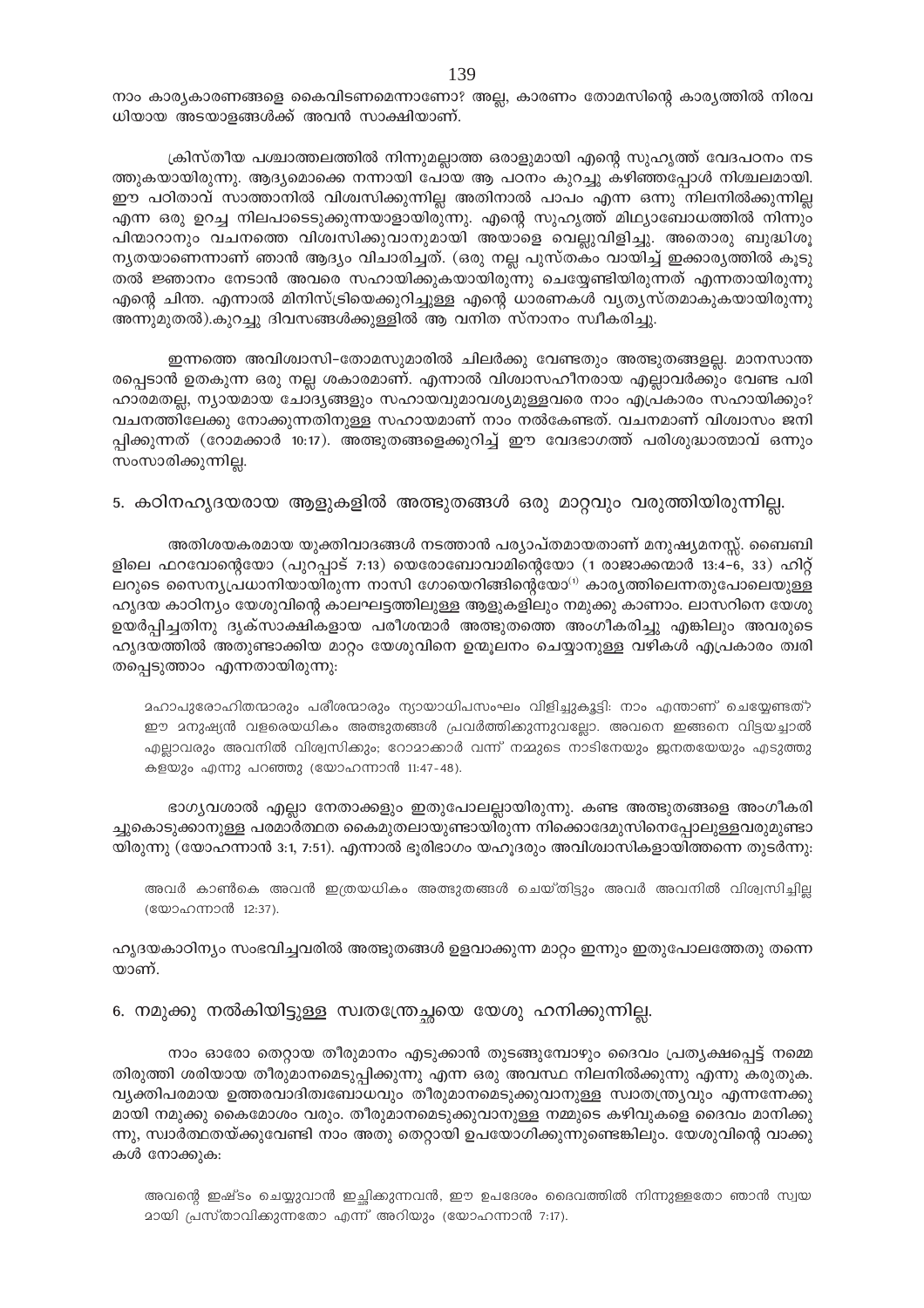യേശുവാണു വഴിയും സത്യവും ജീവനും എന്ന കാര്യം മനസ്സിലാക്കിയെടുക്കുന്നതിന് അത്ഭുതാനു ഭവങ്ങൾ ഉണ്ടാകണം എന്നൊരു നിബന്ധനയുമില്ല. വിശദീകരിക്കാൻ കഴിയാത്ത രഹസ്യ രീതിയിൽ ദൈവം നിങ്ങൾക്കതു വെളിപ്പെടുത്തുന്നതുമല്ല. സത്യത്തെ അംഗീകരിക്കുന്ന ഒരു തീരുമാനം ഉണ്ടാ വുകയെന്നതാണ് അടിസ്ഥാനപരമായി ഉണ്ടാകേണ്ട യോഗ്യത. ക്രിസ്തീയത സത്യമായതാണ്<sup>(2)</sup> എന്നു ള്ളകാര്യത്തിൽ തീരുമാനമെടുക്കുന്നതിനുള്ള ശരിയായ വഴിയും അതാണ്.

കേൾവിക്കാരിൽ സത്യം ബലപ്രയോഗത്തിലൂടെ അടിച്ചേൽപ്പിക്കുകയല്ല യേശു പറഞ്ഞ ഉപ മകൾ ചെയ്യുന്നത്. അതുപോലെ തന്നെ, വൈകാരികവും നിമിഷനേരത്തേക്കുള്ളതും ആഴത്തിലുള്ള ബോധ്യത്തെ അടിസ്ഥാനപ്പെടുത്താതെയുമുള്ള ഒരു തീരുമാനമെടുപ്പിക്കുകയല്ല അത്ഭുതങ്ങളാൽ നയിക്കപ്പെടാത്ത ഒരു മിനിസ്ട്രി ചെയ്യുന്നത്. (അത്ഭുതങ്ങൾ ഒരു തടസ്സമാണെന്നുള്ള വാദമില്ല, ആളുകൾ പറഞ്ഞു ധരിപ്പിക്കുന്നതുപോലെ അത്രമാത്രം പ്രയോജനം അവകൾ കൊണ്ടില്ല എന്ന താണ് സത്യം).

## 7. കാരണത്തിന്റെ അടിസ്ഥാനത്തിലുള്ള ഒരു വിശ്വാസമാണ് യേശു നമ്മിൽ പ്രതീ ക്ഷിക്കുന്നത്

ചിന്തിച്ചുനോക്കാനായി യേശു ജനങ്ങളോട് അനേകം തവണ ആവർത്തിച്ചു ഉദ്ബോധിപ്പിക്കു ന്നതു കാണാം (ലൂക്കാ 20:17, 27–40, 41–44). ആളുകളെ ചിന്തിക്കാനായി നാമും പ്രബോധിപ്പിക്കേണ്ട തുണ്ട്. അടയാളങ്ങൾക്കു വേണ്ടിയുള്ള ഓരോ അഭ്യർത്ഥനയും യേശു കൈക്കൊണ്ടിരുന്നെങ്കിൽ അതു നൽകുമായിരുന്ന സൂചനയെന്തായിരിക്കും? ഓരോ സാഹചര്യത്തിലും ഒരു അടയാളം തേടുന്നതരത്തിലുള്ള മനോഭാവത്തിലേക്ക് ആളുകളെ എത്തിക്കും. സ്വന്തമായി ചിന്തിച്ചു തീരുമാന ത്തിലെത്തുന്നതിനു പകരം ഓരോന്നിനും ഉത്തരത്തിനുവേണ്ടി നോക്കിയിരിക്കുന്ന അവസ്ഥയിലേ ക്ക്. അതുവഴിയുള്ള സ്തുതിയും കുറ്റപ്പെടുത്തലും ദൈവത്തിനും. കരിസ്മാറ്റിക്കുകാരുടെ ഈ രീതി വളരെ ആത്മീയമായ ഒന്നാണെന്ന് പ്രത്യക്ഷത്തിൽ തോന്നും. വ്യക്തിപരമായ ബൈബിൾ പഠന ത്തിന്റെ അന്ത്യമാണിത്, കാരണം ദൈവം നേരിട്ടു സംസാരിക്കുകയാണെങ്കിൽ പിന്നെ വചനം പഠി ക്കാനായി മണിക്കൂറുകൾ ചിലവഴിക്കേണ്ടതുണ്ടോ? ക്രിസ്തുമതത്തിന്റെകൂടി അന്ത്യമാകുമത്.

### അവസാനമായി..

## അത്ഭുതങ്ങൾ തേടുന്ന മനോഭാവത്തെ യേശു നിരുത്സാഹപ്പെടുത്തുന്നതിനാൽ നമുക്കും അപ്രകാരം ചെയ്യാം. ഇക്കാര്യത്തിൽ കൂടുതൽ വ്യക്തത തരുന്ന ഒരു വേദഭാഗമിതാണ്:

ജനസമൂഹം തിങ്ങിക്കുടിയപ്പോൾ അവൻ പറഞ്ഞുതുടങ്ങിയത്: ഈ തലമുറ ദോഷമുള്ള തലമുറയാ കുന്നു; അത് അടയാളം അന്വേഷിക്കുന്നു; യോനായുടെ അടയാളാല്ലാതെ അതിനു മറ്റൊരു അടയാ ളവും ലഭിക്കുകയില്ല. യോനാ നിനവേക്കാർക്ക് അടയാളമായതുപോലെ മനുഷ്യപുത്രൻ ഈ തലമുറയ്ക്കും അടയാളമായിരിക്കും. തെക്കേരാഇഞി ന്യായവിധിയിൽ ഈ തലമുറയിലെ മനുഷ്യരോടൊഷം ഒന്നിച്ച് ഉയിർത്തെഴുന്നേറ്റ് അവരെ കുറ്റം വിധിക്കും; അവൾ ശലോമോന്റെ ഇഞാനം കേൾക്കുവാൻ ഭൂമി യുടെ അറ്റങ്ങളിൽനിന്നു വന്നുവല്ലോ. ഇവിടെ ഇതാ, ശലോമോനെക്കാൾ വലിയവൻ. നിനവേക്കാർ ന്യായവിധിയിൽ ഈ തലമുറയോടൊന്നിച്ച് എഴുന്നേറ്റ് അതിനെ കുറ്റം വിധിക്കും; അവർ യോനാ യുടെ പ്രസംഗം കേട്ടു മാനസാന്തരപ്പെട്ടുവല്ലോ. ഇതാ ഇവിടെ, യോനായേക്കാൾ വലിയവൻ ല്രൂക്കോസ്  $11:29 - 32$ ).

നിനവേക്കാർ മാനസാന്തരപ്പെട്ടത് യോനാ അവരോടു ദൈവവചനം പ്രസംഗിച്ചതിനാലാണ്. അത്ഭു തകരമായ ഒരു അടയാളത്തിന്റെയും ആവശ്യം അവർക്കുണ്ടായിരുന്നില്ല. ഒരു അടയാളം എത്രമാത്രം അവരെ സഹായിക്കുമായിരുന്നു എന്നു നമുക്കു തോന്നുമെങ്കിലും. യോനാ ഒരു വിദേശിയായിരു ന്നു, അവൻ ഒറ്റയ്ക്കായിരുന്നു – സംഘബലമൊന്നുമില്ലായിരുന്നു, യോനായെക്കുറിച്ച് നിനവേക്കാർ മുമ്പു കേട്ടിട്ടുപോലുമില്ലായിരുന്നു, യോനായുടെ മതമാകട്ടെ അവർക്ക് അപരിചിതമായ ഒന്നുമായി രുന്നു. യോനാ അത്ഭുതങ്ങൾ ഒന്നും ചെയ്തില്ല, എങ്കിലും മുഴുവൻ പട്ടണവും മാനസാന്തരപ്പെട്ടു (യോനാ 3:5).

അതിനും ഒരു നൂറ്റാണ്ടിനു മുമ്പ് തെക്കുദേശത്തെ രാജ്ഞി (1 രാജാക്കന്മാർ 10:1-13) ശല മോൻ രാജാവിന്റെ വാക്കുകളെ കൈക്കൊണ്ടു, അദ്ദേഹം അത്ഭുതങ്ങളൊന്നും ചെയ്തില്ലായിരുന്നി ട്ടും. ശലമോന്റെ ജ്ഞാനം കണ്ട രാജ്ഞി ഇസ്രായേലിന്റെ ദൈവത്ത സ്തുതിക്കുകയാണുണ്ടായത് (1 രാജാക്കന്മാർ 10:9).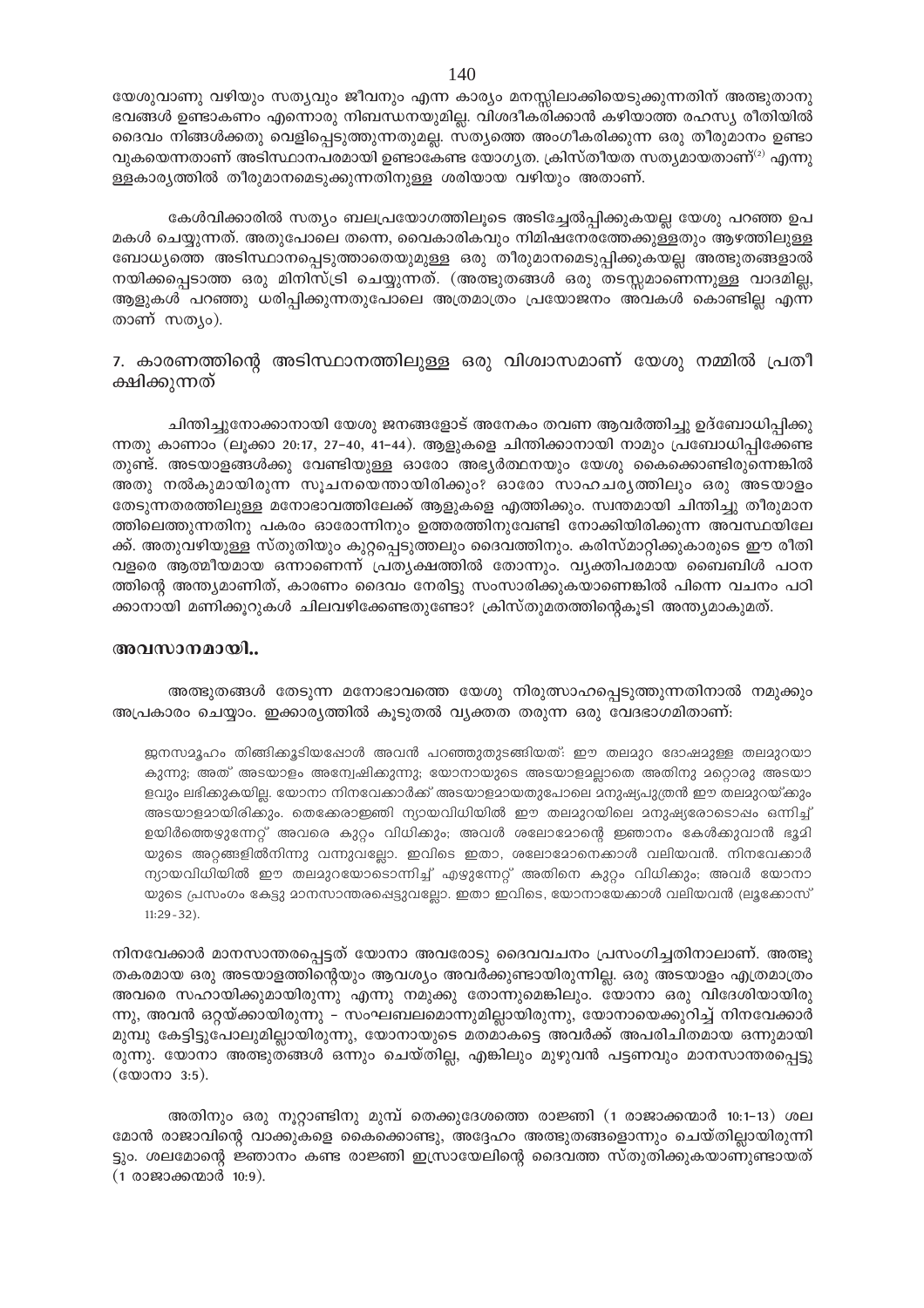ഈ രണ്ടു സാഹചര്യത്തിലും മാറ്റം ഉണ്ടാക്കിയതും ബോധ്യപ്പെടുത്തിയതും അത്ഭുതങ്ങളാ ലല്ല. നിനവേ നിവാസികളോ, ഷേബായിലെ രാജ്ഞിയോ അത്ഭുതങ്ങൾ കണ്ടില്ല – എങ്കിലും ഇരു കൂട്ടരും ദൈവവചനത്താൽ ചലിപ്പിക്കപ്പെട്ടു. ഈ അന്യദേശക്കാരുടെ വിശ്വാസത്തിനുമുന്നിൽ യേശു വിന്റെ തലമുറക്കാർക്കു നിരത്താൻ കഴിയുന്ന ഒഴികഴിവുകൾ എന്തൊക്കെയാണ്?

യോനായുടെ അടയാളം? ഏറ്റവും അടിസ്ഥാനമായ അത്ഭുതമാണ് യേശുവിന്റെ പുനഃരുത്ഥാ നം<sup>(3)</sup> (1 കൊരിന്ത്യർ 15:12-19). ഓരോ അവിശ്വാസിയും ദൈവത്തെ കണ്ടെത്താനൊരുമ്പെടുമ്പോൾ ദൈവം ഈ പുനഃരുത്ഥാനം വീണ്ടും വീണ്ടും ആവർത്തിക്കുന്നുണ്ടോ – യേശു മരിച്ചുയർക്കുന്നുണ്ടോ? ഇല്ല, എല്ലക്കാര്യങ്ങളിലുമെന്നപോലെ ഇവിടെയും പുനഃരുത്ഥാനത്തെക്കുറിച്ച് ഓരോ സത്യാമ്പേ ഷിയും ദൈവവചനത്തിൽ നിന്നും വായിച്ചു ബോധ്യം വരുത്തേണ്ടതാണ്. രണ്ടായിരം വർഷം മുമ്പാ യാലും ഇന്നായാലും യേശുവിൽ പരിപൂർണ്ണവിശ്വാസമർപ്പിക്കാൻ അവന്റെ പുനഃരുത്ഥാനം മതി യായ തെളിവാണ് – കുടുതലുമല്ല, കുറവുമല്ല.

യേശു തന്റെ തലമുറയിലുണ്ടായിരുന്ന അടയാളമന്വേഷകരോടു കൽപ്പിച്ച അതേ വാക്കുകൾ തന്നെയാണ് അതിന്റെ പരിപൂർണ്ണ ഭാവത്തോടും ഉദ്ദേശ്യത്തോടും കൂടെ ഇന്നത്തെ തലമുറയ്ക്കും നൽകപ്പെട്ടിട്ടുള്ളത്: ഒരു അടയാളവും നൽകപ്പെടുകയില്ല.

## കുറിപ്പുകൾ:

1. ഗോയെറിങ്ങിന്റെ വാക്കുകൾ പേടിസ്വപ്നസമാനമാണ്: എനിക്കു സ്വന്തമായി ഒരു മനസ്സാക്ഷി ഇല്ല, എന്റെ മനസ്സാക്ഷിയുടെ പേര് ഹിറ്റ്ലർ എന്നാണ്. നീതി നടപ്പാക്കലാണ് എന്റെ ജോലി, കൊല്ലലും നശിപ്പിക്കലുമാണ് എന്റെ ജോലി, മറ്റൊന്നുമല്ല.

2. തള്ളാനോ കൊള്ളാനോ കഴിയാത്ത (സ്വീകരിച്ചേ മതിയാകൂ എന്ന) ഒരു സാഹചര്യമാണ് ഇത് എന്ന് ഈ പറഞ്ഞതിനർത്ഥമില്ല. അന്ധമായ ഒരു വിശ്വാസമല്ല യേശു ആവശ്യപ്പെടുന്നത് എന്ന കാര്യം വ്യക്തമാണ്. കാര്യകാരണങ്ങളെ അടിസ്ഥാനപ്പെടുത്തിത്തന്നെയാണ് ഒരുവൻ വിശ്വാസത്തി ലേക്കു വരേണ്ടത്. യേശുവിനെ അറിയാത്തവരോട് ഞാൻ കൊടുക്കുന്ന വെല്ലുവിളി, അവർ എങ്ങ നെയായാലും വിശ്വസിച്ചേ മതിയാകൂ എന്നതല്ല, പകരം, സത്യമായതെന്ത് എന്നത് അറിഞ്ഞ് സ്വീക രിക്കുകയെന്നതാണ്, ആ തീരുമാനത്തിന്റെ അനന്തരഫലമെന്തായാലും.

3. എറ്റവും വലിയ അത്ഭുതം യേശുവിന്റെ പുനരുത്ഥാനമാണ് എന്ന് സി എസ് ലൂയിസ് പറഞ്ഞത് ഞാൻ പിന്തുണയ്ക്കുന്നു.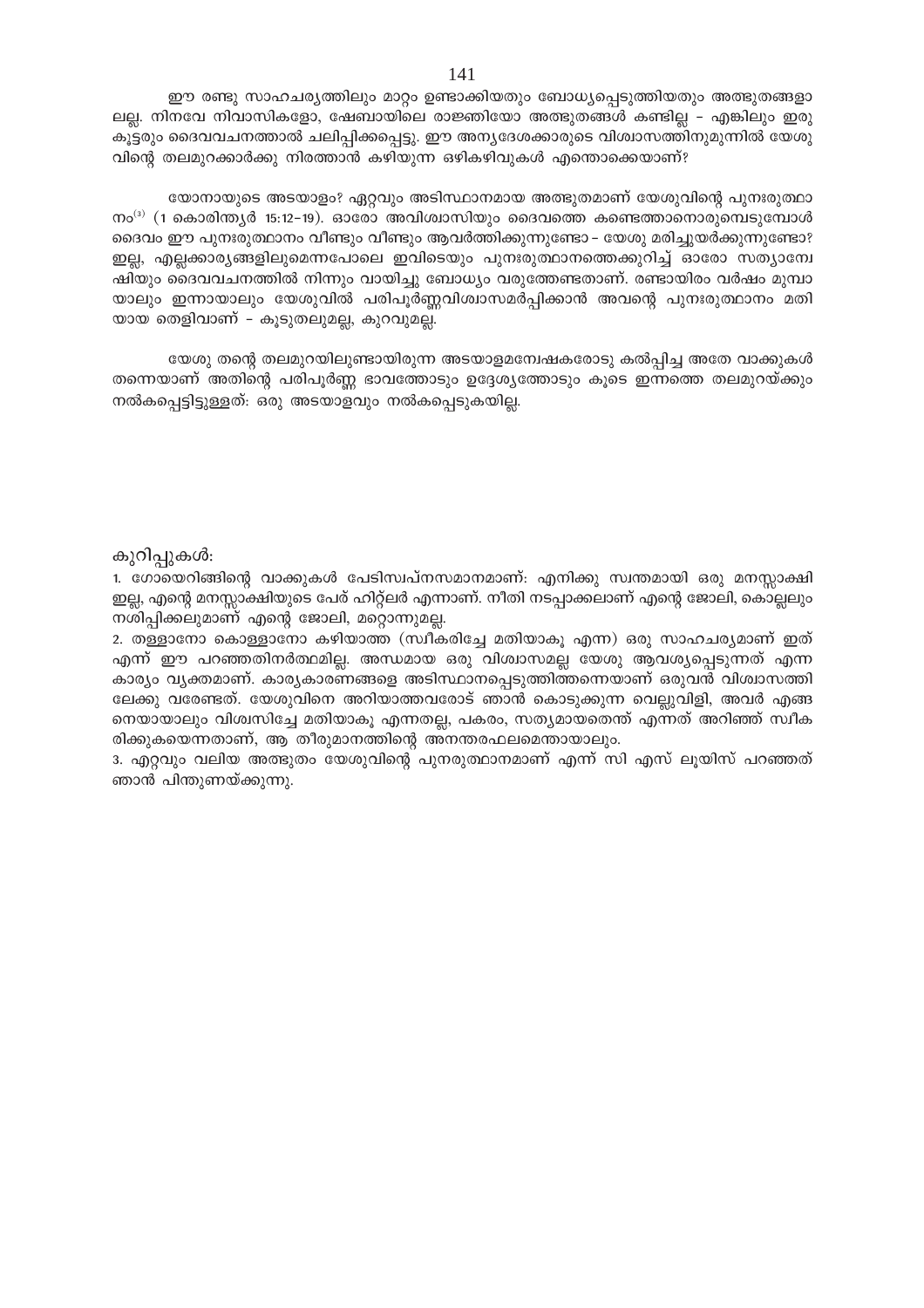## അദ്ധ്യായം 22

## മാലാഖമാരുടെയും മനുഷൃരുടെയും ഭാഷകളെക്കുറിച്ചുള്ള ചോദ്യങ്ങൾ

അത്ഭുതങ്ങളുടെ ചരിത്രപരമായ ലക്ഷ്യങ്ങൾ നിറവേറ്റിക്കഴിഞ്ഞതിനാൽ ഇനിയവയ്ക്കു പ്രസ

ക്തിയില്ല എന്നകാര്യം 17, 18, 20 അദ്ധ്യായങ്ങളിൽ നാം പറഞ്ഞുകഴിഞ്ഞതാണ്. ഇന്നത്തെക്കാലത്തും ചിലയാളുകൾ തങ്ങൾക്കുണ്ടായ അനുഭവങ്ങൾ യഥാർത്ഥമായതാണെന്നു സമർത്ഥിച്ചുകൊണ്ട് അത്തരം അനുഭവങ്ങളുടെ വെളിച്ചത്തിൽ തങ്ങളുടെ വാദഗതികൾ മുന്നോട്ടു വയ്ക്കുന്നുണ്ട്. കരി സ്മാറ്റിക്കുകാർ പൊതുവായി അവകാശപ്പെടുന്ന ഒരു അത്ഭുതമാണ് അന്യഭാഷ. അടുത്ത രണ്ടു അദ്ധ്യായങ്ങളിലൂടെ നാം ഇക്കാര്യം വിശദമായി നോക്കാൻ പോകുന്നു. അന്യഭാഷയെക്കുറിച്ചുള്ള പത്തു അടിസ്ഥാന ചോദ്യങ്ങൾക്കുള്ള മറുപടിയാണ് ഈ അദ്ധ്യായത്തിൽ പരിശോധിക്കുന്നത്. അടുത്ത അദ്ധ്യായത്തിലാകട്ടെ 1 കൊരിന്ത്യർ 12-14 അദ്ധ്യായങ്ങളെക്കുറിച്ചുള്ള വിശദമായ പഠനവും.

### ജല്പനങ്ങൾ

എനിക്ക് എട്ടു വയസ്സുള്ളപ്പോൾ ഞങ്ങളുടെ ക്ലാസ്സിലേക്ക് ജർമ്മനിയിൽ നിന്നുമുള്ള അല ക്സാണ്ടർ സ്കൂൾമാറിവന്നു. ഒരേ സ്ഥലത്താണ് ഞങ്ങൾ താമസിച്ചിരുന്നത്, ഞങ്ങൾ ഒരുമിച്ചു കളി ക്കുകയും ചെയ്യുമായിരുന്നു. വിദേഷഭാഷയിൽ യാതൊരു അറിവും ഇല്ലാതിരുന്ന ഞാൻ അലക്സ് പറയുന്നവാക്കുകൾ അതേപടി ഉച്ഛരിക്കാൻ ശ്രമിച്ചു. അലക്സും ഞാനും ഇതുപോലെ സത്യമെന്നു തോന്നിക്കുന്ന തരത്തിലുള്ള ജല്പനങ്ങളാൽ പരസ്പരം സംസാരിക്കുകയും ആർത്തു ചിരിക്കു കയും ചെയ്യുമായിരുന്നു - ഞങ്ങളുടെ കൂട്ടുകാരെ പറ്റിക്കാനായി. ആദ്യമായി അന്യഭാഷസംസാരി ക്കുന്നതു കണ്ടപ്പോൾ എനിക്കോർമ്മവന്നത് അലക്സുമായുള്ള സംസാരങ്ങളാണ്. പള്ളിയിലുള്ള വർ നിരന്തരം സമ്മർദ്ധം ചെലുത്തുമായിരുന്നുവെങ്കിലും മൂന്നാം ക്ലാസ്സുകാരന്റെ കുസൃതി മനസ്സിലു ണ്ടായിരുന്നതുകൊണ്ടാകാം എനിക്ക് അവരെപ്പോലെ ജല്പിക്കാൻ കഴിഞ്ഞിരുന്നില്ല. അവർ ചെയ്യു ന്നതു ചെയ്യാൻ എനിക്കു കഴിയുമായിരുന്നു, ഇപ്പോഴും കഴിയും, എങ്കിലും ഞങ്ങളുടെ പ്രാർത്ഥനാ യോഗങ്ങളിൽ കേട്ടിരുന്നത് എന്നെ സംബന്ധിച്ച് ഒരു കുട്ടിക്കളിപോലെ തോന്നുന്ന ഒന്നായിരുന്നു. ജല്പനങ്ങളെ യേശു ശാസിക്കുന്നത് എനിക്ക് ഓർമ്മവരുന്നു (മത്തായി 6:7).

## 1. ഗ്ലോസോലാലിയ എന്നാൽ എന്താണ്?

അന്യഭാഷാസംസാരത്തിന്റ സാങ്കേതികപദമാണിത്. $^{(2)}$  ബൈബിളിൽ കാണുന്ന യഥാർത്ഥ മായ അന്യഭാഷാസംസാരം മുതൽ മാനസികമായ പ്രതിഭാസങ്ങൾ വരെ ഈ വാക്കുപയോഗിച്ച് വ്യക്തമാക്കാറുണ്ട്. എന്നാൽ നാമിവിടെ ഉപയോഗിക്കുന്നത് അതിന്റെ ലളിതമായ അർത്ഥതലമാണ്.

അന്യഭാഷസംസാരിക്കുമ്പോൾ അതു വിവേചിച്ചുതരേണ്ടതിന്റെ ആവശ്യമുണ്ട്, എന്നാലേ കേൾവിക്കാർക്ക് അതുകൊണ്ടു പ്രയോജനമുള്ളൂ. അനൃഭാഷസംസാരിച്ചതു റെക്കോർഡ് ചെയ്ത് പലരെക്കൊണ്ട് വിവർത്തനം ചെയ്തപ്പോൾ പുറത്തുവന്നത് പല അർത്ഥങ്ങളാണ്, വിവർത്തകനെ ആശ്രയിച്ചിരിക്കുമത്. അന്യഭാഷയിലുള്ള ഒരു സന്ദേശം ഞാൻ ഒരിക്കൽ കേൾക്കുകയുണ്ടായി, കൂടെ അതുവിവേചിക്കുന്നതും. സന്ദേശത്തേക്കാൾ വളരെനീണ്ട വിവർത്തനങ്ങളാണ് അവർ നൽകിക്കൊ ണ്ടിരുന്നത്. ഇക്കാര്യം ഞാൻ ചൂണ്ടിക്കാണിച്ചപ്പോൾ, അവർ കൂടുതൽ സ്വാതന്ത്ര്യം എടുത്താണ് വിവേചിച്ചുകൊണ്ടിരുന്നത് എന്ന് വിവർത്തനം ചെയ്തവർ തന്നെ സമ്മതിച്ചു. അന്യഭാഷ വിവേചി ച്ചുനൽകാനുള്ള വരം എനിക്കുണ്ടെന്ന് അവർ ഒരു പക്ഷേ വിചാരിച്ചുകാണും.

#### 2. അന്യഭാഷാസംസാരം മാനസീകമായ ഒരു കാര്യമാണോ?

ഇന്നു കാണുന്ന അനൃഭാഷാസംസാരം ശുദ്ധമായും മാനസികമായ ഒരു കാര്യമാണെന്നാണ് എനിക്കു ബോധ്യമായിട്ടുള്ളത്. തങ്ങളുടെ പ്രശ്നങ്ങൾ തുറന്നു പറഞ്ഞ് അവയ്ക്കൊരു പരിഹാരം കാണാതെ അവയെ അടച്ചുമൂടി വയ്ക്കുന്ന തരം ആളുകളിലാണ് ഇതു സാധാരണമായുള്ളത്.<sup>ഗ</sup> പാപം കൊണ്ടോ, പ്രാർത്ഥനയില്ലായ്മകൊണ്ടോ, വിശ്വാസം പങ്കുവയ്ക്കാതിരിക്കുന്നതുകൊണ്ടോ, വ്യക്തികളുമായുള്ള ആശയവൈരുദ്ധ്യങ്ങൾകൊണ്ടോ ഒക്കെയുണ്ടാകുന്ന അന്തർ സംഘർഷങ്ങളെ നേരെയാക്കാൻ സാധിക്കാത്ത ആളുകളാണ് ഇക്കാരൃത്തിൽ കൂടുതൽ വശംവദരാകുന്നത്. എന്നാൽ ഇക്കുട്ടത്തിൽപ്പെടാത്തവരും ഈ അനുഭവത്തിലൂടെ കടന്നുപോയിട്ടുണ്ട്.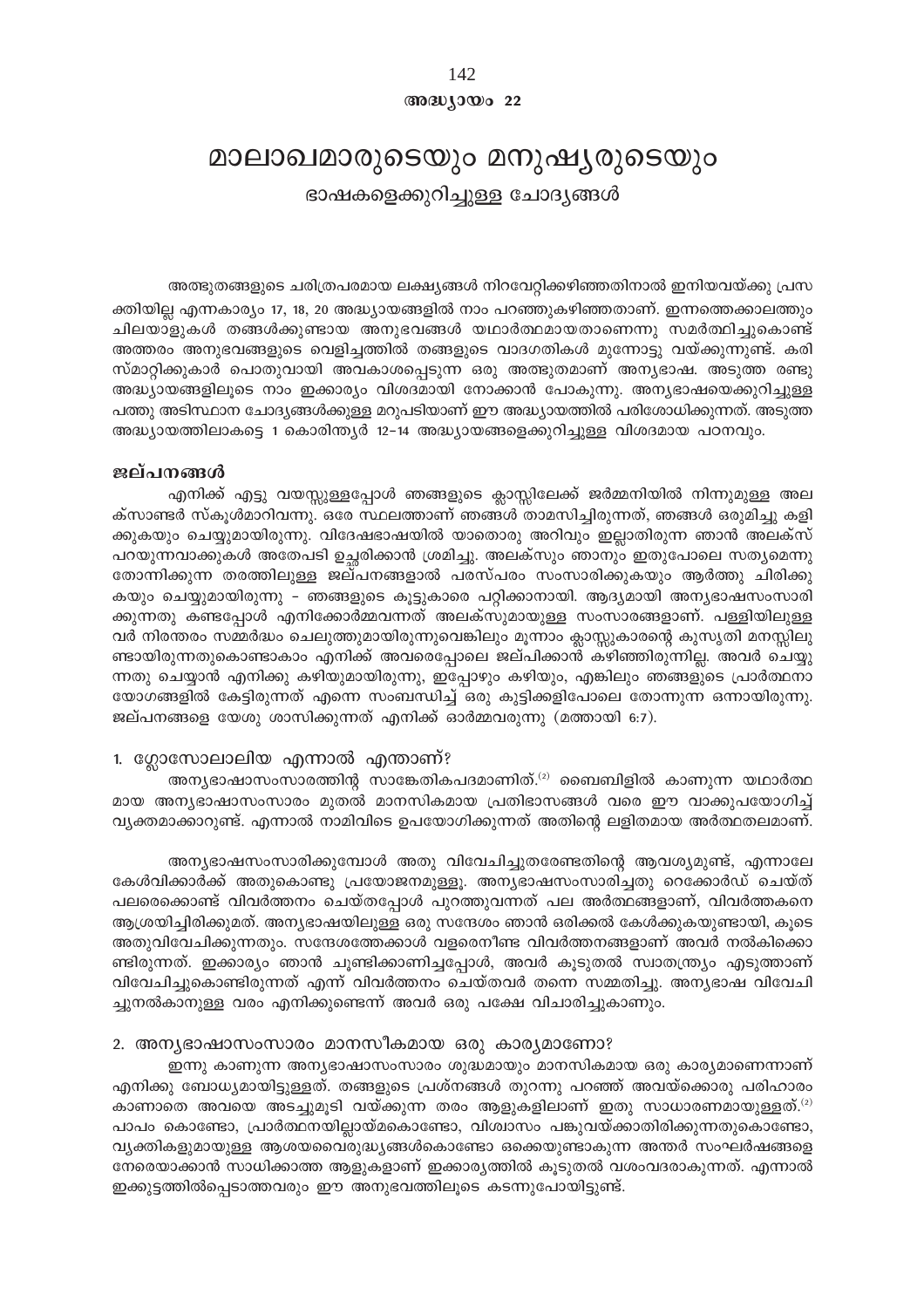പലസഭായോഗങ്ങളിലും അവർ സംസാരിക്കുമ്പോൾത്തന്നെ പരിശോധനയ്ക്കുവിധേയമാ ക്കിയപ്പോഴും, അതു റെക്കോർഡ് ചെയ്ത് പിന്നീട് പഠനവിധേയമാക്കിയപ്പോഴും ഭാഷാപരമായി അവ നിരർത്ഥകമായവയാണെന്ന് ആവർത്തിച്ചു തെളിയിക്കപ്പെട്ട ഒന്നാണ്. സംസാരിച്ചയാളുടെ ശൈശ വജൽപ്പനങ്ങളുമായി, അയാളുടെയോ അല്ലെങ്കിൽ അയാളുടെ സമൂഹത്തിന്റെയോ ഭാഷയുടെ സ്വര ഭേദങ്ങളും ആഖ്യാനശൈലികളുമായി വലിയ സാമൃങ്ങൾ ഉണ്ടെന്നാണ് പഠനത്തിലൂടെ സ്ഥിരീകരി ക്കപ്പെടുന്ന വാസ്തവങ്ങൾ. ചൈനയിൽ നിന്നുള്ള ഒരു അന്യഭാഷാസംസാരകന്റെ ഭാഷയും ജർമ്മ നിയിൽനിന്നുള്ള അന്യഭാഷയുമായി വലിയ വ്യത്യാസങ്ങളുണ്ടായിരിക്കും എന്ന് അർത്ഥം!

മറ്റൊരു വിദേശഭാഷയിൽ നിന്നുമുള്ള ഒരു വാകൃമോ പ്രയോഗമോ ഒക്കെ ഈ അനൃഭാഷാ സംസാരത്തിനിടയിൽ നാം കേൾക്കുന്ന കാര്യങ്ങളാണ്. ആകസ്മികമായി ഇതു സംഭവിക്കുന്നതാകാം, അല്ലെങ്കിൽ ക്രിപ്റ്റോമ്നേഷ്യ എന്ന ഒരു പ്രതിഭാസത്തിലൂടെ സംഭവിക്കുന്നതാകാം. തന്റെ കഴിഞ്ഞ കാല ജീവിതത്തിലെവിടെയോ കേട്ടുമറന്ന ഒരു വാകൃമോ പ്രയോഗമോ ഓർമ്മിച്ചെടുക്കുന്നതാണ് ക്രിപ്റ്റോമ്നേഷ്യയെന്നത്. ഇക്കാര്യങ്ങൾ തെളിയിക്കപ്പെട്ടിട്ടുള്ള വസ്തുതകളാണ്.

ശരിയായ അന്യഭാഷയിൽ, മറ്റൊരു വിദേഷ ഭാഷയിൽ സംസാരിക്കുന്നവർ എന്നു പരി പൂർണ്ണമായി വിശ്വസിച്ചിരുന്നവരുടെ അന്യഭാഷാസംസാരം ഭാഷാവിദഗ്ദർ പരിശോധിച്ചപ്പോഴും പുറ ത്തുവന്ന ഫലങ്ങൾ കാണിച്ചതും ഇതുതന്നെയാണ്. ആത്മീയമായതും മനഃശാസ്ത്രപരമായതുമായ പുസ്തകക്കുമ്പാരങ്ങൾ പഠിച്ച് ഈ വിഷയത്തെക്കുറിച്ച് ഞാൻ സ്വന്തമായി നടത്തിയ പഠനത്തി ലൂടെ മനസ്സിലാക്കിയതും ഇതാണ്. ഞാൻ വായിച്ച ഒരു ലേഖനത്തിൽ നിന്നുള്ള ചില നിഗമനങ്ങൾ:

- അന്യഭാഷാസംസാരമെന്നരീതിയിൽ ആളുകൾ പറയുന്നത് മറ്റൊരു ഭാഷയല്ല.
- നേടിയെടുത്ത ഒരു ശീലമാണിത്, പരിശീലനത്തിലൂടെ പയറിത്തെളിഞ്ഞത്.
- കപടമായി ഇതിനെ അനുകരിക്കാനും സാധിക്കും. ശരിയായ വിധത്തിൽ ആത്മാവിന്റെ ഫല മായി സംസാരിക്കുന്ന അന്യഭാഷയുമായി വിവേചിച്ചറിയാൻ ഇക്കൂട്ടർക്കു സാധിക്കുകയേയി
- ശൈശവ ജല്പനങ്ങളോട് ഇവയ്ക്ക് വലിയ സാമ്യമുണ്ട്.  $^{(3)}$

ഈ വിഷയത്തെക്കുറിച്ചു കൂടുതൽ പഠിക്കണമെന്നുള്ളവർക്കു വായിച്ചുതീർക്കാൻ പറ്റാത്തവിധത്തി ലുള്ള അത്രയും പുസ്തകങ്ങൾ ഏതെങ്കിലുമൊരു യൂണിവേഴ്സിറ്റിയുടെ ഗ്രന്ധശാലയിൽ നിന്നും ലഭ്യമാക്കാവുന്നതാണ്.

## 3. അനൃഭാഷാസംസാരം ക്രിസ്തീയതയിൽ മാത്രം കണ്ടുവരുന്ന ഒരു പ്രതിഭാസ മാണോ?

അല്ല. ലോകമാസകലമുള്ള മതങ്ങളിലെല്ലാം കണ്ടുവരുന്ന ഒരു പ്രതിഭാസമാണിത്. പുതിയ നിയമകാലഘട്ടത്തിൽ കണ്ടുവരുന്ന അന്യഭാഷാസംസാരരീതികളെക്കുറിച്ചു കൂടുതൽ മനസ്സിലാക്കു ന്നതിന് മെഡിറ്ററേനിയൻ ദേശത്തെ പലവിധമായ ഗ്രീക്കു മതങ്ങളിൽ ആ നൂറ്റാണ്ടിൽ കാണപ്പെട്ടു വന്ന അനൃഭാഷാസംസാരത്തെ നോക്കുവാൻ സാധിക്കും. പത്തൊൻപതാം അദ്ധ്യായത്തിൽ ഇതേ ക്കുറിച്ചു കൂടുതൽ വിശദമായി കൊടുത്തിട്ടുണ്ട്.

## 4. ബൈബിളിലെ അന്യഭാഷയെന്താണ്?

ഗ്രീക്കുപദമായ ഗ്ലോസ്ലാ എന്ന വാക്കിന് ഭാഷയെന്നാണ് അർത്ഥം. മറ്റൊരുതരത്തിലുള്ള നിഗൂഢാർത്ഥങ്ങളും ഈ പദത്തിനില്ല. എന്നാൽ ഇംഗ്ലീഷിലേക്കു തർജ്ജമചെയ്തപ്പോൾ ഈ വാക്കി ലേക്ക് ആശയക്കുഴപ്പവും കടന്നുകൂടി. കിംങ്ങ് ജെയിംസ് പതിപ്പിന്റെ (കെ ജെ വി) $^{(4)}$  തർജ്ജമക്കാർ ഭാഷയെന്ന വാക്കിനുമുന്നിൽ അന്യ എന്ന വാക്കുകൂടി കൂട്ടിച്ചേർത്തു (1 കൊരിന്ത്യർ 14:2, 4, 13, 14, 19, 27 വാകൃങ്ങളിൽ). ഒന്നാം തരം ഗ്രീക്കു വേദഭാഗങ്ങളിൽ അന്യ എന്ന ഈ വാക്കില്ല. പരിഭാഷക്കാർ സഹായിക്കാനായി കൂട്ടിച്ചേർത്തതാണ് ഈ വാക്കെങ്കിലും, പിന്നീട് കരിസ്മാറ്റിക് പ്രസ്ഥാനക്കാർ ഈ വാക്കിനെ കൂട്ടുപിടിച്ച് ഭാഷയെ മറുലോകത്തിലെ ഭാഷയാക്കിമാറ്റി.

അഞ്ചുനൂറ്റാണ്ടുകാലത്തിനുമുമ്പ് എഴുതിയ ഒരു പുസ്തകം ഇപ്പോഴത്തെ തലമുറയിൽ സാധാ രണരീതിയിൽ വലിയ സ്വാധീനം ചെലുത്തുന്ന ഒന്നല്ല, എന്നിരുന്നാലും കിംങ്ങ് ജെയിംസ് ബൈബി ളിന്റെ പ്രശസ്തി അന്യഭാഷയെപ്പറ്റിയുള്ള വിവാദം ഒരു തുടർസംഭവമാക്കി നിലനിറുത്തി.<sup>(s)</sup> ഇതിന്റെ ചുവടുപിടിച്ച്, പിന്നീടുവന്ന പല സ്വതന്ത്ര വിവർത്തനങ്ങളും ഈ രീതി പിന്തുടർന്നു.<sup>(6)</sup>

ഭാഷയെന്നാണ് മൂലപദത്തിന്റെ അർത്ഥമെങ്കിലും, പിന്നീട് നാവ് എന്ന രീതിയിൽ ഉപയോ ഗിച്ചതെന്താണ്? ഭാഷസംസാരിക്കാൻ ഉപയോഗിക്കുന്ന അവയവമാണ് നാവ് എന്നതിലാകാം. (ഗ്ലോസ്സാ എന്ന പദത്തിന് നാവ് എന്നും അർത്ഥമുണ്ട്). തർജ്ജമചെയ്യുന്നവർ സാധാരണയായി മുറുകെപ്പിടി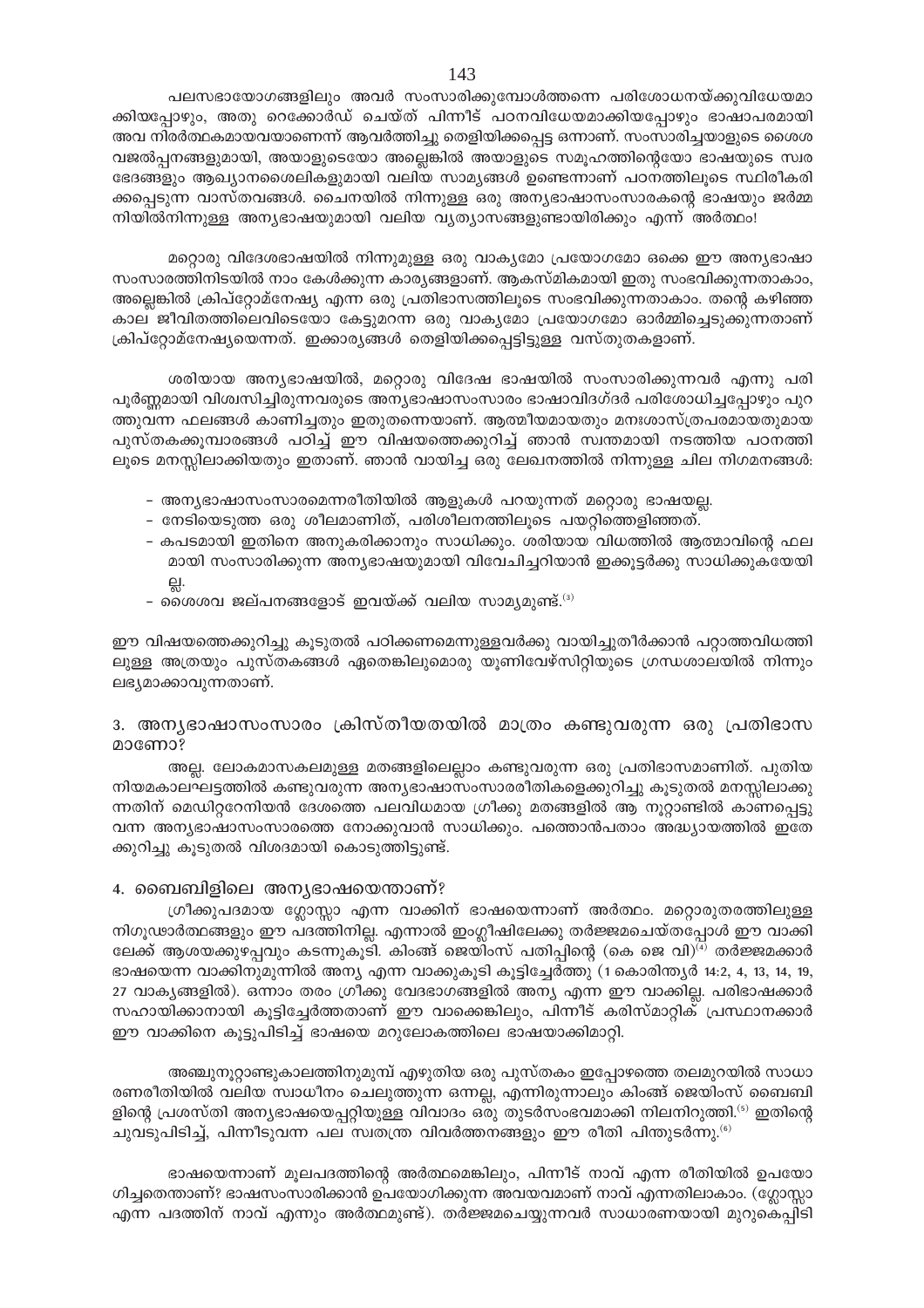ക്കുന്ന ഒരു തത്വമെന്തെന്നാൽ – മൂലഭാഷയിലെ ഒരു സാധാരണ പദത്തെ പ്രതിനിധീകരിക്കുവാൻ തർജ്ജമചെയ്യപ്പെടുന്ന ഭാഷയിലെ ഒരു സാധാരണ പദവും, മൂലഭാഷയിലെ ഒരു അസാധാരണ പദം പ്രതിനിധീരിക്കുവാനായി തർജ്ജമചെയ്യപ്പെടുന്ന ഭാഷയിലെ ഒരു അസാധാരണ പദവുമുപ യോഗിക്കുക എന്നതാണ്. തർജ്ജമ പുതുക്കമുള്ളതും മനസ്സിലാകുന്നതും പ്രസക്തമാകുന്നതും അപ്പോ ഴാണ്. ആദിമനൂറ്റാണ്ടിലെ ഒരു സാധാരണ പദമാണ് ഗ്ലോസ്സാ എന്നത്, ഇക്കാലഘട്ടത്തിൽ അതിനനു രൂപമായ വാക്ക് ഭാഷയെന്നു തന്നെയാണ് നാവ് എന്ന പദമല്ല. തങ്ങളുടെ താത്പര്യങ്ങൾക്കു മങ്ങ ലേല്ക്കുമെന്നു ഭയപ്പെടുന്ന വിഭാഗീയ ചിന്തക്കാർ ഒരു പദാനുപദ പൊരുത്തം വരുത്തുന്നതിനു സമ്മതിക്കുകയുമില്ല.

വചനങ്ങൾ നാം പരിശോധിക്കുമ്പോൾ, ഗ്ലോസ്സായെന്ന വാക്കിന് മനുഷ്യരുപയോഗിക്കുന്ന ഭാഷയെന്ന ഒരേയൊരു അർത്ഥമേ കാണുന്നുള്ളൂ. പെന്തക്കോസ്തുനാളിൽ സംസാരിക്കപ്പെട്ട ഭാഷ കളെല്ലാം നിലവിലുണ്ടായിരുന്ന ഭാഷകളായിരുന്നു: ലത്തീൻ, അറബിക്, ക്രേത്യ, പാർത്ഥിയൻ മുത ലായവ (അപ്പ 2:6-11). ഗ്ലോസ്സാ എന്ന വാക്കും ഡയലക്ടോസ് എന്നവാക്കും ഇടകലർത്തിയുള്ള ഉപ യോഗവും നമുക്കു കാണാം (അപ്പ 2:6). ഒരു ഭാഷയുടെ ദേശാന്തരത്തെയാണ് ഡയലക്ടോസ്<sup>(7)</sup> എന്ന വാക്കു പ്രതിനിധീകരിക്കുന്നത്. ഇവിടെയും എന്തെങ്കിലും ഒരു അസാധാരണത്വമോ നിഗൂ ഢമോ ആയ ഒരു അർത്ഥം ആ വാക്കിനില്ല. സ്നാപനത്തെക്കുറിച്ച് ലൂക്കോസ് രണ്ടാം അദ്ധ്യായ ത്തിൽ സംസാരിക്കുന്നു, ആരെങ്കിലും ക്രിസ്ത്യാനിയായി പരിവർത്തനം ചെയ്യുമ്പോൾ അപ്പ 2:38 പ്രകാരമാണ് അതു ചെയ്യുന്നത്. അതുപോലെതന്നെയാണ് ഭാഷയെക്കുറിച്ച് പൗലോസ് രണ്ടാം അദ്ധ്യാ യത്തിൽ സംസാരിക്കുന്നതും. പിന്നീടുവരുന്ന അദ്ധ്യായങ്ങളിൽ ആ വാക്കിനൊരു മാറ്റമുണ്ടായി എന്നു കരുതാനുള്ള യാതൊരു സാഹചര്യവുമില്ല. അപ്പസ്തോലപ്രവർത്തികളിൽ കാണുന്ന ഗ്ലോസ്സാ എന്ന വാക്കിനും പുതിയ നിയമത്തിൽ പിന്നീടുള്ള അദ്ധ്യായങ്ങളിൽ കാണുന്ന ഗ്ലോസ്സാ എന്ന വാക്കിനും തമ്മിൽ അർത്ഥാന്തരമുണ്ടെന്നു കരുതാനും നിർവ്വാഹമില്ല - വേറേയൊരു ഭാഷതന്നെ യാണത്. നാവുകൾ എന്നത് ഭാഷകൾതന്നെയാണെന്ന കാര്യം പൗലോസ് കൊരിന്ത്യരെ ഓർമ്മിപ്പി ക്കുന്നു:

ലോകത്തിൽ വിവിധഭാഷകൾ ഉണ്ട്; അവയിൽ ഒന്നുപോലും അർത്ഥമില്ലാത്തതല്ല. ഞാൻ ഭാഷ അറി യാതിരുന്നാൽ സംസാരിക്കുന്നവന് ഞാൻ അപരിചിതൻ ആയിരിക്കും; സംസാരിക്കുന്നവൻ എനിക്കും അപരിചിതൻ ആയിരിക്കും (1 കൊരിന്ത്യർ 14:10-11).

പൗലോസ് ഇവിടെ സംസാരിക്കുന്നത് നിലവിലുള്ള ഇതരരാഷ്ട്രഭാഷകളെക്കുറിച്ചാണ്. ഒരു ഭാഷ അറിയാത്ത ഒരുവനെ സംബന്ധിച്ച് അതൊരു വിദേശഭാഷയാണ്. മംഗോളിയൻ ഭാഷ അറിയാത്ത നമ്മെ സംബന്ധിച്ച് അതൊരു വിദേശഭാഷയാണ്, എന്നാൽ ഒരു മംഗോളിയനെ സംബന്ധിച്ച് അതു സ്വന്തം ഭാഷയാണ്.

ഈ ഭാഷകൾ സംസാരിക്കാനുള്ള വരം അത്ഭുതകരമായി സിദ്ധിക്കപ്പെട്ടതാണ്. അന്യഭാഷ സംസാരിക്കുന്നയാൾ ആ ഭാഷ പഠിച്ചിട്ടല്ല അതു സംസാരിക്കുന്നത്. ഒരുവൻ അതു വ്യാഖ്യാനിച്ചു തരുമ്പോഴാണ് നമ്മെ സംബന്ധിച്ച് അതു ബുദ്ധിക്കുനിരക്കുന്നതാകുന്നത്, മറ്റേതൊരു ഭാഷയെയും പോലെ. ഒരു വ്യാഖ്യാതാവിന്റെ സഹായത്താൽ സൈഹീലിയോ കൊറിയനോ ഐസ് ലാന്റുകാ രുടെ ഭാഷയോ എന്തുവേണമെങ്കിലും നമുക്കു മനസ്സിലാക്കിയെടുക്കാം!

#### 5. ദൂതന്മാരുടെ ഭാഷയെക്കുറിച്ച്

ഭൗതികശരീരത്തോടുകൂടിയല്ലാത്ത ദുതന്മാർ പരസ്പരം ആശയവിനിമയം ചെയ്യുന്നത് ഭാഷയു ടെ സഹായത്തോടെയാണെങ്കിൽ, അതു മനുഷ്യരുടേതുപോലുള്ള ശബ്ദവും ശബ്ദവീചീകളും കൊണ്ടുണ്ടാക്കിയ ഒരു ഭാഷയാവില്ല എന്നു മനസ്സിലാക്കാൻ വലിയ പഠിപ്പിന്റെയും ജ്ഞാനത്തിന്റെ യുമൊന്നും ആവശ്യമില്ല. ദൈവം ഏതുഭാഷയാണുപയോഗിക്കുന്നത് എന്നു വരെ ചോദിക്കാൻ ആളു കൾ മുതിർന്നേക്കാം. സ്വർഗ്ഗത്തിൽ സംസാരിക്കുന്ന ഒരു ഭാഷനിലവിലുണ്ട് എന്ന തോന്നൽ ശക്ത മായുള്ള ആളുകളും കാണും. മതതീക്ഷ്ണതയുള്ള ചില മുസ്ലിങ്ങളോടു ഞാൻ സംസാരിച്ചതോർക്കു ന്നു. ദൈവത്തിന്റെ മാതൃഭാഷ അറബിയാണെന്ന് അവർ ഖുറാൻ അധിഷ്ടിതമാക്കി വിശ്വസിക്കുന്നു. മനുഷ്യരുടെ രീതിയിലുള്ള ഒരു ഭാഷ ദൂതന്മാർ സംസാരിക്കുന്നു എന്ന തോന്നലുളവാക്കുന്ന ഒരേ ഒരു വചനമേ എനിക്കോർമ്മയുള്ളു:

ഞാൻ മനുഷ്യരുടെയും ദൂതന്മാരുടെയും ഭാഷകളിൽ സംസാരിച്ചാലും എനിക്ക് സ്നേഹമില്ലെങ്കിൽ ഞാൻ മുഴ്യങ്ങുന്ന ചേങ്ങലയോ ചിലമ്പുന്ന കൈത്താളമോ അത്രേ (1 കൊരിന്ത്യർ 13:1).

ദൂതന്മാരുടെ ഭാഷയിൽ ഞാൻ സംസാരിച്ചാലും എന്നാണ് ഇവിടെ എഴുതിയിരിക്കുന്നത്, ദൂത ന്മാരുടേതായ ഒരു ഭാഷയുണ്ടെന്ന രീതിയിലല്ല. ദൂതന്മാരുടെ ഭാഷയിൽ സംസാരിച്ചാൽ പോലും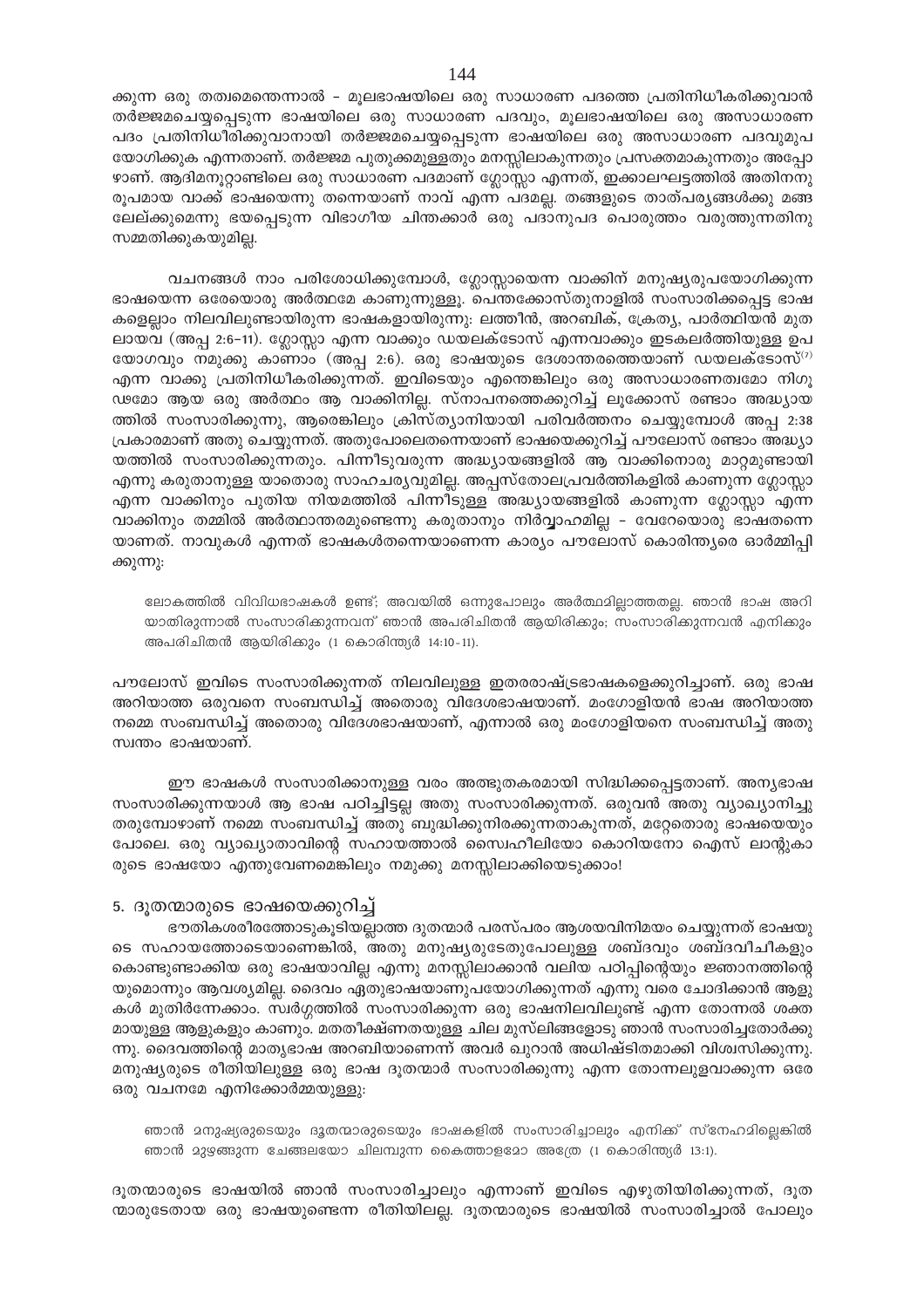നമ്മിൽ സ്നേഹമില്ലെങ്കിൽ അതുകൊണ്ട് ഒരു പ്രയോജനവുമില്ല എന്നതാണ് ഇവിടത്തെ പ്രധാന സുചന - അന്യഭാഷക്കാർക്കു മനസ്സിലാക്കാൻ കഴിയാത്തതുമിതാണ്. ഇരുപത്തിമൂന്നാം അദ്ധ്യാ ത്തിൽ ഇതിനെക്കുറിച്ചു നമുക്കു വിശദമായി സംസാരിക്കാം.

#### 6. ബൈബിളിലെ ഭാഷാവരത്തിന്റെ ലക്ഷ്യമെന്തായിരുന്നു?

(1). നവപെന്തക്കോസ്തുവൃത്തങ്ങളിലെ ഒരു പൊതു സംസാരമെന്തെന്നാൽ ഭാഷാവരം രക്ഷ യുടെ അടയാളമാണെന്ന രീതിയിലാണ്. ഇതു ശരിയേയല്ല. ഇരുപത്തിനാലാം അദ്ധ്യായത്തിൽ ഇതി നെക്കുറിച്ചു കൂടുതൽ നാം പഠിക്കുന്നുണ്ട്. വ്യക്തിപരമായ ഒരു നിലയിൽ ദൈവത്തോടു സംവദി ക്കാനുള്ള ഒരു ഭാഷാമാധ്യമമായും ഭാഷാവരത്തെ വ്യാഖ്യാനിക്കുന്നുണ്ട്. ഭാഷാവരത്തോടെ സംസാ രിക്കുന്നത് വലിയ ശക്തിയിലേക്കും അതുവഴി വലിയ ശുശ്രുഷകളിലേക്കും ഒരാളെ നയിക്കും എന്ന കാഴ്ചപ്പാടിൽ ഉറച്ചു നിൽക്കുന്നവരാണ് മിക്കവാറും കരിസ്മാറ്റിക് വിഭാഗങ്ങൾ. ഈ വരം ലഭിച്ചാൽ ദൈവരാജ്യത്തിലെ ക്രിസ്തീയജീവിതത്തിലെ അനുഗ്രഹങ്ങൾ മുഴുവൻ അനുഭവിക്കാൻ കഴിയുമെ ന്നവർ വാദിക്കുന്നു. അതുലഭിക്കുന്നതുവരെ നിങ്ങൾ ഉപരിതലത്തിൽമാത്രം നിലകൊള്ളുന്നവരാ ണെന്നും. ആത്മീയതയിലെ ഈ കുറുക്കുവഴി ശരിക്കും ദൈവേച്ചയെ വെട്ടിമുറിക്കുന്ന ഒരു കാര്യമാ ണ്.

(2). മിഷനറിവേലയ്ക്കു പോകുന്നവർക്ക് ഭാഷാവരം ഉപയോഗപ്രദമാണെന്ന ഒരു അവകാശ വാദവും പറഞ്ഞുകേൾക്കുന്നുണ്ട്. കാരണം അവർ കടന്നു പോകുന്ന ദേശങ്ങളിലെയെല്ലാം ഭാഷ പഠിക്കേണ്ടതില്ലല്ലോ? മൂന്നാം നൂറ്റാണ്ടുവരെ ഇപ്രകാരമുള്ള ഒരു അഭിപ്രായം ആരും പറഞ്ഞിട്ടില്ലെ ങ്കിലും വളരെ സാധ്യമായ ഒരു വിശദീകരണമാണിത്. (എന്നാൽ അത്തരം ഒരു രീതിയെക്കുറിച്ച് അപ്പസ്തോലപ്രവർത്തികളിൽ എവിടെയെങ്കിലും സൂചിപ്പിക്കേണ്ടതായിരുന്നു എന്നു നിങ്ങൾക്കു തോന്നുന്നുണ്ടോ?) സംസാരിക്കുന്നയാളുടെ ഭാഷമനസ്സിലാകാത്ത ഒരു ജനതയുടെ അടുത്ത് ഭാഷാ വരത്തോടെ വചനം സംസാരിച്ചുണ്ടായിരിക്കാം, എന്നാൽ ബൈബിളിൽ ഒരിടത്തും അങ്ങനെയൊന്ന് രേഖപ്പെടുത്തിയിട്ടില്ല. അപ്പസ്തോലപ്രവർത്തികളുടെ രണ്ടാം അദ്ധ്യായത്തിൽ ഒത്തുകൂടിയിരുന്ന ജനങ്ങൾക്ക് തങ്ങളുടെ ദേശത്തെഭാഷ അറിയാമായിരുന്നുവെങ്കിലും പത്രോസ് സംസാരിച്ച ഭാഷ അവർക്ക് അന്യമായിരുന്ന ഒന്നല്ല. പത്രോസ് തന്റെ സന്ദേശം നൽകിയത് വിദേശഭാഷയിലുമല്ല. മഹാനായ അലക്സാണ്ടർ (ബിസി 356–323) ചക്രവർത്തിയുടെ ഏകീകൃതരാഷ്ട്രമെന്ന ആശയം പ്രവർത്തിപഥത്തിലെത്തിച്ചതിന്റെ ഫലമായി മെഡിറ്ററേനിയൻ ദേശത്തെങ്ങും പൊതുഭാഷയായി കൊയിനേ ഗ്രീക്ക് വ്യാപകമായി. അതുകൊണ്ട് ആദിമ മിഷനറികൾക്കൊന്നും അവർ പോയ സ്ഥല ങ്ങളിൽ പരിഭാഷകരെത്തേടി അലയേണ്ടിവന്നില്ല.

(3). 1 കൊരിന്ത്യർ 12:7, 14:5, 26 എന്നീ വേദഭാഗങ്ങളിൽ, ഭാഷാവരം ആത്മീകാഭിവൃദ്ധിക്കായി നൽകപ്പെട്ടിരിക്കുന്നുവെന്നു രേഖപ്പെടുത്തിയിരിക്കുന്നു. ഈ ആത്മീകാഭിവൃദ്ധി വ്യാഖ്യാനത്തിലൂ ടെമാത്രം ലഭിക്കുന്നതുമാണ്. ഒരു പ്രാസംഗികൻ തന്റെ ഭാഷാവരനൈപുണ്യം കൊണ്ട് കേൾവി ക്കാരെ കയ്യിലെടുത്താൽ പോലും, അവർ കട്ടിയായ ഭക്ഷണമൊന്നും ലഭിക്കാതെ കുറച്ചു വികാരഭ രിതരായിമാത്രം തിരിച്ചു പോകുന്ന ഒരു അവസ്ഥ അവിടെയുണ്ടാകുന്നു.

(4). 1 കൊരിന്ത്യർ 14:22ൽ നാം കാണുന്നത്, അവിശ്വാസികൾക്കു വേണ്ടിയുള്ള ഒരു അടയാ ളമാണ് ഭാഷാവരമെന്ന്. ദൈവം പരിത്യജിച്ചവർക്കുള്ള ഒരു അടയാളമാണിത്, നെഗറ്റീവായ ഒന്ന്. ഇക്കാര്യം അംഗീകരിക്കുന്ന അനേകരുണ്ട്.

(5). അവസാനമായി, ഭാഷാവരമെന്നത് സുവിശേഷസന്ദേശത്തെ ഉറപ്പിക്കാനായി നല്കിയ ഒരു അടയാളമാണ് (മർക്കോസ് 16:17, 20).

#### 7. ഭാഷാവരം ഒരു പ്രാർത്ഥനോപാധിയാണോ?

ഭാഷാവരമുള്ള ചില കൊരിന്തുകാർ ഈ വരം തങ്ങളുടെ വ്യക്തിപരമായ പ്രാർത്ഥനകളിൽ ഉപയോഗിച്ചിരിക്കാമെന്ന് ഞാൻ ഊഹിക്കുന്നു, അങ്ങിനെ ചെയ്യുന്നതിൽ യാതൊരു തെറ്റും ഞാൻ കാണുന്നില്ല താനും. ആത്മീയാഭിവൃദ്ധിക്ക് ഇതു തീർച്ചയായും ഉതകും (1കൊരിന്ത്യർ 14:4). (തെക്കേ അമേരിക്കയിലേക്കുള്ള ഒരു മിഷൻ ടീമിന്റെ ഭാഗമാകാൻ ഞാൻ ആലോചിച്ച ഒരു സമയമുണ്ടായി രുന്നു. അതിനൊരു ഒരുക്കമെന്നവണ്ണം ഞാൻ സ്പാനിഷ് ഭാഷയിലുള്ള ബൈബിൾ പഠിക്കാനും ആ ഭാഷയിൽ പ്രാർത്ഥിക്കുവാനുമാരംഭിച്ചു. അതു തീർച്ചയായും ഒരു വ്യത്യസ്താനുഭവമായിരുന്നു, ആത്മീ കാഭിവൃദ്ധിയുണ്ടാക്കുന്നത്).

ആത്മനിർവൃതിയുടെയും സ്തുതിയുടെയും ഭാഷയായി കരിസ്മാറ്റിക്കുകാർ ഭാഷാവരത്തെ കാണുന്നതിന്റെ യഥാർത്ഥ കാരണങ്ങൾ എന്തെല്ലാമാണ്? ഒരു കാര്യം 1 കൊരിന്ത്യർ 13:1ന് അവർ നൽകുന്ന വ്യാഖ്യാനമാണ്. എന്നാൽ 1 കൊരിന്ത്യരിലെ 12–14 അദ്ധ്യായങ്ങളിൽ അവരുടെ വാദത്തെ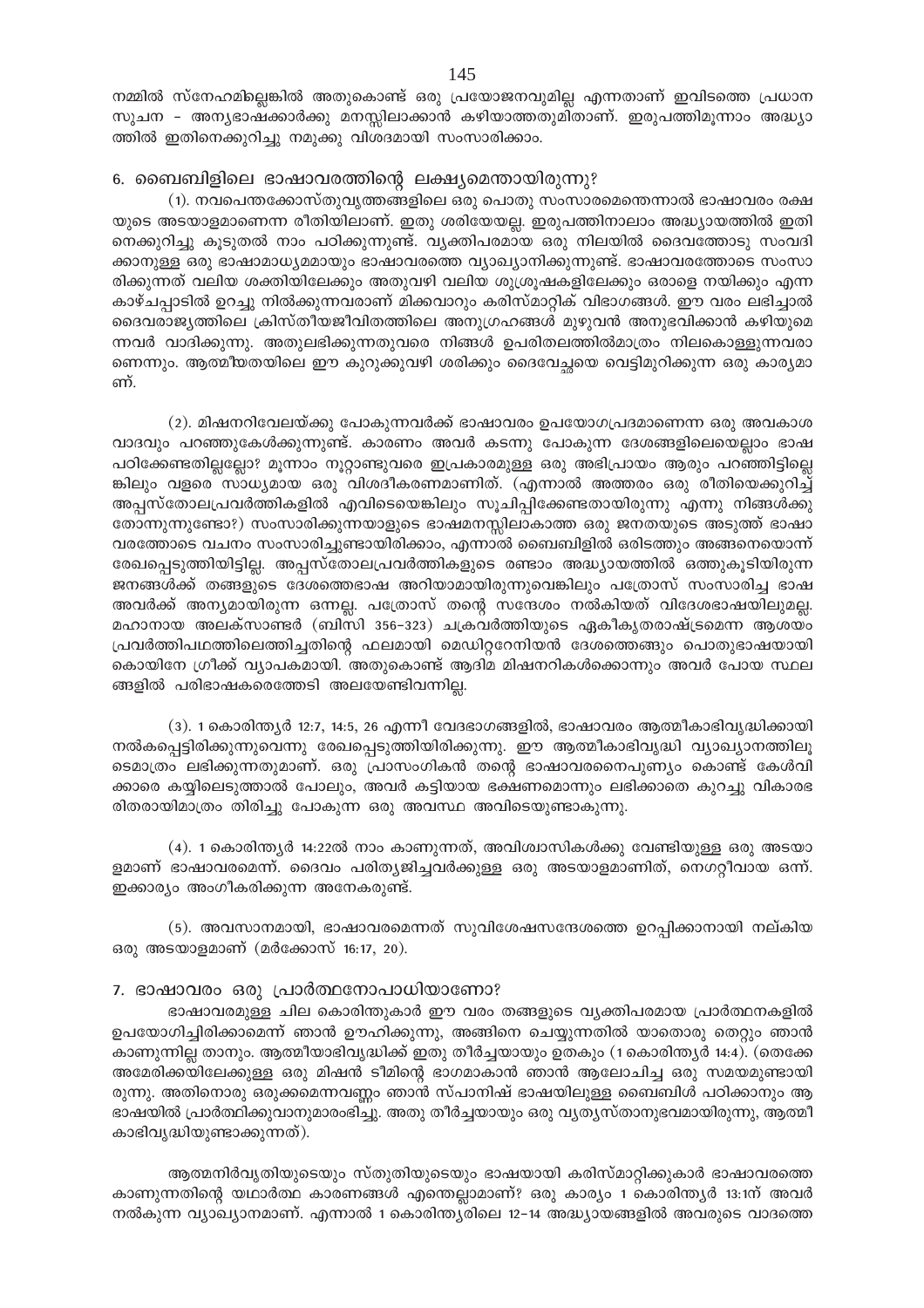പിന്താങ്ങുന്നെന്നു തോന്നുന്ന ചില വചനങ്ങളുമുണ്ട്. 1 കൊരിന്ത്യർ 14:2 ഇത്തരത്തിലുള്ള ഒന്നാണ്. അന്യഭാഷയിൽ സംസാരിക്കുന്നവൻ മനുഷ്യരോടല്ല ദൈവത്തോടാണ് സംസാരിക്കുന്നത്; ആരും ഗ്രഹി ക്കുന്നില്ലല്ലോ; അവൻ ആത്മാവിൽ മർമ്മങ്ങൾ സംസാരിക്കുന്നു (1 കൊരിന്ത്യർ 14:2).

വൃക്തിപരമായ സ്തുതിയുടെ ഈ ഭാഷയ്ക്ക് വ്യാഖ്യാനത്തിന്റെ ആവശ്യമില്ല. എങ്കിലും തുടർന്നു വരുന്ന വേദഭാഗത്തിലെല്ലാം വ്യാഖ്യാനമില്ലാത്ത ഭാഷാവരം ഉപയോഗൃയോഗമല്ലെന്നും പറയുന്നു. ചിലഭാഷകൾ മനുഷ്യരുടേതാണെന്നും അവയ്ക്കു പരിഭാഷവേണമെന്നും എന്നാൽ മറ്റുചില ഭാഷ കൾ സ്ഥർഗ്ഗീയമായതിനാൽ അവയെ പരിഭാഷപ്പെടുത്താനാവില്ലയെന്നുമുള്ള വാദഗതിക്ക് വചനത്തിന്റെ അടിത്തറയില്ല. മർമ്മങ്ങൾ എന്ന വാക്കിനെ സംബന്ധിച്ചും ഈ വാദഗതി ഉയർത്തുന്നുണ്ട്. നിഗൂഢ മായ ഒന്നിനെ (മർമ്മത്തെ) വെളിപ്പെടുത്തിക്കഴിഞ്ഞാൽ പിന്നെയത് നിഗൂഢമല്ലാത്തതായിക്കഴിഞ്ഞു. അതുപോലെതന്നെ ഒരു ഭാഷയെ പരിഭാഷപ്പെടുത്തിക്കഴിഞ്ഞാൽ അതു പിന്നെ അജ്ഞാതമായ ഒന്നാകുന്നില്ല. മർമ്മമെന്ന വാക്ക് നവപെന്തക്കോസ്തുകാരുടെ നിഗമനങ്ങളെ സാധൂകരിക്കുന്നില്ല. ഇവരുപയോഗിക്കുന്ന മറ്റൊരു വേദഭാഗമാണ് 1 കൊരിന്ത്യർ 14:14: ഞാൻ അന്യഭാഷയിൽ പ്രാർത്ഥിക്കു ന്നുവെങ്കിൽ എന്റെ ആത്മാവ് പ്രാർത്ഥിക്കുന്നു; എന്റെ മനസ്സോ ഫലശൂന്യമായിരിക്കുന്നു. **ഇത്തരത്തിൽ** പ്രാർത്ഥിക്കുന്നതിനെ പൗലോസ് അനുകൂലിക്കുകയാണെന്നാണ് ഇവിടത്തെ തർക്കം. ഇക്കാര്യം കരിസ്മാറ്റിക്കുകാർ പറയുന്നതുപോലെ കാണേണ്ടതല്ല, മാത്രമല്ല, ഇതു തെളിയിക്കാനുള്ള വസ്തു തകൾ മറ്റൊന്നും തന്നെയില്ല (അദ്ധ്യായം 23 നോക്കുക). ഫലശൂന്യമായ ഒരു മനസ്സിനെ സാധൂകരി ക്കുകയാണ് ഇവിടെ – മറ്റൊരു തരത്തിൽ പറഞ്ഞാൽ. (മസ്തിഷ്കത്തെ ഒരു പേടകത്തിലാക്കി ചന്ദ്ര നിലേക്കു പായിക്കാനുള്ള ഉപദേശം ഓർമ്മിക്കുമല്ലോ!) ഭാഷാവരത്തിൽ സംസാരിക്കുന്നയാളുകൾ വ്യക്തിപരമായ പ്രാർത്ഥനയിൽ അതു ചെയ്യാനുള്ള ഒരു നിർദ്ദേശമായി 1 കൊരിന്ത്യർ 14:28നെ ഉപ യോഗിച്ചു വരുന്നുണ്ട്:

വ്യാഖ്യാതാവ് ഇല്ലാതിരുന്നാൽ അന്യഭാഷക്കാരൻ സഭയിൽ നിശ്ശബ്ദമായി തന്നോടും ദൈവത്തോടും സംസാരിക്കട്ടെ (1 കൊരിന്ത്യർ 14:28).

വ്യക്തിപരമായ പ്രാർത്ഥനയിൽ ഭാഷാവരം ഉപയോഗിക്കുന്നതിനെ പൗലോസ് അംഗീകരിക്കുന്നു ണ്ടിവിടെ. എന്നാൽ സഭായോഗങ്ങളിൽ അവ പ്രയോജനരഹിതമാണെന്നും പൗലോസ് പറയുന്നു. എന്നാൽ ഇവിടത്തെ പ്രധാന കാര്യമെന്താണെന്നുവച്ചാൽ, യഥാർത്ഥ ഭാഷാവരത്തോടെ പ്രാർത്ഥി ക്കുയും മറ്റും ചെയ്യുന്നവരോടുള്ള നിർദ്ദേശങ്ങളാണ് ഇവയെല്ലാം. അതാണു ശരിയായ വസ്തുത. എന്നാൽ അത്തരത്തിലുള്ള യഥാർത്ഥ ഭാഷാവരം ഇന്നു നിലവിലില്ല എന്നതാണ് എന്റെ നിലപാട്.

8. അന്യഭാഷയിൽ ഒരാൾ സംസാരിക്കുന്നതു കേട്ടാൽ ഞാൻ എന്തു ചെയ്യണം? കേൾക്കുക, മനസ്സിലാക്കാൻ ശ്രമിക്കുക. ഈ വിശേഷപ്പെട്ട ഭാഷയെ പലപ്രാവശ്യം നാം കേട്ടുകഴിയുമ്പോൾ അതിൽ മർമ്മമൊന്നും ഒളിഞ്ഞിരിക്കുന്നില്ല എന്നു നമുക്കു മനസ്സിലാകും. നാം കേട്ടതിനെ കുറിച്ച് അത്ഭുതപരതന്ത്രരാകാതിരിക്കുക. അങ്ങിനെയെങ്കിൽ ഇത്തരം കഴിവുണ്ടെന്നു ഭാവിക്കുന്ന ആ സുഹൃത്തിനെ സ്നേഹിക്കാനും സഹായിക്കാനും നമുക്കു കഴിയുമായിരിക്കും.

എൺപതുകളുടെ ആദ്യത്തിലാണ് ലണ്ടൻ യൂനിവേഴ്സിറ്റിയിൽ എന്റെയൊപ്പം ബിരുദാന ന്തര ബിരുദത്തിനു പഠിച്ചിരുന്ന മോഹൻ നഞ്ചുന്താനുമായി ഞാൻ സുഹൃദ് ബന്ധം ആരംഭച്ചത്. എന്റെ മുകളിലുള്ള ഡോർമിറ്ററിയിൽ താമസിച്ചിരുന്ന മോഹൻ സഭായോഗങ്ങളിൽ പങ്കെടുക്കുന്ന യാളായിരുന്നെങ്കിലും ശിഷ്യത്വത്തെ സംബന്ധിച്ചും വീണ്ടും ജനനത്തെക്കുറിച്ചുമെല്ലാം കുറച്ചു ആശയക്കുഴപ്പങ്ങളുമായി നടക്കുന്നയാളായിരുന്നു. അഞ്ചു ഭാഷകളിൽ പ്രവീണനായിരുന്ന അദ്ദേഹം അന്യഭാഷയും സംസാരിച്ചിരുന്നു. ആത്മാർത്ഥതയുള്ളവനും സാമാന്യം നല്ല വചനജ്ഞാനമുള്ളവ നുമായിരുന്നു മോഹൻ, ദൈവമക്കൾക്കായുള്ള ദൈവഹിതത്തെക്കുറിച്ച് കൂടുതൽ അറിയാൻ തുട ങ്ങിയപ്പോൾ മോഹന് കൂടുതൽ ഉത്തരങ്ങൾ വേണമായിരുന്നു. ഡഗ്ലസ് ആർതറും ഡഗ്ലസ് ബ്ളോവും ഞാനും കൂടി മോഹനെ ബൈബിൾ പഠിപ്പിച്ചു, എന്നാൽ മൂന്നു ഡഗ്ലസുമാരും കൂടി മണിക്കൂറുകൾ പലതും ചിലവഴിച്ചിട്ടും മോഹന്റെ ആശയക്കുഴപ്പം മാറാതെനിന്നു. ഒരിക്കൽ എന്റെ താമസസ്ഥല ത്തുവന്നിട്ട് മോഹൻ എന്നോടു ചോദിച്ചു അവൻ അന്യഭാഷ സംസാരിക്കുന്നതു കേൾക്കണമോയെ ന്ന്. തീർച്ചയായും കേൾക്കാമെന്നു ഞാൻ പറഞ്ഞു. തന്റെ പ്രാർത്ഥനാ ഭാഷയിലൂടെ എന്നെ ബോധ്യം വരുത്താൻ മോഹൻ ശ്രമിച്ചു. അതുകഴിഞ്ഞപ്പോൾ, ഇതിന്റെ അർത്ഥം നീ രക്ഷിക്കപ്പെട്ടവനാണോ എന്നു ഞാൻ ചോദിച്ചു. നീ യെന്നെകേൾക്കുന്നില്ല എന്ന ഉത്തരമായിരുന്നു എനിക്കു ലഭിച്ചത്. ഇനി എന്റെ ഊഴമാണ്, ഞാൻ അന്യഭാഷസംസാരിക്കുന്നതു നിനക്കു കേൾക്കണമോ എന്നു ഞാൻ ചോദിച്ചു, ആകാമെന്ന് മോഹൻ ഉത്തരം പറഞ്ഞു. കോരോബ്കാ ദ്വെയർ കാരാണ്ടാഷ്കുയാ, ബൂമേഗാ ഓക്നോ എന്ന അറിയാവുന്ന റഷ്യൻ വാക്കുകൾ തപ്പിപ്പിടിച്ച് ഞാൻ പറഞ്ഞൊപ്പിച്ചു. അതിശയം, അത് അന്യ ഭാഷയാണോ എന്നു മോഹൻ ചോദിച്ചു. നിന്റേതിനേക്കാൾ മികച്ച അന്യഭാഷയാണ് എന്നു ഞാൻ പറഞ്ഞു.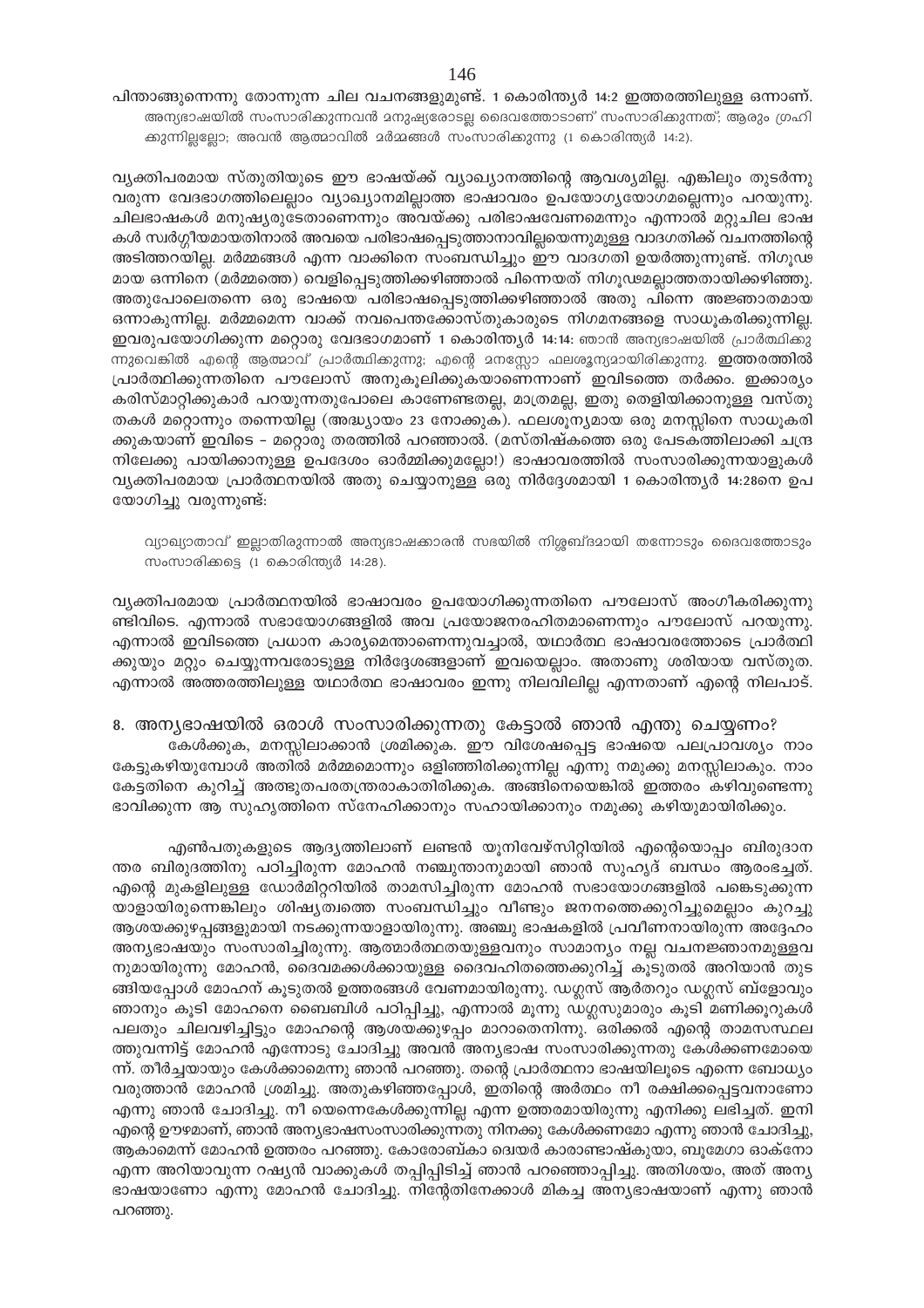അതു മോഹന്റെ ജീവിതം മാറ്റിമറിച്ചോ? ഇല്ല. ഭാഷാവരത്തെക്കുറിച്ച് അനേകമണിക്കൂറുകൾ സംവദിച്ചതുകൊണ്ടോ, അവന്റെ ഭാഷാപ്രയോഗത്തെ തരം താഴ്ത്തി സംസാരിച്ചതുകൊണ്ടോ ഒന്നും വലിയ പ്രയോജനമൊന്നുമുണ്ടായില്ല. പിന്നെ എന്താണ് അവനെ സഹായിച്ചത്? യേശുവിനെ പിന്തു ടരുന്നതിനെക്കുറിച്ച് ദൈവവചനത്തിൽ സംസാരിക്കുന്ന നിലവാരത്തെക്കുറിച്ച് വ്യക്തതയോടെ പഠി പ്പിക്കാൻ കഴിഞ്ഞതാണ് മോഹന്റെ ജീവിതത്തെ മാറ്റിയത്. രണ്ടുദിവസം കഴിഞ്ഞപ്പോൾ മോഹൻ ക്രിസ്തുവിൽ സ്നാനം സ്വീകരിച്ചു.

ഇന്നു മോഹൻ വിവാഹിതനും മുഴുവൻ സമയവും സഭാശുശ്രൂഷ ചെയ്യുന്നവനുമാണ്. ഈ പുസ്തകമെഴുതുമ്പോൾ ദരിദ്രരെ സഹായിക്കാനായി അനേകം പദ്ധതികൾക്ക് ലോകമാസകലം ചുക്കാൻ പിടുക്കുന്നവനുമാണ്. മോഹനെപ്പോലെ ആത്മാർത്ഥതയുള്ള അനേകം യുവതീയുവാക്കൾ നമുക്കിടയിലുണ്ട്. അവരിലേക്കിറങ്ങിച്ചെല്ലുക, അവർക്കായുള്ള ദൈവഹിതം അവരെ അറിയിക്കുക. അവരുടെ അനുഭവങ്ങൾ വിശദീകരിക്കുമ്പോൾ അത്ഭുതപരതന്ത്രരായിപ്പോകാതിരിക്കുക - അവർ അന്യഭാഷയിൽ സംസാരിക്കാൻ തുടങ്ങിയാൽപ്പോലും!

9. ബൈബിളിലെ ഭാഷാവരം എന്നെങ്കിലും നിലച്ചുപോയോ?

തീർച്ചയായും. അതു നിലച്ചുപോയിരിക്കുന്നു. 1 കൊരിന്ത്യർ 13:8ലെ പൗലോസിന്റെ പ്രവ ചനം നിറവേറിയിരിക്കുന്നു. എഡി 157ലെ ദുരുപദേശസംഘമായ മോൻടാനിസ്റ്റ് കൂട്ടരുമായി ബന്ധ പ്പെട്ടാണ് രണ്ടാം നൂറ്റാണ്ടിൽ അറിയപ്പെടുന്ന ഏക അന്യഭാഷാസംസാരം. കോൺസ്റ്റാന്റൈൻ രാജാ വിന്റെ (306–337) സന്നിധിയിൽ വച്ച് നാലാം നൂറ്റാണ്ടിലെ സഭാ ചരിത്രകാരനായ യൂസേബിയസ്<sup>(8)</sup> മോൻടാനിസത്തെക്കുറിച്ച് ഇപ്രകാരം പറഞ്ഞിരിക്കുന്നു:

അടുത്തകാലത്തു വിശ്വാസത്തിലേക്കുവന്ന മോൻടാനിസ്റ്റ് എന്ന ഒരുവൻ... തന്റെ എതിരാളി യുടെ നാവിൽ ഒരു വേദഭാഗം നൽകുന്നു... ഉടനെതന്നെ അയാൾ ഒരു ആത്മാവിന്റെ പിടിയല കപ്പെട്ടതുപോലെയായിത്തീരുന്നു... അസാധാരണമായ ഒരു വികാരവിക്ഷോഭവത്തോടെ അപ രിചിതമായ എന്തോ ഒന്നു പുലമ്പുന്നു. പ്രവചനമെന്ന് അവർ വിളിക്കുന്ന ഇക്കാര്യം തലമുറക ളായി സഭയിൽ നമുക്കു കൈമാറിവന്ന രീതിയിലല്ലാത്ത ഒന്നാണ്. (യുസേബിയസ്, സഭാചരി ത്രം, വാ 16.6 മുതൽ).

മൂന്നുകാര്യങ്ങൾ നമുക്കിവിടെ കാണാം:

1. കരിസ്മാറ്റിക് നവീകരണമെന്ന് അക്കാലത്ത് അറിയപ്പെട്ട ഈ പ്രസ്ഥാനം (ഇക്കാലഘട്ടത്തിലെ നവപെന്തക്കോസ്തു രീതികളുമായി വലിയ സാമ്യമുണ്ട് ഈ പ്രസ്ഥാനത്തിന്), ആത്മാവ് അവരെ നയിക്കുന്നെന്നു അവകാശപ്പെടുന്ന ചിട്ടയില്ലാത്ത രീതികൾ പരിഗണിച്ച് പാടേ നിരാകരിക്കപ്പെ  $\mathsf{S}$ 

2. ഇത്തരം കരിസ്മാറ്റിക് രീതികൾ അക്കാലത്തു സാധാരണരീതിയിൽ നിലവിലില്ലായിരുന്നു എന്നകാര്യം വ്യക്തമാണ്.

3. അന്യഭാഷയെന്നു പറഞ്ഞു പുലമ്പുന്നവയെ പാടേ നിരാകരിച്ചു. ശരിയായ രീതിയിലുള്ള അന്യഭാഷാ സംസാരമല്ലായിരുന്നു അതെന്നുള്ള കാര്യം അവരെ സംബന്ധിച്ചു വ്യക്തമായിരു  $mp<sub>2</sub>$ .

രണ്ടാം നൂറ്റാണ്ടിനു ശേഷമുള്ള കാലഘട്ടങ്ങളിലും ആത്മാവിന്റെ വരങ്ങളെക്കുറിച്ചു സംസാ രിക്കുന്നുണ്ട് – എങ്കിലും ആ പ്രസ്താവനകൾ ഒന്നും കരിസ്മാറ്റിക്കുകാരുടെ വാദഗതികളെ സഹാ യിക്കുന്നവയല്ല. തന്റെ ജീവിതകാലത്തെ കരിസ്മാറ്റിക് ചെയ്തികളെക്കുറിച്ചും അന്യഭാഷയെന്നുവി ളിച്ചു നടത്തിയ തെറ്റായപ്രവർത്തികളെക്കുറിച്ചും ഓറിഗൻ (എഡി 254) ഇപ്രകാരം രേഖപ്പെടുത്തിയി രിക്കുന്നു:

...അസാധാരണവും, അനിയന്ത്രിതവും, മനസ്സിലാക്കാൻ സാധിക്കാത്തതരത്തിലുമുള്ള വാക്കു കൾ, ചിന്താശേഷിയുള്ള ഒരു വ്യക്തിക്കുപോലും മൂല്യം കൽപ്പിക്കാൻ കഴിയാത്ത വിധത്തി ലുള്ള ജല്പനങ്ങൾ – ലവലേശംപോലും അർത്ഥം കണ്ടെത്താൻ കഴിയാത്ത വാക്കുകൾ തന്നെ. ചതിപ്രയോഗത്തിലൂടെ മറ്റുള്ളവരുടെമുന്നിൽ വലുപ്പം അഭിനയിക്കുന്ന ഏതൊരുവനും ഏതു മൂഢനുപോലും സ്വതാത്പര്യമനുസരിച്ചു അവയെ ഉപയോഗിക്കാൻ സാധിക്കുന്നു.

നാലാം നൂറ്റാണ്ടിന്റെ അവസാനകാലഘട്ടത്തിൽ എഴുതിയിരുന്ന കോൺസ്റ്റാന്റിനോപിൾ ദേശ ക്കാരനായ ജോൺ ക്രിസോസ്തോം, ഭാഷാവരം നിലച്ചുപോയതിനെക്കുറിച്ചു ആദ്യം സംസാരിച്ച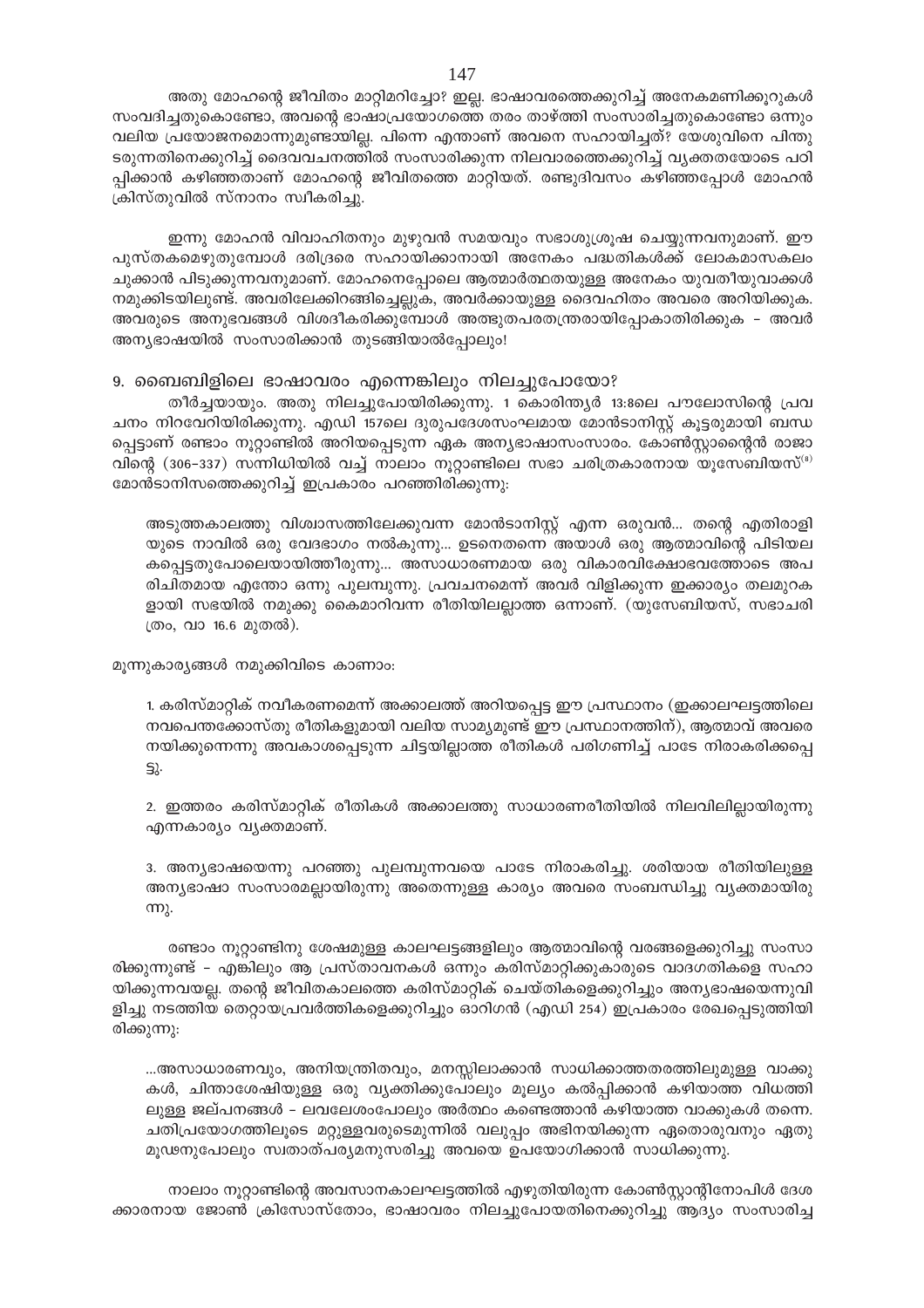ഒരു വ്യക്തിയായി കാണപ്പെടുന്നു. 1 കൊരിന്ത്യർ 12–14 അദ്ധ്യായങ്ങളെ പരാമർശിച്ച് അദ്ദേഹം ഇപ്ര കാരം എഴുതിയിരിക്കുന്നു:

ഈ ഭാഗങ്ങൾ മനസ്സിലാക്കാൻ വിഷമമുള്ളതായി കാണപ്പെടുന്നു. അതിനുകാരണം അവിടെ പരാമർശിക്കുന്ന കാര്യങ്ങളെക്കുറിച്ചു നമുക്കുള്ള അറിവില്ലായ്മയും, അവയൊക്കെ നിലച്ചുപോയി എന്നുള്ള സത്യവുമാണ്. ഇക്കാര്യങ്ങൾ മുമ്പേയുണ്ടായിരുന്നു, എന്നാൾ ഇപ്പോൾ അവ നിലവി ലില്ല.

അവസാനമായി ക്രിസ്തുവർഷം 345–430 കാലഘട്ടത്തിൽ ജീവിച്ചിരുന്ന അഗസ്റ്റിന്റെ വാക്കു കളിലേക്ക്, ആദിമസഭയുടെ കാഴ്ചപ്പാടുകൾ ചുരുക്കിപ്പറയുന്ന രചനകളാണിവ:

ആദിമസഭയിൽ വിശ്വാസികളുടെമേൽ ആവസിച്ച പരിശുദ്ധാത്മാവിനാൽ വരം ലഭിച്ചവരായി തങ്ങൾക്കറിയില്ലായിരുന്ന ഭാഷകളിൽ അവർ സംസാരിച്ചു. അക്കാലത്തേക്കുവേണ്ടിയിരുന്ന ഒരു അടയാളമായിരുന്നു ഇത്. കാരണം ലോകം മുഴുവനും സകല ഭാഷകളിലും സുവിശേഷമറിയി ക്കുന്നതിനുവേണ്ടി ആ ഭാഷകളിലെല്ലാം ആത്മാവ് അടയാളം കാണിക്കേണ്ടിയിരുന്നു. അടയാ ളമായി നൽകിയതാണിത്, ഈ വരം നിലച്ചുപോയിരിക്കുന്നു.

മദ്ധ്യകാലഘട്ടത്തിലും, നവീകരണപ്രസ്ഥാന കാലഘട്ടത്തിലും പിന്നീടുവന്ന എല്ലാ നൂറ്റാ ണ്ടിലും അന്യഭാഷായെന്ന രീതിയിലുള്ള സംസാരമുണ്ടായിരുന്നു. ആധുനിക കാലഘട്ടത്തിലെ അന്യ ഭാഷാസംസാരം ഉടലെടുക്കുന്നത് കൻസാസിലെ ടോപികാ ദേശത്തുനിന്നുമാണ്. 1900 ൽ ആരംഭിച്ച ഈ സംസാരരീതി ഉടനെതന്നെ പടിഞ്ഞാറൻ തീരങ്ങളിലേക്കു വ്യാപിക്കുകയായിരുന്നു. $^{(2)}$  രണ്ടാം ലോകമഹായുദ്ധത്തിനുശേഷം ഉദയം ചെയ്ത നവപെന്തക്കോസ്തു പ്രസ്ഥാനം ഈ കരിസ്മാറ്റിക് തുടക്കത്തെ സകല സഭാവിഭാഗങ്ങളിലേക്കും എത്തിച്ചു.

അതുകൊണ്ട്, അന്യഭാഷനിലച്ചുപോയോ? എന്ന ചോദ്യത്തിനുത്തരം അതെയെന്നും അല്ല യെന്നുമാണ്. ശരിയായ ഭാഷാവരം നിലച്ചുപോയിരിക്കുന്നു. എന്നാൽ അന്യഭാഷാസംസാരമെന്നവകാ ശപ്പെടുന്നവ വ്യക്തികളും വിഭാഗങ്ങളും എല്ലാക്കാലത്തും അതു പ്രായോഗികമാക്കുന്നുമുണ്ട്.

#### 10. അനൃഭാഷ സംസാരിക്കുന്നതു തെറ്റാണോ?

ഭാഷാവരം തെറ്റായ ഒന്നല്ല, തീർച്ചയായും. എന്നാൽ ഇപ്പോൾ അന്യഭാഷ സംസാരിക്കുന്ന വർ അവരുടെ അറിവില്ലായ്മയിലൂടെയാണ് അതു ചെയ്യുന്നതെന്നു വ്യക്തം. ഇത്തരത്തിലുള്ള ഗ്ലോസ്സാ ലാലിയയെ അർഹിക്കുന്ന പ്രാധാന്യത്തോടെമാത്രം കാണുകയാണുവേണ്ടത്, കാരണം അതൊരു മാനസിക പ്രതിഭാസമാണ്, തീർച്ചയായും പരിശുദ്ധാത്മാവിൽ നിന്നുമുള്ളതല്ല. പരിഭാഷപ്പെടുത്താത്ത അനൃഭാഷാസംസാരം ഏതുതരം ക്രിസ്തീയ കൂട്ടായ്മയിലായിരുന്നാലും ദൈവവചനത്താൽ നിഷേ ധിക്കപ്പെട്ടിരിക്കുന്നു.

ഇപ്പോഴത്തെ അന്യഭാഷാസംസാരം സാത്താനിൽ നിന്നുമുള്ളതാണ് എന്നു പറയുന്നവരു ണ്ട്. ഈ പ്രതിഭാസത്തെ സഭയെ ചതിക്കാനും വിഭജിക്കാനും സാത്താൻ ഉപയോഗപ്പെടുത്തുന്നു എന്നതു വാസ്തവമാണെങ്കിലും, അന്യഭാഷാസംസാരം അശുദ്ധാത്മാവിനാൽ ഉളവാകുന്നതാണെന്നു ചൂണ്ടിക്കാണിക്കുന്ന വചനങ്ങൾ ബൈബിളിലില്ല. അടിസ്ഥാനപരമായി പാപകരമല്ലാത്ത പലകാര്യ ങ്ങളുമുപയോഗപ്പെടുത്തി സാത്താൻ ദൈവമക്കളെ വിഭജിക്കുകയും രക്ഷയെക്കുറിച്ച് ഒരു വൃർത്ഥപ്ര ത്യാശ നൽകുകയും ചെയ്യുന്നു. അപ്രകാരം ക്രിസ്തുവിന്റെ സഭയിലെ ഐക്യത്തെ തകർത്തു വിഭ ജനങ്ങളുണ്ടാക്കാനായി അനൃഭാഷ ഉപയോഗിക്കുന്നതു പാപമാണ്. വചനത്തേക്കാൾ പ്രാധാന്യം തങ്ങളുടെ തോന്നലുകൾക്കു നൽകി പ്രവർത്തിക്കുന്ന ആളുകളെ എല്ലാതലമുറയിലും കണ്ടുവരുന്നു ണ്ട്.

### അവസാനമായി

ബൈബിളിൽ കാണുന്ന അന്യഭാഷാസംസാരവും ഇന്നു നിലവിലിരിക്കുന്ന അന്യഭാഷാപ്ര തിഭാസവും തമ്മിലുള്ള അന്തരം വളരെയേറെയാണ്. കൊരിന്തിലെ സഭയെ അടിസ്ഥാനമാക്കി, ആധു നിക ഭാഷാവരം നമുക്ക് അടുത്ത അദ്ധ്യായത്തിൽ പരിശോധിക്കാം. കൊരിന്തിലേക്ക്...

കുറിപ്പുകൾ:

1. ഗ്ലോസ്സാ എന്നാൽ ഭാഷയെന്നർത്ഥം, ലാലിയ എന്നാൽ സംസാരമെന്നും. തുടർച്ചയായി ചെയ്യുന്ന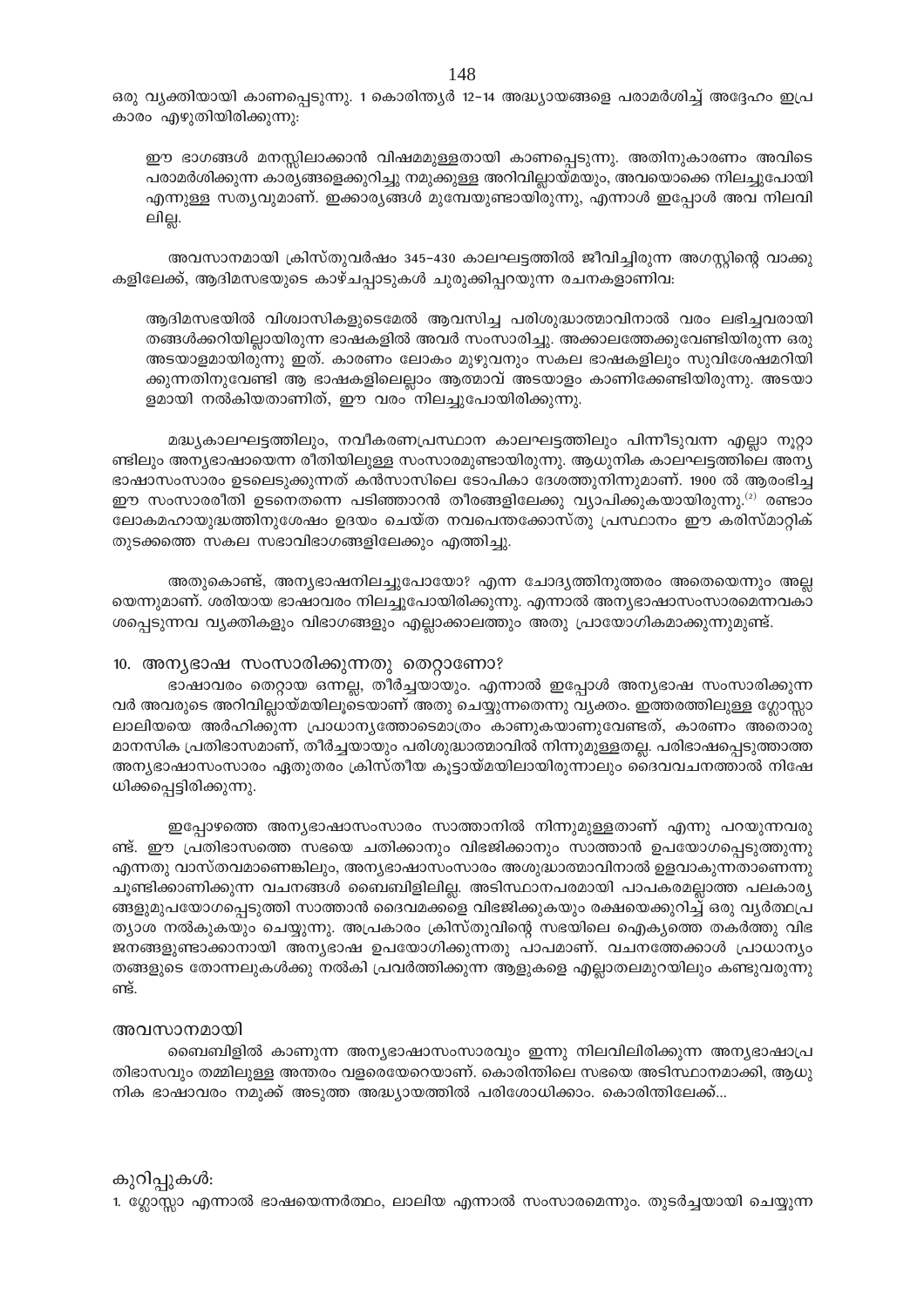ജല്പനത്തെ സൂചിപ്പിക്കുന്ന ഗ്ലോസ്സാൽജിയ എന്ന പദവുമായി ആശയക്കുഴപ്പത്തിലാകണ്ട.

2. ചിലസമയത്ത് വളരെ ബുദ്ധിമാന്മാരായ ആളുകൾ പോലും ഇതു ചെയ്യാറുണ്ട്. തങ്ങളിലുള്ള ആത്മസംഘർഷങ്ങളെ പരിഹരിക്കാനും, കുറ്റബോധവും അപര്യാപ്ത മനോഭാവവും കൈവെടിയു വാനുമാണ് ബുദ്ധിമാന്മാരായ ആളുകൾ അന്യഭാഷാസംസാരത്തിൽ അഭയം തേടുന്നത് – സ്റ്റുവർട്ട് ബെർഗ്സ്മാ, സ്പീക്കിംഗ് വിത് ടംഗ്സ് എന്ന പുസ്തകത്തിൽ.

3. m 2008 2009 2009 3. applmom, Behavioral science research on the nature of Glossolalia and ലേഖനത്തിൽ.

4. 1605 - 1611 കാലഘട്ടത്തിൽ പരിഭാഷപ്പെടുത്തിയത്.

5. അംഗീകരിക്കപ്പെട്ട ഏക ബൈബിൾ കിംങ്ങ് ജെയിംസ് ബൈബിൾ മാത്രമാണെന്നു കരുതുന്നവർ അനേകരുണ്ട്. യേശുവിനും അപ്പസ്തോലന്മാർക്കു സ്വീകാര്യമായത് എനിക്കും സ്വീകാര്യമാണ് എന്ന ഒരു വാദമാണ് അവർക്ക്.

6. മൂർദ്ധന്യഭാഷയെന്ന് എൻഇബിയും പരിചിതമല്ലാത്തഭാഷയെന്ന് ടിഇവിയും ഉപയോഗിക്കുന്നു.

7. ഉന്നത വിദ്യാഭാസ തലത്തിൽ ഗ്രീക്കു ഭാഷ പഠിച്ചിട്ടില്ലാത്തയാളുകൾ മറ്റുള്ളവരെ ഗ്രീക്കുഭാഷയി ലുള്ള തങ്ങളുടെ അറിവുകൊണ്ടു സ്വാധീനിക്കാൻ ശ്രമിക്കരുത്. ഈ പുസ്തകത്തിൽ ഉപയോഗിച്ചി രിക്കുന്ന വാദഗതികളെക്കുറിച്ചു ചർച്ചചെയ്യാൻ ഒരു ഇംഗ്ലീഷ് ബൈബിൾ മാത്രം മതി. ഗ്രീക്കു ഭാഷ അറിയാത്തയാളുകളെ അമർത്താൻ വേണ്ടി ഗ്രീക്കുവാക്കുകൾ ഉപയോഗിക്കുന്നത് ഉചിതമല്ല. നി ങ്ങൾ സ്വാധീനിക്കാൻ ശ്രമിക്കുന്നയാൾക്ക് ഗ്രീക്കുഭാഷയിൽ പാണ്ഢിത്യമുണ്ടെങ്കിൽ കുഴപ്പത്തിലാ കുന്നത് നിങ്ങളായിരിക്കും.

8. ക്രിസ്തുവർഷം 300 വരെയുള്ള സഭാചരിത്രത്തെക്കുറിച്ചു ധാരാളമായി എഴുതി നമുക്കു ലഭ്യമാ ക്കിയ ചരിത്രകാരനാണ് യുസേബിയസ്. 230–339 കാലഘട്ടത്തിൽ ജീവിച്ചിരുന്ന അദ്ദേഹത്തിന്റെ സഭാ ചരിത്രമെന്ന പുസ്തകം സഭാചരിത്രത്തെക്കുറിച്ച് ആധികാരികമായി വിശദീകരിക്കുന്നു. മോൻടാനി സ്റ്റിന്റെ കീഴിൽ പ്രവർത്തിച്ച കരിസ്മാറ്റിക് പ്രസ്ഥാനത്തെക്കുറിച്ച് വിശദമായിത്തന്നെ അദ്ദേഹമെഴു തിയിട്ടുണ്ട്.

9. പ്രതീക്ഷിച്ചു പ്രാർത്ഥിച്ച് ഇരുപതാം നൂറ്റാണ്ടിൽ ആദ്യമായി അന്യഭാഷ സംസാരിച്ചത് ആഗ്നസ് ഒസ്മാൻ എന്ന ഒരു സ്ത്രീയാണ്. ലോസാഞ്ചലസിലെ അസൂസാ തെരുവ് എന്ന സ്ഥലത്തേക്ക് ഇതു പടരുകയായിരുന്നു - 1906ൽ.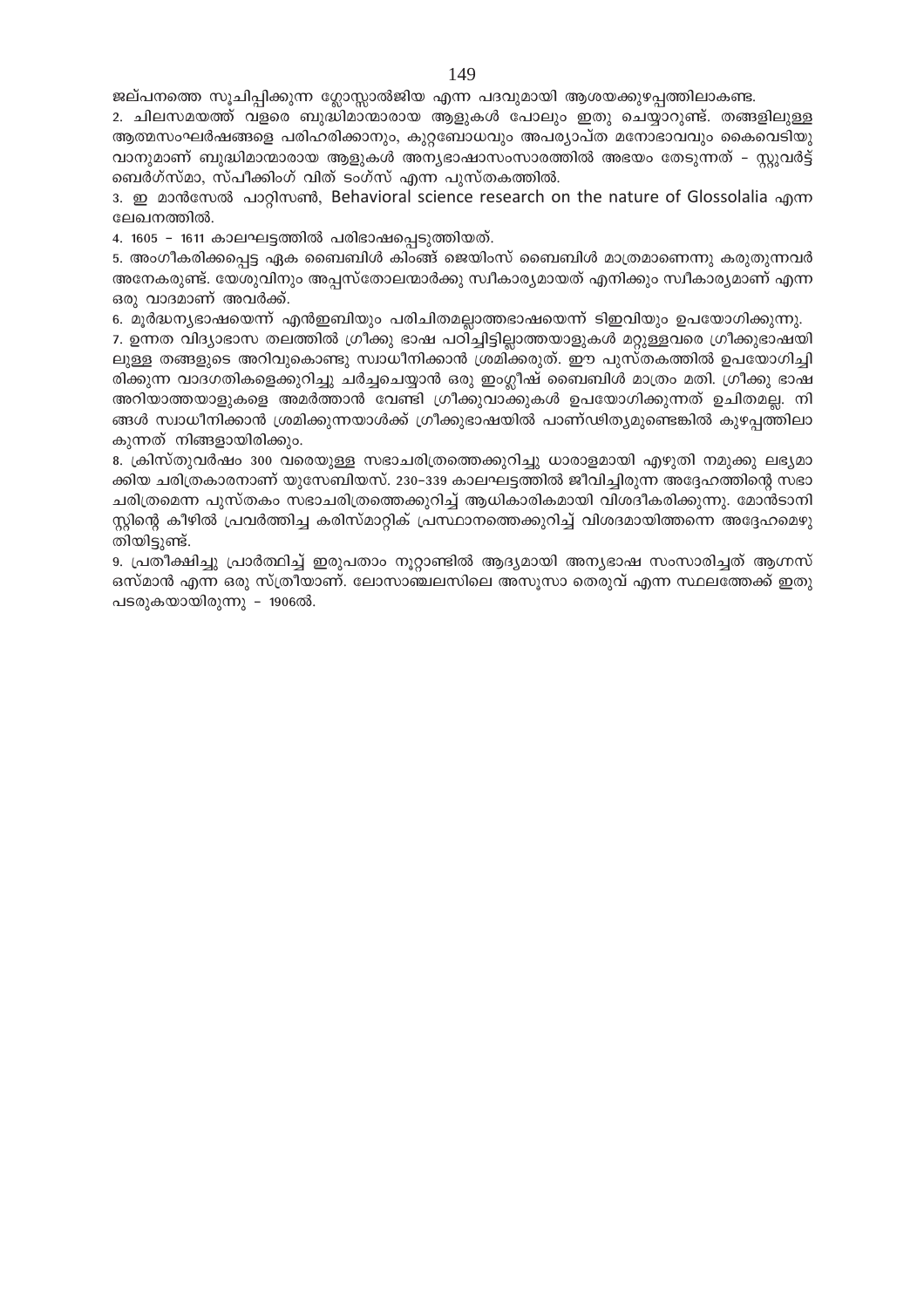## അദ്ധ്യായം 23

# തെറ്റു തിരുത്തൽ, മാർഗ്ഗനിർദ്ദേശമല്ല

1 കൊരിന്ത്യർ 12-14 അദ്ധ്യായങ്ങൾ

പരിശുദ്ധാത്മാവിന്റെ പ്രവർത്തികളുടെ അടിസ്ഥാനത്തിൽ 1 കൊരിന്ത്യർ 12 മുതൽ 14 വരെ യുള്ള അദ്ധ്യായങ്ങളെ ഈ അദ്ധ്യായത്തിൽ വിശകലനം ചെയ്യുന്നു. ഉന്നതമായ ആത്മീയ വളർച്ച മുന്നിൽ കണ്ടുകൊണ്ട് നൽകിയ മാർഗ്ഗനിർദ്ദേശങ്ങളല്ല കൊരിന്ത്യരുടെ പുസ്തകത്തിലെ ഈ അദ്ധ്യാ യങ്ങളിലുള്ളതെന്നു നമുക്കു വ്യക്തമാണ്. പകരം പരിശുദ്ധാത്മാവിന്റെ വ്യാപാരങ്ങളെക്കുറിച്ച് കൊരി ന്തുകാരുടെയിടയിലുണ്ടായിരുന്ന ആശയക്കുഴപ്പങ്ങളെ ദുരീകരിക്കുവാനും, അവരുടെ കൂട്ടായ്മയെ കേടുവരുത്തുന്ന മാരകമായ പ്രവർത്തനരീതികളെ തിരുത്താനും വേണ്ടിയാണ് പൗലോസ് ഉദ്യമി ക്കുന്നത്.

## വിവരങ്ങളുടെ ഖനി

ബൈബിളിൽ പരിശുദ്ധാത്മാവിന്റെ വരങ്ങളെക്കുറിച്ചു പരാമർശിക്കുന്ന സകല ഭാഗങ്ങളിൽ നിന്നും ലഭിക്കുന്നതിനേക്കാൾ ഏറെ വിവരം നമുക്ക് ഈ മൂന്നു അദ്ധ്യായങ്ങളിൽ നിന്നും ലഭിക്കും. പൗലോസ് പറയുന്ന കാര്യങ്ങൾ മനസ്സിലാക്കിയെടുക്കാൻ നാം നല്ലരീതിയിൽ പരിശ്രമിക്കേണ്ടതു ണ്ട്, എന്നിരുന്നാലും പുതിയ നിയമത്തിൽ പരിശുദ്ധാത്മാവിനെക്കുറിച്ചുള്ള തെറ്റുതിരുത്തലിനെ സംബന്ധിച്ച് ഈ അദ്ധ്യായങ്ങൾ ഒരു ഖനി തന്നെയാണ്. 1 കൊരിന്ത്യർ പുസ്തകത്തിൽ നിന്നുമുള്ള ചോദ്യങ്ങൾ നാമെല്ലാവരും നേരിടുന്നവരാണ് എന്നത് ഒരു യാഥാർത്ഥ്യമാണ്, അതിനാൽ ഈ അദ്ധ്യാ യങ്ങൾ മനസ്സിലാക്കി എടുക്കപ്പെടേണ്ടവയാണ്, അവഗണിക്കപ്പെടേണ്ടവയല്ല.

കൊരിന്തിലെ സഭ കരിസ്മാറ്റിക്കായിട്ടുള്ള ഒരു സഭയാണെന്ന കാര്യം മുഖവുരയായിത്തന്നെ പറയാൻ കഴിയും. നവപെന്തക്കോസ്തുകാരുടെ നിലവാരത്തിലുള്ള ഒരു കരിസ്മാറ്റിക് സഭയെന്നല്ല ഇതുകൊണ്ടുദ്ദേശിക്കുന്നത്, യഥാർത്ഥ പരിശുദ്ധാത്മ വരങ്ങൾ സ്വന്തമാക്കിയ ഒരു സഭയെന്നാണ്. *കരിസ്മ* എന്ന ഗ്രീക്കു പദത്തിന്റെ അർത്ഥം ദാനമെന്നാണ് (ബഹുവചനം കരിസ്മാറ്റാ). കൃപ എന്ന അർത്ഥം വരുന്ന *കരിസ്* എന്ന വാക്കിൽ നിന്നും രൂപം കൊണ്ട ഒരു വാക്കാണിത്. കരിസ്മാറ്റിക് എന്നത് ആത്മാവിന്റെ വരങ്ങളെ സംബന്ധിച്ചത് എന്നാണെന്നു നമുക്കു മനസ്സിലാക്കാം. ദൈവമാണു ദാതാവ്, മനുഷ്യർ സ്വീകർത്താക്കളും. പുതിയനിയമത്തിൽ നാം കാണുന്ന ആത്മവരങ്ങളെക്കുറിച്ചും പൊതുവേകാണുന്ന കരിസ്മാറ്റിക് പ്രതിഭാസങ്ങളെക്കുറിച്ചും പറയാൻ ഞാൻ ഈ വാക്കുതന്നെ യാണ് ഉപയോഗിച്ചിരിക്കുന്നത്.

## കൊരിന്തിലേക്കു സ്വാഗതം

ഒരു ആമുഖമായി 1 കൊരിന്ത്യർ 1:4-7 നമുക്കു നോക്കാം:

4നിങ്ങൾക്ക് ക്രിസ്തുവേശുവിൽ നൽകപ്പെട്ട ദൈവകൃപ നിമിത്തം ഞാൻ എന്റെ ദൈവത്തിന് നിങ്ങ ളെക്കുറിച്ച് എഷോഴും സ്തോത്രം ചെയ്യുന്നു. 5അവനിൽ നിങ്ങൾ സകലത്തിലും, സകല വചനത്തിലും സകല പരിജ്ഞാനത്തിലും സമ്പന്നരായിത്തീർന്നു; 6ക്രിസ്തുവിന്റെ സാക്ഷ്യം നിങ്ങളിൽ ഉറപ്പായിരി ക്കുന്നതുപോലെതന്നെ. 7ഇങ്ങനെ നിങ്ങൾ ഒരു കൃപാവരത്തിലും കുറവില്ലാത്തവരായി നമ്മുടെ കർത്താവായ യേശുക്രിസ്തുവിന്റെ പ്രത്യക്ഷതയ്ക്കായി കാത്തിരിക്കുന്നു. (1 കൊരിന്ത്യർ 1:4-7).

ദൈവത്തിന്റെ കൃപ (കരിസ്) കൊരിന്ത്യയിലുള്ള ശിഷ്യന്മാർക്കു നല്കപ്പെട്ടിരുന്നു, നീതീകരണത്തി ന്റേതായ കൃപ മാത്രമല്ല (തിത്തൂസ് 3:7), ആത്മാവിന്റെ വരങ്ങളുടേതുമായ കൃപയാണിത് (കരിസ്മാ റ്റാ). സംസാരത്തിലും (അന്യഭാഷ, പ്രവചനം), അറിവിലും (ജ്ഞാനം, അറിവ്, ആത്മാക്കളുടെ വിവേ ചനം) അവരെ സമ്പുഷ്ടപ്പെടുത്തിയിരുന്നു. ആത്മവരങ്ങളിലൊന്നും അവർക്കു കുറവുണ്ടായിരുന്നില്ല എന്നു പൗലോസ് പറയുന്നതു ശ്രദ്ധിക്കുക. എന്തുകൊണ്ട്? പൗലോസ് അവർക്കു നൽകിയ സാക്ഷ്യം അവരിൽ ഉറപ്പാക്കിയതുകൊണ്ട് (അദ്ധ്യായം 17). എപ്രകാരം ഉറപ്പിച്ചു? അത്ഭുതവരങ്ങളാൽ. എപ്പോ ഴാണ് അവർക്ക് ഈ വരങ്ങൾ ലഭിച്ചത്? അത്ഭുതവരങ്ങൾ അവർക്കു പകർന്നുകിട്ടിയത് പൗലോസ് അവരോടൊപ്പം പതിനെട്ടുമാസം നീണ്ട സഹവാസം നടത്തിയ കാലഘട്ടത്തിലായിരിക്കാമെന്നു (അപ്പ 18) ന്യായമായും നമുക്കു അനുമാനിക്കാം – കൊരിന്തുസഭയിലെ പല അംഗങ്ങൾക്കും ആത്മ വരങ്ങൾ പകർന്നു നൽകാൻ ആവശ്യമായത്രയും സമയം പൗലോസ് അവിടെയുണ്ടായിരുന്നു. 1 കൊരിന്ത്യർ 2:4-5 വാകൃങ്ങളിലൂടെ പൗലോസ് ഇക്കാര്യം സൂചിപ്പിക്കുന്നു.

150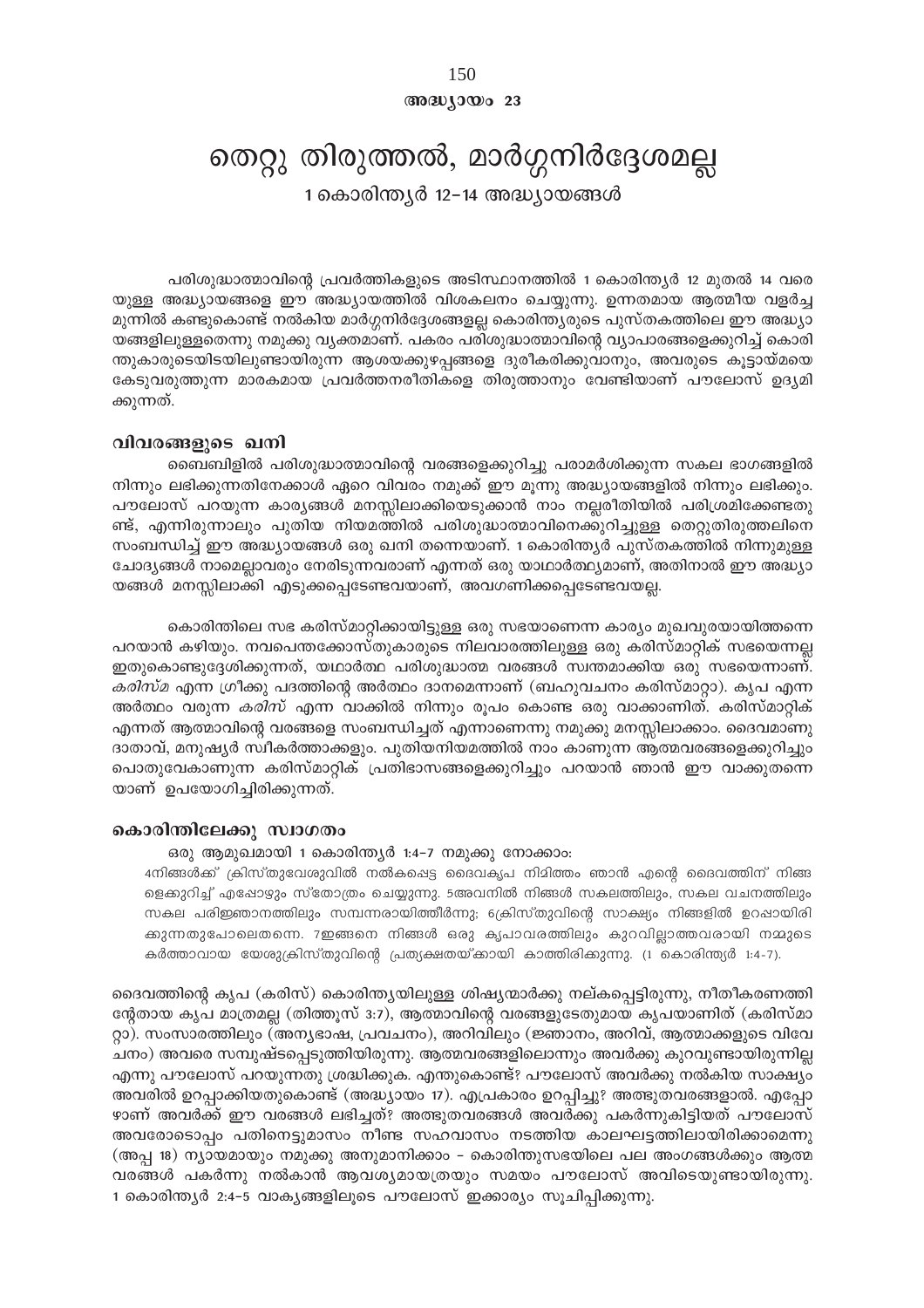ആത്മാവിന്റെ അത്ഭുതവരങ്ങൾ സ്വന്തമാക്കാൻ കഴിഞ്ഞിരുന്നത് കൊരിന്തിലുള്ളവർക്കു മാത്ര മല്ല, ആദിമസഭകളിൽ മിക്കവാറും എല്ലാറ്റിലുമായിരുന്നു (ഗലാതൃർ 3:5, എഫേസ്യർ 1:17, 1 തെസ്സ ലോനികൃർ 5:19, 2 തിമോത്തി 1:6), മറ്റുള്ളവർക്കാകട്ടെ അപ്പസ്തോലന്റെ സന്ദർശനത്തിലൂടെ ഉടൻ ലഭിക്കാൻ ഇടയാകുമെന്നും (റോമർ 1:11) നാം കാണുന്നു. യഥാർത്ഥ അന്യഭാഷയെ അനുകരിച്ച് വ്യാജഭാഷ സംസാരിച്ചവർ, ഇന്നു ചെയ്യുന്നതുപോലെ, അന്നും കൊരിന്ത്യ സഭയിലുണ്ടായിരുന്നു, ആത്മാവിന്റെ അത്ഭുതവരമായി ലഭിച്ച ഭാഷാവരം അവരുടെ ഇടയിൽ ഇല്ലായിരുന്നു എന്ന് ഇതി നർത്ഥമില്ല.

## 1 കൊരിന്ത്യർ 12

അധികം വലിച്ചു നീട്ടാതെയും സൈദ്ധാന്തികമായി സംസാരിക്കാതെയും ഈ അദ്ധ്യാ യത്തെക്കുറിച്ചു സംസാരിക്കാൻ ഞാൻ ആഗ്രഹിക്കുന്നു. താത്കാലികമായ ആശയക്കുഴപ്പങ്ങൾ ദുരീ കരിക്കാനും ആരാധനയിൽ വലിയ ഭക്തികൊണ്ടുവരുവാനുമായി ഈ അദ്ധ്യായത്തിന്റെ പരിശോ ധന നമ്മെ സഹായിക്കും.

1സഹോദരന്മാരേ, ആത്മീക വരങ്ങളെക്കുറിച്ച് നിങ്ങൾ അറിവില്ലാത്തവർ ആയിരിക്കരുതെന്ന് ഞാൻ ആഗ്രഹിക്കുന്നു. 2നിങ്ങൾ ജാതികൾ ആയിരുന്നപ്പോൾ നിങ്ങളെ നടത്തിയതുപോലെ ഊമവിഗ്രഹങ്ങ ളുടെ അടുക്കലേക്കു വഴി തെറ്റിഷോയിരുന്നുവെന്ന് നിങ്ങൾ അറിയുന്നുവല്ലോ. 3ആകയാൽ ദൈവാ ത്മാവിൽ സംസാരിക്കുന്നവൻ ആരും യേശു ശപിക്കപ്പെട്ടവൻ എന്നു പറയുകയില്ല; പരിശുദ്ധാത്മാ വിൽ അല്ലാതെ യേശു കർത്താവാകുന്നു എന്നു പറയുവാൻ ആർക്കും കഴിയുകയില്ല എന്ന് ഞാൻ നിങ്ങളെ ഗ്രഹിഷിക്കുന്നു (1 കൊരിന്ത്യർ 12:1-3).

വാക്യം 1: നിങ്ങൾ അറിവില്ലാത്തവർ ആയിരിക്കരുതെന്ന് ഞാൻ ആഗ്രഹിക്കുന്നു – അവർക്ക് അറിവില്ലായ്മ ഉണ്ടായിരുന്നുവെന്നാണ് ഇതിന്റെ അർത്ഥം. ആത്മവരങ്ങളാൽ സമ്പുഷ്ടമായ ഒരു കൂട്ടായ്മയായിരുന്നു അവരുടേതെങ്കിലും (1:4–7), അവരെ ആത്മീകരെന്നു അഭിസംബോധന ചെയ്യാൻ പൗലോസിനു കഴിയുന്നില്ലായിരുന്നു. (3:1 എന്നാൽ സഹോദരന്മാരേ, ജഡികരോട് എന്നപോലെയും ക്രിസ്തുവിൽ ശിശുക്കളോട് എന്നപോലെയുമല്ലാതെ ആത്മീകരോട് എന്നപോലെ നിങ്ങളോടു സംസാരി ക്കാൻ എനിക്ക് കഴിഞ്ഞില്ല). അവരുടെ രീതികളിലും ഭാവങ്ങളിലും അവർ ഇപ്പോഴും ബാലിശമായ അവസ്ഥയിൽ തന്നെയായിരുന്നു. ആത്മവരങ്ങൾ കൊരിന്തുകാരുടെ ഇടയിൽ ഉണ്ടായിരുന്നു, എന്നാൽ അവർ ആ വരങ്ങളെ ഉപയോഗിച്ചത് ഗർവ്വോടെയും കുഴഞ്ഞുമറിഞ്ഞ രീതിയിലുമായിരുന്നു. യുക്തി പൂർണ്ണതയും, ക്രമവും, സർവ്വോപരി സ്നേഹവും അവരുടെ ഇടയിൽ നിന്നും അപ്രത്യക്ഷമായിരു  $m<sub>λ</sub>$ .

വാക്യം 2: കൊരിന്തുകാരുടെ വിജാതീയ പശ്ചാത്തലത്തെക്കുറിച്ചുള്ള വ്യക്തമായ ഒരു പരാ മർശമാണിത്. റോമാസാമ്രാജ്യത്തിലെ മറ്റു രാജ്യങ്ങളെപ്പോലെതന്നെ കൊരിന്തിലും അനേകം കരി സ്മാറ്റിക് ഉപാസനാരീതി സംഘങ്ങൾ (ദുരുപദേശസംഘങ്ങൾ) നിലനിന്നിരുന്നു. ഇത്തരം സംഘ ങ്ങളുടെ ഉപാസനാരീതികൾ കൊരിന്തിലെ സഭയുടെ രീതികളിൽ കയറിക്കൂടിയിരുന്നു എന്നു നമുക്കു കാണാൻ സാധിക്കും. (പത്തൊൻപതാം അദ്ധ്യായത്തിൽ ഇത്തരം ദുരുപദേശസംഘങ്ങളെക്കുറിച്ച് വിശദമായിത്തന്നെ പ്രതിപാദിച്ചിട്ടുണ്ട്). വിജാതീയ മതരീതികളുടെ യുക്തിരാഹിത്യത്തെക്കുറിച്ച് പ്ലേറ്റോ ഇപ്രകാരം എഴുതിയിരിക്കുന്നു. ഏകവിഷയാസ്ക്തമായ ഒരു രീതിയിലൂടെയാണ് നമ്മിലേക്ക് അനുഗ്രഹങ്ങൾ വരുന്നത് (ഫേദ്രസ് എന്ന പുസ്തകത്തിൽ), ശരിയായതും യുക്തിസഹമായതു മായ മനസ്സുള്ള ഒരുവനും ഇതുപോലുള്ള ഒരു ദിവ്യത്വവും മഹത്വവും കൈവരിച്ചിട്ടില്ല (തിമേയുസ്). ക്രിസ്ത്യാനിയാകുന്നതിനുമുമ്പ് കൊരിന്തുകാർ തങ്ങളുടെ യുക്തിയും മനശക്തിയും അവരുൾപ്പെ ട്ടിരുന്ന യവന ദുരുപദേശസംഘങ്ങൾക്ക് അടിമപ്പെടുത്തി, വൈകാരികമായ ഒരു മായാലോകത്തിൽ ജീവിച്ച അനുഭവങ്ങളെക്കുറിച്ച് പൗലോസ് അവരെ ഓർമ്മപ്പെടുത്തുന്നു.

നിങ്ങളെ നടത്തിയതുപോലെ, വഴിതെറ്റിപ്പോയിരിക്കുന്നു എന്നീ ശക്തമായ വാക്കുകളാൽ കൊരിന്തുകാർക്ക് തങ്ങളുടെ ക്രിസ്തീയജീവിതത്തിനുമുമ്പുണ്ടായ അനുഭവങ്ങളുടെ വാസ്തവാവ സ്ഥയെ പൗലോസ് ചോദ്യം ചെയ്യുന്നു. ആത്മാവിന്റെ അത്ഭുതവരങ്ങൾ കൊരിന്തിലെ സഭയിൽ നിലനിന്നിരുന്നത് നാം ഇവിടെ ഓർക്കണം, എന്നിരിക്കെത്തന്നെ, പൗലോസ്, അവർ പ്രാധാന്യം നൽകിയ കാര്യങ്ങളിൽ അവർക്കു സംഭവിച്ച പിഴവിനെക്കുറിച്ച് അവരെ ശാസിക്കുന്നു, അവർക്കുണ്ടാ യിരുന്ന ഉത്സാഹത്തെക്കുറിച്ചല്ല.

അവരുടെ വിജാതീയാനുഭവങ്ങളെ പൗലോസ് തള്ളിക്കളയുന്നു, അതോടൊപ്പം അവരുടെ തെറ്റായ സിദ്ധാന്തങ്ങളുടെ കേന്ദ്രബിന്ദുവിനെയും. ദൈവത്തെ അനുസരിക്കുന്നതിനു പകരം ദൈവത്തെ അനുഭവിക്കുക എന്നതാണ് അന്ധവിശ്വാസജഡിലമായ പഠിപ്പിക്കലുകളുടെ കേന്ദ്രബി ന്ദു. കഴിഞ്ഞകാലഘട്ടങ്ങളിൽ അവർ വഴിതെറ്റിച്ചു നടത്തിക്കപ്പെട്ടയാളുകളായിരുന്നു. അതേ മാനസി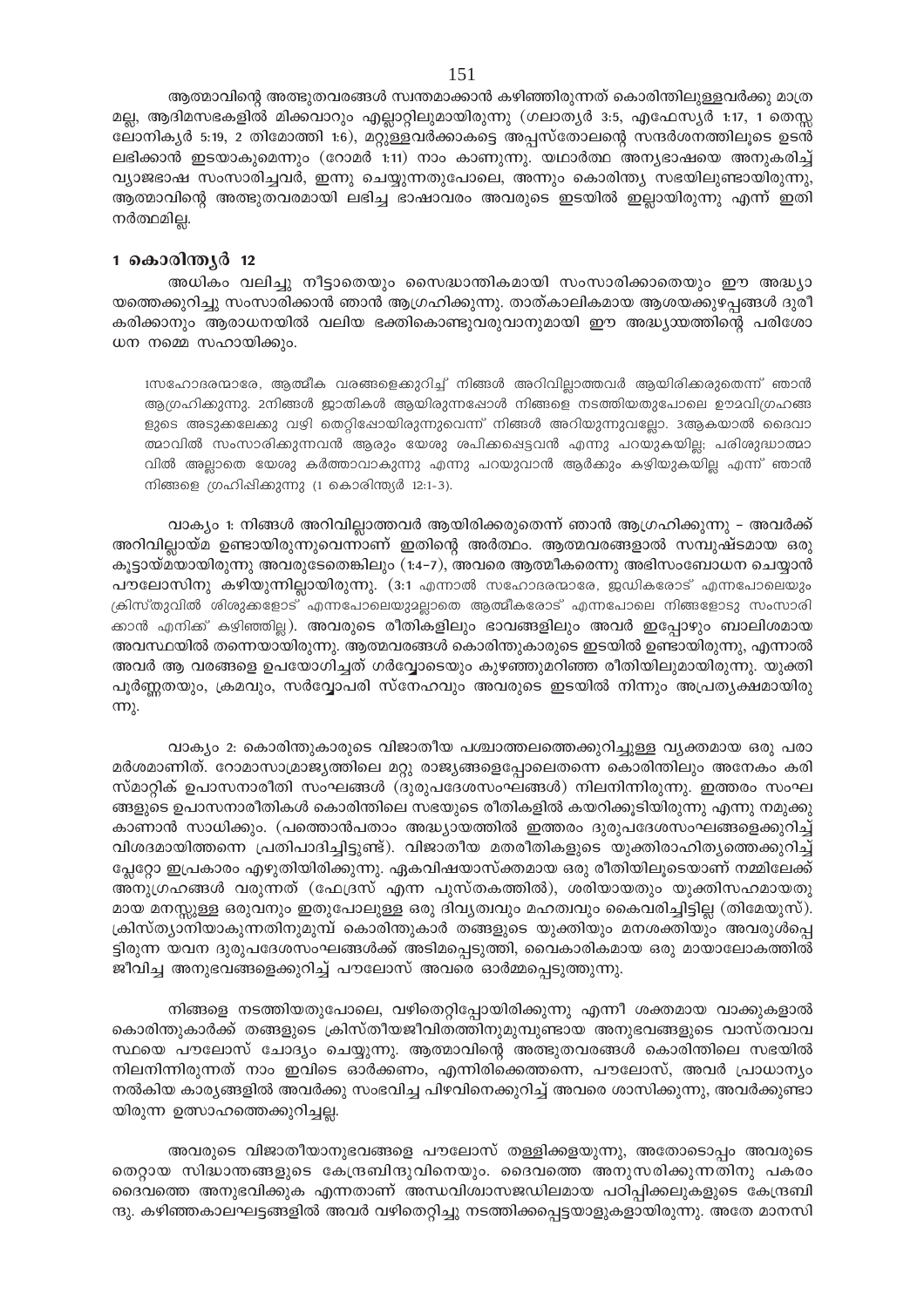കവ്യാപാരം അവരുടെ ക്രിസ്തീയ ജീവിതത്തിലേക്കും നുഴഞ്ഞുകയറിയിരിക്കുന്നതായി പൗലോ സിനു മനസ്സിലായി. ഇന്നത്തെ നവപെന്തക്കോസ്തു വൃത്തങ്ങളെ സംബന്ധിച്ചും ആത്മാവിനാൽ നയിക്കപ്പെടുകയെന്നത് വേദപുസ്തകവുമായി യാതൊരു ബന്ധവുമില്ലാത്ത ഒരു നിലവാരത്തിലി രിക്കുന്ന കാര്യമാണ്. ആത്മാവിനാൽ നയിക്കപ്പെടുകയെന്നത് നമ്മുടെ ബുദ്ധിയെയും യുക്തിയെയും വികാരങ്ങൾക്ക് അടിയറവയ്ക്കുകയെന്നതല്ല, പകരം വേദപുസ്തകത്തിലൂടെ വെളിപ്പെടുത്തിയിരി ക്കുന്ന ദൈവഹിതത്തിനനുസൃതമായി നമ്മുടെ ചിന്തകളെയും ജീവിതത്തെയും പരിപാകപ്പെടുത്തുക എന്നതാണ്. ആത്മാവിനാൽ നയിക്കപ്പെടേണ്ട എന്നു പറയാൻ നമ്മിലാർക്കെങ്കിലും കഴിയുമോ? (അദ്ധ്യായം 9 കാണുക).

വാക്യം 3: ഈ വാക്യം പലർക്കും ആശയക്കുഴപ്പമുണ്ടാക്കുന്ന ഒന്നാണ്, അതിനാൽത്തന്നെ ഈ വാകൃത്തെക്കുറിച്ച് അനേകം സിദ്ധാന്തങ്ങളും ഉരുത്തിരിഞ്ഞിരിക്കുന്നു. ഒരു വിശദീകരണമെ തെന്നാൽ കൊരിന്ത്യയിലുള്ളവർ കടന്നുപോയ വലിയ പീഡനമാണ് ഒരു കാരണം എന്നതാണ്  $(7.6)$ , യേശുവിനെ തള്ളിപ്പറയാൻ വരെ അവരിൽ സമ്മർദ്ദം ചെലുത്തപ്പെട്ടു. രണ്ടാം നൂറ്റാണ്ടിന്റെ തുടക്കത്തിൽ (എഡി 112) ബിത്നിയയിലെ റോമൻ ഗവർണ്ണരായിരുന്ന പ്ലിനി, ട്രാജൻ ചക്രവർത്തിക്ക് (എഡി 98-117) തന്റെ പ്രവിശ്യയിലുള്ള ക്രിസ്ത്യാനികളെക്കുറിച്ച് എഴുതിയ കത്തിൽ ഇപ്രകാരം വായിക്കുന്നു:

ക്രിസ്ത്യാനികളായിരുന്ന ചിലർ... (വിജാതീയ) ദൈവത്തെ ഏറ്റുപറയുകയും ക്രിസ്തുവിനെ ശപിക്കുകയും ചെയ്തു... സത്യക്രിസ്ത്യാനികളെ നിർബന്ധിക്കാൻ പാടില്ലാത്ത ഒരു കാര്യമാ ണതെന്ന് കരുതപ്പെടുന്നു. (എപിസ്റ്റിൽസ് 10.96).

കഠിനസമയങ്ങളിൽ പരിശുദ്ധാത്മാവു വന്ന് വിശ്വാസികളുടെ വായിൽ സംസാരിക്കാനായി വാക്കുകൾ അത്ഭുതകരമായി നൽകുമെന്നാണ് ധാരണ. അതാണ് മുന്നാം വാകൃത്തിൽ, ദൈവാത്മാ വിൽ സംസാരിക്കുക എന്ന പൗലോസിന്റെ വാചകത്തിൽ ഉൾക്കൊണ്ടിരിക്കുന്നത്. ലുക്കോസ് 21:15, മത്തായി 10:19-20 തുടങ്ങിയ വാകൃങ്ങളിൽ യേശു നൽകിയ ഈ വാഗ്ദാനം നമുക്കു കാണാനും കഴി യും. സകല ക്രിസ്ത്യാനികളുടെയും സകലവാക്കുകൾക്കും ഈ വാഗ്ദാനം ബാധകമാണെന്നു കരു തുന്നത്, ഈ വചനത്തെ അതിന്റെ ശരിയായ അർത്ഥത്തിൽ നിന്നും പിഴുതെറിയുന്നതിനു തുല്യമാ ണ്, കാരണം പ്രധാനമായും അപ്പസ്തോലന്മാരെ ലക്ഷ്യമാക്കി നൽകിയ ഒരു വാഗ്ദാനമാണത്. (എ ങ്കിലും ആ വാഗ്ദാനം ചിലതു നമുക്കും നീക്കിവയ്ക്കുന്നുണ്ട് – ഇല്ലേ?)

രണ്ടാമത്തെ വിശദീകരണം സ്നാനത്തിനു മുമ്പുള്ള വിശ്വാസത്തിന്റെ ഏറ്റുപറച്ചിലിനെ (1 തിമോത്തി 6:12, റോമർ 10:9) സംബന്ധിച്ചാണ് ഇവിടെ സംസാരിക്കുന്നത് എന്നതാണ്. സ്നാനസമ യത്ത് ഈ ഏറ്റുപറച്ചിൽ നിലനിന്നിരുന്നു എന്നു വിശ്വസിക്കുന്നവരാണ് ബൈബിൾ പണ്ഡിതരിൽ ഭൂരിഭാഗവും. എന്നാൽ പരിശുദ്ധാത്മാവിന്റെ അത്ഭുതവരത്താലാണ് (ഇതിനെക്കുറിച്ചാണ് മൂന്നാം വാകൃത്തിൽ പൗലോസ് സംസാരിക്കുന്നത്) ഈ ഏറ്റുപറച്ചിൽ നാം നടത്തുന്നത് എന്നു നിർദ്ദേശി ക്കുന്നത് ശരിയല്ല, കാരണം പരിശുദ്ധാത്മാവ് ഒരുവനിൽ ആവസിക്കാതെ ആത്മാവിൽ ഒരുവൻ സംസാരിക്കുന്നു എന്നു പറയാൻ കഴിയില്ല. ഒരുവൻ ക്രിസ്തുവചനങ്ങളെ പാലിച്ച് ക്രിസ്ത്യാനിയാ കുന്ന മാത്രയിലാണ് പരിശുദ്ധാത്മാവിനെ അവനു ലഭ്യമാകുന്നത് (അപ്പ 5:32). സ്നാനത്തിനുമുന്നേ നിറവേറ്റപ്പെടേണ്ട ഒരു സംഗതിയാണ് ഈ ഏറ്റുപറച്ചിൽ എന്നതിനാൽ, ഇതിനെക്കുറിച്ചാണ് പൗലോസ് ഇവിടെ സൂചിപ്പിക്കുന്നതെന്നു കരുതാൻ ന്യായമില്ല.

മൂന്നാമത്തെ സാദ്ധ്യതയെന്നത് മറ്റു ദുരുപദേശസംഘങ്ങളുടെ പഠിപ്പിക്കലുകളെ മനസ്സിൽക ണ്ടാണ് പൗലോസ് ഇതെഴുതിയത് എന്ന നിഗമനമാണ്. സഭാചരിത്രരചയിതാവായ ഒറിഗൻ സൂചി പ്പിക്കുന്നതുപോലെ, പിന്നീടു കാലഘട്ടങ്ങളിൽ കണ്ടുവന്ന ജ്ഞാനാധിഷ്ഠിത സംഘമായ ഓഫൈറ്റ് പോലെയുള്ള കൂട്ടങ്ങളെക്കുറിച്ചാകാം.<sup>(1)</sup> (അവർ യേശുവിനെ ശപിച്ച്, കുരിശിൽ സർപ്പത്തെ ഉയർത്തി വണങ്ങുന്നവരായിരുന്നു). ക്രിസ്ത്യാനികൾ പോലുമല്ലാത്ത ഇത്തരക്കാരെക്കുറിച്ചാണ് പൗലോസ് ഇവിടെ സംസാരിക്കുന്നത് എന്നു കരുതാനും ന്യായമില്ല. എങ്കിൽപ്പിന്നെ കൊരിന്തുകാരുമായുള്ള ബന്ധത്തിൽ പൗലോസ് ഇപ്രകാരമൊരു പ്രസ്താവന നൽകിയിരിക്കുന്നതിന്റെ കാരണമെന്താണ്?

നാലാമത്തെ സാദ്ധ്യത – യേശു കർത്താവാണ് എന്ന് ഒരു തത്തയെപ്പോലെ ഏറ്റുപറയുന്ന ഏവനും രക്ഷക്കർഹനാകുന്നു എന്ന വാദമാണ്. തീർച്ചയായും അത്തരമൊരു വാദത്തിന് വചനം ഇടനൽകുന്നില്ല (മത്തായി 7:21, ലൂക്കോസ് 6:46). പിന്നെ ഈ വേദഭാഗത്തിന്റെ അർത്ഥമെന്താണ്?

ഒരാൾ ദൈവാത്മാവിനാലുള്ള പ്രചോദനത്താലാണു സംസാരിക്കുന്നതെന്നു വിവേചിക്കാ നുള്ള ഒരു മാനദണ്ഡമാണ് പൗലോസ് ഇവിടെ നിർവ്വചിക്കുന്നത് – അയാൾ പറഞ്ഞതിന്റെ അന്ത സത്തയെ പരിശോധിക്കുക എന്നതാണത്. പറഞ്ഞതിന്റെ ഉള്ളടക്കം ദൈവവചനത്തിനു വിരുദ്ധമോ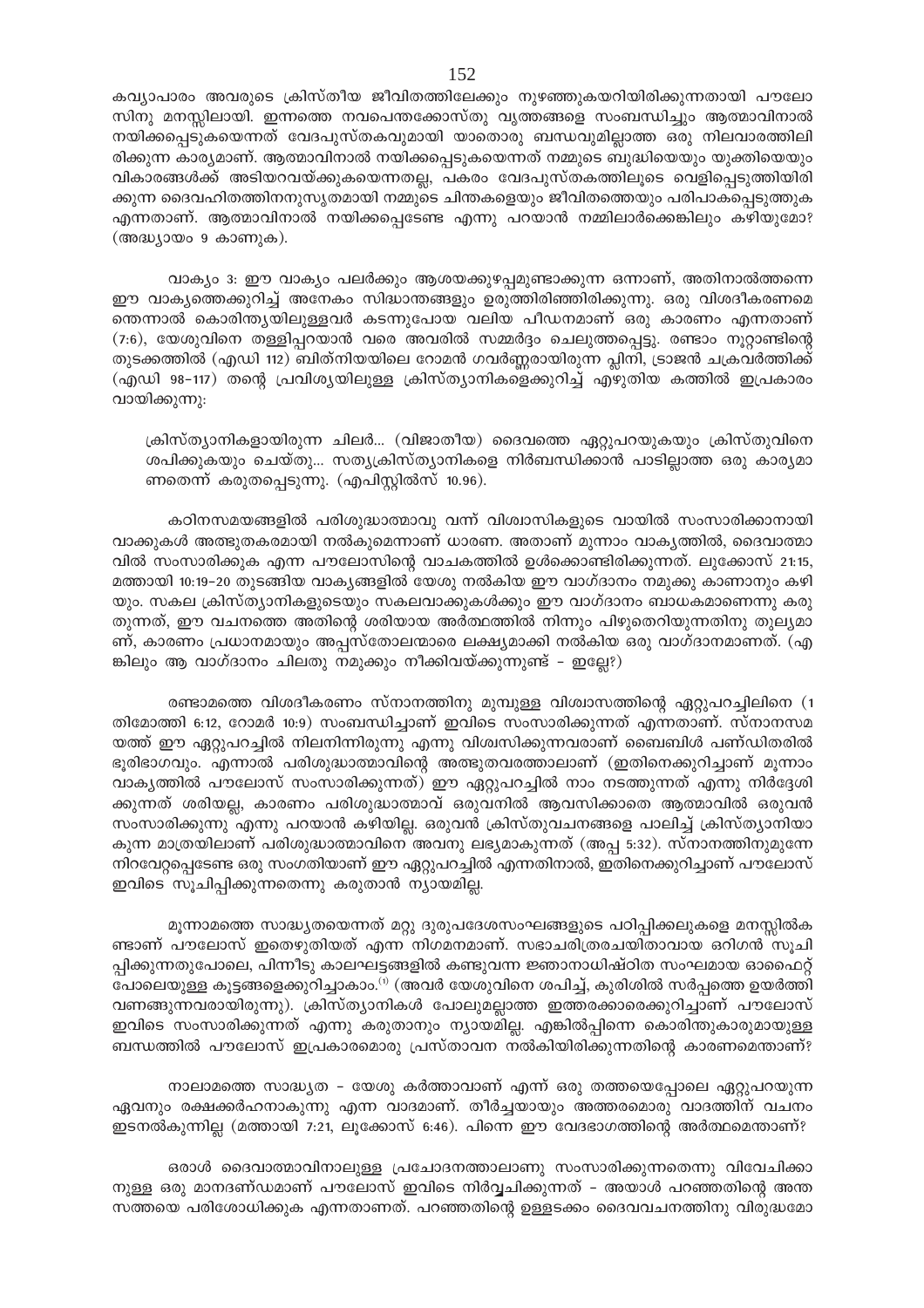യുക്തിയെ ഹനിക്കുന്നതോ ആണെങ്കിൽ, അയാളുടെ സന്ദേശത്തെ നമുക്കു സുരക്ഷിതമായി അവ ഗണിക്കാം. (1 കൊരിന്ത്യർ 14:29, 1 തെസ്സലോനിക്യർ 5:19–22 എന്നീ വചനങ്ങൾ ആദ്യനൂറ്റാണ്ടിലെ സ്ഥീകർത്താക്കളോട് പ്രവാചകസന്ദേശങ്ങളുടെ അന്തസത്ത മനസ്സിലാക്കാൻ ഉദ്ബോധിപ്പിക്കുന്നതു നമുക്കു കാണാം). ഇതൊന്നു സങ്കൽപ്പിക്കുക: കൊരിന്തു സഭയുടെ ആരാധനയ്ക്കിടയിൽ ഒരുവൻ എഴുന്നേറ്റുനിന്നു പ്രവചിക്കാൻ തുടങ്ങുന്നു. ശബ്ദമുയർത്തി ആവേശത്തോടെ സംസാരിക്കുന്നെ ങ്കിലും അയാൾ പറയുന്നത് വചനത്തിനെതിരാണെന്നിരിക്കട്ടെ. അതിനാൽത്തന്നെ, എത്രമാത്രം വിശ്വാസയോഗ്യമാണെന്നു തോന്നിയാലും അയാൾ പറയുന്നത് വചനവിരുദ്ധമാണെങ്കിൽ അതു സ്ഥീകാര്യയോഗ്യമല്ല. യഥാർത്ഥ പ്രവചനത്തെ മനസ്സിൽ കണ്ടുകൊണ്ടാണ് പൗലോസ് മൂന്നാം വാക്യം എഴുതിയിരിക്കുന്നത്. ആ പ്രവചനം യേശുവിനെ കർത്താവായി ഉയർത്തുന്നുണ്ടോ? കർത്താവെന്ന നിലയിൽ അവനെ അനുസരിക്കാൻ നമ്മെ വിളിക്കുന്ന ഒരു പ്രവചനമാണോ അത്?

4വിവിധകൃപാവരങ്ങൾ ഉണ്ട്; എന്നാൽ ആത്മാവ് ഒന്നത്രേ. 5വിവിധ ശുശ്രൂഷകൾ ഉണ്ട്; എന്നാൽ കർത്താവ് ഒരുവനത്രേ. 6പ്രവൃത്തികളിൽ വ്യത്യാസം ഉണ്ട്; എങ്കിലും എല്ലാവരിലും എല്ലാം പ്രവർത്തി ക്കുന്ന ദൈവം ഒരുവൻ ആകുന്നു. 7എന്നാൽ ഓരോരുത്തനും ആത്മാവിന്റെ പ്രകാശനം പൊതുപ്ര യോജനത്തിനായി നൽകപ്പെടുന്നു. ഒരുവന് ആത്മാവിനാൽ ഇഞാനത്തിന്റെ വചനവും മറ്റൊരു വന് അതേ ആത്മാവിനാൽ പരിജ്ഞാനത്തിന്റെ വചനവും നൽകപ്പെടുന്നു; 9മറ്റൊരുവന് അതേ ആത്മാ വിനാൽ വിശ്വാസം, മറ്റൊരുവന് അതേ ആത്മാവിനാൽ രോഗരാന്തിയുടെ വരങ്ങൾ, 102റ്റൊരുവന് അത്ഭുതപ്രവൃത്തികൾ, മറ്റൊരുവന് പ്രവചനം, മറ്റൊരുവന് ആത്മാക്കളുടെ വിവേചനം, മറ്റൊരുവന് പലവിധ ഭാഷകൾ, മറ്റൊരുവന് ഭാഷകളുടെ വ്യാഖ്യാനം. 11എന്നാൽ ഇതെല്ലാം പ്രവർത്തിക്കുന്നത് ഒരേ ആത്മാവുതന്നെ; അവൻ താൻ നിശ്ചയിക്കുന്നതുപോലെ ഓരോരുത്തനും അതതു കൃപാവരം നൽകുന്നു (1 കൊരിന്ത്യർ 12:4-11).

വാക്യം 4-6 വരെ: വരങ്ങളുടെ കാര്യത്തിൽ കൊരിന്തുകാരുടെ ഇടയിലുള്ള വിഭജനം വളരെ വൃക്തമാണ്. (ഇതിന് ഏകദേശം സമാനമായ എഫേസ്യർ 4:4-6 കൂടി നോക്കുക). ആത്മാവിന്റെ ഈ വരങ്ങളെല്ലാം നൽകുന്നത് ദൈവമൊരുവനാകയാൽ കൊരിന്തുകാരുടെ ഇടയിലുള്ള വിഭജനങ്ങൾക്കും ഐക്യമില്ലായ്മക്കും കാരണം ദൈവമല്ലായെന്ന് അവരെ മനസ്സിലാക്കാൻ പൗലോസ് ഇവിടെ ഉദ്ദേ ശിക്കുന്നു. അവരുടെ ഇടയിലുള്ള അച്ചടക്കമില്ലായ്മയും സ്നേഹരാഹിത്യവും മൂലം ദൈവവരങ്ങൾ അവർക്കൊരു ശാപമായി വന്നു ഭവിച്ചിരിക്കുന്നു.

വാക്യം 7: പൊതുവായിട്ടുള്ള പ്രയോജനത്തിനായാണ് ആത്മവരങ്ങൾ നൽകപ്പെട്ടിരിക്കുന്ന ത്, സ്വന്തമായ വലിയഭാവമുണ്ടാകുന്നതിനു വേണ്ടിയല്ല. ഒന്നരവർഷക്കാലത്തെ (അപ്പ 18:11) തന്റെ വാസക്കാലത്ത് നിരന്തരമായി പൗലോസ് അവരെ ഇക്കാര്യത്തിൽ ബോധവൽക്കരിക്കാൻ ശ്രമിച്ചിരി ക്കാം, എന്നിരുന്നാലും കൊരിന്തുകാർക്ക് വേണ്ടവിധത്തിൽ ഇക്കാര്യം മനസ്സിലായില്ല. തന്റെ സാക്ഷ്യം അവരിൽ ഉറപ്പിക്കുന്നതിനുവേണ്ടി, പൗലോസ് അവരിൽ നിരവധിപേർക്ക് ആത്മവരങ്ങളെ പകർന്നു നൽകിയിരുന്നു (1 കൊരിന്ത്യർ 1:4-7, 2:4-5, 2 കൊരിന്ത്യർ 12:12). ഇരുപതാം അദ്ധ്യായത്തിൽ നാം പഠിച്ചതുപോലെ തന്റെ കൈവയ്പുവഴിയായിരിക്കാം അദ്ദേഹമിതു ചെയ്തത്.

കൊരിന്ത്യൻ സഭയിൽ ആത്മീയ വരങ്ങൾ പകർന്നു കൊടുത്തപ്പോൾ അതുസഭയെ വിഭജി ക്കാനുള്ള ഒരു സംഗതി ആയിത്തീരുവാൻ ഉദ്ദേശിച്ചില്ലായിരുന്നു എന്നാണ് പൗലോസ് പറയുന്നത് – വരങ്ങൾ ഉള്ളവരും ഇല്ലാത്തവരും തമ്മിലോ, ശ്രേഷ്ടവരങ്ങൾ ഉള്ളവരും അത്രയ്ക്ക് ശ്രദ്ധിക്കപ്പെ ടാത്ത വരങ്ങൾ ഉള്ളവരും തമ്മിലോ ഉള്ള ഒരു വലുപ്പചെറുപ്പ താരതമ്യമുണ്ടാകാൻ വേണ്ടിയായിരു ന്നില്ല. ഈ വരങ്ങളെല്ലാം പകർന്നുകൊടുത്തത് അവർ വരങ്ങളെ മാനിക്കാനും ദൈവമഹത്വത്തിന് അവ ഉപകരിക്കാനും, കൂട്ടായ്മയെ പരിപുഷ്ടിപ്പെടുത്താനും, നഷ്ടാത്മാക്കളെ ബോധ്യപ്പെടുത്താനും വേണ്ടിയായിരുന്നു. എന്നാൽ എന്തൊരു ദുരവസ്ഥയായിരുന്നു അവരുടെയിടയിൽ വന്നു ചേർന്നത്?

ഓരോരുത്തർക്കും എന്ന വാക്കുതന്നെ പൗലോസ് ഉപയോഗിച്ചിരിക്കുന്നതു ശ്രദ്ധിക്കുക. എല്ലാ ശിഷ്യന്മാർക്കും വരങ്ങൾ ലഭിച്ചിട്ടുണ്ടെന്നാണ് അതുവഴി പൗലോസ് സൂചിപ്പിക്കുന്നത് -ഏഴാം അദ്ധ്യായത്തിൽ നാം കണ്ടതുപോലെ.

വാക്യം 8-10: ഓരോ വരത്തെയും കുറിച്ചു വിശദമായി സംസാരിക്കുകയെന്നത് ഈ അദ്ധ്യാ യത്തിന്റെ ഉള്ളടക്കത്തിനു ചേരുന്നതല്ല, എന്നിരുന്നാലും ഇവിടെ പരാമർശിക്കുന്ന ഭൂരിഭാഗം വര ങ്ങളും അത്ഭുതവരങ്ങളാണെന്നു നമുക്കു കാണാൻ കഴിയും. എടുത്തുപറയത്തക്ക കാര്യമെന്തെ ന്നാൽ ഈ വരങ്ങളെല്ലാം സഭയിൽ ചേർച്ചയൊപ്പിച്ച് ഇടകലർത്തിയിരിക്കുന്നത് ഒരേ ആത്മാവാണ് എന്നതിനെക്കുറിച്ചു പൗലോസ് ഊന്നി പറയുന്നു എന്നതാണ്.

153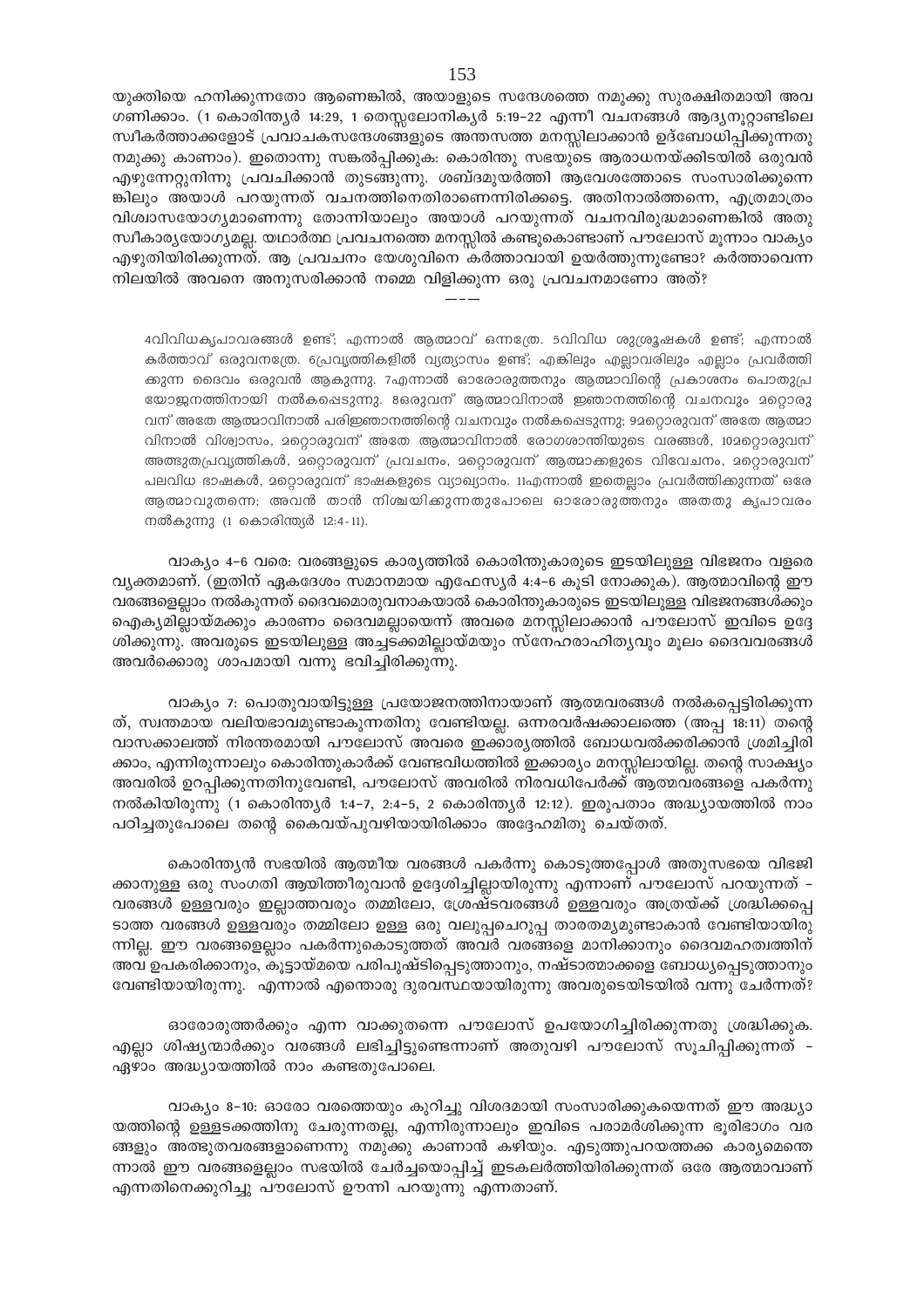വാക്യം 11: ദൈവഹിതപ്രകാരമാണ് ഈ വരങ്ങൾ വിതാനിച്ചിരിക്കുന്നത് (എബ്രായർ 2:4). ഏതു വരം വേണമെന്നു ആഗ്രഹിക്കാനും തിരഞ്ഞെടുക്കാനും ആരാലും കഴിയുകയില്ല. ദൈവ ത്തിന്റെ ജ്ഞാനത്താലാണ് ഇതു നല്കപ്പെട്ടിരിക്കുന്നത്, മനുഷ്യരുടെ ഭ്രമത്തെ അടിസ്ഥാനപ്പെടു ത്തിയല്ല.

12ശരീരം ഒന്നും, അതിന് അവയവങ്ങൾ പലതുമാകുന്നു; ശരീരത്തിന്റെ അവയവങ്ങൾ പലതാണെ ങ്കിലും എല്ലാം ഒരു ശരീരമായിക്കുന്നതുപോലെ ആകുന്നു ക്രിസ്തുവും. 13യെഹൂദന്മാരോ യവന ന്മാരോ ദാസന്മാരോ സ്വതന്ത്രന്മാരോ ആരായിരുന്നാലും നാം എല്ലാവരും ഏകശരീരമായിത്തീരു വാൻ ഒരേ ആത്മാവിനാൽ സ്നാനമേറ്റു; ഒരേ ആത്മാവിനെ പാനം ചെയ്യുകയും ചെയ്തു. 14ശരീരം ഒരു അവയവാല്ല, പലതത്രേ. 15ഞാൻ കൈ അല്ലാത്തതുകൊണ്ട് ശരീരത്തിലുള്ളതല്ല എന്ന് കാൽ പറ യുന്നുവെങ്കിൽ, അക്കാരണത്താൽ അതു ശരീരത്തിന്റെ ഭാഗമല്ലാതാകുന്നില്ല. 16ഞാൻ കണ്ണ് അല്ലാ ത്തതുകൊണ്ട് ശരീരത്തിലുള്ളതല്ല എന്ന് ചെവി പറയുന്നുവെങ്കിൽ, അക്കാരണത്താൽ അതു ശരീര ത്തിന്റെ ഭാഗമല്ലാതാകുന്നില്ല. 17ശരീരം മുഴുവൻ കണ്ണ് ആയാൽ കേൾക്കുന്നതെങ്ങനെ? മുഴുവൻ ചെവി ആയാൽ ഗന്ധമറിയുന്നതെങ്ങനെ? 18ബൈമോ തന്റെ ആഗ്രഹമനുസരിച്ച് അവയവങ്ങളെ ശരീ രത്തിൽ പ്രത്യേകമായി ക്രമീകരിച്ചിരിക്കുന്നു. 19സകലതും ഒരു അവയവമാകുന്നുവെങ്കിൽ ശരീരം എവിടെ? 20എന്നാൽ അവയവങ്ങൾ പലതാണെങ്കിലും ശരീരം ഒന്നത്രേ. 21കണ്ണ് കൈയോട്: നിന്നെ ക്കൊണ്ട് എനിക്ക് ആവശ്യമില്ലെന്നും, തല കാലുകളോട്: നിങ്ങളെക്കൊണ്ട് എനിക്ക് ആവശ്യമില്ല എന്നും പറയുവാൻ സാദ്ധ്യാല്ല. 22ശരീരത്തിൽ ബലഹീനമെന്നു തോന്നുന്ന അവയവങ്ങൾ ഒഴിച്ചുകൂടാൻ കഴി യാത്തവയാണ്. 23ശരീരത്തിൽ മാന്യത കുറഞ്ഞതെന്നു തോന്നുന്നവയ്ക്ക് നാം അധികം മാന്യത നൽകുന്നു; നമ്മിൽ അഴക് കുറഞ്ഞവയ്ക്ക് അധികം അഴകു വരുത്തുന്നു; 24നമ്മിൽ അഴകുള്ള അവയവങ്ങൾക്ക് അതിന്റെ ആവശ്യമില്ലല്ലോ. ദൈവം കുറവുള്ളതിന് അധികം മാന്യത കൊടുത്തു കൊണ്ട് ശരീരത്തെ കൂട്ടിച്ചേർത്തിരിക്കുന്നു. 25ശരീരത്തിൽ ഭിന്നതവരാതെ അവയവങ്ങൾ അന്യോന്യം ഒരുപോലെ കരുതേണ്ടതിനായിത്തന്നെ. 26അതിനാൽ ഒരു അവയവം കഷ്ടത അനുഭവിക്കുന്നുവെ കിൽ അവയവങ്ങളൊക്കെയും അതിനോടുകൂടെ കഷ്ടത അനുഭവിക്കുന്നു; ഒരു അവയവത്തിനു മാന്യത ലഭിച്ചാൽ അവയവങ്ങളൊക്കെയും അതിനോടുകൂടെ സന്തോഷിക്കുന്നു. 27നിങ്ങൾ ക്രിസ്തു വിന്റെ ശരീരവും ഒരോരുത്തനും അതിന്റെ അവയവങ്ങളും ആകുന്നു (1 കൊരിന്ത്യർ 12:12-27).

വാക്യം 12–27: പതിമൂന്നാം വാകൃത്തിന് ഊന്നൽ കൊടുത്തു നാം സംസാരിക്കുമ്പോൾ, പരി ശുദ്ധാത്മാവിലുള്ള സ്നാനത്തെക്കുറിച്ചാണ് ഇവിടെ പറയുന്നത് എന്നു കാണാൻ കഴിയും. ആത്മാവിനാൽ എന്നോ, ആത്മാവിലൂടെ എന്നോ, ആത്മാവിൽ ഏന്നോ ഒക്കെ ഇവിടെ ഉപയോഗിച്ച ഗ്രീക്കു വാക്കിനെ ഉപയോഗിക്കാൻ പറ്റും എന്ന് ഇഗ്ലീഷ് ഭാഷയിലേക്കു തർജ്ജമചെയ്തവർ ചുവടുകുറിപ്പായി നൽകിയിരിക്കുന്നത് വാസ്തവമാണ്. ഈ വാക്കിന്റ കൃതൃതയെക്കുറിച്ചുള്ള ചർച്ച യല്ല നമ്മെസംബന്ധിച്ച് പ്രധാനം. പകരം പൗലോസ് ഇവിടെ ഉന്നയിക്കുന്ന പ്രധാനവസ്തുത മന സ്സിലാക്കലാണ്. ഒരേ ആത്മാവാലാണ് കൊരിന്തുകാർക്ക് ഈ വരങ്ങളെല്ലാം ലഭ്യമാക്കിയിരിക്കു ന്നത്, ആകയാൽ അവർ പരിപൂർണ്ണ ഐക്യത്തിൽ നിലനിൽക്കണം എന്നതാണ് പൗലോസിന്റെ നിലപാട്. അവരെയെല്ലാം ഒരേ ശരീരത്തിലെ അംഗങ്ങളായി കൂട്ടിച്ചേർത്തിരിക്കയാൽ അവർ പര സ്പരം കരുതൽ ഉള്ളവരാകണം (വാ 25–26, റോമർ 12:5 എന്നിവ കൂടി നോക്കുക). ഇത് അവരുടെ പരിവർത്തനത്തെയാണ് സൂചിപ്പിക്കുന്നത്, വേറെയെന്തെങ്കിലും വിശേഷാനുഭവങ്ങളെക്കുറിച്ചല്ല. സ്നാനത്തിലൂടെയാണ് അവർ ക്രിസ്തുവിന്റെ ശരീരമായ സഭയുടെ അംഗങ്ങളായത്. ഒരേ ആത്മാ വിനെ പാനം ചെയ്യുകയെന്നത് (1) ക്രിസ്തുവിലുള്ള പരിശുദ്ധാത്മാവിനെ നുകരുന്നതിനെക്കുറിച്ചോ (എബ്രായർ 6:4–5), (2) പരിശുദ്ധാത്മാവിനെ അകമേവസിക്കാനായി നൽകുന്നതിനെക്കുറിച്ചോ (അപ്പ  $2:38$ , ഗലാത്യർ  $3:26-27$ ,  $4:6$ ) ആയിരിക്കാം. കൊരിന്ത്യ സഭയിൽ ബന്ധങ്ങൾ തകർന്നു കിടക്കുകയാ ണെന്നുള്ളത് വ്യക്തമാണ് (1:10). ആത്മാവിലെ ഐക്യമെന്ന ശക്തമായ ആയുധത്താൽ വളരെയ ധികം പരസ്പരാശ്രിതത്വമുള്ള ഒരു സഭയായാണ് അവർ മാറേണ്ടിയിരുന്നത്.

28മൈവം സഭയിൽ ഒന്നാമത് അപ്പൊസ്തലന്മാർ, രണ്ടാമത് പ്രവാചകന്മാർ, മുന്നാമത് ഗുരുക്കന്മാർ, തുടർന്ന് അത്ഭുതം പ്രവർത്തിക്കുന്നവർ, രോഗശാന്തിയുടെ വരമുള്ളവർ, സഹായിക്കുന്നതിനായി വര ദുള്ളവർ, ഭരിക്കാനുള്ള വരദുള്ളവർ, വിവിധ ഭാഷാവരദുള്ളവർ എന്നിങ്ങനെ നിയദിച്ചിരിക്കുന്നു. 29എല്ലാ വരും അപ്പൊസ്തലന്മാരോ? എല്ലാവരും ഗുരുക്കന്മാരോ? എല്ലാവരും അത്ഭുതങ്ങൾ പ്രവർത്തിക്കുന്ന വരോ? 30എല്ലാവർക്കും രോഗശാന്തിക്കുള്ള വരം ഉണ്ടോ? എല്ലാവരും അന്യഭാഷകളിൽ സംസാരിക്കു ന്നുവോ? എല്ലാവരും വ്യാഖ്യാനിക്കുന്നുവോ? 31ഗ്രേഷ്ഠവരങ്ങൾക്കായി വാഞ്ചിക്കുവിൻ; ഇനി അതി ശ്രേഷ്ഠമായ ഒരു മാർഗം ഞാൻ നിങ്ങൾക്കു കാണിച്ചുതരാം (1 കൊരിന്ത്യർ 12:28-31).

വാക്യം 28: മറ്റുള്ളവരെ പ്രബോധിപ്പിക്കാൻ സഹായിക്കുന്ന വരങ്ങളെയാണ് പൗലോസ്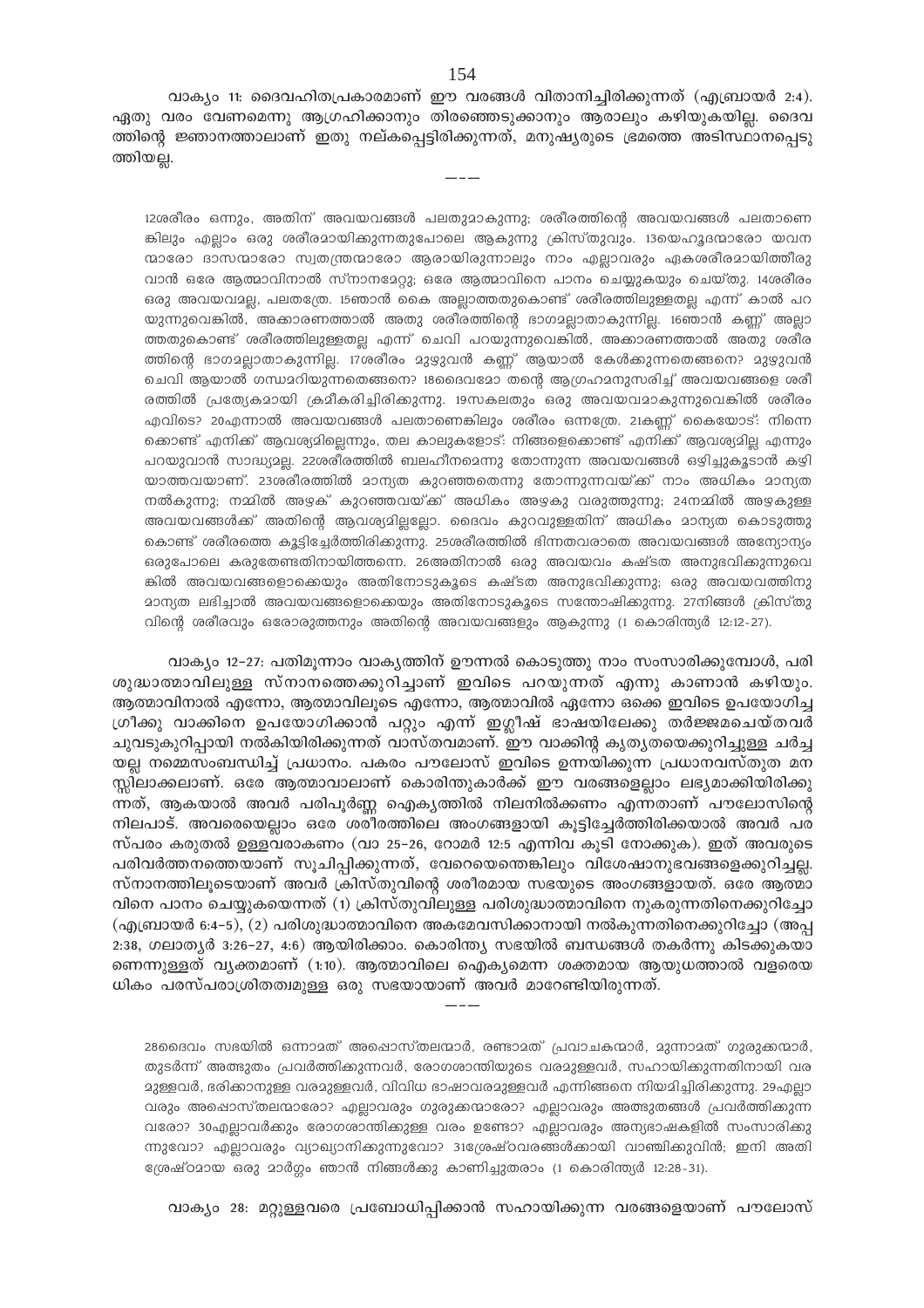കൂടുതൽ പ്രാധാന്യത്തോടെ പരിഗണിക്കുന്നത്, കൂടുതൽ ശ്രദ്ധയാകർഷിക്കുന്ന തരത്തിലുള്ള (ഉദാ: ഭാഷാവരം, രോഗശാന്തി വരം) വരങ്ങളെക്കാൾ കൂടുതൽ. ഇതിനു സമാന്തരമായ ഒരു വചനം എഫേ സ്യർ 4:11 ൽ നമുക്കു കാണാം. പൗലോസ് പ്രാധാന്യ നിലവാരമനുസരിച്ചു നൽകുന്ന പട്ടിക, കൊരി ന്തുകാരുടെ പ്രാധാന്യ പട്ടികയുടേതിന് ഘടക വിരുദ്ധമായതാണ്. ഭാഷാവരത്തിന് പൗലോസ് നൽകുന്ന സ്ഥാനക്രമം നോക്കുക - ഏറ്റവും അവസാനം.

വാക്യം 29-30: ഈ ചോദ്യങ്ങൾക്കെല്ലാം കൂടി ഒരേ ഒരു ഉത്തരമേയുള്ളൂ, ഇല്ല എന്ന്. അന്യ ഭാഷയിൽ സംസാരിക്കുന്നത് രക്ഷയുടെ അടയാളമാണെന്നു പഠിപ്പിക്കുന്നവരും, പരിവർത്തന ത്തിനുടനെതന്നെ പുതിയ ആളുകൾ അന്യഭാഷ സംസാരിക്കണം എന്നു പഠിപ്പിക്കുന്നവരുമൊക്കെ നമ്മുടെയിടയിൽ അനേകമായുണ്ട്.

ഗ്രീക്കു ലെക്സിക്കനിൽ ഉപയോഗിച്ചിരിക്കുന്ന വാക്ക് അർത്ഥം പറയുക എന്നതാണ് പരിഭാ ഷപ്പെടുത്തുക എന്നല്ല. എന്നാൽ മറ്റു ബൈബിൾ പരിഭാഷകളിൽ ഉപയോഗിച്ചിരിക്കുന്ന വാക്കാകട്ടെ പരിഭാഷപ്പെടുത്തുക എന്നവാക്കാണ്. അന്യഭാഷയുടെ ബൈബിൾ നിർവ്വചനം മുറുകെപ്പിടിക്കുന്ന വർക്ക് അർത്ഥം പറയുക എന്ന വാക്കും സ്വീകാര്യമാണ്.

വാക്യം 31: അതിശ്രേഷ്ഠമായ മാർഗ്ഗത്തിൽ നാം ശ്രേഷ്ഠ വരങ്ങളെ മനസ്സിലാക്കുന്നുണ്ടോ? അപ്പസ്തോലസ്ഥാനവും പ്രവചനവും പഠിപ്പിക്കലുമൊക്കെയാണോ ശ്രേഷ്ടഠവരങ്ങൾ അതോ വിശ്വാ സവും പ്രത്യാശയും സ്നേഹവുമാണോ? 14:1ൽ കാണുന്നതുപോലെ ശ്രേഷ്ഠവരങ്ങൾ മറ്റുള്ളവരെ പഠിപ്പിക്കുന്നതിനെ സംബന്ധിച്ചുള്ളതാണ്. അതുകൊണ്ടുതന്നെ അതിശ്രേഷ്ഠമായ വഴി സ്നേഹ ത്തിന്റെ വഴിതന്നെയാണ്.

#### അദ്ധ്യായം 12ന്റെ സാരാംശം

– കൊരിന്തിലെ സഭയിൽ ശരിയായ ആത്മവരങ്ങൾ നിലനിന്നിരുന്നു. കൊരിന്തിലെ തന്റെ ശുശ്രൂ ഷസമയത്ത് പൗലോസ് അവർക്ക് അത്ഭുതവരങ്ങൾ പകർന്നു നൽകിയിരുന്നു.

- തങ്ങളുടെ ചുറ്റുമുണ്ടായിരുന്ന വിജാതീയ കരിസ്മാറ്റിക് സമ്പ്രദായങ്ങൾ തങ്ങളുടെ ക്രിസ്തീയ ജീവിതത്തിൽ സ്വാധീനം ചെലുത്താൻ കൊരിന്തിലെ സഭാംഗങ്ങൾ അനുവദിച്ചുപോന്നു. കഴി ഞ്ഞകാലത്തെ അവരുടെ ഭാവനാത്മകമതപശ്ചാത്തലത്തിൽ അവർ യുക്തിചിന്തകളെ പണയപ്പെ ടുത്തി ജീവിച്ചുപോന്നിരുന്നു. അത്തരം രീതികൾ സഭയിലേക്കു കൊണ്ടുവന്നാൽ വിനാശകരമാ യതായിത്തീരും.

- ആത്മവരങ്ങൾ വ്യക്തിപരമായ ആത്മീയാഭിവൃദ്ധി ലക്ഷ്യമാക്കി നൽകിയതല്ല, പൊതുവായ നന്മയ്ക്കായി നൽകിയതാണ്.

– കൊരിന്തുകാർ തങ്ങൾക്കു ലഭിച്ച വരങ്ങൾ ജഡികതാത്പര്യങ്ങൾക്കനുസരിച്ച് ഉപയോഗിച്ചുവ ന്നു. അതിന്മുലം അനൈക്യവും താൻ പോരിമയും സഭയിൽ സൃഷ്ടിക്കപ്പെട്ടു.

– കാഴ്ചയിൽ ഭ്രമമുണ്ടാക്കുന്ന വരങ്ങളെക്കാൾ ശ്രേഷ്ഠമായ വരങ്ങൾ പഠിപ്പിക്കാനുതകുന്ന തര ത്തിലുള്ള വരങ്ങളാണ്.

- അമിതമായ പ്രാധാന്യം അവർ നൽകിയ അപ്രധാന വരമാണ് അന്യഭാഷ.

– തങ്ങളുടെ കരിസ്മാറ്റിക് സിദ്ധികളെ അടിസ്ഥാനപ്പെടുത്തി കൊരിന്തുകാർ ആത്മീയമായ ഒരു പ്രമാണിത്ത തരംതിരിവ് സഭയിലേക്കു കൊണ്ടുവന്നിരുന്നു.

അതിശ്രേഷ്ഠമായ വഴിയെന്നത് സ്നേഹത്തിന്റെ വഴിയാണ്. പതിമുന്നാം അദ്ധ്യായത്തിൽ നാം തുടർന്നു പഠിക്കാൻ പോകുന്നതുപോലെ, ഈ അതിശ്രേഷ്ഠവരത്തിന് കാഴ്ചയിൽ ഭ്രമമുണ്ടാ ക്കുന്ന മറ്റു വരങ്ങളുമായി യാതൊരു കാര്യവുമില്ല. എന്നാൽ എന്താണ് സ്നേഹത്തിന്റെ ഈ വഴി? ആത്മവരങ്ങളെക്കുറിച്ചു പ്രതിപാദിക്കുന്നതിനിടയിൽ സ്നേഹത്തെക്കുറിച്ചുള്ള ഒരു പ്രശംസാലേ ഖനം എഴുതാൻ പൗലോസിനെ പ്രേരിപ്പിച്ചതെന്താണ്?

## 1 കൊരിന്ത്യർ 13

മുഴുവൻ വേദപുസ്തകത്തിൽവച്ചു തന്നെ ഏറ്റവും പ്രശസ്തമായ ഒരു അദ്ധ്യായമാണിത്, പ്രത്യേകിച്ച് പൗലോസിന്റെ സ്നേഹസങ്കീർത്തനം. നമുക്കുസ്വയമായി ചെയ്യാവുന്ന പരീക്ഷകളിൽ ഒരുപക്ഷേ ഏറ്റവും കഠിനമായത് ഈ അദ്ധ്യായത്തിൽ എവിടെയൊക്കെ സ്നേഹമെന്ന വാക്കു പ്രത്യക്ഷപ്പെടുന്നുണ്ടോ അവിടെയൊക്കെ നമ്മുടെ പേരെഴുതി ആ വാക്യങ്ങൾക്ക് അർത്ഥമുണ്ടോ യെന്നു പരിശോധിക്കുന്നതാണ്. പലപ്രാവശ്യം ഞാനിതു ചെയ്തിട്ടുണ്ട്, ഓരോപ്രാവശ്യവും ബോധ്യം നൽകുന്ന ഒരു പരീക്ഷയാണ് എനിക്കിത്. $^{(2)}$ 

1ഞാൻ മനുഷ്യരുടെയും ദൂതന്മാരുടെയും ഭാഷകളിൽ സംസാരിച്ചാലും എനിക്ക് സ്നേഹമില്ലെങ്കിൽ ഞാൻ മുഴങ്ങുന്ന ചേങ്ങലയോ ചിലമ്പുന്ന കൈത്താളമോ അത്രേ. 2എനിക്ക് പ്രവചനവരം ഉണ്ടായിരി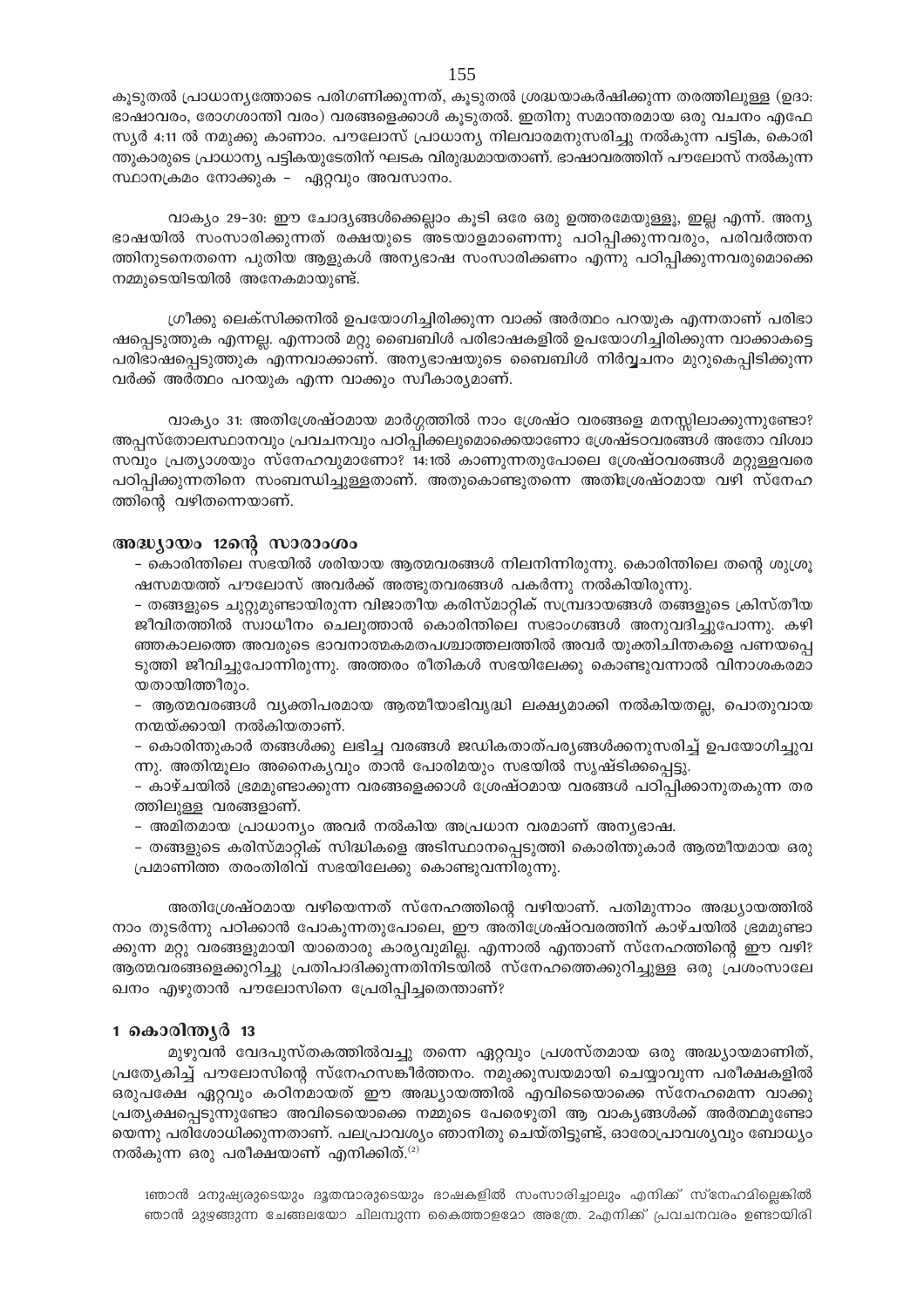ക്കുകയും സകല മർമ്മങ്ങളും സകല ഇഞാനവും ഗ്രഹിക്കുകയും ചെയ്താലും, മലകൾ നീക്കുവാൻ തക്ക വിശ്വാസം ഉണ്ടായാലും സ്നേഹമില്ലെങ്കിൽ ഞാൻ ഏതുമില്ല. 3എനിക്കുള്ളതെല്ലാം അന്നദാനം ചെയ്താലും എന്റെ ശരീരം ദഹിഷിക്കുവാൻ ഏൽഷിച്ചാലും സ്നേഹം ഇല്ലെങ്കിൽ എനിക്ക് ഒരു പ്രയോ ജനവുമില (1 കൊരിന്ത്യർ 13:1-3).

വാക്യം 1-3: മാലാഖമാരുടെയും മനുഷ്യരുടെയും ഭാഷകളിൽ സംസാരിക്കുന്നതിന്റെ സാദ്ധ്യ തകളെക്കുറിച്ച് പൗലോസ് ചർച്ചചെയ്യുന്നു. ഗ്രീക്കു ഭാഷയിലെ ഗ്ലോസ്ലാ എന്ന വാക്കിന് നാവ് എന്നവാക്കാണ് പല പഴയ വിവർത്തനങ്ങളിലും (കെജെവി പോലുള്ളവ) ഉപയോഗിച്ചിരിക്കുന്നത്, എന്നാൽ ഭാഷയെന്ന വാക്കാണ് പിന്നീടുവന്ന പരിഭാഷകളിൽ കണ്ടുവരുന്നത്. നാവ് എന്ന വാക്കിന് ഭാഷ എന്ന അർത്ഥമാണ് ആദ്യത്തെ ഇംഗ്ലീഷ് പരിഭാഷ തുടങ്ങിയ എഡി 900 വർഷത്തിൽ ഉണ്ടായി രുന്നുത്. കാലം പോയപ്പോൾ നാവ് എന്ന വാക്ക് ഉപയോഗിക്കാതെയായി, ആ വാക്കിന്റെ അർത്ഥവും മൂടുപടമണിഞ്ഞതായി. നാവ് എന്ന വാക്ക് പല പരിഭാഷകളിലും ഇപ്പോഴും ഉപയോഗിക്കുന്നുണ്ട്. പാരമ്പര്യത്തെ വിടാതിരിക്കുക എന്ന ഉദ്ദ്യശത്തോടെയോ ഭാഷാശൈലി കാത്തുസുക്ഷിക്കണമെന്ന ഉദ്ദ്യേശത്തോടെയോ അല്ലെങ്കിൽ നവപെന്തക്കോസ്തു വൃത്തങ്ങളുടെ പ്രീതി പറ്റണമെന്ന ഉദ്ദ്യേശ ത്തോടെയോ ആയിരിക്കാം ഇതു ചെയ്യുന്നത്.

മാലാഖമാരുടെ ഭാഷയെന്ന ന്യായീകരണത്തിന് കരിസ്മാറ്റിക്കുകളും മറ്റുള്ളവരും ഉപയോ ഗിക്കുന്നത് ഇണയില്ലാത്ത ഈ ഒറ്റവചനത്തെയാണ്. ഒളിയെഴുത്തു രീതിയിൽ (ഗ്രന്ധകർത്താവ് മറ ഞ്ഞിരിക്കുന്ന രീതി) എഴുതിയിട്ടുള്ള ഇയോബിന്റെ നിയമമെന്ന പുസ്തകത്തിൽ ഇയ്യോബിന്റെ പെൺമ ക്കൾ മാലാഖമാരുടെ ഭാഷ സംസാരിക്കുന്നവരായിരുന്നു എന്ന് രേഖപ്പെടുത്തിയിട്ടുണ്ട്. അതുകാണി ക്കുന്നത്, മാലാഖമാരുടെ ഭാഷമനുഷ്യർക്കു സംസാരിക്കാനാകുമെന്ന ആശയം പുരാതനമായ ഒന്നാണ് എന്നതാണ്. എന്നാൽ മാലാഖമാർക്കു ഭാഷയുണ്ടോ? മാലാഖമാരുടെ ഭാഷയെന്നു പൗലോസ് പറ യുന്നത് അങ്ങനെയൊരു ഭാഷയുണ്ടെന്നുള്ളതിന്റെ സാക്ഷിപത്രമായിട്ടല്ല. ഞാൻ സ്വർഗ്ഗത്തിൽ കയ റിയാൽ എന്നു സങ്കീർത്തകൻ പറയുന്നത് (139:8) ബഹിരാകാശയാത്ര നടത്തുന്നതുപോലെ ഒരു സ്വർഗ്ഗയാത്ര ഇടയ്ക്കിടയ്ക്ക് നടത്തുന്നയാളാണ് അദ്ദേഹമെന്നു പറയുന്നതല്ല. ഇതൊരു സാങ്കൽപിക കാര്യം മാത്രമാണ്, ഇതിനെ അക്ഷരാർത്ഥത്തിൽ മാത്രം എടുക്കേണ്ടതുള്ളൂ. അതിശയോക്തിപര മായ ഒരു അലങ്കാരപ്രയോഗമായാണ് പൗലോസ് ഇവിടെ ഈ പ്രയോഗം ഉപയോഗിക്കുന്നത്. മറ്റു ള്ളവരെ ഇകഴ്ത്തിക്കാണിക്കാനായി ചില കൊരിന്തുകാർ തങ്ങൾ മാലാഖമാരുടെ ഭാഷ സംസാരിക്കുന്നവരാണെന്നു പൊങ്ങച്ചം പറഞ്ഞുകാണുമെന്നു വിചാരിക്കാവുന്നതുമാണ്. മാലാഖ മാരുടെ വണക്കം അക്കാലഘട്ടങ്ങളിൽ ഉണ്ടായിരുന്നെന്നു പ്രത്യേകം പറയേണ്ടതുമില്ലല്ലോ (കൊ ലോസ്യർ 2:18)!

വാക്യം 2-3: തന്റെ വാദത്തെ ഒന്നു പൊലിപ്പിക്കാൻ വേണ്ടി പൗലോസ് ഉപയോഗിക്കുന്ന മറ്റൊരു അലങ്കാരപ്രയോഗമാണിത്. സകല മർമ്മങ്ങളും സകല ജ്ഞാനവും ഗ്രഹിക്കാൻ ആർക്കു കഴിയും? ആർക്കുമില്ല. മർക്കോസ് 11:23ലെ വാക്കുകൾ യേശു ഉച്ചരിച്ചതിനു ശേഷം എത്ര കുന്നുകൾ വിശ്വാസപുരുഷന്മാരാൽ മാറ്റിസ്ഥാപിക്കപ്പെട്ടിട്ടുണ്ട്? ഒന്നും തന്നെയില്ല. മൂന്നാം വാകൃവും ഇതു പോലെയുള്ള ഒരു അലങ്കാരപ്രയോഗമാണ്. പൗലോസ് ഇവിടെ പറയുന്ന കാരൃങ്ങളുടെ അന്തഃ സത്ത ഇതാണ് – നിങ്ങൾ മാലാഖമാരുടെ ഭാഷപോലും സംസാരിച്ചാലും സകലമർമ്മങ്ങളും അറി യുന്നവരായാലും വിശ്വാസത്താൽ കുന്നുകൾ മാറ്റിസ്ഥാപിച്ചാലും, ഇക്കാര്യങ്ങളെല്ലാം അതീവശ്രേ ഷ്ടതരമായതാണെങ്കിൽ പോലും, സ്നേഹമില്ലെങ്കിൽ മൂല്യമില്ലാത്തവരാണ്. ആ കുഴിയിൽത്തന്നെ യാണ് കൊരിന്തുകാർ വീണു കിടക്കുന്നതും. വരങ്ങളുടെ പിറകേയുള്ള അവരുടെ പാച്ചിലിനിടയിൽ സഹോദരങ്ങൾക്കിടയിൽ പങ്കുവയ്ക്കപ്പെടേണ്ട അഗാപ്പേ (സ്വയം തൃജിക്കുന്ന) സ്നേഹം അവ രുടെയിടയിൽ നിന്നം നഷ്ടപ്പെട്ടിരുന്നു. അതുകൊണ്ടുതന്നെയാണ് സ്നേഹത്തെക്കുറിച്ച് പ്രബോ ധിപ്പിക്കുന്ന ഈ അദ്ധ്യായം പൗലോസിന് എഴുതേണ്ടി വന്നത് (1 കൊരിന്ത്യർ 13).

സ്നേഹമില്ലെങ്കിൽ വരങ്ങൾ ഒന്നുമല്ല – അവ എത്ര പകിട്ടേറിയവയായിരുന്നാലും. യഥാർത്ഥ മതവിശ്വാസിയുടെ ഹൃദയം വളരെ പ്രായോഗികമായ ഒന്നാണ് (യാക്കോബ് 1:26–27). ദൈവസ്നേ ഹവും സഹോദരസ്നേഹവും നിറഞ്ഞത്. ദൈവത്മാവിന്റെ ബാഹ്യമായ പ്രകടനങ്ങളിലോ വിശ്വാ സത്തിന്റെ അനുഭവാമ്പേഷണങ്ങളിലോ ഒന്നും കാണുന്ന ഭക്തിപ്രകടനമല്ല അത്.

4സ്നേഹം ദീർഘമായി ക്ഷമിക്കുകയും ദയകാണിക്കുകയും ചെയ്യുന്നു; സ്നേഹം അസൂയപ്പെടുന്നില്ല; സ്നേഹം നിഗളിക്കുന്നില്ല. 5പരുഷമായി പെരുമാറുന്നില്ല; അയോഗ്യമായി നടക്കുന്നില്ല; സ്വാർത്ഥം അന്വേ ഷിക്കുന്നില്യ; കോപിക്കുന്നില്യ; ദോഷം കണക്കിടുന്നില്യ; ഒഅനീതിയിൽ സന്തോഷിക്കാതെ, സത്യത്തിൽ സന്തോഷിക്കുന്നു; 7എല്ലാം വഹിക്കുന്നു; എല്ലാം വിശ്വസിക്കുന്നു; എല്ലാം പ്രത്യാശിക്കുന്നു; എല്ലാം സഹി ക്കുന്നു. 8സ്നേഹം ഒരുനാളും പരാജയപ്പെടുന്നില്ല; (1 കൊരിന്ത്യർ 13:4-8).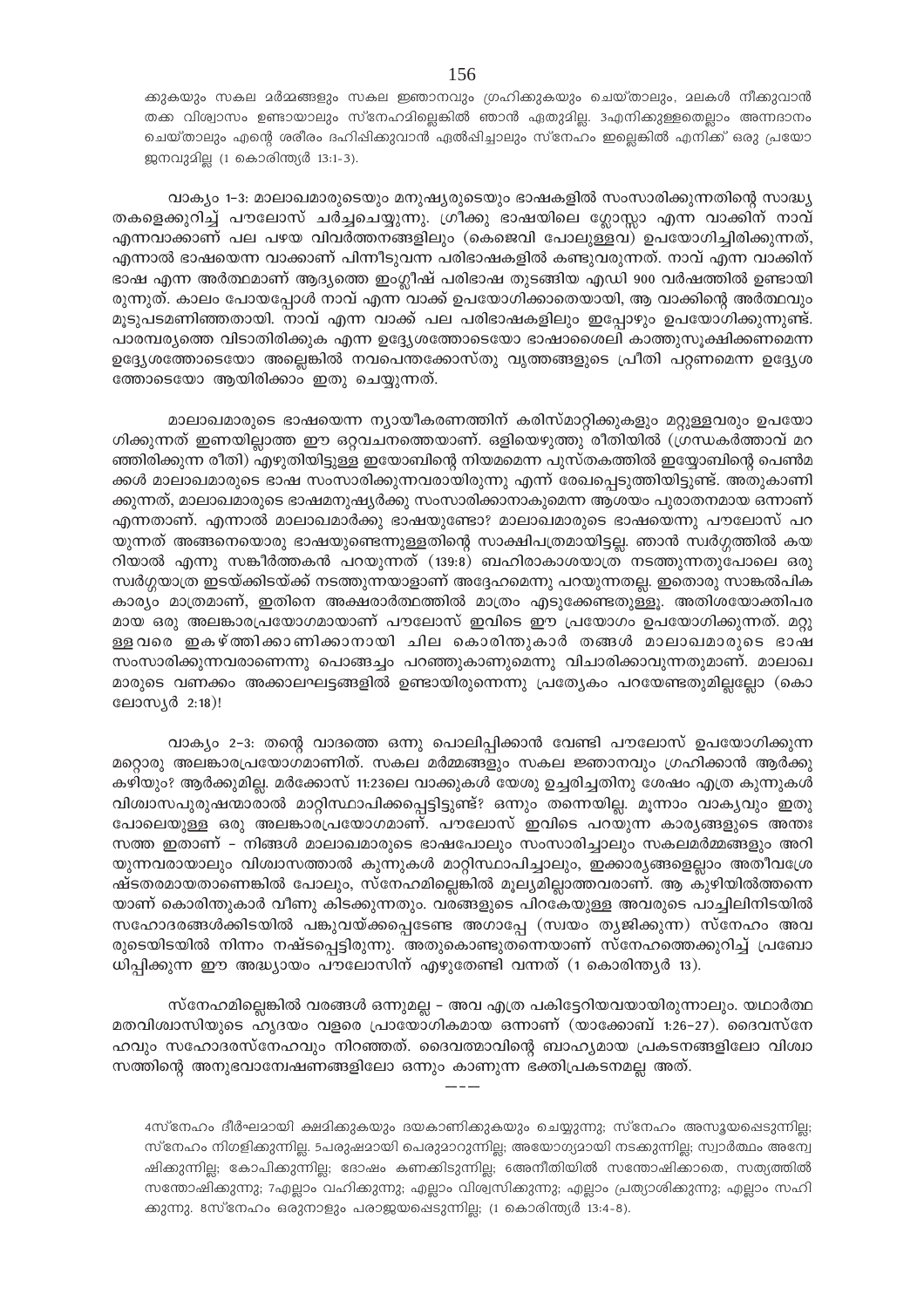വാക്യം 4-8; അത്യന്തം കാവ്യാത്മകമായാണ് പൗലോസ് ഈ വാക്യങ്ങൾ ഗ്രീക്കുഭാഷയിൽ എഴുതിയിട്ടുള്ളത്. തങ്ങൾക്കു ലഭിച്ചിട്ടുള്ള ആത്മീയവരങ്ങളാൽ ചീർത്തുവന്ന ചില കൊരിന്തുകാർ സ്നേഹത്തിന്റെ പലവിധമായ ഭാഗങ്ങൾ പരസ്പരം പങ്കുവയ്ക്കുന്നതിൽ പരാജയപ്പെട്ടു. അഹങ്കാ രത്തെ സൂചിപ്പിക്കാനായി ഇവിടെ ഉപയോഗിച്ചിരിക്കുന്ന ഫിസിയൂ എന്ന വാക്കാണ് കൊലോസ്യർ 2:18, 1 കൊരിന്ത്യർ 8:1 എന്നിവിടങ്ങളിലും ഉപയോഗിച്ചിരിക്കുന്നത്. ചീർത്തുവരിക, തലക്കനമുണ്ടാവുക എന്നൊക്കെയാണ് ഈ വാക്കിന്റെ അർത്ഥം. ഇന്നത്തെ സ്ഥിതിയും വ്യത്യസ്തമല്ല. തങ്ങളുടെ അനു ഭവങ്ങൾ പരിശുദ്ധാത്മാവിനാലാണെന്നും ദൈവഹിതമാണെന്നും വിശ്വസിച്ചു വിശദീകരിക്കുന്ന ധാരാളം പേർ ഇന്നത്തെ കാലഘട്ടത്തിലും ധാരാളമായുണ്ട്. എന്നാൽ വചനപ്രകാരം മാനസാന്തര പ്പെടുന്നതിൽ അവർകാണിക്കുന്ന ശുഷ്കാന്തി കണ്ടുപിടിക്കാൻ പോലുമില്ല എന്നതാണു വാസ്ത  $Q$ lo.

ശരിയായ ലക്ഷ്യബോധം കൊരിന്തുകാർക്ക് നഷ്ടമായി - സ്നേഹത്തിലൂടെ പ്രകടമാക്കുന്ന വിശ്വാസം (ഗലാതൃർ 5:6). സ്നേഹത്തിലുള്ള ഒരു ജീവിതം നയിക്കുന്നതിൽനിന്നും അവർ പിൻവാങ്ങി (എഫേസ്യർ 5:1-2). ക്രിസ്തീയതയുടെ കേന്ദ്രപാതയിൽ നിന്നും മാറി സഞ്ചരിക്കുന്നതെപ്പോഴൊ ക്കെയാണോ അപ്പോഴൊക്കെ ഇതു നമ്മുടെ ജീവിതത്തിലും അരങ്ങേറും. ദൈവത്തോടുള്ള സ്നേഹ വും, പരസ്പരസ്നേഹവും, നഷ്ടാതമാക്കളോടുള്ള സ്നേഹവുമാണ് ആ കേന്ദ്രപാത. കൊരിന്തുകാരുടെ ജീവിതത്തിൽ നിന്നും ആ പാഠം നമുക്കു പഠിക്കാം.

പ്രവചനവരമോ, അതു നീങ്ങിഷോകും; ഭാഷാവരമോ, അതു നിന്നുപോകും; അറിവോ, അതു നശിച്ചു പോകും. 9ഭാഗികമായി മാത്രം നാം അറിയുന്നു; ഭാഗികമായി മാത്രം പ്രവചിക്കുന്നു; പൂർണ്ണമായതു വരുമ്പോഴ്യോ ഭാഗികമായതു നീങ്ങിഷോകും. 11ഞാൻ ശിശുവായിരുന്നപ്പോൾ ശിശുവിനെപ്പോലെ സംസാരിച്ചു; ശിശുവിനെഷോലെ ചിന്തിച്ചു; ശിശുവിനെഷോലെ നിരൂപിച്ചു; പുരുഷനായശേഷമോ ഞാൻ ശിശുസഹജമായ കാര്യങ്ങൾ ത്യജിച്ചുകളഞ്ഞു. 12ഇപ്പോൾ നാം കണ്ണാടിയിൽ എന്നപോലെ അവ്യക്ത മായി കാണുന്നു; അഷോൾ മുഖാമുഖമായി കാണും. ഇപ്പോൾ ഞാൻ ഭാഗികമായി അറിയുന്നു; അഷോഴോ എന്നെ പൂർണ്ണമായി അറിയുന്നതുപോലെ ഞാനും പൂർണ്ണമായി അറിയും (1 കൊരിന്ത്യർ  $13:8 - 12$ ).

വാക്യം ഃ. പ്രവചനവരവും ഭാഷാവരവും ജ്ഞാനവും നിലച്ചുപോകുമെന്ന് പൗലോസ് പറയു ന്നു. അത്ഭുതവരങ്ങൾ നിന്നുപോകുന്നതിനെക്കുറിച്ച് ദാനിയേലും പ്രവചിച്ചിരിക്കുന്നതായി കാണ പ്പെടുന്നു.<sup>ദ്രു</sup> അത്ഭുതവരങ്ങൾ തീർച്ചയായും നിലച്ചുപോകും, എങ്കിലും സ്നേഹം ഒരുകാലത്തും നിലച്ചുപോകില്ല. സ്നേഹം ഒരിക്കലും പരാജയപ്പെടുകയില്ല/വീഴുകയില്ല എന്നാണ് ഗ്രീക്കുഭാഷയിൽ പൗലോസ് ഉപയോഗിച്ചിരിക്കുന്നത്. എന്നാൽ അത്ഭുതവരങ്ങൾ എപ്പോഴാണ് നിലച്ചു പോകുന്നത് എന്നകാര്യമാണ് തർക്ക വിഷയം – കാലത്തിന്റെ അവസാനനാളിലാണോ അതോ യേശുവരുന്നതി നുമുമ്പ് എപ്പോഴെങ്കിലുമോ?

വാക്യം 9: ഭാഗികമായി നാം അറിയുന്നു എന്നതിന്റെ വേറെയൊരു രൂപമാണ് നമുക്കു മുഴുവ നായി അറിയില്ല എന്നുപറയുന്നത്. ദൈവഹിതത്തെക്കുറിച്ചുള്ള നമ്മുടെ ധാരണ ജ്ഞാനത്തിലൂ ടെയും പ്രവചനത്തിലൂടെയുമാണ് ലഭിച്ചത്. വചനത്തിലൂടെ അറിയിക്കപ്പെടാത്തതെല്ലാം കൊരിന്തു കാർക്ക് അവരുടെ ഇടയിലുണ്ടായിരുന്ന പ്രത്യേക അത്ഭുതവരങ്ങൾ സ്വായത്തമാക്കിയവരിലൂടെ ഗ്രഹിക്കാൻ കഴിയുമായിരുന്നു. എന്നാൽ എല്ലാക്കാലവും ഇതുതന്നെയായിരിക്കുമോ രീതിയും സാഹ ചര്യവും?

വാക്യം 10: ഇവിടത്തെ പ്രധാന സംസാരവിഷയം പൂർണ്ണത എന്ന വാക്കാണ്. ഇവിടെ ഉപ യോഗിച്ചിരിക്കുന്ന ടെലിയോൻ എന്ന വാക്കിന്റെ അർത്ഥം പൂർണ്ണമായത്, പൂർണ്ണത; പക്വമായത്, പക്വത; മുഴുവനായത്, മുഴുവൻ എന്നിങ്ങനെയൊക്കെയാണ്. പൂർണ്ണത വരുമ്പോൾ അപൂർണ്ണമായത് (ഭാഗികമായത്) നീങ്ങിപ്പോകും. സ്നേഹം അവിടെ അപ്പോൾത്തന്നെയുണ്ട്. അപ്പോൾ പിന്നെ ഈ പൂർണ്ണതയെന്നത് സ്വർഗ്ഗമാണോ, അതോ രണ്ടാം വരവാണോ, സഭയാണോ, അതോ ഇനി സ്നേഹം തന്നെയാണോ? ഇക്കാര്യങ്ങളെല്ലാം സാദ്ധ്യതകളായി നിർദ്ദേശിക്കപ്പെട്ടിട്ടുള്ള കാര്യങ്ങളാണ്.

ടെലിയോൻ എന്ന വാക്കിന്റെ ലിംഗത്തെ പരിഗണിച്ചുകൊണ്ട് ഒരു വിശദീകരണം നൽകാൻ പലരും ശ്രമിച്ചിട്ടുണ്ട്.<sup>(4)</sup> മതിയായ തെളിവുകളില്ലാത്തതിനാൽ അത്തരം വിശദീകരണങ്ങളൊന്നും വിശ്വാസയോഗ്യമായതല്ല എന്നതാണ് എന്റെ പക്ഷം. ഉദാഹരണത്തിന്, പൂർണ്ണതയെന്നത് ഒരു പൂർണ്ണ സമ്മാനം എന്നതിനെയാണ് സുചിപിക്കുന്നതെങ്കിൽ മുകളിൽ പറഞ്ഞ അനുമാനങ്ങൾ ശരിയായതാ ണ്. എന്നാൽ പൂർണ്ണതയെന്നത് മറ്റെന്തിനെയെങ്കിലും അടിസ്ഥാനപ്പെടുത്തിയുള്ള ഒരു അവസ്ഥയാ ണെങ്കിൽ പിന്നീടുവരുന്ന ഈ നാമം എന്തുമാകാം.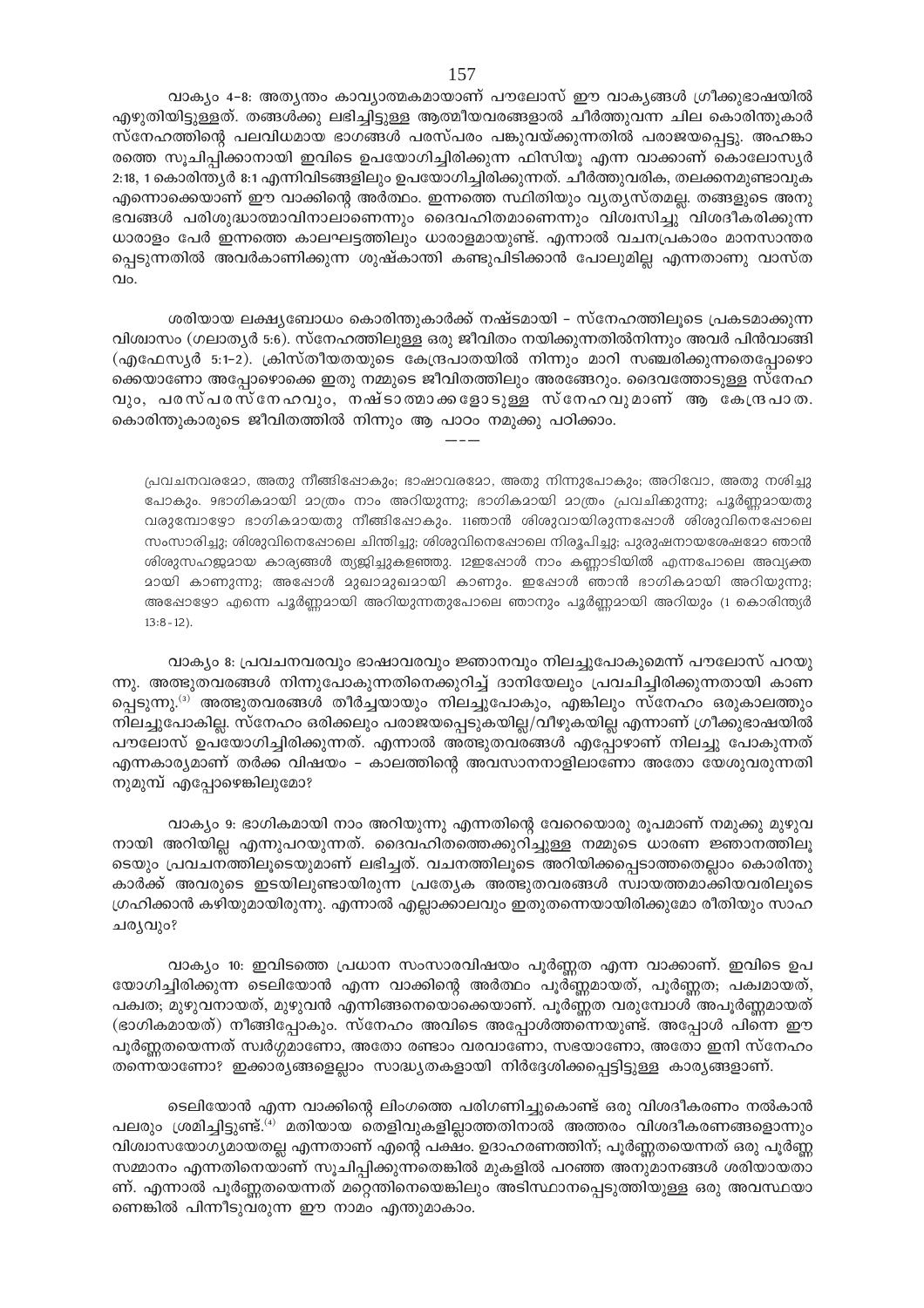പൂർണ്ണതയെന്നു പൗലോസ് സംസാരിക്കുന്നത് സഭയുടെ ശൈശവദശമുതൽ അപ്പസ്തോ ലന്മാരെല്ലാം വാങ്ങിപ്പോയ യൗവ്വനം പിന്നിട്ട കാലഘട്ടത്തേക്കുറിച്ചാണെന്ന് (സഭയുടെ ഉത്ഭവം മുതൽ യെരുശലേം ദേവാലയം നശിപ്പിക്കപ്പെടുന്നതുവരെയുള്ള കാലഘട്ടങ്ങൾ) അനുമാനിക്കുന്നത് വളരെ യുക്തിപൂർണ്ണമായ ഒന്നാണ്. ഈ അനുമാനത്തിനു സഹായകമായ തെളിവുകൾ ഇല്ലായെ ങ്കിലും ചെറിയ രീതിയിൽ ഞാനിതിനെ അവതരിപ്പിക്കാം. ഈ അദ്ധ്യായത്തിലുടനീളം ഇനി ഞാൻ അടിസ്ഥാനമാക്കുന്നത് ഈ സിദ്ധാന്തമാണ്.

ടെലിയോസ് എന്ന വാക്ക് പുതിയനിയമത്തിൽ പതിനേഴു തവണ ഉപയോഗിച്ചിട്ടുണ്ട്, എന്നാൽ ഒരു സ്ഥലത്തും അതു സ്വർഗ്ഗത്തെ സൂചിപ്പിക്കാനല്ല. പൂർണ്ണത/പൂർത്തീകരണമെന്നതാണ് ഇവി ടത്തെ പ്രതിപാദൃവിഷയമെന്നിരിക്കേ, വചനത്തിന്റെ (പുതിയനിയമത്തിന്റെയും പഴയനിയമത്തി ന്റെയും) പൂർത്തീകരണമാണ് ഇവിടത്തെ സൂചനയെന്നു ഗ്രഹിക്കുന്നത് സുരക്ഷിതമായ ഒരു തിര ഞ്ഞെടുപ്പാണ്. അപ്പസ്തോലന്മാരുടെ കാലശേഷം അവർ രചിച്ചവയെല്ലാം ശേഖരിക്കപ്പെടുകയും വ്യാപകമായി സഭകളുടെ ഇടയിൽ വിതരണം ചെയ്യപ്പെടുകയും ചെയ്തതിനു ശേഷം, കർക്കശമാ യിത്തന്നെ പറയാം, പ്രവചനത്തിലൂടെ നമുക്കു കൂടുതലായൊരു അറിവും ലഭിക്കേണ്ടതിന്റെ ആവ ശ്യമില്ലായിരുന്നു. അങ്ങനെവരുമ്പോൾ പൂർണ്ണതയെന്നത് എണ്ണത്തിൽ/അളവിൽ ഉള്ള പൂർണ്ണത യാണ് ഇവിടെ വിവക്ഷിക്കുന്നതെന്നു മനസ്സിലാക്കാം, ഗുണത്തിലുള്ള പൂർണ്ണതയല്ല. പൂർണ്ണത എന്ന വാക്കിനെക്കുറിച്ചുള്ള മിശ്രവികാരങ്ങൾ നാം കൈകാര്യം ചെയ്തുകൊണ്ടിരിക്കുമ്പോൾ പൗലോസ് വേറൊരു വാക്കിലേക്കു നമ്മെ കൊണ്ടുപോകുന്നു, പക്വതയെന്ന വാക്കിലേക്ക്. ആത്മീയമായ ഒരു വളർച്ചപ്രാപിക്കലിനെക്കുറിച്ചാണ് പൗലോസ് ഇവിടെ വ്യക്തമാക്കുന്നത്, വ്യക്തിപരമായ പക്വതയെ ക്കുറിച്ചല്ല. ആദിമസഭയുടെ കൂട്ടായ പക്വതയെക്കുറിച്ചാണിത്. അപ്പസ്തോലന്മാർ ആദിമസഭയുടെ രക്ഷകർത്താക്കളായിരുന്നു, എന്നാൽ അവർ രംഗമൊഴിഞ്ഞപ്പോഴത്തേക്ക്, സഭ സ്വന്തം കാലിൽ നിൽക്കാറായി.

ടെലിയോൻ എന്നവാക്കിന്റെ ശരിയായ പ്രയോഗാർത്ഥം എന്താണെന്നാണു നിങ്ങൾക്കു തോന്നുന്നത്? എല്ലാവർക്കും സമ്മതമായ ഒരു അഭിപ്രായം കണ്ടെത്താൻ കഴിയുമെന്ന് എനിക്കു തോന്നുന്നില്ല, എന്നിരുന്നാലും പൊതുവായ ചില വസ്തുതകൾ നമ്മൾ എല്ലാവരും ഒരുപോലെ അംഗീകരിക്കേണ്ടതുണ്ട്. അപ്പസ്തോലന്മാരുടെ ആവശ്യകത ഇന്നില്ലയെന്നത് അത്തരമൊരു വസ്തു തയാണ്. ശിഷ്യത്വത്തിന്റെ മാറ്റം വരാത്ത പ്രക്രിയ അവർ സ്ഥാപിച്ചു കഴിഞ്ഞു. തെറ്റാവരത്തോ ടെയും അധികാരത്തോടെയും കൂടി അവർ നമ്മെ പഠിപ്പിച്ചു കഴിഞ്ഞു – പുതിയനിയമത്തിന്റെ വെളി ച്ചത്തിൽ. യേശുവിന്റെ പുനഃരുത്ഥാനത്തിന് അവർ ഏവരും തർക്കമറ്റ രീതിയിൽ സാക്ഷികളുമായി രുന്നു (1 കൊരിന്ത്യർ 9:1, അപ്പ 1:21–22). അപ്പസ്തോലന്മാരുടെ സന്ദേശങ്ങളെ അവർ അപ്പസ്തോലി കമായ അടയാളങ്ങളാൽ സ്ഥീരീകരിക്കുകയും ചെയ്തിരിക്കുന്നു.

വാക്യം 12: നാം മനസ്സിലാക്കിയെടുക്കേണ്ടതിനായി പൗലോസ് ഉപയോഗിച്ചിരിക്കുന്ന വാക്കാണ് കണ്ണാടിയിലെന്ന പോലെ അവ്യക്തമായി എന്നത്. നമുക്ക് വെളിപ്പെടുത്തി തന്നവയുടെ കൃത്യതയി ല്ലായ്മയാണ് ഈ വാക്കു സൂചിപ്പിക്കുന്നതെന്നു വിചാരിക്കുന്നതിനു ന്യായമില്ല, നമ്മുടെ കയ്യിലിരി ക്കുന്ന ബൈബിൾ ദൈവത്തെക്കുറിച്ചുള്ള ഒരു പൂർണ്ണചിത്രം നൽകാത്ത ഒന്നാണെന്ന രീതിയിൽ. കണ്ണാടിയിൽ നാം കാണുന്നത് പ്രതിബിംബമാണ്, നേരേയുള്ള ഒരു ചിത്രമല്ല. ഒരു പ്രവാചകസന്ദേ ശത്തെ കേട്ട്, സ്വീകരിച്ച്, വിലയിരുത്തി, അർത്ഥം മനസ്സിലാക്കുന്നതു പോലെയല്ല അതേഭാഗം തന്നെ വചനത്തിൽ വായിച്ച് അതിന്റെ പ്രായോഗികാർത്ഥത്തെക്കുറിച്ചു വിലയിരുത്തുന്നത്. $\epsilon_{\rm s}$ 

മുഖാമുഖം കാണുകയെന്നത് ഗ്രീക്കുഭാഷയിൽ സാധാരണയായി ഉപയോഗിക്കുന്ന ഒരു പ്രയോ ഗമാണ്/രൂപകമാണ്. യേശുവിനെ മുഖാമുഖം കാണുന്നതിനെക്കുറിച്ചല്ല ഇവിടെ പറയുന്നത്. അതി നുപകരം വെളിപ്പെടുത്തുന്നവയുടെ നേർരീതിയെക്കുറിച്ചാണ് ഇവിടെ വിവക്ഷിക്കുന്നത്. മുഴുവനായും അറിയുമെന്നത് സ്വർഗ്ഗത്തെക്കുറിച്ചുള്ള ഒരു സൂചനയുമല്ല. കാരണം വചനത്തിലൂടെ നമുക്ക് അറി യേണ്ടതെല്ലാം നല്കപ്പെടുന്നു (2 തിമോത്തി 3:17, യൂദാ 3). ഈ വേദഭാഗം കുറച്ചുകൂടി വ്യക്തമായി മനസ്സിലാക്കാൻ നമ്മെ സഹായിക്കുന്ന ഭാഗമാണ് സംഖ്യ 12:6–8 വരെയുള്ള വാകൃങ്ങൾ. മറഞ്ഞിരി ക്കുന്ന ഒരു പൊരുളായിട്ടാണ് ദൈവം സാധാരണ പ്രവാചകരോടു വെളിപ്പെടുത്തിയിരുന്നത്. മറ ഞ്ഞിരിക്കുന്നതെന്നു പറയാൻ കാരണം, ഒരു പ്രവാചകന്റെ ആത്മീയ കാഴ്ചപ്പാട്/ധാരണ, ദൈവം അവനു വെളിപ്പെടുത്തിക്കൊടുത്തിരിക്കുന്നതിന് ആനുപാതികമായി മാത്രമാണ്. മാധ്യമത്തിലൂടെ ഒരു രംഗം കാണുന്നതിനു സദൃശമാണിത്. എന്നാൽ മോശയോടു ദൈവം മുഖത്തോടുമുഖം സംവ ദിച്ചു, പൊരുൾ മറച്ചുവച്ചുകൊണ്ടല്ല (പുറപ്പാട് 33:11, ആവർത്തനം 33:11 എന്നിവകൂടി പരിശോധി ക്കുക). ഈ വചനവുമായി 1 കൊരിന്ത്യർ 13:12നുള്ള സാമ്യം യാദൃശ്ചികമല്ല.

പൂർണ്ണമായതു വന്നശേഷം, ദൈവഹിതമാരായാനായി ഒരുവന് പ്രവചനങ്ങളുടെ മറഞ്ഞിരി ക്കുന്ന പൊരുളുകൾ തേടി പോകേണ്ടതില്ല. മറ്റുള്ളവർ പറഞ്ഞു മനസ്സിലാക്കി തരുന്നതിലോ, പ്രവാ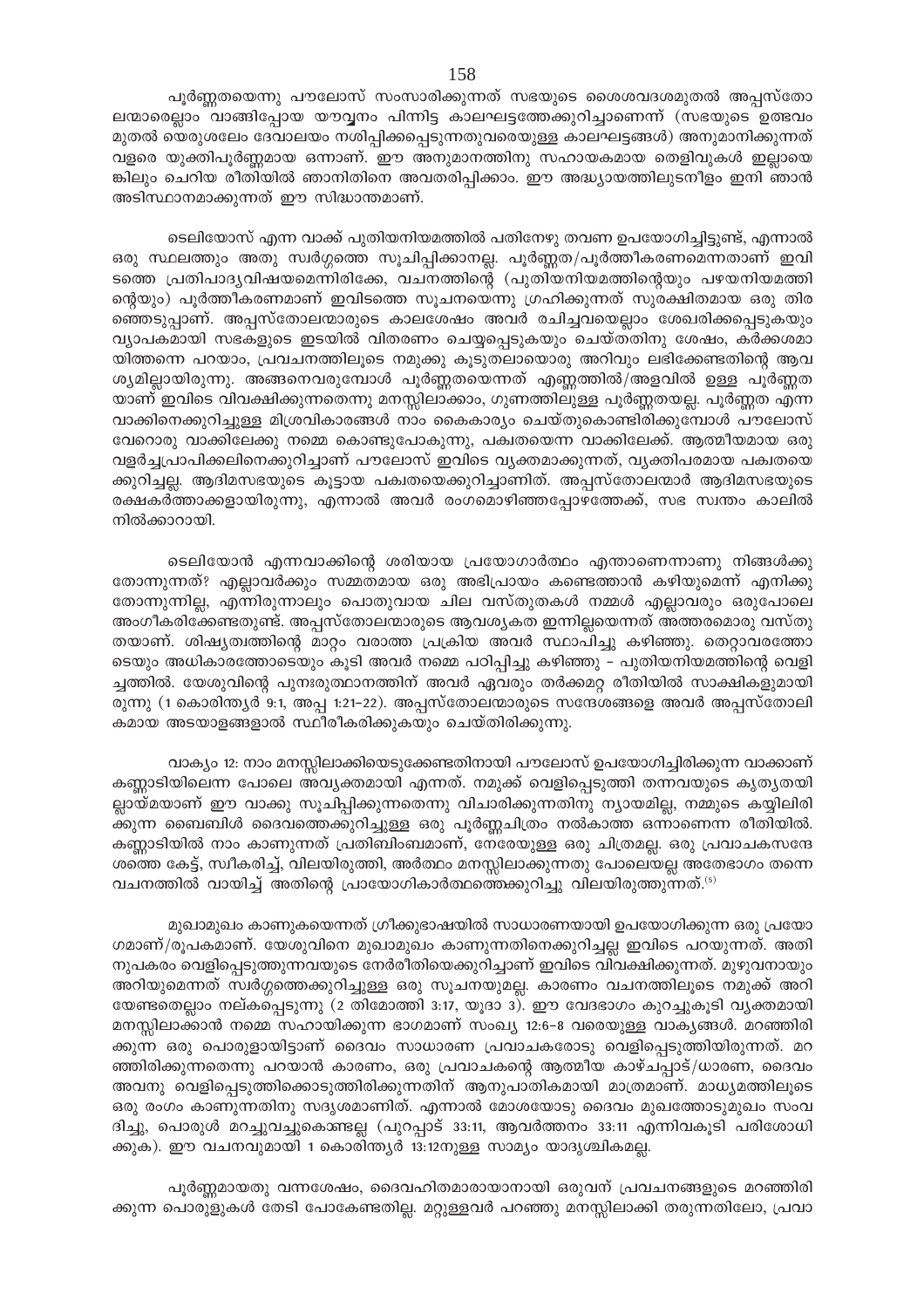ചകർ പ്രവചിച്ചിരിക്കുന്നവയുടെ പൊരുൾ തേടി അലയുന്നതിലോ ആശ്രയിക്കാതെ, ദൈവത്തിന്റെ പരിപൂർണ്ണമായ വചനങ്ങളിലേക്ക് മനുഷ്യർക്കു നേരിട്ടു നോക്കുവാൻ കഴിയുന്ന അവസ്ഥ നിലവിൽ വന്നു (1 കൊരിന്ത്യർ 14:29, 1 തെസ്സലോനികൃർ 5:19-22, 1 യോഹന്നാൻ 4:1).

പൂർണ്ണമായി അറിയുകയെന്നാൽ പ്രവചനങ്ങളുടെ ആവശ്യം ഇനിയില്ലാത്തരീതിയിൽ അറി യുന്നു എന്നർത്ഥം. അതുകൊണ്ടാണ് പുതിയനിയമത്തിന്റെ പുർത്തീകരണത്തോടെ പ്രവചനങ്ങൾ നിലച്ചുപോയത്. പൂർണ്ണമായി അറിയുകയെന്നാൽ മനുഷ്യർ എല്ലാക്കാര്യങ്ങളെക്കുറിച്ചും എല്ലാക്കാ ര്യങ്ങളും അറിയുകയെന്നതല്ല, കാരണം അതു ദൈവത്തിനുമാത്രം അവകാശമുള്ളതാണ്. നാം സർവ്വ ജ്ഞാനികളായി സ്വർഗ്ഗത്തിൽ വിരാജിക്കുമെന്നു വിചാരിക്കാൻ മതിയായ ഒരു വാഗ്ദാനവും തിരു വെഴുത്തുകളിലെങ്ങുമില്ല.

13ആകയാൽ വിശ്വാസം, പ്രത്യാശ, സ്നേഹം ഈ മൂന്നും നിലനിൽക്കുന്നു; ഇവയിൽ വലുതോ സ്നേഹം തന്നെ (1 കൊരിന്ത്യർ 13:13).

വാക്യം 13: ഈ മൂന്നു സംഗതികളും ആത്മവരങ്ങളെയെല്ലാം കവച്ചുവയ്ക്കുന്നു. എന്നാൽ എപ്പോഴാണ് വരങ്ങൾ നിലച്ചുപോകുന്നത്? രണ്ടാം വരവോടെയാണോ? അല്ല. വിശ്വാസവും (2 കൊരിന്ത്യർ 5:7), പ്രത്യാശയും (റോമർ 8:24) സ്വർഗ്ഗവാസസമയത്തേക്കുള്ളതല്ല, എന്നാൽ സ്നേഹം നമുക്കവിടെ കാണാൻ കഴിയും. അപ്പോൾ അന്തിമസമയത്തുള്ള പൂർണ്ണതയായി പത്താം വാകൃ ത്തിലെ പൂർണ്ണതയെ ചൂണ്ടിക്കാണിക്കുന്നത് യാതൊരുവിധത്തിലുമുള്ള യുക്തിക്കും ചേരുന്നതല്ല. ആദൃകാലത്തെ സഭയുടെ പൂർണ്ണതയെ (എഫേസ്യർ 4:11-16) സംബന്ധിച്ചാണ് പൂർണ്ണതയെന്നു പിന്നെയും പറയാൻ കഴിയുന്നത്, പുതിയനിയമത്തിന്റെ പൂർത്തീകരണമെന്നതിനൊപ്പം. ഈ രണ്ടു കാര്യങ്ങളെയുമാകട്ടെ വ്യത്യസ്തമായ കാര്യങ്ങളായി കാണാൻ കഴിയുകയുമില്ല, കാരണം ഇവ രണ്ടും പരസ്പരം ആശ്രയിച്ചുനിൽക്കുന്ന സംഗതികളാണ്.

#### അദ്ധ്യായം 13ന്റെ സാരാംശം

– സ്നേഹം പ്രഥമസ്ഥാനമർഹിക്കുന്ന ഒന്നാണ്. ദൈവസ്നേഹം നമ്മിൽ വസിക്കുന്നില്ലെങ്കിൽ, നമുക്കുള്ള വരദാനങ്ങൾ എത്രമാത്രം ശ്രേഷ്ടമായവ ആയിരുന്നാലും അതൊരു നേട്ടമാകുന്നി 읝.

– മാലാഖമാരുടെ ഭാഷ ചിലർക്കു സംസാരിക്കാൻ കഴിയുമായിരുന്നു എന്നുള്ള വാദം വചനങ്ങ ളുടെ പിന്തുണയില്ലാത്ത ഒരു ഭോഷ്കാണ്.

- പരസ്പരം വച്ചു പുലർത്തുന്ന താൻപോരിമ മനോഭാവം ദൈവത്തെയും അവന്റെ വരങ്ങ ളെയും പരിഹാസ്യമാക്കുകമാത്രമല്ല ചെയ്തത്, സഭയെപ്പോലും അതു പ്രയാസത്തിലാക്കുകകൂ ടിയാണ്.

– പൂർണ്ണതയെ സൂചിപ്പിക്കുന്ന ടെലിയോൻ എന്ന വാക്കിന്റെ അർത്ഥത്തെക്കൂറിച്ച് ആധികാരിക മായി കൃതൃതയോടെ സംസാരിക്കുന്നത് ബുദ്ധിമുട്ടേറിയ ഒരു കാര്യമാണ്. എന്നാൽ യേശുവി ന്റെ രണ്ടാം വരവുവരെ ആത്മാവിന്റെ അത്ഭുതവരങ്ങൾ നമ്മുടെ കുടെയുണ്ട് എന്ന നവപെന്ത ക്കോസ്തുവൃത്തങ്ങളുടെ വാദം യാതൊരു കഴമ്പുമില്ലാത്തതാണ്.

- കൊരിന്ത്യർക്കുള്ള ലേഖനം പൗലോസ് എഴുതിയ സമയത്ത്, ദൈവഹിതത്തെക്കുറിച്ച് ക്രിസ്ത്യാനികൾക്കുള്ള അറിവ് ഭാഗികമായിരുന്നു. ആകയാൽ അത്ഭുതവരമായ പ്രവചനത്തി ലൂടെ ആ വിടവ് പൂർത്തീകരിക്കപ്പെടേണ്ടതുണ്ടായിരുന്നു.

- ആരാധനയിലുള്ള തങ്ങളുടെ ബാലിശരീതികളും ആത്മീയതയിലുള്ള തങ്ങളുടെ അപക്വരീ തികളും സംബന്ധിച്ച് കൊരിന്തുകാർ മാനസാന്തരപ്പെടേണ്ടതുണ്ടായിരുന്നു.

#### 1 കൊരിന്ത്യർ 14

പ്രവചനവരത്തെയും ഭാഷാവരത്തെയും കുറിച്ചുള്ള പഠിപ്പിക്കലിന്റെ വലിയ ഒരു ശേഖര മാണ് ഈ അദ്ധ്യായം. പ്രവചനത്തെയും ഭാഷയെയും കുറിച്ചുള്ള ബൈബിൾ പദപ്രയോഗരീതികൾ മനസ്സിലാക്കാത്തതുകൊണ്ട്, പ്രത്യേകിച്ചു പഴയനിയമത്തിലേത്, ധാരാളം ആശയക്കുഴപ്പം ഉടലെടു ത്തിട്ടുണ്ട്. അതിബൃഹത്തായ ഈ പഠനത്തിലേക്കു നാം കുഴിച്ചിറങ്ങുന്നതിനുമുമ്പ്, ഇവിടെ ഉപയോ ഗിച്ചിട്ടുള്ള വാക്കുകളുടെ ശരിയായ അർത്ഥതലങ്ങൾ നമുക്കു പരിശോധിക്കാം.

മുന്നേ/വേണ്ടി എന്നൊക്കെ അർത്ഥമുള്ള പ്രോ എന്ന ഗ്രീക്കുവാക്കും സംസാരമെന്നർത്ഥ മുള്ള ഫെമി എന്ന വാക്കും കൂടിച്ചേർന്ന മുന്നേസംസാരമെന്നും (ഒരു സംഗതി അതു നടക്കുന്നതി നുമുന്നേ പ്രവചിക്കുക), വേണ്ടിയുള്ള (ദൈവത്തിനുവേണ്ടിയുള്ള) സംസാരമെന്നുമൊക്കെയാണ് പ്രവചനമെന്ന വാക്കിന്റെ അർത്ഥം. നാവ് (ഗ്ലോസ്സായ്) എന്നാൽ ഭാഷ എന്നാണ് അർത്ഥം, അ ദ്ധ്യായം 22 ൽ കണ്ടതുപോലെ. ആകയാൽത്തന്നെ കേൾക്കുന്നയാൾക്കു പരിചിതമാണെങ്കിൽ മാത്ര

159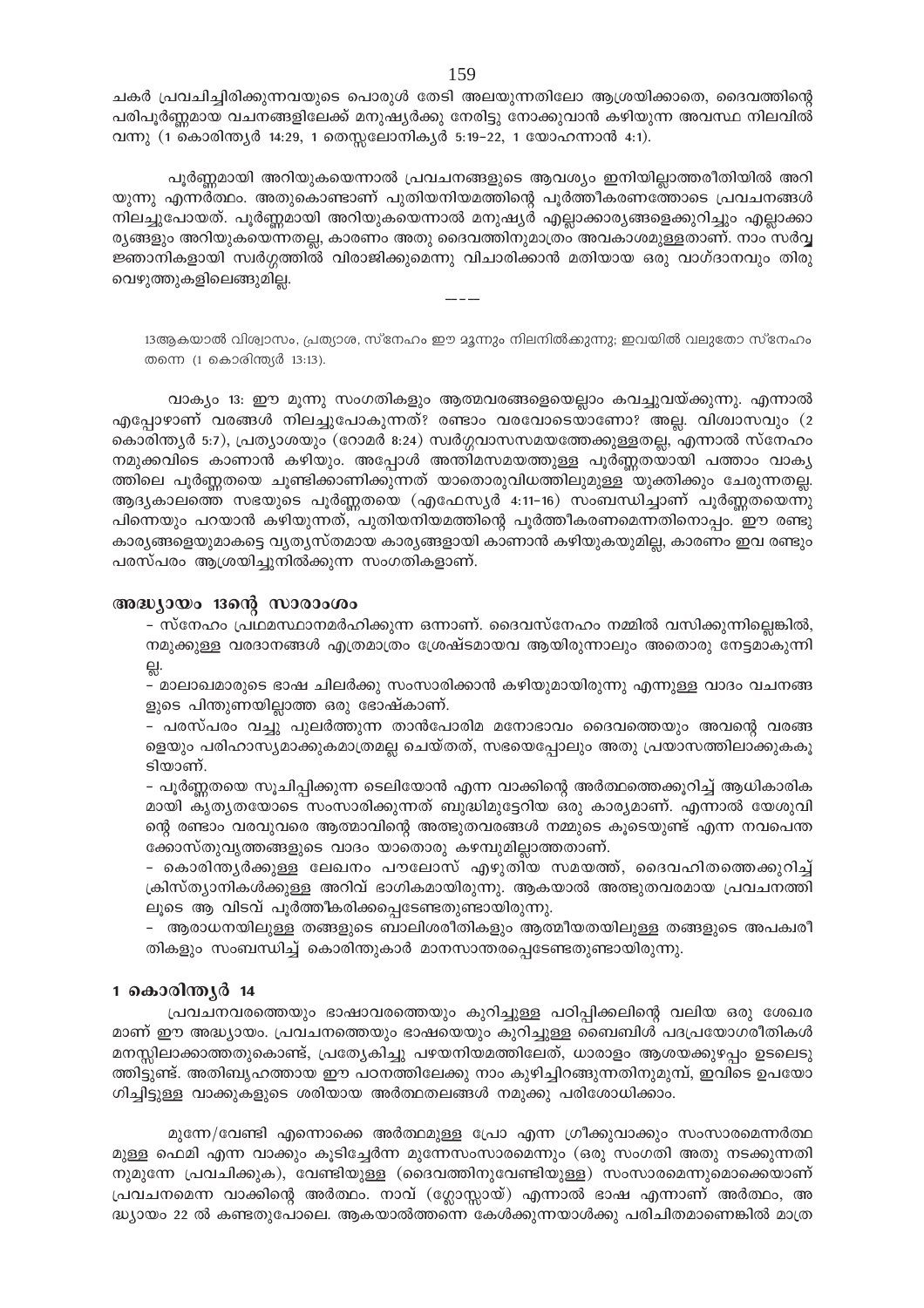മാണ് ഭാഷ മനസ്സിലാകുന്ന ഒന്നാകുന്നത്, അല്ലെങ്കിൽ വേറെയൊരാൾ അറിയാവുന്ന ഭാഷയിലേക്കു തർജ്ജമചെയ്തു കൊടുക്കണം. ആധുനിക അന്യഭാഷാസംസാരം അർത്ഥമില്ലാത്ത പുലമ്പലുകൾ മാത്രമാണെന്നിരിക്കേ, ബൈബിളിൽ നാം കാണുന്ന അനൃഭാഷാസംസാരം ഒരു യഥാർത്ഥ ഭാഷ ാസംസാരമാണ്.

1സ്നേഹത്തിന്റെ മാർഗ്ഗം പിന്തുടരുവിൻ; ആത്മീകവരങ്ങൾക്കായി, പ്രത്യേകിച്ചു പ്രവചനവരത്തിനായി വാഞ്ഛിക്കുവിൻ. 2അന്യഭാഷയിൽ സംസാരിക്കുന്നവൻ മനുഷ്യരോടല്ല ദൈവത്തോടാണ് സംസാരി കുന്നത്; ആരും ഗ്രഹികുന്നില്ലല്ലോ; അവൻ ആത്മാവിൽ മർമ്മങ്ങൾ സംസാരിക്കുന്നു. 3പ്രവചിക്കുന്ന വനോ ആത്മീക അഭിവൃദ്ധിക്കും പ്രബോധനത്തിനും ആശ്വാസത്തിനുമായി മനുഷ്യരോടു സംസാരി കുന്നു. 4അന്യഭാഷയിൽ സംസാരിക്കുന്നവൻ തനിക്കുതന്നെ ആത്മിക അഭിവൃദ്ധി വരുത്തുന്നു. എന്നാൽ പ്രവചിക്കുന്നവൻ സഭയ്ക്ക് ആത്മിക അഭിവൃദ്ധി വരുത്തുന്നു. 5നിങ്ങൾ എല്ലാവരും അന്യഭാ ഷകളിൽ സംസാരിക്കണം എന്നും പ്രത്യേകിച്ചു പ്രവചിക്കണമെന്നും ഞാൻ ഇച്ഛിക്കുന്നു. അന്യഭാഷക ളിൽ സംസാരിക്കുന്നവൻ സഭയ്ക്ക് ആത്മിക അഭിവൃദ്ധി ഉണ്ടാകേണ്ടതിനു വ്യാഖ്യാനികുന്നില്ലെങ്കിൽ {]h-Nn-°p-∂-h≥ Ahs\°mƒ hen-b-h-\m-Ip-∂p (1 sImcn-¥y¿ 14:1˛5).

വാക്യം 1: ഭാഷാവരത്തേക്കാളുപരിയായ ഒരു തലത്തിലാണ് പ്രവചന/അദ്ധ്യാപന വരങ്ങൾ  $(12:28)$  കൂടി നോക്കുക). തീക്ഷ്ണതയുള്ളവരായിരിക്കുക എന്ന വാക്ക് പൗലോസ് ഇവിടെ ഉപയോ ഗിക്കുന്നു, പ്രവചിക്കുവാനായി കൂടുതൽ തീക്ഷ്ണതയുള്ളവരായിരിക്കുകയെന്നാണ് അതിന്റെ അർത്ഥം. (എന്നുവച്ചാൽ ഈ വരമുള്ളവർ അവരുടെ വരം നന്നായുപയോഗിച്ച് കുടുതൽ മികവുള്ള വരായിത്തീരണമെന്ന് - വാ 12).

വാക്യം 2-4: പരിഭാഷപ്പെടുത്താത അന്യഭാഷകൊണ്ട് ആർക്കുമൊരു പ്രയോജനവുമില്ല. എന്താണു പറയുന്നതെന്ന് ആർക്കും മനസ്സിലാകാത്തതിനാലാണ് അതിനെ മർമ്മമെന്നു വിളിക്കുന്ന ത്. സാധാരണമായും ദൈവത്തിന് അതു മനസ്സിലാകും കാരണം ദൈവമാണ് സകല ഭാഷകളു ഭടയും കർത്താവ്, എന്നാൽ മറ്റാർക്കും അതുകൊണ്ട് ആത്മീയാഭിവൃദ്ധി ലഭിക്കുന്നില്ല. മനസ്സിലാ കുന്ന ഭാഷയിൽ സംസാരിക്കുമ്പോൾ മാത്രമാണ് ആത്മീയാഭിവൃദ്ധിയുണ്ടാകുന്നത്, ഒരു പ്രഭാഷ ണമാണെങ്കിലും ഇതുതന്നെയാണു സത്യം.

കൊരിന്തിലെ ശിഷ്യന്മാർ വീട്ടിലിരുന്നു പലഭാഷകളിൽ ദൈവത്തോടു പ്രാർത്ഥിക്കാനാണോ ിപൗലോസിവിടെ ഉപദേശിക്കുന്നത്? അതുകൊണ്ടു പ്രയോജനമുണ്ടാകുന്നത് ആർക്കാണ്? ആ വരം ഉപയോഗിച്ചവർക്കുമാത്രം. പ്രവചിക്കാനുള്ള വരം ലഭിച്ച ഒരാൾ വചനം പഠിച്ച് പ്രസംഗമൊക്കെയു ്ണ്ടാക്കി വീട്ടിലിരുന്നു തന്നോടുതന്നെ പ്രസംഗിക്കുന്നതിനു തുല്യമാണിത്. പ്രോത്സാഹനവരമുള്ള യൊരാൾ അവനവനെത്തന്നെ പ്രോത്സാഹിപ്പിക്കുന്നതിനു തുല്യവും. ധനത്താൽ അനുഗ്രഹിക്കപ്പെട്ട ഒരുവൻ അവനവനുവേണ്ടിമാത്രം അതു ചിലവഴിക്കുന്നതുപോലെയും. നമുക്കു ലഭിച്ചിരിക്കുന്ന വര ങ്ങൾ നമുക്കുവേണ്ടി ഉപയോഗിക്കാനുള്ളതല്ല, പകരം മറ്റുള്ളവർക്കു ആത്മീയ വർദ്ധനയ്ക്കായി ഉപ യോഗപ്പെടുത്താനുള്ളതാണ്.

വാക്യം 5: എല്ലാവരാലും അന്യഭാഷസംസാരിക്കപ്പെടണമെന്ന പൗലോസിന്റെ ആഗ്രഹം വീണ്ടുമൊരു അലങ്കാരപ്രയോഗമാണ്, തീർച്ചയായും സാദ്ധ്യമായ ഒരു കാര്യമല്ല (12:10-11, 30). പ്രവ ചനത്തിന് ഭാഷാവരത്തിലധികമായ പ്രാധാന്യം ഇവിടെയും നൽകിയിരിക്കുന്നു – പരിഭാഷയോടു കൂടിയുള്ള അനൃഭാഷാസംസാരമൊഴികെ. ഇതുവരെ പരിശോധിച്ചതിൽ നിന്നും നമുക്കുരുത്തിരിഞ്ഞു കിട്ടുന്ന ഒരു സമവാക്യം ഇതാണ്: ഭാഷ+പരിഭാഷ=പ്രവചനം. ഇനിവരുന്ന ഖണ്ഢികകൾ നാം പരി  $\cos\omega$ ിക്കുമ്പോൾ ഈ തത്വം മനസ്സിൽ വക്കേണ്ടതുണ്ട്.

 $---$ 

6സഹോദരന്മാരേ, ഞാൻ വെളിപാടായിട്ടോ ഇഞാനമായിട്ടോ പ്രവചനമായിട്ടോ ഉപദേശമായിട്ടോ നിങ്ങ ഭളാടു സംസാരിക്കാതെ, അന്യഭാഷകളിൽ സംസാരിച്ചുകൊണ്ട് നിങ്ങളുടെ അടുക്കൽ വന്നാൽ നിങ്ങൾക്ക് എന്തു പ്രയോജനമാണുള്ളത്? 7കുഴൽ, വീണ എന്നിങ്ങനെ നാദം കൊടുക്കുന്ന നിർജ്ജീ വസാധനങ്ങൾ തന്നെയും നാദഭേദം കാണിക്കാതിരുന്നാൽ കുഴലാണോ വീണയാണോ വായിച്ചതെന്ന് എങ്ങനെ അറിയും? 8കാഹളനാദം സ്പഷ്ടമാകാതിരുന്നാൽ യുദ്ധത്തിന് ആര് തയ്യാറാകും? 9അതു പോല നിങ്ങളും നാവുകൊണ്ട് ഗ്രഹിക്കാവുന്ന വാക്കുകൾ സംസാരിക്കാതിരുന്നാൽ നിങ്ങൾ സംസാ രിക്കുന്നത് എന്തെന്ന് എങ്ങനെ അറിയും? നിങ്ങൾ വായുവിനോട് സംസാരിക്കുന്നവർ ആകു $^2$ ഭല്ലാ. 10ലോകത്തിൽ വിവിധഭാഷകൾ ഉണ്ട്; അവയിൽ ഒന്നുപോലും അർത്ഥമില്ലാത്തതല്ല. 11ഞാൻ ഭാഷ അറിയാതിരുന്നാൽ സംസാരിക്കുന്നവന് ഞാൻ അപരിചിതൻ ആയിരികും; സംസാരിക്കുന്നവൻ എനിക്കും അപരിചിതൻ ആയിരിക്കും. 12അതുപോലെ നിങ്ങളും ആത്മവരങ്ങളെക്കുറിച്ച് വാഞ്ഛയുള്ള വരായതിനാൽ സഭയുടെ ആത്മിക അഭിവൃദ്ധിക്ക് ഉതകുന്ന വരങ്ങൾക്കായി ഉത്സാഹിക്കുവിൻ. 13അതു കൊണ്ട് അന്യഭാഷയിൽ സംസാരിക്കുന്നവൻ വ്യാഖ്യാനവരത്തിനായി പ്രാർത്ഥിക്കട്ടെ (1 കൊരിന്ത്യർ  $14:6 - 13$ ).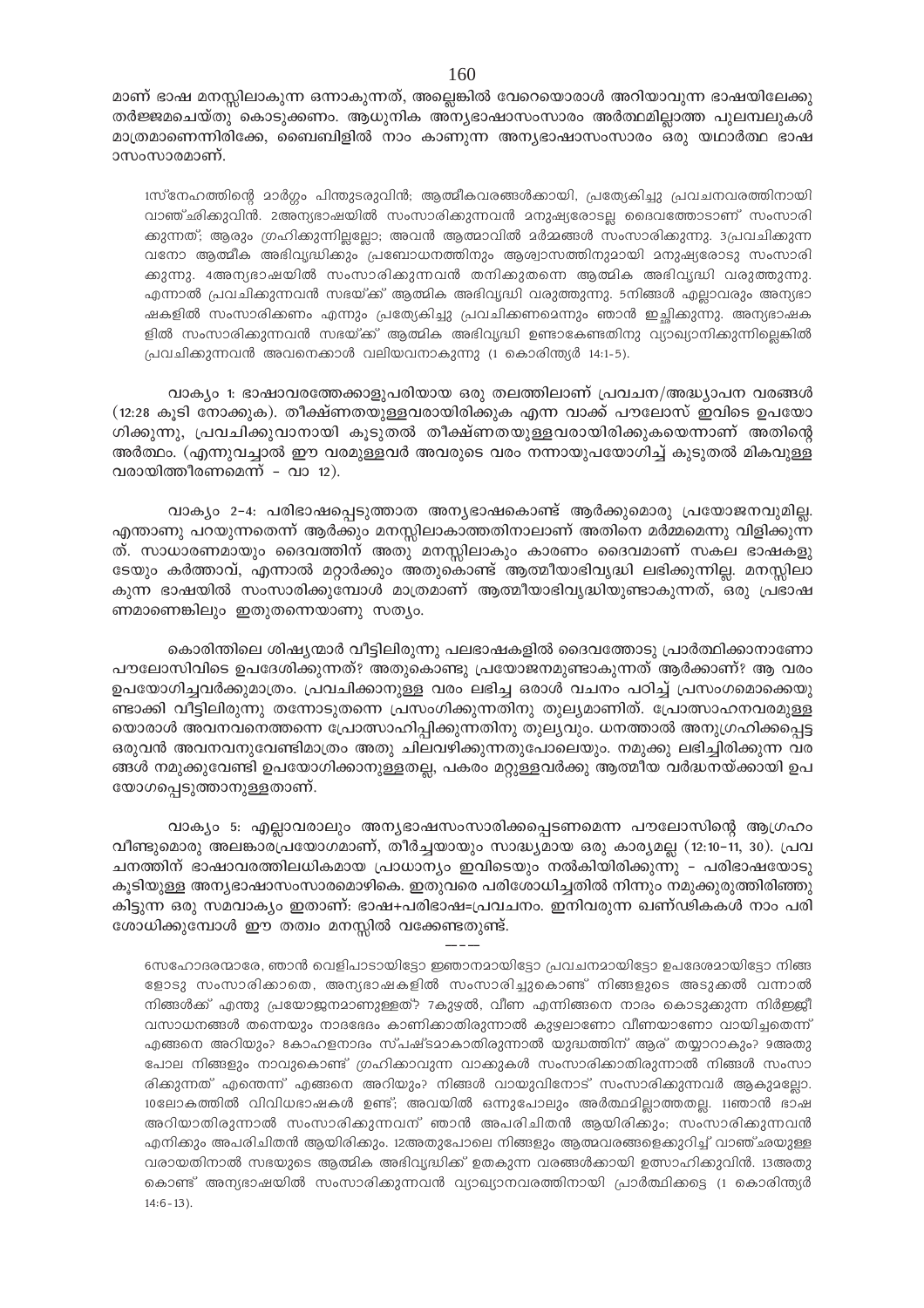വാക്യം 6-9: കൊരിന്തിലെ സഭായോഗങ്ങളിൽ ചില ശിഷ്യന്മാർ ഭാഷാവരത്തോടെ ഉറക്കെ സംസാരിച്ചിരുന്നു എന്നത് വ്യക്തമാണ്. എന്നാൽ അവയെ പരിഭാഷപ്പെടുത്തുന്നില്ലെങ്കിൽ അന്യഭാ ഷാസംസാരം വെറുമൊരു പ്രഹസനം മാത്രമാണെന്ന് പൗലോസ് തറപ്പിച്ചു പറയുന്നു.

കുട്ടിയായിരുന്നപ്പോൾ എനിക്കൊരു പിയാനോ കളിപ്പാട്ടമുണ്ടായിരുന്നു. അതിനെ എപ്രകാരം വായിക്കണമെന്നോ കരുതണമെന്നോ അറിയാതിരുന്ന ആ കാലഘട്ടത്തിൽ ഞാൻ ചെയ്തിരുന്നത് അതിനെ ഇടിച്ച് ഒച്ചകേൾപ്പിക്കുക എന്നതായിരുന്നു. ഒരു ചെറിയകുട്ടി അപ്രകാരം ചെയ്യുമ്പോൾ നാം ചിരിച്ചു രസിക്കുമായിരിക്കും. എന്നാൽ മുതിർന്ന ഒരാൾ അപ്രകാരം ചെയ്യുമ്പോൾ നമുക്കു പരി ഹാസമാണു തോന്നുക. തന്റെ പിയാനോയിലിട്ടു തൊഴിച്ചുകൊണ്ടിരിക്കുന്ന ഒരു കലാകാരന് ആരും ഒന്നും നൽകുകയില്ല. കൊരിന്തുകാരുടെ യുക്തിക്കുനിരക്കാത്ത അന്യഭാഷാസംസാരത്തെക്കുറിച്ച് പൗലോസ് പറയുന്നതും ഇപ്രകാരം തന്നെയാണ്. അനൃഭാഷാസംസാരമെന്നരീതിയിൽ അവർ ചെയ്തി രുന്നത് ഉപയോഗശൂന്യമായ ബഹളമുണ്ടാക്കൽ മാത്രമായിരുന്നു.

വായുവിലേക്കു സംസാരിക്കുന്നത് ആർക്കും പ്രയോജനമുള്ള കാര്യമല്ല. ന്യൂ ജേഴ്സിയിൽ ഹൈസ്കൂൾ കാലഘട്ടങ്ങളിൽ ഞാൻ സ്ഥിരമായി സംസാരിക്കാറുണ്ടായിരുന്ന ഒരു പെൺകുട്ടിയു ണ്ടായിരുന്നു, സംസാരിക്കാൻ വളരെ ഇഷ്ടമായിരുന്നു ഈ കുട്ടിക്ക്. അവൾ ഫോണിൽ സംസാരി ച്ചുകൊണ്ടിരിക്കെ, ഞാൻ എന്തെങ്കിലും കാര്യത്തിനായി ഫോൺ നിശബ്ദമായി താഴെവച്ച് മുറിവിട്ടു പോവുന്നതു പതിവായിരുന്നു. കുറച്ചു സമയം കഴിഞ്ഞ് വന്നു ഫോണെടുത്ത് ങാ, ഉം എന്നിങ്ങനെ ശബ്ദമുണ്ടാക്കി ഞാൻ സംഭാഷണത്തിൽ വീണ്ടും ചേരുമായിരുന്നു. സ്വന്തം സംസാരത്തിൽ മുഴുകി യിരിക്കുന്ന അവൾ ഞാൻ പോയകാര്യം പോലും അറിയുന്നില്ലായിരുന്നു. സഭയിലേക്കു വന്നിട്ട് അന്തരീക്ഷത്തിലേക്കു സംസാരിക്കുന്നവരുടെ കാര്യം ഇതിലും വ്യത്യസ്തമായതല്ല.

വാക്യം 10–11: നാവുകൾ എന്നത് നിലവിലുള്ള വിദേശ ഭാഷകളാണ്. നാവുകളെക്കുറിച്ചു വൃക്തമായ തീരുമാനമെടുക്കാനുള്ള വെളിച്ചം നൽകുന്ന രണ്ട് അദ്ധ്യായങ്ങളാണ് അപ്പസ്തോലപ്ര വർത്തികളിലെ രണ്ടാം അദ്ധ്യായവും കൊരിന്ത്യർക്കുള്ള ഒന്നാമത്തെ ലേഖനത്തിലെ പതിനാലാം അദ്ധ്യായവും. പെന്തക്കോസ്തു നാളിലെ നാവുകൾ എന്നതു വ്യക്തമായ ഭാഷകളായിരുന്നു എന്നകാര്യം എളുപ്പം മനസ്സിലാക്കാൻ ആർക്കും കഴിയും. ഈ വാക്കുകളിലും ഇരുപത്തിഒന്നാം വാകൃത്തിലും കാണുന്നതും സൂചിപ്പിക്കുന്നതും യഥാർത്ഥത്തിലുള്ള ഭാഷയെക്കുറിച്ചാണ്. അപരി ചിതൻ എന്നതിനുപയോഗിച്ചിരിക്കുന്ന വാക്ക് ബാർബറോസ് അല്ലെങ്കിൽ ബാർബേറിയൻ എന്നൊ ക്കെയാണ്, തങ്ങളുടെ ഭാഷസംസാരിക്കാത്തവരെ വിശേഷിപ്പിക്കുവാൻ ഗ്രീക്കുകാർ ഉപയോഗിച്ചിരുന്ന ഒരു വാക്കാണിത്. തങ്ങൾക്കറിയാത്ത ഒരു വിദേശഭാഷ സംസാരിക്കുന്നവരെ സൂചിപ്പിക്കാൻ ആളു കൾ ഉപയോഗിക്കുന്ന ഒരു വാക്കാണിത്. ഈ വാക്കും സൂചിപ്പിക്കുന്നത്, നാവ് എന്നു പറയുന്നത് മറ്റൊരു ഭാഷയെക്കുറിച്ചാണ് എന്നതിലുള്ള ഉറപ്പാണ്. മറ്റൊരുപ്രധാനകാര്യമെന്തെന്നാൽ, നാവിന് നമ്മെ ബാർബറോയ് അല്ലെങ്കിൽ അന്യരാക്കാൻ കഴിയും. കൂട്ടിച്ചേർക്കാനും ഒന്നിപ്പിക്കുവാനുമാണ് കൂട്ടായ്മ, പരസ്പരം അകറ്റാനല്ല.

വാക്യം 12-13: ആത്മീയാഭിവൃദ്ധിവരുത്തുന്നതിനെക്കുറിച്ച് പൗലോസ് ഇവിടെയും ഊന്നിപ്പ റയുന്നതു നോക്കുക. അന്യഭാഷാസംസാരം സഭയെ ഒരുവിധത്തിലും പരിപോഷിപ്പിക്കുകയില്ല എന്നു സംശയലേശമില്ലാതെ പൗലോസ് പ്രസ്താവിക്കുന്നു.

14ഞാൻ അന്യഭാഷയിൽ പ്രാർത്ഥിക്കുന്നുവെങ്കിൽ എന്റെ ആത്മാവു പ്രാർത്ഥിക്കുന്നു; എന്റെ മനസ്സോ ഫലശുന്യമായിരിക്കുന്നു. 15ആകയാൽ എന്ത്? ഞാൻ ആത്മാവുകൊണ്ടു പ്രാർത്ഥിക്കും; ബുദ്ധികൊണ്ടും പ്രാർത്ഥികുും. ഞാൻ ആത്മാവുകൊണ്ടു പാടും; ബുദ്ധികൊണ്ടും പാടും. 16നീ ആത്മാവുകൊണ്ട് സ്തോത്രം ചെയ്യുമ്പോൾ നീ പറയുന്നതു മനസ്സിലാക്കുവാൻ കഴിയാത്ത ഒരുവൻ നിന്റെ സ്തോത്ര ത്തിന് എങ്ങനെ ആമേൻ പറയും? 17നീ നന്നായി സ്തോത്രം ചെയ്യുന്നു എന്നതു ശരിതന്നെ; എന്നാൽ മറ്റവന് അതിനാൽ ആത്മിക അഭിവൃദ്ധി വരുന്നില്ല. 18നിങ്ങളെല്ലാവരെക്കാളും അധികം ഞാൻ അന്യ ഭാഷകളിൽ സംസാരിക്കുന്നതുകൊണ്ട് ഞാൻ ദൈവത്തെ സ്തുതിക്കുന്നു. 19എങ്കിലും സഭയിൽ മറ്റു ള്ളവരെയും പഠിഷിക്കേണ്ടതിന് 10,000 വാക്ക് അന്യഭാഷയിൽ സംസാരിക്കുന്നതിനേക്കാൾ ബുദ്ധികൊണ്ട് അഞ്ചുവാക്കു പറയുവാൻ ഞാൻ ഇച്ഛിക്കുന്നു. 20സഹോദരന്മാരേ, ബുദ്ധിയിൽ കുഞ്ഞുങ്ങളാകരുത്; തിന്മയ്ക്ക് ശിശുക്കൾ ആയിരിക്കുവിൻ; ബുദ്ധിയിലോ പക്വതയുള്ളവരാകുവിൻ. 21അന്യഭാഷകളാലും അന്യരുടെ അധരങ്ങളാലും ഞാൻ ഈ ജനത്തോടു സംസാരിക്കുമെങ്കിലും അവർ എന്റെ വാക്കു കേൾക്കുകയില്ല എന്ന് യഹോവ അരുളിച്ചെയ്യുന്നു എന്ന് ന്യായപ്രമാണത്തിൽ എഴുതിയിരിക്കുന്നു. 22അതുകൊണ്ട് അന്യഭാഷകൾ അടയാളമായിരിക്കുന്നത് വിശ്വാസികൾക്കല്ല, അവിശ്വാസികൾക്കത്രേ; പ്രവചനമോ അവിശ്വാസികൾക്കല്ല, വിശ്വാസികൾക്കു തന്നെ (1 കൊരിന്ത്യർ 14:14-22).

161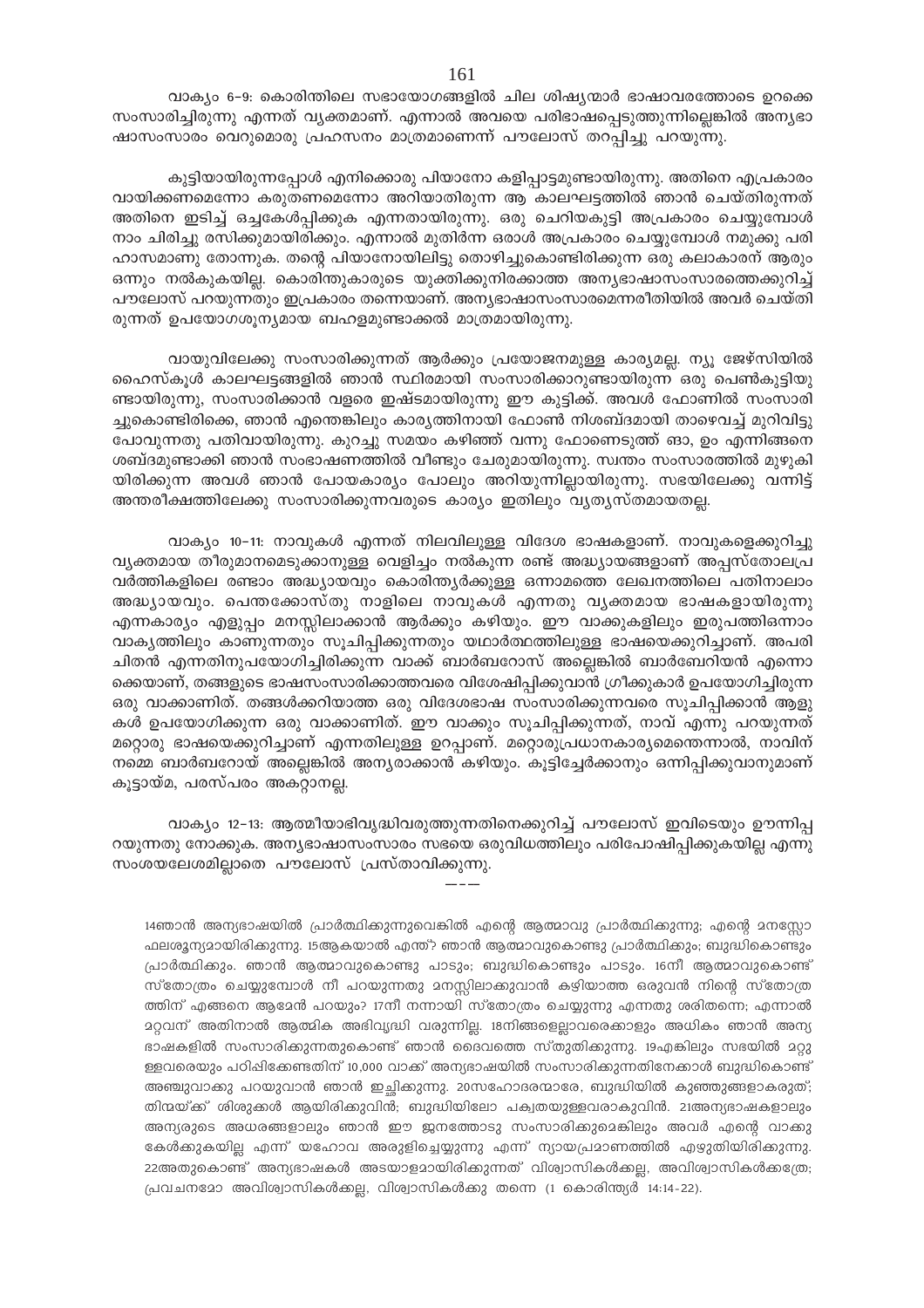വാക്യം 14–17: ഫലശൂന്യമാകുന്നതു നല്ലതാണോ? അല്ല – ഗുണമൊന്നുമില്ലാതിരിക്കുന്നു എന്നാണ് അതിനർത്ഥം (തിത്തുസ് 3:14, മർക്കോസ് 4:19). നാം ഫലപുഷ്ടിയുള്ളവരായിരിക്കണമെ ന്നതാണ് ദൈവഹിതം (കൊലോസ്യർ 1:10), പിന്നെയെന്തിന് നാം അതിലൊരു വിട്ടുവീഴ്ചയ്ക്കു തയ്യാറാകണം? നമ്മുടെ പ്രാർത്ഥന ആത്മാവിലും (ഉത്സാഹത്തോടെയും താത്പര്യത്തോടെയും) അതേസമയം തന്നെ മനസ്സോടെയുമാകണം (തിരിച്ചറിവോടെയും). അതുപോലെതന്നെയായിരി ക്കണം നാം പാട്ടുപാടേണ്ടതും (വാ 15–16). ആത്മാവിൽ പ്രാർത്ഥിക്കുകയെന്നാൽ (എഫേസ്യർ 6:18) അന്യഭാഷയിൽ പ്രാർത്ഥിക്കലല്ല എന്നകാര്യം ഇവിടെ വ്യക്തമാകുന്നു.

ആദ്യനൂറ്റാണ്ടിൽ അന്യഭാഷ സംസാരിച്ചിരുന്നവർക്ക് ആരെങ്കിലും പരിഭാഷപ്പെടുത്തിക്കൊ ടുത്താലേ അവർ പറയുന്നതെന്തെന്നു മനസ്സിലാവുകയുള്ളൂ എന്ന ഒരു ധാരണ ന്യായമായും ചിലർക്കു ണ്ടായേക്കാം. എന്തുകൊണ്ടാണിങ്ങനെ? കാരണം ഇന്നു നാം കണ്ടിട്ടുള്ള ജല്പനങ്ങൾക്ക് അർത്ഥം കണ്ടെത്തണമെങ്കിൽ അത്ഭുതകരമായ ഒരു വിശദീകരണം കൂടിയേ പറ്റൂ. എന്നാൽ ബൈബിളിലെ നാവുകൾ ജല്പനങ്ങളല്ല, പകരം വൃക്തമായ ഭാഷകളാണ്. നാവുകൾ ഫലപ്രദമാകേണ്ടതിന് അതു കേൾക്കുന്നവർക്കു മനസ്സിലാകേണ്ടതുണ്ട്. അതിനാൽ ആരെങ്കിലും പരിഭാഷപ്പെടുത്തിയേ പറ്റൂ. നല്ല രീതിയിൽ പരിഭാഷപ്പെടുത്തിയാൽ മാത്രമേ അന്യഭാഷപറയുന്നവനും, അതു കേൾക്കുന്നവനും കേൾക്കുന്ന സന്ദേശത്തിൽ ശ്രദ്ധിക്കാൻ കഴിയൂ.

വാക്യം 18-19: താൻ പഠിച്ച ഗ്രീക്ക്, അരമിയാ, ഹീബ്രു, മിക്കവാറും ലത്തീൻ മുതലായ ഭാഷ കളിൽ മാത്രമല്ല പൗലോസ് സംസാരിച്ചത്, തനിക്കറിയാത്ത ഭാഷകളിൽ സംസാരിക്കാനുള്ള ആത്മ വരത്തിൽ കൂടിയുമാണ്. തന്റെ ദൗത്യയാത്രകളിൽ ഈ ഭാഷാവരം പൗലോസിന് വലിയ ഒരു സഹാ യമായിരിക്കണം (അങ്ങനെ എഴുതിവച്ചിട്ടില്ലെങ്കിൽകൂടി). എന്നാൽ സഭയിൽ താൻ സംസാരിക്കു മ്പോൾ സ്ഥിതി അതല്ലായിരുന്നു. ബുദ്ധികൊണ്ട് അഞ്ചുവാക്കുകൾ പറയുന്നതാണ് ഭാഷാവരത്തോടെ ഒരു സന്ദേശം മുഴുവൻ നൽകുന്നതിനേക്കാൾ ശ്രേഷ്ഠതരമായി പൗലോസ് തിരഞ്ഞെടുക്കുന്നത്.

വാക്യം 20: അന്ധവിശ്വാസപൂരിതമായി ക്രിസ്തുമതത്തെ സമീപിക്കുന്നവർക്കു പറ്റുന്ന ഏറ്റവും വലിയ തെറ്റിദ്ധാരണയെന്തെന്നാൽ, ആത്മീയതയെന്നത് ദൈവീകമായതിനെ അനുഭവിക്കലാണ് എന്നു ധരിച്ചുവയ്ക്കലാണ്. കൊരിന്തിലെ അന്യഭാഷാസംസാരകർ മറ്റുള്ളവരുടെ മുന്നിൽ മേനി നടിക്കാനും തങ്ങളുടെ കഴിവുകളെ പ്രദർശിപ്പിക്കാനുമായി സഭാമദ്ധ്യേ ബാലിശമായി പ്രവർത്തിക്കുകയായിരു ന്നു. ശരിയായ മതം വൈകാരികോന്മത്തത നൽകുന്ന ഒന്നാണ്, തീർച്ചയായും, എന്നാൽ അതു വൈകാരികോന്മത്തത കൃത്രിമമായി സൃഷ്ടിച്ച് അടിച്ചേൽപ്പിക്കുന്ന ഒന്നല്ല. ആരാധനയോടുള്ള കൊരി ന്തുകാരുടെ സമീപനം ബാലിശവും സ്വാർത്ഥത നിറഞ്ഞതുമായിരുന്നു, അവർ ആരാധനായോഗ ങ്ങളെ ഒരു വിനോദമേളയാക്കിമാറ്റി. ആത്മവരങ്ങളുടെ ഉപയോഗത്തെയും ദുരുപയോഗത്തെയും കുറിച്ചു പഠിപ്പിക്കാനായി പൗലോസ് ഇവിടെ പഴയനിയമത്തിലേക്കു തിരിയുന്നു.

വാക്യം 21–22: നാവുകളെ വിശദീകരിക്കാനായി പൗലോസ് നൽകുന്ന ഉദാഹരണം അശ്ശൂരി ന്റേതാണ് (അക്കാദിയൻ ഭാഷ), നിലവിലുണ്ടായിരുന്ന ഒരു ഭാഷയാണത്. ക്രൂരന്മാരായ അശ്ശൂർ ദേശക്കാരുടെ ഭാഷ. ഏശയ്യാവിന്റെ പുസ്തകം പരിശോധിക്കുമ്പോൾ, നാവിനെക്കുറിച്ചു നമുക്കു മന സ്സിലാകുന്ന വസ്തുതയെന്തെന്നാൽ, ദൈവവിധിയുടെ ഒരു അടയാളമായാണ് ഇസ്രായേൽമക്കളെ സംബന്ധിച്ച് നാവ്. നാവുകൾ അവിശ്വാസികളായ ആളുകൾക്കുള്ള ഭയാനകമായ ഒരു അടയാളമായി അനേകം പഴയനിയമവേദഭാഗങ്ങൾ ചൂണ്ടിക്കാണിക്കുന്നു (ഏശയ്യ 18:2, 28:11, ആവർത്തനം 28:49, യിരമ്യ 5:15). അന്യനാവുകൾ സംസാരിക്കുന്ന മനുഷ്യർ, അശ്ശൂർ ദേശക്കാർ, ഇസ്രായേലിന്റെ മേൽ ശിക്ഷനടപ്പാക്കാനായി ദൈവം അയച്ച ആളുകളായിരുന്നു. ഈ വചനത്തിൽ പറയുന്ന അവിശ്വാസി കൾ ഇസ്രായേൽമക്കൾതന്നെയാണ് – ദൈവത്തിൽ വിശ്വസിക്കാതെ അവനോടു അവിശ്വസ്തതകാ ണിച്ച യഹുദർ. അന്യനാവുകൾ അവർ കേട്ടപ്പോൾ അതൊട്ടും ആത്മീയത വർദ്ധിപ്പിക്കുന്ന കാര്യമാ യിരുന്നില്ല. അവരുടെ അവസാനം അടുത്തുവെന്നുള്ളതിനു തെളിവായിരുന്നു ആ ശബ്ദം.

ഒരു ദിവസം രാവിലെ നിങ്ങൾ എഴുന്നേറ്റുനോക്കുമ്പോൾ ചുറ്റും കേൾക്കുന്നതു പരിചയമേ തുമില്ലാത്തഭാഷയിലുള്ള ശബ്ദങ്ങളാണെന്നു സങ്കൽപ്പിച്ചു നോക്കുക – റേഡിയോയിലും ടിവിയി ലുമെല്ലാം. പുറത്തേക്കിറങ്ങി നോക്കിയപ്പോഴാണ് നിങ്ങളുടെ രാജ്യം മറ്റേതോ രാജ്യക്കാരുടെ പട്ടാള ക്കാരാൽ നിറഞ്ഞിരിക്കുന്നതായി കാണുന്നത്. നിങ്ങളുടെ മാതൃരാജ്യം കീഴടക്കപ്പെട്ടിരിക്കുന്നു. കേൾക്കുന്നതെല്ലാം ശത്രുരാജ്യക്കാരുടെ ശബ്ദം മാത്രമാണ്. അതൊട്ടും ആത്മീയ വർദ്ധനവരുത്തു ന്നതായിരിക്കില്ല, അല്ലേ? പഴയനിയമസംഭവങ്ങളുമായി നമുക്ക് അത്രയ്ക്ക് അടുപ്പമില്ലാത്തതുകൊണ്ട്, നാവുകളുടെ ബൈബിൾ പ്രകാരമുള്ള പ്രാധാന്യത്തെക്കുറിച്ചു നാം മനസ്സിലാക്കുന്നതു തീരെ ലഘു വായിട്ടാണ് – കടന്നുകയറ്റത്തിലൂടെ ദൈവം നടത്തുന്ന ന്യായവിധിയുടെ അടയാളമാണത്.

സാന്ദർഭികമായി പറയുമ്പോൾ, പെന്തക്കോസ്തു നാളിലെ അന്യഭാഷാസംസാരം വിരൽചൂ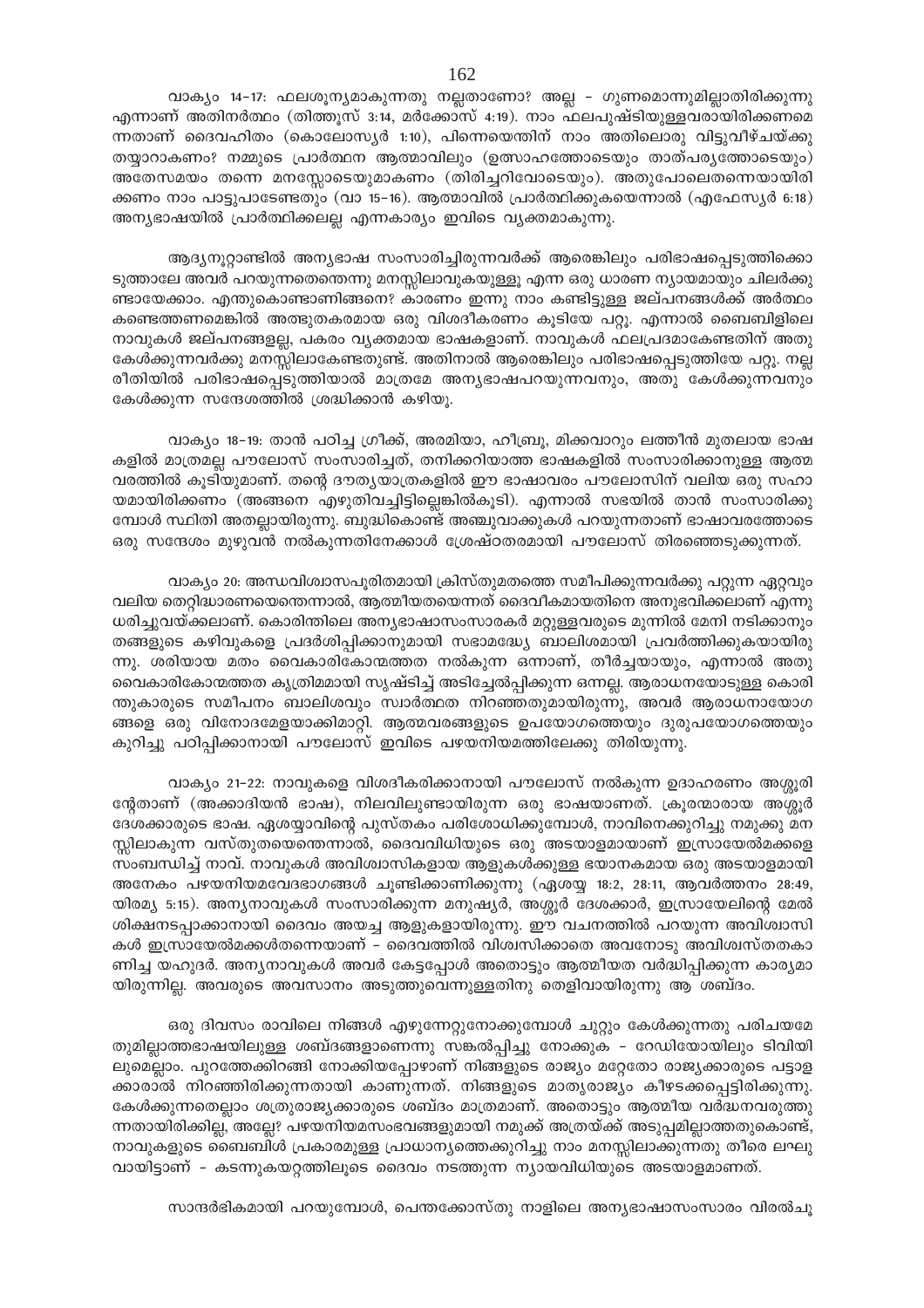ണ്ടുന്നത് യഹുദരുടെ അവകാശത്തിലേക്കുള്ള അന്യദേശക്കാരുടെ കടന്നുകയറ്റം മാത്രമല്ല, ക്രിസ്തു വിനെ നിഷേധിച്ചതിനാൽ യഹൂദദേശം മുഴുവൻ ദൈവത്തിന്റെ മുന്നിൽ ന്യായവിധിക്കായി മാറ്റിനി റുത്തപ്പെടുന്നു എന്നതു കൂടിയാണ്. (അപ്പസ്തോലപ്രവർത്തികളുടെ രണ്ടാം അദ്ധ്യായത്തിൽ പ ത്രോസ് ഉദ്ധരിക്കുന്ന യോവേൽ പ്രവാചകന്റെ പ്രവചനം (യോവേൽ 2:28) ഈ ദൈവവിധിയുടെ പശ്ചാത്തലത്തിലുള്ളതാണ്). യെരുശലേമിന്റെ നാശത്തെക്കുറിച്ച് യേശു പ്രവചിച്ചു (മത്തായി 24, മർക്കോസ് 13, ലൂക്കോസ് 17, 19, 21), നാല്പതുവർഷം കഴിഞ്ഞ് (എഡി 70ൽ) അതു നിറവേറി. ഇസ്രാ യേൽ മക്കൾക്കു മാനസാന്തരപ്പെടാനായി നൽകിയ കൃപയുടെ സമയമായി പലരും ഈ നാൽപതു വർഷത്തെക്കാണുന്നു. മരുഭൂമിയിലെ തങ്ങളുടെ നാല്പതുവർഷ പ്രയാണത്തിനു സമാന്തരമായ കാലഘട്ടം. അങ്ങനെ, പെന്തക്കോസ്തുനാളിലെ അന്യഭാഷാ സംസാരം യഹൂദജനതയുടെ ആസ ന്നമായ പതനത്തെ വിളംബരം ചെയ്യുന്ന ഒരു കാഹളമായിരുന്നു.

23സഭയൊക്കെയും ഒരുമിച്ചുകൂടി എല്ലാവരും അന്യഭാഷകളിൽ സംസാരിക്കുന്നുവെങ്കിൽ ആത്മവരമി ല്ലാത്തവരോ അവിശ്വാസികളോ അകത്തുവന്നാൽ നിങ്ങൾക്കു ഭ്രാന്തുണ്ട് എന്നു പറയുകയില്ലയോ? 24എല്ലാവരും പ്രവചിക്കുന്നുവെങ്കിലോ അവിശ്വാസിയോ ആത്മവരമില്ലാത്തവനോ അകത്തുവന്നാൽ എല്ലാവരുടെയും വാക്കിനാൽ അവന് പാപബോധം വരും; അവൻ എല്ലാവരാലും വിവേചിക്കപ്പെടും. 25അവന്റെ ഹൃദയരഹസ്യങ്ങളും വെളിഷെട്ടുവരും; അങ്ങനെ അവൻ സാഷ്ടാഗം വീണ്, ദൈവം വാസ്ത വമായി നിങ്ങളുടെ ഇടയിൽ ഉണ്ട് എന്ന് ഏറ്റുപറഞ്ഞ് ദൈവത്തെ ആരാധിക്കും (1 കൊരിന്ത്യർ 14:23-25).

വാക്യം 23-25: നാവുകൾ ന്യായവിധിയുടെ ഒരു അടയാളമാകയാൽ, ഭയപ്പെടുത്തുകയും ഭ്രമി പ്പിക്കുകയും ചെയ്യുന്ന ഒരു അടയാളം, സഭായോഗങ്ങളിലേക്കു കടന്നുവരുന്ന സന്ദർശകർ കേൾക്ക ണമെന്നു നാം ആഗ്രഹിക്കുന്ന ഒരു കാര്യമല്ല (പ്രത്യേകിച്ച് എല്ലാവരും കൂടി ഒരുമിച്ചു പറയുന്ന സമ യത്ത്). അങ്ങനെയൊരു രംഗം അവരെ സഭായോഗത്തിൽ നിന്നും അകറ്റി നിർത്തും, നിങ്ങൾക്കെന്തോ തകരാറുണ്ടെന്നു തോന്നലുണ്ടാക്കുന്നതിനാൽ. എന്നാൽ പ്രവചനം (അതിന്റെ പ്രസംഗഗുണത്താൽ) സന്ദർശകരിൽ ബോധ്യം വളർത്താനും മാനസാന്തരം ഉളവാക്കുവാനും ഇടയാക്കും. തങ്ങൾക്കു ലഭി ച്ചിരിക്കുന്ന വരങ്ങൾ ശരിയായ അളവിലും ശരിയായ രീതിയിലും ഉപയോഗിക്കാൻ പൗലോസ് കൊരിന്തുകാരോട് വീണ്ടും ആവശ്യപ്പെടുന്നു. ഭാഷാവരത്തിന്റെ പ്രാധാന്യമില്ലായ്മയെ ഒരിക്കൽക്കൂടി എടുത്തു കാണിക്കുകയും ചെയ്യുന്നു. കാരണമെന്താണ്? ക്രിസ്ത്യാനികളെ വിളിച്ചിരിക്കുന്നത് നഷ്ടാ ത്മാക്കളെ മാനസാന്തരത്തിലേക്കു കൊണ്ടുവരുവാനുള്ള കല്പനയിലേക്കാണ്, തങ്ങളുടെ വരങ്ങൾ പ്രദർശിപ്പിച്ച് സന്ദർശകരുടെ കണ്ണഞ്ചിപ്പിക്കാനല്ല. എല്ലാറ്റിലുമുപരിയായി, ദൈവവചനമാണ് ആളു കളെ വിശ്വാസത്തിലേക്കു കൊണ്ടുവരുന്നത്, അത്ഭുതങ്ങളല്ല (ലൂക്കോസ് 16:31).

26സഹോദരന്മാരേ, ആകയാൽ എന്തു ചെയ്യണം? നിങ്ങൾ കൂടിവരുമ്പോൾ ഓരോരുത്തനും സങ്കീർത്തനം ഉണ്ട്, ഉപദേശം ഉണ്ട്, വെളിപാട് ഉണ്ട്, അന്യഭാഷ ഉണ്ട്, വ്യാഖ്യാനം ഉണ്ട്. സകലതും ആത്മിക അഭിവൃദ്ധിക്കായി ഉതകട്ടെ. 27അന്യഭാഷയിൽ സംസാരിക്കുന്നുവെങ്കിൽ രണ്ടു പേരോ ഏറി യാൽ മൂന്നുപേരോ ആകട്ടെ; അവർ ഓരോരുത്തരായി സംസാരിക്കുകയും ഒരുവൻ വ്യാഖ്യാനിക്കു കയും ചെയ്യട്ടെ. 28വ്യാഖ്യാതാവ് ഇല്ലാതിരുന്നാൽ അന്യഭാഷക്കാരൻ സഭയിൽ നിശ്ശബ്ദമായി തന്നോടും ദൈവത്തോടും സംസാരിക്കട്ടെ. 29 പ്രവാചകന്മാർ രണ്ടോ മൂന്നോ പേരു സംസാരിക്കുകയും മറ്റുള്ള വർ വിവേചിക്കുകയും ചെയ്യട്ടെ. 30ഇരിക്കുന്നവനായ മറ്റൊരുവനു വെളിപാടുണ്ടായാലോ ഒന്നാമത്ത വൻ നിശ്ശബ്ദനായിരിക്കട്ടെ. 31എല്ലാവരും പഠിക്കുവാനും എല്ലാവർക്കും പ്രബോധനം ലഭിക്കുവാനു മായി നിങ്ങൾക്കെല്ലാം ഓരോരുത്തരായി പ്രവചിക്കാവുന്നതാണ്. 32പ്രവാചകരുടെ ആത്മാക്കൾ പ്രവാ ചകന്മാർക്കു കീഴടങ്ങിയിരിക്കുന്നു. 33എന്തെന്നാൽ ദൈവം കലക്കത്തിന്റെ ദൈവമല്ല, വിശുദ്ധന്മാ രുടെ സർവ്വസഭകളിലും എന്ന പോലെ സമാധാനത്തിന്റെ ദൈവമത്രേ. 34സ്ത്രീകൾ സഭായോഗങ്ങ ളിൽ നിശ്ശബ്ദമായിരിക്കട്ടെ; എന്തെന്നാൽ കീഴടങ്ങിയിരിക്കുവാനല്ലാതെ, സംസാരിക്കുവാൻ അവർക്ക് അനുവാദമില്ല എന്ന് ന്യായപ്രമാണവും പറയുന്നു. 35അവർ എന്തെങ്കിലും പഠിക്കുവാൻ ഇച്ഛിക്കുന്നുവെ കിൽ വീട്ടിൽവച്ച് ഭർത്താക്കന്മാരോടു ചോദിച്ചുകൊള്ളട്ടെ; സ്ത്രീ സഭയിൽ സംസാരിക്കുന്നത് അനു ചിതമല്ലോ (1 കൊരിന്ത്യർ 14:26-35).

സഭായോഗത്തിൽ ഭാഷാവരമുപയോഗിക്കുന്നതിനെക്കുറിച്ചുള്ള തന്റെ നിർദ്ദേശങ്ങളിലേക്ക് പൗലോസ് വീണ്ടും തിരിച്ചു വരുന്നു. അതിനായി കുറച്ചു നിയന്ത്രണ സംവിധാനങ്ങളും മുന്നോട്ടുവ യ്ക്കുന്നു.

- രണ്ടോ മൂന്നോപേർ മാത്രം ഭാഷാവരത്തോടെ സംസാരിക്കുക

- അവർ ഒന്നിനു പിന്നാലെ മറ്റൊരുവൻ എന്നരീതിയിൽ സംസാരിക്കുക, ഒരുമിച്ചല്ല.

– നാവുകൾ സംസാരിക്കുന്നവർ അതിന്റെ പരിഭാഷയോടുകൂടെമാത്രമേ സംസാരിക്കാൻ പാടു ള്ളൂ.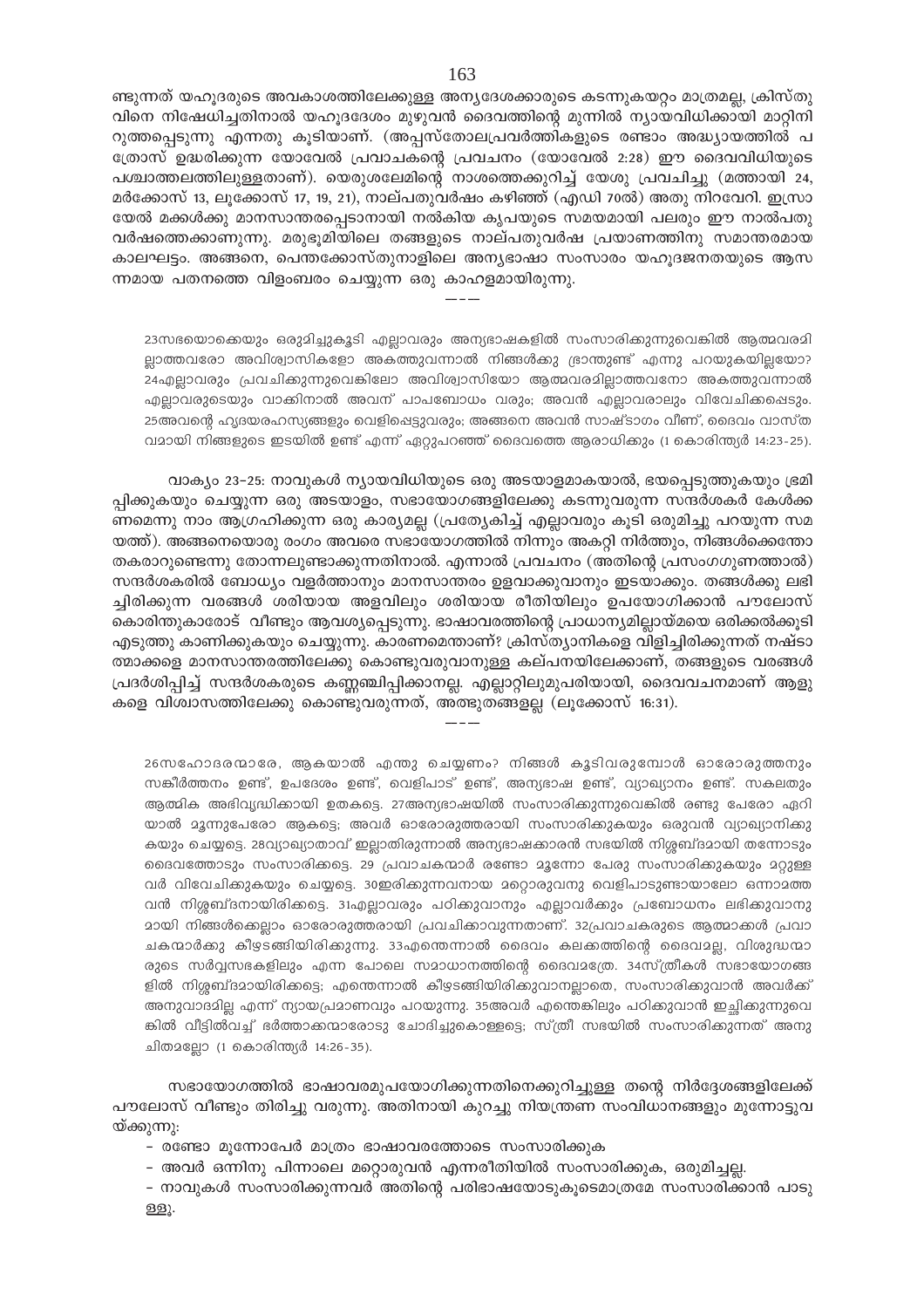കൊരിന്തുകാർ തങ്ങളുടെ സഭായോഗങ്ങൾ ക്രമമറ്റരീതിയിലായിരുന്നു ചെയ്തിരുന്നത് എന്ന കാര്യം ഇവിടെ വ്യക്തമാണ്. സഭായോഗങ്ങളിൽ അന്യാഭാഷപറയുന്നവർ അനേകരായിരുന്നു. അവ രെല്ലാം തങ്ങളുടെ വരങ്ങൾ ഒരേസമയം പ്രദർശിപ്പിച്ചിരുന്നതുകൊണ്ട്, ആശയക്കുഴപ്പവും അപശ്രു തിയുമാണ് സഭയിൽ നടന്നുകൊണ്ടിരുന്നത്. അന്യഭാഷയെ പരിഭാഷപ്പെടുത്താതിരുന്നതിനാൽ ആർക്കും അതുകൊണ്ടൊരു പ്രയോജനവും ഉണ്ടായിരുന്നില്ല താനും.

കൊരിന്ത്യർ പോലും നാണിച്ചുപോകുന്നതരത്തിലുള്ള രീതികളും ആശയക്കുഴപ്പങ്ങളും നില വിലുള്ള ചില കൂട്ടങ്ങൾ ഇന്നുണ്ടെന്നുള്ളത് ആശ്ചര്യാവഹമാണ്. എന്റെ പഴയസഭയിൽ കരിസ്മാ റ്റിക് പ്രസ്ഥാനം കാലുകുത്തിയ കാലഘട്ടം ഞാൻ ഓർക്കുന്നു. എന്റെ യുവകൂട്ടായ്മയിലുള്ള സക ലരും തങ്ങളുടെ വരമെന്താണെന്നു കണ്ടുപിടിക്കാനുള്ള തിരക്കിലായി. പ്രാർത്ഥനാസമയങ്ങൾ അന്യ ഭാഷാസംസാര സമയങ്ങളായി, പാട്ടുപാടുന്ന സമയങ്ങൾ അന്യഭാഷയിൽ (ആത്മാവിൽ) പാടുന്ന സമയങ്ങളായി. ഇതുശരിയല്ല എന്ന് എനിക്കു തോന്നിയതിനാൽ ഞാൻ എന്റെ നായകന്റെയടുത്ത് 1 കൊരിന്ത്യർ 14–ാം അദ്ധ്യായം കാണിച്ചുകൊടുത്തിട്ടു പറഞ്ഞു, ഓരോരുത്തരായിട്ടാണ് സംസാരി ക്കേണ്ടത് എന്ന്. കൂട്ടത്തിലുണ്ടായിരുന്ന കുറച്ചുപേർ എന്നെ പിന്താങ്ങി. എന്നാൽ അതൊന്നും പരി ഗണിക്കാതെ മുഴുവൻ പേരും ആത്മാവിലുള്ള സംസാരത്തിലേക്കു നീങ്ങി. എന്തു പറയാൻ!

വാക്യം 28: ഒരാൾ സംസാരിക്കുന്നതിന്റെ പരിഭാഷ കൂട്ടത്തിലുള്ള ആർക്കെങ്കിലും ആ സമ യത്തു ലഭിക്കുന്ന സാഹചര്യമാണു നിലനിന്നിരുന്നതെങ്കിൽ ഈ മുന്നറിയിപ്പിന് യാതൊരു വിലയു മില്ല. വാസ്തവമെന്തെന്നാൽ ചിലയാളുകൾക്ക് ചില അന്യഭാഷകൾ പരിഭാഷപ്പെടുത്താനുള്ള വരം ലഭിച്ചിട്ടുണ്ട്. അതിനാൽ, പരിഭാഷപ്പെടുത്താനുള്ള ആൾ കൂട്ടത്തിലുണ്ടോ എന്ന് ഒരുവൻ നിരീക്ഷി ച്ചിട്ടുവേണം തന്റെ ഭാഷാവരംകൊണ്ടു പ്രയോജനമുണ്ടോ എന്നു തീരുമാനിക്കാൻ. ഈ കാര്യങ്ങ ളെല്ലാം വിരൽ ചൂണ്ടുന്നത് അന്യഭാഷയെന്നത് നിലവിലുള്ള മറ്റൊരു ഭാഷയാണെന്ന യാഥാർത്ഥ്യ മാണ്. സ്വന്തമായി അന്യഭാഷ സംസാരിക്കുന്നതിനെ പൗലോസ് നിരുത്സാഹപ്പെടുത്തുന്നില്ല. അന്യ ഭാഷ സംസാരിക്കുന്നയാൾക്ക് അതുമനസ്സിലാക്കാൻ കഴിവുണ്ട് എന്ന ഒരു ധ്വനിയാണ് നമുക്കിവിടെ ലഭിക്കുന്നത്, അതുവഴി അയാൾക്ക് ആത്മീയവർദ്ധനയുണ്ടാകുമെന്നും.

വാക്യം 29–36: ഭാഷാവരം സഭയിൽ ഉപയോഗിക്കുന്നതിനെപ്പറ്റി വ്യക്തമായ നിർദ്ദേശങ്ങൾ നിലനിൽക്കുന്നതുപോലെ, പ്രവചനവരം ഉപയോഗിക്കുന്നതിനെക്കുറിച്ചുള്ള പ്രായോഗികനിർദ്ദേശ ങ്ങളും പൗലോസ് അടിവരയിടുന്നു:

- രണ്ടോ അല്ലെങ്കിൽ മുന്നോ പ്രവാചകർക്കു സംസാരിക്കാം. പഴയനിയമത്തേക്കാൾ കർക്കശ മായ ഒരു നിയമമാണിത്, കാരണം, പഴയനിയമത്തിൽ കൂട്ടമായി പ്രവചിച്ചിരുന്നതു നാം പല പ്പോഴും കണ്ടുവരുന്നു (1 ശമുവേൽ 19:20).

- പ്രവചിക്കപ്പെടുന്ന സന്ദേശം കേൾവിക്കാർ പരിശോധിച്ചു വിവേചിക്കുകയും ചെയ്യണം -രണ്ടുകയ്യും നീട്ടി സ്ഥീകരിക്കുകയല്ല വേണ്ടത്. അർത്ഥം മനസ്സിലാകുന്നതുവരെ കേട്ട സന്ദേശം പരിശോധനയ്ക്കുവിധേയമാക്കുന്നത് ദൈവത്തെ പ്രകോപിപ്പിക്കുന്ന ഒരു കാര്യമല്ല (1 തെസ്സ ലോനികൃർ 5:19-20).

– സംസാരിക്കുന്നയാൾ അതിനാൽ വഹിക്കപ്പെട്ട് മുഴുകിപ്പോകുന്നവനാകരുത്. നിങ്ങളുടെ മേൽ സർവ്വാധിപത്യം സ്ഥാപിക്കുന്ന ഒരു കാര്യമല്ല ആത്മീയ വരമെന്നത്. നിങ്ങളാണ് വരത്തെ നിയ ന്ത്രിക്കേണ്ടത്. അച്ചടക്കമാണ് സർവ്വ പ്രധാനമായത്.

ആദിമകാലഘട്ടത്തിലെ കരിസ്മാറ്റിക് പ്രസ്ഥാനസ്ഥാപകനായ മോൻടാനസിന്റെ ഉപദേശ ങ്ങളും പൗലോസിന്റെ ജ്ഞാനവും തമ്മിലുള്ള അന്തരം ഒന്നു നോക്കുക. മനുഷ്യൻ ഒരു വീണയാ ണ്, ഞാൻ (ആത്മാവ്) അവനിൽ ആവേശിച്ച് അവനെ മീട്ടുന്ന ഒരു വാദൃക്കോലാണ് – മോൻടാനിസ്റ്റ് ഉപദേശം. മറ്റൊരു മോൻടാനിസ്റ്റ് നായകന്റെ വാക്കുകൾ: കർത്താവ് എന്നെ നിർബന്ധിച്ചു, മനസ്സോ ടെയാണെങ്കിലും അല്ലെങ്കിലും ദൈവത്തെക്കുറിച്ചുള്ള ജ്ഞാനം നേടാനായി.

കരിസ്മാറ്റിക് പ്രസ്ഥാനക്കാർ പൗലോസിന്റെ വാക്കുകളെ എത്രമാത്രം തൃണവൽക്കരിക്കുന്നു എന്നു കാണുന്നത് ഞെട്ടലുളവാക്കുന്ന ഒരു കാര്യമാണ്, പരിശുദ്ധാത്മാവു നൽകിയ അധികാര ത്താൽ നമുക്കായി പകർന്നു തന്ന കൽപ്പനകൾ (വാക്യം 37).

മറ്റൊരു മുന്നറിയിപ്പുകൂടി പൗലോസ് നൽകിയിരിക്കുന്നു. പ്രവചനങ്ങളെ പരിശോധനയ്ക്കു വിധേയമാക്കാൻ സഭയിൽ സ്ത്രീകളെ പൗലോസ് അനുവദിക്കുന്നില്ല, കാരണം അതു പുരുഷന്റെ അധികാരത്തെ ചോദ്യം ചെയ്യുന്ന ഒന്നാകും (1 തിമോത്തി 2:11 നോക്കുക).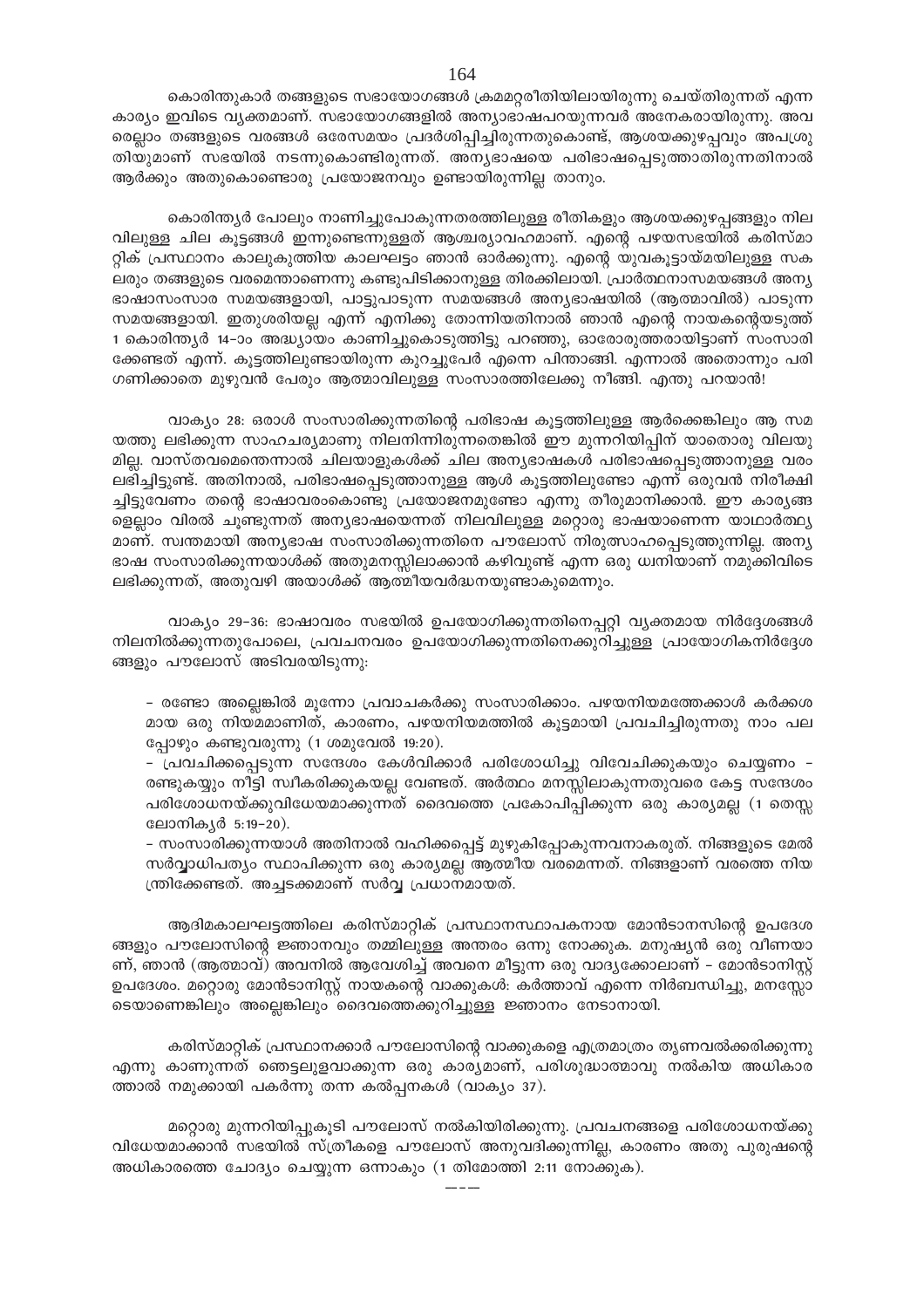36മൈവവചനം നിങ്ങളുടെ ഇടയിൽനിന്നാണോ പുറപ്പെട്ടത്? അതോ, നിങ്ങൾക്കു മാത്രമായിട്ടാണ് അതു വന്നതെന്നോ? 37താൻ പ്രവാചകനാണെന്നോ ആത്മികനാണെന്നോ ഒരുവനു തോന്നുന്നുവെ ങ്കിൽ, ഞാൻ നിങ്ങൾക്കെഴുതുന്നത് കർത്താവിന്റെ കല്പന ആകുന്നു എന്ന് അവൻ തിരിച്ചറിഞ്ഞു കൊള്ളട്ടെ. 38ഒരുവൻ ഇതു തിരിച്ചറിയുന്നില്ലെങ്കിൽ അവനെയും തിരിച്ചറിയുകയില്ല. 39അതുകൊണ്ടു സഹോദരന്മാരേ, പ്രവചനവരം വാഞ്`ഛിക്കുവിൻ; അന്യഭാഷകളിൽ സംസാരിക്കുന്നതു വിലകുകയു മരുത്. 40സകല കാര്യങ്ങളും ഉചിതമായും ക്രമമായും നടക്കട്ടെ (1 കൊരിന്ത്യർ 14:36-40).

വാക്യം 36-40: അപ്പസ്തോലനെന്ന നിലയ്ക്കുള്ള തന്റെ അധികാരത്തെ (വാ 37-38) ആരെ ങ്കിലും ചോദ്യം ചെയ്തേക്കാമെന്ന തോന്നലാൽ, അപ്രകാരം ചെയ്തേക്കാവുന്നവർക്കുള്ള ഒരു മുന്ന റിയിപ്പോടെ പൗലോസ് ചുരുക്കുന്നു (വാ 39-40). പൗലോസ് പ്രാധാന്യം നൽകുന്ന കാര്യങ്ങൾ വളരെ വൃക്തമായതാണ്: പരിഭാഷപ്പെടുത്തിയ അനൃഭാഷകൊണ്ട് പ്രയോജനമുണ്ടെങ്കിലും, പ്രവ ചനം (പ്രസംഗം) പരമപ്രധാന സ്ഥാനം അർഹിക്കുന്ന ഒന്നാണ്. അതിലുപരിയായി, സഭാശുശ്രൂഷ കൾ അച്ചടക്കത്തോടെയും ഔചിതൃത്തോടെയും ആയിരിക്കണം.

#### അദ്ധ്യായം 14ന്റെ സാരാംശം

– അദ്ധ്യാപനത്തിനുതകുന്ന വരങ്ങളാണ് കാഴ്ചക്കു ഭ്രമമുണ്ടാക്കുന്ന ഭാഷാവരത്തെക്കാളും പ്ര വചനവരത്തെക്കാളും ഉന്നതമായത്.

– പരിഭാഷപ്പെടുത്താത്ത നാവുകൾ അതു കേൾക്കുന്നവരെ സംബന്ധിച്ച് ഒരു നിഗൂഢതയാണ്. കൂട്ടായ ആരാധനാസമയങ്ങളിൽ ഇത്തരം അന്യഭാഷാസംസാരം വിലക്കപ്പെട്ടിരിക്കുന്നു.

– പരിഭാഷപ്പെടുത്തുന്ന അന്യഭാഷയെ പ്രവചനത്തോടു സമമായി പരിഗണിക്കുന്നു.

- ബുദ്ധിയെ ഉൾപ്പെടുത്താത്ത രീതികൾ അവലംബിക്കുന്നതിനോടു പൗലോസിനു യോചിപ്പി

- നാവുകൾ മറ്റുള്ളവരെ അന്യരാക്കുന്ന ഒന്നായതിനാൽ അത് അവിശ്വാസികളിൽ അകൽച്ചയേ സൃഷ്ടിക്കുന്നുള്ളൂ.

- അന്യഭാഷയും പ്രവചനവും കർക്കശമായ നിർദ്ദേശങ്ങളാൽ നിയന്ത്രിക്കപ്പെട്ടിരിക്കുന്നു: 1. രണ്ടോ മുന്നോ പേർ മാത്രമേ ഒരു യോഗത്തിൽ സംസാരിക്കാൻ പാടുള്ളൂ, 2. സംസാരിക്കുന്നത് ഒരുമിച്ചായിരിക്കരുത്, പ്രത്യേകം പ്രത്യേകമായിരിക്കണം.

– സഭാശുശ്രൂഷകൾ സജീവവും ഊഷ്മളപൂർണ്ണവും ആയിരിക്കണം, അതേ സമയം തന്നെ മാനൃതയോടും ഔചിതൃത്തോടും അച്ചടക്കത്തോടും കൂടെ നടത്തപ്പെടണം. (നമുക്കൊരുവെ ല്ലുവിളി ഇതിൽ അടങ്ങിയിട്ടില്ലേ?)

#### കൊരിന്തുകാർ അനുകരണയോഗൃരോ?

നവപെന്തക്കോസ്തുവൃത്തങ്ങളിൽ പലരും അവകാശപ്പെടുന്നത്, ഞങ്ങൾക്കു കൊരിന്തിലെ സഭയെപ്പോലെയാകണം എന്നാണ്. ആ സഭ എത്രമാത്രം അകന്നുപോയി എന്ന യാഥാർത്ഥ്യം മന സ്സിലാക്കാതെയാണ് അവരിതു പറയുന്നത്. താരതമേന്യ പ്രാധാന്യം കുറവായ വരങ്ങളായ ഭാഷാവ രത്തിന് അവർ അമിതപ്രാധാന്യം നൽകുകയും സുപ്രധാനവരങ്ങളായ അദ്ധ്യാപനവരങ്ങളെ പാടേ അവഗണിക്കുകയും ചെയ്തു.

അവരുടെ അഹംഭാവത്തെ, തങ്ങൾക്കുണ്ടായ അനുഭവങ്ങളുടെ പശ്ചാത്തലത്തിൽ ഊതിപ്പെ രുപ്പിച്ചുപോന്ന അവർ യഥാർത്ഥത്തിൽ ആത്മീകമായി വചനത്താൽ ദരിദ്രരും (പ്രവചനം), കൂട്ടായ്മ യിൽ ശുഷ്കിച്ചവരുമായിരുന്നു (അവർ ഓരോരുത്തരും തങ്ങൾക്കു തോന്നുന്നപ്രകാരത്തിലായി രുന്നു പ്രവർത്തിച്ചത്). അവർ കടന്നുവന്ന വിജാതീയ പശ്ചാത്തലരീതികൾ സഭയിൽ വലിയ സ്വാധീ നമുണ്ടാക്കാൻ അവരനുവദിച്ചു (കൊരിന്തിലെ ഭൂരിഭാഗംപേരും അത്തരം വിജാതീയ പശ്ചാത്തല ത്തിൽ നിന്നുമുള്ളവരായിരുന്നു). അവരുടെ ബുദ്ധിശക്തിയെ വികാരാനുഭവങ്ങൾക്ക് അടിമപ്പെടു ത്തുകയും ചെയ്തു. മറ്റുള്ളവരെക്കാൾ കേമന്മാരാണെന്നു സ്ഥാപിക്കാനുള്ള അവരുടെ നിരന്തരശ്ര മങ്ങൾക്കിടയിൽപ്പെട്ട് അവരുടെ ഇടയിലുണ്ടായിരുന്ന സ്നേഹം ഇല്ലാതെയായി, ക്രിസ്തുവിന്റെ ആത്മാവിനെ സംബന്ധിച്ച് കേന്ദ്രസ്ഥാനീയമായതാണ് പരസ്പര സ്നേഹം. അവരുടെയിടയിൽ യാതൊരു അച്ചടക്കവുമുണ്ടായിരുന്നില്ല. പൗലോസ് അവരെ കുരിശിലേക്കു തിരികെവിളിച്ചതിൽ യാതൊരു അത്ഭുതവുമില്ല (1 കൊരിന്ത്യർ 1:18-2:5).

ഇത്തരമൊരു കൂട്ടത്തെയാണ് കരിസ്മാറ്റിക് പ്രസ്ഥാനക്കാർ മാതൃകയാക്കാൻ തിരഞ്ഞെടു ത്തിരിക്കുന്നത്. 1 കൊരിന്ത്യർ 12–14 അദ്ധ്യായങ്ങൾ ആത്മീയരായ ഒരു കൂട്ടായ്മക്കു നൽകിയ മാർഗ്ഗ നിർദ്ദേശങ്ങളായിട്ടല്ല നാം കാണേണ്ടത്, പകരം ആത്മീയതനഷ്ടപ്പെട്ട് വരങ്ങളുടെ ഉപയോഗത്തിൽ വഴിതെറ്റിപ്പോയ ഒരു കൂട്ടായ്മക്കുള്ള തിരുത്തൽ വചനങ്ങളായാണ് നാം പരിഗണിക്കേണ്ടത്.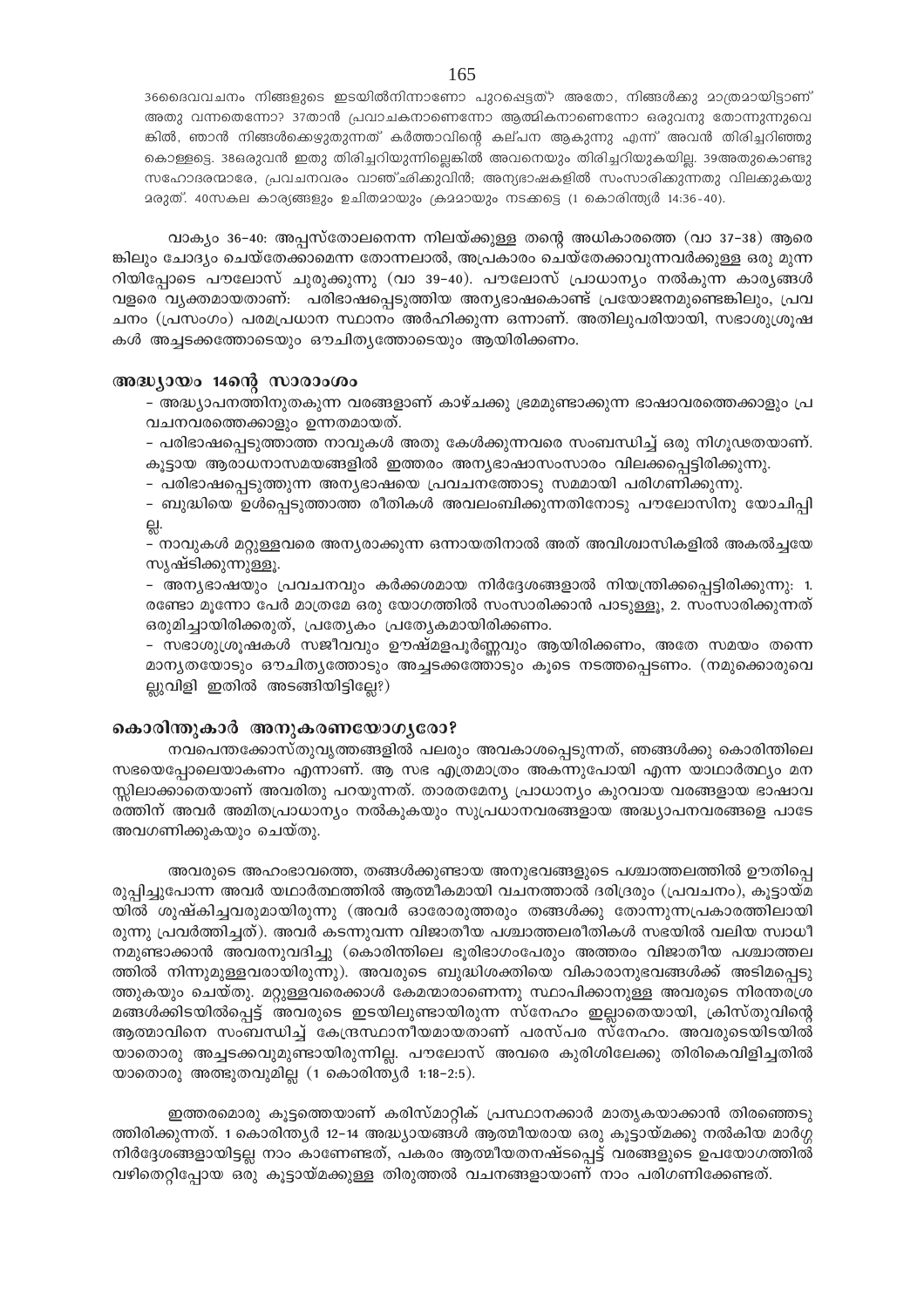കുറിപ്പുകൾ:

1. ഓറിഗൻ, കോൻട്രാ സെൽസം 5:1:28

2. 4-7 വരെയുള്ള വാകൃങ്ങൾ മാത്രം, പതിമൂന്നാം വാകൃത്തിൽ സ്വയം പേരെഴുതിച്ചേർക്കുന്നത് വലിയ കുഴപമാകും.

3. ദാനിയേൽ 9:24 അനുസരിച്ച് റോമാക്കാരുടെ കയ്യാൽ യെരുശലേം ദേവാലയത്തിന്റെ നാശത്തിനു ശേഷം -എഡി 70- ദർശനങ്ങളും പ്രവചനങ്ങളും മുദ്രവയ്ക്കപ്പെടും.

4. ടെലിയോൻ എന്ന വാക്ക് നിഷ്പക്ഷലിംഗമാണ്/അലിംഗമാണ്. എന്നാൽ സ്വർഗ്ഗമെന്ന ഗ്രീക്കു വാക്ക് പുല്ലിംഗമാണ്. അതുപോലെതന്നെ യേശുവെന്നതും. ബൈബിൾ എന്നവാക്ക് അലിംഗമാണ്, അതുപോലെതന്നെ ശരീരമെന്ന വാക്കും. സഭയെന്നത് സ്ത്രീലിംഗമാണ്. എങ്കിൽ പിന്നെ ടെലിയോൻ എന്നവാക്കിന്റെ പൂർവ്വപദമെന്താണ്? നല്ല ചോദ്യം തന്നെ. പല വ്യാഖ്യാതാക്കളും ഒരു അലിംഗപദ ത്തിലേക്കാണ് ടെലിയോൻ എന്ന പദം വിരൽ ചൂണ്ടുന്നത് എന്ന് അനുമാനിക്കുന്നവരാണ് – ഇതൊരു അനുമാനം മാത്രമാണ്. ദശാബ്ദങ്ങൾ ഗ്രീക്കു ഭാഷയും പ്രയോഗങ്ങളും മനസ്സിലാക്കാനായി ഉഴി ഞ്ഞുവച്ച് അദ്ധാനിച്ചിരുന്ന പണ്ഢിതർ ഇക്കാര്യത്തിൽ തെളിച്ച് ഒരു അഭിപ്രായം പറയുന്നില്ല എന്നി രിക്കേ, താരതമേന്യ വളരെക്കുറച്ച് അനുഭവസമ്പത്തുള്ളവരാണ് വലിയ നിഗമനങ്ങളുമായെത്തുന്നത് എന്ന കാര്യം ആശ്ചര്യാവഹമാണ്. ഡി എ കാൾസന്റെ എക്സജെറ്റിക്കൽ ഫാല്ലസീസ് എന്ന പുസ്തകം നമ്മുടെ കണ്ണതുറപ്പിക്കുന്ന ഒന്നാണ്.

5. കൊരിന്തിൽ നിലവിലുണ്ടായിരുന്ന കണ്ണാടികൾ അവയുടെ വ്യക്തതയ്ക്കു പേരുകേട്ടവയായിരു ന്നെന്നു പുരാവസ്തു ഗവേഷണം സാക്ഷ്യപ്പെടുത്തുന്നു. അതിനാൽ അക്കാലത്തെ കണ്ണാടി പ്രതി ബിംബങ്ങൾ അവൃക്തമായതായിരുന്നു എന്ന വാദം മുഖവിലയ്ക്കെടുക്കാൻ കഴിയില്ല.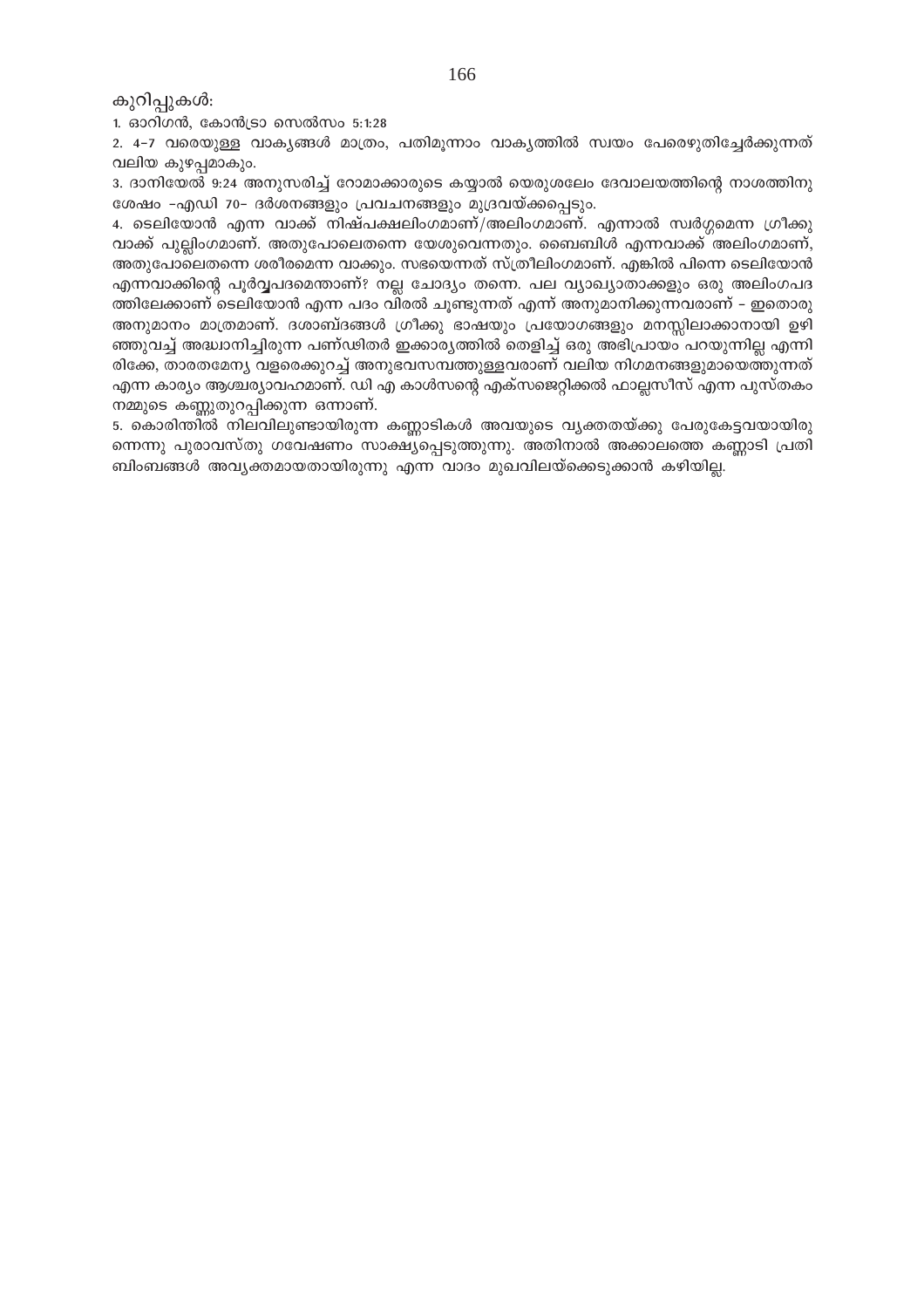## $@0@0J0@024$

# ഊഷ്മളവും അവൃക്തവുമായ ഒരു തോന്നൽ പരിശുദ്ധാത്മാവിലുള്ള സ്നാനം

ഞാൻ ആദ്യമായി മാറ്റത്തിനുവിധേയമായ 1976 കാലഘട്ടങ്ങളിൽ,<sup>റ)</sup> ഒരു കരിസ്മാറ്റിക് പ്രാർത്ഥ നായോഗത്തിൽ പതിവായി പങ്കെടുത്തിരുന്നു. ധാരാളം ഭക്ഷണം, നല്ല പെൺകുട്ടികൾ, ആത്മീയ മായ ഒരു പുതുമ എന്നീ കാര്യങ്ങളാണ് അവിടെ പോകാൻ എനിക്കുണ്ടായ പ്രേരണകൾ. പ്രൊട്ട സ്റ്റന്റുകാരും, കത്തോലിക്കരും, യഹൂദരുമെല്ലാം ആ കൂട്ടായ്മയിൽ പങ്കെടുക്കുന്നുണ്ടായിരുന്നു. ഒരു മണിക്കൂർ നീണ്ടു നിൽക്കുന്ന സ്തുതിഗീതങ്ങളുമായി (ഇംഗ്ലീഷിലും, *അന്യഭാഷയിലും*) തുടങ്ങുന്ന സഭായോഗത്തിൽ, പിന്നീട് ഒരു മണിക്കൂർ നേരത്തേക്ക് സാക്ഷ്യം നൽകലും (അല്ലെങ്കിൽ സന്ദേ ശം) ഉണ്ടാകും. അടുത്ത രണ്ടു മണിക്കൂർ ഭക്ഷണം കഴിച്ചും സംസാരിച്ചും പിയാനോ വായിക്കാൻ നിയുക്തനായ ഞാനും കുറച്ചുപേരും അതിനുചുറ്റുമിരുന്നു പാട്ടുപാടിയുമൊക്കെ സമയം ചിലവഴി ച്ചിരുന്നു. വളരെ നല്ല ഒരു സാമുഹ്യ ഇടപഴകലിനുള്ള അവസരമായിരുന്നു അത്. ഇവിടെ സജീവമാ യിരിക്കുന്ന സമയത്തും കരിസ്മാറ്റിക്കല്ലാത്ത എന്റെ പഴയ സഭയിൽ ഞാൻ പോകുമായിരുന്നു. ഞാൻ ഏതുവിശ്വാസക്കാരനാണ് എന്ന് ആരെങ്കിലും ചോദിച്ചാൽ, നവപെന്തക്കോസ്തുവൃത്തങ്ങളിലുള്ള മിക്കവാറും പേർ പറയുന്നതു പോലെ ക്രിസ്ത്യാനിയാണ് എന്നു പറയുമായിരുന്നു.

ഈ പ്രാർത്ഥനായോഗത്തിൽ കുറേക്കാലം പങ്കെടുത്തുവരുന്ന സമയത്താണ് ഒരു പെന്ത ക്കോസ്തു സഭയിലേക്ക് എനിക്കു ക്ഷണം കിട്ടിയത്. ഞാൻ അതുവരെ പങ്കെടുത്തുവന്ന യോഗങ്ങ ളെക്കാളെല്ലാം ഉപരി ശക്തമായ ഒരു യോഗമായിരുന്നു അത്. ശബ്ദവും കൈകളും വളരെ ഉയർത്തി യത്. ഒരു ഭീതിയുടെ അന്തരീക്ഷമായിരുന്നു അവിടെ നിലനിന്നിരുന്നത്. പലരും *അനൃഭാഷ*കളിൽ സംസാരിക്കുന്നുണ്ടായിരുന്നു. ദൈവം തങ്ങളുടെ ജീവിതത്തിൽ എപ്രകാരം പ്രവർത്തിച്ചുവെന്നു വന്നു സാക്ഷ്യം പറയാനായി പ്രാസംഗികൻ ആളുകളെ ക്ഷണിച്ചുകൊണ്ടേയിരുന്നു. എന്റെ ഇരിപ്പി ടത്തിനടുത്തുണ്ടായിരുന്ന ഒരു സ്ത്രീയെ അദ്ദേഹം വിളിച്ചു. എഴുന്നേറ്റു നിന്ന അവൾ ഭയപരവേശ ത്താൽ ബോധരഹിതയായി വീണുപോയി. അതിനുശേഷം പ്രാസംഗികൻ എന്റെ നേരെ വിരൽ ചൂണ്ടി. എന്റെ തലയ്ക്കു പെരുപ്പുകൂടി, ഹൃദയം ശക്തമായി മിടിക്കാൻ തുടങ്ങി, മസ്തിഷ്കത്തിൽ അഡ്രീനാലിൻ നദിപോലെ ഒഴുകുന്ന തോന്നൽ എനിക്കുണ്ടായി. എഴുന്നറ്റുനിന്ന്, ഒരു അപകട ത്തിൽ നിന്നും രക്ഷപെട്ട മുമ്പുനടന്ന ഒരു സംഭവത്തെക്കുറിച്ചു ഞാൻ പറഞ്ഞു, ദൈവമായിരിക്കാം അന്ന് എന്നെ രക്ഷിച്ചത് എന്നു ഞാൻ പറഞ്ഞു നിറുത്തി. അനവധി ഹലേലൂയായും ആമേനും അന്ത രീക്ഷത്തിലേക്കുയർന്നു. സ്വന്തം കാലിൽ നിന്നു രണ്ടുവാക്കു സംസാരിക്കാൻ കഴിഞ്ഞതിന്റെ അമി താവേശത്താൽ ഞാൻ നിറഞ്ഞു.

കുറച്ചുസമയം കഴിഞ്ഞപ്പോൾ ഞങ്ങളുടെ കൂട്ടത്തിന്റെ നായികയായ ഒരു സ്ത്രീ എന്നോട് നിനക്കതു കിട്ടിയോ എന്നു ചോദിച്ചു, പരിശുദ്ധാത്മാവിലുള്ള സ്നാനം? എനിക്കതിനെക്കുറിച്ച് ഒരു ഉറപ്പുമില്ല എന്നു ഞാൻ പറഞ്ഞപ്പോൾ അവൾ എനിക്കുവേണ്ടി പ്രാർത്ഥിച്ചു. എന്നാൽ ഒന്നും സംഭ വിച്ചില്ല. എന്തോ ഒന്ന്, ഉയർന്ന വോൾട്ടേജിലുള്ള എന്തോ ഒന്നിനെക്കുറിച്ച് എല്ലാവരും പറയുന്നു ണ്ടായിരുന്നുവെങ്കിലും എനിക്കതു കിട്ടാതെപോയി.

## വാക്കുകളുടെ വിശദീകരണം

പരിശുദ്ധാത്മാവിലുള്ള സ്നാന<sup>ു</sup>മെന്നാൽ എന്താണ്? ഇക്കാര്യത്തെക്കുറിച്ചുള്ള വിവിധ വാദ ഗതികളെക്കുറിച്ച് ഒരു പക്ഷേ നിങ്ങൾക്കു ധാരണയുണ്ടായിരിക്കാം. ഈ അദ്ധ്യായത്തിന്റെ ലക്ഷ്യ ങ്ങൾ ഇതൊക്കെയാണ്: 1. പരിശുദ്ധാത്മാവിലുള്ള സ്നാനത്തെക്കുറിച്ച് ബൈബിളിൽ പറയുന്നതു വ്യക്തമാക്കുക, 2. നവപെന്തക്കോസ്തു വൃത്തങ്ങളിൽ ഈ വാക്കിനു നൽകിയിട്ടുള്ള ആധുനികമായ അർത്ഥത്തെ പരിശോധിക്കുക.

പരിശുദ്ധാത്മാവിലുള്ള സ്നാനത്തെക്കുറിച്ചുള്ള വിവിധകാഴ്ചപ്പാടുകൾ ആദ്യം വിവരിക്കാം. ജനപ്രിയമായ ഉപദേശത്തെക്കുറിച്ച് ആദ്യം. നിജപ്പെടുത്തിയ കാഴ്ചപ്പാട് എന്നുവിളിക്കുന്ന മറ്റൊരു കാഴ്ചപ്പാട് പിന്നീടും നോക്കിയതിനു ശേഷം എന്റെ വ്യക്തിപരമായ കാഴ്ചപ്പാടും. ആദ്യം കരിസ്മാ റ്റിക് കാഴ്ചപ്പാട്.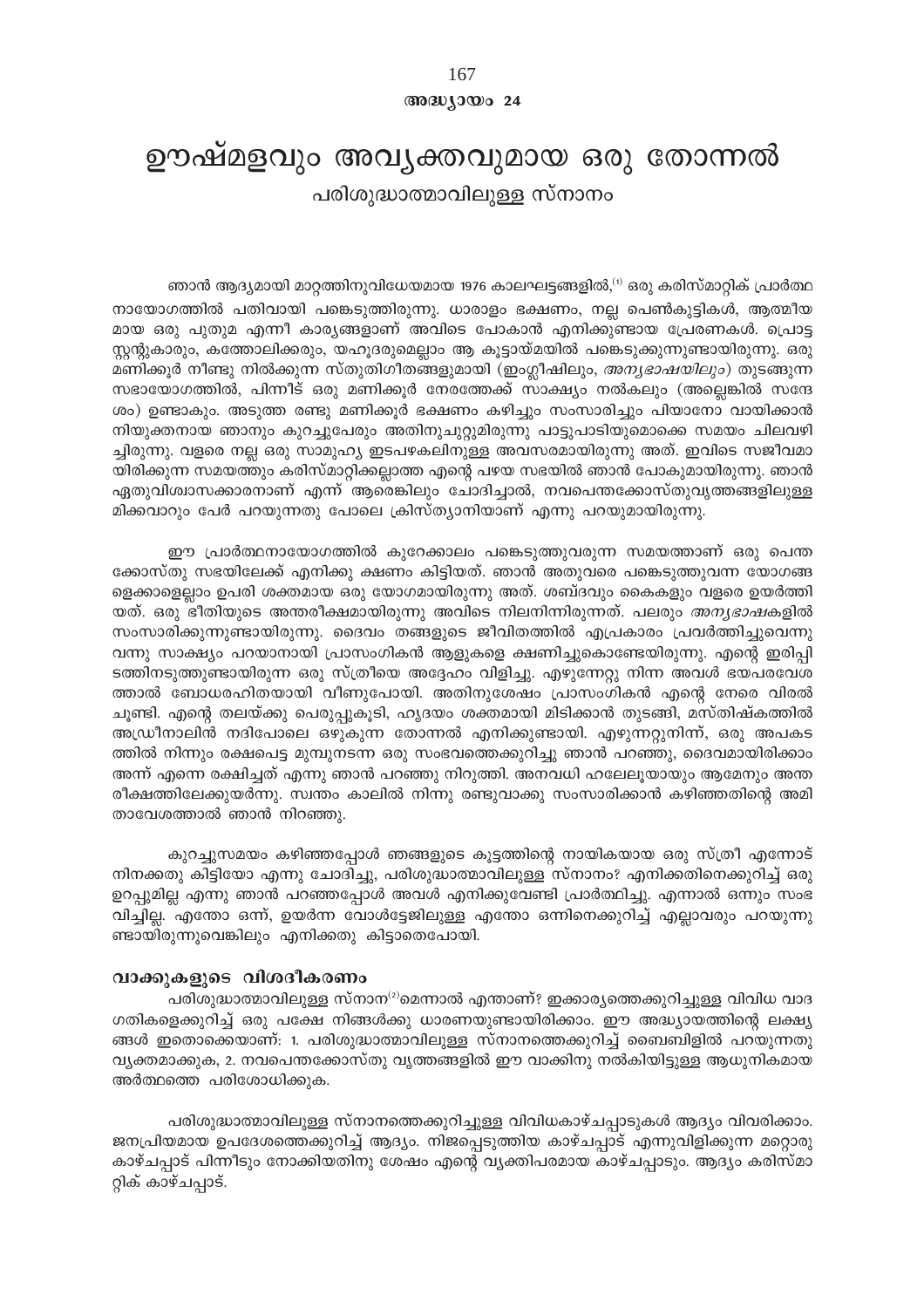## ഊഷ്മളമായ, അവൃക്തമായ/സുഖകരമായ ഒരു അനുഭവം

എല്ലാ ക്രിസ്ത്യാനികൾക്കും ലഭ്യമായ സ്തോഭജനകമായ ഒരു അനുഗ്രഹമായിട്ടാണ് നവ പെന്തക്കോസ്തുവൃത്തങ്ങൾ പരിശുദ്ധാത്മാവിലുള്ള സ്നാനത്തെ കാണുന്നത്. സ്നാനത്തിനുമുപ രിയായ ഒരു വിശേഷാൽ അനുഭവമായിട്ടാണ് പൊതുവേയുള്ള കരിസ്മാറ്റിക് പ്രസ്ഥാനങ്ങളെല്ലാം പരിശുദ്ധാത്മാവിലുള്ള സ്നാനത്തെ വിശദീകരിക്കുന്നത്. വിശ്വാസസാക്ഷ്യം വഹിക്കുന്നതിനുള്ള ശക്തിനല്കുന്നതിനായും, അന്യഭാഷ സംസാരിക്കുന്നതിനുള്ള തുടക്കമായും, ചിലസമയത്ത് കൂടു തൽ അത്ഭുതവരങ്ങളുടെ സ്വീകരണത്തിനായുമാണ് ഈ ആത്മസ്നാനം.<sup>(3)</sup> പരിശുദ്ധാത്മാവിന്റെ രണ്ടാമത്തെ അനുഗ്രഹമെന്നാണ് ഇതിനെ ചിലസമയങ്ങളിൽ വിളിക്കുന്നത്. ആത്മാവിന്റെ രക്ഷയ്ക്ക് ഇത് അനിവാര്യമായി ഉയർത്തിപ്പിടിക്കുന്നില്ലയെങ്കിലും, സകലരും ഈ വരം തേടണമെന്നാണ് അവർ ഉദ്ബോധിപ്പിക്കുന്നത്. ആവശ്യമുള്ളതിലും കൂടുതലായ ഒന്നാണിത്. ഈ അനുഭവം വിശദീകരിക്കാ വുന്ന ഒന്നാണെന്നും അത്ഭുതകരമായ ഒന്നും ഇതിലില്ല എന്നുമുള്ള കാര്യങ്ങളിൽ എനിക്കു പൂർണ്ണ ബോധ്യമുണ്ട്. ഇപ്പോൾ ആഫ്രിക്കയിൽ നായകനായി ശുശ്രൂഷചെയ്യുന്ന എന്റെ സുഹൃത്ത് ചാൾസ് എലീക്വു തന്റെ അനുഭവം പറയുന്നു:

സഭാശുശ്രൂഷി എന്നോടു ചോദിച്ചു, പരിശുദ്ധാത്മാവിന്റെ പതിവിലുമധികമായ അളവ് നിങ്ങൾക്കു ലഭിച്ചോ എന്ന്. ഇല്ലയെന്നു ഞാൻ ഉത്തരം പറഞ്ഞപ്പോൾ കുറിച്ചു ദിവസങ്ങൾക്കു ള്ളിൽ നടക്കാൻ പോകുന്ന ഒരു വിശേഷാൽ പ്രാർത്ഥനായോഗത്തിൽ പങ്കെടുക്കാൻ ക്ഷണിച്ചു.

എന്നെപ്പോലെയുള്ള ഇരുപതോളം പേരെ മുന്നിൽ വച്ചുകൊണ്ടാണ് അന്നത്തെ രാത്രി പ്രാർത്ഥന നടത്തപ്പെട്ടത്. ഞങ്ങളെല്ലാവരും പുതുതായി കൂട്ടിച്ചേർത്തവരായിരുന്നു, ഞങ്ങൾക്കാർക്കും ആത്മാവിലുള്ള സ്നാനം ലഭിച്ചിട്ടില്ലായിരുന്നു. ചുറ്റുമുള്ളവർ ഞങ്ങൾക്ക് ആത്മസ്നാനമുണ്ടാകുവാനായി പ്രാർത്ഥിച്ചു, സമയം ചെല്ലുന്തോറും അവരുടെ ശബ്ദം ഉയർന്നു യർന്നു വന്നു. അവസാനം അതൊരു അലർച്ചയായി പരിണമിച്ചപ്പോൾ എനിക്കുതന്നെ തോന്നി - ഇവർ എന്താണു ചെയ്യുന്നത് എന്ന്.

കൂട്ടത്തിൽ നിന്നും അഞ്ചുപേർ എന്നെ വലയം ചെയ്ത് എന്റെമേൽ കൈകൾ വച്ചുകൊണ്ട് എനിക്കു ആത്മസ്നാനം ഉണ്ടാകാനായി പ്രാർത്ഥിച്ചു. എനിക്കതിനോട് ഇഷ്ടക്കേടും സംശ യവും തോന്നി. എന്നാൽ പിന്നീട് എന്നിൽ ഊഷ്മളവും സുഖപ്രദവുമായ ഒരു വികാരം ഉണ്ടാ യി. സാധാരണഭാഷയിലുള്ള അവരുടെ പ്രാർത്ഥന *അന്യഭാഷ*യിലേക്കു മാറി, കുറച്ചുകഴിഞ്ഞ പ്പോൾ ഞാനും അവരുടെ കൂടെ *അന്യഭാഷ*യിൽ സംസാരിക്കാൻ തുടങ്ങി, ഉറക്കെ അലറി സംസാരിച്ചു. അവർ ദൈവത്തെസ്തുതിച്ചിട്ട്, എനിക്കു പരിശുദ്ധാത്മാവുലഭിച്ചു എന്നു പറഞ്ഞു. ഉടൻതന്നെ ആത്മസ്നാനം കിട്ടാത്തമറ്റുള്ളവർക്കു വേണ്ടി പ്രാർത്ഥിക്കാനായി ഞാനും അവ രുടെ കൂടെക്കൂടി. വലിയ ഒരു അനുഭവമായിരുന്നു അത്. ഉടൻതന്നെ സഭയിലെ രോഗിശു ശ്രൂഷാ വിഭാഗത്തിൽ ഞാനും ഉൾപ്പെട്ടു പ്രവർത്തിക്കാൻ തുടങ്ങി.

എന്നാൽ പിന്നീട് ബൈബിൾ പഠിച്ച് സത്യം മനസ്സിലാക്കിയപ്പോഴാണ് ഞാൻ ശരിക്കു ഭയന്നു വിറച്ചുപോയത്. എനിക്ക് ആത്മരക്ഷ ലഭിച്ചിട്ടില്ലെന്ന് എനിക്കു മനസ്സിലായി, എന്നിൽ ആവേശി ച്ചത് ഒരു അശുദ്ധാത്മാവാണെന്നും എനിക്കു തോന്നി.

ആത്മാവിലുള്ള സ്നാനം ലഭിക്കുന്നതിനുവേണ്ടി വിശ്വാസികളിൽ അവർ ചെലുത്തുന്ന സമ്മർദ്ധം അതി കഠിനമായതാണ്. ചിലകൂട്ടങ്ങളിൽപ്പെട്ടവർ നിരന്തരമായ അതീവസമ്മർദ്ധത്തിനടി പ്പെട്ടു തകർന്ന് ഇത്തരം അനുഭവങ്ങൾ അഭിനയിക്കുകയും ചെയ്യുന്നു. ഇതുപോലത്തെ ഒരു അനുഭ വമില്ലങ്കിൽ അവരിലെ ശക്തിപൂർണ്ണമല്ല എന്നാണ് അവരെപറഞ്ഞു ധരിപ്പിക്കുന്നത്, അവർ മുഴുവൻ സുവിശേഷവും സ്വീകരിച്ചില്ലയെന്നും.

ഒരു പെന്തക്കോസ്തു സഭയുടെ ആസ്ഥാനം കുടികൊണ്ടിരുന്ന പട്ടണത്തിലായിരുന്നു എന്റെ സുഹൃത്ത് ടോം ജോൺസ് ജീവിച്ചിരുന്നത്. ആ സഭയിലെ ഉന്നതൻമാരിലൊരാളുടെ മകൾ അദ്ദേഹ ത്തിന്റെ അടുക്കൽ ആത്മീയ സഹായം തേടിയെത്തി. അവൾ കടുത്ത നിരാശയിലായിരുന്നു, കാരണം നിരവധി തവണ അന്യഭാഷസംസാരിക്കുന്നതെങ്ങിനെയെന്നകാര്യത്തിൽ അവൾക്കു നിർദ്ദേശങ്ങൾ ലഭിച്ചിട്ടും അവൾക്കതു ചെയ്യാൻ കഴിയുന്നില്ല എന്നതായിരുന്നു അവളെ അലട്ടിയിരുന്നത്. പരിശു ദ്ധാത്മാവിലുള്ള സ്നാനം ലഭിക്കാത്ത ഒരുവളായിരുന്നതിനാൽ അവളുടെ പിതാവിനെ സംബന്ധിച്ച് അവൾ ലജ്ജയ്ക്കു കാരണമായ ഒന്നായിരുന്നു, അവരുടെ സഭായോഗങ്ങളിൽ അവൾ സ്ഥീകാര്യയു മല്ലായിരുന്നു. മറ്റുള്ളവരോട് ഒത്തുചേർന്നു പോകാനായി ഓരോ വ്യക്തിയിലും ഇത്തരക്കാർ ചെലു ത്തുന്ന സമ്മർദ്ധം വളരെ വലുതാണ്. $\cdot^{\textrm{\tiny{(4)}}}$  മുഴുവൻ സുവിശേഷത്തിന്റെ ഭാഗമായി അത്ഭുതകരമായ അനുഭവങ്ങൾ ഒരാൾക്കുണ്ടായിരിക്കണമെന്ന വിശ്വാസം തീരെ അടിസ്ഥാനമില്ലാത്തതാണ്.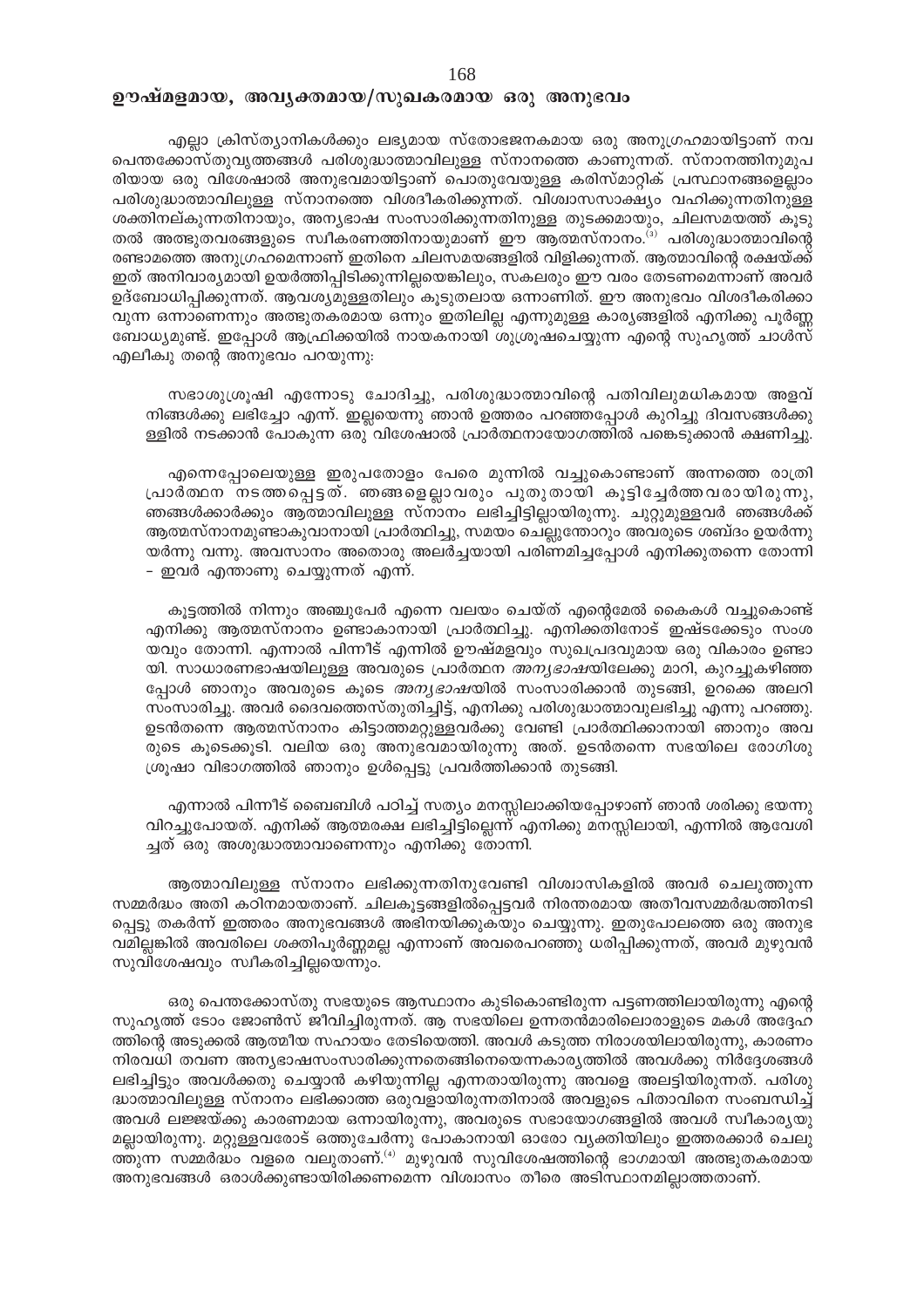## നവപെന്തക്കോസ്തു കാഴ്ചപ്പാട്

നവപെന്തക്കോസ്തു വൃത്തങ്ങളിലെ കാഴ്ചപ്പാട് ഇതാണ്: നൂറ്റിയിരുപതുപേർക്ക് അപ്പ 1:4നുമു മ്പുതന്നെ കർത്താവിനെ അറിയാമായിരുന്നു, എങ്കിലും അവരുടെ ജീവിതം ശക്തിയില്ലാത്ത തരത്തി ലുള്ളതായിരുന്നു. അവരുടെ ക്രിസ്തീയ ജീവിതം ശക്തിക്ഷയിച്ച തരത്തിലുള്ളതായിരുന്നു. എന്നാൽ പരിശുദ്ധാത്മാവിൽ അവർ സ്നാനമേൽക്കുകയും അന്യഭാഷാവരം ലഭിക്കുകയും ചെയ്തപ്പോൾ ദൈവത്തിന് അവരെ ശക്തിമത്തായ രീതിയിൽ ഉപയോഗിക്കാൻ കഴിഞ്ഞു. ക്രിസ്തീയ ജീവിത ത്തിന്റെ ശക്തിമത്തായ ഒരു തലത്തിലേക്ക് പരിശുദ്ധാത്മാവു നമ്മെ നയിക്കുന്നു, എന്നത് ഒരു വാസ്ത വമായിരിക്കെത്തന്നെ, ബൈബിളിൽ പറയുന്ന പരിശുദ്ധാത്മസ്നാനത്തിന് ഊഷ്മളവും സുഖകര വുമായ ഒരു തോന്നലിനോട് യാതൊരു ബന്ധവുമില്ല. പരിശുദ്ധാത്മാവിലുള്ള വികാരങ്ങൾക്കു പ്രാധാ ന്യം നൽകുന്ന യാതൊരു വചനവും വേദപുസ്തകത്തിലില്ല.

## വിലയിരുത്തൽ

നവപെന്തക്കോസ്തു വാദങ്ങൾ നാം വിലയിരുത്തുമ്പോൾ ധാരാളം പോരായ്മകൾ നില നിൽക്കുന്നതായി കാണാം:

1. അപ്പസ്തോല പ്രവർത്തികളിൽ വിവരിക്കുന്ന, അത്ഭുതവരങ്ങളുടെ പ്രകടനത്തോ ടുകൂടിയുള്ള, ആത്മവർഷം വിശേഷാലുള്ള ഒരു നടപടിക്രമമാണ്, അതു സാധാരണ മായ ഒരു നടപടിക്രമമല്ല.(5)

രക്ഷിക്കപ്പെടലിനുശേഷം ലഭിക്കുന്ന രണ്ടാമത്തെ ഈ അനുഗ്രഹത്തെക്കുറിച്ചുള്ള വാദഗതി കൾ അപ്പസ്തോലപ്രവർത്തികളിലെ സവിശേഷപ്രാധാന്യമുള്ള നിമിഷങ്ങളെമാത്രം അടിസ്ഥാന പ്പെടുത്തി രൂപകൽപ്പന ചെയ്ത ഒന്നാണ്. ചരിത്ര പ്രാധാന്യത്തോടെ നിറവേറിയ അത്തരം സംഭവ ങ്ങൾ ഓരോ വ്യക്തിയിലും അരങ്ങേറാനായി കഠിനാധ്വാനം ചെയ്യണമെന്നാണ് അവരുടെ പക്ഷം. വേദപുസ്തകത്തിൽ നാം കാണുന്ന സവിശേഷ നിമിഷങ്ങൾ അവയുടെ ചരിത്രപ്രാധാന്യം മുൻനി റുത്തി ദൈവം താൻ തിരഞ്ഞെടുത്ത വ്യക്തികൾക്കു വെളിപ്പെടുത്തിയവയാണ്. (പതിനെട്ടാം അദ്ധ്യാ യത്തിൽ ഇതു നാം വിശദമായിട്ടു പ്രതിപാദിച്ചിട്ടുണ്ട്).

2. പെന്തക്കോസ്തു നാളിനുമുന്നേതന്നെ അപ്പസ്തോലന്മാർ അത്ഭുതപ്രവർത്തികൾ ചെയ്തിരുന്നു (ലൂക്കോസ് 9:2, മത്തായി 10:8).

ആത്മാവിലുള്ള സ്നാനം ലഭിക്കുന്നവർക്കെല്ലാം ആ സമയത്തുതന്നെ അത്ഭുതപ്രവർത്തിക ൾ ചെയ്യാൻ സാധിക്കുമായിരുന്നു എന്നാണ് അപ്പസ്തോലപ്രവർത്തികളിലെ വചനങ്ങൾ എടുത്തു കാട്ടി അവർ പറയുന്നത്. ഉരുളയ്ക്കുപ്പേരിയെന്ന മട്ടിൽ ചോദിക്കുകയാണെങ്കിൽ, ബിലെയാമിന്റെ കഴുതയെക്കുറിച്ച് എന്താണു പറയേണ്ടത്? അതു സംസാരിച്ചതും അന്യഭാഷയാകില്ലേ (സംഖ്യ 22:28)? ഒരിക്കലും പഠിച്ചിട്ടില്ലാത്ത ഭാഷയാണ് (ഹീബ്രു) ആ കഴുത അത്ഭുതകരമായി സംസാരിച്ചതും അതു വഴി ബിലെയാമിന്റെ മുന്നിൽ സാക്ഷ്യം പറഞ്ഞതും. ആ കഴുതയ്ക്കും ഇതുപോലൊരു സ്നാനം ലഭിച്ചതായി പറയാൻ കഴിയുമോ? നവപെന്തക്കോസ്തുകാർ മുന്നോട്ടുവയ്ക്കുന്ന മറ്റൊരുവാദമാണ് ആത്മാവിലുള്ള നിറവാണ് ആത്മാവിലുള്ള സ്നാനമെന്നത്. പെന്തക്കോസ്തു നാളിനുമുമ്പും അനേകം പേർ ആത്മാവിൽ നിറഞ്ഞവരായി വചനത്തിൽ നാം കാണുന്നുണ്ട്. സ്നാപകയോഹന്നാൻ (ലൂ ക്കോസ് 1:15), എലിസബത്ത് (ലൂക്കോസ് 1:41), സഖറിയാ (ലൂക്കോസ് 1:67) മുതലായവർ.

## 3. ആദിമസഭയിൽ അപ്പസ്തോലന്മാരുടെ പങ്കിനെക്കുറിച്ചു കാണിക്കുന്ന ശ്രദ്ധയില്ലാ  $\mathcal{D} \mathcal{D}$ .

അപ്പസ്തോലന്മാരാണ് അപ്പസ്തോലപ്രവർത്തികളിലെ രണ്ടാം അദ്ധ്യായത്തിൽ സംസാരി ക്കുന്നവരായി നാം കാണുന്നത്, കാരണം അവർക്കായിരുന്നു ഗലീലാസംസാരരീതിയുണ്ടായിരുന്നത് (അപ്പ 2:7). ആത്മനിറവുള്ളവരും ഇല്ലാത്തവരും എന്ന രീതിയിൽ രണ്ടുതരം ക്രിസ്ത്യാനികളായിട്ട് നവപെന്തക്കോസ്തുവൃത്തങ്ങൾ വിശ്വാസികളെ തരംതിരിക്കുന്നു. ആത്മനിറവിലുള്ള അളവിൽ വ്യത്യാ സമുണ്ടെങ്കിലും (അപ്പ 6:3), ദൈവമക്കൾക്ക് ഒരു ജീവിതം മാത്രമാണ് പുതിയ നിയമം പഠിപ്പിക്കുന്ന ത് – ആത്മാവിലുള്ള ജീവിതമാണത് (റോമർ 8:14). എല്ലാക്രിസ്ത്യാനികൾക്കും സ്വന്തമായിട്ടുള്ള താണീ ജീവിതം (1 യോഹന്നാൻ 3:24). അതിനുവിരുദ്ധമായിട്ടുള്ള ജീവിതമാണ് ജഢത്തിലുള്ള ജീവിതം. അതിനാൽത്തന്നെ മിതോഷ്ണതയോടെയുള്ള ഒരു ജീവിതം നയിക്കാൻ നമുക്കൊരു ഒഴി കഴിവുമില്ല, ഒന്നും ചെയ്യാതെയിരുന്നിട്ട്, ദൈവത്തിനുവേണമെങ്കിൽ എന്നെ ഉപയോഗിക്കാൻ കഴി യുമെന്ന മട്ടിൽ ഒരു ന്യായീകരണം നിരത്താനും കഴിയില്ല. ക്രിസ്തുവിലുള്ള സകല അനുഗ്രഹങ്ങ ളോടു കൂടെയും ദൈവം നമ്മെ അനുഗ്രഹിച്ചിരിക്കുന്നുവെന്നുതന്നെയാണ് പൗലോസ് പറയുന്നത് (എഫേസ്യർ 1:3). വാസ്തവം ഇതായിരിക്കെ, രണ്ടാമതൊരു അനുഗ്രഹത്തിനും കൂടി കാത്തിരിക്ക ണമെന്നു കരിസ്മാറ്റിക്കുകാർ പറയുന്നതിൽ എന്തു ന്യായമാണുള്ളത്? പത്രോസ് ചൂണ്ടിക്കാണിക്കു ന്നതുപോലെ: തന്റെ മഹത്വത്താലും ശ്രേഷ്ഠതയാലും നമ്മെ വിളിച്ചവന്റെ പരിജ്ഞാനത്താൽ അവന്റെ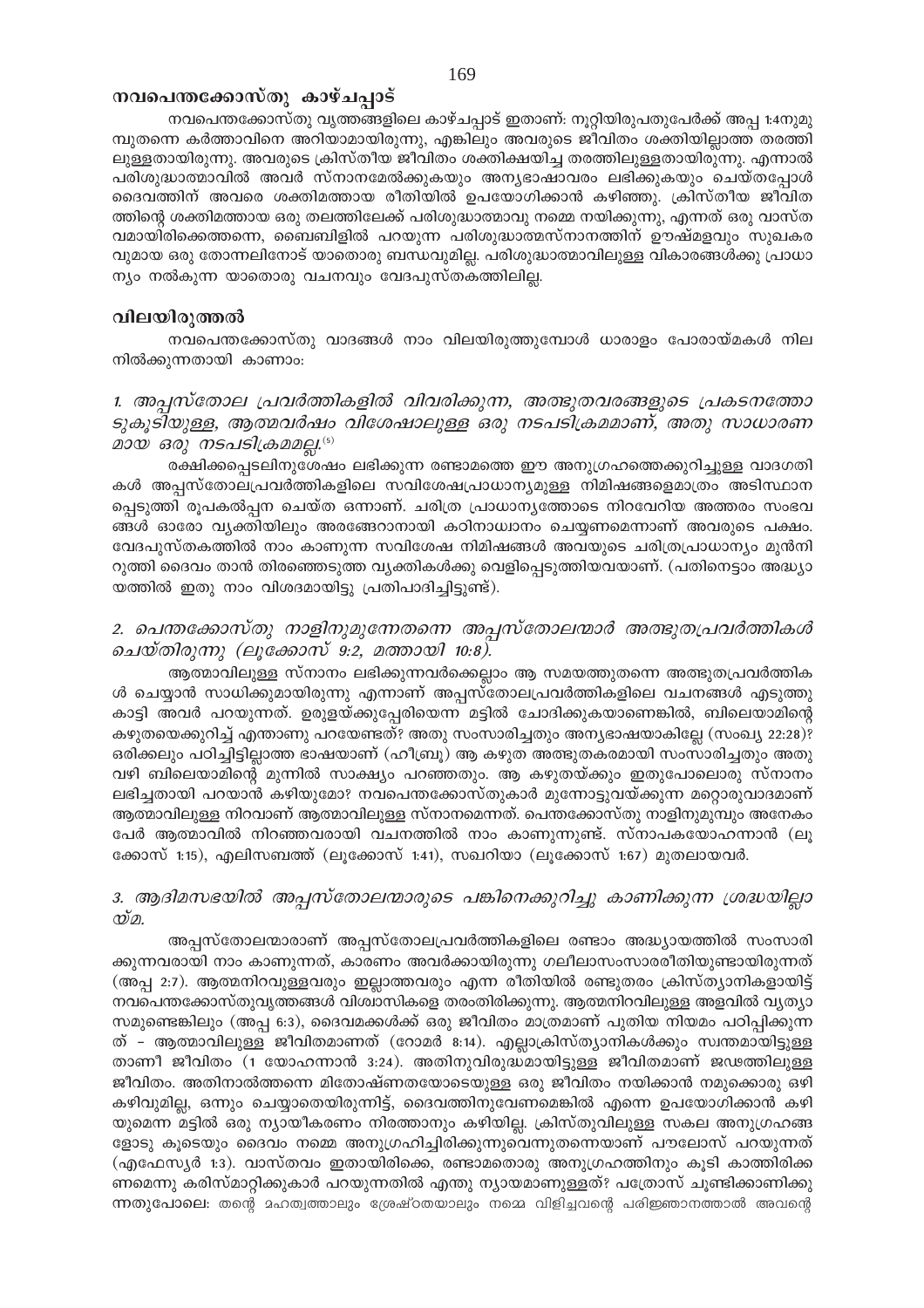ദിവ്യശക്തി, ജീവനും ഭക്തിക്കും ആവശ്യമായതൊക്കെയും നമുക്കു ദാനം ചെയ്തിരിക്കുന്നുവല്ലോ (2 പത്രോസ് 1:3). സകല അനുഗ്രഹങ്ങളും നമുക്കു ലഭ്യമായിട്ടുണ്ട്. ക്രിസ്തുവിനോടു ചേരാൻ സ്നാനമെടുത്ത പ്പോൾത്തന്നെ അവയെല്ലാം നമുക്കു ലഭിച്ചിരിക്കുന്നു. ഒന്നിലും കുറവില്ലാതെ. യാതൊന്നും ദൈവം നമ്മിൽ നിന്നും പിടിച്ചുവച്ചിട്ടില്ല. അങ്ങനെ സകല അനുഗ്രഹങ്ങളും നമുക്കു ലഭിച്ചിട്ടുണ്ടെങ്കിൽപ്പിന്നെ കൂടുതലായി മറ്റെന്താണു നമുക്കു ലഭിക്കാനായിട്ടുള്ളത്?

## 4. വിശുദ്ധീകരണത്തിന്റെ ആദ്യ അടയാളമാണ് അന്യഭാഷാസംസാരമെന്ന വാദത്തിന് യാതൊരു അടിസ്ഥാനവുമില്ല.

1 കൊരിന്ത്യർ 12:10, 12:30 എന്നീ വചനങ്ങൾ ചൂണ്ടിക്കാണിക്കുന്നതുപോലെ, സകലക്രിസ്ത്യാ നികളും ഭാഷാവരമുള്ളവരല്ല.

## 5. ശമരിയാക്കാർക്കുണ്ടായ അനുഭവം (അപ്പ 8) പരിശുദ്ധാത്മാവിലുള്ള സ്നാനമായി ഒരിക്കലും പറയപ്പെട്ടിട്ടില്ല.

ഭാഷാസംസാരമൊഴികെ, അപ്പ 2ലും 8ലുമുള്ള സംഭവങ്ങൾക്കു തമ്മിൽ യാതൊരു സാമൃവു മില്ല. അപ്പ 2ൽ പരിശുദ്ധാത്മാവു സ്വർഗ്ഗത്തിൽ നിന്നും വരുന്നു, അപ്പ 8ൽ ആകട്ടെ അപ്പസ്തോലന്മാ രുടെ കൈവയ്പു വഴിയാണ് ആത്മാവു ലഭ്യമാക്കപ്പെട്ടത്. അപ്പ 2ൽ അപ്പസ്തോലന്മാരുടെ മേലായി രുന്നു, അപ്പ ഒൽ ക്രിസ്ത്യാനികളായിരുന്ന ശമരിയാക്കാരുടെ മേലായിരുന്നു. അപ്പ 2ൽ അഗ്നി നാള ങ്ങളും ശക്തമായ കാറ്റും ഒരുമിച്ചുണ്ടായിരുന്നു, അപ്പ 8ൽ ആകട്ടെ അത്തരം അടയാളങ്ങളൊന്നുമു ണ്ടായില്ല.

## 6. ശമരിയാക്കാർക്കുണ്ടായ ആത്മവർഷത്താൽ അവർ രക്ഷിക്കപ്പെട്ടില്ലായിരുന്നു

തന്റെ സുഹൃത്തുക്കളോടും കുടുംബത്തോടുമൊപ്പം (അപ്പ 10:24) കൊർണ്ണേലിയോസിനോട് രക്ഷയുടെ സുവിശേഷം അറിയിക്കാൻ പത്രോസ് ഒരുങ്ങുന്നുണ്ടായിരുന്നതേയുള്ളൂ (അപ്പ 11:15).

7. അപ്പ 10ലെ സംഭവങ്ങൾ അന്നും ഇന്നും ഒരു അംഗീകൃത നടപടിക്രമമല്ല.

ഒരു താരതമ്യം പറയാനായി എട്ടുവർഷം മുമ്പുനടന്ന പെന്തക്കോസ്തു നാളിലേക്കു പത്രോ സിനു പോകേണ്ടിവന്നു (അപ്പ 10:47, 11:15-17).

## 8. നവപെന്തക്കോസ്തു വൃത്തങ്ങൾക്കിടയിലുള്ള മറ്റൊരു തെറ്റായ ധാരണയെന്തെ ന്നാൽ, പെന്തക്കോസ്തുനാളിൽ ആത്മസ്നാനം ലഭിച്ചവരെല്ലാം ക്രിസ്ത്യാനികളായി രുന്നു എന്ന ചിന്തയാണ്.

അവർ പഴയനിയമത്തിന്റെ കീഴിൽ ദൈവവുമായിട്ടു ശരിയായ ബന്ധത്തിലുള്ളവരായിരുന്നു എന്നകാര്യം ശരിയാണ്. എന്നാൽ പെന്തക്കോസ്തു നാളിനുമുമ്പുള്ള അവരുടെ ജീവിതവും ഇപ്പോ ഴത്തെ നമ്മുടെ ജീവിതവും തമ്മിൽ താരതമ്യപ്പെടുത്തുന്നതു വസ്തുതകൾക്കു നിരക്കാത്തതാണ്. യേശു മഹത്വപ്പെടുന്നതിനും (യോഹന്നാൻ 7:39), സ്വർഗ്ഗാരോഹണം ചെയ്യുന്നതിനും (യോഹന്നാൻ 16:7) മുമ്പു പരിശുദ്ധാത്മാവിനെ നൽകിയിട്ടില്ല. പരിശുദ്ധാത്മാവിന്റെ ആന്തരികവാസമില്ലാതെ ക്രിസ്ത്യാനിയാവുകയെന്നത് പൂർണ്ണമായും അസാദ്ധ്യമായ ഒന്നാണെന്ന കാര്യം റോമർ 8:9 ഓർമ്മി പ്പിക്കുന്നു.

## 9. എഫേസോസുകാരായിരുന്ന ശിഷ്യന്മാർ ക്രിസ്ത്യാനികളല്ലായിരുന്നു (അപ്പ 19), എന്നാൽ യോഹന്നാന്റെ ശിഷ്യന്മാർ ക്രിസ്ത്യാനികളായിരുന്നു...

അവർ ചിന്തിക്കുന്നതുപോലെ, ആത്മാവിന്റെ രണ്ടാമത്തെ അനുഗ്രഹത്തെക്കുറിച്ചല്ല പൗലോസ് ഇവിടെ വിചാരപ്പെട്ടത്, പകരം അവർക്കു പരിശുദ്ധാത്മാവിന്റെ ആന്തരിക വാസം ലഭിച്ചുവോ എന്നതു തന്നെയായിരുന്നു. അവർക്കു പരിശുദ്ധാത്മാവു ലഭിച്ചില്ല എന്നു മനസ്സിലാക്കിയപ്പോൾ അവർ രക്ഷി ക്കപ്പെട്ടിട്ടേയില്ല എന്നകാര്യം പൗലോസ് തിരിച്ചറിയുക്യായിരുന്നു (റോമർ 8:9, അപ്പ 5:32), അതി നാൽ അദ്ദേഹമവർക്കു സ്നാനം നല്കി. പരിശുദ്ധാത്മാവിന്റെ പ്രത്യക്ഷത ഒരു സാധാരണകീഴ്വഴ ക്കമായിരുന്നു എന്നു തെളിയിക്കാൻ ഈ വചനം ഉപയോഗിക്കാനാവില്ല, കാരണം അപ്പസ്തോലന്റെ കൈവയ്പ്പു സാന്നിദ്ധ്യം ഇവിടെയുണ്ടായിരുന്നു. യേശുവിന്റെ സ്നാനവും യോഹന്നാന്റെ സ്നാനവും തമ്മിലുണ്ടായിരുന്ന പ്രധാന വ്യത്യാസം പരിശുദ്ധാത്മാവു നല്കപ്പെടുന്നതാണ്. യോഹന്നാന്റെ സ്നാനം പാപപരിഹാരത്തിനുള്ളതായിരുന്നു (മർക്കോസ് 1:4), പരിശുദ്ധാത്മാവിനെ പ്രാപിപ്പാനു ള്ളതായിരുന്നില്ല. നവപെന്തക്കോസ്തുവൃത്തങ്ങളിൽ പലരും ധരിച്ചു വച്ചിരിക്കുന്നത്, സ്നാനത്തിനു ശേഷം പിന്നീടാണ് ആത്മാവിനെ ലഭിക്കുക എന്നരീതിയിലാണ്. എന്നാൽ നാം ദൈവമക്കളാകുന്ന മാത്രയിൽത്തന്നെ നമുക്കു പരിശുദ്ധാത്മ വാസം ലഭിക്കുന്നു എന്നാണ് പുതിയ നിയമം പഠിപ്പിക്കു ന്നത് (ഗലാത്യർ 4:6), അല്ലാതെ തിരിച്ചുള്ള ഒരു രീതിയിലല്ല. കേട്ട സുവിശേഷത്തോടു നാം വിശ്വാ സത്താൽ പ്രതികരിക്കുന്നു, ആകയാൽ ദൈവം പരിശുദ്ധാത്മാവിനെ ഒരു അച്ചാരമായി നമ്മിൽ നിക്ഷേപിക്കുന്നു.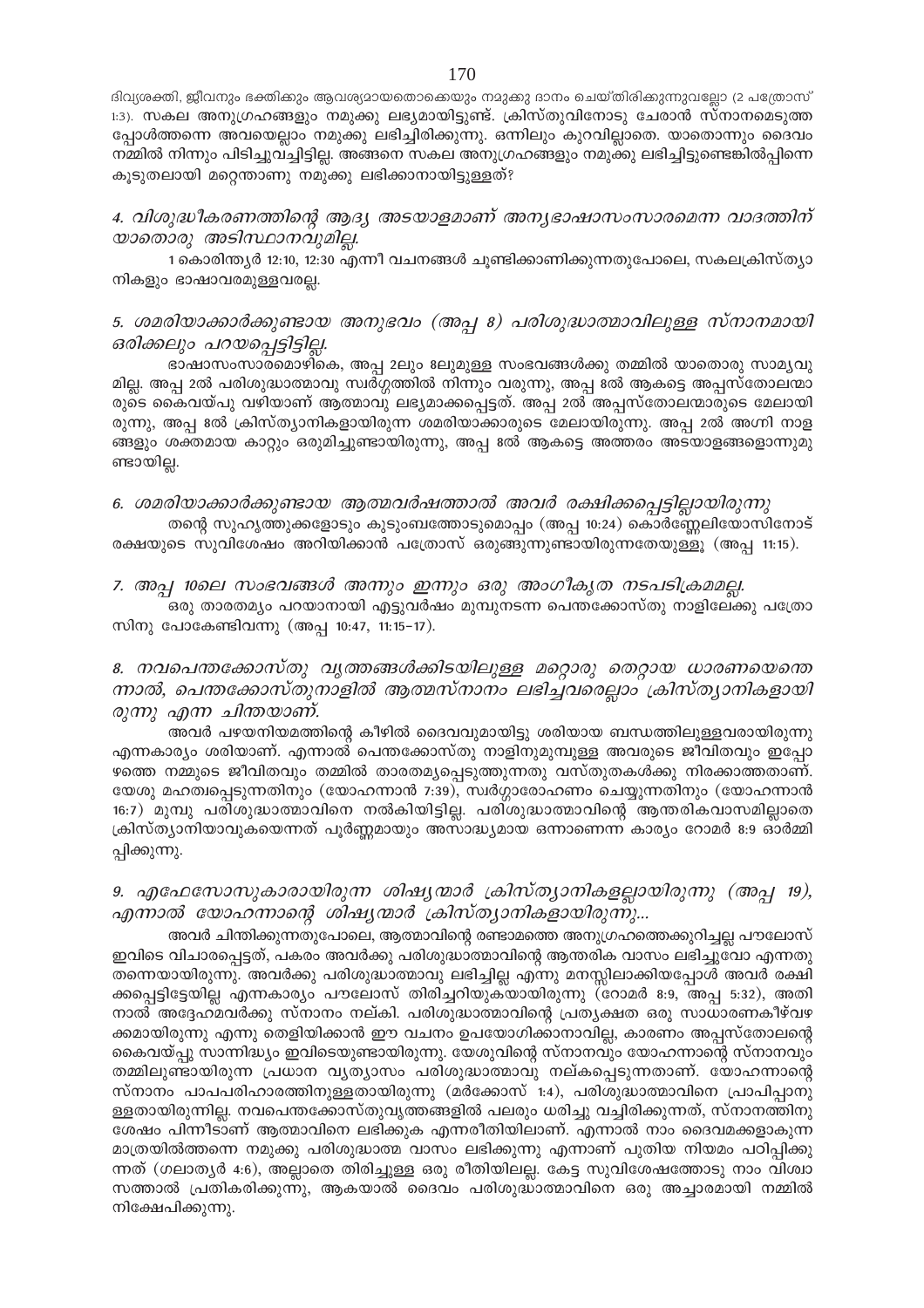ഈ സത്യങ്ങളുടെ വെളിച്ചത്തിൽ നവപെന്തക്കോസ്തു തത്വങ്ങൾ പരിപൂർണ്ണമായും തള്ളി ക്കളപ്പെടേണ്ടതാണ് എന്നകാര്യം വ്യക്തമാണ്.<sup>(?)</sup> പരിശുദ്ധാത്മ സ്നാനത്തെക്കുറിച്ചുള്ള എന്റെ ധാരണ എഴുതുന്നതിനുമുമ്പ്, പെന്തക്കോസ്തുകാരുടെ ഉപദേശങ്ങൾക്കു വിപരീതമായി പൊതുവേ നിലവി ലിരിക്കുന്ന വേറെ ഒരു കാഴ്ചപ്പാടിനെ നമുക്കു പരിശോധിക്കാം.

## ക്ലിപ്തപ്പെടുത്തിയ കാഴ്ചപ്പാട്

ഈ കാഴ്ചപ്പാടനുസരിച്ച്, പരിശുദ്ധാത്മസ്നാനം ഒന്നോ രണ്ടോ തവണമാത്രമാണ് പുതിയ നിയമത്തിൽ കുറിക്കപ്പെട്ടിട്ടുള്ളത്, ഇന്നത്തെ കാലഘട്ടത്തിൽ ഇതു നിലവിലില്ല, കാരണം ഇന്ന് ഒരേയൊരു സ്നാനമേ നിലവിലുള്ളൂ (എഫേസ്യർ 4:5). പരിശുദ്ധാത്മസ്നാനം അതിന്റെ പ്രവചന– ചരിത്ര ദൗത്യം നിറവേറ്റാനായി നിലവിൽ വന്നതാണ് – ദൈവരാജ്യം ഭൂമിയിൽ സ്ഥാപിതമാക്കാൻ. അപ്പസ്തോലഗണത്തിൽപ്പെട്ടവർക്കു തെറ്റാവരവും അധികാരവും നൽകാനായി നൽകപ്പെട്ടതാണ്. അപ്പ 10ൽ കാണുന്ന (വിജാതീയർക്കായുള്ളത്) പരിശുദ്ധാത്മാവിന്റെ ആവാസം അപ്പ 2ന്റെ (യഹൂ ദർക്കായുള്ളത്) തുടർച്ചയായാണ് പരിഗണിക്കപ്പെടുന്നത്. പരിശുദ്ധാത്മാവു നൽകപ്പെടുന്നതിലുള്ള ചരിത്രദൗത്യം നിറവേറ്റപ്പെട്ടതിനാൽ ഈ അനുഭവം ഇന്നു നമുക്കു ലഭ്യമല്ല.<sup>(8)</sup> ആദ്യനൂറ്റാണ്ടിന്റെ ആദ്യപകുതിയിലുള്ള ചരിത്രപരമായ മുഹൂർത്തങ്ങളിലേക്കുമാത്രം ക്ലിപ്തപ്പെടുത്തിയ ഒരു സംഗതി യാണ് ഈ അനുഭവം എന്ന കാഴ്ചപ്പാടാണിത്.

അപ്പ 2ലും 10ലും നടന്ന കാര്യങ്ങളെക്കുറിച്ചുള്ള താരതമ്യം ഇവരണ്ടും ആത്മാവിലുള്ള സ്നാന മാണെന്നു തീരുമാനിക്കാനുള്ള അളവുകോലായി വച്ചിരിക്കുന്നു. രണ്ടു സ്ഥലത്തുമുള്ള ആത്മാഭി ഷേകത്തെക്കുറിച്ചുള്ള പ്രസ്ഥാവനകളിൽ താഴെ പറയുന്നവ കാണുന്നു:

| 1. പെട്ടെന്നു നടന്നു                      | അപ്പ 2:2/10:44                                                                           |
|-------------------------------------------|------------------------------------------------------------------------------------------|
| 2. കൈവയ്പ്പുണ്ടായിരുന്നില്ല               | അപ്പ 2:4/10:44                                                                           |
| 3. അത്ഭുതകരമായി ഭാഷകൾ സംസാരിച്ചു          | അപ്പ 2:4/10:46                                                                           |
| 4. യോവേൽ പ്രവചനപകുതി പൂർത്തിയാക്കപ്പെട്ടു | അപ്പ 2:16 $(\mathcal{Q} \circ \Omega)$ 3ർ)/10:1, 24, 44 $(\mathcal{Q} \circ \Omega)$ കൾ) |
| 5. സ്നാനം വാഗ്ദാനം ചെയ്തു/കല്പിക്കുകയല്ല  | അപ്പ 1:5,8/11:15-16                                                                      |
| 6. സഭയുടെ ആരംഭം കുറിച്ചു                  | അപ്പ 2:6, 41/10:48, 11:18, 15:7-8                                                        |
| 7. പാപമോചനത്തിനുതകിയില്ല                  | അപ്പ 2:38/10:43, 48                                                                      |

## വിലയിരുത്തൽ

സഹായകരമായ കുറച്ചു നിരീക്ഷണങ്ങൾ ഈ കാഴ്ചപ്പാടിൽ ഉണ്ടെങ്കിലും, ചിലഭാഗങ്ങൾ കൃത്രിമമായി കൂട്ടിയിണക്കപ്പെട്ടിരിക്കുന്നതായി കാണാം. ഇവതമ്മിലുള്ള സാമൃങ്ങൾ എടുത്തു പറ ഞ്ഞിരിക്കുമ്പോൾ വ്യത്യാസങ്ങൾ അവഗണിച്ചിരിക്കുന്നു. ഈ രണ്ടു സംഭവങ്ങളെയും ഒരുസംഭവമാ യിത്തന്നെ വിലയിരുത്തുന്നു ഇവരണ്ടും ഒരേപോലിരിക്കുന്നു എന്നുള്ളത് തീർച്ചയാണ് – അത് അങ്ങനെതന്നെ ആവുകയും വേണം. എന്നാൽ ഈ സംഭവങ്ങൾ തമ്മിലുള്ള വ്യത്യാസങ്ങളും കൂടി കണക്കിലെടുക്കേണ്ടതുണ്ട്:

1. അപ്പ 2ൽ ആത്മാസ്നാനത്തിലൂടെ സഭ സ്ഥാപിതമായി, എന്നാൽ അപ്പ 10ൽ സഭ നിലവിലുണ്ട്. വിജാതീയരായവർ ക്രിസ്തുവിലേക്കു വന്നു സ്നാനമേൽക്കുകയും ചെയ്തിരുന്നു (ശമരിയാ ക്കാർ മാത്രമല്ല). അപ്പ 8-ാം അദ്ധ്യായത്തിലെ പീഡനത്തോടനുബന്ധിച്ചുതന്നെ വിജാതിക ളുടെയിടയിലേക്കു സുവിശേഷമെത്തിയിരുന്നു (അപ്പ 11:20–21 നോക്കുക). വിജാതീയരെ ലക്ഷ്യ മാക്കിയുള്ള ഒരു ദൗത്യം തുടങ്ങുന്നത് അപ്പ 13ലാണുതാനും.

2. ശക്തമായ കാറ്റിനെ നാം അപ്പ 10ൽ കാണുന്നില്ല, അപ്പ 2നെ താരതമ്യം ചെയ്യുമ്പോൾ.

3. അഗ്നിനാവുകളും പത്താം അദ്ധ്യായത്തിൽ കാണാത്ത ഒന്നാണ്.

4. പരിശുദ്ധാത്മാവിന്റെ വാഗ്ദാനമനുസരിച്ച്, തെറ്റാവരത്തോടെ പഠിപ്പിക്കാനുള്ള മനസൈ്ഥര്യം അപ്പ 2ലെ പരിശുദ്ധാത്മസ്നാനത്തിലൂടെ അപ്പസ്തോലന്മാർക്കു ലഭിച്ചു (യോഹന്നാൻ 14:26, 16:13). എന്നാൽ ഇതുപോലുള്ള ഒരു വരം വിജാതീയർക്കു ലഭിച്ചതായി നാം കാണുന്നില്ല.

5. അപ്പ 1:5ലെ വാഗ്ദാനം അപ്പ 2ൽ നിറവേറുന്നതായി നാം കാണുന്നു, എന്നാൽ പത്താം അദ്ധ്യായത്തിൽ അതു കാണുന്നില്ല.

6. അപ്പ 2ൽ പരിശുദ്ധാത്മസ്നാനം ലഭിക്കാത്തപൗലോസിന് പരിശുദ്ധാത്മസ്നാനം നൽകാൻ കഴിയുമായിരുന്നു എന്നു വിചാരിക്കാനും ന്യായമില്ല. അപ്പ 10ലും പൗലോസിന്റെ സാന്നിദ്ധ്യമി 읝.

7. പരിശുദ്ധാത്മാവു ശക്തിയോടെ യെരുശലേമിൽ പെന്തക്കോസ്തുനാളിൽ ആഗതമായപ്പോൾ ക്രിസ്തുസഭയുടെ തുടക്കമായി എന്നുള്ളതു ശരിതന്നെ. എന്നാൽ പരിശുദ്ധാത്മാവിനാലുള്ള സ്നാനത്തിന്റെ പ്രഥമോദ്ദേശ്യം ദൈവരാജ്യത്തെ ശക്തിയുക്തം നയിക്കലാണെന്നുള്ള കാഴ്ച പ്പാട് വളരെ നിയന്ത്രിതമായ ഒരു കാഴ്ചപ്പാടാണ്. കാരണം പരിശുദ്ധാത്മാവിന് ഇന്നു നമ്മുടെ ജീവിതത്തിലും പ്രസക്തിയുണ്ട്.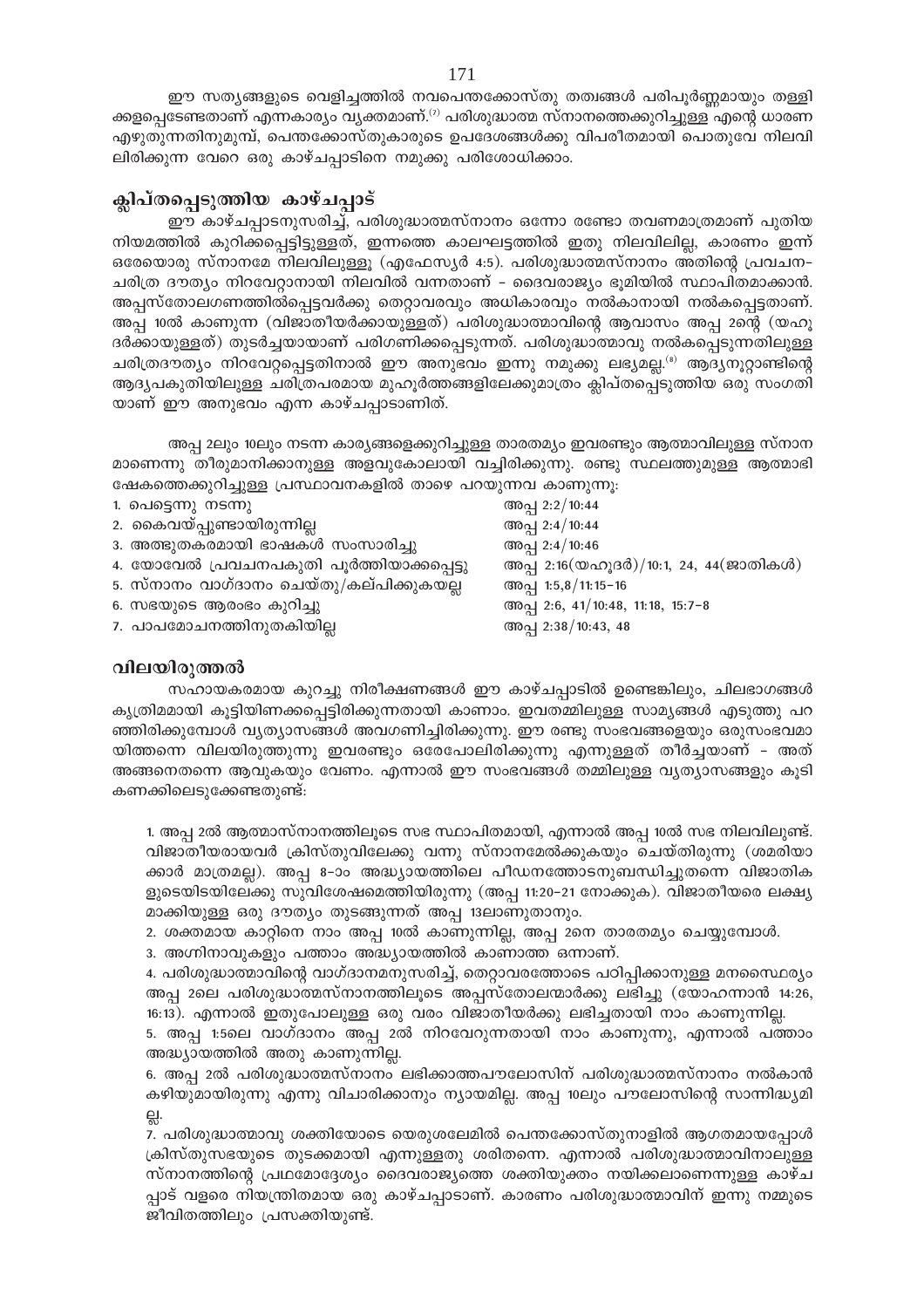ഈ വ്യത്യാസങ്ങളെ നാം എങ്ങനെ കാണും? രണ്ടു മനുഷ്യരുടെ ഒരു ദൃഷ്ടാന്തം നമുക്കു പരിഗണിക്കാം. ഇരുചെവികളും കറുത്ത മുടിയും മുഖത്ത് ഒരേപോലുള്ള മറുകുമായി രണ്ടു മനു ഷ്യർ. രണ്ടുപേരും ആറടിയിലേറേ പൊക്കമുള്ളവർ, എന്നാൽ ഒരാളുടെ തൂക്കം 240 കിലോയും മറ്റേ യാൾ 360 കിലോയും. ഒരാളുടെ വയസ്സ് ഇരുപതും മറ്റേയാളുടേത് അമ്പതും. രണ്ടുപേരും നല്ല വികാ രവിക്ഷോഭങ്ങളൊന്നും പ്രകടിപ്പിക്കാത്തവരും എന്നാൽ ക്ഷിപ്രകോപികളും അവിവാഹിതരുമാണ്. വേഗത്തിൽ നടക്കുന്ന അവർ രണ്ടും ഒരേഭാഷ സംസാരിക്കുന്നവരും സഭയിൽ സ്വാഗതമോതാൻ വാതിൽക്കൽ നിൽക്കുന്നവരുമാണ്. അവരെ കണ്ടാൽ ഒരേപോലുള്ള ഇരട്ടകളാണെന്നു തോന്നാമെ ങ്കിലും യഥാർത്ഥത്തിൽ അതല്ല സ്ഥിതി. ഇതുപോലെയാണ് അപ്പ 2ലെയും അപ്പ 10ലെയും പരിശു ദ്ധാത്മസ്നാനം ഒരേപോലത്തേതാണ് എന്നു പറയുന്നതും. അവ ശരിക്കും ഇരട്ടകളല്ല എന്നതാണു വാസ്തവം.

സ്നാപകയോഹന്നാന്റെ വാഗ്ദാനത്തെ ഇതു സ്വാധീകരിക്കുന്നില്ലതാനും (മത്തായി 3:11, മർക്കോസ് 1:8, ലൂക്കോസ് 3:16, യോഹന്നാൻ 1:33). ആത്മാവിലുള്ള സ്നാനം അപസ്തോലന്മാരെ സംബന്ധിച്ചതാണെന്നും അഗ്നിയിലുള്ള സ്നാനം ന്യായവിധിയെ സംബന്ധിച്ചതാണെന്നും പറ ഞ്ഞുവരുന്നു. എല്ലാ ശിഷ്യന്മാരും ആത്മാവിൽ സ്നാനപ്പെട്ടവരാകുമെന്നത് സ്നാപകയോഹന്നാന്റെ വാഗ്ദാനമാണ്, കുറച്ചുപേർ മാത്രമല്ല. ഇക്കാര്യത്തെക്കുറിച്ചു നമുക്ക് ഉടനെത്തന്നെ നോക്കാം. അപ്പ സ്തോലന്മാർ മാത്രമാണ് ആത്മാവിൽ സ്നാനപ്പെട്ടത് എന്ന വാദം പ്രശ്നങ്ങൾ നിറഞ്ഞതാണ്.

പന്ത്രണ്ടുപേരടങ്ങിയ ഒരു സംഘത്തിന് ഒരു ലോട്ടറിസമ്മാനം കിട്ടിയെന്നു വിചാരിക്കുക, അവർ ആ പണം അവരുടെയിടയിൽ വീതിച്ചെടുത്തു ചിലവാക്കി. എന്നാൽ ഈ കാര്യത്തെക്കുറിച്ചു വന്ന പത്രക്കുറിപ്പിൽ, ലോകത്തിനുമുഴുവനായി ലോട്ടറിയുടെ ഒന്നാം സമ്മാനം ലഭിച്ചു എന്നായാൽ ശരിയാകുമോ? ഞങ്ങളുടെ പ്രധിനിധികളായി അവർ പന്ത്രണ്ടുപേരും ആ സമ്മാനമെടുത്തോട്ടെ യെന്ന് നാം പറഞ്ഞാലും അതു ശരിയായതാകുകയില്ല. അപ്പസ്തോലന്മാർക്കുമാത്രം എന്ന ചിന്തയും രണ്ടുപ്രാവശ്യം നല്കപ്പെട്ടു എന്ന ചിന്തയും കൂടി കൂട്ടിയിണക്കിയാൽ പോലും സ്നാപകയോഹ ന്നാന്റെ വാഗ്ദാനത്തോടു നീതിപുലർത്താൻ കഴിയില്ല. യോഹന്നാന്റെ വാഗ്ദാനം ദുർഗ്രഹമായതോ കുഴഞ്ഞുമറിഞ്ഞതോ ആയ ഒന്നല്ല.

സുക്ഷിച്ചു നോക്കുമ്പോൾ ക്ലിപ്തപ്പെടുത്തിയ കാഴ്ചപ്പാടിന്റെ ബലഹീനതകളും നമുക്കു വൃക്ത മായതാകും (സദൃശവാകൃം 18:17). അപ്പസ്തോലന്മാർക്കുമാത്രമുള്ളതാണ് ആത്മസ്നാനമെന്ന വാദവും അനേകം ചോദ്യങ്ങളുയർത്തുന്ന ഒന്നാണ്.

#### ആത്മാവും അഗ്നിയും

പരിശുദ്ധാത്മാവിലുള്ള സ്നാനത്തെക്കുറിച്ചുള്ള യോഹന്നാന്റെ വാക്കുകൾ മർക്കോസിന്റെ പുസ്തകത്തിൽ നാം ഇപ്രകാരം വായിക്കുന്നു:

5അവന്റെ അടുക്കൽ യെഹൂദ്യദേശമൊക്കെയും യെരുശലേമ്യരെല്ലാവരും വന്നു പാപങ്ങൾ ഏറ്റുപ റഞ്ഞ് യോർദ്ദാൻ നദിയിൽ അവനാൽ സ്നാനമേറ്റു. ...7അവൻ പ്രസംഗിച്ചു പറഞ്ഞത്: എന്നെക്കാൾ ബലവാനായവൻ എന്റെ പിന്നാലെ വരുന്നു; അവന്റെ ചെരുപ്പിന്റെ വാറ് കുനിഞ്ഞഴിക്കുവാൻ ഞാൻ യോഗ്യനല്ല. 8ഞാൻ നിങ്ങളെ വെള്ളത്താൽ സ്നാനം കഴിഷിക്കുന്നു; അവനോ നിങ്ങളെ പരിശുദ്ധാ ത്മാവിനാൽ സ്നാനം കഴിപ്പിക്കും (മർക്കോസ് 1:5, 7-8).

എട്ടാം വാകൃത്തിലെ നിങ്ങൾ ആരാണ്? ഈ സ്നാനം വാഗ്ദാനം ചെയ്യപ്പെട്ട യൂദയാദേശക്കാർക്കും യെരുശലേംദേശക്കാർക്കും വേണ്ടിമാത്രമുള്ളതാണോ ഇത്? അങ്ങനെയെങ്കിൽ പൗലോസിന്റെ ലേഖ നത്തിൽ നാം എല്ലാവരും ആത്മാവിനാൽ സ്നാനപ്പെട്ടതാണെന്നു വായിക്കുന്നതെങ്ങനെ? താഴെ ക്കൊടുത്തിരിക്കുന്ന വാക്കുകളുടെ സ്വാഭാവികമായതും ശരിയായതുമായ അർത്ഥം നമുക്കു വായിക്കാം.

യെഹൂദന്മാരോ യവനന്മാരോ ദാസന്മാരോ സ്വതന്ത്രന്മാരോ ആരായിരുന്നാലും നാം ഏല്ലാവരും ഏക ശരീരമായിത്തീരുവാൻ ഒരേ ആത്മാവിനാൽ സ്നാനമേറ്റു; ഒരേ ആത്മാവിനെ പാനം ചെയ്യുകയും ചെയ്തു (1 കൊരിന്ത്യർ 12:13).

എല്ലാശിഷ്യരും ഒരേ ആത്മാവിനാൽ സ്നാനം സ്ഥീകരിച്ചവരാണെന്നു നാം വായിക്കുന്നു. യാതൊരു വകതിരിവുകളും ഇവിടെ പ്രത്യക്ഷത്തിൽ കാണുന്നില്ല. വാഗ്ദാനം ചെയ്യപ്പെട്ട ആത്മാവിന്റെ വർഷവും ആത്മാവിലുള്ള സ്നാനവും സകലർക്കുമുള്ളതാണ്, യോഹന്നാന്റെ പ്രവചനം അതു സാക്ഷ്യപ്പെടു ത്തുന്നു. സ്വർഗ്ഗാരോപിതനാകുന്നതിനുമുമ്പ് തന്റെ നാല്പതു ദിവസത്തെ മാർഗ്ഗനിർദ്ദേശ കാലഘട്ട ത്തിൽ യേശു ഇക്കാര്യം വീണ്ടും ആവർത്തിക്കുന്നതു നമുക്കു കാണാം:

4അങ്ങനെ അവർ ഒന്നിച്ചുകൂടിയിരിക്കുമ്പോൾ അവൻ അവരോട്; നിങ്ങൾ യെരൂശലേമിൽനിന്നു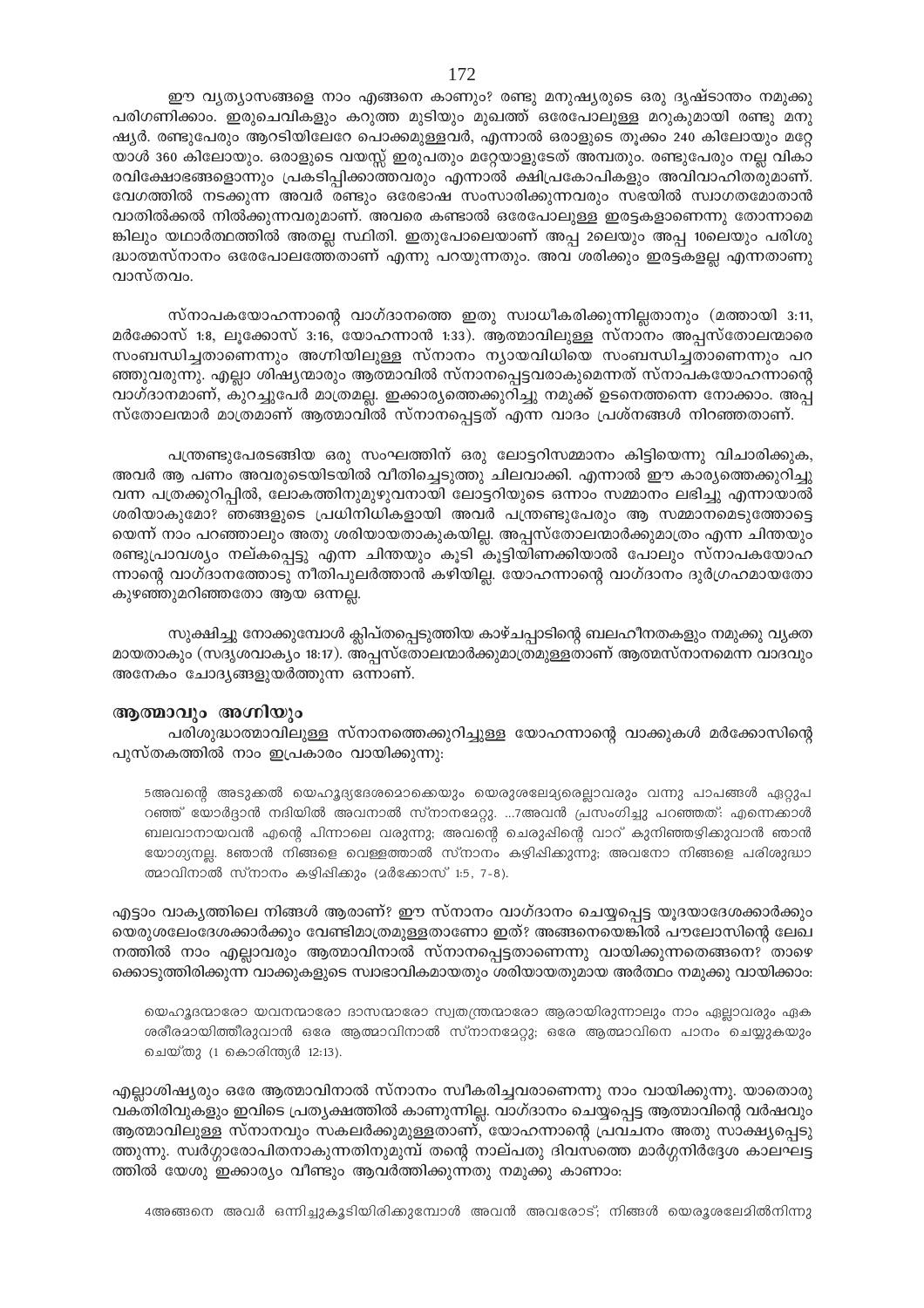വിട്ടുപോകാതെ, എന്നോടു കേട്ട പിതാവിന്റെ വാഗ്ദത്തത്തിനായി കാത്തിരിക്കണം. 5യോഹന്നാൻ വെള്ളം കൊണ്ടു സ്നാനം കഴിപ്പിച്ചു; നിങ്ങൾക്കോ ഇനിയും വളരെനാൾ കഴിയുന്നതിനുമുമ്പേ പരി ശുദ്ധാത്മാവുകൊണ്ടു സ്നാനം ലഭിക്കും എന്നു കല്പിച്ചു (അപ്പ 1:4-5).

എഡി മുപ്പതിലെ തൊട്ടടുത്തമാസത്തിൽ അതുവരെ കണ്ടിട്ടില്ലാത്ത ഒരു പുതിയ കാര്യം നടക്കാൻ പോവുകയാണ്, യേശുവിനു തെറ്റു പറ്റിയില്ലെങ്കിൽ. പഴയനിയമകാലഘട്ടത്തിൽ ദൈവം മനുഷ്യ രോടു ഇടപഴകിയ രീതികളിൽ കാതലായ ഒരു മാറ്റം വരാൻ പോകുന്നു. ഈ അദ്ധ്യായത്തിൽ ഞാൻ സ്ഥീകരിക്കുന്ന നിലപാട് എല്ലാ ക്രിസ്ത്യാനികളും ആത്മാവിനാൽ സ്നാനം സ്ഥീകരിച്ചവരാണ് എന്ന താണ്.

1987ലെ ദ പവർഫുൾ ഡെലൂഷൻ എന്ന പുസ്തകത്തിൽ ഞാനെടുത്ത നിലപാടും ഇതു തന്നെയാണ്. ആ കാഴ്ചപ്പാടിനെ കുടുതൽ മുർച്ചകുട്ടുകയാണിവിടെ.

#### വെള്ളത്താലും ആത്മാവിനാലും

പുതിയ ജനനത്തിൽ രണ്ടു കാര്യങ്ങളുണ്ട്, വെള്ളവും ആത്മാവും. വെള്ളത്താലും ആത്മാവി നാലും നാം വീണ്ടു ജനിച്ചവരാകയാൽ, നാം വെള്ളത്താലും ആത്മാവിനാലും സ്നാനം സ്ഥീകരിച്ച വരാണ് എന്നുപറയുന്നതല്ലേ യുക്തിഭദ്രവും മനസ്സിലാക്കാൻ എളുപ്പവും? യോഹന്നാന്റെ സുവിശേ ഷത്തിലെ ഈ ഭാഗം ശ്രദ്ധയോടെ വായിക്കുക:

3യേശു അവനോട്: ആദേൻ, ആദേൻ, ഞാൻ നിന്നോടു പറയുന്നു: ഒരുവൻ വീണ്ടും ജനിക്കുന്നില്ലെ ങ്കിൽ ദൈവരാജ്യം കാണുവാൻ അവനു കഴിയുകയില്ല എന്ന് ഉത്തരം പറഞ്ഞു. 4നിക്കോദേമോസ് അവനോട്: മനുഷ്യൻ വൃദ്ധനായ ശേഷം ജനിക്കുന്നത് എങ്ങനെ? രണ്ടാമതും അമ്മയുടെ ഉദരത്തിൽ കടന്നു ജനിക്കാമോ?എന്നു ചോദിച്ചു. 5അതിന് യേശു ഉത്തരം പറഞ്ഞത്: ആമേൻ, ആമേൻ, ഞാൻ നിന്നോടു പറയുന്നു: ഒരുവൻ വെള്ളത്താലും ആത്മാവിനാലും ജനിക്കുന്നില്ലെങ്കിൽ ദൈവരാജ്യ്യത്തിൽ കടക്കുവാൻ അവനു കഴിയുകയില്ല. ജെഡത്താൽ ജനിച്ചത് ജഡം ആകുന്നു; ആത്മാവിനാൽ ജനി ച്ചത് ആത്മാവ് ആകുന്നു. 7നിങ്ങൾ വീണ്ടും ജനിക്കണമെന്ന് ഞാൻ നിന്നോടു പറയുന്നതിനാൽ ആശ്ച ര്യപ്പെടരുത് (യോഹന്നാൻ 3:3-7).

ഈ വേദഭാഗം ഉരുക്കഴിക്കുന്ന പലരുടെയും വാദം ക്രിസ്ത്യാനികളെല്ലാം വെള്ളത്താലും അപ്പ സ്തോലന്മാർ ആത്മാവിനാലും സ്നാനപ്പെടുന്നു എന്നതാണ്. യഹൂദരെ പ്രതിനിധീകരിച്ച് അപ്പ സ്തോലന്മാർക്കും വിജാതീയരെ പ്രതിനിധികരിച്ച് കൊർണ്ണേലിയസിനും കൂട്ടർക്കും ആത്മസ്നാനം ലഭിച്ചതിനാൽ സകലർക്കും ആത്മസ്നാനം ലഭിച്ചു എന്നതാണ് ഇവരുടെ ചിന്താഗതി. എന്നാൽ വെള്ളത്തെയും ആത്മാവിനെയും തമ്മിൽ വേർതിരിക്കുന്നതെന്തിനാണ്? അതുമാത്രമല്ല, ഒരാൾക്കു വേണ്ടി മറ്റൊരാൾ സ്നാനം സ്വീകരിക്കുന്നത് ഉചിതമായതാണെന്ന് ബൈബിളിലെങ്ങും പറയുന്നു മില്ല. (ധാരാളം പേരെ പ്രതിനിധീകരിച്ച് കുറച്ചുപേരെ നരകത്തിലേക്കു വിടുന്നതു ന്യായീകരിക്കാവു ന്നതാണോ?) നവപെന്തക്കോസ്ത് ഉപദേശങ്ങൾക്കെതിരായ ഒരു കടന്ന പ്രതികരണമാണിത്, തീർച്ച യായും.

യോഹന്നാൻ മൂന്നാം അദ്ധ്യായത്തിലെ വാദത്തെ നമുക്കൊന്നു സുക്ഷ്മപരിശോധന ചെയ്യാം.

| വെള്ളത്താൽ ജനിച്ചത്<br>(യോഹന്നാൻ $3:5)^{(9)}$ | $-$ | വെള്ളത്താൽ സ്നാനം സ്വീകരിച്ചത്<br>(അപ്പ 8;36, 38, 1 പത്രോസ് 3:21) |
|-----------------------------------------------|-----|-------------------------------------------------------------------|
| ആത്മാവിനാൽ ജനിച്ചത്                           | $-$ | ആത്മാവിനാൽ സ്നാനം സ്വീകരിച്ചത്<br>$(1 \nTheta 000112:13, 20018)$  |

ആത്മാവിനാലും വെള്ളത്താലും ജനിച്ചവരാണു നാമെന്നകാര്യം നമുക്കു മനസ്സിലാക്കാൻ സാധിക്കും. ഒരേജനനത്തിലുൾപ്പെട്ട രണ്ടു ഘടകങ്ങളാണ് ഇവയെന്നും നാം മനസ്സിലാക്കുന്നു. വെള്ളത്താലള്ള ജനനം എന്നത് വെള്ളത്താലുള്ള സ്നാനത്തെക്കുറിച്ചാണ് എന്നകാര്യവും വ്യക്തമാണ്. അതിനാൽ ആത്മാവിലുള്ള ജനനം ആത്മാവിലുള്ള സ്നാനമാണെന്നു കരുതാതിരിക്കാൻ വകയൊന്നുമില്ലല്ലോ? ക്രിസ്തുവിലേക്കു സ്നാനമേറ്റ നാമോരുത്തരും ആത്മാവിലുള്ള സ്നാനമാണ് ഏറ്റത് എന്നത് മറ്റുവ ചനങ്ങളുടെ പിന്തുണയാൽ മനസ്സിലാക്കാൻ ഏറ്റവും എളുപ്പമായ കാര്യമാണ് എന്നു മാത്രമല്ല, വിശ ദീകരിക്കാൻ ഏറ്റവും സുതാര്യമായ കാര്യം കൂടിയാണ്.

എന്നാൽ നമ്മുടെ രക്ഷിതാവായ ദൈവത്തിന്റെ ദയയും സ്നേഹവും മനുഷ്യർക്കായി വെളിപ്പെട്ടപ്പോൾ നാം ചെയ്ത നീതിപ്രവർത്തികൾ കൊണ്ടല്ല അവൻ നമ്മെ രക്ഷിച്ചത്, പിന്നെയോ അവന്റെ കരുണ യാൽ പരിശുദ്ധാത്മാവിനാലുള്ള പുനർഇജനനത്തിന്റെയും നവീകരണത്തിന്റെയും കഴുകലിനാൽ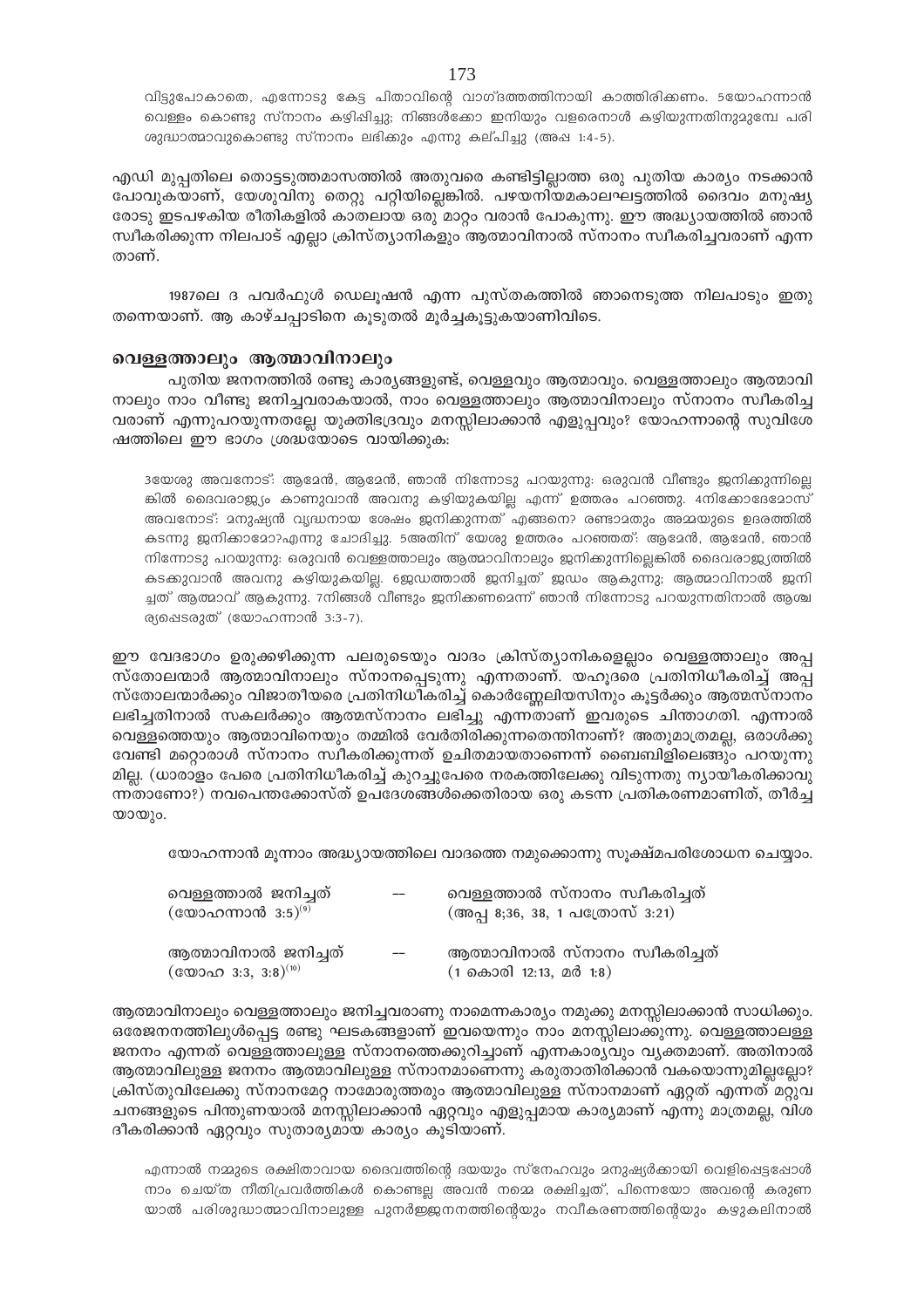അത്രേ. നമ്മുടെ രക്ഷിതാവായ യേശുക്രിസ്തുവിലൂടെയാണ് ദൈവം പരിശുദ്ധാത്മാവിനെ നമ്മുടെ s2ൽ സ2ൃദ്ധിയായി വർഷിപ്പിച്ചത് (തിത്തൂസ് 3:4-6).

നാം ക്രിസ്ത്യാനിയായപ്പോൾത്തന്നെ പരിശുദ്ധാത്മാവു നമ്മുടെമേൽ ചൊരിയപ്പെട്ടുവെന്ന് പൗലോസിന്റെ ലേഖനം നമ്മെ ഓർമ്മിപ്പിക്കുന്നു. സ്നാനമെടുക്കുന്ന വെള്ളം ചൊരിയപ്പെട്ടുവച്ചിരി ക്കുകയാണ് (ടാങ്കിലായാലും നദിയിലായാലും), എന്നാൽ നാം അതിൽ മുങ്ങുമ്പോൾ മാത്രമാണ് സ്നാനമാകുന്നത്. അതുപോലെതന്നെ പെന്തക്കോസ്തു നാളിൽ ആത്മാവിനെയും ചൊരിയപ്പെട്ടി രിക്കുന്നു, എന്നാൽ നാം ആത്മാവിൽ സ്നാനം സ്വീകരിക്കുമ്പോഴാണ് (തിത്തൂസ് 3:6, റോമർ 5:5) ആത്മാവു നമ്മിലേക്കു ചൊരിയപ്പെടുന്നത്. ഈ രണ്ടുകാര്യങ്ങളിലും നാം ഭാഗഭാക്കാകുന്നത് ഒരേ സംഭവത്താലാണ് - സ്നാനം എന്ന സംഭവത്താൽ (1കൊരിന്തൃർ 12:13, യോഹന്നാൻ 3:5).

#### കുടുതൽ പരിഗണനയ്ക്ക്

1. രണ്ടായിരം വർഷങ്ങൾക്കു മുമ്പേ ചൊരിയപ്പെട്ട ആത്മാവിനെ ഇന്നു നമുക്കെങ്ങനെ (പാപൃമാകും?

കഴിഞ്ഞകാല സംഭവങ്ങളുടെ പ്രസക്തിയെ കഴിഞ്ഞകാലത്തിലേക്കുമാത്രം തന്നെ വേദപുസ്തകം ഒതുക്കി നിർത്തുന്നില്ല. യേശു ബലിയർപ്പിക്കപ്പെട്ടത് ഇത്രയും വർഷങ്ങൾക്കു മുമ്പേ യായിരുന്നാലും ഇന്നും നമ്മെ സംബന്ധിച്ച് ആ ബലിയർപ്പണം പ്രസക്തമാണ്. ക്രിസ്തുവിനോടു ചേരുവാൻ സ്നാനം സ്ഥീകരിച്ച നാം അവനോടുകൂടെ മരിക്കുകയാണു ചെയ്യുന്നത് (റോമർ 6:3, ഗലാ തൃർ 3:27). നമ്മിലെ പഴയമനുഷ്യൻ അവനോടുകൂടെ ക്രൂശിക്കപ്പെട്ടു (റോമർ 6:6, 6:1–4), അതിനാൽ നാം മരിച്ചു (കൊലോസ്യർ 3:3, 1:22, 2:12, 3:5). നാം ക്രിസ്തുവിനോടുകൂടെ ക്രൂശിക്കപ്പെട്ടു (ഗലാത്യർ 2:20), ലോകത്തെസംബന്ധിച്ചു ക്രൂശിക്കപ്പെട്ടു (ഗലാതൃർ 6:14, 5:24). എന്നാൽ, ഒരിക്കൽക്കൂടി പറ യട്ടെ, ക്രിസ്തുവിൽ സ്നാനമേൽക്കുമ്പോഴാണ് നാം മരിക്കുന്നത്. എന്നാൽ ക്രിസ്തുവിൽ സ്നാന പ്പെടുമ്പോഴാണ് നമുക്ക് ആത്മാവു ലഭ്യമാകുന്നത്. ചരിത്രം നമുക്ക് അനുഭവഭേദ്യവും സ്വന്തവുമായി ത്തീരുന്നു. ക്രിസ്തുവിനോടനുരൂപമായി നാം മരിച്ചതുപോലെ, നാം പരിശുദ്ധാത്മാവിൽ സ്നാനം സ്ഥീകരിക്കപ്പെടുകയും ചെയ്യുന്നു, അങ്ങനെ സുവിശേഷ വാഗ്ദാനങ്ങൾ പ്രാപിപ്പാൻ നാം പ്രാപ്ത രാകുകയും ചെയ്യുന്നു.

2. മറ്റൊരു തടസ്സവാദം; എഫേസ്യർ 4:5 ഒരു സ്നാനമേ അനുവദിക്കുന്നുള്ളൂ, അങ്ങ നെയെങ്കിൽ വെള്ളത്താലും ആത്മാവിനാലും രണ്ടു സ്നാനം നിലനിൽക്കുന്നുണ്ടോ? എന്നതാണ്.

ഇത്തരമൊരു വാദത്തിന് വലിയ പ്രസക്തിയില്ല. ഇവരണ്ടും ഒരേസ്നാനത്തിന്റെ രണ്ടു ഘട കങ്ങളാണ് (യോഹന്നാൻ 3:5). ഒരേ ദൈവത്തിൽത്തന്നെ മുന്നു വൃക്തികൾ ഇഴചേർന്നിട്ടുണ്ടെന്ന് പുതിയനിയമം പഠിപ്പിക്കുന്നു. ദൈവരാജ്യവും സ്വർഗ്ഗരാജ്യവും ഒന്നുതന്നെയാണ്. നാം കൂടുതൽ  $[0.62]$ ശദ്ധയോടെ വായിക്കേണ്ടതുണ്ട്.

3. നാമല്ലൊവരും ആത്മാവിൽ സ്നാനപ്പെട്ടവരാണെങ്കിൽ നമുക്കെല്ലാവർക്കും അത്ഭു തങ്ങൾ പ്രവർത്തിക്കാനുള്ള വരവും കഴിവും ഉണ്ടാകേണ്ടതല്ലേ എന്ന ഒരു മറുചോ  $\beta$  of  $\beta$ .

അത്തരം ഒരു ചോദ്യം ആത്മാവിന്റെ വരങ്ങളെക്കുറിച്ചുള്ള അറിവില്ലായ്മയാണ് വെളിവാക്കു ന്നത്. യേശുമാത്രമാണ് ആത്മാവിൽ സ്നാനപ്പെട്ടത്. എന്നാൽ നമുക്ക് വരങ്ങൾ നൽകുന്നത് യേശു വല്ല, പരിശുദ്ധാത്മാവാണ് നമുക്കു വരങ്ങളും ശക്തിയും നൽകുന്നത് (1 കൊരിന്തൃർ 12:11). നാം മുമ്പേ കണ്ടതുപോലെ, പരിശുദ്ധാത്മാവിലുള്ള സ്നാനം ലഭിക്കുന്നതിനുമുമ്പുതന്നെ അപ്പസ്തോല ന്മാർ അത്ഭുതങ്ങൾ പ്രവർത്തിച്ചിരുന്നു ((ലൂക്കോസ് 9:2). അത്ഭുതവരങ്ങളുടെ ശുശ്രൂഷ അപ്പസ്തോ ലന്മാരിൽ അധിഷ്ഠിതമാണെന്ന കാര്യം തർക്കറ്റതാണ്. എന്നാൽ ആത്മാവിലുള്ള സ്നാനത്താലാണ് അത്ഭുതവരങ്ങളുടെ ശുശ്രൂഷ ലഭ്യമാകുമെന്നു പറയുന്നതെവിടെയാണ്? (നവപെന്തക്കോസ്തുകാ രുടെ തെറ്റായ ഒരു വിശദീകരണമാണ് ഇത്). കൂടാതെ, ആത്മാവിലുള്ള സ്നാനത്താൽ അത്ഭുത ങ്ങൾ പ്രവർത്തിക്കാനുള്ള കഴിവുലഭിക്കുമെന്ന് സ്നാപകയോഹന്നാൻ പറഞ്ഞിട്ടുമില്ല.

## 4. അപ്പ 1, യോഹന്നാൻ 14, 16 എന്നീ അദ്ധ്യായങ്ങൾ സൂചിപ്പിക്കുന്നത് ആത്മാവി  $\Xi$ ലുള്ള സ്നാനം അപ്പസ്തോലന്മാർക്കു മാത്രമുള്ളതാണ് എന്ന $\overline{\Xi}$ ല്ല? $^{(11)}$

ചെന്തക്കോസ്തു നാളിൽ ആത്മാവിനാൽ സ്നാനം സ്ഥീകരിക്കപ്പെട്ടപ്പോൾ യോഹ 14:26, 16:13 എന്നീ വചനങ്ങൾ അപ്പസ്തോലന്മാരുടെ ജീവിതത്തിൽ പൂർത്തിയായെന്നുള്ള കാര്യം സത്യ മാണ് (യോഹന്നാൻ 20:22 ഒരു പ്രവചനമായി പരിഗണിക്കുകയാണെങ്കിൽ). കേസര്യാക്കാരുടെ ജീവി തത്തിൽ സംഭവിച്ചതും ഇതുപോലെതന്നെയാണ് എന്നു നാം അനുമാനിക്കുകയാണെങ്കിൽ യോഹ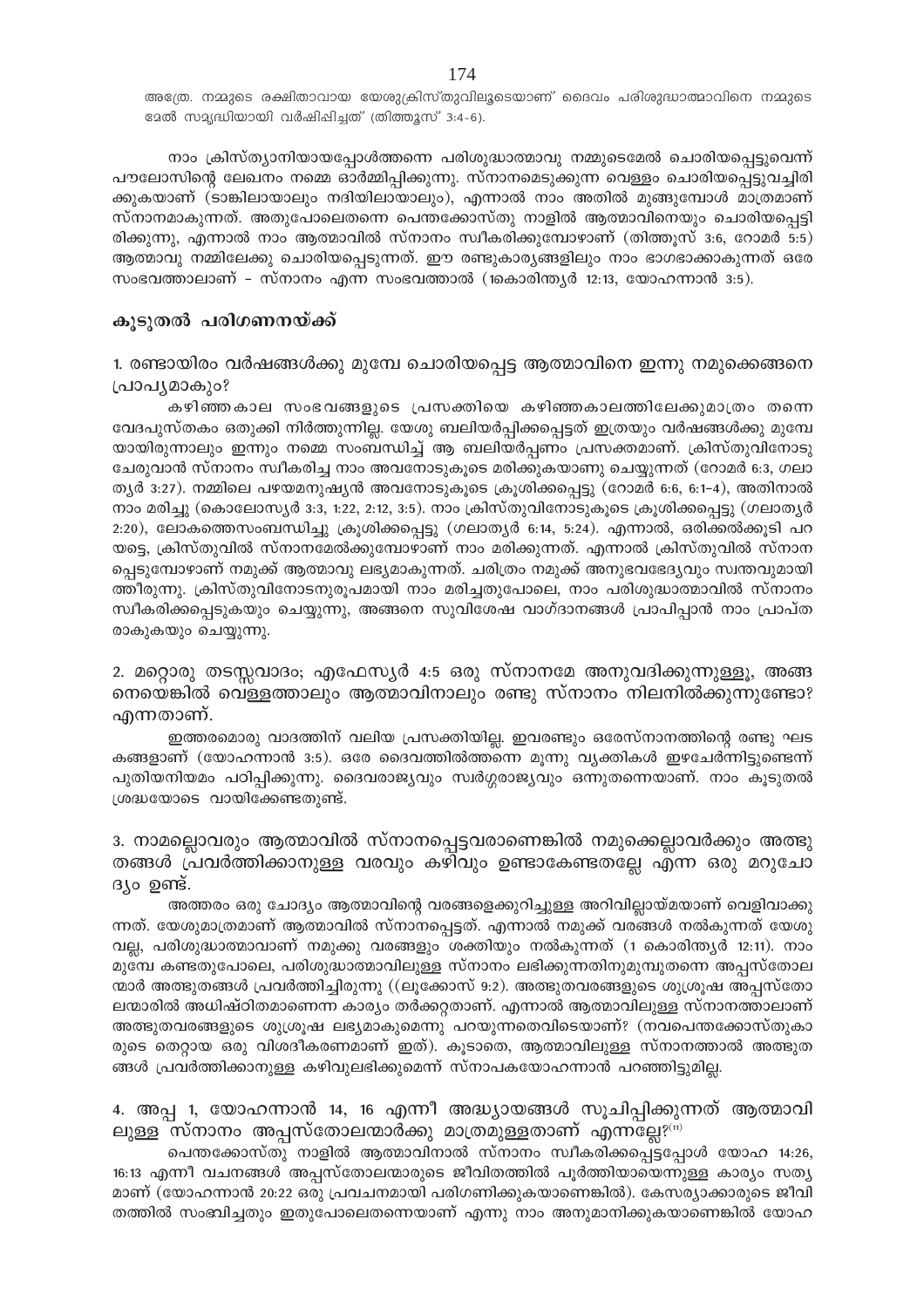ന്നാൻ സുവിശേഷത്തിൽ കാണുന്ന യേശുവിന്റെ വാഗ്ദാനം എന്തുകൊണ്ടു കൊർണേലിയസിനു ലഭ്യമാകുന്നില്ല എന്ന ചോദ്യത്തിനുത്തരം കണ്ടെത്തേണ്ടിവരും. ആവർത്തിക്കപ്പെടാൻ പറ്റാത്ത, ചരി ത്രപരമായി അതുലൃസ്ഥാനത്തുനിൽക്കുന്ന രണ്ടു സംഭവങ്ങളാണ് അപ്പ 2ലും അപ്പ 10ലും നാം കാണുന്നതെന്ന കാര്യം ഞാൻ നിഷേധിക്കുന്നില്ല. ഈ സംഭവങ്ങൾ തമ്മിൽ സമാനതകളുണ്ടെന്ന കാര്യം ഞാൻ നിഷേധിക്കുന്നു, ഈ രണ്ടു സംഭവങ്ങളെയും പരിശുദ്ധാത്മാവിലുള്ള സ്നാനമായി പരിഗണിക്കാമെന്ന വാദവും ഞാൻ നിഷേധിക്കുന്നു. എന്നാൽ ഈ രണ്ടു സംഭവങ്ങളെയും അടി സ്ഥാനമാക്കിമാത്രം ആത്മാവിലുള്ളസ്നാനത്തെ നമുക്കു നിർവ്വചിക്കാൻ കഴിയുമെന്നവാദത്തിൽ കാത ലായ കുഴപ്പങ്ങളുണ്ട്.

5. ലുക്കോസ് മുന്നിലെ ആത്മാവും അഗ്നിയും™ അപ്പസ്തോലന്മാരിൽ മാത്രം ഒതു ങ്ങിനിൽക്കുന്നതാണോ അതോ അത് എല്ലാ വിശ്വാസികൾക്കും ലഭ്യമായതാണോ? നമുക്കു കുറച്ചും കൂടി സ്ഥിരതയുള്ളവരാകാം. ലൂക്കോസ് 3:16 ഒന്നുകൂടി പരിഗണിക്കുക:

യോഹന്നാൻ അവരോട്ടെല്ലാവരോടുമായി ഉത്തരം പറഞ്ഞത്: ഞാൻ നിങ്ങളെ വെള്ളംകൊണ്ട് സ്നാനം കഴിഷിക്കുന്നു; എന്നാൽ എന്നെക്കാൾ ബലവാനായവൻ വരുന്നു; അവന്റെ ചെരുഷിന്റെ വാറ് അഴിക്കു വാൻ ഞാൻ യോഗ്യനല്ല; അവൻ നിങ്ങളെ പരിശുദ്ധാത്മാവുകൊണ്ടും തീകൊണ്ടും സ്നാനം കഴി പ്പിക്കും (ലൂക്കോസ് 3:16).

എല്ലാ വിശ്വാസികൾക്കും ലഭ്യമായ ഒരു വാഗ്ദാനമാണിത് എന്നു മനസ്സിലാക്കാൻ സാധാരണമായ ഒരു ധാരണാശേഷി മതി നമുക്ക്.<sup>ദ്രു</sup> അപു 1:5ലെ വാഗ്ദാനം അപസ്തോലന്മാർക്കു മാത്രം പരിമിത പ്പെടുത്തിയതായിരുന്നെങ്കിൽ, കൊർണ്ണേലിയസിനെ ഉൾപ്പെടുത്താൻ കഴിയുമായിരുന്നില്ല. നാമോ രുരത്തരും ആത്മാവിനാൽ സ്നാനപ്പെട്ടവരാണ്, സ്നാനത്തിനുശേഷമുള്ള ഒരു അനുഭവപ്രകാരമല്ല, പകരം പെന്തക്കോസ്തുനാളിലെ ആത്മവർഷത്താലും നമ്മുടെ സ്നാനത്താലുമത്രേ.

#### പഴയനിയമത്തിൽ നാം കാണുന്ന ആത്മവർഷം

മത്തായി ദലും, മർക്കോസ് 2ലും ലൂക്കോസ് ദലും യോഹന്നാൻ 1ലും അപ്പ 1ലും പറയുന്ന ആത്മാവിലുള്ള സ്നാനം സാദ്ധ്യമായത്, ചരിത്രപരമായി പ്രധാനപ്പെട്ട ആത്മാവിന്റെ ചൊരിയലി നാലാണ്. പഴയനിയമ പ്രവാചകർ പറഞ്ഞവസ്തുതകളെ ഈ കാഴ്ചപ്പാട് ന്യായീകരിക്കുന്നു.

അതിനുശേഷമോ, ഞാൻ സകല മനുഷ്യരുടെമേലും എന്റെ ആത്മാവിനെ പകരും **എന്നു യോവേൽ** പ്രവചിച്ചിരിക്കുന്നു (2:28). ആത്മാവിനെ നല്കപ്പെടുന്നത് സകലമനുഷ്യർക്കുമായിട്ടാണെന്ന് യോവേൽ പ്രവചനം നമ്മെ അറിയിക്കുന്നു. അവിശ്വാസികൾക്കും കുടി ആത്മാവിനെ പകർന്നുകിട്ടുമെന്ന് ഇതി നർത്ഥമില്ല – എല്ലാവരും മരിച്ചിരിക്കുന്നുവെങ്കിലും (2 കൊരിന്ത്യർ 5:14). സ്നാനത്തിലൂടെ ക്രിസ്തു വിന്റെ മരണത്തോടു അനുരൂപപ്പെടുന്ന സകലർക്കും വേണ്ടിയാണ് ഈ വരമെന്നർത്ഥം. നമ്മുടെ പ്രതികരണം ഒരു പ്രധാന ഘടകമാണ്.

ഏശയ്യാവും (ബിസി 8–ാം നൂറ്റാണ്ട്) ആത്മാവിന്റെ ഈ യുഗത്തെ നോക്കിപ്പാർത്തിരുന്ന ഒരാ ളായിരുന്നു. (ഏശയ്യ 32:15, 44:3):

32:15 ഉയരത്തിൽനിന്ന് ആത്മാവിനെ നമ്മുടെമേൽ പകരുകയും മരുഭൂമി ഫലസമൃദ്ധമായ വയലായി ത്തീരുകയും ഫലസമൃദ്ധമായ വയൽ വനമായി കണക്കാക്കപ്പെടുകയും ചെയ്യുവോളം തന്നെ. 44:3 ദാഹിച്ചിരിക്കുന്നിടത്ത് ഞാൻ വെള്ളവും വരണ്ട നിലത്ത് നീരൊഴ്യുക്കുകളും പകരും; നിന്റെ സന്ത തിദേൽ എന്റെ ആത്മാവിനെയും, നിന്റെ സന്താനത്തിന്മേൽ എന്റെ അനുഗ്രഹത്തെയും പകരും.

യെഹെസ്കേലിന്റെ (ആറാം നൂറ്റാണ്ട്) പ്രവചനവും ഇത്തരത്തിലുള്ളതായിരുന്നു. (യെഹെ സ്കേൽ 39:29):

ഞാൻ ഇസ്രായേൽ ഗൃഹത്തിന്മേൽ എന്റെ ആത്മാവിനെ പകർന്നിരിക്കുന്നതിനാൽ ഇനിയും എന്റെ മുഖം അവർക്കു മറയ്ക്കുകയുമില്ല, എന്ന് യഹോവയായ ദൈവം അരുളിച്ചെയ്യുന്നു.

ആറാം നൂറ്റാണ്ടിന്റെ അവസാനപാദത്തിൽ സെഖരിയാവും പ്രത്യാശയുടെ ഈ സന്ദേശം നൽകി. (സെഖരിയാ 12:10, 13:1, 14:8):

12:10 ഞാൻ ദാവീദ് ഗൃഹത്തിന്മേലും യെരുശലേം നിവാസികളുടെമേലും കൃപയുടെയും യാചനകളു ടെയും ആത്മാവിനെ പകരം; തങ്ങൾ കുത്തിയവങ്കലേക്ക് അവർ നോക്കും; ഏകജാതനെക്കുറിച്ചു വിലപിക്കുന്നതുപോലെ അവർ അവനെക്കുറിച്ചു വിലപികും; ആദ്യജാതനെക്കുറിച്ചു വ്യസനിക്കുന്നതു പോലെ അവർ അവനെക്കുറിച്ചു വ്യസനിക്കും.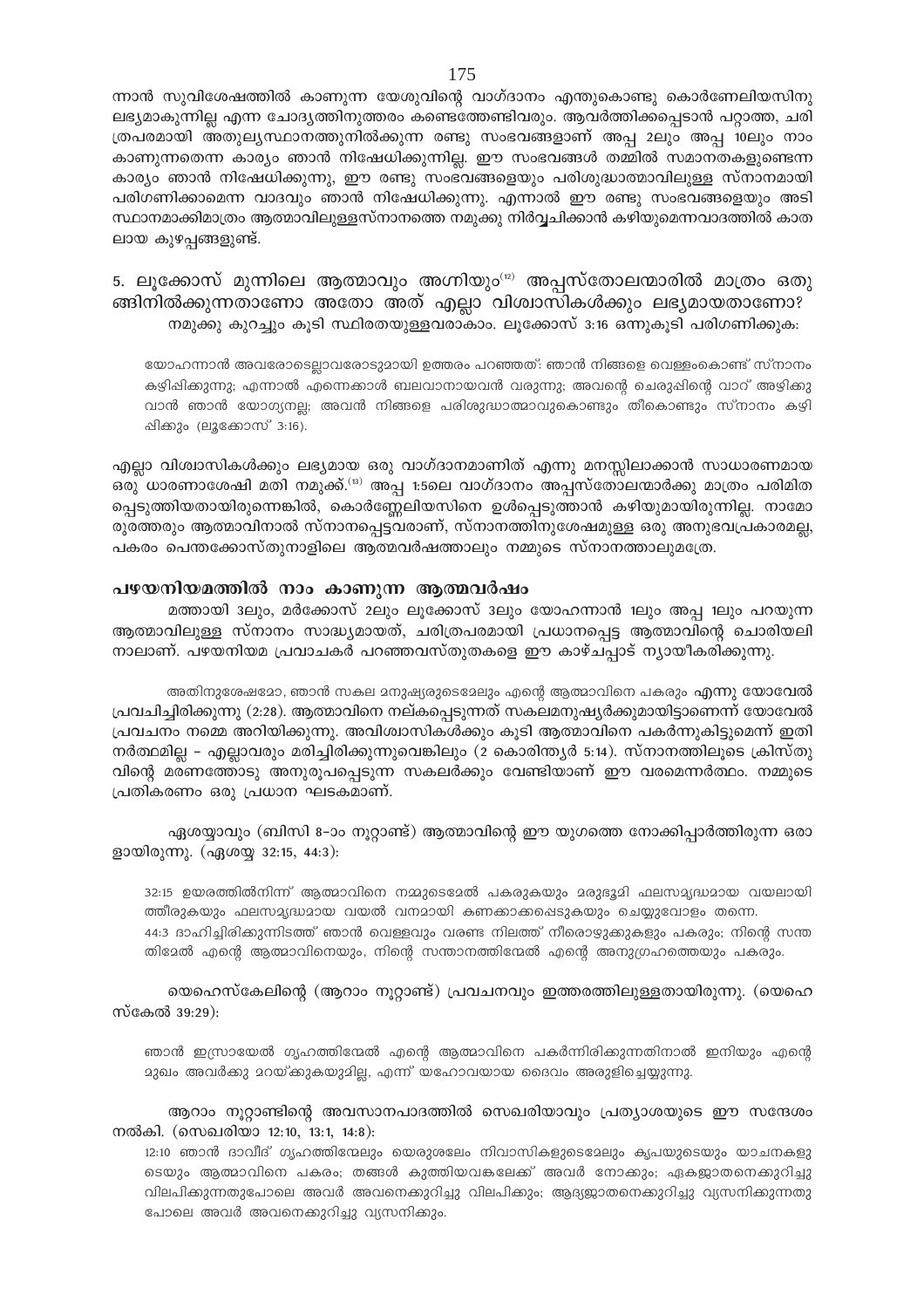13:1 ആ നാളിൽ ദാവീദ് ഗൃഹത്തിനും യെരുശലേം നിവാസികൾക്കും പാപത്തിൻെയും മാലിന്യത്തി ന്റെയും പരിഹാരത്തിനായി ഒരു ഉറവ തുറന്നിരിക്കും.

14:8 ആ നാളിൽ ജീവജലം യെരുശലേമിൽ നിന്നു പുറപ്പെട്ട് പകുതി കിഴക്കേകടലിലേക്കും പകുതി പടി ഞ്ഞാറേകടലിലേക്കും ഒഴുകും; അത് ഉഷ്ണകാലത്തും ശീതകാലത്തും ഉണ്ടാകും.

#### പഴയനിയമത്തിലെ അവസാനപ്രവാചകനായ യോഹന്നാൻ (മർക്കോസ് 1:8):

ഞാൻ നിങ്ങളെ വെള്ളത്താൽ സ്നാനം കഴിപ്പിക്കുന്നു; അവനോ നിങ്ങളെ പരിശുദ്ധാത്മാവിനാൽ സ്നാനം കഴിഷിക്കും

പുതിയ ഉടമ്പടിയുടെ ഒരു യുഗത്തെ പഴയനിയമ പ്രവാചകർ നോക്കിയിരിക്കുകയായിരുന്നു, നാം ഇന്ന് അനുഗ്രഹീതരായി ജീവിക്കുന്ന പരിശുദ്ധാത്മാവിന്റെ യുഗം (മത്തായി 11:11). ആത്മാവിനെ ചൊരിയുമെന്നുള്ള വാഗ്ദാനത്തിന്റെ നിറവേറ്റലാണ് പെന്തക്കോസ്തുനാളിൽ നിറവേറിയത് (അപ്പ 2:33), പത്രോസ് ചൂണ്ടിക്കാണിച്ചതുപോലെ, ഇത് യോവേൽ പ്രവാചകൻ മുഖാന്തരം അരുളിചെയ്ത തത്രേ (അപ്പ 2:16).

#### ചൊരിയലും മുങ്ങലും

സ്നാനവും ചൊരിയലും ഒന്നുതന്നെയാണോ? അല്ല, എന്നാൽ ഇവരണ്ടും ഒരേ സംഭവ ത്തിന്റെ രണ്ടു വീക്ഷണകോണുകളാണ്. സ്വർഗ്ഗത്തിൽ നിന്നുമുള്ള വീക്ഷണത്തിൽ ആത്മാവിനെ ചൊരിഞ്ഞു, ഭൂമിയിൽ നിന്നുള്ള വീക്ഷണത്തിലാകട്ടെ ആത്മാവിൽ സ്നാനപ്പെട്ടു. യേശുവിന്റെ കാഴ്ച പ്പാടിൽ ചൊരിയലും, സ്വീകർത്താവിന്റെ കാഴ്ചപ്പാടിൽ സ്നാനവുമാണ്.

പതിവായി ഉപയോഗിക്കുന്ന ഒരു ദൃഷ്ടാന്തമിതാണ്. ഒരു ഗ്ലാസ്സിൽ ഒരു നാണയം വച്ചതിനു ശേഷം അതുമുങ്ങുവാൻ തക്കവണ്ണം വെള്ളം നിറച്ചതിന്റെ ഉദാഹരണമാണിത്. ചൊരിയൽ മുങ്ങല ല്ല, അതു വെള്ളം അതിന്റെ പാത്രത്തിൽ നിന്നും ഒഴിക്കപ്പെടുന്നതാണ്. മുങ്ങലോ ചൊരിയലുമല്ല, ചൊരിയപ്പെടലിന്റെ അനന്തരഫലമാണിത്, നാണയത്തെ മൂടൽ. എളുപ്പത്തിൽ ഇക്കാര്യം മനസ്സിലാ ക്കാൻ പറ്റുന്ന ഒരു ഉദാഹരണമാണിത്.

പാനം ചെയ്യുവാൻ തയ്യാറായ ഏതൊരുവനും ആത്മാവിനെ ലഭ്യമാണ് (1 കൊരിന്ത്യർ 12:13). എന്നാൽ പെന്തക്കോസ്തുദിനം വീണ്ടും വീണ്ടും ആവർത്തിക്കുന്ന ഒന്നല്ല, ഒരിക്കലേക്കായി മാത്രം നീക്കിവച്ച ഒരു സംഭവമാണിത്. $(14)$ 

#### ചുരുക്കത്തിൽ...

നവപെന്തക്കോസ്തുവൃത്തങ്ങൾ ആഘോഷമാക്കുന്ന ഊഷ്മളമായതും സുഖപൂർണ്ണമായതു മായ ഈ അനുഭൂതി 95% ഭ്രമാത്മകവും 5% വചനാത്മകവുമാണ്. പരിശുദ്ധാത്മാവിലുള്ള സ്നാനമെ ന്നത് യോവേൽ പ്രവചനപൂർത്തീകരണവും (അപ്പ 2:16-17, യോവേൽ 2:28-32) ദൈവത്തിന്റെ ചരിത്ര ദൗത്യത്തിന്റെ പൂർത്തീകരണവുമാണ്. ഇത് എന്തല്ല എന്ന ഒരു പട്ടിക ഒരു പക്ഷേ പ്രയോജനപ്രദമാ യിരിക്കും:

1. വിശുദ്ധരെ വലിയ ശുശ്രൂഷയ്ക്കായി ഒരുക്കുന്ന ഒരു രണ്ടാമത്തെ അനുഗ്രഹമല്ലായിത്.

2. അത്ഭുതവരങ്ങൾ പകർന്നുനൽകാനുള്ള ഒരു ചടങ്ങല്ല. ആത്മാവിനെ സ്ഥീകരിക്കുന്നതിനുമു മ്പുതന്നെ അപ്പസ്തോലന്മാർ അത്ഭുതങ്ങൾ പ്രവർത്തിച്ചിരുന്നു (ലൂക്കോസ് 9:2).

3. മനുഷ്യനാൽ പകർന്നതല്ല. വിശേഷാലുള്ള ഒരു യോഗത്തിലോ യോഗപരമ്പരയിലോ ലഭി ക്കുന്ന ഒരു കാര്യമാണിതെന്ന ഒരു സൂചനയും പുതിയനിയമത്തിലില്ല.

4. വിശ്വാസികൾക്ക് ഭാഷാവരം നൽകാനായി ഉടലെടുത്ത ഒരു സംഗതിയുമല്ല. ആദ്യനൂറ്റാണ്ടിലെ സകലവിശ്വാസികളും ഭാഷാവരമുള്ളവരായിരുന്നില്ല (1 കൊരിന്ത്യർ 12:10, 30).

5. ആത്മാവിനാൽ നിറയപ്പെടാനായുള്ള ഏക കാരണവുമിതല്ല. പത്രോസ് ആത്മാവിനാൽ നിറ ഞ്ഞവനായി നാം കാണുന്നു, അപ്പ 2:4ലും അപ്പ 4:8ലും. പൗലോസും ആത്മനിറവുള്ളവനായി അപ്പ 9:17ലും അപ്പ 13:9ലും നമുക്കു കാണാം.

6. ക്രിസ്ത്യാനികളുടെയിടയിൽ ഒരു രണ്ടാം തരക്കാരെ സൃഷ്ടിക്കാനുള്ള ഒരു ഉപാധിയുമല്ലാ യിരുന്നു. ആത്മാവിലുള്ള ജീവിതമെന്നും മാംസത്തിലുള്ള ജീവിതമെന്നും രണ്ടു തരത്തിലുള്ള ജീവിതം മാത്രമേയുള്ളൂ (റോമർ 7-8 അദ്ധ്യായങ്ങൾ).

പെന്തക്കോസ്തുനാളിൽ യെരുശലേമിൽ വച്ചു ആത്മാവിനെ ചൊരിഞ്ഞ ആ ചരിത്രമൂഹൂർത്ത ത്തിനാൽ, സകലമനുഷ്യർക്കും ആത്മാവിലുള്ള സ്നാനം ലഭിക്കാനിടയായി. അപ്പ 2ൽ അപ്പസ്തോ ലന്മാർക്കുണ്ടായ അനുഭവവും, മുവ്വായിരം പേർക്കുണ്ടായ അനുഭവവും, ആത്മാവിന്റെ അകമേയുള്ള വാസത്താൽ, ഇന്നു നമുക്കും അനുഭവഭേദ്യമാണ്. സഭയുടെ ആത്മീയ വർദ്ധനവിനായി സഭയ്ക്കു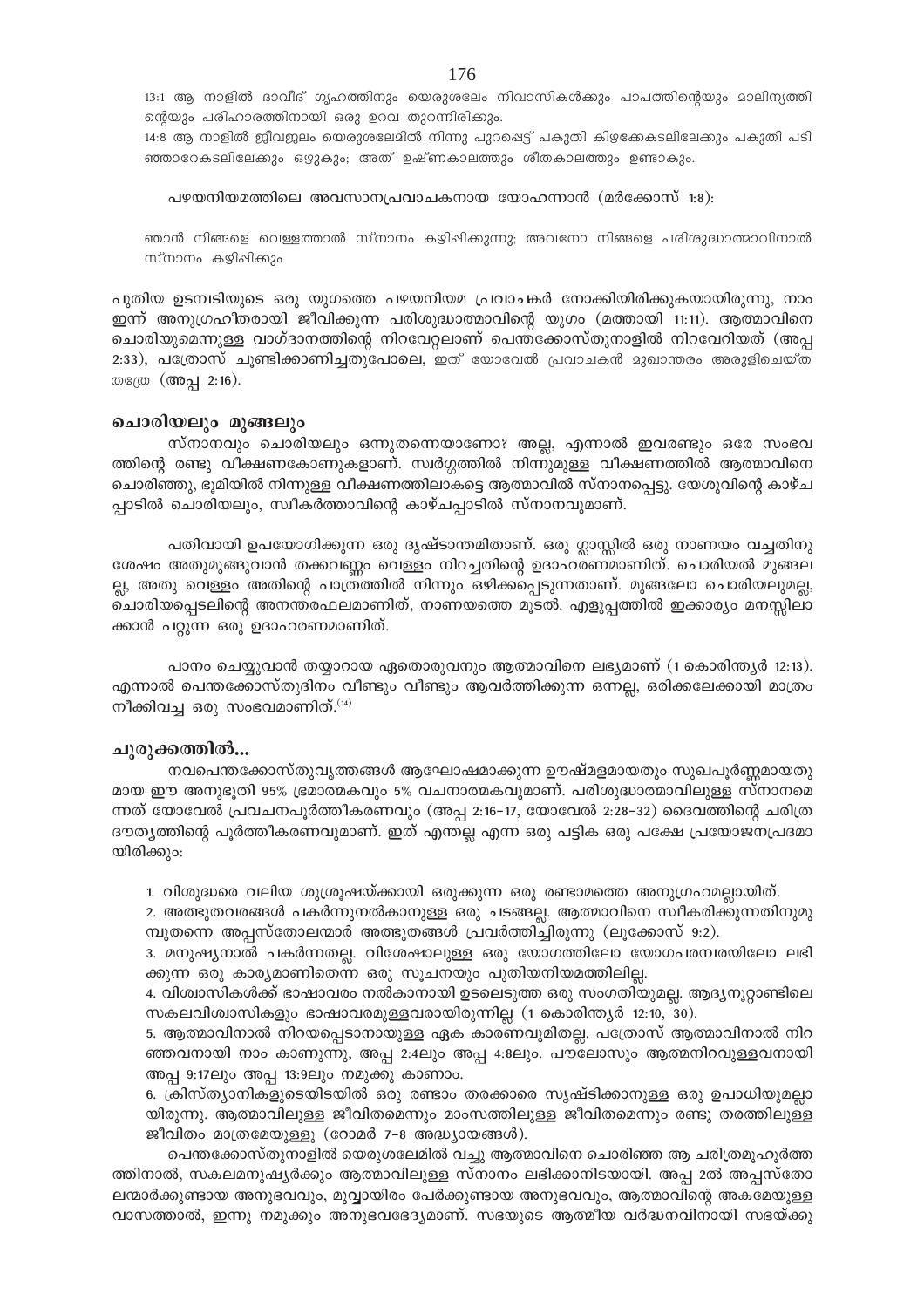ലഭിച്ച വിശേഷാൽ വരങ്ങളും പെന്തക്കോസ്തുനാളിലെ ആത്മാവിന്റെ ചൊരിയലിനാൽ ലഭിച്ചതാ ണ്. കൊർണ്ണേലിയസിനും മറ്റു ആദിമ വിജാതീയർക്കും ആത്മാവിനെ ആദ്യം ലഭിച്ചത് പുറമേവസി ക്കാനും, പിന്നീട് സ്നാനത്തിലൂടെ അകമേവസിക്കാനുമായിട്ടാണ്.

നാം സ്നാനമെടുക്കുന്ന മാത്രയിൽ പരിശുദ്ധാത്മാവിനെ നമ്മിലേക്കും ചൊരിയപ്പെടുന്നു (തിത്തുസ് 3:6), ദൈവത്തിന്റെ ജനമായി നമ്മെ ഉപയോഗിക്കാനും നമ്മിൽ നിറയാനുമായി നാം പ്രാർത്ഥിക്കുമ്പോൾ (അപ്പ 4:24, 31).

ഏറ്റവും ലളിതമായി പറഞ്ഞാൽ സകലശിഷ്യരും വെള്ളത്തിൽ സ്നാനമേറ്റസമയത്ത് പരി ശുദ്ധാത്മാവിനാൽ സ്നാനം സ്വീകരിക്കപ്പെട്ടവരാണ്.

#### കുറിപ്പുകൾ:

1. അതു ശരിയായ ഒരു മാറ്റമല്ലായിരുന്നു.

2. ഈ ഭാഗത്തിലെ ചില കാര്യങ്ങൾ തർക്കവിഷയമാണ്. അതിനാൽ ഇവിടെ പറയുന്ന കാഴ്ചപ്പാടു കൾ ഗ്രന്ധകർത്താവിന്റേതാണ്, പ്രസാധകന്റെയല്ല.

3. ഏറ്റവും വലിയ നവപെന്തക്കോസ്തു കൂട്ടായ്മയായ അസംബ്ളീസ് ഓഫ് ഗോഡ് അവരുടെ വിശ്വാസ പ്രസ്താവനയുടെ എട്ടാം ഖണ്ഢികയായി ഇപ്രകാരം പ്രസ്താവിക്കുന്നു: വിശ്വാസികൾക്കു ലഭിക്കുന്ന പരിശുദ്ധാത്മസ്നാനം അന്യഭാഷാസംസാരമെന്ന ആദ്യഅടയാളത്തോടെ സാക്ഷീകരി ക്കുന്നു.

4. കൂടുതൽ അറിയുന്നതിനായി ഹാങ്ക് ഹാനെഗ്രാഫിന്റെ കൗണ്ടർഫീറ്റ് റിവൈവൽ: തെറ്റായ ഇടങ്ങ ളിൽ ദൈവത്തെ അന്വേഷിക്കൽ എന്ന പുസ്തകം സഹായകരമാണ്.

5. പുതിയ ഉടമ്പടിയുടെ തുടക്കത്തിന്റെ പ്രാധാന്യം ഗ്രഹിക്കാൻ പെന്തക്കോസ്തു ദൈവശാസ്ത്ര ത്തിനു സാധിക്കുന്നില്ല.

6. സ്നാനപ്പെടുന്നതിനുമുന്നേ ശൗൽ ക്രിസ്ത്യാനിയായിത്തീർന്നു എന്ന സിദ്ധാന്തവും അടിസ്ഥാന മില്ലാത്തതാണ് (അപ്പ 22:16). അനനിയാസ് അവന്റെ മേൽ കൈവച്ചത് ആത്മസ്നാനം നല്കുവാനല്ലാ യിരുന്നു, മറിച്ച്, കാഴ്ചതിരികെ നല്കുവാനായിരുന്നു (അപ്പ 9:12,17).

7. ഊഷ്മളമായ, സുഖകരമായ അനുഭൂതികളെക്കുറിച്ചുള്ള വിവരണങ്ങൾ ചരിത്രത്തിൽ പലയിടത്തും നമുക്കു കാണാൻ കഴിയും. ബൈബിൾ വായിച്ചുകൊണ്ടിരുന്ന ഒരു രാത്രിയിൽ തന്റെ ഹൃദയം അസാ ധാരണമായ രീതിയിൽ ചുടുള്ളതാവുകയും ക്രിസ്തുവിലുള്ള തന്റെ ആശ്രയം വർദ്ധിച്ചതായും, തന്റെ പാപങ്ങൾ ക്ഷമിക്കപ്പെട്ടതായും മരണത്തിൽനിന്നും രക്ഷിച്ചതായുമൊക്കെ തോന്നിയെന്ന് ജോൺ വെസ്ലി തന്റെ കുറിപ്പുകളിൽ എഴുതിയിരിക്കുന്നു.

8. ഈ സിദ്ധാന്തത്തോടു കൂടി വായിക്കുന്ന മറ്റൊരുകാര്യം കൊർണ്ണേലിയസിനെക്കുറിച്ചാണ്. അപ്പ 1:5 സൂചിപ്പിക്കുന്നത് അപ്പസ്തോലന്മാർക്കാണ് ഈ അനുഭവം ഒരുക്കിവച്ചിരുന്നത് എന്നതാണെ ങ്കിൽകൂടി, കൊർണ്ണേലിയസും കൂട്ടരും ഇതിൽ ഭാഗഭാക്കായത് യോവേൽ പ്രവാചകന്റെ പ്രവചനം പൂർത്തിയാകാൻ വേണ്ടിയായിരുന്നെന്നും കരുതുന്നു – യോവേൽ 2:28, അപ്പ 2:17.

9. എഫേസ്യർ 5:26, എബ്രായർ 10:22 എന്നിവ കാണുക.

10. ഗലാതൃർ 4:29, 1 യോഹന്നാൻ 5:4-6 എന്നിവ കാണുക.

11. അങ്ങനെയാണെങ്കിൽ മത്ത്യാസിനുമാത്രമല്ല, പൗലോസിനും കൊർണ്ണേലിയസിനുമെല്ലാം വാഗ്ദാനം നിഷേധിക്കപ്പെടുമായിരുന്നു. പരിശുദ്ധാത്മാവിലുള്ള സ്നാനം പന്ത്രണ്ടുപേർക്കു മാത്ര മുള്ളതായിരുന്നില്ല എന്നു കാണിക്കുന്ന വചനമാണ് ലൂക്കോസ് 3:15–17.

12. അപ്പ 2ലുള്ള അഗ്നിനാളത്തെക്കുറിച്ചല്ലേ അഗ്നിയാലുള്ള സ്നാനമെന്നതുകൊണ്ട് അർത്ഥമാക്കു ന്നതെന്ന് ചോദിക്കുന്ന ചിലയാളുകളുണ്ട്. ഇതു ശരിയായ ഒരു നിലപാടല്ല.

13. ന്യായവിധി ദിവസത്തെയാണ് ഇതു സൂചിപ്പിക്കുന്നത് എന്നു ചിലരും, യെരുശലേമിന്റെ നാശ ത്തെക്കുറിച്ചാണ് (എഡി 70) ഇതു സൂചിപ്പിക്കുന്നത് എന്നു മറ്റു ചിലരും കരുതുന്നു. (ആസന്നമായ ന്യായവിധിയെക്കുറിച്ചു സൂചിപ്പിച്ചുകൊണ്ട് ലൂക്കാസ് പറയുന്നത് വൃക്ഷത്തിന്റെ കടയ്ക്കൽ കോടാലി വച്ചുകഴിഞ്ഞു എന്നാണ്. മലാഖി മൂന്നും നാലും അദ്ധ്യായങ്ങൾ കാണിക്കുന്നത് പതിരുമാറ്റലും ദഹി പ്പിക്കലും യഹൂദരെ സംബന്ധിച്ചാണ് എന്നാണ്. കർത്താവിന്റെ ഭയാനകമായ ആ ദിവസത്തിനുമുമ്പ് (മലാഖി 4:5) യോഹന്നാനും (ഏലിയാവ് – മത്തായി 11:14), യേശുവും (മലാഖി 3:1) വരേണ്ടതുണ്ട്. 14. ചൊരിയപ്പെട്ടു എന്നതിനുപയോഗിച്ചിരിക്കുന്ന വാക്കിന്റെ വ്യാകരണം പരിശോധിക്കുന്നതിലൂടെ കഴിഞ്ഞുപോയ ഒരു സമയത്തു നിറവേറിയ ഒരു കർമ്മത്തെ സൂചിപ്പിക്കുന്ന ഒന്നാണെന്ന കാര്യ ത്തിൽ കൂടുതൽ വ്യക്തത നമുക്കു ലഭിക്കുന്നു. ദൈവമക്കൾക്കും വിജാതീയർക്കും വേണ്ടി പ്രത്യേകം പ്രത്യേകം ആത്മവർഷം നടക്കുന്നത് പ്രവാചകർക്കു പോലും സങ്കൽപ്പിക്കാനാവാത്ത ഒരു സംഗതി തന്നെയാണ്. അവരുടെ ദർശനങ്ങളിൽ വിജാതീയരും ഒപ്പമുണ്ടായിരുന്നു. (ഉദാ: ഏശയ്യാ 26:18, 42:6,  $45:22, 49:6, 66:19-21)$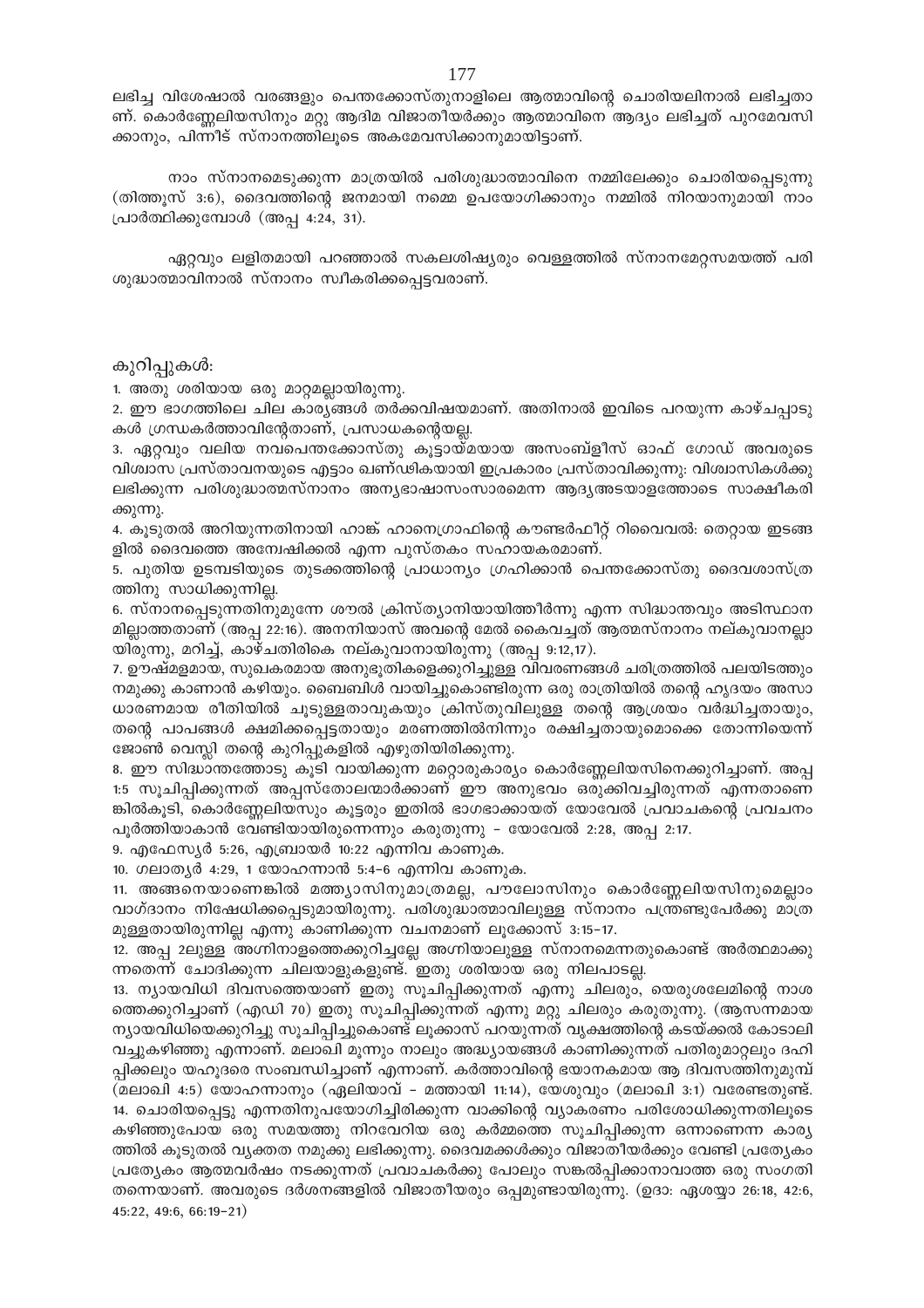## $@0@0J0@025$

## അക്ഷന്തവൃമായ പാപം?

ആർക്കാണു രക്ഷപ്രാപിപ്പാൻ കഴിയുക?

ഈ പുസ്തകത്തിലെ ചിലഭാഗങ്ങൾ വെല്ലുവിളി ഉയർത്തുന്നതായി തോന്നുന്നുണ്ടോ? പരി ശുദ്ധാത്മാവു നിങ്ങൾക്കുണ്ടോ എന്ന ചിന്തയാൽ കുഴങ്ങിയിരിക്കുകയാണോ? ആത്മാവു നമ്മെ ഓർമ്മിപ്പിക്കുന്ന ഒരു കാര്യം, നമുക്കെല്ലാം പലരീതികളിൽ ഇടർച്ച സംഭവിക്കുമെന്നാണ് (യാക്കോബ് 3:2, യോഹന്നാൻ 16:8) – നമ്മെ എളിമപ്പെടുത്താൻ വേണ്ടി. കർത്താവു നമ്മിൽ നിന്നും ആവശ്യപ്പെ ടുന്ന സമർപ്പണത്തെ തിരിച്ചറിയുമ്പോൾ, നമ്മുടെ ജീവിതത്തിലേക്കു നോക്കിയിട്ട്, പിന്നെ ആർക്കു രക്ഷപ്രാപിക്കാൻ കഴിയുമെന്ന് നാം ചോദിക്കുമായിരിക്കും (മർക്കോസ് 10:26). അങ്ങനെയൊരു ചിന്ത യുണ്ടായിട്ടുണ്ടെങ്കിൽ പൊറുക്കപ്പെടാത്ത ആ പാപം നിങ്ങളുടെ ജീവിതത്തിലും കടന്നു കൂടുവാൻ സാദ്ധ്യതയുണ്ട്.

#### ആത്മദുഷണം

എക്കാലത്തെയും പ്രിയപ്പെട്ട സിനിമകളിൽ ഒന്നാണ് ഇന്ത്യാന ജോൺസും ലാസ്റ്റ് ക്രൂസേ ഡുമെന്ന പഴയ ഹാരിസൻ ഫോർഡ് സിനിമ. ശിഷ്യന്മാർ മാത്രമുണ്ടായിരുന്ന ഒരു പ്രദർശനത്തി ലാണ് ഞാനിതു കണ്ടത്. തന്റെ അവസാനത്തെ അത്താഴവേളയിൽ യേശു പാനം ചെയ്തതെന്നു വിശ്വസിക്കപ്പെടുന്ന ഒരു ചഷകം തേടിയുള്ള ഒരു അപ്പന്റെയും മകന്റെയും യാത്രയാണ് ഇതിന്റെ ഇതിവൃത്തം. അതിലെ നായകനായ ഇന്ത്യാന ജോൺസ് കർത്താവിന്റെ നാമം വൃഥാ ഉപയോഗി ക്കുന്ന ഒരു രംഗം അതിലുണ്ട്, അതുകേട്ട അപ്പൻ അവന്റെ മുഖത്തടിച്ചിട്ടു പറഞ്ഞു, ഇതാണ് ദൈവ ദൂഷണം എന്ന്. (തീയറ്റർ മുഴുവൻ കയ്യടിയാൽ നിറഞ്ഞു എന്നകാര്യം പ്രത്യേകം പറയേണ്ടല്ലോ!)

പരിശുദ്ധാത്മവിനെ ദുഷിക്കുക എന്നുപറഞ്ഞാൽ എന്താണ്? മുന്നാമത്തെ കല്പനയെ ലംഘി ക്കുന്നതാണോ? അതിനെക്കുറിച്ചു പരാമർശിക്കുന്ന വചനങ്ങളിലൂടെ ദൈവം നമ്മെ പഠിപ്പിക്കുന്നത് എന്തൊക്കെയാണ്?

### തിരിച്ചുവരവിനു സാദ്ധ്യതയില്ലാത്ത പോക്ക്

ദൈവം കൃപയുടെ ദൈവമാണെങ്കിലും, തിരിച്ചുവരവിനു സാദ്ധ്യതയില്ലാത്ത ഒരു സാഹച രൃത്തിലേക്കു നമുക്കെത്തിച്ചേരാം എന്ന കാര്യം വചനങ്ങൾ വ്യക്തമാക്കുന്നുണ്ട്. പഴയനിയമം ഇപ്ര കാരം പ്രതിപാദിക്കുന്നു: പലപ്രാവര്യം ശാസിക്കപ്പെട്ടിട്ടും ശാഠ്യം കാണിക്കുന്നവൻ പരിഹാരമിലാതെ പെട്ടെന്നു നശിച്ചുപോകും (സദൃശവാക്യം 29:1). ഇക്കാര്യത്തെക്കുറിച്ചു പരാമർശിക്കുന്ന അനേകം ഭാഗ ങ്ങൾ പുതിയനിയമത്തിലുണ്ട്. എബ്രായർക്കുള്ള ലേഖനം നോക്കുക:

സത്യത്തിന്റെ പരിഇഞാനം ലഭിച്ചശേഷം നാം മനഃപൂർവ്വം പാപം ചെയ്താൽ പാപങ്ങൾക്കായി ഇനി ഒരു യാഗവും ശേഷിക്കുന്നില്ല; പിന്നെയോ ന്യായവിധിയുടെ ഭയങ്കരമായ പ്രതീക്ഷയും എതിരാളികളെ ദഹിഷിക്കുവാനുള്ള ക്രോധാന്നിയുമേ ഉണ്ടായിരിക്കുകയുള്ളൂ. മോരെയുടെ ന്യായപ്രമാണം അനുസ രിക്കാത്തവൻ കരുണകൂടാതെ രണ്ടോ മൂന്നോ സാക്ഷികളുടെ വായ്മൊഴിയാൽ മരണശിക്ഷ അനു ഭവിക്കുന്നു. ദൈവപുത്രനെ ചവിട്ടിക്കളയുകയും തന്നെ വിശുദ്ധീകരിച്ച ഉടമ്പടിയുടെ രക്തത്തെ അശു ദ്ധമെന്നു കരുതുകയും കൃപയുടെ ആത്മാവിനെ നിന്ദിക്കുകയും ചെയ്തവൻ എത്ര കാഠിന്യമേറിയ ശിക്ഷയ്ക്കു പാത്രമാകും എന്നു വിചാരിക്കുവിൻ. പ്രതികാരം എനിക്കുള്ളത്, ഞാൻ പകരം ചെയ്യും എന്നും കരർത്താവ് തന്റെ ജനത്തെ ന്യായം വിധിക്കും എന്നും അരുളിച്ചെയ്തവനെ നാം അറിയുന്നു വല്ലോ. ജീവനുള്ള ദൈവത്തിന്റെ കൈയിൽ വീഴുന്നത് ഭയങ്കരം (എബ്രായർ 10:26-31).

നിർഭാഗ്യവശാൽ ഈ വേദഭാഗം മിക്കവാറും പ്രസംഗിക്കപ്പെടുന്നത് തെറ്റായ രീതിയിലാണ്. വചനപശ്ചാത്തലം പരിശോധിക്കുമ്പോൾ, ക്രിസ്തുവിനെ പരിപൂർണ്ണമായി കൈവിട്ട്, ഒരുവന്റെ പഴ യമതവിശ്വാസങ്ങളിലേക്കു തിരിച്ചു പോകുന്ന അവസ്ഥയെക്കുറിച്ചാണ് ലേഖകൻ ഇവിടെ സംസാരി ക്കുന്നതെന്നു മനസ്സിലാക്കാൻ കഴിയും.<sup>(1)</sup> കൃപയുടെ ആത്മാവിനെ അവഹേളിക്കപ്പെടുന്നത് (10:29), ഒരാൾ ഒരു നുണപറയുകയോ, മദ്യപാനത്തിലകപ്പെടുകയോ ചെയ്തതിനാലല്ല, പകരം യേശുവിന്റെ ബലി രക്ഷയ്ക്കു മതിയായതാണ് എന്നു ബോധ്യപ്പെടാതെ തള്ളിക്കളയുന്നതിനെയാണ്. സത്യത്തെ (വാ 26) തിരസ്കരിക്കുകയും, ഉടമ്പടിയെ നിരാകരിക്കുകയും (വാ 29) ചെയ്യുകയാണ് ഇത്. യേശു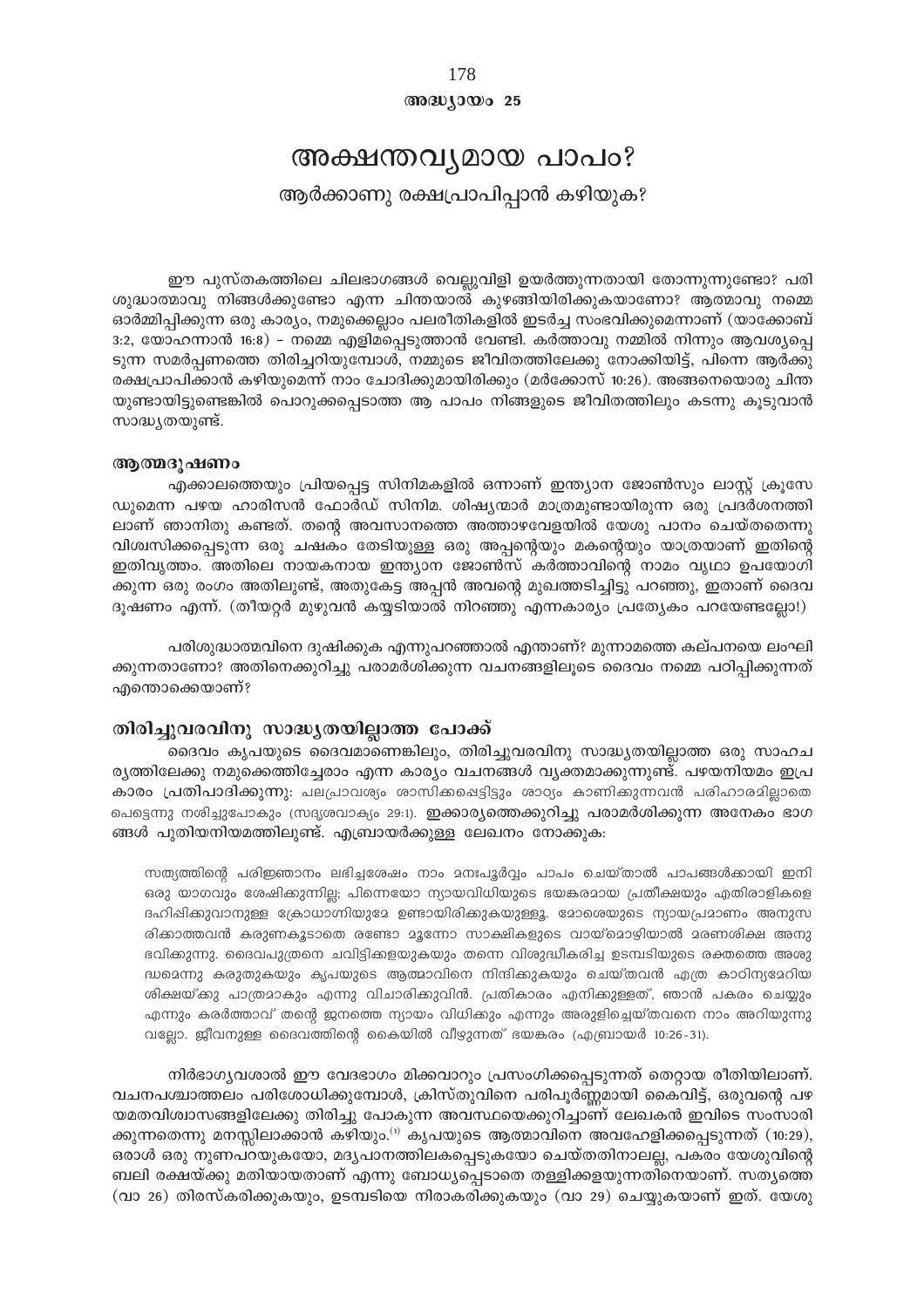വിനെ പുറം തിരിഞ്ഞുകാണിക്കാനുള്ള ഒരാളുടെ ബോധപൂർവ്വമായതും മനഃപ്പൂർവ്വമായതുമായ ഒരു തീരുമാനം – ഇടയ്ക്കുണ്ടായ ഒരു വീഴ്ചയോ വിശ്വാസത്തിലുണ്ടായ മന്ദഗതിയോ അല്ല.

അങ്ങനെയുള്ള ഒരു അവസ്ഥയെന്നാൽ ഏന്താണ് എന്നു ചൂണ്ടിക്കാണിക്കലല്ല എന്റെ ഉദ്ദ്യേ ശ്യം, പകരം അങ്ങനെയൊരൂ അവസ്ഥ നിലവിലുണ്ട് എന്നു ചൂണ്ടിക്കാട്ടുന്നതാണ്. ഒരാൾ ഇങ്ങ നത്തെ ഒരു അവസ്ഥയിലാണെന്നു ചുണ്ടിക്കാണിക്കുന്നതിനേക്കാൾ സഹായകരമായത് അയാളെ മാനസാന്തരത്തിലേക്കും ശിഷ്യത്വത്തിലേക്കും കൊണ്ടുവരുന്നതാണ്. വീണ്ടെടുക്കാൻ പറ്റാത്തവിധ ത്തിൽ ഒരാളുടെ ഹൃദയം കഠിനപ്പെടുന്ന അവസ്ഥയുണ്ടെന്നത് വചനം ചൂണ്ടിക്കാണിക്കുന്ന ഒന്നാ ണ്.

#### വചന പശ്ചാത്തലം

തങ്ങളുടെ കൺമുന്നിലുള്ള സ്വർഗ്ഗീയ സത്യത്തെ മനസ്സിലാക്കാൻ കഴിയാത്തവിധത്തിൽ ഹൃദയം കഠിനമാക്കപ്പെട്ട പരീശന്മാരെക്കുറിച്ച് താഴെയുള്ള വേദഭാഗം പ്രതിപാദിക്കുന്നു. ദൈവ ത്തിന്റെ പ്രവർത്തിയെ പ്രതി സാത്താനു പുകഴ്ചനൽകുന്നതിനാലല്ല അവരെ പ്രത്യാശയില്ലാത്ത വണ്ണം ശിക്ഷയ്ക്കുവിധേയരാക്കുമെന്നു യേശു പറഞ്ഞത്. സാത്താന്റേതല്ലാത്തതിനെ സാത്താന്റേ തായി പരിഗണിച്ച അവരുടെ ചിന്താശക്തിയുടെ അപര്യാപ്തതയെ പ്രതിയുമല്ല അവൻ അങ്ങനെ പറഞ്ഞത്. പരിഹരിക്കപ്പെടാൻ കഴിയാത്തവിധത്തിൽ ആണ്ടുപോയ അവരുടെ ഹൃദയ കാഠിനൃത്തെ പ്രതിയാണ് യേശു പ്രകോപിതനായത്.

അനന്തരം ചിലർ കുരുടനും ഊമനുമായ ഒരു ഭൂതഗ്രസ്തനെ അവന്റെ അടുക്കൽ കൊണ്ടുവന്നു; ഊദൻ സംസാരിക്കുകയും കാണുകയും ചെയ്യുവാൻ തക്കവണ്ണം അവൻ അവനെ സൗഖ്യമാക്കി. ജന സമൂഹമൊക്കെയും വിസ്മയിച്ചു. ഇവൻ ദാവീദുപുത്രൻ തന്നെയോ? എന്നു പറഞ്ഞു. അതു കേട്ടിട്ട് പരീശന്മാർ: ഇവൻ ഭൂതങ്ങളുടെ തലവനായ ബെയെത്സെബുലിനെക്കൊണ്ടല്ലാതെ ഭൂതങ്ങളെ പുറ ത്താക്കുന്നില്ല എന്നു പറഞ്ഞു. അവൻ അവരുടെ നിരൂപണം അറിഞ്ഞ് അവരോടു പറഞ്ഞത്: ഒരു രാജ്യം തന്നിൽത്തന്നെ ഭിന്നിക്കുന്നുവെങ്കിൽ ശൂന്യമാകും; ഒരു പട്ടണമോ ഗൃഹമോ തന്നിൽത്തന്നെ ഭിന്നിക്കുന്നുവെങ്കിൽ നിലനിൽക്കുകയില്ല. സാത്താൻ സാത്താനെ പുറത്താക്കുന്നുവെങ്കിൽ അവൻ തന്നിൽത്തന്നെ ഭിന്നിച്ചുപോയല്ലോ; പിന്നെ അവന്റെ രാജ്യം എങ്ങനെ നിലനിൽക്കും? ഞാൻ ബെയെ ത്സെബുലിനെക്കൊണ്ട് ഭൂതങ്ങളെ പുറത്താക്കുന്നുവെങ്കിൽ, നിങ്ങളുടെ മക്കൾ ആരെക്കൊണ്ട് അവരെ പുറത്താക്കുന്നു? അതുകൊണ്ട് അവർ നിങ്ങൾക്കു ന്യായാധിപന്മാരാകും. ദൈവാത്മാവിനാൽ ഞാൻ ഭൂതങ്ങളെ പുറത്താക്കുന്നുവെങ്കിലോ ദൈവരാജ്യം നിങ്ങളുടെ അടുക്കൽ വന്നെത്തിയിരിക്കുന്നു. ആദ്യം തന്നെ ബലവാനെ പിടിച്ചുകെട്ടാതെ അവന്റെ വീട്ടിൽ കടന്ന് അവന്റെ സാധനങ്ങൾ കവർച്ച ചെയ്യുവാൻ എങ്ങനെ സാധിക്കും? പിടിച്ചുകെട്ടിയാൽ പിന്നെ അവന്റെ വീടു കവർച്ചചെയ്യാം. എന്നോ ടുകൂടെ അല്ലാത്തവൻ എനിക്കെതിരാണ്; എന്നോടുകൂടെ ശേഖരിക്കാത്തവൻ ചിതറിച്ചു കളയുന്നു. അതുകൊണ്ട് ഞാൻ നിങ്ങളോടു പറയുന്നത്: സകല പാപങ്ങളും ദൂഷണങ്ങളും മനുഷ്യരോടു ക്ഷമിക്കും; പരിശുദ്ധാത്മാവിനെതിരായുള്ള ദുഷണമോ ക്ഷമിക്കുകയില്ല. ആരെങ്കിലും മനുഷ്യപുത്രനെതിരേ ഒരു വാക്കു പറഞ്ഞാൽ അത് അവനോടു ക്ഷമിക്കും; പരിശുദ്ധാത്മാവിനെതിരെ പറഞ്ഞാലോ ഈ ലോക ത്തിലും വരുവാനുള്ളതിലും അവനോടു ക്ഷമിക്കുകയില്ല (മത്തായി 12: 22-32)

തനിക്കെതിരെ (മനുഷ്യപുത്രനെതിരെ) ദൂഷണം പറയുന്നതിനേക്കാൾ ഗുരുതരമായ കാര്യ മാണ് ആത്മാവിനെ ദുഷിക്കുന്നത് എന്നാണോ യേശു പറയുന്നത്? ത്രിത്വത്തിലെ ഒരാൾ മറ്റെയാളി നെക്കാൾ വികാരജീവിയായ ഒരാളാണെന്നാണോ യേശു ഉദ്ദ്യേശിക്കുന്നത്? അങ്ങനെയാകാൻ ന്യായ മില്ല. പകരം ഇതാണ് യേശു വ്യക്തമാക്കുന്നത് – സത്യത്തിന്റെ ശത്രുക്കളിൽ ചിലർ വീണ്ടെടുക്കാൻ പറ്റാത്തവിധത്തിൽ മോശമായി പോയിട്ടില്ല. എന്നാൽ, ചിലരാകട്ടെ ദൈവാത്മാവിനു തങ്ങളുടെ ഹൃദയത്തിൽ പ്രവർത്തിക്കുവാൻ സാദ്ധ്യമല്ലാത്ത വിധത്തിൽ എല്ലാപരിധികളും കടന്നവരായിത്തീർന്നി രിക്കുന്നു – കേടുപാടുതീർത്തു വീണ്ടെടുക്കാൻ പറ്റാത്തവിധത്തിൽ.

സ്നാനത്തിനുമുമ്പ് താനും ദൈവദൂഷണം പറയുന്ന ഒരുവനായിരുന്നുവെന്നാണ് പൗലോസ് തന്നെക്കുറിച്ചു സാക്ഷ്യപ്പെടുത്തുന്നത് എന്നത് താത്പര്യജനകമായ ഒരു കാര്യമാണ് (1 തിമോത്തി 1:13). യേശുവിന്നെ ദുഷിച്ചിരുന്ന അവൻ അപ്രകാരം ചെയ്യാൻ മറ്റുള്ളവരുടെമേലും ബലം പ്രയോ ഗിച്ചു പോന്നു. ഇത്തരം കാര്യങ്ങളെല്ലാം തെളിഞ്ഞമനസ്സാക്ഷിയോടെയും ദൈവത്തോടുള്ള തീക്ഷ്ണ തയോടെയുമായിരുന്നു എന്നത് മറ്റൊരു സത്യമാണ് (ഗലാതൃർ 1:13-14, അപ്പ 23:1). എങ്കിലും തിരി ച്ചെടുക്കാൻ പറ്റാത്ത ഒരു തട്ടിലേക്ക് അവൻ പോയിരുന്നില്ല എന്നതാണ് വാസ്തവം. അത്തരത്തി ലുള്ള ഒരുവനാണ് പൗലോസെന്ന ധാരണയായിരുന്നു അപ്പസ്തോലന്മാരിൽ ചിലർക്കുണ്ടായത്, ആദ്യകാലത്തെങ്കിലും (അപ്പ 9:26). ശിഷ്യനാകുന്നതിനുമുമ്പുണ്ടായിരുന്ന പൗലോസിനെപ്പോലെ, അല്ലെങ്കിൽ അതിലും മോശമായ എത്രപേരെ ഇന്നു നമുക്കു പരിചയമുണ്ട്.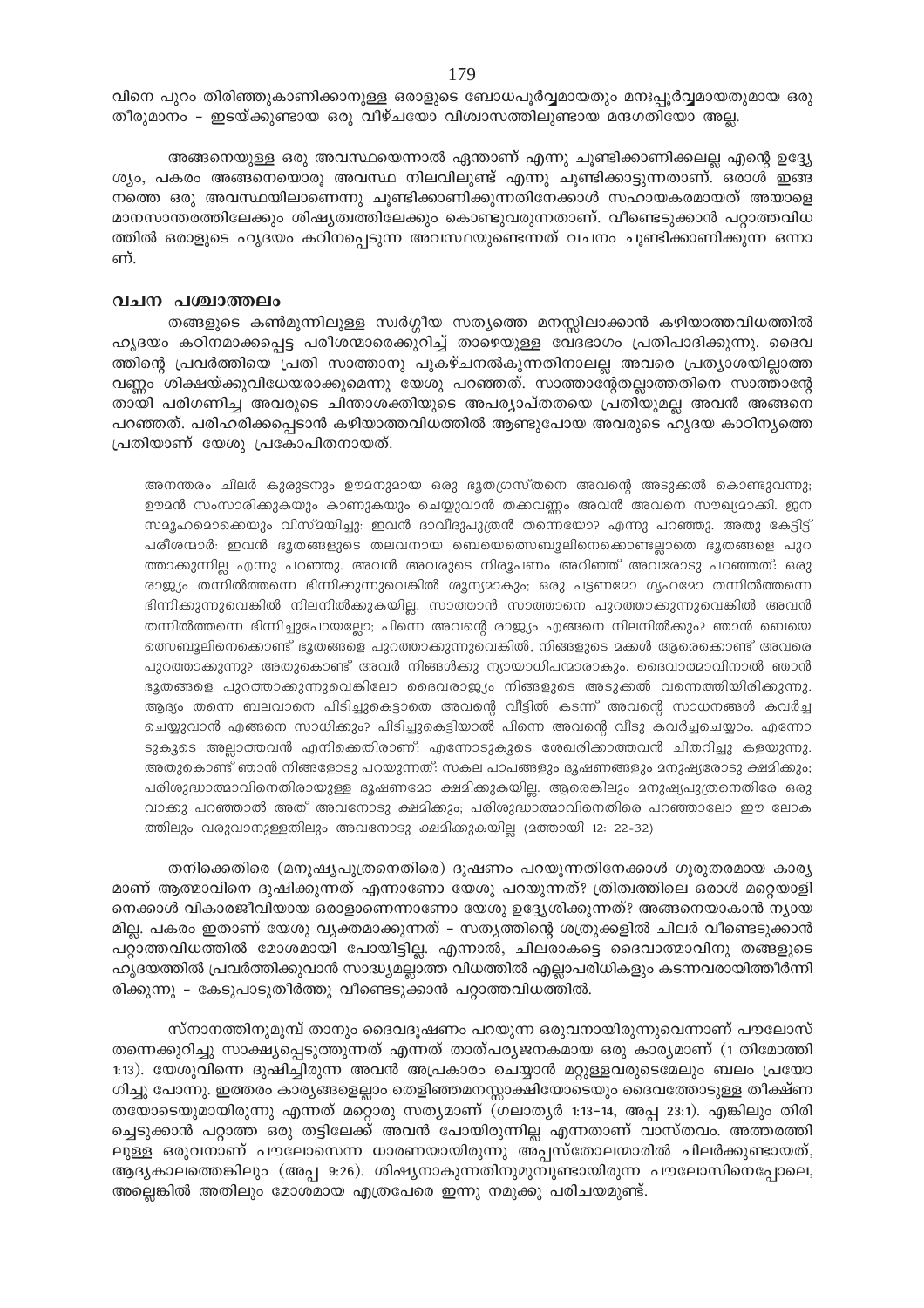അതിനാൽ ക്ഷമിക്കപ്പെടാത്ത ആ പാപം നിങ്ങൾ ചെയ്തിരിക്കുന്നുവോ എന്ന് ആകുലപ്പെ ടുന്നവരാണു നിങ്ങളെങ്കിൽ, അക്കൂട്ടത്തിൽ പെട്ടവരല്ല നിങ്ങൾ എന്നകാര്യം ഉറപ്പാണ്. കാരണം നിങ്ങൾ ഇപ്പോഴും ക്രിസ്തുവിനൊപ്പം നടക്കുന്നവരും സഭയിൽ സജീവരും വിശ്വാസം പങ്കുവയ്ക്കു ന്നവരും മറ്റുള്ളവരെ കരുതുന്നവരുമാണ്. (ഇത്തരം ആളുകളുടെ ഹൃദയം പൊതുവേ നല്ല നിലയുലു ള്ളതാണ്, മറ്റുള്ളവരുടെ മനസ്സാക്ഷിയെ പരുഷമായി നമുക്കു വിധിക്കാതിരിക്കാം – 1 കൊരിന്ത്യർ  $4:3-5$ ).

ഇക്കാര്യങ്ങളെല്ലാം പരിഗണിക്കുമ്പോൾ, പരിശുദ്ധാത്മാവിനെതിരായ പാപമെന്നത് കേവല മൊരു പ്രവർത്തിയല്ല, പകരം ഹൃദയത്തിന്റെ ഒരു അവസ്ഥയാണ് എന്നു നമുക്കു മനസ്സിലാക്കാൻ സാധിക്കും. ഒരിക്കൽക്കൂടി പറയട്ടെ, ചിലസമയത്ത് താത്കാലികമായി വിശ്വാസത്തിൽ കാണുന്ന കുറവോ, കുറ്റബോധമോ ഒന്നും ആത്മാവിനെതിരായ ക്ഷമലഭിക്കാതിരിക്കത്തക്ക പാപമല്ല.

## എന്നാൽ ചിലസമയത്ത് എനിക്കു വലിയ കുറ്റബോധം തോന്നാറുണ്ട്!

ചില സമയത്ത് എനിക്കു വലിയ കുറ്റബോധമുണ്ടാകാറുണ്ട് എന്നു നിങ്ങൾ ചിലപ്പോൾ പറ യുമായിരിക്കും. എനിക്കും അങ്ങനെ സംഭവിക്കാറുണ്ട്. പാപമാണു നമ്മിൽ കുറ്റബോധമുണ്ടാക്കുന്ന ത്. അവയെ നാം ഏറ്റുപറഞ്ഞ് ഉപേക്ഷിക്കുമ്പോൾ (സദൃശവാകൃം 28:13), വീണ്ടും നാം പാട്ടുപാടി ആനന്ദിക്കുന്നവരായിത്തീരുന്നു (സദൃശവാക്യം 29:6). എന്തോ ചിലതു ശരിയല്ല എന്നു നമ്മെ അറി യിക്കാനുള്ള ദൈവത്തിന്റെ വഴിയാണ് കുറ്റബോധം. (ആത്മാവിനെതിരായ പാപം ഇതിനെക്കാളും ഭീകരമായതാണ്). കുറ്റബോധമുള്ളയാളും കുറ്റവാളിയായ ആളും ഒന്നല്ല. മാനസാന്തരത്തിന്റെ ലാഞ്ച നപോലുമില്ലാതെ കുറ്റബോധവുമായി നടക്കുന്ന ചിലരുണ്ട്. കാര്യമായ കുറ്റം ഒന്നും ചെയ്യാതിരുന്നി ട്ടുപോലും വലിയകുറ്റബോധത്തോടെ തലയുയർത്താൻ പറ്റാതെ ഭാരപ്പെടുന്നവരും കുറെയുണ്ട്. ചില സമയങ്ങളിൽ ചില തോന്നലുകൾ നമ്മിൽ വന്നു ചേരുന്നതായി കാണപ്പെടുന്നു. എന്നാൽ കാലം കഴിയുകയും, നാം കൂടുതൽ പക്വതയുള്ളവരാകുകയും ചെയ്യുമ്പോൾ ഇത്തരം കപടകുറ്റബോധങ്ങ ളിൽ നിന്നും യാഥാർത്ഥ്യത്തിലേക്കു വളരാൻ നമുക്കിടയാകുന്നു.

## ശേഷമുള്ള ജീവിതത്തിന്റെ ആദ്യദിനം

സദ്വാർത്തയെന്തെന്നാൽ, യേശു നമ്മുടെ പാപങ്ങളെ പൊറുക്കുന്നവനാണ് (1 യോഹന്നാൻ 2:1-2), കുറച്ചുകൂടി നല്ല രീതിയിൽ അറിവുള്ളവരാകേണ്ടവരായിരുന്നു നാം എന്നാലും. കൂടുതൽ സദ്വാർത്തയെന്തെന്നാൽ, ആത്മാവിനു നിങ്ങളെ രൂപാന്തരപ്പെടുത്തുവാനായി നിങ്ങളുടെ ശേഷി ക്കുന്ന ജീവിതകാലം മുഴുവനുമുണ്ട്, പാപത്തെ പിഴുതുകളയാനും ഒരു ചുളുക്കം പോലുമില്ലാതെ നേരെയാക്കാനും.

കുറിപ്പുകൾ:

1. എബ്രായർ 2:1-3, 3:14, 4:1-11, 6:4-12 നോക്കുക.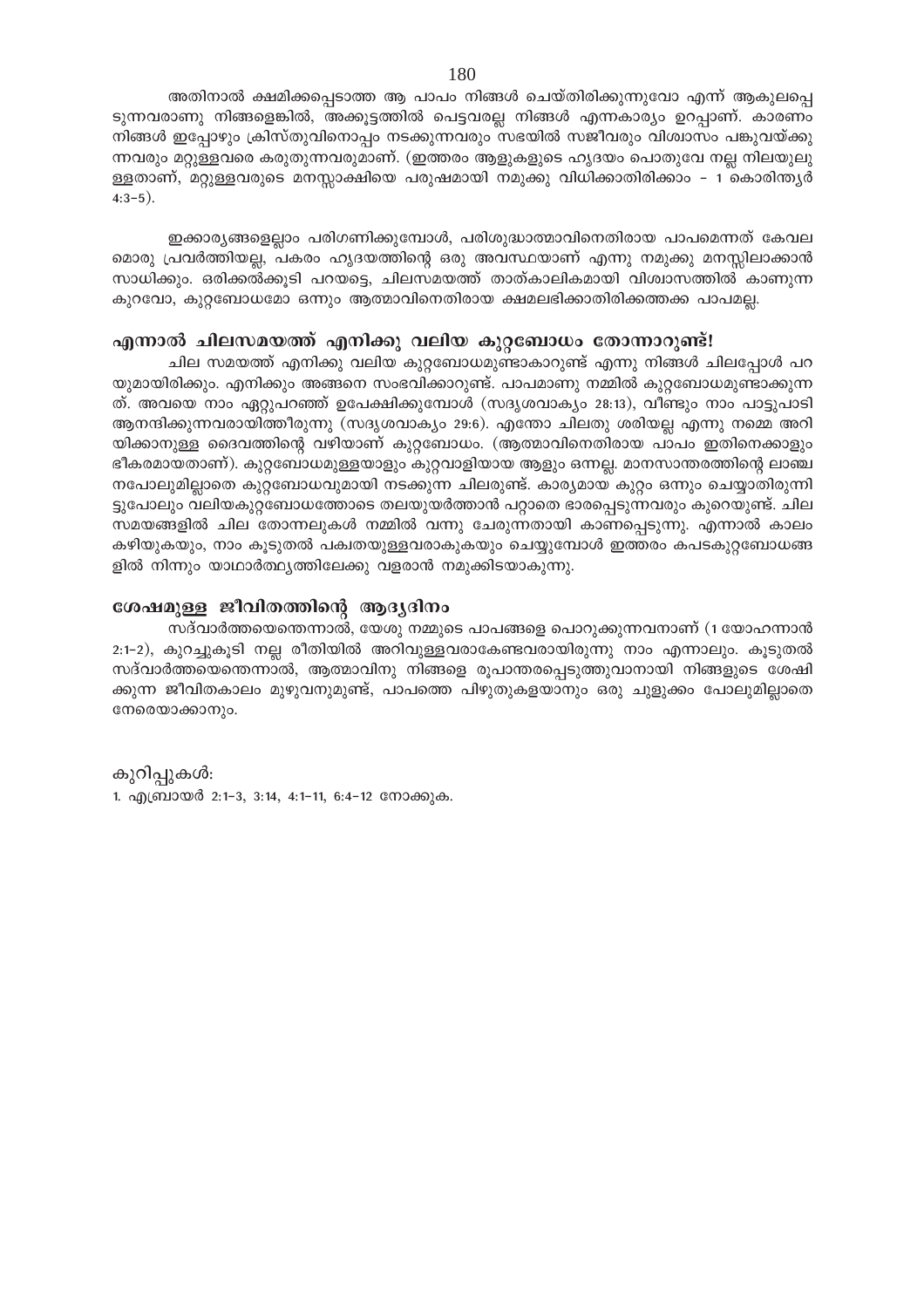## $@0@0y0@026$

# നിങ്ങൾ അറിയാൻ ആഗ്രഹിച്ചിരുന്നവ - 1

പ്രയാസകരമായ ചോദ്യങ്ങൾ

താഴെകൊടുത്തിരിക്കുന്ന ചോദ്യോത്തരങ്ങളിൽ ചിലത് ഈ പുസ്തകത്തിലെ മറ്റു ഭാഗങ്ങളിൽ പരാമർശിക്കുന്നതു നിങ്ങൾക്കു കണ്ടെത്താനാകും. ഓർമ്മപുതുക്കലിനായും കുടുതൽ സഹായം നൽകാനായുമാണ് ഈ അദ്ധ്യായം ഉൾപ്പെടുത്തുന്നത്. ഈ രണ്ട് അദ്ധ്യായങ്ങളിലും കൂടി നിങ്ങൾക്കു ണ്ടാകാവുന്ന മിക്കവാറും ചോദ്യങ്ങൾക്കു മറുപടികിട്ടുമെന്നു കരുതുന്നു.

## 1. എന്താണ് ഹോളി ഗോസ്റ്റ്?

ഗോസ്റ്റ് എന്ന വാക്കു ആശയക്കുഴപ്പമുണ്ടാക്കുന്നതാണോ? പതിനാറ്–പതിനേഴു നൂറ്റാണ്ടുക ളിൽ ഉപയോഗത്തിലുണ്ടായിരുന്ന ലിസ്ബെതൻ<sup>(1)</sup> (ഷേക്സ്പീരിയൻ) ഇംഗ്ലീഷിൽ ആത്മാവെന്ന വാക്കിനു പകരമായി ഉപയോഗിച്ചിരുന്ന വാക്കാണ് ഗോസ്റ്റ് എന്നത്. ഗോസ്റ്റ് എന്നവാക്കിനു പകരം സ്പിരിറ്റ് എന്ന വാക്കും. യേശു വെള്ളത്തിന്റെ മീതെ നടക്കുന്നതു കാണുമ്പോൾ ശിഷ്യന്മാർ പറയു ന്നതായി കിംങ് ജെയിംസ് പരിഭാഷയിൽ *അതൊരു ആത്മാവാണ്* എന്നെഴുതിയിരിക്കുന്നത് അതി നാലാണ്. യേശു തന്റെ സ്വർഗ്ഗാരോഹണത്തിനുമുമ്പു നൽകിയ കൽപനയിൽ പിതാവിന്റെയും പുത്രന്റെയും ഹോളി ഗോസ്റ്റിന്റെയും നാമത്തിൽ എന്നെഴുതിരിക്കുന്നതും അതിനാലാണ്. ഇന്നു നിലവിലുള്ള ഇംഗ്ലീഷ് ഭാഷയിൽ ഈ വാക്കുകളുടെ അർത്ഥം മറിച്ചായതിനാൽ ഹോളി സ്പിരിറ്റ് എന്നുപയോഗിക്കുന്നതാണ് ഉചിതം.

പുതിയനിയമത്തിലെ ഗ്രീക്കുഭാഷയിലും (ന്യൂമ) പഴയനിയമത്തിലെ ഹീബ്രൂഭാഷയിലും (റൂ ഹാ) ആത്മാവ് എന്ന വാക്കിന് ശ്വാസം/കാറ്റ് എന്നും അർത്ഥം കണ്ടുവരുന്നുണ്ട്. ഓരോ സാഹച ര്യവും പരിഗണിച്ചാണ് ഈ വാക്കുകളെ തീരുമാനിക്കുന്നത്.

## 2. ആത്മാവ് അവനോ, അവളോ, അതോ?

പുതിയനിയമത്തിലൂടനീളം ആത്മാവിനെ സൂചിപ്പിക്കാനായി ഉപയോഗിക്കുന്ന വിശേഷണപദം അവൻ എന്നതു തന്നെയാണ്. അതിനാൽ അവൻ എന്നവാക്ക് ന്യായമായതു തന്നെയാണെന്ന് വിചാ രിക്കാൻ കഴിയും. ദൈവത്തെയും അവൻ എന്നാണ് ഉപയോഗിക്കുന്നത്. പുരുഷനെന്നതോ സ്ത്രീയെ ന്നതോ ദൈവത്തെസംബന്ധിച്ച് ഉപയോഗിക്കാവുന്നതായി തോന്നുന്നില്ലെങ്കിലും, ദൈവവും മനു ഷ്യനും തമ്മിൽ വിഭാവനം ചെയ്യുന്ന ഭർത്താവു–ഭാര്യ ബന്ധത്തിനെ കൃത്യമായി വിശദീകരിക്കാൻ ഇതു സഹായകമാകും. (നാം മണവാട്ടിയും ക്രിസ്തു മണവാളനുമാണ്. ദൈവം നമ്മെ സംരക്ഷിക്കു കയും നമുക്കായി കരുതുകയും ചെയ്യുന്നു, നാം അവനുവേണ്ടി ഫലം പുറപ്പെടുവിക്കുന്നു). ന്യൂമാ എന്ന ഗ്രീക്കുവാക്ക് അലിംഗപദമായതിനാൽ അവൻ അല്ലെങ്കിൽ അവൾ എന്ന വാക്കിനു പകരം അത് എന്നുപയോഗിക്കുന്നതാണ് നിങ്ങൾക്ക് അടുപ്പമുണ്ടാക്കുന്നതെന്നു തോന്നുന്നുവെങ്കിൽ അതിനും കുഴപ്പമില്ല. $^{(2)}$ 

പരിശുദ്ധാത്മാവിന് ഇച്ഛയും, മനസ്സും പ്രിയവുമുണ്ട് (റോമർ 8:27, 1 കൊരിന്ത്യർ 12:11, റോമർ 15:30). അവൻ സംസാരിക്കുകയും പഠിപ്പിക്കുകയും നയിക്കുകയും ചെയ്യുന്നു (1 തിമോത്തി 4:1, യോഹ ന്നാൻ 14:26, അപ്പ 16:6–10). അവനെ നിഷേധിക്കാനും ദുഃഖിപ്പിക്കാനും എതിരെ ദൂഷണം പറയാനും അവനോടു നുണപറയാനും കഴിയും (അപ്പ 7:51, എഫേസ്യർ 4:30, മത്തായി 12:31, അപ്പ 5:3). ആത്മാവ് ഒരു വ്യക്തിയല്ലായിരുന്നെങ്കിൽ ഇതൊന്നും ചെയ്യാൻ കഴിയില്ലായിരുന്നു. അതുകൂടാതെ ആത്മാവ് സർവ്വജ്ഞാനിയും സർവ്വവ്യാപിയും നിത്യനുമാണ് (1 കൊരിന്ത്യർ 2:10, സങ്കീ 139:7-10, എബ്രായർ 9:14) - ദൈവമാണെന്നു സാരം. അവൻ ഒരു സ്വാധീനം മാത്രമോ, അല്ലെങ്കിൽ ഒരു ശക്തിമാത്രമോ അല്ല, അവൻ ദൈവവും ത്രിത്വത്തിലെ അംഗവുമാണ്. (ഏഴാം ചോദ്യവും നോക്കുക)

## 3. ആത്മാവിൽ നിറഞ്ഞതായിരിക്കുക എന്നാൽ എന്താണ്?

അടിയുറച്ച ആത്മീയത സ്വന്തമായുള്ള ഒരു വ്യക്തിയെന്നതാണ് അതിന്റെ അർത്ഥം. ഒരു പ്രത്യേക സാഹചര്യത്തിൽ ഉയർത്തുന്ന യാചനയ്ക്കുള്ള മറുപടിയായി ലഭിക്കുന്ന ആത്മീയ ശക്തി യെയും ഈ വാക്കു സൂചിപ്പിക്കുന്നുണ്ട്. നമ്മുടെ ജീവിതത്തിന്റെ ഏല്ലാ മുക്കിലും മൂലയിലും വ്യാപി ക്കുന്നതാണ് ഈ ആത്മനിറവ്. (ഒന്നാം അദ്ധ്യായം നോക്കുക).

അത്ഭുതങ്ങൾ ചെയ്യാനുള്ള കഴിവുകൾ പ്രാപിക്കുന്നതിനുമുമ്പുതന്നെ സ്തെഫാനോസും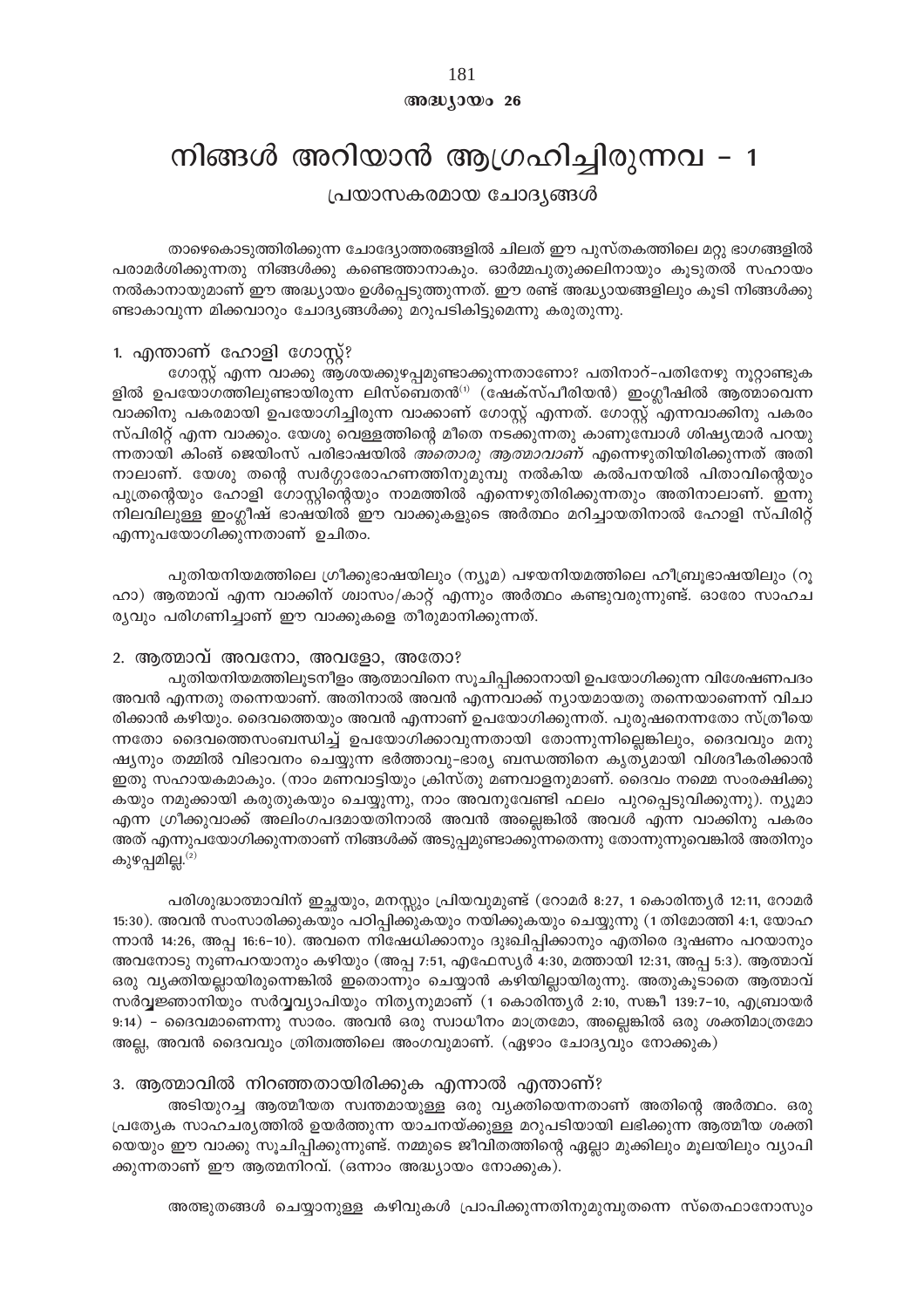ഫിലിപ്പോസും ആത്മനിറവുള്ളവരായിരുന്നു (അപ്പ 6:3). ജനനത്തിനു മുമ്പേതന്നെ സ്നാപകയോ ഹന്നാനും ആത്മാവിൽ നിറഞ്ഞവനായിരുന്നു (ലൂക്കോസ് 1:15), എങ്കിലും അവൻ യാതൊരു അത്ഭു തവും പ്രവർത്തിച്ചില്ല (യോഹന്നാൻ 10:41). ആത്മാവിനാൽ നിറയുകയെന്നത് അത്ഭുതങ്ങൾ പ്രവർത്തി ക്കുന്നതാണെന്ന നവപെന്തക്കോസ്തുവൃത്തങ്ങളുടെ അവകാശവാദം തള്ളിക്കളയേണ്ടതുതന്നെയാ ണ്.

4. അത്ഭുതപ്രവർത്തികൾ ആത്മരക്ഷയെ ഉറപ്പുവരുത്തുന്നുണ്ടോ?

തീർച്ചയായും ഇല്ല! ആവർത്തനം 13:1–5, 1 ശമുവേൽ 19:18–24, മത്തായി 7:21–23, മർക്കോസ് 13:22, അപ്പ 19:13, 2 തെസ്സലോനികൃർ 2:9–11, വെളിപാട് 13:13. രക്ഷിക്കപ്പെടാത്ത ആളുകൾ പോലും അത്ഭുതങ്ങൾ പ്രവർത്തിക്കുന്നതായും/അത്ഭുതങ്ങൾ പ്രവർത്തിക്കുന്ന തോന്നലുളവാക്കുന്നതായും കാണാപ

## 5. ആത്മാവിനാൽ നയിക്കപ്പെടുക എന്നാൽ എന്ത്?

ദൈവഹിതം ഊഹിച്ചെടുക്കാനായുള്ള ഒരു ഉപാധിയല്ല ഇത്, തീർച്ചയായും. നിങ്ങളുടെ തോന്നലുകളെ ന്യായീകരിക്കുന്നതുമല്ല ഇത് (സദൃശവാക്യം 14:12, യിരമ്യ 17:9). ആത്മാവിനാൽ മാംസത്തെ വിജയിക്കുന്നതിനെയാണ് ആത്മാവിനാൽ നയിക്കപ്പെടുകയെന്നതിന്റെ അർത്ഥം (ഗലാ ത്യർ 5:1–16). കുറുക്കുവഴികളില്ലാത്ത ഒരു പഠനപ്രക്രിയയാണിത് (സങ്കീർത്തനം 143:10, യെഹെസ്കേൽ 36:27). കൂടെകൂടെ പാപത്തിൽ വീഴുന്നയാളുകൾ ആത്മാവിന്റെ വഴിനടത്തലിനു വിധേയരാകേണ്ടതു ണ്ട്. (അദ്ധ്യായം 9 നോക്കുക).

## 6. ബൈബിളിലെ അത്ഭുതങ്ങളുടെ പ്രഥമ ലക്ഷ്യം എന്താണ്?

ദൈവവചനം ജനത്തിലേക്കെത്തിക്കുന്നതാണ് അത്ഭുതങ്ങളുടെ പ്രഥമ ലക്ഷ്യം. പുറപ്പാട് 4:5, 1 രാജാക്കന്മാർ 17:24, മർക്കോസ് 16:20, അപ്പ 14:3, എബ്രായർ 2:4 എന്നീ വചനങ്ങൾ നോക്കുക. ബൈബിൾ ചരിത്രത്തിലെ മൂന്നു പ്രധാനനാഴികക്കല്ലുകളുടെ കാലഘട്ടങ്ങളിലാണ് അത്ഭുതങ്ങളുടെ കുത്തൊഴുക്കു നാം കാണുന്നത്: നിയമം നൽകപ്പെട്ട കാലഘട്ടത്തിൽ (മോശ), പ്രവാചകപ്രസ്ഥാനം രൂപമെടുത്ത കാലഘട്ടത്തിൽ (ഏലിയാ), സുവിശേഷപ്രഖ്യാപന കാലഘട്ടത്തിൽ (യേശു). എഴുത പ്പെട്ടവചനത്തെ സ്ഥിരീകരിക്കാനല്ല, പകരം പറയപ്പെട്ട വചനത്തെ (പുതിയ വെളിപാടുകളെ) സ്ഥിരീ കരിക്കാനാണ് അത്ഭുതങ്ങൾ.

ബൈബിൾ എഴുതി പൂർത്തിയാക്കി കാനോനാക്കിയതിനാൽ<sup>ദ)</sup> അത്ഭുതങ്ങൾ ഇന്നു നിലവി ലില്ല. (പത്തൊൻപതാം അദ്ധ്യായം നോക്കുക).

## 7. ത്രിത്വത്തെക്കുറിച്ച് എന്താണു പറയാനുള്ളത്?

ത്രിത്വമെന്ന വാക്കു ബൈബിളിൽ കാണാത്ത ഒന്നാണ്, മുന്നും നാലും നുറ്റാണ്ടുകളിലെ ദൈവശാസ്ത്ര പഠനത്തിൽനിന്നും ഉരുത്തിരിഞ്ഞ ഒരു തത്വമാണിത്. (ആത്മാവിന്റെ സ്ഥാനത്തെ ക്കുറിച്ചു തലമുറകളോളം പഠനങ്ങൾ നടത്തിയാണ് ആദ്യകാലങ്ങളിലെ ക്രിസ്ത്യാനികൾ ഈ തത്വം രൂപപ്പെടുത്തിയെടുത്തത്). പിതാവും പുത്രനും പരിശുദ്ധാത്മാവുമായുള്ള ബന്ധം വിശദീകരിക്കു ന്നത് വെല്ലുവിളി ഉയർത്തുന്ന ഒരു കാര്യമാണ്. തങ്ങൾക്ക് അപ്രാപ്യനായ അവസാനമില്ലാത്തവ നായ ദൈവത്തിന്റെ പ്രകൃതിയെക്കുറിച്ചു മനസ്സിലാക്കാൻ പറ്റാത്ത ചിലർ ത്രിത്വമെന്ന ആശയത്തെ ശക്തമായ വാക്കുകളാൽ തള്ളിക്കളയുന്നു. ദൈവത്തിന്റെ പ്രകൃതിയെക്കുറിച്ച് മനുഷ്യൻ ഇതുവരെ എത്തിച്ചേരാത്ത ഒരു വിശദീകരണം നൽകാൻ ഈ തത്വത്തിനു കഴിയുന്നു.

പുതിയനിയമത്തിൽ പിതാവിനെയും പുത്രനെയും പരിശുദ്ധാത്മാവിനെയും ഒരുമിച്ചു പരാ മർശിച്ചിരിക്കുന്നത് നാം പതിവായി കാണുന്നു (2 കൊരിന്ത്യർ 13:14, മത്തായി 28:19, യോഹന്നാൻ 14:17–23). ത്രിത്വത്തിലെ മൂന്നുപേരും ദൈവമാണെന്നുള്ളതിനു തെറ്റുപറ്റാത്തരീതിയിലുള്ള തെളിവു കൾ വചനത്തിലുണ്ട്. മൂന്നുപേരും ദൈവമാണ്, എന്നാൽ ഇതിൽ ഒരാൾ മറ്റൊരാളല്ല. പിതാവ് ദൈവ മാണ്, യേശു ദൈവമാണ്, എന്നാൽ പിതാവ് യേശുവാണ് എന്നു പറയാനാവില്ല.

വെള്ളത്തിന്റെ മൂന്നു രൂപങ്ങൾ ഞാൻ സാധാരണയായി ഉപയോഗിക്കുന്ന ഒരു ഉദാഹരണ മാണ്. മഞ്ഞും (ഐസ്) നീരാവിയും വെള്ളത്തിന്റെ വിവിധ രൂപങ്ങളാണ്, എന്നിരുന്നാലും മഞ്ഞ് വെള്ളമല്ല, എന്ന പോലെ. ഞാൻ കേട്ടിട്ടുള്ള മറ്റു താരതമ്യങ്ങളിലൊന്ന് കാലങ്ങളുടെതും (ഭൂതം, വർത്തമാനം, ഭാവി), മുട്ടയുടേതുമാണ് (തോട്, വെള്ളകരു, മഞ്ഞകരു).

ത്രിത്വത്തെ പ്രതിനിധാനം ചെയ്യുന്നതെന്നു പറയുന്ന ഒരു ചിത്രീകരണത്തിനും ത്രിത്വത്തിന്റെ ശരിയായ അന്തസത്തയെ വിശദീകരിക്കാൻ മതിയായതല്ല എന്നാണ് എന്റെ തോന്നൽ. ഓർക്കുക: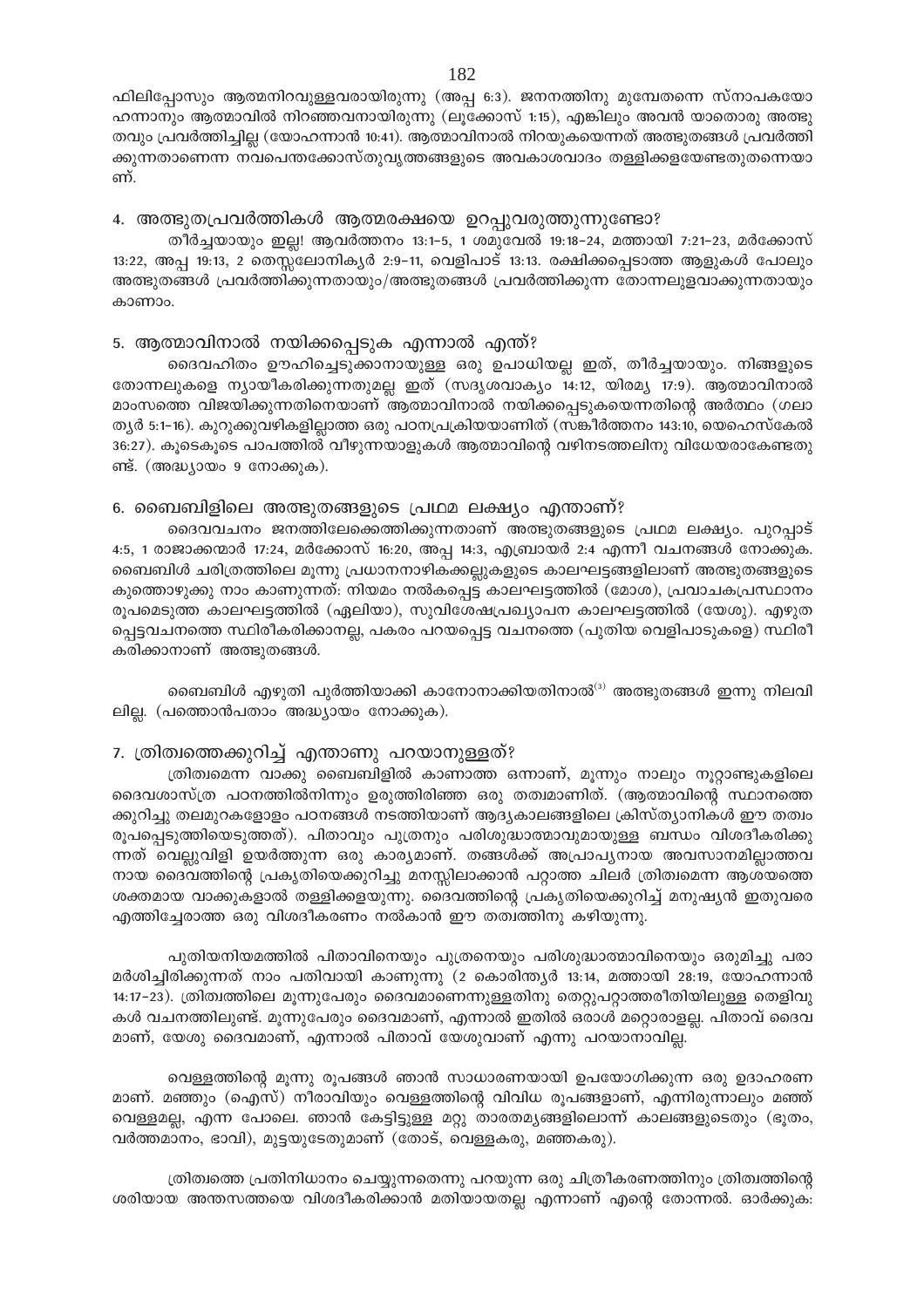183 ഈ മൂന്നു വ്യക്തികളും മൂന്നു വ്യത്യസ്തവ്യക്തികളല്ല (ഒന്നാം അദ്ധ്യായം നോക്കുക). ഈ ആശയം



മനസ്സിലാക്കാൻ ബുദ്ധിമുട്ടുള്ളതായി തോന്നുന്നുവെങ്കിൽ ഒട്ടും പരിഭ്രമിക്കേണ്ട! ദൈവശാസ്ത്രപ ണ്ഢിതർക്കുപോലും ത്രിത്വത്തിനുതകുന്ന വിശദീകരണങ്ങൾ വാക്കുകളിലാക്കാൻ നൂറ്റാണ്ടുകളെടു ക്കേണ്ടി വന്നെങ്കിൽ പിന്നെ അരമണിക്കൂറുകൊണ്ട് നമുക്കതു മനസ്സിലാക്കാൻ സാധിച്ചില്ലെങ്കിൽ അതിലൊട്ടും ആധികൊള്ളേണ്ടതില്ല.

8. നമ്മിൽ വസിക്കുന്ന പരിശുദ്ധാത്മാവിനെ നമുക്ക് അനുഭവിച്ചറിയുവാൻ കഴിയുമോ? ആത്മീയമായി മികച്ച ദിനങ്ങളായി നമുക്കുതോന്നുന്ന ചിലദിവസങ്ങളില്ലേ, മറ്റു ദിവസങ്ങളെ

താരതമ്യം ചെയ്തു നോക്കുമ്പോൾ? നമ്മിലുള്ള ആത്മാവിന്റെ പ്രവർത്തനമല്ലാ അതെന്ന് നമുക്ക് പറയാൻ കഴിയുമോ? (എഫേസ്യർ 3:16). ദൈവാത്മാവിനെയോ, ആത്മാവിന്റെ പ്രവർത്തനത്തേയോ നമുക്ക് അനുഭവഭേദ്യമാകാൻ കഴിയുകയില്ലെന്നു പറയുന്നത്, അന്ധവിശ്വാസജഢിലമായ ചിന്താഗ തികൾക്കെതിരെയുള്ള ഒരു കടന്ന പ്രതികരണമായിപ്പോകും. ഊഷ്മളമായ വഴുതിപ്പോകുന്ന ഒരു വികാരാനുഭവത്തെ പിന്താങ്ങുന്ന ഒരു ആശയമല്ല ഇത്. പകരം, ആത്മീയമായ ശക്തിയോ ബലഹീ നതയോ അനുദിനം നമ്മിൽ അനുഭവഭേദ്യമാകുന്നതിനെക്കുറിച്ചുള്ള ഒരു വിശദീകരണമാണിത് (സ ങ്കീർത്തനം 32, 38 എന്നീ അദ്ധ്യായങ്ങൾ സങ്കീർത്തനം 18:28-50 വചനവുമായി താരതമ്യം ചെയ്യുക). എന്നിരുന്നാലും, നമ്മുടെ വികാരങ്ങളിലൂടെ/തോന്നലുകളിലൂടെ ആത്മാവു നമുക്കു വ്യക്തിപരമായ മാർഗ്ഗനിർദ്ദേശങ്ങൾ നല്കുന്നു എന്നവാദത്തിന് യാതൊരു വചനാടിസ്ഥാനവുമില്ല.

## 9. ആത്മാവിനെ നമുക്കു നഷ്ടപ്പെടുത്താൻ കഴിയുമോ?

നമ്മിലെ വിശ്വാസം നഷ്ടമായാൽ നമ്മിലെ നിക്ഷേപത്തെ (2 കൊരിന്ത്യർ 1:22, 5:5) പിൻവ ലിക്കുമെന്നു സൂചനനൽകുന്ന ഒരു വചനവും തിരുവെഴുത്തുകളിലില്ല. ആത്മാവിനെ ദുഃഖിപ്പിക്കുന്ന ഒരു അവസ്ഥയിൽ നമുക്കാകാൻ സാധിക്കും (എഫേസ്യർ 4:30), ആത്മാവിന്റെ അഗ്നി നമ്മിൽ കെടു ത്താനും കഴിയും (1 തെസ്സലോനികൃർ 5:19), എന്നാലും ആത്മാവിനെ വീണ്ടും സ്വീകരിക്കേണ്ട അവസ്ഥ വരുന്നില്ല. തിന്മനിറഞ്ഞ ശിമയോന്റെ ഹൃദയത്തെ പ്രതി മാനസാന്തരപ്പെടുവാനാണ് കല്പി ക്കപ്പെട്ടത്, രണ്ടാമതൊരു സ്നാനത്തെക്കുറിച്ചു ചിന്തിക്കാനല്ല - പാപപ്പൊറുതിക്കായി ദൈവത്തോടു യാചിക്കാനും (അപ്പ 8:22).

#### 10. നമ്മുടെ ആത്മാവിനു പുഃനർജന്മമുണ്ടോ?

ഈ ചോദ്യത്തിനുമതിയായ ഉത്തരം ലഭിക്കാൻ ഏബ്രായർ 9:27 മാത്രം മതി. ഇയോബ് 7:9–10 വചനവും നോക്കുക.

എഡ്ഗാർ കേയ്സ് തുടങ്ങിയ ചില ആളുകൾ, ഏലിയാവുമായി സ്നാപകയോഹന്നാനു തുലനം കൽപ്പിക്കുന്നതിലൂടെ യേശു പുഃനർജന്മത്തെ അനുകൂലിക്കുന്നുവെന്നു വാദിക്കുന്നുണ്ട്. താൻ ഏലിയാവല്ല എന്നാണ് യോഹന്നാൽ പറയുന്നത് (യോഹന്നാൻ 1), ഏലിയാവിന്റെ ആത്മാവിൽ വന്ന ഒരുവനെന്നാണ് യോഹന്നാനെക്കുറിച്ചു സൂചിപ്പിക്കുന്നത് (ലൂക്കോസ് 1). മറ്റു വാക്കുകളിൽ പറഞ്ഞാൽ ആത്മീയതയിൽ യോഹന്നാൻ ഏലിയാവിനെപ്പോലെയാണ്. യോഹന്നാൻ ഏലിയാവാ യിരുന്നെങ്കിൽ രൂപാന്തരസമയത്ത് യേശു എപ്രകാരം ഏലിയാവിനെ കാണും? പുനർജന്മത്തെക്കു റിച്ചു യാതൊരു സൂചനയും വചനത്തിൽ ഇല്ല. ഈ ലോകത്തിൽ ജീവിച്ചിരുന്ന സകല ആത്മാക്ക ളെയും പുനർജനിപ്പിക്കുന്നതിന്റെ കുഴപ്പിക്കുന്ന കണക്കുകളിലേക്കു ഞാൻ കടക്കുന്നുമില്ല.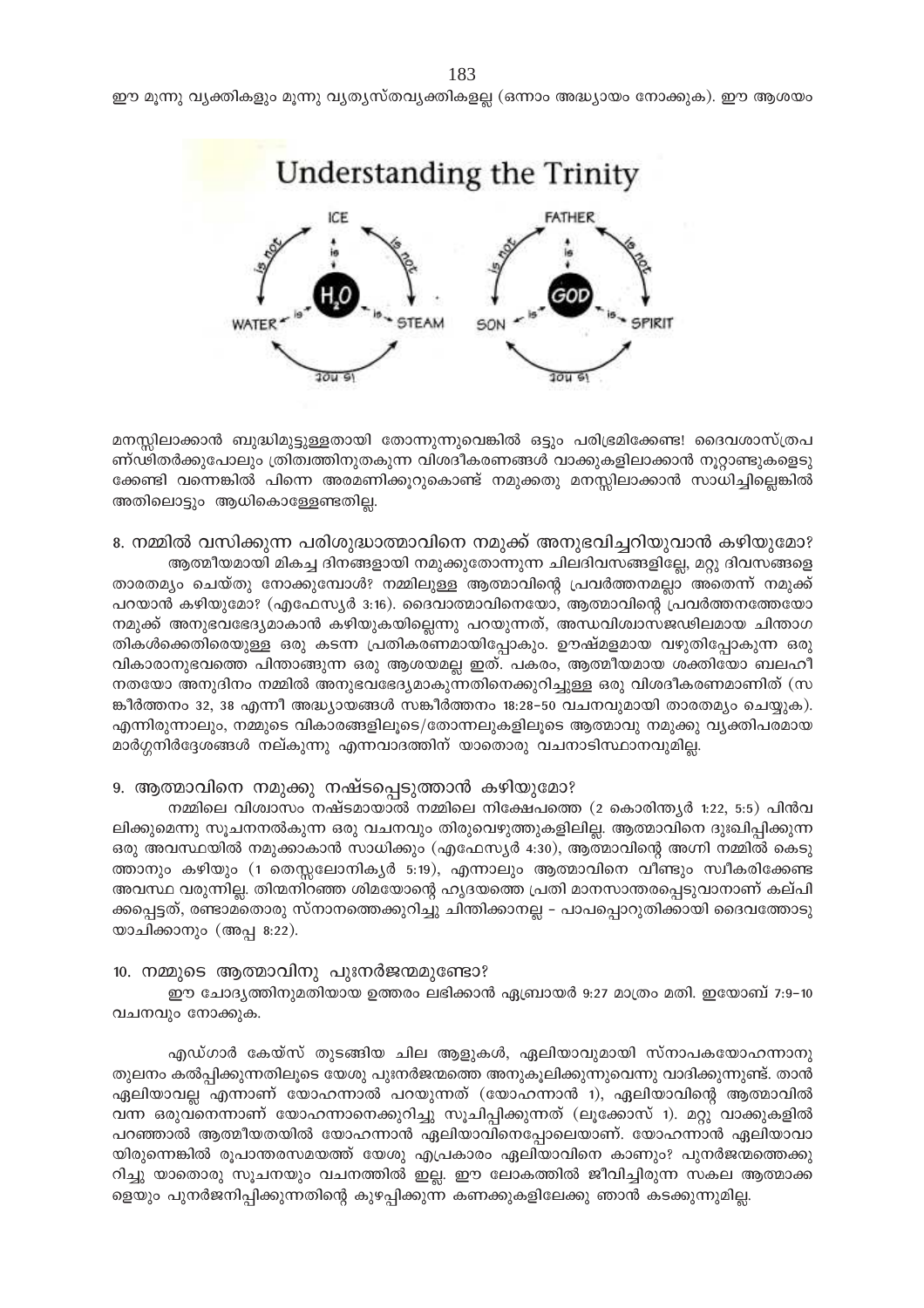11. അകമേയുള്ള വാസം എന്താണ്?

ആത്മാവു നമ്മുടെ ഹൃദയത്തിൽ വസിക്കുന്നു എന്നു ചൂണ്ടിക്കാണിക്കുന്ന അനേകം വചന ങ്ങൾ ബൈബിളിലുണ്ട് (റോമർ 8:9, 1 കൊരിന്ത്യർ 9:19, 2 തിമോത്തി 1:14). സ്നാനസമയത്തു നമുക്കു ദാനമായി ലഭിക്കുന്ന പരിശുദ്ധാത്മാവിലൂടെ ദൈവം നമ്മിൽ വസിക്കുന്നു (അപ്പ 2:38-39). നമ്മുടെ ഹ്യയത്തിലുള്ള ആത്മാവിന്റെ ഈ വാസത്തെയാണ് അകമേയുള്ള വാസമെന്ന വാക്കുകൊണ്ടു സുചി പ്പിക്കുന്നത്, കാരണം ആത്മാവു നമ്മിൽ വസിക്കുന്നു.

12. വചനങ്ങളിൽക്കൂടി മാത്രമാണോ ആത്മാവു നമ്മിൽ വസിക്കുകയും പ്രവർത്തി ക്കുകയും ചെയ്യുന്നത്?

വചനത്തിൽകുടിമാത്രമാണ് ആത്മാവു നമ്മിൽ പ്രവർത്തിക്കുന്നതെന്നു സമർത്ഥിക്കുന്ന ചില കുട്ടരുണ്ട്, ആത്മാവു നമ്മിൽ വ്യക്തിപരമായി വസിക്കുന്നില്ല എന്നും അവർ പറയുന്നു.

ദൈവവചനവും ആത്മാവും തമ്മിൽ വാക്കുകൾക്ക് വിശദീകരിക്കാനാവാത്ത ഒരു ബന്ധം നിലനിൽക്കുന്നുണ്ട് എന്ന കാര്യത്തിൽ യാതൊരു തർക്കവുമില്ല. ആത്മാവിനു കരേറ്റുന്ന പലകാര്യ ങ്ങളും വചനത്തിനും കരേറ്റപ്പെടുന്നുണ്ട്:

വചനം നമ്മെ ജീവിപ്പിക്കുന്നു (സംരക്ഷിക്കുന്നു) - സങ്കീർത്തനം 119:50 വചനം നമ്മെ ശക്തീകരിക്കുന്നു - സങ്കീർത്തനം 119:28) വചനം നമ്മെ പവിത്രീകരിക്കുന്നു – യോഹന്നാൻ 17:17 വചനം നമുക്കു ജ്ഞാനം നൽകുന്നു – 2 തിമോത്തി 3:14-15 വചനം നമ്മെ ബോധവൽക്കരിക്കുന്നു - സങ്കീ 119:130 ദൈവത്തിന്റെ പ്രകൃതിയിൽ ഭാഗഭാക്കാകാൻ വചനം നമ്മെ അനുവദിക്കുന്നു – 2 പത്രോസ് 1:4

എന്നാൽ ആത്മാവു വചനത്തിലൂടെ (ആത്മാവിന്റെ വചനത്തിലൂടെയോ – എഫേസ്യർ 6:17) മാത്രമാണു പ്രവർത്തിക്കുന്നതെന്നു അനുമാനിക്കാനുള്ള സാഹചര്യങ്ങൾ നിലവിലില്ല. അങ്ങനെ യായിരുന്നെങ്കിൽ അപ്പ 2:38ൽ പരിശുദ്ധാത്മാവിനെ നൽകുമെന്നു പറയുന്നിടത്ത് ദൈവവചനത്തെ തരുമെന്നു തിരുത്തിയെഴുതേണ്ടി വരുമായിരുന്നു. അപ്പ 2ൽ പരിശുദ്ധാത്മാവിനെ വാഗ്ദാനം ചെയ്യുന്ന അനേകം വചനങ്ങളുണ്ട് (വാ 17, 33, 38, 39). മാത്രമല്ല, അപ്പ 5:32, 1 യോഹന്നാൻ 3:24,യോഹന്നാൻ 14:16–23 മുതലായ വചനങ്ങൾ സൂചിപ്പിക്കുന്നത്, ദൈവത്തിന്റെ പ്രതിനിധിയെയല്ല, ദൈവത്തിന്റെ സാന്നിദ്ധ്യം തന്നെയാണ് നമുക്കു നൽകിയിരിക്കുന്നത് എന്നാണ്.

വചനത്തിലൂടെയാണ് ആത്മാവു നമ്മിൽ പ്രവർത്തിക്കുന്നതെന്നു പറയുന്നത് കൃത്യമായ ഒരു പ്രസ്ഥാവനയാണ്. ദൈവവചനത്തിനു നാം കീഴടങ്ങുന്ന അതേ അളവിൽ പരിശുദ്ധാത്മാവു നമ്മിൽ പ്രവർത്തിക്കുന്നു എന്നു പറയുന്നതും കൃത്യമാണ്. ദൈവവചനത്തിലൂടെ പരിശുദ്ധാത്മാവു വെളിപ്പെടുത്തുന്നവ മാത്രമേ നമുക്കു ആത്മാവിനെക്കുറിച്ചും മനസ്സിലാക്കാൻ കഴിയൂ എന്നതു സത്യ മായതാണെങ്കിലും, ആത്മാവു നമ്മിൽ വസിക്കുന്നത് എപ്രകാരമാണ് എന്നതിന് ഇതുമായി ബന്ധ മില്ല.

13. തുറന്ന ഒരു വാതിലിനുവേണ്ടി ദൈവത്തോടു യാചിക്കുന്നതിൽ തെറ്റുണ്ടോ? ഒരു കുറിയിടുന്നതിനു തുല്യമായ ഒരു കാര്യമല്ല തീർച്ചയായുമിത്. തുറന്നവാതിൽ കണ്ടെ

ത്താനായി കുറിയിടുന്നതിലാണ് (അടയാളങ്ങൾ തേടുന്നതിലാണ്) നമൂക്കു തെറുപറുന്നത്. തുറന്ന ഒരു വാതിലിനായി ദൈവത്തോടു യാചിക്കുന്നതിൽ ഒരു തെറ്റുമില്ല (കൊലോസ്യർ 4:3).

#### 14. പഴയനിയമപ്രവചനങ്ങളെക്കുറിച്ച് എന്തു പറയുന്നു?

സാധാരണയായി ദർശനങ്ങളെ അടിസ്ഥാനപ്പെടുത്തി ചെയ്യന്ന പ്രസംഗമാണ് പഴയനിയമ പ്രവചനങ്ങൾ. ഈ അനുമാനത്തിനു വൃത്യസ്തത മോശയുടെ കാര്യത്തിൽ മാത്രമാണ്. സംഖ്യ 12:6-8 നോക്കുക:

...നിങ്ങളുടെ ഇടയിൽ ഒരു പ്രവാചകൻ ഉണ്ടെങ്കിൽ യഹോവയായ ഞാൻ അവനു ദർശനത്തിൽ എന്നെ വെളിപ്പെടുത്തുകയും സ്വപ്നത്തിൽ അവനോട് അരുളിച്ചെയ്യുകയും ചെയ്യും. എന്റെ ദാസ നായ മോശെയോ അങ്ങനെയല്ല; അവൻ എന്റെ ഗൃഹത്തിനൊക്കെയും വിശ്വസ്തനാകുന്നു. ഞാൻ അവനോട് അരുളിച്ചെയ്യുന്നതു മറപൊരുളായിട്ടല്ല, അഭിമുഖമായും സ്പഷ്ടമായുമത്രേ; അവൻ യഹോ വയുടെ രൂപം കാണും. അങ്ങനെയിരിക്കെ നിങ്ങൾ എന്റെ ദാസനായ മോശെയ്ക്കെതിരായി സംസാ രിക്കുവാൻ ഭയപ്പെടാതിരിക്കുന്നത് എന്ത്? (സംഖ്യ 12:6-8).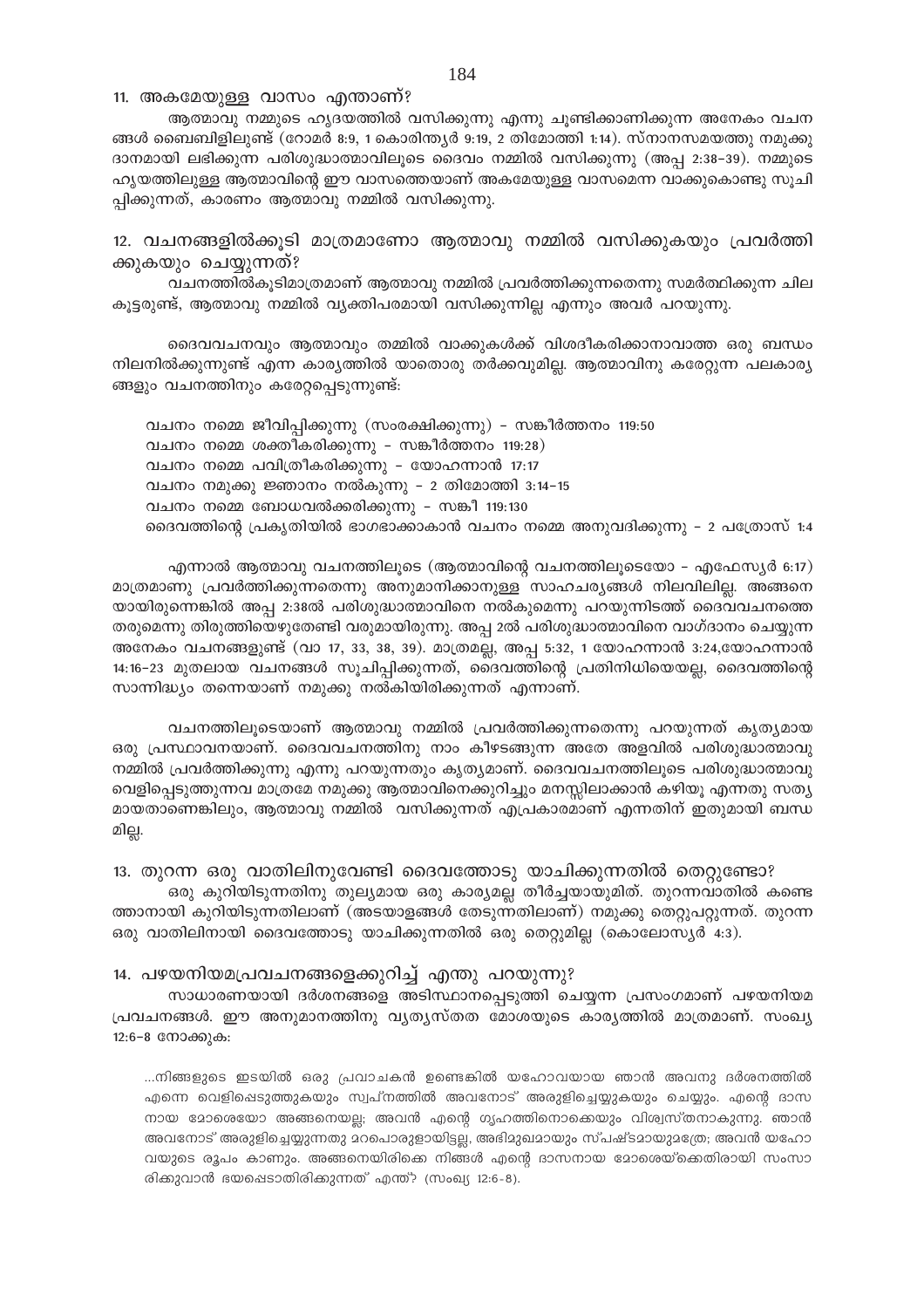ഒരു പ്രവാചകന് ദൈവത്തിൽ നിന്നും ഒരു ദർശനമുണ്ടാകും (ഹോശേയ 12:10, യോവേൽ 2:28, മീഖാ 3:6), മിക്കവാറും അവർ ഉറങ്ങുന്ന സമയത്തായിരിക്കുമത് (ആവർത്തനം 13:1, 1 ശമുവേൽ 3:1, 16, 1 രാജാക്കന്മാർ 3:5-15, 1 ദിനവൃത്താന്തം 17:3, ദുർഗ്രഹമായ യിരമ്യ 31:26). ആ ദർശനത്തെ അടി സ്ഥാനപ്പെടുത്തി പ്രവാചകൻ ജനങ്ങൾ മാറ്റം വരുത്തേണ്ട സംഗതികളെക്കുറിച്ചും പ്രസംഗിക്കും. പ്രസംഗിക്കുന്നതിനു മുമ്പ് താൻ കണ്ട ദർശനത്തെക്കുറിച്ചു ധ്യാനിക്കാനുള്ള ഒരു സമയം പ്രവാചക നുണ്ട്. അതിനുശേഷം താൻ എന്തു പ്രവചിക്കാൻ പോകുന്നു എന്നുതീരുമാനിക്കുന്നതിനുള്ള പൂർണ്ണാ ധികാരവും പ്രവാചകനുണ്ട് (1 കൊരിന്ത്യർ 14:32).

എന്നാൽ ദൈവം മോശയോട് ദർശനങ്ങളിലൂടെയല്ലാതെ മുഖത്തോടുമുഖം<sup>(4)</sup> സംസാരിക്ക യാൽ മോശ വ്യത്യസ്തനായിരുന്നു. ഇനി നമ്മുടെ ശ്രദ്ധ പുറപ്പാട് 7:1 ലേക്കു തിരിക്കാം:

യഹോവ മോശെയോട് അരുളിച്ചെയ്തത്: ഇതാ, ഞാൻ നിന്നെ ഫറവോന് ദൈവമാക്കിയിരിക്കുന്നു; നിന്റെ സഹോദരനായ അഹരോൻ നിനക്കു പ്രവാചകനുമായിരിക്കും (പുറപ്പാട് 7:1).

മോശ ദൈവംപോലെയും അഹരോൻ മോശയുടെ പ്രവാചകൻ പോലെയുമായിരിക്കുമെന്നു ഇവിടെ പറയുന്നു. മറ്റുവാക്കുകളിൽ പറഞ്ഞാൽ, മോശയുടെ സന്ദേശം ഫറവോനിലേക്കെത്തിക്കാനുള്ള ഒരു ഉപാധിയാണ് അഹരോൻ. മനുഷ്യരിലൂടെ ദൈവം മനുഷ്യരോടു സംസാരിക്കുന്നതാണു പ്രവചനം എന്നു പറയുന്നതിൽ തെറ്റില്ല.

പ്രവചനത്തിന് മുൻകൂട്ടി കാര്യങ്ങൾ പറയുന്ന ഒരു ഘടകവുമുണ്ട്. പല മതനേതാക്കന്മാരേയും അവർ മുൻകൂട്ടി പറഞ്ഞ കാര്യങ്ങളാലാണ് അറിയപ്പെടുന്നതുതന്നെ, അവയിൽ പലതും മനസ്സിലാ ക്കിയെടുക്കാൻ പറ്റാത്തവിധത്തിൽ അവ്യക്തവും നിറവേറാത്തവിധത്തിൽ തെറ്റായതുമാണെന്നുള്ള താണു വാസ്തവം. (മാങ്ങ എറിയുന്നതുപോലെ അവയിൽ ചിലത് കുറിക്കു കൊള്ളാൻ സാദ്ധ്യതയു ണ്ട്). പ്രവചനം ശരിയാവാതെവരുന്ന പ്രവാചകരെ കല്ലെറിഞ്ഞുകൊല്ലുക എന്നതായിരുന്നു പഴയനി യമ രീതി (ആവർത്തനം 18:20–22). വ്യാജപ്രവചനങ്ങളെ അത്രമാത്രം കാര്യഗൗരവത്തോടെയാണ് ദൈവം പരിഗണിച്ചിരുന്നത്. എന്നിരുന്നാലും, ബൈബിളിനെ സംബന്ധിച്ച് പ്രവചനമെന്നത് കൂടു തലും വചനപ്രഘോഷണമെന്ന അർത്ഥത്തിലാണ് കണ്ടുവരുന്നത് – ഭാവിപ്രവചനമെന്നതിനേക്കാ ളുപരി. എസ്രാ 6:14 ഇക്കാര്യം വ്യക്തമാക്കുന്നു:

ഹഗ്ഗായി പ്രവാചകന്റെയും ഇദ്ദോവിന്റെ മകനായ സെഖര്യാവിന്റെയും പ്രവചനങ്ങളാൽ യെഹൂദാമൂ ഷന്മാർ പണിയുകയും പണി പുരോഗമിക്കുകയും ചെയ്തു... (എസ്രാ 6:14).

ബിസി 520 കാലഘട്ടത്തിൽ സഹപ്രവർത്തകരായിരുന്ന പ്രവാചകരായിരുന്നു ഹഗ്ഗായിയും സഖരി യാവും. അതിന്റെ അർത്ഥം അവർ പ്രാസംഗികരുമായിരുന്നെന്നാണ്. ജനങ്ങൾ കേൾക്കേണ്ട കാര്യ ങ്ങൾ പരിഗണിച്ച് അവർ പ്രസംഗിച്ചു പോന്നു. അവരുടെ സമകാലീനരെ ഉദ്ദേശിച്ചാണ് അവർ കൂടു തലും പ്രസംഗിച്ചത്, ഭാവിതലമുറയ്ക്കായി എഴുതിവയ്ക്കുന്നതിനേക്കാൾ കൂടുതലായി. ആമോസ് 7:15-16 വാകൃങ്ങളും ഇത്തരുണത്തിൽ പരാമർശയോഗ്യമാണ്:

ഞാൻ ആടുകളെ മോയിച്ചുകൊണ്ടിരിക്കുമ്പോൾ യഹോവ എന്നെ പിടിച്ചു. നീ ചെന്ന് എന്റെ ജനമായ യിസ്രായേലിനോടു പ്രവചിക്കുക എന്ന് യഹോവ എന്നോടു കല്പിച്ചു എന്ന് ഉത്തരം പറഞ്ഞു. ആക യാൽ നീ യോഹോവയുടെ വചനം കേൾക്കുക: യിസ്രായേലിനെക്കുറിച്ചു പ്രവചിക്കരുത്; യിസ്ഹാക്ക് ഗൃഹത്തിൻ നിന്റെ വചനം പൊഴിക്കരുത് എന്ന് നീ പറയുന്നുവല്ലോ (ആമോസ് 7:15-16).

പ്രവചനവും പ്രസംഗവും പരസ്പരം പര്യായപദമായി ഉപയോഗിക്കാവുന്നവയാണ്. പ്രവചനപരമായ സന്ദേശങ്ങൾ എല്ലായ്പോഴും വെല്ലുവിളിയുയർത്തുന്നവയാണ്. ഇന്നുചിലസഭകളിൽ കേട്ടുവരുന്ന എങ്ങും തൊടാത്ത ചില പ്രവചനങ്ങളെക്കുറിച്ച് എന്തു പറയാനാണ്?

പഴയനിയമതിരുവെഴുത്തുകളെ മുഴുവനായും പ്രവചനം എന്നവാക്കിനാലാണ് യേശു പരാ മർശിക്കുന്നത് (മത്തായി 11:13). പഴയനിയമത്തിലെ വംശാവലികളും മറ്റു തിരുവെഴുത്തുകളും ഇക്കൂ ട്ടത്തിൽ പെടുന്നു എന്നുള്ളത് യാഥാർത്ഥ്യമാണ്. എന്നാൽ കാതലായ അംശമിതാണ്: പഴയനിയമ പ്രവചനമെന്നത് ദൈവം നൽകുന്ന ദർശനങ്ങൾക്കടിസ്ഥാനമാക്കി ചെയ്യുന്ന പ്രസംഗമാണ്.

## 15. കൈവയ്പ് എന്നാൽ എന്താണ്?

രോഗസൗഖ്യത്തിനോ പരിശുദ്ധാത്മാഭിഷേകത്തിനോ വേണ്ടിയൊക്കെ ചെയ്യുന്ന ഒരു കാര്യ മായിട്ടാണ് നവപെന്തക്കോസ്തു വൃത്തങ്ങളിൽ കൈവയ്പിനെ കണ്ടുവരുന്നത്. പഴയനിയമ പശ്ചാ ത്തലം നമുക്കൊന്നു പരിശോധിക്കാം: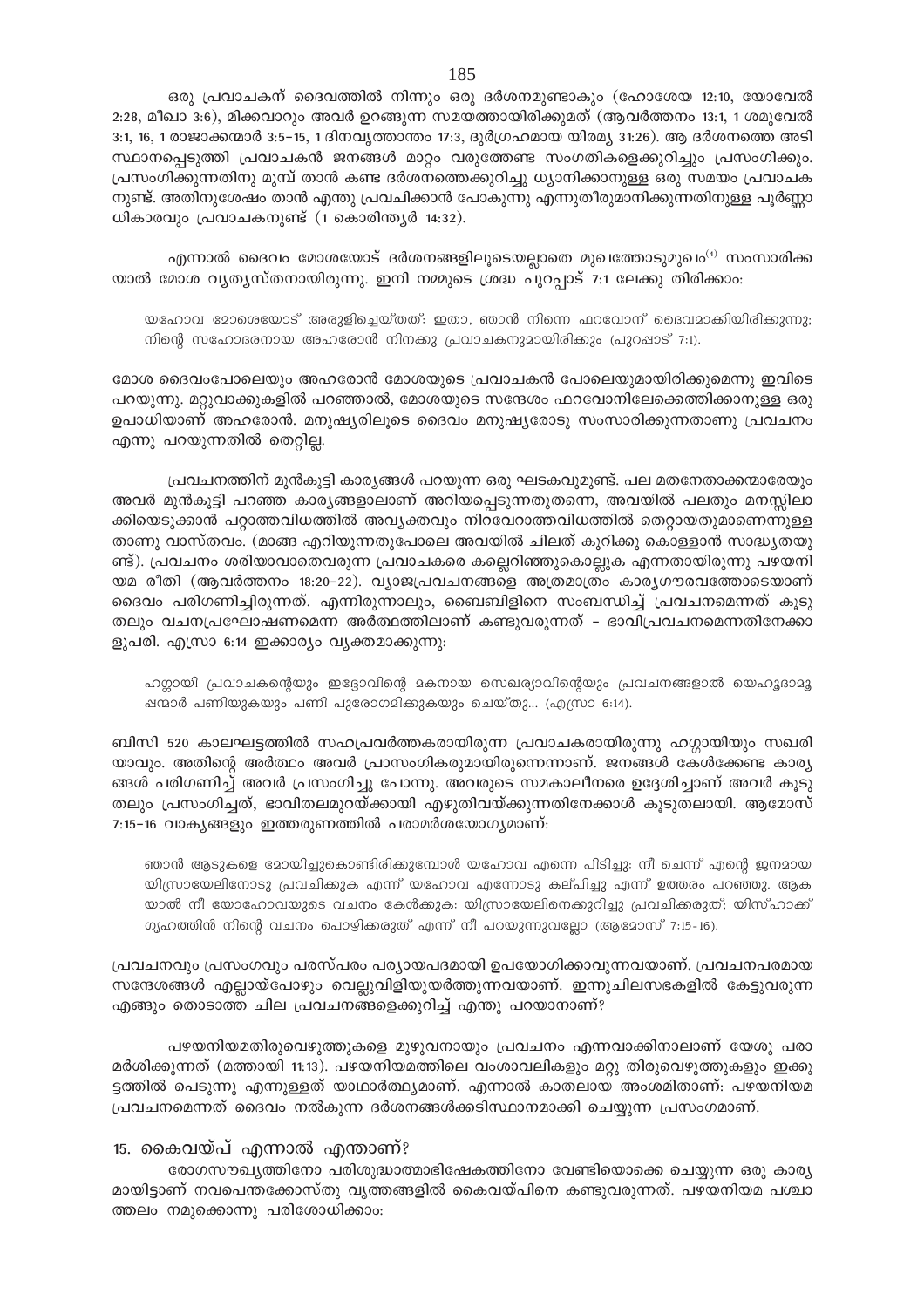- 1. ഉൽപത്തി 48:14 (അനുഗ്രഹിക്കുന്നതിനായി)
- 2. ലേവൃർ 1:4 (ബലിയർപ്പണസമയത്ത്)
- 3. ലേവൃർ 14:18 (പ്രായശ്ചിത്തം ചെയ്യുന്ന സമയത്ത്)
- 4. സംഖ്യ 8:10 (അവരോധിക്കുന്ന സമയങ്ങളിൽ)
- 5. സംഖ്യ 27:18/ആവർത്തനം 34:9 (നിയമിക്കുന്ന സമയങ്ങളിൽ)
- 6. 2 രാജാക്കന്മാർ 4:34 (രോഗസൗഖ്യം നൽകുന്ന സമയങ്ങളിൽ)

രണ്ടും മൂന്നും സാഹചര്യങ്ങളൊഴികെ ബാക്കിയെല്ലാം പുതിയനിയമത്തിൽ നമുക്കു കാണാം (മ ത്തായി 19:15, അപ്പ 13:3, മർക്കോസ് 16:18). അപ്പസ്തോലന്മാരുടെ കൈവയ്പിനാൽ വിശേഷാൽ വര ങ്ങൾ പകർന്നുകൊടുക്കുന്നതിനുള്ള കയ്വയ്പും ഏഴാമതായി ചേർക്കാം.

7. അപ്പ $\mathbf{8:18}$  (അപ്പസ്തോലന്മാരുടെ കൈവയ്പ്)

## 16. പരിശുദ്ധാത്മാവ് അകമേ വസിക്കുന്നതിനെക്കുറിച്ച്?

ദൈവം നമ്മിൽ വസിക്കുന്നതിനെക്കുറിച്ചാണ് ഇതു സൂചിപ്പിക്കുന്നത് (യോഹന്നാൻ 14:16−18). പുതിയനിയമത്തിനു കീഴടങ്ങുമ്പോഴാണ് ഇതു നിറവേറുന്നത് (യോഹന്നാൻ 7:39). ചിലയാളുകളിൽ ആത്മാവ് ബാഹ്യമായി വ്യാപരിക്കുന്നതു നാം പഴയനിയമത്തിൽ കാണുന്നു (ഉദാ ന്യായാധിപർ  $3:10$ ). എന്നാൽ വിശ്വാസികളുടെ ഉള്ളിൽ വസിക്കാനായി ആത്മാവിനെ അക്കാലത്തു നൽകപ്പെട്ടിട്ടു  $\sim$ ണ്ടായിരുന്നില്ല. നാം സ്നാനം സ്വീകരിക്കുമ്പോഴാണ് ആത്മാവിന്റെ അകമേയുള്ള വാസം നമ്മിൽ സാദ്ധ്യമാകുന്നത് (അപ്പ 2:38). ഈ ആത്മാവിനാൽ നാം ക്രിസ്തുവിനു സ്വന്തമായി തീരുന്നു (റോമർ 8:9). മറ്റുപലവചനങ്ങളും ആത്മാവു നമ്മിൽ വസിക്കുന്നതിനു സാക്ഷ്യം നൽകുന്നു (1 കൊരിന്ത്യർ  $6:19, 2$  തിമോത്തി 1:14).

#### 17. അത്ഭുതങ്ങൾക്ക് ഇന്നു പ്രസക്തിയുണ്ടോ?

അത്ഭുതങ്ങൾക്ക് ഇന്നു പ്രസക്തിയില്ല. ഇക്കാര്യം വളരെ വൃക്തമാക്കുന്ന വചനങ്ങളാണ് ലൂക്കോസ് 16:19-31, യോഹന്നാൻ 20:30-31. എന്നിരുന്നാലും ഇക്കാലത്ത് അത്ഭുതങ്ങൾ പ്രവർത്തി ക്കാൻ ദൈവത്തിനു കഴിയുകയില്ല എന്ന് ഈ വചനങ്ങൾ സൂചിപ്പിക്കുന്നേയില്ല, തീർച്ചയായും ഇന്നും ദൈവം അത്ഭുതങ്ങൾ പ്രവർത്തിക്കുന്നവനാണ് (സങ്കീർത്തനം 115:3). അത്ഭുതകരമായി പ്രാർത്ഥ നയ്ക്ക് ഉത്തരം നൽകുന്നവനുമാണ്. യേശു ചെയ്ത അത്ഭുതങ്ങളെക്കുറിച്ചു വായിക്കാനും (യോഹ ന്നാൻ 20:30−31), അതു വഴി വിശ്വാസത്തിൽ നിറയാനും നമുക്കു കഴിയും, പ്രത്യേകിച്ച് എറ്റവും  $t_{\text{E}}$ ശ്രഷ്ഠമായ അത്ഭുതമായ പുനരുത്ഥാനത്തെക്കുറിച്ച് (ലുക്കോസ് 16:19-31). $^{(5)}$ 

#### 18. നാവുകൾ എന്നാൽ എന്താണ്?

അത്ഭുതകരമായി നേടിയെടുത്ത ഭാഷകളാണ് നാവുകൾ (അപ്പ $2:3-12$ , 1 കൊരിന്ത്യർ 14:10). പഴയകാലത്തെ ഇംഗ്ലീഷു ഭാഷയിൽ ഭാഷ എന്ന വാക്കിന് ഉപയോഗിച്ചിരുന്ന വാക്കാണ് നാവ് എന്ന ത്, കെജെവി® ബൈബിളിൽ നാമിതു കാണുന്നു. മനുഷ്യസ്ഥാപിതമായ പല മതങ്ങളിലും ആഗോ ളമായി കണ്ടുവരുന്ന ഭാഷാജൽപനങ്ങളാണ് അന്യഭാഷ അല്ലങ്കിൽ നാവ് എന്ന രീതിയിൽ ഇന്നു നാം കാണുന്നത്. പുതിയ നിയമ സഭകളിലെ ചട്ടമനുസരിച്ച്, സഭായോഗത്തിൽ അന്യഭാഷസംസാ രിക്കുന്നത് അതിന്റെ തർജ്ജമയോടുകൂടെയായിരിക്കണം. വിലയിൽ ഏറ്റവും കുറവുള്ള ഭാഷാവ രത്തെ ഉന്നതമൂല്യമുള്ളരീതിയിൽ ഉയർത്തിപ്പിടിക്കുന്ന രീതിയായിരുന്നു ആശയക്കുഴപ്പങ്ങൾ നിറഞ്ഞ കൊരിന്തു സഭ പ്രായോഗികമാക്കിയത് (1 കൊരിന്ത്യർ 12:30–31). മാലാഖമാരുടെ ഭാഷയിൽ നമുക്കു സംസാരിക്കാൻ കഴിയുമെന്നും, മലകളെ മാറ്റിസ്ഥാപിക്കാൻ കഴിയുമെന്നും, സകലജ്ഞാനവും നേടാൻ കഴിയുമെന്നും ബൈബിളിൽ എങ്ങും പറഞ്ഞിട്ടില്ല (1 കൊരിന്ത്യർ 13:1). ഈ വാകൃത്തിന്റെ ചുവടുപി ടിച്ച് മാലാഖമാർക്ക് ഭാഷയുണ്ടെന്നു സ്ഥാപിക്കുന്നത്, ഓബദ്യാവ് നാലാം അദ്ധ്യായത്തിന്റെ ചുവടു പിടിച്ച് നക്ഷത്രങ്ങളിൽ ചിലർ കൂടുകൂട്ടും എന്നു സ്ഥാപിക്കുന്നതിനു തുല്യമാണ്. അഥവാ അങ്ങനെ ്കചയ്താൽ പോലും സ്നേഹമില്ലെങ്കിൽ അതൊന്നും കൊണ്ടു യാതൊരു കാര്യവുമില്ല.

## 19. ആത്മാവിനെ കെടുത്തിക്കളയുക എന്നാൽ എന്താണ്?

(പവചനസന്ദേശങ്ങളെ അവഗണിക്കുന്നതിനെസംബന്ധിച്ചാണ് ഈ വചനം സംസാരിക്കു ന്നത് (1 തെസ്സലോനികൃർ 5:19 കെജെവി). ആ വചനത്തിന്റെ പശ്ചാത്തലത്തിൽ നിന്നും (വാ 19−23) നമുക്കു മനസ്സിലാക്കാൻ കഴിയുന്നത്, വചനത്തിനു മാനൃതകൽപ്പിക്കാനും സന്ദേശങ്ങളെ വിലയി  $\alpha$ ത്തി അയിരിൽ നിന്നും തങ്കം വേർപെടുത്തിയെടുക്കാനും വേണ്ടിയാണ്.

#### 20. അത്ഭുതകരമായ ആത്മവരങ്ങൾ ലഭ്യമായത് എങ്ങനെ?

 ${\sf L}_{\rm c}$ പധാനമായും അപ്പസ്തോലന്മാരുടെ കൈവയ്പ്പുവഴിയാണ് (അപ്പ 6:6, 6:8, 8:6, 8:14, റോമർ 1:11, 1 കൊരിന്ത്യർ 1:7, 2 തിമോത്തി 1:6). ആദ്യകാലത്തെ സഭയിൽ നടന്ന അത്ഭുതങ്ങൾ മുഴുവനും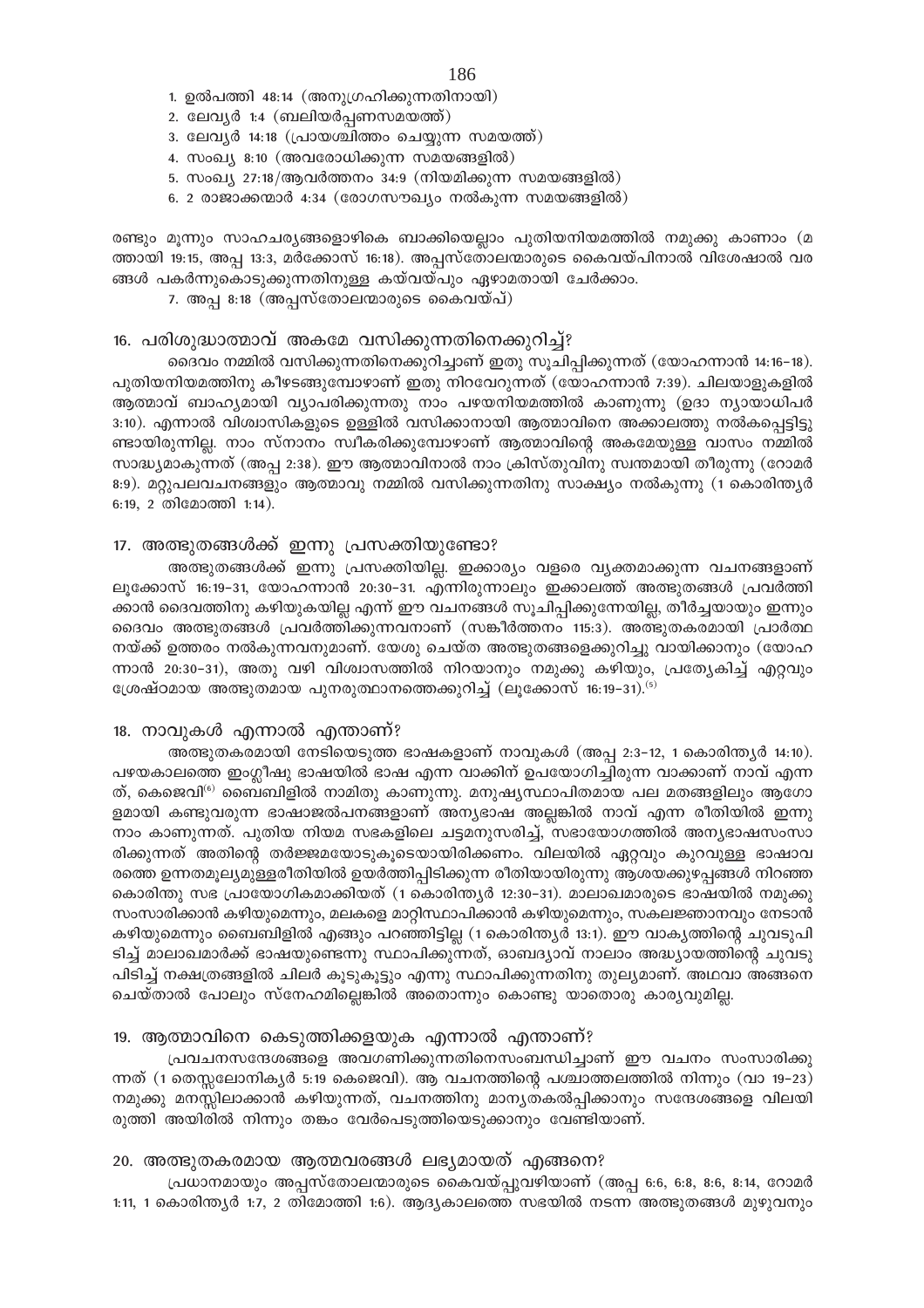അപ്പസ്തോലന്മാരാലോ അല്ലെങ്കിൽ അവരുടെ സാന്നിദ്ധ്യത്താലോ ആണു നടക്കുന്നതെന്നു നമുക്കു കാണാം (അപ്പ 2:43). അത്ഭുതങ്ങൾ എണ്ണത്തിൽ കുറയുന്നതും അതു നിലച്ചു പോകുന്നതും സഭാ ചരിത്രത്തിൽ നമുക്കു കാണാം. പുതിയനിയമം എഴുതപ്പെടുകയും പരക്കെ വ്യാപിപ്പിക്കപ്പെടുകയും ചെയ്ത ആ തലമുറയ്ക്കു ശേഷം അത്ഭുതവരങ്ങൾ നിലച്ചുപോയി. $^{\left(7\right)}$ 

## 21. നിങ്ങൾ ഇന്നൊരു കരിസ്മാറ്റിക്കാണോ?

കരിസ്മാറ്റിക്കോ എന്ന ഗ്രീക്കുപദത്തിന്റെ അർത്ഥം സൂചിപ്പിക്കുന്നതനുസരിച്ച് നിങ്ങൾ വര ങ്ങളുള്ളവരാണ്, അതിനാൽ കരിസ്മാറ്റിക് ആണ്. ഒന്നാമതായി, പരിശുദ്ധാത്മാവിന്റെ വരങ്ങളിൽ ഭൂരിഭാഗവും ഇന്നു നിലനിൽക്കുന്നു. രണ്ടാമതായി, ദൈവരാജ്യം ശക്തമായി മുന്നേറുന്നതിനാൽ ആത്മാവു ശക്തമായി പ്രവർത്തിക്കുന്നു. വചനം പ്രസംഗിക്കപ്പെടുകയും, ജീവിതങ്ങൾ മാറ്റപ്പെടുക യും, ആത്മാക്കൾ രക്ഷിക്കപ്പെടുകയും, സഭകൾ വളരുകയും, ദരിദ്രർ സംരക്ഷിക്കപ്പെടുകയും ദൈവം മഹത്വപ്പെടുകയും ചെയ്യുന്നത് ദൈവരാജ്യത്തിന്റെ മുന്നേറ്റത്തെയാണ് കാണിക്കുന്നത്.

#### കുറിപ്പുകൾ:

1. പതിനാറും പതിനേഴും നൂറ്റാണ്ടുകളിൽ നിലവിലുണ്ടായിരുന്ന ഇംഗ്ലീഷ് ഭാഷയെയാണ് ലിസ്ബെ തൻ അല്ലെങ്കിൽ ഷേക്സ്പീരിയൻ ഇംഗ്ലീഷ് എന്നു പറയുന്നത്. ഇതിനെ പഴയ ഇംഗ്ലീഷ് എന്നു വിളി ക്കുന്നത് തെറ്റാണ്. ബീവുൾഫ് എന്നു വിളിക്കുന്ന പഴയ ഇംഗ്ലീഷിനെ മാറ്റി പതിനൊന്നാം നൂറ്റാ ണ്ടിൽ മദ്ധ്യകാല ഇംഗ്ലീഷ് (ചോസർ) നിലവിൽ വന്നു. 1500 കാലഘട്ടമായപ്പോഴത്തേക്ക് ആധുനിക ഇംഗ്ലീഷിലേക്കു വഴിമാറി. കിങ്ങ് ജെയിംസ് പരിഭാഷയിൽ ഒരു പഴമ മണക്കുന്നുണ്ടെങ്കിലും, ആധു നിക ഇംഗ്ലീഷ് എന്ന നിലയ്ക്കുതന്നെയാണ് ഈ പരിഭാഷയെ കണക്കാക്കുന്നത്.

2. താത്പര്യജനകമായ മറ്റൊരുകാര്യം, സുറിയാനിഭാഷയലുള്ള കയ്യെഴുത്തു പ്രതികളിൽ അവൾ എന്നവാക്കാണ് ആത്മാവിനെ സൂചിപ്പിക്കാനായി ഉപയോഗിച്ചിരിക്കുന്നത് എന്നതാണ്.

3. ദൈവത്തിന്റെ ആത്മാവിനെക്കുറിച്ച് പഴയനിയമത്തിൽ വളരെക്കുറച്ചേ വെളിപ്പെടുത്തിയിട്ടുള്ളൂ. കാന്റർബറിയിലെ നൂറാമത്തെ ആർച്ച് ബിഷപ്പായ മൈക്കിൾ റാംസേയുടെ അഭിപ്രായത്തിൽ പഴയ നിയമത്തിൽ ആത്മാവ് എന്നത് വൃക്തമായി നിർവ്വചിക്കാവുന്ന ഒരു സംഗതിയല്ല. താൻ സൃഷ്ടിച്ച ലോകത്തിലും, താൻ പ്രത്യേക ദൗത്യത്തിനായി തിരഞ്ഞെടുക്കപ്പെട്ട ജനതയിലും തന്റെ സജീവ മായ സാന്നിദ്ധ്യം കാണിക്കുന്നതിനുവേണ്ടി ഉപയോഗിച്ച ഒരു വിശദീകരണമാണ് ആത്മാവ് എന്നത്. 4. 1 കൊരിന്ത്യർ 13:10 വ്യക്തമാകാൻ ഈ വ്യത്യാസം നമ്മെ സഹായിക്കുന്നു.

5. യേശു ചെയ്തതിനേക്കാൾ വലിയ അത്ഭുതങ്ങൾ അവനെ പിന്തുടരുന്നവനാൽ സാധിക്കുമെന്നു വായിക്കാനുദ്ദേശിച്ചല്ല യോഹന്നാൻ 14:12 എഴുതിയിരിക്കുന്നത്. വെള്ളത്തിൻ മീതേ നടന്നവരേയോ, അന്ധനു കാഴ്ചനൽ്കിയവരേയോ നാം ഇന്നു കാണുന്നില്ല. വലിയ ദൗതൃത്തിന്റെ പരിധിയിൽ നിന്നു കൊണ്ടാണ് ഈ വാഗ്ദാനം ദൈവം നമുക്കു നൽകിയിരിക്കുന്നത്. യേശുവിനു തന്റെ ജീവിതകാ ലത്ത് കുറച്ചുപേരെ മാത്രം നേടാനാണു കഴിഞ്ഞത്, എന്നാൽ സഭയിലൂടെ നമുക്ക് ലോകം മുഴുവൻ

നേടാൻ കഴിയുമെന്നാണ് ഇവിടത്തെ സൂചന (എഫേസ്യർ 3:20–21). 6. ഇംഗ്ലീഷ് ഭാഷയുടെ വികസനം പ്രധാനമായും മൂന്നു കാലഘട്ടങ്ങളിലായാണ് നടന്നത്: എഡി 1100

വരെ പഴയ ഇംഗ്ലീഷ്, 1100–1400 വരെ മദ്ധ്യകാല ഇംഗ്ലീഷ്, 1400–ഇതുവരെ ആധുനിക ഇംഗ്ലീഷ്. 385 വർഷം പഴക്കമുള്ള ലിസ്ബെതൻ ഇംഗ്ലീഷാണ് (ഷേക്സ്പീയർ ഉപയോഗിച്ചിരിക്കുന്ന ഭാഷ) കെജെ വിയിൽ ഉപയോഗിച്ചിരിക്കുന്നത്.

7. അത്ഭുതവരങ്ങളെക്കാളും എണ്ണത്തിൽ വളരെക്കൂടുതലുള്ള അനത്ഭുതവരങ്ങൾ ഇന്നും തുടരുന്നു.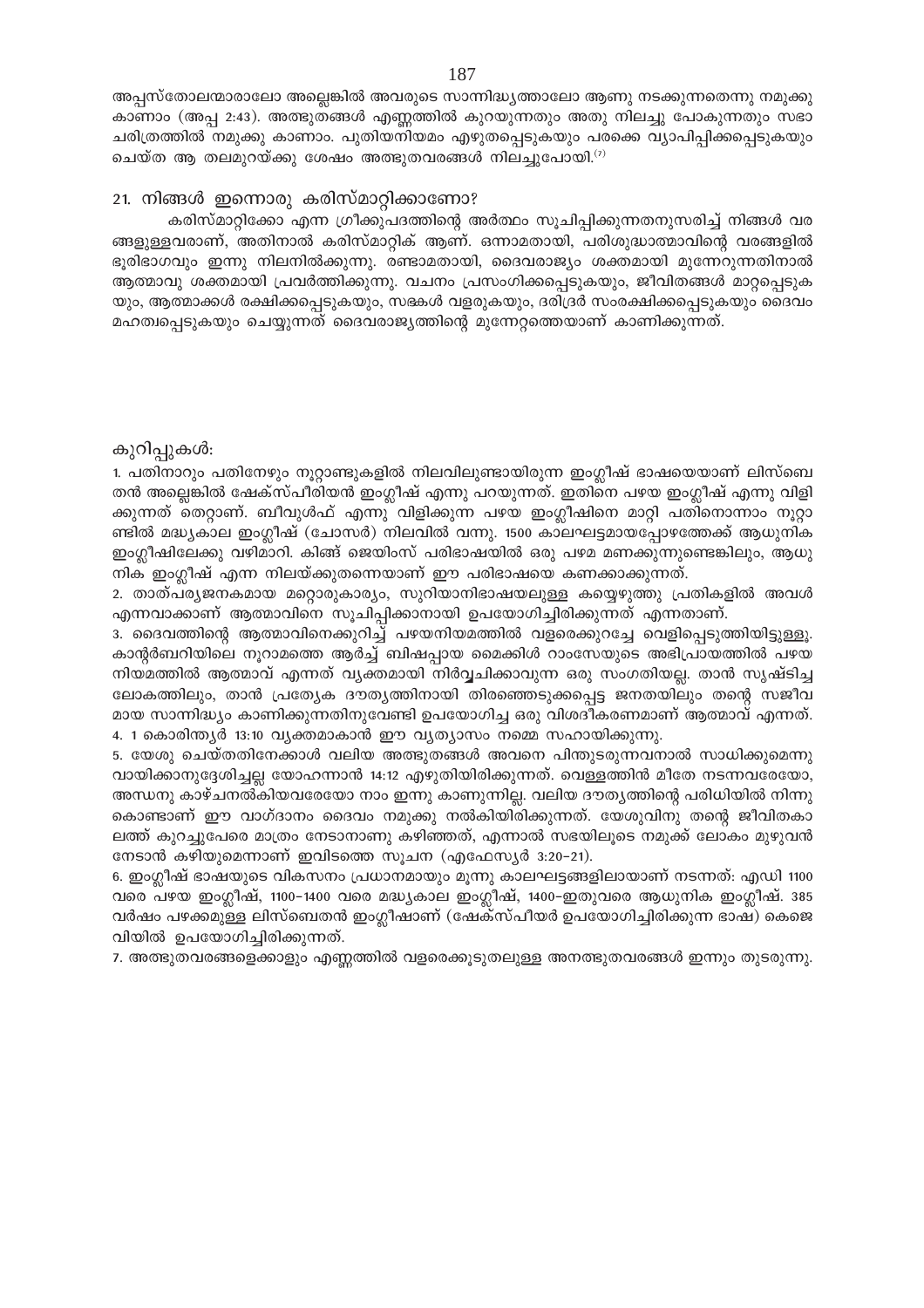188 അദ്ധ്യായം 27

## നിങ്ങൾ അറിയാൻ ആഗ്രഹിച്ചിരുന്നവ - 2

പ്രയാസകരമായ വേദഭാഗങ്ങൾ

ആത്മാവിനെ സംബന്ധിച്ച ഏകദേശം ഇരുപതോളം വേദഭാഗങ്ങളുടെ വിശദീകരണം താഴെ കൊടുത്തിരിക്കുന്നു. അദ്ധ്യായം 26ൽ നിന്നുമുള്ളവ്യത്യസ്തതയെന്തെന്നാൽ, ഈ ഭാഗങ്ങൾ കൂടു തൽ സാങ്കേതികമായതാണ് എന്നതാണ്.

## 1. ഉൽപത്തി 1:2 (ദൈവത്തിന്റെ ആത്മാവും പരിശുദ്ധാത്മാവും?)

ദൈവത്തിന്റെ ആത്മാവിനെ ശക്തമായ കാറ്റ് എന്ന വാക്കിനാൽ തർജ്ജമചെയ്തിട്ടുള്ളതായി കാണുന്നു. മറ്റു തർജ്ജമകളുമായി നോക്കുമ്പോൾ ഉൽപത്തി 1:2 വാകൃത്തിൽ ഉപയോഗിച്ചിരിക്കുന്ന ദൈവത്തിന്റെ ആത്മാവ് എന്ന വാക്ക് പരിശുദ്ധാത്മാവ് എന്നു വായിക്കുന്നത് താത്കാലിക മായതാണെന്നു കാണുന്നു. റുഹാ എലോഹിം എന്ന ഈ വാക്കിന് ദൈവത്തിന്റെ ആത്മാവ്, ശക്ത നായ ആത്മാവ്, ദൈവശ്വാസം, ശക്തനായ ശ്വാസം, ദൈവത്തിന്റെ കാറ്റ്, ശക്തനായ കാറ്റ് എന്നീ രീതികളിലുള്ള തർജ്ജമകളുണ്ട്.

## 2. 1 ശമുവേൽ 16:23 (ദൈവത്തിൽ നിന്നുള്ള അശുദ്ധാത്മാവ്)

രണ്ടു നിരീക്ഷണങ്ങൾ പ്രധാനമായുമുണ്ട്. ഒന്നാമതായി, ദൈവത്തിൽ നിന്നുമുള്ളത് എന്നു പേരിട്ടിരിക്കുന്ന എല്ലാറ്റിന്റെയും ഉത്തരവാദി ദൈവമാകണമെന്നില്ല. പലകാര്യങ്ങളും സംഭവിക്കാൻ ദൈവം അനുവദിക്കുന്നുണ്ട്, അതു ദൈവത്തിന്റെ പരമാധികാരപരിധിയിൽ വരുന്നതായതുകൊണ്ട്. അതിനാൽ ദൈവത്തിൽ നിന്നുമെന്ന വാക്ക് ഇവിടെ പ്രസക്തമാണ്, കാരണം ശൗലിന്റെ അനുസര ണക്കേടുകൊണ്ടാണ് ദൈവം അശുദ്ധാത്മാവിനെ പ്രവർത്തിക്കാൻ അനുവദിച്ചത്.

രണ്ടാമതായി, പഴയനിയമത്തിൽ സാത്താനെക്കുറിച്ചു പരാമർശിക്കുന്നത് വളരെക്കുറച്ചുമാ ത്രമാണ്. പേർഷ്യകാലഘട്ടത്തിനുമുമ്പ് ഇയോബിലും ഉൽപത്തി മുന്നിലും മാത്രമാണ് സാത്താനെ ക്കുറിച്ചു സൂചിപ്പിക്കുന്നത്. ഉൽപത്തി മൂന്നിലെ സർപ്പത്തെ സാത്താനായി ചിത്രീകരിക്കുന്നത് വെളി പാട് പുസ്തകത്തിലാണ് (12:9). പേർഷ്യക്കാരുടെ അധിനിവേശകാലത്താണ് (ബിസി 539–333) 1 ദിന വൃത്താന്തം, സെഖരിയാവ്, മുതലായ പുസ്തകങ്ങൾ എഴുതപ്പെടുന്നത്. അതിനുമുമ്പ് സാത്താനെ ക്കുറിച്ചുള്ള വെളിപെടുത്തലുകൾ നാം കാണുന്നില്ല. ദാവീദ് ജനത്തിന്റെ കണക്കെടുപ്പ് നടത്താനുള്ള കാരണം ദൈവ ക്രോധമായി ശമുവേൽ രേഖപ്പെടുത്തുമ്പോൾ (2 ശമുവേൽ 24:1), പിന്നീട് എഴുതിയ 1 ദിനവൃത്താന്തത്തിൽ അതിനു കാരണക്കാരനായി എഴുതിയിരിക്കുന്നത് സാത്താനെയാണ് (1 ദിന വൃത്താന്തം 21:1). ഇതു രണ്ടും ശരിയായതാണ്, കാരണം, ശമുവേൽ പുസ്തകത്തിൽ ദൈവം പരോക്ഷമായി കാരണക്കാരനും, ദിനവൃത്താന്തത്തിൽ സാത്താൻ പ്രത്യക്ഷമായി കാരണക്കാരനുമാ ണ്. ചുരുക്കി പറയുമ്പോൾ, ശൗലിലേക്കു വന്ന അശുദ്ധാത്മാവ് ദൈവം അനുവദിച്ചതുകൊണ്ടു വന്ന താണ്, എന്നാൽ ദൈവം അതിനെ അവന്റെ സന്നിധിയിൽ നിന്നും നേരിട്ട് അയച്ചതല്ല. തിന്മനിറഞ്ഞ വനായി ദൈവം സാത്താനെ സൃഷ്ടിച്ചു എന്നു പറയുന്നതിനു തുല്യമായ ഒരു ചിന്തയാണിത്.

## 3. 2 ദിനവ്യത്താന്തം 16:12 (വൈദ്യനിൽ ആശ്രയിക്കുന്നതിനെക്കുറിച്ച്)

യുദാദേശത്തെ രാജാവായ ആസാ, തന്റെ ജീവിതത്തിന്റെ അവസാനകാലഘട്ടത്തിൽ വിശ്വാ സത്തിൽ നിന്നും ഇടറിപോയി. മുർച്ചിച്ച തന്റെ രോഗാവസ്ഥയിൽ അദ്ദേഹം മനുഷ്യരിൽ അഭയം തേടി – ദൈവത്തിലായിരുന്നു അവൻ അഭയം തേടേണ്ടിയിരുന്നത് (2 കൊരിന്ത്യർ 1:9). ദൈവചിന്ത യില്ലാതെ മനുഷ്യവൈദ്യന്മാരിൽ മാത്രം ആശ്രയിക്കുന്നതിനെക്കുറിച്ചാണ് ഇവിടെ സംസാരിക്കുന്ന ത്. ചില വിശ്വാസ രോഗശാന്തിക്കാർ പറയുന്നതുപോലെ, മനുഷ്യവൈദ്യന്മാരുടെ സഹായം തേടു ന്നത് പാപമാണെന്ന വിവക്ഷ ഇവിടെയില്ല.

ദൈവം രോഗശമനം തരുന്ന മുന്നു വഴികളുണ്ട്; പ്രകൃത്യായുള്ളത് – ശരീരം സ്വയം രക്ഷാ പ്രവർത്തനം നടത്തുന്നത്, വൈദ്യസഹായത്താൽ ലഭിക്കുന്ന രോഗശമനം, അത്ഭുതകരമായി നട ത്തുന്ന രോഗശമനം. വചനത്തിന്റെ അടിസ്ഥാനത്തിൽ നോക്കുമ്പോൾ ഇവ മൂന്നും ദൈവസ്ഥാപി തവും ആശ്ചര്യകരവുമാണ്, മൂന്നും ശരിയായ രോഗസൗഖ്യവുമാണ്.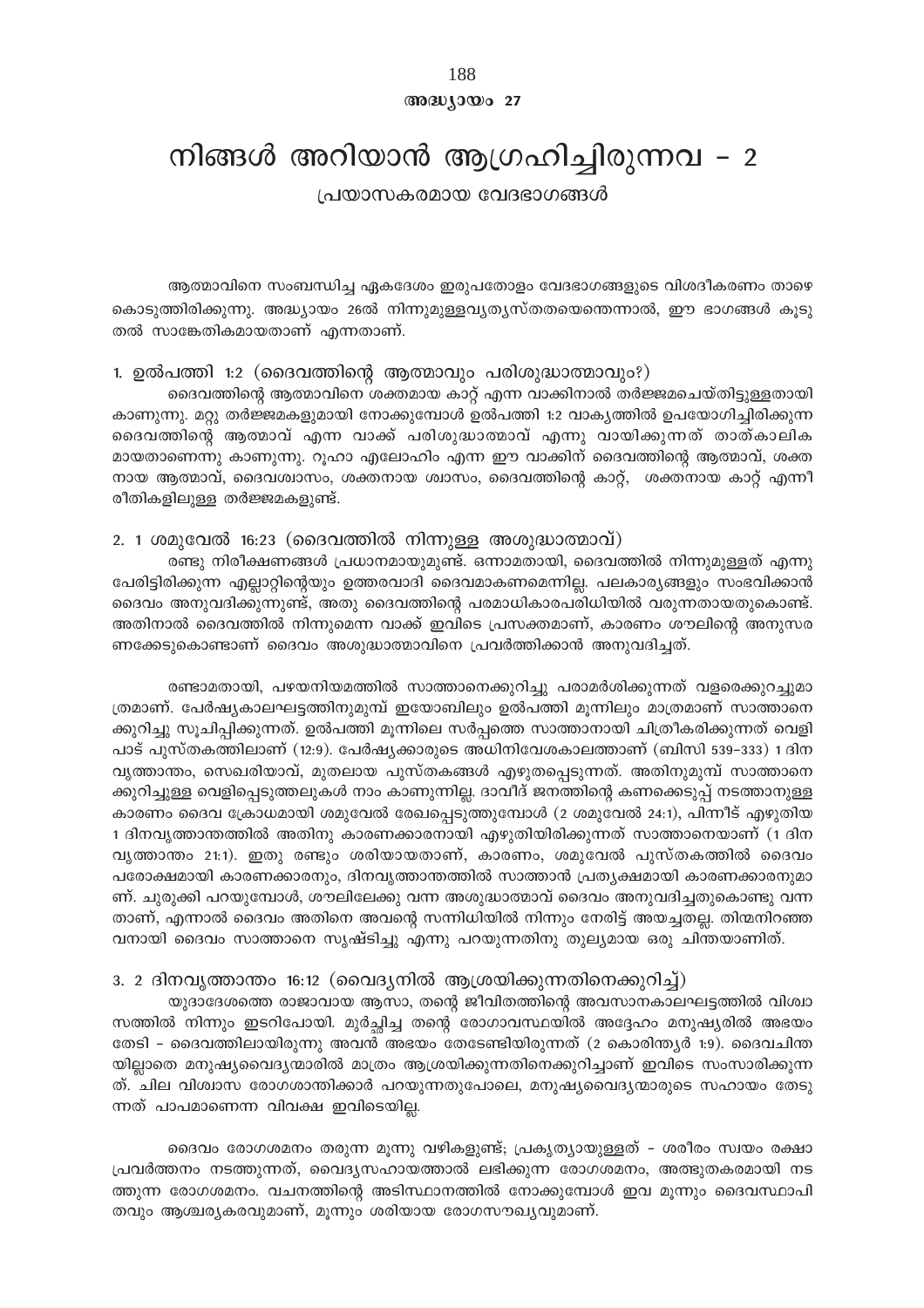4. ഏശയ്യ 30:21 (വഴിനടത്തുന്ന ശബ്ദം)

പ്രവചനത്തെക്കുറിച്ചുള്ള ഈ വേദഭാഗത്തെ ചിലയാളുകൾ ആത്മാവ് ഉള്ളിൽ സംസാരിച്ചു വഴിനടത്തുന്നതിനെക്കുറിച്ചാണെന്നു വ്യാഖ്യാനിക്കുന്നു. എന്നാൽ ഈ വേദഭാഗം പരിശോധിക്കു മ്പോൾ നമുക്കു മനസ്സിലാകുന്നത് അപ്രകാരമല്ല. ഏശയ്യ 30:20ലെ ഗുരുക്കന്മാർ ആത്മീയരായ യഥാർത്ഥ ഗുരുക്കന്മാരാണ്, യൂദാദേശത്തെ പതിനാലാമത്തെ രാജാവായ ദുഷ്ടനായ ആഹാസിന്റെ ഭരണകാ ലത്തുതൊട്ട് ഒളിവിലാക്കപ്പെട്ടവർ. അവർ വീണ്ടും മറഞ്ഞിരിക്കുകയില്ല എന്നു പ്രവചിക്കുന്നതിലൂടെ ഏശയ്യാ പറയുന്നത്, മനുഷ്യരായ ആ ഗുരുക്കന്മാർ തിരിച്ചു വരുന്നതിനെക്കുറിച്ചാണ് - ആത്മാ വിന്റെ മൃദുശബ്ദത്തെക്കുറിച്ചല്ല ഇത്. ഇരുപത്തിഒന്നാം വാകൃത്തിലെ ശബ്ദം പ്രവാചകരുടെ ശബ്ദം തന്നെയാണ് (നെഹെമിയ 9:20, 30 കാണുക). ഇടത്തോട്ടോ വലത്തോട്ടോ തിരിയാതെ എന്നു പഴയ നിയമത്തിൽ സംസാരിക്കുന്നതിന്റെ അർത്ഥം അവനവന്റെ ചിന്തകൾക്കനുസരിച്ചു പോകാതെ (ആ വർത്തനം 28:14) ദൈവകൽപനകളെ അനുസരിക്കുന്നതാണ്. അവരുടെ പിന്നിലുള്ള ശബ്ദം യഥാർത്ഥ പ്രവാചകന്റെ ശബ്ദമാണ്, അവരെ മാനസാന്തരത്തിലേക്കു നയിക്കുന്ന ശബ്ദം (ഏശയ്യ 30:22, വിലാ പങ്ങൾ 2:14), കള്ളപ്രവാചകരുടെ കെട്ടിച്ചമച്ച മതപരിവേഷ സന്ദേശങ്ങളല്ല (യിരമ്യ 23:26). നവപെ ത്തക്കോസ്തുകാരുടെ വ്യാഖ്യാനം കൂടുതലായി ചമച്ചെടുത്തതാണ്, ആത്മാവിന്റെ യുഗത്തിൽ സൂര്യചന്ദ്രന്മാരുടെ പ്രകാശത്തിനു പ്രത്യേകമാറ്റമൊന്നും സംഭവിച്ചിട്ടില്ല താനും (ഏശയ്യ 30:26)!

5. മർക്കോസ് 9:38–40<sup>0</sup> (യേശുവിന്റെ നാമത്തിൽ അശുദ്ധാത്മാക്കളെ പുറത്താക്കിയ വ്യക്തി)

അയാളുടെ പ്രവർത്തിയെ വിലക്കാൻ ശിഷ്യന്മാർ ആഗ്രഹിച്ചിരുന്നു. നമുക്കെതിരല്ലാത്തവൻ നമുക്ക് അനുകൂലനാണെന്ന യേശുവിന്റെ പ്രസ്ഥാവനയുടെ അർത്ഥം, ആ മനുഷ്യൻ രക്ഷിക്കപ്പെട്ട ഒരുവനാണെന്നതാകാം, യഹൂദരീതിയിലെങ്കിലും. എന്നാൽ ഇങ്ങനെ ഒരു അർത്ഥം വായിച്ചെടുക്കേ ണ്ടതില്ല, കാരണം, ക്രിസ്ത്യാനിയല്ലാത്ത ഒരുവനുപോലും ക്രിസ്തുവിന്റെ ജോലിയെ വർദ്ധിപ്പി ക്കാൻ സാധിക്കും. സ്കേവായുടെ പുത്രന്മാരുടെ കാര്യം പരിഗണിക്കുക (അപ്പ 19:13–16). അശുദ്ധാ ത്മാക്കളെ പുറത്താക്കാനുള്ള ഈ യഹൂദരുടെ ശ്രമം വിജയം കണ്ടില്ല. യഹൂദനിയമം നിഷ്ഫലമാ ക്കിയതിനുശേഷമാണ് ഇവരുടെ ശ്രമമെന്നതും, ശുദ്ധമായ ഒരു മനസ്സാക്ഷിയിൽ നിന്നുമല്ല ഇവർ ഇക്കാര്യം ചെയ്തത് എന്നുമുള്ളതുമായ കാര്യങ്ങൾ നാം പരിഗണിക്കേണ്ടിയിരിക്കുന്നു. ഒരു നിഗമ നമെന്ന നിലയ്ക്കു പറയുമ്പോൾ, മർക്കോസ് 9:38 വാകൃത്തിന് അടിസ്ഥാനമാക്കി ഒരു ദൈവശാസ്ത്ര നിഗമനത്തിലെത്തിച്ചേരാൻ പറ്റാത്തവിധം നേർത്തതായ ഒരു വചനഭാഗമാണ്.

6. മർക്കോസ് 16:19–20 (എല്ലാ വിശ്വാസികളും ഭാഷാവരത്തിൽ സംസാരിക്കേണ്ടതുണ്ടോ? വിശ്വസിക്കുന്ന ഏവനും (മർക്കോസ് 16:16), വിശ്വസിക്കുന്നവരാൽ ഈ അടയാളങ്ങൾസംഭ വിക്കും (വാ 17) എന്നീ വാകൃങ്ങൾ ആദൃകാഴ്ചയിൽ കൂട്ടിയോജിപ്പിച്ചിരിക്കുന്നവയാണെന്നു തോന്നും. 15, 16 വാകൃങ്ങളിൽ നിന്നും 17 വാക്യം വ്യത്യസ്തമാകുന്നതെന്തിന്? എന്നിരുന്നാലും, അത്ഭുതവാ ഗ്ദാനങ്ങൾ ഇന്നും നിലനിൽക്കുന്നില്ല എന്നതിനു തെളിവായി അനേകം വചനങ്ങളുടെ പിൻബല മുണ്ട്:

1. ആദ്യനൂറ്റാണ്ടിൽ വിശ്വസിച്ചവരോടു കൂടെ ഈ അടയാളങ്ങൾ നിലനിന്നിരുന്നു. വിഷം പാനം ചെയ്യുന്നതൊഴികെയുള്ള അടയാളങ്ങളെല്ലാം അപ്പസ്തോലപ്രവർത്തി പുസ്തകത്തിൽ നിറവേറി. ഈ അടയാളവും നിറവേറിക്കാണണം, കാരണം, യേശുവാണ് അതു പ്രവചിച്ചത്.

2. ദൈവവചനത്തെ ഉറപ്പിക്കലാണ് ഈ അടയാളങ്ങളുടെ ലക്ഷ്യം, നാം നേരത്തേ സംസാരി ച്ചതുപോലെ. വചനം ഉറപ്പിച്ചതിനാലും, ഇനിയൊരു പുനരുറപ്പു വേണ്ടാത്തതിനാലും, അത്ഭുത ങ്ങളുടെ പ്രാഥമികോദ്ദേശ്യം നിറവേറിക്കഴിഞ്ഞു.

3. ഇതൊരു പൊതുനിയമമാണെന്നു വാദിക്കുന്ന വിശ്വാസരോഗശാന്തിക്കാർ എന്തുകൊണ്ട് ഇതിലെ മുഴുവൻ അടയാളങ്ങളും മുഖവിലക്കെടുക്കുന്നില്ല? സർപ്പങ്ങളെ കൈകാര്യം ചെയ്യാ നുള്ള ആത്മധൈര്യമുള്ളവർ നന്നേ ചുരുക്കം, വിഷം പാനം ചെയ്യുന്നവരെക്കുറിച്ചു കേൾക്കാ നുമില്ല (ഗയാനയിലെ ജോൺസ്ടൗൺ ദുരുപദേശസംഖത്തിലെ നിർഭാഗൃവാന്മാരായ 900 പേരൊ ഴികെ). നവപെന്തക്കോസ്തുകാർ തങ്ങളുടെ സൗകര്യത്തിനനുസരിച്ച് കാര്യങ്ങൾ തിരഞ്ഞെടു ക്കുകയാണു ചെയ്യുന്നത്.

4. ഇരുപതാം വാകൃത്തിലെ കാലം ഭൂതകാലമാണെന്നതു പരിഗണിക്കത്തക്കതായ ഒന്നാണ്, നവപെന്തക്കോസ്തുകാരുടെ വിശദീകരണത്തിനു മതിയായ ഒരുകാര്യമല്ല ഇതെങ്കിലും. ഉറപ്പി ക്കുന്നതിനുവേണ്ടിയുള്ള അത്ഭുതങ്ങളെക്കുറിച്ച് എബ്രായർ 2:4 വാകൃത്തിലും നമുക്കു കാണാം.

5. മത്തായി 28ൽ യേശു യുഗാവസാനത്തോളം കൂടെയുണ്ടാകുമെന്ന് വാഗ്ദാനം ചെയ്യുന്നു. അത്തരമൊരു വ്യക്തമായ വാഗ്ദാനം അത്ഭുതങ്ങളുടെ കാര്യത്തിൽ മർക്കോസ് 16ൽ കാണുന്നി ല്ല. ആദ്യനൂറ്റാണ്ടിനപ്പുറത്തേക്ക് ഉറപ്പുവരുത്താനായി നൽകുന്ന ഈ അടയാളങ്ങൾ നിലനിൽക്കുന്നു എന്നു വിചാരിക്കാൻ മതിയായ തെളിവുകൾ ഒന്നുമില്ല.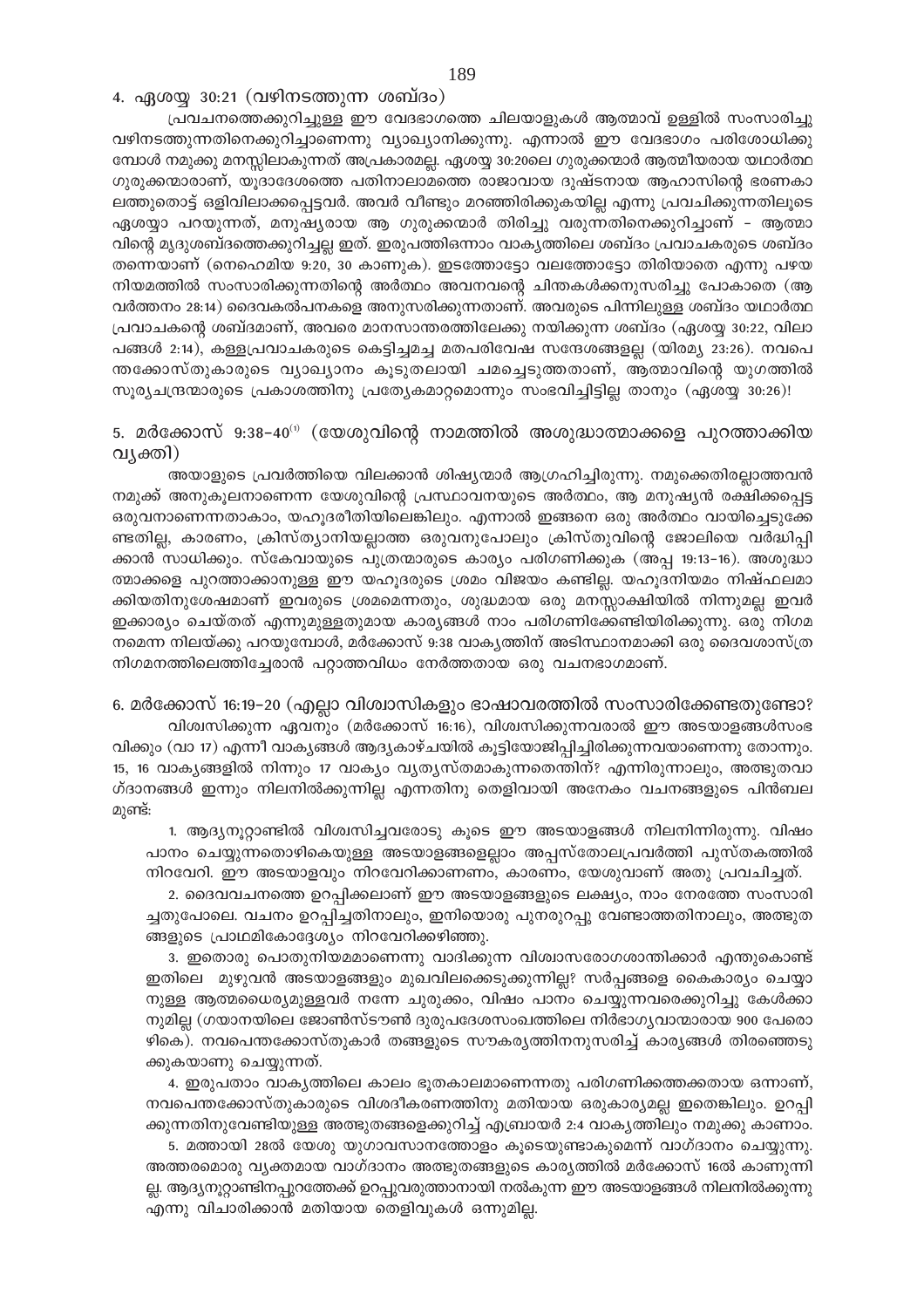7. ലൂക്കോസ് 11:13 (ചോദിക്കുന്നവർക്കെല്ലാം പിതാവ് ആത്മാവിനെ നൽകുന്നത്) ഈ വചനത്തെ യേശുവിനെ ഹൃദയത്തിലേക്കു പ്രാർത്ഥിച്ചു സ്വീകരിച്ചു രക്ഷിക്കപ്പെടാമെന്ന വാദത്തിനായി ചിലരും, പരിശുദ്ധാത്മസ്നാനത്തിനായി പ്രാർത്ഥിക്കുന്നതിനുവേണ്ടി നവപെന്തക്കോ സ്തുവൃത്തങ്ങളും ദുരുപയോഗം ചെയ്തു വരുന്നു.

എന്താണ് ഈ വേദഭാഗത്തിന്റെ അർത്ഥം? തുടക്കമെന്നരീതിയിൽ, രക്ഷിക്കപ്പെടുന്നതിനെ ക്കുറിച്ചാണ് ഈ വചനത്തിൽ പ്രതിപാദിക്കുന്നതെങ്കിൽ, ആത്മാവിനെ എപ്രകാരമാണു ലഭിക്കുന്ന തെന്ന് ഇവിടെ വ്യക്തമാക്കുന്നില്ല. അതിനാൽ ഒരാൾ ക്രിസ്ത്യാനിയാകുന്നത് എപ്രകാരമാണ് എന്നു വ്യക്തതയോടെ നിർദ്ദേശിക്കുന്ന മറ്റുവേദഭാഗങ്ങളുമായി താരതമ്യം ചെയ്യാൻ സാധിക്കുന്ന ഒരു ഭാഗവുമല്ല.

രണ്ടാമതായി ചോദിക്കുന്ന രീതിയാണ്. അനുസരണയുയില്ലാതെ (അപ്പ 8:32) വെറുതെ ചോദി ച്ചാൽ പരിശുദ്ധാത്മാവിനെ നൽകുമെന്ന വിവക്ഷ നൽകുന്ന കുട്ടുവചനങ്ങളുമില്ല.

മൂന്നാമതായി, നമ്മുടെ പ്രാർത്ഥനകളെ കേൾക്കാൻ ദൈവത്തിനുള്ള അതിയായ താത്പര്യ ത്തെക്കുറിച്ചു പ്രതിപാദിക്കുന്ന ഒരു വേദഭാഗമെന്ന നിലയ്ക്ക്, ദൈവം നമുക്കു നല്കാൻ പോകുന്ന ഏറ്റവും മഹത്തായ ദാനമായ പരിശുദ്ധാത്മാവിനെ ഒരു ദൃഷ്ടാന്തമായി സൂചിപ്പിക്കുകയാകാം യേശു ഇവിടെ. (ദൈവം തന്റെ ആത്മാവിനെ നമുക്കായി നൽകുമെന്നിരിക്കെ, പിന്നെ മറ്റെന്താണ് അവൻ നമ്മിൽ നിന്നും പിടിച്ചുവയ്ക്കാൻ പോകുന്നത് - നാം ശരിയായ രീതിയിൽ ചോദിക്കുകയാണെ ങ്കിൽ എന്നതാണ് ഇവിടത്തെ പ്രതിപാദ്യം).

മത്തായി 7:11 ഈ വാകൃത്തിനു സമാനമായ മറ്റൊരു വചനമാണ്. അവിടെ ഉപയോഗിച്ചിരി ക്കുന്ന നല്ല ദാനങ്ങൾ/നന്മകൾ എന്നവാക്കാണ് ശരിയായ ഒരു വിശദീകരണത്തിനു നമ്മെ സഹായി ക്കുന്നത്. അപ്പ 4:31ലേതുപോലെ ആത്മാവിൽ ശക്തിപ്രാപിക്കുക എന്നതാണ് ഇവിടെ അർത്ഥമാക്കു ന്നതെന്നും ചിലർ നിഗമനത്തിലെത്തുന്നു. അതു ശരിയാണെങ്കിൽ, നാം ദൈവത്തിനു മതിയായ രീതിയിൽ വഴങ്ങുമ്പോൾ ദൈവം നമ്മെ ആത്മീയമായി ശക്തരാക്കുന്നു (എഫേസ്യർ 3:16) എന്നു അർത്ഥം പറയാം.

8. ലൂക്കോസ് 21:15 (ന്യായാധിപരുടെ മുന്നിൽ വാക്കുകൾ നൽകപ്പെടുന്നത്)

നാം ന്യായപീഠത്തിനു മുമ്പിലാകുമ്പോൾ ദൈവം നമുക്ക് വാക്കുകൾ നൽകുമെന്നാണ് ഈ ഭാഗത്തു പറയുന്നത്. എന്നാൽ ഈ വാഗ്ദാനം അപ്പസ്തോലന്മാരോടായി ചെയ്തതാണെന്ന് അതിന്റെ പശ്ചാത്തലത്തിൽ നിന്നും നമുക്കു മനസ്സിലാക്കാൻ കഴിയും. പ്രചോദനത്തിന്റെ ഉറപ്പ് അവർക്കാണു നൽകപ്പെട്ടിരിക്കുന്നത്. എല്ലാതലമുറയിലേക്കുമുള്ള വിശ്വാസികളിലേക്ക് ഈ വാഗ്ദാനം വലിച്ചു നീട്ടുന്നതിനുതകുന്ന ശക്തമായ തെളിവുകളൊന്നും വചനത്തിലില്ല. എന്നിരുന്നാലും, ഏതൊരു വിശ്വാ സിയും ഒരു ദുർഘടഘട്ടത്തെ നേരിടുമ്പോൾ ദൈവം തുണയായെത്തുമെന്ന ഒരു കാഴ്ചപ്പാടിലും ഈ വാഗ്ദാനത്തെ നമുക്കു കാണാൻ കഴിയും – ഉദാഹരണത്തിന് വിശ്വാസിയായതിനെ പ്രതി ഒരു വിചാരണഘട്ടം നേരിടുമ്പോൾ.

## 9. യോഹന്നാൻ 3:8 (കാറ്റ് അതിനിഷ്ടമുള്ളിടത്തേക്കു വീശുന്നു)

ആത്മാവു നമ്മെ അദൃശമായ വഴികളിലേക്കു നയിക്കുന്നുവെന്ന നവപെന്തക്കോസ്തു കാഴ്ച പ്പാടിലേക്ക് ഈ വചനത്തെ സാധുവാക്കിയെടുക്കുന്നതു കണ്ടുവരുന്നുണ്ട്. (ആത്മാവിനെക്കുറിച്ചു പറയുന്ന ന്യൂമാ എന്ന ഗ്രീക്കു വാക്കിന് കാറ്റ് എന്ന അർത്ഥവും കൂടിയുണ്ട് എന്നത് ഓർക്കുമല്ലോ). ഒറ്റ നോട്ടത്തിൽ ഈ വചനം ഒന്നു നോക്കിയാൽ പോലും നമുക്കു മനസ്സിലാക്കാം, യേശു വീണ്ടു ജനിക്കുന്നതിനെക്കുറിച്ചാണ് ആത്മാവിൽ ജനിച്ചവരും അതുപോലാണ് എന്ന പ്രയോഗത്തിലൂടെ സംസാരിക്കുന്നതെന്ന്. കാറ്റിനെ നാം നോക്കിനിന്നതുകൊണ്ട് അത് എവിടെനിന്നു വരുന്നു എവി ടേക്കു പോകുന്നു എന്നു നമുക്കു പൂർണ്ണമായും പറയാൻ സാധിക്കില്ല, അതിന്റെ സാന്നിദ്ധ്യം മനസ്സി ലാക്കാൻ കഴിയുമെങ്കിലും. അതുപോലെതന്നെ, പുതിയ പിറവിയുടെ സ്വഭാവമോ ഉറവിടമോ മനു ഷ്യനേത്രങ്ങളാൽ നമുക്കു മനസ്സിലാക്കിയെടുക്കാൻ കഴിയില്ല എന്നാണ് യേശു പറയുന്നത്. ഇവിടെ ഉപയോഗിച്ചിരിക്കുന്ന ഗ്രീക്കുവാക്കിന് വീണ്ടും എന്നും മുകളിൽ എന്നും അർത്ഥമുണ്ട്.

10. യോഹന്നാൻ 6:63 (യേശുവിന്റെ വാക്കുകൾ ആത്മാവും ജീവനുമാണ്)

ദൈവവചനം ശക്തമാണ് (എബ്രായർ 4:12). ബൈബിൾ ഒരു സാഹിത്യഗ്രന്ധമല്ല, ജീവൻ നല്കി തുളച്ചുകയറുന്ന ശക്തിയാണ്. വചനം ആത്മാവാണെന്നല്ല യേശു ഇവിടെ പറയുന്നത്, പക രം, വചനം ആത്മീകമാണെന്നാണ് – ആത്മീകതലത്തിൽ പ്രവർത്തിക്കുന്ന ഒന്നാണെന്ന്. തന്റെ വച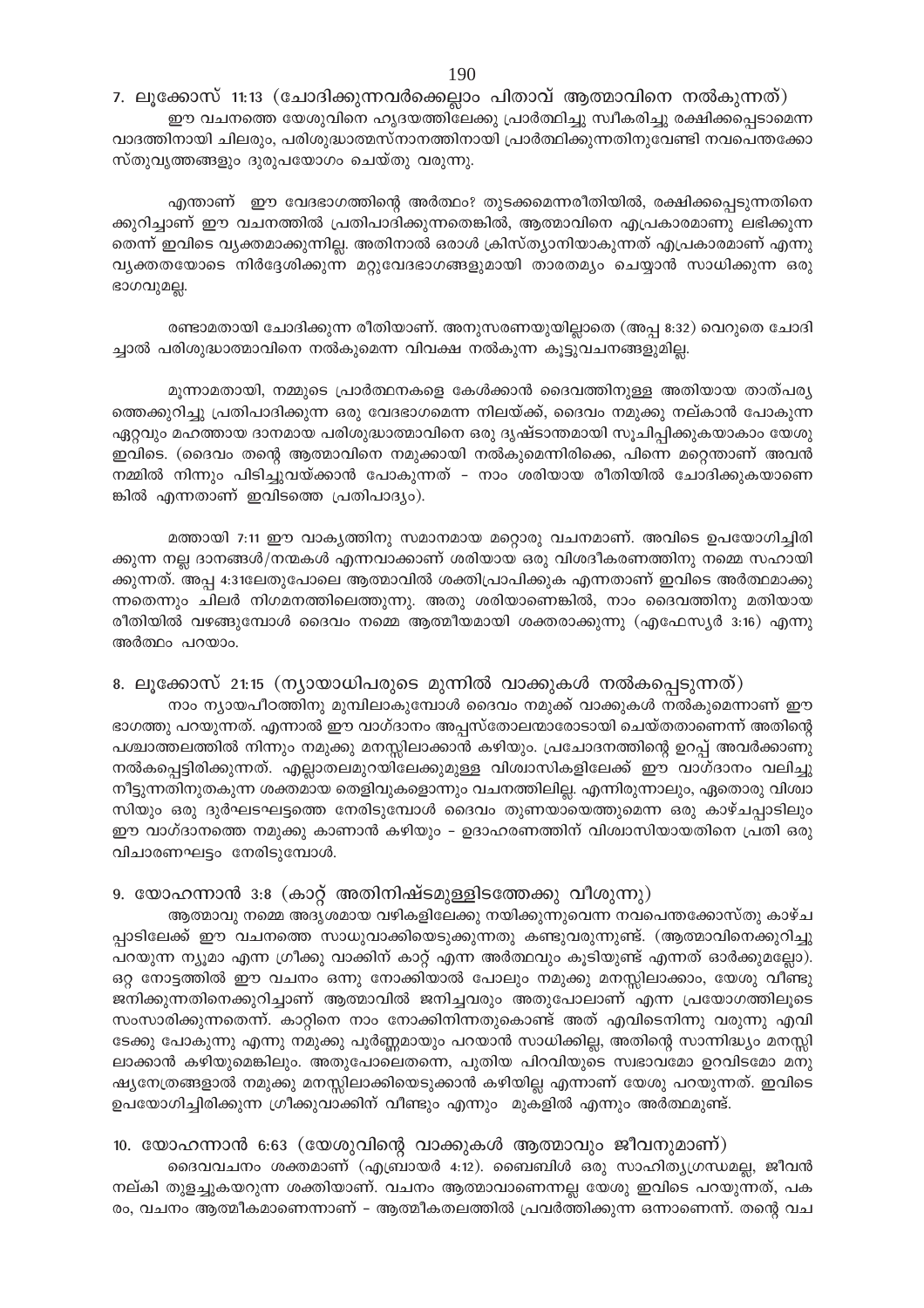നത്തിലൂടെ ദൈവം നമ്മോടു ആശയവിനിമയം ചെയ്യുന്നു (എബ്രായർ 1:1-3), അല്ലാതെ പ്രകൃത്യാ തീതമായ ചില സ്വാധീനങ്ങളിലൂടെയല്ല. അങ്ങനെയൊരു ആശയത്തെ ഈ വേദഭാഗം തുണയ്ക്കു ന്നില്ല.

#### 11. യോഹന്നാൻ 14:12 (ഇതിലും വലിയ കാര്യങ്ങൾ)

യേശു ചെയ്ത അത്ഭുതങ്ങളേക്കാൾ വലിയ അത്ഭുതങ്ങൾ യേശുവിനെ പിന്തുടരുന്നവർ ചെയ്യുമെന്നാണോ ഇതിന്റെ അർത്ഥം? തീർച്ചയായുമല്ല, പൗലോസും പത്രോസും ചെയ്ത അത്ഭുത ങ്ങൾ പോലും യേശു പ്രവർത്തിച്ചവയുടെ അത്രയും ശ്രേഷ്ടമായവയല്ല. വേണമെങ്കിൽ തുല്യം പറ യാമെന്നേയുള്ളു – ചില കാര്യങ്ങളിൽ. അപ്പോൾ പിന്നെ അതിലും വലിയതു<sup>(2)</sup> ചെയ്യാൻ നമുക്കാകു ന്നതെങ്ങിനെയാണ്?

യോഹന്നാൻ 14:11ലെ അത്ഭുതപ്രവർത്തിയെക്കുറിച്ചല്ല, പകരം സഭയുടെ ആത്മരക്ഷാ സാദ്ധ്യ തകൾ എത്രമാത്രം ഉയർന്നതാണ് എന്നതാണ് വലിയ കാര്യങ്ങൽ എന്നതുകൊണ്ട് വിവക്ഷിക്കുന്ന ത്. യേശുവിന്റെ മിനിസ്ട്രിയിലൂടെ വളരെക്കുറച്ചു പേർ മാത്രമേ സമർപ്പിതരായി നിലകൊണ്ടുള്ളൂ. പിതാവിങ്കലേക്കു തിരിച്ചുപോകേണ്ടിയിരുന്നതുകൊണ്ട്, അവന്റെ സമയം വളരെ പരിമിതമായതാ യിരുന്നു (യോഹന്നാൻ 14:12). അപ്പസ്തോലപ്രവർത്തിപുസ്തകത്തിൽ പറയുന്ന കണക്കുകൾ പ്രകാരം യേശുവിന്റെ അനുയായികളുടെ എണ്ണം ചെറുതുമായിരുന്നു (2:41, 4:4). അനേകലക്ഷം ആത്മാക്കളെ രക്ഷയിലേക്കുകൂട്ടിക്കൊണ്ടുവരാനും അതുവഴി ലോകം തലകീഴായി മറിക്കാനുമുള്ള സഭയുടെ സാദ്ധ്യ തകളെക്കുറിച്ചാണ് യേശു ഇവിടെ സംസാരിക്കുന്നത്.

## 12. യോഹന്നാൻ 20:22 (പരിശുദ്ധാത്മാവിനെ സ്വീകരിക്കുക)

ശിഷ്യന്മാരുടെ മേൽ ഊതിക്കൊണ്ട് യേശു പറഞ്ഞ ഈ വചനം പിന്നീട് പെന്തക്കോസ്തു നാളിൽ അവരിൽ വരുവാനിരിക്കുന്ന പരിശുദ്ധാത്മാവിനെ സൂചിപ്പിക്കുന്ന ദൃഷ്ടാന്തത്തോടുകൂടിയ ഒരു പ്രവചനമാണ്. അപ്പസ്തോലന്മാർക്കു പരിശുദ്ധാത്മാവു ലഭിച്ചത് ഈ സമയത്താണെന്നാണ് ചിലരുടെ അഭിപ്രായം, എന്നാൽ ഈ വചനഭാഗം മാത്രമെടുത്തുകൊണ്ട് ഒരു നിഗമനത്തിലെത്താൻ കഴിയില്ല. സ്വീകരിക്കുക എന്ന അർത്ഥത്തിൽ ഇവിടെ ഉപയോഗിച്ചിരിക്കുന്ന ലാബെറ്റ് എന്ന വാക്കിന് പിന്നീട് സ്വീകരിക്കുക എന്ന പ്രയോഗാർത്ഥം കൂടി നിലവിലുണ്ട്. ഉൽപത്തി 2:7, യെഹെസ്കേൽ 37:9 എന്നീ വചനങ്ങളെ അനുസ്മരിപ്പിക്കുന്ന വാക്കുകളാണെന്ന് എനിക്കു തോന്നുന്നു, പതിനൊന്നു പേർക്ക് ആത്മാവിന്റെ ആന്തരികവാസം ലഭിച്ചത് ഈ സമയത്താണെന്നും എന്നിക്കു തോന്നുന്നു.

## 13. അപ്പ 18:24-19:6 (അപ്പല്ലോസും എഫേസൂസിലെ ശിഷ്യന്മാരും)

എന്താണ് ഇവിടെ സംഭവിക്കുന്നത്? സ്നാപകയോഹന്നാന്റെ സ്നാനം മാത്രം സ്വീകരിച്ച ഒരാൾ ഇത്ര ഫലപ്രദമായി സംസാരിക്കുന്നതെങ്ങനെയാണ്? കൂടുതൽ സ്പഷ്ടമായി അവനു വൃക്ത മാക്കി നല്കാനുണ്ടായിരുന്നത് എന്താണ്? സഭ തുടങ്ങി ഏകദേശം ഇരുപതുവർഷം പിന്നിടുന്ന ഒരു സമയത്ത് ഇത്തരമൊരു ആശയക്കുഴപ്പം എന്തുകൊണ്ടാണ്? എഫേസൂസിലെ ശിഷ്യന്മാരെക്കുറിച്ച് ലൂക്കോസ് ഇവിടെ സംസാരിക്കുന്നത് ഒരു സമാന്തരസംഭവമായാണോ അതോ വിപരീതസംഭവമാ woomo?

എൻഐവി പരിഭാഷയിൽ ചുവടുകുറിപ്പായി നൽകിയിരിക്കുന്നത് അവൻ ആത്മാവിലുള്ള തീക്ഷ്ണതയാൽ സംസാരിച്ചു എന്നാണ് (18:25). യേശുവിന്റെ നാമത്തിൽ സ്നാനം കഴിക്കുന്നതിനു മുന്നേ അപ്പല്ലോസിനു പരിശുദ്ധാത്മാവിനെ ലഭിച്ചിരുന്നോ? എഫേസൂസിലൂള്ളവർ സ്നാനം സ്ഥീക രിച്ചുവെന്നുപറയുന്ന ലൂക്കോസ് അപ്പല്ലോസ് സ്നാനപ്പെട്ടോ എന്ന കാര്യം പറയാത്തതെന്ത്? പല സാദ്ധ്യതളാണ് ഇവിടെയുള്ളത്.

1. യേശുവിനെക്കുറിച്ച് അപ്പല്ലോസ് പഠിപ്പിച്ചകാര്യങ്ങൾ ശരിയായവയായിരുന്നു, എന്നിരു ന്നാലും ക്രിസ്തീയ വിശ്വാസത്തിന്റെ അടിസ്ഥാനമായ അപ്പസ്തോലന്മാരുടെ ഉപദേശങ്ങളെക്കു റിച്ച് (അപ്പ 2:42, എഫേസ്യർ 2:20) അദ്ദേഹത്തിന് പരിജ്ഞാനമില്ലായിരുന്നു. യോഹന്നാന്റെ കൂട്ടത്തി ലായിരുന്ന അപ്പല്ലോസ് പുതിയനിയമപ്രകാരമുള്ള ആത്മരക്ഷയിലേക്കു വന്നിട്ടില്ലായിരുന്നു. അപ്പ 19ലെ എഫേസ്യരുടെ കൂട്ടത്തെപ്പോലെ അപ്പല്ലോസും യേശുവിന്റെ നാമത്തിൽ സ്നാനപ്പെട്ടു (അപ്പ  $19:5, 2:38$ ).

2. അപ്പല്ലോസ് എഫേസ്യരിൽ നിന്നും വ്യത്യസ്ഥനായിരുന്നു എന്ന ചിന്തയാണ് രണ്ടാമത്തേ ത്. അവർക്ക് പരിശുദ്ധാത്മാവിനെക്കുറിച്ച് അറിയില്ലായിരുന്നു, എന്നാൽ അപ്പല്ലോസ് കുറച്ചു കൂടി അറിവിൽ മികച്ചവനായിരുന്നു. താൻ ശരിയായവിധത്തിലാണ് മാറിയതെന്ന ഒരു തോന്നലാണ് ഇതു വഴി നമുക്കു ലഭിക്കുന്നത്, ക്രിസ്തുവിനെക്കുറിച്ചുള്ള അദ്ദേഹത്തിന്റെ തീക്ഷ്ണത സൂചിപ്പിക്കുന്നത് ഇതാണ്. പെന്തക്കോസ്തു നാളിലോ അതിനു ശേഷമോ സ്നാപകയോഹന്നാന്റെ സ്നാനം സ്ഥീക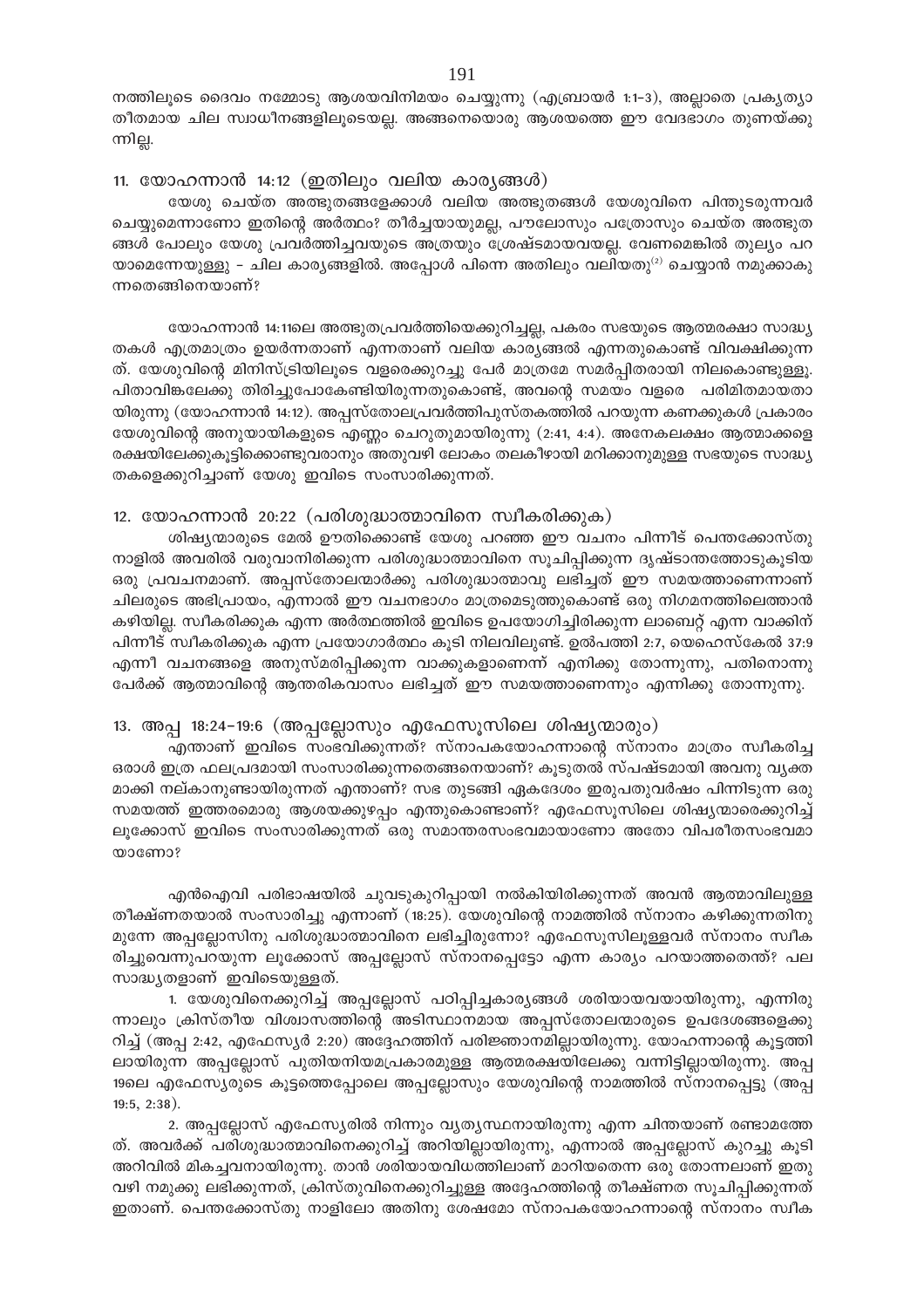രിച്ചവർ വീണ്ടും സ്നാനപ്പെട്ടു എന്ന് ബൈബിളിൽ എങ്ങും പരാമർശിച്ചു കാണുന്നില്ല. അപ്പസ്തോ ലന്മാർ രക്ഷിക്കപ്പെട്ടതുപോലെയായിരിക്കാം അപ്പല്ലോസും രക്ഷിക്കപ്പെട്ടത്. യോഹന്നാന്റെ സ്നാന മായിരുന്നു അവർ സ്ഥീകരിച്ചത് (യോഹന്നാൻ 1), യേശുനൽകിയവചനത്താൽ അവർ ശുദ്ധരാക്ക പ്പെട്ടു (യോഹന്നാൻ 15:3), പരിശുദ്ധാത്മാവിന്റെ വാസം ഒന്നുകിൽ മാളികമുറിയിൽ വച്ചോ (യോഹ ന്നാൻ 20:22) അല്ലെങ്കിൽ പെന്തക്കോസ്തുനാളിലോ (അപ്പ 2:4) അവർക്കു ലഭിച്ചു. പെന്തക്കോസ്തു നാളിനുമുമ്പ് സ്നാനം സ്വീകരിച്ചവനാകയാൽ യോഹന്നാന്റെ സ്നാനം അപ്പല്ലോസിനെ സംബ ന്ധിച്ചു കുഴപ്പമുള്ളതല്ല, എങ്കിലും ഇപ്പോൾ അതു മതിയായതല്ല എന്ന ഉപദേശം പ്രിസകില്ലായും അക്വില്ലായും അവനു നൽകി. പെന്തക്കോസ്തു നാളിനുശേഷമുള്ള പുതിയനിയമവൃവസ്ഥകൾ വളരെ വ്യക്തമായതാണ് (അപ്പ 2:38–39).

മുകളിൽ പറഞ്ഞ രണ്ടു സാദ്ധ്യതകളിൽ ഏതെങ്കിലുമാകണം ഈ ഭാഗത്തെസംബന്ധിച്ചു പ്രസക്തമായത്.

14. റോമർ 8:16 (ആത്മാവു നമ്മുടെ ആത്മാവിനോടു സാക്ഷ്യം പറയുന്നു) രക്ഷിക്കപ്പെട്ടു എന്നതോന്നൽ ഒരാളിൽ ഉണ്ടാകുന്നാണ് അയാൾക്കു പരിശുദ്ധാത്മാവിനെ ലഭിച്ചതിന്റെ തെളിവ് എന്നാണ് നവപെന്തക്കോസ്തുവൃത്തങ്ങൾ അവകാശപ്പെടുന്നത്. പൗലോസ് പറയുന്നതിന്റെ വെളിച്ചത്തിലും (1 കൊരിന്ത്യർ 4:4), പുതിയനിയമത്തിലെ മറ്റു ഭാഗങ്ങളിൽ കാണുന്ന പ്രകാരവും (1 യോഹന്നാൻ 2:3-6) നോക്കിയാൽ ഈ വാദം ശരിയല്ല എന്നു നമുക്കു മനസ്സിലാക്കാം. നാം ജീവിക്കുന്ന ജീവിതത്തിലൂടെ നാം ഒരു ക്രിസ്ത്യാനിയാണ് എന്നു ആത്മാവു സാക്ഷിക്കുന്നു എന്നതാണ് കുറച്ചുകൂടി സാധ്യതയുള്ള വിശദീകരണം. സഭയെന്ന രീതിയിൽ നമുക്കുള്ള ആത്മാവി നെയാണ് നമ്മുടെ ആത്മാവ് എന്ന വാക്കിലൂടെ ഉദ്ദേശിക്കുന്നതെന്ന വേറെയൊരു സിദ്ധാന്തം കൂടി നിലവിലുണ്ട് - തെളിയിക്കാൻ പറ്റാത്ത ഒരു സിദ്ധാന്തമാണിത്. പൗലോസിന്റെ ലേഖനങ്ങളിലെ വ്യക്തതയില്ലാത്ത ഭാഗങ്ങളിൽ ഒന്നാണിത് എന്നകാര്യം തർക്കമറ്റതാണ്, എന്നാൽ, ഈ ഭാഗത്തെ ക്കുറിച്ചുള്ള നവപെന്തക്കോസ്തു വിശദീകരണങ്ങൾ യാതൊരു അടിസ്ഥാനവുമില്ലാത്തതാണ്.

## 15. 2 കൊരിന്ത്യർ 12:2 (മുന്നാം സ്വർഗ്ഗം)

മൂന്നാമതൊരു വ്യക്തിയെന്ന നിലയിൽ മൂന്നാം സ്വർഗ്ഗത്തിലേക്കുയർത്തിയ ഒരു വ്യക്തിയെ ക്കുറിച്ചു സംസാരിക്കുന്നതിനാൽ അതു പൗലോസിനെക്കുറിച്ചുതന്നെയാണ് എന്ന കാര്യം കുറേ പേർക്കു വിശ്വസിക്കാൻ കഴിയുന്നില്ല. മുന്നാമതൊരു വ്യക്തിയെന്ന നിലയിൽ അവനവനെക്കുറിച്ചു സംസാരിക്കുന്നത് ബൈബിളിൽ സാധാരണ കണ്ടു വരുന്ന ഒരു രീതിയാണ്. യേശു സ്നേഹിച്ച ശിഷ്യൻ എന്നു യോഹന്നാൻ തന്നെക്കുറിച്ചെഴുതിയിരിക്കുന്നത് ഒരു ഉദാഹരണമാണ്. മനുഷ്യപുത്ര നെന്ന സംബോധനയോടെ യേശു സംസാരിക്കുന്നതും നമുക്കു കാണാം. ഈ വേദഭാഗത്തു പൗലോസ് അവനെക്കുറിച്ചു തന്നെയാണു സംസാരിക്കുന്നതെന്നു മനസ്സിലാക്കാൻ തനിക്കു ലഭിച്ച മാംസത്തിലെ മുള്ള് (2 കൊരിന്ത്യർ 12:7) എന്ന പരാമർശം സഹായകമാണ്. മനുഷ്യന് ഉച്ഛരിക്കാൻ കഴിയാത്ത വിധം അവാച്യമായ വാക്കുകൾ (വാ 4) കേട്ടയാൾ പൗലോസു തന്നെയാണ്, അതേക്കുറിച്ചു സംസാ രിക്കാൻ അവൻ ആഗ്രഹിച്ചിരുന്നില്ലെങ്കിലും.

ഈ മൂന്നാം സ്വർഗ്ഗം എവിടെയാണ്/ എന്താണ്? പലതട്ടുകളിലുള്ള സ്വർഗ്ഗത്തെക്കുറിച്ചും നര കത്തെക്കുറിച്ചും വിഭാവനം ചെയ്യുന്ന പല മതങ്ങളുമുണ്ട്. എന്നാൽ ഏറ്റവും ലളിതമായ ഒരു കാര്യ മെത്തെന്നാൽ ഒന്നാം സ്വർഗ്ഗമെന്നത് ആകാശമാണ് (പക്ഷികൾ വിഹരിക്കുന്നയിടം), രണ്ടാമത്തേത്, ശൂന്യാകാശവും (നക്ഷത്രങ്ങൾ സ്ഥിതിചെയ്യുന്നയിടം), മൂന്നാമത്തേതോ, ദൈവം വസിക്കുന്ന സ്വർഗ്ഗ വുമാണ്. ലോകാവസാനത്തെക്കുറിച്ചുള്ള ചില യഹൂദ രചനകളിൽ (ബിസി 200–100 കാലഘട്ടങ്ങളി ലേത്) ഏഴു നിലകളിലൂള്ള സ്വർഗ്ഗത്തെക്കുറിച്ചുള്ളപരാമർശം നമുക്കു കാണാൻ കഴിയും. അതിൽ മൂന്നാം സ്വർഗ്ഗമെന്നത് (ദൈവം വസിക്കുന്ന) ഏഴാം സ്വർഗ്ഗത്തെ കാണാനും അവിടെനിന്നുള്ള വെളിപാടുകൾ കേൾക്കാനും കഴിയുന്ന ഒരിടമായാണ് ചിത്രീകരിച്ചിരിക്കുന്നത്.

പതിനെട്ടാം വാകൃത്തിന്റെ ചുവടുപിടിച്ച് സ്വർഗ്ഗമെന്ന ഒരു സങ്കൽപ ലോകത്തിൽ തങ്ങളെ ത്തന്നെ എത്തിച്ചേർത്ത അനേകരുണ്ട്. തന്റെ അതിഥിമുറിയിലെ ചാരുകസേരയിൽ ഇരുന്ന് കാലവും സമയവുമെല്ലാം പിന്നിട്ട ഒരു അവസ്ഥയിൽ എത്തിച്ചേർന്ന ഒരു വിശിഷ്ട അനുഭവത്തെക്കുറിച്ച് എന്നോടു പങ്കുവച്ച ഒരു സ്ത്രീയെ എനിക്കറിയാം, അതിനുശേഷം അവൾക്കു തോന്നിയ പുതുമയെ ക്കുറിച്ചും. അവൾ സ്വർഗ്ഗത്തിലായിരുന്നോ അതോ, ഗാഢമായ ഉറക്കത്തിലായിരുന്നോ എന്നകാര്യം ദൈവത്തിനുമാത്രമറിയാം. അനുഭവങ്ങൾ വളരെ വ്യക്തിപരമായ ഒന്നായതിനാൽ അവയെ വിശക ലനം ചെയ്യുകയെന്നത് ബുദ്ധിമുട്ടേറിയ ഒരു കാര്യമാണ്. പലമതങ്ങളിലമുള്ള അനുഭവങ്ങൾ തേടുന്ന ദാർശനികരും കരിസ്മാറ്റിക്കുകാരും ദൈവവുമായി മുഖാമുഖസംസാരം അവകാശപ്പെടുന്നവരാണ്.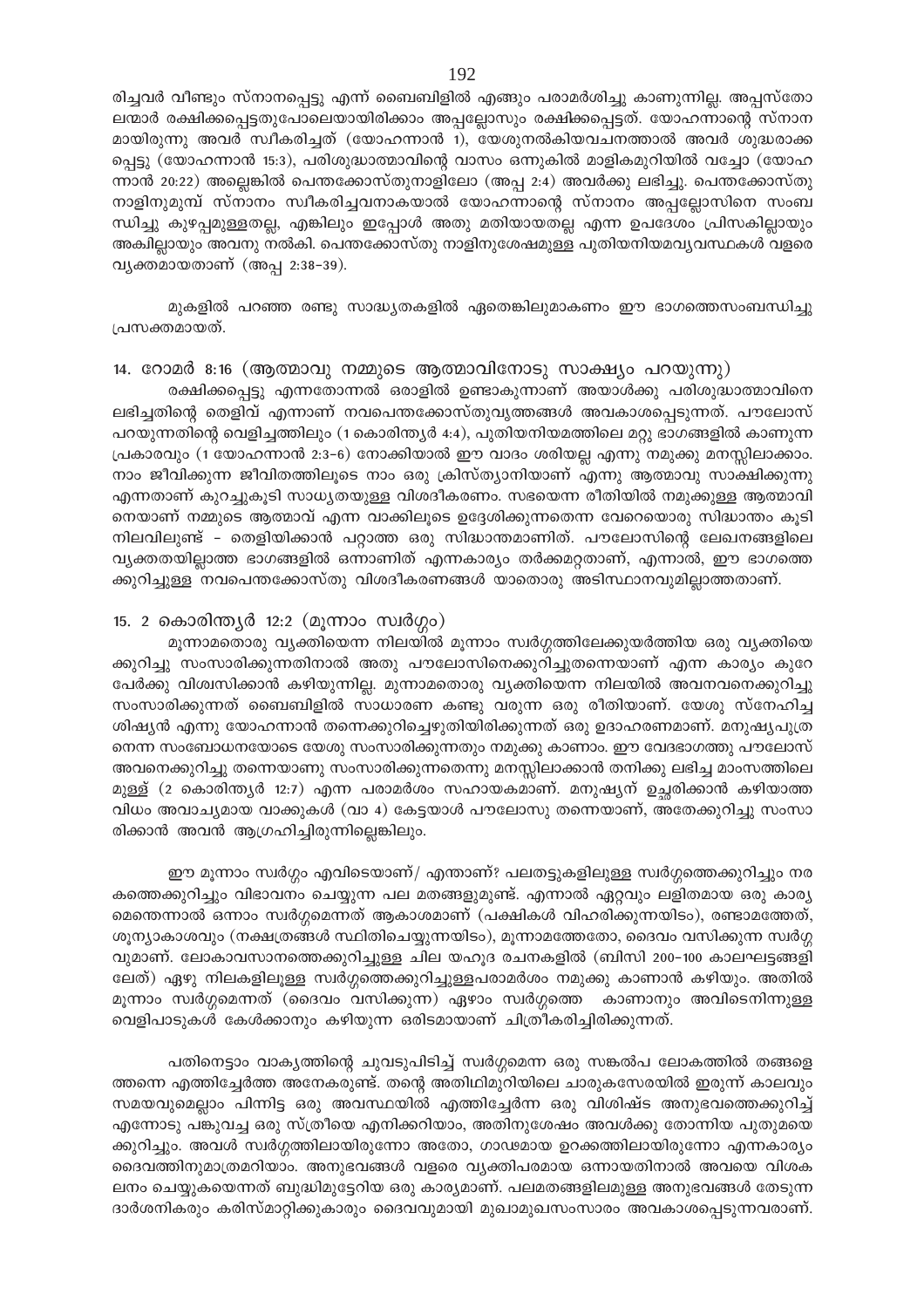അത്തരം അനുഭവങ്ങളെ അടിസ്ഥാനമാക്കി ഒത്തിരിദുരം പോകാനോ ആഴമായ നിഗമനങ്ങളിൽ എത്തിച്ചേരാനോ ഉദ്യമിക്കുന്നത് ഉചിതമല്ല എന്നത് ശ്രേഷ്ടമായ ഒരു ഉപദേശമാണ്.

## 16. 1 തിമോത്തി 2:8 (കരം ഉയർത്തൽ)

കരം ഉയർത്തി പ്രാർത്ഥിക്കുകയെന്നത് പല കൂട്ടങ്ങളിലും കണ്ടുവരുന്ന ഒന്നാണ്. ചിലർക്ക് ഇതൊരു അസൗകര്യമായി തോന്നുമെങ്കിലും ഇതിനെ പിന്തുണയ്ക്കുന്ന വചനങ്ങൾ ധാരാളമാണ്. പഴയനിമയകാലഘട്ടത്തിൽ ഇതു സാധാരണമായ ഒരു രീതിയായി നമുക്കുകാണാം. സങ്കീർത്തന ങ്ങളിൽ കാണുന്ന വചനങ്ങൾ മാത്രം നോക്കുക – 28:2, 63:4, 77:2, 88:9, 134:2, 141:2, 143:6. പുതിയനിയ മത്തിലും കരമുയർത്തിയുള്ള പ്രാർത്ഥന നാം കാണുന്നു (1 തിമോത്തി 2:9). പിന്നീടുവന്ന നുറ്റാണ്ടു കളിൽ കുരിശിന്റെ രൂപത്തിൽ കരങ്ങൾ കുറുകെവച്ചുകൊണ്ട് പ്രാർത്ഥിക്കുന്നതും നമുക്കു വായിച്ചറി യുവാൻ കഴിയും. $^{(3)}$ 

പുരുഷന്മാർ മാത്രമാണ് കരമുയർത്തി പ്രാർത്ഥിക്കേണ്ടത് എന്ന ഒരു തർക്കവും അങ്ങനെയ ല്ല, പൗലോസ് പറയുന്ന വസ്ത്രധാരണത്തിലുള്ള പെരുമാറ്റച്ചട്ടം (1 തിമോത്തി 2:9) പുരുഷന്മാർക്കും ബാധകമായമായതിനാൽ സത്രീപുരുഷന്മാർ കരമുയർത്തി പ്രാർത്ഥിക്കുന്നത് ഉചിതമായതാണെന്ന ഒരു വാദവും നിലനിൽക്കുന്നുണ്ട്.

കൈകളുയർത്താതെ നടത്തുന്ന പ്രാർത്ഥനകളും നാം വചനത്തിൽ കാണുന്നുണ്ട് (മത്തായി 19:13, 26:39, യോനാ 2:11 മുതലായവ). ആകയാൽ പ്രാർത്ഥിക്കുമ്പോഴെല്ലാം കരമുയർത്തണം എന്ന ഒരു ചട്ടത്തിലേക്കു വരുന്നതിൽ യാതൊരു അടിസ്ഥാനവുമില്ല. ഇതേക്കുറിച്ചു ശാഠ്യത്തോടെ സംസാ രിക്കാൻ യാതൊന്നുമില്ല.

## 17. (എബ്രായർ 6:2) കരം വയ്ക്കൽ

അടിസ്ഥാനകാര്യങ്ങളെക്കുറിച്ചു സംസാരിക്കുന്നതിനിടയിൽ ലേഖകൻ കൈയ്വയ്പ്പിനെ കുറിച്ചും എഴുതിയിരിക്കുന്നതെന്തുകൊണ്ടാണ്? പലവിധത്തിലുള്ള കൈവയ്പുകൾ ഉണ്ടെന്നകാര്യം നാം കണ്ടുകഴിഞ്ഞതാണ് (അദ്ധ്യായം 20). അപ്പസ്തോലന്മാരുടെ കൈവയ്പിലൂടെ പകർന്നു ലഭിക്കുന്ന അധികാരത്തിന്റെ പ്രാധാന്യത്തെക്കുറിച്ച് എബ്രായരോടു വ്യക്തമാക്കാൻ, അവർക്കു പരിചിതമായ യഹുദപശ്ചാത്തലത്തിലെ കൈവയ്പ്പിന്റെ അടിസ്ഥാനത്തിൽ, ലേഖകൻ കൈവയ്പിനെക്കുറിച്ചു സംസാരിക്കുന്നതാകാം ഇവിടെ. പരിശുദ്ധാത്മാവിലുള്ള സ്നാനത്തെക്കുറിച്ചാണ് ലേഖകൻ വ്യക്ത മാക്കുന്നത് എന്ന വിശദീകരണത്തിന് യാതൊരു അടിസ്ഥാനവുമില്ല. ഈ വേദഭാഗത്തെ വിശദപരി ശോധനയ്ക്കു വിധേയമാക്കിയപ്പോൾ, ഒരു തത്വമുണ്ടാക്കാൻതക്കവണ്ണമുള്ള വ്യക്തത ഈ വേദഭാഗ ത്തിലില്ല എന്നകാര്യം എനിക്കു മനസ്സിലായി. നായകപദത്തിലേക്കു ശിഷ്യന്മാർ ഉയർത്തപ്പെടുന്നതി നെക്കുറിച്ചുമാകാം ലേഖകന്റെ വിവക്ഷ. ധൃതിയിൽ കൈവയ്പ്പു നടത്തരുതെന്ന് പൗലോസ് തിമോ ത്തിയോടു മുന്നറിയിപ്പു നൽകുന്നതും നാം വായിക്കുന്നുണ്ട് (1 തിമോത്തി 5:22, 3:6), നായകപദത്തി ലേക്ക് ശിഷ്യന്മാരെ ഉയർത്തുന്നതിനെക്കുറിച്ചാണ് ഇത്.

## 18. യാക്കോബ് 5:14-15 (തൈലാഭിഷേകം)

ആത്മീയപുരുഷന്മാർ പ്രാർത്ഥനയിലൂടെ അനേകം വലിയ കാര്യങ്ങൾ നേടിയെടുക്കുന്നു. രോഗശാന്തിക്കായി പ്രാർത്ഥിക്കാനായി മൂപ്പന്മാരെ തിരഞ്ഞെടുത്തതിന്റെ പൊരുൾ നമുക്ക് മനസ്സി ലാക്കാൻ വിഷമകരമായി തോന്നാം, മൂപ്പന്മാരുടെ യോഗൃതകളെക്കുറിച്ച് മതിയായ ഒരു ധാരണ നമുക്കു ലഭിക്കുന്നതുവരെ. സ്വഭാവമേന്മയിലും, കഠിനാധ്വാനത്തിലും, സ്നേഹത്തിലും, വിശ്വാസപ്ര ഘോഷണത്തിലും, ആഥിത്യമര്യാദയിലും മറ്റു അനേകം മേഖലകളിലും സഭാമക്കളെ ശരിയായ വിധത്തിൽ നയിക്കേണ്ടവരാണ് മൂപ്പന്മാർ. സഭയിലെ ഡയറക്ടർ ബോർഡിലെ ഒരു അംഗം മാത്രമ 읝.

എന്നാൽ തൈലാഭിഷേകത്തക്കുറിച്ച് എന്താണിവിടെ പറയുന്നത്? അതൊരു മരുന്നാണോ? ഒലീവ് എണ്ണയെ മരുന്നായി ഉപയോഗിക്കുന്നതിനെക്കുറിച്ച് പഴയകാലത്തെ രേഖകളിൽ അനേകം തെളിവുനമുക്കു കാണാം. പ്രവാചകരെയും പുരോഹിതരെയും രാജാവിനെയും മറ്റും അഭിഷേകം ചെയ്യുന്ന അർത്ഥത്തിൽ ഉപയോഗിച്ചു വരുന്ന ക്രിയോ എന്ന വാക്കുമായി (ക്രിസ്തുവിനെ വിശേഷിപ്പി ക്കുന്ന ക്രിസ്തോസ് – അഭിഷേകം ചെയ്യപ്പെട്ടവൻ – എന്ന പ്രയോഗത്തിൽ കണ്ടുവരുന്നു) സാമ്യമി ല്ലാത്ത അലീഫോ (എണ്ണതേക്കുക) എന്ന വാക്കാണ് ലേഖകൻ ഇവിടെ ഉപയോഗിച്ചിരിക്കുന്നത്. ഈ വാക്കുതന്നെ ആവശ്യത്തിനു വിശദീകരണം നൽകുന്നില്ലേ? ദൈവത്തിൽ നിന്നും അത്ഭുതകര മായ രോഗശാന്തി ലഭിക്കുന്നതിനായി ചെയ്യുന്ന ഒരു ക്രിയയാണ് ഈ തൈലാഭിഷേകം എന്നു നിങ്ങൾക്കു തോന്നുന്നുണ്ടോ?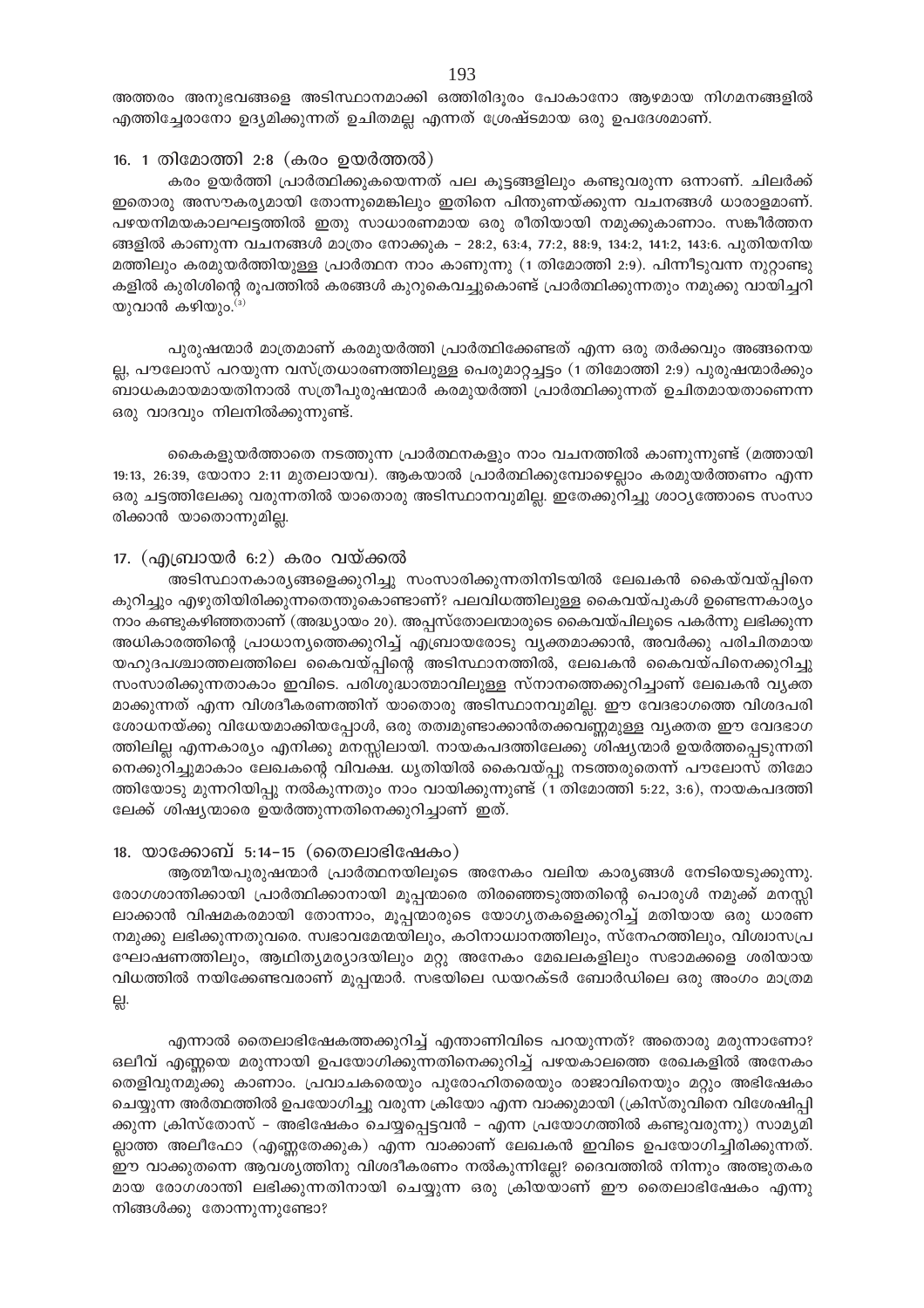വേറൊരു കാഴ്ചപ്പാടും നമുക്കു നോക്കാം. $^{(4)}$  തൈലത്തിന്റെ ഉപയോഗത്തെക്കുറിച്ചു പരാ മർശിക്കുന്ന ഈ വേദഭാഗങ്ങൾ നോക്കുക: രൂത്ത് 3:3, 2 ശമുവേൽ 14:2, ദാനിയേൽ 10:3, 2 ശമുവേൽ 12:16, 20, മത്തായി 6:17, ഏശയ്യ 1:6, യെഹെസ്കേൽ 16:9, മർക്കോസ് 6:13. ബൈബിൾ കാലഘട്ടങ്ങ ളിൽ സാധാരണയായി നിലനിന്നിരുന്ന ഒരു സമ്പ്രദായമാണ് തൈലാഭിഷേകമെന്നുള്ള കാര്യം നമുക്കു പെട്ടെന്നു മനസ്സിലാകും. രോഗമില്ലാത്ത, ആരോഗൃവാന്മാരുടെമേലും തൈലാഭിഷേകം നടത്തിയിരു ന്നു. ഒരാൾ അസുഖത്തിലായിരിക്കുകയോ, ദുഃഖിച്ചിരിക്കുകയോ, ഉപവസിക്കുകയോ ചെയ്യാത്ത സമ യത്താണ് തൈലാഭിഷേകം നടത്താതെയിരിക്കുന്നത്. ഉപവസിക്കുന്ന സമയത്ത് മറ്റുള്ളവർ തങ്ങൾ ഉപവസിക്കുന്നുവെന്നു മനസ്സിലാക്കാതിരിക്കാൻ തൈലം തേക്കാൻ യേശു തന്റെ ശിഷ്യന്മാരോട് ആവശ്യപ്പെടുന്നു. (അതുമൂലം അത്ഭുതകരമായ എന്തെങ്കിലും തങ്ങളുടെ മുഖത്തു നടമാടാൻ വേണ്ടി യല്ല യേശു ഇതു പറഞ്ഞത്). അങ്ങനെയാകുമ്പോൾ തൈലാഭിഷിക്തർ സൗഖ്യം നേടി ജീവിതത്തി ലേക്കു തിരിച്ചുവരുവാനുള്ള ഒരു വിശ്വാസപ്രകടനമായിട്ടല്ലേ തൈലാഭിഷേകം നടത്തുന്നത്? അതി നാൽ തൈലാഭിഷേകം രോഗശാന്തിനേടുവാനായല്ല, പകരം രോഗശാന്തിയെ പ്രത്യാശിക്കാനായാണ് ചെയ്യുന്നത്. ഈ വിശദീകരണം ബൈബിൾ സാഹചര്യങ്ങളോടും സംസ്കാരത്തോടും നീതിപു ലർത്തുന്ന ഒന്നാണെന്നു കാണാം.<sup>(5)</sup>

## 19. 1 പത്രോസ് 3:18-20 (തടവറയിലുള്ള ആത്മാക്കളോട് യേശു പ്രസംഗിച്ചത്)

തന്റെ മരണത്തിനും പുനഃരുത്ഥാനത്തിനുമിടയ്ക്കുള്ള ഒരു സമയത്ത്, യേശു പോയി പാതാ ളത്തിലുള്ള ആത്മാക്കളോടു പ്രസംഗിച്ചിരുന്നോ? ദൈവവുമായി അനുരഞ്ജനത്തിന് രണ്ടാമതൊരു അവസരം ഉണ്ടെന്ന യാതൊരു സൂചനയും വചനങ്ങളിലില്ല. എന്നാൽ പുതിയ ഉടമ്പടിക്കുമുമ്പും ആത്മരക്ഷയ്ക്കുള്ള മാർഗ്ഗനിർദ്ദേശമുണ്ട്. മോശ ന്യായീകരിക്കപ്പെട്ടവനാണെന്ന കാര്യം വ്യക്തമാ ണ്, എന്നാൽ ക്രിസ്തു അവനോടു സംസാരിച്ചതുകൊണ്ടല്ല ഇത്. പഴയനിയമപ്രവചനങ്ങളിലും ക്രിസ്തുവിന്റെ ആത്മാവുണ്ട് (1 പത്രോസ് 1:11), അപ്പോൾ മോശയും അതിൽനിന്നും വ്യതൃസ്തനാ കുന്നില്ല (2 പത്രോസ് 2:5). ദൈവത്തെ അനുസരിക്കാതിരുന്ന ആത്മാക്കളോട് നോഹയിലൂടെ ക്രിസ്തു പ്രസംഗിച്ചു, അവർ മരിച്ചതിനുശേഷം ആയിരക്കണക്കിനു വർഷങ്ങൾക്കു ശേഷമല്ല, അവരുടെ തല മുറയിൽത്തന്നെ. ഈ വേദഭാഗത്തെക്കുറിച്ചുള്ള ഏകവിശദീകരണമല്ല ഇത് – എനിക്ക് ഏറ്റവും ഇഷ്ട പ്പെട്ട ഒരു വിശദീകരണമാണിത്. $^{(6)}$ 

#### 20. 1 യോഹന്നാൻ 4:1 (ആത്മാക്കളെ പരിശോധിക്കുക)

ആത്മാക്കളെ പരീക്ഷിക്കാൻ യോഹന്നാൻ നമ്മോടു സംസാരിക്കുന്നതെന്തുകൊണ്ടാണ്? പല കള്ള പ്രവാചകന്മാരും ഈ ലോകത്തിലേക്കു വന്നിട്ടുള്ളതുകൊണ്ടാണ്. പ്രവാചകസന്ദേശങ്ങ ളെയാണ് ആത്മാക്കൾ എന്നവാക്ക് പ്രതിനിധാനം ചെയ്യുന്നത്. യോഹന്നാൻ തന്റെ ലേഖനമെഴു തുന്ന കാലഘട്ടത്തിൽ പ്രവചനവരം നിലവിലുണ്ടായിരുന്ന കാലഘട്ടമാണ്. പ്രവചനങ്ങളെ അളന്നു തൂക്കി സൂക്ഷമപരിശോധനയ്ക്കു വിധേയമാക്കിയിട്ടുവേണം സ്വീകാര്യമാണോ അല്ലയോ എന്നു തീരുമാനിക്കാൻ. ഇക്കാര്യം തന്നെ 1 കൊരിന്ത്യർ 14:29, 1 തെസ്സലോനിക്യർ 5:19–22 എന്നീവചനങ്ങ ളിൽ പൗലോസ് സംസാരിക്കുന്നു. 2 തെസ്സലോനികൃർ 2:2ൽ പ്രവചനം എന്നർത്ഥത്തിൽ ഉപയോഗി ച്ചിരിക്കുന്ന വാക്ക് ആത്മാവ് എന്ന ഗ്രീക്കു വാക്കായ ന്യൂമാ എന്നതാണ്. പ്രവചനം, പ്രവചനസ ന്ദേശം എന്നവാക്കുകളുടെ പര്യായമായി ആത്മാവ് എന്ന വാക്കിനെ ഉപയോഗിക്കുന്നതായി കണ്ടുവ രുന്നു. ആകായാൽ ആത്മാക്കളെ പരിശോധിക്കുക്കുക (1 യോഹന്നാൻ 4:1) എന്നത്, പ്രവചനസന്ദേ ശങ്ങളെ പരിശോധിക്കുക എന്നതുതന്നെയാണ്. ഇതേ ഉപദേശം തന്നെ കൊരിന്തുകാർക്കും തെസ്സ ലോനികൃർക്കും നൽകപ്പെട്ടിരിക്കുന്നു.

## കുറിപ്പുകൾ:

1. മർക്കോസ് 16:9–20 വചനങ്ങളുടെ ആധികാരികതയെക്കുറിച്ച് പണ്ഢിതരുടെ ഇടയിൽ പല ചോദ്യ ങ്ങളുമുണ്ട്. നിലവിലുള്ള കയ്യെഴുത്തു പ്രതികളിൽ പ്രധാനപ്പെട്ടവയായ കോഡെക്സ് സിനാറ്റികസ്, കോഡക്സ് വാറ്റികാനസ് (രണ്ടും നാലാം നൂറ്റാണ്ടിൽ നിന്നുമുള്ളതാണ്) എന്നിവയിൽ ഈ ഭാഗം കാണുന്നില്ല. അതുകൊണ്ടാണ് മിക്കവാറും ബൈബിൾ പണ്ഢിതർ ഇവയെ ഒന്നാകെ നിരാകരിക്കു കയോ, അല്ലെങ്കിൽ ഒരു ചുവടുകുറിപ്പായി ചേർക്കുകയോ ചെയ്യുന്നത്. ഈ വചനം പുതയനിയമ ത്തിന്റെ ഭാഗമാണോ അല്ലയോ എന്ന കാര്യം പരിഗണിക്കേണ്ടതാണ്. കാരണം നവ പെന്തക്കോ സ്തുവൃത്തങ്ങളെ സംബന്ധിച്ച് ഇതിലെ 16–17 വാകൃങ്ങൾ അടിസ്ഥാന തത്വമായ ഒന്നാണ്.

ആദ്യകാലങ്ങളിൽ ഈ ഭാഗം മർക്കോസിന്റെ സുവിശേഷത്തിന്റെ ആധികാരികഭാഗമല്ല എന്ന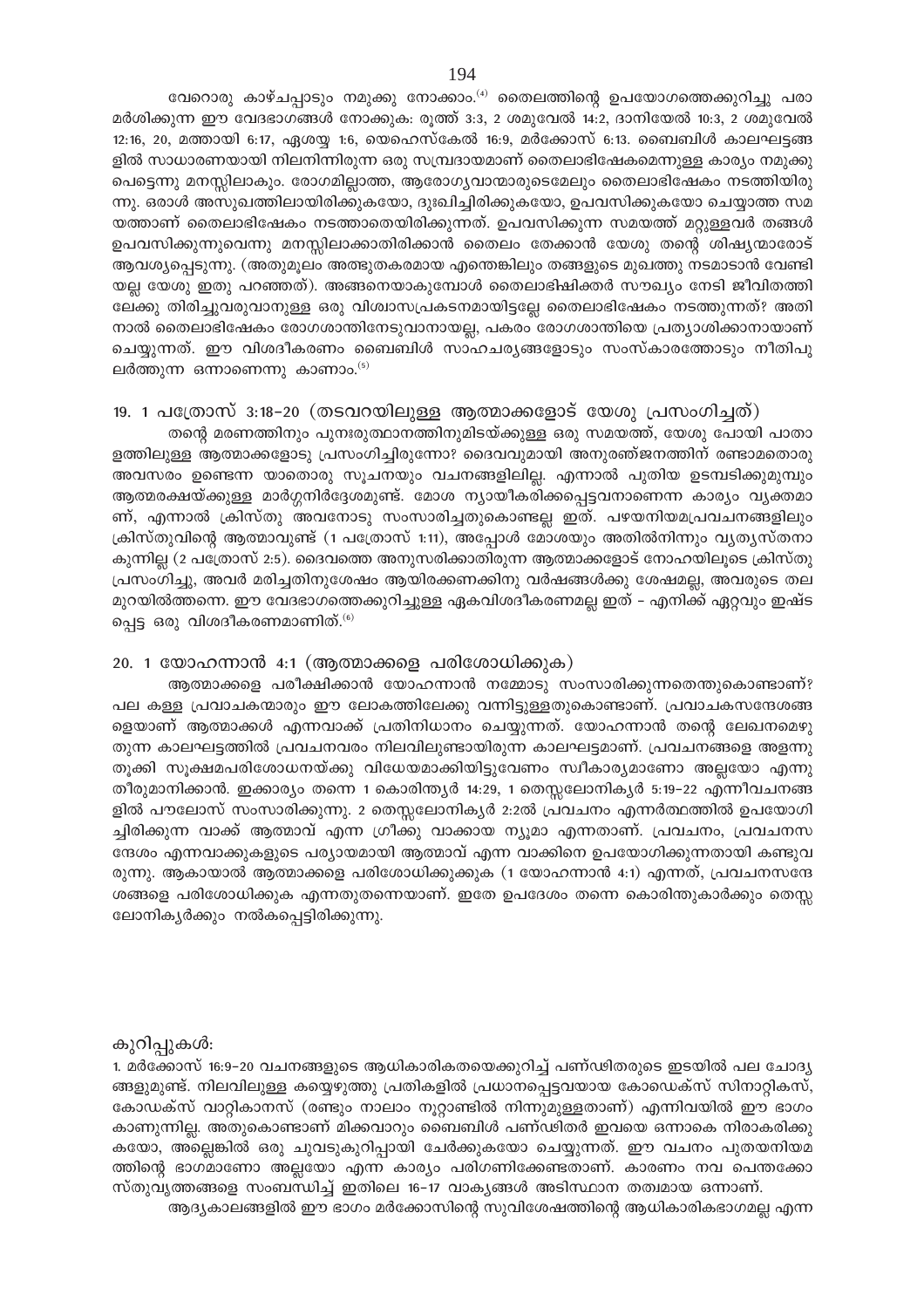ഒരു നിലപാടാണ് എടുത്തിരുന്നത്. എന്നാൽ പലകാരണങ്ങളാൽ ഇതു ശരിയായ ഒരു നിലപാടല്ല എന്നു മനസ്സിലാക്കാൻ കഴിയും. (1) പുരാതന കയ്യെഴുത്തുപ്രതികളിൽ ചിലതിൽ ഈ ഭാഗം ഉൾപ്പെ ടുത്തിയിരിക്കുന്നു എന്നു നമുക്കു മനസ്സിലാക്കാൻ കഴിയും – എ, സി, ഡി, ഡബ്ല്യു, ക്യൂ എന്നിങ്ങനെ അറിയപ്പെടുന്ന കയ്യെഴുത്തുപ്രതികളിൽ. (2) പുരാതന കയ്യെഴുത്തുപ്രതികൾ പുഴുവരിക്കുകന്നതോ, ദ്രവിക്കുന്നതോ, മാഞ്ഞുപോയ ഭാഗങ്ങളോ, കീറിപ്പോയ ഭാഗങ്ങളോ ഒക്കെ അസാധാരണമല്ല. (3) ആദ്യകാലങ്ങളിലെ എഴുത്തുകാർ ഈ വേദഭാഗം ഉപയോഗിച്ചിരിക്കുന്നതായി കണ്ടുവരുന്നു (ഉദാ: രണ്ടാം നൂറ്റാണ്ടിന്റെ പകുതിയിൽ ജീവിച്ചിരുന്ന രക്തസാക്ഷിയായ ജസ്റ്റിൻ), അതിനാൽ പുരാതന കാലത്തുതന്നെ ഈ ഭാഗം നിലവിലുണ്ടായിരുന്നതാണ്. (4) മർക്കോസ് അല്ലാതെ വേറെയാരെ ങ്കിലും പിന്നീട് എഴുതിച്ചേർത്തതാണെങ്കിൽ പോലും ഇതു മർക്കോസ് പുസ്തകത്തിന്റെ ആധികാ രികഭാഗമല്ലാതെ വരുന്നില്ല, ബൈബിളിലെ പല പുസ്തകങ്ങളും കൂട്ടെഴുത്തുകാരാൽ രചിക്കപ്പെട്ട താണ് – സങ്കീർത്തനങ്ങളും സദൃശവാകൃങ്ങളുമെല്ലാം ഉദാഹരണങ്ങളാണ്. (5) വിഷം പാനം ചെയ്യു ന്നതൊഴികെയുള്ള ഭാഗങ്ങളെല്ലാം അപ്പസ്തോല പ്രവർത്തിപുസ്തകത്തിൽ നിവർത്തീകരിച്ചിരിക്കു ന്നതായി കാണാം, അതിനാൽ ഇതു വചനത്തോടുള്ള കൂട്ടിച്ചേർക്കലായി പരിഗണിക്കാൻ സാദ്ധ്യമ ല്ല. ആകയാൽ മർക്കോസ് 16:9–20 വാകൃങ്ങൾ ആധികാരികമാണെന്നോ അല്ലെന്നോ സ്ഥിരീകരി ക്കാൻ സാദ്ധ്യമല്ല, എന്നാൽ തെളിവുകളുടെ അടിസ്ഥാനത്തിൽ അതു പുതിയനിയമത്തിന്റെ ഭാഗമ ല്ലെന്നു പറയാനും സാധിക്കുന്നതല്ല.

2. ഒരു നൂറ്റാണ്ടിനുമുമ്പ്, ഞായറാഴ്ച തോറും ആറായിരത്തോളം വരുന്ന ജനക്കൂട്ടത്തോടു ഹൃദയ ഹാരിയായി പ്രസംഗിച്ചിരുന്നവനായ, ലണ്ടനിലെ ചാൾസ് സ്പർജൻ ഇപ്രകാരം എഴുതിയിരിക്കുന്നു: അത്ഭുതങ്ങൾ ചെയ്യാൻ ഇന്നു നമുക്കു കഴിയില്ല, എന്നാൽ ആത്മീയമായ അത്ഭുതങ്ങൾ ചെയ്യാൻ നമുക്കു കഴിയും. മരിച്ചുപോയ ഒരു പാപിയുടെ കല്ലറയ്ക്കൽ ചെയ്യ് ലാസറേ പുറത്തുവരിക എന്നു പറഞ്ഞ് അവനെ നമ്മുടെ വാക്കിനാൽ ഉയർപ്പിക്കാൻ നമ്മുടെ വാക്കിനാൽ കഴിയില്ലേ – പരിശുദ്ധാ ത്മാവിന്റെ ശക്തിയാൽ?

3. റോബർട്ടോ ബോണ്ടിയെഴുതിയ ടു പ്രേ ആന്റ് ടു ലവ് എന്ന പുസ്തകത്തിൽ.

4. ജിം മക്ഗിഗ്ഗാന്റെ തൈലാഭിഷേകം എന്ന പുസ്തകത്തിൽ കാണുന്നത്.

5. എങ്കിലും ഈ വിശദീകരണം പൂർണ്ണമായും തൃപ്തികരമാണെന്നു കരുതാനാവില്ല. ലേവ്യ 14:18 നോക്കുക. ഇവിടത്തെ തൈലാഭിഷേകം രോഗശാന്തിക്കായോ, പ്രത്യേകദൗത്യത്തിനായി വേർതി രിക്കപ്പെടുന്നതിനായോ, വിശ്വാസം പ്രകടിപ്പിക്കുന്നതിനായോ അല്ല നടത്തുന്നത്. കുഷ്ഠരോഗി സൗഖ്യം പ്രാപിച്ചു ശുദ്ധിനേടിക്കഴിഞ്ഞതിനുശേഷമാണ് ഈ തൈലാഭിഷേകം. പാപം മോചിക്ക പ്പെട്ടു എന്നതിന്റെ സൂചനയായി നടത്തിയ തൈലാഭിഷേകമാകാമിത് – യാക്കോബ് 5:15–16 നൽകുന്ന സുചനപോലെ. വീണ്ടും, മതിയായ വിശദീകരണങ്ങൾ വേദപുസ്തകത്തിൽ നൽകിയിട്ടില്ലാത്ത സാഹ ചര്യത്തിൽ, ഇതേക്കുറിച്ചു ശാഠ്യം പിടിക്കുകയോ, അന്ധവിശ്വാസരീതിയിൽ ഇതിനെ ഉപയോഗിക്കു കയോ ചെയ്യാതിരിക്കാം നമുക്ക്.

6. മറ്റു കാഴ്ചപ്പാടുകളെക്കുറിച്ച് വായിക്കാൻ ലൈഫ് ടു ദ ഫുൾ എന്ന എന്റെ പുസ്തകം കാണുക.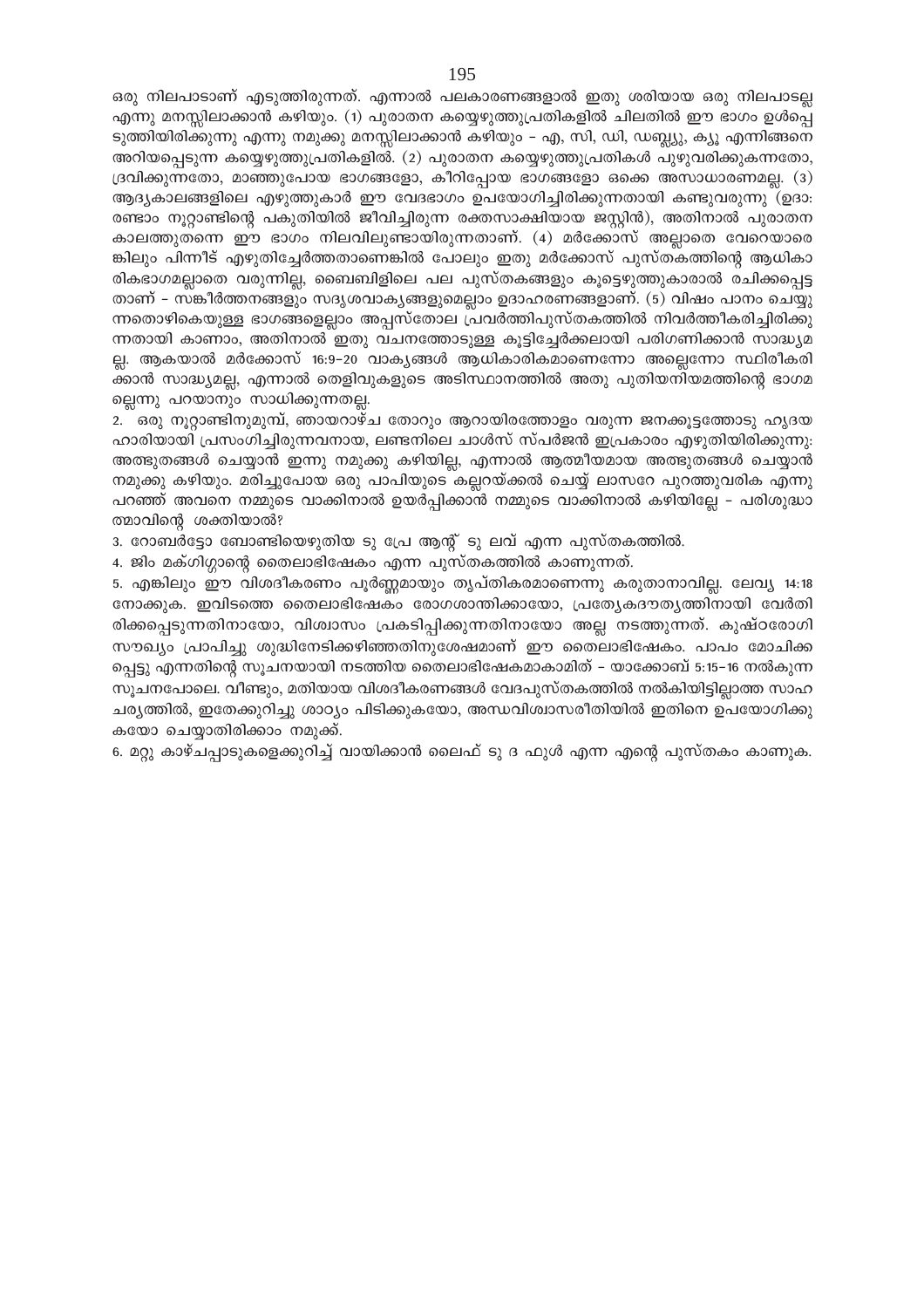അദ്ധ്യായം 28

## പ്രേതപ്പിടുത്തക്കാർ

ആത്മാവും മന്ത്രതന്ത്രങ്ങളും

ഈ ലോകത്തിന്റെ ഇരുണ്ട ഭാഗത്തെക്കുറിച്ച് ആകാംക്ഷയില്ലാത്തവർ വളരെ ചുരുക്കമായിരി ക്കും. ഭയപ്പെടുത്തുന്ന അനുഭവങ്ങളോ പേടിസ്വപ്നമോ കാഴ്ചകളോ ഒക്കെ നമ്മിൽ ചിലർക്കു നേരിട്ടിട്ടുണ്ടാകാം. ഏലിഫാസിനുണ്ടായ അനുഭവത്തിനു സാദൃശമായതു വല്ലതും ചിലർക്കു സംഭ വിച്ചിരിക്കാം:

ഒരു വാർത്ത രഹസ്യമായി എന്റെ അടുക്കൽ എത്തി; അതിന്റെ മൃദുസ്വരം എന്റെ കാതുകൾ ശ്രവി ച്ചു. മനുഷ്യർ ഗാഢനിദ്രയിൽ ആകുമ്പോഴുണ്ടാകുന്ന രാത്രി ദർശനങ്ങളാലുള്ള മനോഭാവനക ളിൽ ഭയവും നടുക്കവും എന്നെ പിടിച്ചു. എന്റെ അസ്ഥികളൊക്കെയും കുലുങ്ങിഷോയി. ഒരാത്മാവ് എന്റെ മുഖത്തിനെതിരേ കടന്നുവന്നു; എന്റെ ശരീരത്തിൽ രോമഹർഷം ഉണ്ടായി. അതു നിശ്ചല മായി നിന്നു; എങ്കിലും അതിന്റെ രൂപം എന്റെ കൺമുമ്പിൽ ഉണ്ടായിരുന്നു; നിശ്ശബ്ദതയായിരുന്നു; അഷോൾ ഞാൻ ഒരു ശബ്ദം കേട്ടു.. (ഇയ്യോബ് 4:12-16)

ഈ വകകാര്യങ്ങളും ആത്മാവും തമ്മിൽ എന്തുബന്ധമാണുള്ളത്? പ്രേതങ്ങൾ യഥാർത്ഥത്തിൽ ഉള്ളതാണോ? പൈശാചിക ശക്തികളിൽ നിന്നുമുള്ള ഒരു സംരക്ഷണ കവചം ക്രിസ്ത്യാനികൾക്കു സ്വന്തമായുണ്ടോ? ഈ ഗണത്തിൽപ്പെട്ട ഏഴു വ്യത്യസ്തകാര്യങ്ങളെ നമുക്കു പരിശോധിക്കാം.

## 1. പ്രേതങ്ങൾ

എന്റെ അമ്മുമ്മ തന്റെ ചെറുപ്പത്തിൽ (1890കളിൽ) ഒരു ശവപ്പറമ്പിൽ പ്രേതം ഉലാത്തുന്നതു കണ്ടതായി പറയുമായിരുന്നു. നിലാവെളിച്ചത്തിൽ തിളങ്ങി ഒഴുകുന്ന വെള്ളവസ്ത്രവുമായി തലങ്ങും വിലങ്ങും ഉലാത്തുകയായിരുന്നു ആ സ്ത്രീ വേഷം. എന്റെ ഒരു സുഹൃത്തിന്റെ വീട്ടിലെ ഒരു മുറി എപ്പോഴും തണുപ്പുള്ളതായിരുന്നു, മറ്റു മുറികളിലെല്ലാം ചൂടുനിറഞ്ഞുനിൽക്കുമ്പോൾ ഭൂതം വസി ക്കുന്നുവെന്നു പറയപ്പെട്ട ആ മുറിയിൽ എപ്പോഴും തണുപ്പായിരുന്നു, കൂട്ടത്തിൽ പാതിരാവിലെ കാലൊച്ചകളും. സെമിത്തേരിയിൽ വച്ചു ശബ്ദങ്ങൾ റെക്കോഡുചെയ്തുവയ്ക്കുന്ന മറ്റൊരാളെക്കു റിച്ചും എനിക്കറിയാം - മരിച്ചെങ്കിലും സംസാരപ്രിയരായവരുടെ കല്ലറയിൽ നിന്നും ഉയർന്നു കേൾക്കുന്ന തരംഗങ്ങൾ. വിശപ്പുനിറഞ്ഞ ആത്മാക്കൾക്കുവേണ്ടി നടത്തപ്പെടുന്ന ഭക്ഷണോത്സവം ചൈനയിലെ വാർഷികാചാരമാണ്. പ്രേതങ്ങളെക്കുറിച്ചുള്ള അവബോധം ലോകം മുഴുവനുമുള്ള താണ്!!!

ബൈബിൾ വചനങ്ങളോടു ചേരുമെന്നു തോന്നുന്ന നിരവധി വിശദീകരണങ്ങളും അവയെ ക്കുറിച്ചു നിലനിൽക്കുന്നുണ്ടു താനും. ഒരു കാര്യം ഉറപ്പാണ്: അറിയപ്പെടാത്തവയെക്കുറിച്ചും മരണ ത്തെക്കുറിച്ചുമുള്ള നമ്മുടെ ഭയത്തെ സാത്താൻ ശക്തമായി ചൂഷണം ചെയ്യുന്നുണ്ട്. ക്രിസ്തുവിനെ കൂടാതെ നാം മരണഭയത്തിന്റെ അടിമകളാണെന്നസത്യം എബ്രായർ 2:15 വെളിപ്പെടുത്തുന്നു. യേശു ക്രിസ്തു നമ്മെ മോചിപ്പിച്ചതിനാൽ ഇനി ഭയപ്പെടേണ്ടതായ ഒരു കാര്യവുമില്ല. പ്രേതങ്ങൾ എന്നത് സത്യമായതായാലും തോന്നലായാലും, അവയെ നമ്മൾ ഭയപ്പെടേണ്ടതില്ല, കാരണം മരണത്തെ പ്പോലും നമുക്കു പേടിക്കേണ്ടതില്ലാത്തതിനാൽ.

മരിച്ചവർ പ്രേതങ്ങളായി തിരിച്ചുവരുന്നു എന്നു പ്രസ്താവിക്കുന്ന വചനങ്ങളൊന്നും ബൈബി ളിൽ ഇല്ല. മുകളിൽ പറഞ്ഞ ഇയ്യോബിൽ നിന്നുള്ള വേദഭാഗവും ഈ ഭയത്തെ പിന്താങ്ങുന്ന ഒന്ന ല്ല. ബൈബിൾ വെളിപ്പെടുത്തുന്നതനുസരിച്ച്, മരിച്ചവർ വിധിയെക്കാത്തു കഴിയുന്നവരാണ്, അവർക്കു വീണ്ടുമൊരു തിരിച്ചുവരവില്ല.

## 2. അശുദ്ധാത്മബാധ

അശുദ്ധാത്മബാധിതരെക്കുറിച്ചു ലോകമെമ്പാടും നാം കേൾക്കുന്നുണ്ട്. ചില വിശദീകരണ ങ്ങൾ കാരണം കണ്ടെത്താൻ വിഷമകരമായതും ഭയമുളവാക്കുന്നതുമാണ്. എന്നാൽ ബാക്കിമിക്ക വയും വിശ്വാസയോഗ്യമായവയല്ല. പിറ്റ്സ്ബർഗ്ഗിൽ നിന്നുമുള്ള ഈ റിപ്പോർട്ട് നോക്കുക:

ജൂൺ 1997ൽ പെൻസിൽവാനിയ പിറ്റ്സ്ബർഗിലെ ഡോക്ടർമാർ റിപ്പോർട്ടു ചെയ്തതനുസ രിച്ച്, ഷെറി ലിൻ റോസി എന്ന സ്ത്രീയുടെ തലയിൽ കട്ടിയായ എന്തോസാധനം കൊണ്ടു ഇരു

## 196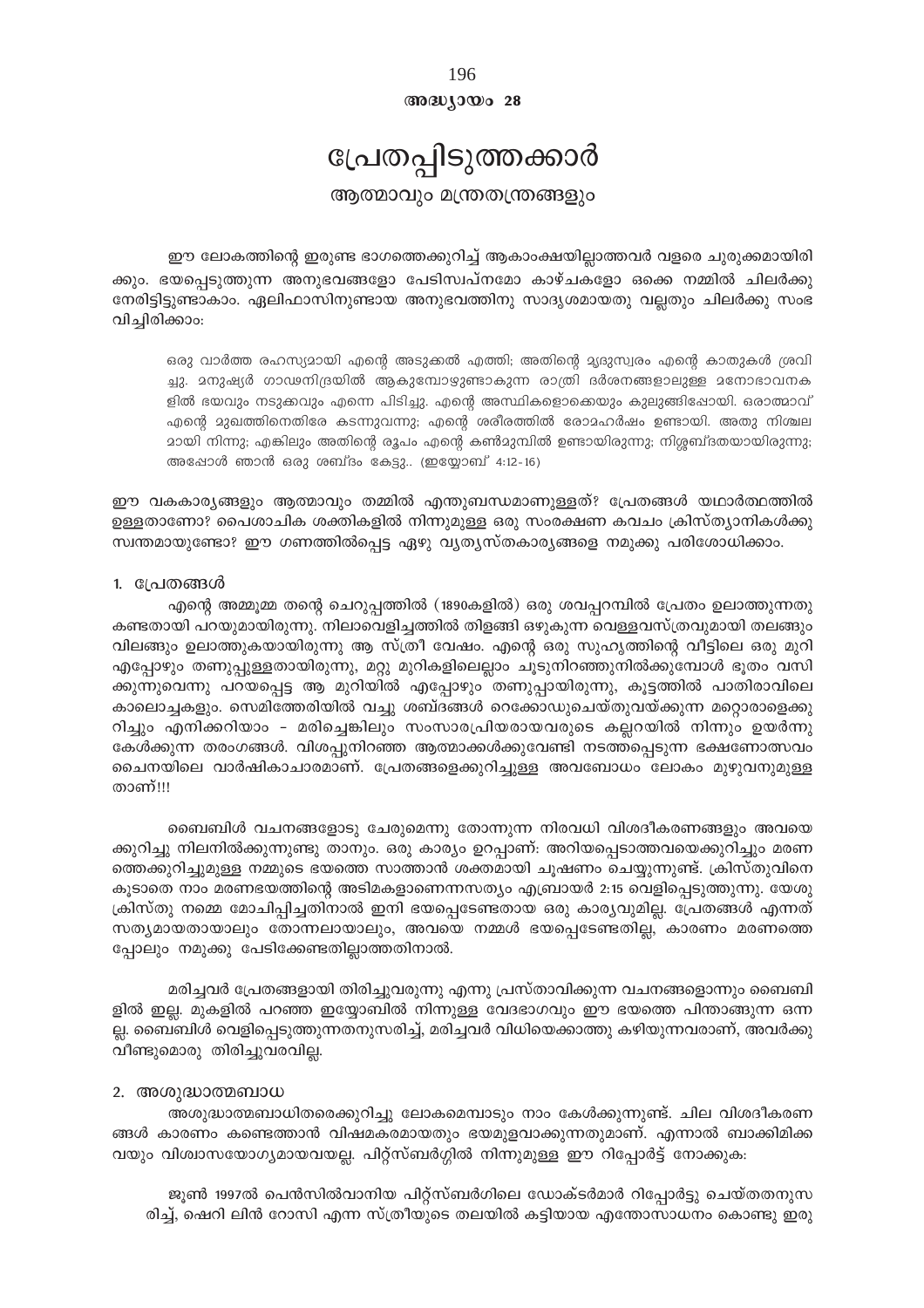പതുതവണ അടിച്ചു പരുക്കേൽപിച്ചു, രക്തം വാർന്ന് അബോധാവസ്ഥയിൽ റോഡിനരികിൽ ഉപേക്ഷിച്ചനിലയിൽ കണ്ടെത്തി. ബോധം തിരിച്ചു വന്നപ്പോൾ അവൾ തന്നെ ആക്രമിച്ചയാളെ വെളിപ്പെടുത്തി. ആ പ്രദേശത്തു നിലവിലുണ്ടായിരുന്ന ആദ്യസ്നേഹകരിസ്മാറ്റിക് സഭയിലെ പാസ്റ്ററും തന്റെ ഭർത്താവുമായ റിച്ചാർഡ് എ റോസി ജൂനിയർ ആയിരുന്നു കക്ഷി. റെവ. റോസി തന്റെ കാറിൽ നിന്നുമിറങ്ങിവന്ന് വിചിത്രമായി പെരുമാറി, ഈ സ്ത്രീയുടെ കാറിന്റെ നിയന്ത്ര ണമേറ്റെടുത്ത്, വിദൂരസ്ഥലത്തുകൊണ്ടുപോയിട്ട് അവളെ അടിച്ചു താഴെയിട്ടു എന്നാണ് അവർ കൊടുത്തമൊഴി.

റെവ. റോസി ഇക്കാര്യം അപ്പോൾത്തന്നെ നിഷേധിച്ചു, തന്റെ രൂപസാദൃശവും തന്റേതുപോ ലത്തെ കാറുമുള്ള ഒരാളായിരിക്കാം ഇതുചെയ്തത് എന്നായിരുന്നു പാസ്റ്ററുടെ നിലപാട്. മനു ഷ്യരൂപത്തിൽ വന്ന സാത്താനാണ് അത് എന്ന് അദ്ദേഹം വാദിച്ചു. ഒക്ടോബർ മാസമായപ്പോ ഴത്തേക്ക്, ലിൻ റോസി തന്റെ പരാതി പെട്ടെന്നു പിൻവലിച്ചു, മനുഷ്യരൂപത്തിൽ വന്ന സാത്താ നാണ് ആ കൃത്യം ചെയ്തത് ആകയാൽ താൻ തന്റെ കുടുംബ ജീവിതത്തിലേക്കു തിരിച്ചു പോകുന്നു എന്നവർ പ്രസ്ഥാവിച്ചു.<sup>(1)</sup>

പ്രേതങ്ങളെക്കുറിച്ചും അശുദ്ധാത്മ ബാധയെക്കുറിച്ചും പരക്കുന്ന വിഭ്രവാത്മകമായ കഥക ളിൽ ഭൂരിപക്ഷവും ഇതുപോലെ കെട്ടിപ്പടുത്തുണ്ടാക്കിയ കഥകളും വളച്ചൊടിച്ച വാസ്തവങ്ങളുമാ ണ്.

പഴയനിയമകാലത്ത് ഇത്തരം അശുദ്ധാത്മബാധയെക്കുറിച്ചു കേട്ടുകേൾവിപോലുമില്ലെന്ന കാര്യം നമുക്കു മനസ്സിലാക്കാൻ കഴിയും, ഇസ്രായേൽമക്കൾക്കു ചുറ്റുമുള്ളരാഷ്ട്രങ്ങളിലെല്ലാം ദുഷ്ടാ ത്മാക്കളെക്കുറിച്ചുള്ള വിശ്വാസം പരക്കെയുള്ളതായിരുന്നു എന്നിട്ടുപോലും. ദൈവം തന്റെ മക്കളെ സംരക്ഷിക്കുകയായിരുന്നോ? അതോ അശ്ശൂറുകാരുടെയും ബാബിലോണിയക്കാരുടെയും കാനാന്യ രുടെയുമൊക്കെ വിശ്വാസങ്ങൾ വെറും അന്ധവിശ്വാസങ്ങൾ മാത്രമാണോ? പുതിയനിയമത്തിൽ പോലൂം സുവിശേഷകാലഘട്ടത്തിൽ മാത്രമാണ് ഈ വകകാര്യങ്ങൾ കണ്ടുവരുന്നത്. രണ്ടാം നൂറ്റാ ണ്ടിലെ ചില രചനകളിൽ അപൂർവ്വമായി ചില പരാമർശങ്ങൾ $^{(2)}$  കണ്ടുവരുന്നുണ്ട്, അത്തരം കഥകൾ വിശ്വാസയോഗ്യമാണെങ്കിൽ. എന്നാൽ ക്രിസ്തീയത ഭുതാവേശത്തെയും പുറത്താക്കലിനെയും കുറിച്ചു പിന്നീട് സംസാരിക്കുന്നില്ല. നിരൂപണമെന്താണെന്നുവച്ചാൽ: സാത്താനും കിങ്കരന്മാരും സുവിശേ ഷകാലഘട്ടങ്ങളിൽ തികച്ചും സജീവമായിരുന്നു എന്നതു തന്നെയാണ്, അതിനു ശേഷം അവകൾ പുറന്തള്ളപ്പെട്ടു. ഇന്ന് അവർ അത്ര കണ്ടു വിജയിക്കുന്നില്ല! എന്തുകൊണ്ട് എന്നചോദ്യം പല സിദ്ധാ ന്തങ്ങളെയും നിരത്തുന്നു. $^{(3)}$ 

പുതിയനിയമത്തിൽ കണ്ടുവരുന്ന അശുദ്ധാത്മബാധ ഒരു മാനസിക രോഗമാണോ/അവസ്ഥ യാണോ? ഭൂതബാധ ശാരീരികാസ്വാസ്ഥ്യങ്ങളുടെ അടിസ്ഥാനകാരണമാണെന്ന നിഗമനത്തിലെത്താ വുന്ന ചില അവസരങ്ങൾ നമുക്കു കാണാൻ കഴിയുമെങ്കിലും (മത്തായി 17:14–, മർക്കോസ് 9:14–), മാനസികമായും ശാരീരികമായുമുള്ള അപര്യാപ്തതകൾക്ക് കാരണം ഭൂതബാധയാണെന്ന നിഗമന ത്തിൽ എത്തിച്ചേരാൻ മതിയായ കാരണങ്ങൾ ഇല്ല. മാനസിക അസ്വാസ്ഥ്യങ്ങൾക്ക് രണ്ടായിരം പന്നികളെ ആകർഷിക്കാൻ സാദ്ധ്യമല്ലല്ലോ! (മർക്കോസ് 5:13)

ക്രിസ്ത്യാനികളിൽ ഭൂതാവേശം ഉണ്ടാവുകയില്ല എന്നു വിശ്വസിക്കാൻ മതിയായ കാരണ ങ്ങൾ നമുക്കുണ്ട്. ഭൂതാവേശത്തിലൂടെ ഒരാൾക്കു നഷ്ടപ്പെടുന്നത് സ്വതന്ത്രമായി ചിന്തിക്കാനുള്ള അയാളുടെ ദൈവദാനമാണ്. ആകയാൽ ദൈവത്തിനുമുന്നിൽ തന്റെ പ്രവർത്തികളുടെ ധാർമ്മിക ഉത്തരവാദത്തവും അയാൾക്കില്ലാതാകുന്നു. അങ്ങനെ വരുമ്പോൾ 1 കൊരിന്ത്യർ 10:13ലെ വാഗ്ദാനം – നമ്മുടെ പരിധിക്കുമീതെയുള്ള പരീക്ഷകൾ ദൈവം നൽകുകയില്ല എന്ന വാഗ്ദാനം – വിലയില്ലാ ത്തതായി പോകുന്നു. ഭൂതാവേശത്തെക്കുറിച്ചും ഭൂതങ്ങളെ പുറത്താക്കുന്നതിനെക്കുറിച്ചുമുള്ള ഭ്രമി പ്പിക്കുന്ന കഥകൾ, ലോകത്തിന്റെ അങ്ങേത്തലയ്ക്കൽ നിന്നും നിങ്ങൾ കേൾക്കുകയാണെങ്കിൽ അതിൽ യാതൊരു വിധത്തിലും ഭ്രമിച്ചുപോകേണ്ടതില്ല. യഥാർത്ഥ ക്രിസ്ത്യാനികളിൽ ഭൂതാവേശം ഉണ്ടായെന്നു വരികയാണെങ്കിൽ അതുയർത്തുന്നത് കാര്യഗൗരവമായ ചില ദൈവശാസ്ത്ര പ്രശ്ന ങ്ങളാണ്. യേശുവിനോടൊപ്പം നിലനിൽക്കുക – നിങ്ങൾക്ക് ഒന്നിനേയും ഭയപ്പെടേണ്ടി വരികയില്ല.

നവപെന്തക്കോസ്തുവൃത്തങ്ങളിൽ നല്കിവരുന്ന അമിതപ്രധാന്യം - ഭൂതാവേശത്തെക്കു റിച്ചും ആത്മാവേശത്തെക്കുറിച്ചും – മന്ത്രതന്ത്രങ്ങളെ സംബന്ധിച്ചുള്ള ഒന്നാണ്. അതിനാൽ എന്തു വിശ്വസിക്കുന്നു എന്നത് ശ്രദ്ധിച്ചുമാത്രം ചെയ്യുക, എല്ലാറ്റിനെയും പരിശോധിക്കുക (1 തെസ്സലോനി കൃർ 5:21–22)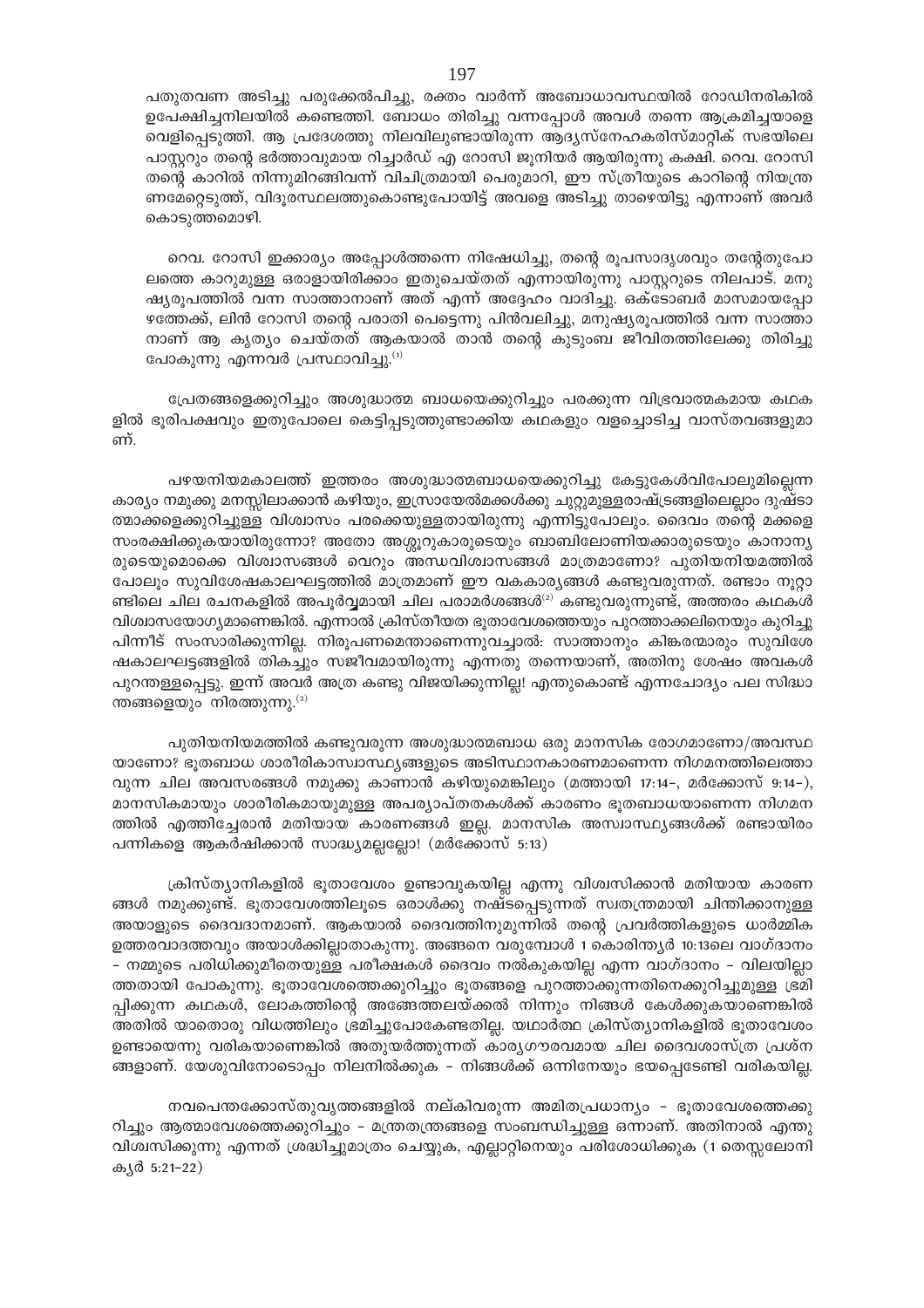#### 3. ജ്യോതിഷം

പ്രേതങ്ങളെക്കുറിച്ചുള്ള അവകാശവാദങ്ങൾ ഭൂമിയിലെല്ലായിടത്തുമുള്ളതുപോലെതന്നെയാണ് രാശിചക്രത്തെ കേന്ദ്രീകരിച്ചുള്ള സിദ്ധാന്തങ്ങളും. ഒരുവന്റെ ജന്മനാളിനെ അടിസ്ഥാനപ്പെടുത്തി ആകാശഗോളങ്ങളുടെ സ്ഥാനക്രമം അയാളുടെ ജീവിതത്തിൽ ചെലുത്തുന്നുണ്ടെന്നു പറയപ്പെടുന്ന സ്വാധീനത്തെപ്രതിയാണ് അന്ധവിശ്വാസപൂരിതമായ ഈ സിദ്ധാന്തം രൂപപ്പെട്ടിരിക്കുന്നത്.

നാം ഒരു പിണ്ഢമായി രൂപമെടുക്കുമ്പോൾ ഭൂഗുരുത്വബലത്തിൽ നാം ഒരു സ്വാധീനം ചെലു ത്തുന്നുണ്ടെന്നുള്ള അടിസ്ഥാന സിദ്ധാന്തം തന്നെ തെറ്റാണ്, കാരണം നാം അമ്മയുടെ ഉദരത്തിൽ ഉളവാകുമ്പോഴാണ് – ജനിക്കുമ്പോഴല്ല – നമുക്കു പിണ്ഡമുണ്ടാകുന്നത്. ഓരോ ഭ്രൂണത്തിന്റെയും വളർച്ചാദശയിൽ അവരവരുടെ രാശിചക്രത്തിന്റെ അടിസ്ഥാനത്തിൽ വ്യാത്യാസമുണ്ടാകുന്നു എന്നതിന് യാതൊരു തെളിവുമില്ല.

ശൂന്യാകാശത്തിലുള്ള രണ്ടു വസ്തുക്കൾ തമ്മിലുള്ള ആകർഷണശക്തി അവതമ്മിലൂള്ള ദൂരവും അവയുടെ ഭാരവും (പിണ്ഡവും) അടിസ്ഥാനപ്പെടുത്തിയാണ് എന്നുള്ളതാണ് തെറ്റായ മറ്റൊരു സിദ്ധാന്തം – ന്യൂട്ടൻ തന്റെ ഗുരുത്വാകർഷണസിദ്ധാന്തം രൂപപ്പെടുത്തുന്നതിനുമുമ്പ് രൂപ പ്പെട്ട സിദ്ധാന്തമാണിത്. മറ്റു ആകാശഗോളങ്ങളുടെ ഗുരുത്വാകർഷണബലം ഭൂമിയുമായുള്ള ബലവു മായി താരതമ്യം ചെയ്യുമ്പോൾ എത്ര നിസ്സാരമാണ് എന്നുള്ളത് വസ്തുനിഷ്ഠമായ ഒരു കാര്യമാണ്. വ്യാഴത്തിനു നിങ്ങളുടെമേലുള്ള ഗുരുത്വബലം ഭൂമിയുടേതുമായി താരതമ്യം ചെയ്യുമ്പോൾ എത്രയോ നിസ്സാരമാണ്. നിങ്ങൾ കയ്യിൽ പിടിച്ചുവായിക്കുന്ന ഈ പുസ്തകത്തിനു നിങ്ങളുടെ മേലുള്ള ഗുരു ത്വാകർഷണ ബലത്തിന്റെയത്രപോലും പരിഗണിക്കപ്പെടാൻ യോഗ്യമായതല്ല അത് എന്നതാണു വാസ്തവം.

ഏന്റെ അഭിപ്രായത്തിൽ ജ്യോതിഷം മനോബലം തീരെയില്ലാത്ത തൊട്ടാവാടികൾക്കുള്ള പത്രത്തിൽ നാം കാണുന്ന വാരഫലം ഒന്നു വായിച്ചുനോക്കുന്നതു പാപമാണോ? ഒരു താണ്. വിനോദത്തിനാണെങ്കിൽ തീർച്ചയായുമില്ല. എന്നാൽ തിരുവചനങ്ങൾ ജ്യോതിഷത്തെ നിഷ്കരുണം തള്ളിക്കളയുന്നു (സഭാപ്രസംഗി 7:14, ഏശയ്യാവ് 47:13).  $(4)$ 

#### 4. പരേതാത്മാക്കളോടുള്ള ആലോചന

മരിച്ചുപോയ ശമുവേലിന്റെ ആത്മാവിനെ വിളിച്ചുകൊണ്ടുവന്ന എന്ഡോറിലെ മന്ത്രവാദിനി യെപ്പറ്റി 1 ശമുവേൽ 28ൽ നാം വായിക്കുന്നുണ്ട്. പരേതരോട് അഭിപ്രായം ആരായുന്ന (നെക്രോ മാൻസി) പ്രവർത്തികളെ പഴയനിയമം വിലക്കിയിട്ടുള്ളതാണ് (ആവർത്തനം 18:11, ഏശയ്യ 8:19). രാജ സ്ഥാനത്തുനിന്നു പുറന്തള്ളപ്പെട്ട ശൗൽ രാജാവ് തന്റെ രാജ്യത്തുണ്ടായിരുന്ന സകല വെളിച്ചപ്പാടുക ളെയും പുറത്താക്കിയതിനുശേഷമാണ് ഇത്തരമൊരു ആളെ ശരണം പ്രാപിക്കുന്നത്. ഇത് ആഭിചാ രകന്റെ ഒരു സൂത്രമാണോ അതോ ഒരു മായാദർശനമാണോ, എന്താണ്? ഉയർന്നുവന്ന ആത്മാ വിനെ കണ്ടപ്പോൾ മന്ത്രവാദിനി പകച്ചുപോയി എന്നും പറയുന്നു. ഈ സ്ത്രീ ഒരു വ്യാജ മന്ത്രവാദി യാണ് എന്ന നിലപാടാണ് പലർക്കുമുള്ളത്. അങ്ങനെയാണെങ്കിൽ ദൈവം അവളെവച്ച് ഒന്നു കളിച്ചു എന്നോ, അല്ലങ്കിൽ സാത്താൻ ആ അവസരം മുതലെടുത്തുവെന്നോ ചിന്തിക്കേണ്ടിവരും. രണ്ടാ മത്തെ അഭിപ്രായത്തിന് എതിരായ കാര്യമെന്തെന്നാൽ ശമുവേൽ (അത് ആരായാലും) പ്രവചിച്ചത് സത്യം തന്നെയായിരുന്നു എന്നതാണ്. ശൗലിനെ സംബന്ധിച്ച സത്യം അവനെ ധരിപ്പിക്കാനായി ദൈവം തന്നെ ശമുവേലിനെ മൃതാവസ്ഥയിൽ നിന്നും കൊണ്ടുവന്നു എന്ന ധ്വനിയാണ് ഇവിടത്തെ സാഹചര്യം നൽകുന്ന സൂചന. എന്തുതന്നെയായാലും, പരേതാത്മാക്കളോടു കാര്യങ്ങൾ ചോദിക്കു ന്നത് ദൈവജനത്തിനു വിലക്കേർപ്പെടുത്തിയിരിക്കുന്ന ഒരു കാര്യമാണ്.

## 5. സകലവിശുദ്ധരുടെയും ദിവസം (ഹാലോവീൻ)

ഈ ആഘോഷത്തെക്കുറിച്ച് എന്താണു പറയാനുള്ളത്? ഇത് തീയുമായുള്ള ഒരു കളിയാണോ? വർഷം തോറും കുട്ടികൾ ആഘോഷിക്കുന്ന ഈ മുഖംമൂടി ഉത്സവത്തിന്റെ ഉത്ഭവം വിജാതീയ പശ്ചാത്തലത്തലുള്ളതാണെങ്കിലും, ഈ ആഘോഷം കുട്ടികളെ ഉപദ്രവിക്കുമെന്ന അഭിപ്രായം എനി ക്കില്ല. വിജാതീയ പശ്ചാത്തലത്തിലുള്ള സകലതും നിരാകരിക്കപ്പെടേണ്ടതാണ് എന്ന ഒരു അഭി പ്രായം നിലനിൽക്കുന്നുണ്ടെങ്കിലും അതിനെക്കുറിച്ച് ഒരു പിടിവാശി ആവശ്യമില്ല എന്നാണ് എനിക്കു പറയാനുള്ളത്. സൺഡേ എന്നു നാം പറയുമ്പോൾ അതിന്റെ ഉടമസ്ഥനായ സൂര്യനെ നാം ആരാധി ക്കുകയാണ് ചെയ്യുന്നത് എന്നു പറയുന്നത് അവാസ്തവമാണ്. ശനിയാഴ്ച ശനിദേവന്റെ നാമത്തി ലുള്ള ഒരു ദിവസമാണ്. വ്യാഴാഴ്ചയാകട്ടെ തോർ ദേവന്റെ പേരിലുള്ള ഒരു ദിവസവുമാണ്. ക്രിസ്ത്യാ നികളായ നാം ദിവസങ്ങൾക്കും മാസങ്ങൾക്കും പുതിയപേരുകൾ ഉപയോഗിച്ചുതുടങ്ങണമോ? ഇതിലൂ ടെയൊന്നും നാം ആ ദൈവങ്ങളെ ആരാധിക്കുന്നില്ല. ആകയാൽ പരമ്പരാഗതമായി നടത്തുന്ന ഒരു ആഘോഷത്തിലെ വിനോദത്തിന്റെ ഭാഗമാകുന്നത് അവർ ആരാധിക്കുന്നവയെ ആരാധിക്കുന്നതാണ് എന്നു വാദിക്കുന്നതിൽ കാര്യമില്ല.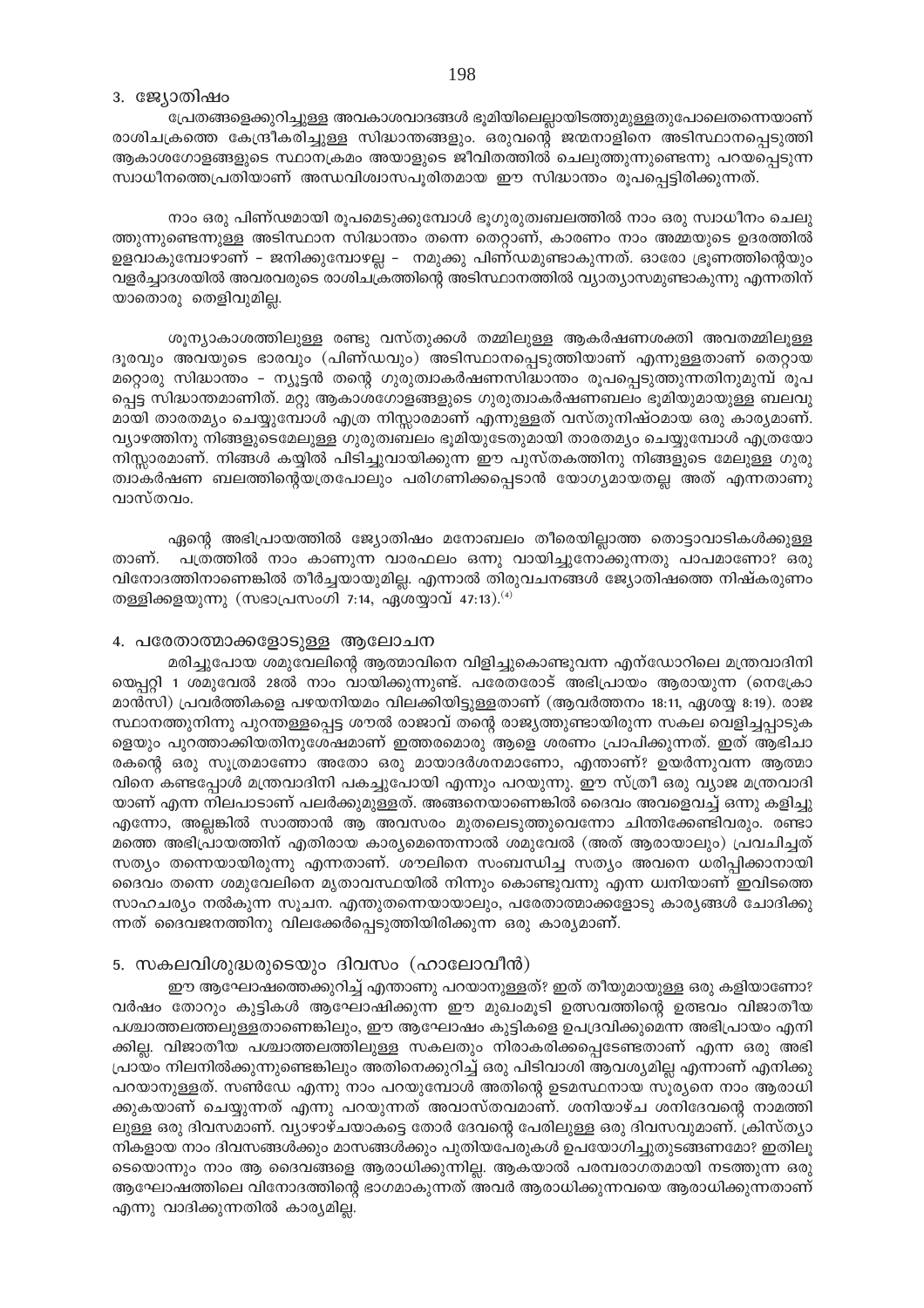നാം ഈ ലോകത്തിലാണെങ്കിലും ഈ ലോകത്തിനുള്ളവരല്ല എന്ന് യേശു പറഞ്ഞിരിക്കു ന്നു. വിജാതീയ പശ്ചാത്തലത്തിൽ നിന്നും ഉദയം ചെയ്ത കാര്യങ്ങളെയെല്ലാം അരിച്ചെടുത്തു വേർതിരിക്കുക എന്നത് അസാദ്ധ്യമായ ഒരു കാര്യം തന്നെയാണ്. പാപകരമായ പ്രവർത്തികളെ യാണ് നാം വർജ്ജിക്കേണ്ടത്. ഉപദ്രവകരമല്ലാത്ത ആഘോഷങ്ങളെ നാം പാപമായി കണക്കാക്കേ ണ്ടതില്ല. എന്നിരുന്നാലും, നിങ്ങളുടെ അഭിപ്രായത്തിനുവിരുദ്ധമായ അഭിപ്രായമുള്ള ഒരാളെ വിധി ക്കേണ്ടതില്ല (റോമർ 14:1).

#### 6. അധികാരങ്ങളും വാഴ്ചകളും?

ആത്മീയ ശക്തികളുടെ വൃതൃസ്തനിലവാരങ്ങളിലുള്ള വാഴ്ചയിൽ നിയന്ത്രിക്കപ്പെടുന്ന ഒരു ലോകത്തിലാണോ നാം വസിക്കുന്നത്? ഫ്രാങ്ക് പെരേറ്റി<sup>(5)</sup> തുടങ്ങിയ വ്യക്തികളുടെ ആശയങ്ങൾ വിശ്വാസയോഗ്യമാണോ? തങ്ങളുടെ അധികാരസീമ നമ്മിലേക്കു നീട്ടാനായി ഓരോ നിഴലിന്റെ മറ വിലും പതുങ്ങിയിരുന്നു നമ്മിൽ സ്വാധീനം ചെലുത്താനായി ഈ ആത്മാക്കൾ നോക്കിയിരിക്കു ന്നുണ്ടോ? സാദ്ധ്യതയില്ല. അന്തരീക്ഷത്തിൽ നടമാടുന്ന ആത്മീയ സൈന്യങ്ങളുടെ പോരാട്ടത്തെ ക്കുറിച്ച് എഫേസ്യർ 6ൽ സൂചിപ്പിക്കുന്നുണ്ടെങ്കിലും, അതിന്റെ സൂക്ഷ്മ വിശദീകരണങ്ങൾ നമുക്കു നൽകിയിട്ടില്ല. ലഭ്യമായ സകലവിശദീകരണങ്ങളും പുസ്തകങ്ങളും പരതി മനസ്സിലാക്കിയാലും, സാത്താന്റെയും ശിങ്കിടികളുടെയും പ്രവർത്തനരീതികൾ നമുക്ക് ഊഹാപോഹങ്ങൾ മാത്രമാണ്. പലതലത്തിലുള്ള അശുദ്ധാത്മാക്കളെക്കുറിച്ച് ബൈബിളിൽ പറയുന്നുണ്ടെങ്കിലും അവയുടെ സ്ഥാന ക്രമങ്ങൾ കൃത്യമായി ഗ്രഹിക്കുകയെന്നത് സാദ്ധ്യമായ ഒന്നല്ല. ഈ പുസ്തകത്തിന്റെ ഉള്ളടക്കത്തിനു വെളിയിലാണ് ഈ വിഷയം.<sup>6)</sup> ഈ ശക്തികൾ രാഷ്ട്രീയ ശക്തികളായാലും (ഒരു കാഴ്ചപ്പാട്), ആത്മീയ ശക്തികളായാലും (മറ്റൊരു കാഴ്ചപ്പാട്), ഈവകയൊന്നുമല്ലെങ്കിലും നമ്മെ സംബന്ധിച്ച് അവരെല്ലാം നിരായുധമാക്കപ്പെട്ട വകകളാണ് (കൊലോസ്യർ 2:15). ഈ വകകളെക്കുറിച്ച് ഒരു വ്യക്ത മായ കാഴ്ചപ്പാടോ മറുപടിയോ നമ്മുടെ കയ്യിൽ ഇല്ലാത്തതിനാൽ മൗനമാണു നല്ലത്. ബൈബിൾ അടിസ്ഥാനപ്പെടുത്തിയുള്ള ഒരു കാഴ്ചപ്പാടിന്റെ വ്യക്തതനമ്മിൽ ഉണ്ടാവുകയെന്നതാണ് ജനപ്രീതി യുള്ള ഒരു അഭിപ്രായത്തിന്റെ പിറകെ പോകുന്നതിലും നല്ലത്.

### 7. ചെറിയ രീതിയിലുള്ള ഇടപെടലുകൾ കുഴപ്പമുള്ളതാണോ?

മന്ത്രവാദത്തിലും അത്തരം വിശ്വാസങ്ങളിലും ചെറിയ രീതിയിൽ ഇടപെടുന്നതിൽ എന്തെ ങ്കിലും കുഴപ്പമുണ്ടോ? ശ്രദ്ധാപൂർവ്വമായി ഈ ആകാശശക്തികളുമായി ചെറിയ ഇടപാടുകൾ നട ത്തുന്നതിൽ വിരോധമെന്തെങ്കിലും? (ജീവിതത്തിന്റെ പൊതുവായ വീഥി നല്ലതായതിനാൽ ചെറിയ ഒരു നുണപറയുന്നതിൽ കുഴപ്പമുണ്ടോ?) ദശലക്ഷങ്ങൾ സാത്താനെ ഭജിക്കുന്നവരാണ്, ഈ ലോക ത്തിൽ. ശത്രുവിനെ ശരിയായി മനസ്സിലാക്കണമെന്ന ഉദ്ദ്യേശ്യത്തോടെ ഇത്തരം യോഗങ്ങളിലൊ ന്നിൽ പങ്കെടുക്കുന്നതു കുഴപ്പമാണോ? (ഇപ്പോഴും മറുപടി വ്യക്തമല്ലെങ്കിൽ റോമർ 16:19 നോക്കുക).

മന്ത്രതന്ത്രകൂടോത്രങ്ങളെയെല്ലാം പഴയനിയമം നാശത്തിനായി വിധിപ്രഖ്യാപിച്ചിരിക്കുന്ന വയാണ് (ലേവ്യ 19:31, 20:27, 1 ശമുവേൽ 28), പുതിയനിയമവും (അപ്പ 19:19, ഗലാതൃർ 5:20, വെളിപാട് 21:28). വെളിച്ചപ്പാടുകളോട് ഉപദേശം ചോദിക്കുന്നത് തെറ്റാണ് (ഏശയ്യാ 8:19). ഗലാതൃരിലെ പാപ പ്പട്ടികയിൽ വ്യഭിചാരത്തിന്റെയും വിദേഃഷത്തിന്റെയും ഇടയിൽ മന്ത്രവാദത്തെയും വിഗ്രഹാരാധന യെയും ഉൾപ്പെടുത്തിയിരിക്കുന്നു. അതിനാൽ ചെറിയരീതിയിലുള്ള ഇടപെടലുകൾ പോലും വിനാ ശകരമാണ്. യേശുവിനെ കുരിശിൽ തറയ്ക്കാൻ കാരണമായ എന്തെങ്കിലും ഒന്നിന്റെയടുത്തേക്ക് അല്പമെങ്കിലും അടുക്കുന്നതിന് എന്തു വിശദീകരണമാണുള്ളത്?

#### അവസാനമായി..

സാത്താൻ ഒരു സങ്കൽപ കഥാപാത്രമല്ല, യഥാർത്ഥത്തിൽ ഉള്ളതാണ്. അവനെ മതിയായ ത്രയും അകലത്തിൽതന്നെ നമുക്കു നിറുത്താം. അതേ സമയം തന്നെ, മദ്ധ്യകാലഘട്ടങ്ങളിൽ ഉദയം ചെയ്ത പൊള്ളയായ അന്ധവിശ്വാസങ്ങളെയും ആചാരങ്ങളെയും അവ ഉയർത്തുന്ന ശാസ്ത്ര ത്തെയും അർഹിക്കുന്ന അവജ്ഞയോടെ തള്ളിക്കളയുകയും ചെയ്യാം. ആത്മാവിന്റ സർവ്വ ശക്തിയും ക്രിസ്ത്യാനികൾക്കു സ്വന്തമായുണ്ട്, ശത്രുവിനെ എതിരിടാനുള്ള സർവ്വായുധവർഗ്ഗം തന്നെ. ക്രിസ്ത്യാ നികൾ തന്നെയാണ് ഏറ്റവും ശക്തരായ ഭൂതോച്ഛാടകർ അല്ലങ്കിൽ പ്രേതപിടുത്തക്കാർ. പ്രേതങ്ങൾക്ക് എന്തെങ്കിലും ശക്തിയുണ്ടെന്നല്ല അതിന്റെ അർത്ഥം. ബൈബിൾ പഠനത്തിലൂടെ നമ്മുടെ വിശ്വാസത്തെ ശക്തിപ്പെടുത്തി വർദ്ധിപ്പിക്കാതെ, സാത്താന്റെ ശക്തിയെ അടിസ്ഥാനപ്പെടുത്തി നാം വിശ്വാസം പടുതുയർത്തുമ്പോൾ മാത്രമാണ് നാം അവയ്ക്ക് ശക്തി നൽകുന്നത്. പാപത്തിന്റെയും തെറ്റായ പഠിപ്പിക്കലിന്റെയും ഇരുട്ടിൽ വഴികാട്ടുന്ന വെളിച്ചം നമുക്ക് വചനമാകട്ടെ, എപ്പോഴും (സ ങ്കീർത്തനം 119:105).